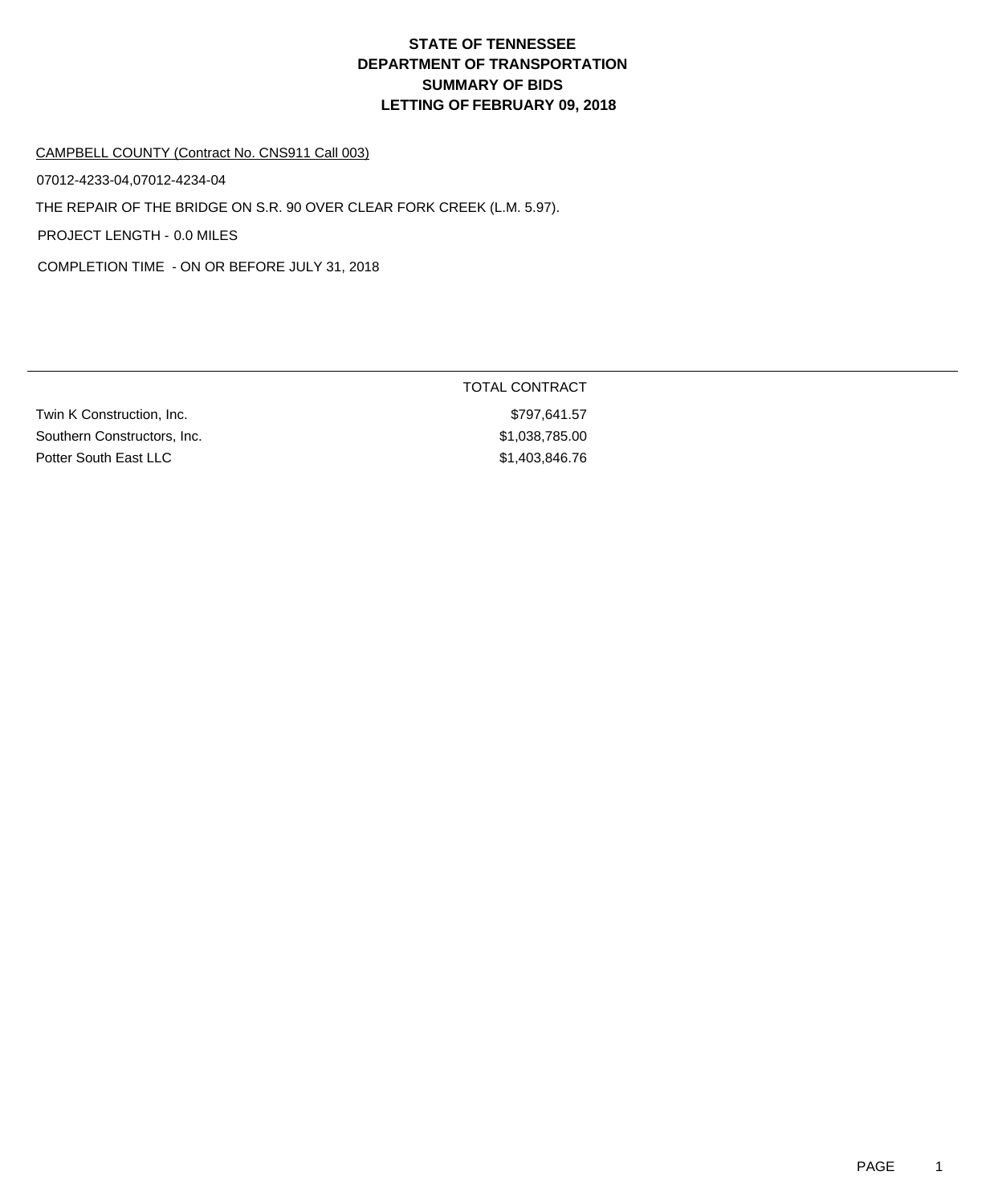EXTENSION **CONTRACT CNS911** UNIT PRICE **BRIDGE CATEGORY 201-07.01 REMOVAL AND DISPOSAL OF BRUSH & TREES 1.000 LS** Twin K Construction, Inc. 637,633.7800 \$37,633.7800 \$37,633.7800 \$37,633.7800 \$37,633.7800 \$37,633.78 Southern Constructors, Inc. 665,000.000 \$65,000.000 \$65,000.000 \$65,000.000 \$65,000.000 \$65,000.00 Potter South East LLC  $$22,000.0000$   $$22,000.000$ **202-03.01 REMOVAL OF ASPHALT PAVEMENT 240.000 S.Y.** Twin K Construction, Inc. 66,470.40 Southern Constructors, Inc. 6. The Constructors of the Constructors of the Constructors, Inc. 6. The Constructors of the Constructors of the Constructors of the Constructors of the Constructors of the Constructors of the C Potter South East LLC 60,000.00 \$60,000.00 \$60,000.00 \$60,000.00 \$60,000.00 \$60,000.00 \$60,000.00 \$60,000.00 \$ **202-04.01 REMOVAL OF STRUCTURES (BRIDGE NO. 07-SR090-06.71) 1.000 LS** Twin K Construction, Inc. 63.8300 \$45,663.8300 \$45,663.8300 \$45,663.8300 Southern Constructors, Inc. 66 and the constructors, Inc. 645,000.000 \$45,000.000 \$45,000.000 \$45,000.00 Potter South East LLC 6. The Superior State of the State of the State of State of State of State of State of State of State of State of State of State of State of State of State of State of State of State of State of State **204-08.01 BACKFILL MATERIAL (FLOWABLE FILL) 6.000 C.Y.** Twin K Construction, Inc. 63,021.54 Southern Constructors, Inc. 6. The Constructors, Inc. 6. The Constructors, Inc. 6. The Constructors, Inc. 6. The Constructors of the Constructors, Inc. 6. The Constructors of the Constructors, Inc. 6. The Constructors of t Potter South East LLC  $$408.0000$  \$2,448.00 **209-05 SEDIMENT REMOVAL 1.000 C.Y.** Twin K Construction, Inc. \$256.5500 \$256.5500 \$256.5500 \$256.5500 \$256.5500 \$256.5500 \$256.5500 \$256.5500 \$256 Southern Constructors, Inc. 6300.000 \$300.000 \$300.000 \$300.000 \$300.000 \$300.000 \$300.000 \$300.000 \$300.00 Potter South East LLC  $$1,200.0000$   $$1,200.000$ **209-08.02 TEMPORARY SILT FENCE (WITH BACKING) 920.000 L.F.** Twin K Construction, Inc. 6. The state of the state of the state of the state of the state of the state of the state of the state of the state of the state of the state of the state of the state of the state of the state o Southern Constructors, Inc. 6. The Constructors of the Constructors, Inc. 6. The Constructors, Inc. 6. The Constructors of the Constructors of the Constructors, Inc. 6. The Constructors of the Constructors of the Construct Potter South East LLC 6.8000 \$6.256.00 **209-09.04 SEDIMENT FILTER BAG(15' X 10') 2.000 EACH** Twin K Construction, Inc. 68.1.14 Southern Constructors, Inc. 6. The Constructors, Inc. 6. The Constructors, Inc. 6. The Constructors, Inc. 6. The Constructors of the Constructors, Inc. 6. The Constructors of the Constructors, Inc. 6. The Constructors of t Potter South East LLC 6. 2.400.00 \$2,400.00 \$2,400.00 \$2,400.00 \$2,400.00 \$2,400.00 \$2,400.00 \$2,400.00 \$2,400 **209-65.04 TEMPORARY IN STREAM DIVERSION 270.000 L.F.** Twin K Construction, Inc. 6. The Construction of the Construction of the Construction, Inc. 613,783.50 Southern Constructors, Inc. 6. The Constructors of the Constructors of the Constructors, Inc. 686,400.00

Potter South East LLC 6 281,540.00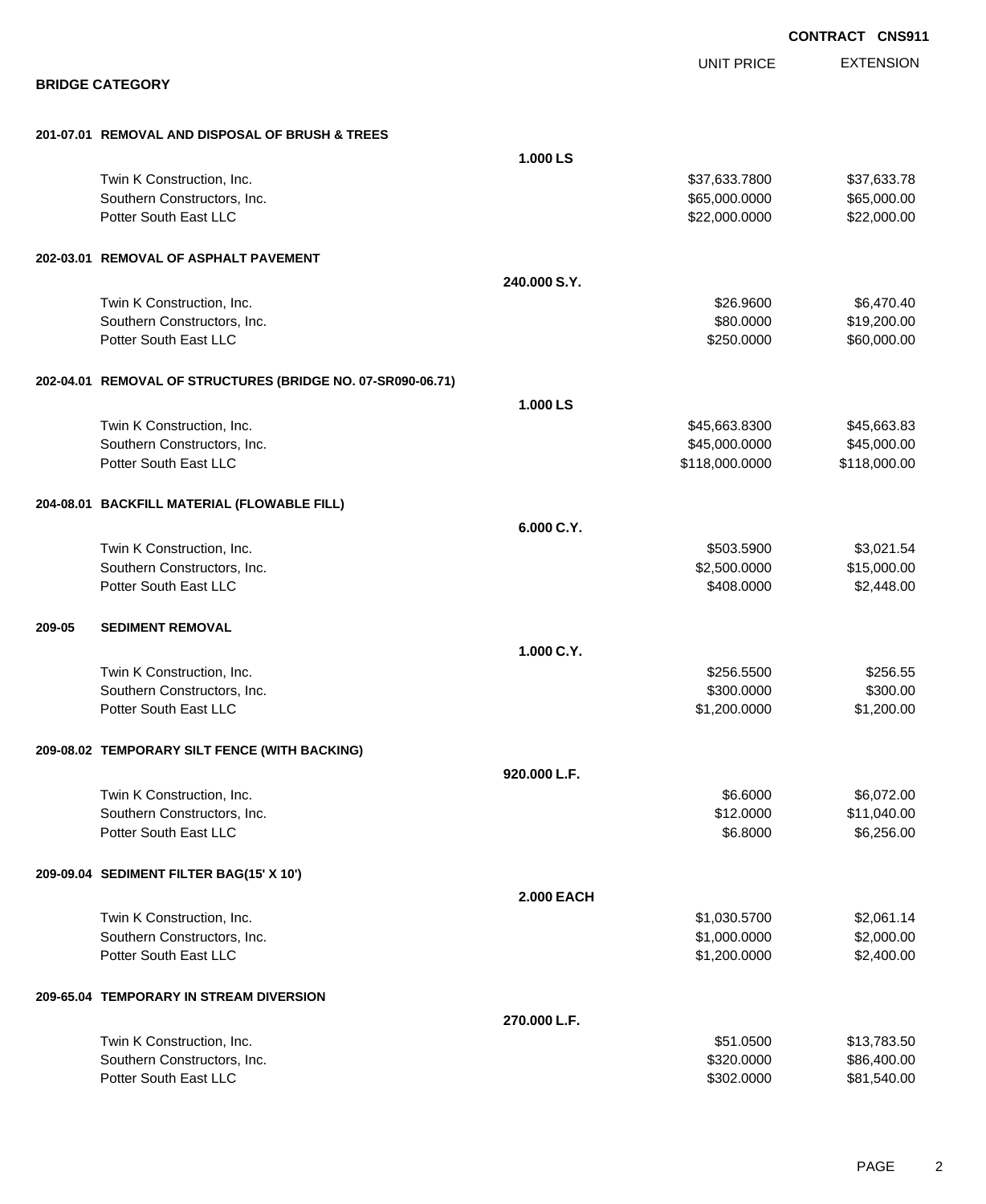EXTENSION UNIT PRICE **303-01 MINERAL AGGREGATE, TYPE A BASE, GRADING D 220.000 TON** Twin K Construction, Inc. 6. The Construction, Inc. 6. The Construction, Inc. 6. The Construction, Inc. 6. The Construction of the Construction, Inc. 6. The Construction, Inc. 6. The Construction, Inc. 6. The Construction Southern Constructors, Inc. 6. The Constructors of the Constructors, Inc. 6. The Constructors, Inc. 6. The Constructors of the Constructors of the Constructors of the Constructors of the Constructors of the Constructors of Potter South East LLC  $$38.6000$  \$8,492.00 **303-01.02 GRANULAR BACKFILL (BRIDGES) 25.000 TON** Twin K Construction, Inc. 6. The Construction of the Construction of the Construction, Inc. 6. The Construction of the Construction of the Construction of the Construction of the Construction of the Construction of the Con Southern Constructors, Inc. 6. The Southern Constructors, Inc. 6. The Southern Constructors, Inc. 6. The Southern Constructors, Inc. 6. The Southern Constructors, Inc. 6. The Southern Constructors, Inc. 6. The Southern Con Potter South East LLC  $$96.0000$  \$2,400.00 **303-10.01 MINERAL AGGREGATE (SIZE 57) 24.000 TON** Twin K Construction, Inc. 6. The Construction of the Construction of the Construction, Inc. 6. The Construction of the Construction of the Construction of the Construction of the Construction of the Construction of the Con Southern Constructors, Inc. 6. The Southern Constructors, Inc. 6. The Southern Constructors, Inc. 6. The Southern Constructors, Inc. 6. The Southern Constructors, Inc. 6. The Southern Constructors, Inc. 6. The Southern Con Potter South East LLC  $$75.0000$   $$1,800.00$ **307-01.08 ASPHALT CONCRETE MIX (PG64-22) (BPMB-HM) GRADING B-M2 40.000 TON** Twin K Construction, Inc. 68,422.80 Southern Constructors, Inc. 6. The Constructors of the Constructors, Inc. 6. The Constructors, Inc. 6. The Constructors of the Constructors of the Constructors of the Constructors of the Constructors of the Constructors of Potter South East LLC  $$318.0000$   $$12,720.00$ **411-01.10 ACS MIX(PG64-22) GRADING D 43.000 TON** Twin K Construction, Inc. 68 and the state of the state of the state of the state of the state of the state of the state  $$424.8200$ Southern Constructors, Inc. 6. The Constructors of the Constructors, Inc. 6. The Constructors, Inc. 6. The Constructors of the Constructors of the Constructors, Inc. 6. The Constructors of the Constructors of the Construct Potter South East LLC  $$401.0000$   $$17,243.00$ **411-12.04 SCORING FOR RUMBLE STRIPE (NON-CONTINUOUS) (4IN WIDTH) 0.200 L.M.** Twin K Construction, Inc. \$26,003.0400 \$5,200.61 Southern Constructors, Inc. 6. 25,000,000 \$5,000.000 \$5,000.000 \$5,000.000 \$5,000.00 Potter South East LLC 6. The South East LLC 6. The State of the State of the State of the State of the State of State of the State of the State of the State of the State of the State of the State of the State of the State **415-01.02 COLD PLANING BITUMINOUS PAVEMENT 170.000 S.Y.** Twin K Construction, Inc. 66,602.80 \$6,602.80 \$58.8400 \$6,602.80 Southern Constructors, Inc. 6. The Southern Constructors, Inc. 6. The Southern Constructors, Inc. 6. The Southern Constructors, Inc. 6. The Southern Constructors, Inc. 6. The Southern Constructors, Inc. 6. The Southern Con Potter South East LLC 6 200.400.00 \$20,400.00 **604-03.01 CLASS A CONCRETE (BRIDGES) 2.000 C.Y.** Twin K Construction, Inc. \$2,044.2100 \$4,088.42 Southern Constructors, Inc. 6. The Constructors of the Constructors of the Constructors, Inc. 6.5000.000 \$5,000.000 \$5,000.00 Potter South East LLC 6.200.000 \$6,200.000 \$6,200.000 \$6,200.000 \$6,200.000 \$6,200.00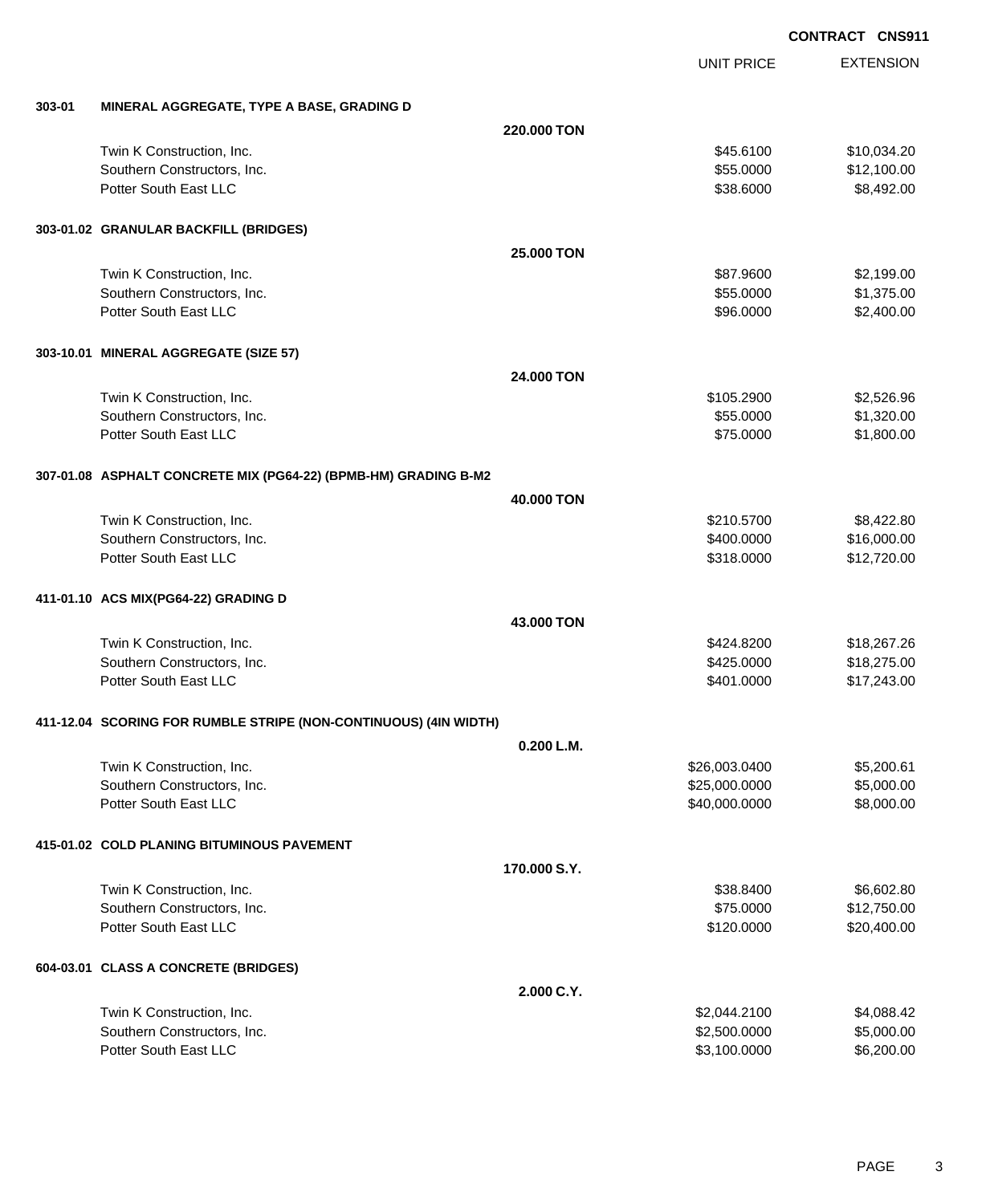|        |                                                          |                |                   | <b>CONTRACT CNS911</b> |
|--------|----------------------------------------------------------|----------------|-------------------|------------------------|
|        |                                                          |                | <b>UNIT PRICE</b> | <b>EXTENSION</b>       |
|        | 604-04.02 APPLIED TEXTURE FINISH (EXISTING STRUCTURES)   |                |                   |                        |
|        |                                                          | 1,061.000 S.Y. |                   |                        |
|        | Twin K Construction, Inc.                                |                | \$9.8600          | \$10,461.46            |
|        | Southern Constructors, Inc.                              |                | \$12.0000         | \$12,732.00            |
|        | Potter South East LLC                                    |                | \$9.5000          | \$10,079.50            |
|        | 604-10.05 CONCRETE                                       |                |                   |                        |
|        |                                                          | 48,000 S.F.    |                   |                        |
|        | Twin K Construction, Inc.                                |                | \$251.3300        | \$12,063.84            |
|        | Southern Constructors, Inc.                              |                | \$350.0000        | \$16,800.00            |
|        | Potter South East LLC                                    |                | \$260.0000        | \$12,480.00            |
|        | 604-10.30 BRIDGE DECK REPAIRS (FULL DEPTH OF SLAB)       |                |                   |                        |
|        |                                                          | 5.000 S.Y.     |                   |                        |
|        | Twin K Construction, Inc.                                |                | \$1,229.9200      | \$6,149.60             |
|        | Southern Constructors, Inc.                              |                | \$1,250.0000      | \$6,250.00             |
|        | Potter South East LLC                                    |                | \$1,200.0000      | \$6,000.00             |
|        | 604-10.50 BRIDGE DECK REPAIRS (PARTIAL DEPTH OF SLAB)    |                |                   |                        |
|        |                                                          | 227.000 S.Y.   |                   |                        |
|        | Twin K Construction, Inc.                                |                | \$273.3700        | \$62,054.99            |
|        | Southern Constructors, Inc.                              |                | \$250.0000        | \$56,750.00            |
|        | Potter South East LLC                                    |                | \$800.0000        | \$181,600.00           |
|        | 604-10.54 CONCRETE REPAIRS                               |                |                   |                        |
|        |                                                          | 48,000 S.F.    |                   |                        |
|        | Twin K Construction, Inc.                                |                | \$353.6700        | \$16,976.16            |
|        | Southern Constructors, Inc.                              |                | \$350.0000        | \$16,800.00            |
|        | Potter South East LLC                                    |                | \$482.0000        | \$23,136.00            |
|        | 604-10.58 EPOXY INJECTION (INJECTION)                    |                |                   |                        |
|        |                                                          | 24.000 GAL.    |                   |                        |
|        | Twin K Construction, Inc.                                |                | \$162.9500        | \$3,910.80             |
|        | Southern Constructors, Inc.                              |                | \$175.0000        | \$4,200.00             |
|        | Potter South East LLC                                    |                | \$200.0000        | \$4,800.00             |
|        | 604-10.62 EPOXY INJECTION REPAIR (COMPLETE AND IN PLACE) |                |                   |                        |
|        |                                                          | 263.000 L.F.   |                   |                        |
|        | Twin K Construction, Inc.                                |                | \$98.4900         | \$25,902.87            |
|        | Southern Constructors, Inc.                              |                | \$110.0000        | \$28,930.00            |
|        | Potter South East LLC                                    |                | \$114.0000        | \$29,982.00            |
| 617-01 | <b>BRIDGE DECK SEALANT</b>                               |                |                   |                        |
|        |                                                          | 102.000 S.Y.   |                   |                        |
|        | Twin K Construction, Inc.                                |                | \$33.2600         | \$3,392.52             |
|        | Southern Constructors, Inc.                              |                | \$40.0000         | \$4,080.00             |
|        | Potter South East LLC                                    |                | \$41.6000         | \$4,243.20             |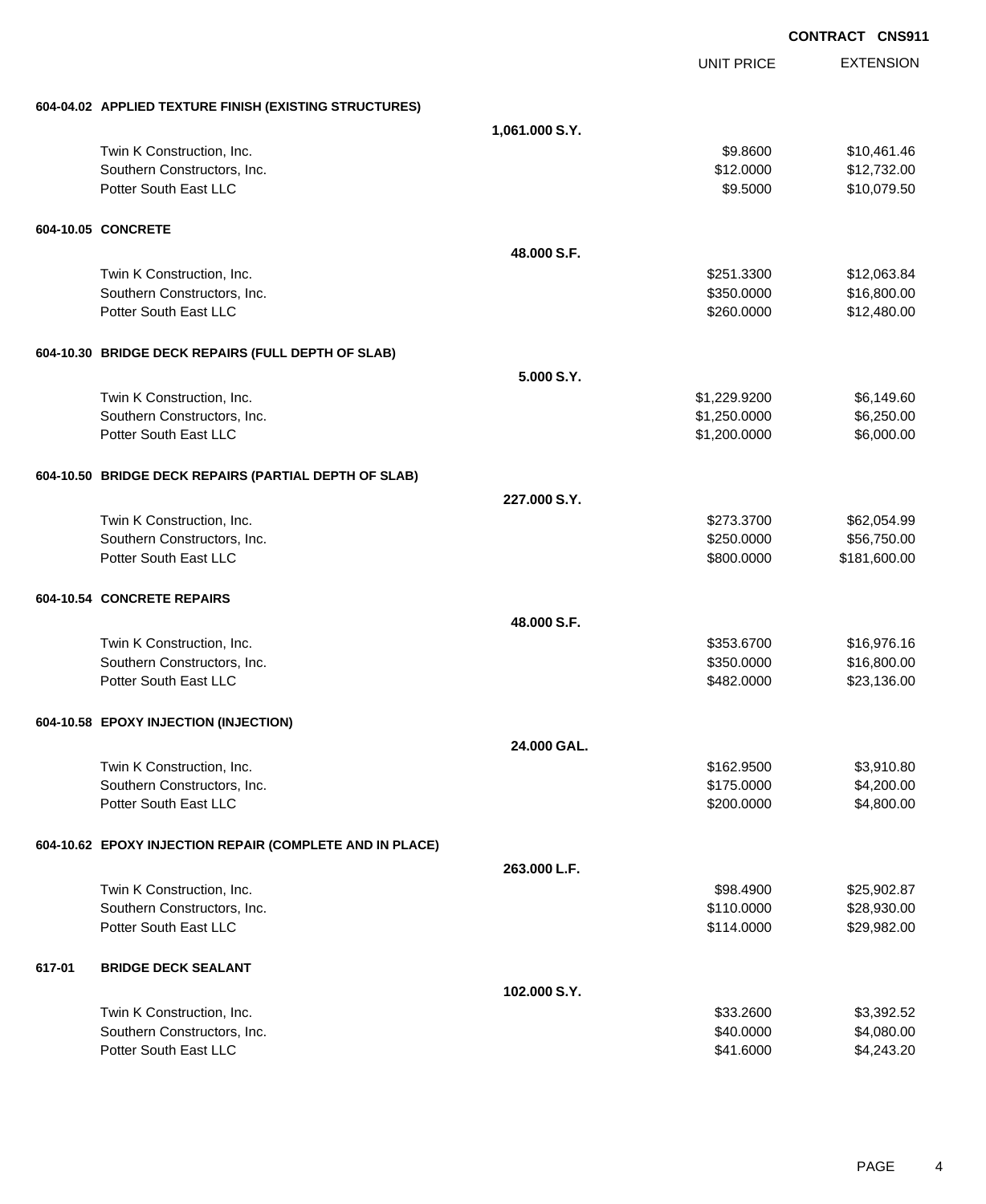EXTENSION UNIT PRICE **617-04.02 TYPE 2 THIN EPOXY OVERLAY (LOW-MOD EPOXY) 950.000 S.Y.** Twin K Construction, Inc. 634,998.00 \$34,998.00 \$34,998.00 \$34,998.00 \$34,998.00 Southern Constructors, Inc. 6. The Constructors of the Constructors, Inc. 6. The Constructors, Inc. 6. The Constructors of the Constructors of the Constructors of the Constructors of the Constructors of the Constructors of Potter South East LLC  $$70.0000$  \$66,500.00 **621-05.02 TEMPORARY SHORING 1.000 LS** Twin K Construction, Inc. 623,214.3400 \$23,214.3400 \$23,214.3400 \$23,214.3400 \$23,214.3400 \$23,214.34 Southern Constructors, Inc. 660,000.000 \$60,000.000 \$60,000.000 \$60,000.000 \$60,000.000 \$60,000.00 Potter South East LLC  $$94,000.0000$   $$94,000.000$ **622-01 PNEUMATICALLY PLACED CONCRETE 298.000 S.F.** Twin K Construction, Inc. \$140.9900 \$42,015.02 Southern Constructors, Inc. 644,700.00 \$44,700.00 \$44,700.00 Potter South East LLC 6 298,000.000 \$298,000.000 \$298,000.000 \$298,000.000 \$298,000.00 **705-01.04 METAL BEAM GUARD FENCE 63.000 L.F.** Twin K Construction, Inc. 66 and the state of the state of the state of the state of the state of the state of the state of the state of the state of the state of the state of the state of the state of the state of the sta Southern Constructors, Inc. 6. The Constructors of the Constructors, Inc. 6.300.000 \$6,300.00 Potter South East LLC 6 and the South East LLC 6 and the State of the State of the State of the State of the State of the State of the State of the State of the State of the State of the State of the State of the State of **705-04.10 EARTH PAD FOR GUARD RAIL END TREATMENT 4.000 EACH** Twin K Construction, Inc. 65,417.32 Southern Constructors, Inc. 6. 2.500.000 \$10,000.00 \$10,000.00 Potter South East LLC  $$1,750.0000$   $$7,000.00$ **705-06.01 W BEAM GR (TYPE 2) MASH TL3 324.000 L.F.** Twin K Construction, Inc. \$2.846.12 Southern Constructors, Inc. 6. The Constructors of the Constructors, Inc. 6. The Constructors, Inc. 6. The Constructors of the Constructors of the Constructors of the Constructors of the Constructors of the Constructors of Potter South East LLC  $$23.1300$   $$7,494.12$ **705-06.11 GR TERMINAL (IN-INLINE) MASH TL3 1.000 EACH** Twin K Construction, Inc. \$731.3400 \$731.3400 \$731.3400 \$731.3400 \$731.3400 \$731.34 Southern Constructors, Inc. 6. The Southern Constructors, Inc. 6. The Southern Constructors, Inc. 6. The Southern Constructors, Inc. 6. The Southern Constructors, Inc. 6. The Southern Constructors, Inc. 6. The Southern Con Potter South East LLC 6750.000 \$750.000 \$750.000 \$750.000 \$750.000 \$750.000 \$750.000 \$750.00 **705-06.30 GR TERMINAL (TYPE 21) MASH TL2 4.000 EACH** Twin K Construction, Inc. 6. 2008 17:00 189,317.76 Southern Constructors, Inc. 6. The Constructors of the Constructors of the Constructors, Inc. 6.11,000.00 Potter South East LLC **\$2,468.7500** \$9,875.00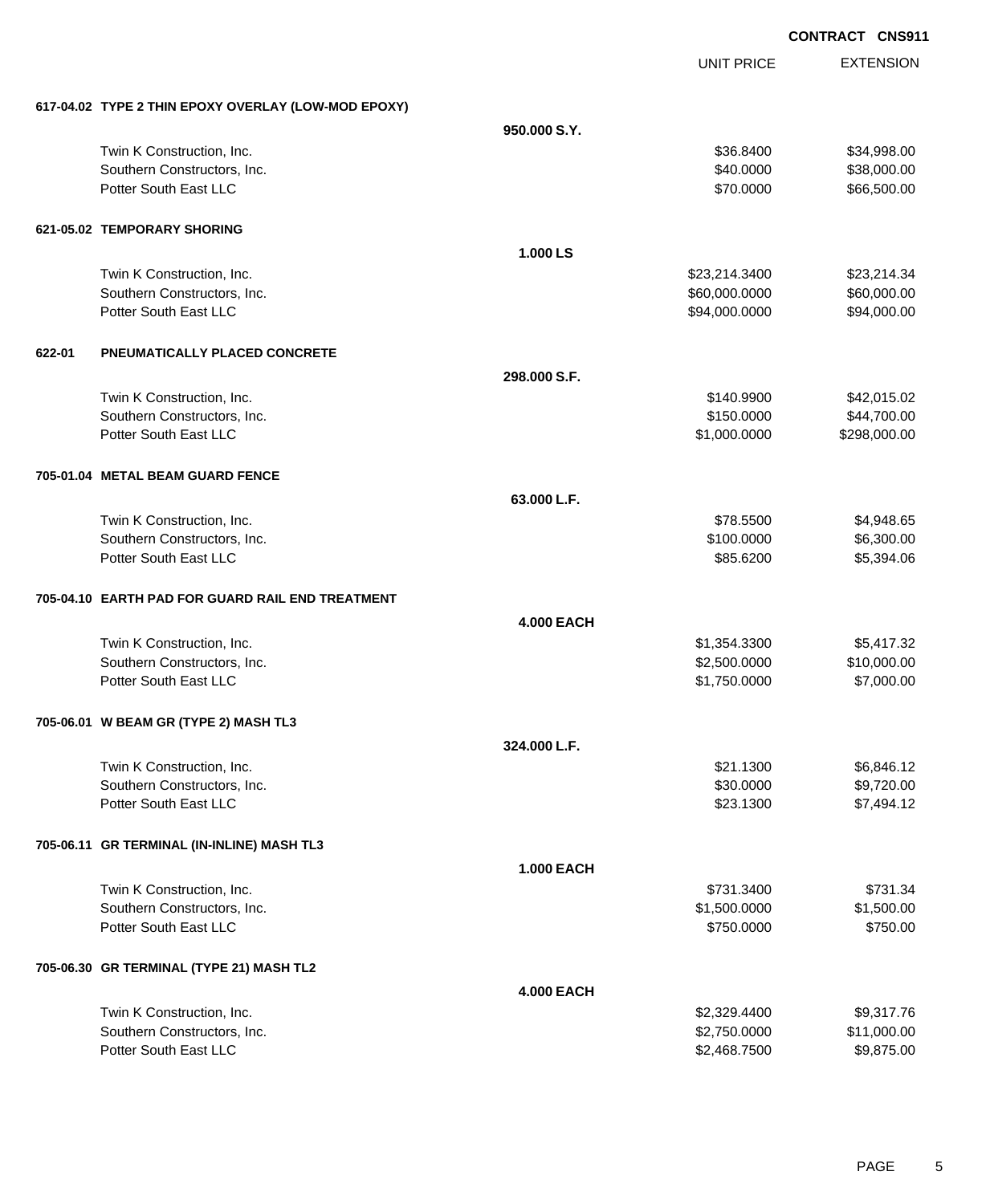UNIT PRICE

EXTENSION

|        | 705-08.51 PORTABLE IMPACT ATTENUATOR NCHRP350 TL-3       |                   |                        |                            |
|--------|----------------------------------------------------------|-------------------|------------------------|----------------------------|
|        |                                                          | <b>4.000 EACH</b> |                        |                            |
|        | Twin K Construction, Inc.                                |                   | \$4,333.8400           | \$17,335.36                |
|        | Southern Constructors, Inc.                              |                   | \$5,500.0000           | \$22,000.00                |
|        | Potter South East LLC                                    |                   | \$6,500.0000           | \$26,000.00                |
|        |                                                          |                   |                        |                            |
| 706-01 | <b>GUARDRAIL REMOVED</b>                                 |                   |                        |                            |
|        |                                                          | 447.000 L.F.      |                        |                            |
|        | Twin K Construction, Inc.                                |                   | \$2.7100               | \$1,211.37                 |
|        | Southern Constructors, Inc.                              |                   | \$5.0000               | \$2,235.00                 |
|        | Potter South East LLC                                    |                   | \$4.5000               | \$2,011.50                 |
|        | 706-06.06 RADIUS RAIL LONG POST (9-12 FT)                |                   |                        |                            |
|        |                                                          | 14.000 L.F.       |                        |                            |
|        | Twin K Construction, Inc.                                |                   | \$28.7100              | \$401.94                   |
|        | Southern Constructors, Inc.                              |                   | \$65.0000              | \$910.00                   |
|        | Potter South East LLC                                    |                   | \$62.5000              | \$875.00                   |
|        | 709-05.08 MACHINED RIP-RAP (CLASS B)                     |                   |                        |                            |
|        |                                                          | 190.000 TON       |                        |                            |
|        |                                                          |                   |                        |                            |
|        | Twin K Construction, Inc.<br>Southern Constructors, Inc. |                   | \$56.5400<br>\$70.0000 | \$10,742.60<br>\$13,300.00 |
|        | Potter South East LLC                                    |                   | \$36.5000              | \$6,935.00                 |
|        |                                                          |                   |                        |                            |
| 712-01 | <b>TRAFFIC CONTROL</b>                                   |                   |                        |                            |
|        |                                                          | 1.000 LS          |                        |                            |
|        | Twin K Construction, Inc.                                |                   | \$45,465.9300          | \$45,465.93                |
|        | Southern Constructors, Inc.                              |                   | \$80,000.0000          | \$80,000.00                |
|        | Potter South East LLC                                    |                   | \$26,000.0000          | \$26,000.00                |
|        | 712-02.02 INTERCONNECTED PORTABLE BARRIER RAIL           |                   |                        |                            |
|        |                                                          | 670.000 L.F.      |                        |                            |
|        | Twin K Construction, Inc.                                |                   | \$50.4500              | \$33,801.50                |
|        | Southern Constructors, Inc.                              |                   | \$40.0000              | \$26,800.00                |
|        | Potter South East LLC                                    |                   | \$32.0000              | \$21,440.00                |
|        | 712-04.01 FLEXIBLE DRUMS (CHANNELIZING)                  |                   |                        |                            |
|        |                                                          | 32.000 EACH       |                        |                            |
|        | Twin K Construction, Inc.                                |                   | \$30.3400              | \$970.88                   |
|        | Southern Constructors, Inc.                              |                   | \$40.0000              | \$1,280.00                 |
|        | Potter South East LLC                                    |                   | \$60.0000              | \$1,920.00                 |
|        | 712-04.50 PORTABLE BARRIER RAIL DELINEATOR               |                   |                        |                            |
|        |                                                          | 26.000 EACH       |                        |                            |
|        | Twin K Construction, Inc.                                |                   | \$2.3500               | \$61.10                    |
|        | Southern Constructors, Inc.                              |                   | \$55.0000              | \$1,430.00                 |
|        | Potter South East LLC                                    |                   | \$30.0000              | \$780.00                   |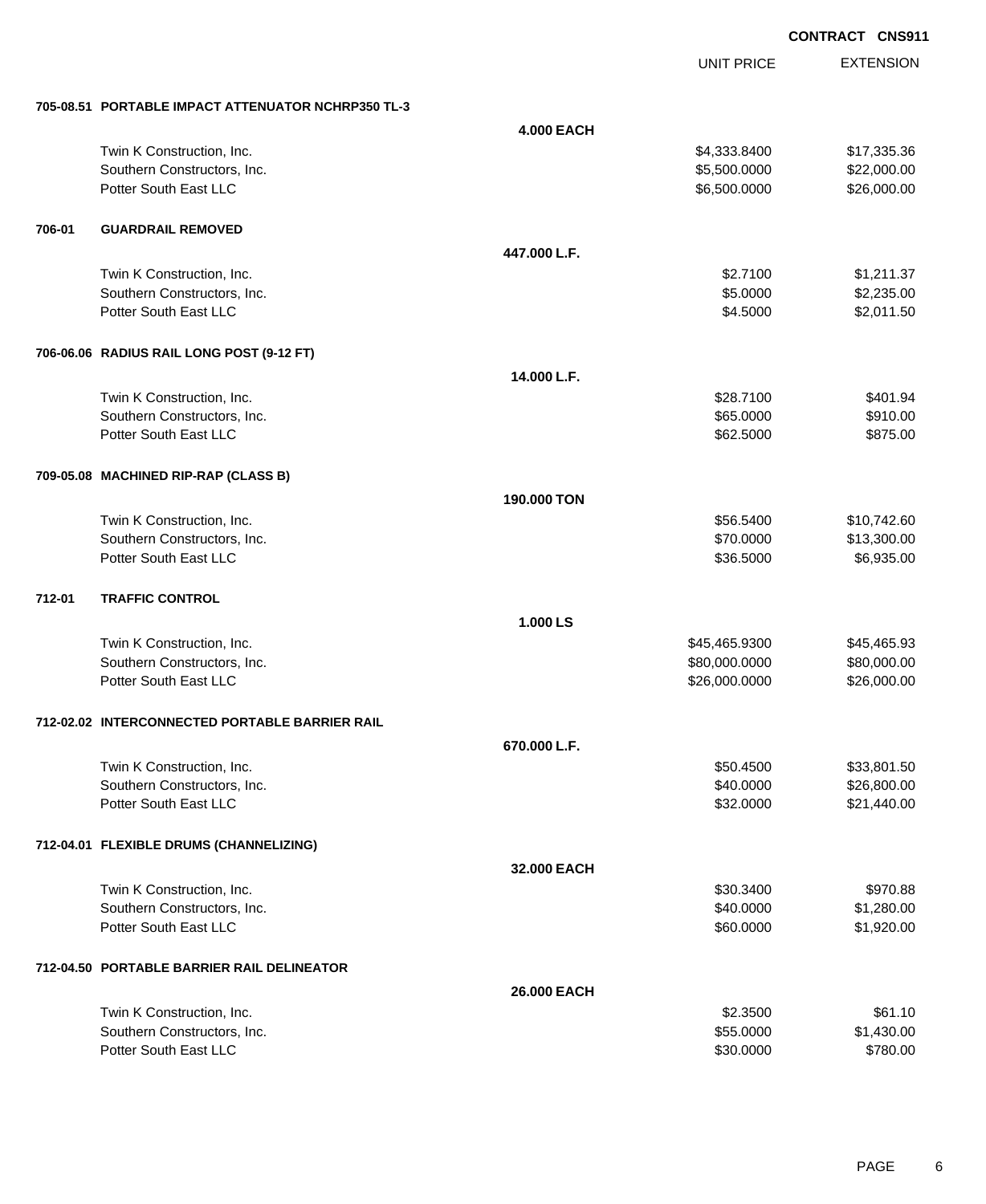UNIT PRICE EXTENSION

|        | 712-05.03 WARNING LIGHTS (TYPE C)                      |                   |              |             |
|--------|--------------------------------------------------------|-------------------|--------------|-------------|
|        |                                                        | 11.000 EACH       |              |             |
|        | Twin K Construction, Inc.                              |                   | \$31.4200    | \$345.62    |
|        | Southern Constructors, Inc.                            |                   | \$50.0000    | \$550.00    |
|        | Potter South East LLC                                  |                   | \$30.0000    | \$330.00    |
| 712-06 | <b>SIGNS (CONSTRUCTION)</b>                            |                   |              |             |
|        |                                                        | 984.000 S.F.      |              |             |
|        | Twin K Construction, Inc.                              |                   | \$7.4200     | \$7,301.28  |
|        | Southern Constructors, Inc.                            |                   | \$15.0000    | \$14,760.00 |
|        | Potter South East LLC                                  |                   | \$8.4000     | \$8,265.60  |
|        | 712-08.03 ARROW BOARD (TYPE C)                         |                   |              |             |
|        |                                                        | <b>1.000 EACH</b> |              |             |
|        | Twin K Construction, Inc.                              |                   | \$812.6000   | \$812.60    |
|        | Southern Constructors, Inc.                            |                   | \$2,500.0000 | \$2,500.00  |
|        | Potter South East LLC                                  |                   | \$2,160.0000 | \$2,160.00  |
|        | 712-09.01 REMOVABLE PAVEMENT MARKING LINE              |                   |              |             |
|        |                                                        | 1,100.000 L.F.    |              |             |
|        | Twin K Construction, Inc.                              |                   | \$2.3500     | \$2,585.00  |
|        | Southern Constructors, Inc.                            |                   | \$3.5000     | \$3,850.00  |
|        | Potter South East LLC                                  |                   | \$2.7100     | \$2,981.00  |
|        | 712-09.02 REMOVABLE PAVEMENT MARKING (8" BARRIER LINE) |                   |              |             |
|        |                                                        | 6,537.000 L.F.    |              |             |
|        | Twin K Construction, Inc.                              |                   | \$2.5500     | \$16,669.35 |
|        | Southern Constructors, Inc.                            |                   | \$4.0000     | \$26,148.00 |
|        | Potter South East LLC                                  |                   | \$2.9400     | \$19,218.78 |
|        | 712-09.04 REMOVABLE PAVEMENT MARKING (STOP LINE)       |                   |              |             |
|        |                                                        | 48.000 L.F.       |              |             |
|        | Twin K Construction, Inc.                              |                   | \$31.1500    | \$1,495.20  |
|        | Southern Constructors, Inc.                            |                   | \$50.0000    | \$2,400.00  |
|        | Potter South East LLC                                  |                   | \$35.9400    | \$1,725.12  |
|        | 713-02.26 CONCRETE BARRIER/PARAPET DELINEATOR          |                   |              |             |
|        |                                                        | 40.000 EACH       |              |             |
|        | Twin K Construction, Inc.                              |                   | \$9.7500     | \$390.00    |
|        | Southern Constructors, Inc.                            |                   | \$55.0000    | \$2,200.00  |
|        | Potter South East LLC                                  |                   | \$30.0000    | \$1,200.00  |
|        | 713-16.01 CHANGEABLE MESSAGE SIGN UNIT                 |                   |              |             |
|        |                                                        | <b>2.000 EACH</b> |              |             |
|        | Twin K Construction, Inc.                              |                   | \$4,875.5700 | \$9,751.14  |
|        | Southern Constructors, Inc.                            |                   | \$7,500.0000 | \$15,000.00 |
|        | Potter South East LLC                                  |                   | \$6,600.0000 | \$13,200.00 |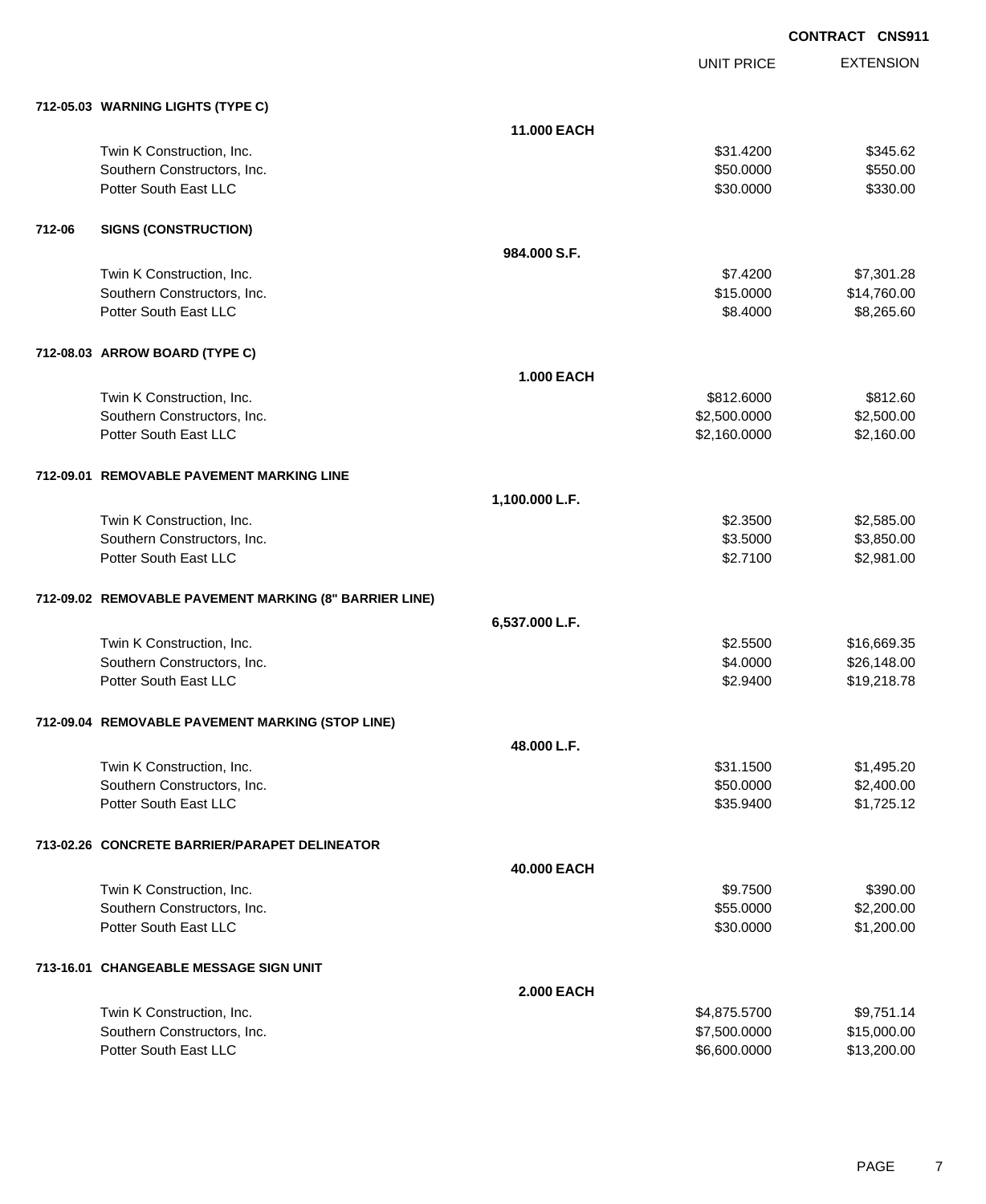|        |                                                       |                   | <b>UNIT PRICE</b> | <b>EXTENSION</b> |
|--------|-------------------------------------------------------|-------------------|-------------------|------------------|
|        | 716-13.01 SPRAY THERMO PVMT MRKNG (60 mil) (4IN LINE) |                   |                   |                  |
|        |                                                       | 1.300 L.M.        |                   |                  |
|        | Twin K Construction, Inc.                             |                   | \$3,114.9500      | \$4,049.44       |
|        | Southern Constructors, Inc.                           |                   | \$5,000.0000      | \$6,500.00       |
|        | Potter South East LLC                                 |                   | \$3,593.7500      | \$4,671.88       |
| 717-01 | <b>MOBILIZATION</b>                                   |                   |                   |                  |
|        |                                                       | 1.000 LS          |                   |                  |
|        | Twin K Construction, Inc.                             |                   | \$142,248.0200    | \$142,248.02     |
|        | Southern Constructors, Inc.                           |                   | \$50,000.0000     | \$50,000.00      |
|        | Potter South East LLC                                 |                   | \$60,000.0000     | \$60,000.00      |
| 730-40 | <b>TEMPORARY TRAFFIC SIGNAL SYSTEM</b>                |                   |                   |                  |
|        |                                                       | <b>2.000 EACH</b> |                   |                  |
|        | Twin K Construction, Inc.                             |                   | \$30,336.8800     | \$60,673.76      |
|        | Southern Constructors, Inc.                           |                   | \$60,000.0000     | \$120,000.00     |
|        | Potter South East LLC                                 |                   | \$35,000.0000     | \$70,000.00      |
|        | 740-10.03 GEOTEXTILE (TYPE III)(EROSION CONTROL)      |                   |                   |                  |
|        |                                                       | 170,000 S.Y.      |                   |                  |
|        | Twin K Construction, Inc.                             |                   | \$3,6700          | \$623.90         |
|        | Southern Constructors, Inc.                           |                   | \$20,0000         | \$3,400.00       |
|        | Potter South East LLC                                 |                   | \$10.0000         | \$1,700.00       |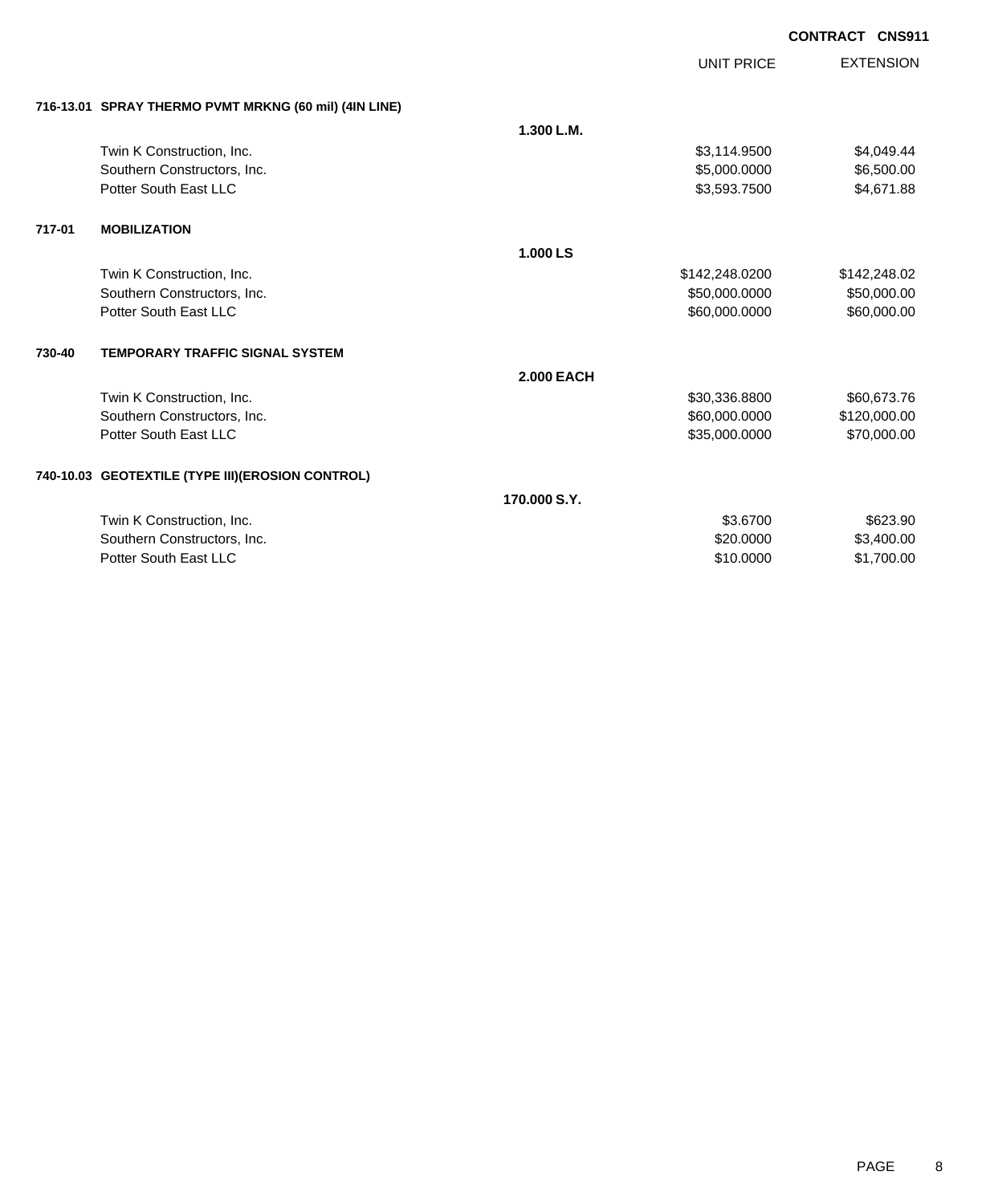#### **SUB-TOTAL BRIDGE**

Twin K Construction, Inc. 69. The Second State of the Second State of the Second State State State State State State State State State State State State State State State State State State State State State State State Sta Southern Constructors, Inc.  $$1,038,785.00$ Potter South East LLC \$1,403,846.76

## **TOTAL CONTRACT**

| Twin K Construction, Inc.   | \$797.641.57   |
|-----------------------------|----------------|
| Southern Constructors, Inc. | \$1,038,785.00 |
| Potter South East LLC       | \$1,403,846,76 |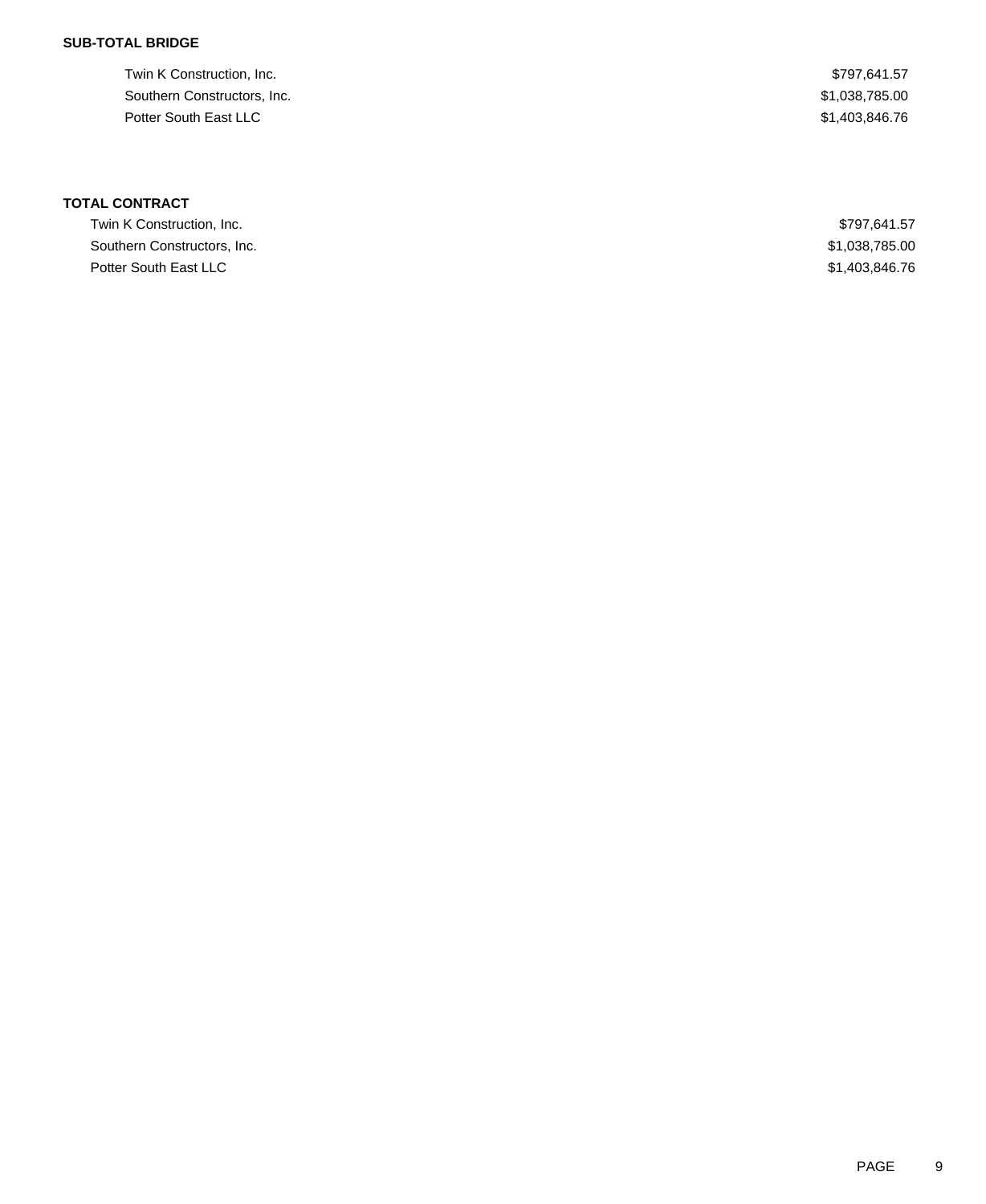COUNTIES CAMPBELL, CLAIBORNE, MORGAN, AND SCOTT (Contract No. CNS906 Call 004)

98019-4288-04

THE MOWING ON VARIOUS STATE ROUTES.

PROJECT LENGTH - 307.780 MILES

COMPLETION TIME - ON OR BEFORE DECEMBER 31, 2018

Orr Contracting, Inc. 63.000 Security 1.1 and 2011 Security 1.1 and 3243,663.00 Swartz Mowing, Inc. 60

TOTAL CONTRACT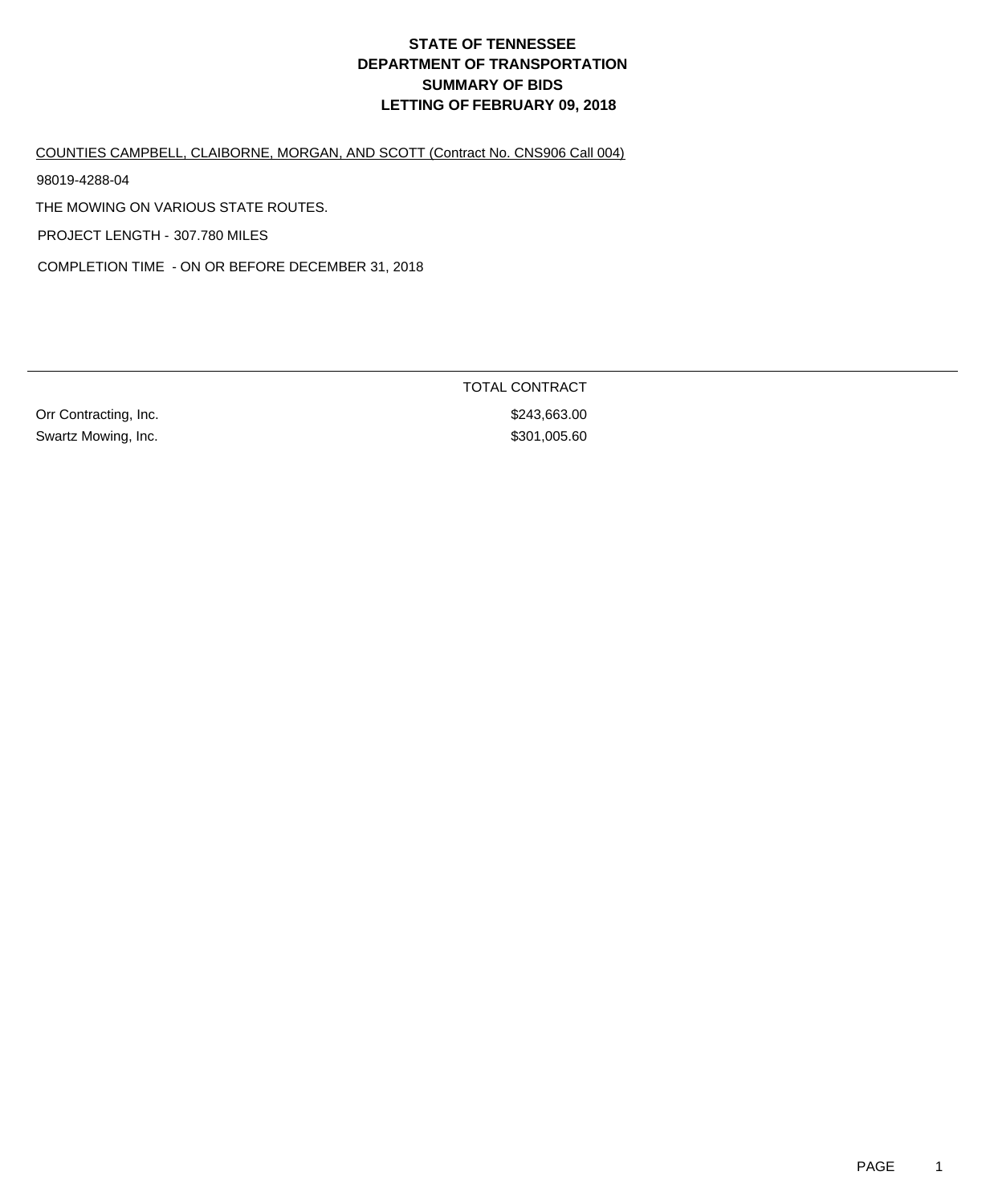|        |                             |                |            | <b>CONTRACT CNS906</b> |
|--------|-----------------------------|----------------|------------|------------------------|
|        |                             |                | UNIT PRICE | <b>EXTENSION</b>       |
|        | <b>MAINTENANCE CATEGORY</b> |                |            |                        |
|        |                             |                |            |                        |
| 806-01 | <b>MOWING</b>               |                |            |                        |
|        |                             | 3,444.000 ACRE |            |                        |
|        | Orr Contracting, Inc.       |                | \$70.7500  | \$243,663.00           |

Swartz Mowing, Inc. 60 and the state of the state of the state of the state of the state of the state of the state of the state of the state of the state of the state of the state of the state of the state of the state of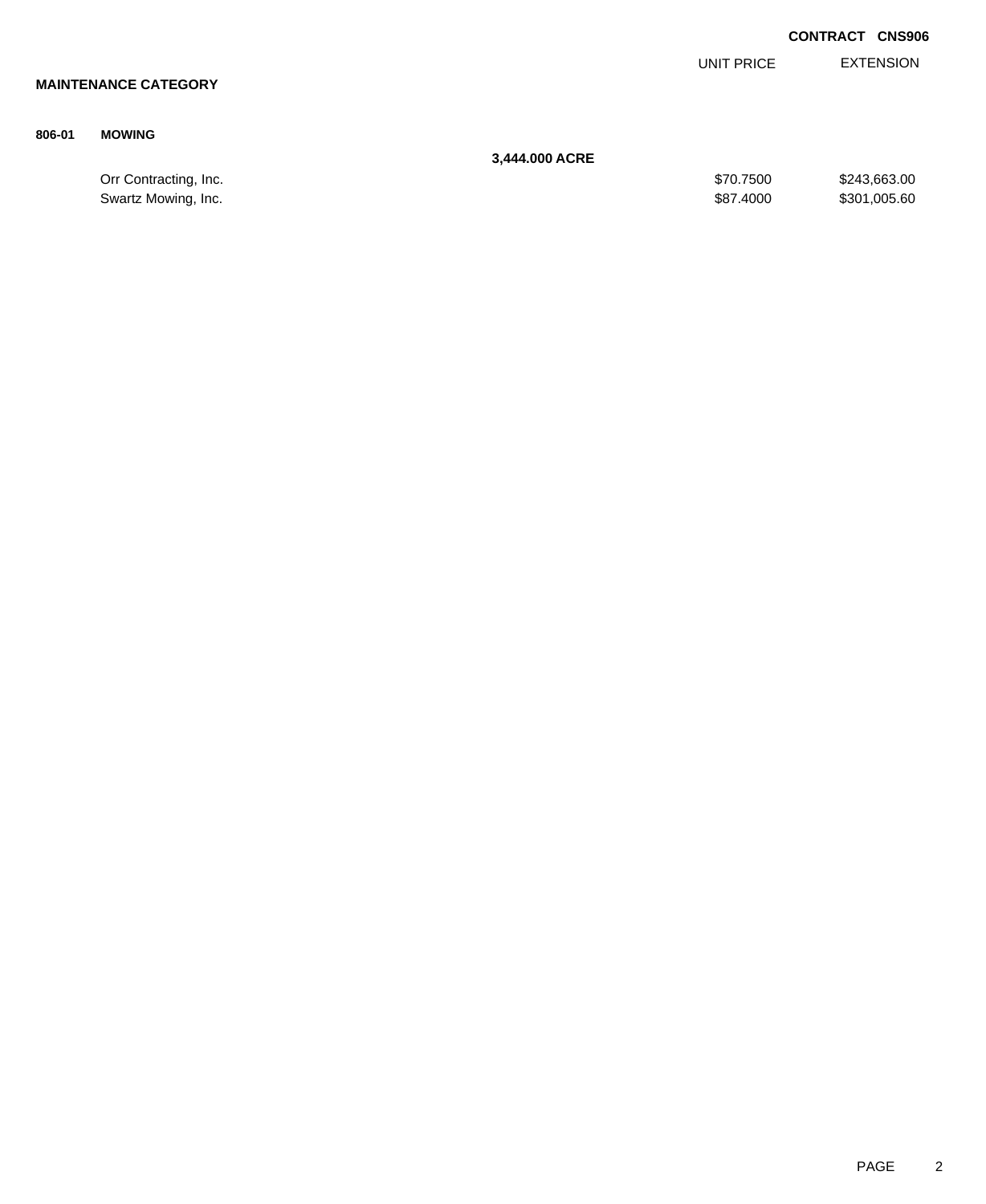#### **SUB-TOTAL MAINTENANCE**

Orr Contracting, Inc. \$243,663.00 Swartz Mowing, Inc. \$301,005.60

#### **TOTAL CONTRACT**

Orr Contracting, Inc. \$243,663.00 Swartz Mowing, Inc. \$301,005.60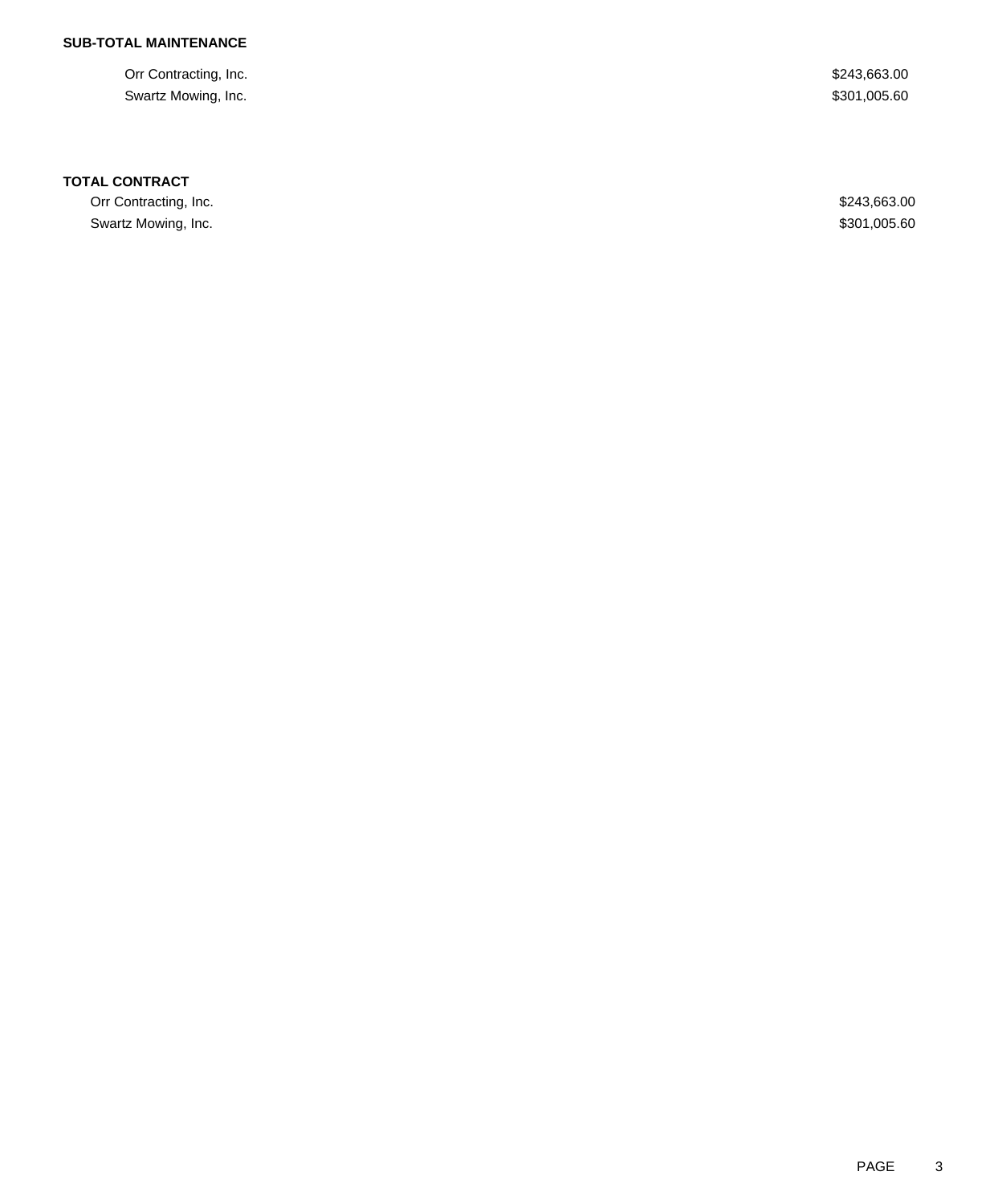#### CLAIBORNE COUNTY (Contract No. CNS903 Call 006)

HSIP-33(96),13004-3214-94

THE MISCELLANEOUS IMPROVEMENTS INCLUDING RESURFACING AND SIGNALS ON S.R. 33 FROM MAIN STREET (L.M. 11.70) TO YOUNGSTOWN ROAD (L.M. 12.80).

PROJECT LENGTH - 1.100 MILES

COMPLETION TIME - ON OR BEFORE AUGUST 31, 2018

DBE GOAL 8.00%

TOTAL CONTRACT

Rogers Group, Inc. 6. 2010 12:33,355.92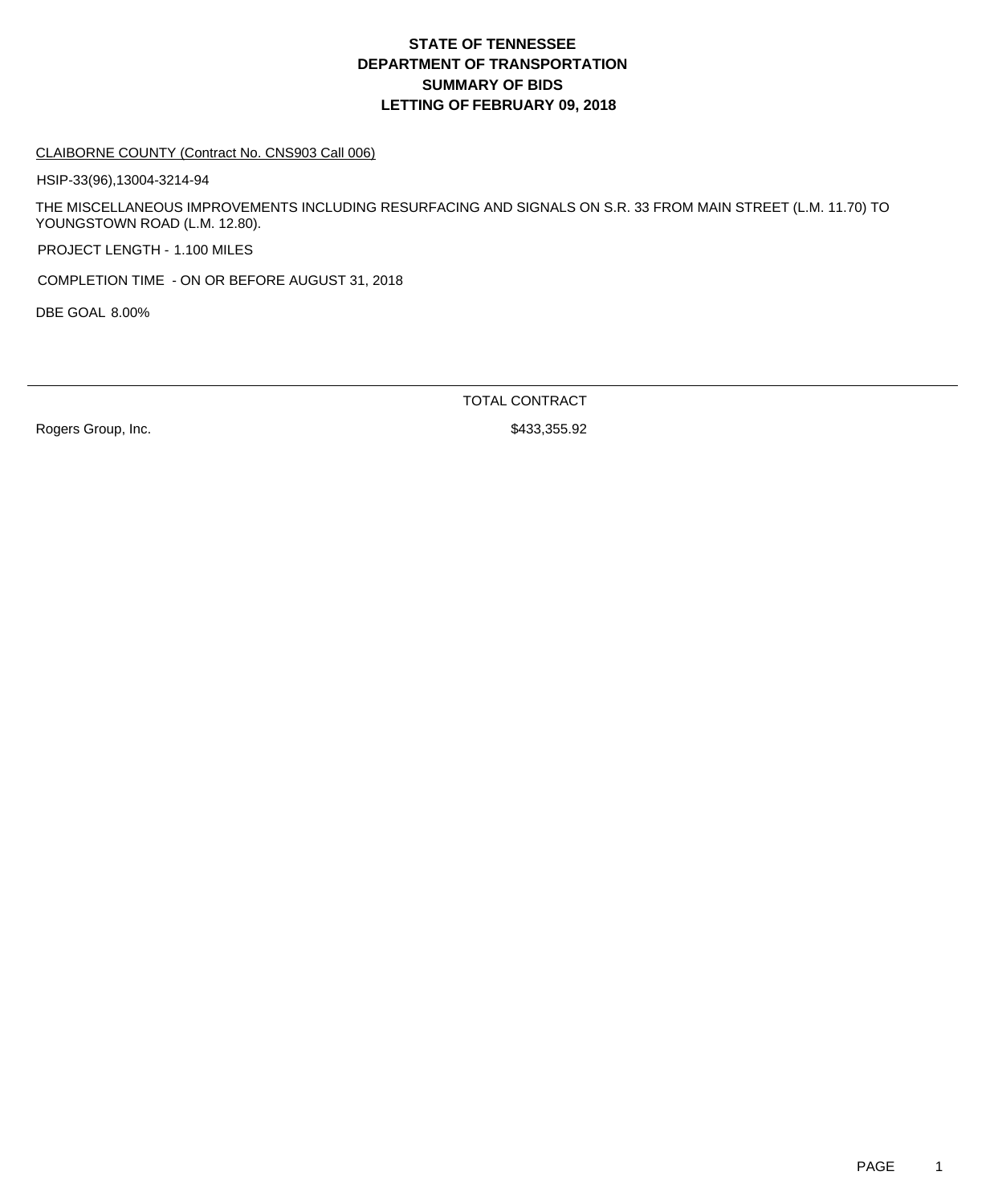|        | <b>ROADWAY CATEGORY</b>                          |                   | <b>UNIT PRICE</b> | <b>CONTRACT CNS903</b><br><b>EXTENSION</b> |
|--------|--------------------------------------------------|-------------------|-------------------|--------------------------------------------|
| 105-01 | <b>CONSTRUCTION STAKES, LINES AND GRADES</b>     |                   |                   |                                            |
|        | Rogers Group, Inc.                               | 1.000 LS          | \$9,430.0000      | \$9,430.00                                 |
| 203-03 | <b>BORROW EXCAVATION (UNCLASSIFIED)</b>          | 293.000 C.Y.      |                   |                                            |
|        | Rogers Group, Inc.                               |                   | \$52.4000         | \$15,353.20                                |
| 203-04 | PLACING AND SPREADING TOPSOIL                    |                   |                   |                                            |
|        | Rogers Group, Inc.                               | 9.000 C.Y.        | \$142.1500        | \$1,279.35                                 |
| 209-05 | <b>SEDIMENT REMOVAL</b>                          |                   |                   |                                            |
|        | Rogers Group, Inc.                               | 7.000 C.Y.        | \$49.9600         | \$349.72                                   |
|        | 209-08.03 TEMPORARY SILT FENCE (WITHOUT BACKING) |                   |                   |                                            |
|        | Rogers Group, Inc.                               | 1,000.000 L.F.    | \$2.8500          | \$2,850.00                                 |
|        | 209-40.33 CATCH BASIN PROTECTION (TYPE D)        |                   |                   |                                            |
|        | Rogers Group, Inc.                               | 3.000 EACH        | \$976.0000        | \$2,928.00                                 |
| 403-01 | BITUMINOUS MATERIAL FOR TACK COAT (TC)           |                   |                   |                                            |
|        | Rogers Group, Inc.                               | <b>4.000 TON</b>  | \$455.0000        | \$1,820.00                                 |
| 403-02 | <b>ASPHALT CEMENT FOR TACK COAT (TC)</b>         |                   |                   |                                            |
|        | Rogers Group, Inc.                               | <b>2.000 TON</b>  | \$455.0000        | \$910.00                                   |
|        | 411-02.10 ACS MIX(PG70-22) GRADING D             |                   |                   |                                            |
|        | Rogers Group, Inc.                               | 460.000 TON       | \$134.6000        | \$61,916.00                                |
|        | 415-01.02 COLD PLANING BITUMINOUS PAVEMENT       |                   |                   |                                            |
|        | Rogers Group, Inc.                               | 7,160.000 S.Y.    | \$2.3500          | \$16,826.00                                |
|        | 611-01.20 ADJUSTMENT OF EXISTING MANHOLE         |                   |                   |                                            |
|        | Rogers Group, Inc.                               | <b>2.000 EACH</b> | \$883.2000        | \$1,766.40                                 |
| 702-01 | <b>CONCRETE CURB</b>                             |                   |                   |                                            |
|        | Rogers Group, Inc.                               | 20.000 C.Y.       | \$571.6000        | \$11,432.00                                |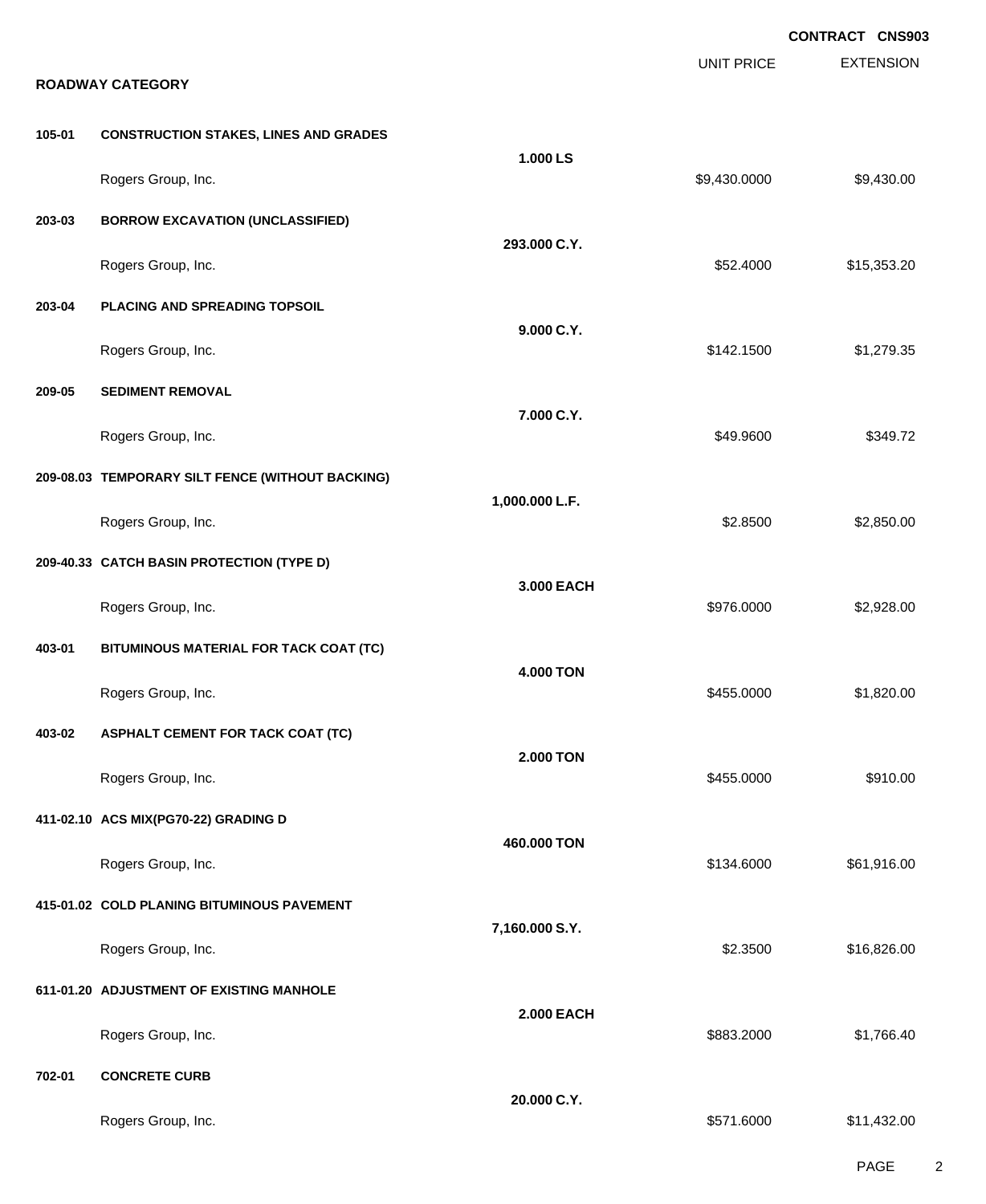|        |                                             |                   |                   | CONTRACT CNS903  |
|--------|---------------------------------------------|-------------------|-------------------|------------------|
|        |                                             |                   | <b>UNIT PRICE</b> | <b>EXTENSION</b> |
|        | 705-04.21 GUARDRAIL DELINEATION ENHANCEMENT |                   |                   |                  |
|        | Rogers Group, Inc.                          | 1,062.000 L.F.    | \$3.4000          | \$3,610.80       |
| 712-01 | <b>TRAFFIC CONTROL</b>                      |                   |                   |                  |
|        | Rogers Group, Inc.                          | 1.000 LS          | \$32,667.0000     | \$32,667.00      |
|        | 712-04.01 FLEXIBLE DRUMS (CHANNELIZING)     |                   |                   |                  |
|        | Rogers Group, Inc.                          | 30.000 EACH       | \$35.0000         | \$1,050.00       |
| 712-06 | <b>SIGNS (CONSTRUCTION)</b>                 |                   |                   |                  |
|        | Rogers Group, Inc.                          | 296.000 S.F.      | \$9.0500          | \$2,678.80       |
|        | 712-08.03 ARROW BOARD (TYPE C)              |                   |                   |                  |
|        | Rogers Group, Inc.                          | <b>1.000 EACH</b> | \$2,640.0000      | \$2,640.00       |
|        | 713-02.21 SIGN POST DELINEATION ENHANCEMENT |                   |                   |                  |
|        | Rogers Group, Inc.                          | 42.000 L.F.       | \$7.1000          | \$298.20         |
| 713-15 | REMOVAL OF SIGNS, POSTS AND FOOTINGS        |                   |                   |                  |
|        | Rogers Group, Inc.                          | 1.000 LS          | \$423.0000        | \$423.00         |
|        | 713-16.20 SIGNS (D9-2, 24"X24")             |                   |                   |                  |
|        | Rogers Group, Inc.                          | <b>1.000 EACH</b> | \$290.0000        | \$290.00         |
|        | 713-16.21 SIGNS (M6-1R, 21"X15")            |                   |                   |                  |
|        | Rogers Group, Inc.                          | <b>1.000 EACH</b> | \$75.0000         | \$75.00          |
|        | 713-16.22 SIGNS (R1-1, 36"X36")             |                   |                   |                  |
|        | Rogers Group, Inc.                          | <b>4.000 EACH</b> | \$370.1000        | \$1,480.40       |
|        | 713-16.23 SIGNS (W2-2, 36"X36")             |                   |                   |                  |
|        | Rogers Group, Inc.                          | <b>2.000 EACH</b> | \$370.1000        | \$740.20         |
|        | 713-16.24 SIGNS (W2-8, 36"X36")             |                   |                   |                  |
|        | Rogers Group, Inc.                          | <b>2.000 EACH</b> | \$370.1000        | \$740.20         |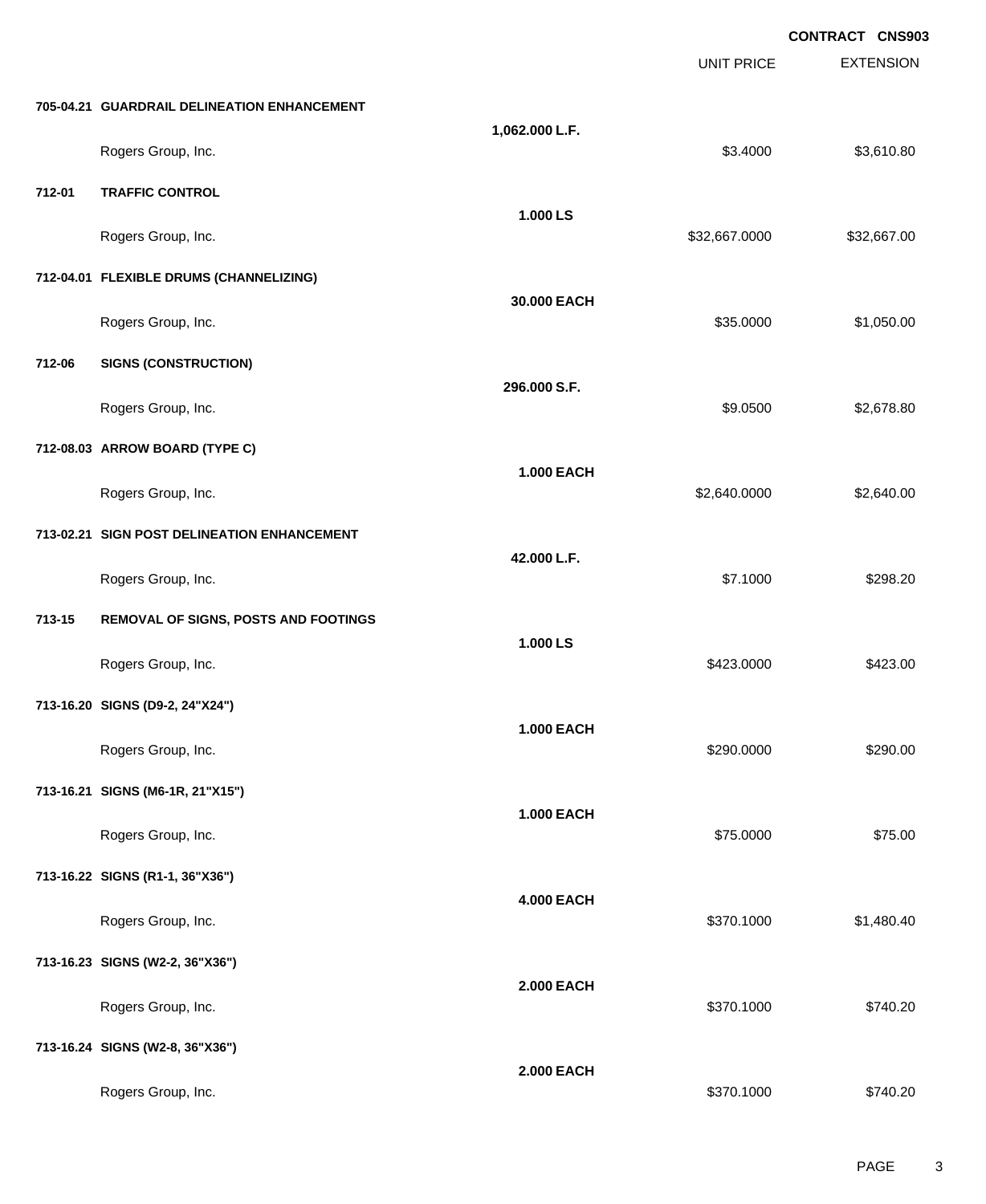|        |                                                                 |                   |                   | <b>CONTRACT CNS903</b> |
|--------|-----------------------------------------------------------------|-------------------|-------------------|------------------------|
|        |                                                                 |                   | <b>UNIT PRICE</b> | <b>EXTENSION</b>       |
|        | 713-16.25 SIGNS (W3-3, 36"X36")                                 | 3.000 EACH        |                   |                        |
|        | Rogers Group, Inc.                                              |                   | \$370.1000        | \$1,110.30             |
|        | 716-01.21 Snwplwble Pvmt Mrkrs (Bi-Dir)(1 Color)                |                   |                   |                        |
|        | Rogers Group, Inc.                                              | 39.000 EACH       | \$58.6000         | \$2,285.40             |
|        | 716-01.22 Snwplwble Pvmt Mrkrs (Mono-Dir)(1 Color)              |                   |                   |                        |
|        | Rogers Group, Inc.                                              | 11.000 EACH       | \$58.6000         | \$644.60               |
|        | 716-02.05 PLASTIC PAVEMENT MARKING (STOP LINE)                  |                   |                   |                        |
|        | Rogers Group, Inc.                                              | 167.000 L.F.      | \$11.2500         | \$1,878.75             |
|        | 716-02.06 PLASTIC PAVEMENT MARKING (TURN LANE ARROW)            |                   |                   |                        |
|        | Rogers Group, Inc.                                              | 3,000 EACH        | \$175.0000        | \$525.00               |
|        | 716-04.01 PLASTIC PAVEMENT MARKING (STRAIGHT-TURN ARROW)        |                   |                   |                        |
|        | Rogers Group, Inc.                                              | <b>1.000 EACH</b> | \$328.0000        | \$328.00               |
|        | 716-05.01 PAINTED PAVEMENT MARKING (4" LINE)                    |                   |                   |                        |
|        | Rogers Group, Inc.                                              | 1.500 L.M.        | \$575.0000        | \$862.50               |
|        | 716-12.01 ENHANCED FLATLINE THERMO PVMT MRKNG (4IN LINE)        |                   |                   |                        |
|        | Rogers Group, Inc.                                              | 1.500 L.M.        | \$2,978.0000      | \$4,467.00             |
|        | 716-12.04 ENHANCED FLATLINE THERMO PVMT MRKNG (4IN DOTTED LINE) |                   |                   |                        |
|        | Rogers Group, Inc.                                              | 90.000 L.F.       | \$1.1500          | \$103.50               |
| 717-01 | <b>MOBILIZATION</b>                                             |                   |                   |                        |
|        | Rogers Group, Inc.                                              | 1.000 LS          | \$82,710.0000     | \$82,710.00            |
|        | 730-02.09 SIGNAL HEAD ASSEMBLY (130 WITH BACKPLATE)             |                   |                   |                        |
|        | Rogers Group, Inc.                                              | <b>6.000 EACH</b> | \$812.1500        | \$4,872.90             |
|        | 730-02.30 SIGNAL HEAD ASSEMBLY (130 A3 WITH BACKPLATE)          |                   |                   |                        |
|        | Rogers Group, Inc.                                              | <b>2.000 EACH</b> | \$800.3000        | \$1,600.60             |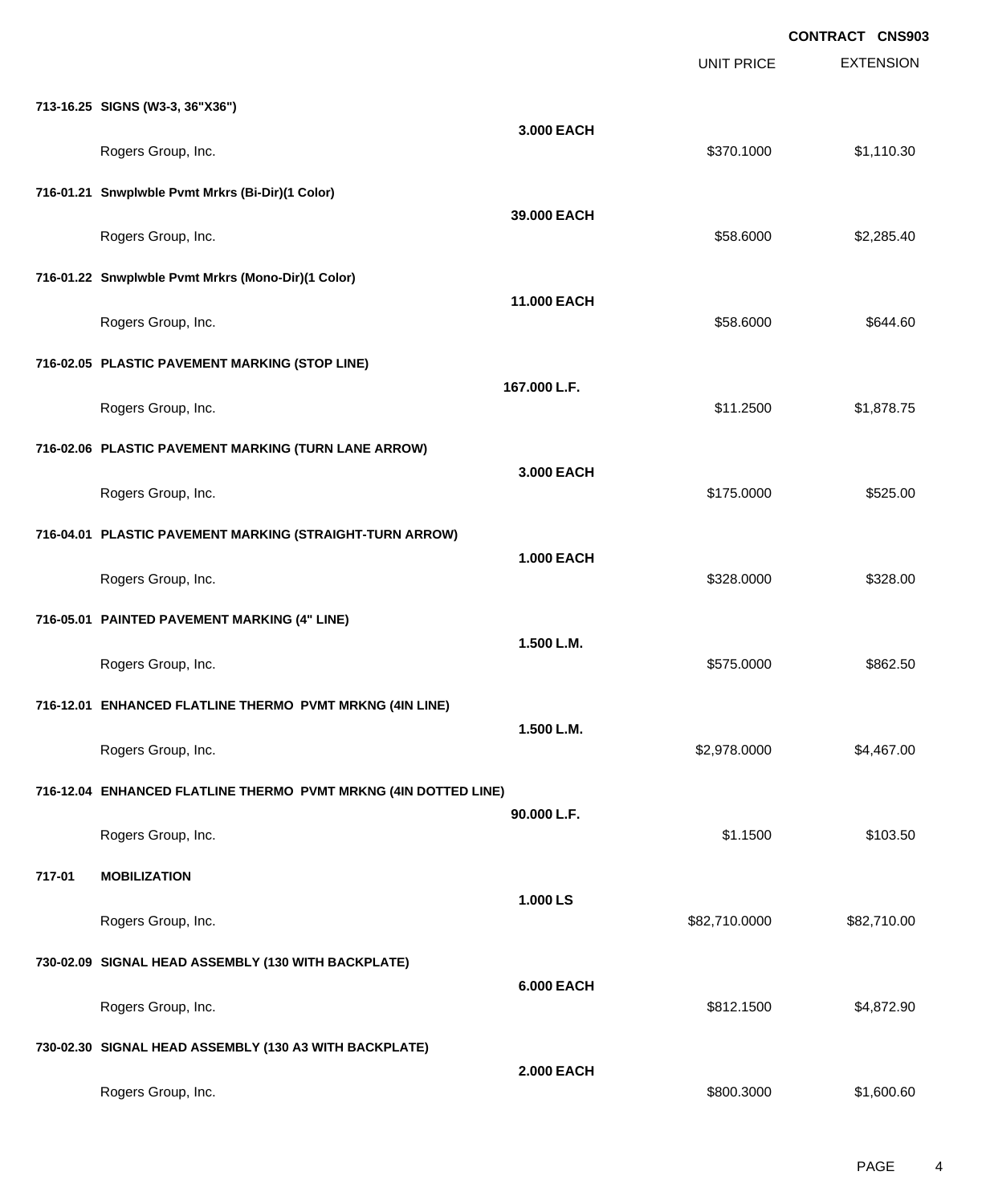|                                                               |                   |                   | CONTRACT CNS903  |
|---------------------------------------------------------------|-------------------|-------------------|------------------|
|                                                               |                   | <b>UNIT PRICE</b> | <b>EXTENSION</b> |
| 730-02.31 SIGNAL HEAD ASSEMBLY (140 A1 WITH BACKPLATE)        |                   |                   |                  |
| Rogers Group, Inc.                                            | <b>2.000 EACH</b> | \$890.0000        | \$1,780.00       |
| 730-03.21 INSTALL PULL BOX (TYPE B)                           |                   |                   |                  |
| Rogers Group, Inc.                                            | 8.000 EACH        | \$539.3000        | \$4,314.40       |
| 730-05.01 ELECTRICAL SERVICE CONNECTION                       |                   |                   |                  |
| Rogers Group, Inc.                                            | <b>1.000 EACH</b> | \$3,775.0000      | \$3,775.00       |
| 730-08.03 SIGNAL CABLE - 7 CONDUCTOR                          |                   |                   |                  |
| Rogers Group, Inc.                                            | 1,250.000 L.F.    | \$1.8500          | \$2,312.50       |
| 730-11.01 STEEL CONDUIT RISER ASSEMBLY                        |                   |                   |                  |
| Rogers Group, Inc.                                            | <b>1.000 EACH</b> | \$377.5000        | \$377.50         |
| 730-12.01 CONDUIT 1" DIAMETER (PVC)                           |                   |                   |                  |
| Rogers Group, Inc.                                            | 190.000 L.F.      | \$11.8000         | \$2,242.00       |
| 730-12.02 CONDUIT 2" DIAMETER (PVC)                           |                   |                   |                  |
| Rogers Group, Inc.                                            | 35.000 L.F.       | \$12.9000         | \$451.50         |
| 730-12.03 CONDUIT 3" DIAMETER (PVC)                           |                   |                   |                  |
| Rogers Group, Inc.                                            | 20.000 L.F.       | \$15.1000         | \$302.00         |
| 730-12.07 CONDUIT 1" DIAMETER (RGS)                           |                   |                   |                  |
| Rogers Group, Inc.                                            | 20.000 L.F.       | \$16.2000         | \$324.00         |
| 730-12.14 CONDUIT 3" DIAMETER (JACK AND BORE)                 |                   |                   |                  |
| Rogers Group, Inc.                                            | 375.000 L.F.      | \$32.4000         | \$12,150.00      |
| 730-13.01 VEHICLE LOOP DETECTOR (SHELF MOUNT)                 |                   |                   |                  |
| Rogers Group, Inc.                                            | 8.000 EACH        | \$207.0000        | \$1,656.00       |
| 730-13.07 VEHICLE DETECTOR (SIREN ACTIVATED PRIORITY CONTROL) |                   |                   |                  |
| Rogers Group, Inc.                                            | <b>2.000 EACH</b> | \$4,983.0000      | \$9,966.00       |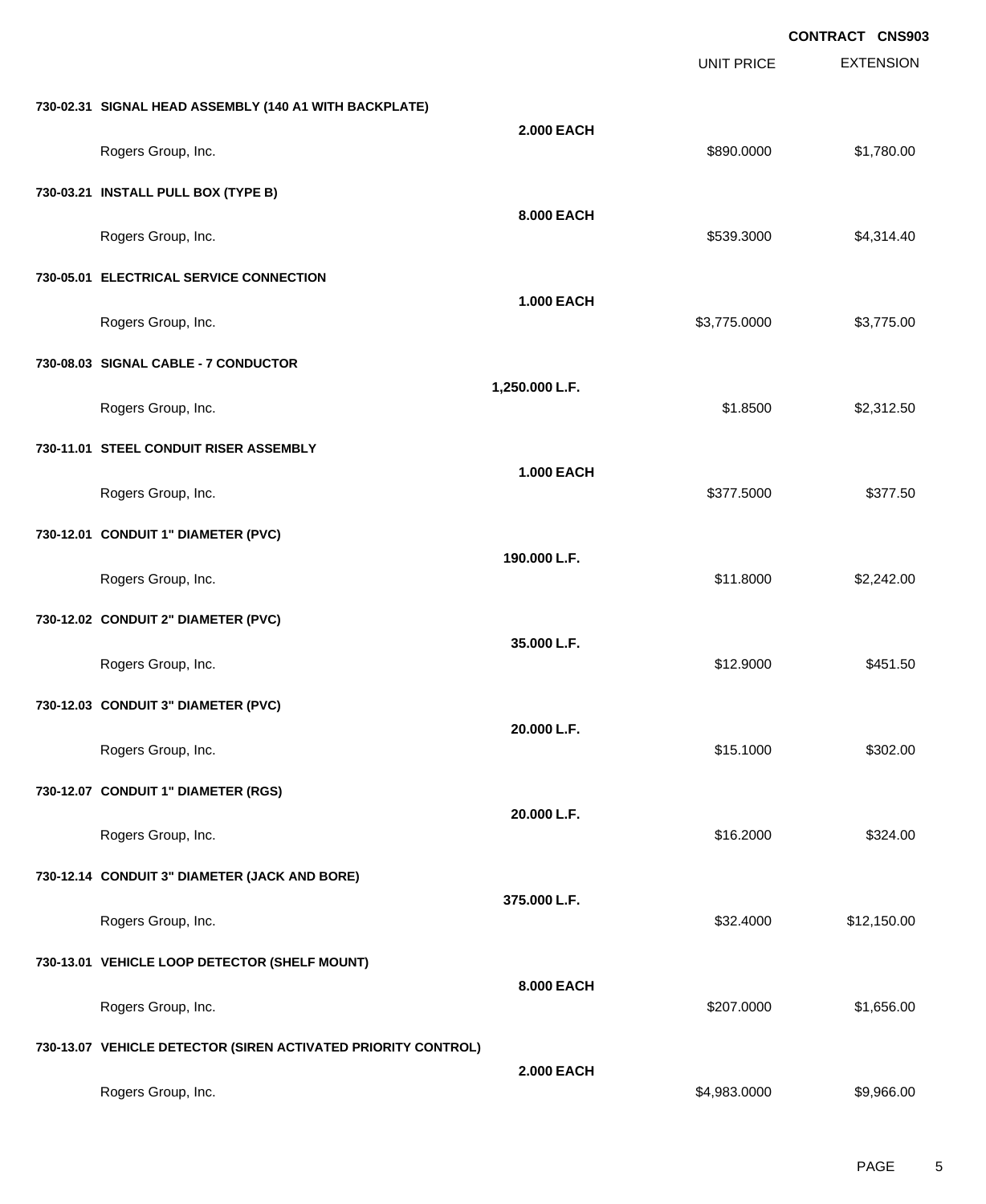|        |                                                     |                   |                   | <b>CONTRACT CNS903</b> |
|--------|-----------------------------------------------------|-------------------|-------------------|------------------------|
|        |                                                     |                   | <b>UNIT PRICE</b> | <b>EXTENSION</b>       |
|        | 730-14.01 SHIELDED DETECTOR CABLE                   |                   |                   |                        |
|        | Rogers Group, Inc.                                  | 2,450.000 L.F.    | \$1.6500          | \$4,042.50             |
|        | 730-14.02 SAW SLOT                                  |                   |                   |                        |
|        | Rogers Group, Inc.                                  | 4,035.000 L.F.    | \$4.9000          | \$19,771.50            |
|        | 730-15.32 CABINET (EIGHT PHASE BASE MOUNTED)        |                   |                   |                        |
|        | Rogers Group, Inc.                                  | <b>1.000 EACH</b> | \$14,288.9000     | \$14,288.90            |
|        | 730-16.02 EIGHT PHASE ACTUATED CONTROLLER           |                   |                   |                        |
|        | Rogers Group, Inc.                                  | <b>1.000 EACH</b> | \$14,301.9000     | \$14,301.90            |
|        | 730-21.10 WOOD POLE (POWER SOURCE)                  |                   |                   |                        |
|        | Rogers Group, Inc.                                  | <b>1.000 EACH</b> | \$1,815.8500      | \$1,815.85             |
|        | 730-23.96 CANTILEVER SIGNAL SUPPORT (2 @ 50' & 45') |                   |                   |                        |
|        | Rogers Group, Inc.                                  | 1.000 EACH        | \$19,026.5000     | \$19,026.50            |
|        | 730-23.97 CANTILEVER SIGNAL SUPPORT (2 @ 60' & 55') |                   |                   |                        |
|        | Rogers Group, Inc.                                  | <b>1.000 EACH</b> | \$23,918.4500     | \$23,918.45            |
|        | 740-11.02 TEMPORARY SEDIMENT TUBE 12IN              |                   |                   |                        |
|        | Rogers Group, Inc.                                  | 1,000.000 L.F.    | \$7.6500          | \$7,650.00             |
| 801-01 | <b>SEEDING (WITH MULCH)</b>                         |                   |                   |                        |
|        | Rogers Group, Inc.                                  | <b>1.000 UNIT</b> | \$1,301.0000      | \$1,301.00             |
| 801-03 | <b>WATER (SEEDING &amp; SODDING)</b>                |                   |                   |                        |
|        | Rogers Group, Inc.                                  | 1.000 M.G.        | \$320.0000        | \$320.00               |
| 803-01 | <b>SODDING (NEW SOD)</b>                            |                   |                   |                        |
|        | Rogers Group, Inc.                                  | 1,736.000 S.Y.    | \$7.1000          | \$12,325.60            |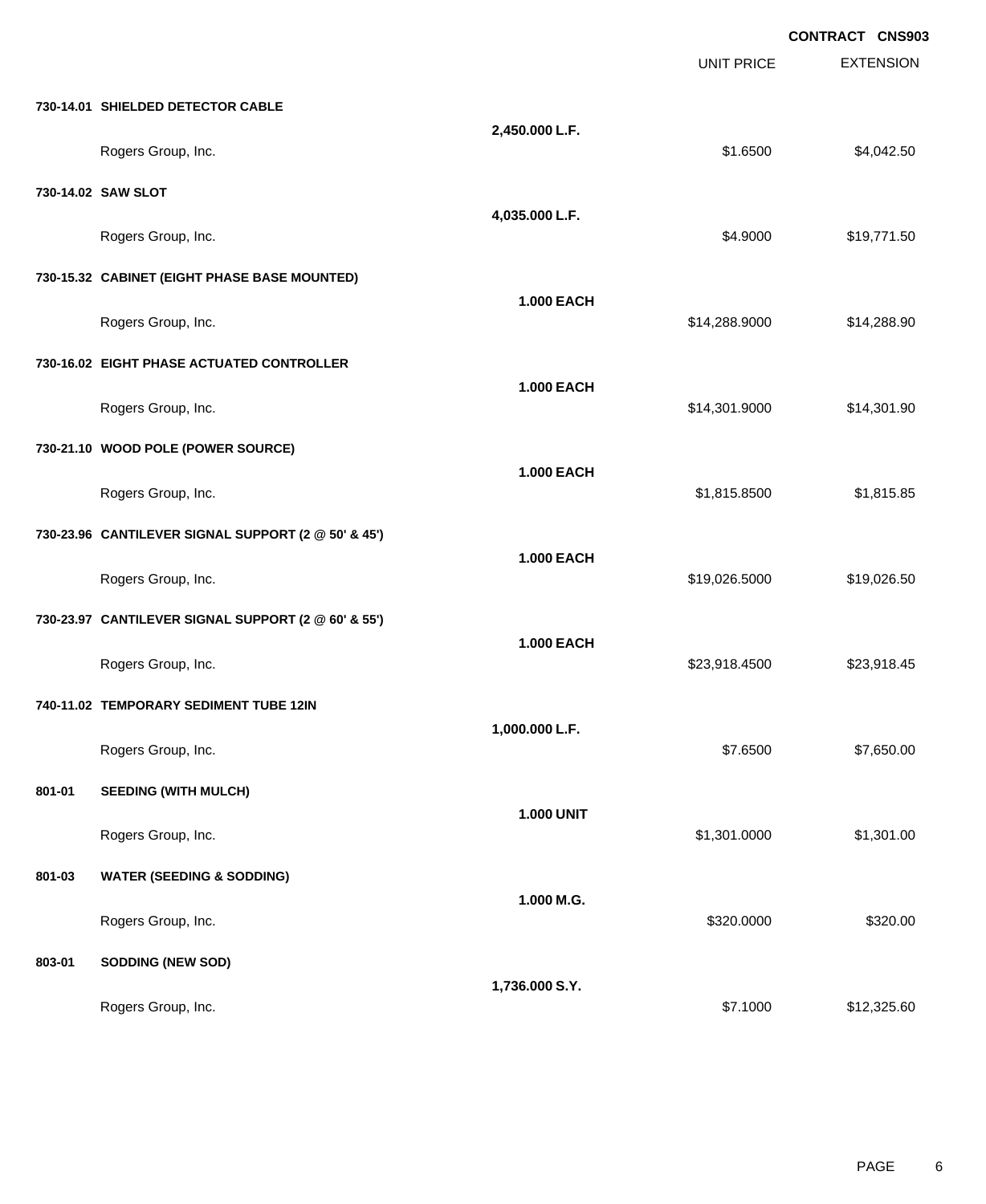Rogers Group, Inc. \$433,355.92

#### **TOTAL CONTRACT**

Rogers Group, Inc. \$433,355.92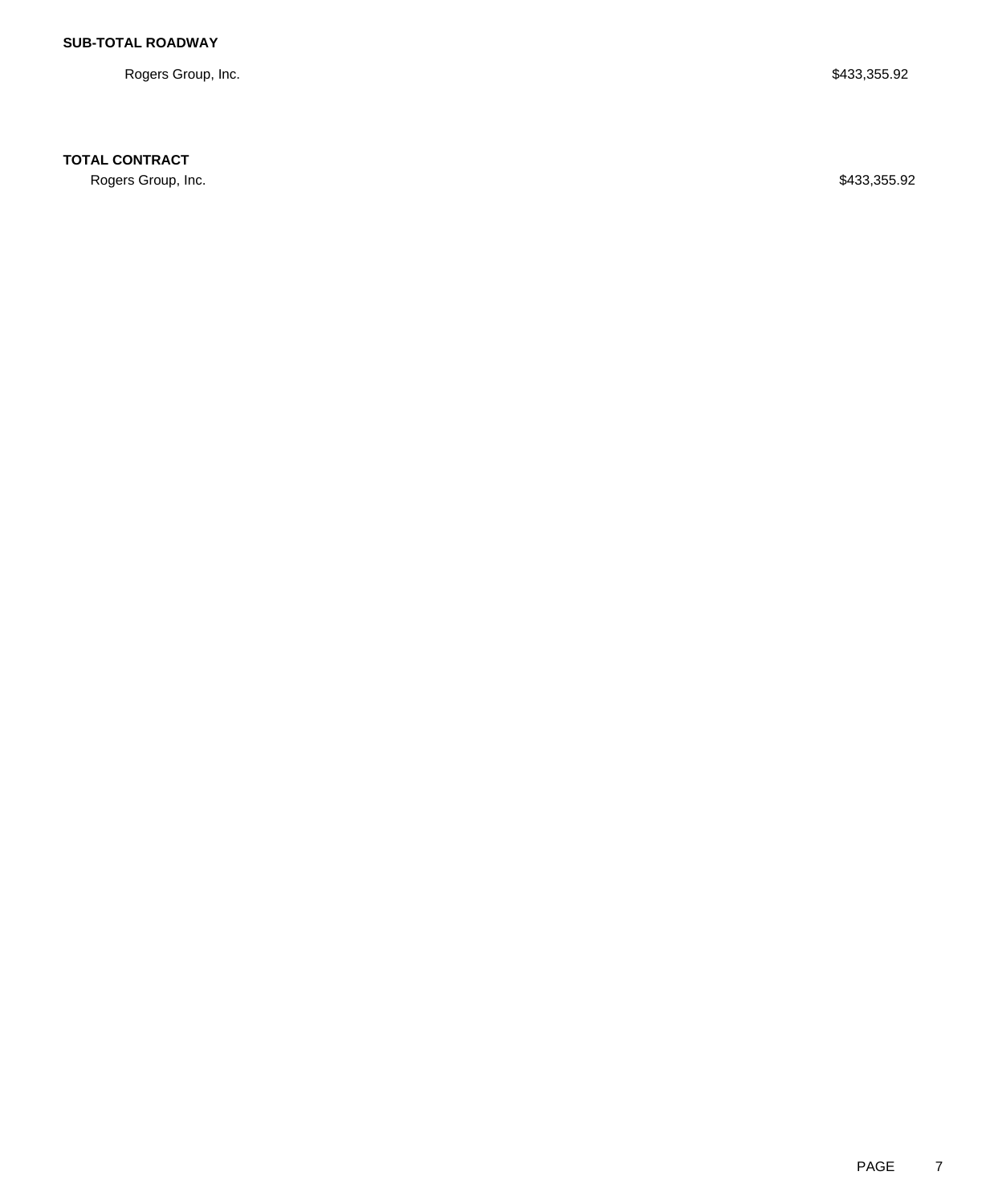#### DAVIDSON COUNTY (Contract No. CNS907 Call 007)

19948-4208-04

THE MOWING ON VARIOUS STATE ROUTES.

PROJECT LENGTH - 190.190 MILES

COMPLETION TIME - ON OR BEFORE DECEMBER 31, 2018

|                          | <b>TOTAL CONTRACT</b> |
|--------------------------|-----------------------|
| Bill Ledford & Son, Inc. | \$187,740.00          |
| Swartz Mowing, Inc.      | \$253,060.00          |
| Orr Contracting, Inc.    | \$307,525.00          |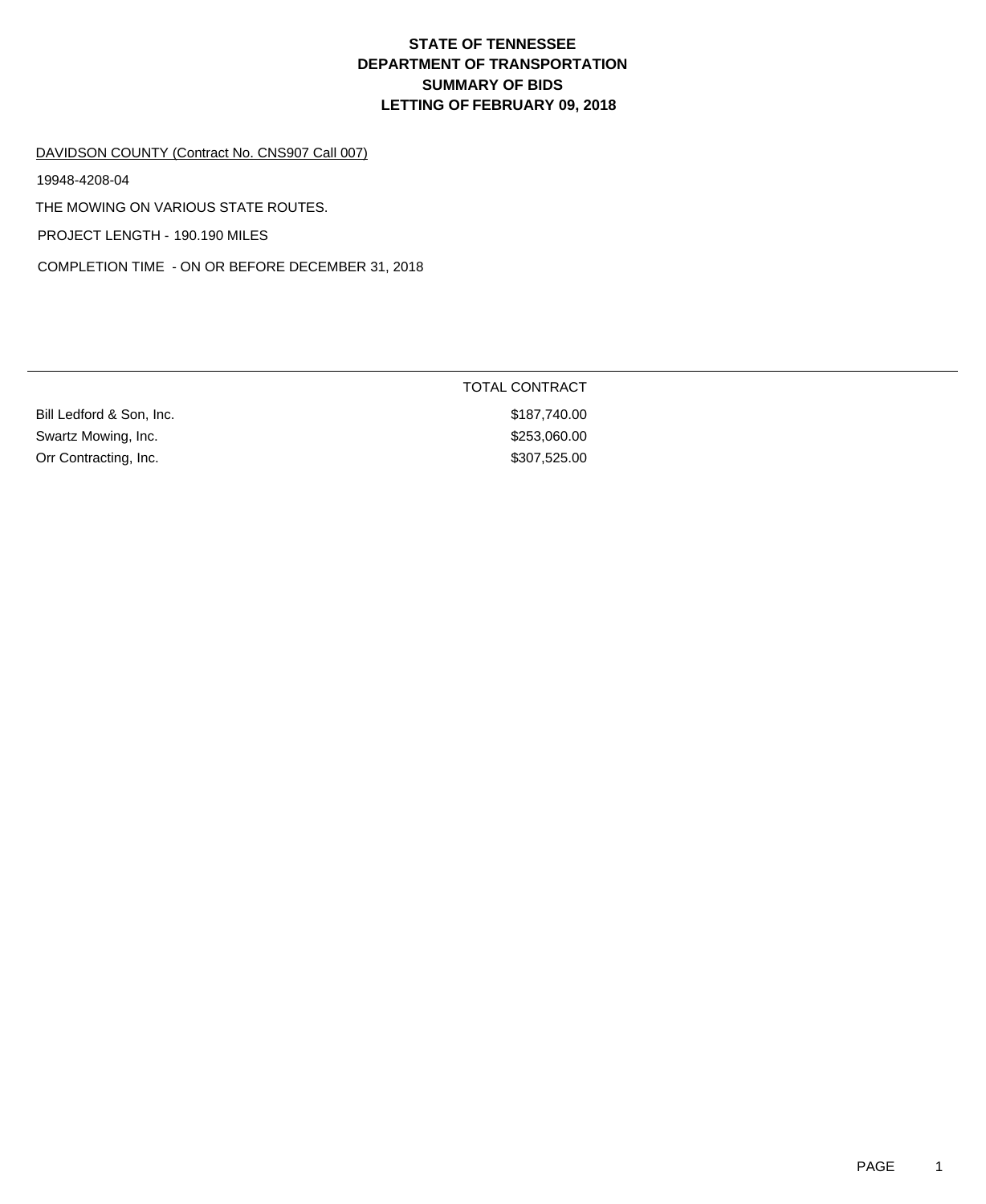|                                                    |                |              | <b>CONTRACT CNS907</b> |
|----------------------------------------------------|----------------|--------------|------------------------|
| <b>MAINTENANCE CATEGORY</b>                        |                | UNIT PRICE   | <b>EXTENSION</b>       |
|                                                    |                |              |                        |
| 717-10.01 INVOLUNTARY WORK SUSPENSION (BY THE DAY) |                |              |                        |
|                                                    | 5.000 DAY      |              |                        |
| Bill Ledford & Son, Inc.                           |                | \$100.0000   | \$500.00               |
| Swartz Mowing, Inc.                                |                | \$2,500.0000 | \$12,500.00            |
| Orr Contracting, Inc.                              |                | \$1.0000     | \$5.00                 |
| <b>MOWING</b><br>806-01                            |                |              |                        |
|                                                    | 1,240.000 ACRE |              |                        |
| Bill Ledford & Son, Inc.                           |                | \$151.0000   | \$187,240.00           |
| Swartz Mowing, Inc.                                |                | \$194.0000   | \$240,560.00           |
| Orr Contracting, Inc.                              |                | \$248.0000   | \$307,520.00           |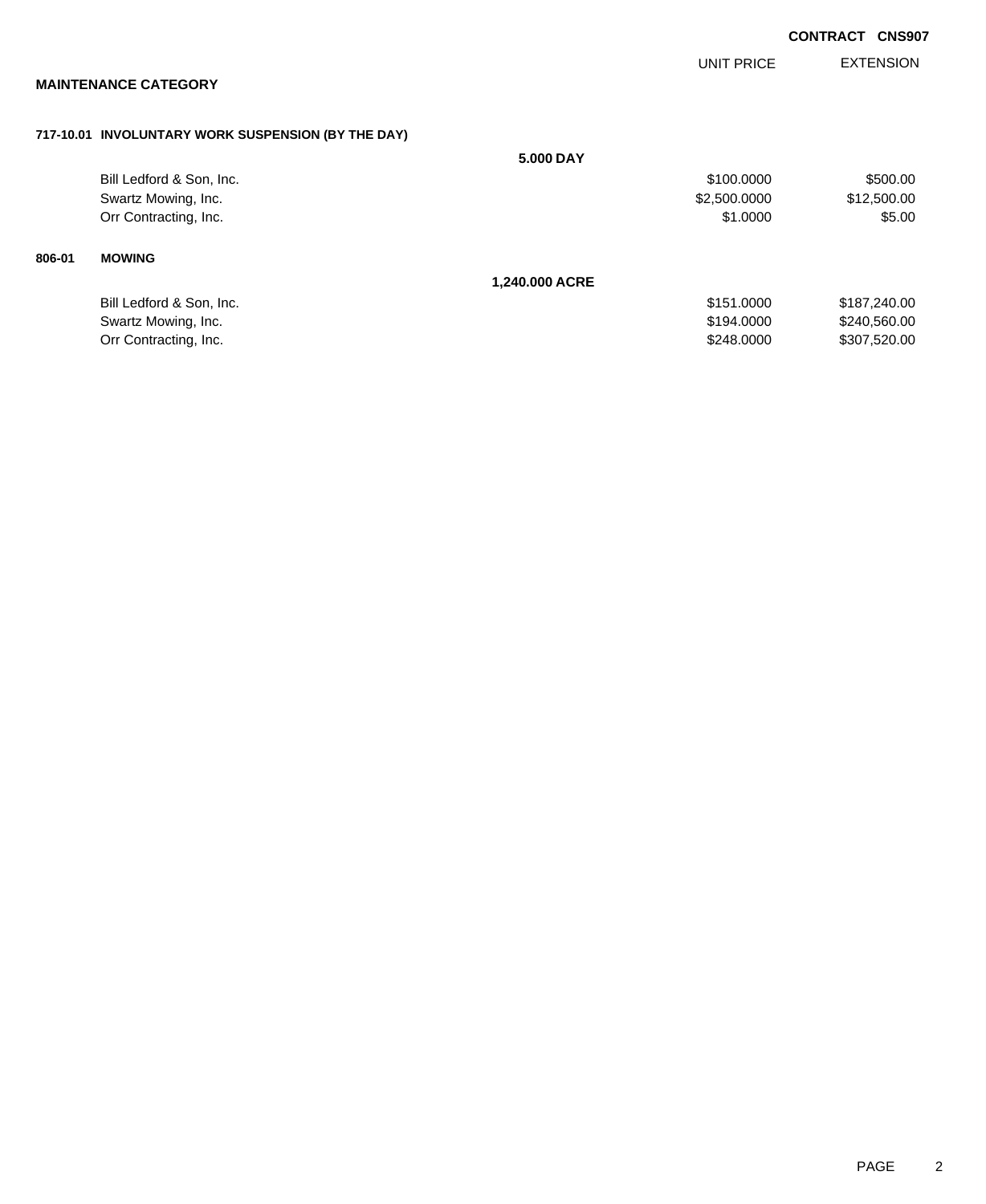#### **SUB-TOTAL MAINTENANCE**

| \$187,740.00 |
|--------------|
| \$253,060.00 |
| \$307,525.00 |
|              |

## **TOTAL CONTRACT**

| Bill Ledford & Son. Inc. | \$187.740.00 |
|--------------------------|--------------|
| Swartz Mowing, Inc.      | \$253,060.00 |
| Orr Contracting, Inc.    | \$307,525.00 |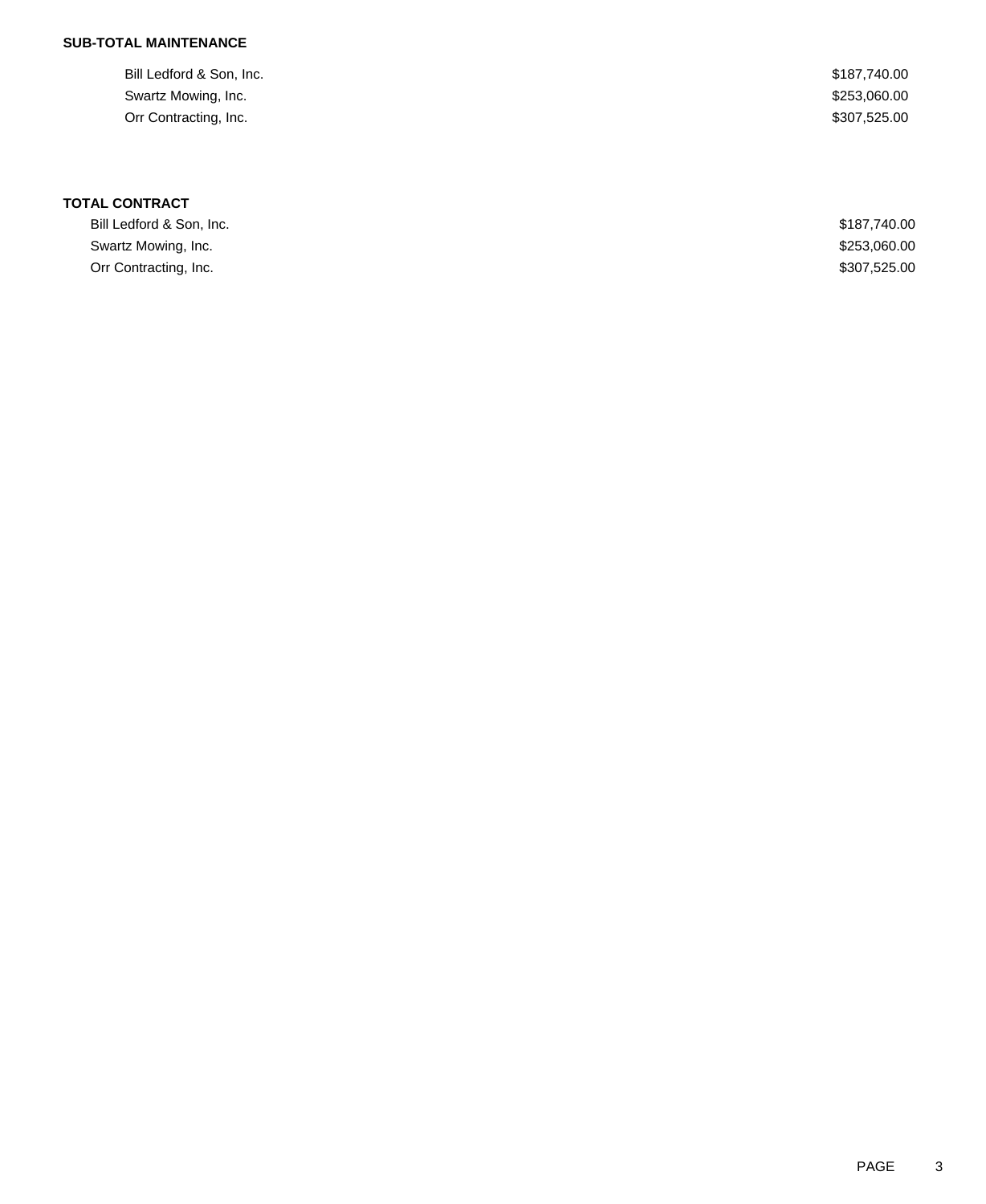COUNTIES GREENE, HAMBLEN, HANCOCK, AND HAWKINS (Contract No. CNS908 Call 008)

98019-4292-04,98019-4293-04

THE MOWING AND LITTER REMOVAL ON VARIOUS STATE ROUTES.

PROJECT LENGTH - 434.520 MILES

COMPLETION TIME - ON OR BEFORE DECEMBER 31, 2018

Orr Contracting, Inc. 6. The Contraction of the State of the State of State State State State State State State State State State State State State State State State State State State State State State State State State St Swartz Mowing, Inc. 602.00

TOTAL CONTRACT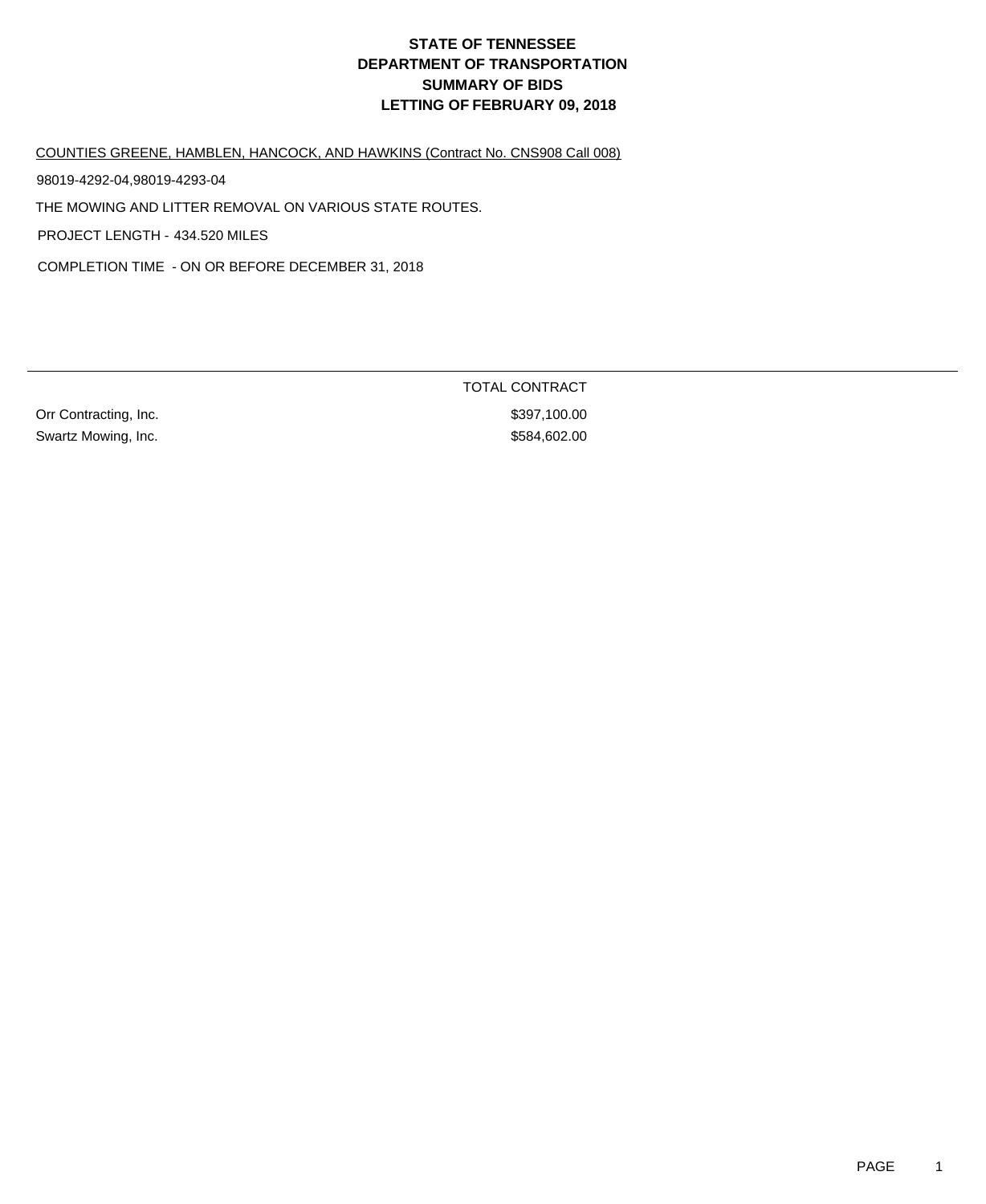|        |                                       |                |            | <b>CONTRACT CNS908</b> |
|--------|---------------------------------------|----------------|------------|------------------------|
|        | <b>MAINTENANCE CATEGORY</b>           |                | UNIT PRICE | <b>EXTENSION</b>       |
| 719-02 | <b>REMOVAL AND DISPOSAL OF LITTER</b> |                |            |                        |
|        |                                       | 183.000 L.M.   |            |                        |
|        | Orr Contracting, Inc.                 |                | \$180.0000 | \$32,940.00            |
|        | Swartz Mowing, Inc.                   |                | \$334.0000 | \$61,122.00            |
| 806-01 | <b>MOWING</b>                         |                |            |                        |
|        |                                       | 5,690.000 ACRE |            |                        |
|        | Orr Contracting, Inc.                 |                | \$64.0000  | \$364,160.00           |
|        | Swartz Mowing, Inc.                   |                | \$92,0000  | \$523,480.00           |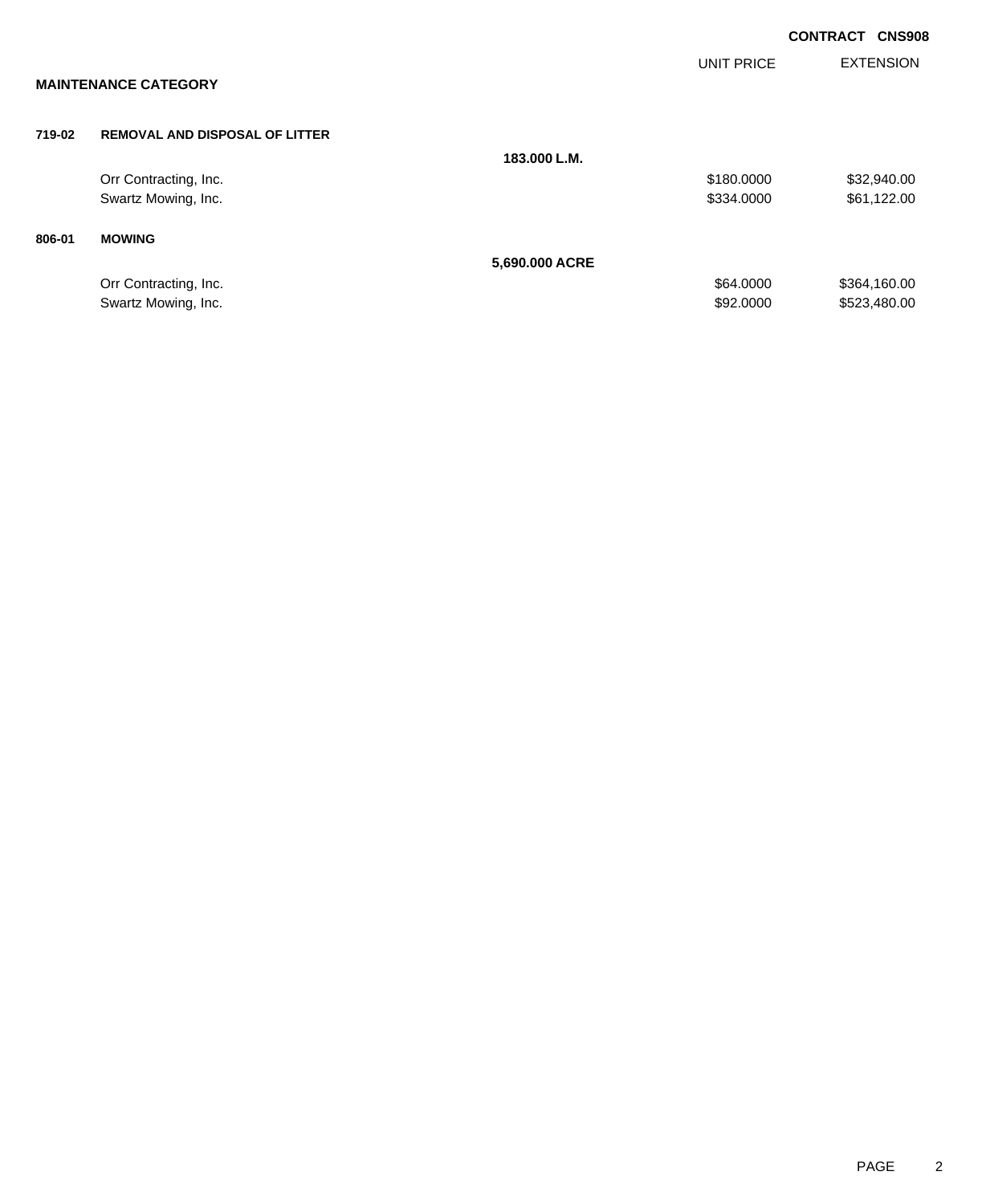### **SUB-TOTAL MAINTENANCE**

Orr Contracting, Inc. \$397,100.00 Swartz Mowing, Inc. \$584,602.00

#### **TOTAL CONTRACT**

Orr Contracting, Inc. \$397,100.00 Swartz Mowing, Inc. \$584,602.00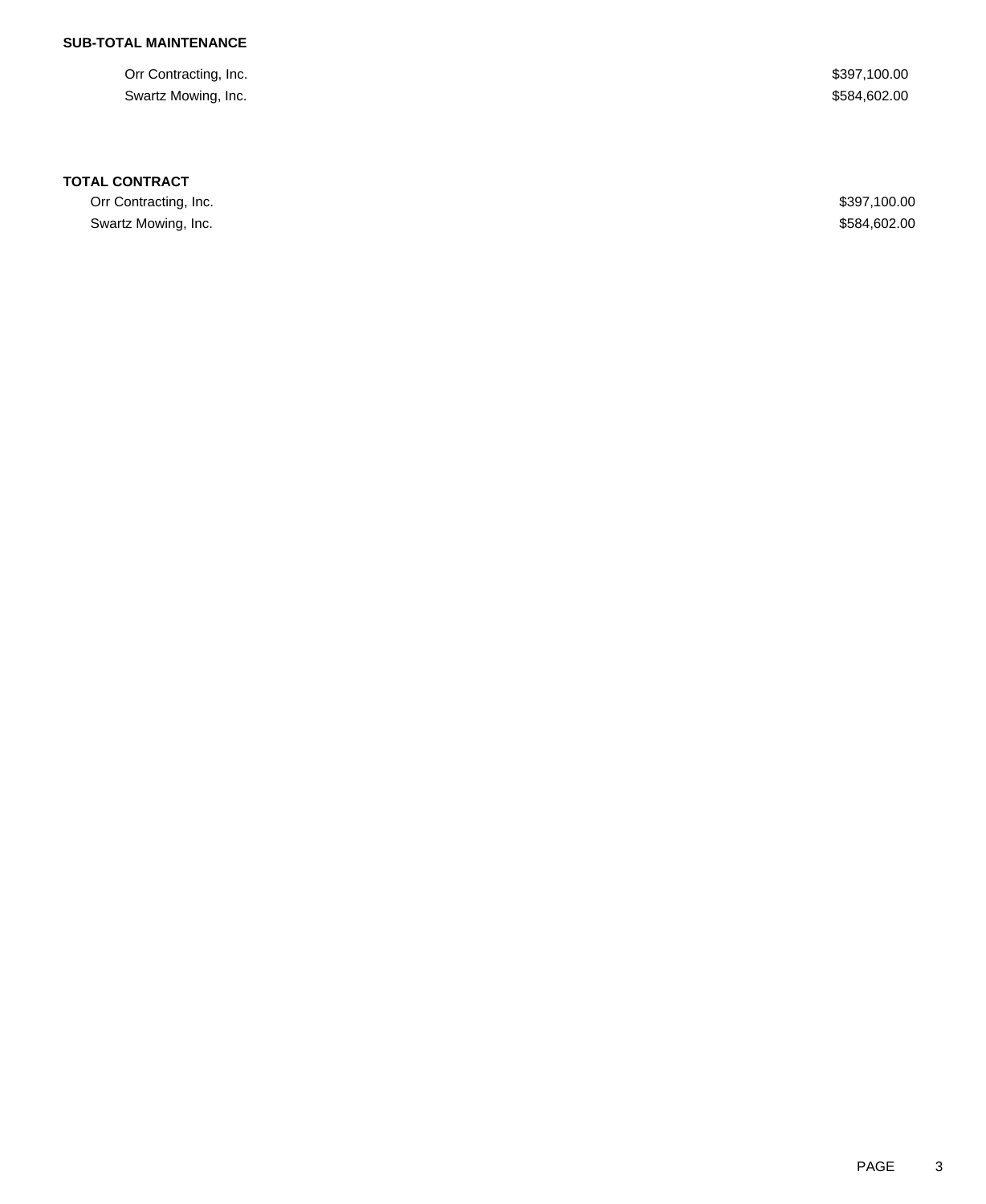#### KNOX COUNTY (Contract No. CNS913 Call 009)

PHSIP-I-75-3(171),47006-3159-94

THE GRADING, DRAINAGE, SIGNALS AND PAVING WITH PORTLAND CEMENT CONCRETE ON THE I-75 SOUTHBOUND RAMP TO CALLAHAN DRIVE (EXIT 110, L.M. 1.76).

PROJECT LENGTH - 0.264 MILES

COMPLETION TIME - ON OR BEFORE AUGUST 31, 2018

DBE GOAL 5.00%

TOTAL CONTRACT

Twin K Construction, Inc. 66 and the state of the state of the state  $$1,498,396.66$ 

Potter South East LLC \$1,422,919.65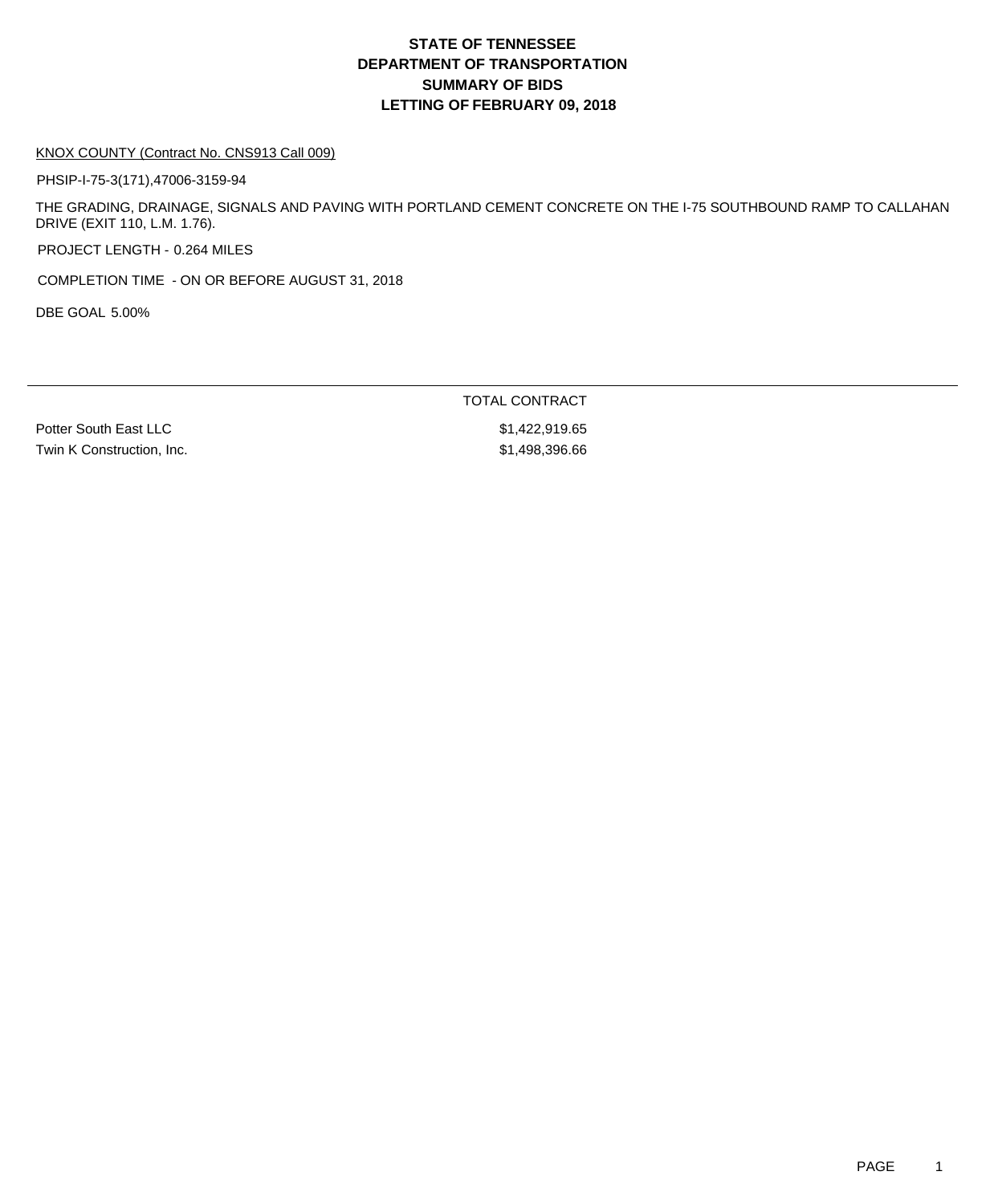|        |                                                      |                   |                   | <b>CONTRACT CNS913</b> |
|--------|------------------------------------------------------|-------------------|-------------------|------------------------|
|        |                                                      |                   | <b>UNIT PRICE</b> | <b>EXTENSION</b>       |
|        | <b>ROADWAY CATEGORY</b>                              |                   |                   |                        |
| 105-01 | <b>CONSTRUCTION STAKES, LINES AND GRADES</b>         |                   |                   |                        |
|        |                                                      | 1.000 LS          |                   |                        |
|        | Potter South East LLC                                |                   | \$65,000.0000     | \$65,000.00            |
|        | Twin K Construction, Inc.                            |                   | \$25,793.0100     | \$25,793.01            |
| 203-01 | <b>ROAD &amp; DRAINAGE EXCAVATION (UNCLASSIFIED)</b> |                   |                   |                        |
|        |                                                      | 965.000 C.Y.      |                   |                        |
|        | Potter South East LLC                                |                   | \$16.1200         | \$15,555.80            |
|        | Twin K Construction, Inc.                            |                   | \$30.8100         | \$29,731.65            |
| 203-03 | <b>BORROW EXCAVATION (UNCLASSIFIED)</b>              |                   |                   |                        |
|        |                                                      | 471.000 C.Y.      |                   |                        |
|        | Potter South East LLC                                |                   | \$28.3000         | \$13,329.30            |
|        | Twin K Construction, Inc.                            |                   | \$59.8400         | \$28,184.64            |
| 203-04 | PLACING AND SPREADING TOPSOIL                        |                   |                   |                        |
|        |                                                      | 425.000 C.Y.      |                   |                        |
|        | Potter South East LLC                                |                   | \$30.0000         | \$12,750.00            |
|        | Twin K Construction, Inc.                            |                   | \$19.6700         | \$8,359.75             |
| 203-06 | <b>WATER</b>                                         |                   |                   |                        |
|        |                                                      | 3.000 M.G.        |                   |                        |
|        | Potter South East LLC                                |                   | \$100.0000        | \$300.00               |
|        | Twin K Construction, Inc.                            |                   | \$430.3600        | \$1,291.08             |
| 203-07 | <b>FURNISHING &amp; SPREADING TOPSOIL</b>            |                   |                   |                        |
|        |                                                      | 69.000 C.Y.       |                   |                        |
|        | Potter South East LLC                                |                   | \$42.0000         | \$2,898.00             |
|        | Twin K Construction, Inc.                            |                   | \$39.5600         | \$2,729.64             |
|        | 204-08.01 BACKFILL MATERIAL (FLOWABLE FILL)          |                   |                   |                        |
|        |                                                      | 44.000 C.Y.       |                   |                        |
|        | Potter South East LLC                                |                   | \$316.0000        | \$13,904.00            |
|        | Twin K Construction, Inc.                            |                   | \$313.5600        | \$13,796.64            |
| 209-05 | <b>SEDIMENT REMOVAL</b>                              |                   |                   |                        |
|        |                                                      | 69.000 C.Y.       |                   |                        |
|        | Potter South East LLC                                |                   | \$10.0000         | \$690.00               |
|        | Twin K Construction, Inc.                            |                   | \$16.8200         | \$1,160.58             |
|        | 209-08.02 TEMPORARY SILT FENCE (WITH BACKING)        |                   |                   |                        |
|        |                                                      | 1,550.000 L.F.    |                   |                        |
|        | Potter South East LLC                                |                   | \$1.3000          | \$2,015.00             |
|        | Twin K Construction, Inc.                            |                   | \$4.2600          | \$6,603.00             |
|        | 209-40.33 CATCH BASIN PROTECTION (TYPE D)            |                   |                   |                        |
|        |                                                      | <b>2.000 EACH</b> |                   |                        |
|        | Potter South East LLC                                |                   | \$250.0000        | \$500.00               |
|        | Twin K Construction, Inc.                            |                   | \$365.1100        | \$730.22               |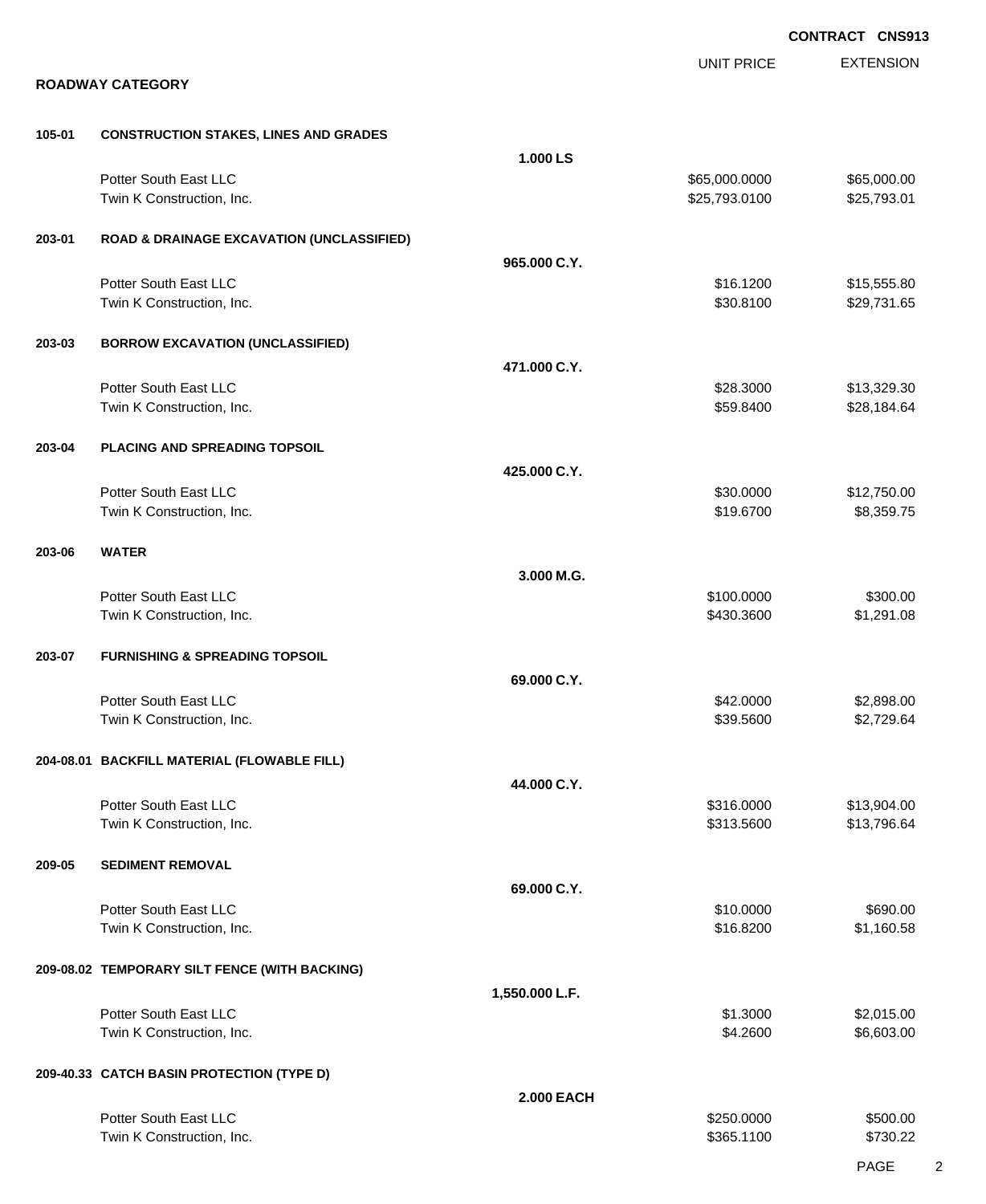|        |                                                                 |                   | <b>UNIT PRICE</b> | <b>EXTENSION</b> |
|--------|-----------------------------------------------------------------|-------------------|-------------------|------------------|
| 303-01 | MINERAL AGGREGATE, TYPE A BASE, GRADING D                       |                   |                   |                  |
|        |                                                                 | 2,236.000 TON     |                   |                  |
|        | Potter South East LLC                                           |                   | \$28.0000         | \$62,608.00      |
|        | Twin K Construction, Inc.                                       |                   | \$32.1300         | \$71,842.68      |
|        | 303-01.01 GRANULAR BACKFILL (ROADWAY)                           |                   |                   |                  |
|        |                                                                 | <b>13,000 TON</b> |                   |                  |
|        | Potter South East LLC                                           |                   | \$70.0000         | \$910.00         |
|        | Twin K Construction, Inc.                                       |                   | \$94.5900         | \$1,229.67       |
|        | 307-01.21 ASP. CONC. MIX(PG70-22) (BPMB-HM) GR. A-S             |                   |                   |                  |
|        |                                                                 | 77,000 TON        |                   |                  |
|        | Potter South East LLC                                           |                   | \$304.0000        | \$23,408.00      |
|        | Twin K Construction, Inc.                                       |                   | \$162.2500        | \$12,493.25      |
|        | 307-02.01 ASPHALT CONCRETE MIX (PG70-22) (BPMB-HM) GRADING A    |                   |                   |                  |
|        |                                                                 | 97,000 TON        |                   |                  |
|        | Potter South East LLC                                           |                   | \$290.0000        | \$28,130.00      |
|        | Twin K Construction, Inc.                                       |                   | \$140.8300        | \$13,660.51      |
|        | 307-02.08 ASPHALT CONCRETE MIX (PG70-22) (BPMB-HM) GRADING B-M2 |                   |                   |                  |
|        |                                                                 | 63.000 TON        |                   |                  |
|        | Potter South East LLC                                           |                   | \$350.0000        | \$22,050.00      |
|        | Twin K Construction, Inc.                                       |                   | \$181.5300        | \$11,436.39      |
| 313-03 | <b>TREATED PERMEABLE BASE</b>                                   |                   |                   |                  |
|        |                                                                 | 1,668.000 S.Y.    |                   |                  |
|        | Potter South East LLC                                           |                   | \$27.0000         | \$45,036.00      |
|        | Twin K Construction, Inc.                                       |                   | \$28.3800         | \$47,337.84      |
| 402-01 | BITUMINOUS MATERIAL FOR PRIME COAT (PC)                         |                   |                   |                  |
|        |                                                                 | 3.000 TON         |                   |                  |
|        | Potter South East LLC                                           |                   | \$1,200.0000      | \$3,600.00       |
|        | Twin K Construction, Inc.                                       |                   | \$428.3900        | \$1,285.17       |
| 402-02 | <b>AGGREGATE FOR COVER MATERIAL (PC)</b>                        |                   |                   |                  |
|        |                                                                 | 41.000 TON        |                   |                  |
|        | Potter South East LLC                                           |                   | \$70.0000         | \$2,870.00       |
|        | Twin K Construction, Inc.                                       |                   | \$21.4200         | \$878.22         |
| 403-01 | BITUMINOUS MATERIAL FOR TACK COAT (TC)                          |                   |                   |                  |
|        |                                                                 | 3.000 TON         |                   |                  |
|        | Potter South East LLC                                           |                   | \$680.0000        | \$2,040.00       |
|        | Twin K Construction, Inc.                                       |                   | \$749.6800        | \$2,249.04       |
|        | 403-02.02 HOT APPLIED TACK COAT                                 |                   |                   |                  |
|        |                                                                 | <b>1.000 TON</b>  |                   |                  |
|        | Potter South East LLC                                           |                   | \$1,100.0000      | \$1,100.00       |
|        | Twin K Construction, Inc.                                       |                   | \$2,249.0500      | \$2,249.05       |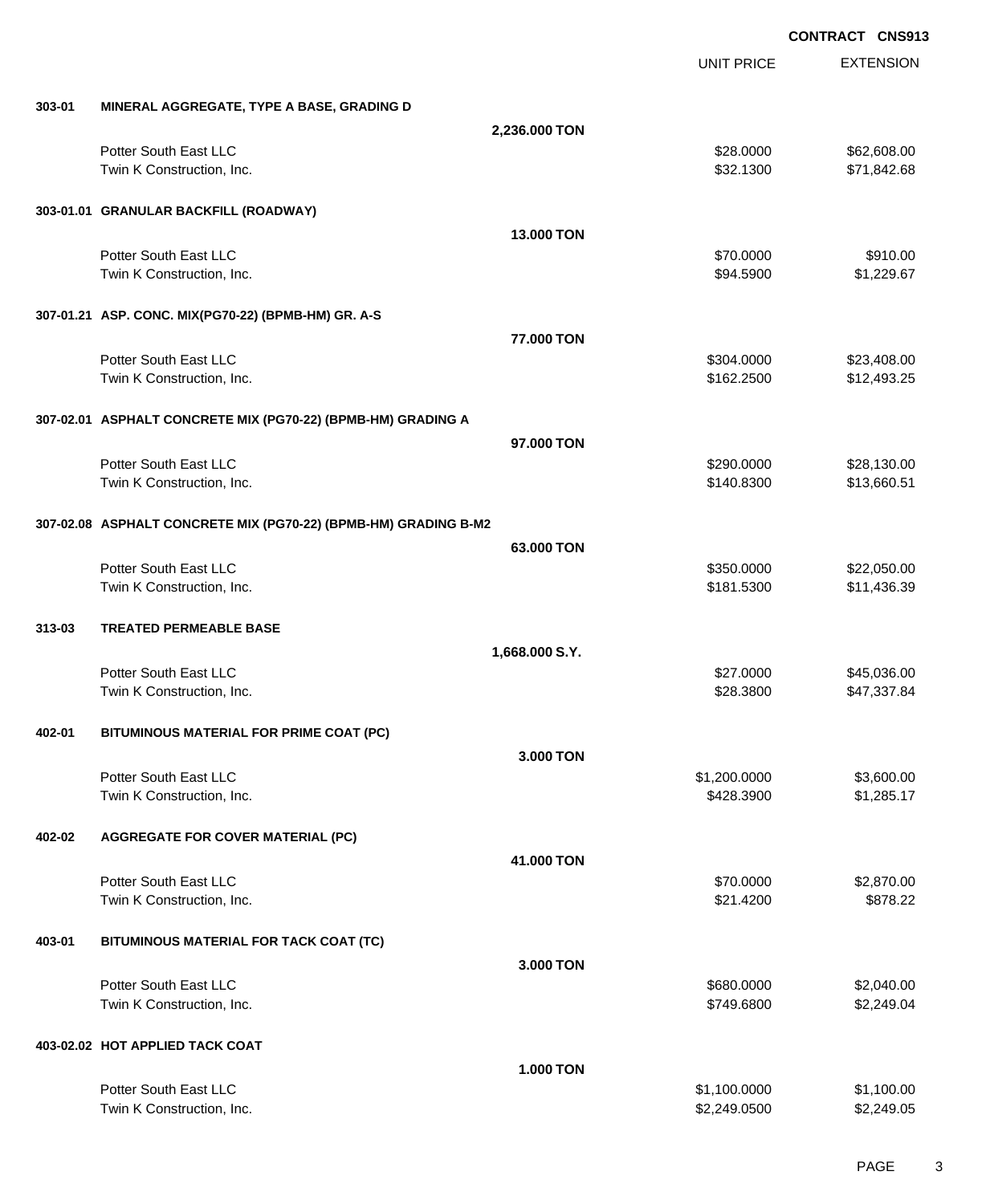UNIT PRICE EXTENSION

|        | 407-20.05 SAW CUTTING ASPHALT PAVEMENT                  |                |            |              |
|--------|---------------------------------------------------------|----------------|------------|--------------|
|        |                                                         | 780.000 L.F.   |            |              |
|        | Potter South East LLC                                   |                | \$7.0000   | \$5,460.00   |
|        | Twin K Construction, Inc.                               |                | \$4.0200   | \$3,135.60   |
|        |                                                         |                |            |              |
|        | 411-01.07 ACS MIX (PG64-22) GRADING E SHOULDER          |                |            |              |
|        |                                                         | 74.000 TON     |            |              |
|        | Potter South East LLC                                   |                |            |              |
|        |                                                         |                | \$312.0000 | \$23,088.00  |
|        | Twin K Construction, Inc.                               |                | \$154.4900 | \$11,432.26  |
|        |                                                         |                |            |              |
|        | 411-02.10 ACS MIX(PG70-22) GRADING D                    |                |            |              |
|        |                                                         | 384,000 TON    |            |              |
|        | Potter South East LLC                                   |                | \$175.0000 | \$67,200.00  |
|        | Twin K Construction, Inc.                               |                | \$154.4900 | \$59,324.16  |
|        |                                                         |                |            |              |
| 411-04 | <b>CRACK SEALANT</b>                                    |                |            |              |
|        |                                                         | 836.000 LB.    |            |              |
|        | Potter South East LLC                                   |                | \$4.0000   | \$3,344.00   |
|        | Twin K Construction, Inc.                               |                | \$3.6500   | \$3,051.40   |
|        |                                                         |                |            |              |
|        | 415-01.02 COLD PLANING BITUMINOUS PAVEMENT              |                |            |              |
|        |                                                         |                |            |              |
|        |                                                         | 186.000 S.Y.   |            |              |
|        | Potter South East LLC                                   |                | \$21.0000  | \$3,906.00   |
|        | Twin K Construction, Inc.                               |                | \$4.5500   | \$846.30     |
|        |                                                         |                |            |              |
|        | 501-01.03 PORTLAND CEMENT CONCRETE PAVEMENT (PLAIN) 10" |                |            |              |
|        |                                                         | 1,668.000 S.Y. |            |              |
|        | Potter South East LLC                                   |                | \$96.0000  | \$160,128.00 |
|        | Twin K Construction, Inc.                               |                | \$98.4600  | \$164,231.28 |
|        |                                                         |                |            |              |
|        | 502-04.01 SAWING CONCRETE PAVEMENT (FULL DEPTH)         |                |            |              |
|        |                                                         | 40.000 L.F.    |            |              |
|        | Potter South East LLC                                   |                | \$24.0000  | \$960.00     |
|        | Twin K Construction, Inc.                               |                | \$14.6000  | \$584.00     |
|        |                                                         |                |            |              |
|        | 502-04.03 TRANSVERSE TIE-BARS                           |                |            |              |
|        |                                                         |                |            |              |
|        |                                                         | 1,500.000 EACH |            |              |
|        | Potter South East LLC                                   |                | \$16.8000  | \$25,200.00  |
|        | Twin K Construction, Inc.                               |                | \$9.3200   | \$13,980.00  |
|        |                                                         |                |            |              |
|        | 502-08.01 RESEALING JOINTS (HOT POURED ELASTIC)         |                |            |              |
|        |                                                         | 3,000.000 L.F. |            |              |
|        | Potter South East LLC                                   |                | \$3.0000   | \$9,000.00   |
|        | Twin K Construction, Inc.                               |                | \$3.6500   | \$10,950.00  |
|        |                                                         |                |            |              |
|        | 607-03.02 18" CONCRETE PIPE CULVERT (CLASS III)         |                |            |              |
|        |                                                         | 11.000 L.F.    |            |              |
|        | Potter South East LLC                                   |                | \$200.0000 | \$2,200.00   |
|        | Twin K Construction, Inc.                               |                | \$94.4100  | \$1,038.51   |
|        |                                                         |                |            |              |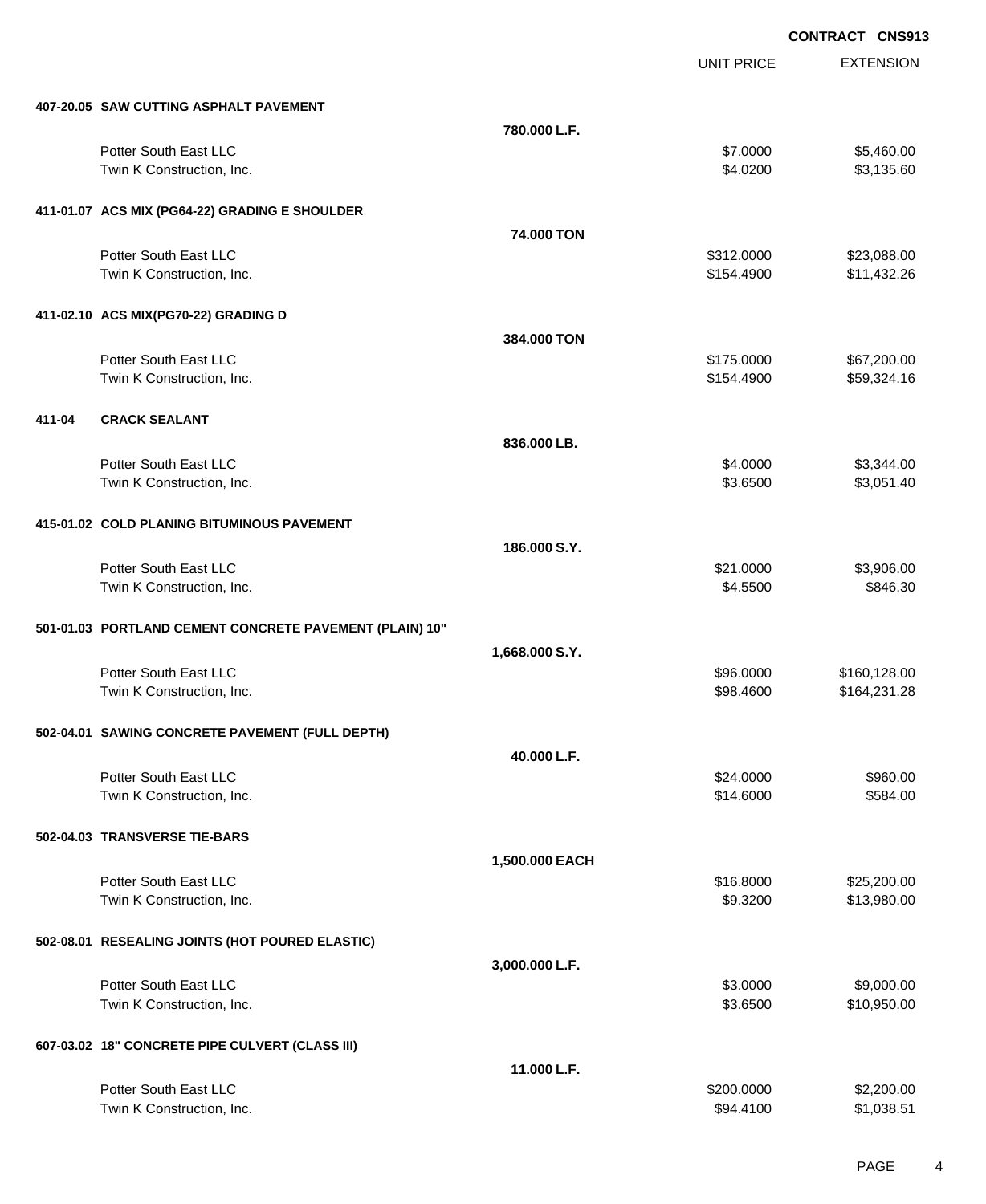|        |                                                   |                   | <b>UNIT PRICE</b> | <b>EXTENSION</b> |
|--------|---------------------------------------------------|-------------------|-------------------|------------------|
|        | 607-05.02 24" CONCRETE PIPE CULVERT (CLASS III)   |                   |                   |                  |
|        |                                                   | 5.000 L.F.        |                   |                  |
|        | Potter South East LLC                             |                   | \$260.0000        | \$1,300.00       |
|        | Twin K Construction, Inc.                         |                   | \$295.8400        | \$1,479.20       |
|        | 607-08.02 42" CONCRETE PIPE CULVERT (CLASS III)   |                   |                   |                  |
|        |                                                   | 10.000 L.F.       |                   |                  |
|        | Potter South East LLC                             |                   | \$460.0000        | \$4,600.00       |
|        | Twin K Construction, Inc.                         |                   | \$199.9100        | \$1,999.10       |
|        | 611-07.55 18IN ENDWALL (CROSS DRAIN) 4:1          |                   |                   |                  |
|        |                                                   | <b>1.000 EACH</b> |                   |                  |
|        | Potter South East LLC                             |                   | \$2,500.0000      | \$2,500.00       |
|        | Twin K Construction, Inc.                         |                   | \$3,259.4700      | \$3,259.47       |
|        | 611-07.57 24IN ENDWALL (CROSS DRAIN) 3:1          |                   |                   |                  |
|        |                                                   | <b>1.000 EACH</b> |                   |                  |
|        | Potter South East LLC                             |                   | \$3,500.0000      | \$3,500.00       |
|        | Twin K Construction, Inc.                         |                   | \$3,411.6000      | \$3,411.60       |
|        | 611-07.67 42IN ENDWALL (CROSS DRAIN) 4:1          |                   |                   |                  |
|        |                                                   | <b>1.000 EACH</b> |                   |                  |
|        | Potter South East LLC                             |                   | \$4,500.0000      | \$4,500.00       |
|        | Twin K Construction, Inc.                         |                   | \$6,819.2400      | \$6,819.24       |
| 701-03 | <b>CONCRETE MEDIAN PAVEMENT</b>                   |                   |                   |                  |
|        |                                                   | 10.000 C.Y.       |                   |                  |
|        | Potter South East LLC                             |                   | \$480.0000        | \$4,800.00       |
|        | Twin K Construction, Inc.                         |                   | \$432.1800        | \$4,321.80       |
| 702-01 | <b>CONCRETE CURB</b>                              |                   |                   |                  |
|        |                                                   | 17.000 C.Y.       |                   |                  |
|        | Potter South East LLC                             |                   | \$1,100.0000      | \$18,700.00      |
|        | Twin K Construction, Inc.                         |                   | \$693.7000        | \$11,792.90      |
| 703-01 | <b>CEMENT CONCRETE DITCH PAVING</b>               |                   |                   |                  |
|        |                                                   | 5.000 C.Y.        |                   |                  |
|        | Potter South East LLC                             |                   | \$1,200.0000      | \$6,000.00       |
|        | Twin K Construction, Inc.                         |                   | \$458.3000        | \$2,291.50       |
|        | 705-01.01 GUARDRAIL AT BRIDGE ENDS                |                   |                   |                  |
|        |                                                   | 27.000 L.F.       |                   |                  |
|        | Potter South East LLC                             |                   | \$90.6300         | \$2,447.01       |
|        | Twin K Construction, Inc.                         |                   | \$88.2300         | \$2,382.21       |
|        | 705-06.20 TANGENT ENERGY ABSORBING TERM MASH TL-3 |                   |                   |                  |
|        |                                                   | <b>1.000 EACH</b> |                   |                  |
|        | Potter South East LLC                             |                   | \$4,618.7500      | \$4,618.75       |
|        | Twin K Construction, Inc.                         |                   | \$4,496.8800      | \$4,496.88       |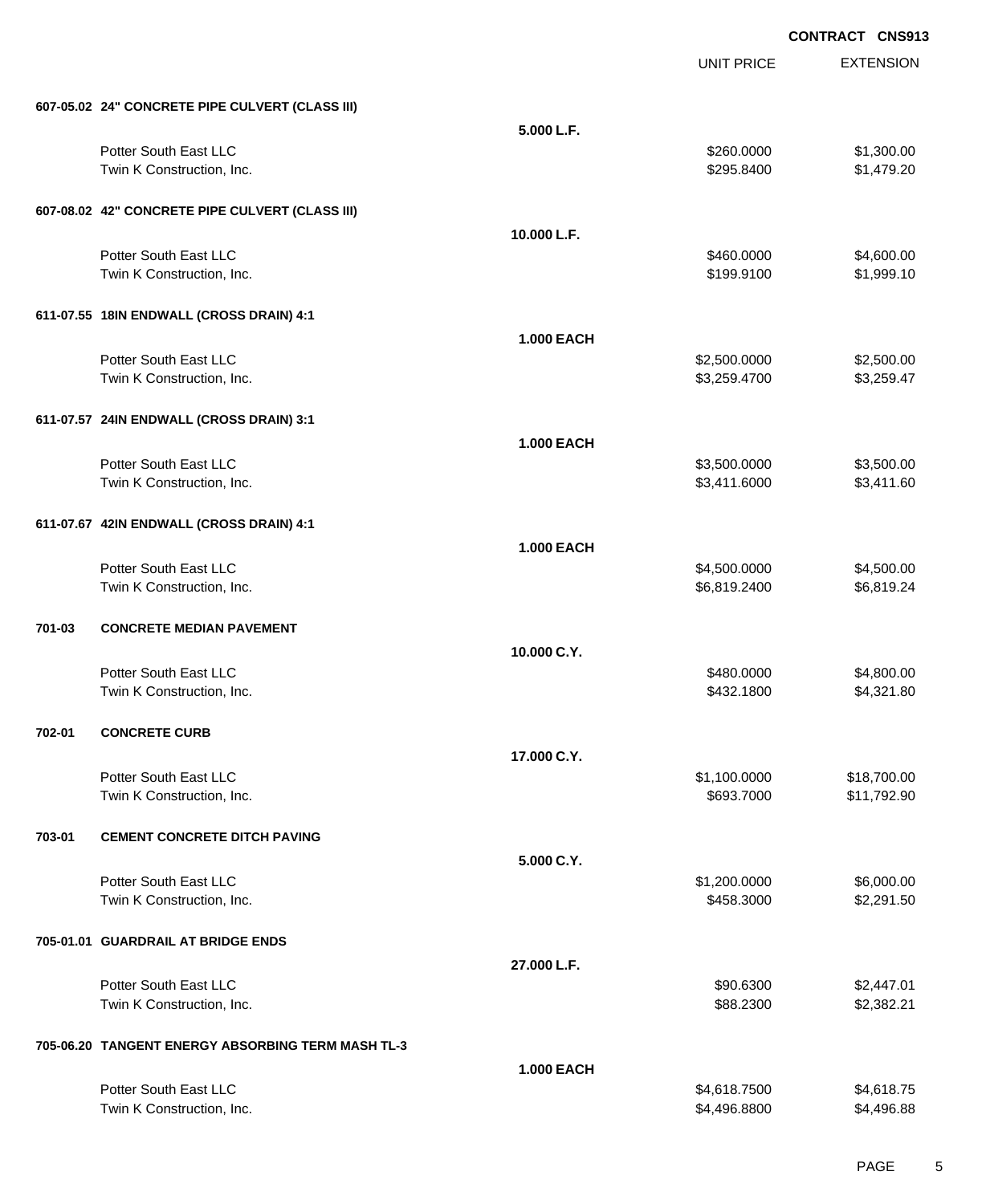|        |                                                |                   | <b>UNIT PRICE</b> | <b>EXTENSION</b> |
|--------|------------------------------------------------|-------------------|-------------------|------------------|
|        | 705-20.25 TEMPORARY CRASH CUSHION (MASH TL-3)  |                   |                   |                  |
|        |                                                | <b>4.000 EACH</b> |                   |                  |
|        | Potter South East LLC                          |                   | \$4,687.5000      | \$18,750.00      |
|        | Twin K Construction, Inc.                      |                   | \$4,563.8100      | \$18,255.24      |
|        | 707-08.11 HIGH-VISIBILITY CONSTRUCTION FENCE   |                   |                   |                  |
|        |                                                | 304.000 L.F.      |                   |                  |
|        | Potter South East LLC                          |                   | \$2.0000          | \$608.00         |
|        | Twin K Construction, Inc.                      |                   | \$2.4300          | \$738.72         |
|        | 709-05.05 MACHINED RIP-RAP (CLASS A-3)         |                   |                   |                  |
|        |                                                | 200.000 TON       |                   |                  |
|        | Potter South East LLC                          |                   | \$36.0000         | \$7,200.00       |
|        | Twin K Construction, Inc.                      |                   | \$58.1000         | \$11,620.00      |
| 710-02 | <b>AGGREGATE UNDERDRAINS (WITH PIPE)</b>       |                   |                   |                  |
|        |                                                | 1,630.000 L.F.    |                   |                  |
|        | Potter South East LLC                          |                   | \$8.0000          | \$13,040.00      |
|        | Twin K Construction, Inc.                      |                   | \$9.1300          | \$14,881.90      |
| 710-05 | <b>LATERAL UNDERDRAIN</b>                      |                   |                   |                  |
|        |                                                | 132.000 L.F.      |                   |                  |
|        | Potter South East LLC                          |                   | \$4.0000          | \$528.00         |
|        | Twin K Construction, Inc.                      |                   | \$4.2800          | \$564.96         |
|        | 710-06.12 LATERAL UNDERDRAIN ENDWALL (3:1)     |                   |                   |                  |
|        |                                                | <b>1.000 EACH</b> |                   |                  |
|        | Potter South East LLC                          |                   | \$500.0000        | \$500.00         |
|        | Twin K Construction, Inc.                      |                   | \$749.6800        | \$749.68         |
|        | 710-06.13 LATERAL UNDERDRAIN ENDWALL (4:1)     |                   |                   |                  |
|        |                                                | <b>1.000 EACH</b> |                   |                  |
|        | Potter South East LLC                          |                   | \$500.0000        | \$500.00         |
|        | Twin K Construction, Inc.                      |                   | \$749.6800        | \$749.68         |
|        | 710-06.15 LATERAL UNDERDRAIN ENDWALL (6:1)     |                   |                   |                  |
|        |                                                | <b>2.000 EACH</b> |                   |                  |
|        | Potter South East LLC                          |                   | \$500.0000        | \$1,000.00       |
|        | Twin K Construction, Inc.                      |                   | \$749.6800        | \$1,499.36       |
| 712-01 | <b>TRAFFIC CONTROL</b>                         |                   |                   |                  |
|        |                                                | 1.000 LS          |                   |                  |
|        | Potter South East LLC                          |                   | \$85,000.0000     | \$85,000.00      |
|        | Twin K Construction, Inc.                      |                   | \$132,469.8000    | \$132,469.80     |
|        | 712-02.02 INTERCONNECTED PORTABLE BARRIER RAIL |                   |                   |                  |
|        |                                                | 1,638.000 L.F.    |                   |                  |
|        | Potter South East LLC                          |                   | \$32.0000         | \$52,416.00      |
|        | Twin K Construction, Inc.                      |                   | \$37.9000         | \$62,080.20      |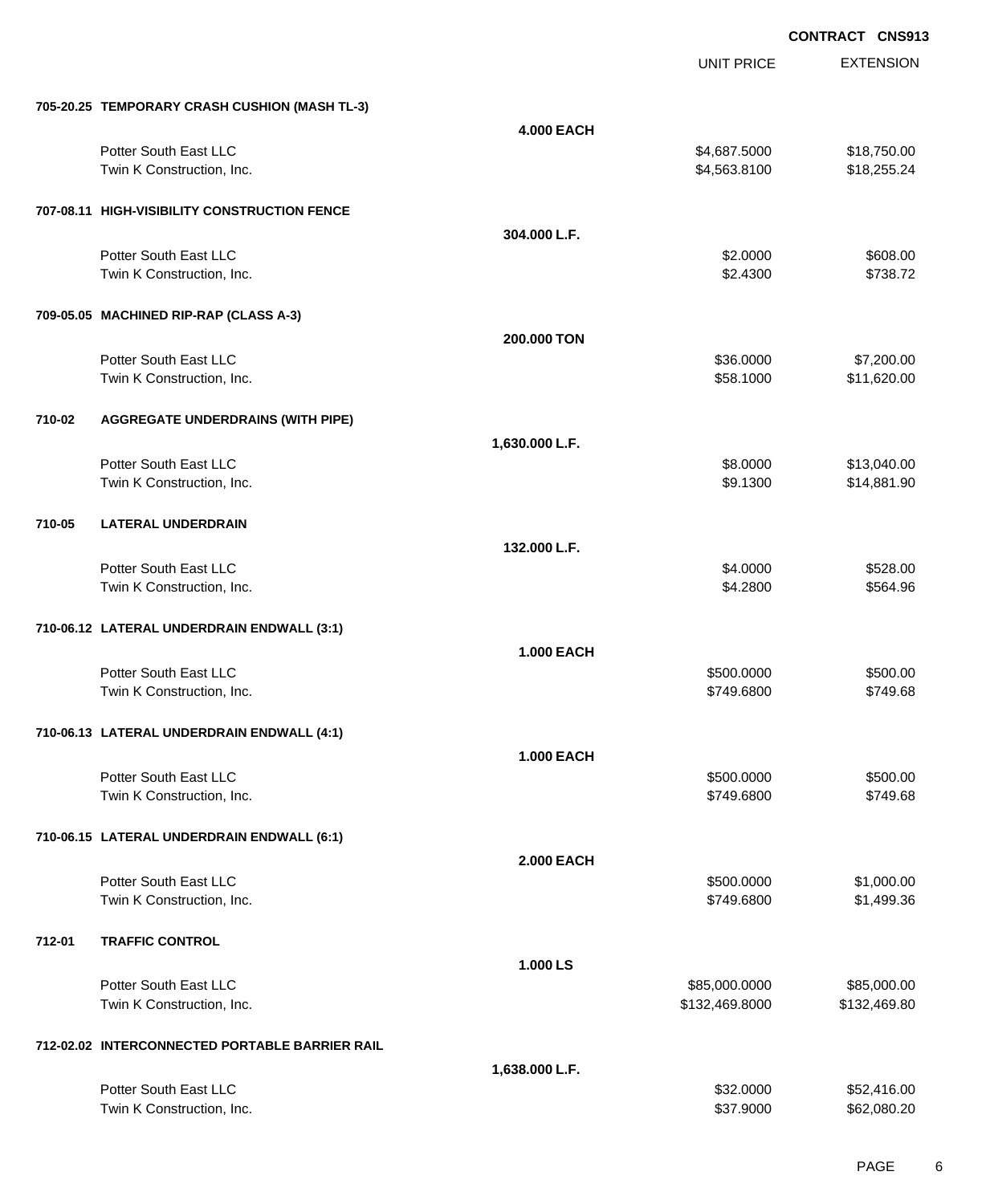UNIT PRICE EXTENSION

|        | 712-04.01 FLEXIBLE DRUMS (CHANNELIZING)                         |                   |                      |                          |
|--------|-----------------------------------------------------------------|-------------------|----------------------|--------------------------|
|        |                                                                 | 500,000 EACH      |                      |                          |
|        | Potter South East LLC                                           |                   | \$37.5000            | \$18,750.00              |
|        | Twin K Construction, Inc.                                       |                   | \$33.4700            | \$16,735.00              |
|        | 712-04.50 PORTABLE BARRIER RAIL DELINEATOR                      |                   |                      |                          |
|        |                                                                 | 82,000 EACH       |                      |                          |
|        | Potter South East LLC                                           |                   | \$18.7500            | \$1,537.50               |
|        | Twin K Construction, Inc.                                       |                   | \$10.7100            | \$878.22                 |
|        | 712-05.01 WARNING LIGHTS (TYPE A)                               |                   |                      |                          |
|        |                                                                 | <b>2.000 EACH</b> |                      |                          |
|        | Potter South East LLC                                           |                   | \$31.2500            | \$62.50                  |
|        | Twin K Construction, Inc.                                       |                   | \$26.7700            | \$53.54                  |
| 712-06 | <b>SIGNS (CONSTRUCTION)</b>                                     |                   |                      |                          |
|        |                                                                 | 559,000 S.F.      |                      |                          |
|        | Potter South East LLC                                           |                   | \$9.0000             | \$5,031.00               |
|        | Twin K Construction, Inc.                                       |                   | \$6.3700             | \$3,560.83               |
|        |                                                                 |                   |                      |                          |
|        | 712-09.02 REMOVABLE PAVEMENT MARKING (8" BARRIER LINE)          |                   |                      |                          |
|        |                                                                 | 1,600.000 L.F.    |                      |                          |
|        | Potter South East LLC                                           |                   | \$3.8100             | \$6,096.00               |
|        | Twin K Construction, Inc.                                       |                   | \$3.2700             | \$5,232.00               |
|        | 712-09.08 REMOVABLE PAVEMENT MARKING (6" line)                  |                   |                      |                          |
|        |                                                                 | 850.000 L.F.      |                      |                          |
|        | Potter South East LLC                                           |                   | \$3.5900             | \$3,051.50               |
|        | Twin K Construction, Inc.                                       |                   | \$3.0700             | \$2,609.50               |
|        | 712-09.30 REMOVABLE BLACK-OUT TAPE (6")                         |                   |                      |                          |
|        |                                                                 | 1,600.000 L.F.    |                      |                          |
|        | Potter South East LLC                                           |                   | \$4.5600             | \$7,296.00               |
|        | Twin K Construction, Inc.                                       |                   | \$3.9100             | \$6,256.00               |
|        | 713-01.01 CLASS A CONCRETE (FOUNDATION FOR SIGN SUPPORTS)       |                   |                      |                          |
|        |                                                                 | 6.000 C.Y.        |                      |                          |
|        | Potter South East LLC                                           |                   | \$812.5000           | \$4,875.00               |
|        | Twin K Construction, Inc.                                       |                   | \$696.1300           | \$4,176.78               |
|        |                                                                 |                   |                      |                          |
|        | 713-01.02 STEEL BAR REINFORCEMENT(FOUNDATION FOR SIGN SUPPORTS) |                   |                      |                          |
|        |                                                                 | 1,453.000 LB.     |                      |                          |
|        | Potter South East LLC<br>Twin K Construction, Inc.              |                   | \$3.4400<br>\$2.9500 | \$4,998.32<br>\$4,286.35 |
|        |                                                                 |                   |                      |                          |
| 713-05 | STEEL HOLLOW SQUARE POST (BREAKAWAY) SIGN SUPPORTS              |                   |                      |                          |
|        |                                                                 | 279,000 LB.       |                      |                          |
|        | Potter South East LLC                                           |                   | \$6.2500             | \$1,743.75               |
|        | Twin K Construction, Inc.                                       |                   | \$5.3500             | \$1,492.65               |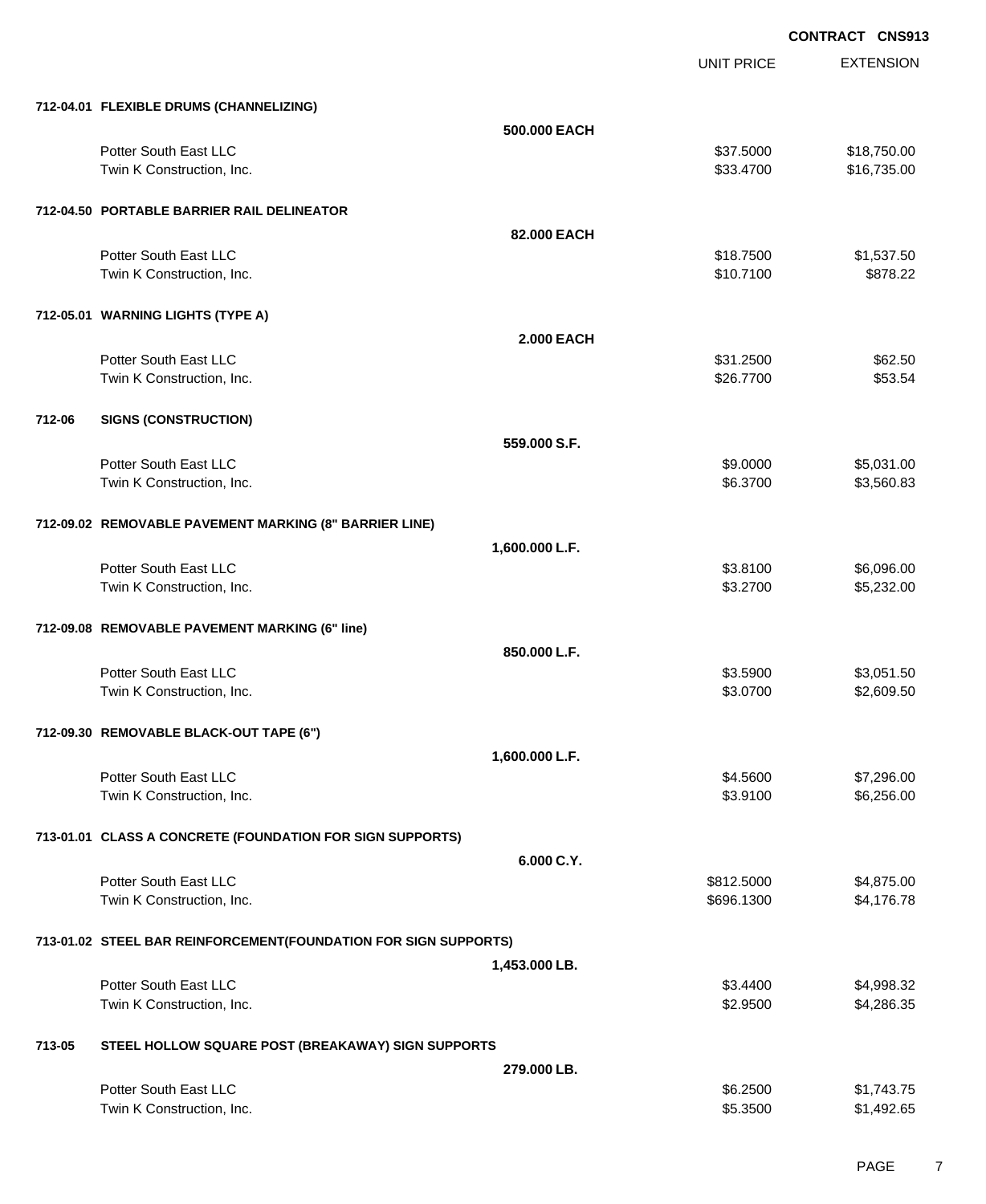EXTENSION **CONTRACT CNS913** UNIT PRICE **713-06 STEEL I-BEAMS & WF-BEAMS(BREAKAWAY) SIGN SUPPORT 4,585.000 LB.** Potter South East LLC 6.8800 \$31,544.80 Twin K Construction, Inc. 6. The Construction of the Construction, Inc. 65.8900 \$27,005.65 **713-11.02 PERFORATED/KNOCKOUT SQUARE TUBE POST 295.000 LB.** Potter South East LLC 60 and 1.144.60 Twin K Construction, Inc. 6979.40 **713-11.03 2 1/2" DIA ROUND STEEL TUBE SIGN POST 357.000 LB.** Potter South East LLC \$10.0000 \$3,570.00 Twin K Construction, Inc. 63,059.49 **\$3,059.49 \$3,059.49 \$3,059.49 \$3,059.49 713-11.23 ROUND POST SLIP BASE 7.000 EACH** Potter South East LLC 62.5000 \$3,062.50 Twin K Construction, Inc. 6374.8400 \$2,623.88 **713-13.02 FLAT SHEET ALUMINUM SIGNS (0.080" THICK) 61.000 S.F.** Potter South East LLC  $$22.5000$   $$1,372.50$ Twin K Construction, Inc. 6. The Construction of the Construction, Inc. 6. The Construction, Inc. 6. The Construction of the Construction of the Construction of the Construction of the Construction of the Construction of t **713-13.03 FLAT SHEET ALUMINUM SIGNS (0.100" THICK) 140.000 S.F.** Potter South East LLC 6000 \$3,150.00 Twin K Construction, Inc. 6. The Construction, Inc. 6. The Construction, Inc. 6. The Construction, Inc. 6. The Construction of the Construction, Inc. 6. The Construction of the Construction, Inc. 6. The Construction of the **713-14 EXTRUDED ALUMINUM PANEL SIGNS 246.000 S.F.** Potter South East LLC  $$40.0000$  \$9,840.00 Twin K Construction, Inc. 68,430.42 and 534.2700 \$8,430.42 **713-14.22 STREET NAME SIGN (SUSPENDED 0.100IN THICK) 36.000 S.F.** Potter South East LLC  $$43.7500$  \$1,575.00 Twin K Construction, Inc. 6. The Second Studies of the Studies of the Studies of Studies and Studies of Studies Studies and Studies of Studies and Studies and Studies of Studies and Studies and Studies and Studies and Stud **713-15 REMOVAL OF SIGNS, POSTS AND FOOTINGS 1.000 LS** Potter South East LLC 6500.000 \$500.000 \$500.000 \$500.000 \$500.000 \$500.000 \$500.000 \$500.00 Twin K Construction, Inc. 6428.39 and the state of the state of the state of the state of the state of the state of the state of the state of the state of the state of the state of the state of the state of the state of th **713-15.07 SUSPENDED FLAT SHEET ALUMINUM SIGN (0.080" THICK) 3.000 EACH** Potter South East LLC 6. The South East LLC 6. The South East LLC 6. The South East LLC 6. The South East LLC 6. The South American ST 5.0000 \$75.00

Twin K Construction, Inc. \$21.4200 \$64.26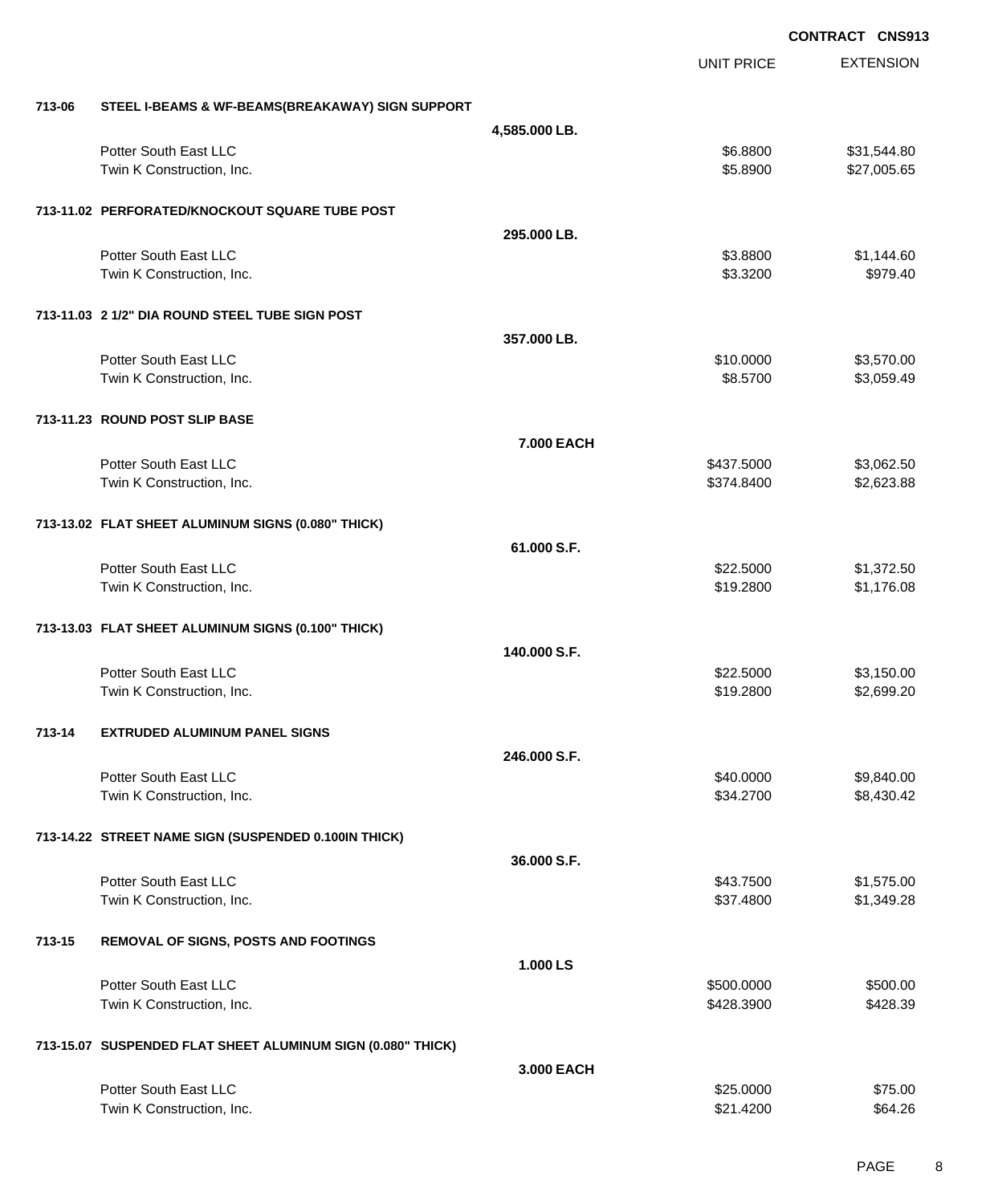|                                                             |                    | <b>UNIT PRICE</b> | <b>EXTENSION</b> |
|-------------------------------------------------------------|--------------------|-------------------|------------------|
| 713-15.35 METAL BARRICADE (TYPE III)                        |                    |                   |                  |
|                                                             | <b>1.000 EACH</b>  |                   |                  |
| Potter South East LLC                                       |                    | \$812.5000        | \$812.50         |
| Twin K Construction, Inc.                                   |                    | \$696.1300        | \$696.13         |
| 716-02.04 PLASTIC PAVEMENT MARKING(CHANNELIZATION STRIPING) |                    |                   |                  |
|                                                             | 4,245.000 S.Y.     |                   |                  |
| Potter South East LLC                                       |                    | \$21.8800         | \$92,880.60      |
| Twin K Construction, Inc.                                   |                    | \$18.7400         | \$79,551.30      |
| 716-02.05 PLASTIC PAVEMENT MARKING (STOP LINE)              |                    |                   |                  |
|                                                             | 252.000 L.F.       |                   |                  |
| Potter South East LLC                                       |                    | \$12.8100         | \$3,228.12       |
| Twin K Construction, Inc.                                   |                    | \$10.9800         | \$2,766.96       |
| 716-02.06 PLASTIC PAVEMENT MARKING (TURN LANE ARROW)        |                    |                   |                  |
|                                                             | <b>14.000 EACH</b> |                   |                  |
| Potter South East LLC                                       |                    | \$168.7500        | \$2,362.50       |
| Twin K Construction, Inc.                                   |                    | \$144.5800        | \$2,024.12       |
| 716-02.08 PLASTIC PAVEMENT MARKING (8" DOTTED LINE)         |                    |                   |                  |
|                                                             | 300.000 L.F.       |                   |                  |
| Potter South East LLC                                       |                    | \$2.1900          | \$657.00         |
| Twin K Construction, Inc.                                   |                    | \$1.8700          | \$561.00         |
| 716-04.14 PLASTIC PAVEMENT MARKING (LANE REDUCTION ARROW)   |                    |                   |                  |
|                                                             | <b>2.000 EACH</b>  |                   |                  |
| Potter South East LLC                                       |                    | \$137.5000        | \$275.00         |
| Twin K Construction, Inc.                                   |                    | \$374.8400        | \$749.68         |
| 716-05.02 PAINTED PAVEMENT MARKING (8" BARRIER LINE)        |                    |                   |                  |
|                                                             | 300.000 L.F.       |                   |                  |
| Potter South East LLC                                       |                    | \$0.4800          | \$144.00         |
| Twin K Construction, Inc.                                   |                    | \$0.4100          | \$123.00         |
| 716-05.20 PAINTED PAVEMENT MARKING (6" LINE)                |                    |                   |                  |
|                                                             | 1.000 L.M.         |                   |                  |
| Potter South East LLC                                       |                    | \$1,093.7500      | \$1,093.75       |
| Twin K Construction, Inc.                                   |                    | \$937.1000        | \$937.10         |
| 716-08.01 REMOVAL OF PAVEMENT MARKING (LINE)                |                    |                   |                  |
|                                                             | 400.000 L.F.       |                   |                  |
| Potter South East LLC                                       |                    | \$0.9400          | \$376.00         |
| Twin K Construction, Inc.                                   |                    | \$0.8000          | \$320.00         |
| 716-12.02 ENHANCED FLATLINE THERMO PVMT MRKNG (6IN LINE)    |                    |                   |                  |
|                                                             | 1.000 L.M.         |                   |                  |
| Potter South East LLC                                       |                    | \$6,562.5000      | \$6,562.50       |
| Twin K Construction, Inc.                                   |                    | \$5,622.6200      | \$5,622.62       |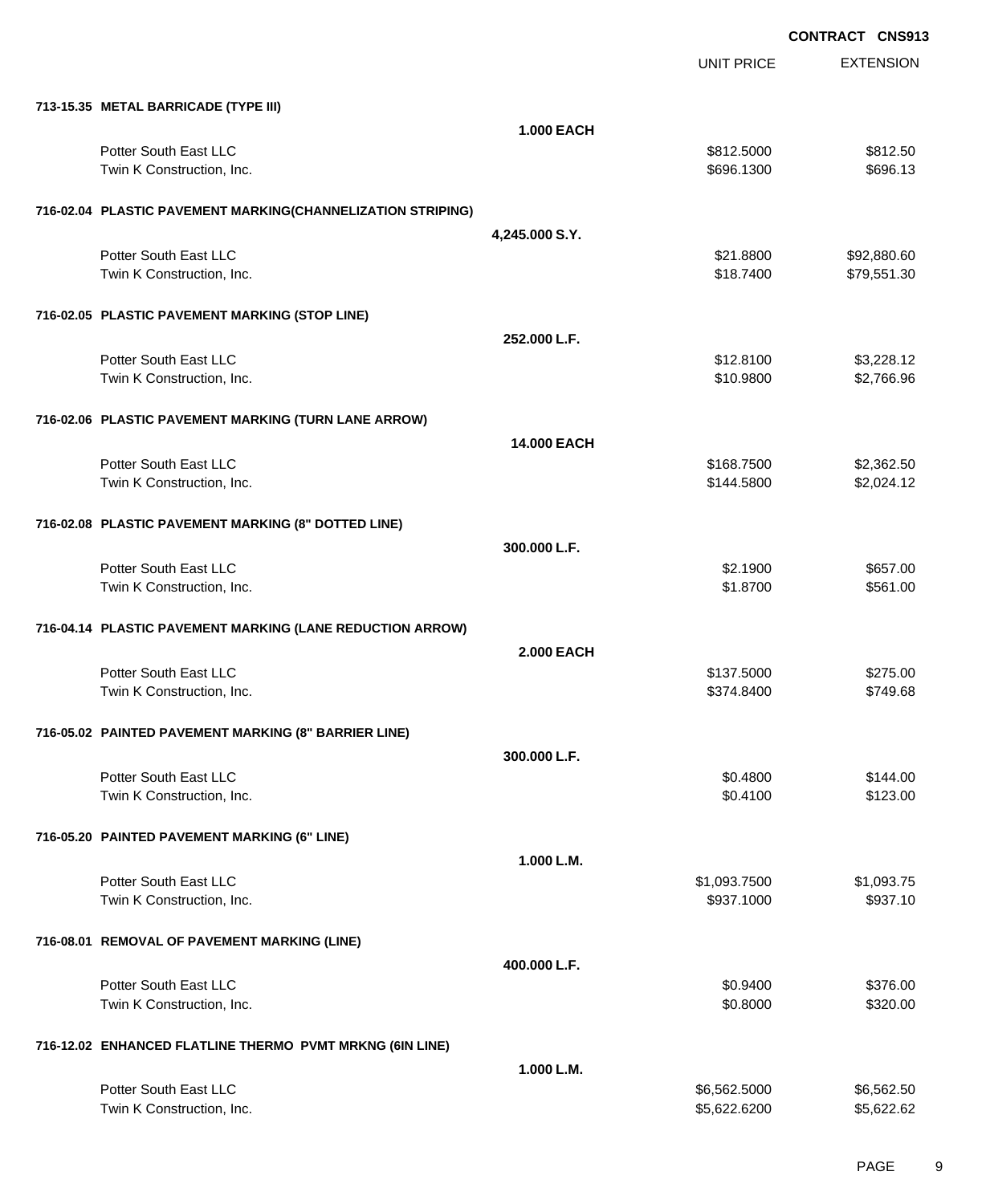|        |                                                           |                   | <b>UNIT PRICE</b> | <b>EXTENSION</b> |
|--------|-----------------------------------------------------------|-------------------|-------------------|------------------|
|        | 716-13.02 SPRAY THERMO PVMT MRKNG (60 mil) (6IN LINE)     |                   |                   |                  |
|        |                                                           | 1.000 L.M.        |                   |                  |
|        | Potter South East LLC                                     |                   | \$3,437.5000      | \$3,437.50       |
|        | Twin K Construction, Inc.                                 |                   | \$2,945.1800      | \$2,945.18       |
| 717-01 | <b>MOBILIZATION</b>                                       |                   |                   |                  |
|        |                                                           | 1.000 LS          |                   |                  |
|        | Potter South East LLC                                     |                   | \$65,000.0000     | \$65,000.00      |
|        | Twin K Construction, Inc.                                 |                   | \$201,804.3700    | \$201,804.37     |
|        | 730-02.09 SIGNAL HEAD ASSEMBLY (130 WITH BACKPLATE)       |                   |                   |                  |
|        |                                                           | <b>6.000 EACH</b> |                   |                  |
|        | Potter South East LLC                                     |                   | \$937.5000        | \$5,625.00       |
|        | Twin K Construction, Inc.                                 |                   | \$989.5800        | \$5,937.48       |
|        | 730-02.30 SIGNAL HEAD ASSEMBLY (130A3 WITH BACKPLATE)     |                   |                   |                  |
|        |                                                           | <b>2.000 EACH</b> |                   |                  |
|        | Potter South East LLC                                     |                   | \$1,000.0000      | \$2,000.00       |
|        | Twin K Construction, Inc.                                 |                   | \$1,151.3000      | \$2,302.60       |
|        | 730-02.31 SIGNAL HEAD ASSEMBLY (130A1V WITH BACKPLATE)    |                   |                   |                  |
|        |                                                           | <b>2.000 EACH</b> |                   |                  |
|        | Potter South East LLC                                     |                   | \$1,062.5000      | \$2,125.00       |
|        | Twin K Construction, Inc.                                 |                   | \$989.5800        | \$1,979.16       |
|        | 730-03.21 INSTALL PULL BOX (TYPE B)                       |                   |                   |                  |
|        |                                                           | <b>4.000 EACH</b> |                   |                  |
|        | Potter South East LLC                                     |                   | \$1,250.0000      | \$5,000.00       |
|        | Twin K Construction, Inc.                                 |                   | \$643.6600        | \$2,574.64       |
|        | 730-05.01 ELECTRICAL SERVICE CONNECTION                   |                   |                   |                  |
|        |                                                           | <b>1.000 EACH</b> |                   |                  |
|        | Potter South East LLC                                     |                   | \$3,125.0000      | \$3,125.00       |
|        | Twin K Construction, Inc.                                 |                   | \$1,306.5900      | \$1,306.59       |
|        | 730-08.02 SIGNAL CABLE - 5 CONDUCTOR                      |                   |                   |                  |
|        |                                                           | 120.000 L.F.      |                   |                  |
|        | Potter South East LLC                                     |                   | \$0.6900          | \$82.80          |
|        | Twin K Construction, Inc.                                 |                   | \$1.1800          | \$141.60         |
|        | 730-08.03 SIGNAL CABLE - 7 CONDUCTOR                      |                   |                   |                  |
|        |                                                           | 930.000 L.F.      |                   |                  |
|        | Potter South East LLC                                     |                   | \$0.9400          | \$874.20         |
|        | Twin K Construction, Inc.                                 |                   | \$1.3900          | \$1,292.70       |
|        | 730-09.01 SPAN WIRE ASSEMBLY(37,781 LBS.MIN.BRK STRENGTH) |                   |                   |                  |
|        |                                                           | 446.000 L.F.      |                   |                  |
|        | Potter South East LLC                                     |                   | \$6.2500          | \$2,787.50       |
|        | Twin K Construction, Inc.                                 |                   | \$6.0000          | \$2,676.00       |
|        |                                                           |                   |                   |                  |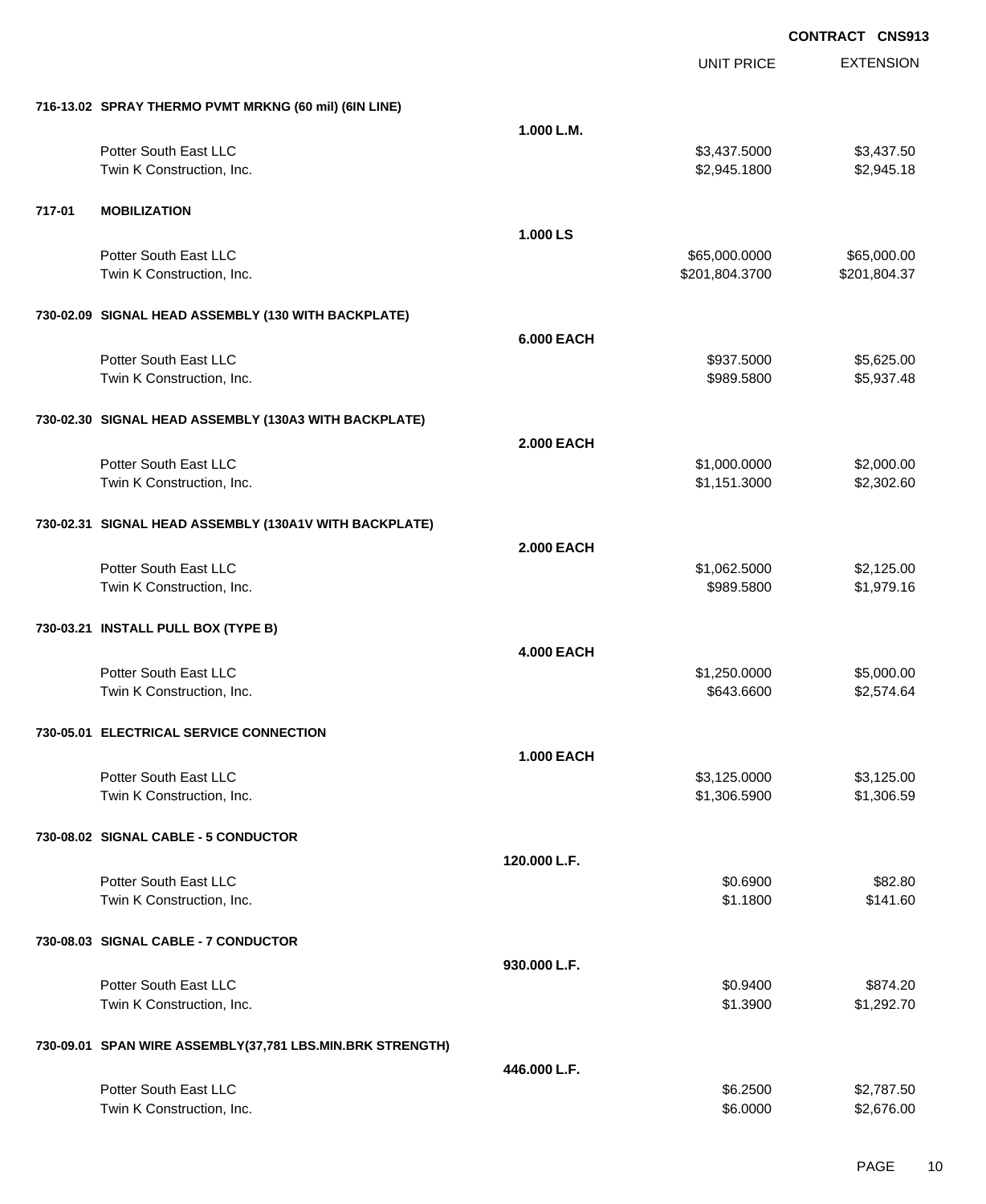|                                                          |                   | UNIT PRICE    | <b>EXTENSION</b> |
|----------------------------------------------------------|-------------------|---------------|------------------|
| 730-10.01 TETHER WIRE ASSEMBLY - 1/4" DIAMETER           |                   |               |                  |
|                                                          | 446.000 L.F.      |               |                  |
| Potter South East LLC                                    |                   | \$6.2500      | \$2,787.50       |
| Twin K Construction, Inc.                                |                   | \$2.7800      | \$1,239.88       |
| 730-12.02 CONDUIT 2" DIAMETER (PVC)                      |                   |               |                  |
|                                                          | 180.000 L.F.      |               |                  |
| Potter South East LLC                                    |                   | \$7.1900      | \$1,294.20       |
| Twin K Construction, Inc.                                |                   | \$10.7100     | \$1,927.80       |
| 730-13.08 VEHICLE DETECTOR (RADAR DETECTION - STOP LINE) |                   |               |                  |
|                                                          | 3,000 EACH        |               |                  |
| Potter South East LLC                                    |                   | \$12,187.5000 | \$36,562.50      |
| Twin K Construction, Inc.                                |                   | \$7,060.9400  | \$21,182.82      |
| 730-13.09 VEHICLE DETECTOR (RADAR DETECTION - ADVANCE)   |                   |               |                  |
|                                                          | 3.000 EACH        |               |                  |
| Potter South East LLC                                    |                   | \$12,187.5000 | \$36,562.50      |
| Twin K Construction, Inc.                                |                   | \$7,644.6200  | \$22,933.86      |
| 730-13.10 VEHICLE DETECTOR (EMERGENCY PREEMPTION)        |                   |               |                  |
|                                                          | 3,000 EACH        |               |                  |
| Potter South East LLC                                    |                   | \$5,625.0000  | \$16,875.00      |
| Twin K Construction, Inc.                                |                   | \$4,439.1900  | \$13,317.57      |
| 730-13.11 VEHICLE DETECTOR (SPREAD SPECTRUM RADIO)       |                   |               |                  |
|                                                          | <b>1.000 EACH</b> |               |                  |
| Potter South East LLC                                    |                   | \$4,375.0000  | \$4,375.00       |
| Twin K Construction, Inc.                                |                   | \$3,132.6000  | \$3,132.60       |
| 730-15.32 CABINET (EIGHT PHASE BASE MOUNTED)             |                   |               |                  |
|                                                          | <b>1.000 EACH</b> |               |                  |
| Potter South East LLC                                    |                   | \$25,000.0000 | \$25,000.00      |
| Twin K Construction, Inc.                                |                   | \$24,823.0600 | \$24,823.06      |
| 730-16.02 EIGHT PHASE ACTUATED CONTROLLER                |                   |               |                  |
|                                                          | <b>1.000 EACH</b> |               |                  |
| Potter South East LLC                                    |                   | \$6,875.0000  | \$6,875.00       |
| Twin K Construction, Inc.                                |                   | \$4,189.6500  | \$4,189.65       |
| 730-23.01 STEEL STRAIN POLE (SIGNAL SUPPORT)             |                   |               |                  |
|                                                          | <b>4.000 EACH</b> |               |                  |
| Potter South East LLC                                    |                   | \$26,250.0000 | \$105,000.00     |
| Twin K Construction, Inc.                                |                   | \$30,418.9000 | \$121,675.60     |
| 730-35.06 BATTERY BACK-UP AND POWER CONDITIONER          |                   |               |                  |
|                                                          | <b>1.000 EACH</b> |               |                  |
| Potter South East LLC                                    |                   | \$9,670.6300  | \$9,670.63       |
| Twin K Construction, Inc.                                |                   | \$12,588.2400 | \$12,588.24      |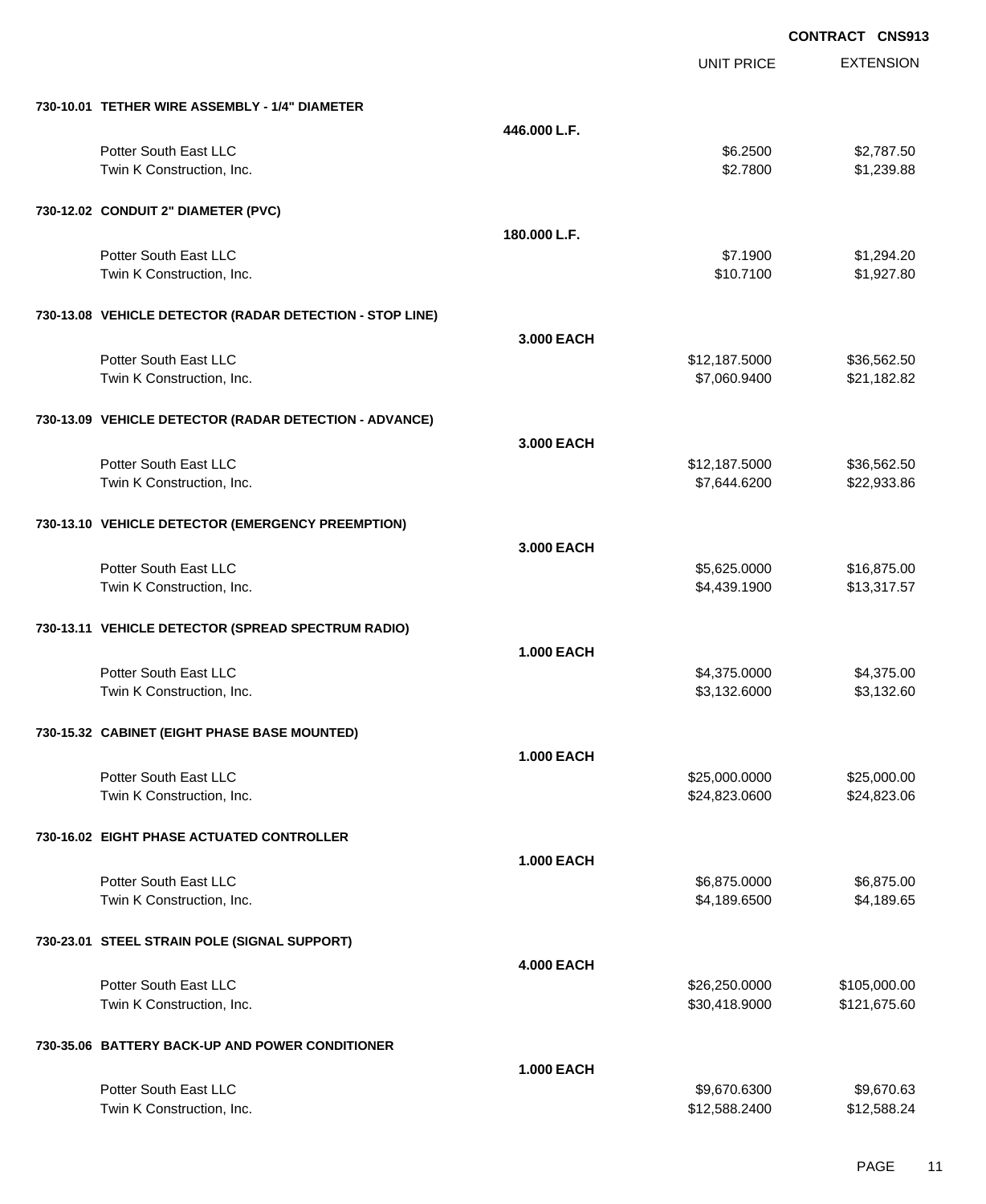|        |                                                  |                    | <b>UNIT PRICE</b> | <b>EXTENSION</b> |
|--------|--------------------------------------------------|--------------------|-------------------|------------------|
|        | 740-06.01 GEOMEMBRANE                            |                    |                   |                  |
|        |                                                  | 44.000 S.Y.        |                   |                  |
|        | Potter South East LLC                            |                    | \$6.0000          | \$264.00         |
|        | Twin K Construction, Inc.                        |                    | \$34.6200         | \$1,523.28       |
|        |                                                  |                    |                   |                  |
|        | 740-10.03 GEOTEXTILE (TYPE III)(EROSION CONTROL) |                    |                   |                  |
|        |                                                  | 343.000 S.Y.       |                   |                  |
|        | Potter South East LLC                            |                    | \$4.1000          | \$1,406.30       |
|        | Twin K Construction, Inc.                        |                    | \$4.5700          | \$1,567.51       |
|        |                                                  |                    |                   |                  |
|        | 740-11.03 TEMPORARY SEDIMENT TUBE 18IN           |                    |                   |                  |
|        |                                                  | 500.000 L.F.       |                   |                  |
|        | Potter South East LLC                            |                    | \$6.7700          | \$3,385.00       |
|        | Twin K Construction, Inc.                        |                    | \$3.6500          | \$1,825.00       |
|        |                                                  |                    |                   |                  |
|        | 801-01.07 TEMPORARY SEEDING (WITH MULCH)         |                    |                   |                  |
|        |                                                  |                    |                   |                  |
|        |                                                  | <b>17.000 UNIT</b> |                   |                  |
|        | Potter South East LLC                            |                    | \$22.5000         | \$382.50         |
|        | Twin K Construction, Inc.                        |                    | \$79.1100         | \$1,344.87       |
| 801-02 |                                                  |                    |                   |                  |
|        | <b>SEEDING (WITHOUT MULCH)</b>                   |                    |                   |                  |
|        |                                                  | <b>17.000 UNIT</b> |                   |                  |
|        | Potter South East LLC                            |                    | \$15.0000         | \$255.00         |
|        | Twin K Construction, Inc.                        |                    | \$109.5300        | \$1,862.01       |
|        |                                                  |                    |                   |                  |
| 801-03 | <b>WATER (SEEDING &amp; SODDING)</b>             |                    |                   |                  |
|        |                                                  | 18,000 M.G.        |                   |                  |
|        | Potter South East LLC                            |                    | \$25.0000         | \$450.00         |
|        | Twin K Construction, Inc.                        |                    | \$182.5500        | \$3,285.90       |
|        |                                                  |                    |                   |                  |
| 803-01 | <b>SODDING (NEW SOD)</b>                         |                    |                   |                  |
|        |                                                  | 1,484.000 S.Y.     |                   |                  |
|        | Potter South East LLC                            |                    | \$7.4000          | \$10,981.60      |
|        | Twin K Construction, Inc.                        |                    | \$6.6900          | \$9,927.96       |
|        |                                                  |                    |                   |                  |
|        | 805-12.02 EROSION CONTROL BLANKET (TYPE II)      |                    |                   |                  |
|        |                                                  | 1,484.000 S.Y.     |                   |                  |
|        | Potter South East LLC                            |                    | \$0.9300          | \$1,380.12       |
|        | Twin K Construction, Inc.                        |                    | \$2.1300          | \$3,160.92       |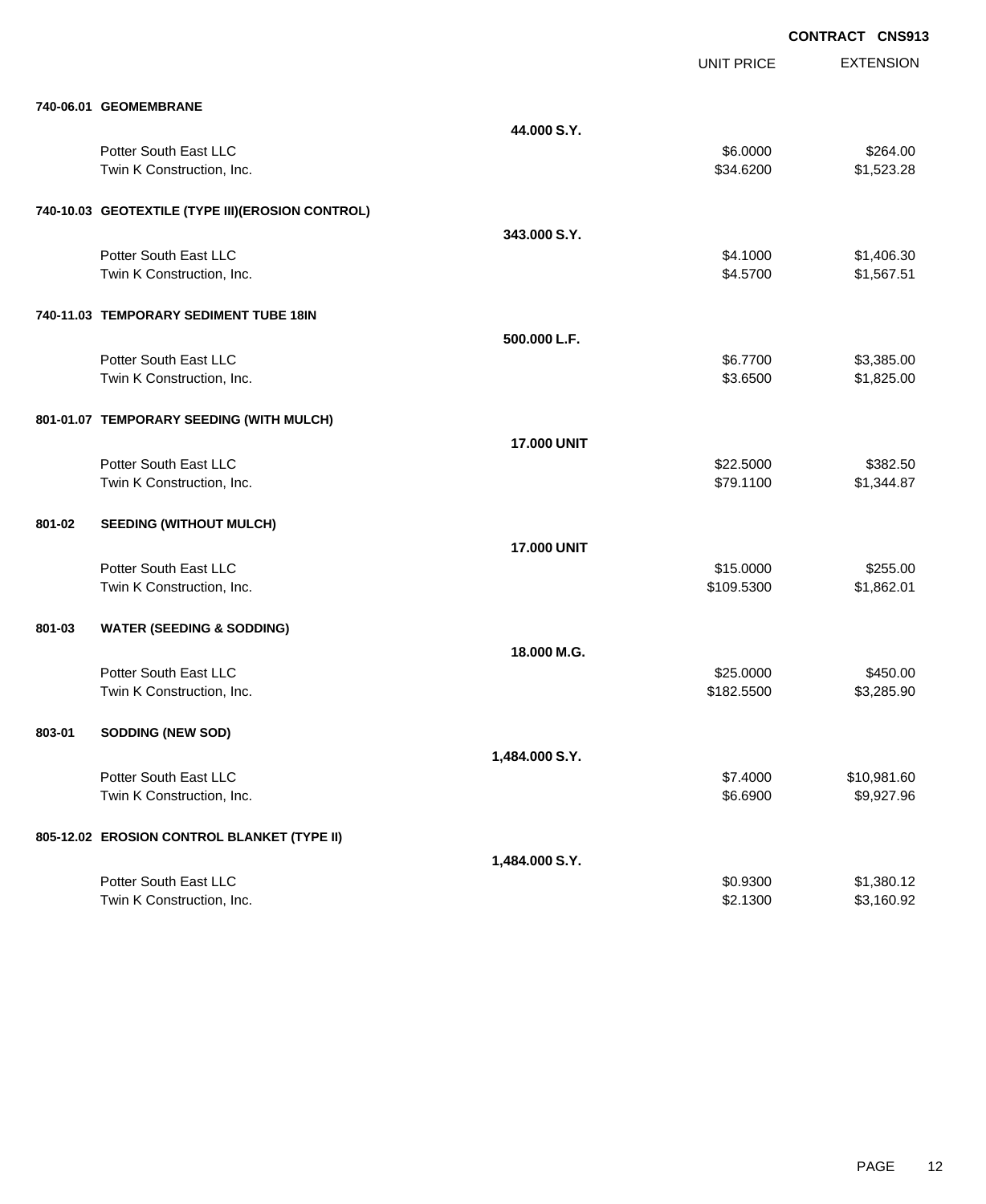## **SUB-TOTAL ROADWAY**

Potter South East LLC \$1,422,919.65 Twin K Construction, Inc. \$1,498,396.66

### **TOTAL CONTRACT**

Potter South East LLC \$1,422,919.65 Twin K Construction, Inc. \$1,498,396.66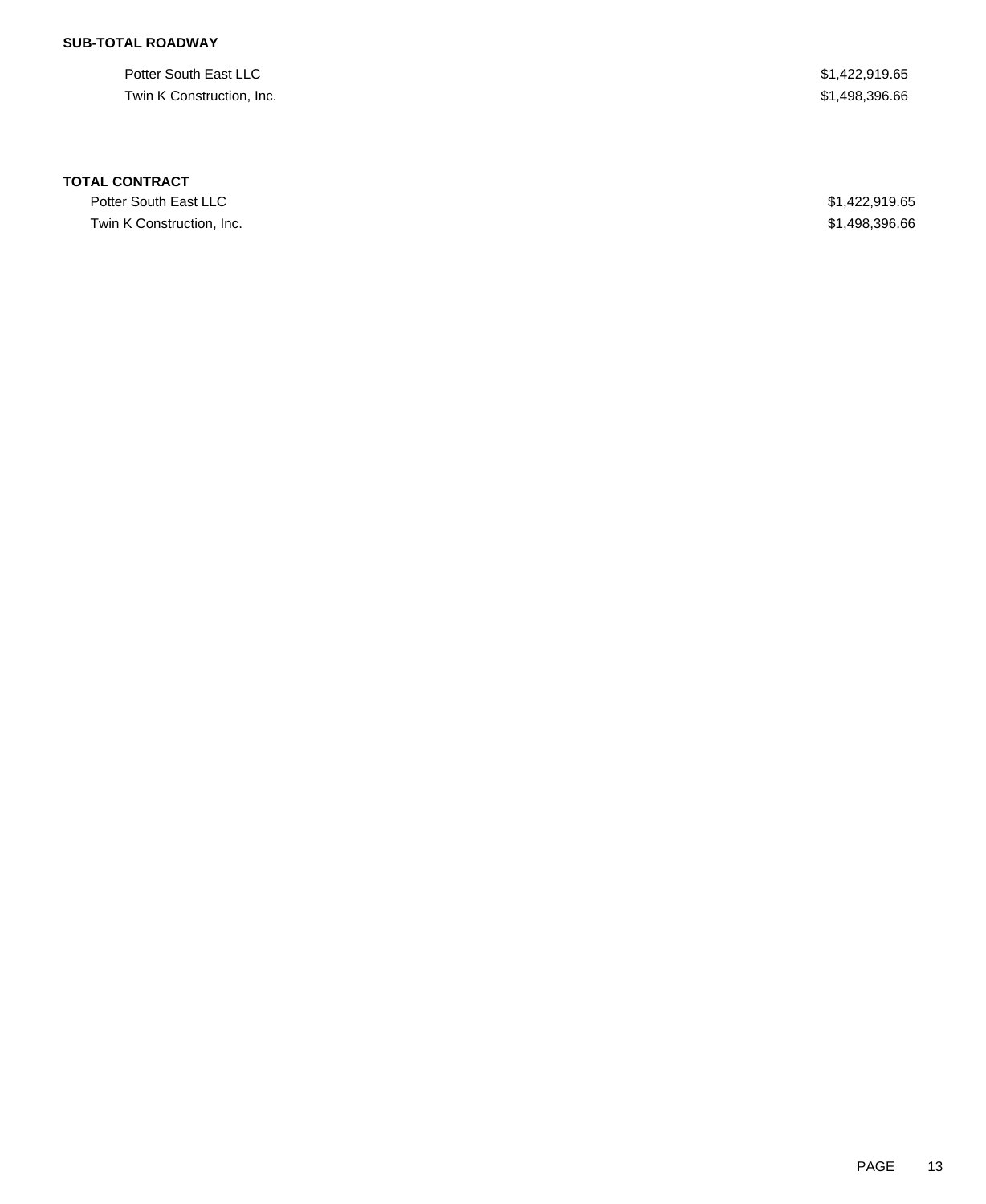#### MARION COUNTY (Contract No. CNS914 Call 010)

NH-I-24-2(165),58100-8180-44

THE RESURFACING ON I-24 WB FROM THE GRUNDY COUNTY LINE (L.M. 0.00) TO EAST OF THE BRIDGE OVER CAVE COVE CREEK (L.M. 7.33).

PROJECT LENGTH - 7.330 MILES

COMPLETION TIME - ON OR BEFORE SEPTEMBER 30, 2018

DBE GOAL 5.00%

Rogers Group, Inc. 6. 27 and 2012 12:38:49 and 2012 12:38:49 and 36,190,596.27 Tinsley Asphalt, LLC \$7,119,612.97

TOTAL CONTRACT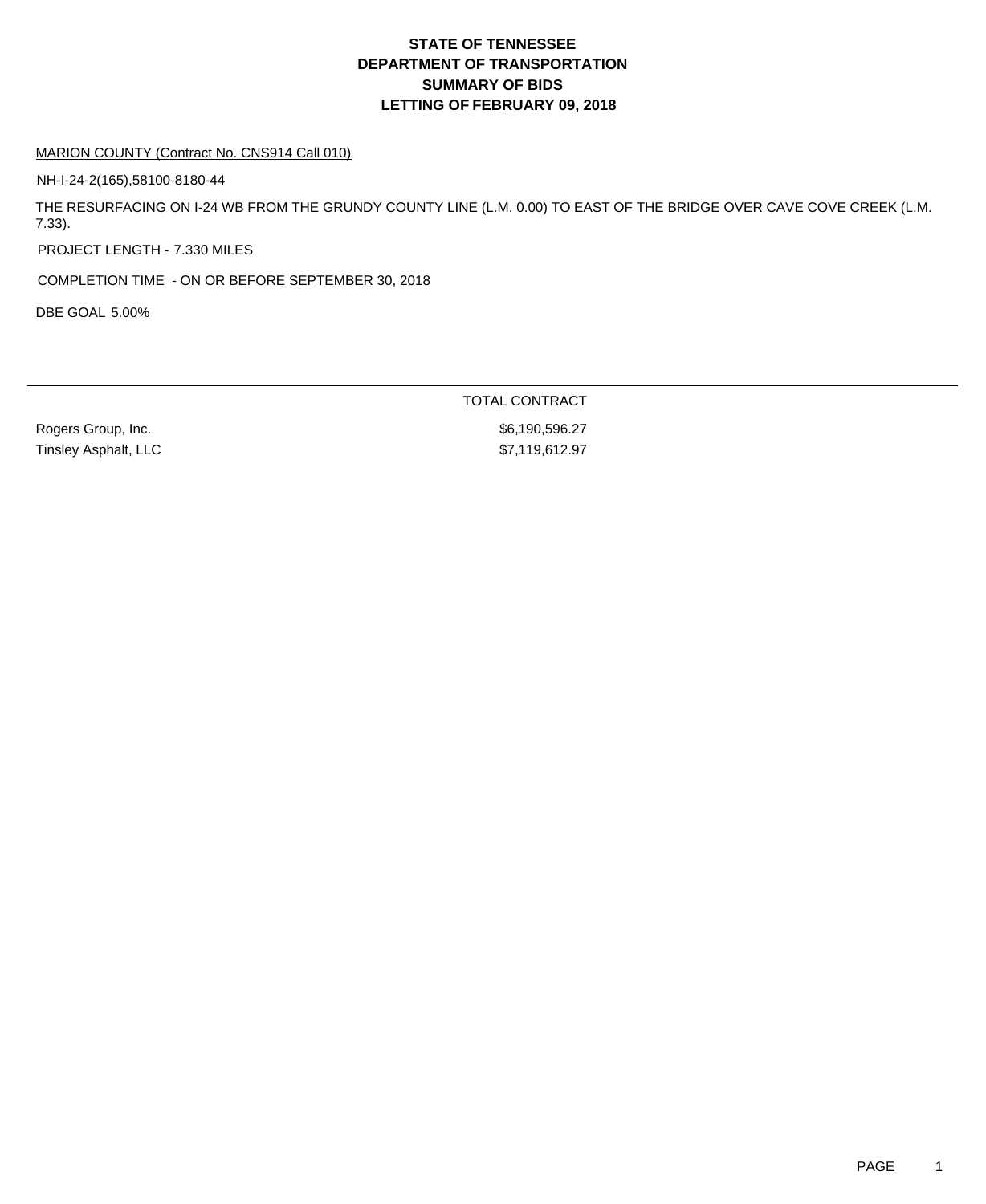|        |                                                                 |                  |                                  | <b>CONTRACT CNS914</b>           |
|--------|-----------------------------------------------------------------|------------------|----------------------------------|----------------------------------|
|        | <b>ROADWAY CATEGORY</b>                                         |                  | <b>UNIT PRICE</b>                | <b>EXTENSION</b>                 |
|        |                                                                 |                  |                                  |                                  |
| 303-01 | MINERAL AGGREGATE, TYPE A BASE, GRADING D                       |                  |                                  |                                  |
|        |                                                                 | 3,782.000 TON    |                                  |                                  |
|        | Rogers Group, Inc.                                              |                  | \$29.1300                        | \$110,169.66                     |
|        | Tinsley Asphalt, LLC                                            |                  | \$29.6300                        | \$112,060.66                     |
|        | 307-01.08 ASPHALT CONCRETE MIX (PG64-22) (BPMB-HM) GRADING B-M2 |                  |                                  |                                  |
|        |                                                                 | 14,019.000 TON   |                                  |                                  |
|        | Rogers Group, Inc.<br>Tinsley Asphalt, LLC                      |                  | \$73.3500<br>\$84.2000           | \$1,028,293.65<br>\$1,180,399.80 |
|        |                                                                 |                  |                                  |                                  |
|        | 307-03.08 ASPHALT CONCRETE MIX (PG76-22) (BPMB-HM) GRADING B-M2 |                  |                                  |                                  |
|        |                                                                 | 17,808.000 TON   |                                  |                                  |
|        | Rogers Group, Inc.<br>Tinsley Asphalt, LLC                      |                  | \$76.4800<br>\$89.1200           | \$1,361,955.84<br>\$1,587,048.96 |
|        |                                                                 |                  |                                  |                                  |
| 403-01 | BITUMINOUS MATERIAL FOR TACK COAT (TC)                          |                  |                                  |                                  |
|        |                                                                 | 214.000 TON      |                                  |                                  |
|        | Rogers Group, Inc.<br>Tinsley Asphalt, LLC                      |                  | \$495.0000<br>\$698.0000         | \$105,930.00<br>\$149,372.00     |
|        |                                                                 |                  |                                  |                                  |
|        | 406-04.02 HIGH FRICTION SURFACE TREATMENT                       |                  |                                  |                                  |
|        |                                                                 | 9,504.000 S.Y.   |                                  |                                  |
|        | Rogers Group, Inc.<br>Tinsley Asphalt, LLC                      |                  | \$25.0000<br>\$35.0000           | \$237,600.00<br>\$332,640.00     |
|        |                                                                 |                  |                                  |                                  |
|        | 407-07.01 INTELLIGENT COMPACTION EQUIPMENT                      |                  |                                  |                                  |
|        |                                                                 | 1.000 LS         |                                  |                                  |
|        | Rogers Group, Inc.<br>Tinsley Asphalt, LLC                      |                  | \$102,555.0000<br>\$175,000.0000 | \$102,555.00<br>\$175,000.00     |
|        |                                                                 |                  |                                  |                                  |
|        | 411-01.07 ACS MIX (PG64-22) GRADING E SHOULDER                  |                  |                                  |                                  |
|        | Rogers Group, Inc.                                              | 7,231.000 TON    | \$85.6700                        | \$619,479.77                     |
|        | Tinsley Asphalt, LLC                                            |                  | \$98.7000                        | \$713,699.70                     |
|        |                                                                 |                  |                                  |                                  |
|        | 411-03.10 ACS MIX(PG76-22) GRADING D                            |                  |                                  |                                  |
|        | Rogers Group, Inc.                                              | 11,422.000 TON   | \$94.2500                        | \$1,076,523.50                   |
|        | Tinsley Asphalt, LLC                                            |                  | \$115.3000                       | \$1,316,956.60                   |
|        |                                                                 |                  |                                  |                                  |
|        | 411-12.01 SCORING SHOULDERS (CONTINUOUS) (16IN WIDTH)           | 15.300 L.M.      |                                  |                                  |
|        | Rogers Group, Inc.                                              |                  | \$647.2500                       | \$9,902.93                       |
|        | Tinsley Asphalt, LLC                                            |                  | \$620.0000                       | \$9,486.00                       |
|        |                                                                 |                  |                                  |                                  |
|        | 415-01.02 COLD PLANING BITUMINOUS PAVEMENT                      | 276,179.000 S.Y. |                                  |                                  |
|        | Rogers Group, Inc.                                              |                  | \$1.7100                         | \$472,266.09                     |
|        | Tinsley Asphalt, LLC                                            |                  | \$1.2500                         | \$345,223.75                     |

PAGE 2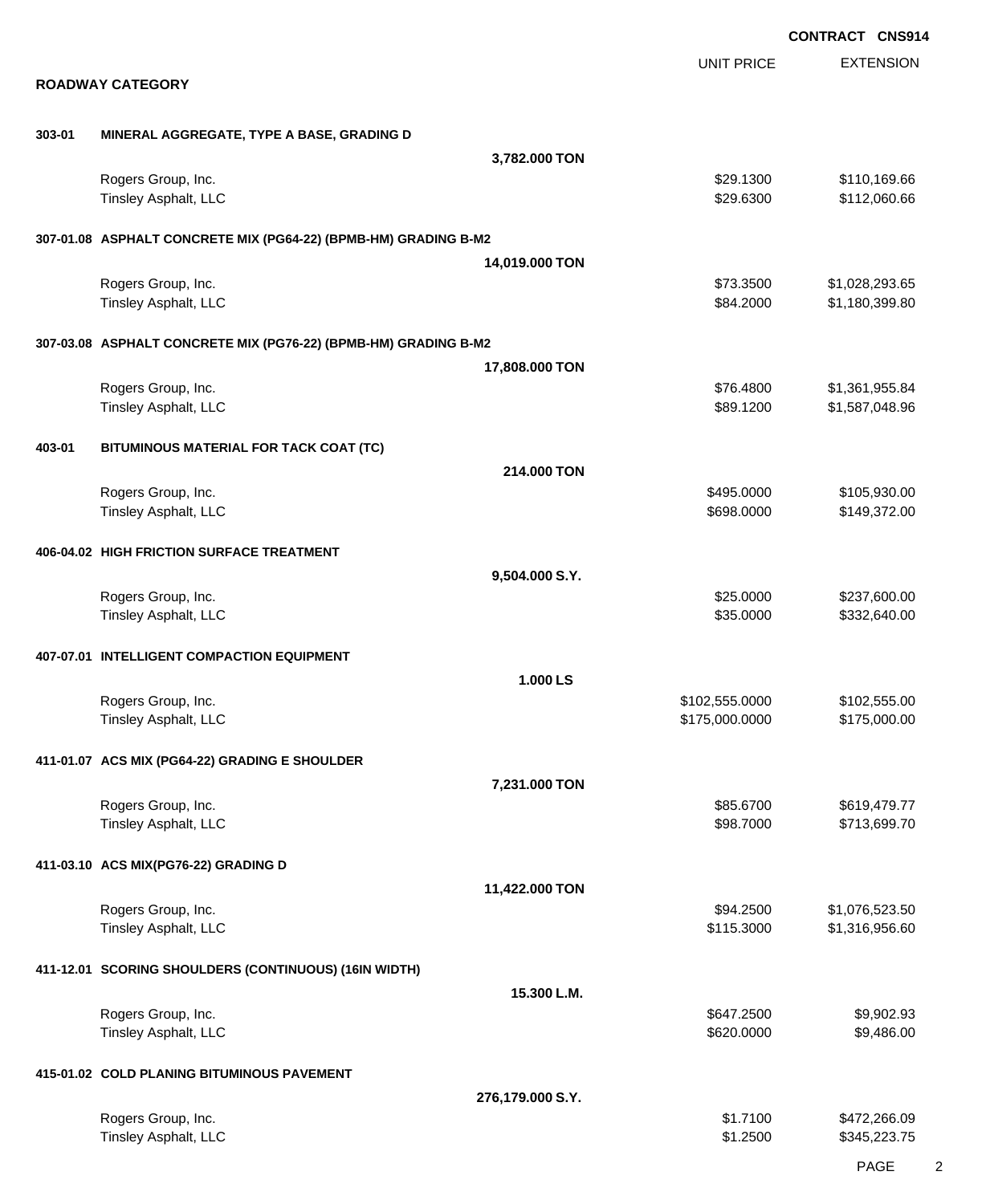UNIT PRICE

EXTENSION

|        | 705-20.21 LOW MAINT CRASH CUSHION WIDE (MASH TL-3)    |                   |                |              |
|--------|-------------------------------------------------------|-------------------|----------------|--------------|
|        |                                                       | 3.000 EACH        |                |              |
|        | Rogers Group, Inc.                                    |                   | \$34,913.1300  | \$104,739.39 |
|        | Tinsley Asphalt, LLC                                  |                   | \$30,000.0000  | \$90,000.00  |
|        |                                                       |                   |                |              |
| 712-01 | <b>TRAFFIC CONTROL</b>                                |                   |                |              |
|        |                                                       | 1.000 LS          |                |              |
|        | Rogers Group, Inc.                                    |                   | \$231,223.0000 | \$231,223.00 |
|        | Tinsley Asphalt, LLC                                  |                   | \$270,000.0000 | \$270,000.00 |
|        |                                                       |                   |                |              |
|        | 712-02.36 REMOVE AND RELOCATE PORTABLE BARRIER RAIL   |                   |                |              |
|        |                                                       | 1,786.000 L.F.    |                |              |
|        | Rogers Group, Inc.                                    |                   | \$10.7200      | \$19,145.92  |
|        | Tinsley Asphalt, LLC                                  |                   | \$8.7500       | \$15,627.50  |
|        |                                                       |                   |                |              |
|        | 712-04.02 FLEXIBLE DRUMS (CHANNELIZATION)             |                   |                |              |
|        |                                                       | 48.000 EACH       |                |              |
|        | Rogers Group, Inc.                                    |                   | \$50.0000      | \$2,400.00   |
|        | Tinsley Asphalt, LLC                                  |                   | \$25.0000      | \$1,200.00   |
|        |                                                       |                   |                |              |
|        | 712-05.01 WARNING LIGHTS (TYPE A)                     |                   |                |              |
|        |                                                       | 24.000 EACH       |                |              |
|        | Rogers Group, Inc.                                    |                   | \$40.0000      | \$960.00     |
|        | Tinsley Asphalt, LLC                                  |                   | \$2.0000       | \$48.00      |
|        |                                                       |                   |                |              |
|        | 712-05.03 WARNING LIGHTS (TYPE C)                     |                   |                |              |
|        |                                                       | 48.000 EACH       |                |              |
|        | Rogers Group, Inc.                                    |                   | \$40.0000      | \$1,920.00   |
|        | Tinsley Asphalt, LLC                                  |                   | \$2.0000       | \$96.00      |
|        |                                                       |                   |                |              |
| 712-06 | <b>SIGNS (CONSTRUCTION)</b>                           |                   |                |              |
|        |                                                       | 1,734.000 S.F.    |                |              |
|        | Rogers Group, Inc.                                    |                   | \$8.2400       | \$14,288.16  |
|        | Tinsley Asphalt, LLC                                  |                   | \$6.0000       | \$10,404.00  |
|        |                                                       |                   |                |              |
|        | 712-06.16 SIGNS (CONSTRUCTION)(REDUCED SPEED WARNING) |                   |                |              |
|        |                                                       | <b>2.000 EACH</b> |                |              |
|        | Rogers Group, Inc.                                    |                   | \$550.0000     | \$1,100.00   |
|        | Tinsley Asphalt, LLC                                  |                   | \$500.0000     | \$1,000.00   |
|        |                                                       |                   |                |              |
|        | 712-08.03 ARROW BOARD (TYPE C)                        |                   |                |              |
|        |                                                       | <b>2.000 EACH</b> |                |              |
|        | Rogers Group, Inc.                                    |                   | \$2,100.0000   | \$4,200.00   |
|        | Tinsley Asphalt, LLC                                  |                   | \$800.0000     | \$1,600.00   |
|        |                                                       |                   |                |              |
|        | 712-08.10 MOBILE MESSAGE SIGN UNIT W/ATTENUATOR       |                   |                |              |
|        |                                                       | 2,000.000 HOUR    |                |              |
|        | Rogers Group, Inc.                                    |                   | \$89.0000      | \$178,000.00 |
|        | Tinsley Asphalt, LLC                                  |                   | \$100.0000     | \$200,000.00 |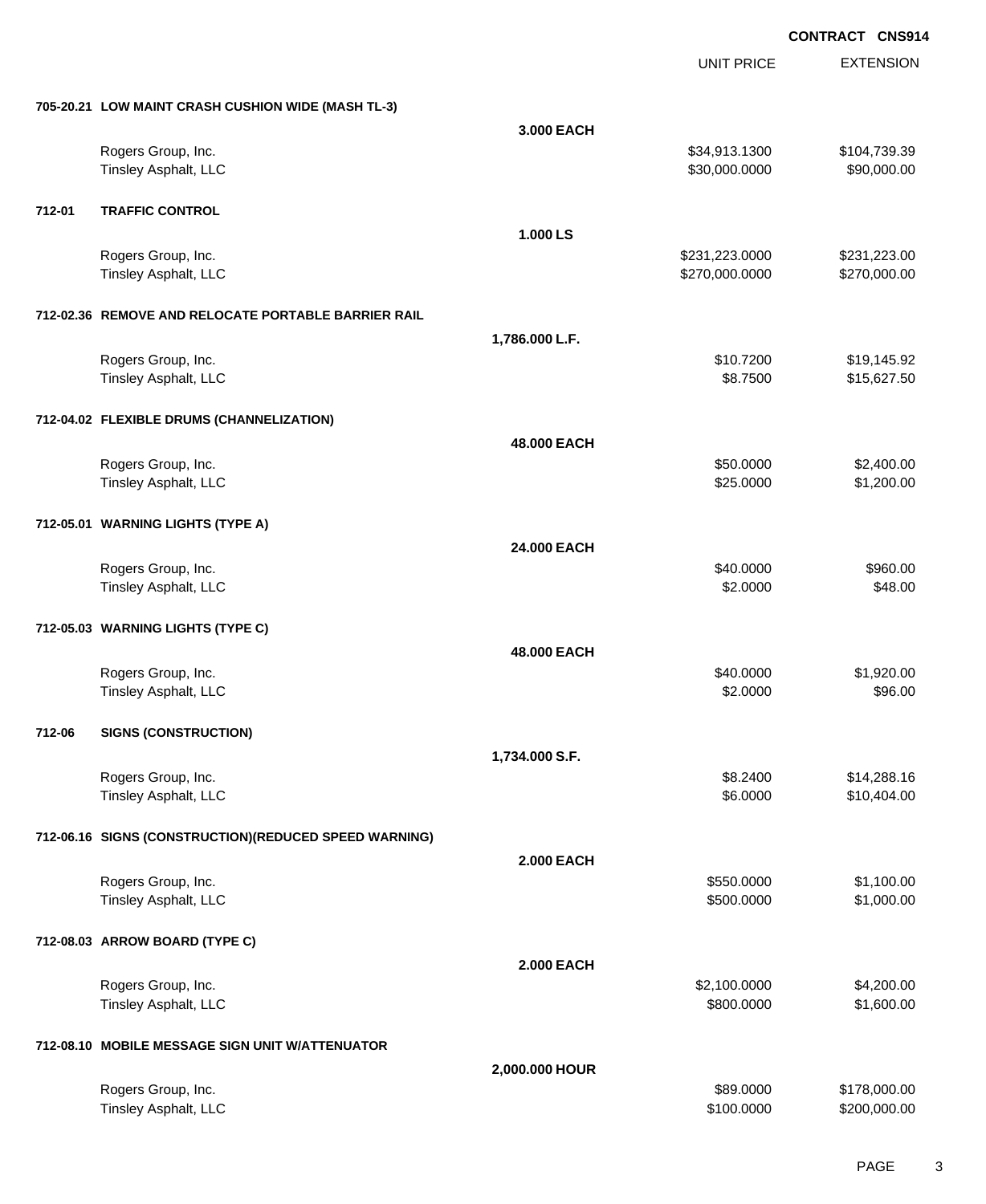UNIT PRICE

EXTENSION

| 713-02.14 FLEXIBLE DELINEATOR (WHITE) |              |           |            |
|---------------------------------------|--------------|-----------|------------|
|                                       | 100,000 EACH |           |            |
| Rogers Group, Inc.                    |              | \$36,8400 | \$3,684.00 |
| Tinsley Asphalt, LLC                  |              | \$31,0000 | \$3,100.00 |
|                                       |              |           |            |

| 713-02.21 SIGN POST DELINEATION ENHANCEMENT                 |                   |              |             |
|-------------------------------------------------------------|-------------------|--------------|-------------|
|                                                             | 45.000 L.F.       |              |             |
| Rogers Group, Inc.                                          |                   | \$11.2600    | \$506.70    |
| Tinsley Asphalt, LLC                                        |                   | \$6.0000     | \$270.00    |
| 713-16.01 CHANGEABLE MESSAGE SIGN UNIT                      |                   |              |             |
|                                                             | <b>2.000 EACH</b> |              |             |
| Rogers Group, Inc.                                          |                   | \$5,500.0000 | \$11,000.00 |
| Tinsley Asphalt, LLC                                        |                   | \$5,500.0000 | \$11,000.00 |
| 713-16.20 SIGNS (CHEVRON (LEFT)                             |                   |              |             |
|                                                             | <b>9.000 EACH</b> |              |             |
| Rogers Group, Inc.                                          |                   | \$225.5800   | \$2,030.22  |
| Tinsley Asphalt, LLC                                        |                   | \$275.0000   | \$2,475.00  |
| 716-01.21 Snwplwble Pvmt Mrkrs (Bi-Dir)(1 Color)            |                   |              |             |
|                                                             | 60.000 EACH       |              |             |
| Rogers Group, Inc.                                          |                   | \$32.0100    | \$1,920.60  |
| Tinsley Asphalt, LLC                                        |                   | \$30.0000    | \$1,800.00  |
| 716-01.23 Snwplwble Pvmt Mrkrs (Bi-Dir)(2 Color)            |                   |              |             |
|                                                             | 2,000.000 EACH    |              |             |
| Rogers Group, Inc.                                          |                   | \$32.0100    | \$64,020.00 |
| Tinsley Asphalt, LLC                                        |                   | \$30.0000    | \$60,000.00 |
| 716-01.30 REMOVAL OF SNOWPLOWABLE REFLECTIVE MARKER         |                   |              |             |
|                                                             | 2,060.000 EACH    |              |             |
| Rogers Group, Inc.                                          |                   | \$9.0200     | \$18,581.20 |
| Tinsley Asphalt, LLC                                        |                   | \$7.0000     | \$14,420.00 |
| 716-02.04 PLASTIC PAVEMENT MARKING(CHANNELIZATION STRIPING) |                   |              |             |
|                                                             | 300,000 S.Y.      |              |             |
| Rogers Group, Inc.                                          |                   | \$21.1100    | \$6,333.00  |
| Tinsley Asphalt, LLC                                        |                   | \$20.0000    | \$6,000.00  |
| 716-04.14 PLASTIC PAVEMENT MARKING (LANE REDUCTION ARROW)   |                   |              |             |
|                                                             | <b>4.000 EACH</b> |              |             |
| Rogers Group, Inc.                                          |                   | \$320.0700   | \$1,280.28  |
| Tinsley Asphalt, LLC                                        |                   | \$300.0000   | \$1,200.00  |
| 716-05.20 PAINTED PAVEMENT MARKING (6" LINE)                |                   |              |             |
|                                                             | 41.800 L.M.       |              |             |
| Rogers Group, Inc.                                          |                   | \$880.2000   | \$36,792.36 |
| Tinsley Asphalt, LLC                                        |                   | \$825.0000   | \$34,485.00 |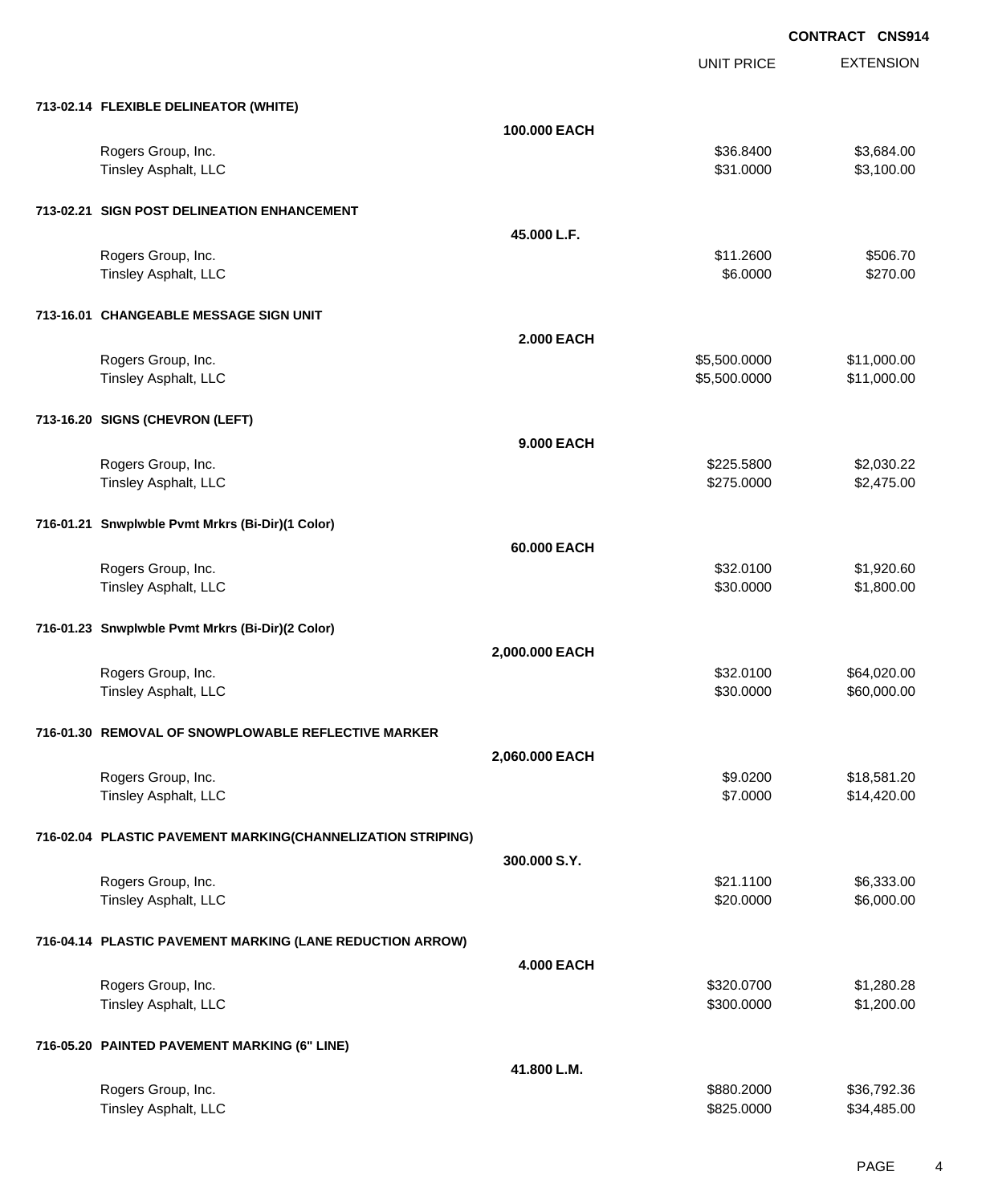|        |                                                                  |                | UNIT PRICE     | <b>EXTENSION</b> |
|--------|------------------------------------------------------------------|----------------|----------------|------------------|
|        | 716-12.02 ENHANCED FLATLINE THERMO PVMT MRKNG (6IN LINE)         |                |                |                  |
|        |                                                                  | 19.000 L.M.    |                |                  |
|        | Rogers Group, Inc.                                               |                | \$5,595.0000   | \$106,305.00     |
|        | Tinsley Asphalt, LLC                                             |                | \$5,300.0000   | \$100,700.00     |
|        | 716-12.03 ENHANCED FLATLINE THERMO PVMT MRKNG (8IN BARRIER LINE) |                |                |                  |
|        |                                                                  | 2,200.000 L.F. |                |                  |
|        | Rogers Group, Inc.                                               |                | \$3.2000       | \$7,040.00       |
|        | Tinsley Asphalt, LLC                                             |                | \$3.0000       | \$6,600.00       |
|        | 716-12.05 ENHANCED FLATLINE THERMO PVMT MRKNG (6IN DOTTED LINE)  |                |                |                  |
|        |                                                                  | 350.000 L.F.   |                |                  |
|        | Rogers Group, Inc.                                               |                | \$2.1000       | \$735.00         |
|        | Tinsley Asphalt, LLC                                             |                | \$2.0000       | \$700.00         |
| 717-01 | <b>MOBILIZATION</b>                                              |                |                |                  |
|        |                                                                  | 1.000 LS       |                |                  |
|        | Rogers Group, Inc.                                               |                | \$247,715.0000 | \$247,715.00     |
|        | Tinsley Asphalt, LLC                                             |                | \$365,000.0000 | \$365,000.00     |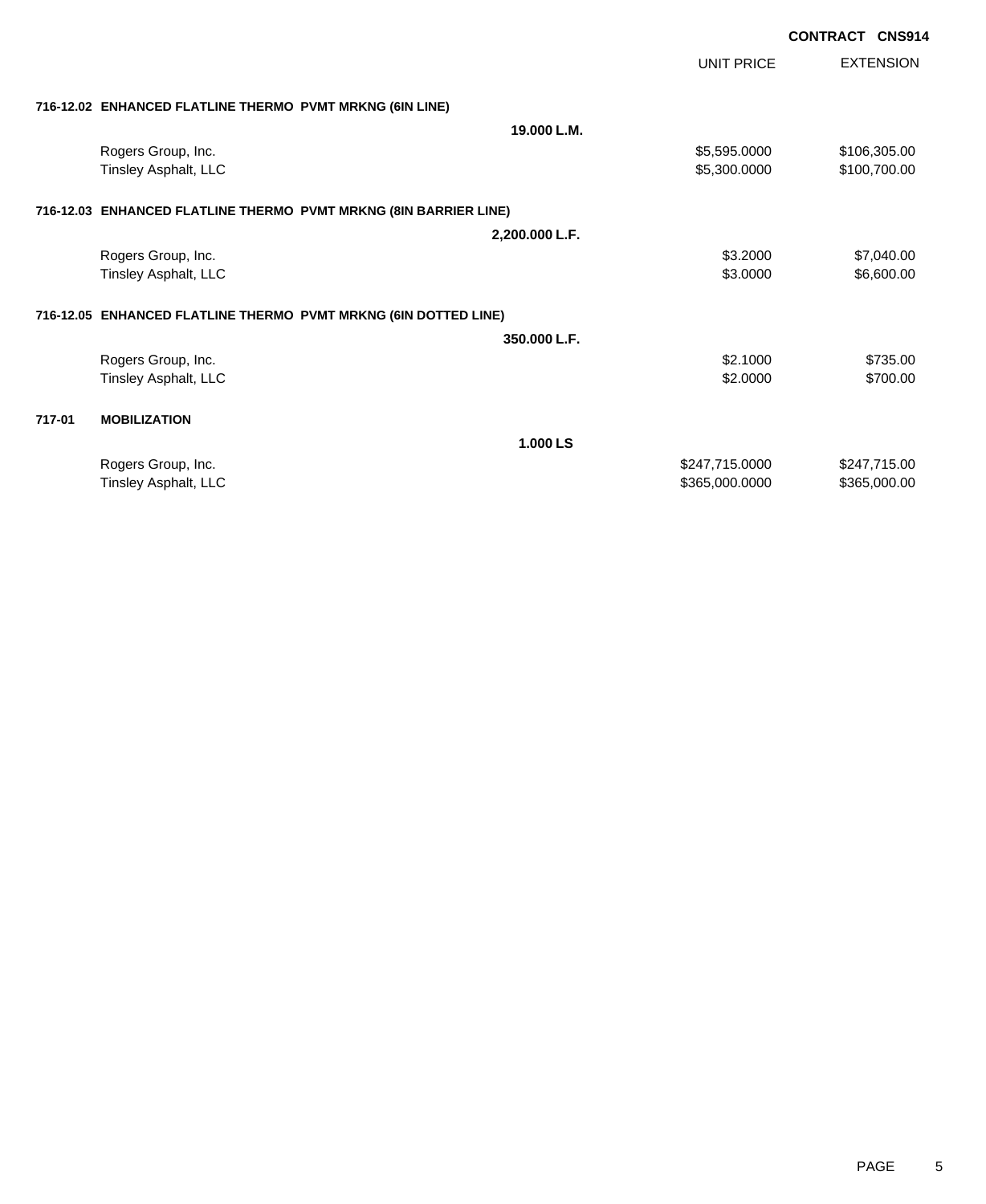# **SUB-TOTAL ROADWAY**

Rogers Group, Inc. \$6,190,596.27 Tinsley Asphalt, LLC \$7,119,612.97

### **TOTAL CONTRACT**

Rogers Group, Inc. \$6,190,596.27 Tinsley Asphalt, LLC \$7,119,612.97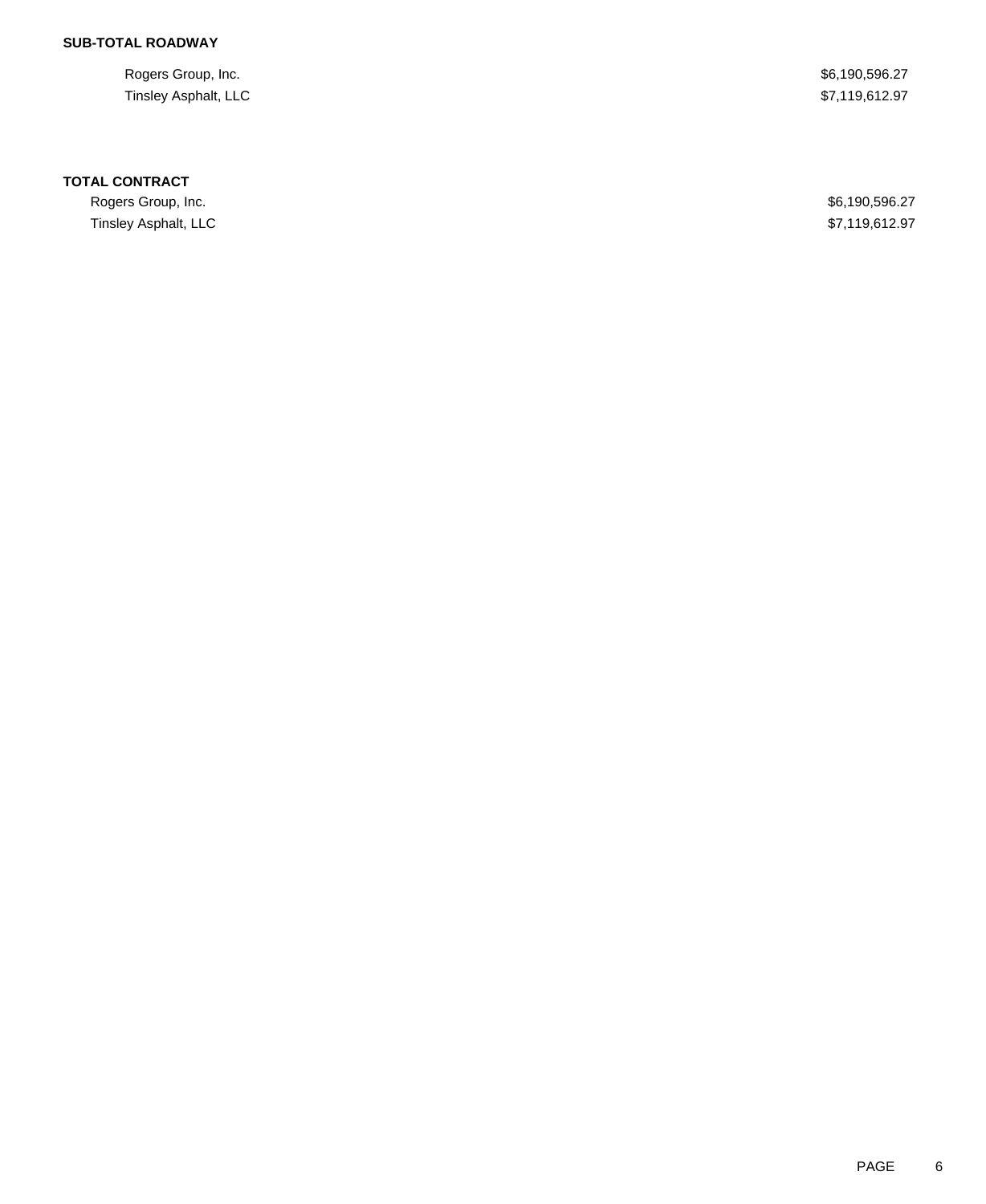#### TIPTON COUNTY (Contract No. CNS901 Call 013)

DBE GOAL 6.00% THE RESURFACING ON S.R. 178 FROM U.S. 51 (S.R. 3) (L.M. 0.00) TO STARNES ROAD (L.M. 4.38). PROJECT LENGTH - 4.380 MILES STP/HSIP-178(11),84012-3211-94,84012-8211-14 COMPLETION TIME - ON OR BEFORE JULY 31, 2018

Lehman-Roberts Company **61,121,023.47** 

TOTAL CONTRACT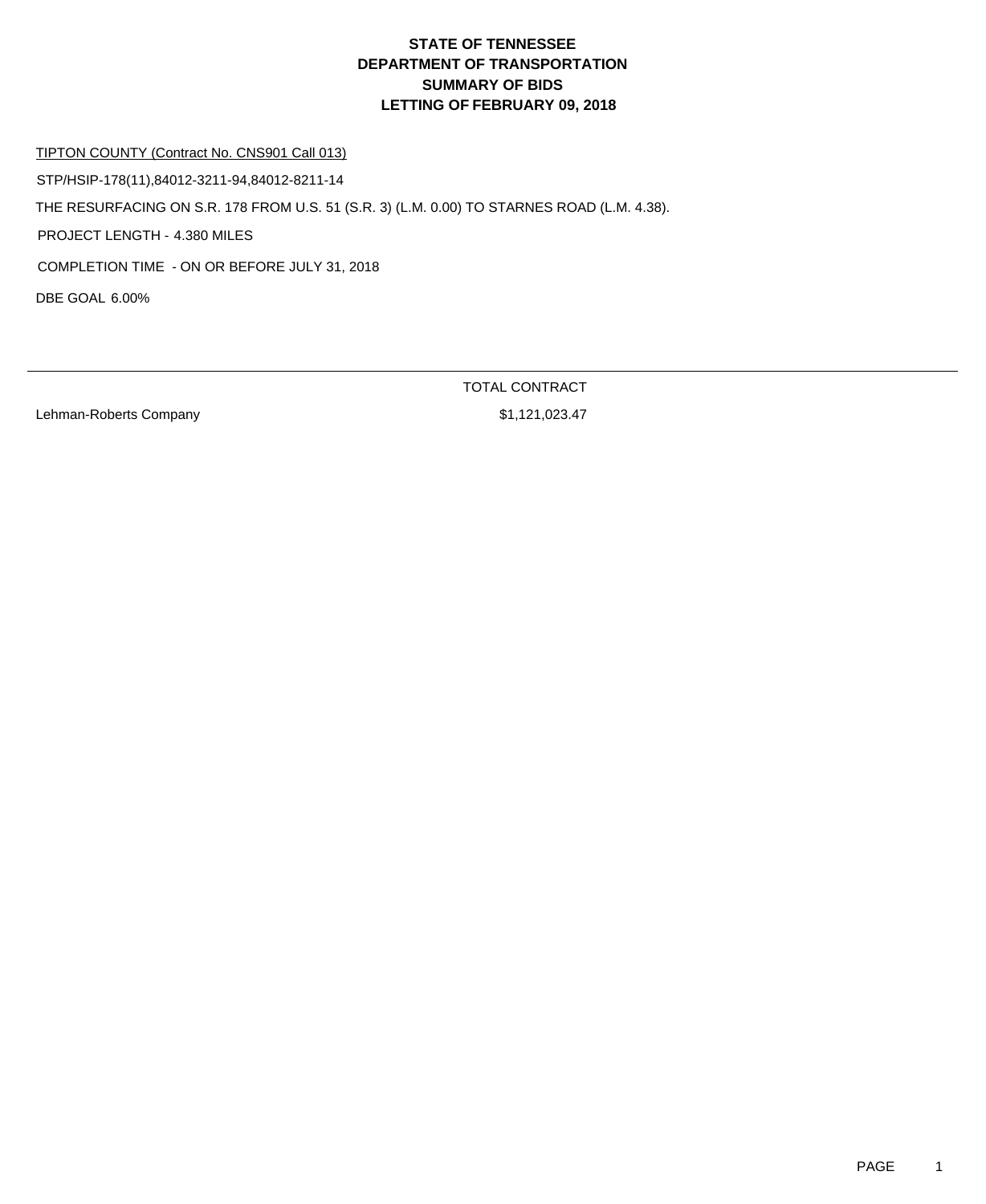EXTENSION **CONTRACT CNS901** UNIT PRICE **ROADWAY CATEGORY 202-03.01 REMOVAL OF ASPHALT PAVEMENT 652.000 S.Y.** Lehman-Roberts Company **\$25,102.00** \$25,102.00 **203-06 WATER 11.000 M.G.** Lehman-Roberts Company 6137.50 **303-02 MINERAL AGGREGATE, TYPE B BASE, GRADING (D) 1,500.000 TON** Lehman-Roberts Company **663,375.00 \$63,375.00 \$63,375.00 \$63,375.00 \$63,375.00 307-01.01 ASPHALT CONCRETE MIX (PG64-22) (BPMB-HM) GRADING A 300.000 TON** Lehman-Roberts Company **\$165.0000 \$49,500.00** \$49,500.00 **403-01 BITUMINOUS MATERIAL FOR TACK COAT (TC) 30.000 TON** Lehman-Roberts Company 624,000.00 \$24,000.00 \$24,000.00 \$24,000.00 \$24,000.00 \$24,000.00 \$25,000 \$24,000.00 \$25 **411-01.10 ACS MIX(PG64-22) GRADING D 4,699.000 TON** Lehman-Roberts Company **\$96.2500** \$452,278.75 **411-12.04 SCORING FOR RUMBLE STRIPE (NON-CONTINUOUS) (4IN WIDTH) 3.160 L.M.** Lehman-Roberts Company 61,205.0000 \$3,807.80 **415-01.02 COLD PLANING BITUMINOUS PAVEMENT 61,072.000 S.Y.** Lehman-Roberts Company **6.1.12,983.20** \$1.8500 \$1.8500 \$1.12,983.20 **701-02.01 CONCRETE CURB RAMP (RETROFIT) 1,985.000 S.F.** Lehman-Roberts Company **62.14.137.50 Company** \$57.5000 \$114,137.50 **705-02.10 GUARDRAIL TRANSITION 27IN TO 31IN 5.000 EACH** Lehman-Roberts Company **60000 \$1,345.00** \$1,345.00 **705-04.09 EARTH PAD FOR TYPE 38 GR END TREATMENT 4.000 EACH** Lehman-Roberts Company **61,155.0000** \$4,620.00 **705-06.01 W BEAM GR (TYPE 2) MASH TL3 25.000 L.F.** Lehman-Roberts Company **\$32.2500** \$806.25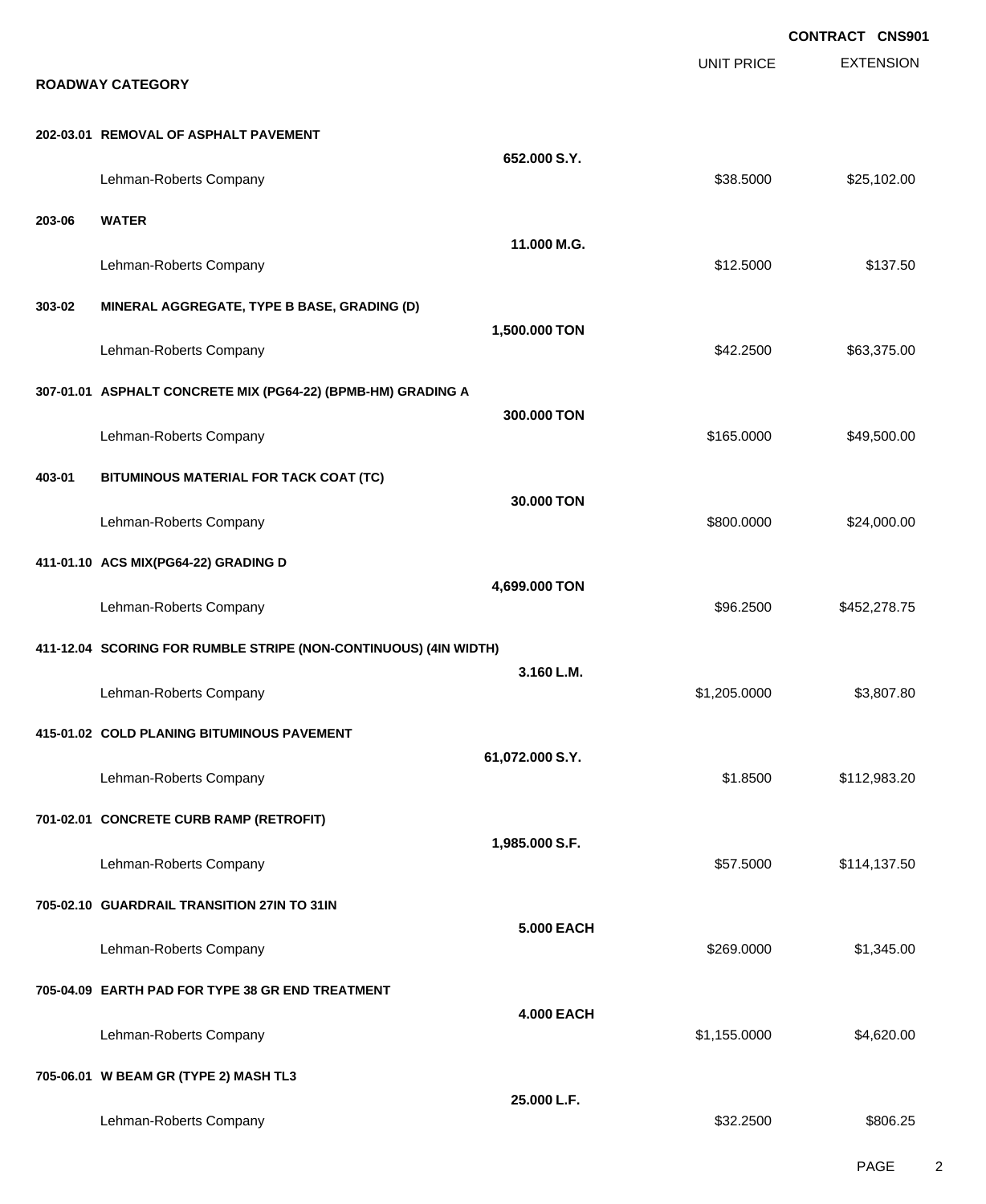|        |                                                             |                   | <b>UNIT PRICE</b> | <b>CONTRACT CNS901</b><br><b>EXTENSION</b> |
|--------|-------------------------------------------------------------|-------------------|-------------------|--------------------------------------------|
|        | 705-06.11 GR TERMINAL (IN-INLINE) MASH TL3                  |                   |                   |                                            |
|        | Lehman-Roberts Company                                      | <b>1.000 EACH</b> | \$27.0000         | \$27.00                                    |
|        | 705-06.20 TANGENT ENERGY ABSORBING TERM MASH TL-3           |                   |                   |                                            |
|        | Lehman-Roberts Company                                      | <b>4.000 EACH</b> | \$2,875.0000      | \$11,500.00                                |
| 712-01 | <b>TRAFFIC CONTROL</b>                                      |                   |                   |                                            |
|        | Lehman-Roberts Company                                      | 1.000 LS          | \$50,000.0000     | \$50,000.00                                |
| 712-06 | <b>SIGNS (CONSTRUCTION)</b>                                 |                   |                   |                                            |
|        | Lehman-Roberts Company                                      | 1,320.000 S.F.    | \$6.5000          | \$8,580.00                                 |
|        | 712-09.04 REMOVABLE PAVEMENT MARKING (STOP LINE)            |                   |                   |                                            |
|        | Lehman-Roberts Company                                      | 165.000 L.F.      | \$21.2500         | \$3,506.25                                 |
|        | 716-01.21 Snwplwble Pvmt Mrkrs (Bi-Dir)(1 Color)            |                   |                   |                                            |
|        | Lehman-Roberts Company                                      | 300.000 EACH      | \$40.2500         | \$12,075.00                                |
|        | 716-01.30 REMOVAL OF SNOWPLOWABLE REFLECTIVE MARKER         |                   |                   |                                            |
|        | Lehman-Roberts Company                                      | 150.000 EACH      | \$19.2500         | \$2,887.50                                 |
|        | 716-02.03 PLASTIC PAVEMENT MARKING (CROSS-WALK)             |                   |                   |                                            |
|        | Lehman-Roberts Company                                      | 290.000 L.F.      | \$12.7500         | \$3,697.50                                 |
|        | 716-02.04 PLASTIC PAVEMENT MARKING(CHANNELIZATION STRIPING) |                   |                   |                                            |
|        | Lehman-Roberts Company                                      | 22.000 S.Y.       | \$29.7500         | \$654.50                                   |
|        | 716-02.05 PLASTIC PAVEMENT MARKING (STOP LINE)              |                   |                   |                                            |
|        | Lehman-Roberts Company                                      | 514.000 L.F.      | \$16.0000         | \$8,224.00                                 |
|        | 716-02.06 PLASTIC PAVEMENT MARKING (TURN LANE ARROW)        |                   |                   |                                            |
|        | Lehman-Roberts Company                                      | <b>5.000 EACH</b> | \$212.0000        | \$1,060.00                                 |
|        | 716-05.01 PAINTED PAVEMENT MARKING (4" LINE)                |                   |                   |                                            |
|        | Lehman-Roberts Company                                      | 17.520 L.M.       | \$1,376.0000      | \$24,107.52                                |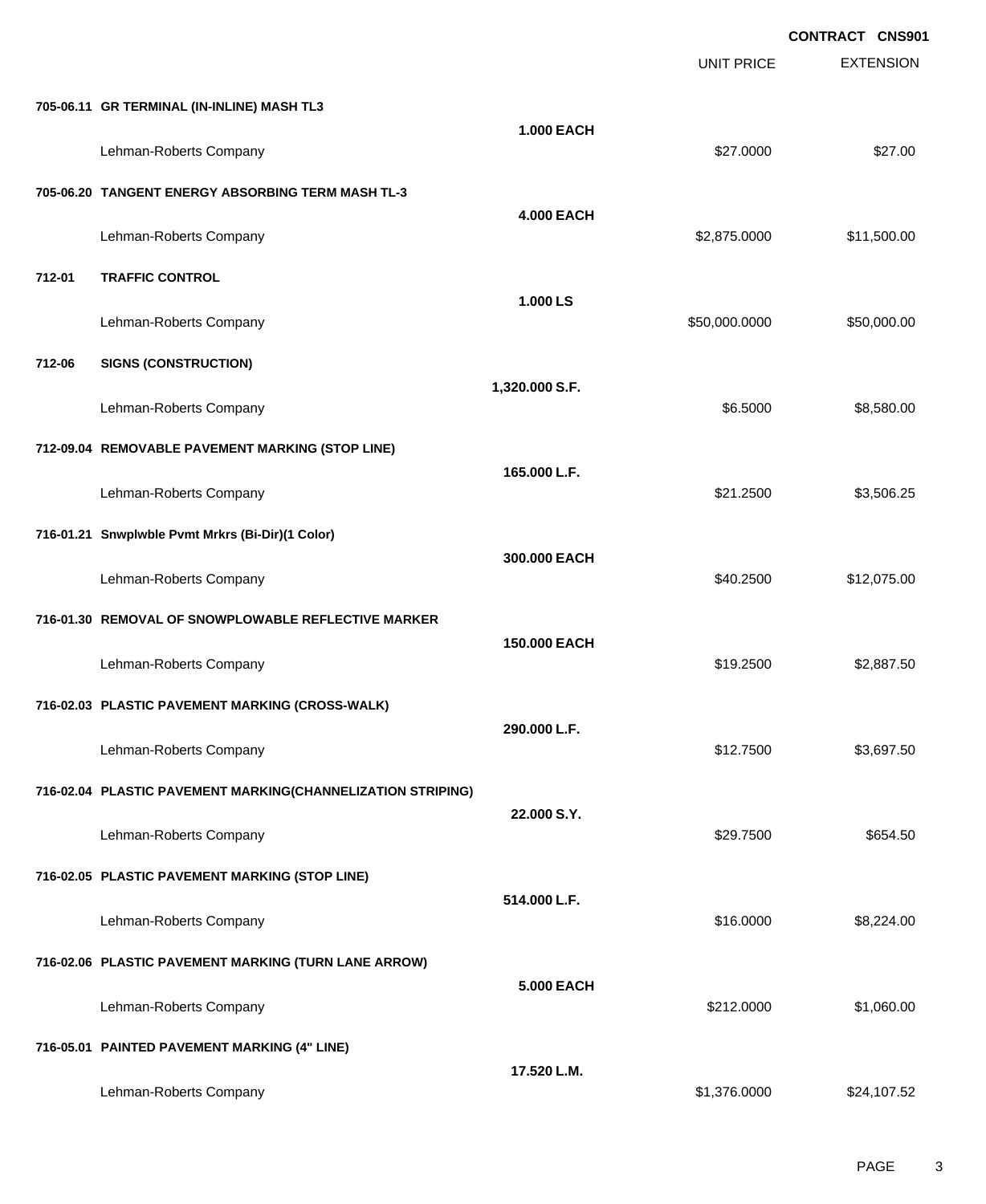|        |                                                          |              |               | <b>CONTRACT CNS901</b> |
|--------|----------------------------------------------------------|--------------|---------------|------------------------|
|        |                                                          |              | UNIT PRICE    | <b>EXTENSION</b>       |
|        | 716-05.08 PAINTED PAVEMENT MARKING (PARKING LINE)        |              |               |                        |
|        | Lehman-Roberts Company                                   | 232.000 L.F. | \$3.2500      | \$754.00               |
|        | 716-12.02 ENHANCED FLATLINE THERMO PVMT MRKNG (6IN LINE) |              |               |                        |
|        | Lehman-Roberts Company                                   | 7.860 L.M.   | \$5,820.0000  | \$45,745.20            |
|        | 716-13.01 SPRAY THERMO PVMT MRKNG (60 mil) (4IN LINE)    |              |               |                        |
|        | Lehman-Roberts Company                                   | 9.760 L.M.   | \$3,700.0000  | \$36,112.00            |
| 717-01 | <b>MOBILIZATION</b>                                      |              |               |                        |
|        | Lehman-Roberts Company                                   | 1.000 LS     | \$60,000.0000 | \$60,000.00            |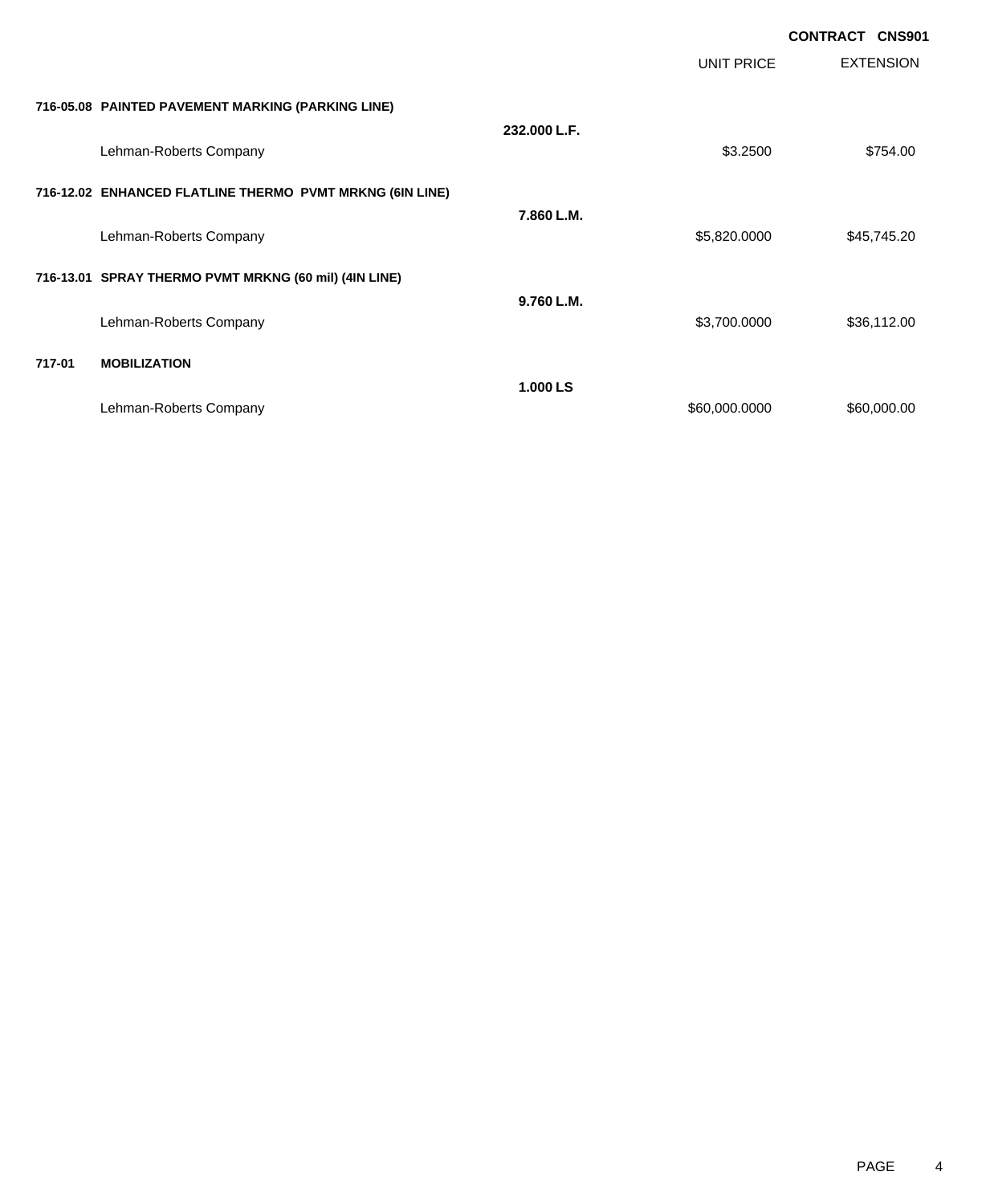Lehman-Roberts Company **\$1,121,023.47** 

### **TOTAL CONTRACT**

Lehman-Roberts Company \$1,121,023.47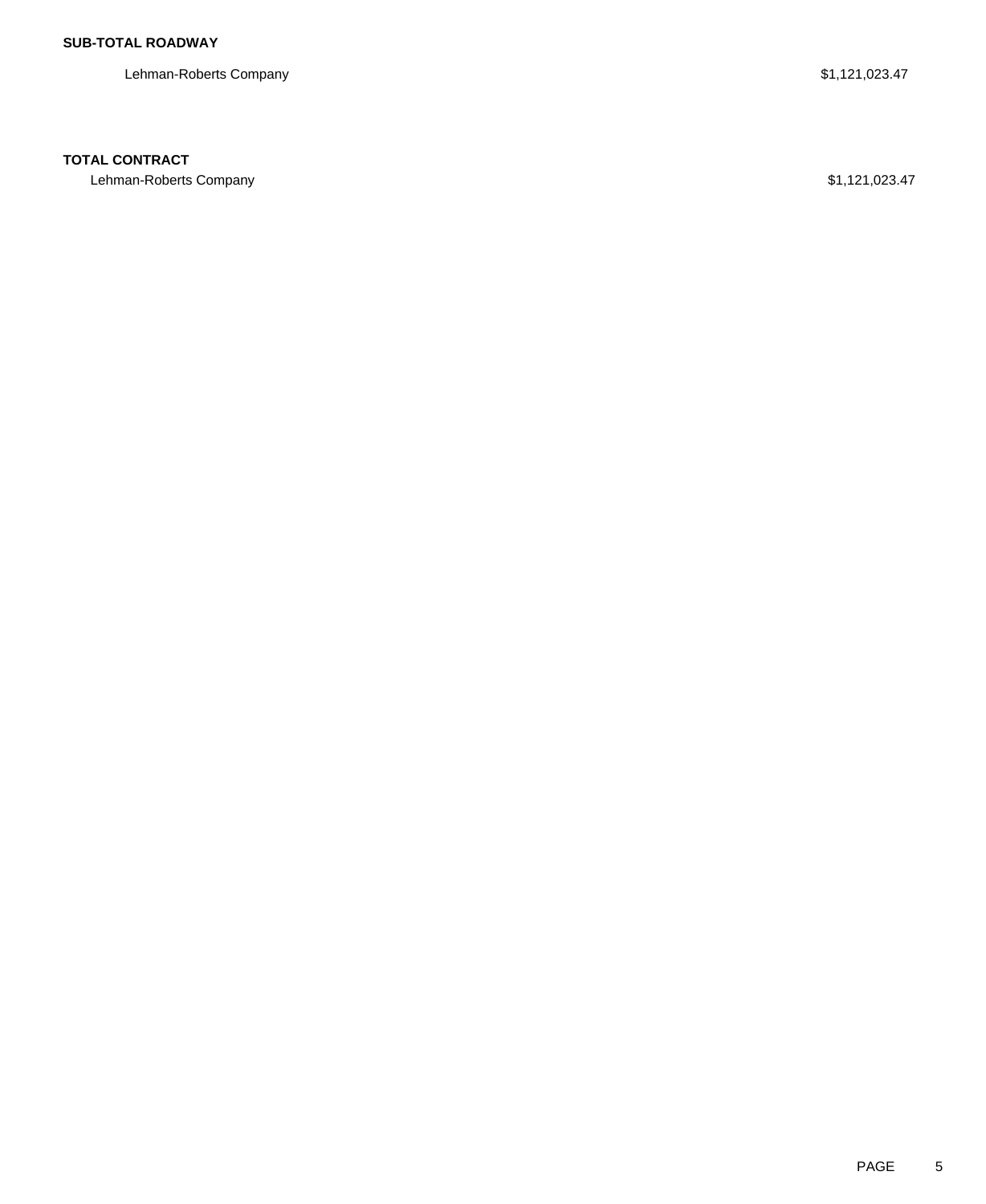WASHINGTON COUNTY (Contract No. CNS916 Call 014)

HSIP-36(61),90006-3219-94

THE INSTALLATION OF SIGNALS ON S.R. 36 AT THE INTERSECTION OF MOUNTAIN VIEW ROAD (L.M. 0.77) IN JOHNSON CITY.

PROJECT LENGTH - 0.0 MILES

COMPLETION TIME - ON OR BEFORE AUGUST 31, 2018

DBE GOAL 7.00%

Stansell Electric Company, Inc. 6. The Stansell Electric Company, Inc. 6. The Stansell Stansell Standard Standard Standard Standard Standard Standard Standard Standard Standard Standard Standard Standard Standard Standard

TOTAL CONTRACT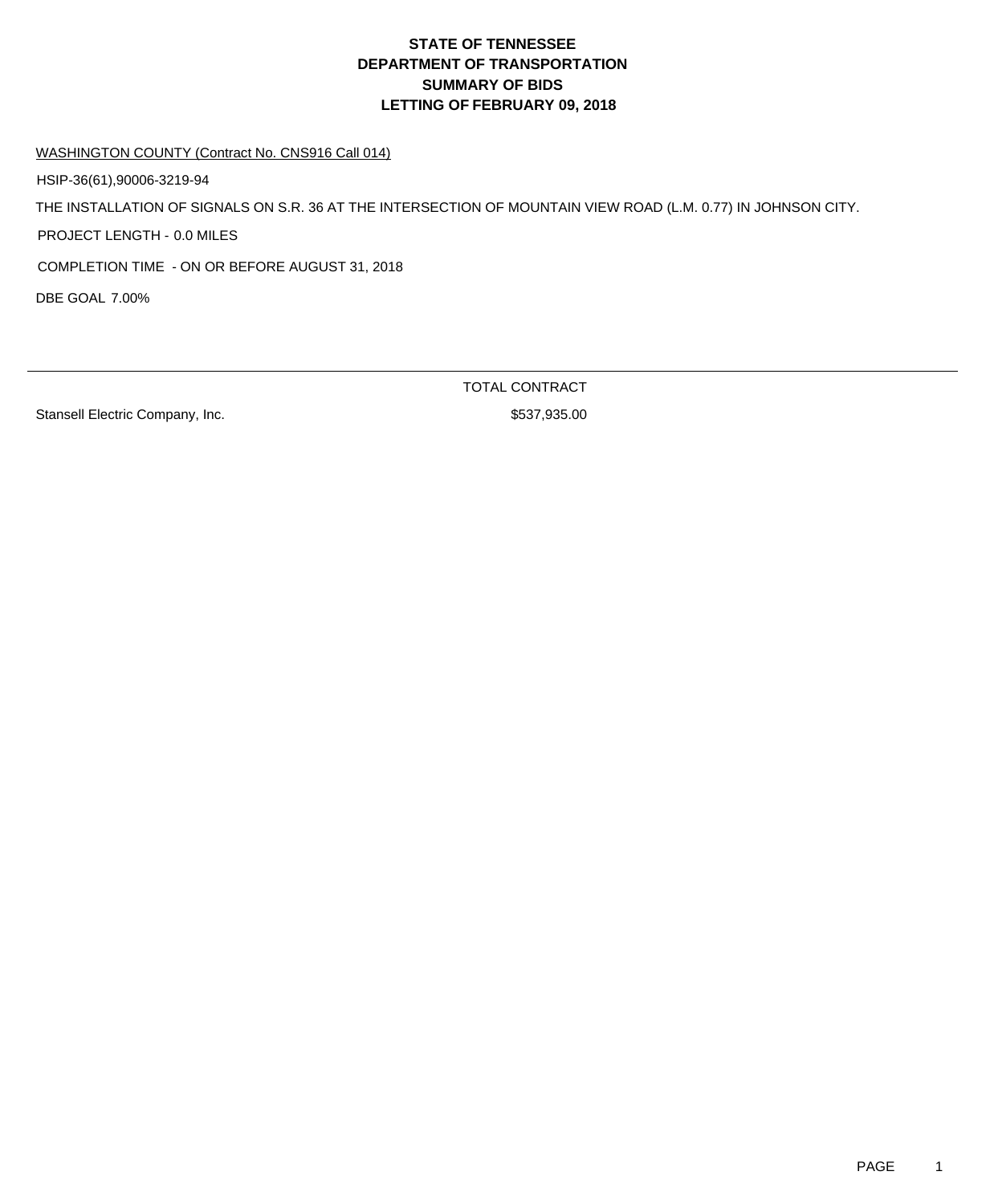|        |                                                   |              |                   | CONTRACT CNS916  |
|--------|---------------------------------------------------|--------------|-------------------|------------------|
|        | <b>ROADWAY CATEGORY</b>                           |              | <b>UNIT PRICE</b> | <b>EXTENSION</b> |
|        |                                                   |              |                   |                  |
| 105-01 | <b>CONSTRUCTION STAKES, LINES AND GRADES</b>      | 1.000 LS     |                   |                  |
|        | Stansell Electric Company, Inc.                   |              | \$3,211.0000      | \$3,211.00       |
|        | 202-03.01 REMOVAL OF ASPHALT PAVEMENT             |              |                   |                  |
|        | Stansell Electric Company, Inc.                   | 28.000 S.Y.  | \$245.0000        | \$6,860.00       |
|        | 202-08.15 REMOVAL OF CURB AND GUTTER (CURB RAMPS) |              |                   |                  |
|        | Stansell Electric Company, Inc.                   | 110.000 L.F. | \$40.0000         | \$4,400.00       |
| 209-05 | <b>SEDIMENT REMOVAL</b>                           |              |                   |                  |
|        | Stansell Electric Company, Inc.                   | 5.000 C.Y.   | \$181.0000        | \$905.00         |
|        | 209-09.43 CURB INLET PROTECTION (TYPE 4)          |              |                   |                  |
|        | Stansell Electric Company, Inc.                   | 20.000 EACH  | \$734.0000        | \$14,680.00      |
|        | 407-02.14 ASPHALT PAVEMENT REPAIR                 |              |                   |                  |
|        | Stansell Electric Company, Inc.                   | 28.000 S.Y.  | \$439.0000        | \$12,292.00      |
|        | 407-20.05 SAW CUTTING ASPHALT PAVEMENT            |              |                   |                  |
|        | Stansell Electric Company, Inc.                   | 150.000 L.F. | \$4.0000          | \$600.00         |
|        | 701-02.01 CONCRETE CURB RAMP (RETROFIT)           |              |                   |                  |
|        | Stansell Electric Company, Inc.                   | 792.000 S.F. | \$43.0000         | \$34,056.00      |
| 702-01 | <b>CONCRETE CURB</b>                              |              |                   |                  |
|        | Stansell Electric Company, Inc.                   | 2.000 C.Y.   | \$1,680.0000      | \$3,360.00       |
| 702-03 | <b>CONCRETE COMBINED CURB &amp; GUTTER</b>        |              |                   |                  |
|        | Stansell Electric Company, Inc.                   | 4.500 C.Y.   | \$1,420.0000      | \$6,390.00       |
| 712-01 | <b>TRAFFIC CONTROL</b>                            |              |                   |                  |
|        | Stansell Electric Company, Inc.                   | 1.000 LS     | \$22,345.0000     | \$22,345.00      |
|        | 712-04.01 FLEXIBLE DRUMS (CHANNELIZING)           |              |                   |                  |
|        | Stansell Electric Company, Inc.                   | 100.000 EACH | \$47.1000         | \$4,710.00       |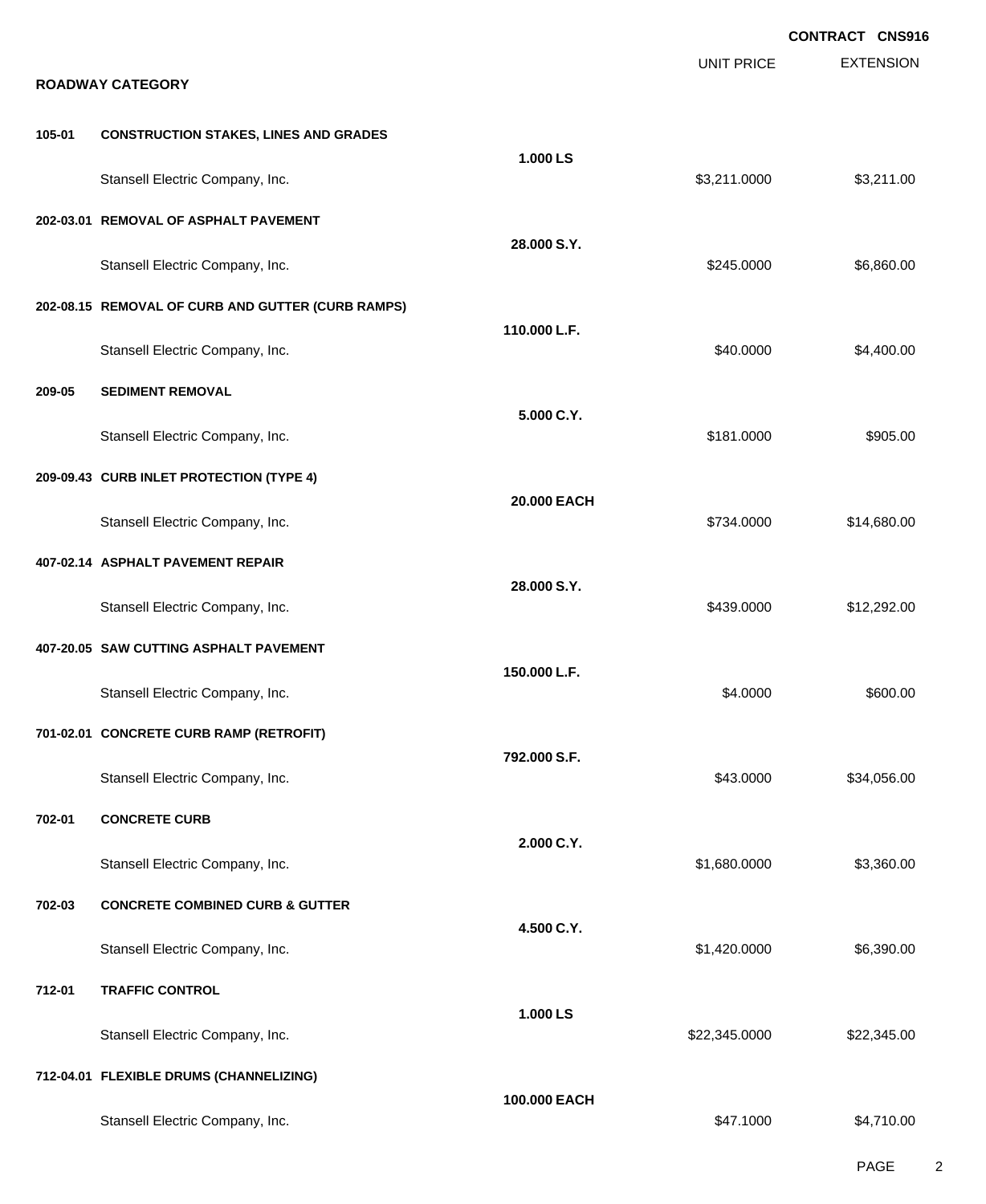|        |                                                     |                   | <b>UNIT PRICE</b> | <b>EXTENSION</b> |
|--------|-----------------------------------------------------|-------------------|-------------------|------------------|
|        | 712-05.03 WARNING LIGHTS (TYPE C)                   |                   |                   |                  |
|        | Stansell Electric Company, Inc.                     | 100.000 EACH      | \$50.0000         | \$5,000.00       |
| 712-06 | <b>SIGNS (CONSTRUCTION)</b>                         |                   |                   |                  |
|        | Stansell Electric Company, Inc.                     | 410.000 S.F.      | \$10.3000         | \$4,223.00       |
|        | 712-08.03 ARROW BOARD (TYPE C)                      |                   |                   |                  |
|        | Stansell Electric Company, Inc.                     | <b>2.000 EACH</b> | \$1,288.0000      | \$2,576.00       |
|        | 713-14.21 STREET NAME SIGN (RIGID 0.100IN THICK     |                   |                   |                  |
|        | Stansell Electric Company, Inc.                     | 48.000 S.F.       | \$45.0000         | \$2,160.00       |
|        | 713-15.36 REMOVE SIGN, SUPPORT & FOOTING            |                   |                   |                  |
|        | Stansell Electric Company, Inc.                     | <b>4.000 EACH</b> | \$51.5000         | \$206.00         |
|        | 713-16.20 SIGNS (R10-27 MODIFIED)                   |                   |                   |                  |
|        | Stansell Electric Company, Inc.                     | <b>2.000 EACH</b> | \$327.0000        | \$654.00         |
|        | 713-16.21 SIGNS (W3-3 W/ "NEW" PLAQUE)              |                   |                   |                  |
|        | Stansell Electric Company, Inc.                     | <b>4.000 EACH</b> | \$397.0000        | \$1,588.00       |
|        | 714-01.36 ROADWAY LIGHTING                          |                   |                   |                  |
|        | Stansell Electric Company, Inc.                     | 1.000 LS          | \$11,056.0000     | \$11,056.00      |
|        | 716-02.03 PLASTIC PAVEMENT MARKING (CROSS-WALK)     |                   |                   |                  |
|        | Stansell Electric Company, Inc.                     | 130.000 L.F.      | \$11.4000         | \$1,482.00       |
|        | 716-02.05 PLASTIC PAVEMENT MARKING (STOP LINE)      |                   |                   |                  |
|        | Stansell Electric Company, Inc.                     | 110.000 L.F.      | \$14.7000         | \$1,617.00       |
|        | 716-02.08 PLASTIC PAVEMENT MARKING (8" DOTTED LINE) |                   |                   |                  |
|        | Stansell Electric Company, Inc.                     | 125.000 L.F.      | \$2.2000          | \$275.00         |
|        | 716-04.12 PLASTIC PAVEMENT MARKING (YIELD LINE)     |                   |                   |                  |
|        | Stansell Electric Company, Inc.                     | 30.000 S.F.       | \$22.1000         | \$663.00         |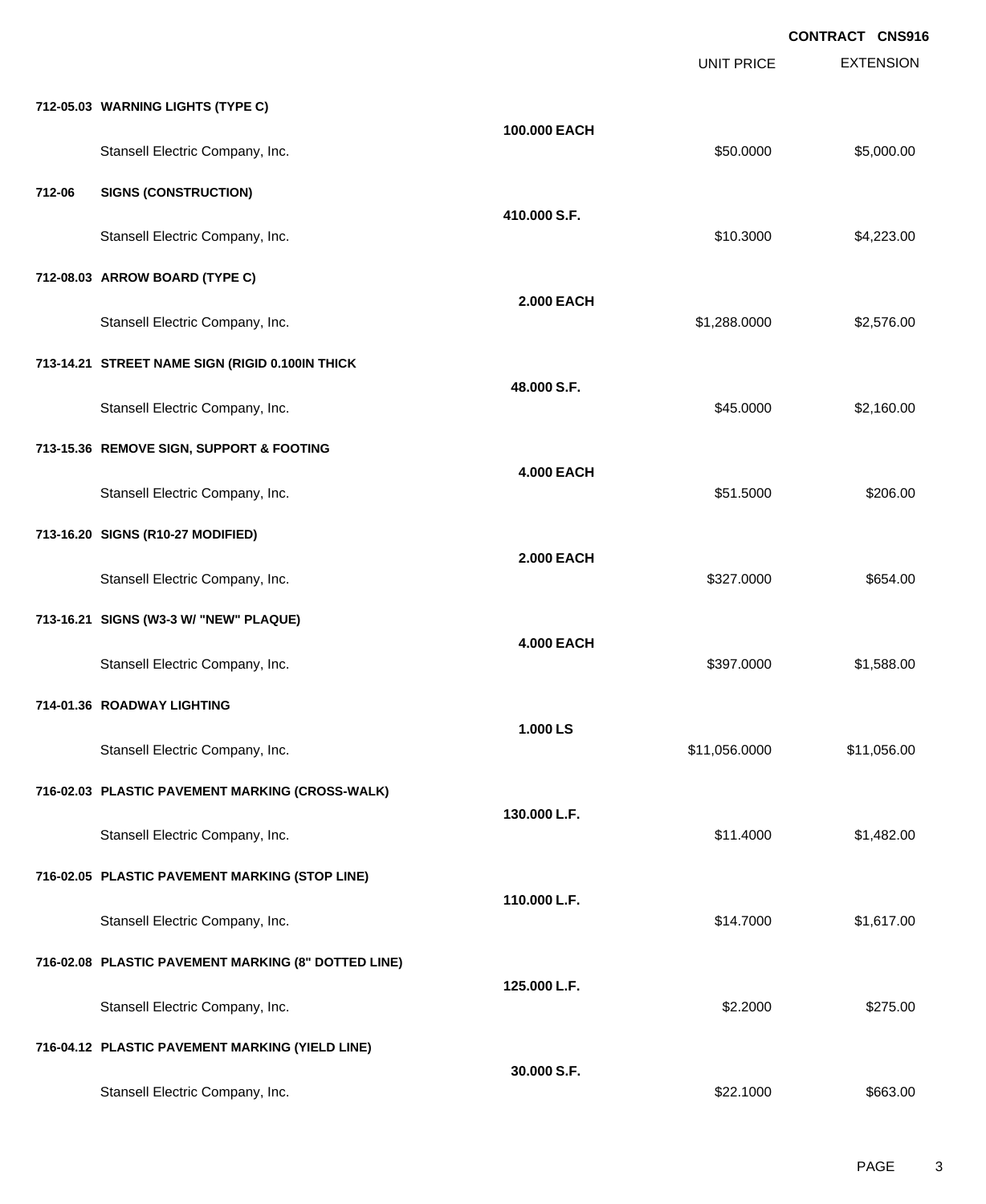|        |                                                     |                   | <b>CONTRACT CNS916</b> |                  |  |
|--------|-----------------------------------------------------|-------------------|------------------------|------------------|--|
|        |                                                     |                   | <b>UNIT PRICE</b>      | <b>EXTENSION</b> |  |
|        | 716-08.01 REMOVAL OF PAVEMENT MARKING (LINE)        |                   |                        |                  |  |
|        | Stansell Electric Company, Inc.                     | 320.000 L.F.      | \$1.8000               | \$576.00         |  |
|        | 716-08.05 REMOVAL OF PAVEMENT MARKING (STOP LINE)   |                   |                        |                  |  |
|        | Stansell Electric Company, Inc.                     | 40.000 L.F.       | \$11.4000              | \$456.00         |  |
| 717-01 | <b>MOBILIZATION</b>                                 |                   |                        |                  |  |
|        | Stansell Electric Company, Inc.                     | 1.000 LS          | \$22,860.0000          | \$22,860.00      |  |
|        | 725-02.41 FIBER OPTIC TERMINATION SPLICE UNIT       |                   |                        |                  |  |
|        | Stansell Electric Company, Inc.                     | <b>1.000 EACH</b> | \$728.0000             | \$728.00         |  |
|        | 725-02.79 FIBER SPLICE ENCLOSURE(12F)               |                   |                        |                  |  |
|        | Stansell Electric Company, Inc.                     | <b>2.000 EACH</b> | \$1,054.0000           | \$2,108.00       |  |
|        | 725-20.91 CCTV CAMERA SYSTEM (PAN TILT & ZOOM)      |                   |                        |                  |  |
|        | Stansell Electric Company, Inc.                     | <b>1.000 EACH</b> | \$6,345.0000           | \$6,345.00       |  |
|        | 730-01.02 REMOVAL OF SIGNAL EQUIPMENT               |                   |                        |                  |  |
|        | Stansell Electric Company, Inc.                     | <b>4.000 EACH</b> | \$3,178.0000           | \$12,712.00      |  |
|        | 730-02.08 SIGNAL HEAD ASSEMBLY (130 POLE MOUNTED)   |                   |                        |                  |  |
|        | Stansell Electric Company, Inc.                     | <b>2.000 EACH</b> | \$807.0000             | \$1,614.00       |  |
|        | 730-02.09 SIGNAL HEAD ASSEMBLY (130 WITH BACKPLATE) |                   |                        |                  |  |
|        | Stansell Electric Company, Inc.                     | 8.000 EACH        | \$1,072.0000           | \$8,576.00       |  |
|        | 730-02.30 SIGNAL HEAD ASSEMBLY (FYA WITH BACKPLATE) |                   |                        |                  |  |
|        | Stansell Electric Company, Inc.                     | <b>2.000 EACH</b> | \$1,310.0000           | \$2,620.00       |  |
|        | 730-02.31 SIGNAL HEAD ASSEMBLY (FYA POLE MOUNTED)   |                   |                        |                  |  |
|        | Stansell Electric Company, Inc.                     | <b>2.000 EACH</b> | \$969.0000             | \$1,938.00       |  |
|        | 730-03.21 INSTALL PULL BOX (TYPE B)                 |                   |                        |                  |  |
|        | Stansell Electric Company, Inc.                     | <b>6.000 EACH</b> | \$520.0000             | \$3,120.00       |  |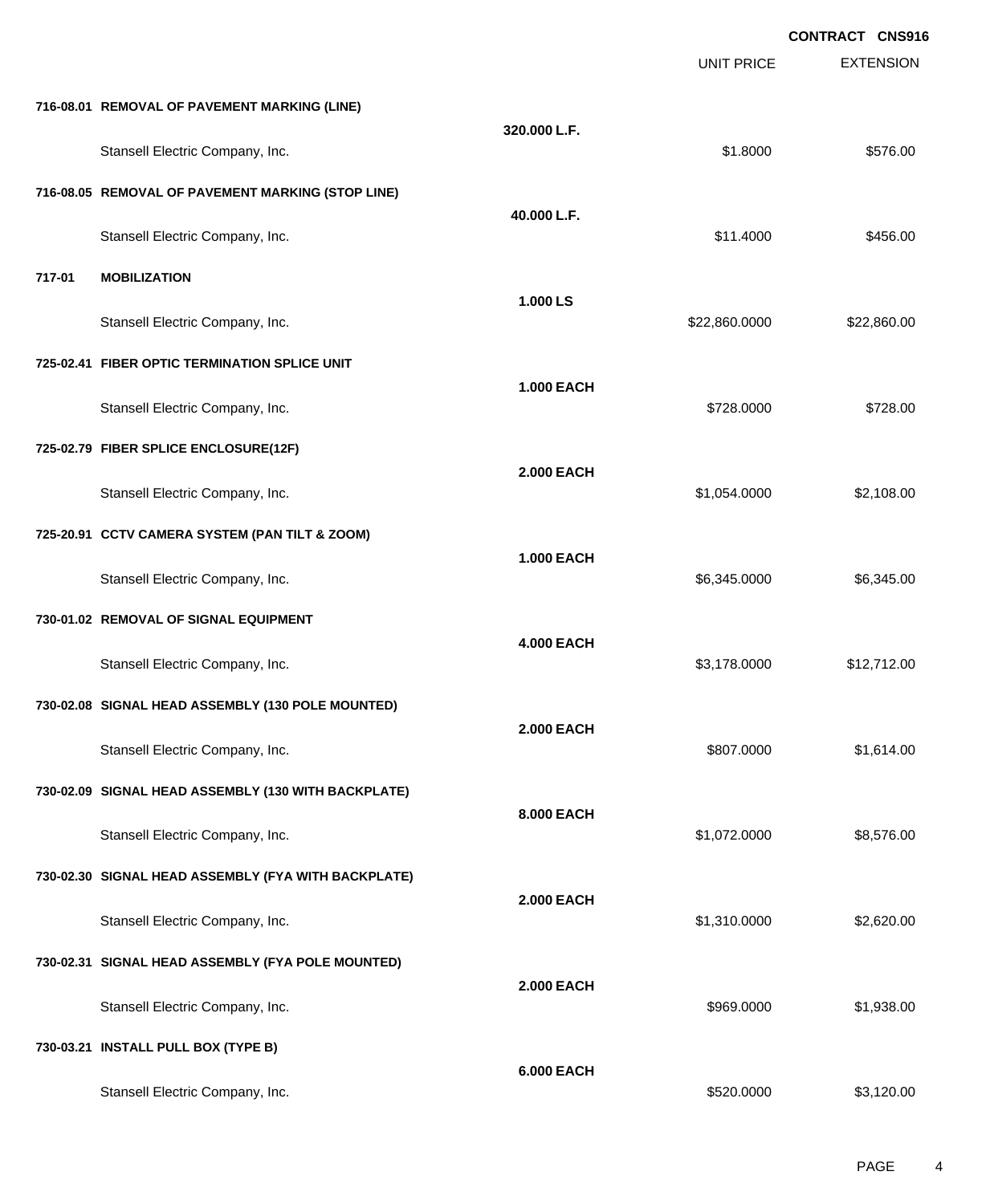UNIT PRICE EXTENSION **CONTRACT CNS916**

|  |  | 730-03.23  INSTALL PULL BOX (FIBER OPTIC-TYPE A) |  |
|--|--|--------------------------------------------------|--|
|  |  |                                                  |  |

| Stansell Electric Company, Inc.                             | 3.000 EACH        | \$2,696.0000 | \$8,088.00  |
|-------------------------------------------------------------|-------------------|--------------|-------------|
| 730-03.24 INSTALL PULL BOX (FIBER OPTIC-TYPE B)             |                   |              |             |
| Stansell Electric Company, Inc.                             | <b>2.000 EACH</b> | \$2,857.0000 | \$5,714.00  |
| 730-03.33 FIBER OFPTIC SPLICE FUSION                        |                   |              |             |
| Stansell Electric Company, Inc.                             | <b>2.000 EACH</b> | \$765.0000   | \$1,530.00  |
| 730-05.01 ELECTRICAL SERVICE CONNECTION                     |                   |              |             |
| Stansell Electric Company, Inc.                             | <b>1.000 EACH</b> | \$1,453.0000 | \$1,453.00  |
| 730-08.01 SIGNAL CABLE - 3 CONDUCTOR                        |                   |              |             |
| Stansell Electric Company, Inc.                             | 820.000 L.F.      | \$1.2000     | \$984.00    |
| 730-08.02 SIGNAL CABLE - 5 CONDUCTOR                        |                   |              |             |
| Stansell Electric Company, Inc.                             | 1,360.000 L.F.    | \$1.3000     | \$1,768.00  |
| 730-08.03 SIGNAL CABLE - 7 CONDUCTOR                        |                   |              |             |
| Stansell Electric Company, Inc.                             | 3,300.000 L.F.    | \$1.6000     | \$5,280.00  |
| 730-08.40 INTERCONNECT CABLE - FIBER OPTIC (12 SINGLE MODE) |                   |              |             |
| Stansell Electric Company, Inc.                             | 3,000.000 L.F.    | \$3.3000     | \$9,900.00  |
| 730-12.02 CONDUIT 2" DIAMETER (PVC)                         |                   |              |             |
| Stansell Electric Company, Inc.                             | 50.000 L.F.       | \$11.0000    | \$550.00    |
| 730-12.03 CONDUIT 3" DIAMETER (PVC)                         |                   |              |             |
| Stansell Electric Company, Inc.                             | 900.000 L.F.      | \$14.3000    | \$12,870.00 |
| 730-12.13 CONDUIT 2" DIAMETER (JACK AND BORE)               |                   |              |             |
| Stansell Electric Company, Inc.                             | 90.000 L.F.       | \$38.2000    | \$3,438.00  |
| 730-12.14 CONDUIT 3" DIAMETER (JACK AND BORE)               |                   |              |             |
| Stansell Electric Company, Inc.                             | 750.000 L.F.      | \$39.7000    | \$29,775.00 |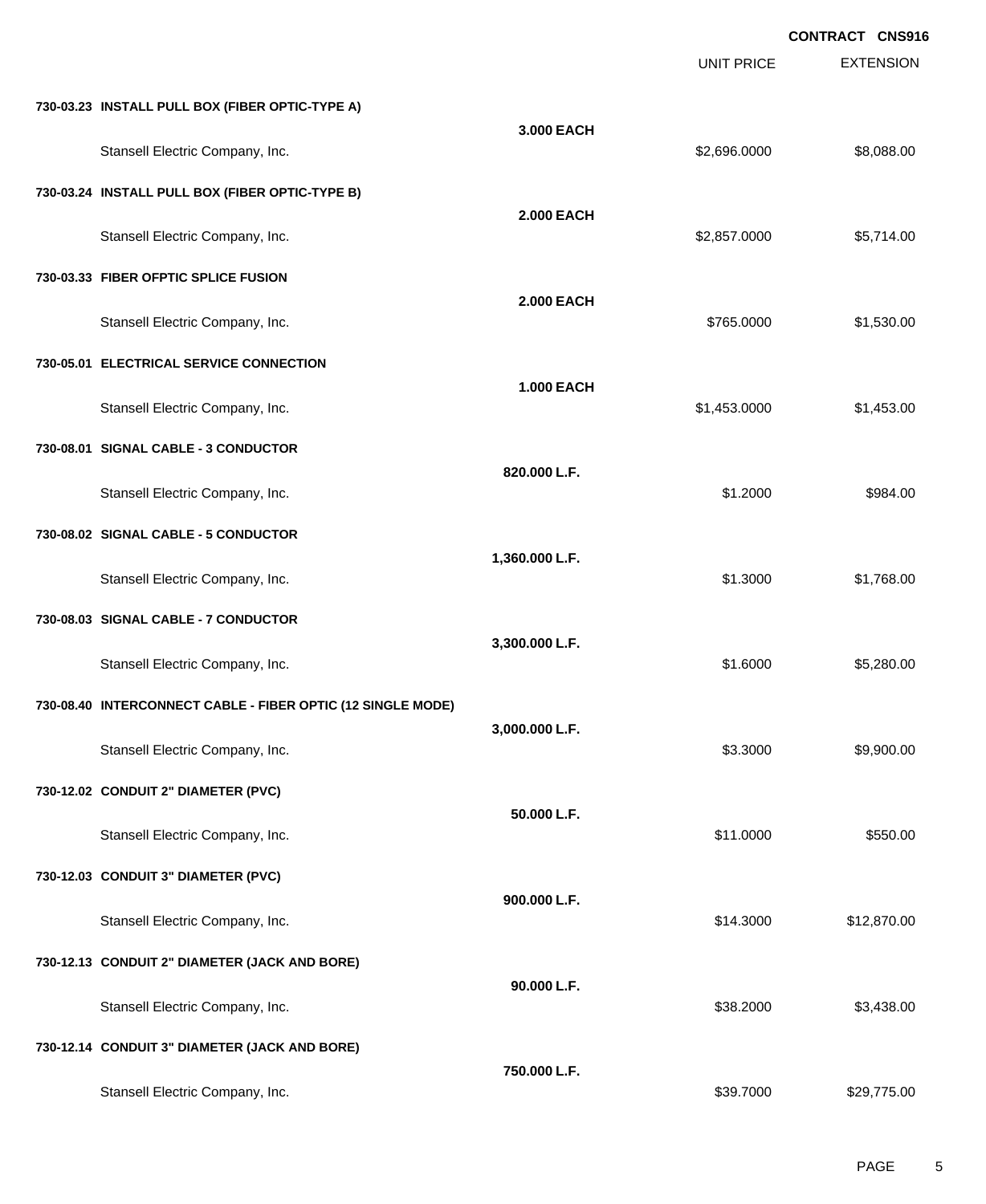EXTENSION **CONTRACT CNS916** UNIT PRICE **730-12.16 CONDUIT (REPAIR 2" PVC CONDUIT) 200.000 L.F.** Stansell Electric Company, Inc. 6. The Standard Company, Inc. \$21.0000 \$4,200.00 **730-13.02 VEHICLE DETECTOR (VIDEO) 1.000 EACH** Stansell Electric Company, Inc. 631,501.000 \$31,501.000 \$31,501.000 \$31,501.000 **730-13.06 VEHICLE DETECTOR (OPTICALLY ACTIVATED PRIORITY CONTROL) 4.000 EACH** Stansell Electric Company, Inc. 6. 2012 12:0000 \$8,688.00 **730-15.32 CABINET (EIGHT PHASE BASE MOUNTED) 1.000 EACH** Stansell Electric Company, Inc. 6. 22.035.000 \$22,035.000 \$22,035.000 \$22,035.000 **730-16.02 EIGHT PHASE ACTUATED CONTROLLER 1.000 EACH** Stansell Electric Company, Inc. 6.509.000 \$5,309.000 \$5,309.000 \$5,309.000 \$5,309.000 \$5,309.00 **730-23.30 PEDESTAL POLE (PEDESTRIAN SIGNAL) 3.000 EACH** Stansell Electric Company, Inc. 6. 2012 12:359.0000 \$8,577.00 **730-23.31 PEDESTAL POLE (PEDESTRIAN & VEHICULAR SIGNAL) 3.000 EACH** Stansell Electric Company, Inc. 6. The Standard Company, Inc. 6. The Standard Standard Standard Standard Standard Standard Standard Standard Standard Standard Standard Standard Standard Standard Standard Standard Standard **730-23.37 CANTILEVER SIGNAL SUPPORT (1 ARM @ 65' W/ LUMINAIRE ARM) 1.000 EACH** Stansell Electric Company, Inc. 6. The Standard Company, Inc. 6. The Standard Company, Inc. 6. The Standard Company, Inc. 6. The Standard Company, Inc. 6. The Standard Company, Inc. 6. The Standard Company, Inc. 6. The Sta **730-23.38 CANTILEVER SIGNAL SUPPORT (1 ARM @ 65' W/ LUMINAIRE ARM) 1.000 EACH** Stansell Electric Company, Inc. 6. The Standard Company, Inc. 6. The Standard Company, Inc. 6. The Standard Company, Inc. 6. The Standard Company, Inc. 6. The Standard Company, Inc. 6. The Standard Company, Inc. 6. The Sta **730-23.39 CANTILEVER SIGNAL SUPPORT (2 @ 60' & 90' W/ LUMINAIRE ARM) 1.000 EACH** Stansell Electric Company, Inc. 662,790.000 \$62,790.000 \$62,790.000 \$62,790.000 \$62,790.000 \$62,790.00 **730-26.11 COUNTDOWN PED SGNL HEAD W/AUDIBLE PUSH BUTTON & 15IN SIGN 8.000 EACH** Stansell Electric Company, Inc. 6. The Standard Company, Inc. 6. The Standard Company, Inc. 6. The Standard Company, Inc. 6. The Standard Company, Inc. 6. The Standard Company, Inc. 6. The Standard Company, Inc. 6. The Sta **740-11.02 TEMPORARY SEDIMENT TUBE 12IN 1,000.000 L.F.** Stansell Electric Company, Inc. 6.6300.00 \$6,300.00 \$6.300.00 \$6.300.00 \$6,300.00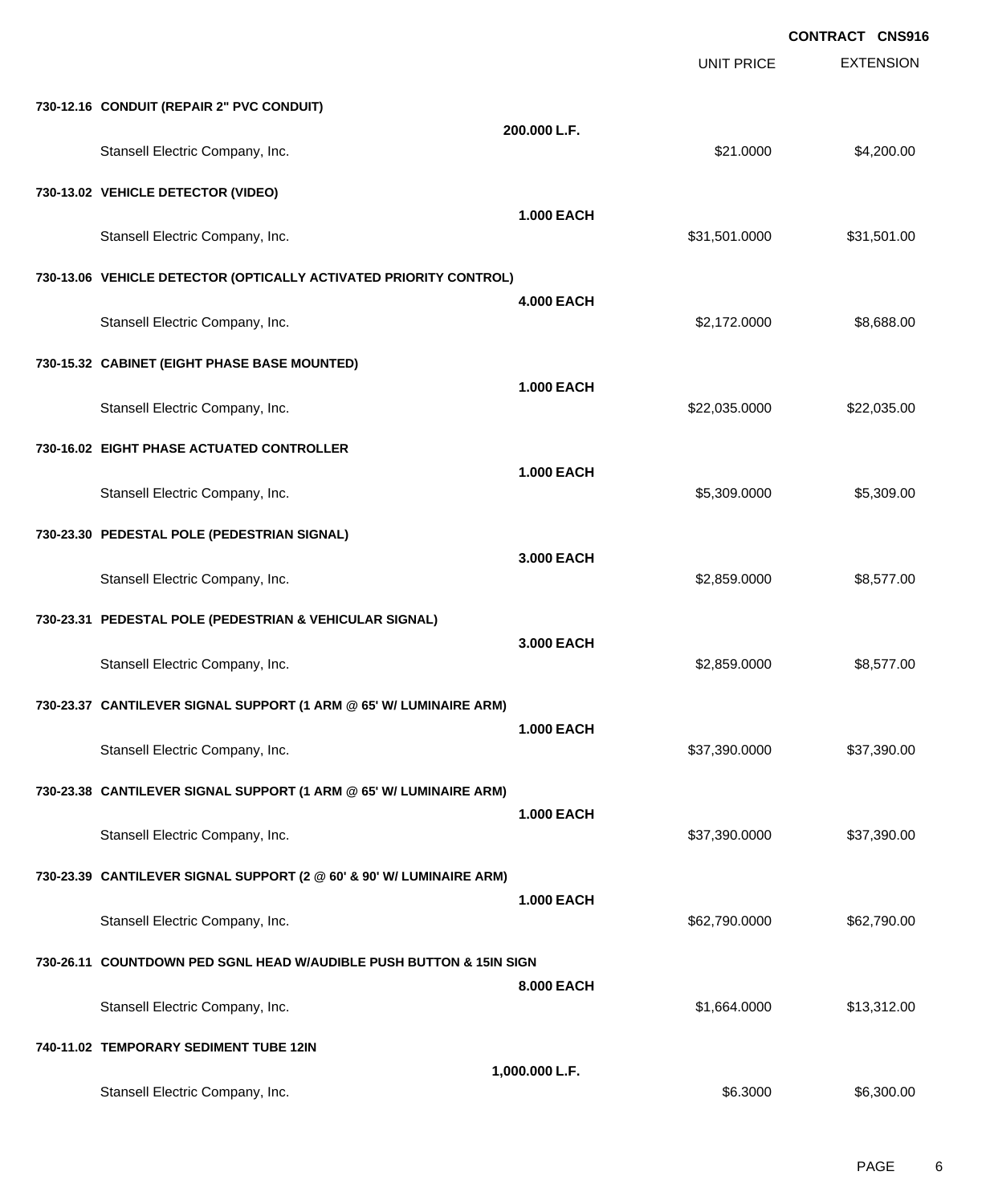|        |                                      |                   |              | <b>CONTRACT CNS916</b> |
|--------|--------------------------------------|-------------------|--------------|------------------------|
|        |                                      |                   | UNIT PRICE   | <b>EXTENSION</b>       |
| 801-01 | <b>SEEDING (WITH MULCH)</b>          |                   |              |                        |
|        | Stansell Electric Company, Inc.      | <b>3.000 UNIT</b> | \$368.0000   | \$1,104.00             |
| 801-03 | <b>WATER (SEEDING &amp; SODDING)</b> |                   |              |                        |
|        | Stansell Electric Company, Inc.      | $0.300$ M.G.      | \$1,500.0000 | \$450.00               |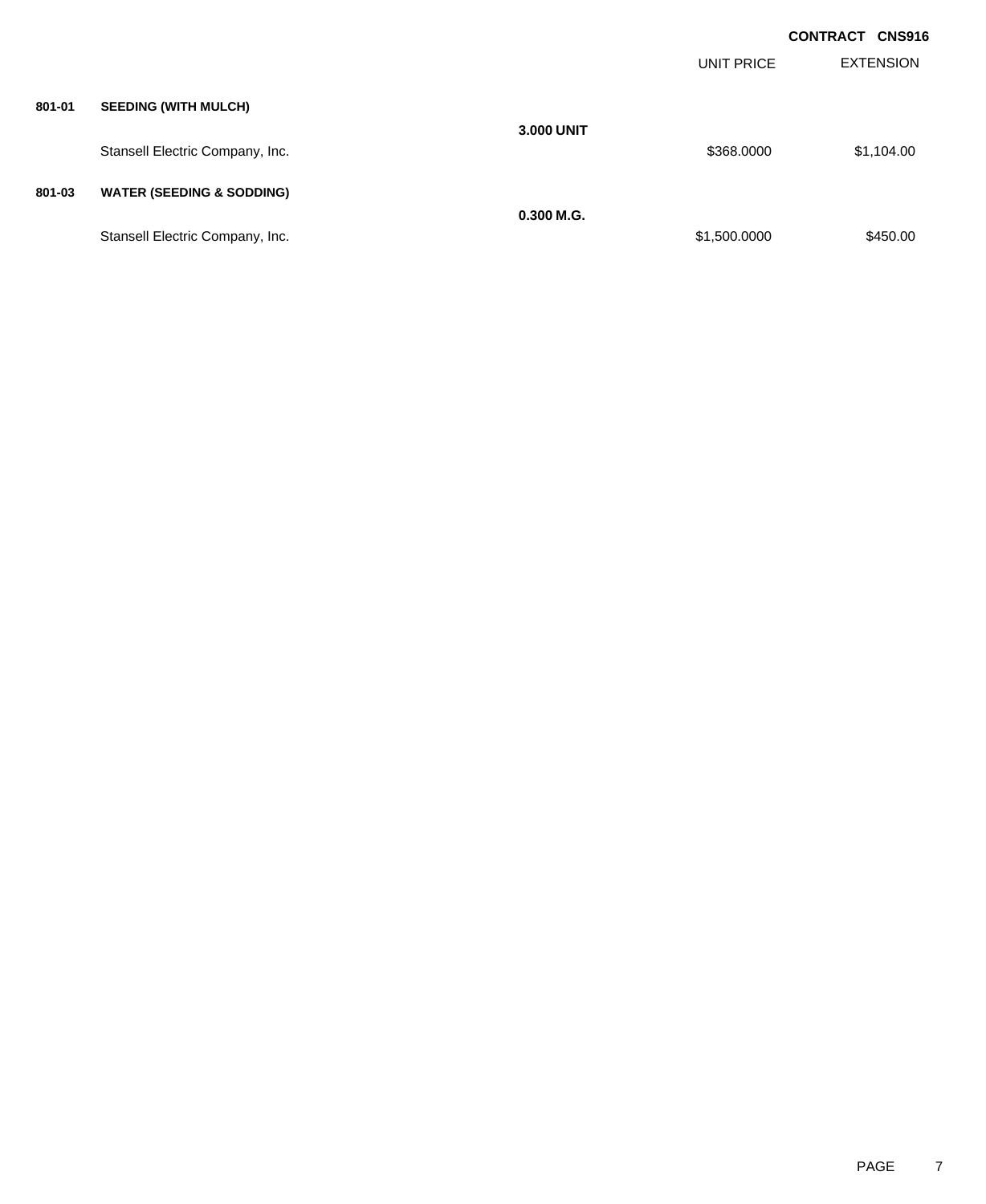Stansell Electric Company, Inc. 6. The Stansell Electric Company, Inc. 6. The Stansell Electric Company, Inc.

### **TOTAL CONTRACT**

Stansell Electric Company, Inc. 6. The Standard Standard Standard Standard Standard Standard Standard Standard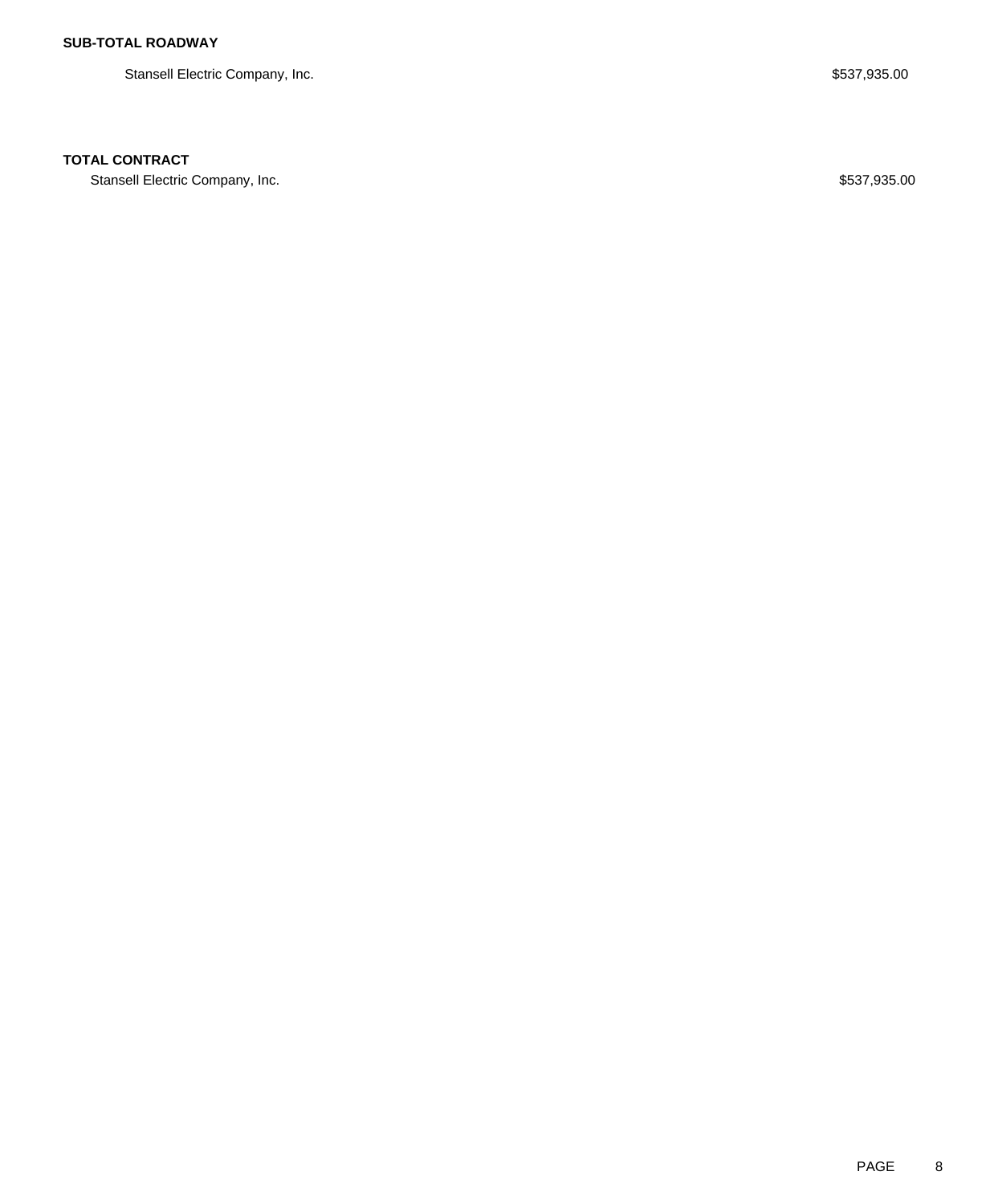#### WHITE COUNTY (Contract No. CNS904 Call 015)

HSIP-26(59),93002-3215-94

THE MISCELLANEOUS SAFETY IMPROVEMENTS ON U.S. 70 (S.R. 26) AT THE INTERSECTION OF S.R. 111 IN SPARTA, INCLUDING GRADING, DRAINAGE, SIGNALS AND PAVING WITH PORTLAND CEMENT CONCRETE.

PROJECT LENGTH - 0.231 MILES

COMPLETION TIME - ON OR BEFORE AUGUST 31, 2018

DBE GOAL 4.00%

TOTAL CONTRACT

Rogers Group, Inc. 6. 2010 12:30 12:30 12:30 12:30 12:30 12:30 12:30 12:30 12:30 12:30 12:30 12:30 12:30 12:30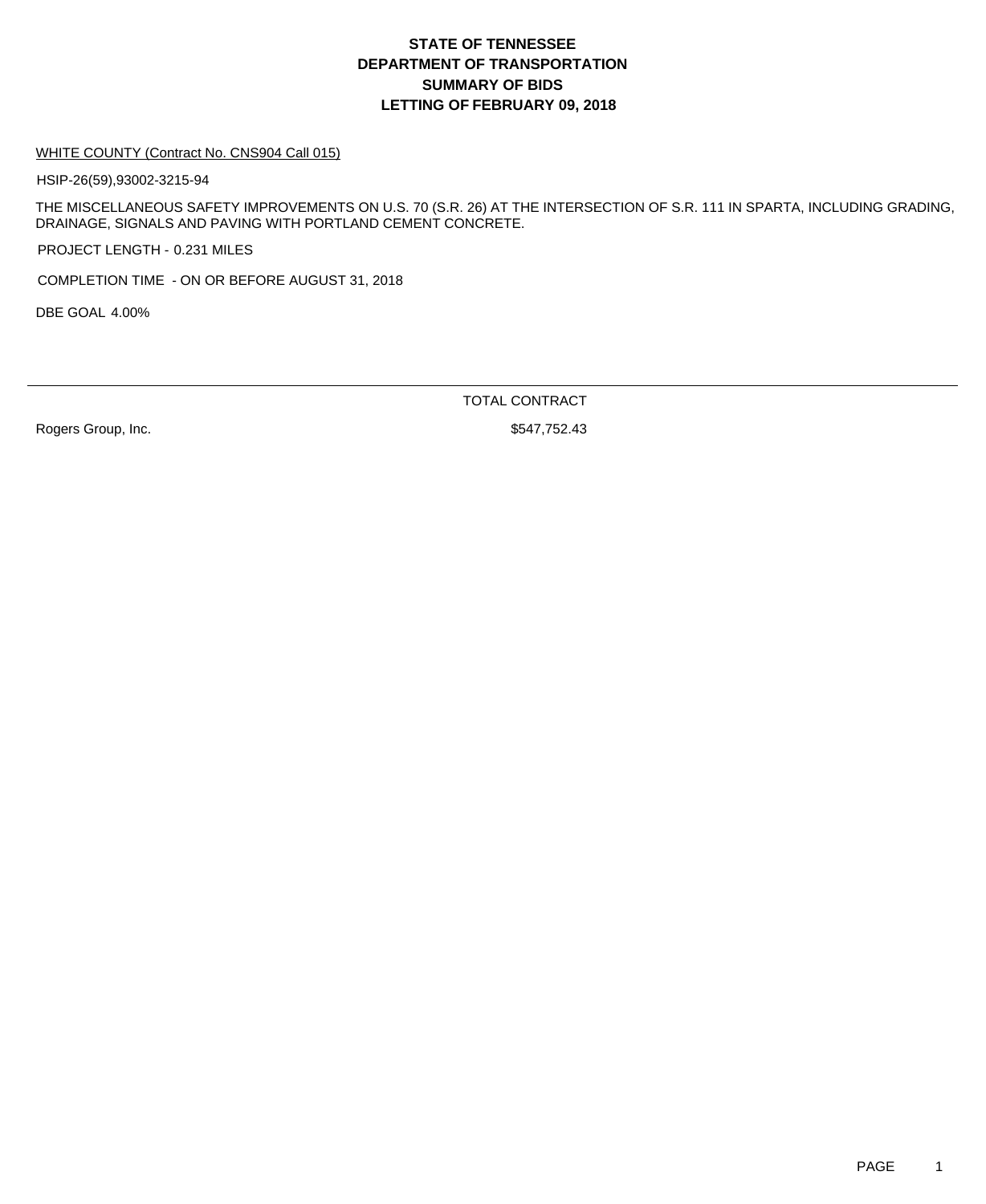|        |                                                      |                   |                   | <b>CONTRACT CNS904</b> |
|--------|------------------------------------------------------|-------------------|-------------------|------------------------|
|        | <b>ROADWAY CATEGORY</b>                              |                   | <b>UNIT PRICE</b> | <b>EXTENSION</b>       |
|        |                                                      |                   |                   |                        |
| 105-01 | <b>CONSTRUCTION STAKES, LINES AND GRADES</b>         | 1.000 LS          |                   |                        |
|        | Rogers Group, Inc.                                   |                   | \$9,500.0000      | \$9,500.00             |
| 202-01 | REMOVAL OF STRUCTURES AND OBSTRUCTIONS               |                   |                   |                        |
|        | Rogers Group, Inc.                                   | 1.000 LS          | \$5,540.9800      | \$5,540.98             |
| 202-03 | REMOVAL OF RIGID PAVEMENT, SIDEWALK, ETC.            |                   |                   |                        |
|        | Rogers Group, Inc.                                   | 705.000 S.Y.      | \$20.6200         | \$14,537.10            |
| 203-01 | <b>ROAD &amp; DRAINAGE EXCAVATION (UNCLASSIFIED)</b> |                   |                   |                        |
|        | Rogers Group, Inc.                                   | 490.000 C.Y.      | \$49.7800         | \$24,392.20            |
| 203-03 | <b>BORROW EXCAVATION (UNCLASSIFIED)</b>              | 186.000 C.Y.      |                   |                        |
|        | Rogers Group, Inc.                                   |                   | \$68.1200         | \$12,670.32            |
| 203-06 | <b>WATER</b>                                         |                   |                   |                        |
|        | Rogers Group, Inc.                                   | 5.000 M.G.        | \$15.0000         | \$75.00                |
| 209-05 | <b>SEDIMENT REMOVAL</b>                              |                   |                   |                        |
|        | Rogers Group, Inc.                                   | 10.000 C.Y.       | \$15.0000         | \$150.00               |
|        | 209-08.03 TEMPORARY SILT FENCE (WITHOUT BACKING)     |                   |                   |                        |
|        | Rogers Group, Inc.                                   | 290.000 L.F.      | \$3.1800          | \$922.20               |
|        | 209-08.07 ROCK CHECK DAM PER                         |                   |                   |                        |
|        | Rogers Group, Inc.                                   | <b>1.000 EACH</b> | \$1,028.7700      | \$1,028.77             |
|        | 209-08.08 ENHANCED ROCK CHECK DAM                    |                   |                   |                        |
|        | Rogers Group, Inc.                                   | <b>1.000 EACH</b> | \$1,328.7700      | \$1,328.77             |
|        | 209-40.30 CATCH BASIN PROTECTION (TYPE A)            |                   |                   |                        |
|        | Rogers Group, Inc.                                   | <b>1.000 EACH</b> | \$1,122.2300      | \$1,122.23             |
| 303-01 | MINERAL AGGREGATE, TYPE A BASE, GRADING D            |                   |                   |                        |
|        | Rogers Group, Inc.                                   | 430.000 TON       | \$38.0400         | \$16,357.20            |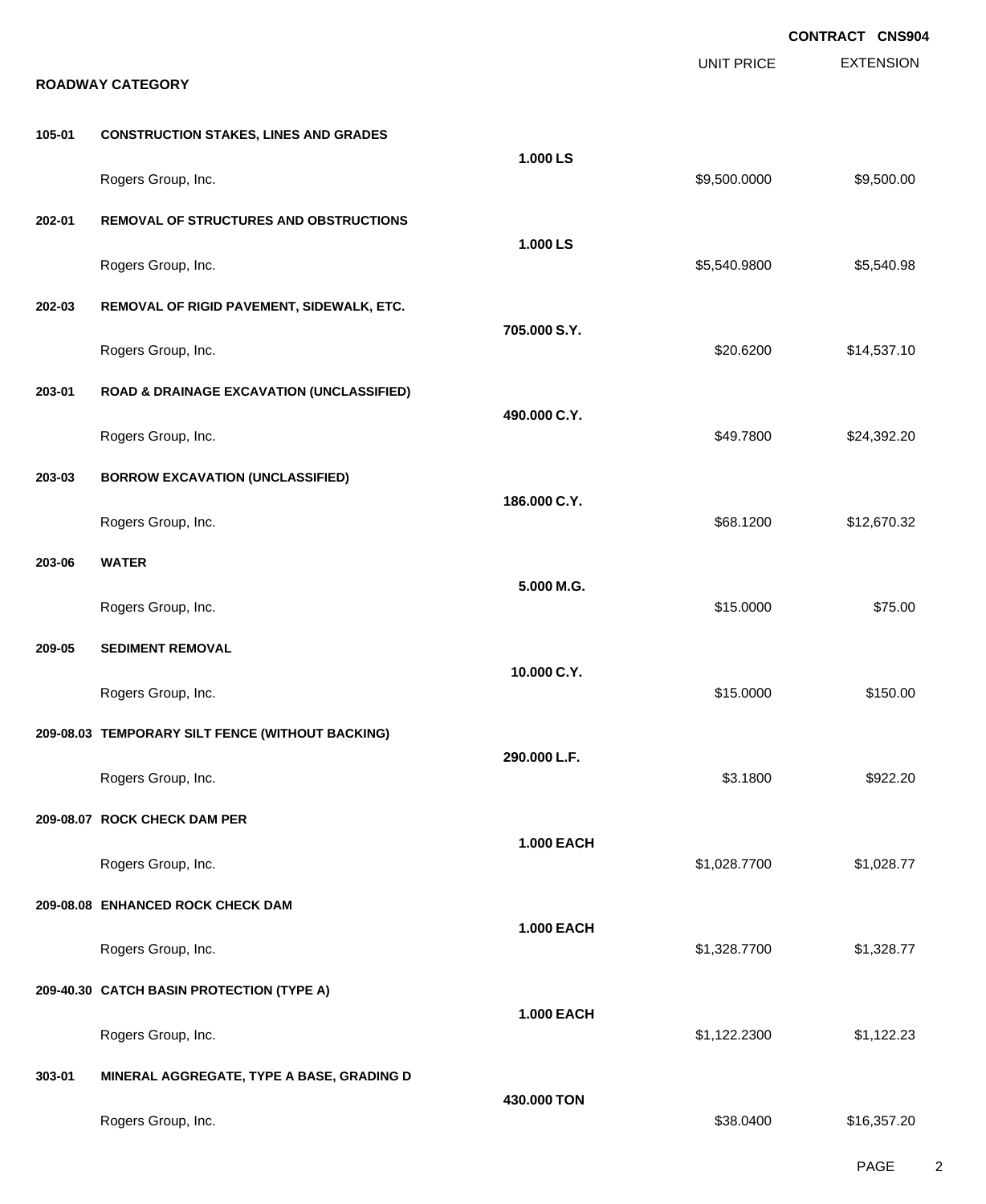EXTENSION **CONTRACT CNS904** UNIT PRICE **313-03 TREATED PERMEABLE BASE 790.000 S.Y.** Rogers Group, Inc. \$33.6300 \$26,567.70 **402-01 BITUMINOUS MATERIAL FOR PRIME COAT (PC) 2.000 TON** Rogers Group, Inc. \$350.0000 \$700.00 **402-02 AGGREGATE FOR COVER MATERIAL (PC) 5.000 TON** Rogers Group, Inc. \$190.20 \$190.20 \$190.20 \$190.20 \$190.20 \$190.20 \$190.20 \$190.20 \$190.20 \$190.20 \$190.20 \$190.20 **501-01.03 PORTLAND CEMENT CONCRETE PAVEMENT (PLAIN) 10" 790.000 S.Y.** Rogers Group, Inc. \$150.000 \$118,500.00 \$118,500.00 \$150.000 \$118,500.00 \$150.000 \$118,500.00 \$118,500.00 \$118,500 **604-01.01 CLASS A CONCRETE (ROADWAY) 9.000 C.Y.** Rogers Group, Inc. \$1,446.47 **607-03.02 18" CONCRETE PIPE CULVERT (CLASS III) 135.000 L.F.** Rogers Group, Inc. \$83.0500 \$11,211.75 **611-07.54 18IN ENDWALL (CROSS DRAIN) 3:1 1.000 EACH** Rogers Group, Inc. \$2,893.4100 \$2,893.4100 \$2,893.4100 \$2,893.4100 \$2,893.4100 \$2,893.41 **611-12.01 CATCH BASINS, TYPE 12, 0' - 4' DEPTH 1.000 EACH** Rogers Group, Inc. \$5,914.000 \$5,914.000 \$5,914.000 \$5,914.000 \$5,914.000 \$5,914.000 \$5,914.00 **702-03 CONCRETE COMBINED CURB & GUTTER 3.000 C.Y.** Rogers Group, Inc. \$1,271.8300 \$3,815.49 **709-05.08 MACHINED RIP-RAP (CLASS B) 5.000 TON** Rogers Group, Inc. \$625.00 \$625.00 \$625.00 \$625.00 \$625.00 \$625.00 \$625.00 \$625.00 \$625.00 \$625.00 \$625.00 \$62 **710-05 LATERAL UNDERDRAIN 450.000 L.F.** Rogers Group, Inc. \$5.0000 \$2,250.00 **710-06.13 LATERAL UNDERDRAIN ENDWALL (4:1) 3.000 EACH**

Rogers Group, Inc. \$1,500.000 \$1,500.000 \$1,500.000 \$1,500.000 \$1,500.000 \$1,500.00 \$1,500.00 \$1,500.00 \$1,500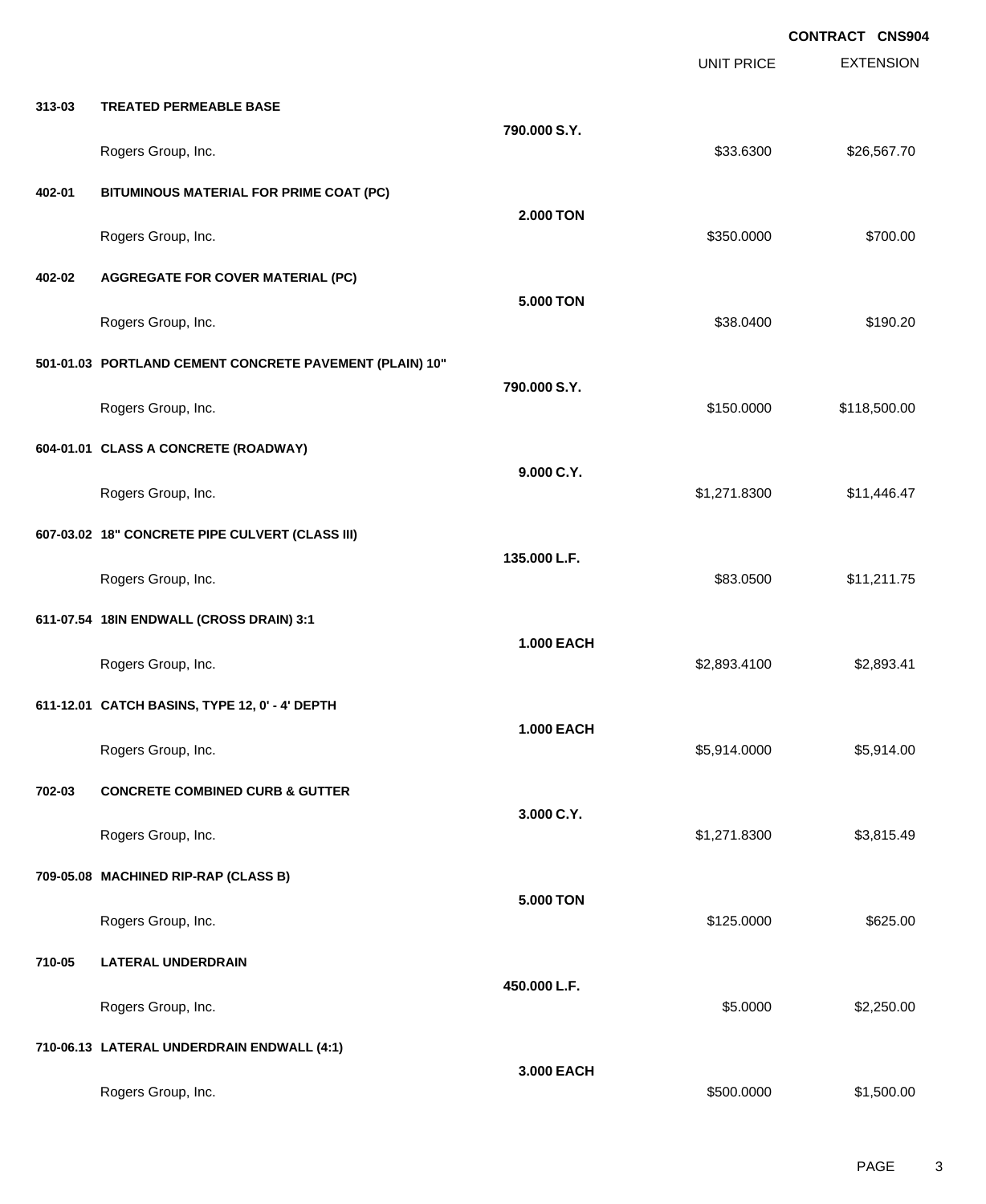|        |                                                                 |                   | <b>UNIT PRICE</b> | <b>EXTENSION</b> |
|--------|-----------------------------------------------------------------|-------------------|-------------------|------------------|
| 712-01 | <b>TRAFFIC CONTROL</b>                                          |                   |                   |                  |
|        | Rogers Group, Inc.                                              | 1.000 LS          | \$36,182.0200     | \$36,182.02      |
|        | 712-04.01 FLEXIBLE DRUMS (CHANNELIZING)                         |                   |                   |                  |
|        | Rogers Group, Inc.                                              | 25.000 EACH       | \$38.3400         | \$958.50         |
| 712-06 | <b>SIGNS (CONSTRUCTION)</b>                                     |                   |                   |                  |
|        | Rogers Group, Inc.                                              | 488.000 S.F.      | \$7.6700          | \$3,742.96       |
|        | 712-08.03 ARROW BOARD (TYPE C)                                  |                   |                   |                  |
|        | Rogers Group, Inc.                                              | <b>1.000 EACH</b> | \$1,022.4800      | \$1,022.48       |
|        | 713-01.01 CLASS A CONCRETE (FOUNDATION FOR SIGN SUPPORTS)       |                   |                   |                  |
|        | Rogers Group, Inc.                                              | 2.000 C.Y.        | \$1,086.4000      | \$2,172.80       |
|        | 713-01.02 STEEL BAR REINFORCEMENT(FOUNDATION FOR SIGN SUPPORTS) |                   |                   |                  |
|        | Rogers Group, Inc.                                              | 386.000 LB.       | \$4.1500          | \$1,601.90       |
|        | 713-02.21 SIGN POST DELINEATION ENHANCEMENT                     |                   |                   |                  |
|        | Rogers Group, Inc.                                              | 42.000 L.F.       | \$7.6700          | \$322.14         |
| 713-06 | STEEL I-BEAMS & WF-BEAMS(BREAKAWAY) SIGN SUPPORT                |                   |                   |                  |
|        | Rogers Group, Inc.                                              | 680.000 LB.       | \$6.1300          | \$4,168.40       |
|        | 713-11.01 "U" SECTION STEEL POSTS                               |                   |                   |                  |
|        | Rogers Group, Inc.                                              | 307.000 LB.       | \$5.3700          | \$1,648.59       |
|        | 713-11.02 PERFORATED/KNOCKOUT SQUARE TUBE POST                  |                   |                   |                  |
|        | Rogers Group, Inc.                                              | 587.000 LB.       | \$4.4700          | \$2,623.89       |
|        | 713-13.02 FLAT SHEET ALUMINUM SIGNS (0.080" THICK)              |                   |                   |                  |
|        | Rogers Group, Inc.                                              | 201.000 S.F.      | \$17.2500         | \$3,467.25       |
|        | 713-13.03 FLAT SHEET ALUMINUM SIGNS (0.100" THICK)              |                   |                   |                  |
|        | Rogers Group, Inc.                                              | 32.000 S.F.       | \$18.5300         | \$592.96         |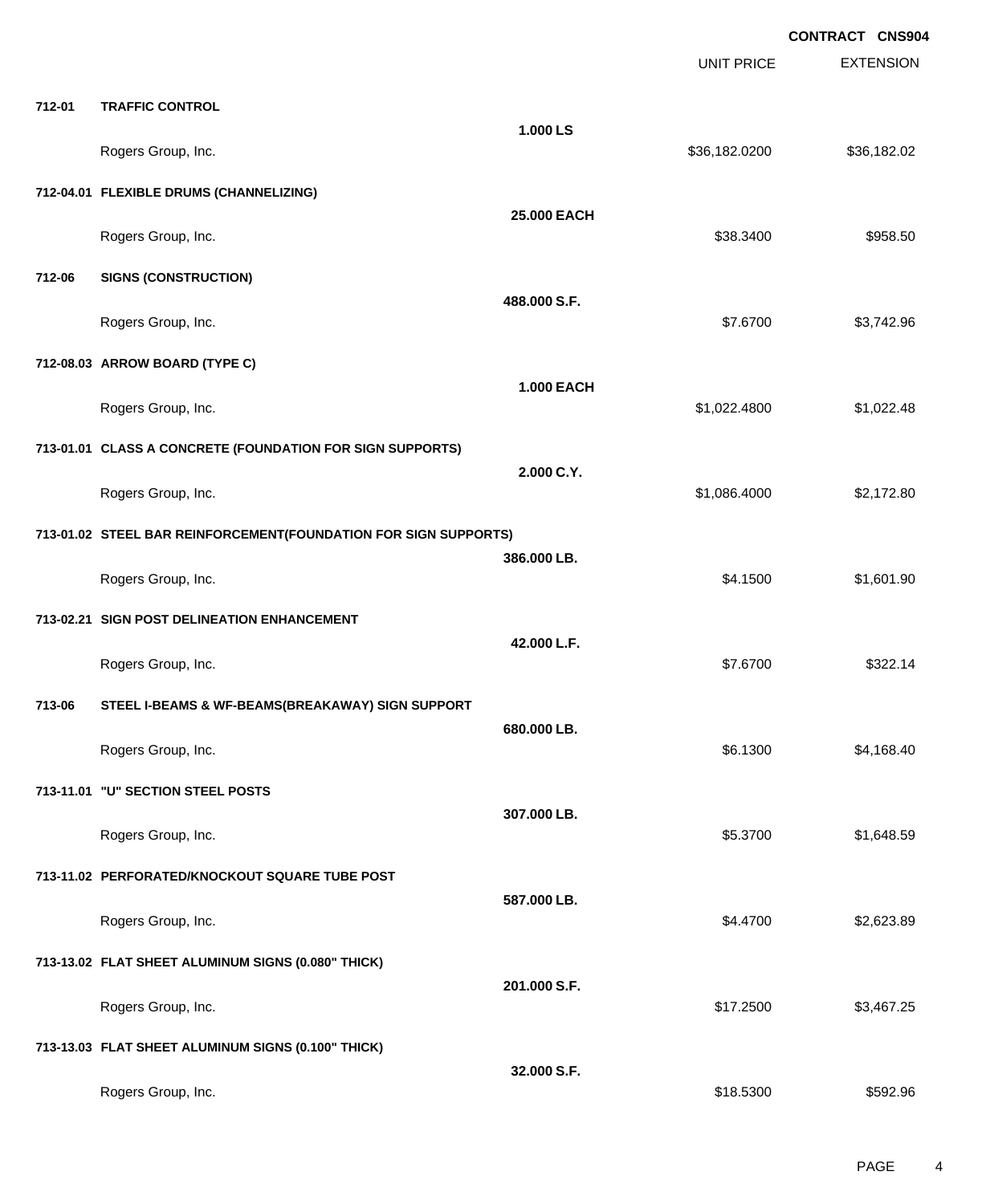EXTENSION **CONTRACT CNS904** UNIT PRICE **713-14 EXTRUDED ALUMINUM PANEL SIGNS 36.000 S.F.** Rogers Group, Inc. \$1,518.48 **713-14.22 STREET NAME SIGN (SUSPENDED 0.100IN THICK) 9.000 S.F.** Rogers Group, Inc. \$520.20 **713-15.36 REMOVE SIGN, SUPPORT & FOOTING 24.000 EACH** Rogers Group, Inc. \$1,660.08 \$1,660.08 \$1,660.08 \$1,660.08 \$1,660.08 \$1,660.08 \$1,660.08 **713-16.20 SIGNS (R3-1, 36"x36") 1.000 EACH** Rogers Group, Inc. \$204.4900 \$204.4900 \$204.4900 \$204.4900 \$204.4900 \$204.4900 \$204.49 **713-16.21 SIGNS (R3-2, 36"x36") 1.000 EACH** Rogers Group, Inc. \$204.4900 \$204.4900 \$204.4900 \$204.4900 \$204.4900 \$204.4900 \$204.49 **716-01.23 Snwplwble Pvmt Mrkrs (Bi-Dir)(2 Color) 44.000 EACH** Rogers Group, Inc. \$62.9600 \$2,770.24 **716-02.04 PLASTIC PAVEMENT MARKING(CHANNELIZATION STRIPING) 25.000 S.Y.** Rogers Group, Inc. \$25.1800 \$629.50 **716-02.05 PLASTIC PAVEMENT MARKING (STOP LINE) 190.000 L.F.** Rogers Group, Inc. \$15.1100 \$2,870.90 **716-02.06 PLASTIC PAVEMENT MARKING (TURN LANE ARROW) 8.000 EACH** Rogers Group, Inc. \$188.8900 \$1,511.12 **716-02.08 PLASTIC PAVEMENT MARKING (8" DOTTED LINE) 80.000 L.F.** Rogers Group, Inc. \$2.5200 \$201.60 **716-04.04 PLASTIC PAVEMENT MARKING (TRANSVERSE SHOULDER) 120.000 L.F.** Rogers Group, Inc. \$756.00 \$756.00 \$756.00 \$756.00 \$756.00 \$756.00 \$756.00 \$756.00 \$756.00 \$756.00 \$756.00 \$75 **716-04.12 PLASTIC PAVEMENT MARKING (YIELD LINE) 70.000 S.F.** Rogers Group, Inc. \$10.0700 \$704.90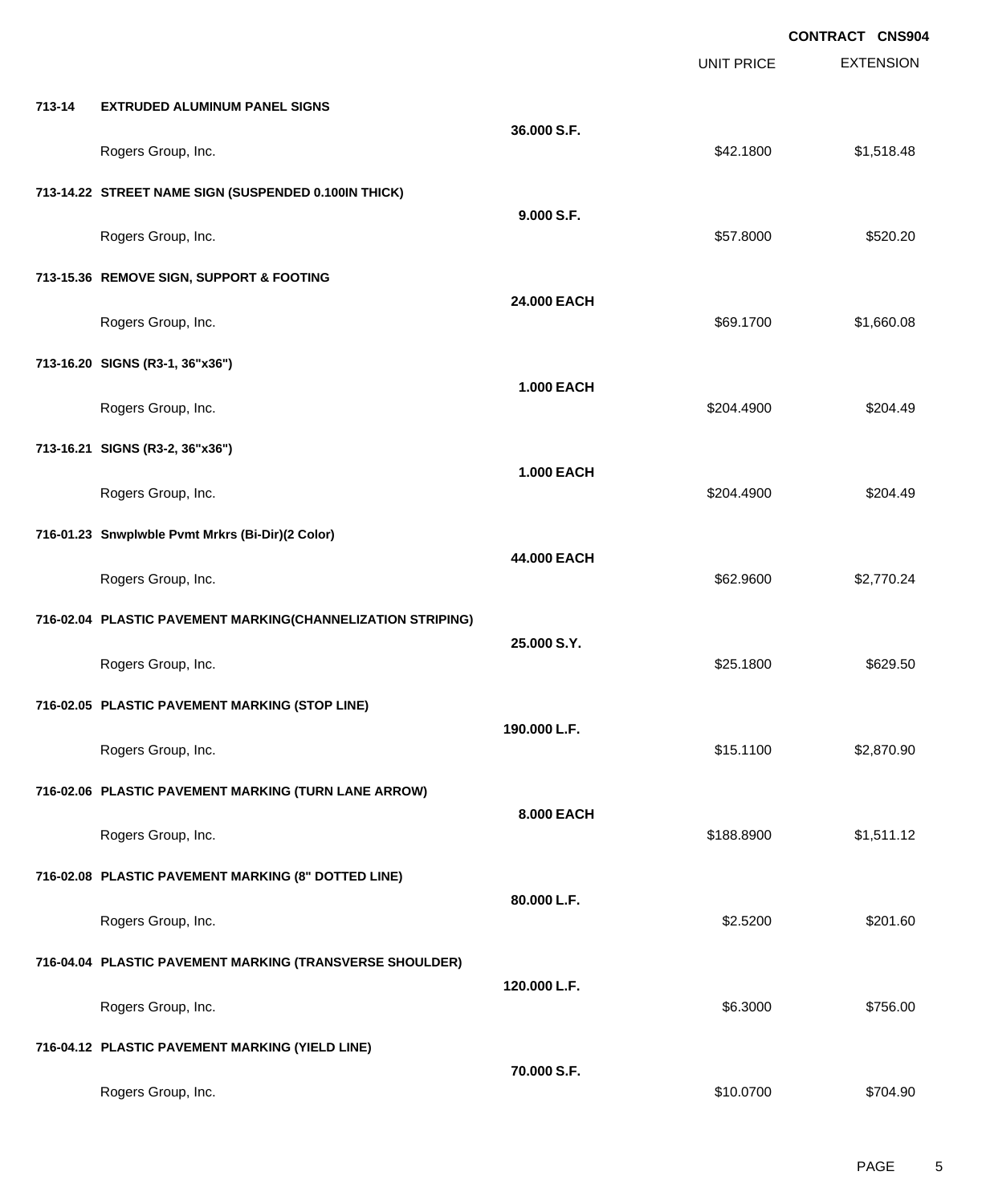|        |                                                                  |                   |                   | <b>CONTRACT CNS904</b> |
|--------|------------------------------------------------------------------|-------------------|-------------------|------------------------|
|        |                                                                  |                   | <b>UNIT PRICE</b> | <b>EXTENSION</b>       |
|        | 716-05.09 PAINTED PAVEMENT MARKING(STRAIGHT-TURN ARROW)          |                   |                   |                        |
|        | Rogers Group, Inc.                                               | <b>1.000 EACH</b> | \$125.9100        | \$125.91               |
|        | 716-12.01 ENHANCED FLATLINE THERMO PVMT MRKNG (4IN LINE)         |                   |                   |                        |
|        |                                                                  | 1.400 L.M.        |                   |                        |
|        | Rogers Group, Inc.                                               |                   | \$3,714.7500      | \$5,200.65             |
|        | 716-12.03 ENHANCED FLATLINE THERMO PVMT MRKNG (8IN BARRIER LINE) | 410.000 L.F.      |                   |                        |
|        | Rogers Group, Inc.                                               |                   | \$2.5200          | \$1,033.20             |
| 717-01 | <b>MOBILIZATION</b>                                              |                   |                   |                        |
|        | Rogers Group, Inc.                                               | 1.000 LS          | \$37,736.1700     | \$37,736.17            |
|        | 730-02.09 SIGNAL HEAD ASSEMBLY (130 WITH BACKPLATE)              |                   |                   |                        |
|        | Rogers Group, Inc.                                               | <b>6.000 EACH</b> | \$833.5900        | \$5,001.54             |
|        | 730-03.20 INSTALL PULL BOX (TYPE A)                              |                   |                   |                        |
|        |                                                                  | <b>6.000 EACH</b> |                   |                        |
|        | Rogers Group, Inc.                                               |                   | \$449.5400        | \$2,697.24             |
|        | 730-03.21 INSTALL PULL BOX (TYPE B)                              | <b>4.000 EACH</b> |                   |                        |
|        | Rogers Group, Inc.                                               |                   | \$449.5400        | \$1,798.16             |
|        | 730-05.01 ELECTRICAL SERVICE CONNECTION                          |                   |                   |                        |
|        | Rogers Group, Inc.                                               | <b>1.000 EACH</b> | \$3,211.0500      | \$3,211.05             |
|        | 730-05.02 SERVICE CABLE (2 CONDUCTOR, #8 AWG)                    |                   |                   |                        |
|        | Rogers Group, Inc.                                               | 115.000 L.F.      | \$3.0200          | \$347.30               |
|        | 730-08.03 SIGNAL CABLE - 7 CONDUCTOR                             |                   |                   |                        |
|        |                                                                  | 680.000 L.F.      |                   |                        |
|        | Rogers Group, Inc.                                               |                   | \$2.2500          | \$1,530.00             |
|        | 730-08.30 INTERCONNECT CABLE (COPPER-TWISTED PAIR)               | 325.000 L.F.      |                   |                        |
|        | Rogers Group, Inc.                                               |                   | \$3.5300          | \$1,147.25             |
|        | 730-09.01 SPAN WIRE ASSEMBLY(25,750 LBS.MIN.BRK STRENGTH)        |                   |                   |                        |
|        | Rogers Group, Inc.                                               | 590.000 L.F.      | \$2.5700          | \$1,516.30             |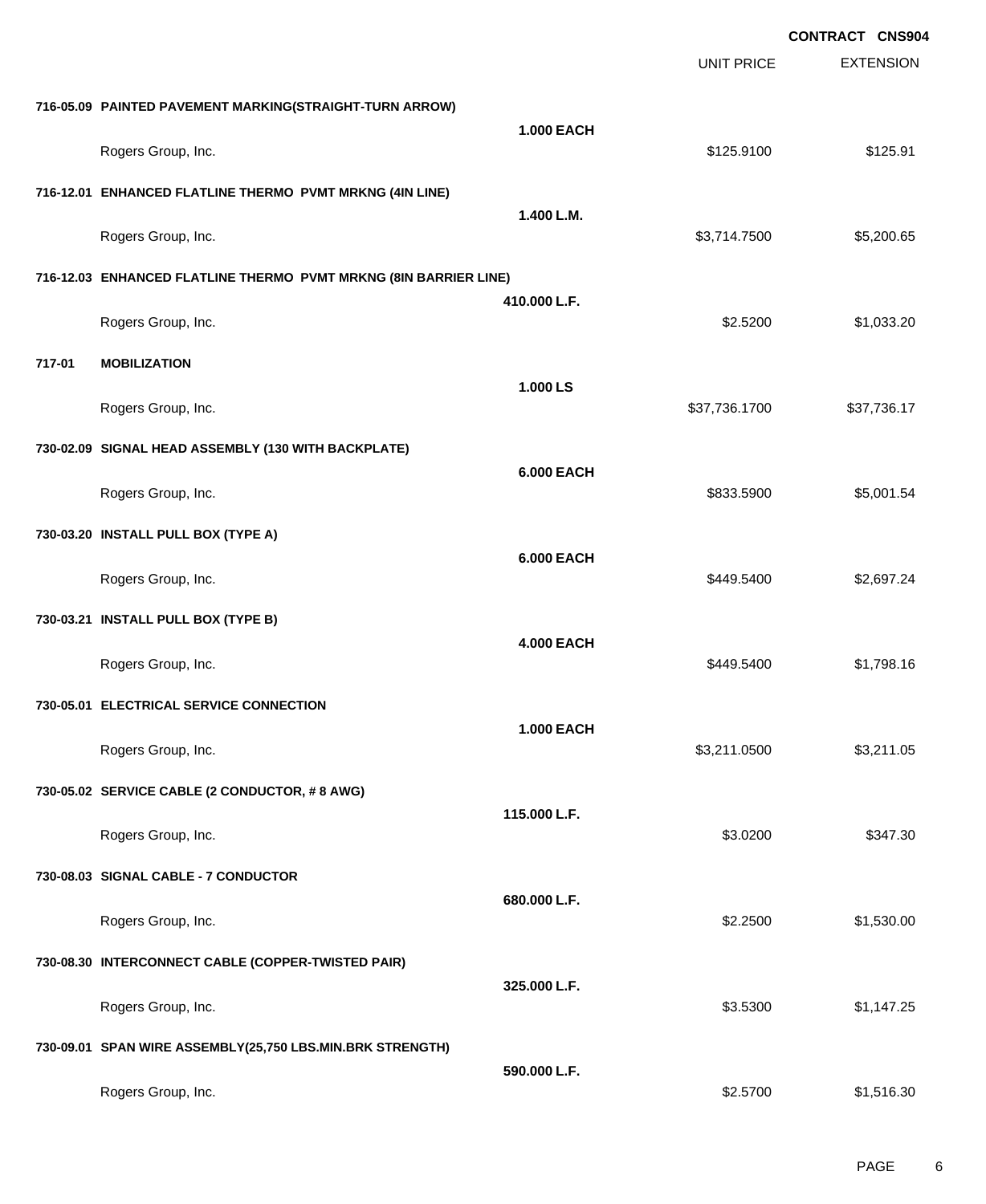|                                                            |                   |                   | <b>CONTRACT CNS904</b> |
|------------------------------------------------------------|-------------------|-------------------|------------------------|
|                                                            |                   | <b>UNIT PRICE</b> | <b>EXTENSION</b>       |
| 730-10.01 TETHER WIRE ASSEMBLY - 1/4" DIAMETER             |                   |                   |                        |
| Rogers Group, Inc.                                         | 590.000 L.F.      | \$2.5700          | \$1,516.30             |
| 730-12.01 CONDUIT 1" DIAMETER (PVC)                        |                   |                   |                        |
| Rogers Group, Inc.                                         | 470.000 L.F.      | \$10.2800         | \$4,831.60             |
| 730-12.02 CONDUIT 2" DIAMETER (PVC)                        |                   |                   |                        |
| Rogers Group, Inc.                                         | 60.000 L.F.       | \$10.2800         | \$616.80               |
| 730-12.07 CONDUIT 1" DIAMETER (RGS)                        |                   |                   |                        |
| Rogers Group, Inc.                                         | 65.000 L.F.       | \$19.2700         | \$1,252.55             |
| 730-12.08 CONDUIT 2" DIAMETER (RGS)                        |                   |                   |                        |
| Rogers Group, Inc.                                         | 300.000 L.F.      | \$23.1200         | \$6,936.00             |
| 730-13.05 VEHICLE DETECTOR (EXT. CALL - DELAY CALL)        |                   |                   |                        |
| Rogers Group, Inc.                                         | 7.000 EACH        | \$199.0900        | \$1,393.63             |
| 730-14.01 SHIELDED DETECTOR CABLE                          |                   |                   |                        |
| Rogers Group, Inc.                                         | 1,850.000 L.F.    | \$1.2800          | \$2,368.00             |
| 730-14.02 SAW SLOT                                         |                   |                   |                        |
| Rogers Group, Inc.                                         | 1,135.000 L.F.    | \$4.5000          | \$5,107.50             |
| 730-14.03 LOOP WIRE                                        |                   |                   |                        |
| Rogers Group, Inc.                                         | 3,390.000 L.F.    | \$0.6400          | \$2,169.60             |
| 730-15.11 MODIFY CABINET (INSTALL/INTEGRATE I/C EQUIPMENT) |                   |                   |                        |
| Rogers Group, Inc.                                         | <b>1.000 EACH</b> | \$2,389.0200      | \$2,389.02             |
| 730-15.32 CABINET (EIGHT PHASE BASE MOUNTED)               |                   |                   |                        |
| Rogers Group, Inc.                                         | <b>1.000 EACH</b> | \$15,759.8500     | \$15,759.85            |
| 730-16.02 EIGHT PHASE ACTUATED CONTROLLER                  |                   |                   |                        |
| Rogers Group, Inc.                                         | <b>2.000 EACH</b> | \$3,875.1000      | \$7,750.20             |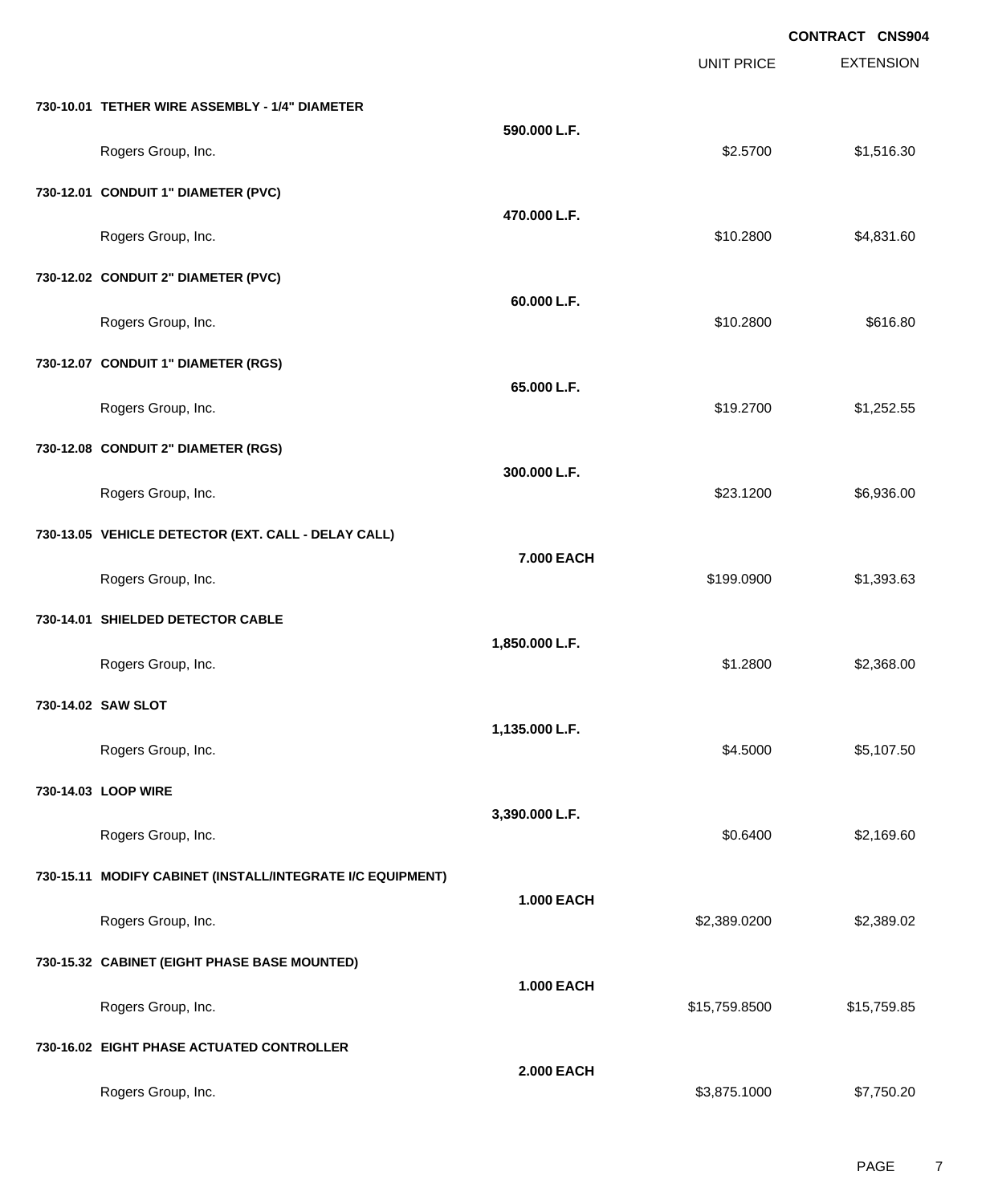|        |                                                  |                   | <b>UNIT PRICE</b> | <b>CONTRACT CNS904</b><br><b>EXTENSION</b> |
|--------|--------------------------------------------------|-------------------|-------------------|--------------------------------------------|
|        | 730-18.01 MASTER CONTROLLER                      |                   |                   |                                            |
|        | Rogers Group, Inc.                               | <b>1.000 EACH</b> | \$2,774.3500      | \$2,774.35                                 |
|        | 730-19.01 TIME BASE COORDINATION UNIT            |                   |                   |                                            |
|        | Rogers Group, Inc.                               | <b>1.000 EACH</b> | \$2,774.3500      | \$2,774.35                                 |
|        | 730-23.01 STEEL STRAIN POLE (SIGNAL SUPPORT)     |                   |                   |                                            |
|        | Rogers Group, Inc.                               | <b>4.000 EACH</b> | \$18,543.1900     | \$74,172.76                                |
|        | 740-10.03 GEOTEXTILE (TYPE III)(EROSION CONTROL) |                   |                   |                                            |
|        | Rogers Group, Inc.                               | 200.000 S.Y.      | \$4.1800          | \$836.00                                   |
|        | 801-01.07 TEMPORARY SEEDING (WITH MULCH)         |                   |                   |                                            |
|        | Rogers Group, Inc.                               | <b>9.000 UNIT</b> | \$41.8300         | \$376.47                                   |
| 801-03 | <b>WATER (SEEDING &amp; SODDING)</b>             |                   |                   |                                            |
|        | Rogers Group, Inc.                               | 10.000 M.G.       | \$125.9200        | \$1,259.20                                 |
| 803-01 | <b>SODDING (NEW SOD)</b>                         |                   |                   |                                            |
|        | Rogers Group, Inc.                               | 880.000 S.Y.      | \$7.7600          | \$6,828.80                                 |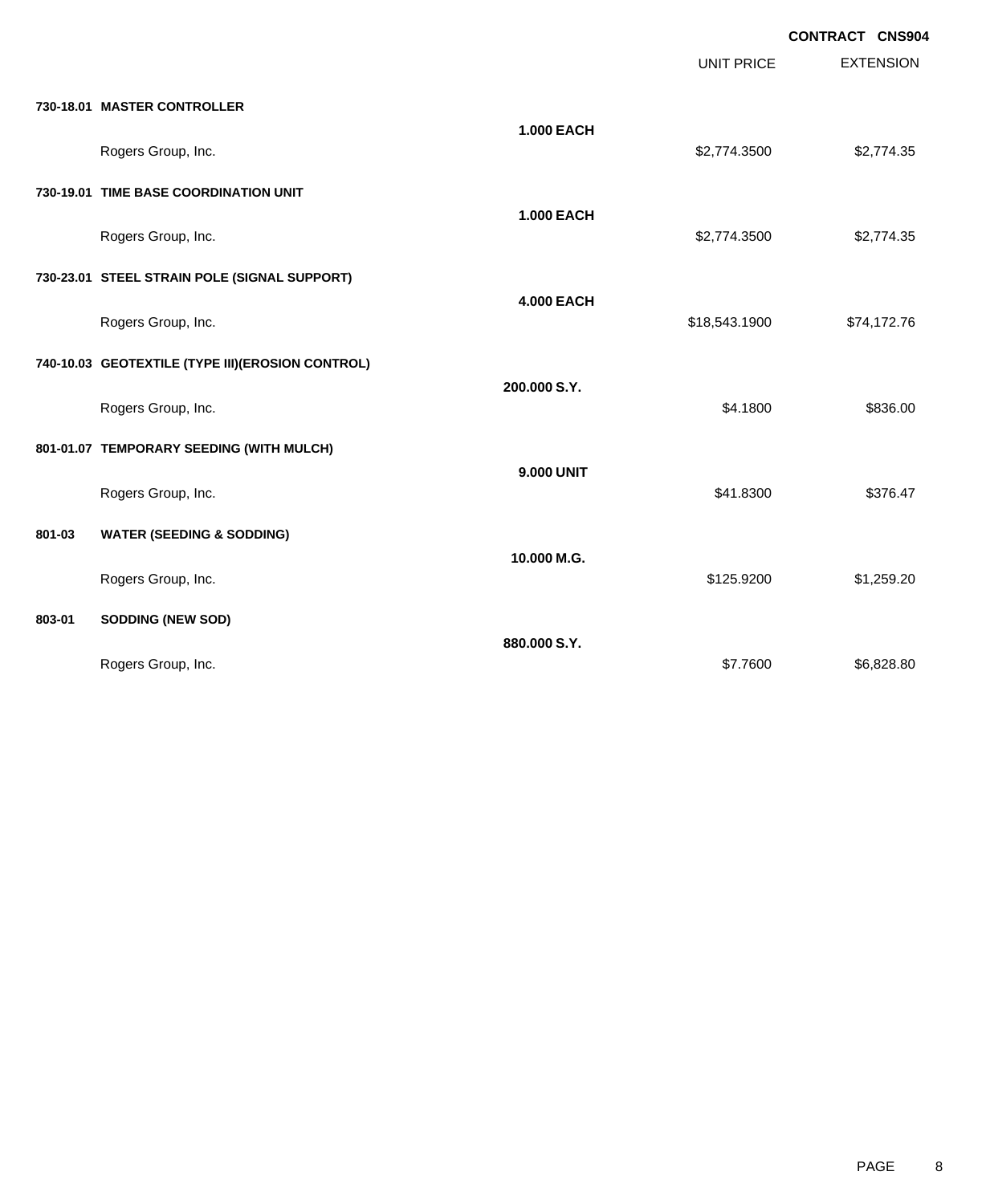Rogers Group, Inc. \$547,752.43

## **TOTAL CONTRACT**

Rogers Group, Inc. \$547,752.43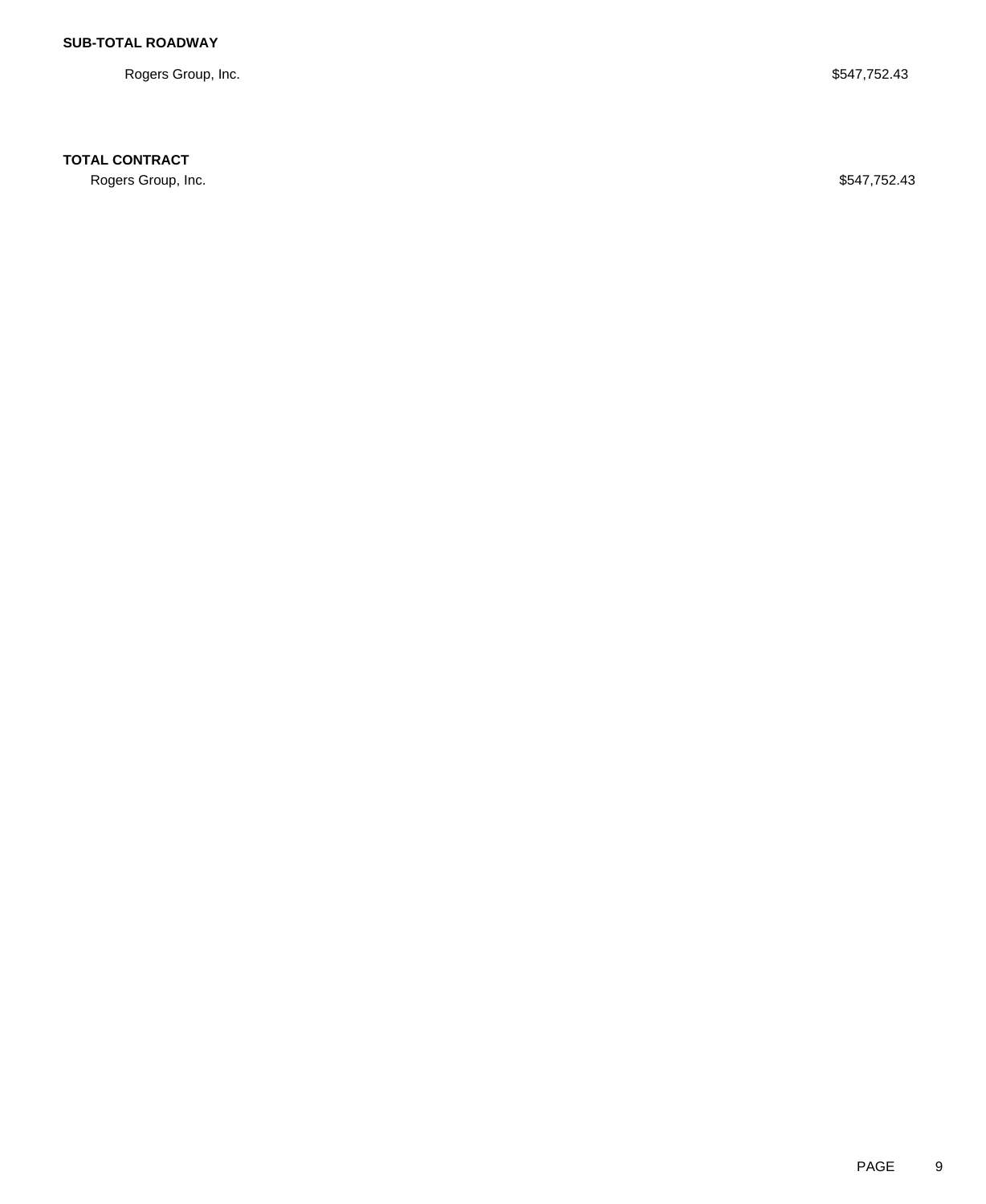COUNTIES ANDERSON, BLOUNT, CAMPBELL, CARTER, CLAIBORNE, COCKE, GRAINGER, GREENE, HAMBLEN, HANCOCK, HAWKINS, JEFFERSON, JOHNSON, KNOX, LOUDON, MONROE, MORGAN, ROANE, SCOTT, SEVIER, SULLIVAN, UNICOI, UNION, AND WASHINGTON (Contract No. CNS070 Call 016)

98019-4198-04,98019-4199-04

THE RETRACING OF PAVEMENT MARKINGS WITH SPRAY THERMOPLASTIC AND RANDOM ON-CALL PAVEMENT MARKING ON VARIOUS INTERSTATE AND STATE ROUTES.

PROJECT LENGTH - 0.0 MILES

COMPLETION TIME - ON OR BEFORE JUNE 30, 2019

TOTAL CONTRACT

Superior Pavement Marking, Inc. \$2,411,638.86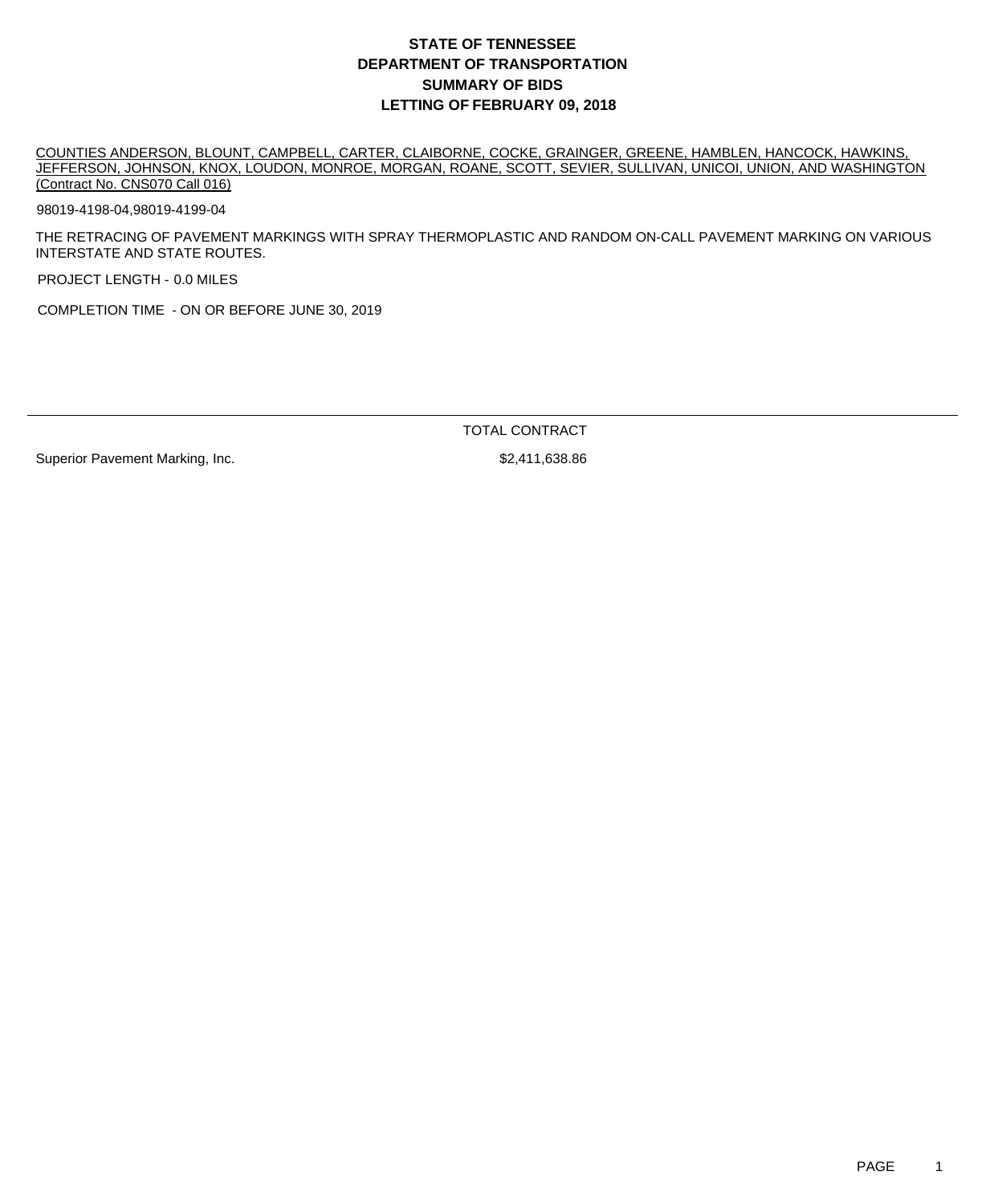EXTENSION **CONTRACT CNS070** UNIT PRICE **MAINTENANCE CATEGORY 411-12.01 SCORING SHOULDERS (CONTINUOUS) (16IN WIDTH) 10.000 L.M.** Superior Pavement Marking, Inc. 6. The Superior Pavement Marking, Inc. 6. The Superior Pavement Marking, Inc. 6. The Superior St. 500.000 \$5,500.00 **411-12.02 SCORING SHOULDERS (NON-CONTINUOUS) (16IN WIDTH) 10.000 L.M.** Superior Pavement Marking, Inc. 6. The Superior Pavement Marking, Inc. 6. The Superior Pavement Marking, Inc. 6. The Superior St. 500.000 \$5,500.00 **411-12.03 SCORING FOR RUMBLE STRIPE (NON-CONTINUOUS) (8IN WIDTH) 10.000 L.M.** Superior Pavement Marking, Inc. 6. The Superior Pavement Marking, Inc. 6. The Superior Pavement Marking, Inc. 6. The Superior St. 500.000 \$5,500.00 **411-12.04 SCORING FOR RUMBLE STRIPE (NON-CONTINUOUS) (4IN WIDTH) 10.000 L.M.** Superior Pavement Marking, Inc. 6. The Superior Pavement Marking, Inc. 6. The Superior Pavement Marking, Inc. 6. The Superior St. 500.000 \$5,500.00 **712-01.50 MAINTENANCE OF TRAFFIC 25.000 EACH** Superior Pavement Marking, Inc. 6. The Superior Pavement Marking, Inc. 6. The Superior Pavement Marking, Inc. 6. The Superior Section 1.1 and Superior Pavement Marking, Inc. 6. The Superior Pavement Marking, Inc. 6. The Su **713-02.34 DELINEATORS (ALL) 2,000.000 EACH** Superior Pavement Marking, Inc. 6. The Superior Pavement Marking, Inc. 6. The Superior Pavement Marking, Inc. 6. The Superior St. 6.0000 \$10,000.00 **716-01.11 RAISED PVMT MARKERS (BI-DIRECTIONAL) (1 COLOR LENS) 1,000.000 EACH** Superior Pavement Marking, Inc. 6. The Superior Pavement Marking, Inc. 6. The Superior Pavement Marking, Inc. 6. The Superior St. 6.000.00 \$3,000.00 **716-01.12 RAISED PVMT MARKERS (MONO-DIRECTIONAL) (1 COLOR LENS) 1,250.000 EACH** Superior Pavement Marking, Inc. 6. The Superior Pavement Marking, Inc. 6. The Superior Pavement Marking, Inc. 6. The Superior St. 6.000 \$3,750.00 **716-01.13 RAISED PVMT MARKERS (BI-DIRECTIONAL) (2 COLOR LENS) 750.000 EACH** Superior Pavement Marking, Inc. 6. The Superior Pavement Marking, Inc. 6. The Superior Pavement Marking, Inc. 6. The Superior S2,250.00 **716-01.21 Snwplwble Pvmt Mrkrs (Bi-Dir)(1 Color) 1,000.000 EACH** Superior Pavement Marking, Inc. 6. The Superior Pavement Marking, Inc. 6. The Superior Pavement Marking, Inc. 6. The Superior Section 1.1 and Superior Pavement Marking, Inc. 6. The Superior Pavement Marking, Inc. 6. The Su **716-01.22 Snwplwble Pvmt Mrkrs (Mono-Dir)(1 Color) 500.000 EACH** Superior Pavement Marking, Inc. 6. The Superior Pavement Marking, Inc. 6. The Superior Pavement Marking, Inc. 6. The Superior Section 1.1 and Superior Pavement Marking, Inc. **716-01.23 Snwplwble Pvmt Mrkrs (Bi-Dir)(2 Color) 100.000 EACH** Superior Pavement Marking, Inc. 6. The Superior Pavement Marking, Inc. 6. The Superior Pavement Marking, Inc. 6. The Superior Section 1.1 and Superior Pavement Marking, Inc.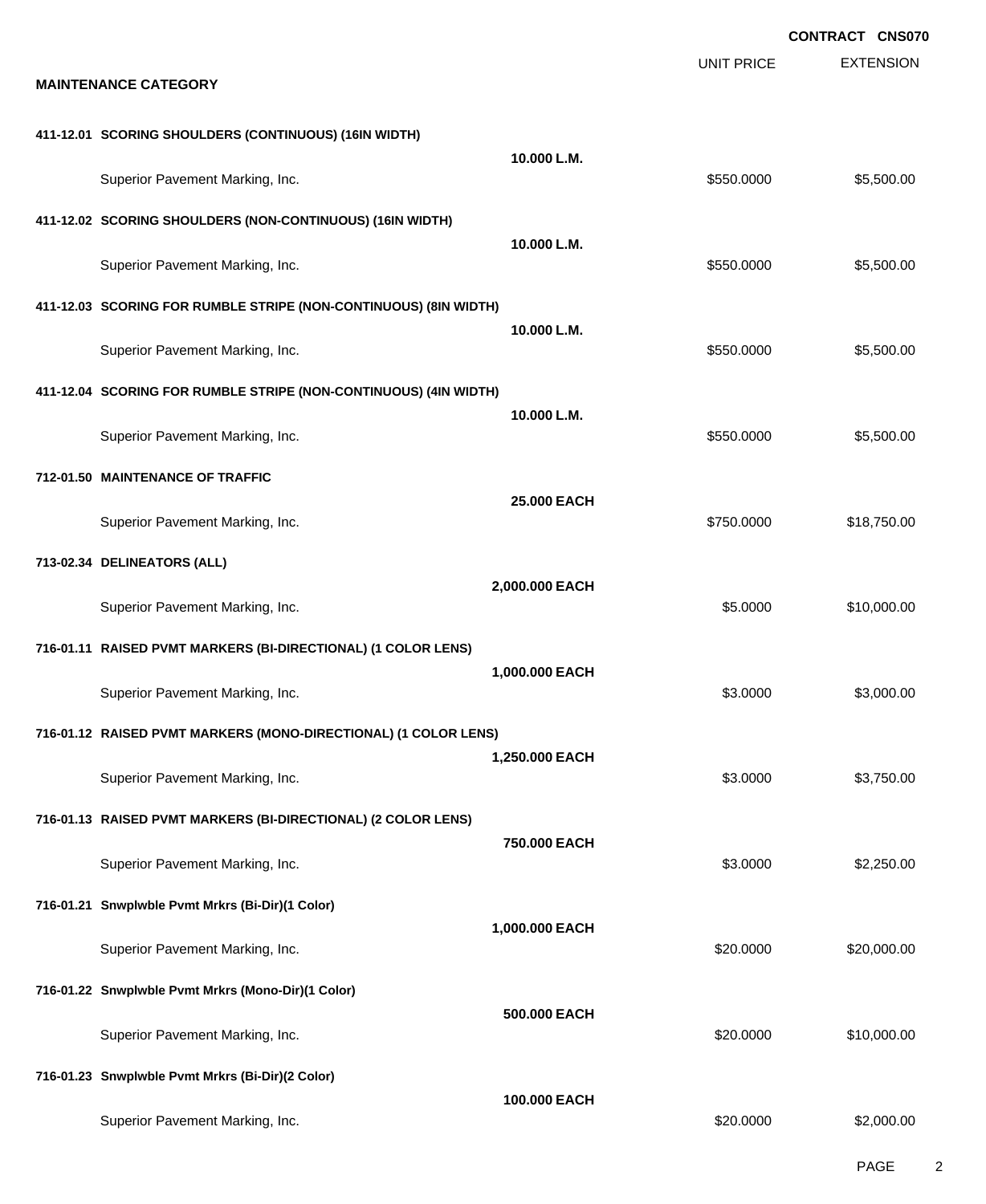EXTENSION **CONTRACT CNS070** UNIT PRICE **716-01.40 REMOVE AND REPLACE LENS ON SNOWPLOWABLE REFLECTIVE MARKER 700.000 EACH** Superior Pavement Marking, Inc. 6. The Superior Pavement Marking, Inc. 6. The Superior Pavement Marking, Inc. 6. The Superior Section 1.1 and Superior Section 1.1 and Superior Section 1.1 and Superior Section 1.1 and Super **716-02.03 PLASTIC PAVEMENT MARKING (CROSS-WALK) 150.000 L.F.** Superior Pavement Marking, Inc. 6750.00 \$750.00 **716-02.04 PLASTIC PAVEMENT MARKING(CHANNELIZATION STRIPING) 500.000 S.Y.** Superior Pavement Marking, Inc. 6. The Superior Pavement Marking, Inc. 6. The Superior Pavement Marking, Inc. 6. The Superior St. 6. The Superior St. 6. The Superior St. 6. The Superior Pavement Marking, Inc. 6. The Superi **716-02.05 PLASTIC PAVEMENT MARKING (STOP LINE) 900.000 L.F.** Superior Pavement Marking, Inc. 6. The Superior Pavement Marking, Inc. 6. The Superior Pavement Marking, Inc. 6.300.00 **716-02.06 PLASTIC PAVEMENT MARKING (TURN LANE ARROW) 120.000 EACH** Superior Pavement Marking, Inc. 6. The Superior Pavement Marking, Inc. \$75.0000 \$9,000.00 **716-02.07 PLASTIC PAVEMENT MARKING (24" BARRIER LINE) 200.000 L.F.** Superior Pavement Marking, Inc. 6. The Superior Pavement Marking, Inc. 6. The Superior Pavement Marking, Inc. 6. The Superior St. 200.00 **716-02.08 PLASTIC PAVEMENT MARKING (8" DOTTED LINE) 400.000 L.F.** Superior Pavement Marking, Inc. 6800.00 \$800.00 \$800.00 **716-02.09 PLASTIC PAVEMENT MARKING (LONGITUDINAL CROSS-WALK) 120.000 L.F.** Superior Pavement Marking, Inc. 6. The Superior Pavement Marking, Inc. 6. The Superior Pavement Marking, Inc. 6. The Superior St. 800.00 **716-03.01 PLASTIC WORD PAVEMENT MARKING (ONLY) 50.000 EACH** Superior Pavement Marking, Inc. 6. The Superior Pavement Marking, Inc. 6. The Superior Pavement Marking, Inc. 6. The Superior Section 1.1 and Superior Pavement Marking, Inc. 6. The Superior Pavement Marking, Inc. 6. The Su **716-03.02 PLASTIC WORD PAVEMENT MARKING (RXR) 20.000 EACH** Superior Pavement Marking, Inc. 6. The Superior Pavement Marking, Inc. 6. The Superior Pavement Marking, Inc. 6. The Superior St. 6.000.00 \$5,000.00 **716-03.03 PLASTIC WORD PAVEMENT MARKING (STOP AHEAD) 5.000 EACH** Superior Pavement Marking, Inc. 6. The Superior Pavement Marking, Inc. 6. The Superior Pavement Marking, Inc. 6. The Superior St. 6. The Superior Pavement Marking, Inc. 6. The Superior Pavement Marking, Inc. 6. The Superio **716-03.04 PLASTIC WORD PAVEMENT MARKING (SCHOOL) 5.000 EACH**

Superior Pavement Marking, Inc. 6750.000 \$750.000 \$750.000 \$750.000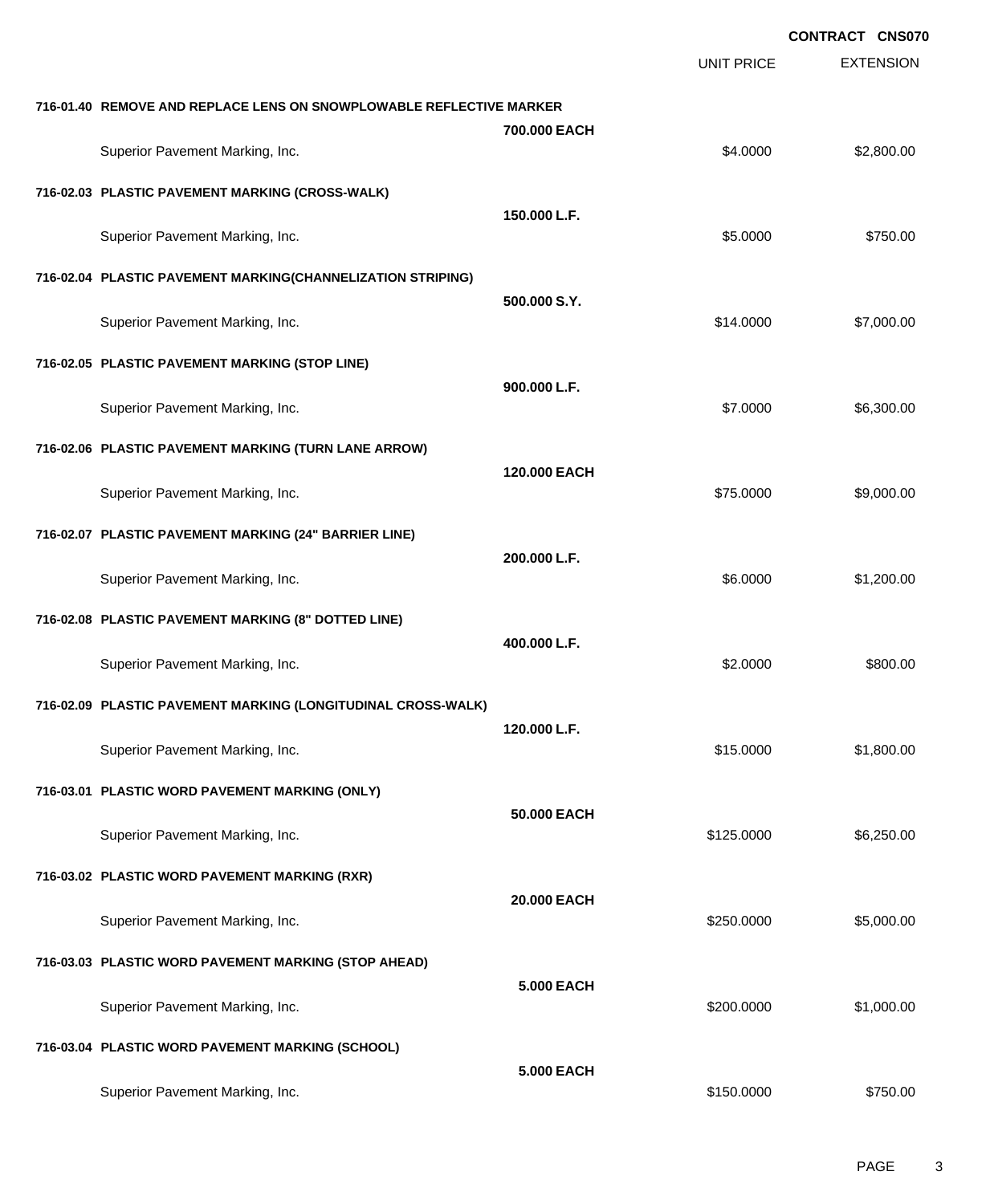|                                                          |                    |                   | <b>CONTRACT CNS070</b> |
|----------------------------------------------------------|--------------------|-------------------|------------------------|
|                                                          |                    | <b>UNIT PRICE</b> | <b>EXTENSION</b>       |
| 716-03.05 PLASTIC WORD PAVEMENT MARKING (BIKE LANE)      |                    |                   |                        |
| Superior Pavement Marking, Inc.                          | 20.000 EACH        | \$175.0000        | \$3,500.00             |
| 716-03.06 PLASTIC WORD PAVEMENT MARKING (SIGNAL AHEAD)   |                    |                   |                        |
| Superior Pavement Marking, Inc.                          | 8.000 EACH         | \$150.0000        | \$1,200.00             |
| 716-03.07 PLASTIC WORD PAVEMENT MARKING (STOP)           |                    |                   |                        |
| Superior Pavement Marking, Inc.                          | <b>15.000 EACH</b> | \$125.0000        | \$1,875.00             |
| 716-03.08 PLASTIC WORD PAVEMENT MARKING (PED-XING)       |                    |                   |                        |
| Superior Pavement Marking, Inc.                          | <b>4.000 EACH</b>  | \$150.0000        | \$600.00               |
| 716-04.01 PLASTIC PAVEMENT MARKING (STRAIGHT-TURN ARROW) |                    |                   |                        |
| Superior Pavement Marking, Inc.                          | 5,000 EACH         | \$125.0000        | \$625.00               |
| 716-04.02 PLASTIC PAVEMENT MARKING(DOUBLE TURNING ARROW) |                    |                   |                        |
| Superior Pavement Marking, Inc.                          | 5,000 EACH         | \$150.0000        | \$750.00               |
| 716-04.04 PLASTIC PAVEMENT MARKING (TRANSVERSE SHOULDER) |                    |                   |                        |
| Superior Pavement Marking, Inc.                          | 400.000 L.F.       | \$4.0000          | \$1,600.00             |
| 716-04.05 PLASTIC PAVEMENT MARKING (STRAIGHT ARROW)      |                    |                   |                        |
| Superior Pavement Marking, Inc.                          | 20.000 EACH        | \$75.0000         | \$1,500.00             |
| 716-04.06 PLASTIC PAVEMENT MARKING (WRONG WAY ARROW)     |                    |                   |                        |
| Superior Pavement Marking, Inc.                          | 10.000 EACH        | \$75.0000         | \$750.00               |
| 716-04.07 PLASTIC PAVEMENT MARKING (EXIT ONLY ARROW)     |                    |                   |                        |
| Superior Pavement Marking, Inc.                          | 10.000 EACH        | \$75.0000         | \$750.00               |
| 716-04.08 PLASTIC PAVEMENT MARKING (OPTION LANE ARROW)   |                    |                   |                        |
| Superior Pavement Marking, Inc.                          | 10.000 EACH        | \$75.0000         | \$750.00               |
| 716-04.09 PLASTIC PAVEMENT MARKING (H.O.V. DIAMOND)      |                    |                   |                        |
| Superior Pavement Marking, Inc.                          | 20.000 EACH        | \$75.0000         | \$1,500.00             |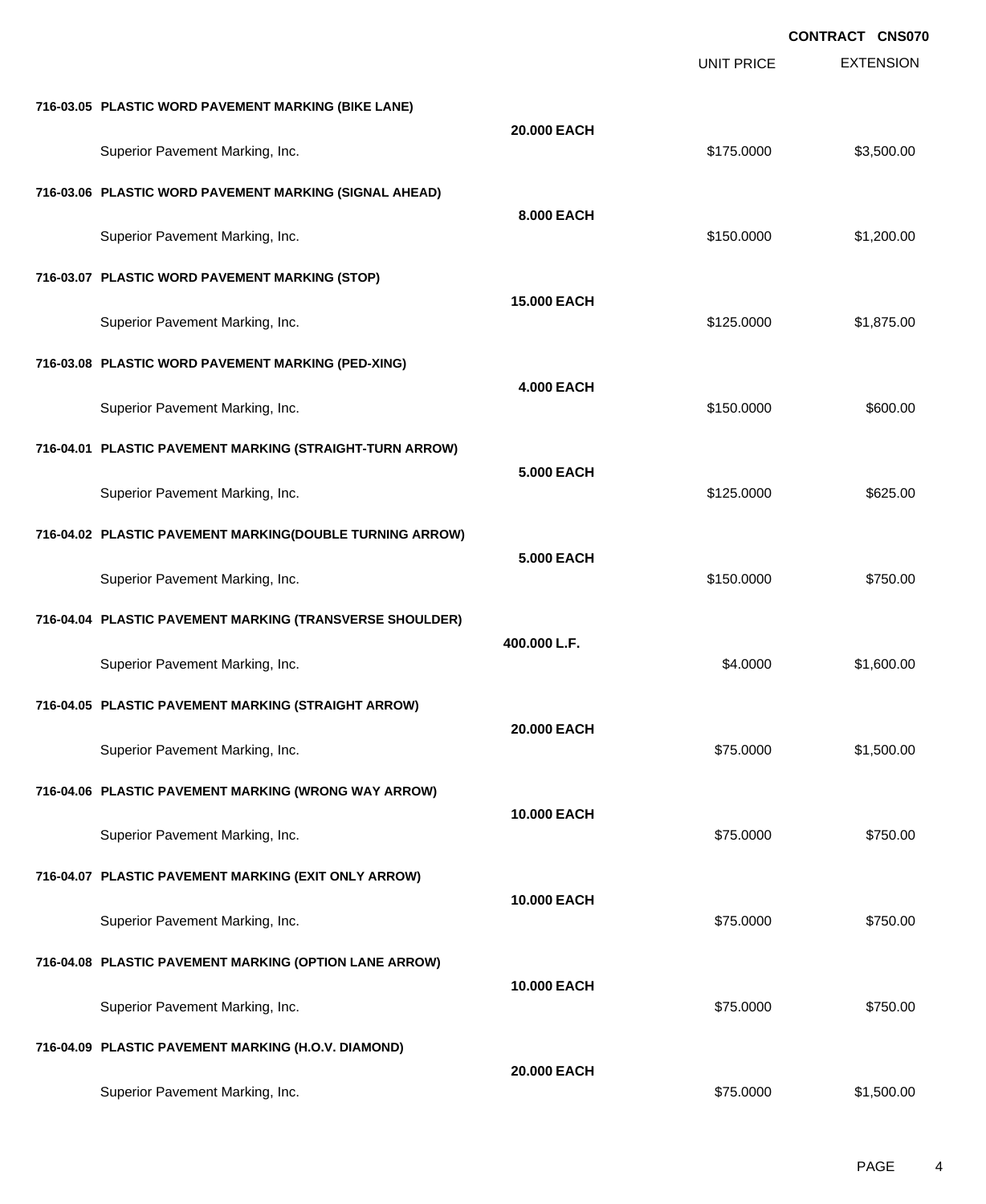EXTENSION **CONTRACT CNS070** UNIT PRICE **716-04.10 PLASTIC PAVEMENT MARKING (HANDICAP SYMBOL) 5.000 EACH** Superior Pavement Marking, Inc. 6. The Superior Pavement Marking, Inc. 6. The Superior Pavement Marking, Inc. 6. The Superior Superior St. 6. The Superior St. 6. The Superior St. 6. The Superior St. 6. The Superior St. 6. **716-04.12 PLASTIC PAVEMENT MARKING (YIELD LINE) 150.000 S.F.** Superior Pavement Marking, Inc. 6750.00 \$750.00 **716-04.14 PLASTIC PAVEMENT MARKING (LANE REDUCTION ARROW) 20.000 EACH** Superior Pavement Marking, Inc. 6. The Superior Pavement Marking, Inc. \$75.0000 \$1,500.00 **716-04.15 PLASTIC PAVEMENT MARKING-BIKE SYMBOL/ARROW SHARED 50.000 EACH** Superior Pavement Marking, Inc. 6. The Superior Pavement Marking, Inc. 6. The Superior Pavement Marking, Inc. 6. The Superior Section 1.250.000 \$11,250.00 **716-05.01 PAINTED PAVEMENT MARKING (4" LINE) 30.000 L.M.** Superior Pavement Marking, Inc. 6. The Superior Pavement Marking, Inc. 6. The Superior Pavement Marking, Inc. 6. The Superior St. 6. The Superior St. 6. The Superior St. 6. The Superior Pavement Marking, Inc. 6. The Superi **716-05.72 PERFORMANCE BASED RETRACING SPRAY THERMO 4IN 1,706.000 L.M.** Superior Pavement Marking, Inc. 6. The Superior Pavement Marking, Inc. 6. The Superior Pavement Marking, Inc. 1 **716-05.73 PERFORMANCE BASED RETRACING SPRAY THERMO 6IN 371.000 L.M.** Superior Pavement Marking, Inc. 6. The Contract of the Contract of the State of the State of State of State of State of State of State of State of State of State of State of State of State of State of State of State of Sta **716-05.74 PERFORMANCE BASED RETRACING SPRAY THERMO 8IN 161,304.000 L.F.** Superior Pavement Marking, Inc. 6. The Superior Pavement Marking, Inc. 654,843.36 **716-08.01 REMOVAL OF PAVEMENT MARKING (LINE) 20,000.000 L.F.** Superior Pavement Marking, Inc. 6. The Superior Pavement Marking, Inc. 6. The Superior Pavement Marking, Inc. 6. The Superior St. 6. The Superior St. 6. The Superior St. 6. The Superior Pavement Marking, Inc. 6. The Superi **716-08.02 REMOVAL OF PAVEMENT MARKING (8" BARRIER LINE) 1,000.000 L.F.** Superior Pavement Marking, Inc. 6. The Superior Pavement Marking, Inc. 6. The Superior Pavement Marking, Inc. 6. The Superior Superior Superior Superior Superior Superior Superior Superior Superior Superior Superior Superi **716-08.03 REMOVAL OF PAVEMENT MARKING (CROSS-WALK) 100.000 L.F.** Superior Pavement Marking, Inc. 61.5000 \$1.5000 \$1.5000 \$1.5000 \$1.5000 \$1.5000 \$1.5000 \$1.5000 \$1.5000 \$1.5000 **716-08.04 REMOVAL OF PAVEMENT MARKING (CHANNELIZATION STRIPING) 100.000 S.Y.** Superior Pavement Marking, Inc. 66.000 \$600.00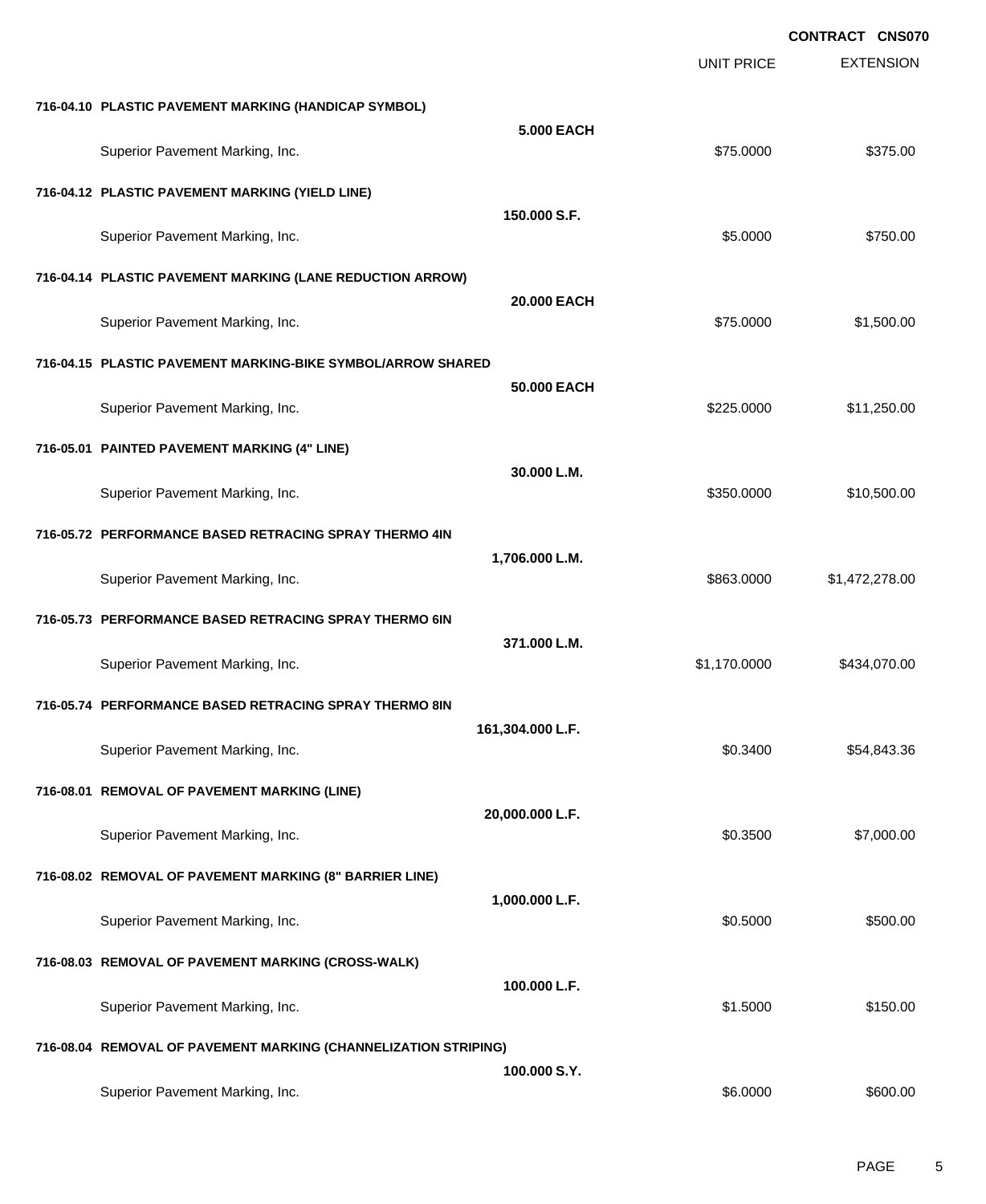|                                                                        |                   |                   | <b>CONTRACT CNS070</b> |
|------------------------------------------------------------------------|-------------------|-------------------|------------------------|
|                                                                        |                   | <b>UNIT PRICE</b> | <b>EXTENSION</b>       |
| 716-08.05 REMOVAL OF PAVEMENT MARKING (STOP LINE)                      |                   |                   |                        |
| Superior Pavement Marking, Inc.                                        | 360.000 L.F.      | \$2.5000          | \$900.00               |
| 716-08.06 REMOVAL OF PAVEMENT MARKING (TURN LANE ARROW)                |                   |                   |                        |
| Superior Pavement Marking, Inc.                                        | 20,000 EACH       | \$20.0000         | \$400.00               |
| 716-08.07 REMOVAL OF PAVEMENT MARKING (STRAIGHT-TURN ARROW)            |                   |                   |                        |
| Superior Pavement Marking, Inc.                                        | <b>4.000 EACH</b> | \$25.0000         | \$100.00               |
| 716-08.08 REMOVAL OF PAVEMENT MARKING (DOUBLE TURNING ARROW)           |                   |                   |                        |
| Superior Pavement Marking, Inc.                                        | <b>2.000 EACH</b> | \$25,0000         | \$50.00                |
| 716-08.09 REMOVAL OF PAVEMENT MARKING (DOTTED LINE)                    |                   |                   |                        |
| Superior Pavement Marking, Inc.                                        | 100.000 L.F.      | \$0.3500          | \$35.00                |
| 716-08.10 REMOVAL OF PAVEMENT MARKING (TRANSVERSE SHOULDER)            |                   |                   |                        |
| Superior Pavement Marking, Inc.                                        | 100.000 L.F.      | \$2.0000          | \$200.00               |
| 716-08.11 REMOVAL OF WORD PAVEMENT MARKING (ONLY)                      |                   |                   |                        |
| Superior Pavement Marking, Inc.                                        | <b>5.000 EACH</b> | \$50,0000         | \$250.00               |
| 716-08.12 REMOVAL OF WORD PAVEMENT MARKING (STOP AHEAD)                |                   |                   |                        |
| Superior Pavement Marking, Inc.                                        | 3.000 EACH        | \$75.0000         | \$225.00               |
| 716-08.13 REMOVAL OF WORD PAVEMENT MARKING (SCHOOL)                    |                   |                   |                        |
| Superior Pavement Marking, Inc.                                        | <b>2.000 EACH</b> | \$50.0000         | \$100.00               |
| 716-10.23 PREFRMD PLSTC PVMNT MRKING 4IN LINE W/1.5IN BLACK SILHOUETTE |                   |                   |                        |
| Superior Pavement Marking, Inc.                                        | 1.000 L.M.        | \$25,750.0000     | \$25,750.00            |
| 716-10.50 PREFORMED PLASTIC PAVEMENT MARKING (INTERSTATE SHIELD)       |                   |                   |                        |
| Superior Pavement Marking, Inc.                                        | 50.000 EACH       | \$1,500.0000      | \$75,000.00            |
| 716-12.01 ENHANCED FLATLINE THERMO PVMT MRKNG (4IN LINE)               |                   |                   |                        |
| Superior Pavement Marking, Inc.                                        | 5.000 L.M.        | \$2,000.0000      | \$10,000.00            |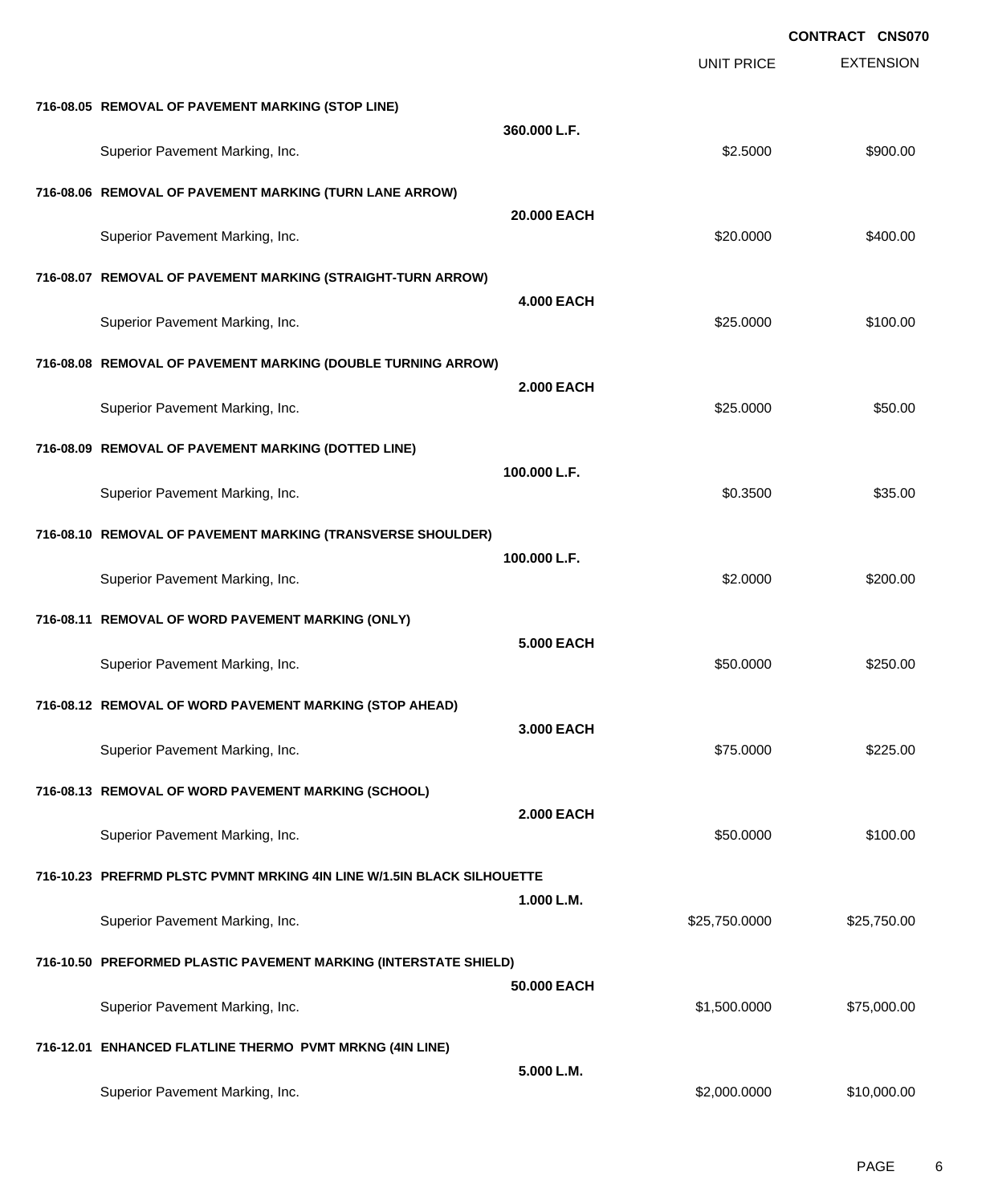|                                                                  |                |                   | CONTRACT CNS070  |  |
|------------------------------------------------------------------|----------------|-------------------|------------------|--|
|                                                                  |                | <b>UNIT PRICE</b> | <b>EXTENSION</b> |  |
| 716-12.02 ENHANCED FLATLINE THERMO PVMT MRKNG (6IN LINE)         |                |                   |                  |  |
| Superior Pavement Marking, Inc.                                  | 5.000 L.M.     | \$2,500.0000      | \$12,500.00      |  |
|                                                                  |                |                   |                  |  |
| 716-12.03 ENHANCED FLATLINE THERMO PVMT MRKNG (8IN BARRIER LINE) | 750.000 L.F.   |                   |                  |  |
| Superior Pavement Marking, Inc.                                  |                | \$1.2500          | \$937.50         |  |
| 716-12.04 ENHANCED FLATLINE THERMO PVMT MRKNG (4IN DOTTED LINE)  |                |                   |                  |  |
|                                                                  | 750,000 L.F.   |                   |                  |  |
| Superior Pavement Marking, Inc.                                  |                | \$1.0000          | \$750.00         |  |
| 716-12.05 ENHANCED FLATLINE THERMO PVMT MRKNG (6IN DOTTED LINE)  | 750.000 L.F.   |                   |                  |  |
| Superior Pavement Marking, Inc.                                  |                | \$1.0000          | \$750.00         |  |
| 716-12.06 ENHANCED FLAT LINE THERMO (8IN LINE)                   |                |                   |                  |  |
|                                                                  | 400.000 L.F.   |                   |                  |  |
| Superior Pavement Marking, Inc.                                  |                | \$1.7500          | \$700.00         |  |
| 716-12.07 ENHANCED FLAT LINE THERMO (8IN BROKEN LN)              | 200.000 L.F.   |                   |                  |  |
| Superior Pavement Marking, Inc.                                  |                | \$1.7500          | \$350.00         |  |
| 716-12.08 ENHANCED FLAT LINE THERMO (12IN BARRIER LINE)          |                |                   |                  |  |
|                                                                  | 200.000 L.F.   |                   |                  |  |
| Superior Pavement Marking, Inc.                                  |                | \$4.2500          | \$850.00         |  |
| 716-12.09 ENHANCED FLAT LINE THERMO (12IN LINE)                  | 200.000 L.F.   |                   |                  |  |
| Superior Pavement Marking, Inc.                                  |                | \$4.2500          | \$850.00         |  |
| 716-13.06 SPRAY THERMO PVMT MRKNG (40 mil) (4IN LINE)            |                |                   |                  |  |
| Superior Pavement Marking, Inc.                                  | 60.000 L.M.    | \$1,000.0000      | \$60,000.00      |  |
|                                                                  |                |                   |                  |  |
| 716-13.07 SPRAY THERMO PVMT MRKNG (40 mil) (6IN LINE)            | 20.000 L.M.    |                   |                  |  |
| Superior Pavement Marking, Inc.                                  |                | \$1,250.0000      | \$25,000.00      |  |
| 716-13.08 SPRAY THERMO PVMT MRKNG (40 mil) (8IN BARRIER LINE)    |                |                   |                  |  |
| Superior Pavement Marking, Inc.                                  | 5,000.000 L.F. | \$0.3000          | \$1,500.00       |  |
|                                                                  |                |                   |                  |  |
| 716-13.09 SPRAY THERMO PVMT MRKNG (40 mil) (4IN DOTTED LINE)     | 200.000 L.F.   |                   |                  |  |
| Superior Pavement Marking, Inc.                                  |                | \$0.5000          | \$100.00         |  |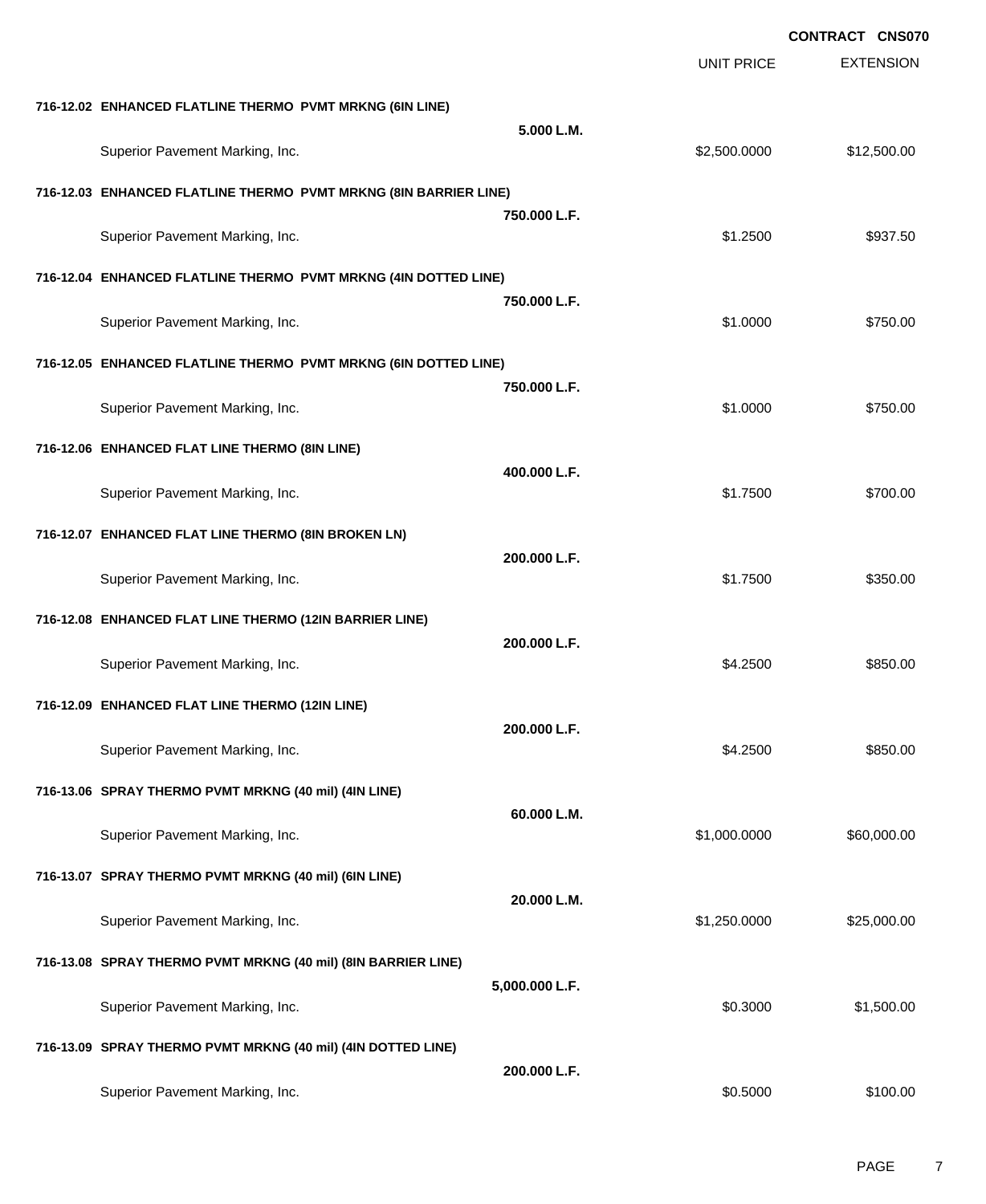|        |                                                              |                    |                   | <b>CONTRACT CNS070</b> |
|--------|--------------------------------------------------------------|--------------------|-------------------|------------------------|
|        |                                                              |                    | <b>UNIT PRICE</b> | <b>EXTENSION</b>       |
|        | 716-13.10 SPRAY THERMO PVMT MRKNG (40 mil) (6IN DOTTED LINE) |                    |                   |                        |
|        | Superior Pavement Marking, Inc.                              | 500.000 L.F.       | \$0.7500          | \$375.00               |
|        | 716-50.01 ROADWAY CLEANING FOR PAVEMENT MARKING              |                    |                   |                        |
|        | Superior Pavement Marking, Inc.                              | 17.000 L.M.        | \$50.0000         | \$850.00               |
| 717-01 | <b>MOBILIZATION</b>                                          |                    |                   |                        |
|        | Superior Pavement Marking, Inc.                              | 1.000 LS           | \$30,000.0000     | \$30,000.00            |
|        | 717-01.03 MOBILIZATION (PER CALL-OUT)                        |                    |                   |                        |
|        | Superior Pavement Marking, Inc.                              | <b>10.000 EACH</b> | \$1,500.0000      | \$15,000.00            |
|        | 717-01.04 MOBILIZATION (PER LEVEL 1 CALL-OUT)                |                    |                   |                        |
|        | Superior Pavement Marking, Inc.                              | 3,000 EACH         | \$1,500.0000      | \$4,500.00             |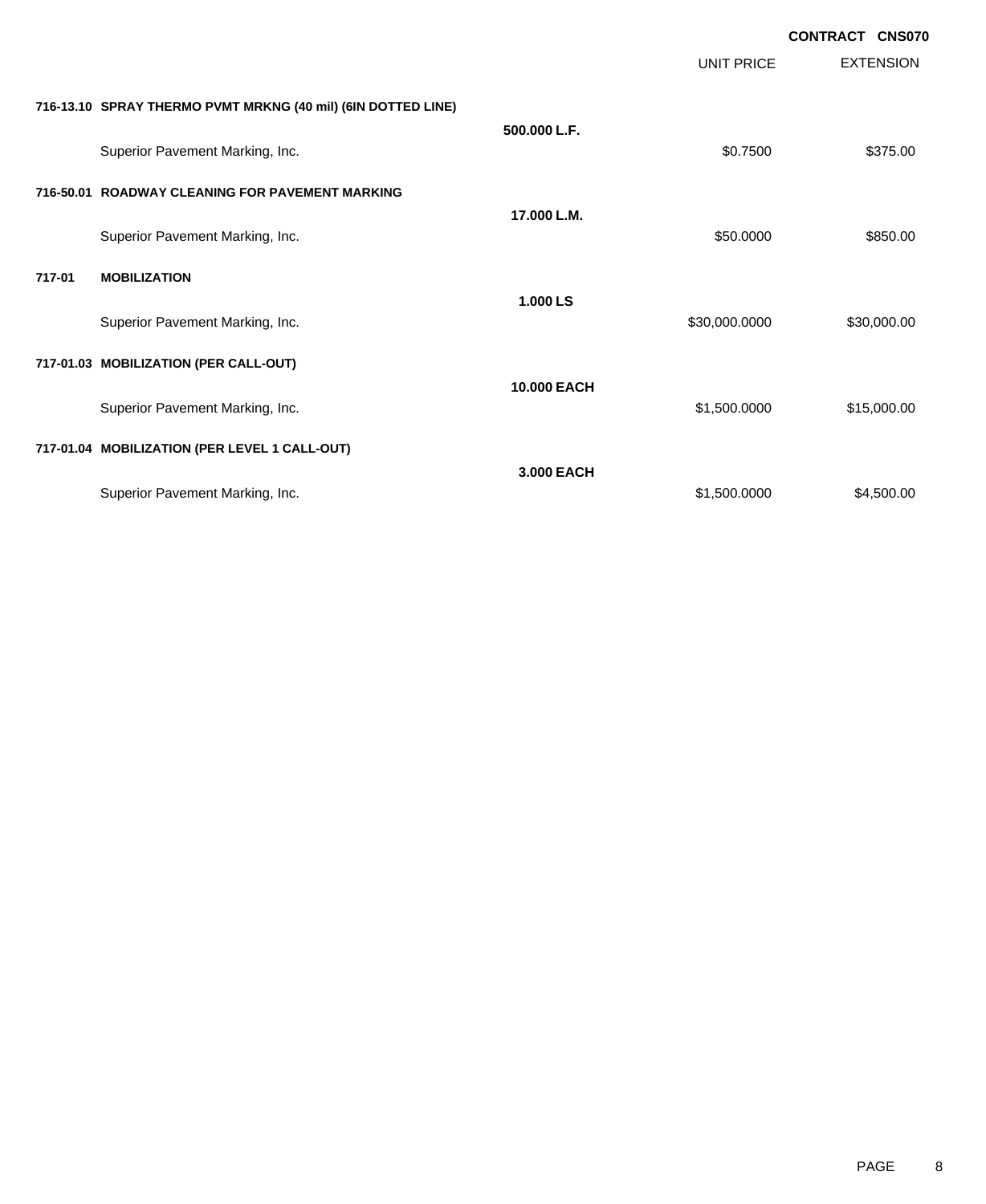Superior Pavement Marking, Inc. 638.86

### **TOTAL CONTRACT**

Superior Pavement Marking, Inc. 638.86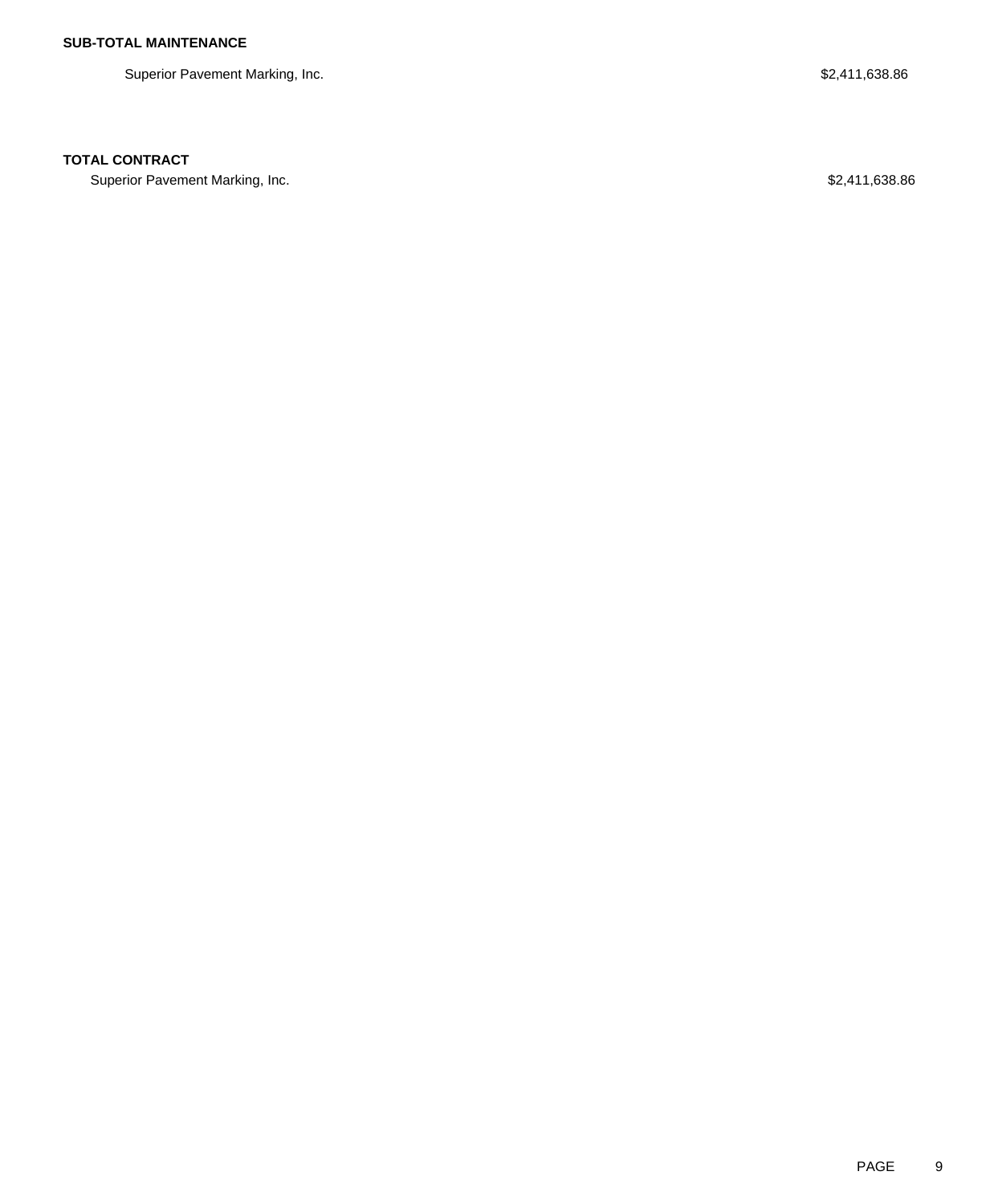COUNTIES ANDERSON, BLOUNT, CAMPBELL, CARTER, CLAIBORNE, COCKE, GRAINGER, GREENE, HAMBLEN, HANCOCK, HAWKINS, JOHNSON, LOUDON, MONROE, MORGAN, ROANE, SCOTT, SEVIER, SULLIVAN, UNICOI, UNION, AND WASHINGTON (Contract No. CNS083 Call 017)

98100-4101-04

THE RETRACING OF PAINTED PAVEMENT MARKING LINES ON VARIOUS INTERSTATE AND STATE ROUTES.

PROJECT LENGTH - 0.0 MILES

COMPLETION TIME - ON OR BEFORE SEPTEMBER 30, 2018

TOTAL CONTRACT

Superior Pavement Marking, Inc. 6. The Superior Pavement Marking, Inc. 6. The Superior Section 1.1 and Section 1 Oglesby Construction, Inc. 6884,598.00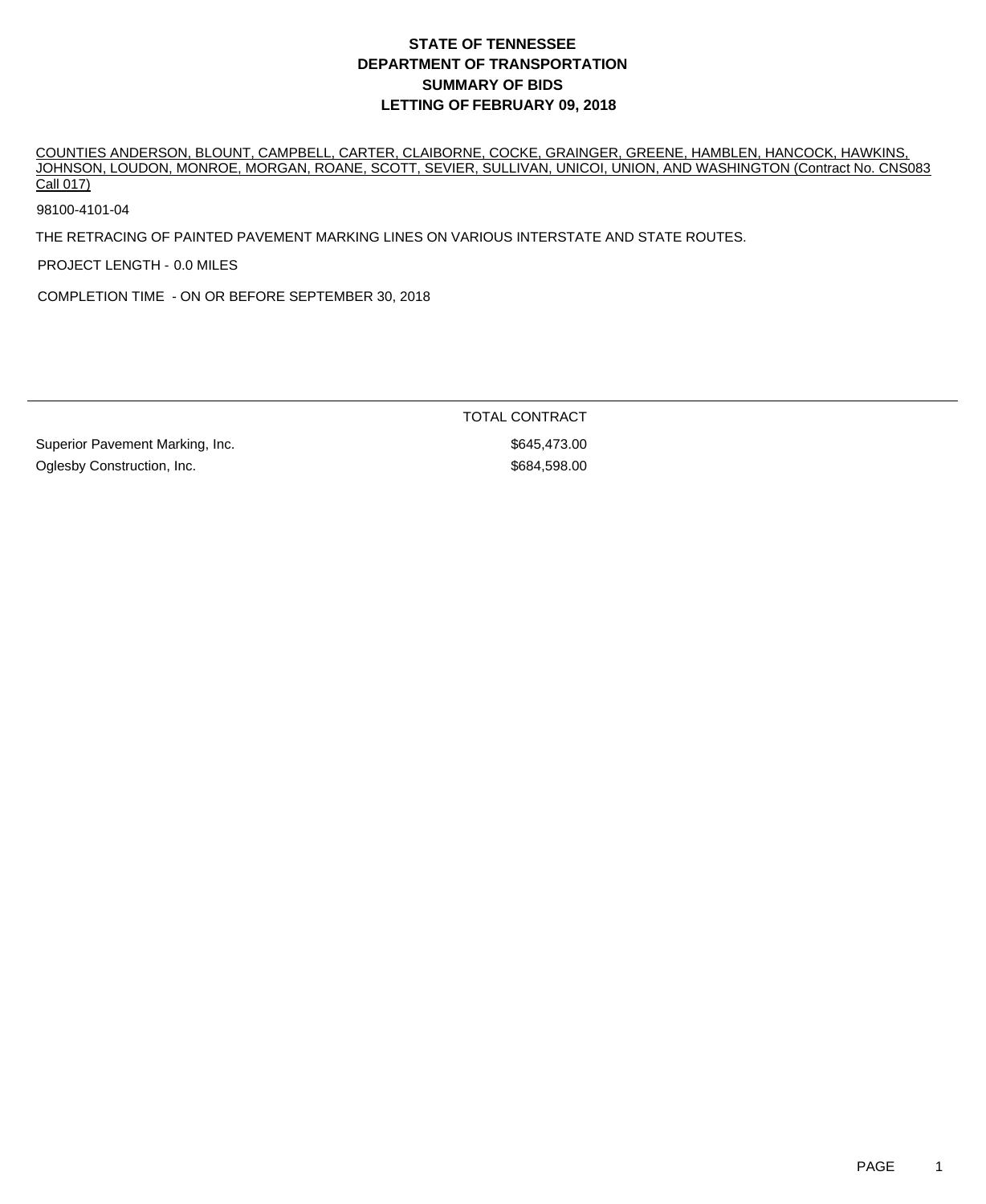|        |                                                        |                |               | <b>CONTRACT</b> | <b>CNS083</b>    |
|--------|--------------------------------------------------------|----------------|---------------|-----------------|------------------|
|        |                                                        |                | UNIT PRICE    |                 | <b>EXTENSION</b> |
|        | <b>MAINTENANCE CATEGORY</b>                            |                |               |                 |                  |
|        | 716-05.69 PERFORMANCE BASED RETRACING PAINTED 4IN LINE |                |               |                 |                  |
|        |                                                        | 2,491.000 L.M. |               |                 |                  |
|        | Superior Pavement Marking, Inc.                        |                | \$253.0000    |                 | \$630,223.00     |
|        | Oglesby Construction, Inc.                             |                | \$268.0000    |                 | \$667,588.00     |
|        | 716-50.01 ROADWAY CLEANING FOR PAVEMENT MARKING        |                |               |                 |                  |
|        |                                                        | 5.000 L.M.     |               |                 |                  |
|        | Superior Pavement Marking, Inc.                        |                | \$50.0000     |                 | \$250.00         |
|        | Oglesby Construction, Inc.                             |                | \$50.0000     |                 | \$250.00         |
| 717-01 | <b>MOBILIZATION</b>                                    |                |               |                 |                  |
|        |                                                        | 1.000 LS       |               |                 |                  |
|        | Superior Pavement Marking, Inc.                        |                | \$15,000.0000 |                 | \$15,000.00      |
|        | Oglesby Construction, Inc.                             |                | \$16,760.0000 |                 | \$16,760.00      |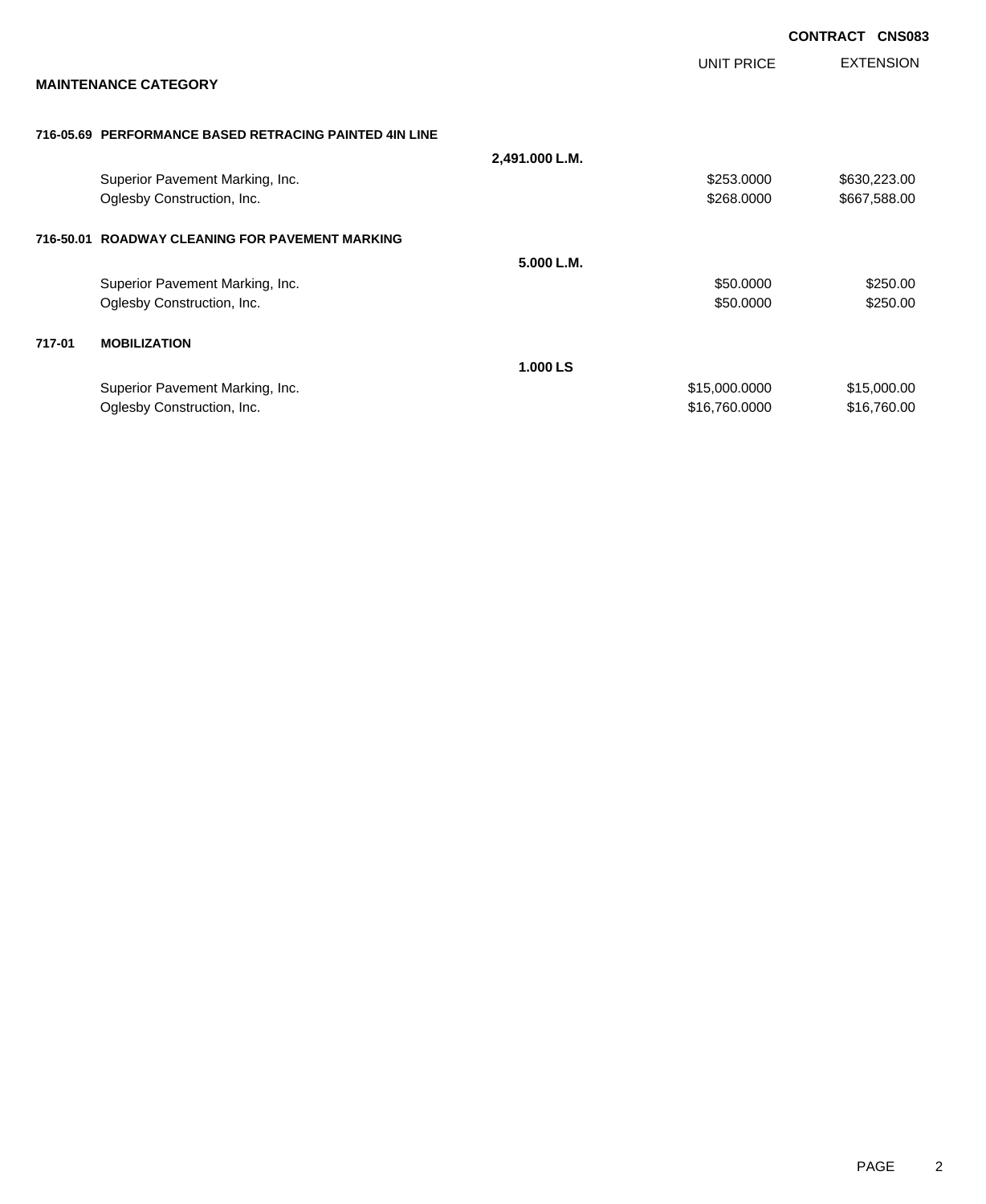# **SUB-TOTAL MAINTENANCE**

Superior Pavement Marking, Inc. 6. The Superior Pavement Marking, Inc. 6. The Superior Pavement Marking, Inc. Oglesby Construction, Inc. 6884,598.00

#### **TOTAL CONTRACT**

Superior Pavement Marking, Inc. 6645,473.00 Oglesby Construction, Inc. 684,598.00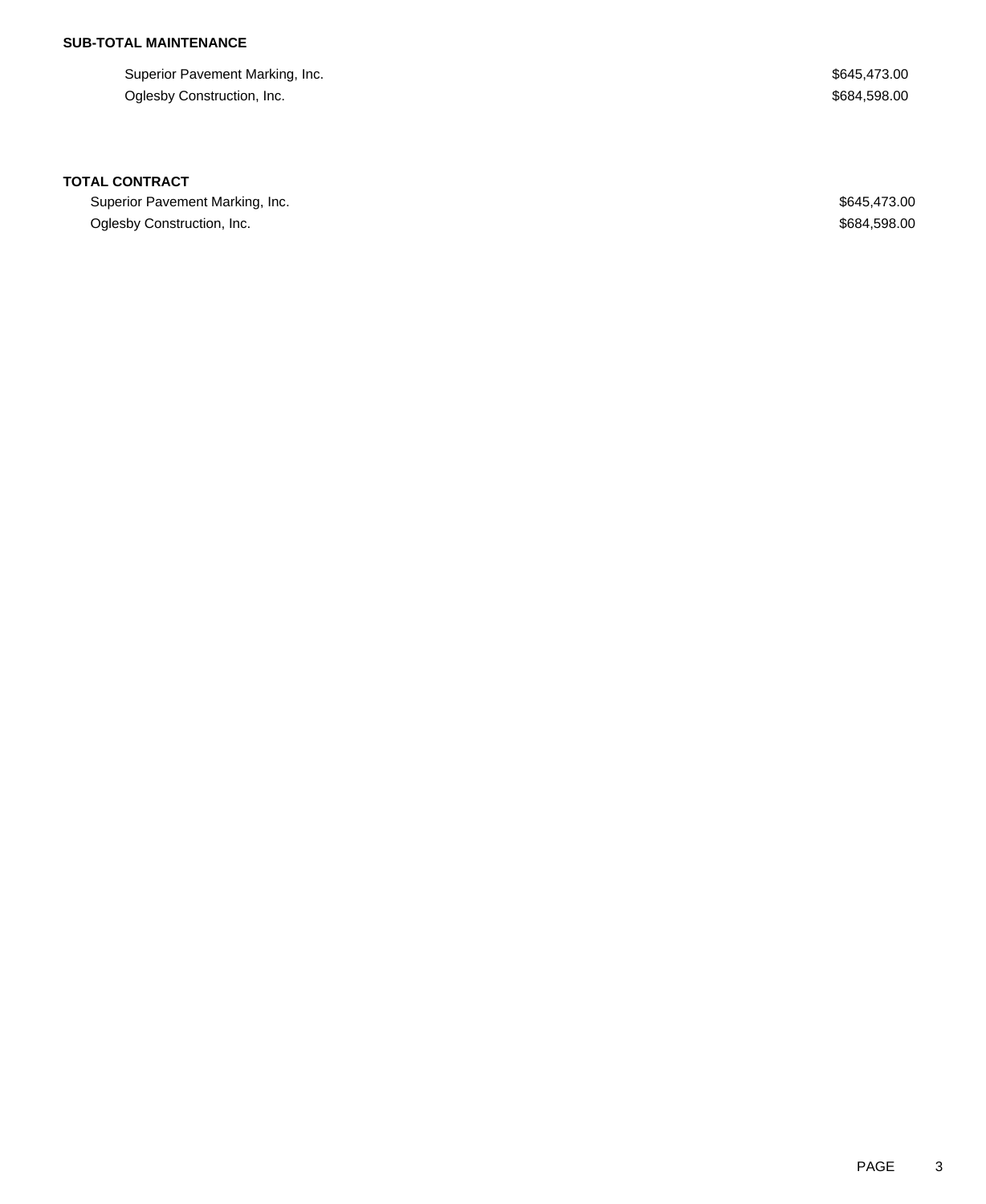COUNTIES ANDERSON, CAMPBELL, COCKE, GRAINGER, HAMBLEN, JEFFERSON, KNOX, LOUDON, SEVIER, UNICOI, UNION, AND WASHINGTON (Contract No. CNS071 Call 018)

98100-4102-04

THE RELENSING OF SNOWPLOWABLE PAVEMENT MARKERS ON VARIOUS INTERSTATE AND STATE ROUTES.

PROJECT LENGTH - 0.0 MILES

COMPLETION TIME - ON OR BEFORE NOVEMBER 30, 2018

|                     | TOTAL CONTRACT |
|---------------------|----------------|
| K & S Markers, Inc. | \$204,217.00   |
| WL Markers, Inc.    | \$228,145.90   |
| A & A Safety, Inc.  | \$239,879.50   |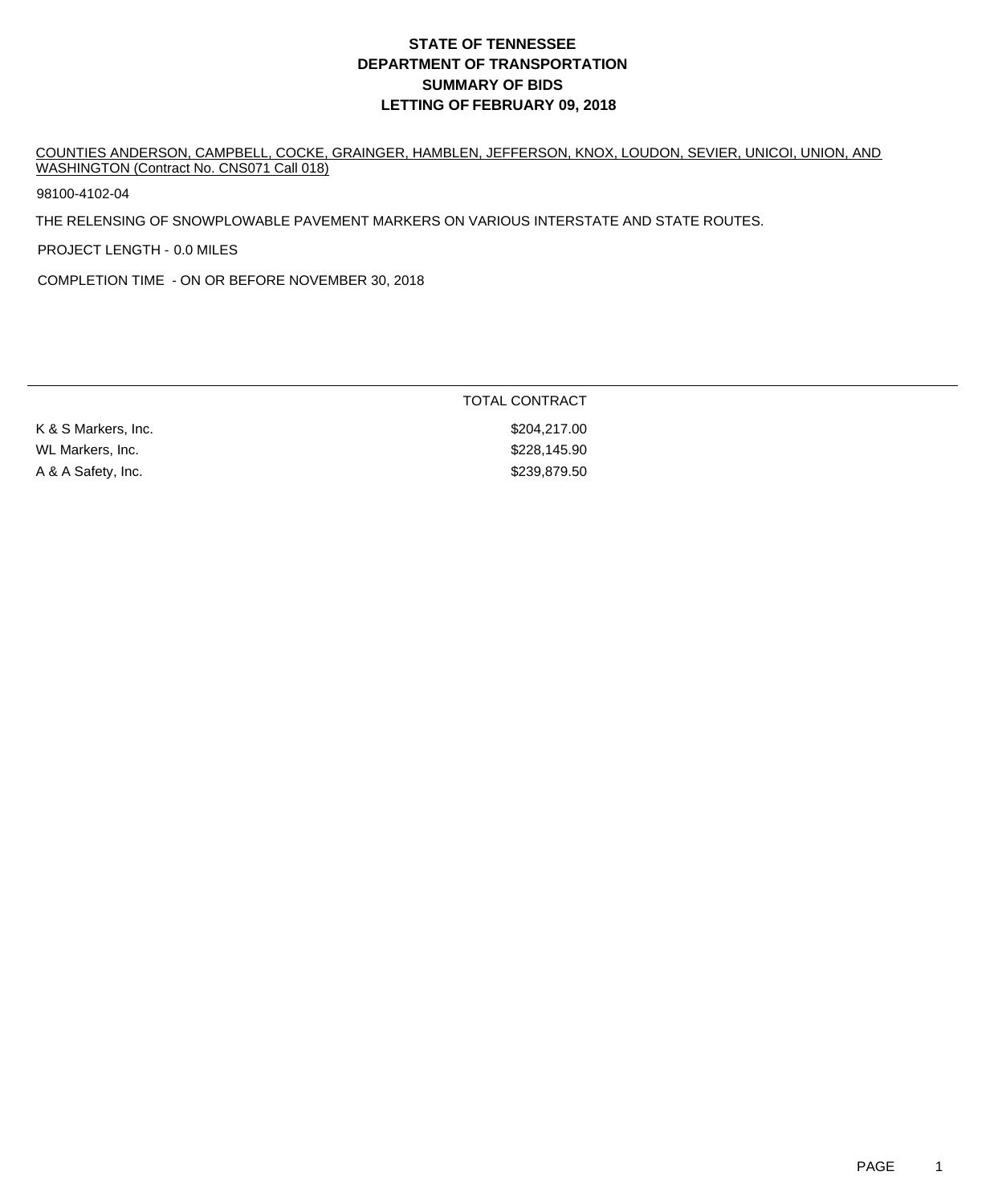**EXTENSION** UNIT PRICE **MAINTENANCE CATEGORY 705-07.11 TRUCK MOUNTED ENERGY ATTENUATOR 2.000 EACH** K & S Markers, Inc. \$15,000.000 \$30,000.00 \$30,000.00 WL Markers, Inc. \$18,000.000 \$36,000.000 \$36,000.000 \$36,000.000 \$36,000.000 \$36,000.00 A & A Safety, Inc. \$8,000.000 \$8,000.000 \$8,000.000 \$8,000.000 **712-01 TRAFFIC CONTROL 1.000 LS** K & S Markers, Inc. \$20,000.000 \$20,000.000 \$20,000.000 \$20,000.000 \$20,000.000 \$20,000.00 WL Markers, Inc. \$29,000.000 \$29,000.000 \$29,000.000 \$29,000.000 \$29,000.000 \$29,000.00 A & A Safety, Inc. \$32,300.000 \$32,300.000 \$32,300.000 \$32,300.000 \$32,300.000 \$32,300.00 **712-06 SIGNS (CONSTRUCTION) 128.000 S.F.** K & S Markers, Inc. \$128.00 WL Markers, Inc. \$128.00 A & A Safety, Inc. \$851.20 **712-08.03 ARROW BOARD (TYPE C) 2.000 EACH** K & S Markers, Inc. \$200.00 \$200.00 \$200.00 \$200.00 \$200.00 \$200.00 \$200.00 \$200.00 \$200.00 \$200.00 \$200.00 \$20 WL Markers, Inc. \$100.00 \$100.00 \$100.00 \$100.00 \$100.00 \$100.00 \$100.00 \$100.00 \$100.00 \$100.00 \$100.00 \$100.00 \$100.00 \$100.00 \$100.00 \$100.00 \$100.00 \$100.00 \$100.00 \$100.00 \$100.00 \$100.00 \$100.00 \$100.00 \$100.00 \$100. A & A Safety, Inc. \$900.0000 \$1,800.00 **716-01.23 Snwplwble Pvmt Mrkrs (Bi-Dir)(2 Color) 1,200.000 EACH** K & S Markers, Inc. \$18.0000 \$21,600.00 WL Markers, Inc. \$20,400.00 \$20,400.00 \$20,400.00 \$20,400.00 \$17.0000 \$20,400.00 A & A Safety, Inc. \$19,800.00 \$19,800.00 \$19,800.00 \$19,800.00 \$19,800.00 \$19,800.00 \$19,800.00 \$19,800.00 \$19 **716-01.40 REMOVE AND REPLACE LENS ON SNOWPLOWABLE REFLECTIVE MARKER 40,763.000 EACH** K & S Markers, Inc. \$3.0000 \$122,289.00 WL Markers, Inc. \$3.3000 \$134,517.90 A & A Safety, Inc. \$167,128.30 **717-01 MOBILIZATION 1.000 LS** K & S Markers, Inc. \$10,000.000 \$10,000.000 \$10,000.000 \$10,000.000 \$10,000.000 \$10,000.00 WL Markers, Inc. \$8,000.000 \$8,000.000 \$8,000.000 \$8,000.000 \$8,000.000 \$8,000.000 \$8,000.00 \$8,000.00 \$8,000

A & A Safety, Inc. \$10,000.000 \$10,000.000 \$10,000.000 \$10,000.000 \$10,000.000 \$10,000.00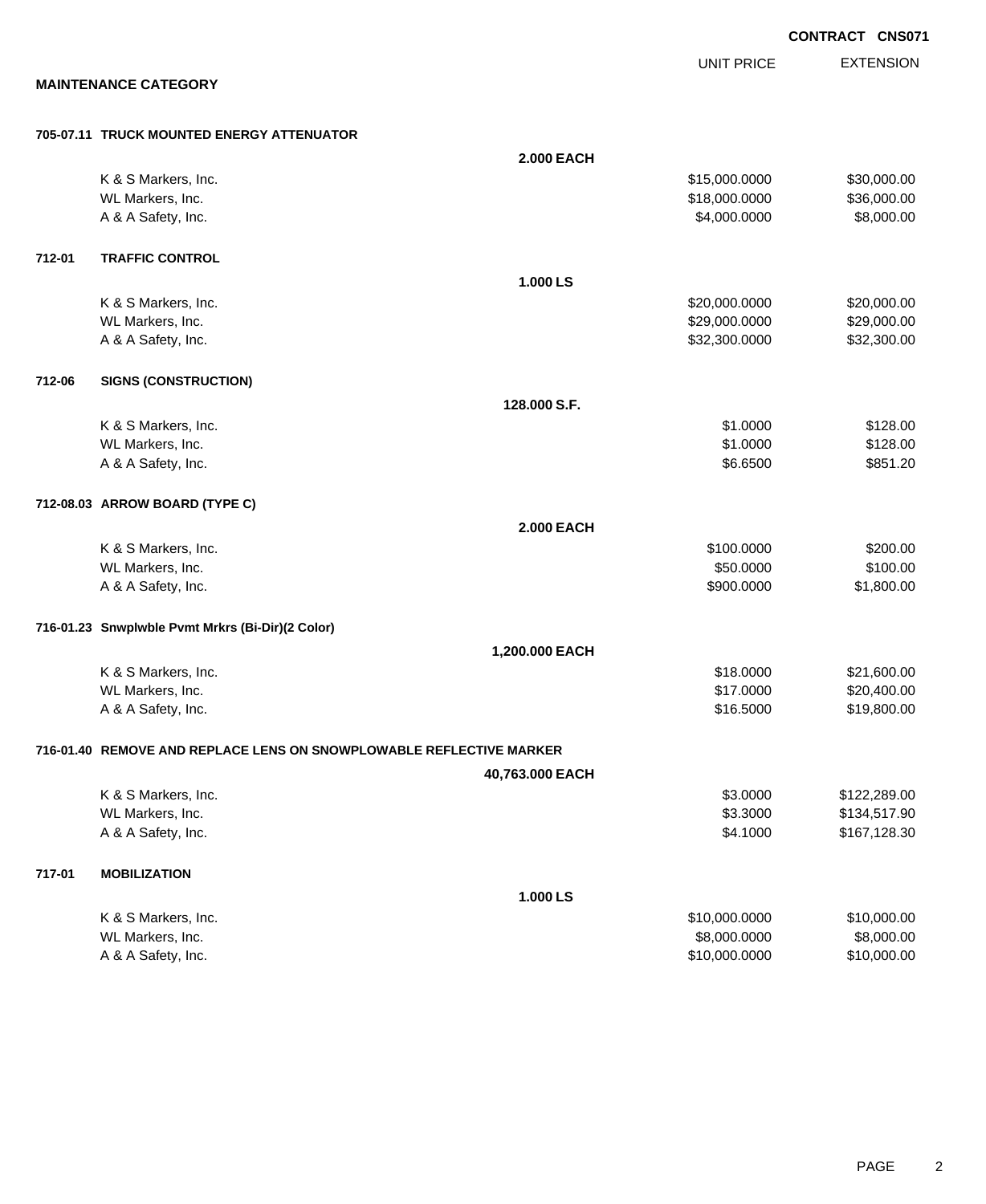# **SUB-TOTAL MAINTENANCE**

| \$228,145.90 |
|--------------|
| \$239,879.50 |
|              |

# **TOTAL CONTRACT**

| K & S Markers, Inc. | \$204,217,00 |
|---------------------|--------------|
| WL Markers, Inc.    | \$228,145.90 |
| A & A Safety, Inc.  | \$239,879.50 |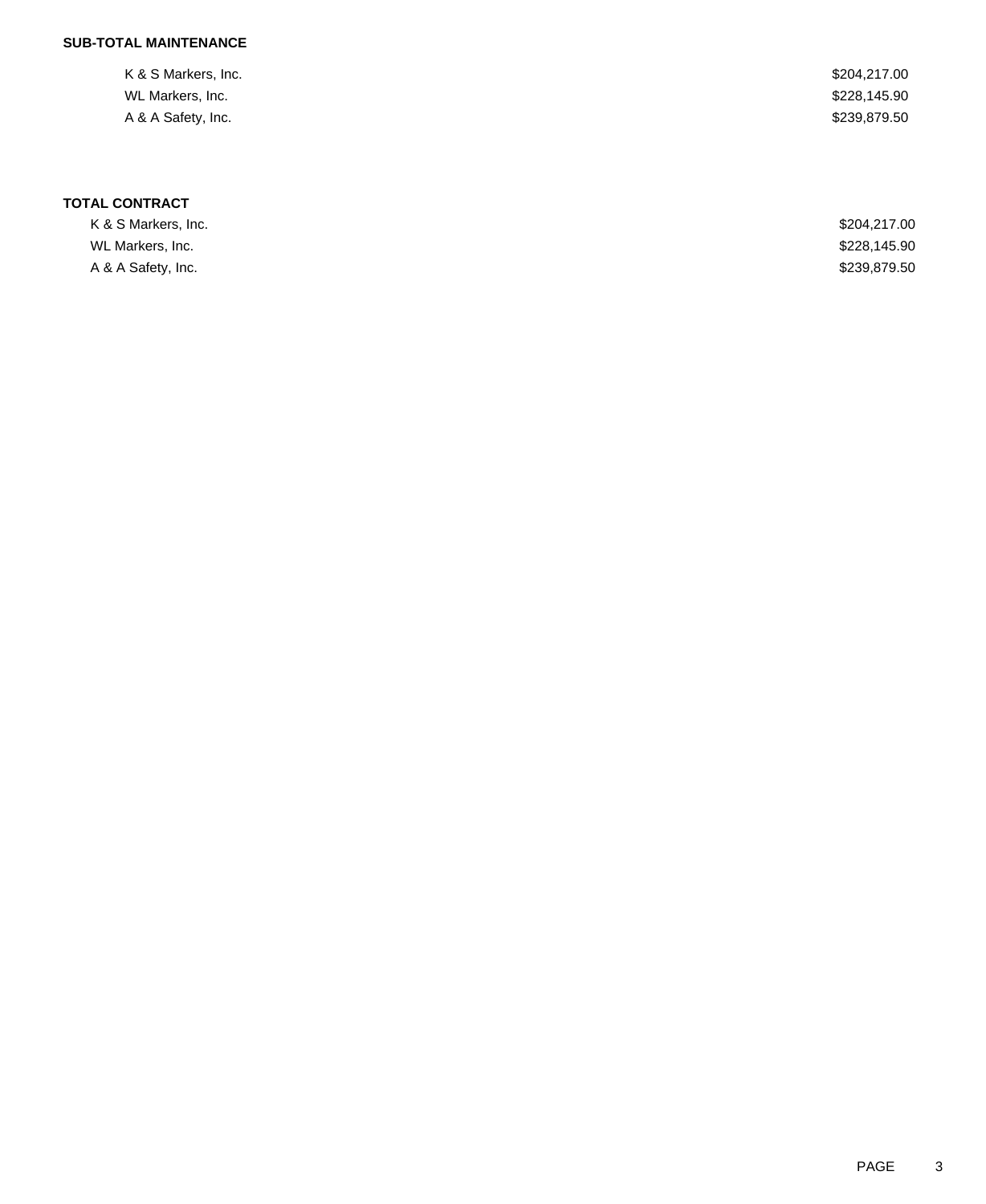#### ANDERSON AND KNOX COUNTIES (Contract No. CNS068 Call 019)

01008-4233-04,NH/HSIP-62(46),01008-3233-94,01008-8233-14,NH/HSIP-62(47),47023-3268-94,47023-8268-14

THE RESURFACING ON S.R. 62 FROM NEAR UNION VALLEY ROAD (L.M. 4.93) IN ANDERSON COUNTY TO NEAR S.R. 162 (L.M. 1.15) IN KNOX COUNTY.

PROJECT LENGTH - 3.410 MILES

COMPLETION TIME - ON OR BEFORE JULY 31, 2018

DBE GOAL 4.00%

TOTAL CONTRACT

Rogers Group, Inc. 6. 2010 12:30 12:30 13:30 13:30 14:30 14:30 14:30 14:30 14:30 14:30 15:30 17:30 17:30 17:30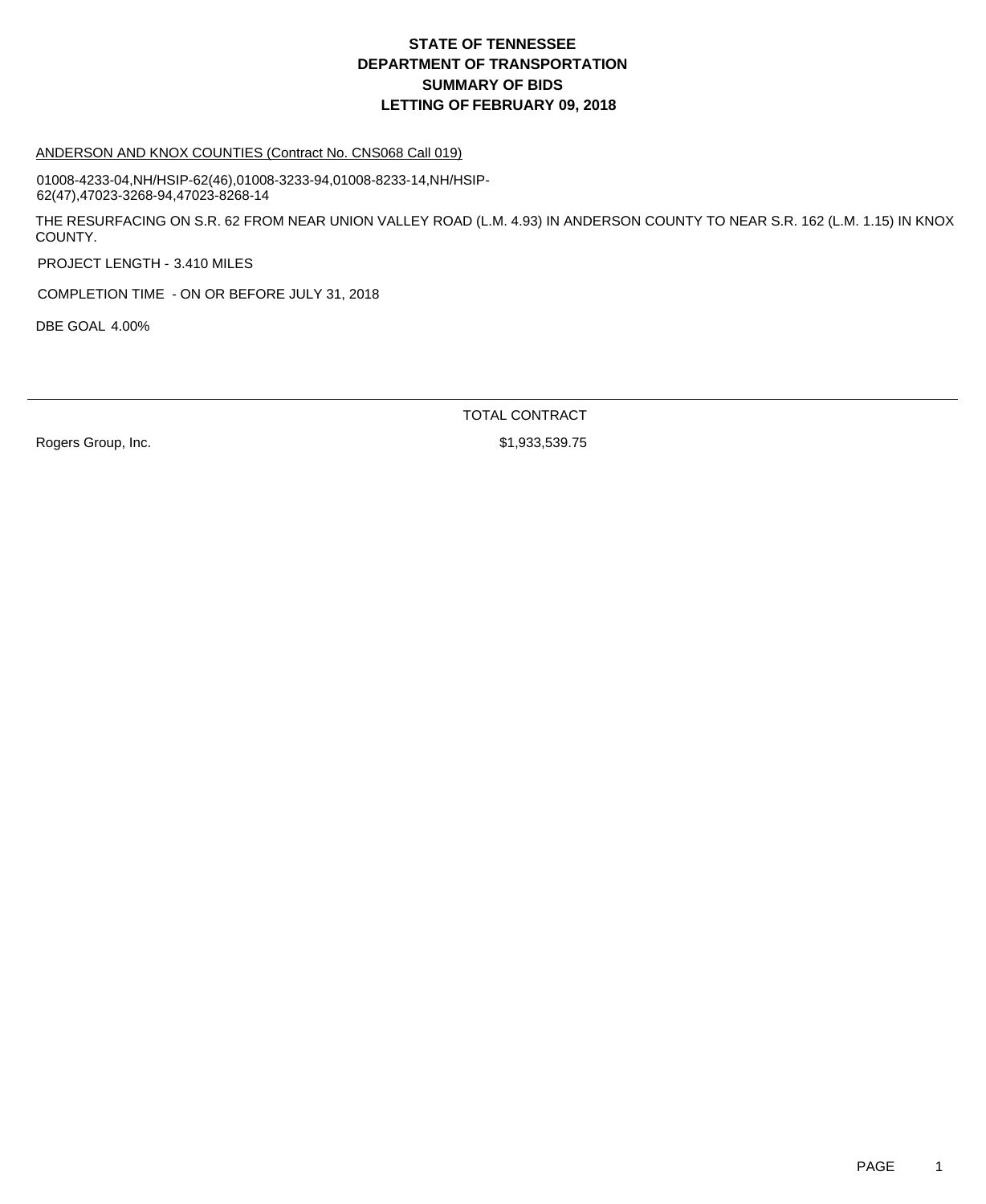EXTENSION **CONTRACT CNS068** UNIT PRICE **ROADWAY CATEGORY 303-01 MINERAL AGGREGATE, TYPE A BASE, GRADING D 500.000 TON** Rogers Group, Inc. \$19,000.00 \$19,000.00 \$19,000.00 \$19,000.00 \$19,000.00 \$19,000.00 \$19,000.00 \$19,000.00 \$19 **403-01 BITUMINOUS MATERIAL FOR TACK COAT (TC) 77.000 TON** Rogers Group, Inc. \$750.000 \$57,750.00 **411-01.07 ACS MIX (PG64-22) GRADING E SHOULDER 3,007.000 TON** Rogers Group, Inc. \$221,014.50 **411-02.10 ACS MIX(PG70-22) GRADING D 9,634.000 TON** Rogers Group, Inc. 6. 2012. The State of the State of the State of the State of the State of the State of the State of the State of the State of the State of the State of the State of the State of the State of the State of **415-01.01 COLD PLANING BITUMINOUS PAVEMENT 7,062.000 TON** Rogers Group, Inc. \$22.0000 \$155,364.00 **701-02.01 CONCRETE CURB RAMP (RETROFIT) 825.000 S.F.** Rogers Group, Inc. \$23,100.00 \$23,100.00 \$23,100.00 \$23,100.00 \$23,100.00 \$23,100.00 \$23,100.00 \$23,100.00 \$23 **705-04.09 EARTH PAD FOR TYPE 38 GR END TREATMENT 2.000 EACH** Rogers Group, Inc. \$1,935.0000 \$3,870.00 **705-06.20 TANGENT ENERGY ABSORBING TERM MASH TL-3 2.000 EACH** Rogers Group, Inc. \$2,425.0000 \$4,850.00 **706-05 GUARDRAIL ADJUSTMENT 475.000 L.F.** Rogers Group, Inc. \$1,021.25 **712-01 TRAFFIC CONTROL 1.000 LS** Rogers Group, Inc. \$89,300.000 \$89,300.000 \$89,300.000 \$89,300.000 \$89,300.000 \$89,300.00 **712-04.01 FLEXIBLE DRUMS (CHANNELIZING) 471.000 EACH** Rogers Group, Inc. \$30.000 \$14,130.00 **712-05.03 WARNING LIGHTS (TYPE C) 236.000 EACH** Rogers Group, Inc. \$6,372.00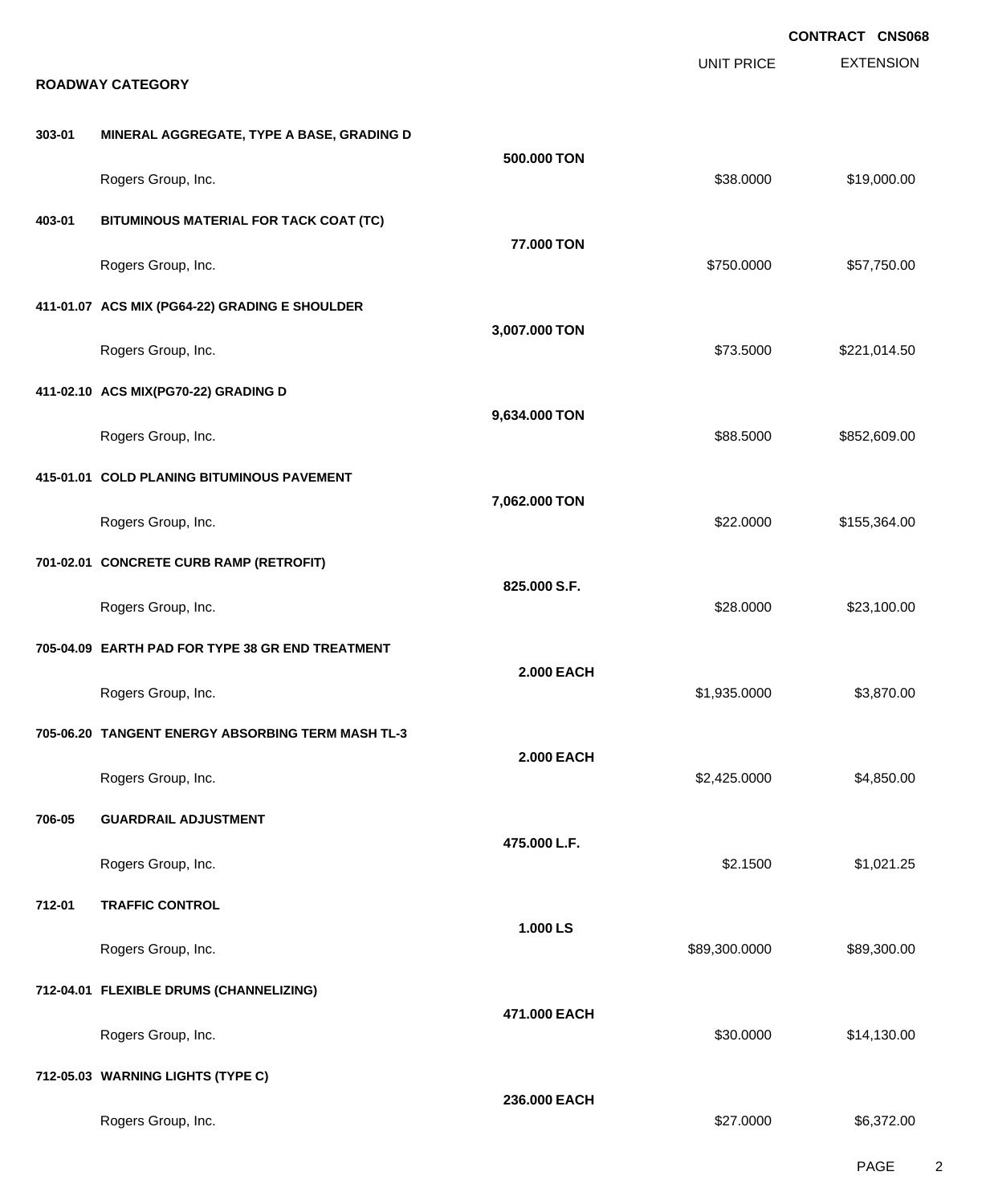|        |                                                             |                   |                   | <b>CONTRACT CNS068</b> |
|--------|-------------------------------------------------------------|-------------------|-------------------|------------------------|
|        |                                                             |                   | <b>UNIT PRICE</b> | <b>EXTENSION</b>       |
| 712-06 | <b>SIGNS (CONSTRUCTION)</b>                                 |                   |                   |                        |
|        | Rogers Group, Inc.                                          | 1,582.000 S.F.    | \$7.8000          | \$12,339.60            |
|        | 712-08.03 ARROW BOARD (TYPE C)                              |                   |                   |                        |
|        | Rogers Group, Inc.                                          | <b>4.000 EACH</b> | \$1,530.0000      | \$6,120.00             |
|        | 716-01.22 Snwplwble Pvmt Mrkrs (Mono-Dir)(1 Color)          |                   |                   |                        |
|        | Rogers Group, Inc.                                          | 784.000 EACH      | \$23.0000         | \$18,032.00            |
|        | 716-01.23 Snwplwble Pvmt Mrkrs (Bi-Dir)(2 Color)            |                   |                   |                        |
|        | Rogers Group, Inc.                                          | 141.000 EACH      | \$23.0000         | \$3,243.00             |
|        | 716-01.30 REMOVAL OF SNOWPLOWABLE REFLECTIVE MARKER         |                   |                   |                        |
|        | Rogers Group, Inc.                                          | 141.000 EACH      | \$6.3000          | \$888.30               |
|        | 716-02.04 PLASTIC PAVEMENT MARKING(CHANNELIZATION STRIPING) |                   |                   |                        |
|        | Rogers Group, Inc.                                          | 2,438.000 S.Y.    | \$17.9500         | \$43,762.10            |
|        | 716-02.05 PLASTIC PAVEMENT MARKING (STOP LINE)              |                   |                   |                        |
|        | Rogers Group, Inc.                                          | 256.000 L.F.      | \$10.5500         | \$2,700.80             |
|        | 716-02.06 PLASTIC PAVEMENT MARKING (TURN LANE ARROW)        |                   |                   |                        |
|        | Rogers Group, Inc.                                          | 31.000 EACH       | \$158.0000        | \$4,898.00             |
|        | 716-03.01 PLASTIC WORD PAVEMENT MARKING (ONLY)              |                   |                   |                        |
|        | Rogers Group, Inc.                                          | <b>4.000 EACH</b> | \$132.0000        | \$528.00               |
|        | 716-03.09 PLASTIC WORD PAVEMENT MARKING (YEILD AHEAD)       |                   |                   |                        |
|        | Rogers Group, Inc.                                          | <b>1.000 EACH</b> | \$317.0000        | \$317.00               |
|        | 716-04.05 PLASTIC PAVEMENT MARKING (STRAIGHT ARROW)         |                   |                   |                        |
|        | Rogers Group, Inc.                                          | <b>6.000 EACH</b> | \$132.0000        | \$792.00               |
|        | 716-05.01 PAINTED PAVEMENT MARKING (4" LINE)                |                   |                   |                        |
|        | Rogers Group, Inc.                                          | 16.000 L.M.       | \$475.0000        | \$7,600.00             |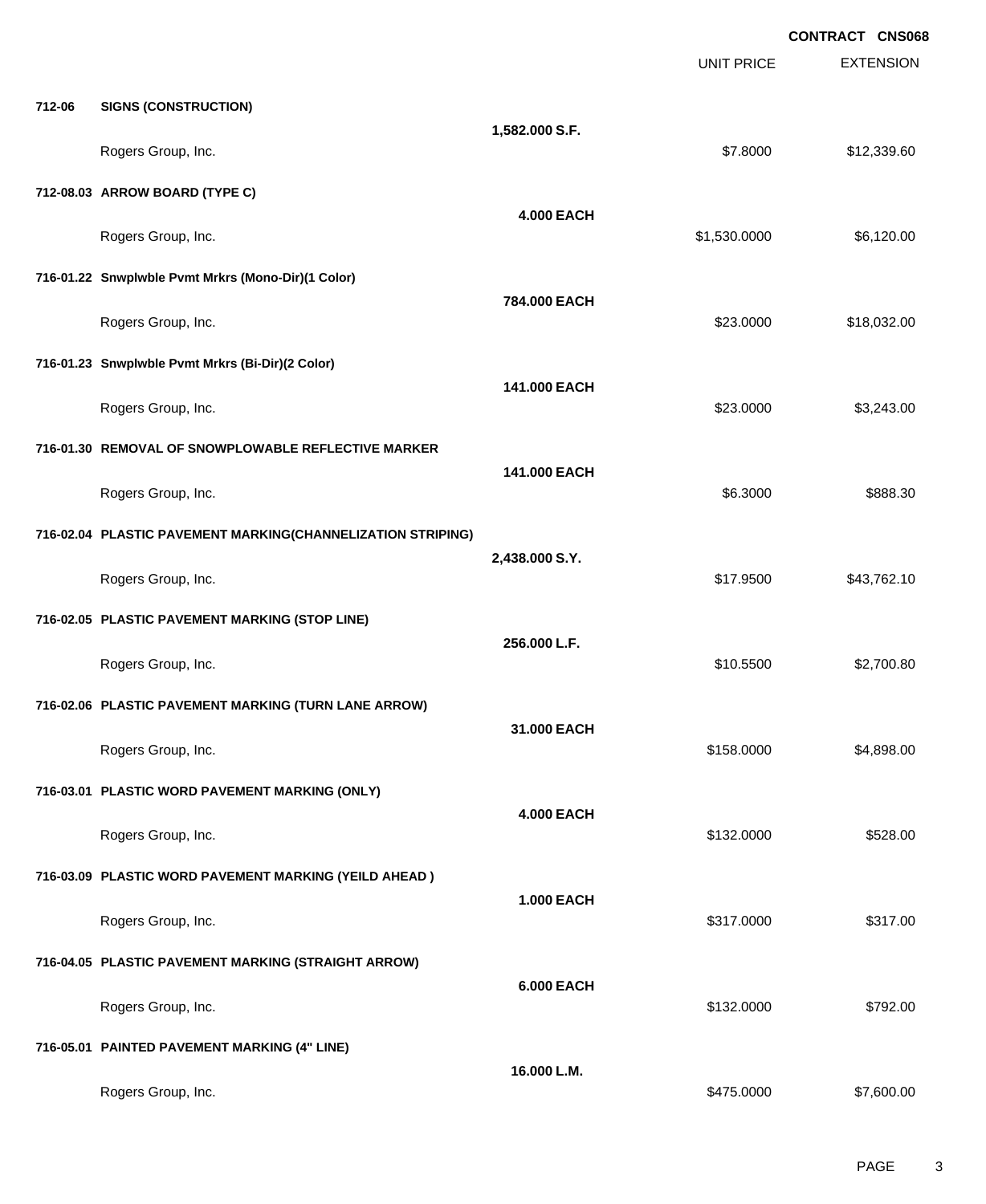|        |                                                                 |                 |                   | <b>CONTRACT CNS068</b> |
|--------|-----------------------------------------------------------------|-----------------|-------------------|------------------------|
|        |                                                                 |                 | <b>UNIT PRICE</b> | <b>EXTENSION</b>       |
|        | 716-05.21 PAINTED PAVEMENT MARKING(4"DOTTED LINE)               |                 |                   |                        |
|        | Rogers Group, Inc.                                              | 41,170.000 L.F. | \$0.1100          | \$4,528.70             |
|        |                                                                 |                 |                   |                        |
|        | 716-12.02 ENHANCED FLATLINE THERMO PVMT MRKNG (6IN LINE)        | 16.000 L.M.     |                   |                        |
|        | Rogers Group, Inc.                                              |                 | \$4,060.0000      | \$64,960.00            |
|        | 716-12.05 ENHANCED FLATLINE THERMO PVMT MRKNG (6IN DOTTED LINE) |                 |                   |                        |
|        | Rogers Group, Inc.                                              | 12,580.000 L.F. | \$1.0500          | \$13,209.00            |
|        | 716-13.05 SPRAY THERMO PVMT MRKNG (60 mil) (6IN DOTTED LINE)    |                 |                   |                        |
|        | Rogers Group, Inc.                                              | 28,590.000 L.F. | \$1.0500          | \$30,019.50            |
| 717-01 | <b>MOBILIZATION</b>                                             |                 |                   |                        |
|        | Rogers Group, Inc.                                              | 1.000 LS        | \$63,700.0000     | \$63,700.00            |
|        | 730-14.02 SAW SLOT                                              |                 |                   |                        |
|        | Rogers Group, Inc.                                              | 1,500.000 L.F.  | \$4.5000          | \$6,750.00             |
|        | 730-14.03 LOOP WIRE                                             |                 |                   |                        |
|        | Rogers Group, Inc.                                              | 3,000.000 L.F.  | \$0.5500          | \$1,650.00             |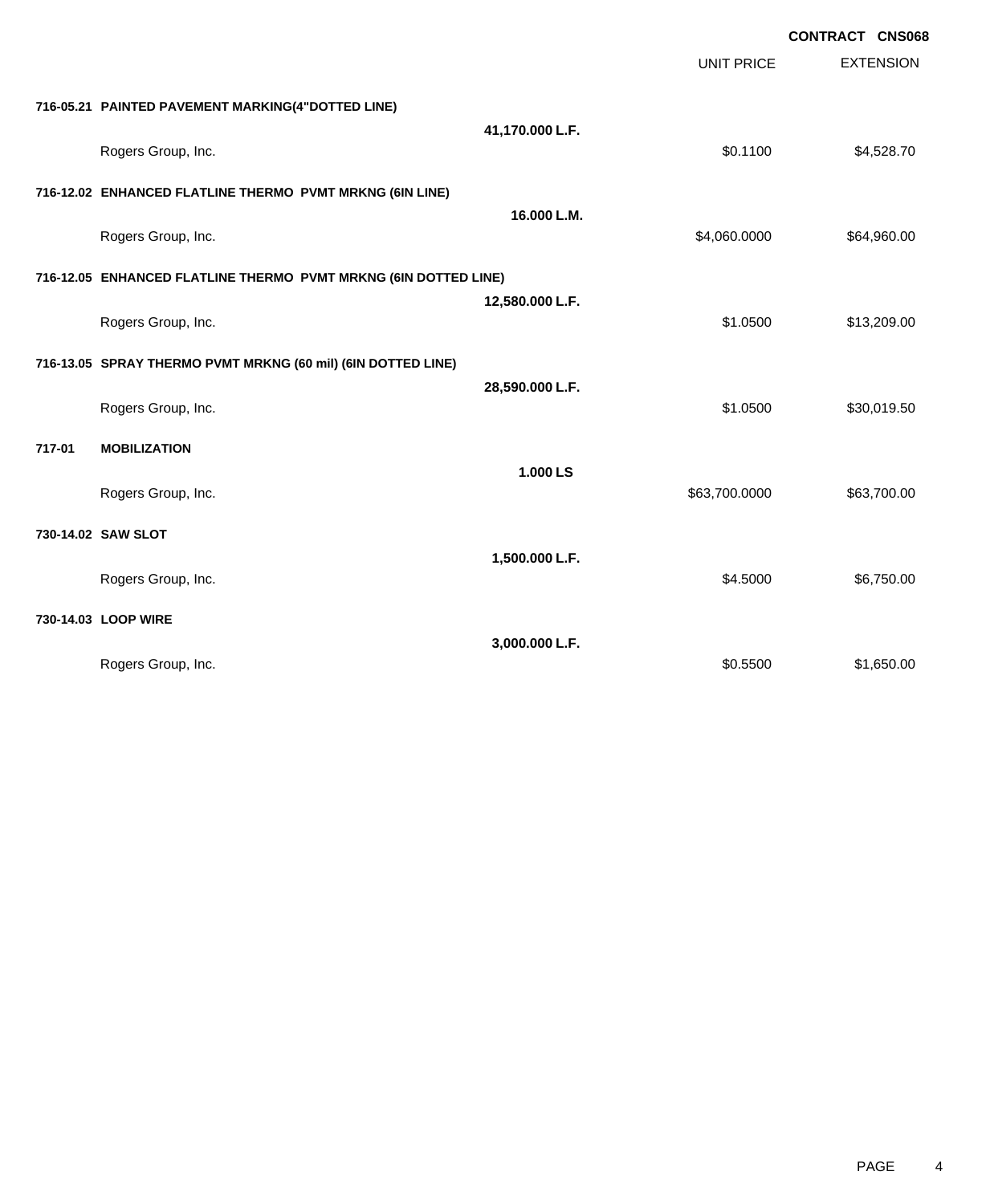|                                                       |                |              | <b>CONTRACT</b><br><b>CNS068</b> |
|-------------------------------------------------------|----------------|--------------|----------------------------------|
| <b>BRIDGE CATEGORY</b>                                |                | UNIT PRICE   | <b>EXTENSION</b>                 |
| 604-10.44 EXPANSION JOINT REPAIRS                     |                |              |                                  |
| Rogers Group, Inc.                                    | 228.000 L.F.   | \$450.0000   | \$102,600.00                     |
| 604-10.50 BRIDGE DECK REPAIRS (PARTIAL DEPTH OF SLAB) | 5.000 S.Y.     |              |                                  |
| Rogers Group, Inc.                                    |                | \$1,030.0000 | \$5,150.00                       |
| 617-04.01 TYPE 1 THIN EPOXY OVERLAY (EPOXY-URETHANE)  |                |              |                                  |
|                                                       | 2,660.000 S.Y. |              |                                  |
| Rogers Group, Inc.                                    |                | \$34.3500    | \$91,371.00                      |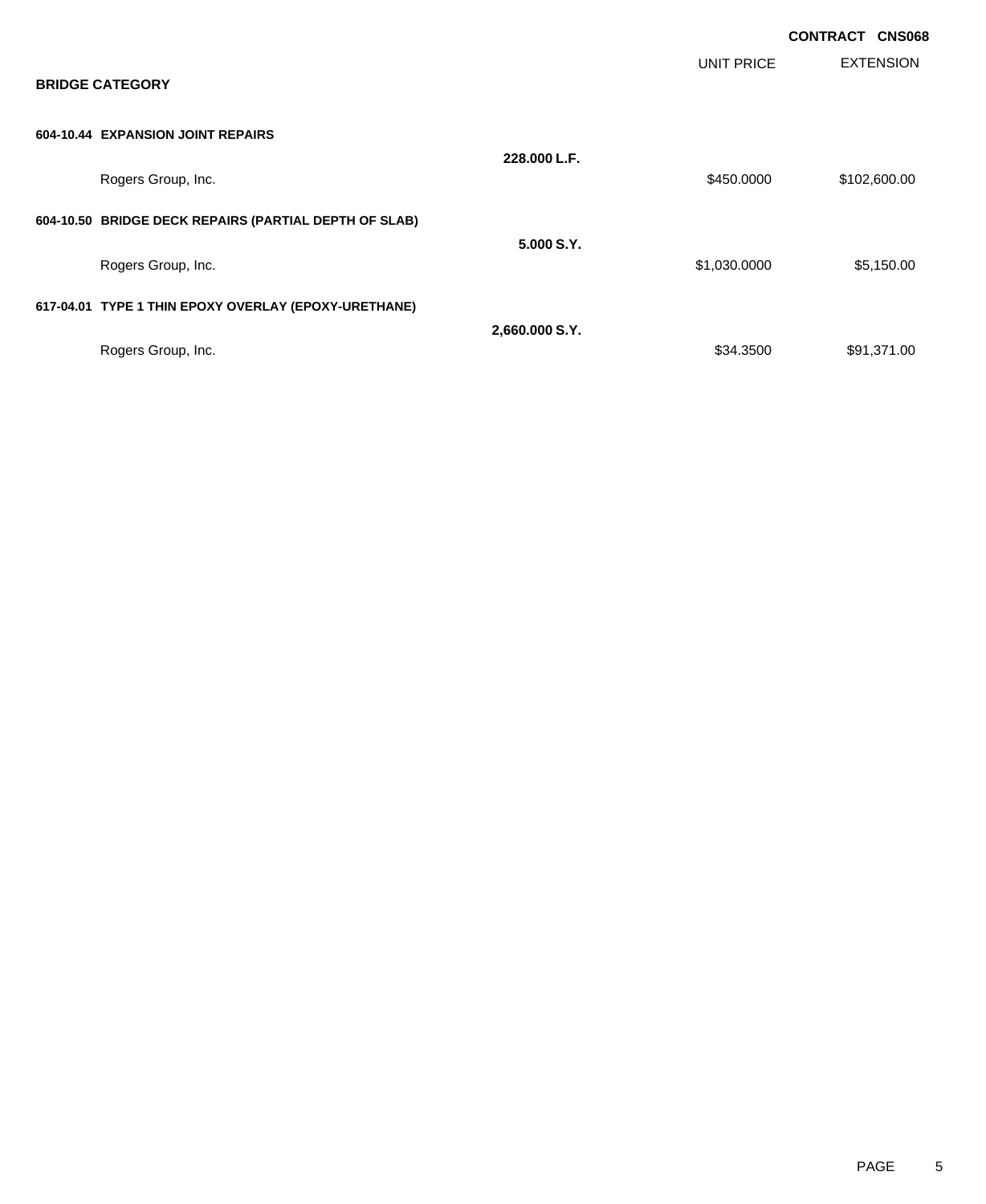# **SUB-TOTAL ROADWAY**

| Rogers Group, Inc.      | \$1,734,418.75 |
|-------------------------|----------------|
| <b>SUB-TOTAL BRIDGE</b> |                |
| Rogers Group, Inc.      | \$199,121.00   |
|                         |                |

**TOTAL CONTRACT**

Rogers Group, Inc. \$1,933,539.75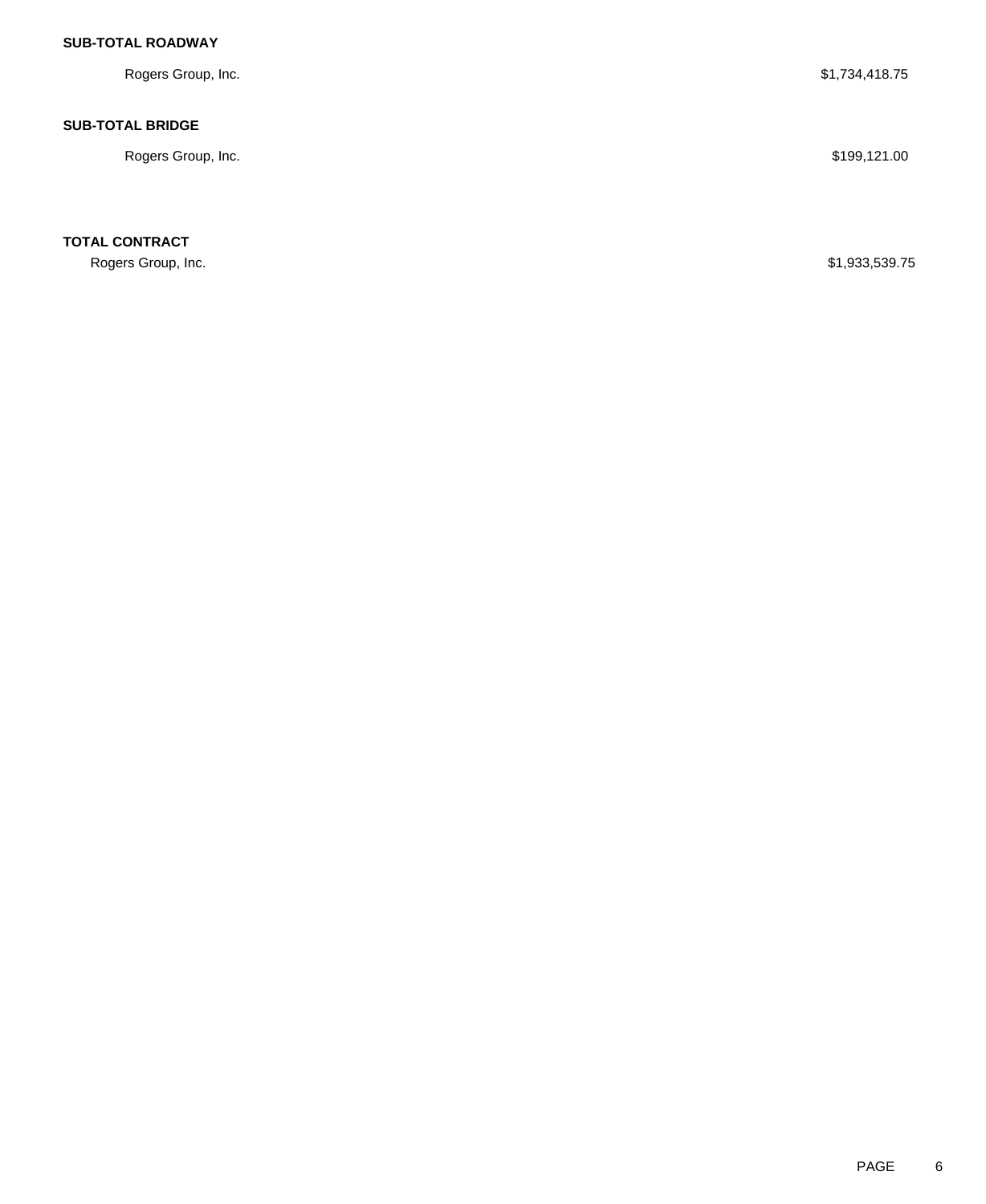#### BEDFORD COUNTY (Contract No. CNS046 Call 020)

STP-16(57),02004-8217-14

THE RESURFACING ON U.S. 41A (S.R. 16) FROM THE RUTHERFORD COUNTY LINE (L.M. 0.00) TO S.R. 270 (L.M. 10.42).

PROJECT LENGTH - 10.42 MILES

COMPLETION TIME - ON OR BEFORE JULY 31, 2018

DBE GOAL 2.50%

Wright Paving Contractors, Inc. 6. 2012 19:30:38 \$1,053,123.38 Volunteer Paving, LLC \$1,058,096.10

TOTAL CONTRACT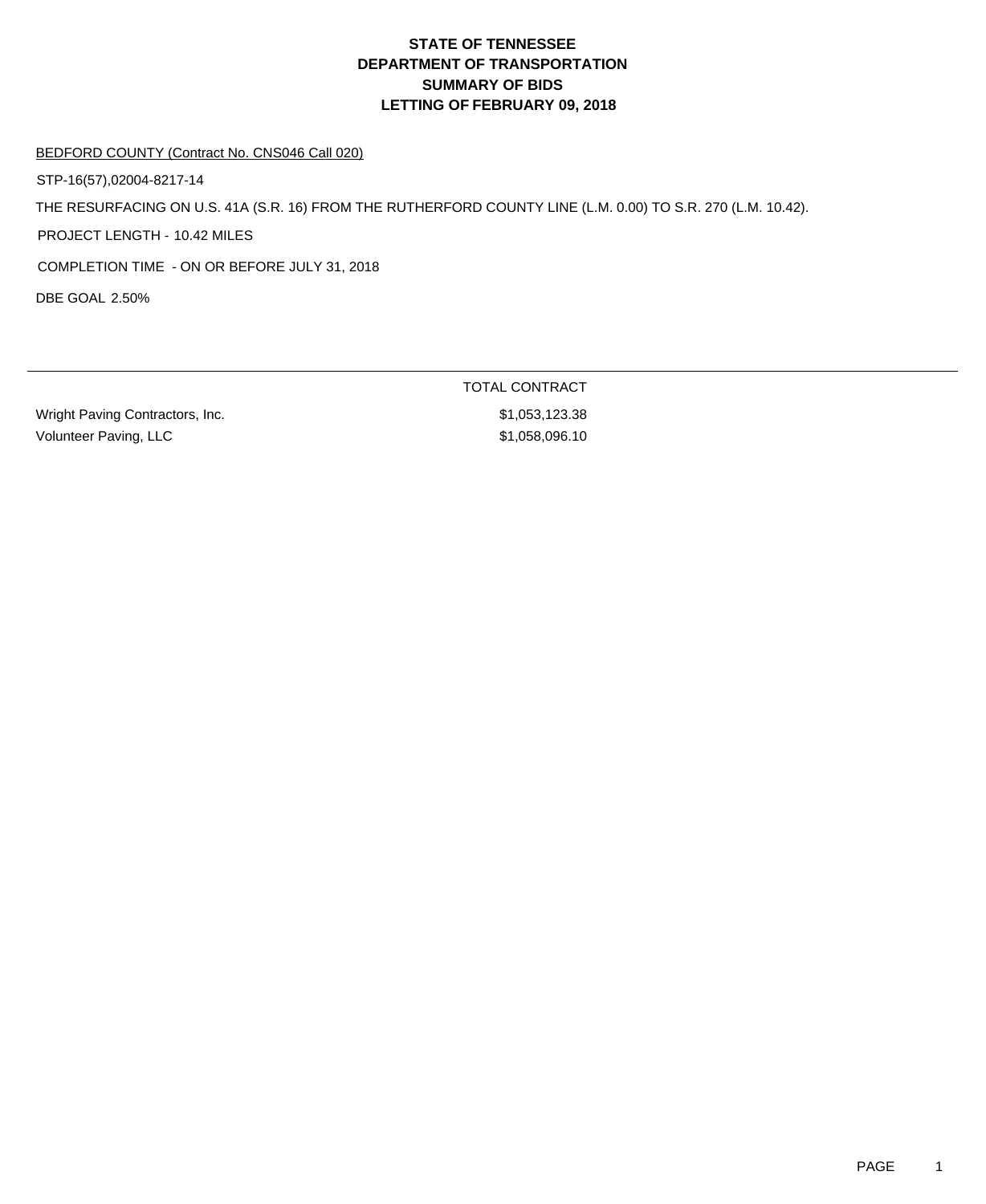EXTENSION UNIT PRICE

#### **ROADWAY CATEGORY**

| 307-01.08   ASPHALT CONCRETE MIX (PG64-22) (BPMB-HM) GRADING B-M2 |  |  |
|-------------------------------------------------------------------|--|--|

|        |                                                                  | 608,000 TON        |                          |                            |
|--------|------------------------------------------------------------------|--------------------|--------------------------|----------------------------|
|        | Wright Paving Contractors, Inc.<br>Volunteer Paving, LLC         |                    | \$83.9700<br>\$61.0100   | \$51,053.76<br>\$37,094.08 |
| 403-01 | BITUMINOUS MATERIAL FOR TACK COAT (TC)                           |                    |                          |                            |
|        |                                                                  | <b>73,000 TON</b>  |                          |                            |
|        | Wright Paving Contractors, Inc.<br>Volunteer Paving, LLC         |                    | \$525.2600<br>\$603.9900 | \$38,343.98<br>\$44,091.27 |
|        | 403-05.01 BITUMINOUS MATERIAL (FOG SEAL) SHOULDER                |                    |                          |                            |
|        |                                                                  | 32.700 TON         |                          |                            |
|        | Wright Paving Contractors, Inc.<br>Volunteer Paving, LLC         |                    | \$770.1200<br>\$900.8300 | \$25,182.92<br>\$29,457.14 |
|        | 407-07.01 INTELLIGENT COMPACTION EQUIPMENT                       |                    |                          |                            |
|        |                                                                  | 1.000 LS           |                          |                            |
|        | Wright Paving Contractors, Inc.                                  |                    | \$28,000.0000            | \$28,000.00                |
|        | Volunteer Paving, LLC                                            |                    | \$22,370.1100            | \$22,370.11                |
|        | 411-03.12 ACS MIX(PG64-22) THIN LIFT D ASPHALT                   |                    |                          |                            |
|        |                                                                  | 7,104.000 TON      |                          |                            |
|        | Wright Paving Contractors, Inc.                                  |                    | \$72.0600                | \$511,914.24               |
|        | Volunteer Paving, LLC                                            |                    | \$74.6200                | \$530,100.48               |
|        |                                                                  |                    |                          |                            |
|        | 411-12.03 SCORING FOR RUMBLE STRIPE (NON-CONTINUOUS) (8IN WIDTH) |                    |                          |                            |
|        | Wright Paving Contractors, Inc.                                  | 15.200 L.M.        | \$712.8400               | \$10,835.17                |
|        | Volunteer Paving, LLC                                            |                    | \$1,062.5800             | \$16,151.22                |
|        |                                                                  |                    |                          |                            |
|        | 415-01.01 COLD PLANING BITUMINOUS PAVEMENT                       |                    |                          |                            |
|        |                                                                  | 6,559.000 TON      |                          |                            |
|        | Wright Paving Contractors, Inc.                                  |                    | \$15.8500                | \$103,960.15               |
|        | Volunteer Paving, LLC                                            |                    | \$14.5400                | \$95,367.86                |
| 712-01 | <b>TRAFFIC CONTROL</b>                                           |                    |                          |                            |
|        |                                                                  | 1.000 LS           |                          |                            |
|        | Wright Paving Contractors, Inc.                                  |                    | \$27,297.4100            | \$27,297.41                |
|        | Volunteer Paving, LLC                                            |                    | \$24,546.0500            | \$24,546.05                |
|        |                                                                  |                    |                          |                            |
|        | 712-04.01 FLEXIBLE DRUMS (CHANNELIZING)                          |                    |                          |                            |
|        | Wright Paving Contractors, Inc.                                  | <b>25.000 EACH</b> | \$16.9500                | \$423.75                   |
|        | Volunteer Paving, LLC                                            |                    | \$5.0300                 | \$125.75                   |
|        |                                                                  |                    |                          |                            |
|        | 712-05.01 WARNING LIGHTS (TYPE A)                                |                    |                          |                            |
|        |                                                                  | <b>4.000 EACH</b>  |                          |                            |
|        | Wright Paving Contractors, Inc.                                  |                    | \$11.3000                | \$45.20                    |
|        | Volunteer Paving, LLC                                            |                    | \$5.0300                 | \$20.12                    |
|        |                                                                  |                    |                          |                            |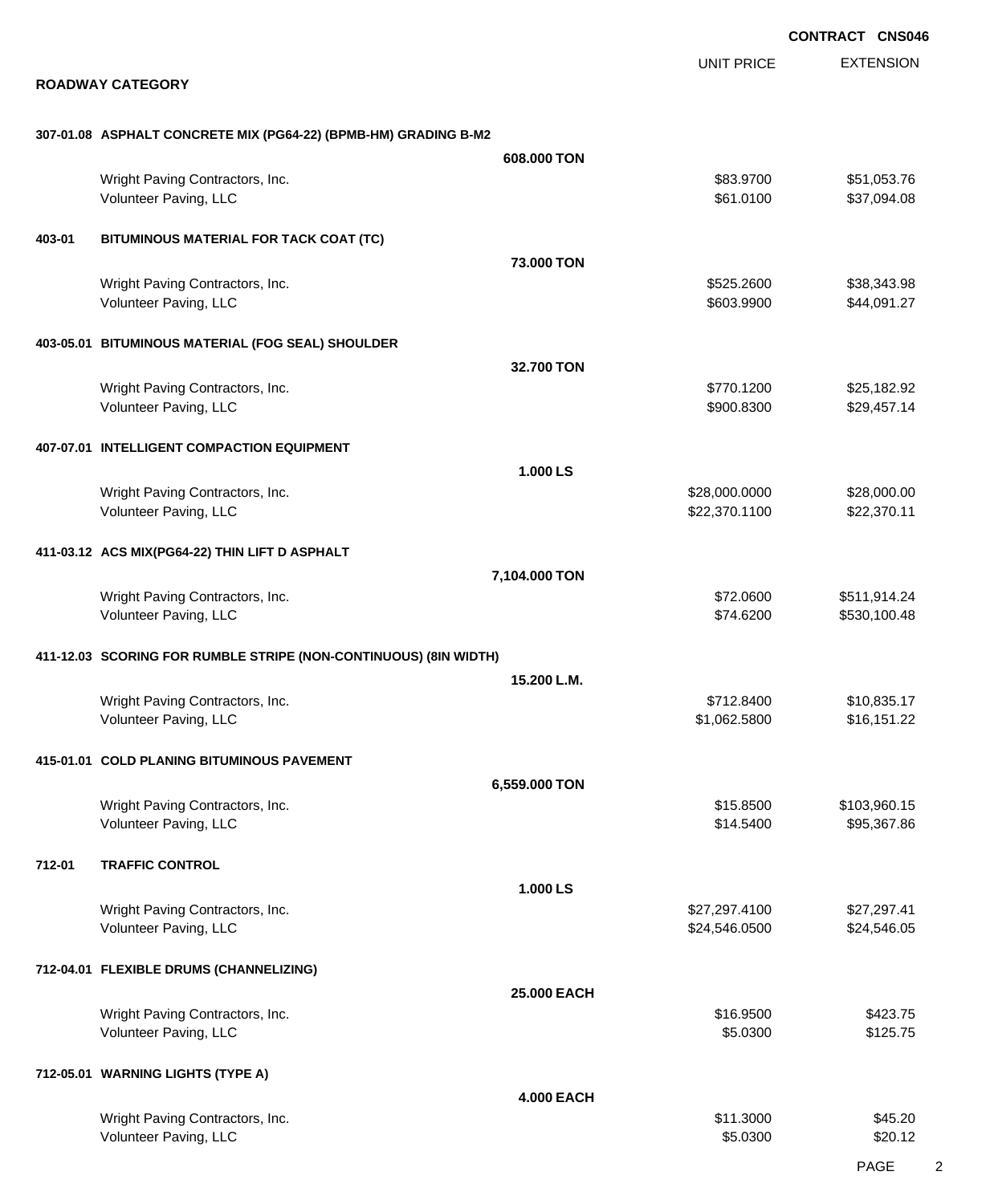EXTENSION **CONTRACT CNS046** UNIT PRICE **712-06 SIGNS (CONSTRUCTION) 2,016.000 S.F.** Wright Paving Contractors, Inc. 68.4800 \$17,095.68 Volunteer Paving, LLC 64.000 \$12,176.64 **716-01.21 Snwplwble Pvmt Mrkrs (Bi-Dir)(1 Color) 803.000 EACH** Wright Paving Contractors, Inc. 6. 2002. The state of the state of the state of the state of the state of the state of the state of the state of the state of the state of the state of the state of the state of the state of Volunteer Paving, LLC 6. 2000 \$20,075.00 **716-01.30 REMOVAL OF SNOWPLOWABLE REFLECTIVE MARKER 803.000 EACH** Wright Paving Contractors, Inc. 67,227.00 \$1,227.00 \$9.0000 \$7,227.00 Volunteer Paving, LLC 67,227.00 **716-02.04 PLASTIC PAVEMENT MARKING(CHANNELIZATION STRIPING) 36.600 S.Y.** Wright Paving Contractors, Inc. 6732.00 Volunteer Paving, LLC \$20.0000 \$732.00 **716-02.05 PLASTIC PAVEMENT MARKING (STOP LINE) 583.000 L.F.** Wright Paving Contractors, Inc. 6. 2000 \$6,996.00 \$6,996.00 Volunteer Paving, LLC 6,996.00 **716-02.06 PLASTIC PAVEMENT MARKING (TURN LANE ARROW) 8.000 EACH** Wright Paving Contractors, Inc. 66 and the contractors, Inc. 6 and the contractors, Inc. 6 and the contractors, Inc. 6 and the contractors, Inc. 6 and the contractors, Inc. 6 and the contractors, Inc. 6 and the contractors Volunteer Paving, LLC 61,200.00 \$1,200.00 \$1,200.00 \$1,200.00 \$1,200.00 \$1,200.00 \$1,200.00 \$1,200.00 \$1,200.00 **716-03.01 PLASTIC WORD PAVEMENT MARKING (ONLY) 1.000 EACH** Wright Paving Contractors, Inc. 6300.000 \$300.000 \$300.000 \$300.000 \$300.000 \$300.000 \$300.00 Volunteer Paving, LLC \$300.000 \$300.000 \$300.000 \$300.000 \$300.000 \$300.000 \$300.000 \$300.00 **716-05.01 PAINTED PAVEMENT MARKING (4" LINE) 33.300 L.M.** Wright Paving Contractors, Inc. 6. 2012. The contractors of the contractors, Inc. 629,970.000 \$29,970.00 Volunteer Paving, LLC 600000 \$29,970.00 **716-08.05 REMOVAL OF PAVEMENT MARKING (STOP LINE) 583.000 L.F.** Wright Paving Contractors, Inc. 6. 2000 \$1,749.00 Volunteer Paving, LLC 61,749.00 **716-12.02 ENHANCED FLATLINE THERMO PVMT MRKNG (6IN LINE) 33.300 L.M.**

Wright Paving Contractors, Inc. 6. 2012 12:30 12:30 12:30 12:30 12:30 12:30 12:30 12:30 12:30 12:30 12:30 12:30 12:30 12:30 12:30 12:30 12:30 12:30 12:30 12:30 12:30 12:30 12:30 12:30 12:30 12:30 12:30 12:30 12:30 12:30 12 Volunteer Paving, LLC 6.600.0000 \$153,180.000 \$153,180.000 \$153,180.000 \$153,180.00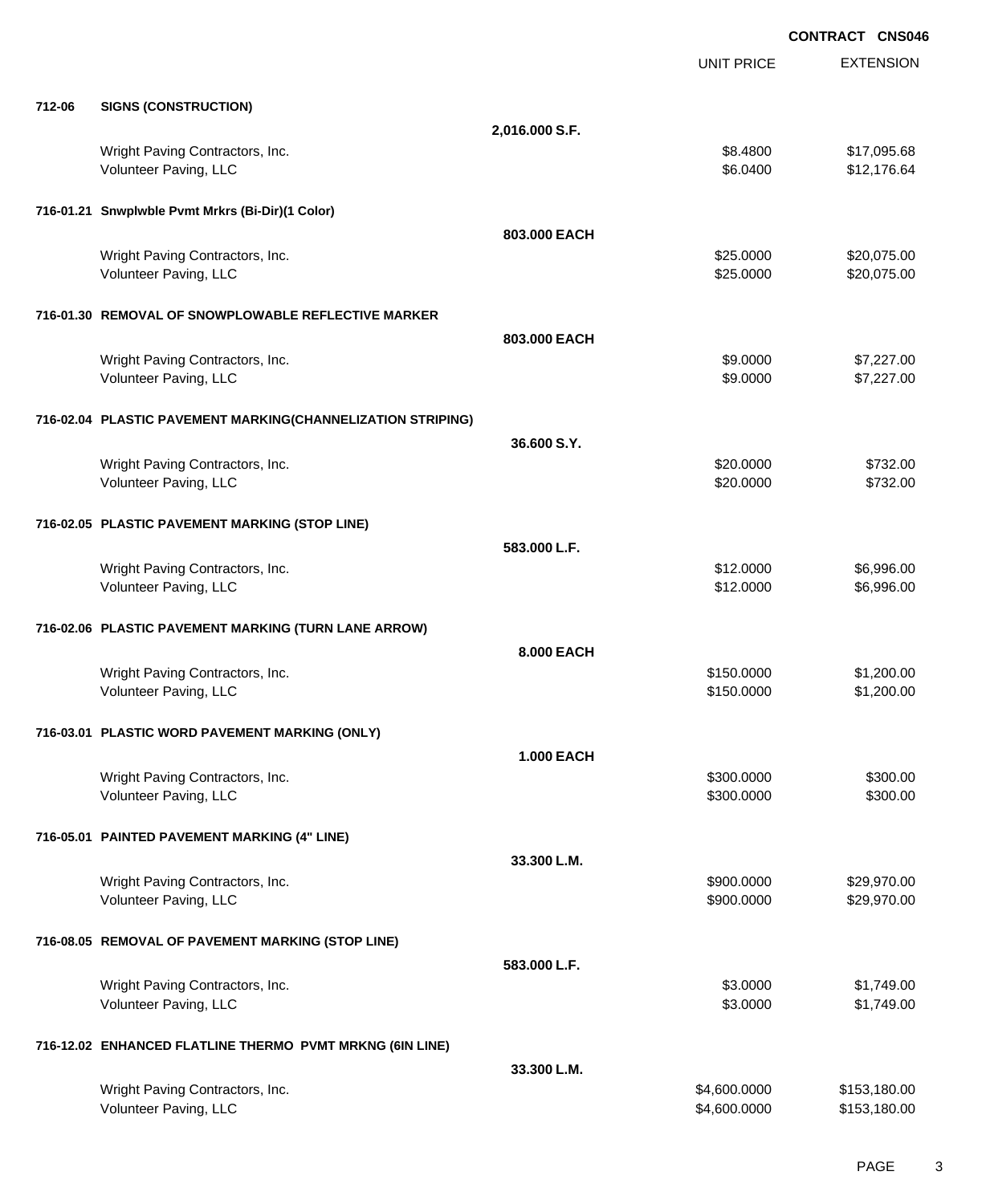EXTENSION UNIT PRICE

## **717-01 MOBILIZATION**

**1.000 LS**

Wright Paving Contractors, Inc. 6. 2012 12:30 \$17,542.1200 \$17,542.1200 \$17,542.12 Volunteer Paving, LLC 6.3800 \$25,166.3800 \$25,166.3800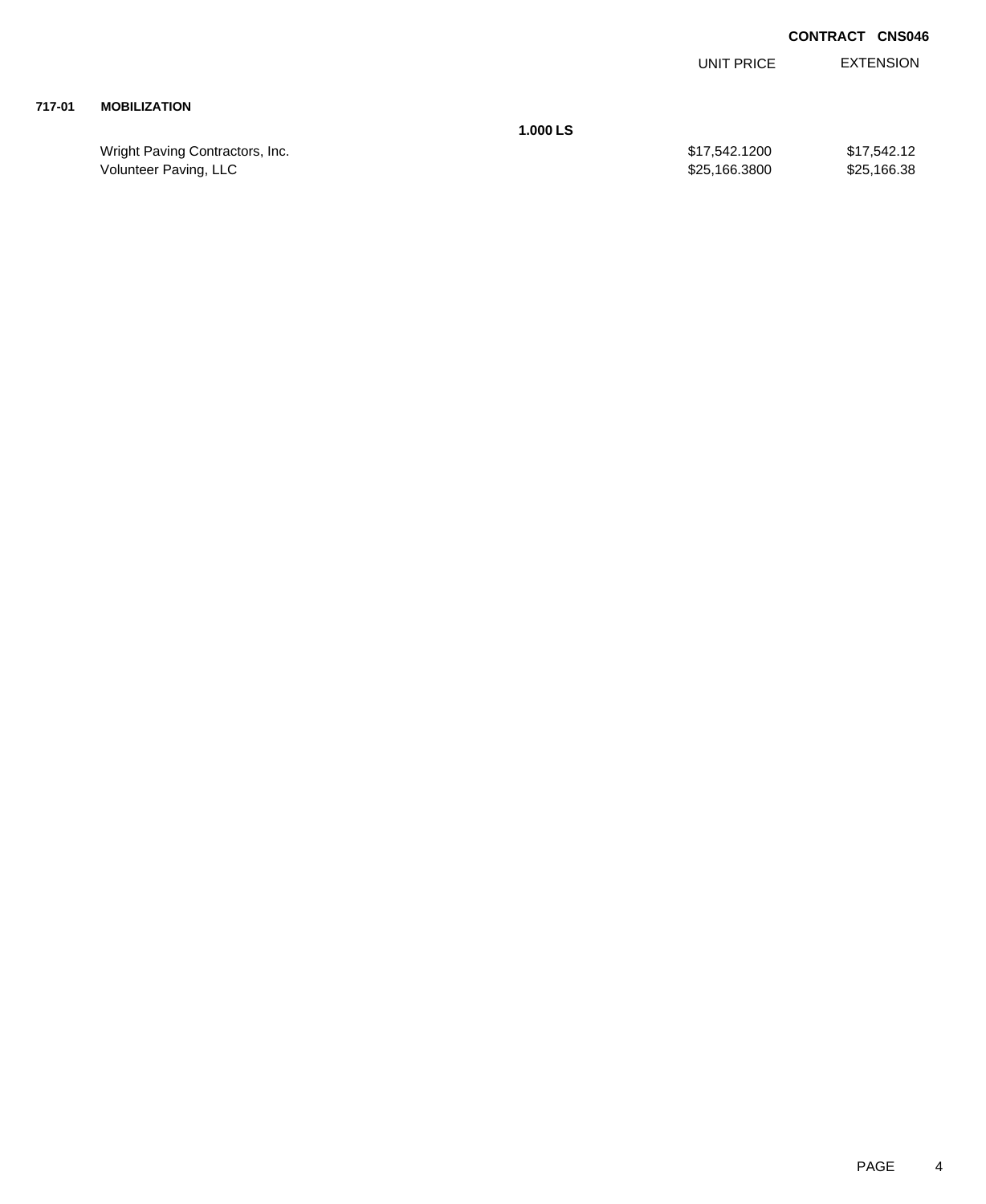# **SUB-TOTAL ROADWAY**

Wright Paving Contractors, Inc. 6. 2012 19:30 19:30 19:30 19:30 19:30 19:30 19:30 19:30 19:30 19:30 19:30 19:30 Volunteer Paving, LLC \$1,058,096.10

#### **TOTAL CONTRACT**

Wright Paving Contractors, Inc. 6. 2012 19:30 19:30 19:30 19:30 19:30 19:30 19:30 19:30 19:30 19:30 19:30 19:30 19:30 19:30 19:30 19:30 19:30 19:30 19:30 19:30 19:30 19:30 19:30 19:30 19:30 19:30 19:30 19:30 19:30 19:30 19 Volunteer Paving, LLC \$1,058,096.10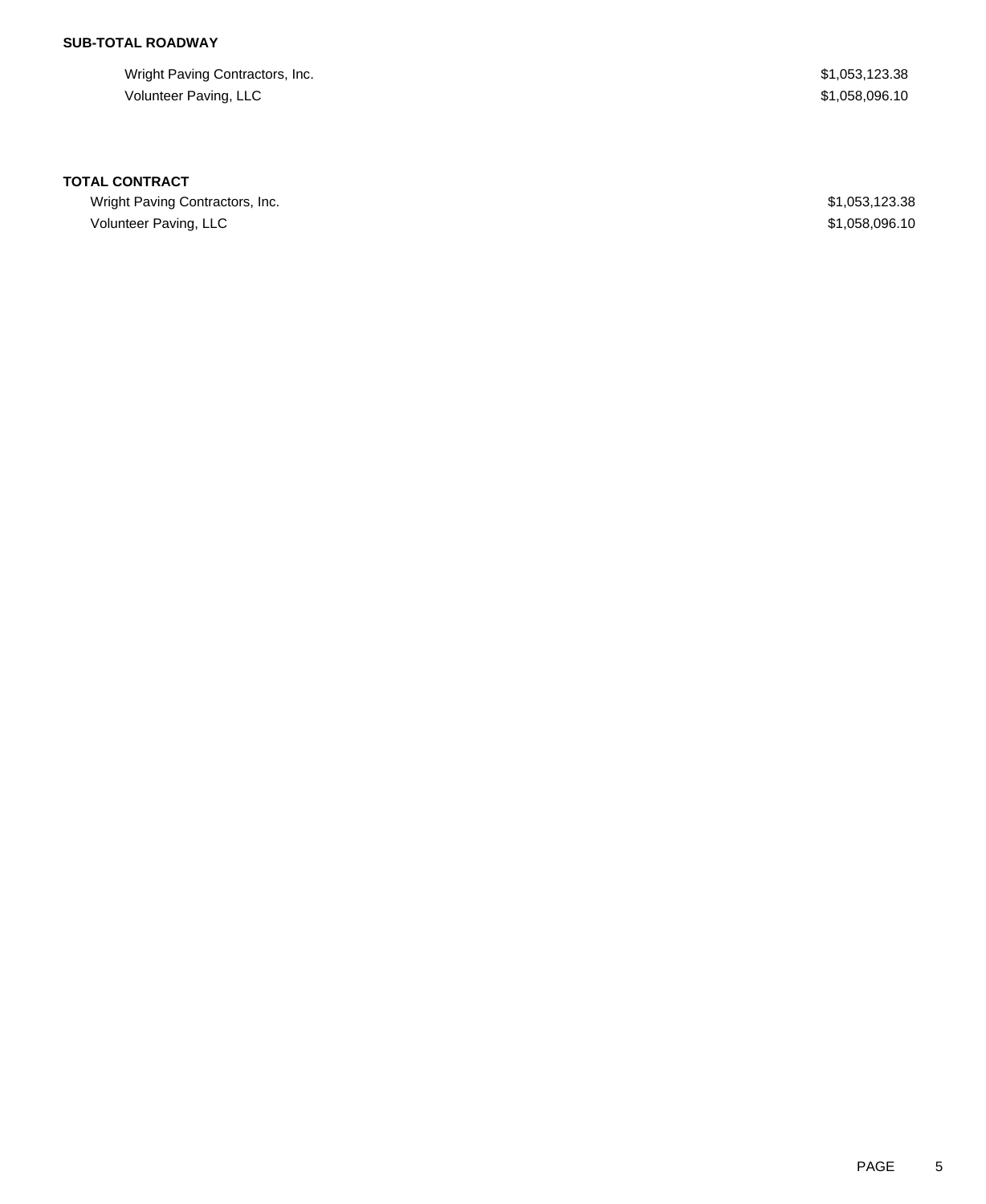COUNTIES BEDFORD, CHEATHAM, DAVIDSON, DICKSON, GILES, HICKMAN, HOUSTON, HUMPHREYS, LAWRENCE, LEWIS, LINCOLN, MACON, MARSHALL, MAURY, MONTGOMERY, MOORE, PERRY, ROBERTSON, RUTHERFORD, SMITH, STEWART, SUMNER, TROUSDALE, WAYNE, WILLIAMSON, AND WILSON (Contract No. CNS054 Call 021)

98302-4188-04,98302-4189-04

THE RETRACING OF PAVEMENT MARKINGS WITH SPRAY THERMOPLASTIC AND RANDOM ON-CALL PAVEMENT MARKING ON VARIOUS INTERSTATE AND STATE ROUTES.

PROJECT LENGTH - 0.0 MILES

COMPLETION TIME - ON OR BEFORE JUNE 30, 2019

|                                   | TOTAL CONTRACT |
|-----------------------------------|----------------|
| Reynolds Sealing & Striping, Inc. | \$2,040,208.00 |
| Tolle Roads, LLC                  | \$2,114,532.75 |
| Oglesby Construction, Inc.        | \$2,456,760,00 |
|                                   |                |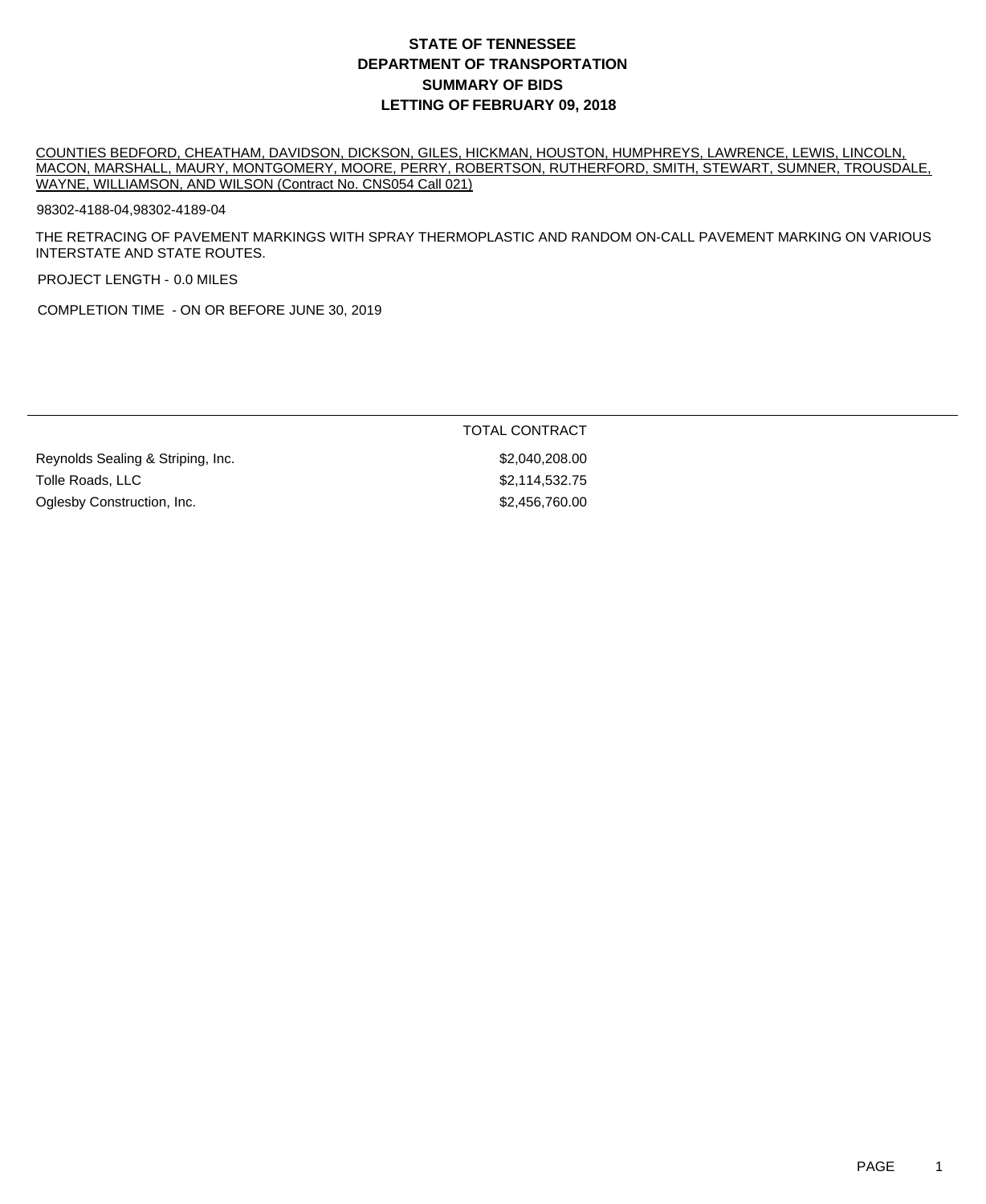EXTENSION **CONTRACT CNS054** UNIT PRICE **MAINTENANCE CATEGORY 411-12.01 SCORING SHOULDERS (CONTINUOUS) (16IN WIDTH) 10.000 L.M.** Reynolds Sealing & Striping, Inc.  $\sim$  8500.000 \$5,000.000 \$5,000.000 \$5,000.00 Tolle Roads, LLC \$4,000.000 \$4,000.00 \$4,000.00 \$4,000.00 \$4,000.00 \$4,000.00 \$4,000.00 \$4,000.00 \$4,000.00 \$4,000 Oglesby Construction, Inc. 650.000 \$6,500.00 \$6,500.00 \$6,500.00 \$6,500.00 \$6,500.00 \$6,500.00 \$6,500.00 \$6,500 **411-12.02 SCORING SHOULDERS (NON-CONTINUOUS) (16IN WIDTH) 10.000 L.M.** Reynolds Sealing & Striping, Inc. 6. The Strip of the Strip of the Strip of the Strip of the Strip of the Strip of the Strip of the Strip of the Strip of the Strip of the Strip of the Strip of the Strip of the Strip of the Tolle Roads, LLC \$4,000.000 \$4,000.000 \$4,000.000 \$4,000.000 \$4,000.000 \$4,000.00 Oglesby Construction, Inc. 66,500.00 \$650.000 \$6,500.00 \$650.000 \$6,500.00 **411-12.03 SCORING FOR RUMBLE STRIPE (NON-CONTINUOUS) (8IN WIDTH) 10.000 L.M.** Reynolds Sealing & Striping, Inc. 6. The Strip of the Strip of the Strip of the Strip of the Strip of the Strip of the Strip of the Strip of the Strip of the Strip of the Strip of the Strip of the Strip of the Strip of the Tolle Roads, LLC \$4,000.000 \$4,000.00 \$4,000.00 \$4,000.00 \$4,000.00 \$4,000.00 \$4,000.00 \$4,000.00 \$4,000.00 \$4,000 Oglesby Construction, Inc. 650.000 \$6,500.00 \$6,500.00 \$650.000 \$6,500.00 **411-12.04 SCORING FOR RUMBLE STRIPE (NON-CONTINUOUS) (4IN WIDTH) 10.000 L.M.** Reynolds Sealing & Striping, Inc. 6. The Strip of the Strip of the Strip of the Strip of the Strip of the Strip of the Strip of the Strip of the Strip of the Strip of the Strip of the Strip of the Strip of the Strip of the Tolle Roads, LLC \$4,000.000 \$4,000.00 \$4,000.00 \$4,000.00 \$4,000.00 \$4,000.00 \$4,000.00 \$4,000.00 \$4,000.00 \$4,000 Oglesby Construction, Inc. 650.000 \$6,500.00 \$6,500.00 \$650.000 \$6,500.00 **712-01.50 MAINTENANCE OF TRAFFIC 30.000 EACH** Reynolds Sealing & Striping, Inc. \$1,000.000 \$30,000.000 \$30,000.000 \$30,000.000 \$30,000.00 Tolle Roads, LLC  $$45,000.00$ Oglesby Construction, Inc. 630,000.000 \$30,000.000 \$30,000.000 \$30,000.000 \$30,000.00 **713-02.34 DELINEATORS (ALL) 2,000.000 EACH** Reynolds Sealing & Striping, Inc. \$15.0000 \$30,000.00 Tolle Roads, LLC \$10.0000 \$20,000.00 Oglesby Construction, Inc. 66 and the construction, Inc. 651,000.00 \$30,000.00 **716-01.11 RAISED PVMT MARKERS (BI-DIRECTIONAL) (1 COLOR LENS) 1,000.000 EACH** Reynolds Sealing & Striping, Inc. \$5.000.00 \$5,000.00 \$5,000.00 \$5,000.00 \$5,000.00 Tolle Roads, LLC \$7,200.00 \$7,200.00 \$7,200.00 \$7,200.00 \$7,200.00 \$7,200.00 \$7,200.00 \$7,200.00 \$7,200.00 \$7,200.00 Oglesby Construction, Inc. 6. The Construction of the Construction of the Construction, Inc. 6.0000 \$5,000.00 **716-01.12 RAISED PVMT MARKERS (MONO-DIRECTIONAL) (1 COLOR LENS) 1,250.000 EACH** Reynolds Sealing & Striping, Inc. 6. The Strip of the Strip of the Strip of the Strip of the Strip of the Strip of the Strip of the Strip of the Strip of the Strip of the Strip of the Strip of the Strip of the Strip of the Tolle Roads, LLC \$9,000.00 \$9,000.00 \$9,000.00 \$9,000.00 \$9,000.00 \$9,000.00 \$9,000.00 \$9,000.00 \$9,000.00 \$9,000 Oglesby Construction, Inc. 6. The Construction of the Construction, Inc. 6. The Construction, Inc. 6.250.00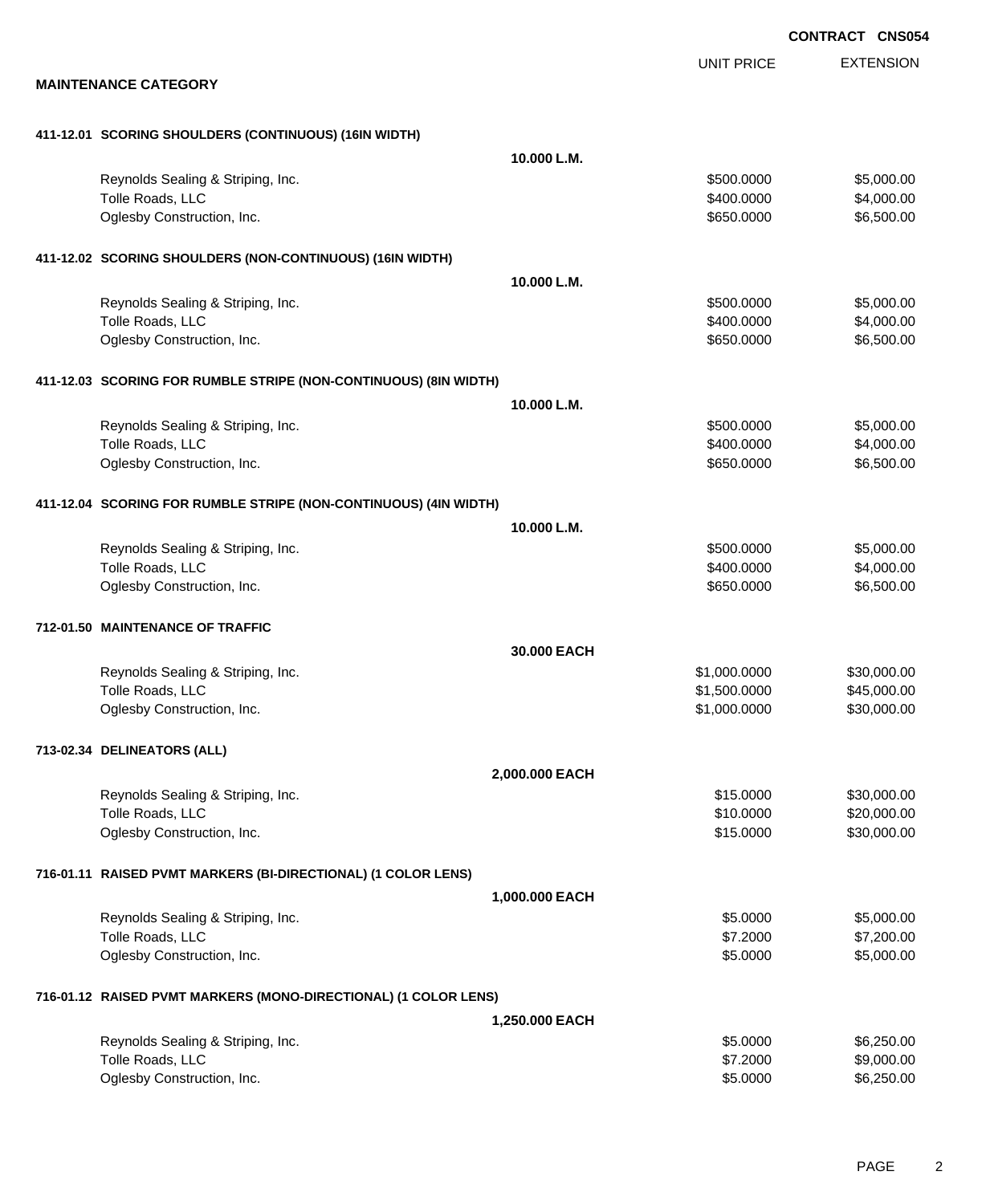|                                                                     |                |                   | <b>CONTRACT CNS054</b> |
|---------------------------------------------------------------------|----------------|-------------------|------------------------|
|                                                                     |                | <b>UNIT PRICE</b> | <b>EXTENSION</b>       |
| 716-01.13 RAISED PVMT MARKERS (BI-DIRECTIONAL) (2 COLOR LENS)       |                |                   |                        |
|                                                                     | 750,000 EACH   |                   |                        |
| Reynolds Sealing & Striping, Inc.                                   |                | \$5.0000          | \$3,750.00             |
| Tolle Roads, LLC                                                    |                | \$7.2000          | \$5,400.00             |
| Oglesby Construction, Inc.                                          |                | \$5.0000          | \$3,750.00             |
| 716-01.21 Snwplwble Pvmt Mrkrs (Bi-Dir)(1 Color)                    |                |                   |                        |
|                                                                     | 1,000.000 EACH |                   |                        |
| Reynolds Sealing & Striping, Inc.                                   |                | \$20.0000         | \$20,000.00            |
| Tolle Roads, LLC                                                    |                | \$20.0000         | \$20,000.00            |
| Oglesby Construction, Inc.                                          |                | \$20.0000         | \$20,000.00            |
| 716-01.22 Snwplwble Pvmt Mrkrs (Mono-Dir)(1 Color)                  |                |                   |                        |
|                                                                     | 700.000 EACH   |                   |                        |
| Reynolds Sealing & Striping, Inc.                                   |                | \$20.0000         | \$14,000.00            |
| Tolle Roads, LLC                                                    |                | \$20.0000         | \$14,000.00            |
| Oglesby Construction, Inc.                                          |                | \$20.0000         | \$14,000.00            |
| 716-01.23 Snwplwble Pvmt Mrkrs (Bi-Dir)(2 Color)                    |                |                   |                        |
|                                                                     | 300.000 EACH   |                   |                        |
| Reynolds Sealing & Striping, Inc.                                   |                | \$20.0000         | \$6,000.00             |
| Tolle Roads, LLC                                                    |                | \$20.0000         | \$6,000.00             |
| Oglesby Construction, Inc.                                          |                | \$20.0000         | \$6,000.00             |
| 716-01.40 REMOVE AND REPLACE LENS ON SNOWPLOWABLE REFLECTIVE MARKER |                |                   |                        |
|                                                                     | 1,000.000 EACH |                   |                        |
| Reynolds Sealing & Striping, Inc.                                   |                | \$4.0000          | \$4,000.00             |
| Tolle Roads, LLC                                                    |                | \$4.5000          | \$4,500.00             |
| Oglesby Construction, Inc.                                          |                | \$4.0000          | \$4,000.00             |
| 716-02.03 PLASTIC PAVEMENT MARKING (CROSS-WALK)                     |                |                   |                        |
|                                                                     | 150.000 L.F.   |                   |                        |
| Reynolds Sealing & Striping, Inc.                                   |                | \$10.0000         | \$1,500.00             |
| Tolle Roads, LLC                                                    |                | \$11.0000         | \$1,650.00             |
| Oglesby Construction, Inc.                                          |                | \$10.0000         | \$1,500.00             |
| 716-02.04 PLASTIC PAVEMENT MARKING(CHANNELIZATION STRIPING)         |                |                   |                        |
|                                                                     | 500,000 S.Y.   |                   |                        |
| Reynolds Sealing & Striping, Inc.                                   |                | \$15.0000         | \$7,500.00             |
| Tolle Roads, LLC                                                    |                | \$19.0000         | \$9,500.00             |
| Oglesby Construction, Inc.                                          |                | \$15.0000         | \$7,500.00             |
| 716-02.05 PLASTIC PAVEMENT MARKING (STOP LINE)                      |                |                   |                        |
|                                                                     | 500.000 L.F.   |                   |                        |
| Reynolds Sealing & Striping, Inc.                                   |                | \$15.0000         | \$7,500.00             |
| Tolle Roads, LLC                                                    |                | \$20.0000         | \$10,000.00            |
| Oglesby Construction, Inc.                                          |                | \$15.0000         | \$7,500.00             |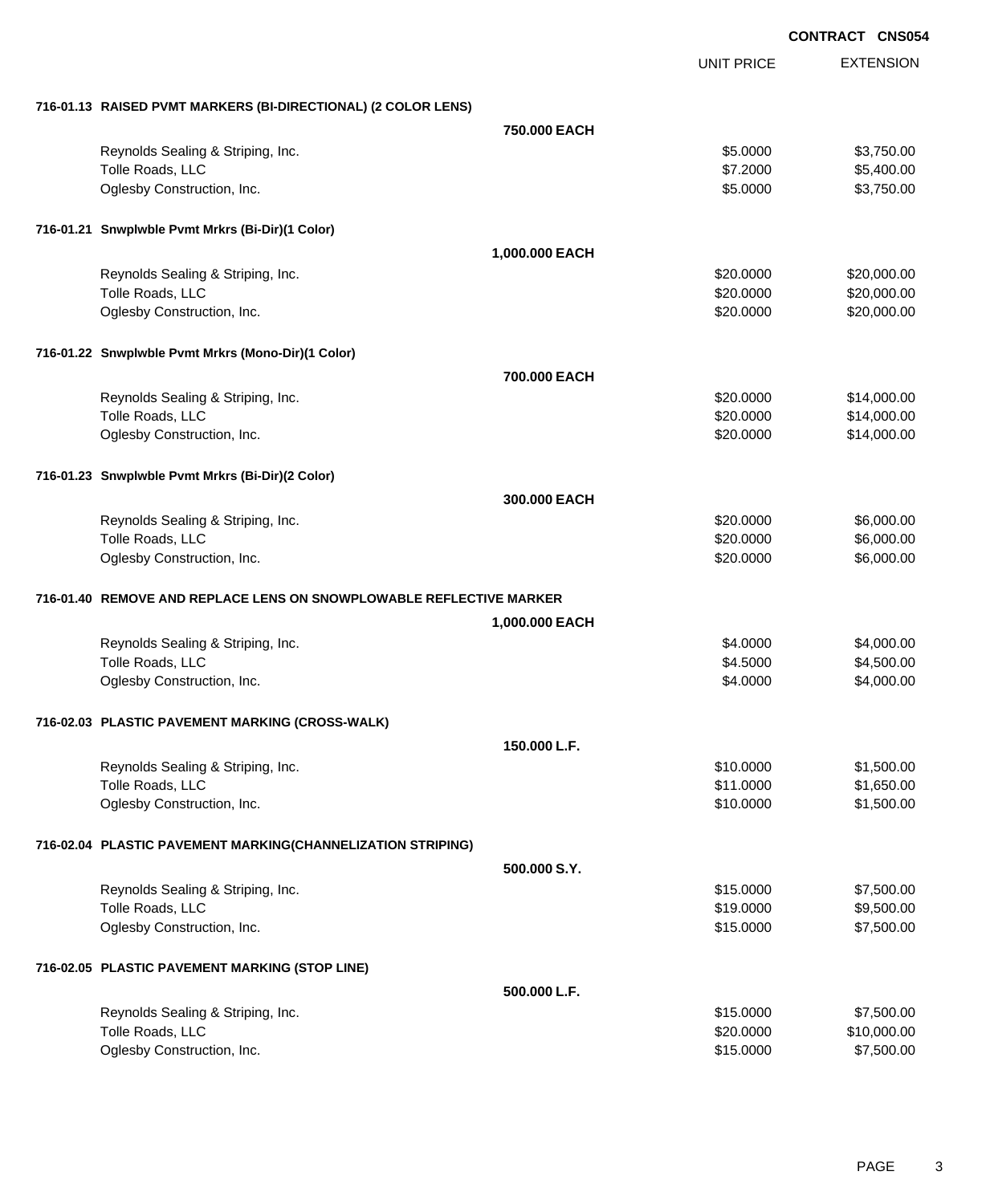|                                                              | <b>UNIT PRICE</b> | <b>EXTENSION</b> |
|--------------------------------------------------------------|-------------------|------------------|
| 716-02.06 PLASTIC PAVEMENT MARKING (TURN LANE ARROW)         |                   |                  |
| 100,000 EACH                                                 |                   |                  |
| Reynolds Sealing & Striping, Inc.                            | \$150.0000        | \$15,000.00      |
| Tolle Roads, LLC                                             | \$150.0000        | \$15,000.00      |
| Oglesby Construction, Inc.                                   | \$150.0000        | \$15,000.00      |
| 716-02.07 PLASTIC PAVEMENT MARKING (24" BARRIER LINE)        |                   |                  |
| 120,000 L.F.                                                 |                   |                  |
| Reynolds Sealing & Striping, Inc.                            | \$7.0000          | \$840.00         |
| Tolle Roads, LLC                                             | \$10.0000         | \$1,200.00       |
| Oglesby Construction, Inc.                                   | \$7.0000          | \$840.00         |
| 716-02.08 PLASTIC PAVEMENT MARKING (8" DOTTED LINE)          |                   |                  |
| 300,000 L.F.                                                 |                   |                  |
| Reynolds Sealing & Striping, Inc.                            | \$1.0000          | \$300.00         |
| Tolle Roads, LLC                                             | \$1.2000          | \$360.00         |
| Oglesby Construction, Inc.                                   | \$1.0000          | \$300.00         |
| 716-02.09 PLASTIC PAVEMENT MARKING (LONGITUDINAL CROSS-WALK) |                   |                  |
| 120.000 L.F.                                                 |                   |                  |
| Reynolds Sealing & Striping, Inc.                            | \$35.0000         | \$4,200.00       |
| Tolle Roads, LLC                                             | \$39.5000         | \$4,740.00       |
| Oglesby Construction, Inc.                                   | \$35.0000         | \$4,200.00       |
| 716-03.01 PLASTIC WORD PAVEMENT MARKING (ONLY)               |                   |                  |
| 50,000 EACH                                                  |                   |                  |
| Reynolds Sealing & Striping, Inc.                            | \$100.0000        | \$5,000.00       |
| Tolle Roads, LLC                                             | \$112.5000        | \$5,625.00       |
| Oglesby Construction, Inc.                                   | \$100.0000        | \$5,000.00       |
| 716-03.02 PLASTIC WORD PAVEMENT MARKING (RXR)                |                   |                  |
| 50.000 EACH                                                  |                   |                  |
| Reynolds Sealing & Striping, Inc.                            | \$200.0000        | \$10,000.00      |
| Tolle Roads, LLC                                             | \$150.0000        | \$7,500.00       |
| Oglesby Construction, Inc.                                   | \$200.0000        | \$10,000.00      |
| 716-03.03 PLASTIC WORD PAVEMENT MARKING (STOP AHEAD)         |                   |                  |
| 10.000 EACH                                                  |                   |                  |
| Reynolds Sealing & Striping, Inc.                            | \$150.0000        | \$1,500.00       |
| Tolle Roads, LLC                                             | \$150.0000        | \$1,500.00       |
| Oglesby Construction, Inc.                                   | \$150.0000        | \$1,500.00       |
| 716-03.04 PLASTIC WORD PAVEMENT MARKING (SCHOOL)             |                   |                  |
| <b>5.000 EACH</b>                                            |                   |                  |
| Reynolds Sealing & Striping, Inc.                            | \$100.0000        | \$500.00         |
| Tolle Roads, LLC                                             | \$90.0000         | \$450.00         |
| Oglesby Construction, Inc.                                   | \$100.0000        | \$500.00         |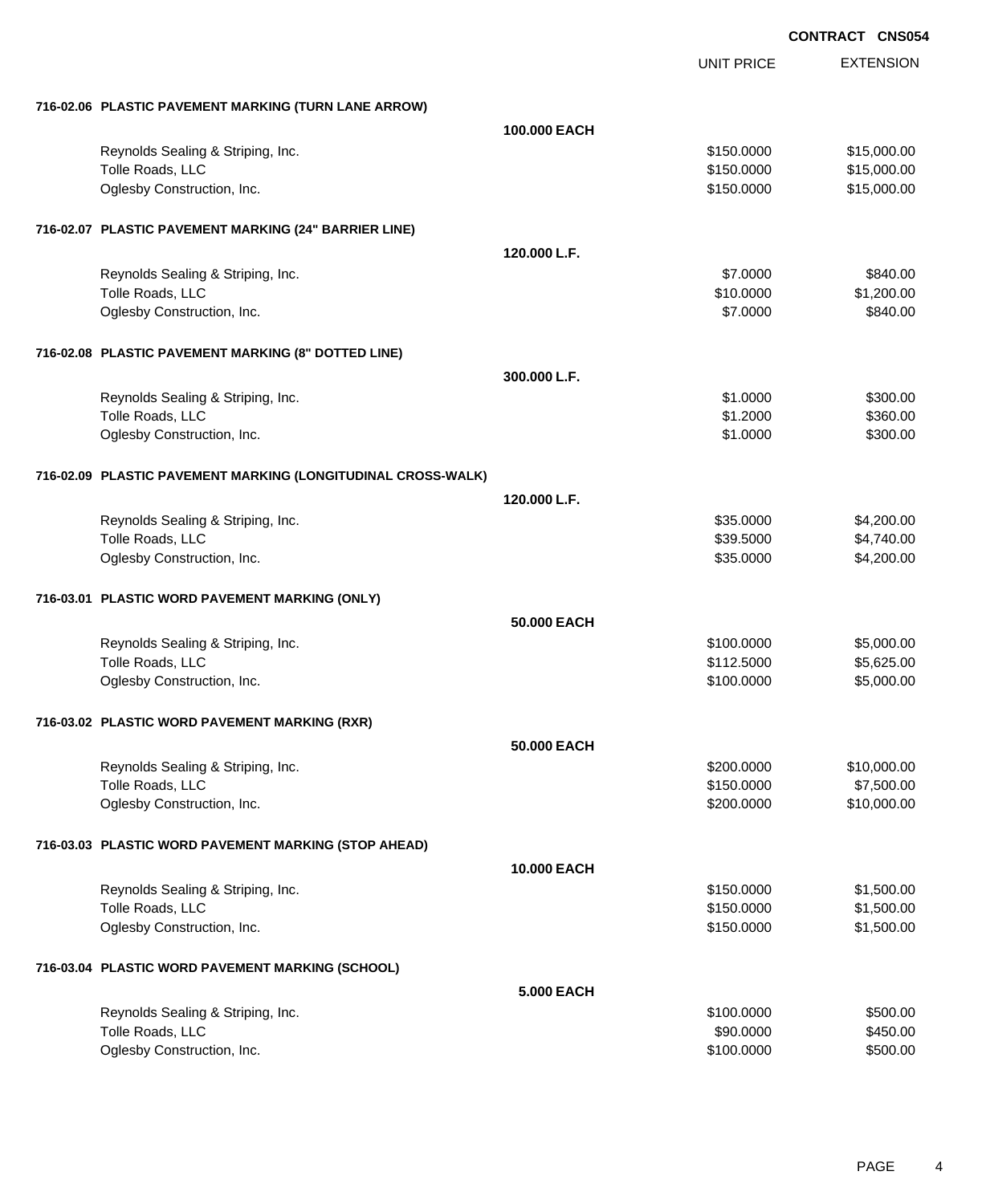|                                                          | <b>UNIT PRICE</b> | <b>EXTENSION</b> |
|----------------------------------------------------------|-------------------|------------------|
| 716-03.05 PLASTIC WORD PAVEMENT MARKING (BIKE LANE)      |                   |                  |
| <b>10.000 EACH</b>                                       |                   |                  |
| Reynolds Sealing & Striping, Inc.                        | \$150.0000        | \$1,500.00       |
| Tolle Roads, LLC                                         | \$180.0000        | \$1,800.00       |
| Oglesby Construction, Inc.                               | \$150.0000        | \$1,500.00       |
| 716-03.06 PLASTIC WORD PAVEMENT MARKING (SIGNAL AHEAD)   |                   |                  |
| 10.000 EACH                                              |                   |                  |
| Reynolds Sealing & Striping, Inc.                        | \$150.0000        | \$1,500.00       |
| Tolle Roads, LLC                                         | \$150.0000        | \$1,500.00       |
| Oglesby Construction, Inc.                               | \$150.0000        | \$1,500.00       |
| 716-03.07 PLASTIC WORD PAVEMENT MARKING (STOP)           |                   |                  |
| <b>12.000 EACH</b>                                       |                   |                  |
| Reynolds Sealing & Striping, Inc.                        | \$100.0000        | \$1,200.00       |
| Tolle Roads, LLC                                         | \$90.0000         | \$1,080.00       |
| Oglesby Construction, Inc.                               | \$100.0000        | \$1,200.00       |
| 716-03.08 PLASTIC WORD PAVEMENT MARKING (PED-XING)       |                   |                  |
| <b>5.000 EACH</b>                                        |                   |                  |
| Reynolds Sealing & Striping, Inc.                        | \$80.0000         | \$400.00         |
| Tolle Roads, LLC                                         | \$90.0000         | \$450.00         |
| Oglesby Construction, Inc.                               | \$80.0000         | \$400.00         |
| 716-04.01 PLASTIC PAVEMENT MARKING (STRAIGHT-TURN ARROW) |                   |                  |
| <b>5.000 EACH</b>                                        |                   |                  |
| Reynolds Sealing & Striping, Inc.                        | \$175.0000        | \$875.00         |
| Tolle Roads, LLC                                         | \$150.0000        | \$750.00         |
| Oglesby Construction, Inc.                               | \$175.0000        | \$875.00         |
| 716-04.02 PLASTIC PAVEMENT MARKING(DOUBLE TURNING ARROW) |                   |                  |
| <b>10.000 EACH</b>                                       |                   |                  |
| Reynolds Sealing & Striping, Inc.                        | \$175.0000        | \$1,750.00       |
| Tolle Roads, LLC                                         | \$150.0000        | \$1,500.00       |
| Oglesby Construction, Inc.                               | \$175.0000        | \$1,750.00       |
| 716-04.04 PLASTIC PAVEMENT MARKING (TRANSVERSE SHOULDER) |                   |                  |
| 400.000 L.F.                                             |                   |                  |
| Reynolds Sealing & Striping, Inc.                        | \$6.0000          | \$2,400.00       |
| Tolle Roads, LLC                                         | \$6.0000          | \$2,400.00       |
| Oglesby Construction, Inc.                               | \$6.0000          | \$2,400.00       |
| 716-04.05 PLASTIC PAVEMENT MARKING (STRAIGHT ARROW)      |                   |                  |
| <b>5.000 EACH</b>                                        |                   |                  |
| Reynolds Sealing & Striping, Inc.                        | \$135.0000        | \$675.00         |
| Tolle Roads, LLC                                         | \$135.0000        | \$675.00         |
| Oglesby Construction, Inc.                               | \$135.0000        | \$675.00         |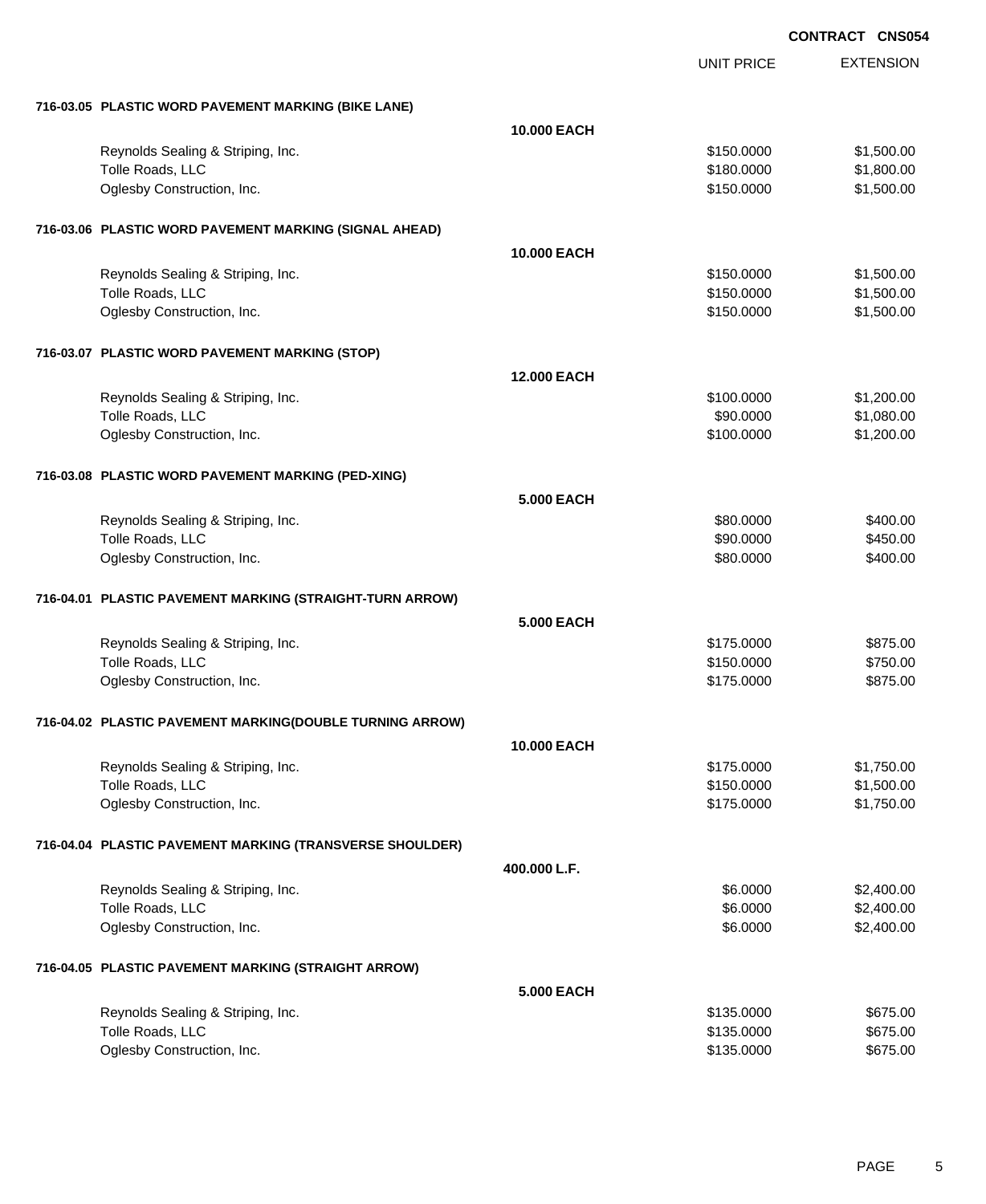|                                                             | <b>UNIT PRICE</b>  | <b>EXTENSION</b> |
|-------------------------------------------------------------|--------------------|------------------|
| 716-04.06 PLASTIC PAVEMENT MARKING (WRONG WAY ARROW)        |                    |                  |
|                                                             | <b>10.000 EACH</b> |                  |
| Reynolds Sealing & Striping, Inc.                           | \$150.0000         | \$1,500.00       |
| Tolle Roads, LLC                                            | \$180.0000         | \$1,800.00       |
| Oglesby Construction, Inc.                                  | \$150.0000         | \$1,500.00       |
|                                                             |                    |                  |
| 716-04.07 PLASTIC PAVEMENT MARKING (EXIT ONLY ARROW)        |                    |                  |
|                                                             | 10.000 EACH        |                  |
| Reynolds Sealing & Striping, Inc.                           | \$150.0000         | \$1,500.00       |
| Tolle Roads, LLC                                            | \$180.0000         | \$1,800.00       |
| Oglesby Construction, Inc.                                  | \$150.0000         | \$1,500.00       |
| 716-04.08 PLASTIC PAVEMENT MARKING (OPTION LANE ARROW)      |                    |                  |
|                                                             | <b>15,000 EACH</b> |                  |
| Reynolds Sealing & Striping, Inc.                           | \$250.0000         | \$3,750.00       |
| Tolle Roads, LLC                                            | \$270.0000         | \$4,050.00       |
| Oglesby Construction, Inc.                                  | \$250.0000         | \$3,750.00       |
| 716-04.09 PLASTIC PAVEMENT MARKING (H.O.V. DIAMOND)         |                    |                  |
|                                                             | <b>15.000 EACH</b> |                  |
|                                                             | \$250.0000         | \$3,750.00       |
| Reynolds Sealing & Striping, Inc.<br>Tolle Roads, LLC       | \$270.0000         | \$4,050.00       |
| Oglesby Construction, Inc.                                  | \$250.0000         | \$3,750.00       |
|                                                             |                    |                  |
| 716-04.10 PLASTIC PAVEMENT MARKING (HANDICAP SYMBOL)        |                    |                  |
|                                                             | <b>5.000 EACH</b>  |                  |
| Reynolds Sealing & Striping, Inc.                           | \$100.0000         | \$500.00         |
| Tolle Roads, LLC                                            | \$90.0000          | \$450.00         |
| Oglesby Construction, Inc.                                  | \$100.0000         | \$500.00         |
|                                                             |                    |                  |
| 716-04.12 PLASTIC PAVEMENT MARKING (YIELD LINE)             |                    |                  |
|                                                             | 250.000 S.F.       |                  |
| Reynolds Sealing & Striping, Inc.                           | \$8.0000           | \$2,000.00       |
| Tolle Roads, LLC                                            | \$9.0000           | \$2,250.00       |
| Oglesby Construction, Inc.                                  | \$8.0000           | \$2,000.00       |
| 716-04.14 PLASTIC PAVEMENT MARKING (LANE REDUCTION ARROW)   |                    |                  |
|                                                             | <b>15.000 EACH</b> |                  |
| Reynolds Sealing & Striping, Inc.                           | \$150.0000         | \$2,250.00       |
| Tolle Roads, LLC                                            | \$180.0000         | \$2,700.00       |
| Oglesby Construction, Inc.                                  | \$150.0000         | \$2,250.00       |
| 716-04.15 PLASTIC PAVEMENT MARKING-BIKE SYMBOL/ARROW SHARED |                    |                  |
|                                                             | 30.000 EACH        |                  |
| Reynolds Sealing & Striping, Inc.                           | \$230.0000         | \$6,900.00       |
| Tolle Roads, LLC                                            | \$225.0000         | \$6,750.00       |
| Oglesby Construction, Inc.                                  | \$230.0000         | \$6,900.00       |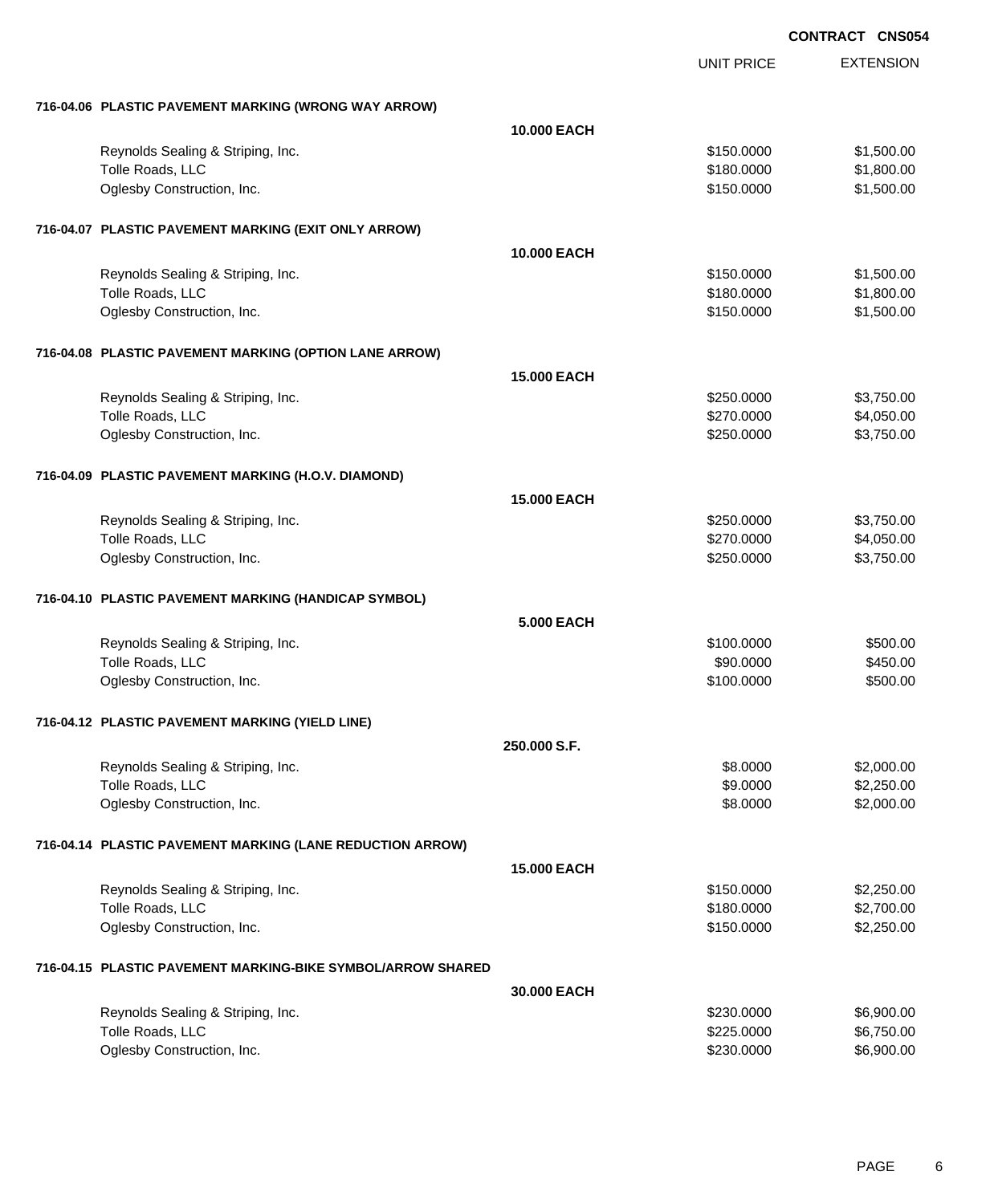UNIT PRICE EXTENSION

| 716-05.01 PAINTED PAVEMENT MARKING (4" LINE)            |                  |              |              |
|---------------------------------------------------------|------------------|--------------|--------------|
|                                                         | 30.000 L.M.      |              |              |
| Reynolds Sealing & Striping, Inc.                       |                  | \$500.0000   | \$15,000.00  |
| Tolle Roads, LLC                                        |                  | \$400.0000   | \$12,000.00  |
| Oglesby Construction, Inc.                              |                  | \$500.0000   | \$15,000.00  |
| 716-05.72 PERFORMANCE BASED RETRACING SPRAY THERMO 4IN  |                  |              |              |
|                                                         | 805.000 L.M.     |              |              |
| Reynolds Sealing & Striping, Inc.                       |                  | \$875.0000   | \$704,375.00 |
| Tolle Roads, LLC                                        |                  | \$870.0000   | \$700,350.00 |
| Oglesby Construction, Inc.                              |                  | \$994,0000   | \$800,170.00 |
| 716-05.73 PERFORMANCE BASED RETRACING SPRAY THERMO 6IN  |                  |              |              |
|                                                         | 575,000 L.M.     |              |              |
| Reynolds Sealing & Striping, Inc.                       |                  | \$1,199.0000 | \$689,425.00 |
| Tolle Roads, LLC                                        |                  | \$1,135.0000 | \$652,625.00 |
| Oglesby Construction, Inc.                              |                  | \$1,450.0000 | \$833,750.00 |
| 716-05.74 PERFORMANCE BASED RETRACING SPRAY THERMO 8IN  |                  |              |              |
|                                                         | 316,800.000 L.F. |              |              |
| Reynolds Sealing & Striping, Inc.                       |                  | \$0.3400     | \$107,712.00 |
| Tolle Roads, LLC                                        |                  | \$0.3000     | \$95,040.00  |
| Oglesby Construction, Inc.                              |                  | \$0.5000     | \$158,400.00 |
| 716-05.79 PERFORMANCE BASED RETRACING SPRAY THERMO 12IN |                  |              |              |
|                                                         | 10.000 L.M.      |              |              |
| Reynolds Sealing & Striping, Inc.                       |                  | \$0.6000     | \$6.00       |
| Tolle Roads, LLC                                        |                  | \$1,200.0000 | \$12,000.00  |
| Oglesby Construction, Inc.                              |                  | \$4,000.0000 | \$40,000.00  |
| 716-08.01 REMOVAL OF PAVEMENT MARKING (LINE)            |                  |              |              |
|                                                         | 20,000.000 L.F.  |              |              |
| Reynolds Sealing & Striping, Inc.                       |                  | \$0.5000     | \$10,000.00  |
| Tolle Roads, LLC                                        |                  | \$1.0000     | \$20,000.00  |
| Oglesby Construction, Inc.                              |                  | \$0.5000     | \$10,000.00  |
| 716-08.02 REMOVAL OF PAVEMENT MARKING (8" BARRIER LINE) |                  |              |              |
|                                                         | 1,000.000 L.F.   |              |              |
| Reynolds Sealing & Striping, Inc.                       |                  | \$0.6000     | \$600.00     |
| Tolle Roads, LLC                                        |                  | \$0.6000     | \$600.00     |
| Oglesby Construction, Inc.                              |                  | \$0.6000     | \$600.00     |
| 716-08.03 REMOVAL OF PAVEMENT MARKING (CROSS-WALK)      |                  |              |              |
|                                                         | 100.000 L.F.     |              |              |
| Reynolds Sealing & Striping, Inc.                       |                  | \$1.0000     | \$100.00     |
| Tolle Roads, LLC                                        |                  | \$0.8500     | \$85.00      |
| Oglesby Construction, Inc.                              |                  | \$1.0000     | \$100.00     |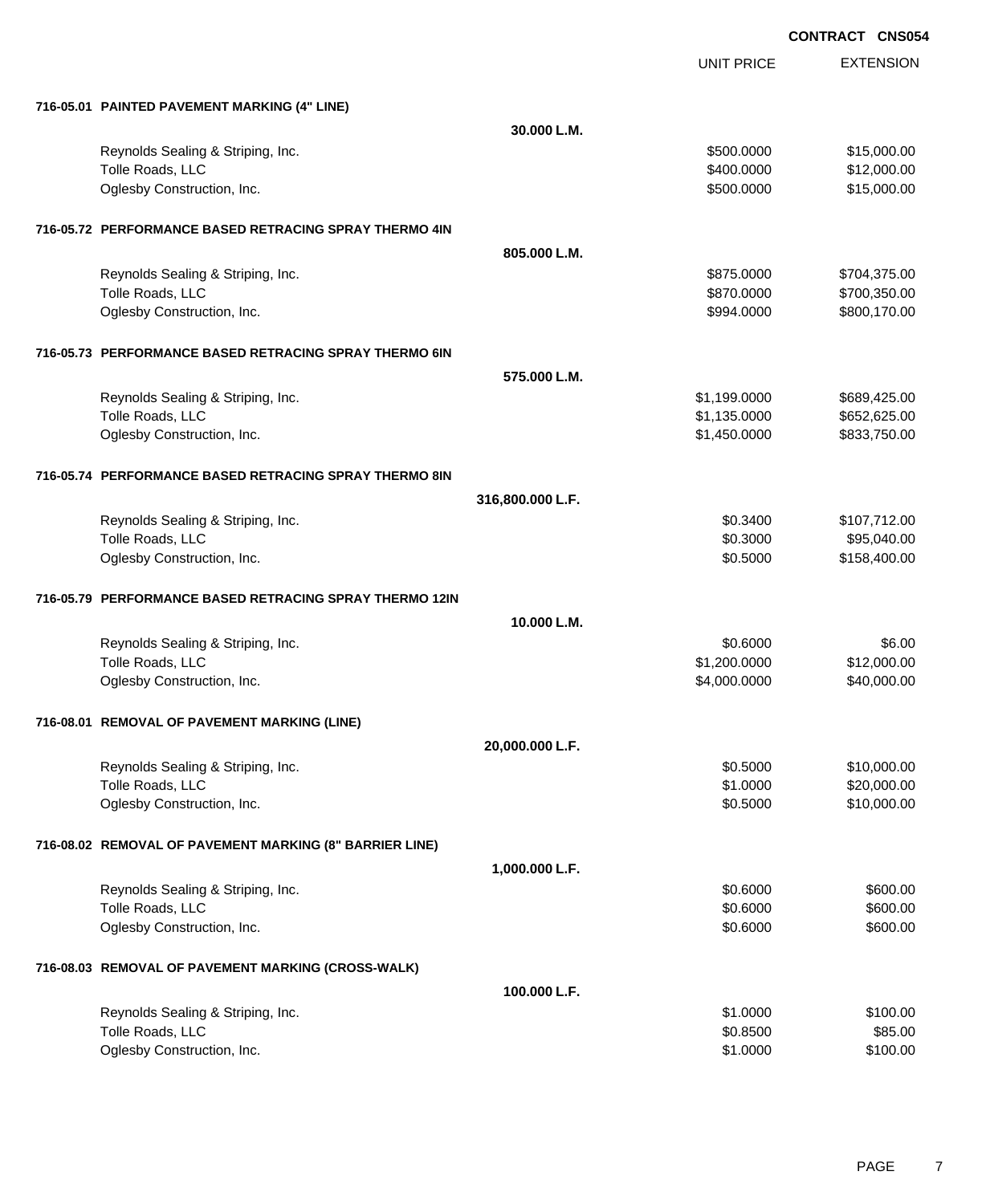|                                                                 |                   |                   | <b>CONTRACT CNS054</b> |
|-----------------------------------------------------------------|-------------------|-------------------|------------------------|
|                                                                 |                   | <b>UNIT PRICE</b> | <b>EXTENSION</b>       |
| 716-08.04 REMOVAL OF PAVEMENT MARKING (CHANNELIZATION STRIPING) |                   |                   |                        |
|                                                                 | 100.000 S.Y.      |                   |                        |
| Reynolds Sealing & Striping, Inc.                               |                   | \$3.5000          | \$350.00               |
| Tolle Roads, LLC                                                |                   | \$4.2500          | \$425.00               |
| Oglesby Construction, Inc.                                      |                   | \$3.5000          | \$350.00               |
| 716-08.05 REMOVAL OF PAVEMENT MARKING (STOP LINE)               |                   |                   |                        |
|                                                                 | 360.000 L.F.      |                   |                        |
| Reynolds Sealing & Striping, Inc.                               |                   | \$4.0000          | \$1,440.00             |
| Tolle Roads, LLC                                                |                   | \$4.2500          | \$1,530.00             |
| Oglesby Construction, Inc.                                      |                   | \$4.0000          | \$1,440.00             |
| 716-08.06 REMOVAL OF PAVEMENT MARKING (TURN LANE ARROW)         |                   |                   |                        |
|                                                                 | 20.000 EACH       |                   |                        |
| Reynolds Sealing & Striping, Inc.                               |                   | \$25.0000         | \$500.00               |
| Tolle Roads, LLC                                                |                   | \$29.7500         | \$595.00               |
| Oglesby Construction, Inc.                                      |                   | \$25.0000         | \$500.00               |
| 716-08.07 REMOVAL OF PAVEMENT MARKING (STRAIGHT-TURN ARROW)     |                   |                   |                        |
|                                                                 | <b>4.000 EACH</b> |                   |                        |
| Reynolds Sealing & Striping, Inc.                               |                   | \$25.0000         | \$100.00               |
| Tolle Roads, LLC                                                |                   | \$29.7500         | \$119.00               |
| Oglesby Construction, Inc.                                      |                   | \$25.0000         | \$100.00               |
| 716-08.08 REMOVAL OF PAVEMENT MARKING (DOUBLE TURNING ARROW)    |                   |                   |                        |
|                                                                 | <b>2.000 EACH</b> |                   |                        |
| Reynolds Sealing & Striping, Inc.                               |                   | \$25.0000         | \$50.00                |
| Tolle Roads, LLC                                                |                   | \$29.7500         | \$59.50                |
| Oglesby Construction, Inc.                                      |                   | \$25.0000         | \$50.00                |
| 716-08.09 REMOVAL OF PAVEMENT MARKING (DOTTED LINE)             |                   |                   |                        |
|                                                                 | 100.000 L.F.      |                   |                        |
| Reynolds Sealing & Striping, Inc.                               |                   | \$0.3000          | \$30.00                |
| Tolle Roads, LLC                                                |                   | \$0.3400          | \$34.00                |
| Oglesby Construction, Inc.                                      |                   | \$0.3000          | \$30.00                |
| 716-08.10 REMOVAL OF PAVEMENT MARKING (TRANSVERSE SHOULDER)     |                   |                   |                        |
|                                                                 | 100.000 L.F.      |                   |                        |
| Reynolds Sealing & Striping, Inc.                               |                   | \$1.5000          | \$150.00               |
| Tolle Roads, LLC                                                |                   | \$1.7000          | \$170.00               |
| Oglesby Construction, Inc.                                      |                   | \$1.5000          | \$150.00               |
| 716-08.11 REMOVAL OF WORD PAVEMENT MARKING (ONLY)               |                   |                   |                        |
|                                                                 | <b>5.000 EACH</b> |                   |                        |
| Reynolds Sealing & Striping, Inc.                               |                   | \$30.0000         | \$150.00               |
| Tolle Roads, LLC                                                |                   | \$38.2500         | \$191.25               |
| Oglesby Construction, Inc.                                      |                   | \$30.0000         | \$150.00               |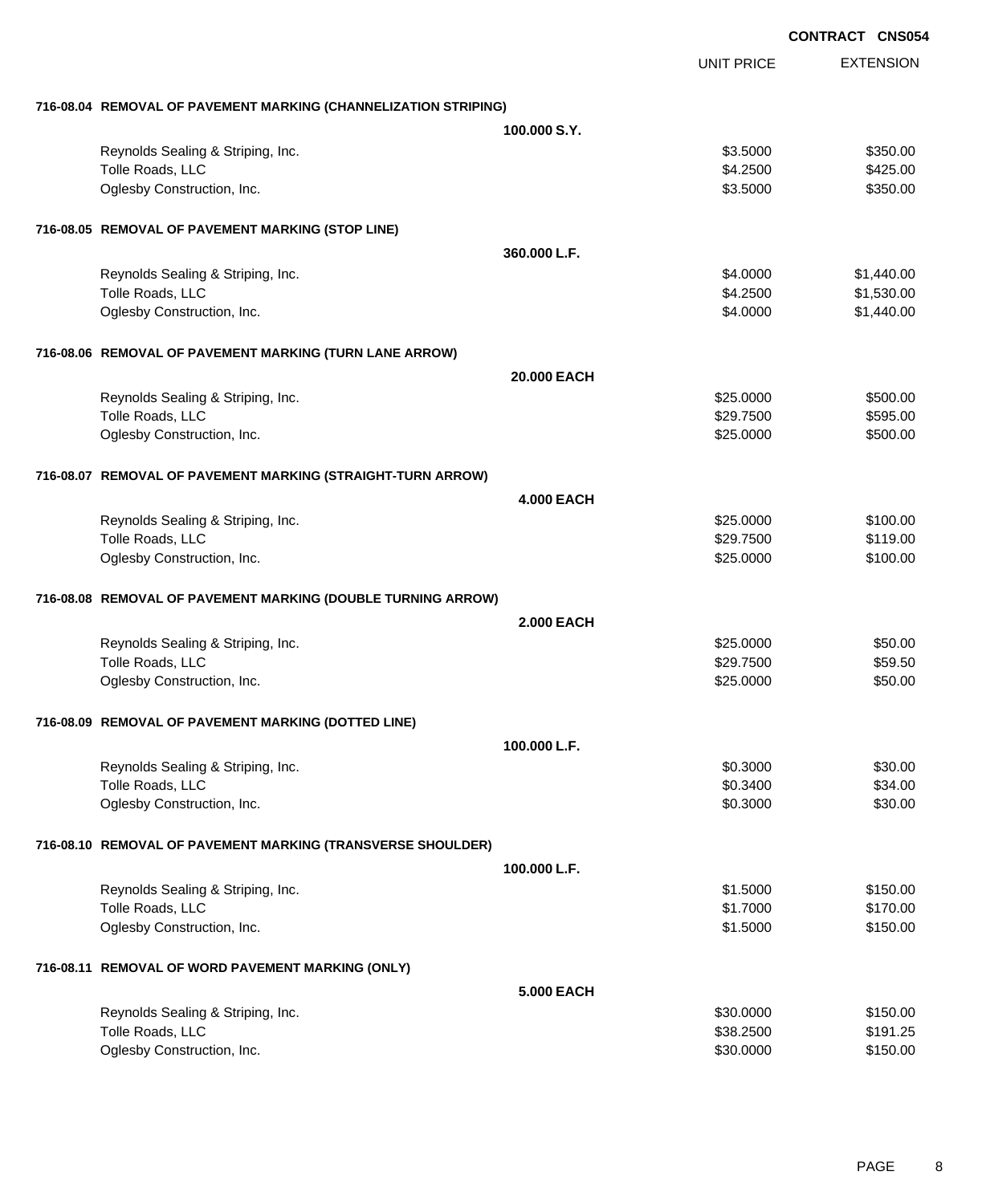|                                                                        |                   |                   | <b>CONTRACT CNS054</b> |  |
|------------------------------------------------------------------------|-------------------|-------------------|------------------------|--|
|                                                                        |                   | <b>UNIT PRICE</b> | <b>EXTENSION</b>       |  |
| 716-08.12 REMOVAL OF WORD PAVEMENT MARKING (STOP AHEAD)                |                   |                   |                        |  |
|                                                                        | 3.000 EACH        |                   |                        |  |
| Reynolds Sealing & Striping, Inc.                                      |                   | \$40.0000         | \$120.00               |  |
| Tolle Roads, LLC                                                       |                   | \$42.5000         | \$127.50               |  |
| Oglesby Construction, Inc.                                             |                   | \$40.0000         | \$120.00               |  |
| 716-08.13 REMOVAL OF WORD PAVEMENT MARKING (SCHOOL)                    |                   |                   |                        |  |
|                                                                        | <b>2.000 EACH</b> |                   |                        |  |
| Reynolds Sealing & Striping, Inc.                                      |                   | \$30.0000         | \$60.00                |  |
| Tolle Roads, LLC                                                       |                   | \$38.2500         | \$76.50                |  |
| Oglesby Construction, Inc.                                             |                   | \$30.0000         | \$60.00                |  |
| 716-10.23 PREFRMD PLSTC PVMNT MRKING 4IN LINE W/1.5IN BLACK SILHOUETTE |                   |                   |                        |  |
|                                                                        | 1.000 L.M.        |                   |                        |  |
| Reynolds Sealing & Striping, Inc.                                      |                   | \$25,000.0000     | \$25,000.00            |  |
| Tolle Roads, LLC                                                       |                   | \$15,000.0000     | \$15,000.00            |  |
| Oglesby Construction, Inc.                                             |                   | \$25,000.0000     | \$25,000.00            |  |
| 716-10.50 PREFORMED PLASTIC PAVEMENT MARKING (INTERSTATE SHIELD)       |                   |                   |                        |  |
|                                                                        | 40.000 EACH       |                   |                        |  |
| Reynolds Sealing & Striping, Inc.                                      |                   | \$1,200.0000      | \$48,000.00            |  |
| Tolle Roads, LLC                                                       |                   | \$1,200.0000      | \$48,000.00            |  |
| Oglesby Construction, Inc.                                             |                   | \$1,200.0000      | \$48,000.00            |  |
| 716-12.01 ENHANCED FLATLINE THERMO PVMT MRKNG (4IN LINE)               |                   |                   |                        |  |
|                                                                        | 5.000 L.M.        |                   |                        |  |
| Reynolds Sealing & Striping, Inc.                                      |                   | \$2,700.0000      | \$13,500.00            |  |
| Tolle Roads, LLC                                                       |                   | \$2,500.0000      | \$12,500.00            |  |
| Oglesby Construction, Inc.                                             |                   | \$2,700.0000      | \$13,500.00            |  |
| 716-12.02 ENHANCED FLATLINE THERMO PVMT MRKNG (6IN LINE)               |                   |                   |                        |  |
|                                                                        | 5.000 L.M.        |                   |                        |  |
| Reynolds Sealing & Striping, Inc.                                      |                   | \$3,700.0000      | \$18,500.00            |  |
| Tolle Roads, LLC                                                       |                   | \$3,000.0000      | \$15,000.00            |  |
| Oglesby Construction, Inc.                                             |                   | \$3,700.0000      | \$18,500.00            |  |
| 716-12.03 ENHANCED FLATLINE THERMO PVMT MRKNG (8IN BARRIER LINE)       |                   |                   |                        |  |
|                                                                        | 750.000 L.F.      |                   |                        |  |
| Reynolds Sealing & Striping, Inc.                                      |                   | \$1.5000          | \$1,125.00             |  |
| Tolle Roads, LLC                                                       |                   | \$3.0000          | \$2,250.00             |  |
| Oglesby Construction, Inc.                                             |                   | \$1.5000          | \$1,125.00             |  |
| 716-12.04 ENHANCED FLATLINE THERMO PVMT MRKNG (4IN DOTTED LINE)        |                   |                   |                        |  |
|                                                                        | 750.000 L.F.      |                   |                        |  |
| Reynolds Sealing & Striping, Inc.                                      |                   | \$1.0000          | \$750.00               |  |
| Tolle Roads, LLC                                                       |                   | \$1.0000          | \$750.00               |  |
| Oglesby Construction, Inc.                                             |                   | \$1.0000          | \$750.00               |  |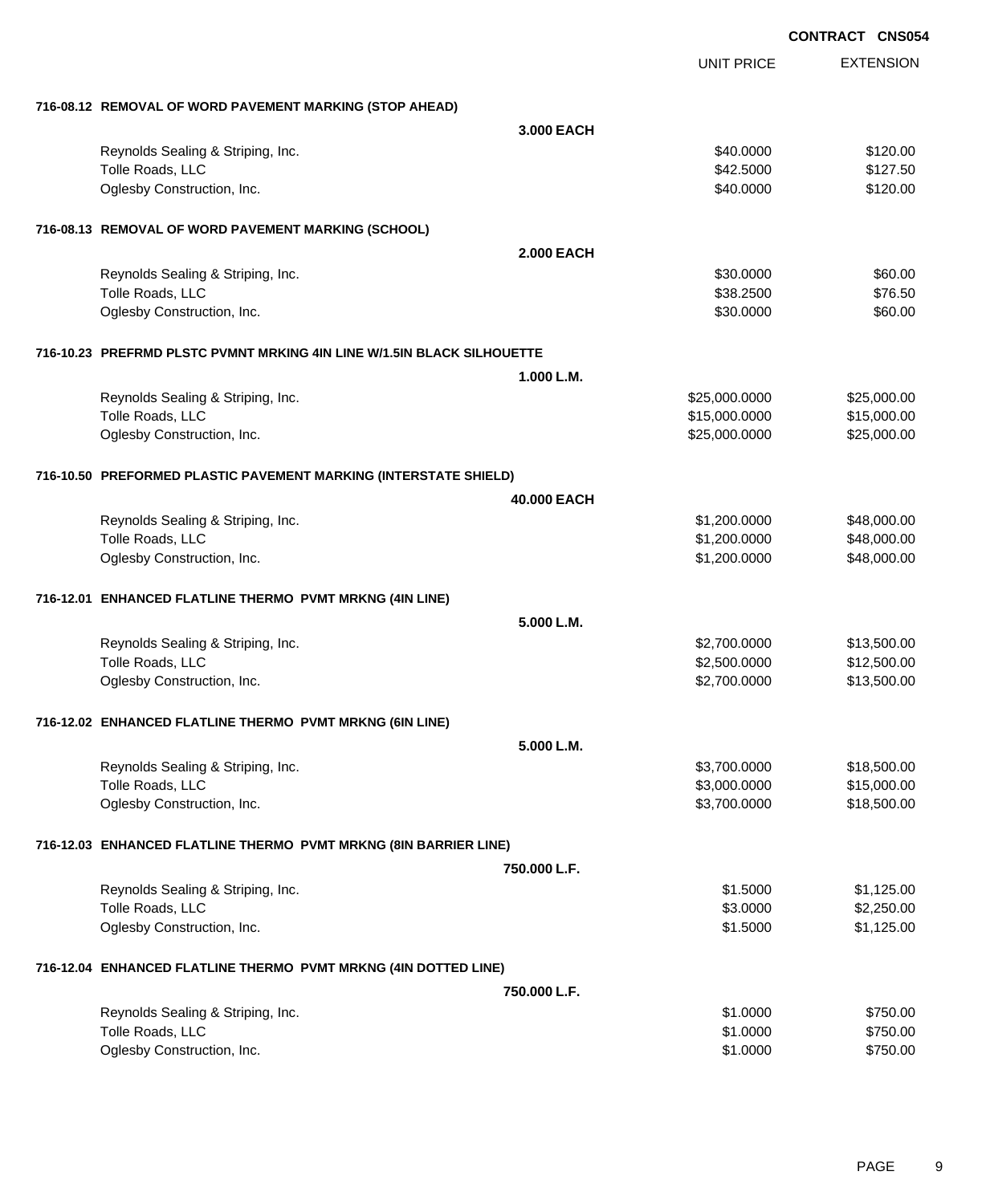|                                                                 |                 |                   | <b>CONTRACT CNS054</b> |
|-----------------------------------------------------------------|-----------------|-------------------|------------------------|
|                                                                 |                 | <b>UNIT PRICE</b> | <b>EXTENSION</b>       |
| 716-12.05 ENHANCED FLATLINE THERMO PVMT MRKNG (6IN DOTTED LINE) |                 |                   |                        |
|                                                                 | 750,000 L.F.    |                   |                        |
| Reynolds Sealing & Striping, Inc.                               |                 | \$1.5000          | \$1,125.00             |
| Tolle Roads, LLC                                                |                 | \$1.5000          | \$1,125.00             |
| Oglesby Construction, Inc.                                      |                 | \$1.5000          | \$1,125.00             |
| 716-12.06 ENHANCED FLAT LINE THERMO (8IN LINE)                  |                 |                   |                        |
|                                                                 | 400.000 L.F.    |                   |                        |
| Reynolds Sealing & Striping, Inc.                               |                 | \$3.0000          | \$1,200.00             |
| Tolle Roads, LLC                                                |                 | \$3.0000          | \$1,200.00             |
| Oglesby Construction, Inc.                                      |                 | \$3.0000          | \$1,200.00             |
| 716-12.07 ENHANCED FLAT LINE THERMO (8IN BROKEN LN)             |                 |                   |                        |
|                                                                 | 200.000 L.F.    |                   |                        |
| Reynolds Sealing & Striping, Inc.                               |                 | \$3.0000          | \$600.00               |
| Tolle Roads, LLC                                                |                 | \$3.0000          | \$600.00               |
| Oglesby Construction, Inc.                                      |                 | \$3.0000          | \$600.00               |
| 716-12.08 ENHANCED FLAT LINE THERMO (12IN BARRIER LINE)         |                 |                   |                        |
|                                                                 | 200.000 L.F.    |                   |                        |
| Reynolds Sealing & Striping, Inc.                               |                 | \$5.0000          | \$1,000.00             |
| Tolle Roads, LLC                                                |                 | \$10.0000         | \$2,000.00             |
| Oglesby Construction, Inc.                                      |                 | \$5.0000          | \$1,000.00             |
| 716-12.09 ENHANCED FLAT LINE THERMO (12IN LINE)                 |                 |                   |                        |
|                                                                 | 200.000 L.F.    |                   |                        |
| Reynolds Sealing & Striping, Inc.                               |                 | \$5.0000          | \$1,000.00             |
| Tolle Roads, LLC                                                |                 | \$10.0000         | \$2,000.00             |
| Oglesby Construction, Inc.                                      |                 | \$5.0000          | \$1,000.00             |
| 716-13.06 SPRAY THERMO PVMT MRKNG (40 mil) (4IN LINE)           |                 |                   |                        |
|                                                                 | 30.000 L.M.     |                   |                        |
| Reynolds Sealing & Striping, Inc.                               |                 | \$1,400.0000      | \$42,000.00            |
| Tolle Roads, LLC                                                |                 | \$1,300.0000      | \$39,000.00            |
| Oglesby Construction, Inc.                                      |                 | \$1,400.0000      | \$42,000.00            |
| 716-13.07 SPRAY THERMO PVMT MRKNG (40 mil) (6IN LINE)           |                 |                   |                        |
|                                                                 | 20.000 L.M.     |                   |                        |
| Reynolds Sealing & Striping, Inc.                               |                 | \$1,600.0000      | \$32,000.00            |
| Tolle Roads, LLC                                                |                 | \$1,500.0000      | \$30,000.00            |
| Oglesby Construction, Inc.                                      |                 | \$1,600.0000      | \$32,000.00            |
| 716-13.08 SPRAY THERMO PVMT MRKNG (40 mil) (8IN BARRIER LINE)   |                 |                   |                        |
|                                                                 | 20,000.000 L.F. |                   |                        |
| Reynolds Sealing & Striping, Inc.                               |                 | \$0.2500          | \$5,000.00             |
| Tolle Roads, LLC                                                |                 | \$0.5000          | \$10,000.00            |
| Oglesby Construction, Inc.                                      |                 | \$0.2500          | \$5,000.00             |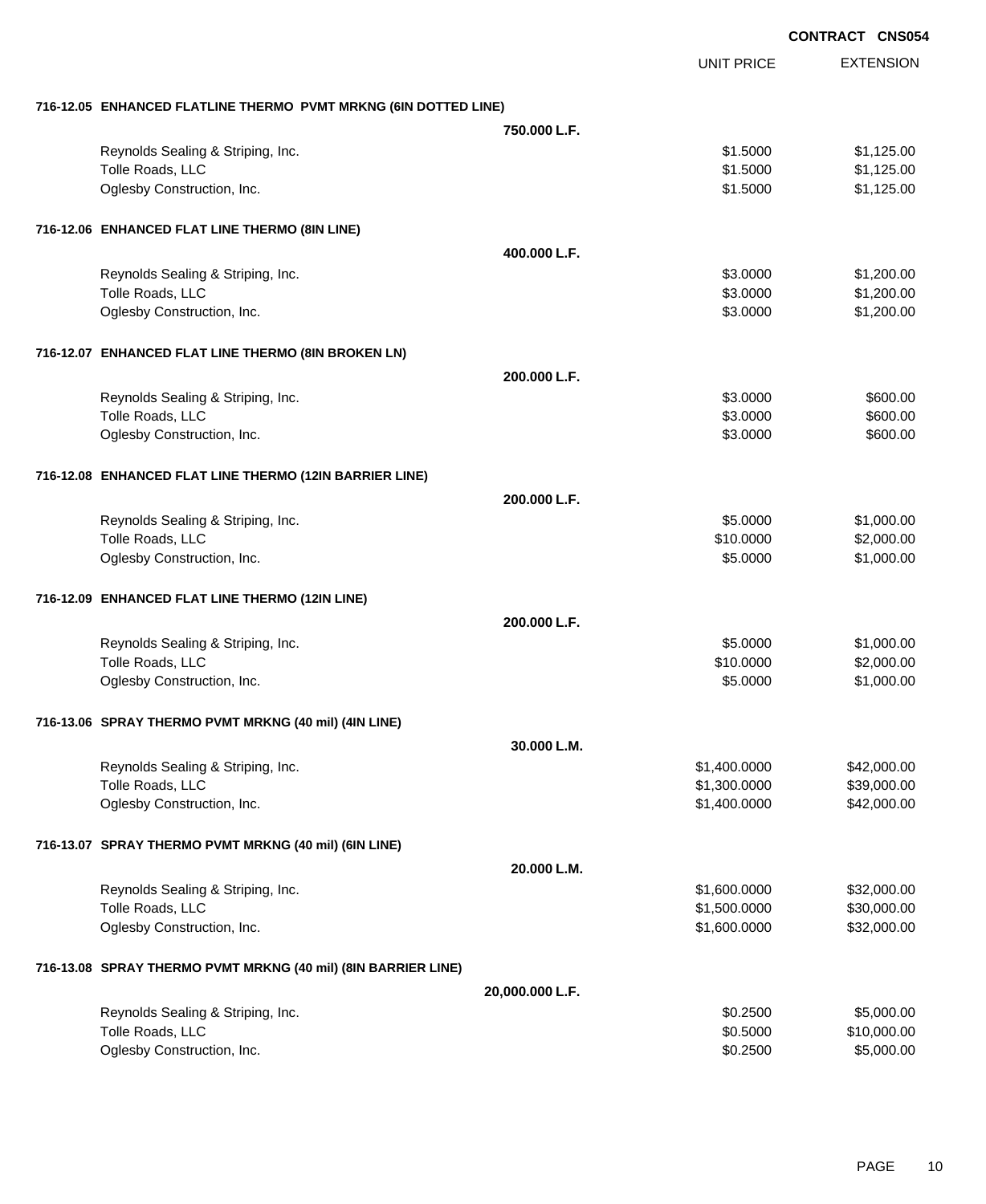|        |                                                              |                   |                   | <b>CONTRACT CNS054</b> |
|--------|--------------------------------------------------------------|-------------------|-------------------|------------------------|
|        |                                                              |                   | <b>UNIT PRICE</b> | <b>EXTENSION</b>       |
|        | 716-13.09 SPRAY THERMO PVMT MRKNG (40 mil) (4IN DOTTED LINE) |                   |                   |                        |
|        |                                                              | 200.000 L.F.      |                   |                        |
|        | Reynolds Sealing & Striping, Inc.                            |                   | \$1.0000          | \$200.00               |
|        | Tolle Roads, LLC                                             |                   | \$1.0000          | \$200.00               |
|        | Oglesby Construction, Inc.                                   |                   | \$1.0000          | \$200.00               |
|        | 716-13.10 SPRAY THERMO PVMT MRKNG (40 mil) (6IN DOTTED LINE) |                   |                   |                        |
|        |                                                              | 1,000.000 L.F.    |                   |                        |
|        | Reynolds Sealing & Striping, Inc.                            |                   | \$1.5000          | \$1,500.00             |
|        | Tolle Roads, LLC                                             |                   | \$1.5000          | \$1,500.00             |
|        | Oglesby Construction, Inc.                                   |                   | \$1.5000          | \$1,500.00             |
|        | 716-50.01 ROADWAY CLEANING FOR PAVEMENT MARKING              |                   |                   |                        |
|        |                                                              | 30.000 L.M.       |                   |                        |
|        | Reynolds Sealing & Striping, Inc.                            |                   | \$25.0000         | \$750.00               |
|        | Tolle Roads, LLC                                             |                   | \$25.0000         | \$750.00               |
|        | Oglesby Construction, Inc.                                   |                   | \$50.0000         | \$1,500.00             |
| 717-01 | <b>MOBILIZATION</b>                                          |                   |                   |                        |
|        |                                                              | 1.000 LS          |                   |                        |
|        | Reynolds Sealing & Striping, Inc.                            |                   | \$45,000.0000     | \$45,000.00            |
|        | Tolle Roads, LLC                                             |                   | \$150,000.0000    | \$150,000.00           |
|        | Oglesby Construction, Inc.                                   |                   | \$124,000.0000    | \$124,000.00           |
|        | 717-01.03 MOBILIZATION (PER CALL-OUT)                        |                   |                   |                        |
|        |                                                              | 30,000 EACH       |                   |                        |
|        | Reynolds Sealing & Striping, Inc.                            |                   | \$1,250.0000      | \$37,500.00            |
|        | Tolle Roads, LLC                                             |                   | \$1,000.0000      | \$30,000.00            |
|        | Oglesby Construction, Inc.                                   |                   | \$1,250.0000      | \$37,500.00            |
|        | 717-01.04 MOBILIZATION (PER LEVEL 1 CALL-OUT)                |                   |                   |                        |
|        |                                                              | <b>6.000 EACH</b> |                   |                        |
|        | Reynolds Sealing & Striping, Inc.                            |                   | \$1,500.0000      | \$9,000.00             |
|        | Tolle Roads, LLC                                             |                   | \$3,000.0000      | \$18,000.00            |
|        | Oglesby Construction, Inc.                                   |                   | \$1,500.0000      | \$9,000.00             |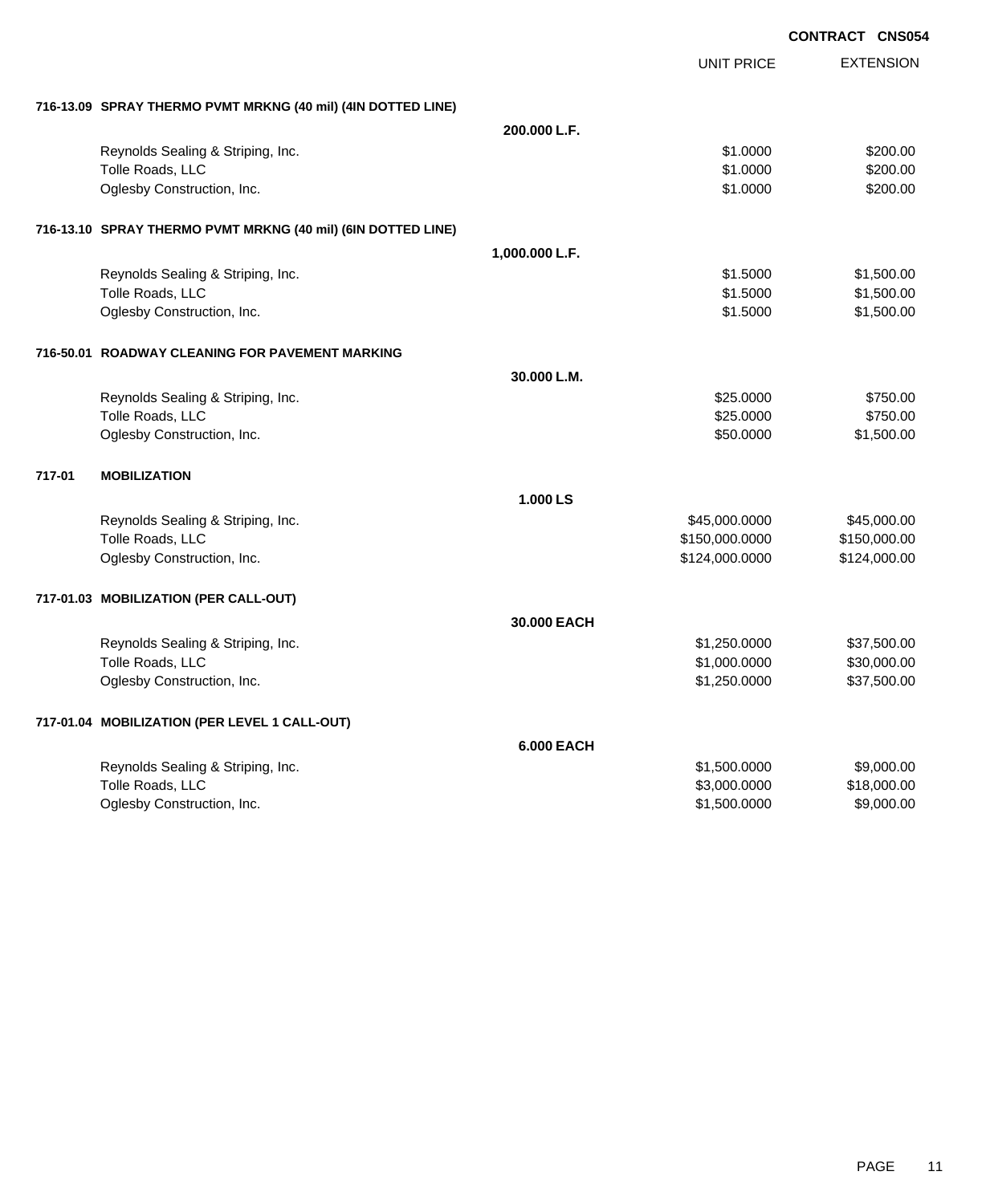# **SUB-TOTAL MAINTENANCE**

Reynolds Sealing & Striping, Inc. 6. The Second Sealing & Striping, Inc. 6. The Second Sealing & Striping, Inc. Tolle Roads, LLC \$2,114,532.75 Oglesby Construction, Inc. 62,456,760.00

# **TOTAL CONTRACT**

| Reynolds Sealing & Striping, Inc. | \$2,040,208.00 |
|-----------------------------------|----------------|
| Tolle Roads. LLC                  | \$2.114.532.75 |
| Oglesby Construction, Inc.        | \$2,456,760,00 |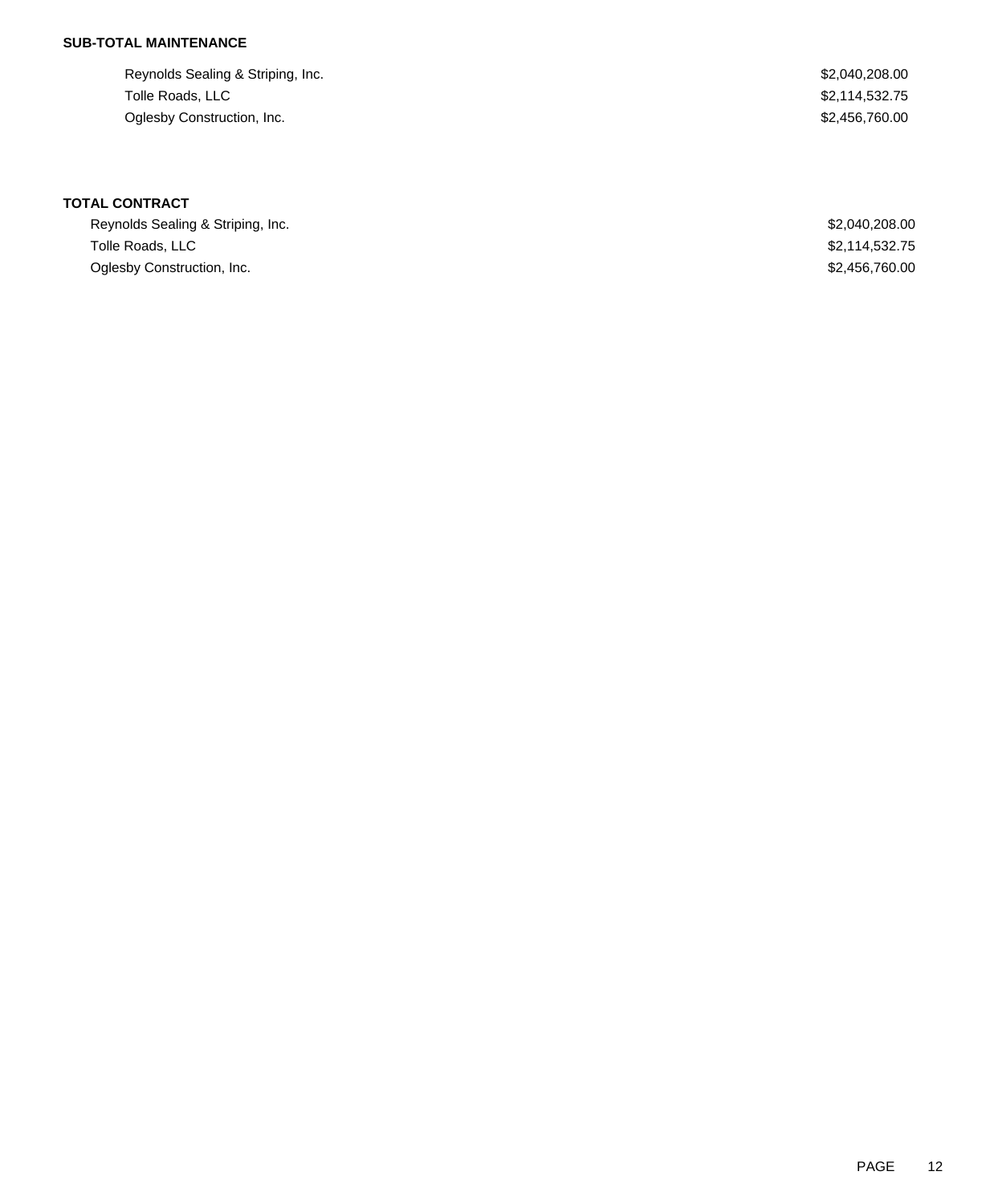COUNTIES BEDFORD, CHEATHAM, DAVIDSON, DICKSON, GILES, HICKMAN, HUMPHREYS, LAWRENCE, LEWIS, LINCOLN, MACON, MARSHALL, MAURY, MONTGOMERY, PERRY, ROBERTSON, RUTHERFORD, SMITH, STEWART, SUMNER, TROUSDALE, WILLIAMSON, AND WILSON (Contract No. CNS055 Call 022)

98302-4191-04

THE RELENSING OF SNOWPLOWABLE PAVEMENT MARKERS ON VARIOUS INTERSTATE AND STATE ROUTES.

PROJECT LENGTH - 0.0 MILES

COMPLETION TIME - ON OR BEFORE NOVEMBER 30, 2018

|                                   | <b>TOTAL CONTRACT</b> |
|-----------------------------------|-----------------------|
| WL Markers, Inc.                  | \$330,892.75          |
| K & S Markers, Inc.               | \$336,788.25          |
| Reynolds Sealing & Striping, Inc. | \$347,827.75          |
| A & A Safety, Inc.                | \$354,812.95          |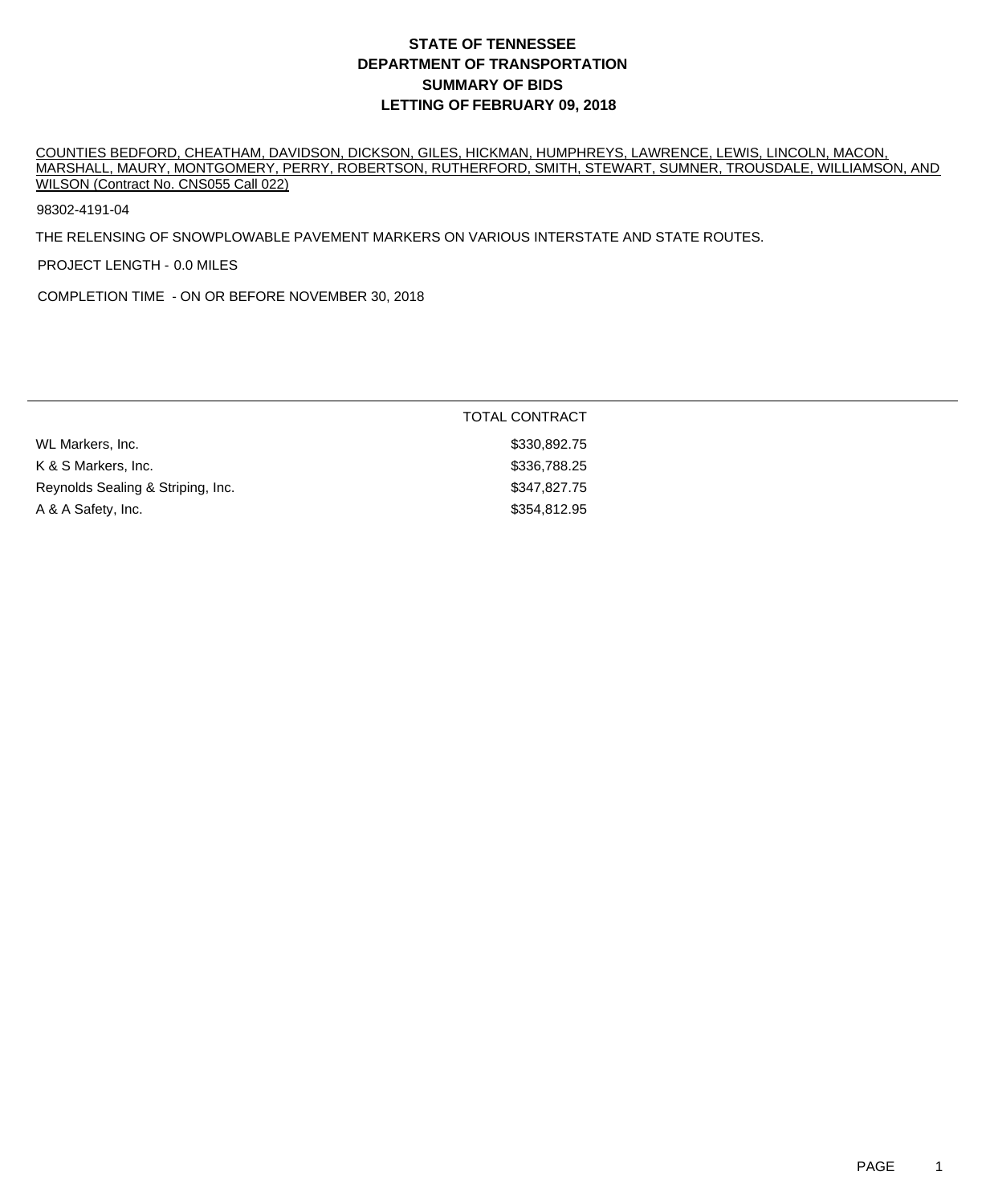UNIT PRICE

EXTENSION

**MAINTENANCE CATEGORY**

#### **705-07.11 TRUCK MOUNTED ENERGY ATTENUATOR**

|        |                                                                     | <b>2.000 EACH</b> |               |              |
|--------|---------------------------------------------------------------------|-------------------|---------------|--------------|
|        | WL Markers, Inc.                                                    |                   | \$32,000.0000 | \$64,000.00  |
|        | K & S Markers, Inc.                                                 |                   | \$15,000.0000 | \$30,000.00  |
|        | Reynolds Sealing & Striping, Inc.                                   |                   | \$10,000.0000 | \$20,000.00  |
|        | A & A Safety, Inc.                                                  |                   | \$4,000.0000  | \$8,000.00   |
| 712-01 | <b>TRAFFIC CONTROL</b>                                              |                   |               |              |
|        |                                                                     | 1.000 LS          |               |              |
|        | WL Markers, Inc.                                                    |                   | \$39,000.0000 | \$39,000.00  |
|        | K & S Markers, Inc.                                                 |                   | \$35,000.0000 | \$35,000.00  |
|        | Reynolds Sealing & Striping, Inc.                                   |                   | \$35,000.0000 | \$35,000.00  |
|        | A & A Safety, Inc.                                                  |                   | \$61,980.0000 | \$61,980.00  |
| 712-06 | <b>SIGNS (CONSTRUCTION)</b>                                         |                   |               |              |
|        |                                                                     | 128,000 S.F.      |               |              |
|        | WL Markers, Inc.                                                    |                   | \$1.0000      | \$128.00     |
|        | K & S Markers, Inc.                                                 |                   | \$1.0000      | \$128.00     |
|        | Reynolds Sealing & Striping, Inc.                                   |                   | \$1.0000      | \$128.00     |
|        | A & A Safety, Inc.                                                  |                   | \$6.6500      | \$851.20     |
|        | 712-08.03 ARROW BOARD (TYPE C)                                      |                   |               |              |
|        |                                                                     | <b>2.000 EACH</b> |               |              |
|        | WL Markers, Inc.                                                    |                   | \$50.0000     | \$100.00     |
|        | K & S Markers, Inc.                                                 |                   | \$100.0000    | \$200.00     |
|        | Reynolds Sealing & Striping, Inc.                                   |                   | \$100.0000    | \$200.00     |
|        | A & A Safety, Inc.                                                  |                   | \$900.0000    | \$1,800.00   |
|        | 716-01.23 Snwplwble Pvmt Mrkrs (Bi-Dir)(2 Color)                    |                   |               |              |
|        |                                                                     | 1,876.000 EACH    |               |              |
|        | WL Markers, Inc.                                                    |                   | \$20.0000     | \$37,520.00  |
|        | K & S Markers, Inc.                                                 |                   | \$24.0000     | \$45,024.00  |
|        | Reynolds Sealing & Striping, Inc.                                   |                   | \$22.0000     | \$41,272.00  |
|        | A & A Safety, Inc.                                                  |                   | \$16.5000     | \$30,954.00  |
|        | 716-01.40 REMOVE AND REPLACE LENS ON SNOWPLOWABLE REFLECTIVE MARKER |                   |               |              |
|        |                                                                     | 55,583.000 EACH   |               |              |
|        | WL Markers, Inc.                                                    |                   | \$3.2500      | \$180,644.75 |
|        | K & S Markers, Inc.                                                 |                   | \$3.7500      | \$208,436.25 |
|        | Reynolds Sealing & Striping, Inc.                                   |                   | \$4.2500      | \$236,227.75 |
|        | A & A Safety, Inc.                                                  |                   | \$4.2500      | \$236,227.75 |
| 717-01 | <b>MOBILIZATION</b>                                                 |                   |               |              |
|        |                                                                     | 1.000 LS          |               |              |
|        | WL Markers, Inc.                                                    |                   | \$9,500.0000  | \$9,500.00   |
|        | K & S Markers, Inc.                                                 |                   | \$18,000.0000 | \$18,000.00  |
|        | Reynolds Sealing & Striping, Inc.                                   |                   | \$15,000.0000 | \$15,000.00  |
|        | A & A Safety, Inc.                                                  |                   | \$15,000.0000 | \$15,000.00  |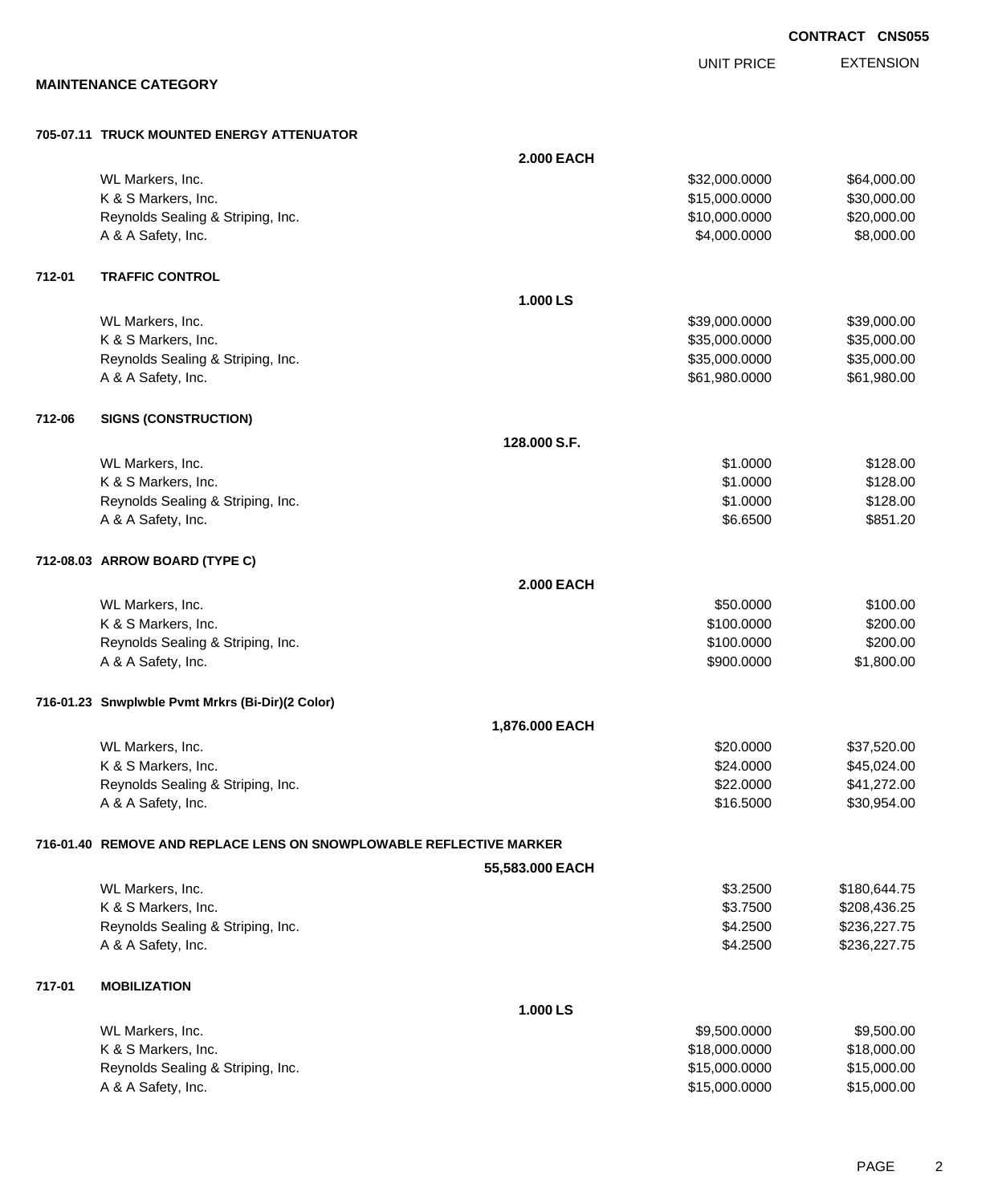## **SUB-TOTAL MAINTENANCE**

| WL Markers, Inc.                  | \$330,892.75 |
|-----------------------------------|--------------|
| K & S Markers, Inc.               | \$336,788.25 |
| Reynolds Sealing & Striping, Inc. | \$347,827.75 |
| A & A Safety, Inc.                | \$354,812.95 |

# **TOTAL CONTRACT**

| WL Markers, Inc.                  | \$330,892.75 |
|-----------------------------------|--------------|
| K & S Markers, Inc.               | \$336,788.25 |
| Reynolds Sealing & Striping, Inc. | \$347.827.75 |
| A & A Safety, Inc.                | \$354.812.95 |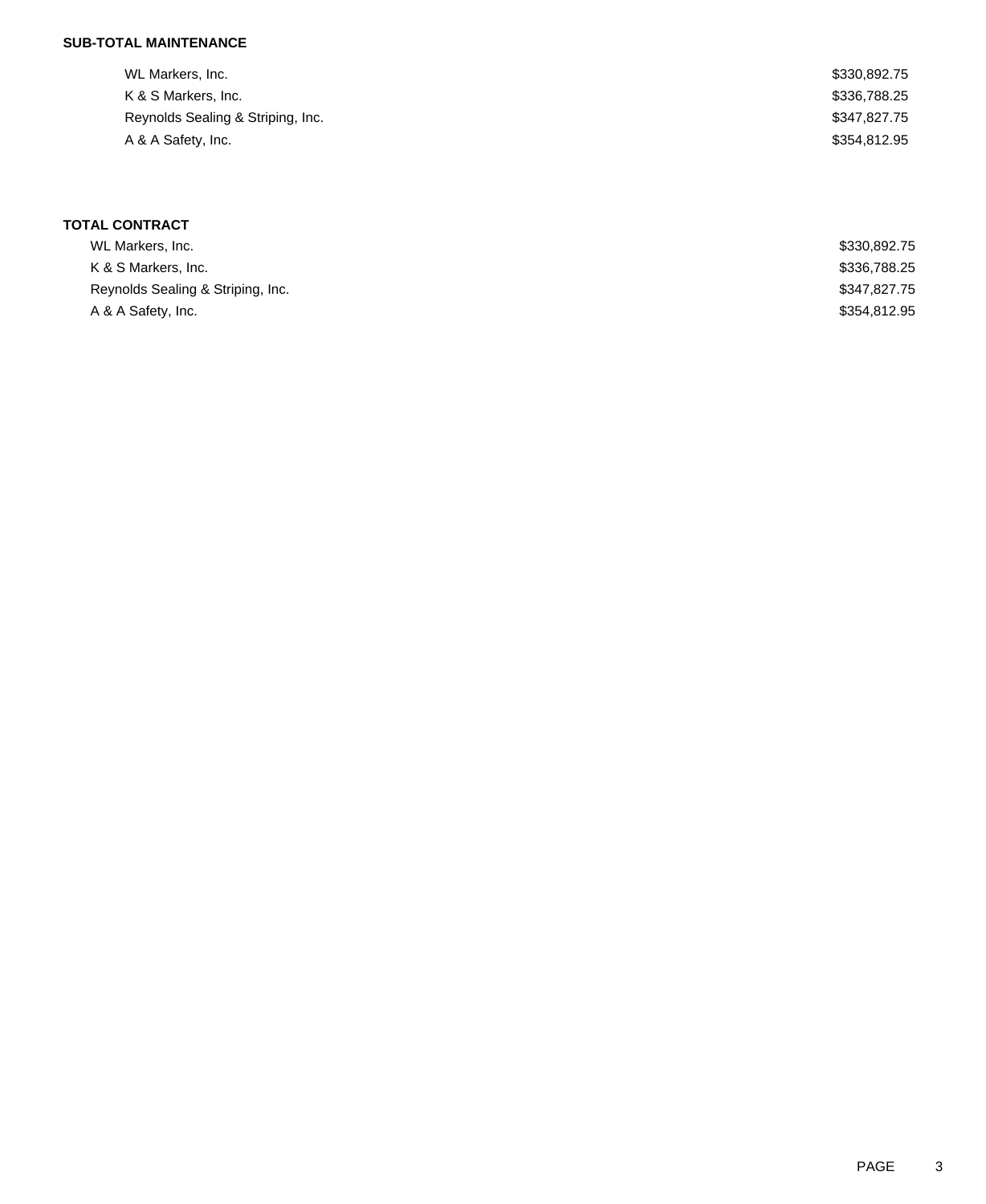COUNTIES BEDFORD, CHEATHAM, DICKSON, GILES, HICKMAN, HUMPHREYS, LAWRENCE, LEWIS, LINCOLN, MACON, MARSHALL, MAURY, MONTGOMERY, MOORE, PERRY, ROBERTSON, RUTHERFORD, SMITH, STEWART, SUMNER, TROUSDALE, WAYNE, WILLIAMSON, AND WILSON (Contract No. CNS053 Call 023)

98302-4190-04

THE RETRACING OF PAINTED PAVEMENT MARKING LINES ON VARIOUS INTERSTATE AND STATE ROUTES.

PROJECT LENGTH - 0.0 MILES

COMPLETION TIME - ON OR BEFORE SEPTEMBER 30, 2018

TOTAL CONTRACT

Reynolds Sealing & Striping, Inc. \$689,203.00 Oglesby Construction, Inc.  $\bullet$  5718,888.00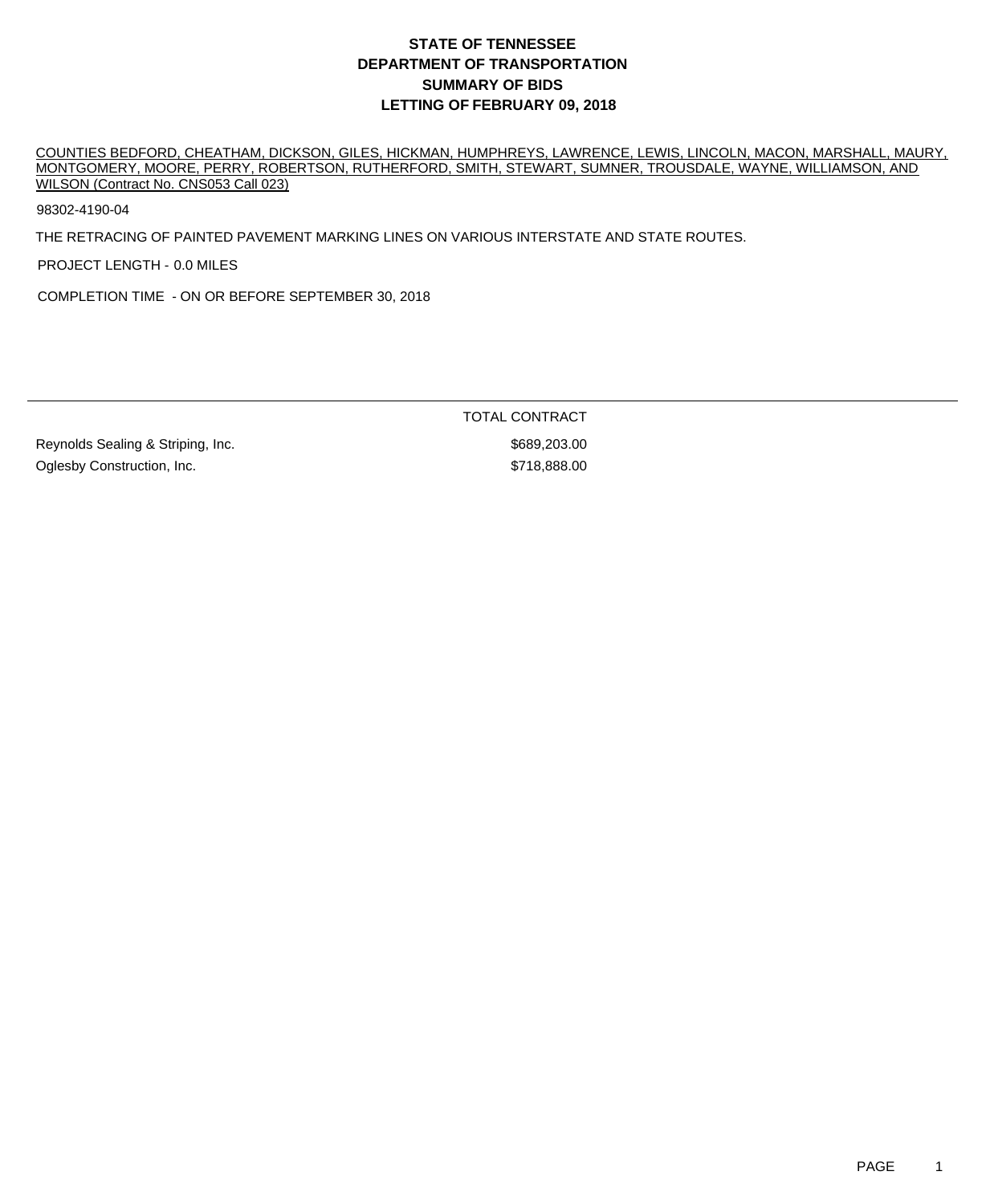|           |                                                        |                |               | <b>CONTRACT</b> | <b>CNS053</b>    |
|-----------|--------------------------------------------------------|----------------|---------------|-----------------|------------------|
|           |                                                        |                | UNIT PRICE    |                 | <b>EXTENSION</b> |
|           | <b>MAINTENANCE CATEGORY</b>                            |                |               |                 |                  |
|           | 716-05.69 PERFORMANCE BASED RETRACING PAINTED 4IN LINE |                |               |                 |                  |
|           |                                                        | 2,617.000 L.M. |               |                 |                  |
|           | Reynolds Sealing & Striping, Inc.                      |                | \$259.0000    |                 | \$677,803.00     |
|           | Oglesby Construction, Inc.                             |                | \$264.0000    |                 | \$690,888.00     |
| 716-50.01 | <b>ROADWAY CLEANING FOR PAVEMENT MARKING</b>           |                |               |                 |                  |
|           |                                                        | 8.000 L.M.     |               |                 |                  |
|           | Reynolds Sealing & Striping, Inc.                      |                | \$50.0000     |                 | \$400.00         |
|           | Oglesby Construction, Inc.                             |                | \$50.0000     |                 | \$400.00         |
| 717-01    | <b>MOBILIZATION</b>                                    |                |               |                 |                  |
|           |                                                        | 1.000 LS       |               |                 |                  |
|           | Reynolds Sealing & Striping, Inc.                      |                | \$11,000.0000 |                 | \$11,000.00      |
|           | Oglesby Construction, Inc.                             |                | \$27,600.0000 |                 | \$27,600.00      |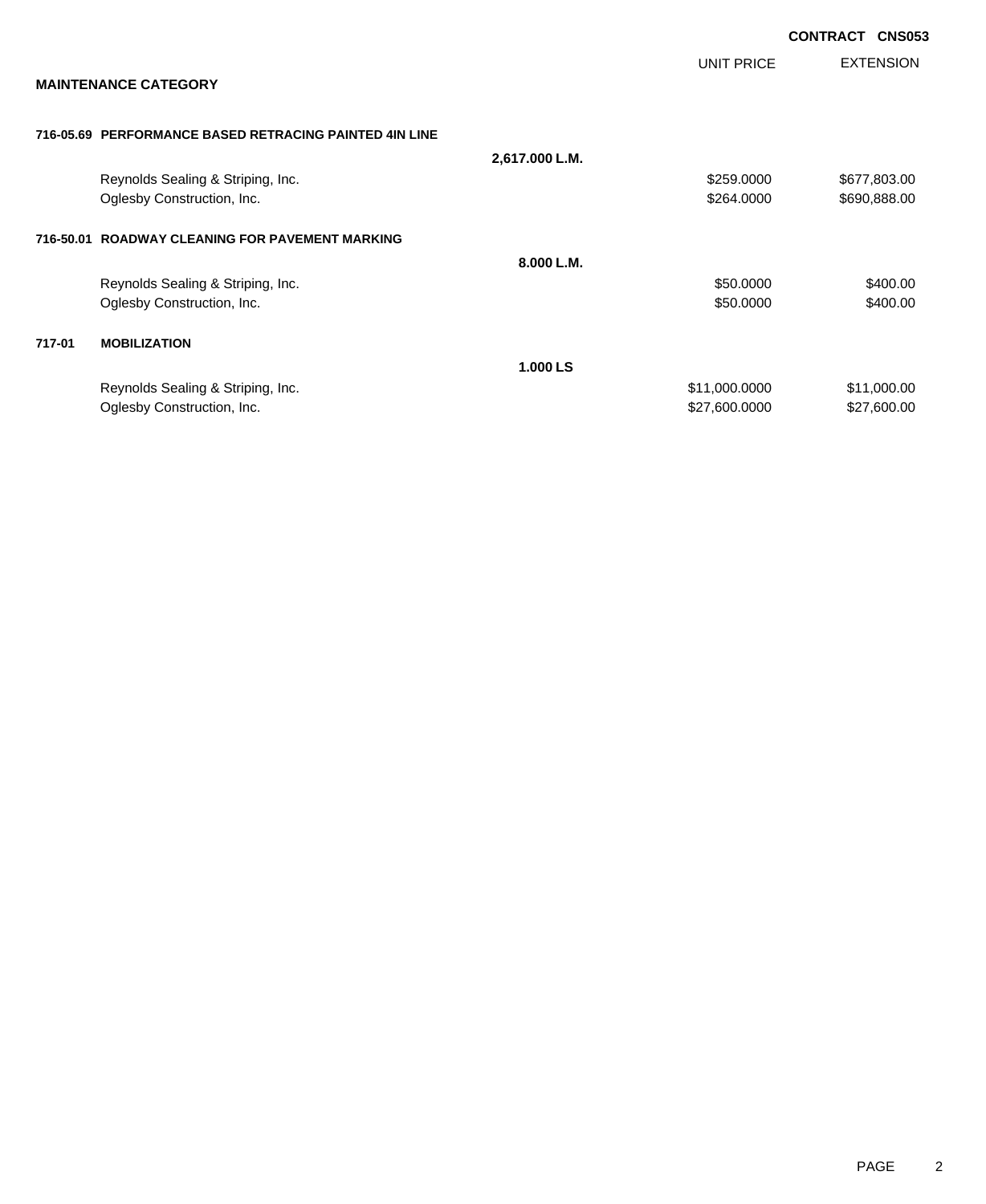## **SUB-TOTAL MAINTENANCE**

Reynolds Sealing & Striping, Inc.  $$689,203.00$ Oglesby Construction, Inc. \$718,888.00

### **TOTAL CONTRACT**

Reynolds Sealing & Striping, Inc. 6. The Second Sealing & Striping, Inc. 6. The Sealing & Striping, Inc. Oglesby Construction, Inc. 6. The Construction of the Construction of the Construction, Inc. 6718,888.00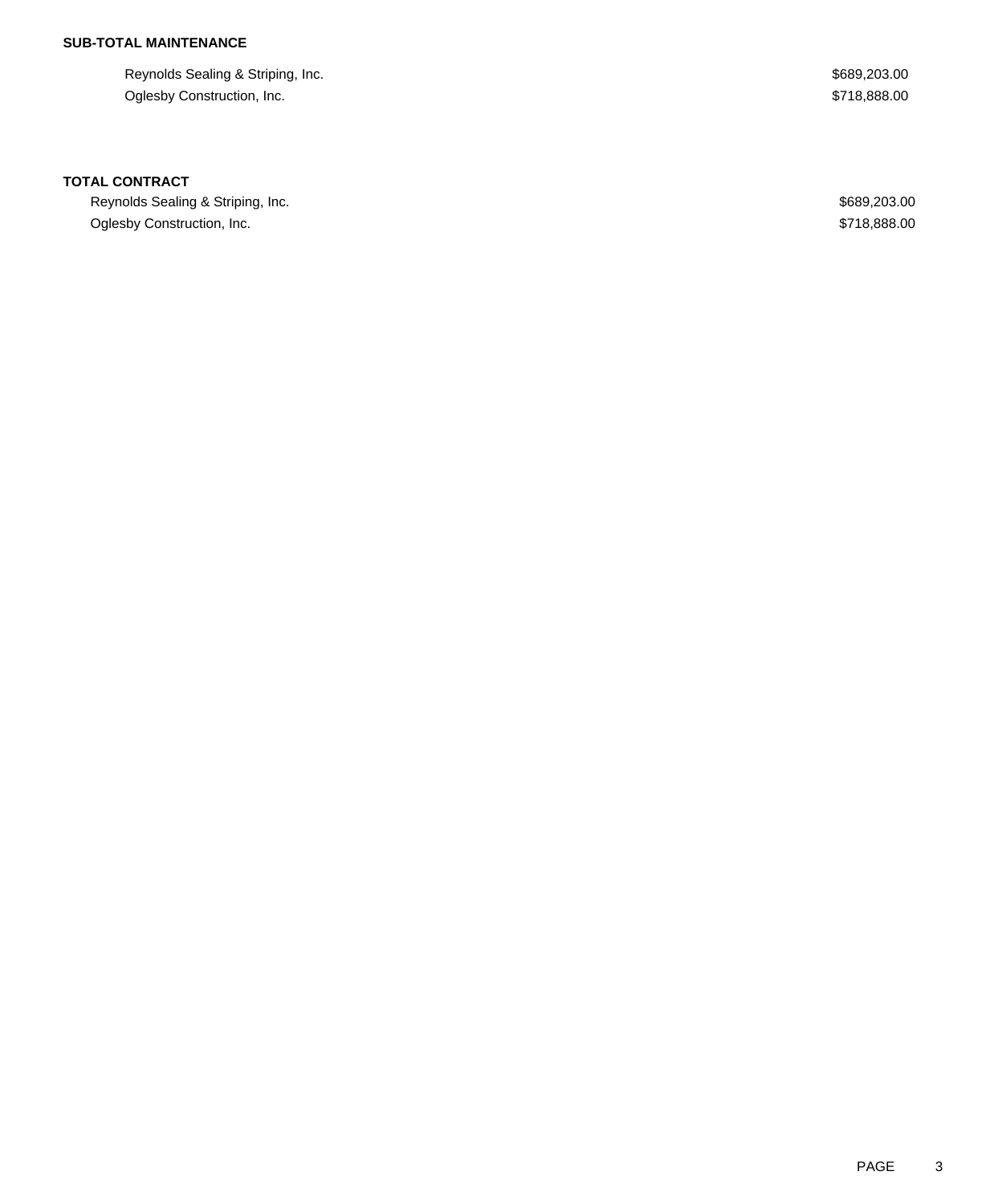#### BENTON COUNTY (Contract No. CNS026 Call 024)

NH/HSIP-69(95),03004-3230-94,03004-8230-14

THE RESURFACING ON U.S. 641 (S.R. 69) FROM NEAR S.R. 391 (L.M. 15.00) TO NEAR ROCKY RIDGE ROAD (L.M. 20.00).

PROJECT LENGTH - 5.000 MILES

COMPLETION TIME - ON OR BEFORE AUGUST 31, 2018

DBE GOAL 4.00%

Delta Contracting Company, LLC \$2,187,613.14

TOTAL CONTRACT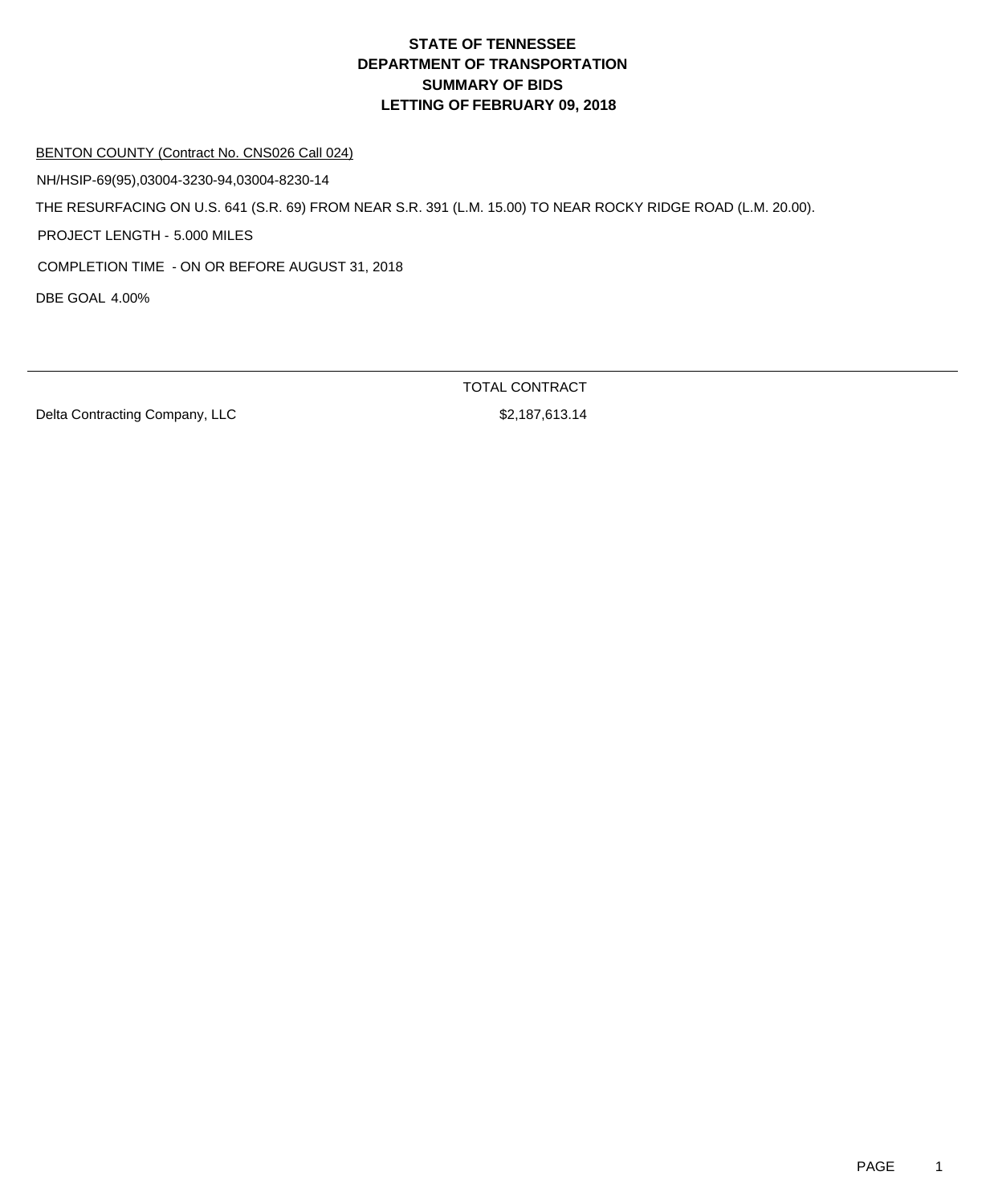|        |                                                              |                  |                   | <b>CONTRACT CNS026</b> |
|--------|--------------------------------------------------------------|------------------|-------------------|------------------------|
|        | <b>ROADWAY CATEGORY</b>                                      |                  | <b>UNIT PRICE</b> | <b>EXTENSION</b>       |
| 202-03 | REMOVAL OF RIGID PAVEMENT, SIDEWALK, ETC.                    |                  |                   |                        |
|        | Delta Contracting Company, LLC                               | 170.000 S.Y.     | \$42.0000         | \$7,140.00             |
|        | 202-03.01 REMOVAL OF ASPHALT PAVEMENT                        |                  |                   |                        |
|        | Delta Contracting Company, LLC                               | 250.000 S.Y.     | \$53.0000         | \$13,250.00            |
| 203-06 | <b>WATER</b>                                                 |                  |                   |                        |
|        | Delta Contracting Company, LLC                               | 12.000 M.G.      | \$1.0000          | \$12.00                |
| 303-02 | MINERAL AGGREGATE, TYPE B BASE, GRADING (C or D)             |                  |                   |                        |
|        | Delta Contracting Company, LLC                               | 1,493.000 TON    | \$31.0000         | \$46,283.00            |
|        | 307-01.01 ASPHALT CONCRETE MIX (PG64-22) (BPMB-HM) GRADING A |                  |                   |                        |
|        | Delta Contracting Company, LLC                               | 115.000 TON      | \$126.0000        | \$14,490.00            |
| 403-01 | BITUMINOUS MATERIAL FOR TACK COAT (TC)                       |                  |                   |                        |
|        | Delta Contracting Company, LLC                               | 82.000 TON       | \$605.0000        | \$49,610.00            |
|        | 411-01.07 ACS MIX (PG64-22) GRADING E SHOULDER               |                  |                   |                        |
|        | Delta Contracting Company, LLC                               | 4,031.000 TON    | \$88.0400         | \$354,889.24           |
|        | 411-02.10 ACS MIX(PG70-22) GRADING D                         |                  |                   |                        |
|        | Delta Contracting Company, LLC                               | 8,685.000 TON    | \$90.6800         | \$787,555.80           |
|        | 411-12.02 SCORING SHOULDERS (NON-CONTINUOUS) (16IN WIDTH)    |                  |                   |                        |
|        | Delta Contracting Company, LLC                               | 7.296 L.M.       | \$885,0000        | \$6,456.96             |
|        | 415-01.02 COLD PLANING BITUMINOUS PAVEMENT                   |                  |                   |                        |
|        | Delta Contracting Company, LLC                               | 187,665.000 S.Y. | \$1.7200          | \$322,783.80           |
|        | 607-39.02 18" PIPE CULVERT (SIDE DRAIN)                      |                  |                   |                        |
|        | Delta Contracting Company, LLC                               | 632.000 L.F.     | \$72.0000         | \$45,504.00            |
|        | 607-39.03 24" PIPE CULVERT (SIDE DRAIN)                      |                  |                   |                        |
|        | Delta Contracting Company, LLC                               | 264.000 L.F.     | \$78.0000         | \$20,592.00            |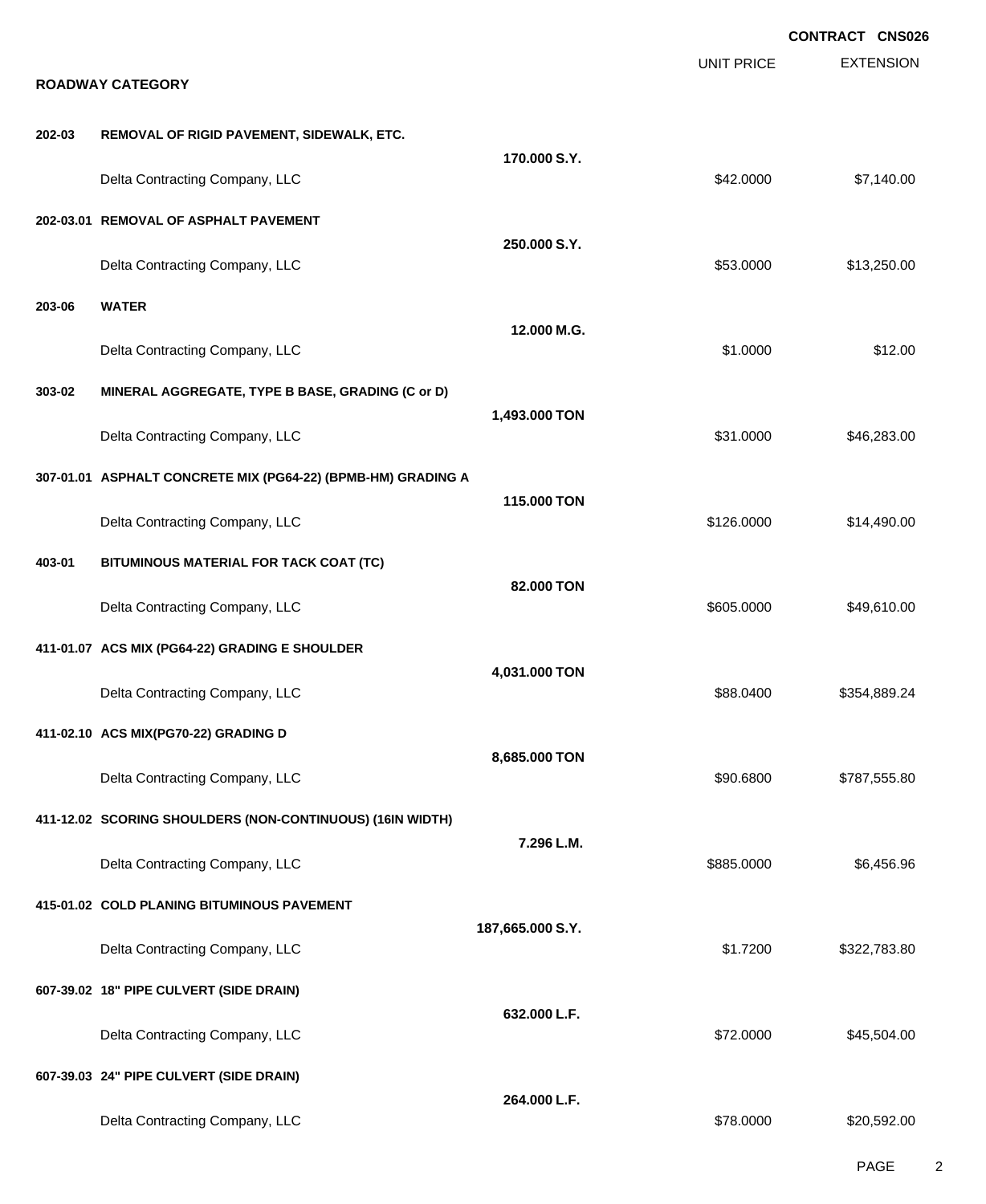EXTENSION **CONTRACT CNS026** UNIT PRICE **607-39.05 36" PIPE CULVERT (SIDE DRAIN) 146.000 L.F.** Delta Contracting Company, LLC \$86.0000 \$12,556.00 **607-39.07 48" PIPE CULVERT (SIDE DRAIN) 75.000 L.F.** Delta Contracting Company, LLC **but a contraction of the Contraction Contraction Contraction Company**, LLC **701-02.01 CONCRETE CURB RAMP (RETROFIT) 775.000 S.F.** Delta Contracting Company, LLC 632.000 \$24,800.00 **701-03 CONCRETE MEDIAN PAVEMENT 38.000 C.Y.** Delta Contracting Company, LLC 600000 \$22,800.000 \$22,800.000 \$22,800.000 \$22,800.000 \$22,800.00 **705-04.09 EARTH PAD FOR TYPE 38 GR END TREATMENT 8.000 EACH** Delta Contracting Company, LLC 6. The contraction of the contraction of the state of the state of the state of the state of the state of the state of the state of the state of the state of the state of the state of the sta **705-06.20 TANGENT ENERGY ABSORBING TERM MASH TL-3 8.000 EACH** Delta Contracting Company, LLC 6.0000 \$21,600.00 **712-01 TRAFFIC CONTROL 1.000 LS** Delta Contracting Company, LLC 6. 2012 12:00:000 \$38,000.000 \$38,000.000 \$38,000.000 \$38,000.00 **712-06 SIGNS (CONSTRUCTION) 1,328.000 S.F.** Delta Contracting Company, LLC **6.8.7500** \$11,620.00 **712-08.03 ARROW BOARD (TYPE C) 2.000 EACH** Delta Contracting Company, LLC 6.0000 \$9,800.000 \$9,800.000 \$9,800.000 \$9,800.00 **716-01.21 Snwplwble Pvmt Mrkrs (Bi-Dir)(1 Color) 890.000 EACH** Delta Contracting Company, LLC **60000 \$35,600.00** \$35,600.00 **716-01.30 REMOVAL OF SNOWPLOWABLE REFLECTIVE MARKER 10.000 EACH** Delta Contracting Company, LLC 6400.000 \$400.000 \$400.00 **716-02.03 PLASTIC PAVEMENT MARKING (CROSS-WALK) 390.000 L.F.** Delta Contracting Company, LLC \$20.0000 \$7,800.00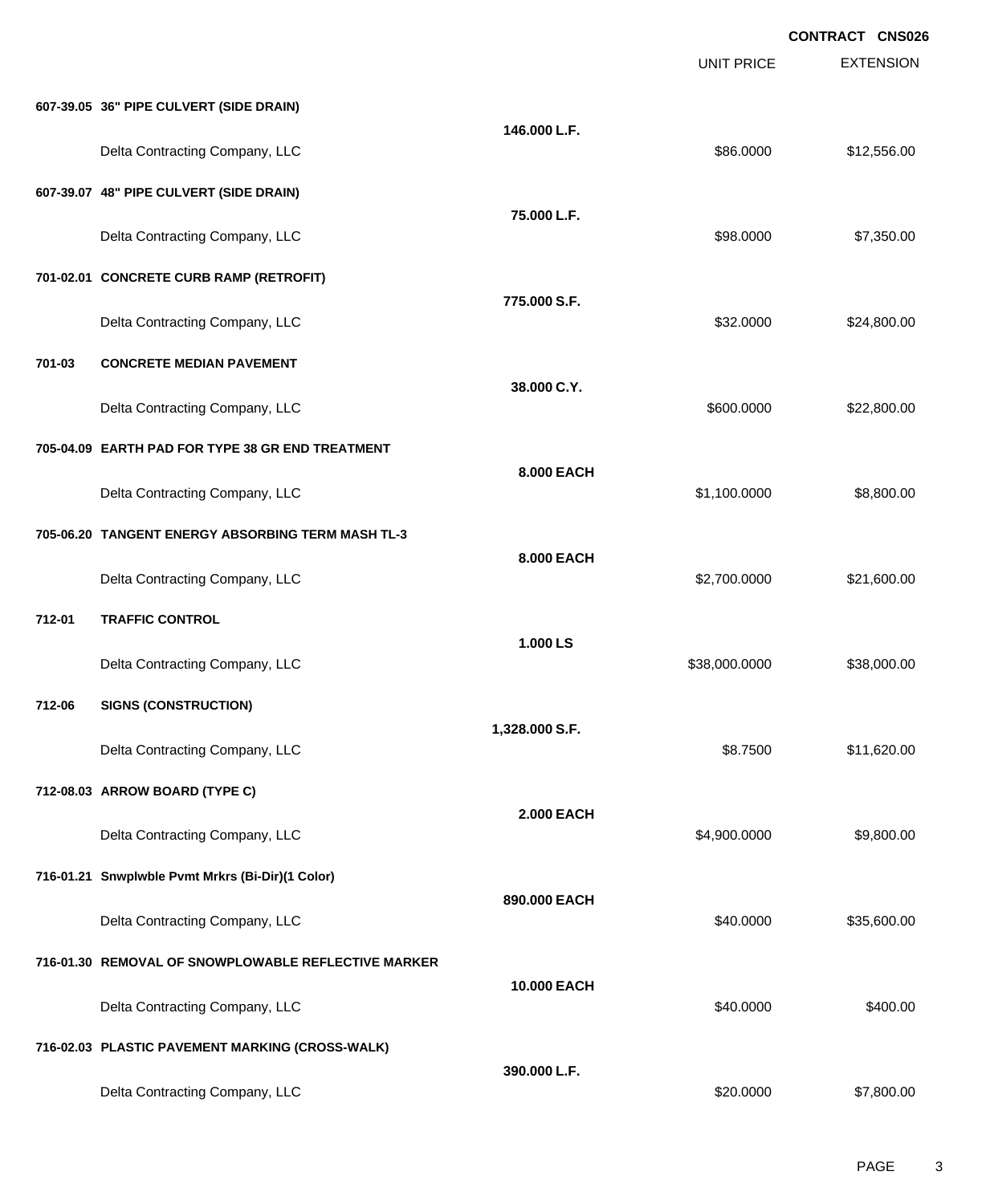EXTENSION **CONTRACT CNS026** UNIT PRICE **716-02.04 PLASTIC PAVEMENT MARKING(CHANNELIZATION STRIPING) 540.000 S.Y.** Delta Contracting Company, LLC **60000 \$21,600.00** \$21,600.00 **716-02.05 PLASTIC PAVEMENT MARKING (STOP LINE) 465.000 L.F.** Delta Contracting Company, LLC **but a set of the set of the set of the set of the set of the set of the set of the set of the set of the set of the set of the set of the set of the set of the set of the set of the set of t 716-02.06 PLASTIC PAVEMENT MARKING (TURN LANE ARROW) 50.000 EACH** Delta Contracting Company, LLC 6. The contraction of the state of the state of the state of the state of the state of the state of the state of the state of the state of the state of the state of the state of the state of **716-02.11 PLASTIC PAVEMENT MARKING (6" DOTTED LINE) 725.000 L.F.** Delta Contracting Company, LLC **64.0000** \$2,900.00 **716-03.01 PLASTIC WORD PAVEMENT MARKING (ONLY) 1.000 EACH** Delta Contracting Company, LLC 6400.000 \$400.000 \$400.000 \$400.000 **716-03.06 PLASTIC WORD PAVEMENT MARKING (SIGNAL AHEAD) 6.000 EACH** Delta Contracting Company, LLC **1990.000 \$4,200.000 \$4,200.000** \$4,200.00 **716-04.05 PLASTIC PAVEMENT MARKING (STRAIGHT ARROW) 4.000 EACH** Delta Contracting Company, LLC **\$980.00** \$980.00 **716-05.20 PAINTED PAVEMENT MARKING (6" LINE) 20.403 L.M.** Delta Contracting Company, LLC 6. The contraction of the state of the state of the state of the state of the state of the state of the state of the state of the state of the state of the state of the state of the state of **716-12.02 ENHANCED FLATLINE THERMO PVMT MRKNG (6IN LINE) 20.403 L.M.** Delta Contracting Company, LLC 6.6 and 2008.94 **717-01 MOBILIZATION 1.000 LS** Delta Contracting Company, LLC 666,000.000 \$66,000.000 \$66,000.000 \$66,000.000 \$66,000.000 \$66,000.00 **730-12.01 CONDUIT 1" DIAMETER (PVC) 50.000 L.F.** Delta Contracting Company, LLC **but a struck of the struck of the struck of the struck of the struck of the struck of the struck of the struck of the struck of the struck of the struck of the struck of the struck of the st 730-14.01 SHIELDED DETECTOR CABLE 50.000 L.F.** Delta Contracting Company, LLC \$20.0000 \$1,000.00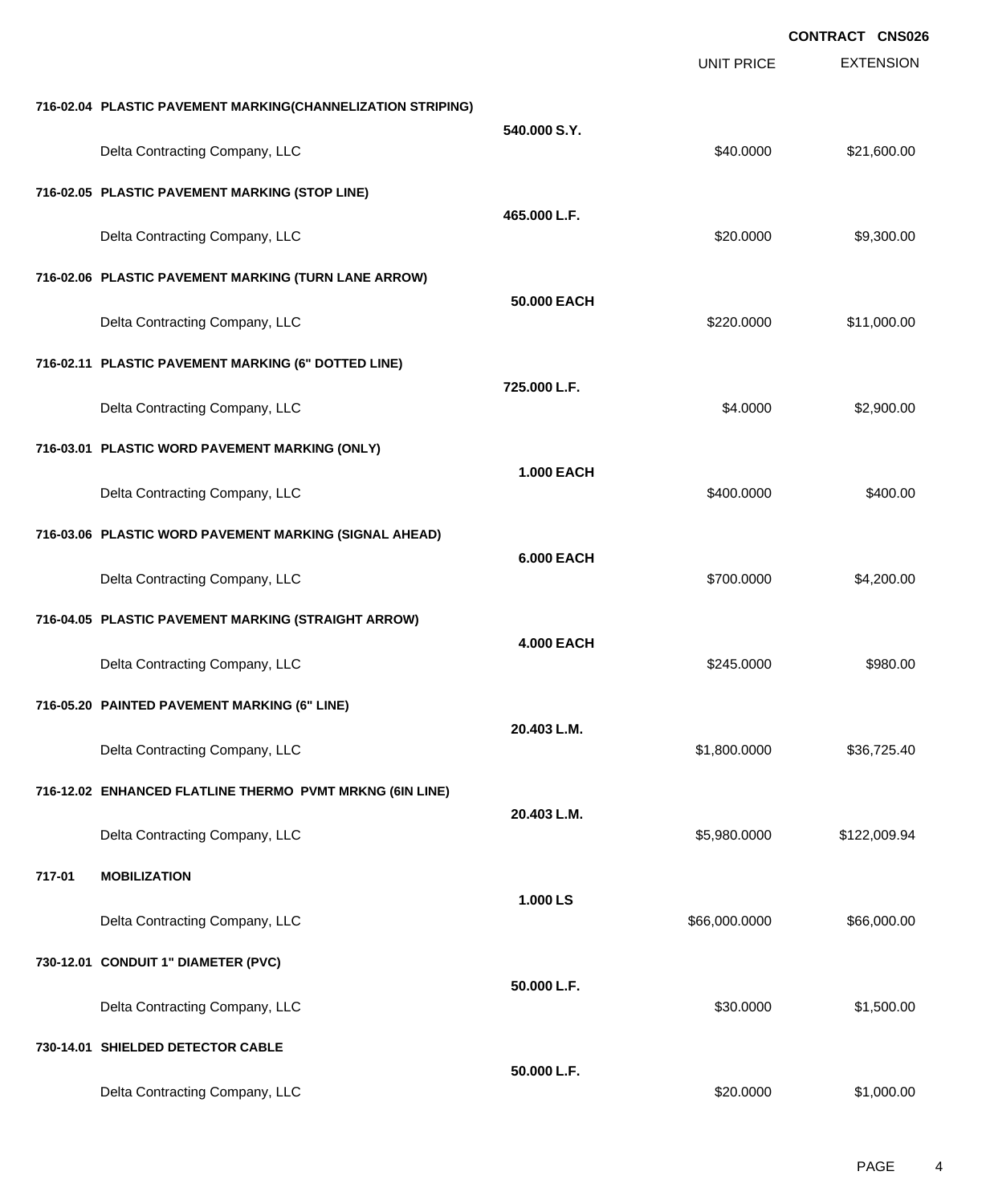|                                |                |            | <b>CONTRACT CNS026</b> |
|--------------------------------|----------------|------------|------------------------|
|                                |                | UNIT PRICE | <b>EXTENSION</b>       |
| 730-14.02 SAW SLOT             |                |            |                        |
| Delta Contracting Company, LLC | 3,194.000 L.F. | \$6.0000   | \$19,164.00            |
| 730-14.03 LOOP WIRE            |                |            |                        |
|                                | 7,047.000 L.F. |            |                        |
| Delta Contracting Company, LLC |                | \$3.0000   | \$21,141.00            |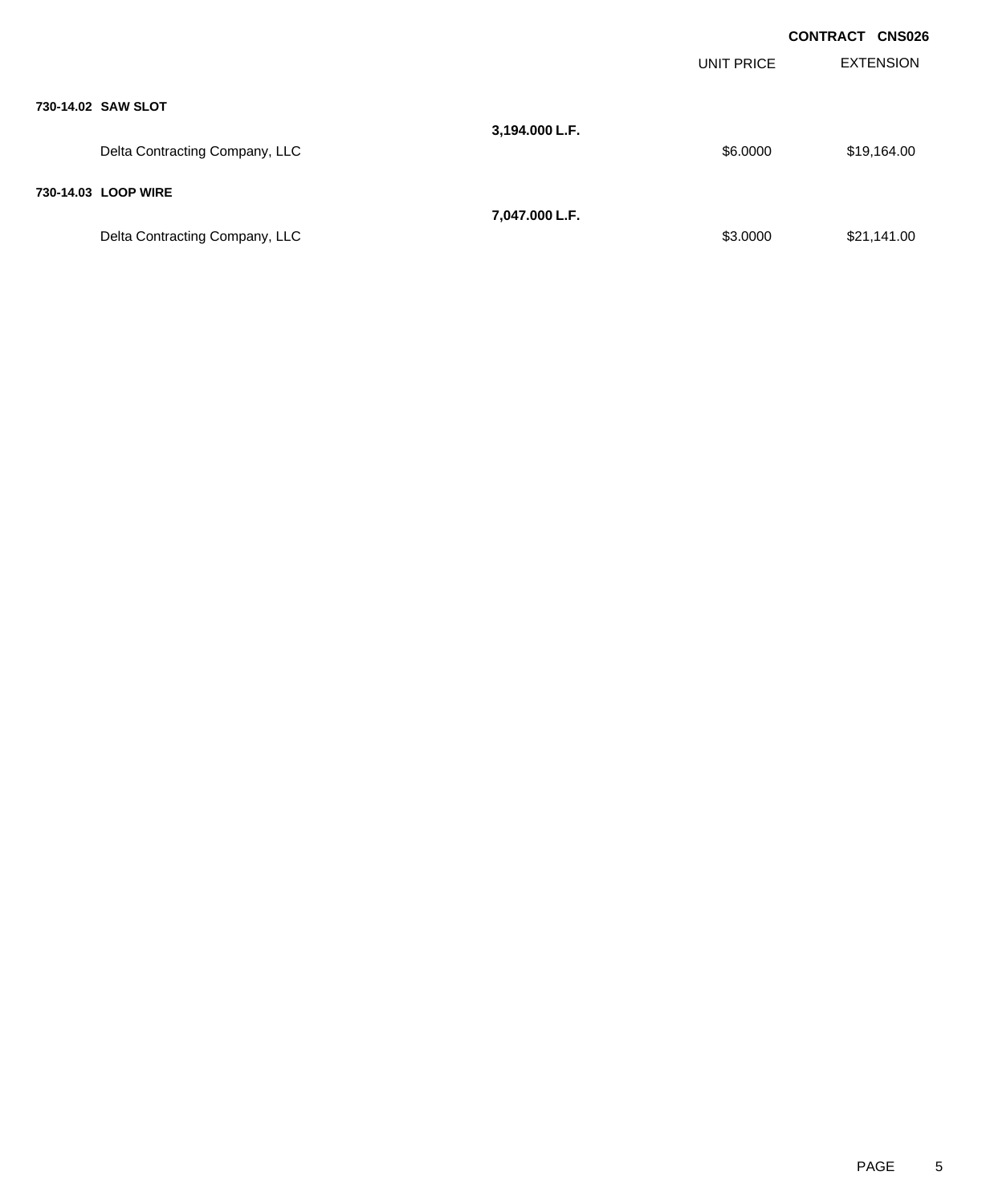Delta Contracting Company, LLC 6. The Second Second State of the S2,187,613.14

### **TOTAL CONTRACT**

Delta Contracting Company, LLC \$2,187,613.14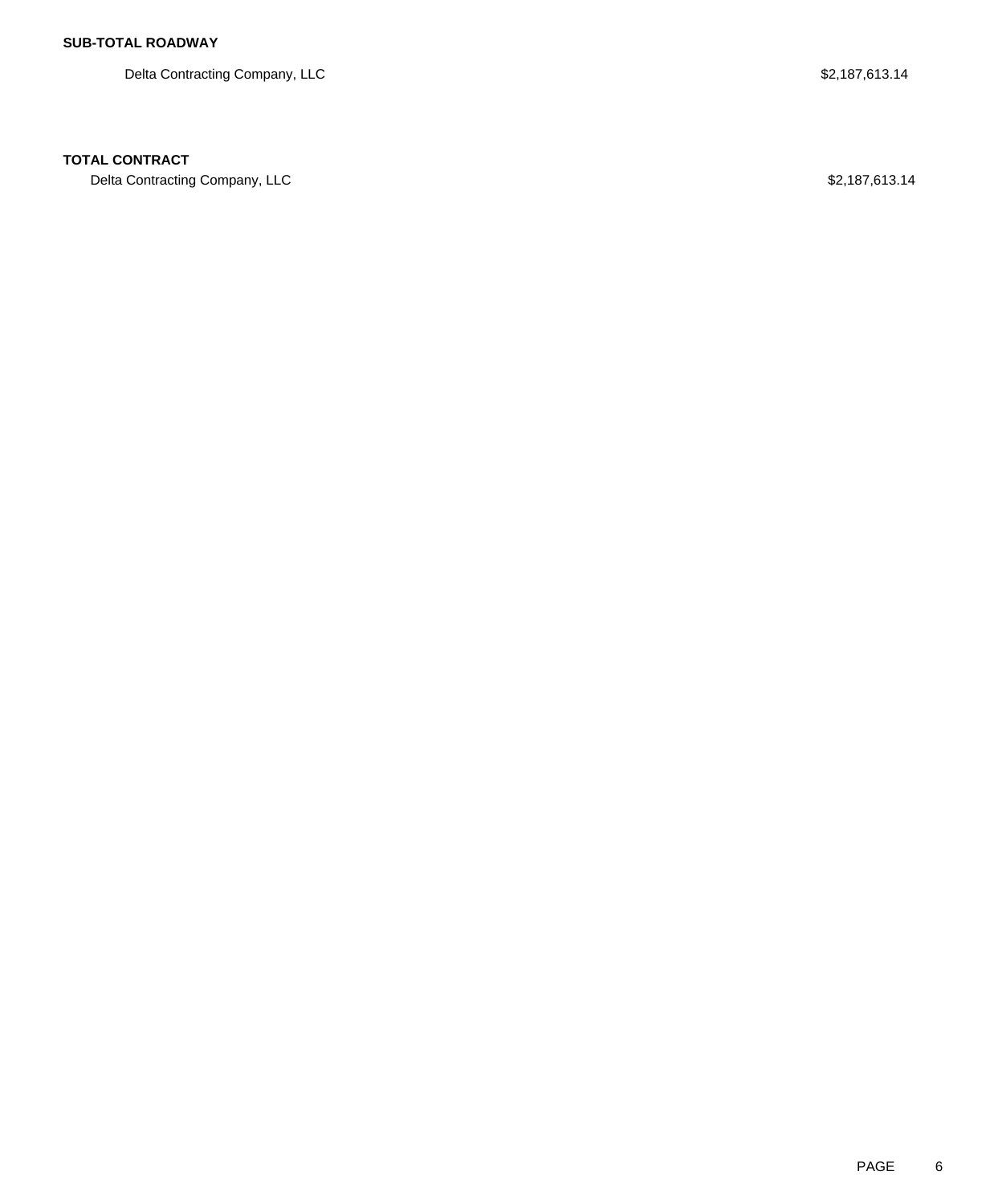COUNTIES BENTON, CARROLL, CHESTER, CROCKETT, DECATUR, DYER, FAYETTE, GIBSON, HARDEMAN, HARDIN, HAYWOOD, HENDERSON, HENRY, LAKE, LAUDERDALE, MADISON, MCNAIRY, OBION, SHELBY, TIPTON, AND WEAKLEY (Contract No. CNS031 Call 025)

98049-4178-04,98049-4179-04

THE RETRACING OF PAVEMENT MARKINGS WITH SPRAY THERMOPLASTIC AND RANDOM ON-CALL PAVEMENT MARKING ON VARIOUS INTERSTATE AND STATE ROUTES.

PROJECT LENGTH - 0.0 MILES

COMPLETION TIME - ON OR BEFORE JUNE 30, 2019

TOTAL CONTRACT

STF, LLC dba Traffic Control Company \$2,381,773.50 Traf-Mark Industries, L.L.C. \$2,668,005.00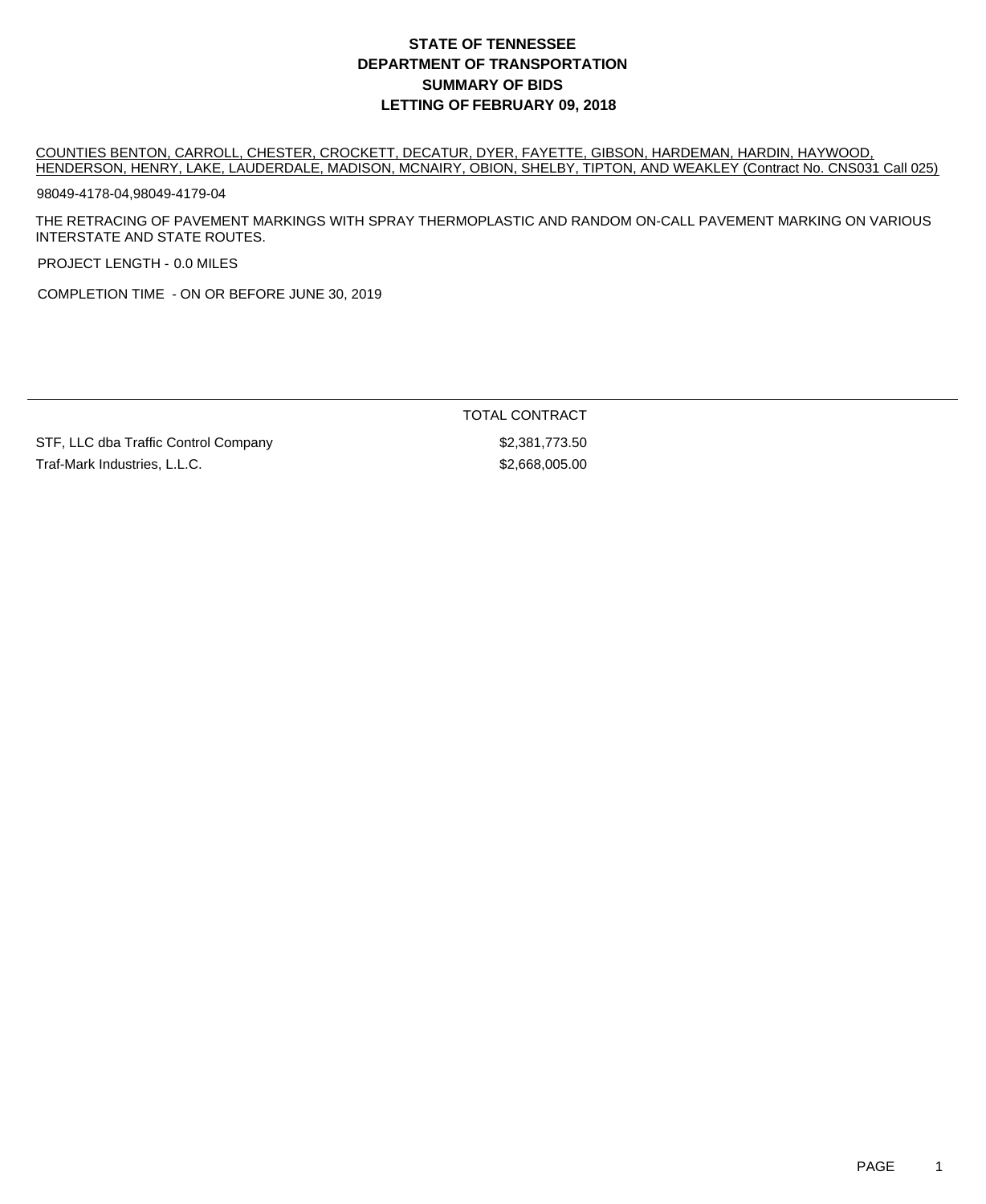|                                                                      |                |                        | <b>CONTRACT CNS031</b>     |
|----------------------------------------------------------------------|----------------|------------------------|----------------------------|
|                                                                      |                | <b>UNIT PRICE</b>      | <b>EXTENSION</b>           |
| <b>MAINTENANCE CATEGORY</b>                                          |                |                        |                            |
|                                                                      |                |                        |                            |
| 411-12.01 SCORING SHOULDERS (CONTINUOUS) (16IN WIDTH)                | 10.000 L.M.    |                        |                            |
| STF, LLC dba Traffic Control Company                                 |                | \$400.0000             | \$4,000.00                 |
| Traf-Mark Industries, L.L.C.                                         |                | \$690.0000             | \$6,900.00                 |
| 411-12.02 SCORING SHOULDERS (NON-CONTINUOUS) (16IN WIDTH)            |                |                        |                            |
|                                                                      | 10.000 L.M.    |                        |                            |
| STF, LLC dba Traffic Control Company                                 |                | \$400.0000             | \$4,000.00                 |
| Traf-Mark Industries, L.L.C.                                         |                | \$690.0000             | \$6,900.00                 |
| 411-12.03 SCORING FOR RUMBLE STRIPE (NON-CONTINUOUS) (8IN WIDTH)     |                |                        |                            |
|                                                                      | 10.000 L.M.    |                        |                            |
| STF, LLC dba Traffic Control Company                                 |                | \$400.0000             | \$4,000.00                 |
| Traf-Mark Industries, L.L.C.                                         |                | \$690.0000             | \$6,900.00                 |
| 411-12.04 SCORING FOR RUMBLE STRIPE (NON-CONTINUOUS) (4IN WIDTH)     |                |                        |                            |
|                                                                      | 10.000 L.M.    |                        |                            |
| STF, LLC dba Traffic Control Company                                 |                | \$400.0000             | \$4,000.00                 |
| Traf-Mark Industries, L.L.C.                                         |                | \$690.0000             | \$6,900.00                 |
| 712-01.50 MAINTENANCE OF TRAFFIC                                     |                |                        |                            |
|                                                                      | 30,000 EACH    |                        |                            |
| STF, LLC dba Traffic Control Company                                 |                | \$900.0000             | \$27,000.00                |
| Traf-Mark Industries, L.L.C.                                         |                | \$1,300.0000           | \$39,000.00                |
| 713-02.34 DELINEATORS (ALL)                                          |                |                        |                            |
|                                                                      | 2,000.000 EACH |                        |                            |
| STF, LLC dba Traffic Control Company                                 |                | \$10.0000              | \$20,000.00                |
| Traf-Mark Industries, L.L.C.                                         |                | \$5.0000               | \$10,000.00                |
| 716-01.11 RAISED PVMT MARKERS (BI-DIRECTIONAL) (1 COLOR LENS)        |                |                        |                            |
|                                                                      | 1,000.000 EACH |                        |                            |
| STF, LLC dba Traffic Control Company                                 |                | \$6.0000               | \$6,000.00                 |
| Traf-Mark Industries, L.L.C.                                         |                | \$7.0000               | \$7,000.00                 |
| 716-01.12 RAISED PVMT MARKERS (MONO-DIRECTIONAL) (1 COLOR LENS)      |                |                        |                            |
|                                                                      | 1,250.000 EACH |                        |                            |
| STF, LLC dba Traffic Control Company                                 |                | \$2.0000               | \$2,500.00                 |
| Traf-Mark Industries, L.L.C.                                         |                | \$2.0000               | \$2,500.00                 |
| 716-01.13 RAISED PVMT MARKERS (BI-DIRECTIONAL) (2 COLOR LENS)        |                |                        |                            |
|                                                                      | 750.000 EACH   |                        |                            |
| STF, LLC dba Traffic Control Company                                 |                | \$6.0000               | \$4,500.00                 |
| Traf-Mark Industries, L.L.C.                                         |                | \$7.0000               | \$5,250.00                 |
| 716-01.21 Snwplwble Pvmt Mrkrs (Bi-Dir)(1 Color)                     |                |                        |                            |
|                                                                      | 1,000.000 EACH |                        |                            |
| STF, LLC dba Traffic Control Company<br>Traf-Mark Industries, L.L.C. |                | \$27.0000<br>\$35.0000 | \$27,000.00<br>\$35,000.00 |
|                                                                      |                |                        |                            |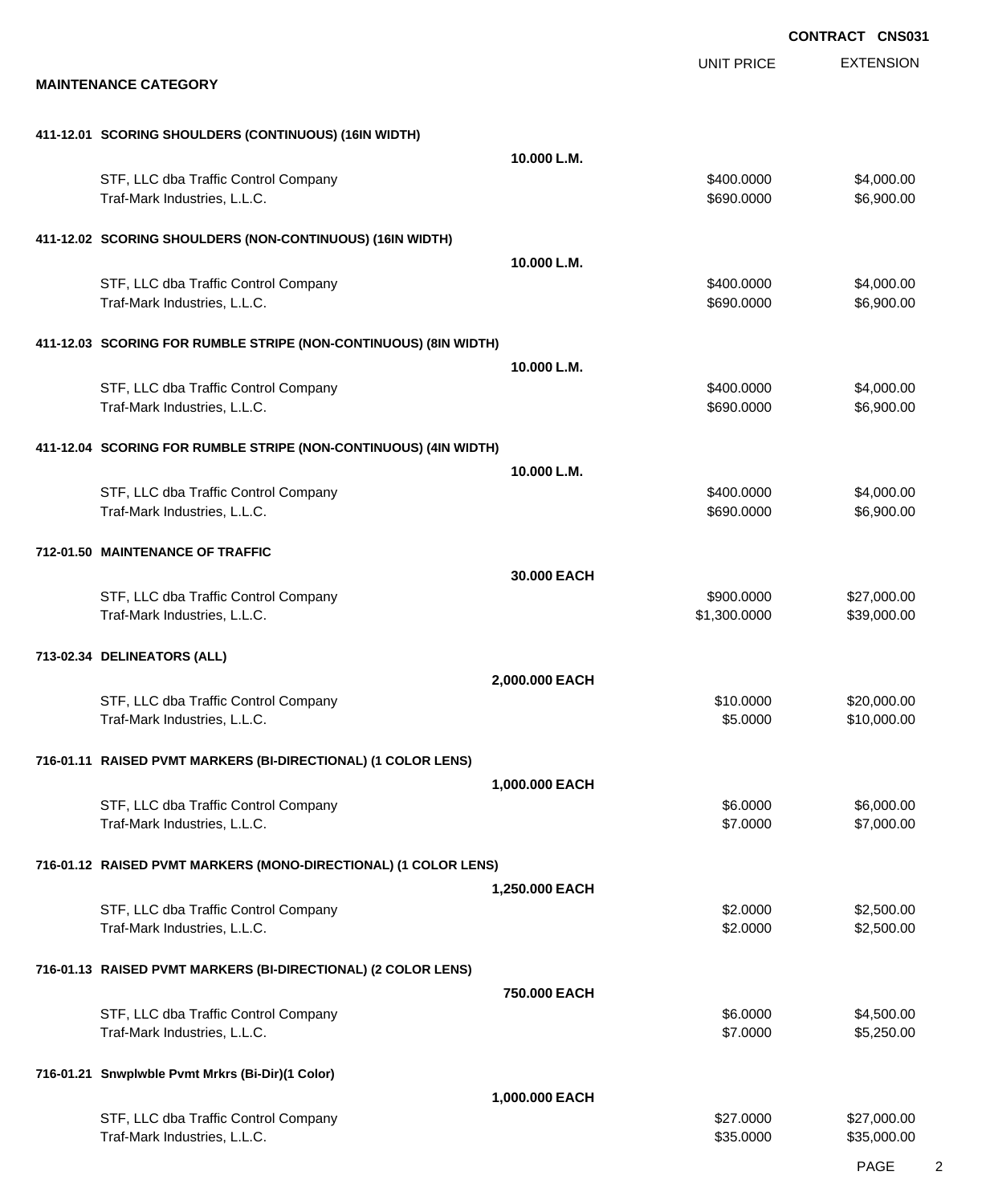|                                                                     |              | <b>UNIT PRICE</b> | <b>EXTENSION</b> |
|---------------------------------------------------------------------|--------------|-------------------|------------------|
| 716-01.22 Snwplwble Pvmt Mrkrs (Mono-Dir)(1 Color)                  |              |                   |                  |
|                                                                     | 600.000 EACH |                   |                  |
| STF, LLC dba Traffic Control Company                                |              | \$14.5000         | \$8,700.00       |
| Traf-Mark Industries, L.L.C.                                        |              | \$10.0000         | \$6,000.00       |
| 716-01.23 Snwplwble Pvmt Mrkrs (Bi-Dir)(2 Color)                    |              |                   |                  |
|                                                                     | 150.000 EACH |                   |                  |
| STF, LLC dba Traffic Control Company                                |              | \$27.0000         | \$4,050.00       |
| Traf-Mark Industries, L.L.C.                                        |              | \$35.0000         | \$5,250.00       |
| 716-01.40 REMOVE AND REPLACE LENS ON SNOWPLOWABLE REFLECTIVE MARKER |              |                   |                  |
|                                                                     | 600.000 EACH |                   |                  |
| STF, LLC dba Traffic Control Company                                |              | \$5.0000          | \$3,000.00       |
| Traf-Mark Industries, L.L.C.                                        |              | \$5.0000          | \$3,000.00       |
| 716-02.03 PLASTIC PAVEMENT MARKING (CROSS-WALK)                     |              |                   |                  |
|                                                                     | 150.000 L.F. |                   |                  |
| STF, LLC dba Traffic Control Company                                |              | \$8.7500          | \$1,312.50       |
| Traf-Mark Industries, L.L.C.                                        |              | \$10.0000         | \$1,500.00       |
| 716-02.04 PLASTIC PAVEMENT MARKING(CHANNELIZATION STRIPING)         |              |                   |                  |
|                                                                     | 400,000 S.Y. |                   |                  |
| STF, LLC dba Traffic Control Company                                |              | \$14.0000         | \$5,600.00       |
| Traf-Mark Industries, L.L.C.                                        |              | \$18.0000         | \$7,200.00       |
| 716-02.05 PLASTIC PAVEMENT MARKING (STOP LINE)                      |              |                   |                  |
|                                                                     | 650.000 L.F. |                   |                  |
| STF, LLC dba Traffic Control Company                                |              | \$10.0000         | \$6,500.00       |
| Traf-Mark Industries, L.L.C.                                        |              | \$14.0000         | \$9,100.00       |
| 716-02.06 PLASTIC PAVEMENT MARKING (TURN LANE ARROW)                |              |                   |                  |
|                                                                     | 100.000 EACH |                   |                  |
| STF, LLC dba Traffic Control Company                                |              | \$86.0000         | \$8,600.00       |
| Traf-Mark Industries, L.L.C.                                        |              | \$100.0000        | \$10,000.00      |
| 716-02.07 PLASTIC PAVEMENT MARKING (24" BARRIER LINE)               |              |                   |                  |
|                                                                     | 120.000 L.F. |                   |                  |
| STF, LLC dba Traffic Control Company                                |              | \$12.0000         | \$1,440.00       |
| Traf-Mark Industries, L.L.C.                                        |              | \$15.0000         | \$1,800.00       |
| 716-02.08 PLASTIC PAVEMENT MARKING (8" DOTTED LINE)                 |              |                   |                  |
|                                                                     | 300.000 L.F. |                   |                  |
| STF, LLC dba Traffic Control Company                                |              | \$2.2500          | \$675.00         |
| Traf-Mark Industries, L.L.C.                                        |              | \$3.0000          | \$900.00         |
| 716-02.09 PLASTIC PAVEMENT MARKING (LONGITUDINAL CROSS-WALK)        |              |                   |                  |
|                                                                     | 120,000 L.F. |                   |                  |
| STF, LLC dba Traffic Control Company                                |              | \$27.7500         | \$3,330.00       |
| Traf-Mark Industries, L.L.C.                                        |              | \$30.0000         | \$3,600.00       |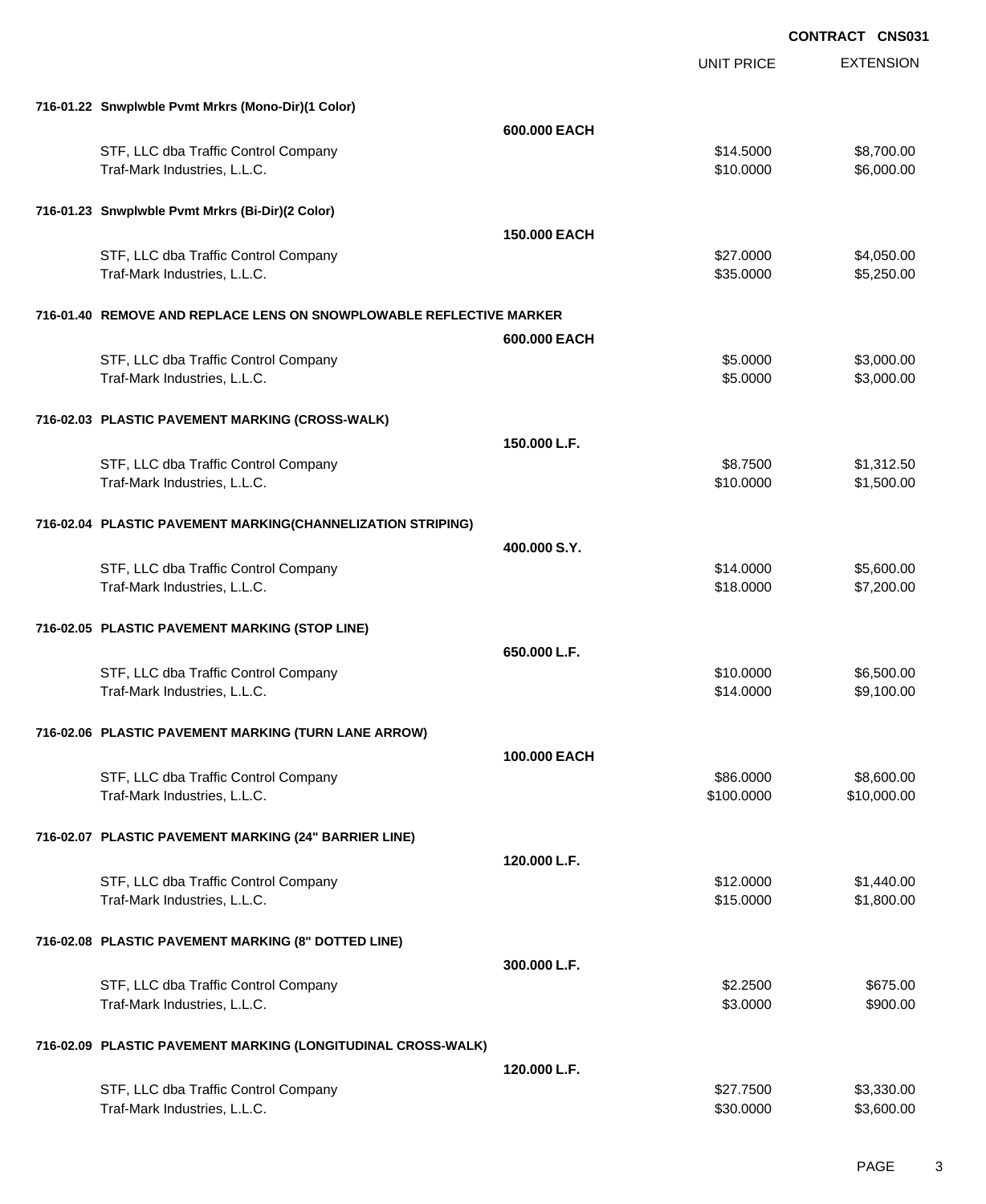|                                                          | UNIT PRICE        | <b>EXTENSION</b> |
|----------------------------------------------------------|-------------------|------------------|
| 716-03.01 PLASTIC WORD PAVEMENT MARKING (ONLY)           |                   |                  |
| 60.000 EACH                                              |                   |                  |
| STF, LLC dba Traffic Control Company                     | \$115.0000        | \$6,900.00       |
| Traf-Mark Industries, L.L.C.                             | \$120.0000        | \$7,200.00       |
| 716-03.02 PLASTIC WORD PAVEMENT MARKING (RXR)            |                   |                  |
| 30.000 EACH                                              |                   |                  |
| STF, LLC dba Traffic Control Company                     | \$280.0000        | \$8,400.00       |
| Traf-Mark Industries, L.L.C.                             | \$300.0000        | \$9,000.00       |
| 716-03.03 PLASTIC WORD PAVEMENT MARKING (STOP AHEAD)     |                   |                  |
| <b>12.000 EACH</b>                                       |                   |                  |
| STF, LLC dba Traffic Control Company                     | \$255.0000        | \$3,060.00       |
| Traf-Mark Industries, L.L.C.                             | \$270.0000        | \$3,240.00       |
| 716-03.04 PLASTIC WORD PAVEMENT MARKING (SCHOOL)         |                   |                  |
|                                                          | <b>5.000 EACH</b> |                  |
| STF, LLC dba Traffic Control Company                     | \$70.0000         | \$350.00         |
| Traf-Mark Industries, L.L.C.                             | \$50.0000         | \$250.00         |
| 716-03.05 PLASTIC WORD PAVEMENT MARKING (BIKE LANE)      |                   |                  |
| <b>10.000 EACH</b>                                       |                   |                  |
| STF, LLC dba Traffic Control Company                     | \$100.0000        | \$1,000.00       |
| Traf-Mark Industries, L.L.C.                             | \$100.0000        | \$1,000.00       |
| 716-03.06 PLASTIC WORD PAVEMENT MARKING (SIGNAL AHEAD)   |                   |                  |
| <b>15,000 EACH</b>                                       |                   |                  |
| STF, LLC dba Traffic Control Company                     | \$290.0000        | \$4,350.00       |
| Traf-Mark Industries, L.L.C.                             | \$320.0000        | \$4,800.00       |
| 716-03.07 PLASTIC WORD PAVEMENT MARKING (STOP)           |                   |                  |
| 20.000 EACH                                              |                   |                  |
| STF, LLC dba Traffic Control Company                     | \$45.0000         | \$900.00         |
| Traf-Mark Industries, L.L.C.                             | \$50.0000         | \$1,000.00       |
| 716-03.08 PLASTIC WORD PAVEMENT MARKING (PED-XING)       |                   |                  |
|                                                          | 3,000 EACH        |                  |
| STF, LLC dba Traffic Control Company                     | \$48.0000         | \$144.00         |
| Traf-Mark Industries, L.L.C.                             | \$50.0000         | \$150.00         |
| 716-04.01 PLASTIC PAVEMENT MARKING (STRAIGHT-TURN ARROW) |                   |                  |
|                                                          | 7.000 EACH        |                  |
| STF, LLC dba Traffic Control Company                     | \$130.0000        | \$910.00         |
| Traf-Mark Industries, L.L.C.                             | \$125.0000        | \$875.00         |
| 716-04.02 PLASTIC PAVEMENT MARKING(DOUBLE TURNING ARROW) |                   |                  |
| <b>12.000 EACH</b>                                       |                   |                  |
| STF, LLC dba Traffic Control Company                     | \$124.0000        | \$1,488.00       |
| Traf-Mark Industries, L.L.C.                             | \$125.0000        | \$1,500.00       |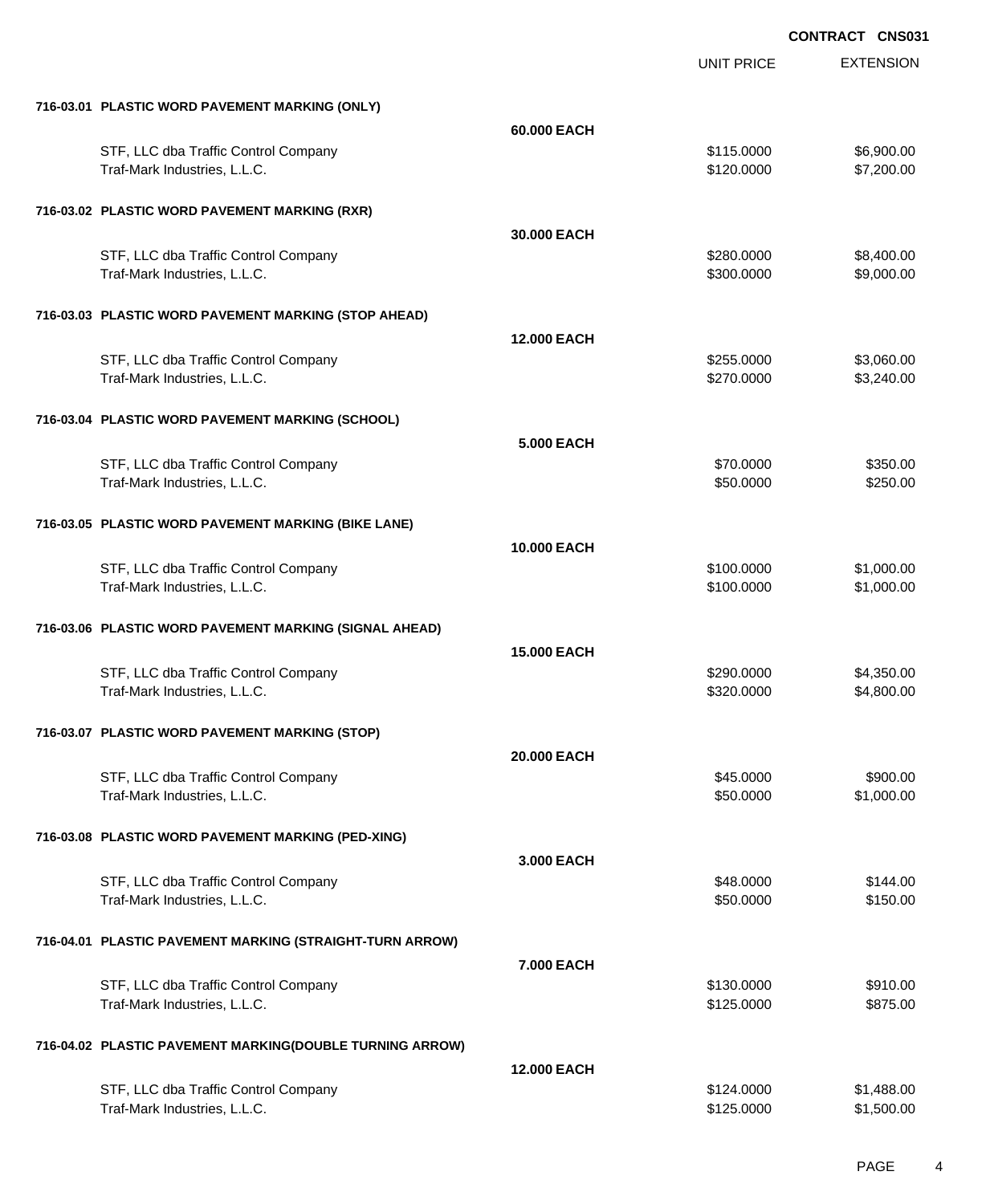EXTENSION **CONTRACT CNS031** UNIT PRICE **716-04.04 PLASTIC PAVEMENT MARKING (TRANSVERSE SHOULDER) 500.000 L.F.** STF, LLC dba Traffic Control Company **\$2.500.00** \$2,500.00 \$2,500.00 Traf-Mark Industries, L.L.C. 6. The state of the state of the state of the state of the state of the state of the state of the state of the state of the state of the state of the state of the state of the state of the stat **716-04.05 PLASTIC PAVEMENT MARKING (STRAIGHT ARROW) 5.000 EACH** STF, LLC dba Traffic Control Company **\$250.000** \$50.0000 \$250.00 Traf-Mark Industries, L.L.C. 6500.000 \$500.000 \$500.00 **716-04.06 PLASTIC PAVEMENT MARKING (WRONG WAY ARROW) 10.000 EACH** STF, LLC dba Traffic Control Company **\$100.00** \$100.000 \$10.0000 \$100.00 Traf-Mark Industries, L.L.C. 6100.00 **716-04.07 PLASTIC PAVEMENT MARKING (EXIT ONLY ARROW) 6.000 EACH** STF, LLC dba Traffic Control Company **\$235.0000** \$1,410.00 Traf-Mark Industries, L.L.C. 631,200.000 \$1,200.000 \$1,200.000 \$1,200.000 \$1,200.00 **716-04.08 PLASTIC PAVEMENT MARKING (OPTION LANE ARROW) 10.000 EACH** STF, LLC dba Traffic Control Company **\$230.000 \$230.000 \$230.000** \$2,300.00 Traf-Mark Industries, L.L.C. 63.500.00 \$2,500.00 \$2,500.00 \$2,500.00 **716-04.09 PLASTIC PAVEMENT MARKING (H.O.V. DIAMOND) 20.000 EACH** STF, LLC dba Traffic Control Company **\$98.000** \$960.00 Traf-Mark Industries, L.L.C. \$100.0000 \$2,000.00 **716-04.10 PLASTIC PAVEMENT MARKING (HANDICAP SYMBOL) 5.000 EACH** STF, LLC dba Traffic Control Company **\$10.0000 \$50.00** \$50.00 Traf-Mark Industries, L.L.C. 6500.000 \$500.000 \$500.00 **716-04.12 PLASTIC PAVEMENT MARKING (YIELD LINE) 200.000 S.F.** STF, LLC dba Traffic Control Company **\$6.0000** \$1,200.00 Traf-Mark Industries, L.L.C. \$10.0000 \$2,000.00 **716-04.14 PLASTIC PAVEMENT MARKING (LANE REDUCTION ARROW) 15.000 EACH** STF, LLC dba Traffic Control Company **\$675.00** \$675.00 Traf-Mark Industries, L.L.C. \$100.0000 \$1,500.00 **716-04.15 PLASTIC PAVEMENT MARKING-BIKE SYMBOL/ARROW SHARED 20.000 EACH** STF, LLC dba Traffic Control Company **\$205.0000 \$4,100.00** \$4,100.00

Traf-Mark Industries, L.L.C. \$210.0000 \$4,200.00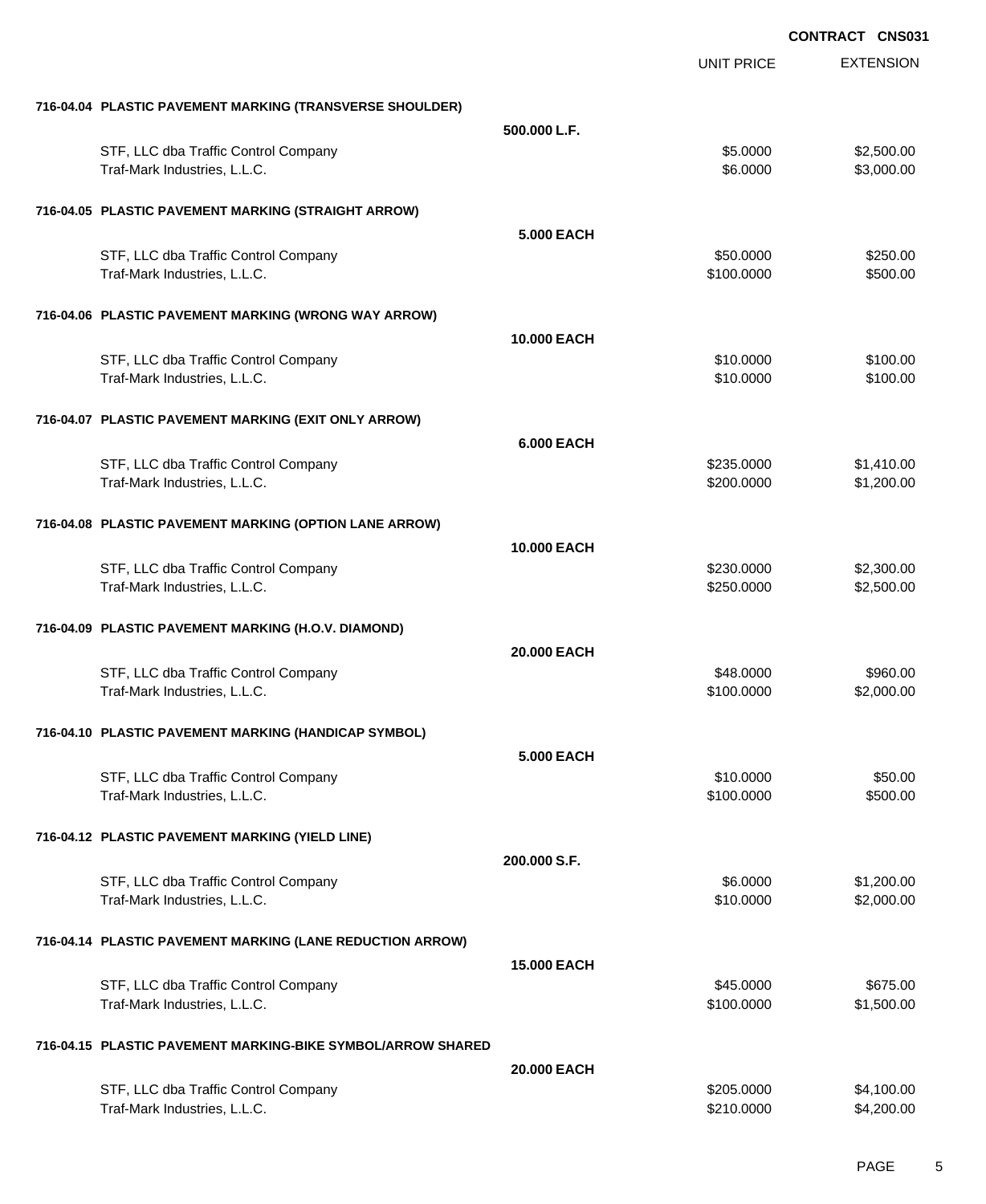|                                                                      |                  | <b>UNIT PRICE</b>        | <b>EXTENSION</b>             |
|----------------------------------------------------------------------|------------------|--------------------------|------------------------------|
|                                                                      |                  |                          |                              |
| 716-05.01 PAINTED PAVEMENT MARKING (4" LINE)                         | 30.000 L.M.      |                          |                              |
| STF, LLC dba Traffic Control Company                                 |                  | \$470.0000               | \$14,100.00                  |
| Traf-Mark Industries, L.L.C.                                         |                  | \$500.0000               | \$15,000.00                  |
|                                                                      |                  |                          |                              |
| 716-05.72 PERFORMANCE BASED RETRACING SPRAY THERMO 4IN               |                  |                          |                              |
|                                                                      | 942.000 L.M.     |                          |                              |
| STF, LLC dba Traffic Control Company<br>Traf-Mark Industries, L.L.C. |                  | \$880.0000<br>\$925.0000 | \$828,960.00<br>\$871,350.00 |
|                                                                      |                  |                          |                              |
| 716-05.73 PERFORMANCE BASED RETRACING SPRAY THERMO 6IN               |                  |                          |                              |
|                                                                      | 656.000 L.M.     |                          |                              |
| STF, LLC dba Traffic Control Company                                 |                  | \$1,150.0000             | \$754,400.00                 |
| Traf-Mark Industries, L.L.C.                                         |                  | \$1,230.0000             | \$806,880.00                 |
| 716-05.74 PERFORMANCE BASED RETRACING SPRAY THERMO 8IN               |                  |                          |                              |
|                                                                      | 217,000.000 L.F. |                          |                              |
| STF, LLC dba Traffic Control Company                                 |                  | \$0.3000                 | \$65,100.00                  |
| Traf-Mark Industries, L.L.C.                                         |                  | \$0.4000                 | \$86,800.00                  |
|                                                                      |                  |                          |                              |
| 716-08.01 REMOVAL OF PAVEMENT MARKING (LINE)                         | 20,000.000 L.F.  |                          |                              |
| STF, LLC dba Traffic Control Company                                 |                  | \$0.4000                 | \$8,000.00                   |
| Traf-Mark Industries, L.L.C.                                         |                  | \$0.6000                 | \$12,000.00                  |
|                                                                      |                  |                          |                              |
| 716-08.02 REMOVAL OF PAVEMENT MARKING (8" BARRIER LINE)              |                  |                          |                              |
|                                                                      | 1,000.000 L.F.   |                          |                              |
| STF, LLC dba Traffic Control Company<br>Traf-Mark Industries, L.L.C. |                  | \$0.4500<br>\$1.2000     | \$450.00<br>\$1,200.00       |
|                                                                      |                  |                          |                              |
| 716-08.03 REMOVAL OF PAVEMENT MARKING (CROSS-WALK)                   |                  |                          |                              |
|                                                                      | 100.000 L.F.     |                          |                              |
| STF, LLC dba Traffic Control Company                                 |                  | \$1.0000                 | \$100.00                     |
| Traf-Mark Industries, L.L.C.                                         |                  | \$1.5000                 | \$150.00                     |
| 716-08.04 REMOVAL OF PAVEMENT MARKING (CHANNELIZATION STRIPING)      |                  |                          |                              |
|                                                                      | 100.000 S.Y.     |                          |                              |
| STF, LLC dba Traffic Control Company                                 |                  | \$5.0000                 | \$500.00                     |
| Traf-Mark Industries, L.L.C.                                         |                  | \$6.0000                 | \$600.00                     |
|                                                                      |                  |                          |                              |
| 716-08.05 REMOVAL OF PAVEMENT MARKING (STOP LINE)                    | 360.000 L.F.     |                          |                              |
| STF, LLC dba Traffic Control Company                                 |                  | \$4.0000                 | \$1,440.00                   |
| Traf-Mark Industries, L.L.C.                                         |                  | \$5.0000                 | \$1,800.00                   |
|                                                                      |                  |                          |                              |
| 716-08.06 REMOVAL OF PAVEMENT MARKING (TURN LANE ARROW)              |                  |                          |                              |
|                                                                      | 20.000 EACH      |                          |                              |
| STF, LLC dba Traffic Control Company<br>Traf-Mark Industries, L.L.C. |                  | \$20.0000<br>\$35.0000   | \$400.00<br>\$700.00         |
|                                                                      |                  |                          |                              |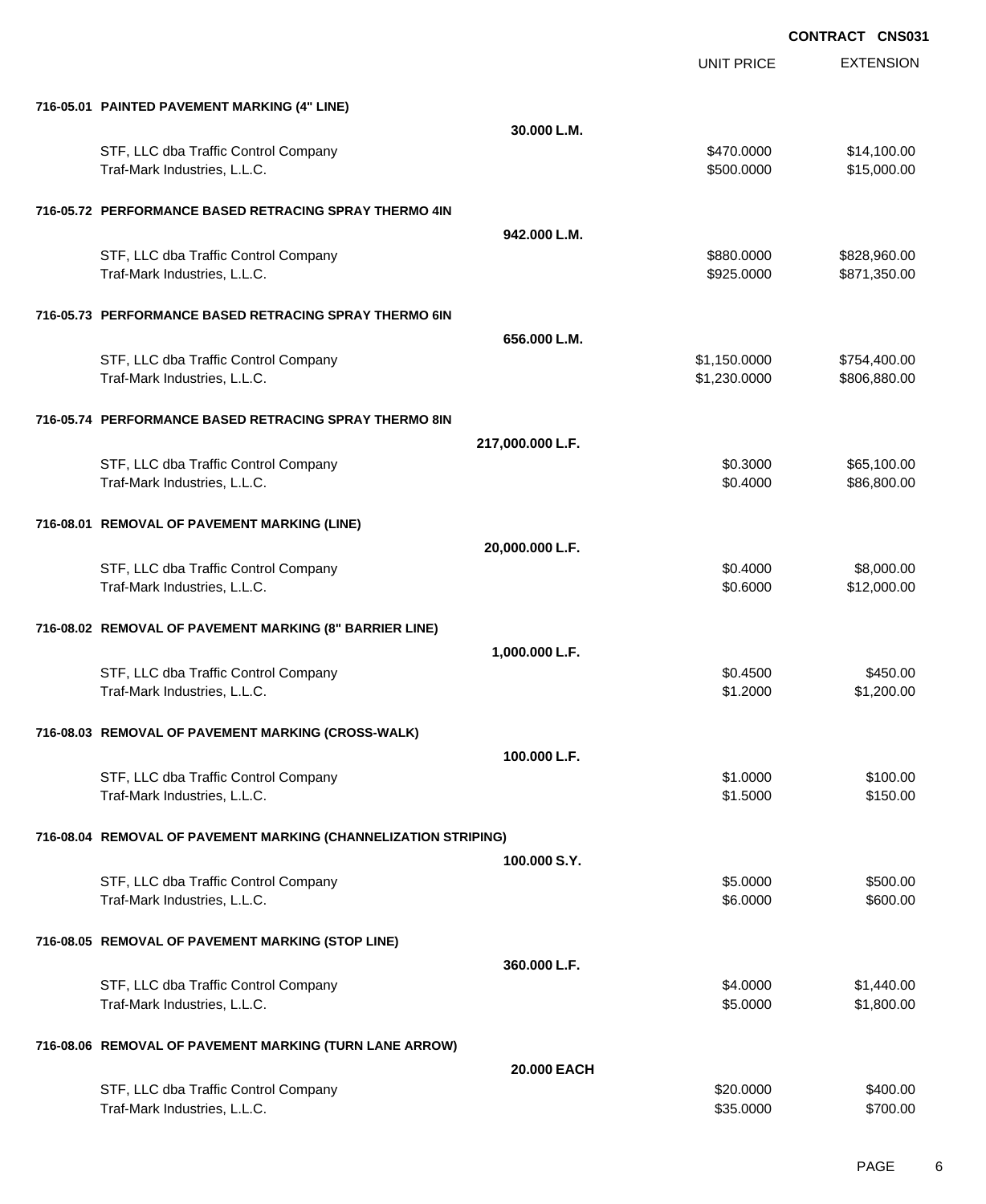|                                                                        |  |                   | <b>CONTRACT CNS031</b> |                      |
|------------------------------------------------------------------------|--|-------------------|------------------------|----------------------|
|                                                                        |  |                   | <b>UNIT PRICE</b>      | <b>EXTENSION</b>     |
| 716-08.07 REMOVAL OF PAVEMENT MARKING (STRAIGHT-TURN ARROW)            |  |                   |                        |                      |
|                                                                        |  | <b>4.000 EACH</b> |                        |                      |
| STF, LLC dba Traffic Control Company<br>Traf-Mark Industries, L.L.C.   |  |                   | \$25.0000<br>\$35.0000 | \$100.00<br>\$140.00 |
| 716-08.08 REMOVAL OF PAVEMENT MARKING (DOUBLE TURNING ARROW)           |  |                   |                        |                      |
|                                                                        |  | <b>2.000 EACH</b> |                        |                      |
| STF, LLC dba Traffic Control Company                                   |  |                   | \$25.0000              | \$50.00              |
| Traf-Mark Industries, L.L.C.                                           |  |                   | \$35.0000              | \$70.00              |
| 716-08.09 REMOVAL OF PAVEMENT MARKING (DOTTED LINE)                    |  |                   |                        |                      |
|                                                                        |  | 100.000 L.F.      |                        |                      |
| STF, LLC dba Traffic Control Company                                   |  |                   | \$0.5000               | \$50.00              |
| Traf-Mark Industries, L.L.C.                                           |  |                   | \$2.0000               | \$200.00             |
| 716-08.10 REMOVAL OF PAVEMENT MARKING (TRANSVERSE SHOULDER)            |  |                   |                        |                      |
|                                                                        |  | 100.000 L.F.      |                        |                      |
| STF, LLC dba Traffic Control Company                                   |  |                   | \$2.2500               | \$225.00             |
| Traf-Mark Industries, L.L.C.                                           |  |                   | \$3.0000               | \$300.00             |
| 716-08.11 REMOVAL OF WORD PAVEMENT MARKING (ONLY)                      |  |                   |                        |                      |
|                                                                        |  | <b>5.000 EACH</b> |                        |                      |
| STF, LLC dba Traffic Control Company                                   |  |                   | \$50.0000              | \$250.00             |
| Traf-Mark Industries, L.L.C.                                           |  |                   | \$30.0000              | \$150.00             |
| 716-08.12 REMOVAL OF WORD PAVEMENT MARKING (STOP AHEAD)                |  |                   |                        |                      |
|                                                                        |  | 3.000 EACH        |                        |                      |
| STF, LLC dba Traffic Control Company                                   |  |                   | \$30.0000              | \$90.00              |
| Traf-Mark Industries, L.L.C.                                           |  |                   | \$50.0000              | \$150.00             |
| 716-08.13 REMOVAL OF WORD PAVEMENT MARKING (SCHOOL)                    |  |                   |                        |                      |
|                                                                        |  | <b>2.000 EACH</b> |                        |                      |
| STF, LLC dba Traffic Control Company                                   |  |                   | \$10.0000              | \$20.00              |
| Traf-Mark Industries, L.L.C.                                           |  |                   | \$50.0000              | \$100.00             |
| 716-10.23 PREFRMD PLSTC PVMNT MRKING 4IN LINE W/1.5IN BLACK SILHOUETTE |  |                   |                        |                      |
|                                                                        |  | 1.000 L.M.        |                        |                      |
| STF, LLC dba Traffic Control Company                                   |  |                   | \$4,300.0000           | \$4,300.00           |
| Traf-Mark Industries, L.L.C.                                           |  |                   | \$17,000.0000          | \$17,000.00          |
| 716-10.50 PREFORMED PLASTIC PAVEMENT MARKING (INTERSTATE SHIELD)       |  |                   |                        |                      |
|                                                                        |  | 30,000 EACH       |                        |                      |
| STF, LLC dba Traffic Control Company                                   |  |                   | \$1,000.0000           | \$30,000.00          |
| Traf-Mark Industries, L.L.C.                                           |  |                   | \$1,000.0000           | \$30,000.00          |
| 716-12.01 ENHANCED FLATLINE THERMO PVMT MRKNG (4IN LINE)               |  |                   |                        |                      |
|                                                                        |  | 5.000 L.M.        |                        |                      |
| STF, LLC dba Traffic Control Company                                   |  |                   | \$2,900.0000           | \$14,500.00          |
| Traf-Mark Industries, L.L.C.                                           |  |                   | \$3,000.0000           | \$15,000.00          |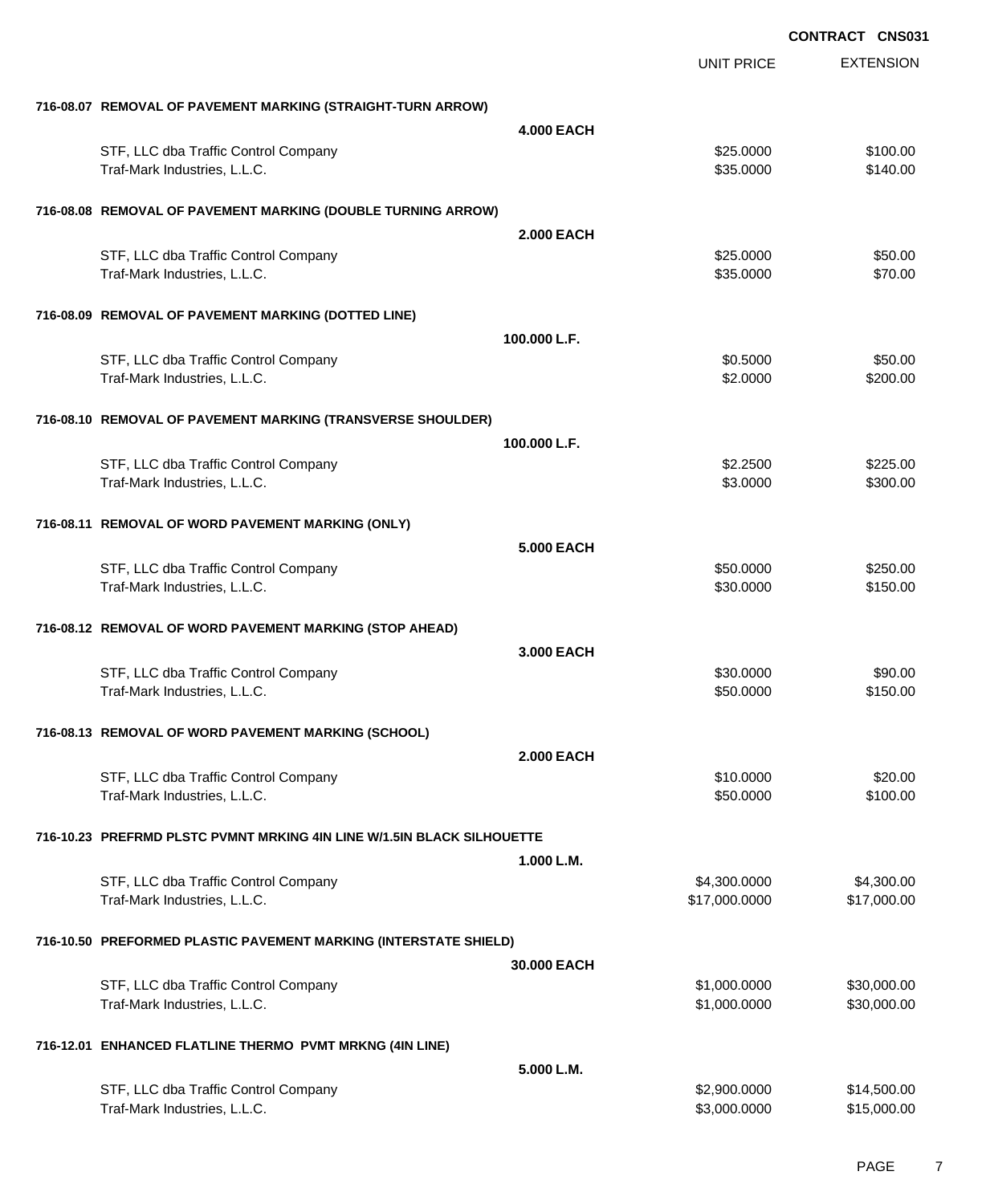|                                                                      |              | <b>UNIT PRICE</b>            | <b>EXTENSION</b>             |
|----------------------------------------------------------------------|--------------|------------------------------|------------------------------|
| 716-12.02 ENHANCED FLATLINE THERMO PVMT MRKNG (6IN LINE)             |              |                              |                              |
|                                                                      | 5.000 L.M.   |                              |                              |
| STF, LLC dba Traffic Control Company<br>Traf-Mark Industries, L.L.C. |              | \$3,600.0000<br>\$3,900.0000 | \$18,000.00<br>\$19,500.00   |
| 716-12.03 ENHANCED FLATLINE THERMO PVMT MRKNG (8IN BARRIER LINE)     |              |                              |                              |
|                                                                      | 750.000 L.F. |                              |                              |
| STF, LLC dba Traffic Control Company<br>Traf-Mark Industries, L.L.C. |              | \$1.0000<br>\$2.0000         | \$750.00<br>\$1,500.00       |
| 716-12.04 ENHANCED FLATLINE THERMO PVMT MRKNG (4IN DOTTED LINE)      |              |                              |                              |
|                                                                      | 750.000 L.F. |                              |                              |
| STF, LLC dba Traffic Control Company<br>Traf-Mark Industries, L.L.C. |              | \$0.9000<br>\$2.0000         | \$675.00<br>\$1,500.00       |
| 716-12.05 ENHANCED FLATLINE THERMO PVMT MRKNG (6IN DOTTED LINE)      |              |                              |                              |
|                                                                      | 750.000 L.F. |                              |                              |
| STF, LLC dba Traffic Control Company<br>Traf-Mark Industries, L.L.C. |              | \$0.9000<br>\$2.0000         | \$675.00<br>\$1,500.00       |
| 716-12.06 ENHANCED FLAT LINE THERMO (8IN LINE)                       |              |                              |                              |
|                                                                      | 400.000 L.F. |                              |                              |
| STF, LLC dba Traffic Control Company<br>Traf-Mark Industries, L.L.C. |              | \$1.0500<br>\$1.0000         | \$420.00<br>\$400.00         |
| 716-12.07 ENHANCED FLAT LINE THERMO (8IN BROKEN LN)                  |              |                              |                              |
|                                                                      | 200.000 L.F. |                              |                              |
| STF, LLC dba Traffic Control Company<br>Traf-Mark Industries, L.L.C. |              | \$0.9000<br>\$3.0000         | \$180.00<br>\$600.00         |
| 716-12.08 ENHANCED FLAT LINE THERMO (12IN BARRIER LINE)              |              |                              |                              |
|                                                                      | 200.000 L.F. |                              |                              |
| STF, LLC dba Traffic Control Company<br>Traf-Mark Industries, L.L.C. |              | \$9.2500<br>\$10.0000        | \$1,850.00<br>\$2,000.00     |
| 716-12.09 ENHANCED FLAT LINE THERMO (12IN LINE)                      |              |                              |                              |
|                                                                      | 200.000 L.F. |                              |                              |
| STF, LLC dba Traffic Control Company<br>Traf-Mark Industries, L.L.C. |              | \$8.2500<br>\$10.0000        | \$1,650.00<br>\$2,000.00     |
| 716-13.06 SPRAY THERMO PVMT MRKNG (40 mil) (4IN LINE)                |              |                              |                              |
|                                                                      | 330.000 L.M. |                              |                              |
| STF, LLC dba Traffic Control Company<br>Traf-Mark Industries, L.L.C. |              | \$900.0000<br>\$1,150.0000   | \$297,000.00<br>\$379,500.00 |
| 716-13.07 SPRAY THERMO PVMT MRKNG (40 mil) (6IN LINE)                |              |                              |                              |
|                                                                      | 20.000 L.M.  |                              |                              |
| STF, LLC dba Traffic Control Company<br>Traf-Mark Industries, L.L.C. |              | \$1,150.0000<br>\$1,700.0000 | \$23,000.00<br>\$34,000.00   |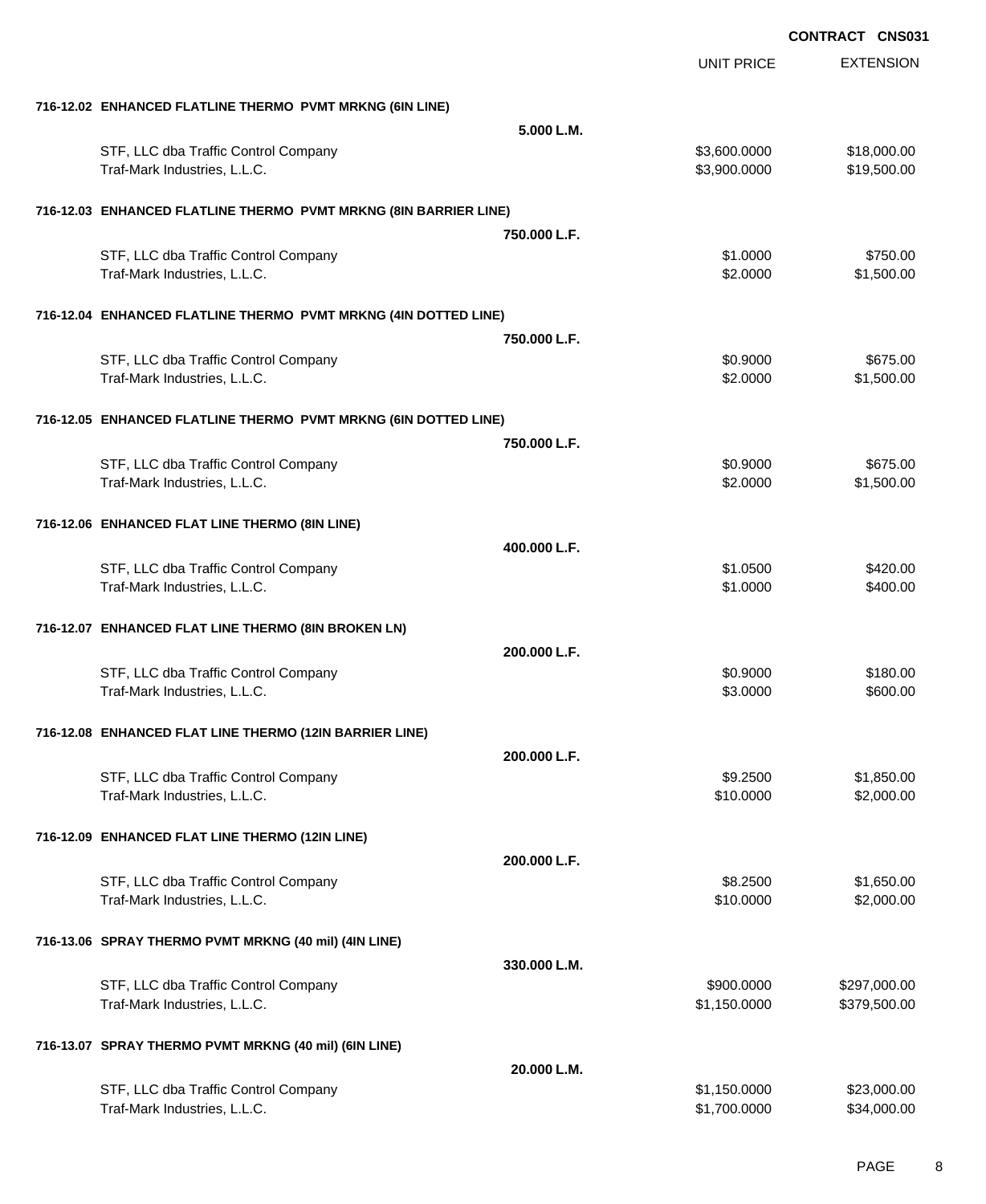|        |                                                               |                 |                   | <b>CONTRACT CNS031</b> |
|--------|---------------------------------------------------------------|-----------------|-------------------|------------------------|
|        |                                                               |                 | <b>UNIT PRICE</b> | <b>EXTENSION</b>       |
|        | 716-13.08 SPRAY THERMO PVMT MRKNG (40 mil) (8IN BARRIER LINE) |                 |                   |                        |
|        |                                                               | 20,000.000 L.F. |                   |                        |
|        | STF, LLC dba Traffic Control Company                          |                 | \$0.2300          | \$4,600.00             |
|        | Traf-Mark Industries, L.L.C.                                  |                 | \$0.4800          | \$9,600.00             |
|        | 716-13.09 SPRAY THERMO PVMT MRKNG (40 mil) (4IN DOTTED LINE)  |                 |                   |                        |
|        |                                                               | 200.000 L.F.    |                   |                        |
|        | STF, LLC dba Traffic Control Company                          |                 | \$0.2300          | \$46.00                |
|        | Traf-Mark Industries, L.L.C.                                  |                 | \$1.0000          | \$200.00               |
|        | 716-13.10 SPRAY THERMO PVMT MRKNG (40 mil) (6IN DOTTED LINE)  |                 |                   |                        |
|        |                                                               | 600.000 L.F.    |                   |                        |
|        | STF, LLC dba Traffic Control Company                          |                 | \$0.2300          | \$138.00               |
|        | Traf-Mark Industries, L.L.C.                                  |                 | \$1.0000          | \$600.00               |
|        | 716-50.01 ROADWAY CLEANING FOR PAVEMENT MARKING               |                 |                   |                        |
|        |                                                               | 18.000 L.M.     |                   |                        |
|        | STF, LLC dba Traffic Control Company                          |                 | \$200.0000        | \$3,600.00             |
|        | Traf-Mark Industries, L.L.C.                                  |                 | \$100.0000        | \$1,800.00             |
| 717-01 | <b>MOBILIZATION</b>                                           |                 |                   |                        |
|        |                                                               | 1.000 LS        |                   |                        |
|        | STF, LLC dba Traffic Control Company                          |                 | \$90,000.0000     | \$90,000.00            |
|        | Traf-Mark Industries, L.L.C.                                  |                 | \$96,000.0000     | \$96,000.00            |
|        | 717-01.03 MOBILIZATION (PER CALL-OUT)                         |                 |                   |                        |
|        |                                                               | 20.000 EACH     |                   |                        |
|        | STF, LLC dba Traffic Control Company                          |                 | \$1,100.0000      | \$22,000.00            |
|        | Traf-Mark Industries, L.L.C.                                  |                 | \$1,450.0000      | \$29,000.00            |
|        | 717-01.04 MOBILIZATION (PER LEVEL 1 CALL-OUT)                 |                 |                   |                        |
|        |                                                               | 3.000 EACH      |                   |                        |
|        | STF, LLC dba Traffic Control Company                          |                 | \$2,300.0000      | \$6,900.00             |
|        | Traf-Mark Industries, L.L.C.                                  |                 | \$2,500.0000      | \$7,500.00             |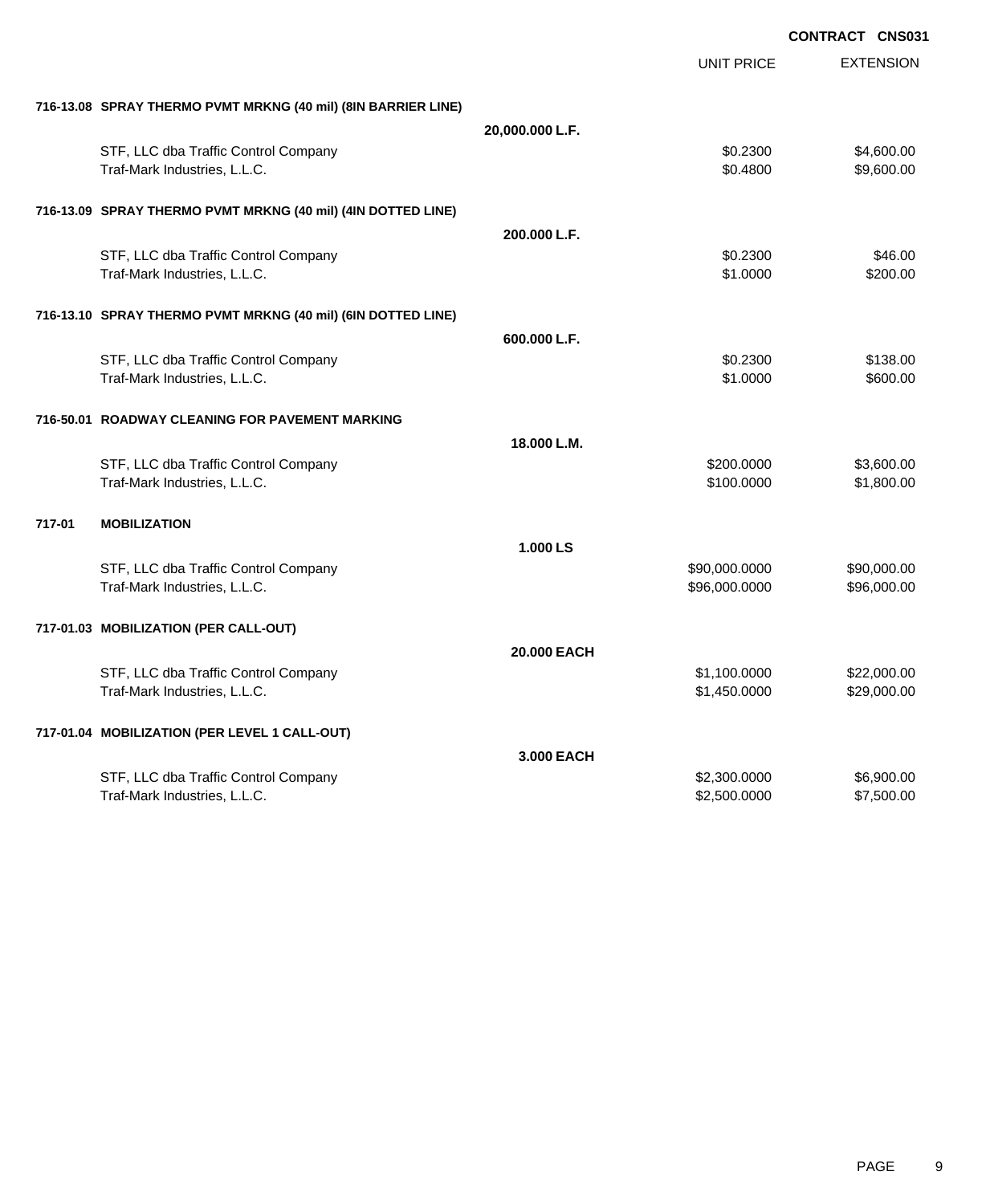## **SUB-TOTAL MAINTENANCE**

STF, LLC dba Traffic Control Company \$2,381,773.50 Traf-Mark Industries, L.L.C. \$2,668,005.00

### **TOTAL CONTRACT**

STF, LLC dba Traffic Control Company **\$2,381,773.50** \$2,381,773.50 Traf-Mark Industries, L.L.C. \$2,668,005.00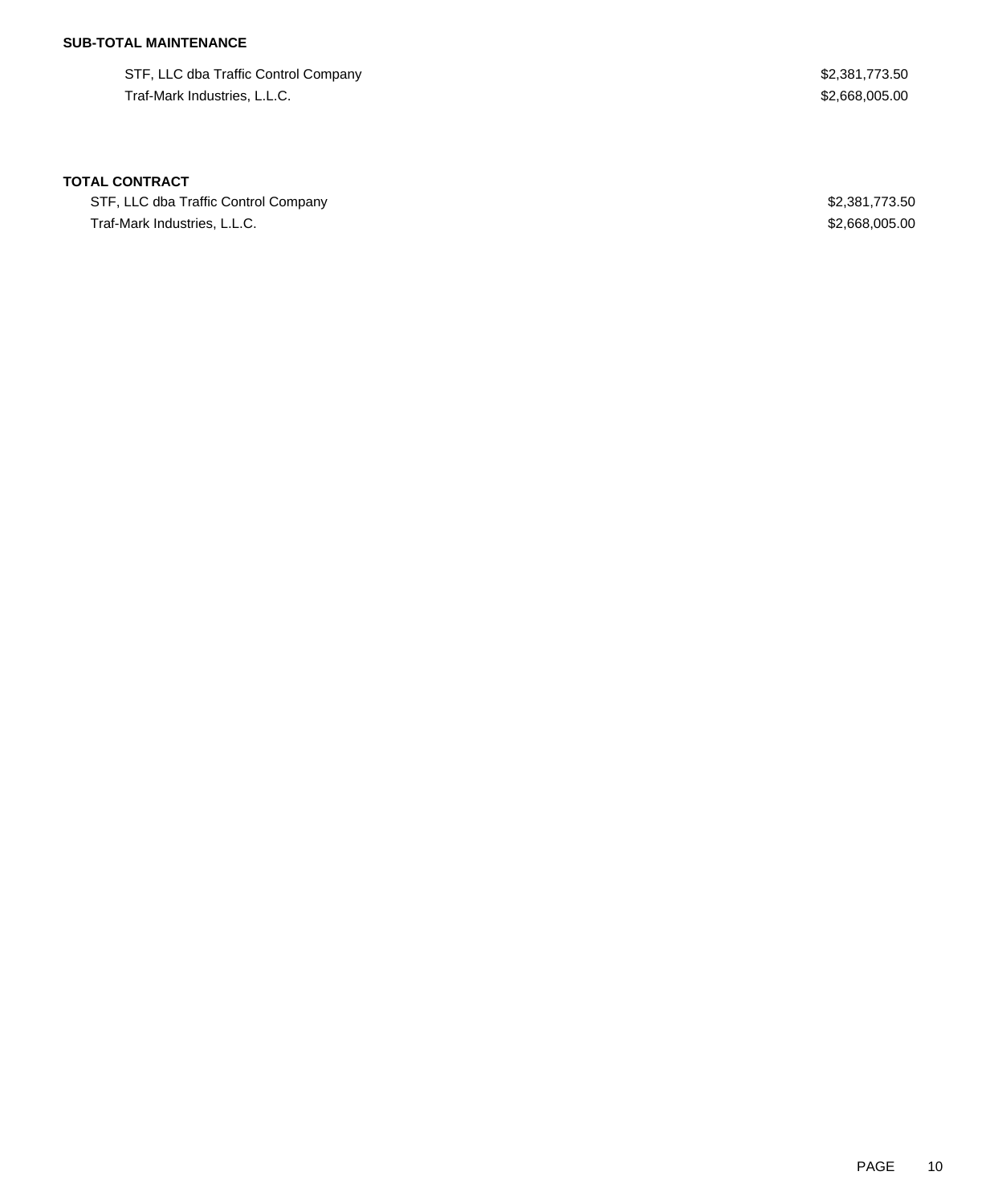#### BLEDSOE COUNTY (Contract No. CNS016 Call 026)

STP/HSIP-30(79),04002-3218-94,04002-8218-14

THE RESURFACING (MICROSURFACE OR THIN MIX OVERLAY) ON S.R. 30 FROM THE VAN BUREN COUNTY LINE (L.M. 0.00) TO EAST OF BOB SAPP ROAD (L.M. 5.58).

PROJECT LENGTH - 5.580 MILES

COMPLETION TIME - ON OR BEFORE SEPTEMBER 30, 2018

DBE GOAL 3.00%

|                                    | <b>TOTAL CONTRACT</b> |
|------------------------------------|-----------------------|
| <b>Hudson Construction Company</b> | \$324,862.08          |
| Tinsley Asphalt, LLC               | \$363,247.83          |
| Rogers Group, Inc.                 | \$381,993.93          |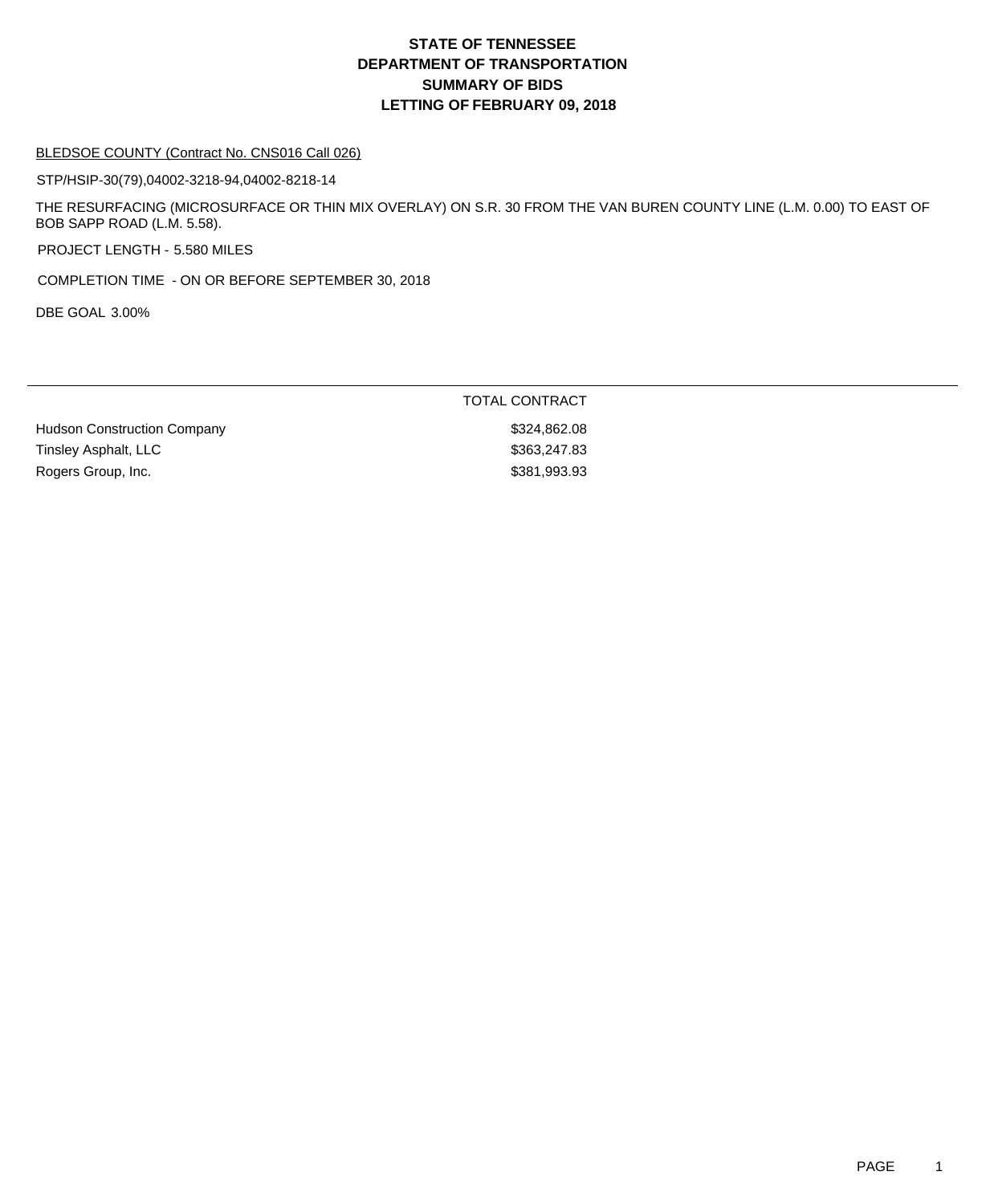|        |                                                   |                   |                   | <b>CONTRACT CNS016</b> |
|--------|---------------------------------------------------|-------------------|-------------------|------------------------|
|        |                                                   |                   | <b>UNIT PRICE</b> | <b>EXTENSION</b>       |
|        | <b>ROADWAY CATEGORY</b>                           |                   |                   |                        |
| 303-01 | MINERAL AGGREGATE, TYPE A BASE, GRADING D         |                   |                   |                        |
|        |                                                   | 80,000 TON        |                   |                        |
|        | <b>Hudson Construction Company</b>                |                   | \$42.8000         | \$3,424.00             |
|        | Tinsley Asphalt, LLC                              |                   | \$40.0000         | \$3,200.00             |
|        | Rogers Group, Inc.                                |                   | \$50.4700         | \$4,037.60             |
|        | 403-01.10 High Performance Fog Seals              |                   |                   |                        |
|        |                                                   | 8,593.000 S.Y.    |                   |                        |
|        | <b>Hudson Construction Company</b>                |                   | \$0.4600          | \$3,952.78             |
|        | Tinsley Asphalt, LLC                              |                   | \$2.7500          | \$23,630.75            |
|        | Rogers Group, Inc.                                |                   | \$0.8500          | \$7,304.05             |
|        | 705-02.10 GUARDRAIL TRANSITION 27IN TO 31IN       |                   |                   |                        |
|        |                                                   | <b>4.000 EACH</b> |                   |                        |
|        | <b>Hudson Construction Company</b>                |                   | \$235.0000        | \$940.00               |
|        | Tinsley Asphalt, LLC                              |                   | \$100.0000        | \$400.00               |
|        | Rogers Group, Inc.                                |                   | \$113.0700        | \$452.28               |
|        | 705-06.20 TANGENT ENERGY ABSORBING TERM MASH TL-3 |                   |                   |                        |
|        |                                                   | <b>4.000 EACH</b> |                   |                        |
|        | <b>Hudson Construction Company</b>                |                   | \$2,735.0000      | \$10,940.00            |
|        | Tinsley Asphalt, LLC                              |                   | \$2,450.0000      | \$9,800.00             |
|        | Rogers Group, Inc.                                |                   | \$2,770.1000      | \$11,080.40            |
| 706-01 | <b>GUARDRAIL REMOVED</b>                          |                   |                   |                        |
|        |                                                   | 200.000 L.F.      |                   |                        |
|        | <b>Hudson Construction Company</b>                |                   | \$1.0000          | \$200.00               |
|        | Tinsley Asphalt, LLC                              |                   | \$0.5000          | \$100.00               |
|        | Rogers Group, Inc.                                |                   | \$0.5700          | \$114.00               |
| 712-01 | <b>TRAFFIC CONTROL</b>                            |                   |                   |                        |
|        |                                                   | 1.000 LS          |                   |                        |
|        | <b>Hudson Construction Company</b>                |                   | \$16,570.0000     | \$16,570.00            |
|        | Tinsley Asphalt, LLC                              |                   | \$6,100.0000      | \$6,100.00             |
|        | Rogers Group, Inc.                                |                   | \$14,235.7400     | \$14,235.74            |
| 712-06 | <b>SIGNS (CONSTRUCTION)</b>                       |                   |                   |                        |
|        |                                                   | 545.000 S.F.      |                   |                        |
|        | <b>Hudson Construction Company</b>                |                   | \$5.5000          | \$2,997.50             |
|        | Tinsley Asphalt, LLC                              |                   | \$6.4000          | \$3,488.00             |
|        | Rogers Group, Inc.                                |                   | \$7.2400          | \$3,945.80             |
|        | 716-01.21 Snwplwble Pvmt Mrkrs (Bi-Dir)(1 Color)  |                   |                   |                        |
|        |                                                   | 370.000 EACH      |                   |                        |
|        | <b>Hudson Construction Company</b>                |                   | \$25.0000         | \$9,250.00             |
|        | Tinsley Asphalt, LLC                              |                   | \$25.0000         | \$9,250.00             |
|        | Rogers Group, Inc.                                |                   | \$31.1900         | \$11,540.30            |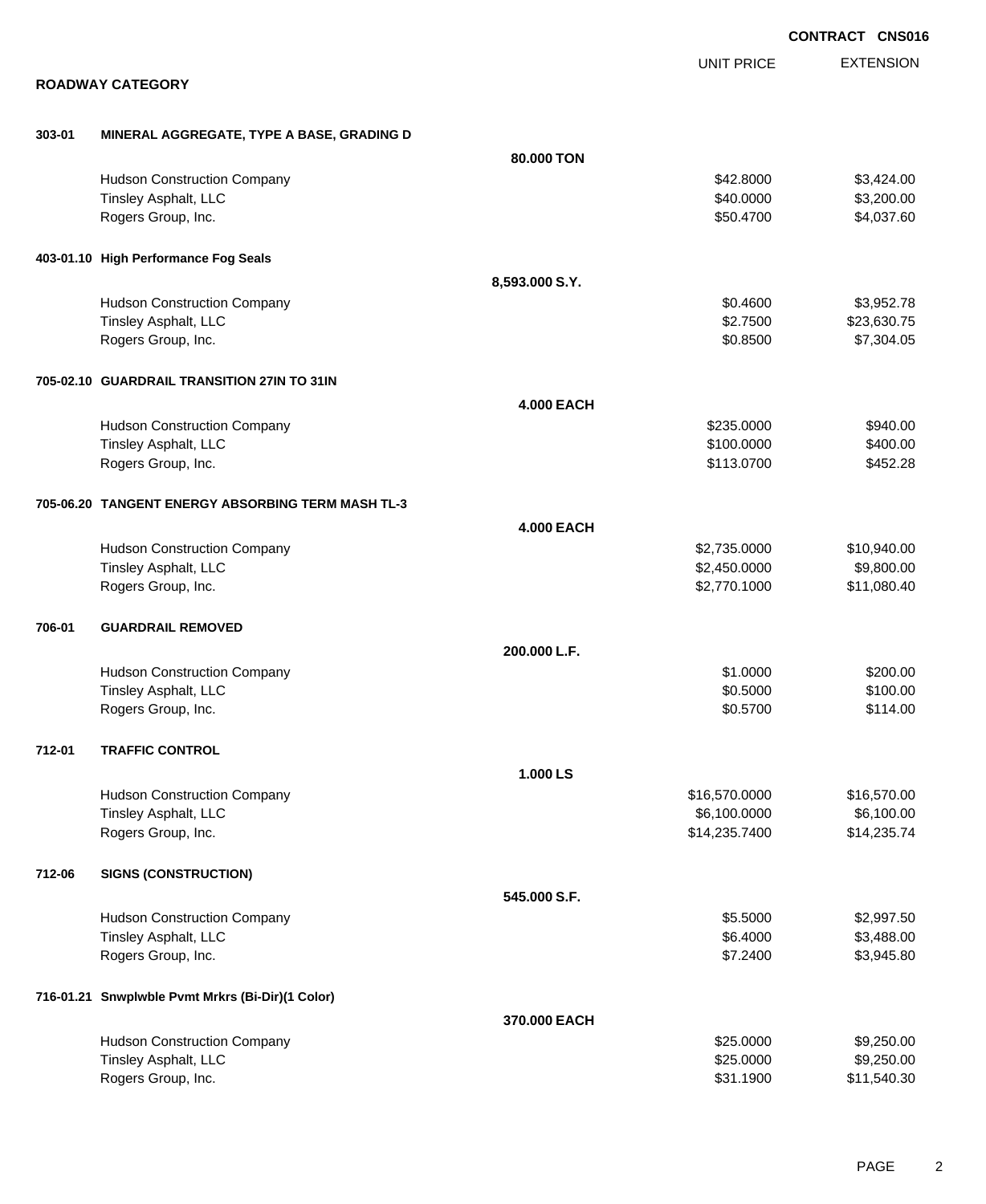|        |                                                          |                   |                   | <b>CONTRACT CNS016</b> |
|--------|----------------------------------------------------------|-------------------|-------------------|------------------------|
|        |                                                          |                   | <b>UNIT PRICE</b> | <b>EXTENSION</b>       |
|        | 716-02.05 PLASTIC PAVEMENT MARKING (STOP LINE)           |                   |                   |                        |
|        |                                                          | 175.000 L.F.      |                   |                        |
|        | <b>Hudson Construction Company</b>                       |                   | \$10.0000         | \$1,750.00             |
|        | Tinsley Asphalt, LLC                                     |                   | \$10,0000         | \$1,750.00             |
|        | Rogers Group, Inc.                                       |                   | \$11.1400         | \$1,949.50             |
|        | 716-02.08 PLASTIC PAVEMENT MARKING (8" DOTTED LINE)      |                   |                   |                        |
|        |                                                          | 58.000 L.F.       |                   |                        |
|        | <b>Hudson Construction Company</b>                       |                   | \$1.0000          | \$58.00                |
|        | Tinsley Asphalt, LLC                                     |                   | \$1.0000          | \$58.00                |
|        | Rogers Group, Inc.                                       |                   | \$1.1100          | \$64.38                |
|        | 716-03.07 PLASTIC WORD PAVEMENT MARKING (STOP)           |                   |                   |                        |
|        |                                                          | <b>1.000 EACH</b> |                   |                        |
|        | <b>Hudson Construction Company</b>                       |                   | \$150.0000        | \$150.00               |
|        | Tinsley Asphalt, LLC                                     |                   | \$150.0000        | \$150.00               |
|        | Rogers Group, Inc.                                       |                   | \$167.0900        | \$167.09               |
|        | 716-04.04 PLASTIC PAVEMENT MARKING (TRANSVERSE SHOULDER) |                   |                   |                        |
|        |                                                          | 37.000 L.F.       |                   |                        |
|        | <b>Hudson Construction Company</b>                       |                   | \$8.0000          | \$296.00               |
|        | Tinsley Asphalt, LLC                                     |                   | \$8.0000          | \$296.00               |
|        | Rogers Group, Inc.                                       |                   | \$8.9100          | \$329.67               |
|        | 716-05.01 PAINTED PAVEMENT MARKING (4" LINE)             |                   |                   |                        |
|        |                                                          | 11.200 L.M.       |                   |                        |
|        | <b>Hudson Construction Company</b>                       |                   | \$495.0000        | \$5,544.00             |
|        | Tinsley Asphalt, LLC                                     |                   | \$495.0000        | \$5,544.00             |
|        | Rogers Group, Inc.                                       |                   | \$551.4000        | \$6,175.68             |
|        | 716-08.20 REMOVAL OF PAVEMENT MARKING (LINE)             |                   |                   |                        |
|        |                                                          | 11.200 L.M.       |                   |                        |
|        | <b>Hudson Construction Company</b>                       |                   | \$600.0000        | \$6,720.00             |
|        | Tinsley Asphalt, LLC                                     |                   | \$1,219.0000      | \$13,652.80            |
|        | Rogers Group, Inc.                                       |                   | \$863.3000        | \$9,668.96             |
|        | 716-13.02 SPRAY THERMO PVMT MRKNG (60 mil) (6IN LINE)    |                   |                   |                        |
|        |                                                          | 22.300 L.M.       |                   |                        |
|        | <b>Hudson Construction Company</b>                       |                   | \$2,600.0000      | \$57,980.00            |
|        | Tinsley Asphalt, LLC                                     |                   | \$2,600.0000      | \$57,980.00            |
|        | Rogers Group, Inc.                                       |                   | \$2,896.2500      | \$64,586.38            |
| 717-01 | <b>MOBILIZATION</b>                                      |                   |                   |                        |
|        |                                                          | 1.000 LS          |                   |                        |
|        | <b>Hudson Construction Company</b>                       |                   | \$15,400.0000     | \$15,400.00            |
|        | Tinsley Asphalt, LLC                                     |                   | \$10,000.0000     | \$10,000.00            |
|        | Rogers Group, Inc.                                       |                   | \$12,772.4000     | \$12,772.40            |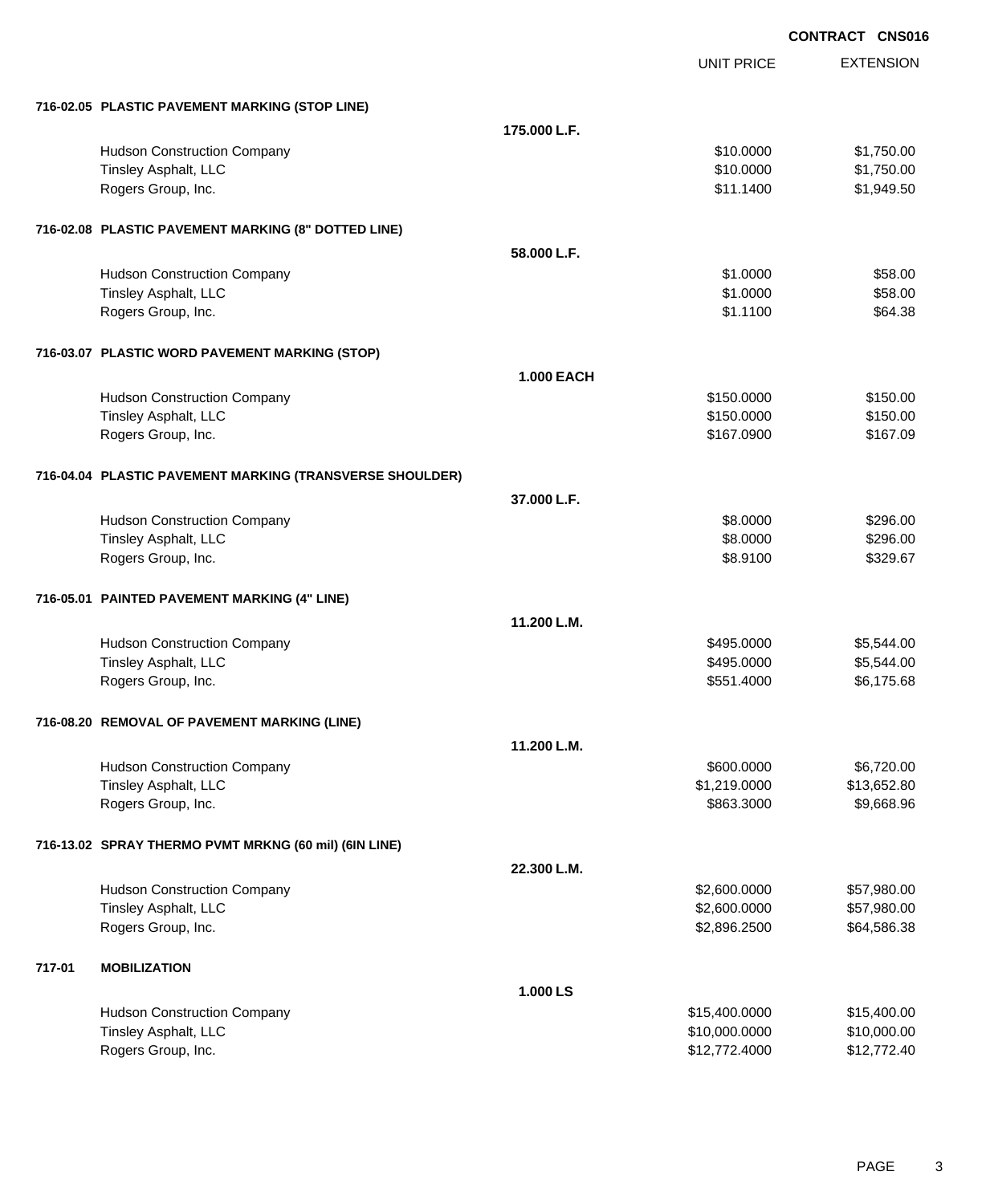UNIT PRICE

EXTENSION

**ROADWAY ALTERNATE AA1 CATEGORY**

### **403-01.01 BITUMINOUS MATERIAL FOR TACK COAT (MICRO-SURFACING)**

|                                    | <b>13,000 TON</b>         |            |              |
|------------------------------------|---------------------------|------------|--------------|
| <b>Hudson Construction Company</b> |                           | \$330.0000 | \$4,290.00   |
| Tinsley Asphalt, LLC               |                           |            |              |
| Rogers Group, Inc.                 |                           |            |              |
|                                    |                           |            |              |
|                                    | 78,468.000 S.Y.           |            |              |
| <b>Hudson Construction Company</b> |                           | \$2,3500   | \$184,399.80 |
| Tinsley Asphalt, LLC               |                           |            |              |
| Rogers Group, Inc.                 |                           |            |              |
|                                    | 414-03.03 MICRO SURFACING |            |              |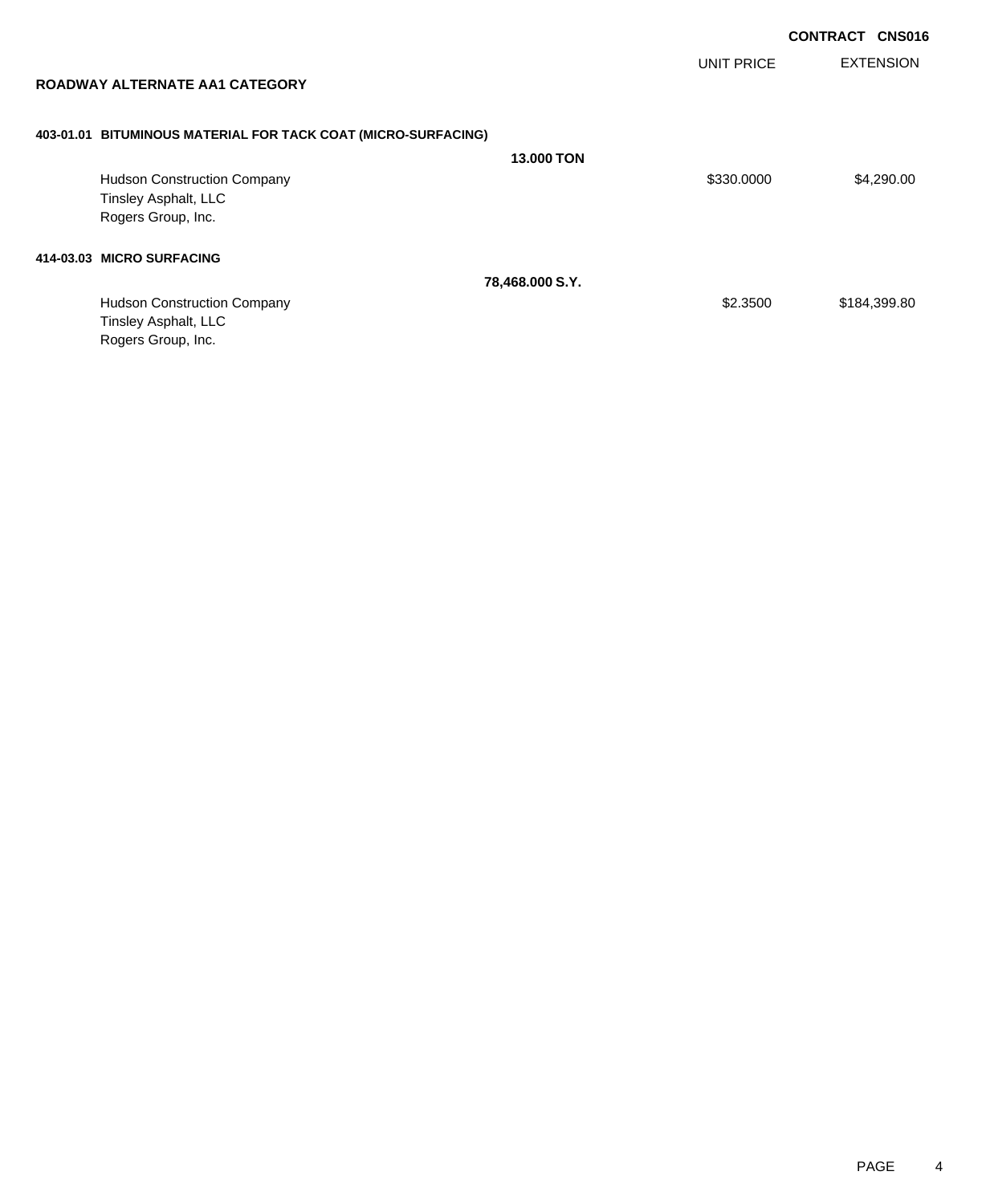UNIT PRICE

EXTENSION

| ROADWAY ALTERNATE AA2 CATEGORY |  |
|--------------------------------|--|
|--------------------------------|--|

### **403-01 BITUMINOUS MATERIAL FOR TACK COAT (TC)**

|                                              | <b>26,000 TON</b> |            |              |
|----------------------------------------------|-------------------|------------|--------------|
| Tinsley Asphalt, LLC                         |                   | \$200,0000 | \$5,200.00   |
| Rogers Group, Inc.                           |                   | \$533,0500 | \$13,859.30  |
| <b>Hudson Construction Company</b>           |                   |            |              |
| 411-03.05 ACS MIX(PG64-22) THIN LIFT ASPHALT |                   |            |              |
|                                              | 78,468.000 S.Y.   |            |              |
| Tinsley Asphalt, LLC                         |                   | \$2,7100   | \$212,648.28 |
| Rogers Group, Inc.                           |                   | \$2.8000   | \$219,710.40 |
| <b>Hudson Construction Company</b>           |                   |            |              |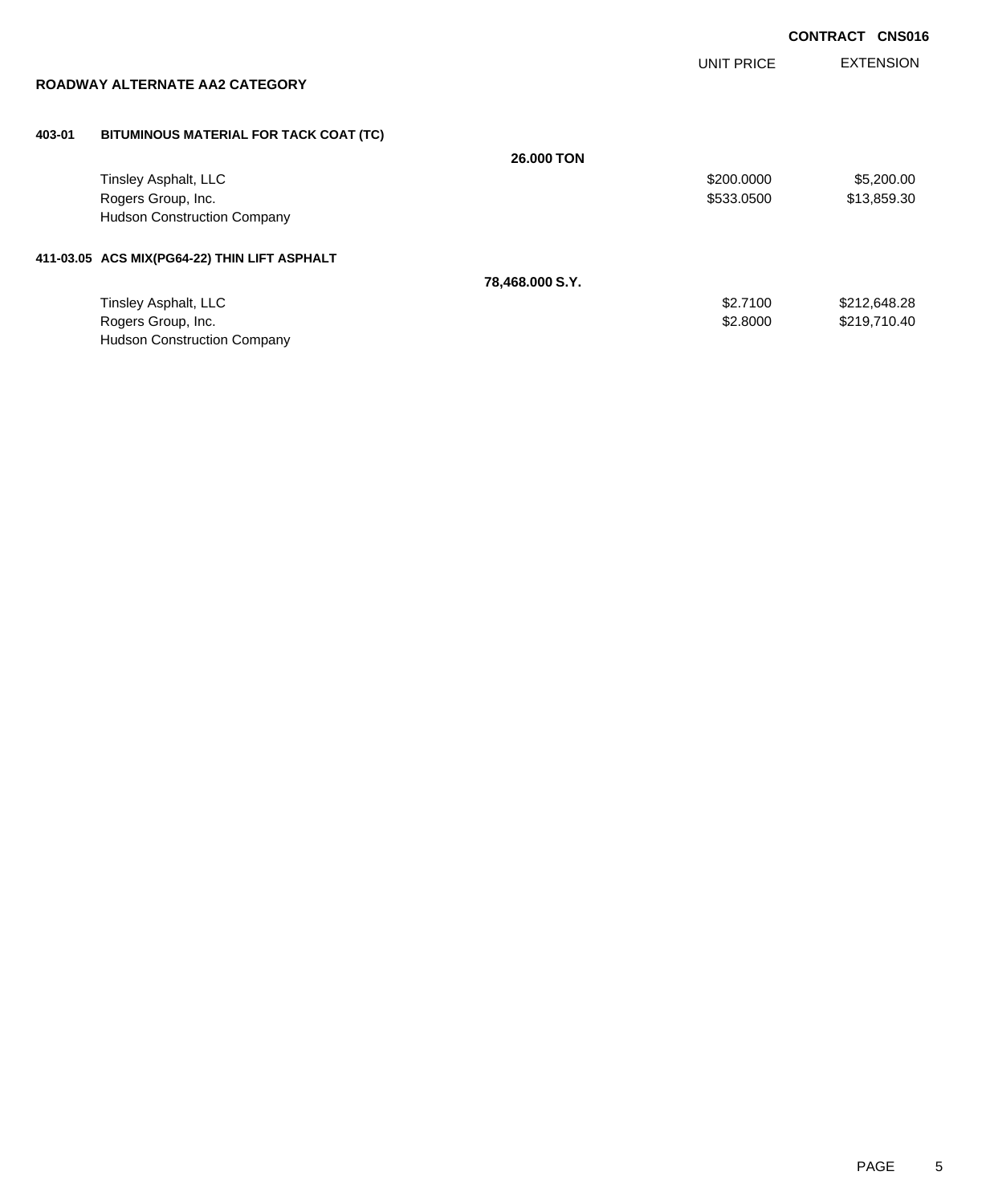## **SUB-TOTAL ROADWAY**

| <b>Hudson Construction Company</b>         | \$136,172.28                 |
|--------------------------------------------|------------------------------|
| Tinsley Asphalt, LLC<br>Rogers Group, Inc. | \$145,399.55<br>\$148,424.23 |
|                                            |                              |
| SUB-TOTAL ROADWAY ALTERNATE AA1            |                              |
| <b>Hudson Construction Company</b>         | \$188,689.80                 |
| <b>SUB-TOTAL ROADWAY ALTERNATE AA2</b>     |                              |
| Tinsley Asphalt, LLC                       | \$217,848.28                 |
| Rogers Group, Inc.                         | \$233,569.70                 |
|                                            |                              |
| <b>TOTAL CONTRACT</b>                      |                              |
| <b>Hudson Construction Company</b>         | \$324,862.08                 |
| Tinsley Asphalt, LLC                       | \$363,247.83                 |
| Rogers Group, Inc.                         | \$381,993.93                 |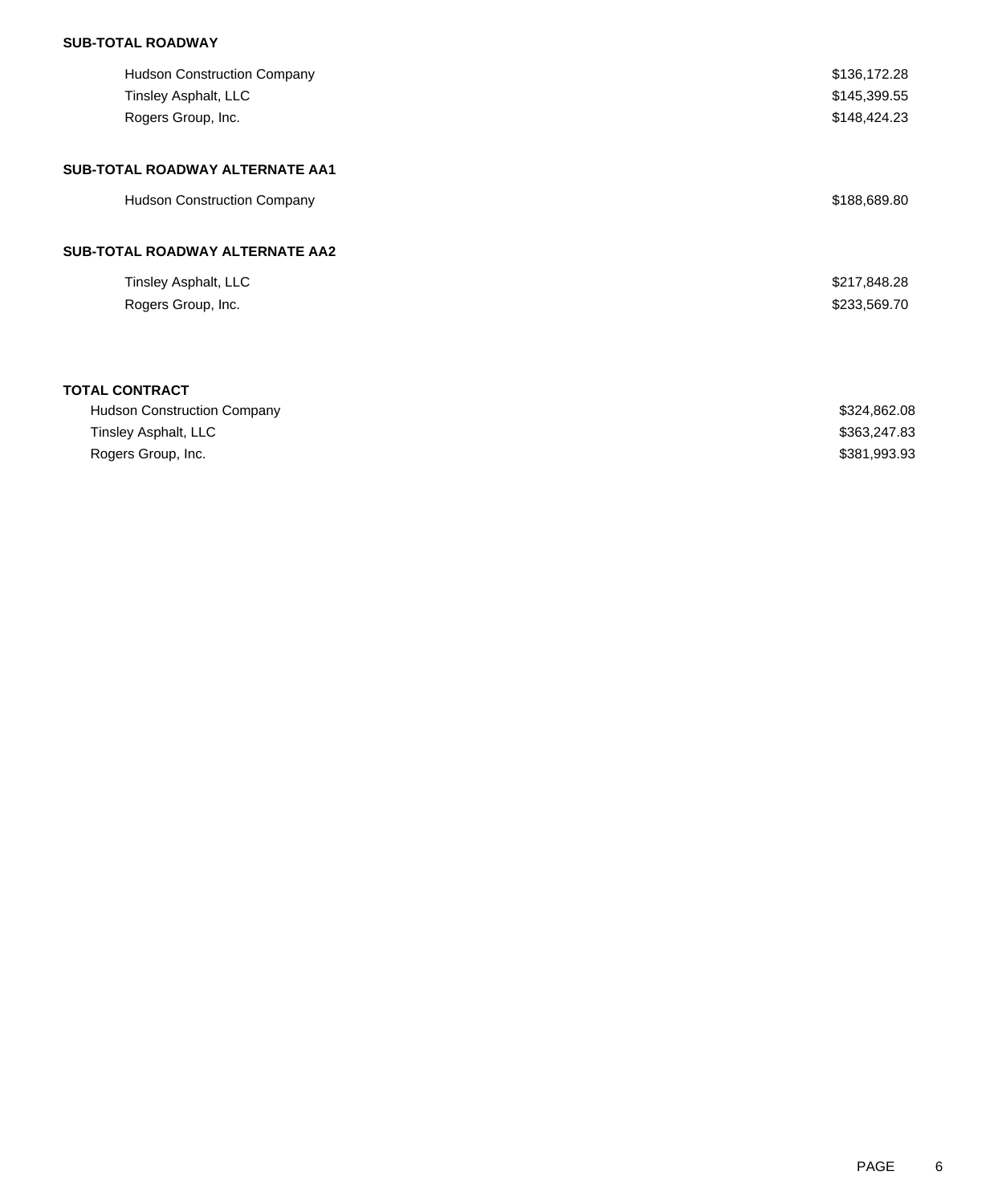COUNTIES BLEDSOE, BRADLEY, CANNON, CLAY, COFFEE, CUMBERLAND, DEKALB, FENTRESS, FRANKLIN, HAMILTON, JACKSON, MARION, MCMINN, OVERTON, PICKETT, PUTNAM, RHEA, VAN BUREN, AND WARREN (Contract No. CNS023 Call 027)

STP-REG2(196),98029-8279-14

THE LONGITUDINAL JOINT STABILIZATION ON VARIOUS STATE ROUTES.

PROJECT LENGTH - 171.710 MILES

COMPLETION TIME - ON OR BEFORE JULY 31, 2018

DBE GOAL 3.00%

TOTAL CONTRACT

Pavement Restorations, Inc.  $\blacksquare$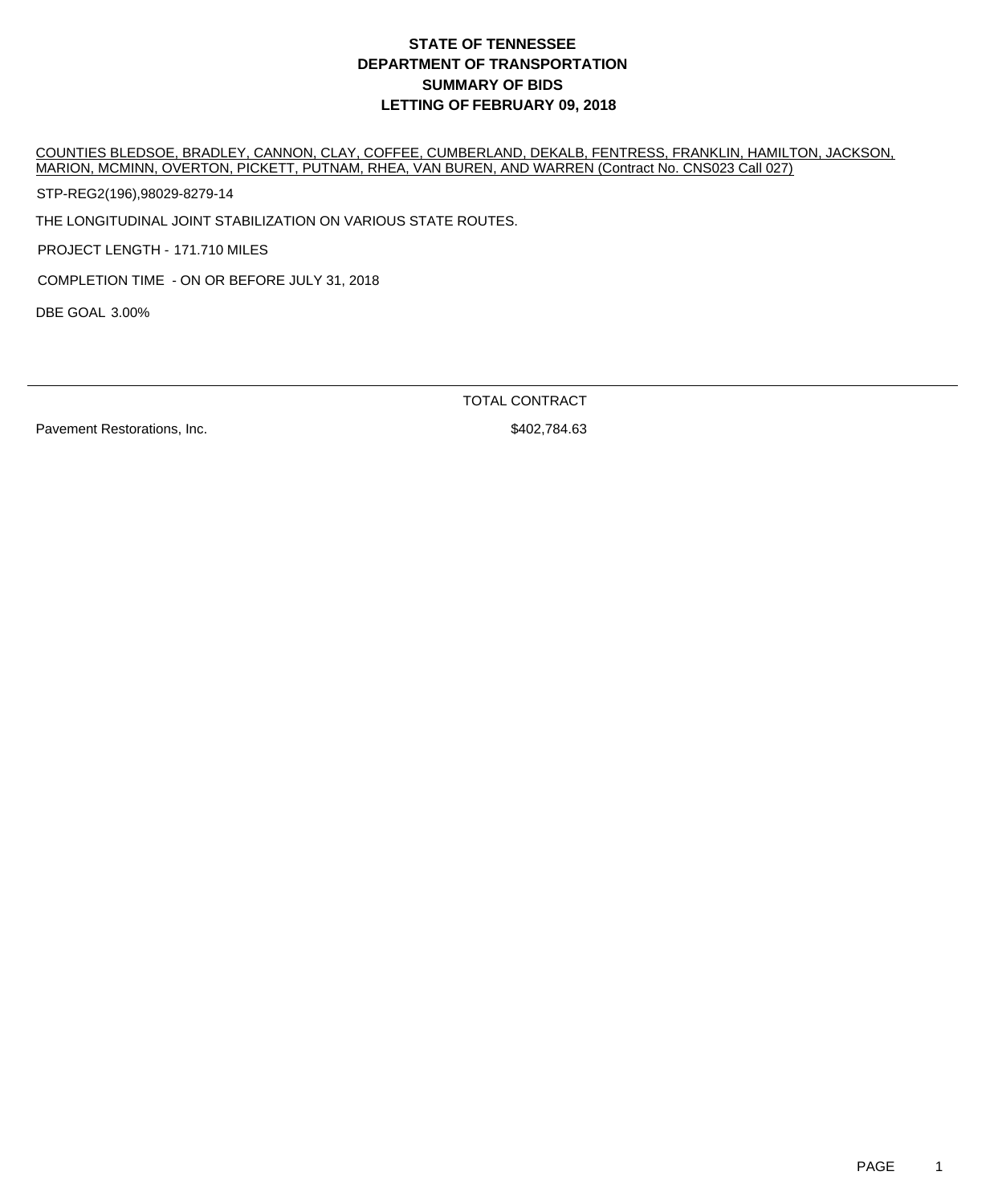|        |                                            |                        | UNIT PRICE    | <b>CONTRACT CNS023</b><br><b>EXTENSION</b> |
|--------|--------------------------------------------|------------------------|---------------|--------------------------------------------|
|        | <b>ROADWAY CATEGORY</b>                    |                        |               |                                            |
|        | 411-01.12 LONGITUDINAL JOINT STABILIZATION |                        |               |                                            |
|        |                                            | 4,611,209. S.F.<br>000 |               |                                            |
|        | Pavement Restorations, Inc.                |                        | \$0.0700      | \$322,784.63                               |
| 712-01 | <b>TRAFFIC CONTROL</b>                     |                        |               |                                            |
|        | Pavement Restorations, Inc.                | 1.000 LS               | \$55,000.0000 | \$55,000.00                                |
| 717-01 | <b>MOBILIZATION</b>                        |                        |               |                                            |
|        | Pavement Restorations, Inc.                | 1.000 LS               | \$25,000.0000 | \$25,000.00                                |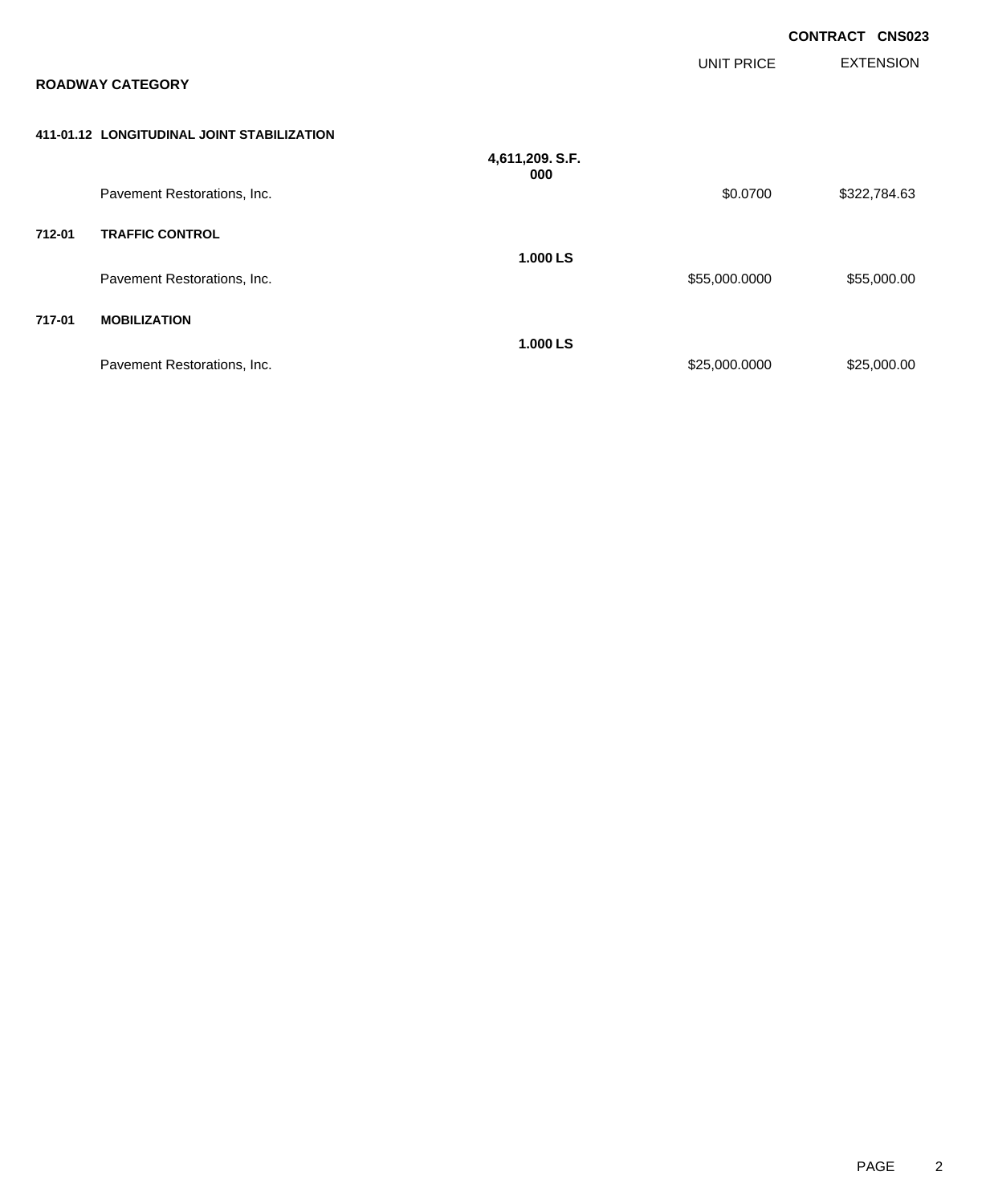Pavement Restorations, Inc. 63

# **TOTAL CONTRACT**

Pavement Restorations, Inc. 63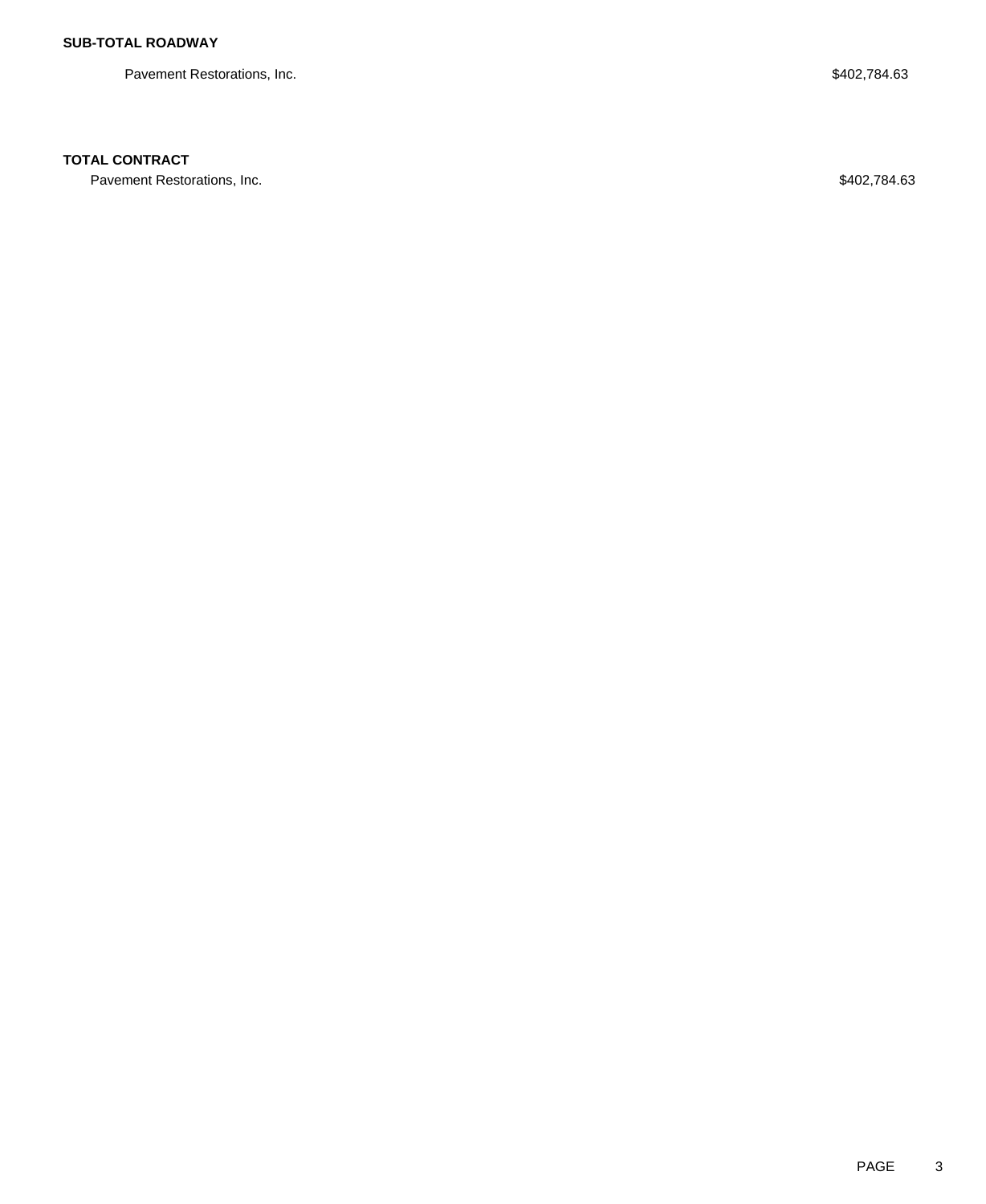COUNTIES BLEDSOE, BRADLEY, CANNON, CLAY, COFFEE, CUMBERLAND, DEKALB, FENTRESS, FRANKLIN, GRUNDY, HAMILTON, JACKSON, MARION, MCMINN, MEIGS, OVERTON, PICKETT, POLK, PUTNAM, RHEA, SEQUATCHIE, VAN BUREN, WARREN, AND WHITE (Contract No. CNS090 Call 028)

### 98029-4181-04,98029-4182-04

THE RETRACING OF PAVEMENT MARKINGS WITH SPRAY THERMOPLASTIC AND RANDOM ON-CALL PAVEMENT MARKING ON VARIOUS INTERSTATE AND STATE ROUTES.

PROJECT LENGTH - 0.0 MILES

COMPLETION TIME - ON OR BEFORE JUNE 30, 2019

|                                   | <b>TOTAL CONTRACT</b> |  |
|-----------------------------------|-----------------------|--|
| Tolle Roads, LLC                  | \$1,702,705.00        |  |
| Reynolds Sealing & Striping, Inc. | \$1,738,599.85        |  |
| Oglesby Construction, Inc.        | \$2,144,662.50        |  |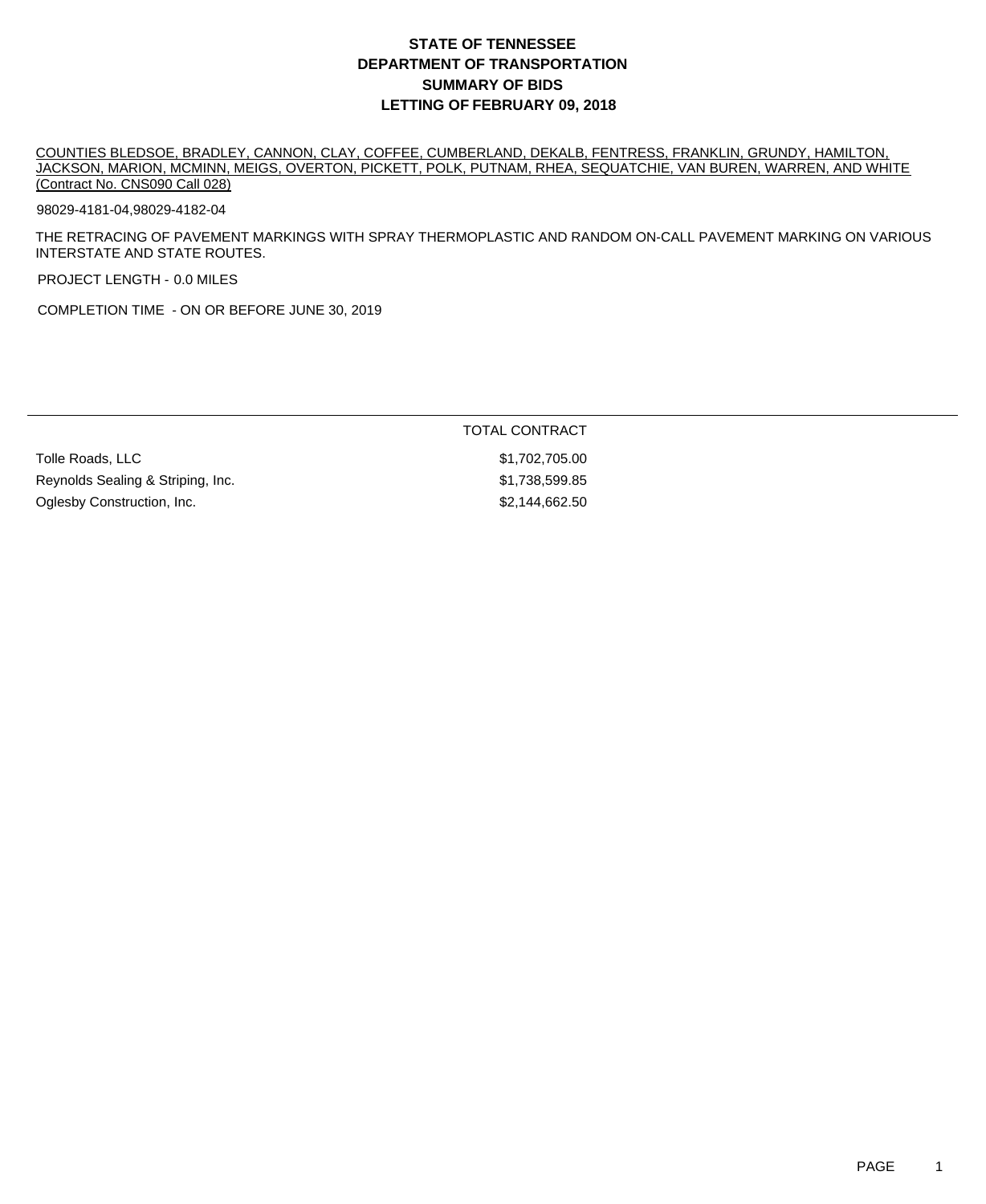EXTENSION **CONTRACT CNS090** UNIT PRICE **MAINTENANCE CATEGORY 411-12.01 SCORING SHOULDERS (CONTINUOUS) (16IN WIDTH) 10.000 L.M.** Tolle Roads, LLC \$5,000.000 \$5,000.00 \$5,000.00 \$5,000.00 \$5,000.00 \$5,000.00 \$5,000.00 \$5,000.00 \$5,000.00 \$5,000 Reynolds Sealing & Striping, Inc. 6. The Strip of the Strip of the Strip of the Strip of the Strip of the Strip of the Strip of the Strip of the Strip of the Strip of the Strip of the Strip of the Strip of the Strip of the Oglesby Construction, Inc. 650.000 \$6,500.00 \$6,500.00 \$6,500.00 \$6,500.00 \$6,500.00 \$6,500.00 \$6,500.00 \$6,500 **411-12.02 SCORING SHOULDERS (NON-CONTINUOUS) (16IN WIDTH) 10.000 L.M.** Tolle Roads, LLC \$5,000.000 \$5,000.00 \$5,000.00 \$5,000.00 \$5,000.00 \$5,000.00 \$5,000.00 \$5,000.00 \$5,000.00 \$5,000 Reynolds Sealing & Striping, Inc.  $\sim$  8500.000 \$5,000.000 \$5,000.000 \$5,000.00 Oglesby Construction, Inc. \$650.0000 \$6,500.00 **411-12.03 SCORING FOR RUMBLE STRIPE (NON-CONTINUOUS) (8IN WIDTH) 10.000 L.M.** Tolle Roads, LLC  $$500.000$   $$5,000.00$ Reynolds Sealing & Striping, Inc. 6. The Strip of the Strip of the Strip of the Strip of the Strip of the Strip of the Strip of the Strip of the Strip of the Strip of the Strip of the Strip of the Strip of the Strip of the Oglesby Construction, Inc. 650.000 \$6,500.00 \$6,500.00 \$6,500.00 \$6,500.00 \$6,500.00 \$6,500.00 \$6,500.00 \$6,500 **411-12.04 SCORING FOR RUMBLE STRIPE (NON-CONTINUOUS) (4IN WIDTH) 10.000 L.M.** Tolle Roads, LLC \$5,000.000 \$5,000.00 \$5,000.00 \$5,000.00 \$5,000.00 \$5,000.00 \$5,000.00 \$5,000.00 \$5,000.00 \$5,000 Reynolds Sealing & Striping, Inc. 6. The Strip of the Strip of the Strip of the Strip of the Strip of the Strip of the Strip of the Strip of the Strip of the Strip of the Strip of the Strip of the Strip of the Strip of the Oglesby Construction, Inc. 650.000 \$6,500.00 \$6,500.00 \$650.000 \$6,500.00 **712-01.50 MAINTENANCE OF TRAFFIC 20.000 EACH** Tolle Roads, LLC  $$1,500.0000$   $$30,000.00$ Reynolds Sealing & Striping, Inc. \$1,000.0000 \$20,000.000 \$20,000.000 \$20,000.000 Oglesby Construction, Inc. 630,000.00 \$30,000.00 \$1,500.000 \$30,000.00 \$30,000.00 **712-06 SIGNS (CONSTRUCTION) 32.000 S.F.** Tolle Roads, LLC \$320.00 Reynolds Sealing & Striping, Inc. \$320.00 \$320.00 Oglesby Construction, Inc. 6480.00 **713-02.34 DELINEATORS (ALL) 2,000.000 EACH** Tolle Roads, LLC \$10.0000 \$20,000.00 Reynolds Sealing & Striping, Inc. \$15.0000 \$30,000.00 Oglesby Construction, Inc. 620,000.00 \$20,000.00 \$20,000.00 \$20,000.00 \$20,000.00 **716-01.11 RAISED PVMT MARKERS (BI-DIRECTIONAL) (1 COLOR LENS) 1,000.000 EACH** Tolle Roads, LLC  $$4.2500$   $$4.250.00$ Reynolds Sealing & Striping, Inc. 6. The Strip of the Strip of the Strip of the Strip of the Strip of the Strip of the Strip of the Strip of the Strip of the Strip of the Strip of the Strip of the Strip of the Strip of the Oglesby Construction, Inc. 66 and the construction, Inc. 64.000.00 \$4,000.00 \$4,000.00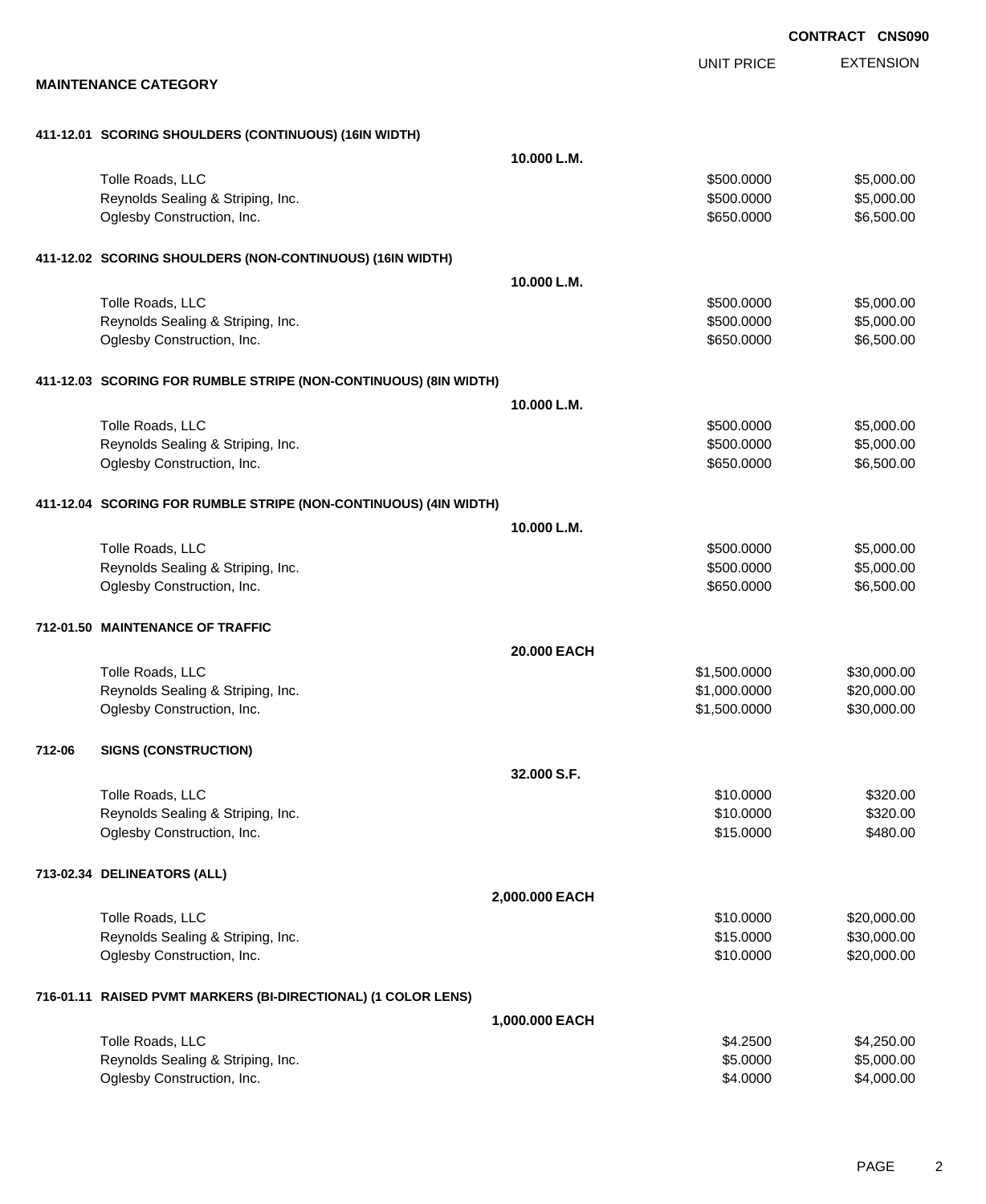|                                                                     | CONTRACT CNS090 |                   |                  |
|---------------------------------------------------------------------|-----------------|-------------------|------------------|
|                                                                     |                 | <b>UNIT PRICE</b> | <b>EXTENSION</b> |
| 716-01.12 RAISED PVMT MARKERS (MONO-DIRECTIONAL) (1 COLOR LENS)     |                 |                   |                  |
|                                                                     | 1,250.000 EACH  |                   |                  |
| Tolle Roads, LLC                                                    |                 | \$4.2500          | \$5,312.50       |
| Reynolds Sealing & Striping, Inc.                                   |                 | \$5.0000          | \$6,250.00       |
| Oglesby Construction, Inc.                                          |                 | \$4.0000          | \$5,000.00       |
| 716-01.13 RAISED PVMT MARKERS (BI-DIRECTIONAL) (2 COLOR LENS)       |                 |                   |                  |
|                                                                     | 750,000 EACH    |                   |                  |
| Tolle Roads, LLC                                                    |                 | \$4.2500          | \$3,187.50       |
| Reynolds Sealing & Striping, Inc.                                   |                 | \$5.0000          | \$3,750.00       |
| Oglesby Construction, Inc.                                          |                 | \$4.0000          | \$3,000.00       |
| 716-01.21 Snwplwble Pvmt Mrkrs (Bi-Dir)(1 Color)                    |                 |                   |                  |
|                                                                     | 1,000.000 EACH  |                   |                  |
| Tolle Roads, LLC                                                    |                 | \$20.0000         | \$20,000.00      |
| Reynolds Sealing & Striping, Inc.                                   |                 | \$23.0000         | \$23,000.00      |
| Oglesby Construction, Inc.                                          |                 | \$25.0000         | \$25,000.00      |
| 716-01.22 Snwplwble Pvmt Mrkrs (Mono-Dir)(1 Color)                  |                 |                   |                  |
|                                                                     | 500.000 EACH    |                   |                  |
| Tolle Roads, LLC                                                    |                 | \$20.0000         | \$10,000.00      |
| Reynolds Sealing & Striping, Inc.                                   |                 | \$23.0000         | \$11,500.00      |
| Oglesby Construction, Inc.                                          |                 | \$25.0000         | \$12,500.00      |
| 716-01.23 Snwplwble Pvmt Mrkrs (Bi-Dir)(2 Color)                    |                 |                   |                  |
|                                                                     | 200.000 EACH    |                   |                  |
| Tolle Roads, LLC                                                    |                 | \$20,0000         | \$4,000.00       |
| Reynolds Sealing & Striping, Inc.                                   |                 | \$23.0000         | \$4,600.00       |
| Oglesby Construction, Inc.                                          |                 | \$25.0000         | \$5,000.00       |
| 716-01.40 REMOVE AND REPLACE LENS ON SNOWPLOWABLE REFLECTIVE MARKER |                 |                   |                  |
|                                                                     | 500,000 EACH    |                   |                  |
| Tolle Roads, LLC                                                    |                 | \$7.0000          | \$3,500.00       |
| Reynolds Sealing & Striping, Inc.                                   |                 | \$4.0000          | \$2,000.00       |
| Oglesby Construction, Inc.                                          |                 | \$8.0000          | \$4,000.00       |
| 716-02.03 PLASTIC PAVEMENT MARKING (CROSS-WALK)                     |                 |                   |                  |
|                                                                     | 150.000 L.F.    |                   |                  |
| Tolle Roads, LLC                                                    |                 | \$11,0000         | \$1,650.00       |
| Reynolds Sealing & Striping, Inc.                                   |                 | \$10.0000         | \$1,500.00       |
| Oglesby Construction, Inc.                                          |                 | \$7.0000          | \$1,050.00       |
| 716-02.04 PLASTIC PAVEMENT MARKING(CHANNELIZATION STRIPING)         |                 |                   |                  |
|                                                                     | 500.000 S.Y.    |                   |                  |
| Tolle Roads, LLC                                                    |                 | \$19.0000         | \$9,500.00       |
| Reynolds Sealing & Striping, Inc.                                   |                 | \$15.0000         | \$7,500.00       |
| Oglesby Construction, Inc.                                          |                 | \$14.0000         | \$7,000.00       |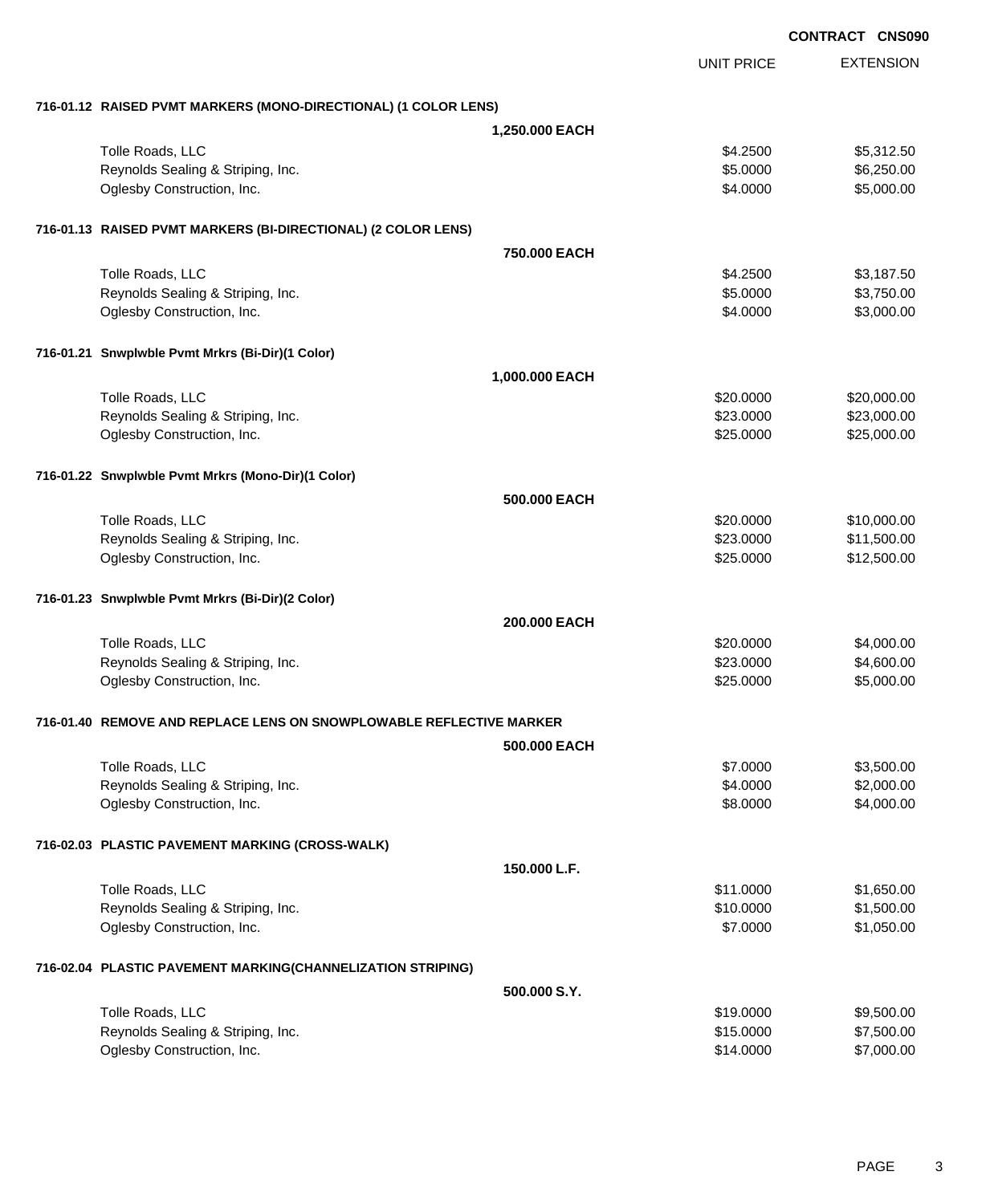|                                                              |                   | <b>CONTRACT CNS090</b> |
|--------------------------------------------------------------|-------------------|------------------------|
|                                                              | <b>UNIT PRICE</b> | <b>EXTENSION</b>       |
| 716-02.05 PLASTIC PAVEMENT MARKING (STOP LINE)               |                   |                        |
|                                                              | 960.000 L.F.      |                        |
| Tolle Roads, LLC                                             | \$20.0000         | \$19,200.00            |
| Reynolds Sealing & Striping, Inc.                            | \$15.0000         | \$14,400.00            |
| Oglesby Construction, Inc.                                   | \$8.5000          | \$8,160.00             |
| 716-02.06 PLASTIC PAVEMENT MARKING (TURN LANE ARROW)         |                   |                        |
|                                                              | 150,000 EACH      |                        |
| Tolle Roads, LLC                                             | \$150.0000        | \$22,500.00            |
| Reynolds Sealing & Striping, Inc.                            | \$150.0000        | \$22,500.00            |
| Oglesby Construction, Inc.                                   | \$100.0000        | \$15,000.00            |
| 716-02.07 PLASTIC PAVEMENT MARKING (24" BARRIER LINE)        |                   |                        |
|                                                              | 150,000 L.F.      |                        |
| Tolle Roads, LLC                                             | \$10.0000         | \$1,500.00             |
| Reynolds Sealing & Striping, Inc.                            | \$7.0000          | \$1,050.00             |
| Oglesby Construction, Inc.                                   | \$6.5000          | \$975.00               |
| 716-02.08 PLASTIC PAVEMENT MARKING (8" DOTTED LINE)          |                   |                        |
|                                                              | 200.000 L.F.      |                        |
| Tolle Roads, LLC                                             | \$1.2000          | \$240.00               |
| Reynolds Sealing & Striping, Inc.                            | \$1.0000          | \$200.00               |
| Oglesby Construction, Inc.                                   | \$1.7500          | \$350.00               |
| 716-02.09 PLASTIC PAVEMENT MARKING (LONGITUDINAL CROSS-WALK) |                   |                        |
|                                                              | 100.000 L.F.      |                        |
| Tolle Roads, LLC                                             | \$39.5000         | \$3,950.00             |
| Reynolds Sealing & Striping, Inc.                            | \$35.0000         | \$3,500.00             |
| Oglesby Construction, Inc.                                   | \$17.0000         | \$1,700.00             |
| 716-03.01 PLASTIC WORD PAVEMENT MARKING (ONLY)               |                   |                        |
|                                                              | 60,000 EACH       |                        |
| Tolle Roads, LLC                                             | \$100.0000        | \$6,000.00             |
| Reynolds Sealing & Striping, Inc.                            | \$100.0000        | \$6,000.00             |
| Oglesby Construction, Inc.                                   | \$125.0000        | \$7,500.00             |
| 716-03.02 PLASTIC WORD PAVEMENT MARKING (RXR)                |                   |                        |
|                                                              | 40.000 EACH       |                        |
| Tolle Roads, LLC                                             | \$300.0000        | \$12,000.00            |
| Reynolds Sealing & Striping, Inc.                            | \$200.0000        | \$8,000.00             |
| Oglesby Construction, Inc.                                   | \$350.0000        | \$14,000.00            |
| 716-03.03 PLASTIC WORD PAVEMENT MARKING (STOP AHEAD)         |                   |                        |
|                                                              | <b>5.000 EACH</b> |                        |
| Tolle Roads, LLC                                             | \$380.0000        | \$1,900.00             |
| Reynolds Sealing & Striping, Inc.                            | \$150.0000        | \$750.00               |
| Oglesby Construction, Inc.                                   | \$400.0000        | \$2,000.00             |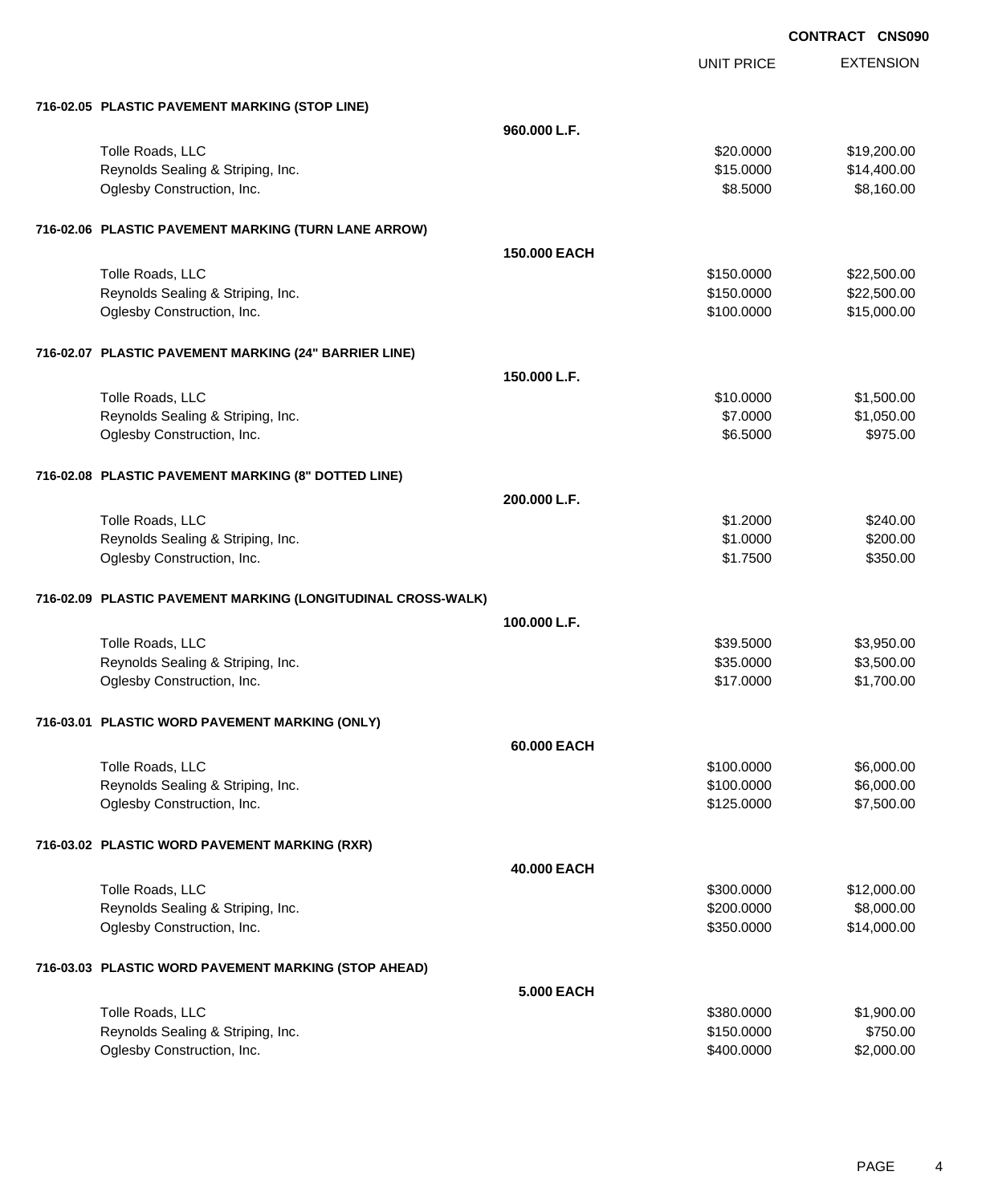EXTENSION

|                                                          |                    | <b>UNIT PRICE</b> | <b>EXTENSION</b> |
|----------------------------------------------------------|--------------------|-------------------|------------------|
| 716-03.04 PLASTIC WORD PAVEMENT MARKING (SCHOOL)         |                    |                   |                  |
|                                                          | <b>5.000 EACH</b>  |                   |                  |
| Tolle Roads, LLC                                         |                    | \$350.0000        | \$1,750.00       |
| Reynolds Sealing & Striping, Inc.                        |                    | \$100.0000        | \$500.00         |
| Oglesby Construction, Inc.                               |                    | \$400.0000        | \$2,000.00       |
| 716-03.05 PLASTIC WORD PAVEMENT MARKING (BIKE LANE)      |                    |                   |                  |
|                                                          | 10.000 EACH        |                   |                  |
| Tolle Roads, LLC                                         |                    | \$210.0000        | \$2,100.00       |
| Reynolds Sealing & Striping, Inc.                        |                    | \$150.0000        | \$1,500.00       |
| Oglesby Construction, Inc.                               |                    | \$250.0000        | \$2,500.00       |
| 716-03.06 PLASTIC WORD PAVEMENT MARKING (SIGNAL AHEAD)   |                    |                   |                  |
|                                                          | <b>15.000 EACH</b> |                   |                  |
| Tolle Roads, LLC                                         |                    | \$210.0000        | \$3,150.00       |
| Reynolds Sealing & Striping, Inc.                        |                    | \$150.0000        | \$2,250.00       |
| Oglesby Construction, Inc.                               |                    | \$250.0000        | \$3,750.00       |
| 716-03.07 PLASTIC WORD PAVEMENT MARKING (STOP)           |                    |                   |                  |
|                                                          | <b>15.000 EACH</b> |                   |                  |
| Tolle Roads, LLC                                         |                    | \$100.0000        | \$1,500.00       |
| Reynolds Sealing & Striping, Inc.                        |                    | \$100.0000        | \$1,500.00       |
| Oglesby Construction, Inc.                               |                    | \$125.0000        | \$1,875.00       |
| 716-03.08 PLASTIC WORD PAVEMENT MARKING (PED-XING)       |                    |                   |                  |
|                                                          | 3.000 EACH         |                   |                  |
| Tolle Roads, LLC                                         |                    | \$175.0000        | \$525.00         |
| Reynolds Sealing & Striping, Inc.                        |                    | \$80.0000         | \$240.00         |
| Oglesby Construction, Inc.                               |                    | \$195.0000        | \$585.00         |
| 716-04.01 PLASTIC PAVEMENT MARKING (STRAIGHT-TURN ARROW) |                    |                   |                  |
|                                                          | <b>5.000 EACH</b>  |                   |                  |
| Tolle Roads, LLC                                         |                    | \$120.0000        | \$600.00         |
| Reynolds Sealing & Striping, Inc.                        |                    | \$175.0000        | \$875.00         |
| Oglesby Construction, Inc.                               |                    | \$135.0000        | \$675.00         |
| 716-04.02 PLASTIC PAVEMENT MARKING(DOUBLE TURNING ARROW) |                    |                   |                  |
|                                                          | <b>5.000 EACH</b>  |                   |                  |
| Tolle Roads, LLC                                         |                    | \$150.0000        | \$750.00         |
| Reynolds Sealing & Striping, Inc.                        |                    | \$175.0000        | \$875.00         |
| Oglesby Construction, Inc.                               |                    | \$175.0000        | \$875.00         |
| 716-04.04 PLASTIC PAVEMENT MARKING (TRANSVERSE SHOULDER) |                    |                   |                  |
|                                                          | 400.000 L.F.       |                   |                  |
| Tolle Roads, LLC                                         |                    | \$5.0000          | \$2,000.00       |
| Reynolds Sealing & Striping, Inc.                        |                    | \$6.0000          | \$2,400.00       |
| Oglesby Construction, Inc.                               |                    | \$5.0000          | \$2,000.00       |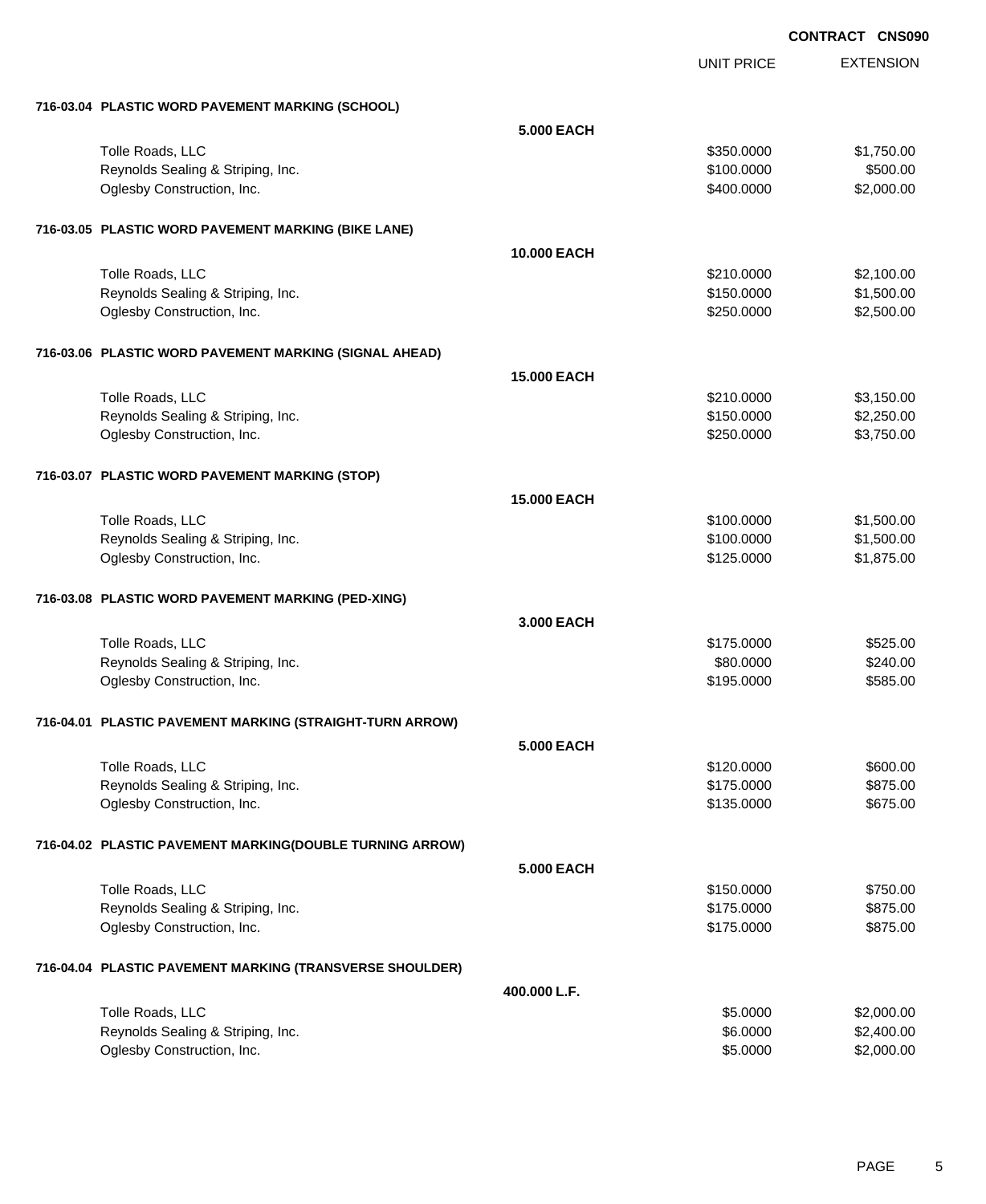EXTENSION **CONTRACT CNS090** UNIT PRICE **716-04.05 PLASTIC PAVEMENT MARKING (STRAIGHT ARROW) 12.000 EACH** Tolle Roads, LLC \$840.00 \$840.00 Reynolds Sealing & Striping, Inc. **but a strip of the Strip of the Strip Control** to the Strip Strip of Strip Strip Strip Strip of Strip Strip Strip Strip Strip Strip Strip Strip Strip Strip Strip Strip Strip Strip Strip S Oglesby Construction, Inc. 6. The Construction of the Construction of the Construction, Inc. 6. The Construction of the Construction of the Construction of the Construction of the Construction of the Construction of the Co **716-04.06 PLASTIC PAVEMENT MARKING (WRONG WAY ARROW) 15.000 EACH** Tolle Roads, LLC \$1,800.00 Reynolds Sealing & Striping, Inc. 6. The Strip of the Strip of the Strip of the Strip of the Strip of the Strip of the Strip of the Strip of the Strip of the Strip of the Strip of the Strip of the Strip of the Strip of the Oglesby Construction, Inc. 68 and the construction, Inc. 68 and the construction, Inc. 68.175.000 \$2,175.00 **716-04.07 PLASTIC PAVEMENT MARKING (EXIT ONLY ARROW) 10.000 EACH** Tolle Roads, LLC  $$120.000$   $$1,200.00$ Reynolds Sealing & Striping, Inc. 6. The Strip of the Strip of the Strip of the Strip of the Strip of the Strip of the Strip of the Strip of the Strip of the Strip of the Strip of the Strip of the Strip of the Strip of the Oglesby Construction, Inc. 66 (1,500.00) \$1,500.00 \$1,500.00 \$1,500.00 \$1,500.00 \$1,500.00 \$1,500.00 \$1,500.00 **716-04.08 PLASTIC PAVEMENT MARKING (OPTION LANE ARROW) 10.000 EACH** Tolle Roads, LLC \$1,400.00 \$1,400.00 \$1,400.00 \$1,400.00 \$1,400.00 \$1,400.00 \$1,400.00 \$1,400.00 \$1,400.00 \$1,400 Reynolds Sealing & Striping, Inc. 6. The Strip of the Sealing Sealing & Striping, Inc. \$250.000 \$2,500.00 Oglesby Construction, Inc. 66 (1,650.00) \$1,650.000 \$1,650.000 \$1,650.000 \$1,650.000 \$1,650.00 **716-04.09 PLASTIC PAVEMENT MARKING (H.O.V. DIAMOND) 5.000 EACH** Tolle Roads, LLC \$45.0000 \$225.00 Reynolds Sealing & Striping, Inc.  $\sim$  81,500.000 \$1,500.000 \$1,500.000 \$1,500.000 \$1,500.00 Oglesby Construction, Inc. 6250.000 \$250.000 \$250.000 \$250.000 \$250.000 \$250.000 \$250.00 **716-04.10 PLASTIC PAVEMENT MARKING (HANDICAP SYMBOL) 5.000 EACH** Tolle Roads, LLC  $$110.0000$   $$550.00$ Reynolds Sealing & Striping, Inc. 6. The Strip of the Strip of the Strip of the Strip of the Strip of the Strip of the Strip of the Strip of the Strip of the Strip of the Strip of the Strip of the Strip of the Strip of the Oglesby Construction, Inc. 6625.00 **716-04.12 PLASTIC PAVEMENT MARKING (YIELD LINE) 200.000 S.F.** Tolle Roads, LLC  $$6.0000$   $$1,200.00$ Reynolds Sealing & Striping, Inc. 6. The Strip of the Strip of the Strip of the Strip of the Strip of the Strip of the Strip of the Strip of the Strip of the Strip of the Strip of the Strip of the Strip of the Strip of the Oglesby Construction, Inc. 6. The Construction of the Construction of the Construction, Inc. 6.0000 \$1,200.00 **716-04.14 PLASTIC PAVEMENT MARKING (LANE REDUCTION ARROW) 20.000 EACH** Tolle Roads, LLC \$200.000 \$4,000.00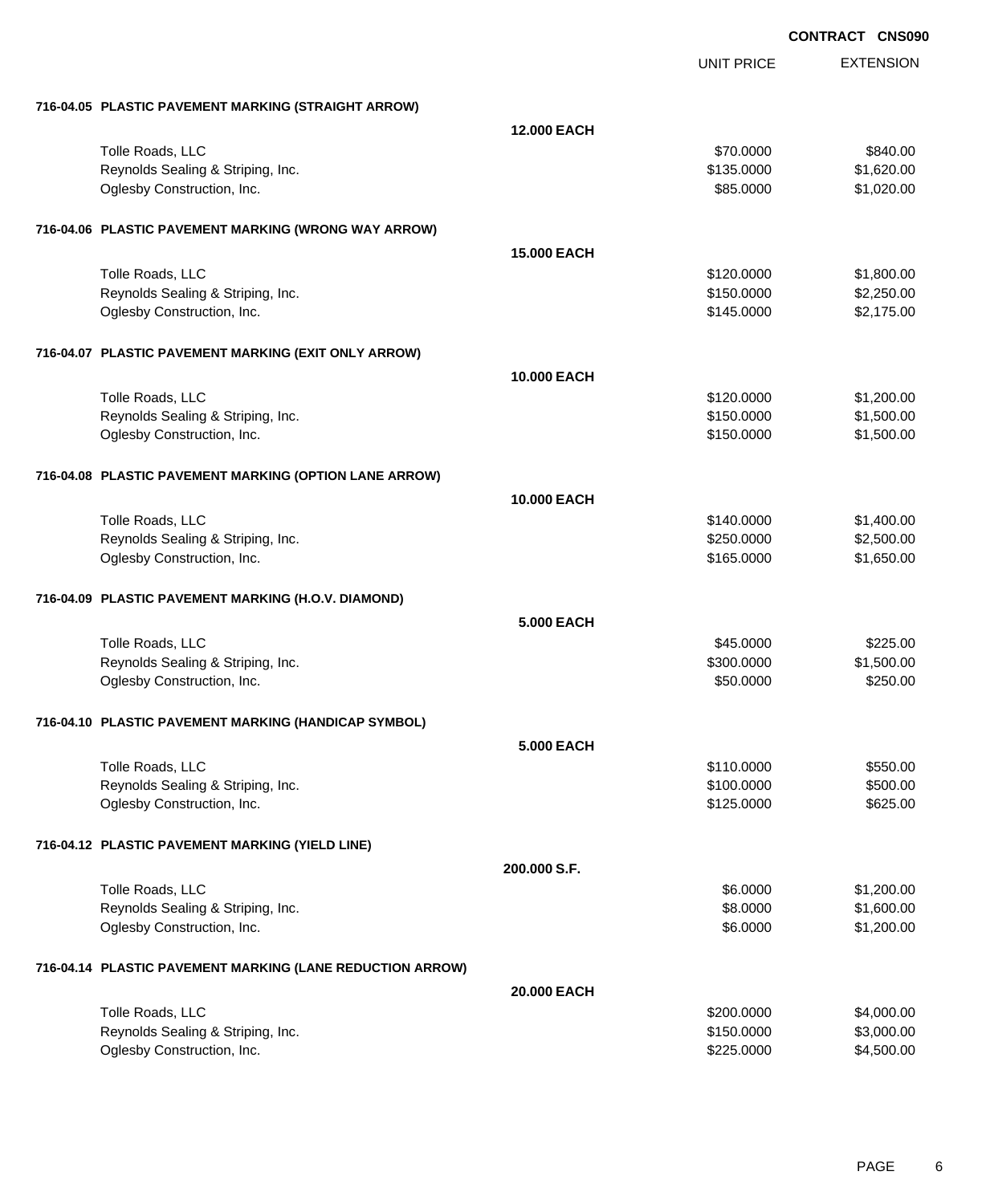EXTENSION UNIT PRICE **716-04.15 PLASTIC PAVEMENT MARKING-BIKE SYMBOL/ARROW SHARED 20.000 EACH** Tolle Roads, LLC \$350.0000 \$7,000.00 Reynolds Sealing & Striping, Inc. 6. The Strip of the Strip of the Strip of the Strip of the Strip of the Strip of the Strip of the Strip of the Strip of the Strip of the Strip of the Strip of the Strip of the Strip of the Oglesby Construction, Inc. 66,000.000 \$8,000.00 \$8,000.00 \$8,000.00 \$8,000.00 \$8,000.00 \$8,000.00 \$8,000.00 \$8,000 **716-05.01 PAINTED PAVEMENT MARKING (4" LINE) 30.000 L.M.** Tolle Roads, LLC \$320.0000 \$9,600.00 Reynolds Sealing & Striping, Inc. \$15,000.00 \$15,000.00 \$15,000.00 Oglesby Construction, Inc. 6. The Construction of the Construction of the Construction, Inc. 6. The Construction of the Construction of the Construction of the Construction of the Construction of the Construction of the Co **716-05.73 PERFORMANCE BASED RETRACING SPRAY THERMO 6IN 965.000 L.M.** Tolle Roads, LLC  $$1,150.0000$   $$1,109,750.00$ Reynolds Sealing & Striping, Inc. \$1,200.000 \$1,158,000.00 Oglesby Construction, Inc. \$1,513.0000 \$1,460,045.00 **716-05.74 PERFORMANCE BASED RETRACING SPRAY THERMO 8IN 63,290.000 L.F.** Tolle Roads, LLC \$31,645.00 Reynolds Sealing & Striping, Inc. 6. The Strip of the Sealing & Striping, Inc. 6. The Sealing & Striping, Inc. Oglesby Construction, Inc. 6. The Construction of the Construction of the Construction, Inc. 637,974.00 **716-05.75 PERFORMANCE BASED RETRACING SPRAY THERMO 6IN DOTTED 10,981.000 L.F.** Tolle Roads, LLC  $$0.5000$   $$5,490.50$ Reynolds Sealing & Striping, Inc.  $$3,843.35$ Oglesby Construction, Inc. 6. The Construction of the Construction of the Construction, Inc. 6. The Construction of the Construction of the Construction of the Construction of the Construction of the Construction of the Co **716-08.01 REMOVAL OF PAVEMENT MARKING (LINE) 20,000.000 L.F.** Tolle Roads, LLC \$20,000.00 \$20,000.00 \$20,000.00 \$20,000.00 \$20,000.00 \$1.0000 \$20,000.00 \$20,000.00 \$20,000 Reynolds Sealing & Striping, Inc. 6. The Strip of the Sealing & Striping, Inc. 6. The Sealing & Striping, Inc. Oglesby Construction, Inc. 6. The Construction of the Construction of the Construction, Inc. 6. The Construction of the Construction of the Construction of the Construction of the Construction of the Construction of the Co **716-08.02 REMOVAL OF PAVEMENT MARKING (8" BARRIER LINE) 1,000.000 L.F.** Tolle Roads, LLC \$800.00 \$800.00 \$800.00 \$800.00 \$800.00 \$800.00 \$800.00 \$800.00 \$800.00 \$800.00 \$800.00 \$800.00 Reynolds Sealing & Striping, Inc. 6. The Strip of the Sealing & Striping, Inc. 5600.00 \$600.00 Oglesby Construction, Inc. 6800.00 \$800.00 \$800.00 \$800.00 \$800.00 \$800.00 \$800.00 \$800.00 \$800.00 \$800.00 \$800 **716-08.03 REMOVAL OF PAVEMENT MARKING (CROSS-WALK) 100.000 L.F.** Tolle Roads, LLC  $$1.6000$   $$160.00$ Reynolds Sealing & Striping, Inc.  $$1.0000$  \$1.0000 \$100.00 Oglesby Construction, Inc. 66 (1999) 160.00 \$1.6000 \$1.6000 \$1.6000 \$1.6000 \$1.6000 \$1.6000 \$1.6000 \$1.6000 \$1.6000 \$1.6000 \$1.6000 \$1.6000 \$1.6000 \$1.6000 \$1.6000 \$1.6000 \$1.6000 \$1.6000 \$1.6000 \$1.6000 \$1.6000 \$1.6000 \$1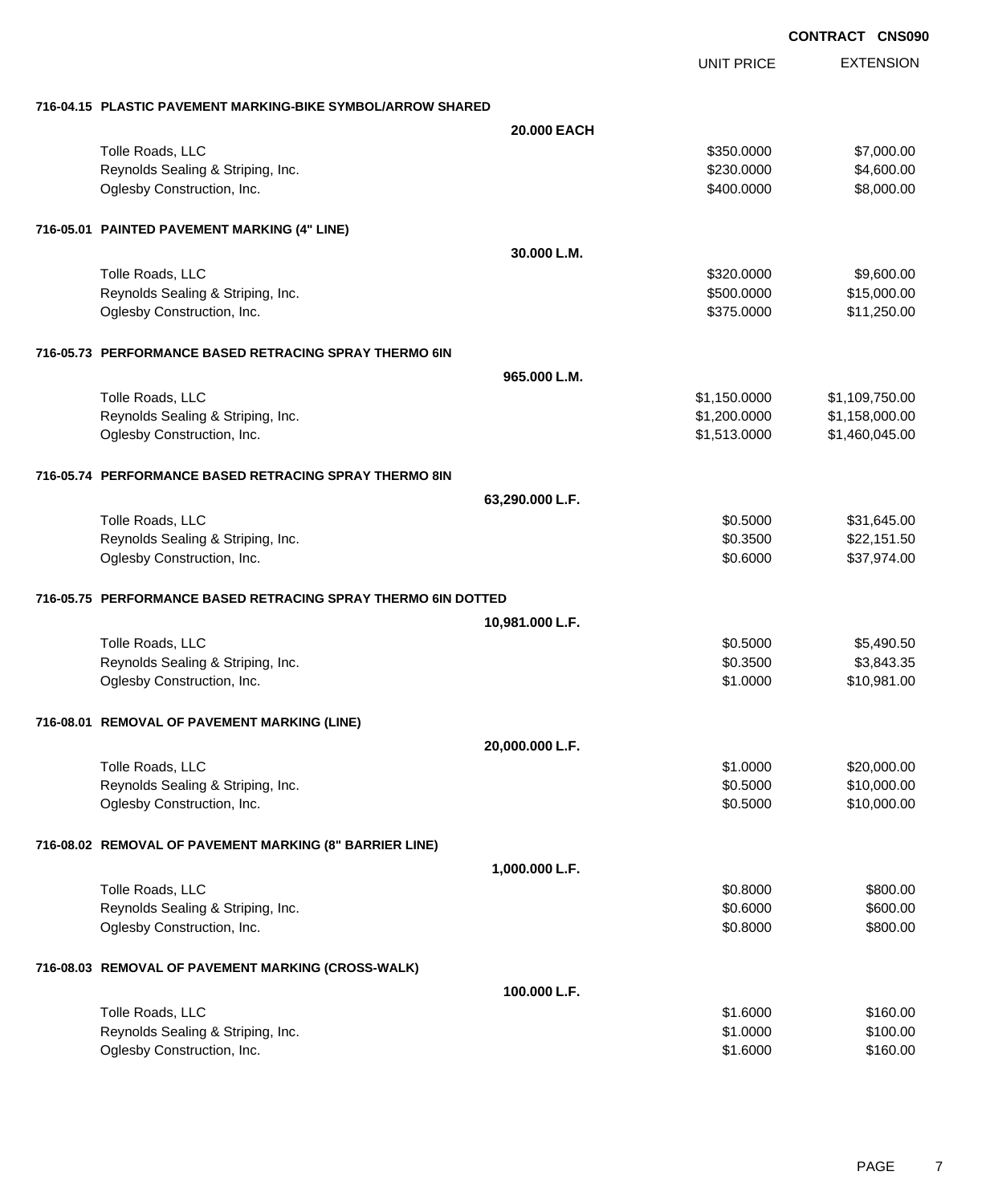|                                                                 |                   |                   | CONTRACT CNS090 |                  |
|-----------------------------------------------------------------|-------------------|-------------------|-----------------|------------------|
|                                                                 |                   | <b>UNIT PRICE</b> |                 | <b>EXTENSION</b> |
| 716-08.04 REMOVAL OF PAVEMENT MARKING (CHANNELIZATION STRIPING) |                   |                   |                 |                  |
|                                                                 | 100,000 S.Y.      |                   |                 |                  |
| Tolle Roads, LLC                                                |                   | \$12.0000         |                 | \$1,200.00       |
| Reynolds Sealing & Striping, Inc.                               |                   | \$3.5000          |                 | \$350.00         |
| Oglesby Construction, Inc.                                      |                   | \$12.0000         |                 | \$1,200.00       |
| 716-08.05 REMOVAL OF PAVEMENT MARKING (STOP LINE)               |                   |                   |                 |                  |
|                                                                 | 360.000 L.F.      |                   |                 |                  |
| Tolle Roads, LLC                                                |                   | \$5.0000          |                 | \$1,800.00       |
| Reynolds Sealing & Striping, Inc.                               |                   | \$4.0000          |                 | \$1,440.00       |
| Oglesby Construction, Inc.                                      |                   | \$5.0000          |                 | \$1,800.00       |
| 716-08.06 REMOVAL OF PAVEMENT MARKING (TURN LANE ARROW)         |                   |                   |                 |                  |
|                                                                 | 20.000 EACH       |                   |                 |                  |
| Tolle Roads, LLC                                                |                   | \$50.0000         |                 | \$1,000.00       |
| Reynolds Sealing & Striping, Inc.                               |                   | \$25.0000         |                 | \$500.00         |
| Oglesby Construction, Inc.                                      |                   | \$50.0000         |                 | \$1,000.00       |
| 716-08.07 REMOVAL OF PAVEMENT MARKING (STRAIGHT-TURN ARROW)     |                   |                   |                 |                  |
|                                                                 | <b>4.000 EACH</b> |                   |                 |                  |
| Tolle Roads, LLC                                                |                   | \$65.0000         |                 | \$260.00         |
| Reynolds Sealing & Striping, Inc.                               |                   | \$25.0000         |                 | \$100.00         |
| Oglesby Construction, Inc.                                      |                   | \$65.0000         |                 | \$260.00         |
| 716-08.08 REMOVAL OF PAVEMENT MARKING (DOUBLE TURNING ARROW)    |                   |                   |                 |                  |
|                                                                 | <b>2.000 EACH</b> |                   |                 |                  |
| Tolle Roads, LLC                                                |                   | \$76,0000         |                 | \$152.00         |
| Reynolds Sealing & Striping, Inc.                               |                   | \$25.0000         |                 | \$50.00          |
| Oglesby Construction, Inc.                                      |                   | \$75.0000         |                 | \$150.00         |
| 716-08.09 REMOVAL OF PAVEMENT MARKING (DOTTED LINE)             |                   |                   |                 |                  |
|                                                                 | 100.000 L.F.      |                   |                 |                  |
| Tolle Roads, LLC                                                |                   | \$0.5000          |                 | \$50.00          |
| Reynolds Sealing & Striping, Inc.                               |                   | \$0.3000          |                 | \$30.00          |
| Oglesby Construction, Inc.                                      |                   | \$0.5000          |                 | \$50.00          |
| 716-08.10 REMOVAL OF PAVEMENT MARKING (TRANSVERSE SHOULDER)     |                   |                   |                 |                  |
|                                                                 | 100.000 L.F.      |                   |                 |                  |
| Tolle Roads, LLC                                                |                   | \$0.7500          |                 | \$75.00          |
| Reynolds Sealing & Striping, Inc.                               |                   | \$1.5000          |                 | \$150.00         |
| Oglesby Construction, Inc.                                      |                   | \$0.7500          |                 | \$75.00          |
| 716-08.11 REMOVAL OF WORD PAVEMENT MARKING (ONLY)               |                   |                   |                 |                  |
|                                                                 | <b>5.000 EACH</b> |                   |                 |                  |
| Tolle Roads, LLC                                                |                   | \$70.0000         |                 | \$350.00         |
| Reynolds Sealing & Striping, Inc.                               |                   | \$30.0000         |                 | \$150.00         |
| Oglesby Construction, Inc.                                      |                   | \$70.0000         |                 | \$350.00         |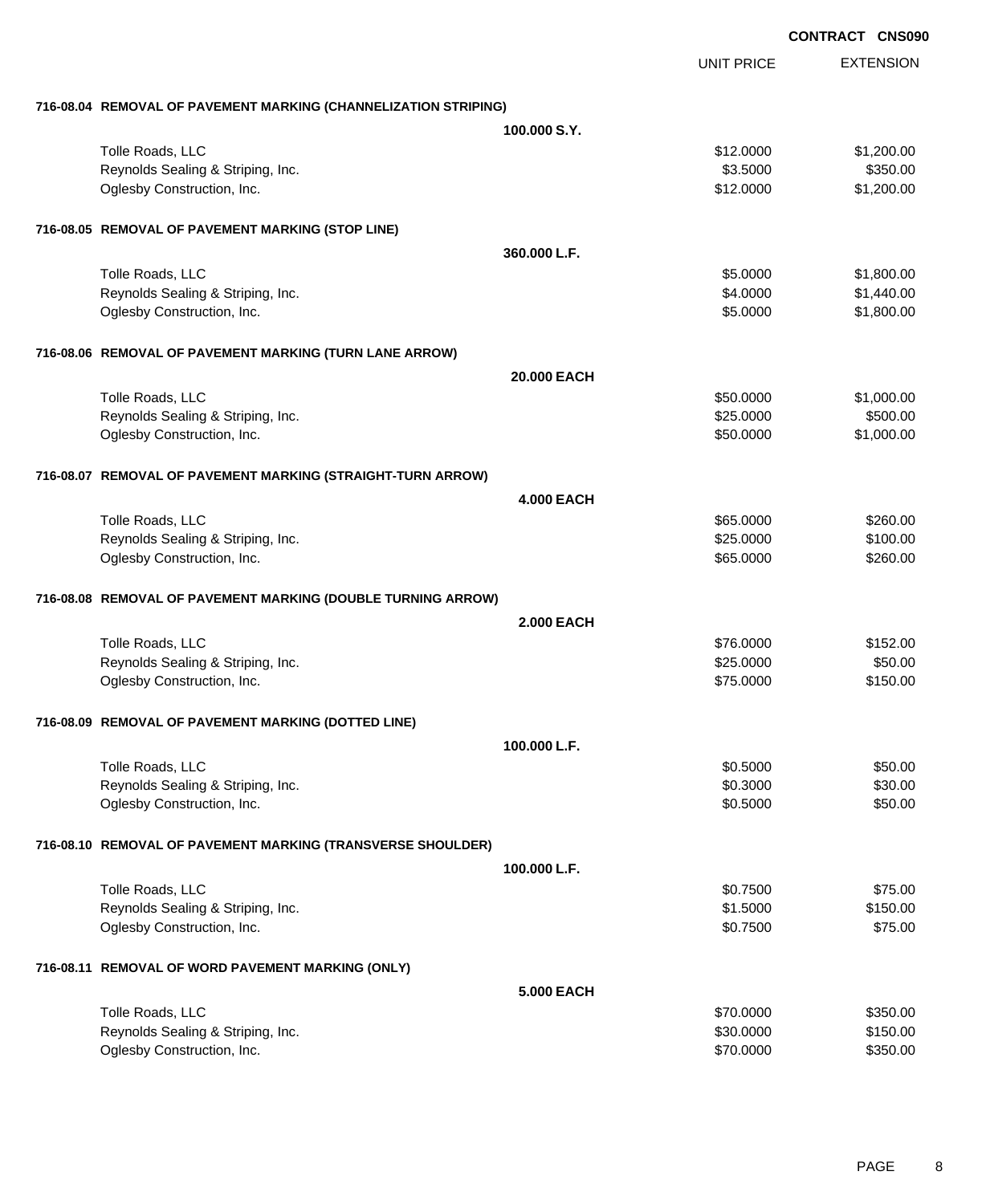|                                                                        |                   |                   | <b>CONTRACT CNS090</b> |
|------------------------------------------------------------------------|-------------------|-------------------|------------------------|
|                                                                        |                   | <b>UNIT PRICE</b> | <b>EXTENSION</b>       |
| 716-08.12 REMOVAL OF WORD PAVEMENT MARKING (STOP AHEAD)                |                   |                   |                        |
|                                                                        | 3,000 EACH        |                   |                        |
| Tolle Roads, LLC                                                       |                   | \$150.0000        | \$450.00               |
| Reynolds Sealing & Striping, Inc.                                      |                   | \$40.0000         | \$120.00               |
| Oglesby Construction, Inc.                                             |                   | \$150.0000        | \$450.00               |
| 716-08.13 REMOVAL OF WORD PAVEMENT MARKING (SCHOOL)                    |                   |                   |                        |
|                                                                        | <b>2.000 EACH</b> |                   |                        |
| Tolle Roads, LLC                                                       |                   | \$100.0000        | \$200.00               |
| Reynolds Sealing & Striping, Inc.                                      |                   | \$30.0000         | \$60.00                |
| Oglesby Construction, Inc.                                             |                   | \$100.0000        | \$200.00               |
| 716-10.23 PREFRMD PLSTC PVMNT MRKING 4IN LINE W/1.5IN BLACK SILHOUETTE |                   |                   |                        |
|                                                                        | 6.000 L.M.        |                   |                        |
| Tolle Roads, LLC                                                       |                   | \$10,000.0000     | \$60,000.00            |
| Reynolds Sealing & Striping, Inc.                                      |                   | \$22,500.0000     | \$135,000.00           |
| Oglesby Construction, Inc.                                             |                   | \$21,500.0000     | \$129,000.00           |
| 716-10.50 PREFORMED PLASTIC PAVEMENT MARKING (INTERSTATE SHIELD)       |                   |                   |                        |
|                                                                        | <b>4.000 EACH</b> |                   |                        |
| Tolle Roads, LLC                                                       |                   | \$1,700.0000      | \$6,800.00             |
| Reynolds Sealing & Striping, Inc.                                      |                   | \$1,200.0000      | \$4,800.00             |
| Oglesby Construction, Inc.                                             |                   | \$1,650.0000      | \$6,600.00             |
| 716-12.01 ENHANCED FLATLINE THERMO PVMT MRKNG (4IN LINE)               |                   |                   |                        |
|                                                                        | 5.000 L.M.        |                   |                        |
| Tolle Roads, LLC                                                       |                   | \$2,400.0000      | \$12,000.00            |
| Reynolds Sealing & Striping, Inc.                                      |                   | \$2,700.0000      | \$13,500.00            |
| Oglesby Construction, Inc.                                             |                   | \$2,200.0000      | \$11,000.00            |
| 716-12.02 ENHANCED FLATLINE THERMO PVMT MRKNG (6IN LINE)               |                   |                   |                        |
|                                                                        | 5.000 L.M.        |                   |                        |
| Tolle Roads, LLC                                                       |                   | \$3,895.0000      | \$19,475.00            |
| Reynolds Sealing & Striping, Inc.                                      |                   | \$3,700.0000      | \$18,500.00            |
| Oglesby Construction, Inc.                                             |                   | \$2,950.0000      | \$14,750.00            |
| 716-12.03 ENHANCED FLATLINE THERMO PVMT MRKNG (8IN BARRIER LINE)       |                   |                   |                        |
|                                                                        | 750.000 L.F.      |                   |                        |
| Tolle Roads, LLC                                                       |                   | \$0.8500          | \$637.50               |
| Reynolds Sealing & Striping, Inc.                                      |                   | \$1.5000          | \$1,125.00             |
| Oglesby Construction, Inc.                                             |                   | \$0.8500          | \$637.50               |
| 716-12.04 ENHANCED FLATLINE THERMO PVMT MRKNG (4IN DOTTED LINE)        |                   |                   |                        |
|                                                                        | 750.000 L.F.      |                   |                        |
| Tolle Roads, LLC                                                       |                   | \$0.4500          | \$337.50               |
| Reynolds Sealing & Striping, Inc.                                      |                   | \$1.0000          | \$750.00               |
| Oglesby Construction, Inc.                                             |                   | \$0.4500          | \$337.50               |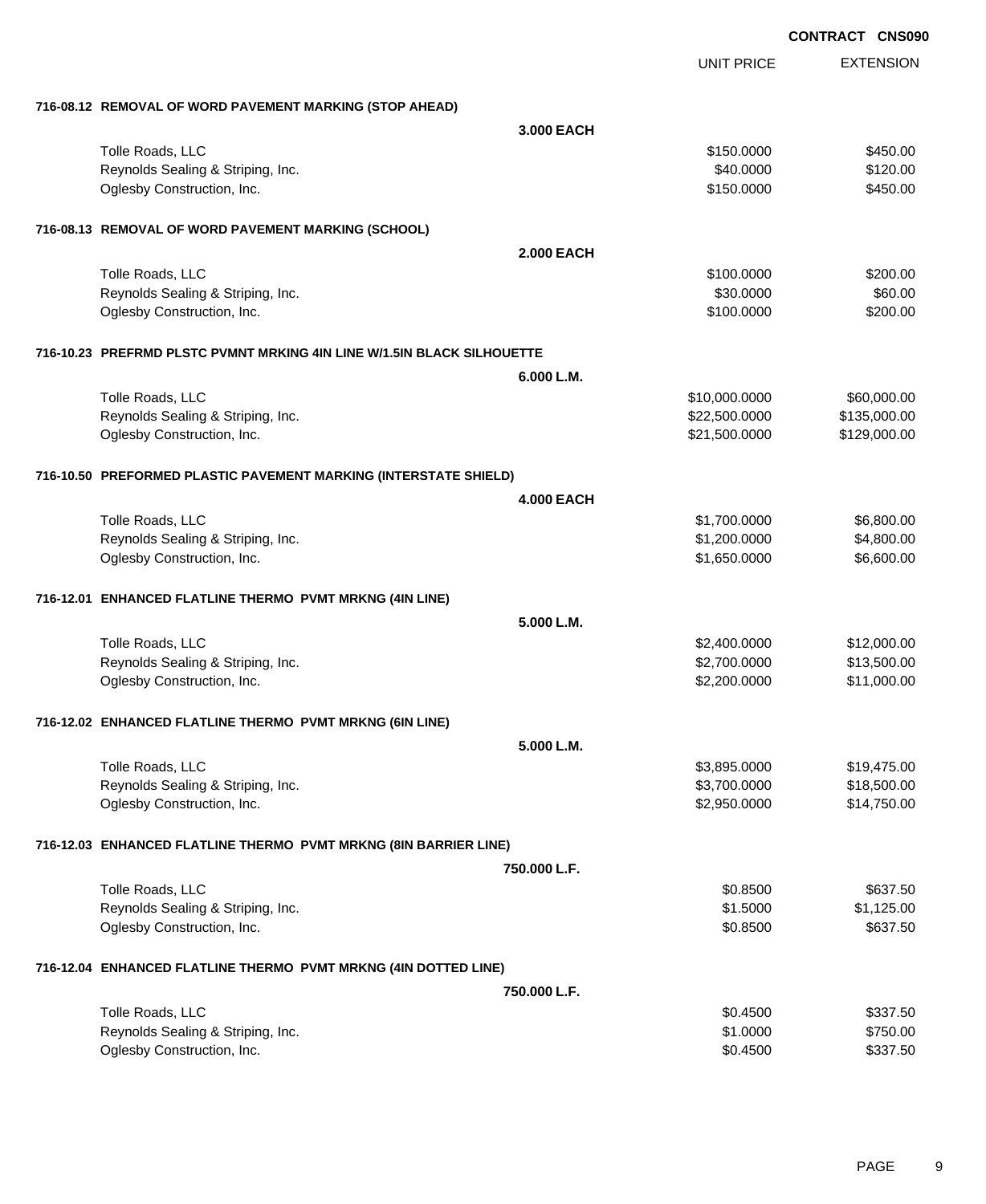|                                                                 |                 |                   | <b>CONTRACT CNS090</b> |
|-----------------------------------------------------------------|-----------------|-------------------|------------------------|
|                                                                 |                 | <b>UNIT PRICE</b> | <b>EXTENSION</b>       |
| 716-12.05 ENHANCED FLATLINE THERMO PVMT MRKNG (6IN DOTTED LINE) |                 |                   |                        |
|                                                                 | 750,000 L.F.    |                   |                        |
| Tolle Roads, LLC                                                |                 | \$0.7500          | \$562.50               |
| Reynolds Sealing & Striping, Inc.                               |                 | \$1.5000          | \$1,125.00             |
| Oglesby Construction, Inc.                                      |                 | \$0.7500          | \$562.50               |
| 716-12.06 ENHANCED FLAT LINE THERMO (8IN LINE)                  |                 |                   |                        |
|                                                                 | 400.000 L.F.    |                   |                        |
| Tolle Roads, LLC                                                |                 | \$0.7500          | \$300.00               |
| Reynolds Sealing & Striping, Inc.                               |                 | \$3.0000          | \$1,200.00             |
| Oglesby Construction, Inc.                                      |                 | \$0.7500          | \$300.00               |
| 716-12.07 ENHANCED FLAT LINE THERMO (8IN BROKEN LN)             |                 |                   |                        |
|                                                                 | 200.000 L.F.    |                   |                        |
| Tolle Roads, LLC                                                |                 | \$0.8500          | \$170.00               |
| Reynolds Sealing & Striping, Inc.                               |                 | \$3.0000          | \$600.00               |
| Oglesby Construction, Inc.                                      |                 | \$0.8500          | \$170.00               |
| 716-12.08 ENHANCED FLAT LINE THERMO (12IN BARRIER LINE)         |                 |                   |                        |
|                                                                 | 200.000 L.F.    |                   |                        |
| Tolle Roads, LLC                                                |                 | \$1,8000          | \$360.00               |
| Reynolds Sealing & Striping, Inc.                               |                 | \$5.0000          | \$1,000.00             |
| Oglesby Construction, Inc.                                      |                 | \$1.8000          | \$360.00               |
| 716-12.09 ENHANCED FLAT LINE THERMO (12IN LINE)                 |                 |                   |                        |
|                                                                 | 200.000 L.F.    |                   |                        |
| Tolle Roads, LLC                                                |                 | \$1.8000          | \$360.00               |
| Reynolds Sealing & Striping, Inc.                               |                 | \$5.0000          | \$1,000.00             |
| Oglesby Construction, Inc.                                      |                 | \$1.8000          | \$360.00               |
| 716-13.06 SPRAY THERMO PVMT MRKNG (40 mil) (4IN LINE)           |                 |                   |                        |
|                                                                 | 20.000 L.M.     |                   |                        |
| Tolle Roads, LLC                                                |                 | \$1,200.0000      | \$24,000.00            |
| Reynolds Sealing & Striping, Inc.                               |                 | \$1,400.0000      | \$28,000.00            |
| Oglesby Construction, Inc.                                      |                 | \$1,350.0000      | \$27,000.00            |
| 716-13.07 SPRAY THERMO PVMT MRKNG (40 mil) (6IN LINE)           |                 |                   |                        |
|                                                                 | 20.000 L.M.     |                   |                        |
| Tolle Roads, LLC                                                |                 | \$1,500.0000      | \$30,000.00            |
| Reynolds Sealing & Striping, Inc.                               |                 | \$1,600.0000      | \$32,000.00            |
| Oglesby Construction, Inc.                                      |                 | \$1,675.0000      | \$33,500.00            |
| 716-13.08 SPRAY THERMO PVMT MRKNG (40 mil) (8IN BARRIER LINE)   |                 |                   |                        |
|                                                                 | 20,000.000 L.F. |                   |                        |
| Tolle Roads, LLC                                                |                 | \$0.4500          | \$9,000.00             |
| Reynolds Sealing & Striping, Inc.                               |                 | \$0.2500          | \$5,000.00             |
| Oglesby Construction, Inc.                                      |                 | \$0.5000          | \$10,000.00            |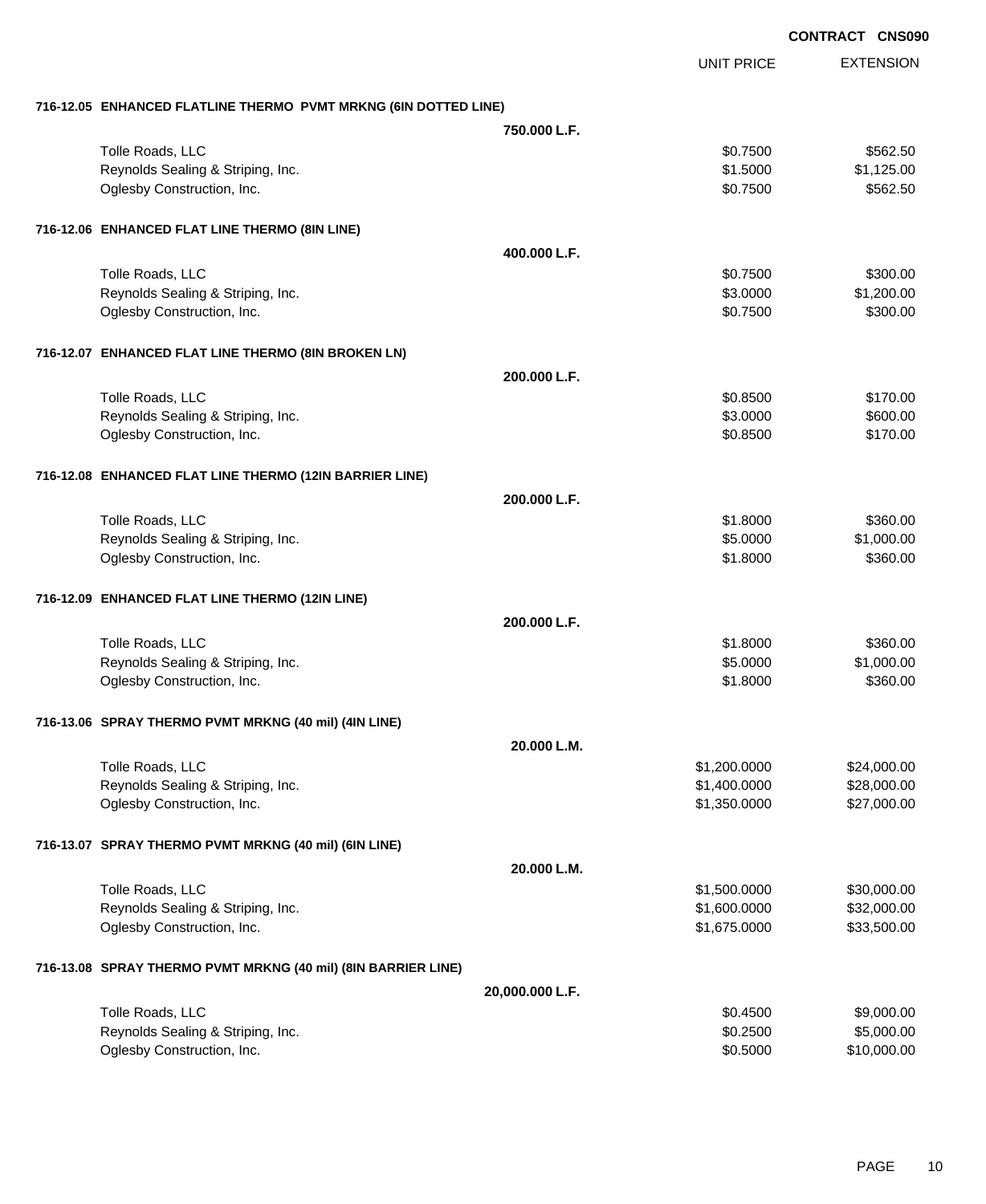|        |                                                              |              |                   | <b>CONTRACT CNS09</b> |
|--------|--------------------------------------------------------------|--------------|-------------------|-----------------------|
|        |                                                              |              | <b>UNIT PRICE</b> | <b>EXTENSION</b>      |
|        | 716-13.09 SPRAY THERMO PVMT MRKNG (40 mil) (4IN DOTTED LINE) |              |                   |                       |
|        |                                                              | 200.000 L.F. |                   |                       |
|        | Tolle Roads, LLC                                             |              | \$0.3500          | \$70.00               |
|        | Reynolds Sealing & Striping, Inc.                            |              | \$1.0000          | \$200.00              |
|        | Oglesby Construction, Inc.                                   |              | \$0.2500          | \$50.00               |
|        | 716-13.10 SPRAY THERMO PVMT MRKNG (40 mil) (6IN DOTTED LINE) |              |                   |                       |
|        |                                                              | 500,000 L.F. |                   |                       |
|        | Tolle Roads, LLC                                             |              | \$0.6000          | \$300.00              |
|        | Reynolds Sealing & Striping, Inc.                            |              | \$1.5000          | \$750.00              |
|        | Oglesby Construction, Inc.                                   |              | \$0.7500          | \$375.00              |
|        | 716-50.01 ROADWAY CLEANING FOR PAVEMENT MARKING              |              |                   |                       |
|        |                                                              | 15.000 L.M.  |                   |                       |
|        | Tolle Roads, LLC                                             |              | \$50.0000         | \$750.00              |
|        | Reynolds Sealing & Striping, Inc.                            |              | \$25.0000         | \$375.00              |
|        | Oglesby Construction, Inc.                                   |              | \$50.0000         | \$750.00              |
| 717-01 | <b>MOBILIZATION</b>                                          |              |                   |                       |
|        |                                                              | 1.000 LS     |                   |                       |
|        | Tolle Roads, LLC                                             |              | \$100,000.0000    | \$100,000.00          |
|        | Reynolds Sealing & Striping, Inc.                            |              | \$35,000.0000     | \$35,000.00           |
|        | Oglesby Construction, Inc.                                   |              | \$119,270.0000    | \$119,270.00          |
|        | 717-01.03 MOBILIZATION (PER CALL-OUT)                        |              |                   |                       |
|        |                                                              | 8.000 EACH   |                   |                       |
|        | Tolle Roads, LLC                                             |              | \$2,000.0000      | \$16,000.00           |
|        | Reynolds Sealing & Striping, Inc.                            |              | \$2,000.0000      | \$16,000.00           |
|        | Oglesby Construction, Inc.                                   |              | \$2,000.0000      | \$16,000.00           |
|        | 717-01.04 MOBILIZATION (PER LEVEL 1 CALL-OUT)                |              |                   |                       |
|        |                                                              | 3.000 EACH   |                   |                       |
|        | Tolle Roads, LLC                                             |              | \$3,000.0000      | \$9,000.00            |
|        | Reynolds Sealing & Striping, Inc.                            |              | \$3,000.0000      | \$9,000.00            |
|        | Oglesby Construction, Inc.                                   |              | \$3,000.0000      | \$9,000.00            |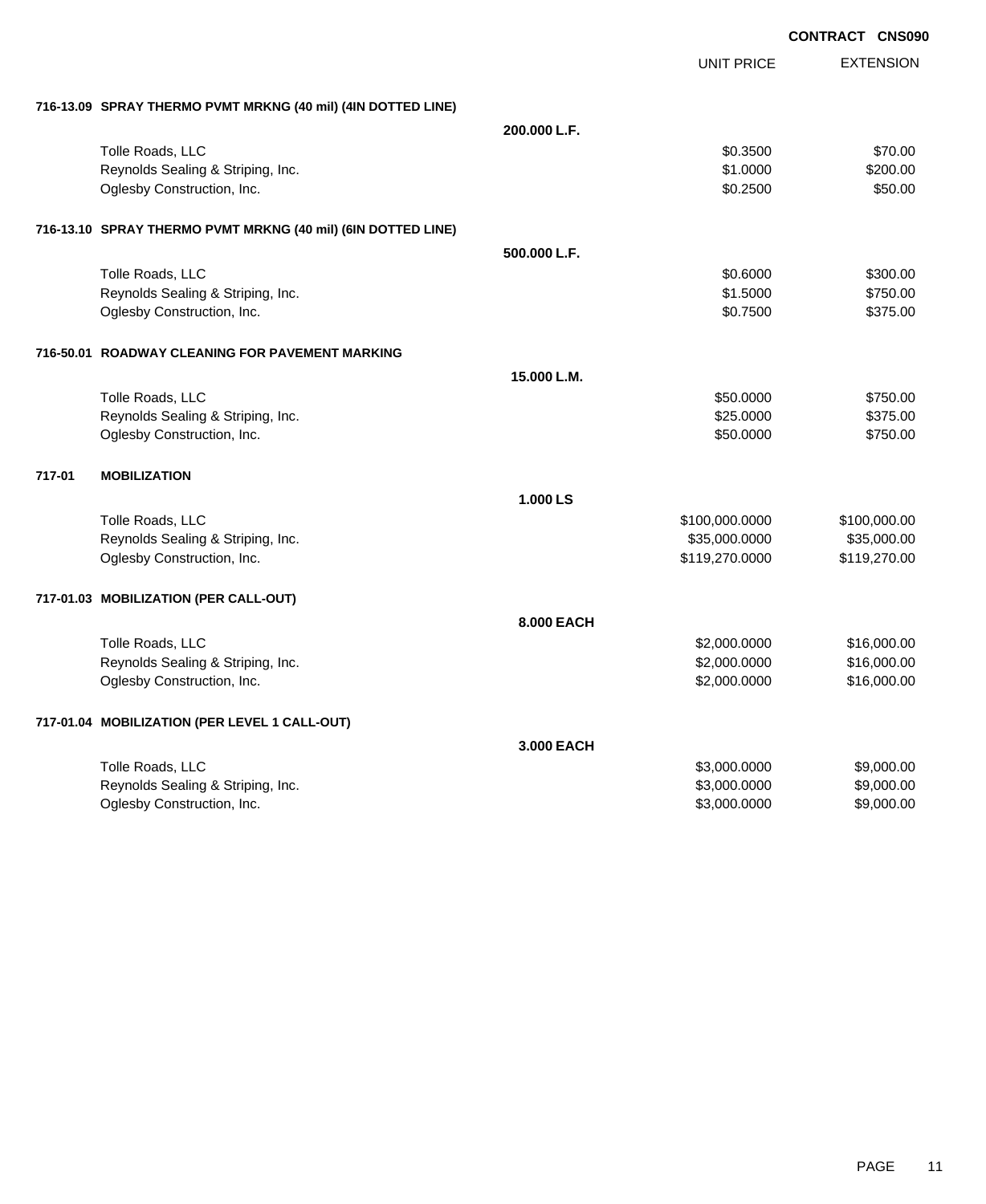## **SUB-TOTAL MAINTENANCE**

Tolle Roads, LLC \$1,702,705.00 Reynolds Sealing & Striping, Inc. 6. The Striping of the Striping of the Striping, Inc. 6. The Striping of the Striping of the Striping of the Striping of the Striping of the Striping of the Striping of the Striping of the Oglesby Construction, Inc. 62,144,662.50

# **TOTAL CONTRACT**

| Tolle Roads, LLC                  | \$1,702,705.00 |
|-----------------------------------|----------------|
| Reynolds Sealing & Striping, Inc. | \$1,738,599.85 |
| Oglesby Construction, Inc.        | \$2,144,662.50 |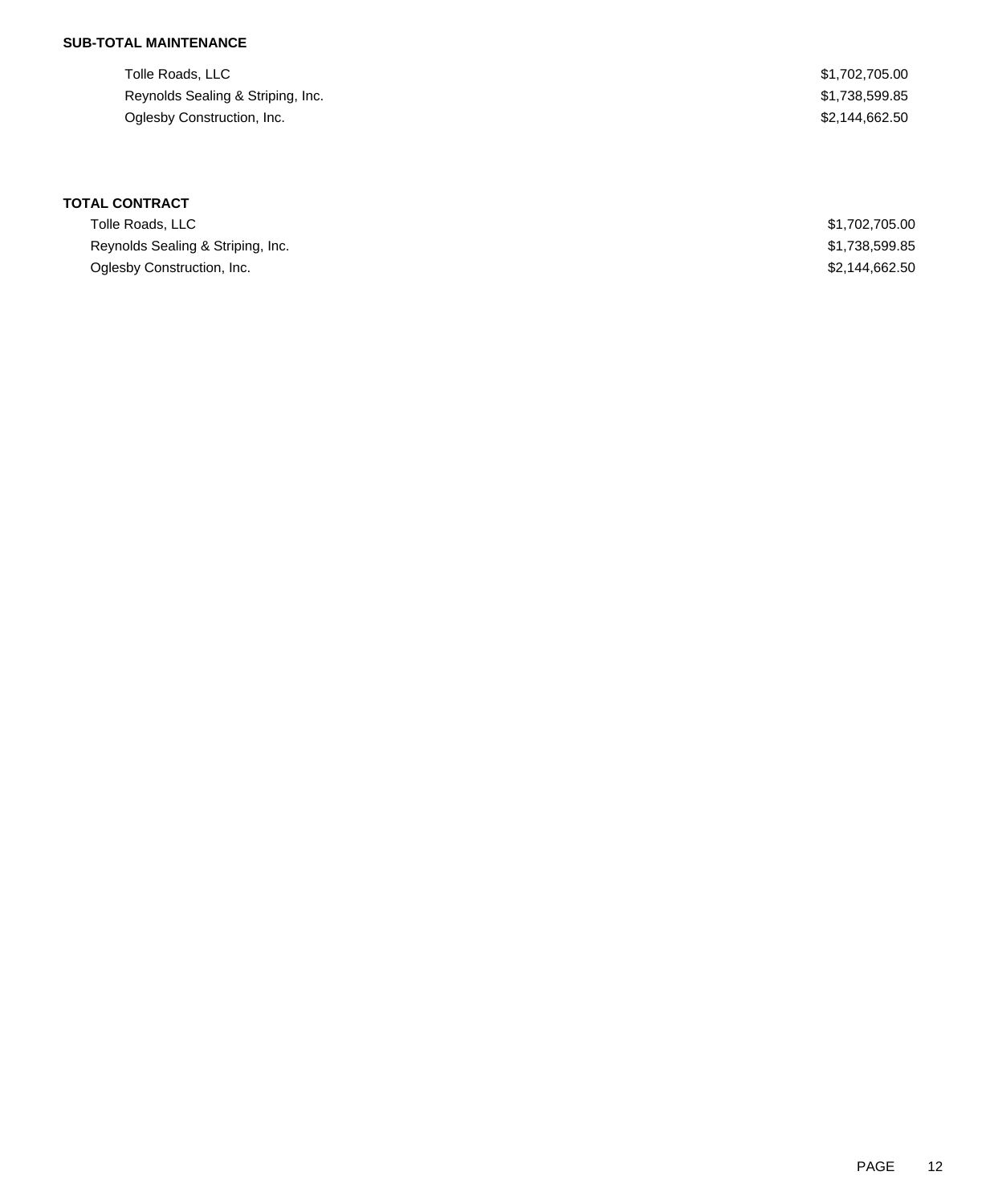COUNTIES BLEDSOE, BRADLEY, CANNON, COFFEE, CUMBERLAND, DEKALB, FENTRESS, FRANKLIN, GRUNDY, HAMILTON, JACKSON, MARION, MCMINN, MEIGS, OVERTON, PICKETT, POLK, PUTNAM, RHEA, SCOTT, SEQUATCHIE, VAN BUREN, WARREN, AND WHITE (Contract No. CNS091 Call 029)

98029-4183-04

THE RETRACING OF PAINTED PAVEMENT MARKING LINES ON VARIOUS INTERSTATE AND STATE ROUTES.

PROJECT LENGTH - 0.0 MILES

COMPLETION TIME - ON OR BEFORE SEPTEMBER 30, 2018

TOTAL CONTRACT

Reynolds Sealing & Striping, Inc.  $$650,610.50$ Oglesby Construction, Inc.  $\bullet$  5719,780.00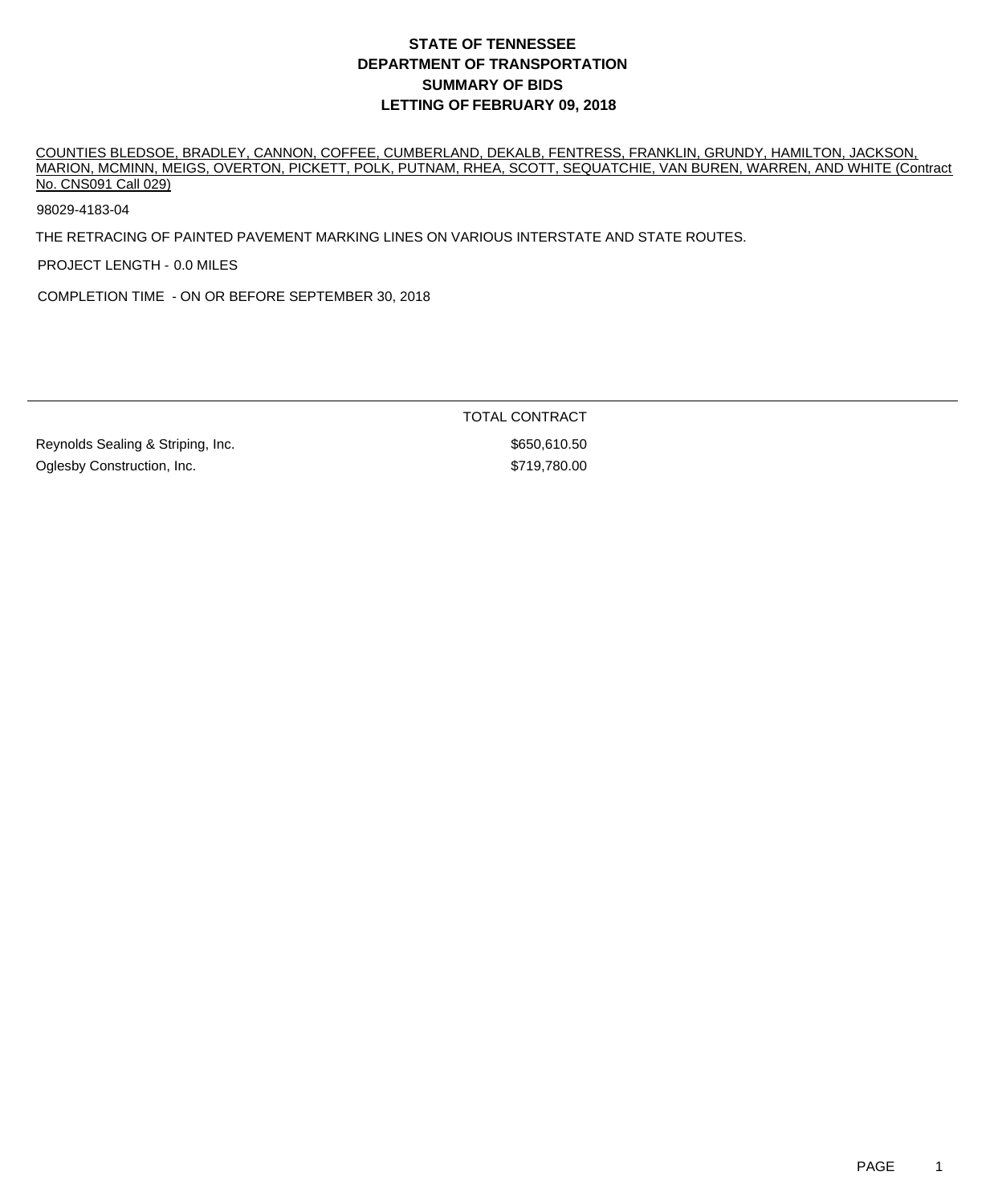|        |                                                               |                   | <b>CONTRACT CNS091</b> |
|--------|---------------------------------------------------------------|-------------------|------------------------|
|        |                                                               | <b>UNIT PRICE</b> | <b>EXTENSION</b>       |
|        | <b>MAINTENANCE CATEGORY</b>                                   |                   |                        |
| 712-06 | <b>SIGNS (CONSTRUCTION)</b>                                   |                   |                        |
|        |                                                               | 32.000 S.F.       |                        |
|        | Reynolds Sealing & Striping, Inc.                             | \$10.0000         | \$320.00               |
|        | Oglesby Construction, Inc.                                    | \$10.0000         | \$320.00               |
|        | 716-05.69 PERFORMANCE BASED RETRACING PAINTED 4IN LINE        |                   |                        |
|        |                                                               | 2,364.000 L.M.    |                        |
|        | Reynolds Sealing & Striping, Inc.                             | \$267.0000        | \$631,188.00           |
|        | Oglesby Construction, Inc.                                    | \$285.0000        | \$673,740.00           |
|        | 716-05.71 PERFORMANCE BASED RETRACING PAINTED 8IN LINE        |                   |                        |
|        |                                                               | 7,285.000 L.F.    |                        |
|        | Reynolds Sealing & Striping, Inc.                             | \$0.7500          | \$5,463.75             |
|        | Oglesby Construction, Inc.                                    | \$1.0000          | \$7,285.00             |
|        | 716-05.77 PERFORMANCE BASED RETRACING PAINTED 6IN DOTTED LINE |                   |                        |
|        |                                                               | 2,385.000 L.F.    |                        |
|        | Reynolds Sealing & Striping, Inc.                             | \$0.7500          | \$1,788.75             |
|        | Oglesby Construction, Inc.                                    | \$1.0000          | \$2,385.00             |
|        | 716-50.01 ROADWAY CLEANING FOR PAVEMENT MARKING               |                   |                        |
|        |                                                               | 7.000 L.M.        |                        |
|        | Reynolds Sealing & Striping, Inc.                             | \$50.0000         | \$350.00               |
|        | Oglesby Construction, Inc.                                    | \$50.0000         | \$350.00               |
| 717-01 | <b>MOBILIZATION</b>                                           |                   |                        |
|        |                                                               | 1.000 LS          |                        |
|        | Reynolds Sealing & Striping, Inc.                             | \$11,500.0000     | \$11,500.00            |
|        | Oglesby Construction, Inc.                                    | \$35,700.0000     | \$35,700.00            |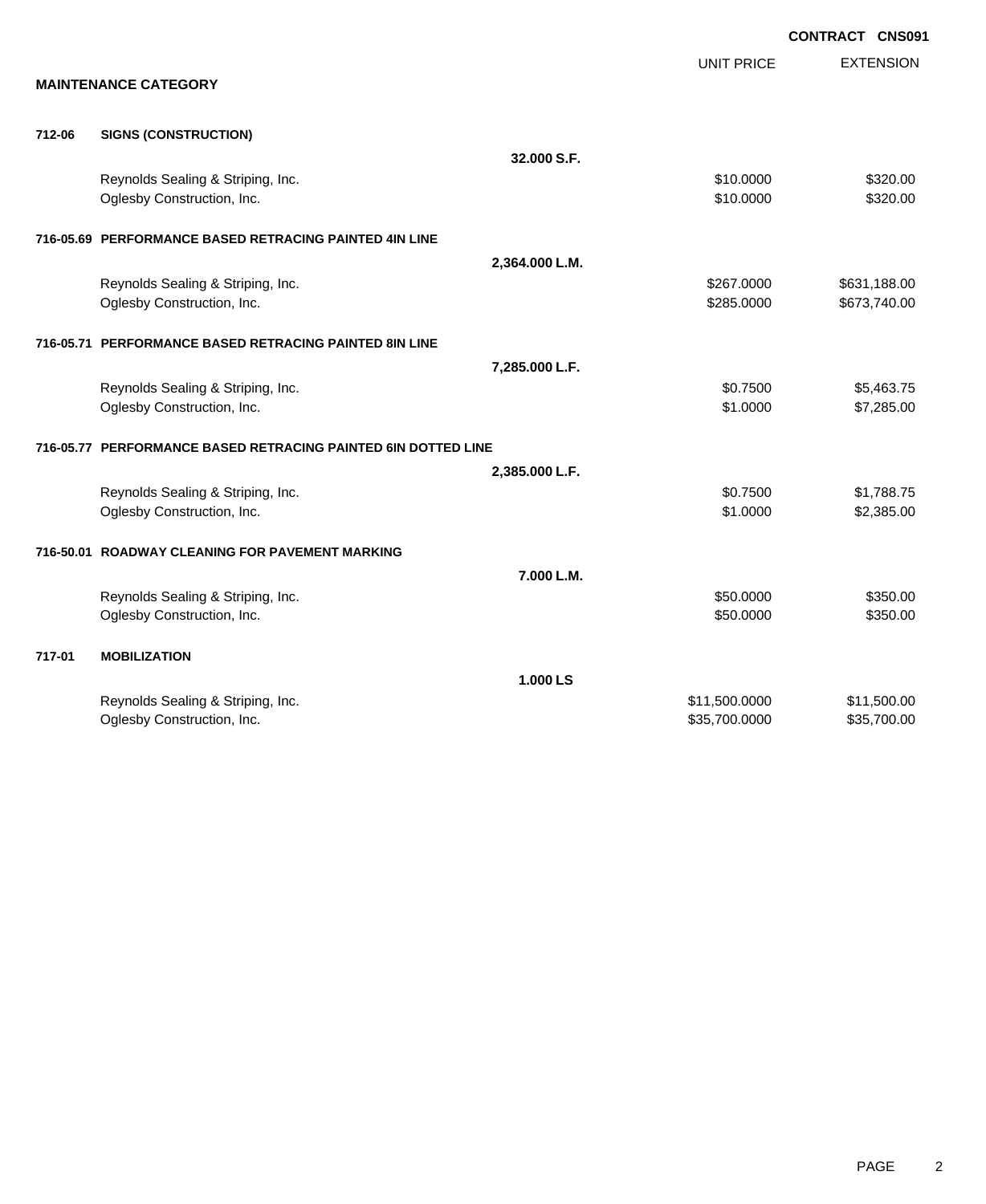## **SUB-TOTAL MAINTENANCE**

Reynolds Sealing & Striping, Inc.  $$650,610.50$ Oglesby Construction, Inc. 6. The Construction of the Construction, Inc. 6. The Construction of the Construction, Inc.

### **TOTAL CONTRACT**

Reynolds Sealing & Striping, Inc. 600 and the season of the season of the season of the season of the season of the season of the season of the season of the season of the season of the season of the season of the season o Oglesby Construction, Inc. 6. The Construction of the Construction of the Construction, Inc. 6719,780.00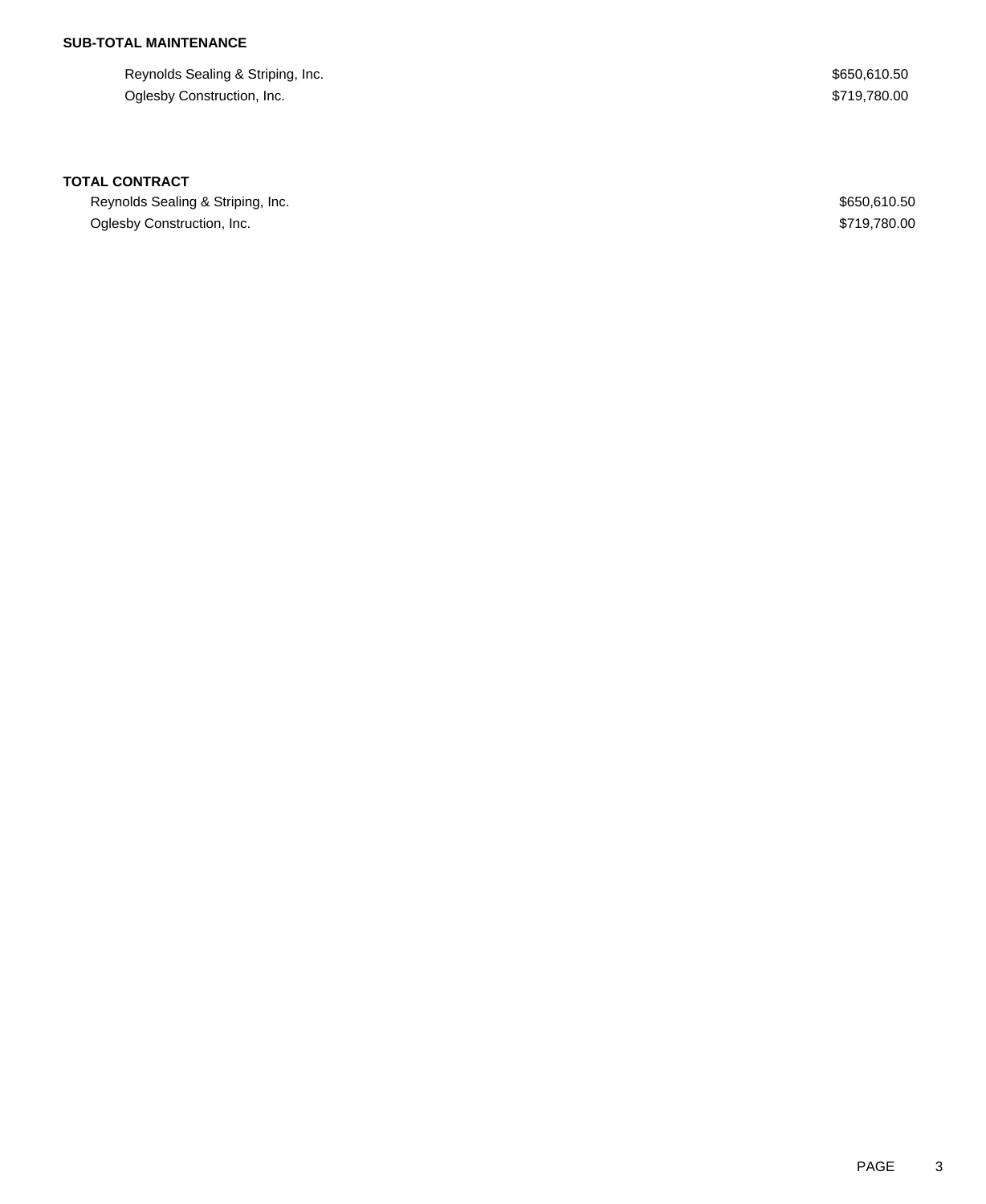#### BLEDSOE AND VAN BUREN COUNTIES (Contract No. CNS017 Call 030)

STP/HSIP-284(12),88028-3204-94,88028-8204-14,STP/HSIP-284(13),88028-3205- 94,88028-8205-14,STP/HSIP-284(14),04030-3209-94,04030-8209-14

THE RESURFACING (EITHER MICROSURFACE OR THIN MIX OVERLAY) ON S.R. 284 FROM EAST OF S.R. 111 IN VAN BUREN COUNTY, THROUGH BLEDSOE COUNTY TO NEAR PARK ROAD IN VAN BUREN COUNTY.

PROJECT LENGTH - 11.700 MILES

COMPLETION TIME - ON OR BEFORE SEPTEMBER 30, 2018

DBE GOAL 3.00%

### TOTAL CONTRACT

Tinsley Asphalt, LLC \$908,451.68 Hudson Construction Company **\$1,047,901.65** Rogers Group, Inc. 6. 2010 12:31 12:32 12:33 12:34 12:35 12:37 12:3819.31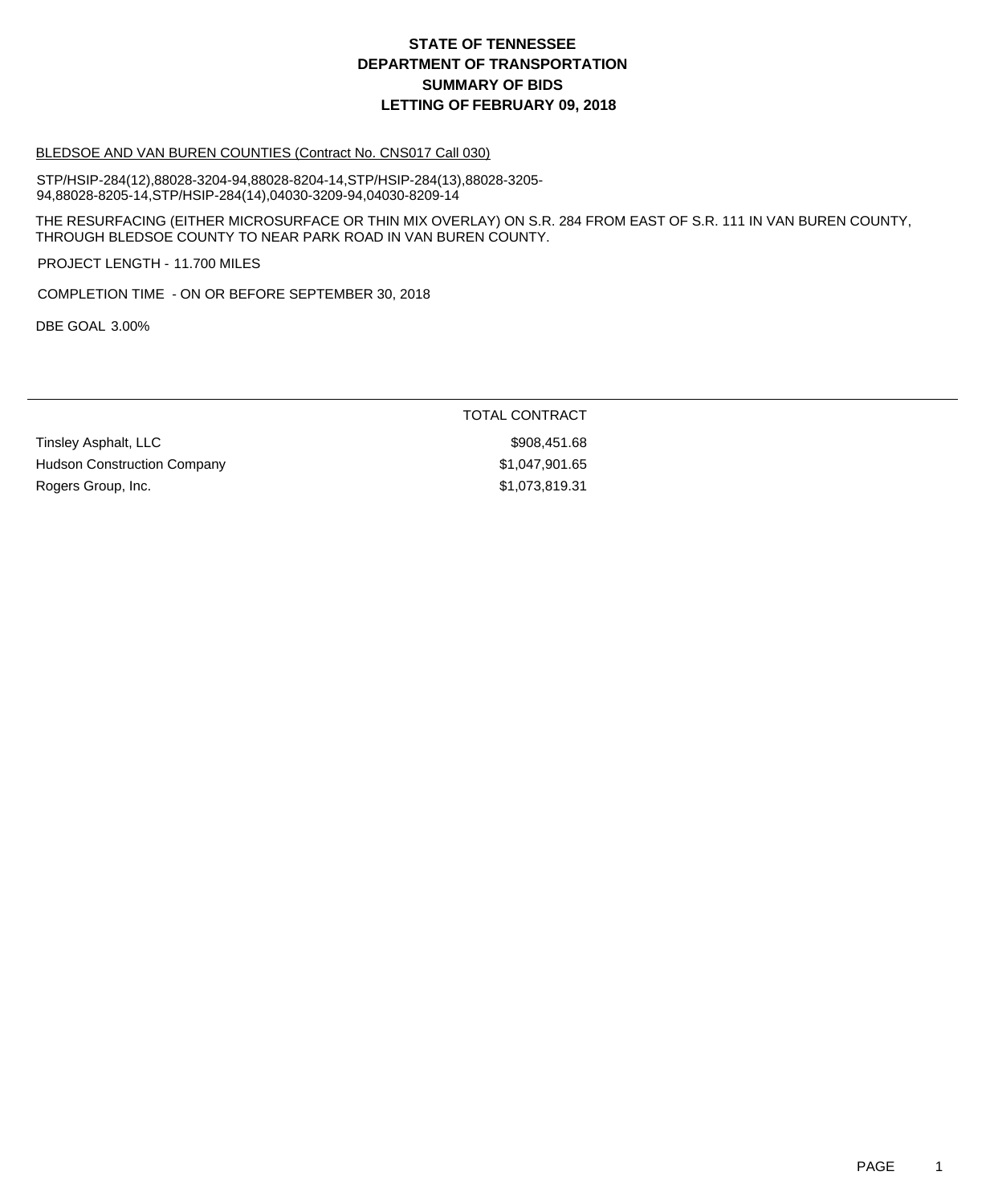|        |                                                  |                   |                   | <b>CONTRACT CNS017</b> |
|--------|--------------------------------------------------|-------------------|-------------------|------------------------|
|        |                                                  |                   | <b>UNIT PRICE</b> | <b>EXTENSION</b>       |
|        | <b>ROADWAY CATEGORY</b>                          |                   |                   |                        |
|        | 403-01.10 High Performance Fog Seals             |                   |                   |                        |
|        |                                                  | 2,477.000 S.Y.    |                   |                        |
|        | <b>Tinsley Asphalt, LLC</b>                      |                   | \$1.6500          | \$4,087.05             |
|        | <b>Hudson Construction Company</b>               |                   | \$0.7300          | \$1,808.21             |
|        | Rogers Group, Inc.                               |                   | \$1.0700          | \$2,650.39             |
|        | 405-03.01 PM REJUVENATING SCRUB SEAL             |                   |                   |                        |
|        |                                                  | 171,002.000 S.Y.  |                   |                        |
|        | Tinsley Asphalt, LLC                             |                   | \$1.7100          | \$292,413.42           |
|        | <b>Hudson Construction Company</b>               |                   | \$2.2500          | \$384,754.50           |
|        | Rogers Group, Inc.                               |                   | \$2.0700          | \$353,974.14           |
| 712-01 | <b>TRAFFIC CONTROL</b>                           |                   |                   |                        |
|        |                                                  | 1.000 LS          |                   |                        |
|        | Tinsley Asphalt, LLC                             |                   | \$19,150.0000     | \$19,150.00            |
|        | <b>Hudson Construction Company</b>               |                   | \$47,800.0000     | \$47,800.00            |
|        | Rogers Group, Inc.                               |                   | \$36,575.0100     | \$36,575.01            |
| 712-06 | <b>SIGNS (CONSTRUCTION)</b>                      |                   |                   |                        |
|        |                                                  | 991.000 S.F.      |                   |                        |
|        | Tinsley Asphalt, LLC                             |                   | \$6.2500          | \$6,193.75             |
|        | <b>Hudson Construction Company</b>               |                   | \$5.5000          | \$5,450.50             |
|        | Rogers Group, Inc.                               |                   | \$7.0500          | \$6,986.55             |
|        | 713-16.20 SIGNS (YIELD SIGN 9R1-2)               |                   |                   |                        |
|        |                                                  | <b>1.000 EACH</b> |                   |                        |
|        | Tinsley Asphalt, LLC                             |                   | \$225.0000        | \$225.00               |
|        | <b>Hudson Construction Company</b>               |                   | \$225.0000        | \$225.00               |
|        | Rogers Group, Inc.                               |                   | \$253.5800        | \$253.58               |
|        | 716-01.21 Snwplwble Pvmt Mrkrs (Bi-Dir)(1 Color) |                   |                   |                        |
|        |                                                  | 771.000 EACH      |                   |                        |
|        | Tinsley Asphalt, LLC                             |                   | \$22.0000         | \$16,962.00            |
|        | <b>Hudson Construction Company</b>               |                   | \$22.0000         | \$16,962.00            |
|        | Rogers Group, Inc.                               |                   | \$24.4300         | \$18,835.53            |
|        | 716-02.05 PLASTIC PAVEMENT MARKING (STOP LINE)   |                   |                   |                        |
|        |                                                  | 222.000 L.F.      |                   |                        |
|        | Tinsley Asphalt, LLC                             |                   | \$10.0000         | \$2,220.00             |
|        | <b>Hudson Construction Company</b>               |                   | \$10.0000         | \$2,220.00             |
|        | Rogers Group, Inc.                               |                   | \$11.1000         | \$2,464.20             |
|        | 716-04.12 PLASTIC PAVEMENT MARKING (YIELD LINE)  |                   |                   |                        |
|        |                                                  | 24.000 S.F.       |                   |                        |
|        | Tinsley Asphalt, LLC                             |                   | \$12.0000         | \$288.00               |
|        | <b>Hudson Construction Company</b>               |                   | \$12.0000         | \$288.00               |
|        | Rogers Group, Inc.                               |                   | \$13.3200         | \$319.68               |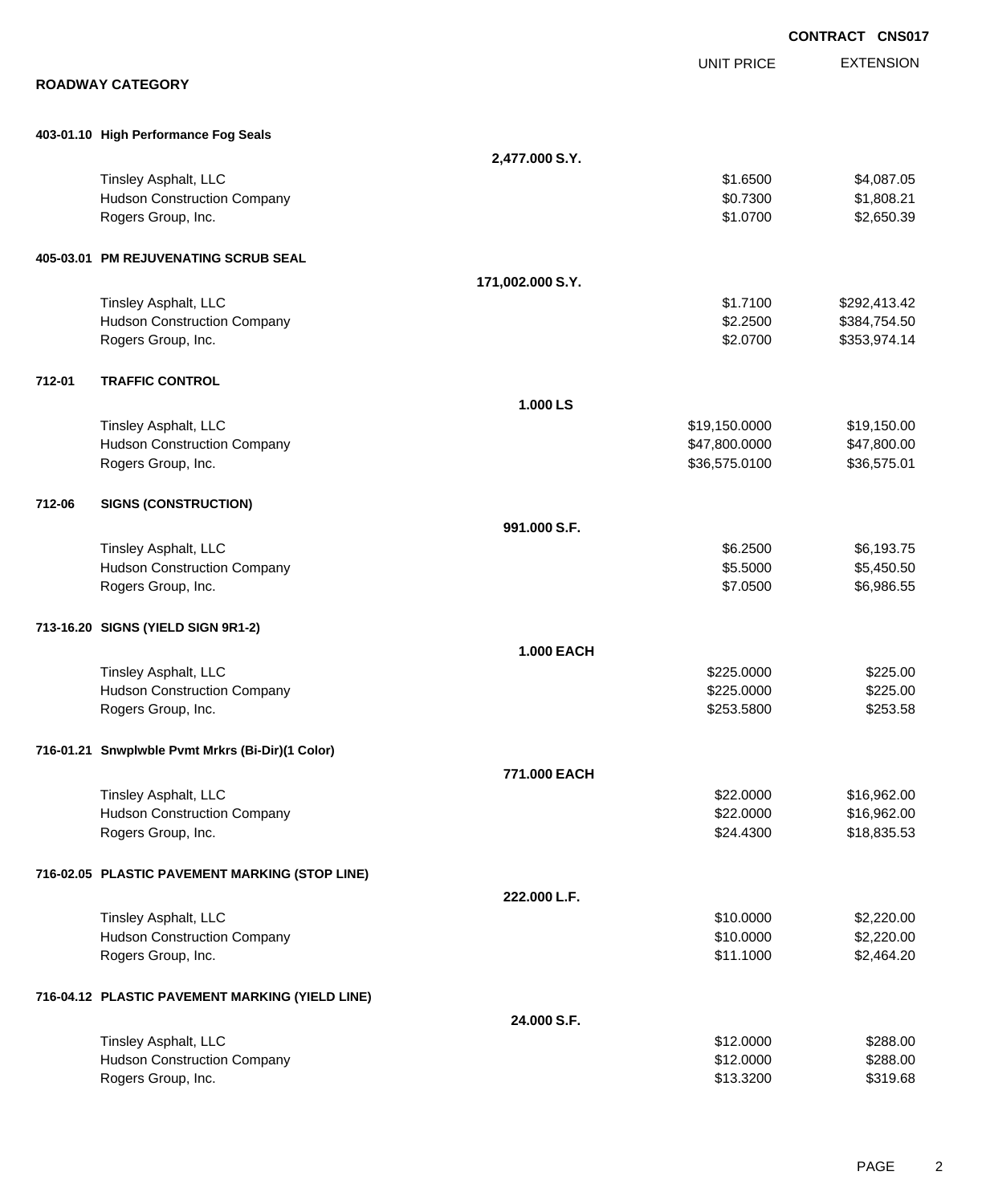UNIT PRICE

EXTENSION

|        | 716-05.01 PAINTED PAVEMENT MARKING (4" LINE)                 |                   |               |             |
|--------|--------------------------------------------------------------|-------------------|---------------|-------------|
|        |                                                              | 23.000 L.M.       |               |             |
|        | Tinsley Asphalt, LLC                                         |                   | \$495.0000    | \$11,385.00 |
|        | <b>Hudson Construction Company</b>                           |                   | \$495.0000    | \$11,385.00 |
|        | Rogers Group, Inc.                                           |                   | \$549.6500    | \$12,641.95 |
|        |                                                              |                   |               |             |
|        | 716-08.20 REMOVAL OF PAVEMENT MARKING (LINE)                 |                   |               |             |
|        |                                                              | 22.800 L.M.       |               |             |
|        | Tinsley Asphalt, LLC                                         |                   | \$500.0000    | \$11,400.00 |
|        | <b>Hudson Construction Company</b>                           |                   | \$498.9000    | \$11,374.92 |
|        | Rogers Group, Inc.                                           |                   | \$1,010.4600  | \$23,038.49 |
|        | 716-13.01 SPRAY THERMO PVMT MRKNG (60 mil) (4IN LINE)        |                   |               |             |
|        |                                                              | 45.000 L.M.       |               |             |
|        | Tinsley Asphalt, LLC                                         |                   | \$1,900.0000  | \$85,500.00 |
|        | <b>Hudson Construction Company</b>                           |                   | \$1,900.0000  | \$85,500.00 |
|        | Rogers Group, Inc.                                           |                   | \$2,109.7500  | \$94,938.75 |
|        | 716-13.04 SPRAY THERMO PVMT MRKNG (60 mil) (4IN DOTTED LINE) |                   |               |             |
|        |                                                              | 80.000 L.F.       |               |             |
|        | Tinsley Asphalt, LLC                                         |                   | \$1.0000      | \$80.00     |
|        | <b>Hudson Construction Company</b>                           |                   | \$1.0000      | \$80.00     |
|        | Rogers Group, Inc.                                           |                   | \$1.1100      | \$88.80     |
|        |                                                              |                   |               |             |
| 717-01 | <b>MOBILIZATION</b>                                          |                   |               |             |
|        |                                                              | 1.000 LS          |               |             |
|        | Tinsley Asphalt, LLC                                         |                   | \$16,600.0000 | \$16,600.00 |
|        | <b>Hudson Construction Company</b>                           |                   | \$34,925.0000 | \$34,925.00 |
|        | Rogers Group, Inc.                                           |                   | \$42,467.9800 | \$42,467.98 |
|        | 730-03.25 INSTALL PULL BOX (29" x 21")                       |                   |               |             |
|        |                                                              | <b>1.000 EACH</b> |               |             |
|        | Tinsley Asphalt, LLC                                         |                   | \$350.0000    | \$350.00    |
|        | <b>Hudson Construction Company</b>                           |                   | \$350.0000    | \$350.00    |
|        | Rogers Group, Inc.                                           |                   | \$396.4200    | \$396.42    |
|        | 730-12.02 CONDUIT 2" DIAMETER (PVC)                          |                   |               |             |
|        |                                                              | 20.000 L.F.       |               |             |
|        | <b>Tinsley Asphalt, LLC</b>                                  |                   | \$15.0000     | \$300.00    |
|        | <b>Hudson Construction Company</b>                           |                   | \$15.0000     | \$300.00    |
|        | Rogers Group, Inc.                                           |                   | \$16.9900     | \$339.80    |
|        | 730-14.02 SAW SLOT                                           |                   |               |             |
|        |                                                              | 130.000 L.F.      |               |             |
|        | Tinsley Asphalt, LLC                                         |                   | \$3.2500      | \$422.50    |
|        | <b>Hudson Construction Company</b>                           |                   | \$3.2500      | \$422.50    |
|        | Rogers Group, Inc.                                           |                   | \$3.6800      | \$478.40    |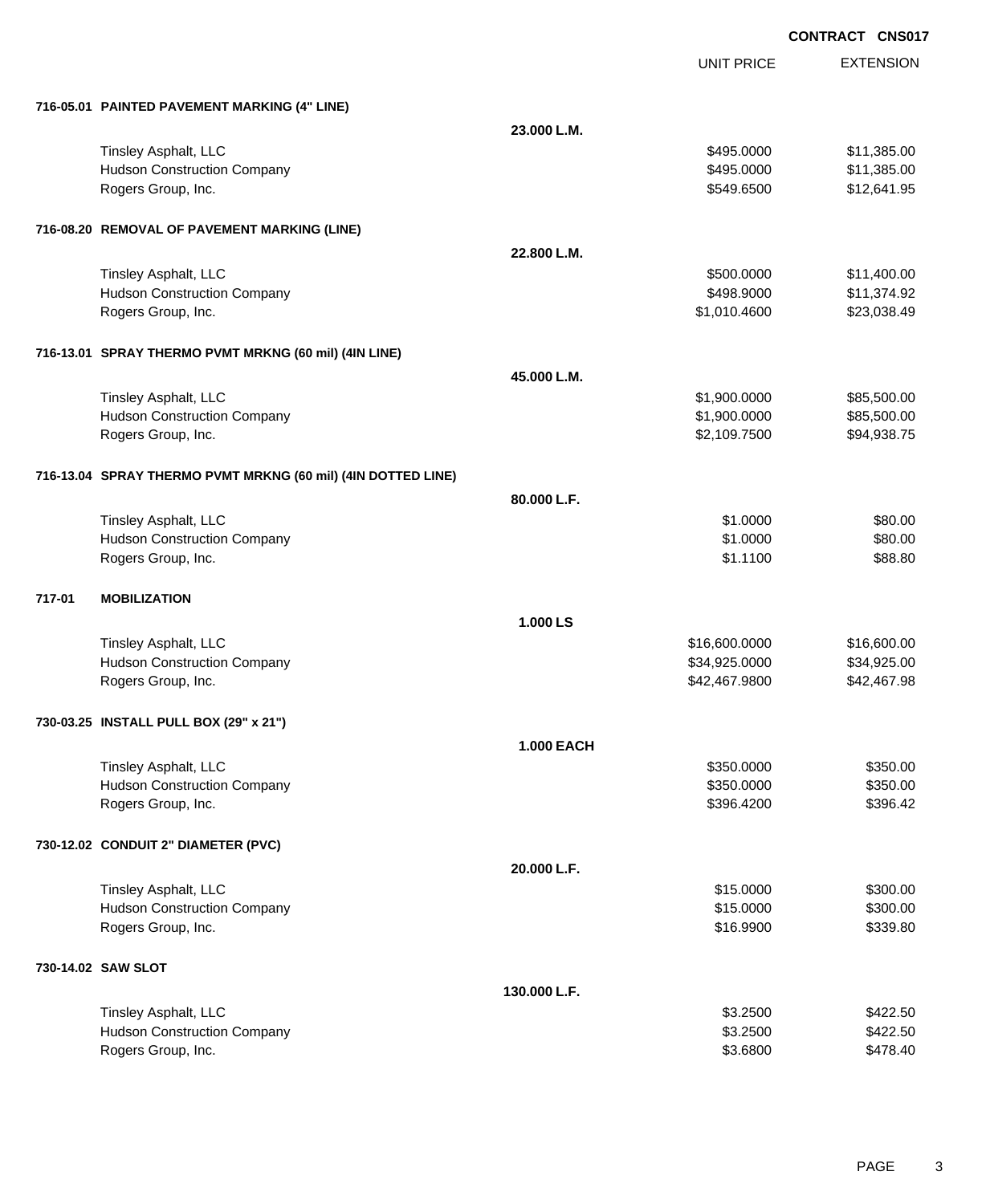|                                    |                   | UNIT PRICE   | <b>EXTENSION</b> |
|------------------------------------|-------------------|--------------|------------------|
|                                    |                   |              |                  |
| 730-14.03 LOOP WIRE                |                   |              |                  |
|                                    | 660,000 L.F.      |              |                  |
| Tinsley Asphalt, LLC               |                   | \$0.5000     | \$330.00         |
| <b>Hudson Construction Company</b> |                   | \$0.5000     | \$330.00         |
| Rogers Group, Inc.                 |                   | \$0.5700     | \$376.20         |
| 730-15.07 CABINET (SOLAR)          |                   |              |                  |
|                                    | <b>1.000 EACH</b> |              |                  |
| Tinsley Asphalt, LLC               |                   | \$5,260.0000 | \$5,260.00       |
| <b>Hudson Construction Company</b> |                   | \$5,260.0000 | \$5,260.00       |
| Rogers Group, Inc.                 |                   | \$5,957.4800 | \$5,957.48       |

Rogers Group, Inc. \$5,957.4800 \$5,957.4800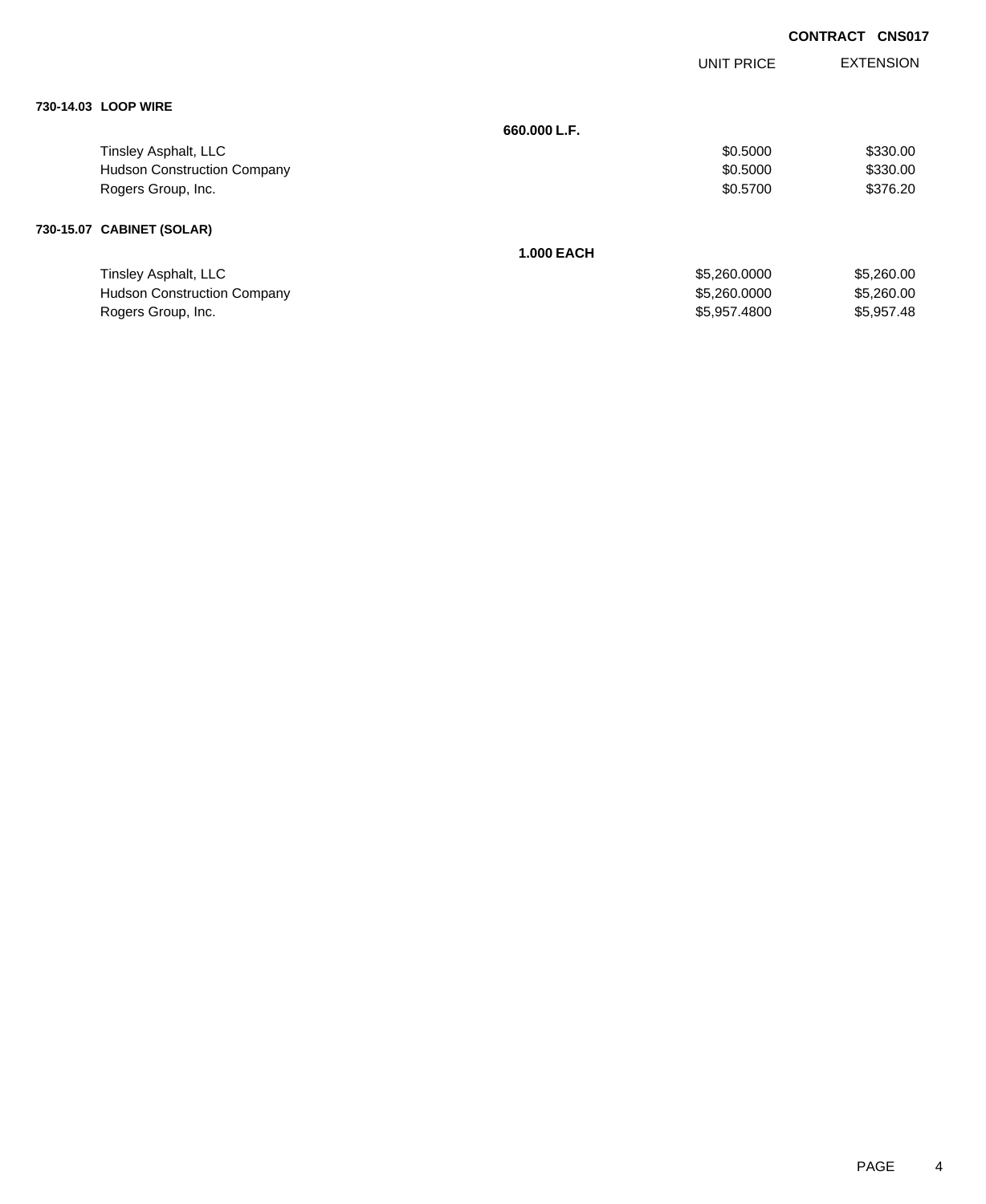UNIT PRICE

EXTENSION

|  |  | ROADWAY ALTERNATE AA1 CATEGORY |
|--|--|--------------------------------|
|--|--|--------------------------------|

# **403-01.01 BITUMINOUS MATERIAL FOR TACK COAT (MICRO-SURFACING)**

|                                    | <b>29,000 TON</b> |            |              |
|------------------------------------|-------------------|------------|--------------|
| <b>Hudson Construction Company</b> |                   | \$319.0000 | \$9,251.00   |
| Tinsley Asphalt, LLC               |                   |            |              |
| Rogers Group, Inc.                 |                   |            |              |
| 414-03.03 MICRO SURFACING          |                   |            |              |
|                                    | 171,002.000 S.Y.  |            |              |
| <b>Hudson Construction Company</b> |                   | \$2,5100   | \$429,215.02 |
| Tinsley Asphalt, LLC               |                   |            |              |
| Rogers Group, Inc.                 |                   |            |              |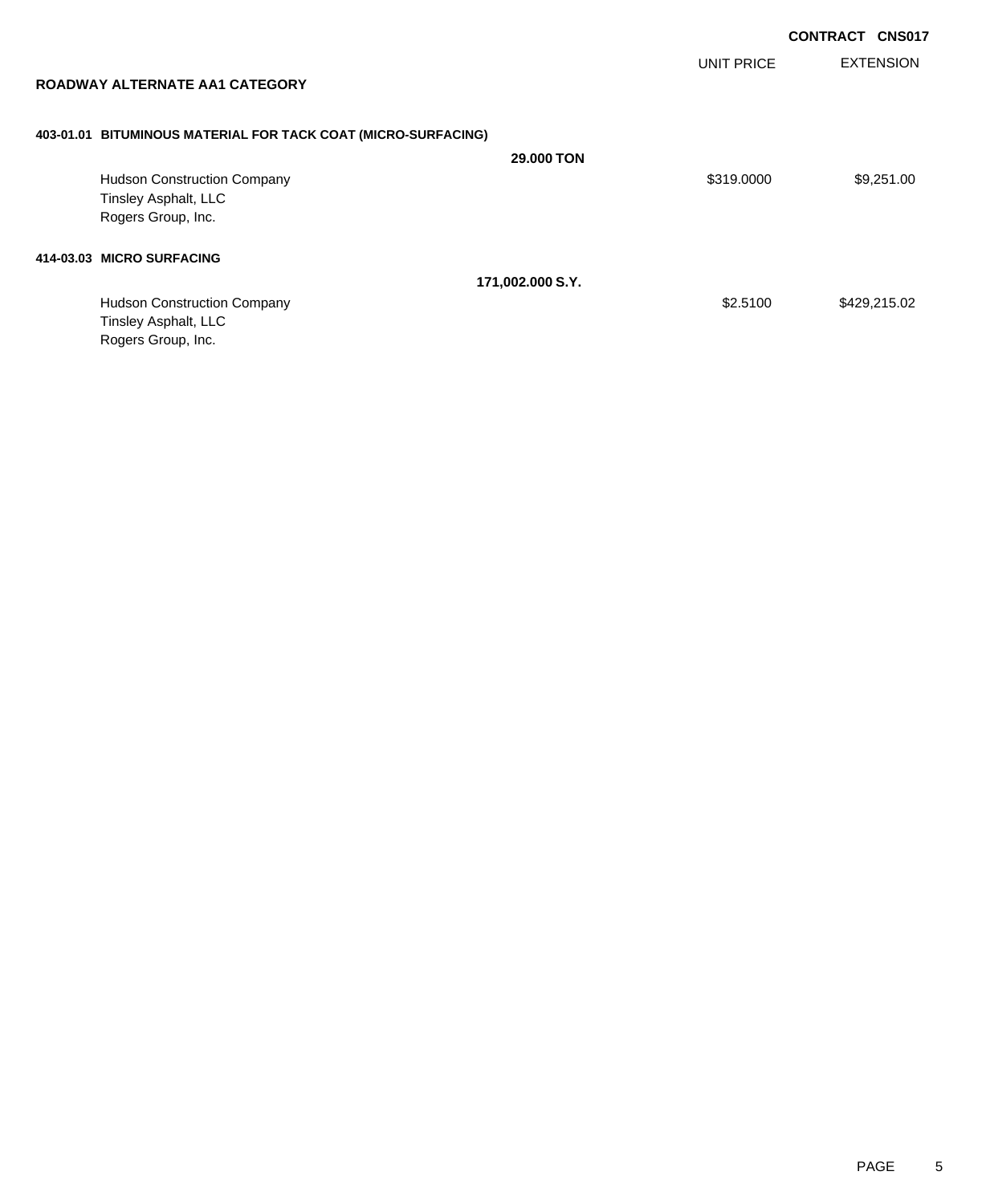UNIT PRICE

EXTENSION

| ROADWAY ALTERNATE AA2 CATEGORY |  |
|--------------------------------|--|
|--------------------------------|--|

### **403-01 BITUMINOUS MATERIAL FOR TACK COAT (TC)**

|                                              | 56,000 TON       |            |              |
|----------------------------------------------|------------------|------------|--------------|
| Tinsley Asphalt, LLC                         |                  | \$200.0000 | \$11,200.00  |
| Rogers Group, Inc.                           |                  | \$533,0500 | \$29,850.80  |
| <b>Hudson Construction Company</b>           |                  |            |              |
| 411-03.05 ACS MIX(PG64-22) THIN LIFT ASPHALT |                  |            |              |
|                                              | 171,002.000 S.Y. |            |              |
| Tinsley Asphalt, LLC                         |                  | \$2,4800   | \$424,084.96 |
| Rogers Group, Inc.                           |                  | \$2.5800   | \$441,185.16 |
| <b>Hudson Construction Company</b>           |                  |            |              |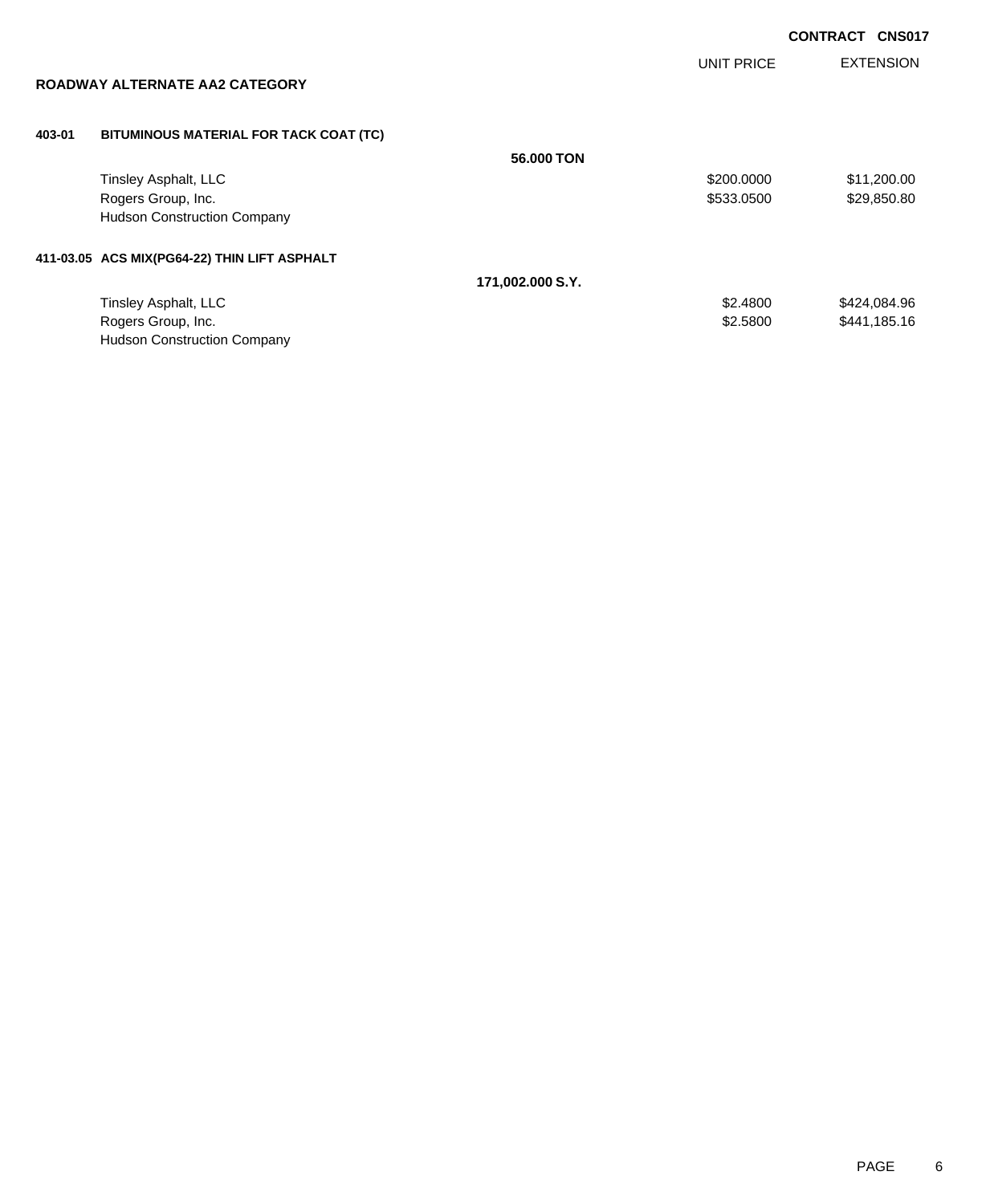## **SUB-TOTAL ROADWAY**

| Tinsley Asphalt, LLC                   | \$473,166.72   |
|----------------------------------------|----------------|
| <b>Hudson Construction Company</b>     | \$609,435.63   |
| Rogers Group, Inc.                     | \$602,783.35   |
| SUB-TOTAL ROADWAY ALTERNATE AA1        |                |
| <b>Hudson Construction Company</b>     | \$438,466.02   |
| <b>SUB-TOTAL ROADWAY ALTERNATE AA2</b> |                |
| Tinsley Asphalt, LLC                   | \$435,284.96   |
| Rogers Group, Inc.                     | \$471,035.96   |
|                                        |                |
| <b>TOTAL CONTRACT</b>                  |                |
| Tinsley Asphalt, LLC                   | \$908,451.68   |
| <b>Hudson Construction Company</b>     | \$1,047,901.65 |
| Rogers Group, Inc.                     | \$1,073,819.31 |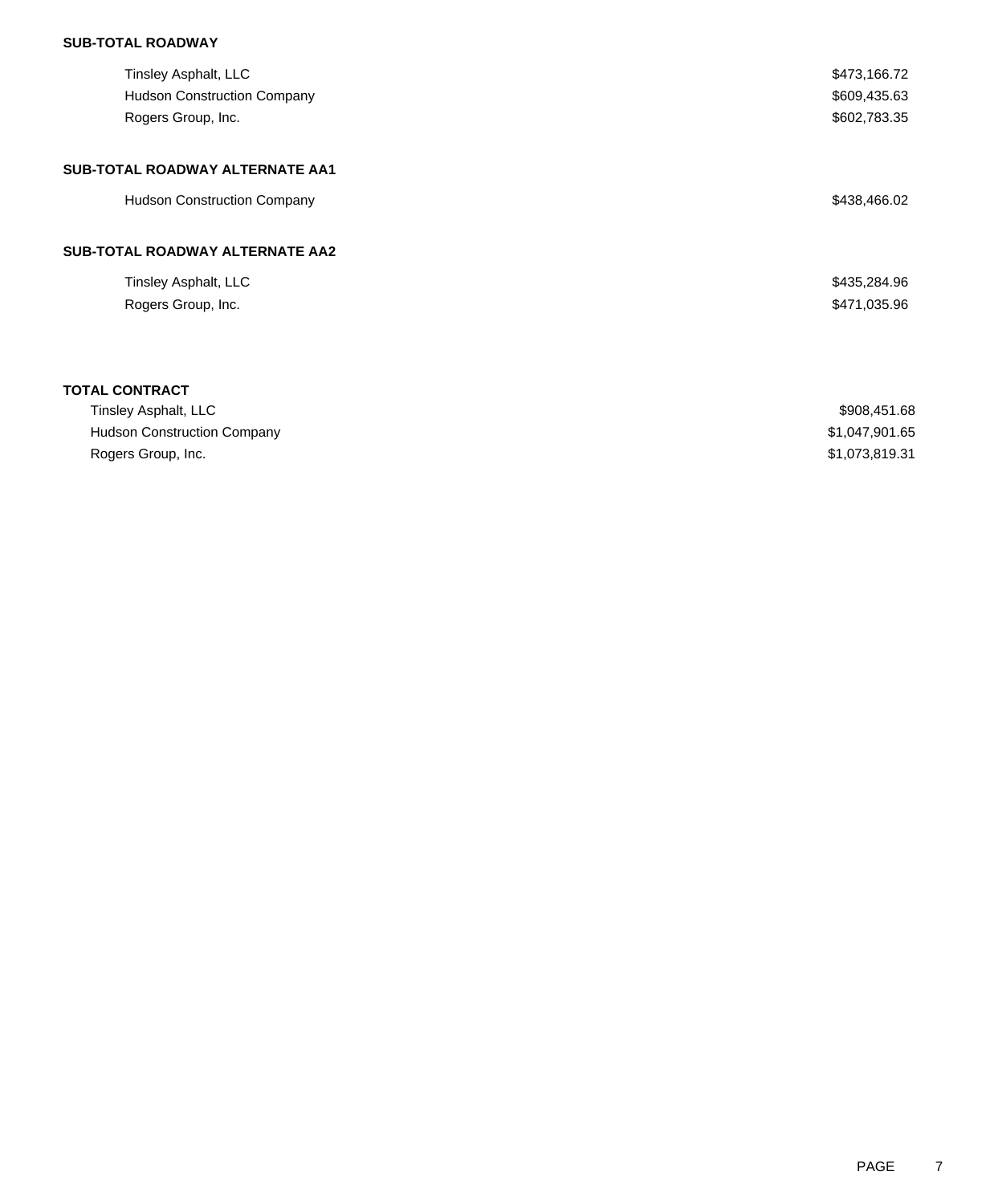#### BRADLEY COUNTY (Contract No. CNS052 Call 031)

HSIP-308(7),06017-3210-94

THE MISCELLANEOUS SAFETY IMPROVEMENTS ON S.R. 308 AT THE INTERSECTION OF WALKER VALLEY ROAD (L.M. 6.62).

PROJECT LENGTH - 0.000 MILES

COMPLETION TIME - ON OR BEFORE MAY 31, 2018

DBE GOAL 4.00%

|                                   | <b>TOTAL CONTRACT</b> |  |
|-----------------------------------|-----------------------|--|
| Volunteer Highway Supply Co. Inc. | \$49.013.95           |  |
| Superior Traffic Control, LLC     | \$53,254,15           |  |
| Superior Pavement Marking, Inc.   | \$64,049.09           |  |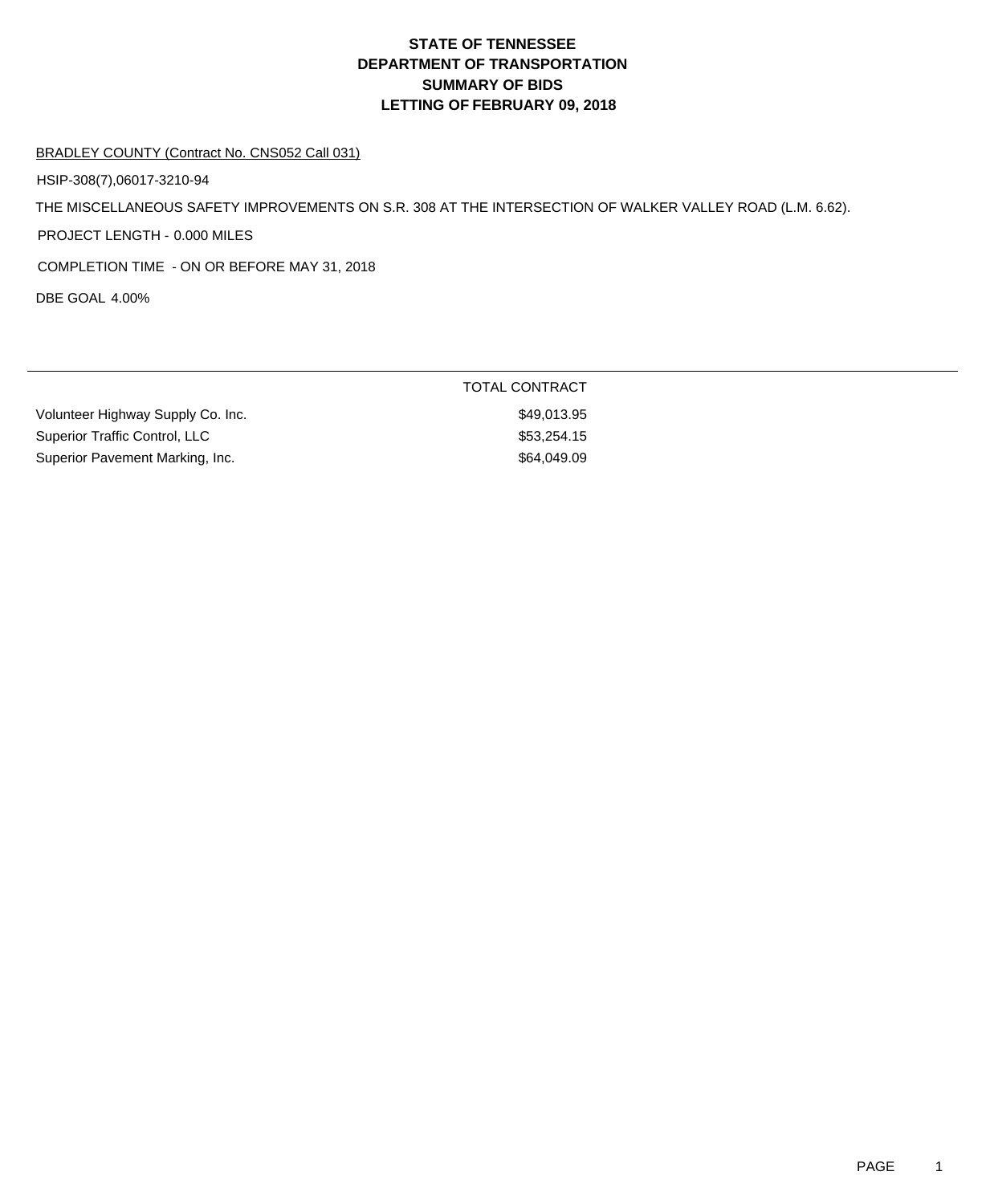|                                                   |                   |                   | <b>CONTRACT CNS052</b> |
|---------------------------------------------------|-------------------|-------------------|------------------------|
|                                                   |                   | <b>UNIT PRICE</b> | <b>EXTENSION</b>       |
| <b>ROADWAY CATEGORY</b>                           |                   |                   |                        |
| 705-02.02 SINGLE GUARDRAIL (TYPE 2)               |                   |                   |                        |
|                                                   | 785.000 L.F.      |                   |                        |
| Volunteer Highway Supply Co. Inc.                 |                   | \$18.2500         | \$14,326.25            |
| Superior Traffic Control, LLC                     |                   | \$18.2500         | \$14,326.25            |
| Superior Pavement Marking, Inc.                   |                   | \$18.3800         | \$14,428.30            |
| 705-04.04 GUARDRAIL TERMINAL (TYPE 21)            |                   |                   |                        |
|                                                   | <b>1.000 EACH</b> |                   |                        |
| Volunteer Highway Supply Co. Inc.                 |                   | \$2,000.0000      | \$2,000.00             |
| Superior Traffic Control, LLC                     |                   | \$2,000.0000      | \$2,000.00             |
| Superior Pavement Marking, Inc.                   |                   | \$2,205.0000      | \$2,205.00             |
| 705-04.05 GUARDRAIL TERMINAL (TYPE-IN-LINE)       |                   |                   |                        |
|                                                   | <b>4.000 EACH</b> |                   |                        |
| Volunteer Highway Supply Co. Inc.                 |                   | \$625.0000        | \$2,500.00             |
| Superior Traffic Control, LLC                     |                   | \$625.0000        | \$2,500.00             |
| Superior Pavement Marking, Inc.                   |                   | \$551.2500        | \$2,205.00             |
| 705-04.09 EARTH PAD FOR TYPE 38 GR END TREATMENT  |                   |                   |                        |
|                                                   | <b>1.000 EACH</b> |                   |                        |
| Volunteer Highway Supply Co. Inc.                 |                   | \$1,400.0000      | \$1,400.00             |
| Superior Traffic Control, LLC                     |                   | \$1,400.0000      | \$1,400.00             |
| Superior Pavement Marking, Inc.                   |                   | \$1,575.0000      | \$1,575.00             |
| 705-04.21 GUARDRAIL DELINEATION ENHANCEMENT       |                   |                   |                        |
|                                                   | 860,000 L.F.      |                   |                        |
| Volunteer Highway Supply Co. Inc.                 |                   | \$2.4500          | \$2,107.00             |
| Superior Traffic Control, LLC                     |                   | \$2.5000          | \$2,150.00             |
| Superior Pavement Marking, Inc.                   |                   | \$2.8000          | \$2,408.00             |
| 705-06.20 TANGENT ENERGY ABSORBING TERM MASH TL-3 |                   |                   |                        |
|                                                   | <b>1.000 EACH</b> |                   |                        |
| Volunteer Highway Supply Co. Inc.                 |                   | \$2,600.0000      | \$2,600.00             |
| Superior Traffic Control, LLC                     |                   | \$2,600.0000      | \$2,600.00             |
| Superior Pavement Marking, Inc.                   |                   | \$2,992.5000      | \$2,992.50             |
| 706-01<br><b>GUARDRAIL REMOVED</b>                |                   |                   |                        |
|                                                   | 550.000 L.F.      |                   |                        |
| Volunteer Highway Supply Co. Inc.                 |                   | \$2.0000          | \$1,100.00             |
| Superior Traffic Control, LLC                     |                   | \$2.0000          | \$1,100.00             |
| Superior Pavement Marking, Inc.                   |                   | \$1.0500          | \$577.50               |
| 706-10.26 ROUNDED END ELEMENT                     |                   |                   |                        |
|                                                   | <b>4.000 EACH</b> |                   |                        |
| Volunteer Highway Supply Co. Inc.                 |                   | \$82.0000         | \$328.00               |
| Superior Traffic Control, LLC                     |                   | \$82.0000         | \$328.00               |
| Superior Pavement Marking, Inc.                   |                   | \$68.2500         | \$273.00               |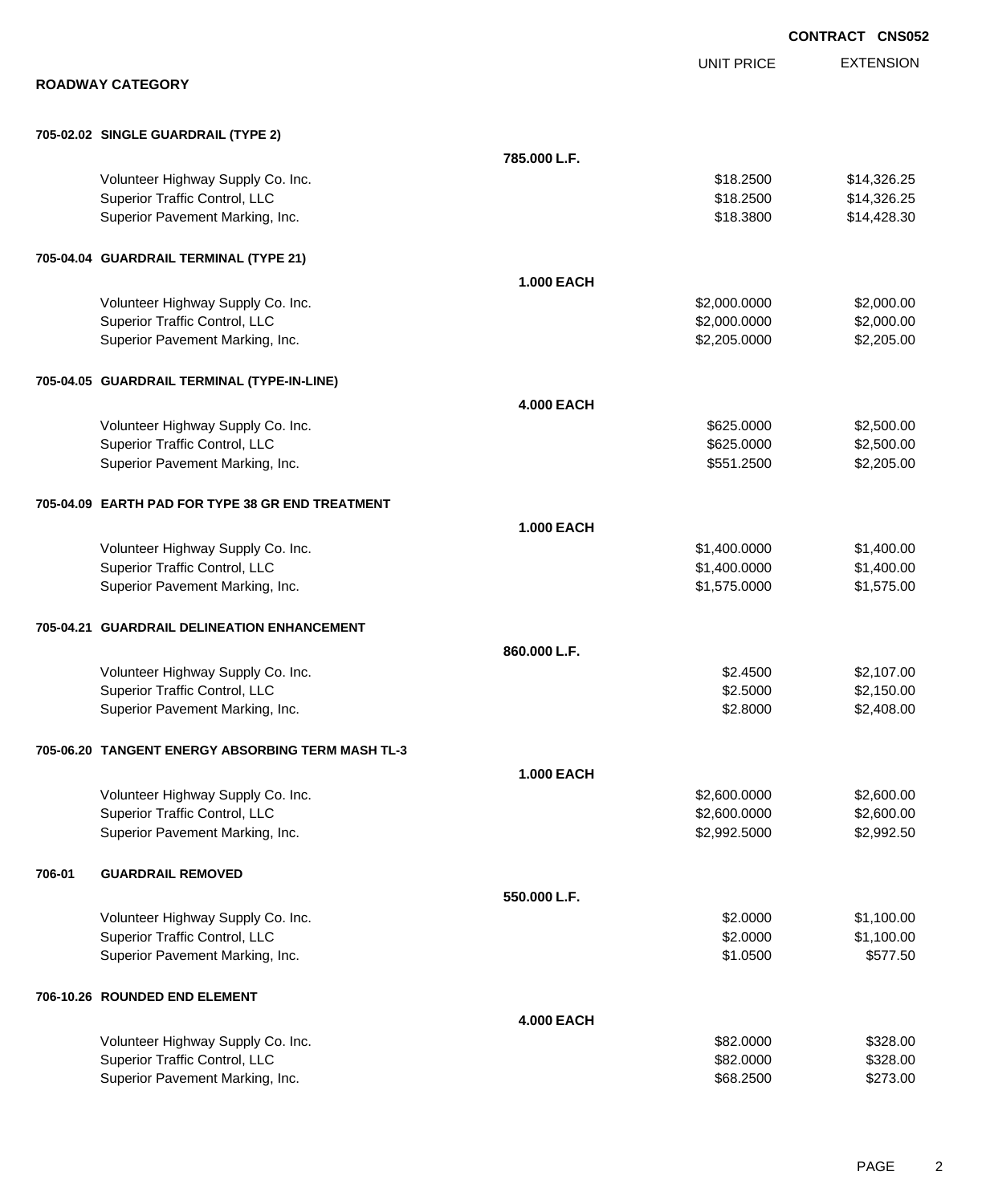|        |                                                      |                   | <b>UNIT PRICE</b> | <b>EXTENSION</b> |
|--------|------------------------------------------------------|-------------------|-------------------|------------------|
| 712-01 | <b>TRAFFIC CONTROL</b>                               |                   |                   |                  |
|        |                                                      | 1.000 LS          |                   |                  |
|        | Volunteer Highway Supply Co. Inc.                    |                   | \$1,000.0000      | \$1,000.00       |
|        | Superior Traffic Control, LLC                        |                   | \$2,000.0000      | \$2,000.00       |
|        | Superior Pavement Marking, Inc.                      |                   | \$2,750.0000      | \$2,750.00       |
|        | 713-02.20 ROADSIDE OBSTACLE DELINEATION              |                   |                   |                  |
|        |                                                      | 2.500 S.F.        |                   |                  |
|        | Volunteer Highway Supply Co. Inc.                    |                   | \$18.0000         | \$45.00          |
|        | Superior Traffic Control, LLC                        |                   | \$20.5000         | \$51.25          |
|        | Superior Pavement Marking, Inc.                      |                   | \$18.9000         | \$47.25          |
|        | 713-11.02 PERFORATED/KNOCKOUT SQUARE TUBE POST       |                   |                   |                  |
|        |                                                      | 61.000 LB.        |                   |                  |
|        | Volunteer Highway Supply Co. Inc.                    |                   | \$4.0000          | \$244.00         |
|        | Superior Traffic Control, LLC                        |                   | \$4.6500          | \$283.65         |
|        | Superior Pavement Marking, Inc.                      |                   | \$4.2000          | \$256.20         |
|        | 713-13.03 FLAT SHEET ALUMINUM SIGNS (0.100" THICK)   |                   |                   |                  |
|        |                                                      | 18.000 S.F.       |                   |                  |
|        | Volunteer Highway Supply Co. Inc.                    |                   | \$14.6500         | \$263.70         |
|        | Superior Traffic Control, LLC                        |                   | \$17.5000         | \$315.00         |
|        | Superior Pavement Marking, Inc.                      |                   | \$15.3800         | \$276.84         |
|        | 716-01.21 Snwplwble Pvmt Mrkrs (Bi-Dir)(1 Color)     |                   |                   |                  |
|        |                                                      | 14.000 EACH       |                   |                  |
|        | Volunteer Highway Supply Co. Inc.                    |                   | \$50.0000         | \$700.00         |
|        | Superior Traffic Control, LLC                        |                   | \$50.0000         | \$700.00         |
|        | Superior Pavement Marking, Inc.                      |                   | \$50.0000         | \$700.00         |
|        | 716-01.23 Snwplwble Pvmt Mrkrs (Bi-Dir)(2 Color)     |                   |                   |                  |
|        |                                                      | 8.000 EACH        |                   |                  |
|        | Volunteer Highway Supply Co. Inc.                    |                   | \$50.0000         | \$400.00         |
|        | Superior Traffic Control, LLC                        |                   | \$50.0000         | \$400.00         |
|        | Superior Pavement Marking, Inc.                      |                   | \$50.0000         | \$400.00         |
|        | 716-02.05 PLASTIC PAVEMENT MARKING (STOP LINE)       |                   |                   |                  |
|        |                                                      | 68.000 L.F.       |                   |                  |
|        | Volunteer Highway Supply Co. Inc.                    |                   | \$15.0000         | \$1,020.00       |
|        | Superior Traffic Control, LLC                        |                   | \$15.0000         | \$1,020.00       |
|        | Superior Pavement Marking, Inc.                      |                   | \$15.0000         | \$1,020.00       |
|        | 716-03.03 PLASTIC WORD PAVEMENT MARKING (STOP AHEAD) |                   |                   |                  |
|        |                                                      | <b>2.000 EACH</b> |                   |                  |
|        | Volunteer Highway Supply Co. Inc.                    |                   | \$500.0000        | \$1,000.00       |
|        | Superior Traffic Control, LLC                        |                   | \$500.0000        | \$1,000.00       |
|        | Superior Pavement Marking, Inc.                      |                   | \$250.0000        | \$500.00         |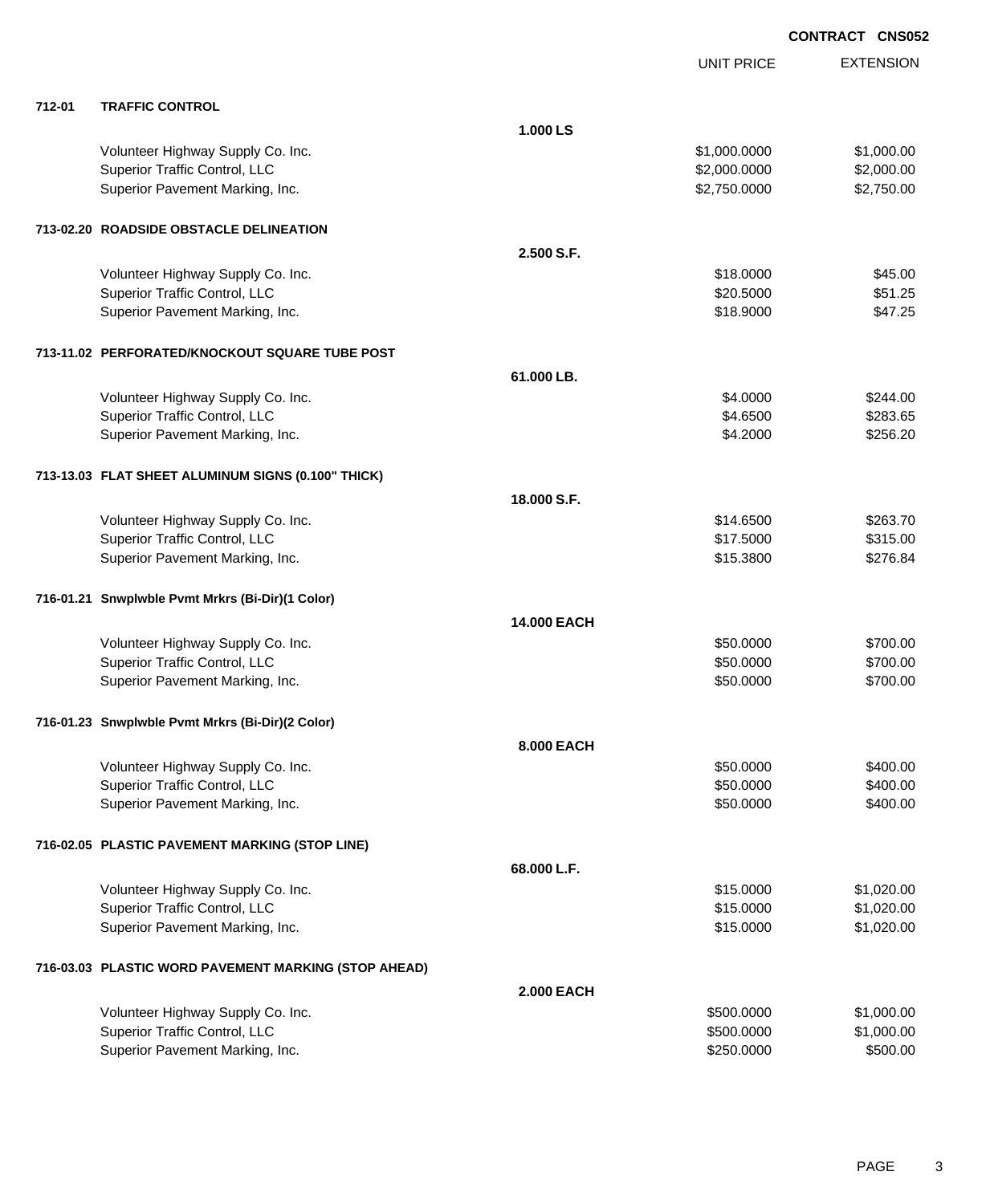|        |                                                       |                   |                   | <b>CONTRACT CNS052</b> |
|--------|-------------------------------------------------------|-------------------|-------------------|------------------------|
|        |                                                       |                   | <b>UNIT PRICE</b> | <b>EXTENSION</b>       |
|        |                                                       |                   |                   |                        |
|        | 716-04.16 PLASTIC PAVEMENT MARKING (NOISE STRIP)      |                   |                   |                        |
|        |                                                       | 288.000 L.F.      |                   |                        |
|        | Volunteer Highway Supply Co. Inc.                     |                   | \$12.0000         | \$3,456.00             |
|        | Superior Traffic Control, LLC                         |                   | \$12.0000         | \$3,456.00             |
|        | Superior Pavement Marking, Inc.                       |                   | \$15.0000         | \$4,320.00             |
|        | 716-13.02 SPRAY THERMO PVMT MRKNG (60 mil) (6IN LINE) |                   |                   |                        |
|        |                                                       | 1.330 L.M.        |                   |                        |
|        | Volunteer Highway Supply Co. Inc.                     |                   | \$2,800.0000      | \$3,724.00             |
|        | Superior Traffic Control, LLC                         |                   | \$2,800.0000      | \$3,724.00             |
|        | Superior Pavement Marking, Inc.                       |                   | \$3,250.0000      | \$4,322.50             |
| 717-01 | <b>MOBILIZATION</b>                                   |                   |                   |                        |
|        |                                                       | 1.000 LS          |                   |                        |
|        | Volunteer Highway Supply Co. Inc.                     |                   | \$1,000.0000      | \$1,000.00             |
|        | Superior Traffic Control, LLC                         |                   | \$2,500.0000      | \$2,500.00             |
|        | Superior Pavement Marking, Inc.                       |                   | \$12,500.0000     | \$12,500.00            |
|        | 730-26.07 FLASHING WARNING BEACON (DESCRIPTION)       |                   |                   |                        |
|        |                                                       | <b>2.000 EACH</b> |                   |                        |
|        | Volunteer Highway Supply Co. Inc.                     |                   | \$2,450.0000      | \$4,900.00             |
|        | Superior Traffic Control, LLC                         |                   | \$2,850.0000      | \$5,700.00             |
|        | Superior Pavement Marking, Inc.                       |                   | \$2,573.0000      | \$5,146.00             |
|        | 730-26.08 FLASHING WARNING BEACON (DESCRIPTION)       |                   |                   |                        |
|        |                                                       | <b>2.000 EACH</b> |                   |                        |
|        | Volunteer Highway Supply Co. Inc.                     |                   | \$2,450.0000      | \$4,900.00             |
|        | Superior Traffic Control, LLC                         |                   | \$2,850.0000      | \$5,700.00             |
|        | Superior Pavement Marking, Inc.                       |                   | \$2,573.0000      | \$5,146.00             |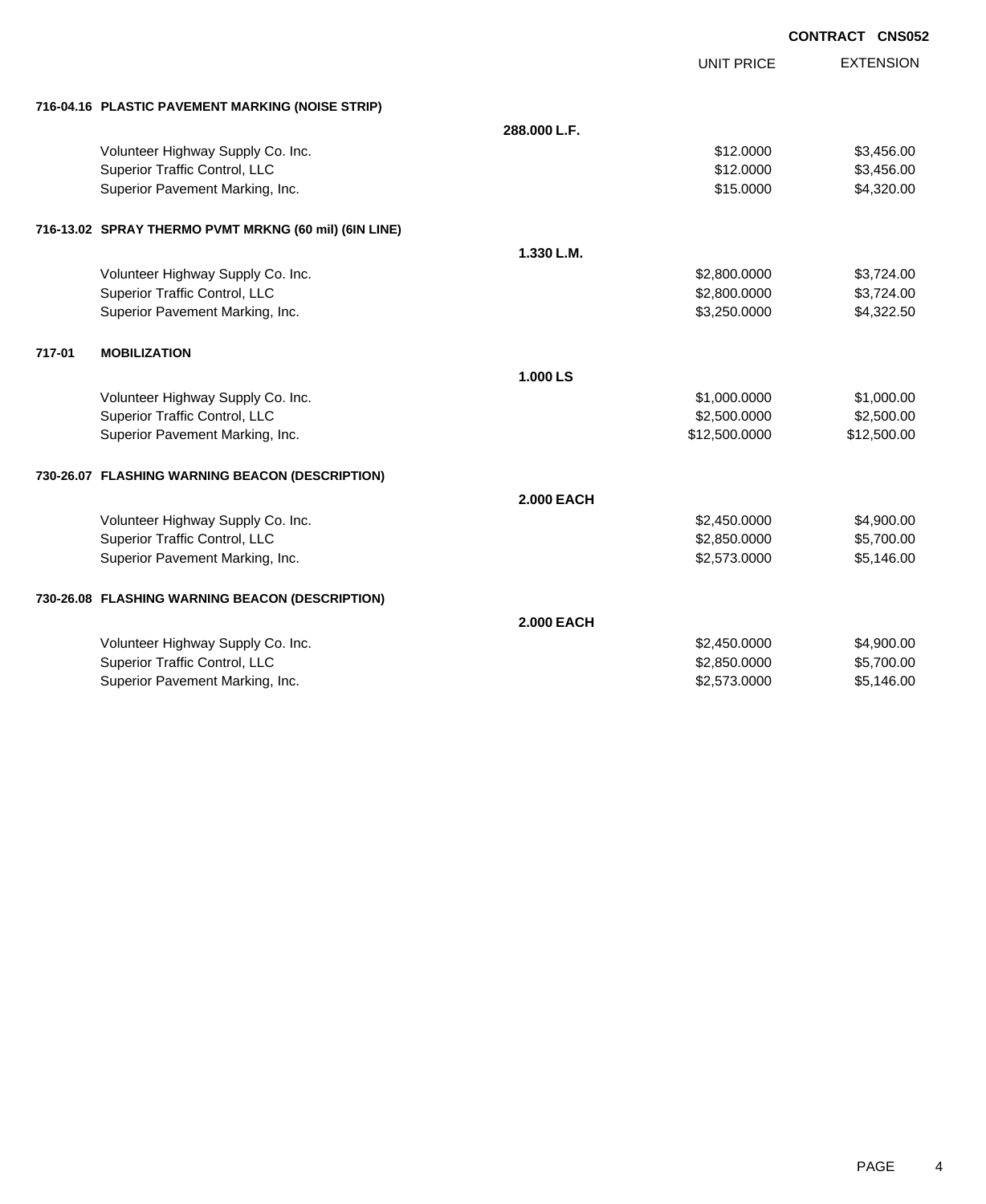## **SUB-TOTAL ROADWAY**

| Volunteer Highway Supply Co. Inc. | \$49,013.95 |
|-----------------------------------|-------------|
| Superior Traffic Control, LLC     | \$53.254.15 |
| Superior Pavement Marking, Inc.   | \$64.049.09 |

# **TOTAL CONTRACT**

| Volunteer Highway Supply Co. Inc. | \$49.013.95 |
|-----------------------------------|-------------|
| Superior Traffic Control, LLC     | \$53,254.15 |
| Superior Pavement Marking, Inc.   | \$64.049.09 |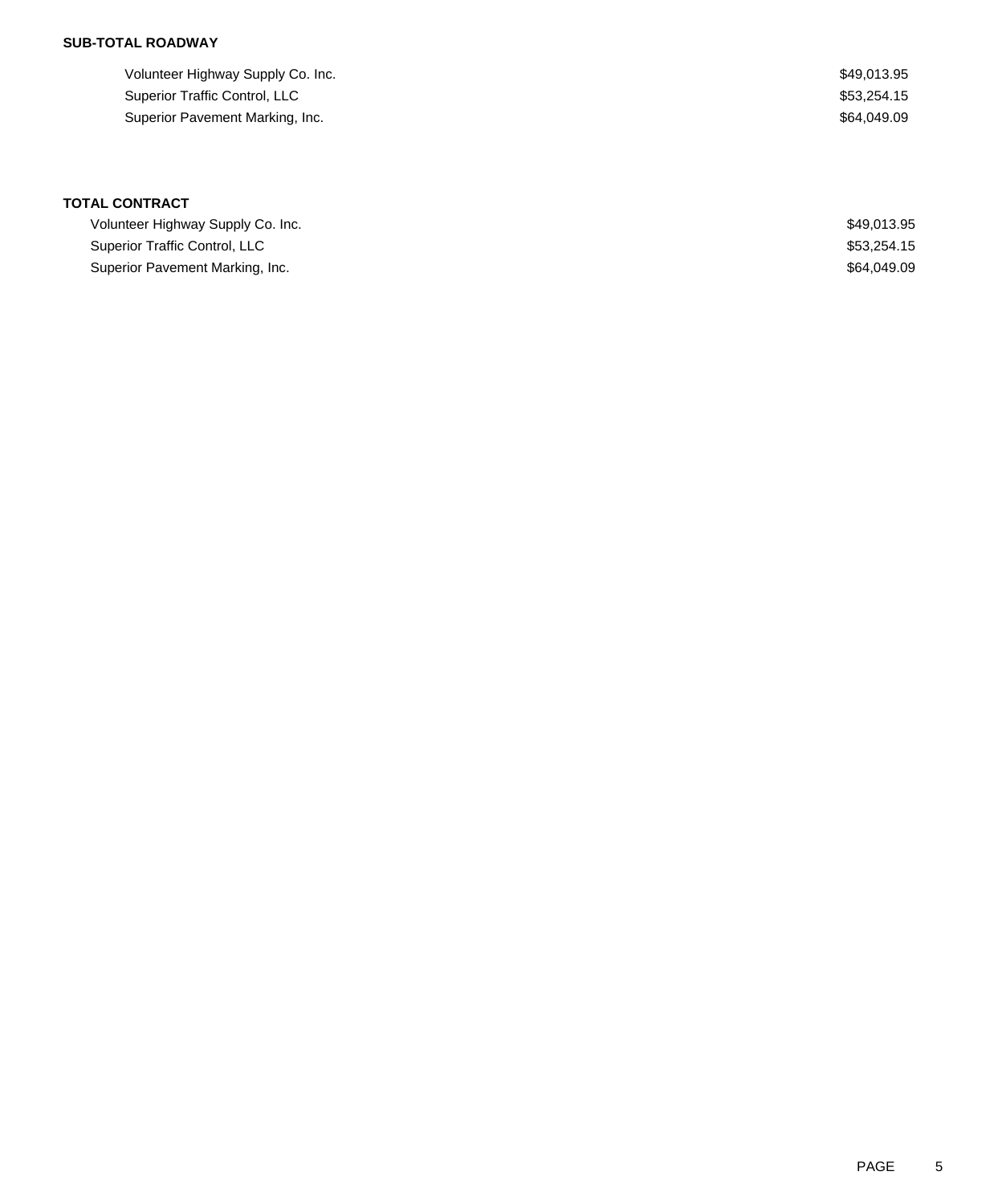## COUNTIES BRADLEY, HAMILTON, MCMINN, MEIGS, POLK, AND RHEA (Contract No. CNS092 Call 032)

98029-4184-04

THE RELENSING OF SNOWPLOWABLE PAVEMENT MARKERS ON VARIOUS INTERSTATE AND STATE ROUTES.

PROJECT LENGTH - 0.0 MILES

COMPLETION TIME - ON OR BEFORE NOVEMBER 30, 2018

|                                   | TOTAL CONTRACT |
|-----------------------------------|----------------|
| K & S Markers, Inc.               | \$431,392.00   |
| WL Markers, Inc.                  | \$468,860.60   |
| A & A Safety, Inc.                | \$579,000.80   |
| Reynolds Sealing & Striping, Inc. | \$605,985.50   |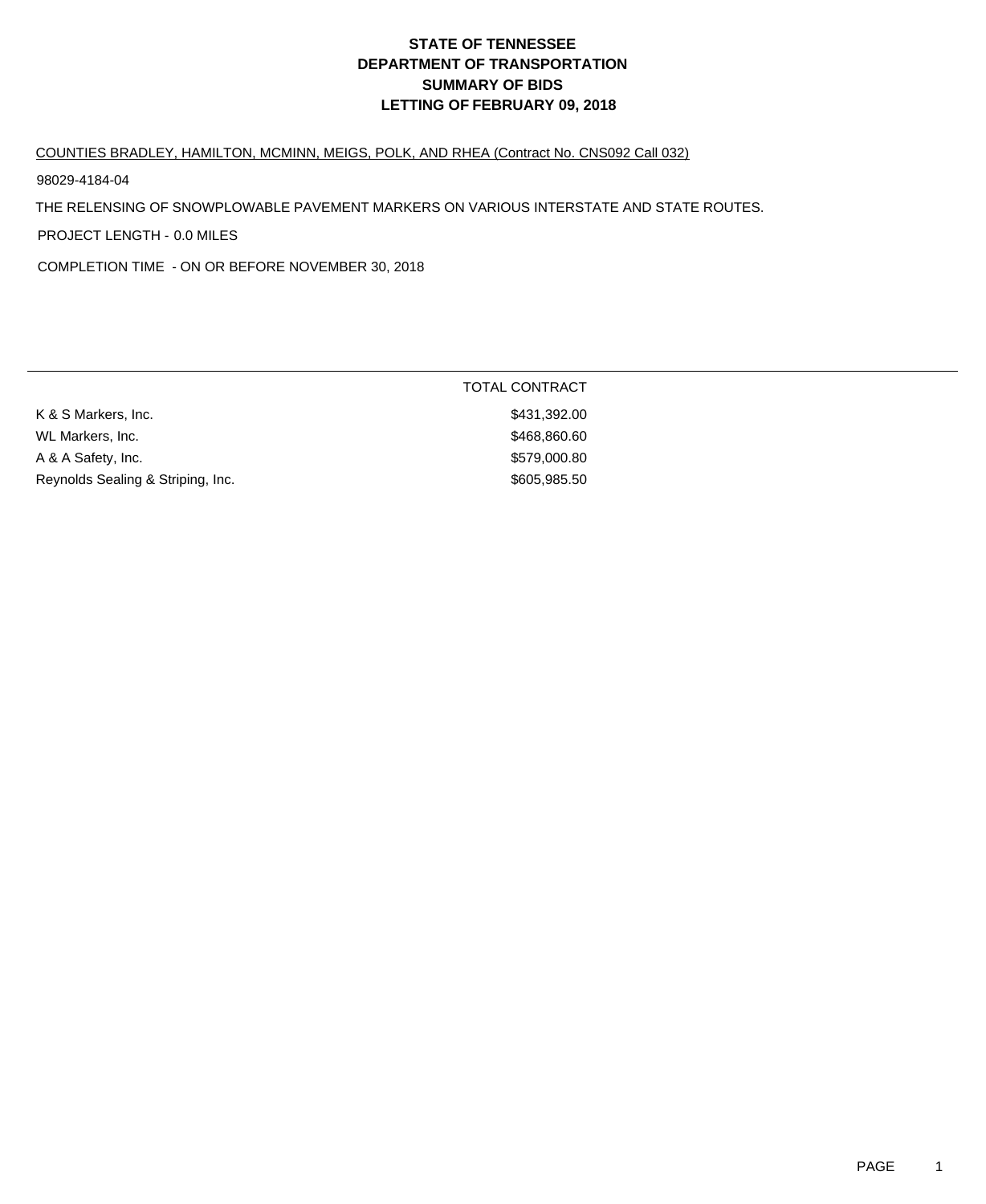EXTENSION **CONTRACT CNS092** UNIT PRICE

**MAINTENANCE CATEGORY**

#### **705-07.11 TRUCK MOUNTED ENERGY ATTENUATOR**

|        |                                                                     | <b>2.000 EACH</b> |               |              |
|--------|---------------------------------------------------------------------|-------------------|---------------|--------------|
|        | K & S Markers, Inc.                                                 |                   | \$15,000.0000 | \$30,000.00  |
|        | WL Markers, Inc.                                                    |                   | \$24,000.0000 | \$48,000.00  |
|        | A & A Safety, Inc.                                                  |                   | \$4,000.0000  | \$8,000.00   |
|        | Reynolds Sealing & Striping, Inc.                                   |                   | \$10,000.0000 | \$20,000.00  |
| 712-01 | <b>TRAFFIC CONTROL</b>                                              |                   |               |              |
|        |                                                                     | 1.000 LS          |               |              |
|        | K & S Markers, Inc.                                                 |                   | \$45,000.0000 | \$45,000.00  |
|        | WL Markers, Inc.                                                    |                   | \$45,000.0000 | \$45,000.00  |
|        | A & A Safety, Inc.                                                  |                   | \$78,065.0000 | \$78,065.00  |
|        | Reynolds Sealing & Striping, Inc.                                   |                   | \$45,000.0000 | \$45,000.00  |
| 712-06 | <b>SIGNS (CONSTRUCTION)</b>                                         |                   |               |              |
|        |                                                                     | 128,000 S.F.      |               |              |
|        | K & S Markers, Inc.                                                 |                   | \$1.0000      | \$128.00     |
|        | WL Markers, Inc.                                                    |                   | \$2.2500      | \$288.00     |
|        | A & A Safety, Inc.                                                  |                   | \$6.6500      | \$851.20     |
|        | Reynolds Sealing & Striping, Inc.                                   |                   | \$1.0000      | \$128.00     |
|        | 712-08.03 ARROW BOARD (TYPE C)                                      |                   |               |              |
|        |                                                                     | <b>2.000 EACH</b> |               |              |
|        | K & S Markers, Inc.                                                 |                   | \$100.0000    | \$200.00     |
|        | WL Markers, Inc.                                                    |                   | \$50.0000     | \$100.00     |
|        | A & A Safety, Inc.                                                  |                   | \$900.0000    | \$1,800.00   |
|        | Reynolds Sealing & Striping, Inc.                                   |                   | \$100.0000    | \$200.00     |
|        | 716-01.23 Snwplwble Pvmt Mrkrs (Bi-Dir)(2 Color)                    |                   |               |              |
|        |                                                                     | 1,221.000 EACH    |               |              |
|        | K & S Markers, Inc.                                                 |                   | \$18.0000     | \$21,978.00  |
|        | WL Markers, Inc.                                                    |                   | \$18.0000     | \$21,978.00  |
|        | A & A Safety, Inc.                                                  |                   | \$15.8000     | \$19,291.80  |
|        | Reynolds Sealing & Striping, Inc.                                   |                   | \$28.0000     | \$34,188.00  |
|        | 716-01.40 REMOVE AND REPLACE LENS ON SNOWPLOWABLE REFLECTIVE MARKER |                   |               |              |
|        |                                                                     | 101,362.000 EACH  |               |              |
|        | K & S Markers, Inc.                                                 |                   | \$3.0000      | \$304,086.00 |
|        | WL Markers, Inc.                                                    |                   | \$3.3000      | \$334,494.60 |
|        | A & A Safety, Inc.                                                  |                   | \$4.4000      | \$445,992.80 |
|        | Reynolds Sealing & Striping, Inc.                                   |                   | \$4.7500      | \$481,469.50 |
| 717-01 | <b>MOBILIZATION</b>                                                 |                   |               |              |
|        |                                                                     | 1.000 LS          |               |              |
|        | K & S Markers, Inc.                                                 |                   | \$30,000.0000 | \$30,000.00  |
|        | WL Markers, Inc.                                                    |                   | \$19,000.0000 | \$19,000.00  |
|        | A & A Safety, Inc.                                                  |                   | \$25,000.0000 | \$25,000.00  |
|        | Reynolds Sealing & Striping, Inc.                                   |                   | \$25,000.0000 | \$25,000.00  |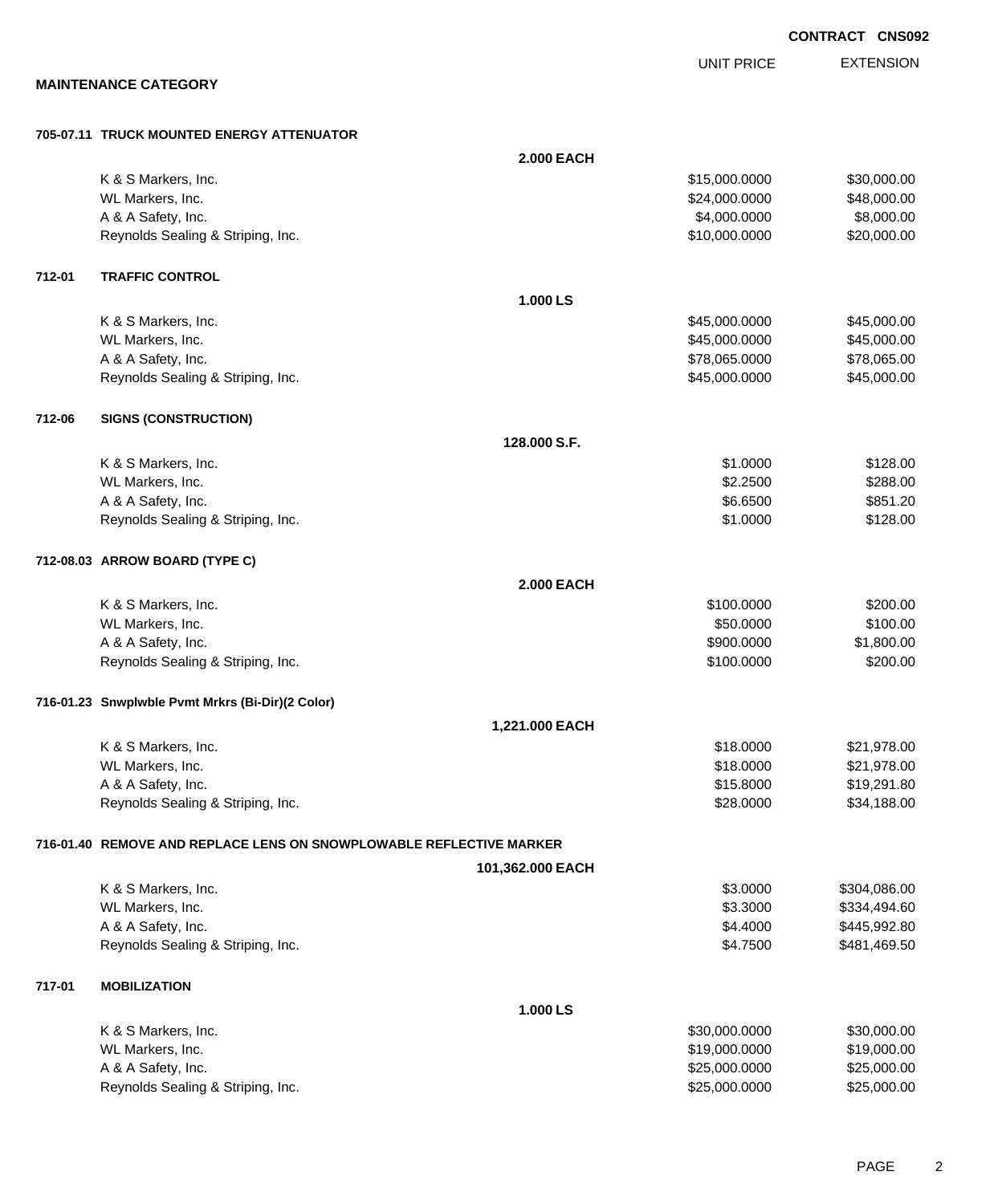## **SUB-TOTAL MAINTENANCE**

| K & S Markers, Inc.               | \$431,392.00 |
|-----------------------------------|--------------|
| WL Markers, Inc.                  | \$468,860.60 |
| A & A Safety, Inc.                | \$579,000.80 |
| Reynolds Sealing & Striping, Inc. | \$605,985.50 |
|                                   |              |

## **TOTAL CONTRACT**

| K & S Markers, Inc.               | \$431,392.00 |
|-----------------------------------|--------------|
| WL Markers, Inc.                  | \$468,860.60 |
| A & A Safety, Inc.                | \$579,000.80 |
| Reynolds Sealing & Striping, Inc. | \$605,985.50 |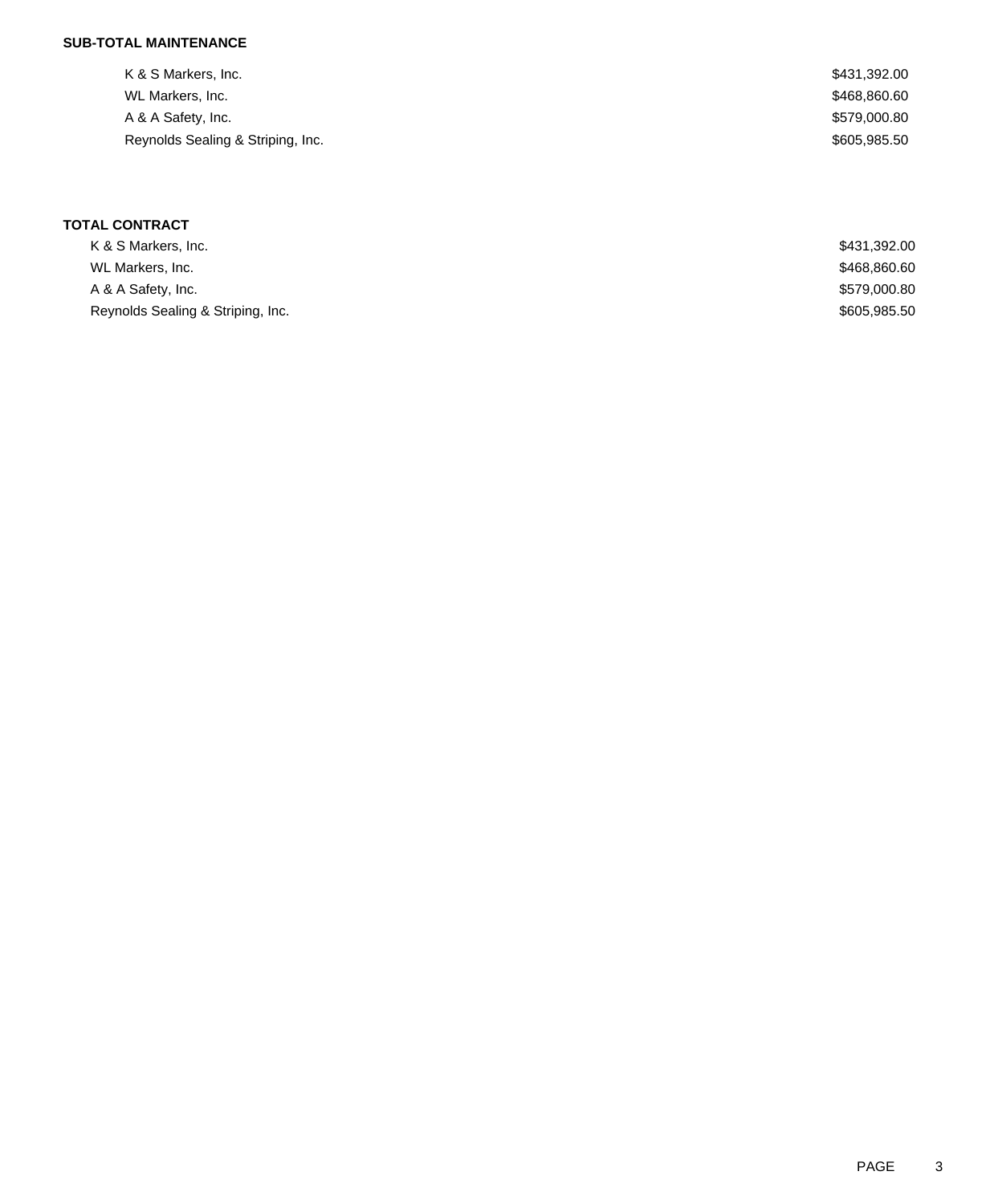#### CARTER AND WASHINGTON COUNTIES (Contract No. CNS078 Call 033)

10006-4252-04,NH/HSIP-67(33),90027-3214-94,90027-8214-14,NH-67(34),10006- 8252-14

THE RESURFACING ON U.S. 321 (S.R. 67) FROM NEAR S.R. 381 (L.M. 9.43) IN WASHINGTON COUNTY TO NEAR S.R. 359 IN CARTER COUNTY (L.M. 2.79).

PROJECT LENGTH - 4.810 MILES

COMPLETION TIME - ON OR BEFORE JULY 31, 2018

DBE GOAL 4.50%

TOTAL CONTRACT

Summers-Taylor, Inc. 6. 2008.206.80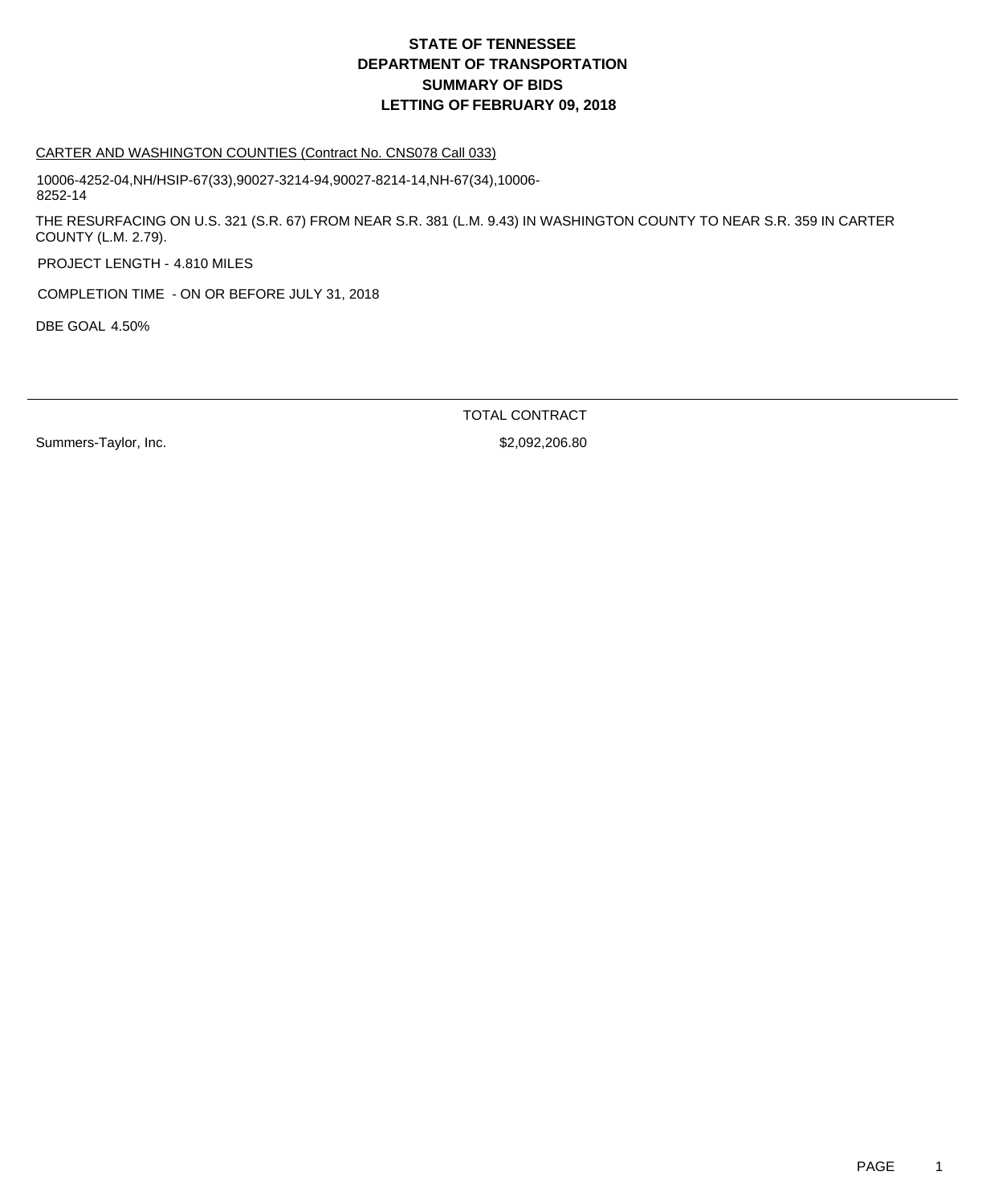EXTENSION **CONTRACT CNS078** UNIT PRICE **ROADWAY CATEGORY 303-01 MINERAL AGGREGATE, TYPE A BASE, GRADING D 1,193.000 TON** Summers-Taylor, Inc. \$29.0000 \$34,597.00 **403-01 BITUMINOUS MATERIAL FOR TACK COAT (TC) 94.000 TON** Summers-Taylor, Inc. \$795.0000 \$74,730.00 **407-07.01 INTELLIGENT COMPACTION EQUIPMENT 1.000 LS** Summers-Taylor, Inc. 6. 2010. The state of the state of the state of the state of the state of the state of the state of the state of the state of the state of the state of the state of the state of the state of the state **411-01.07 ACS MIX (PG64-22) GRADING E SHOULDER 2,514.000 TON** Summers-Taylor, Inc. \$93.7500 \$235,687.50 **411-02.10 ACS MIX(PG70-22) GRADING D 12,408.000 TON** Summers-Taylor, Inc. \$95.2500 \$1,181,862.00 **411-12.01 SCORING SHOULDERS (CONTINUOUS) (16IN WIDTH) 5.600 L.M.** Summers-Taylor, Inc. 66 and the state of the state of the state of the state of the state of the state of the state of the state of the state of the state of the state of the state of the state of the state of the state of **411-12.02 SCORING SHOULDERS (NON-CONTINUOUS) (16IN WIDTH) 4.500 L.M.** Summers-Taylor, Inc. \$850.0000 \$3,825.00 **411-12.03 SCORING FOR RUMBLE STRIPE (NON-CONTINUOUS) (8IN WIDTH) 5.000 L.M.** Summers-Taylor, Inc. \$985.0000 \$4,925.00 **415-01.01 COLD PLANING BITUMINOUS PAVEMENT 6,583.000 TON** Summers-Taylor, Inc. \$18.3500 \$120,798.05 **701-02.01 CONCRETE CURB RAMP (RETROFIT) 1,055.000 S.F.** Summers-Taylor, Inc. \$25,320.00 \$25,320.00 \$25,320.00 \$25,320.00 \$25,320.00 \$25,320.00 \$25,320.00 \$25,320.00 \$ **712-01 TRAFFIC CONTROL 1.000 LS** Summers-Taylor, Inc. \$53,250.000 \$53,250.000 \$53,250.000 \$53,250.000 \$53,250.000 \$53,250.00 **712-04.01 FLEXIBLE DRUMS (CHANNELIZING) 269.000 EACH** Summers-Taylor, Inc. \$15.0000 \$4,035.00

PAGE 2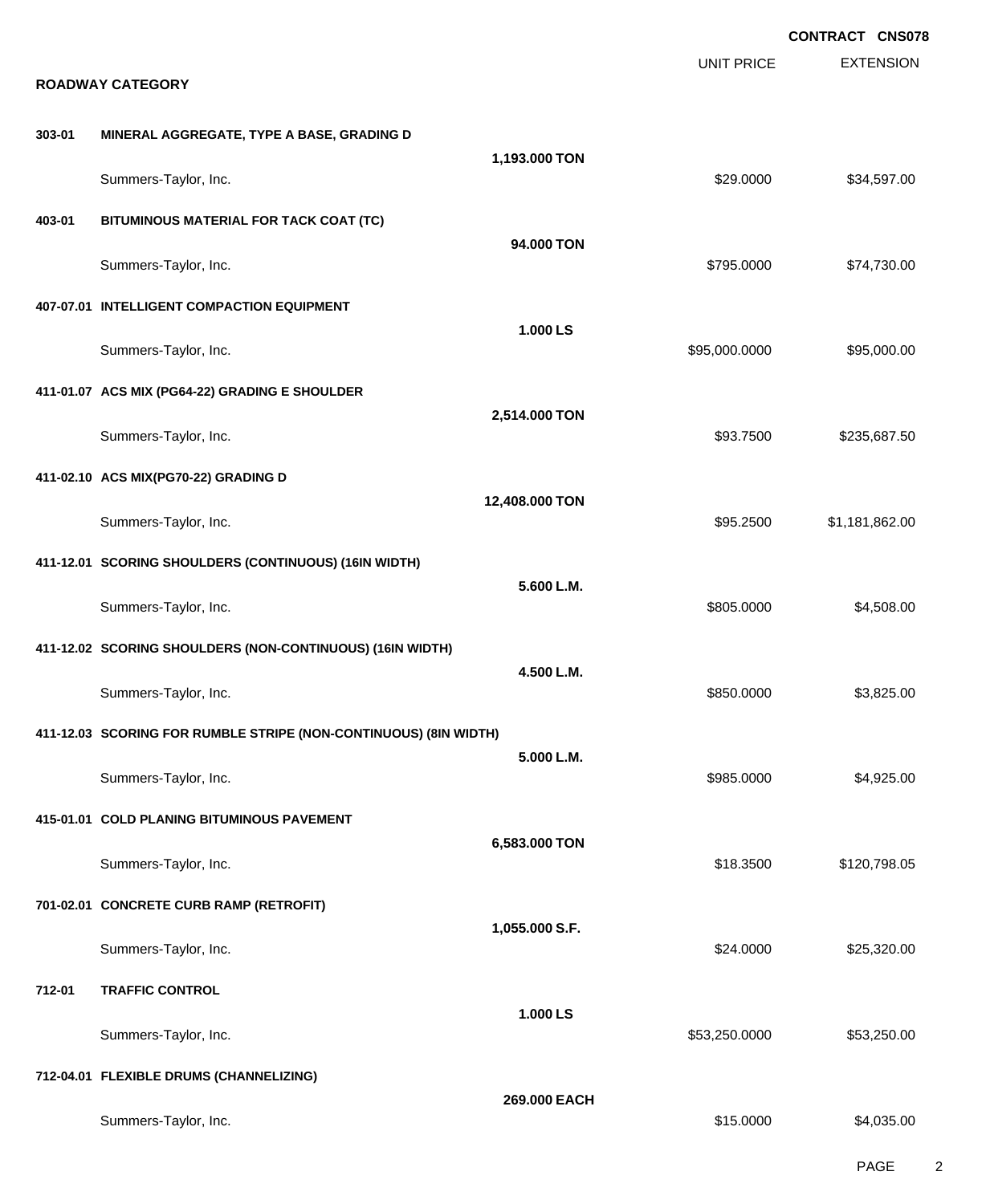EXTENSION **CONTRACT CNS078** UNIT PRICE **712-05.01 WARNING LIGHTS (TYPE A) 135.000 EACH** Summers-Taylor, Inc. \$13.0000 \$1,755.00 **712-06 SIGNS (CONSTRUCTION) 1,205.000 S.F.** Summers-Taylor, Inc. \$8.0000 \$9,640.00 **712-08.03 ARROW BOARD (TYPE C) 4.000 EACH** Summers-Taylor, Inc. 6. 2012. The state of the state of the state of the state of the state of the state of the state of the state of the state of the state of the state of the state of the state of the state of the state **716-01.23 Snwplwble Pvmt Mrkrs (Bi-Dir)(2 Color) 738.000 EACH** Summers-Taylor, Inc. \$26.0000 \$19,188.00 **716-01.30 REMOVAL OF SNOWPLOWABLE REFLECTIVE MARKER 738.000 EACH** Summers-Taylor, Inc. \$6.0000 \$4,428.00 **716-02.05 PLASTIC PAVEMENT MARKING (STOP LINE) 264.000 L.F.** Summers-Taylor, Inc. \$9.7500 \$2,574.00 **716-02.06 PLASTIC PAVEMENT MARKING (TURN LANE ARROW) 32.000 EACH** Summers-Taylor, Inc. 66 and the state of the state of the state of the state of the state of the state of the state of the state of the state of the state of the state of the state of the state of the state of the state of **716-02.09 PLASTIC PAVEMENT MARKING (LONGITUDINAL CROSS-WALK) 172.000 L.F.** Summers-Taylor, Inc. \$21.0000 \$3,612.00 **716-03.01 PLASTIC WORD PAVEMENT MARKING (ONLY) 2.000 EACH** Summers-Taylor, Inc. \$400.00 \$400.00 \$400.00 \$400.00 \$400.00 \$400.00 \$400.00 \$400.00 \$400.00 \$400.00 \$400.00 \$ **716-05.01 PAINTED PAVEMENT MARKING (4" LINE) 20.000 L.M.** Summers-Taylor, Inc. 6. 2010. The state of the state of the state of the state of the state of the state of the state of the state of the state of the state of the state of the state of the state of the state of the state **716-10.30 TRUNCATED DOME DETECTABLE WARNING MAT 60.000 S.F.** Summers-Taylor, Inc. \$2,500.00 \$4,500.00 \$4,500.00 \$4,500.00 \$4,500.00 \$4,500.00 \$4,500.00 \$4,500.00 \$4,500.00 **716-12.01 ENHANCED FLATLINE THERMO PVMT MRKNG (4IN LINE) 13.000 L.M.** Summers-Taylor, Inc. \$3,325.000 \$43,225.00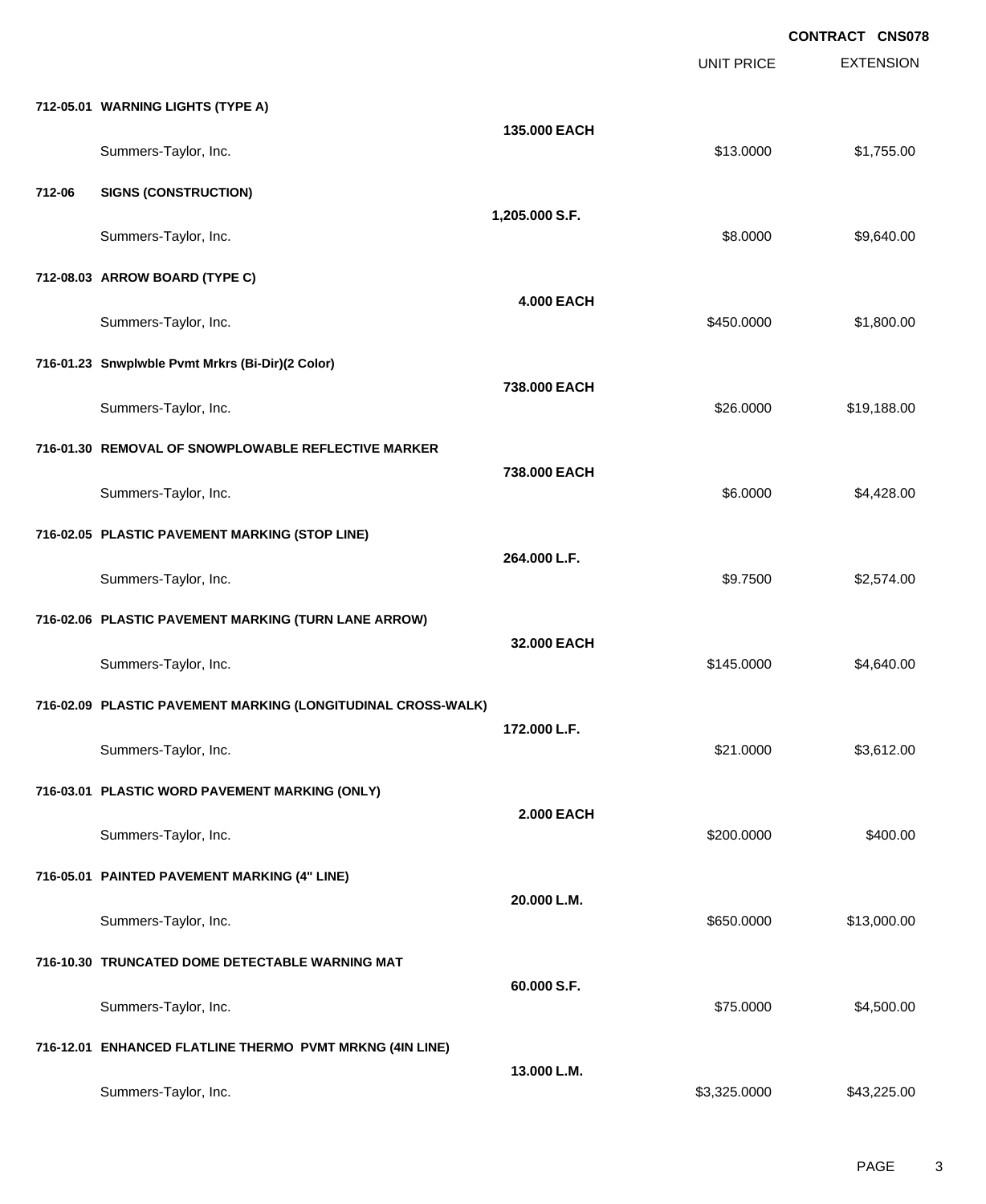EXTENSION **CONTRACT CNS078** UNIT PRICE **716-12.02 ENHANCED FLATLINE THERMO PVMT MRKNG (6IN LINE) 7.000 L.M.** Summers-Taylor, Inc. \$27,685.00 **716-13.05 SPRAY THERMO PVMT MRKNG (60 mil) (6IN DOTTED LINE) 955.000 L.F.** Summers-Taylor, Inc. \$1.289.25 \$1.3500 \$1.289.25 **717-01 MOBILIZATION 1.000 LS** Summers-Taylor, Inc. 6. The Summers-Taylor, Inc. 6. The Summers-Taylor, Inc. 6. The Summers-Taylor, Inc. 6. The Summers-Taylor, Inc. 6. The Summers-Taylor, Inc. 6. The Summers-Taylor, Inc. 6. The Summers-Taylor, Inc. 6. Th **730-14.02 SAW SLOT 2,000.000 L.F.** Summers-Taylor, Inc. \$9,000.00 **730-14.03 LOOP WIRE 4,000.000 L.F.** Summers-Taylor, Inc. \$4,600.00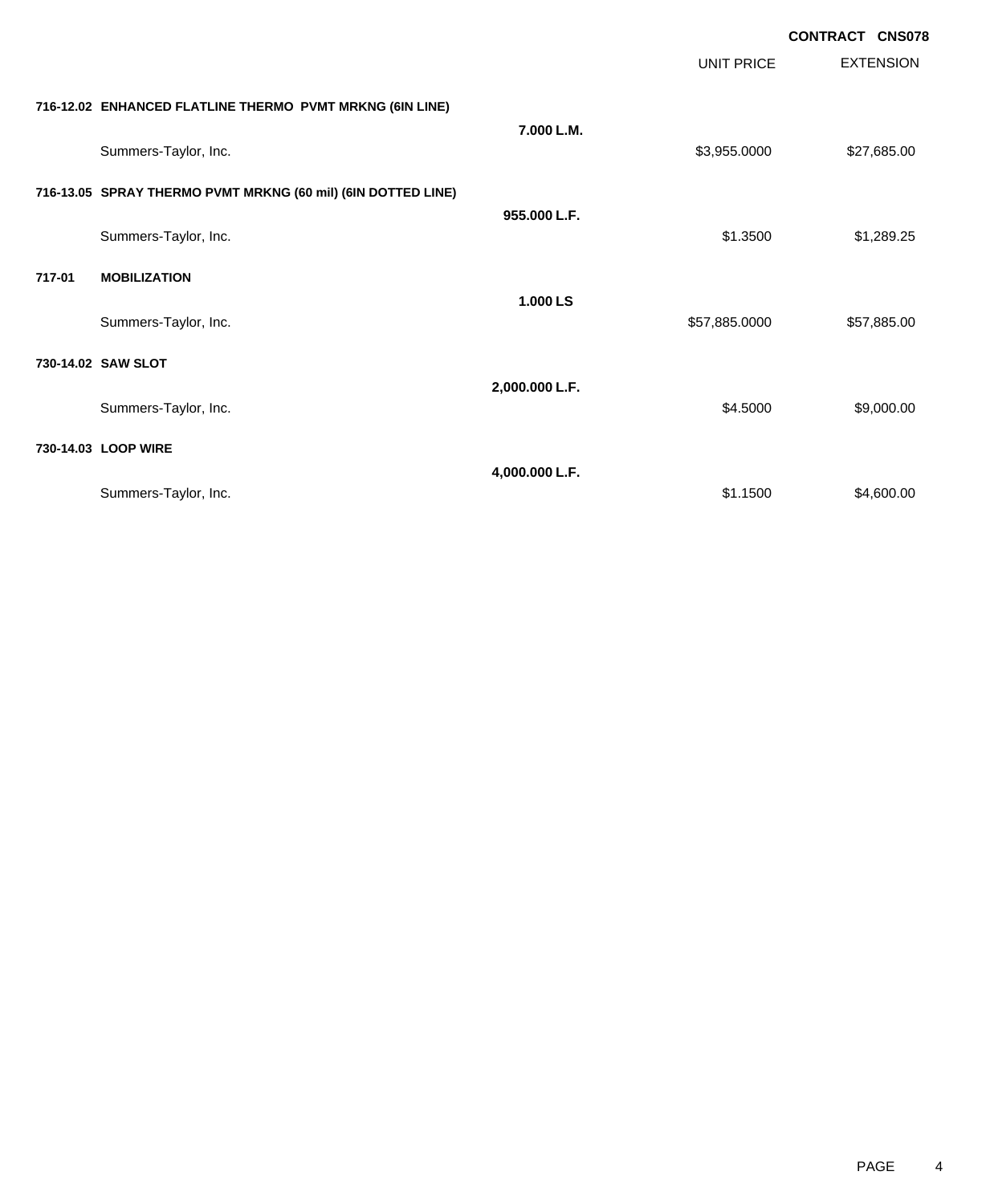|                                                       |                |                   | <b>CONTRACT CNS078</b> |
|-------------------------------------------------------|----------------|-------------------|------------------------|
| <b>BRIDGE CATEGORY</b>                                |                | <b>UNIT PRICE</b> | <b>EXTENSION</b>       |
| 604-10.50 BRIDGE DECK REPAIRS (PARTIAL DEPTH OF SLAB) |                |                   |                        |
| Summers-Taylor, Inc.                                  | 10.000 S.Y.    | \$375.0000        | \$3,750.00             |
| 617-04.02 TYPE 2 THIN EPOXY OVERLAY (LOW-MOD EPOXY)   |                |                   |                        |
| Summers-Taylor, Inc.                                  | 1,140.000 S.Y. | \$35.7000         | \$40,698.00            |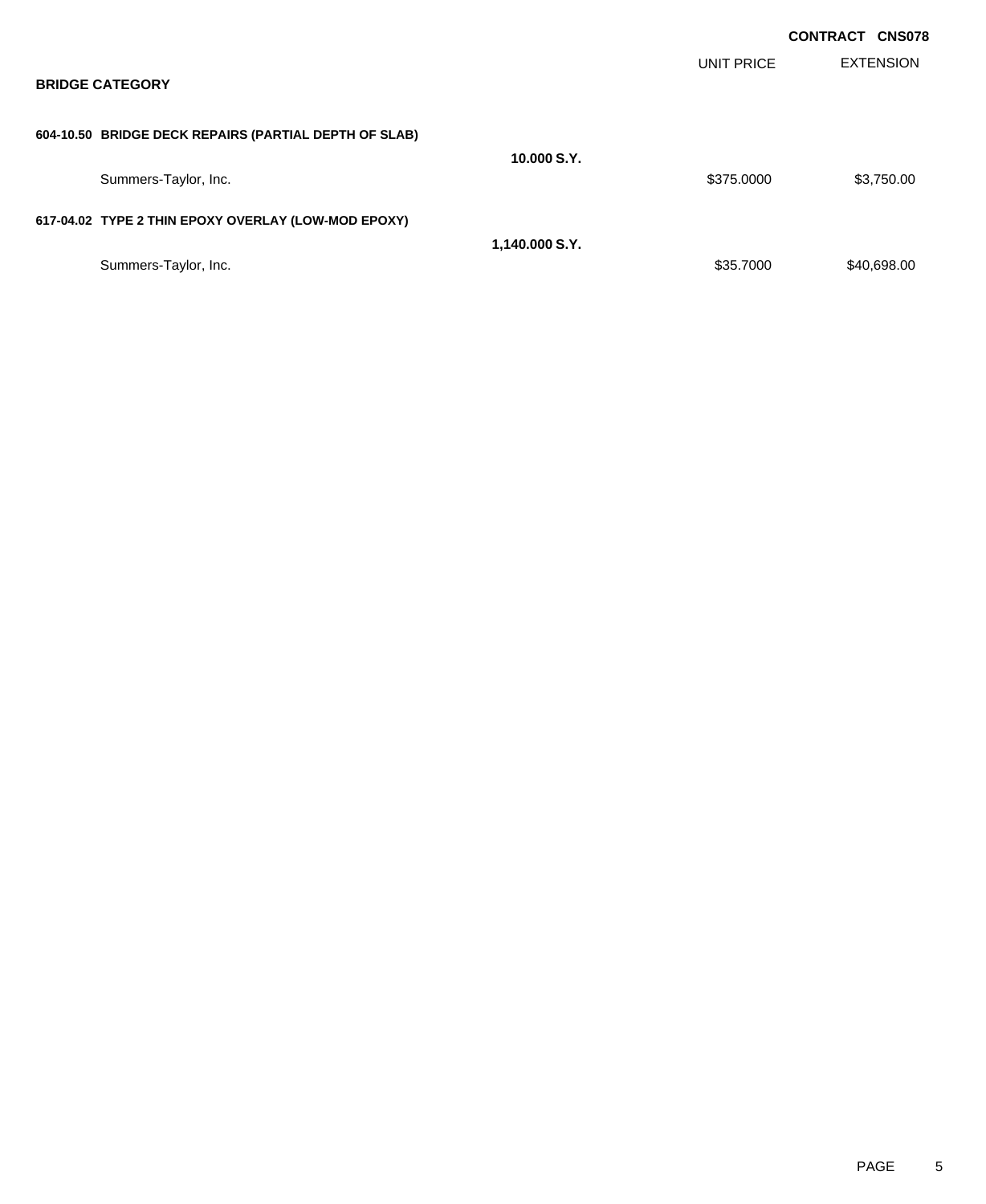## **SUB-TOTAL ROADWAY**

Summers-Taylor, Inc. \$2,047,758.80

### **SUB-TOTAL BRIDGE**

Summers-Taylor, Inc. \$44,448.00

**TOTAL CONTRACT**

Summers-Taylor, Inc. \$2,092,206.80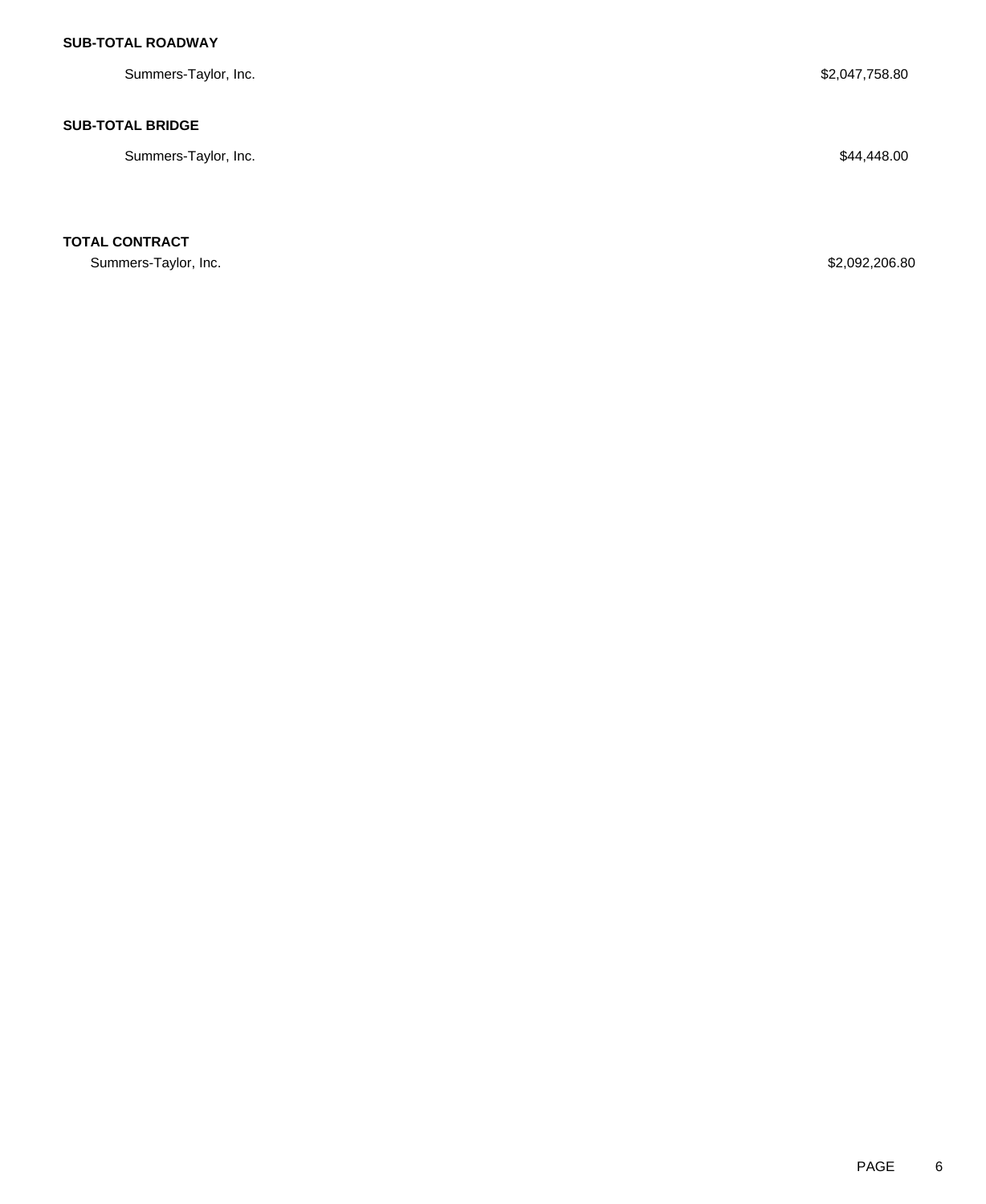COUNTIES CHEATHAM, DAVIDSON, DICKSON, GILES, HUMPHREYS, LAWRENCE, MARSHALL, MAURY, MONTGOMERY, MOORE, ROBERTSON, RUTHERFORD, SMITH, SUMNER, WAYNE, WILLIAMSON, AND WILSON (Contract No. CNS062 Call 034)

98302-4281-04

THE LONGITUDINAL JOINT STABILIZATION ON VARIOUS STATE ROUTES.

PROJECT LENGTH - 0.0 MILES

COMPLETION TIME - ON OR BEFORE AUGUST 31, 2018

Pavement Restorations, Inc.  $\blacksquare$ Pavement Technology, Inc. **\$424,162.15** 

TOTAL CONTRACT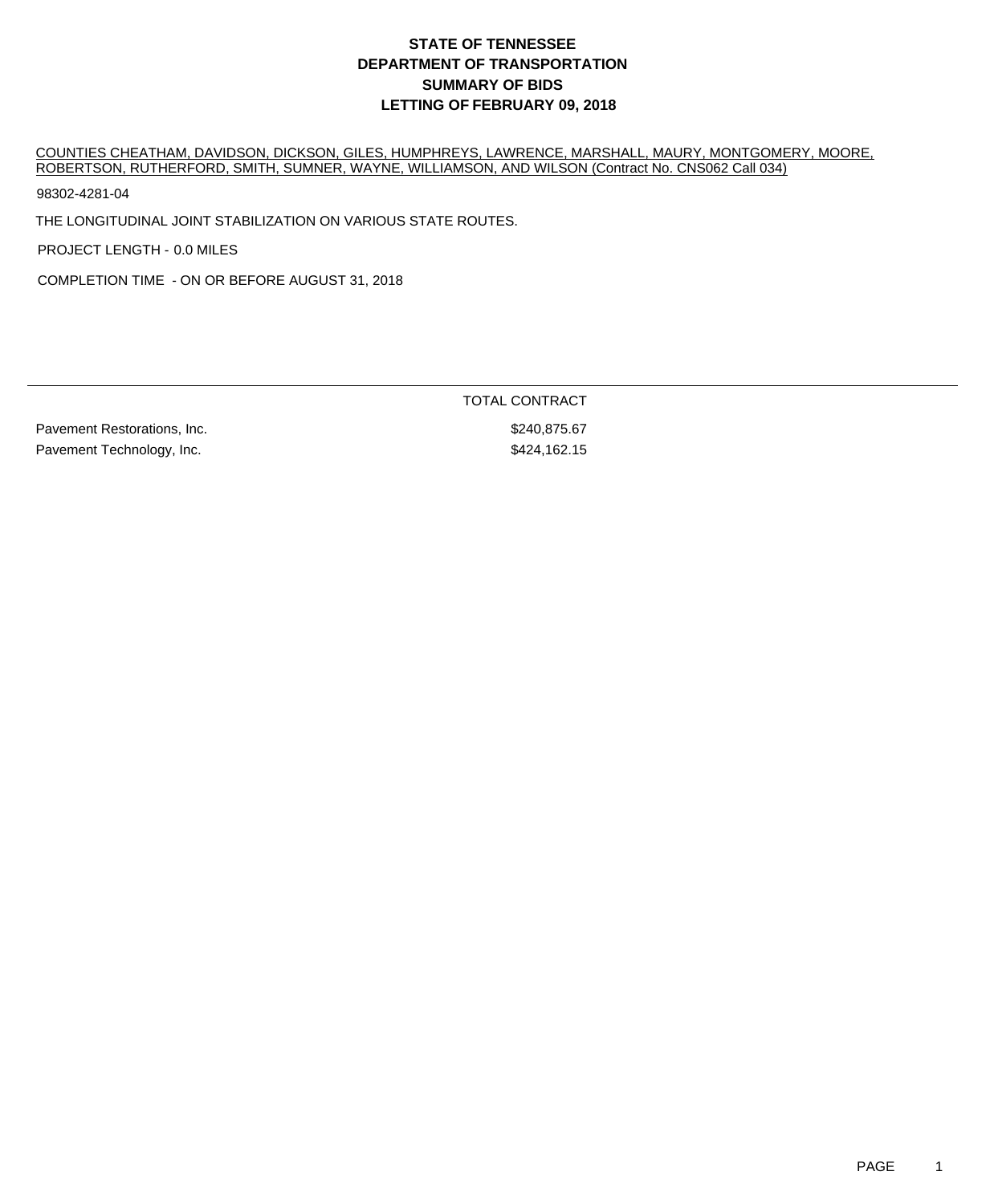|        |                                            |                        |                   | <b>CONTRACT</b><br><b>CNS062</b> |
|--------|--------------------------------------------|------------------------|-------------------|----------------------------------|
|        |                                            |                        | <b>UNIT PRICE</b> | <b>EXTENSION</b>                 |
|        | <b>ROADWAY CATEGORY</b>                    |                        |                   |                                  |
|        | 411-01.12 LONGITUDINAL JOINT STABILIZATION |                        |                   |                                  |
|        |                                            | 2,441,081. S.F.<br>000 |                   |                                  |
|        | Pavement Restorations, Inc.                |                        | \$0.0700          | \$170,875.67                     |
|        | Pavement Technology, Inc.                  |                        | \$0.1500          | \$366,162.15                     |
| 712-01 | <b>TRAFFIC CONTROL</b>                     |                        |                   |                                  |
|        |                                            | 1.000 LS               |                   |                                  |
|        | Pavement Restorations, Inc.                |                        | \$50,000.0000     | \$50,000.00                      |
|        | Pavement Technology, Inc.                  |                        | \$33,000.0000     | \$33,000.00                      |
| 717-01 | <b>MOBILIZATION</b>                        |                        |                   |                                  |
|        |                                            | 1.000 LS               |                   |                                  |
|        | Pavement Restorations, Inc.                |                        | \$20,000.0000     | \$20,000.00                      |
|        | Pavement Technology, Inc.                  |                        | \$25,000.0000     | \$25,000.00                      |
|        |                                            |                        |                   |                                  |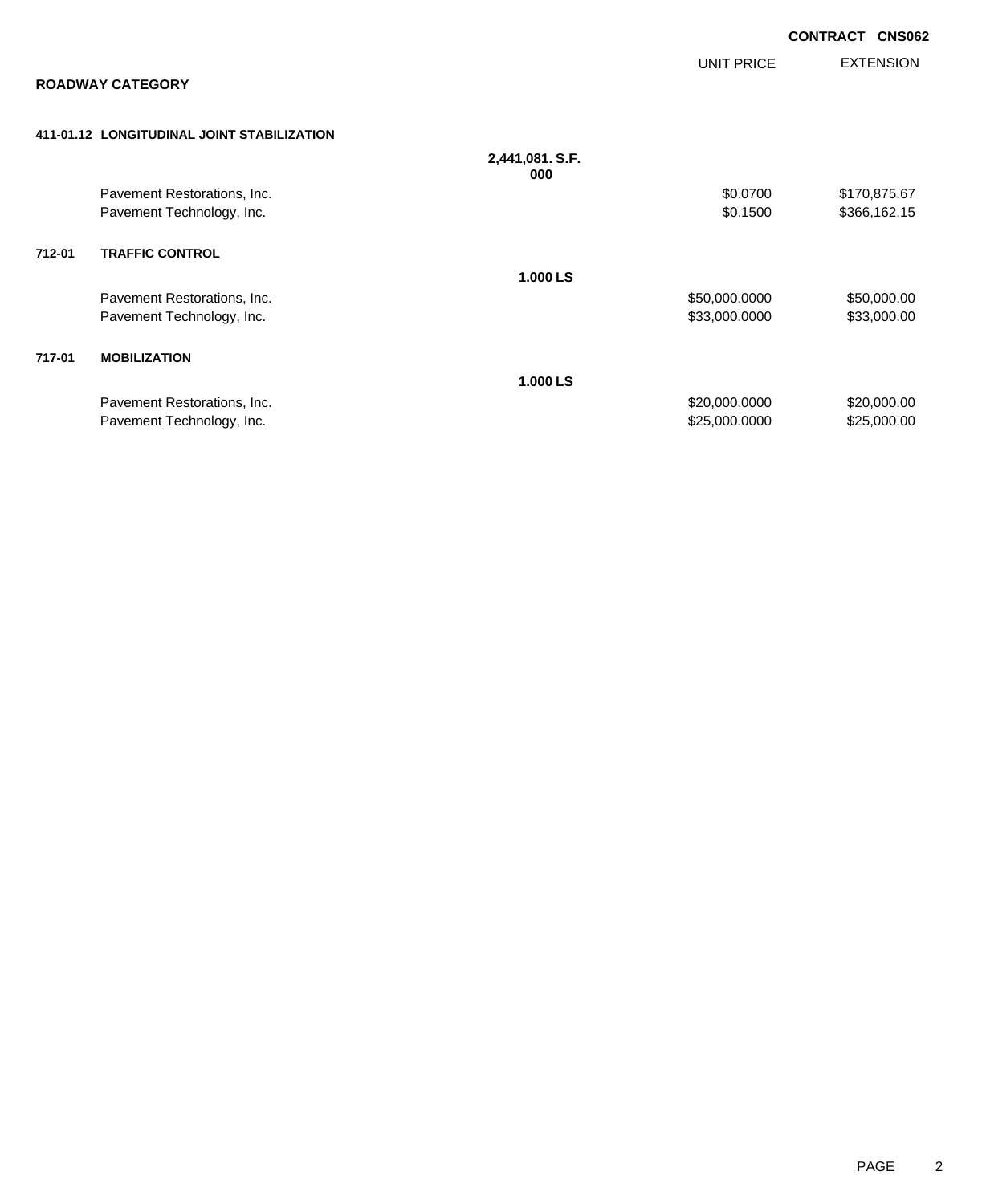## **SUB-TOTAL ROADWAY**

Pavement Restorations, Inc. 67 Pavement Technology, Inc. 6. The Second Second Second Second Second Second Second Second Seconds Second Seconds Seconds Seconds Seconds Seconds Seconds Seconds Seconds Seconds Seconds Seconds Seconds Seconds Seconds Second

### **TOTAL CONTRACT**

Pavement Restorations, Inc. 67 and the state of the state of the state of the state of the state of the state of the state of the state of the state of the state of the state of the state of the state of the state of the s Pavement Technology, Inc. **\$424,162.15**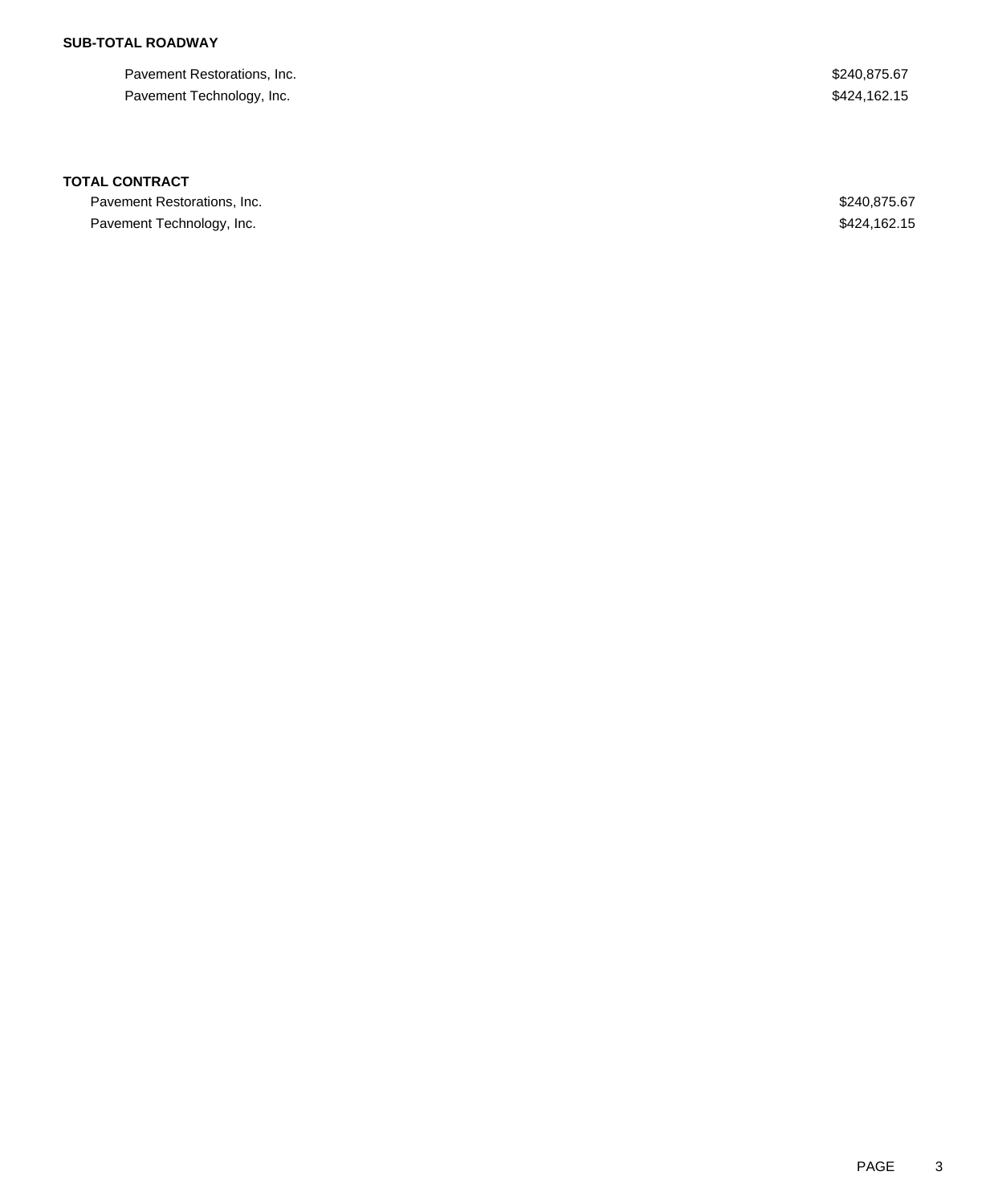#### CHESTER COUNTY (Contract No. CNS027 Call 035)

STP/HSIP-200(39),12010-3227-94,12010-8227-14

THE RESURFACING ON S.R. 200 FROM RABBIT RANCH ROAD (L.M. 3.05) TO THE HENDERSON COUNTY LINE (L.M. 10.84).

PROJECT LENGTH - 7.790 MILES

COMPLETION TIME - ON OR BEFORE JULY 31, 2018

DBE GOAL 3.00%

Delta Contracting Company, LLC \$918,247.82 Ford Construction Company **\$990,015.25** 

TOTAL CONTRACT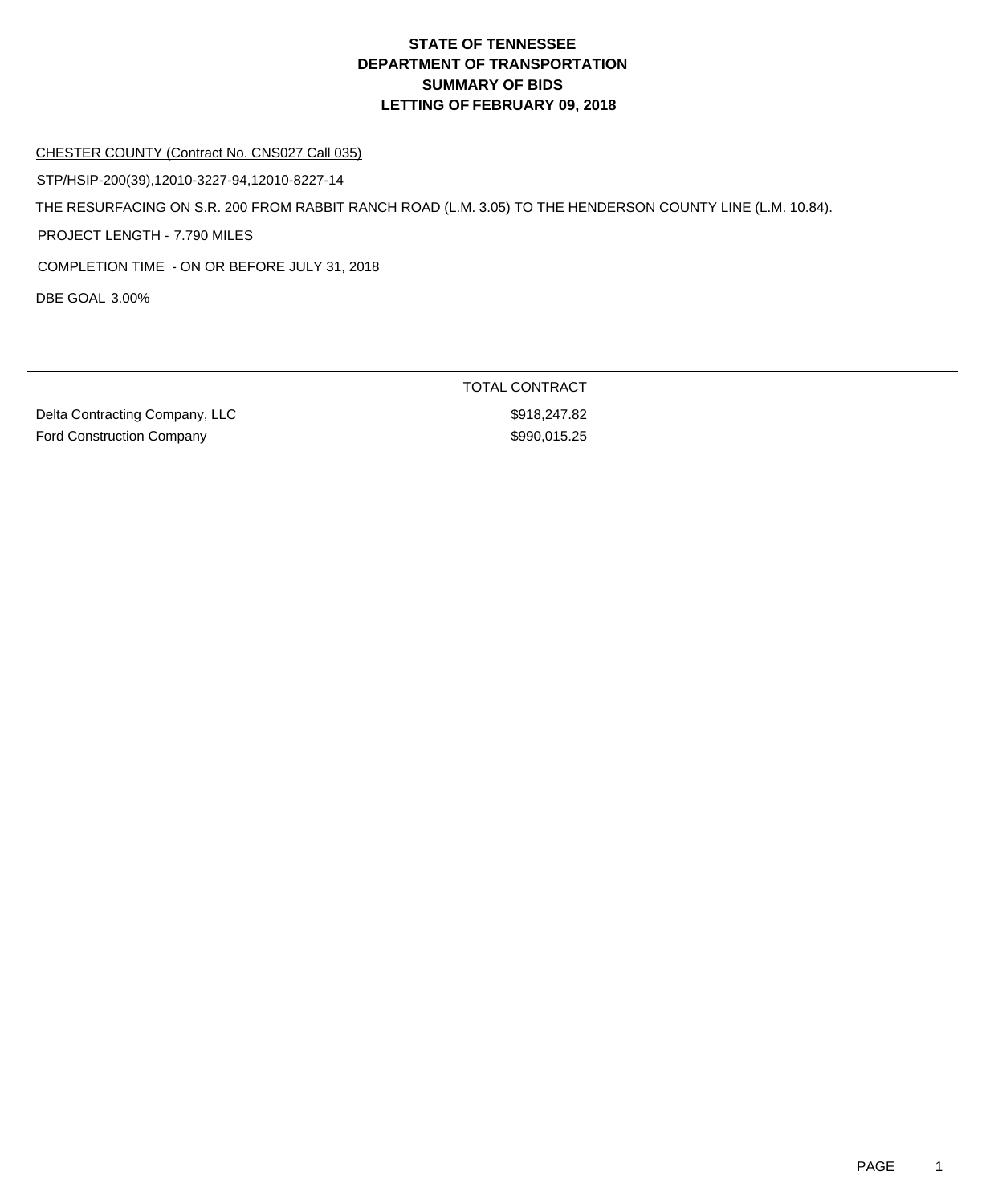|        |                                                              |                |                               | <b>CONTRACT CNS027</b>     |
|--------|--------------------------------------------------------------|----------------|-------------------------------|----------------------------|
|        | <b>ROADWAY CATEGORY</b>                                      |                | <b>UNIT PRICE</b>             | <b>EXTENSION</b>           |
|        |                                                              |                |                               |                            |
|        | 202-03.01 REMOVAL OF ASPHALT PAVEMENT                        |                |                               |                            |
|        |                                                              | 342,000 S.Y.   |                               |                            |
|        | Delta Contracting Company, LLC<br>Ford Construction Company  |                | \$44.0000<br>\$38.0000        | \$15,048.00<br>\$12,996.00 |
| 203-06 | <b>WATER</b>                                                 |                |                               |                            |
|        |                                                              | 10.000 M.G.    |                               |                            |
|        | Delta Contracting Company, LLC<br>Ford Construction Company  |                | \$5.0000<br>\$1.0000          | \$50.00<br>\$10.00         |
| 303-02 | MINERAL AGGREGATE, TYPE B BASE, GRADING (C OR D)             |                |                               |                            |
|        |                                                              | 1,335.000 TON  |                               |                            |
|        | Delta Contracting Company, LLC<br>Ford Construction Company  |                | \$31.5200<br>\$38.0000        | \$42,079.20<br>\$50,730.00 |
|        | 307-01.01 ASPHALT CONCRETE MIX (PG64-22) (BPMB-HM) GRADING A |                |                               |                            |
|        |                                                              | 157,000 TON    |                               |                            |
|        | Delta Contracting Company, LLC                               |                | \$114.0000                    | \$17,898.00                |
|        | Ford Construction Company                                    |                | \$147.0000                    | \$23,079.00                |
| 403-01 | BITUMINOUS MATERIAL FOR TACK COAT (TC)                       |                |                               |                            |
|        |                                                              | 30.000 TON     |                               |                            |
|        | Delta Contracting Company, LLC<br>Ford Construction Company  |                | \$688.0000<br>\$550.0000      | \$20,640.00<br>\$16,500.00 |
|        |                                                              |                |                               |                            |
|        | 411-01.10 ACS MIX(PG64-22) GRADING D                         |                |                               |                            |
|        | Delta Contracting Company, LLC                               | 6,963.000 TON  | \$77.3400                     | \$538,518.42               |
|        | Ford Construction Company                                    |                | \$88.1500                     | \$613,788.45               |
|        | 607-39.02 18" PIPE CULVERT (SIDE DRAIN)                      |                |                               |                            |
|        |                                                              | 150.000 L.F.   |                               |                            |
|        | Delta Contracting Company, LLC                               |                | \$50.0000                     | \$7,500.00                 |
|        | Ford Construction Company                                    |                | \$43.0000                     | \$6,450.00                 |
|        | 607-39.03 24" PIPE CULVERT (SIDE DRAIN)                      |                |                               |                            |
|        |                                                              | 30.000 L.F.    |                               |                            |
|        | Delta Contracting Company, LLC                               |                | \$50.0000                     | \$1,500.00                 |
|        | Ford Construction Company                                    |                | \$47.0000                     | \$1,410.00                 |
| 712-01 | <b>TRAFFIC CONTROL</b>                                       |                |                               |                            |
|        |                                                              | 1.000 LS       |                               |                            |
|        | Delta Contracting Company, LLC<br>Ford Construction Company  |                | \$23,250.0000<br>\$5,500.0000 | \$23,250.00<br>\$5,500.00  |
| 712-06 | <b>SIGNS (CONSTRUCTION)</b>                                  |                |                               |                            |
|        |                                                              | 1,248.000 S.F. |                               |                            |
|        | Delta Contracting Company, LLC                               |                | \$5.0000                      | \$6,240.00                 |
|        | Ford Construction Company                                    |                | \$6.0000                      | \$7,488.00                 |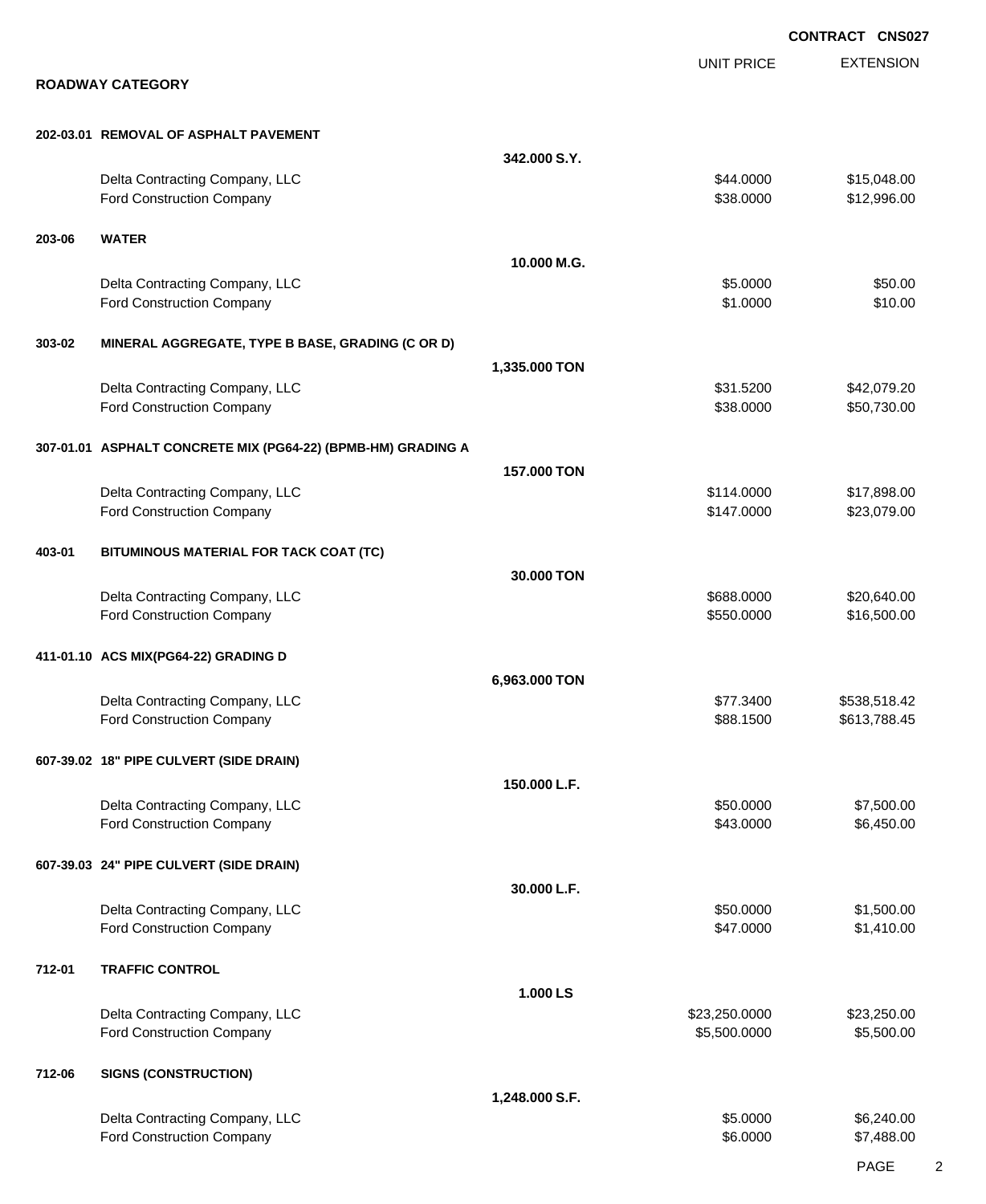|        |                                                                 |                   | <b>UNIT PRICE</b> | <b>EXTENSION</b> |  |
|--------|-----------------------------------------------------------------|-------------------|-------------------|------------------|--|
|        | 712-08.03 ARROW BOARD (TYPE C)                                  |                   |                   |                  |  |
|        |                                                                 | <b>2.000 EACH</b> |                   |                  |  |
|        | Delta Contracting Company, LLC                                  |                   | \$700.0000        | \$1,400.00       |  |
|        | Ford Construction Company                                       |                   | \$595.0000        | \$1,190.00       |  |
|        | 713-16.20 SIGNS (CHEVRONS W1-8)                                 |                   |                   |                  |  |
|        |                                                                 | 40.000 EACH       |                   |                  |  |
|        | Delta Contracting Company, LLC                                  |                   | \$160.0000        | \$6,400.00       |  |
|        | Ford Construction Company                                       |                   | \$160.0000        | \$6,400.00       |  |
|        | 716-01.21 Snwplwble Pvmt Mrkrs (Bi-Dir)(1 Color)                |                   |                   |                  |  |
|        |                                                                 | 544.000 EACH      |                   |                  |  |
|        | Delta Contracting Company, LLC                                  |                   | \$36.0000         | \$19,584.00      |  |
|        | <b>Ford Construction Company</b>                                |                   | \$36.0000         | \$19,584.00      |  |
|        | 716-02.05 PLASTIC PAVEMENT MARKING (STOP LINE)                  |                   |                   |                  |  |
|        |                                                                 | 647.000 L.F.      |                   |                  |  |
|        | Delta Contracting Company, LLC                                  |                   | \$16.0000         | \$10,352.00      |  |
|        | Ford Construction Company                                       |                   | \$16.0000         | \$10,352.00      |  |
|        | 716-05.01 PAINTED PAVEMENT MARKING (4" LINE)                    |                   |                   |                  |  |
|        |                                                                 | 15.346 L.M.       |                   |                  |  |
|        | Delta Contracting Company, LLC                                  |                   | \$600.0000        | \$9,207.60       |  |
|        | Ford Construction Company                                       |                   | \$1,300.0000      | \$19,949.80      |  |
|        |                                                                 |                   |                   |                  |  |
|        | 716-12.02 ENHANCED FLATLINE THERMO PVMT MRKNG (6IN LINE)        |                   |                   |                  |  |
|        |                                                                 | 30.926 L.M.       |                   |                  |  |
|        | Delta Contracting Company, LLC                                  |                   | \$5,600.0000      | \$173,185.60     |  |
|        | Ford Construction Company                                       |                   | \$5,500.0000      | \$170,093.00     |  |
|        | 716-12.05 ENHANCED FLATLINE THERMO PVMT MRKNG (6IN DOTTED LINE) |                   |                   |                  |  |
|        |                                                                 | 165.000 L.F.      |                   |                  |  |
|        | Delta Contracting Company, LLC                                  |                   | \$3.0000          | \$495.00         |  |
|        | Ford Construction Company                                       |                   | \$3.0000          | \$495.00         |  |
| 717-01 | <b>MOBILIZATION</b>                                             |                   |                   |                  |  |
|        |                                                                 | 1.000 LS          |                   |                  |  |
|        | Delta Contracting Company, LLC                                  |                   | \$24,900.0000     | \$24,900.00      |  |
|        | Ford Construction Company                                       |                   | \$24,000.0000     | \$24,000.00      |  |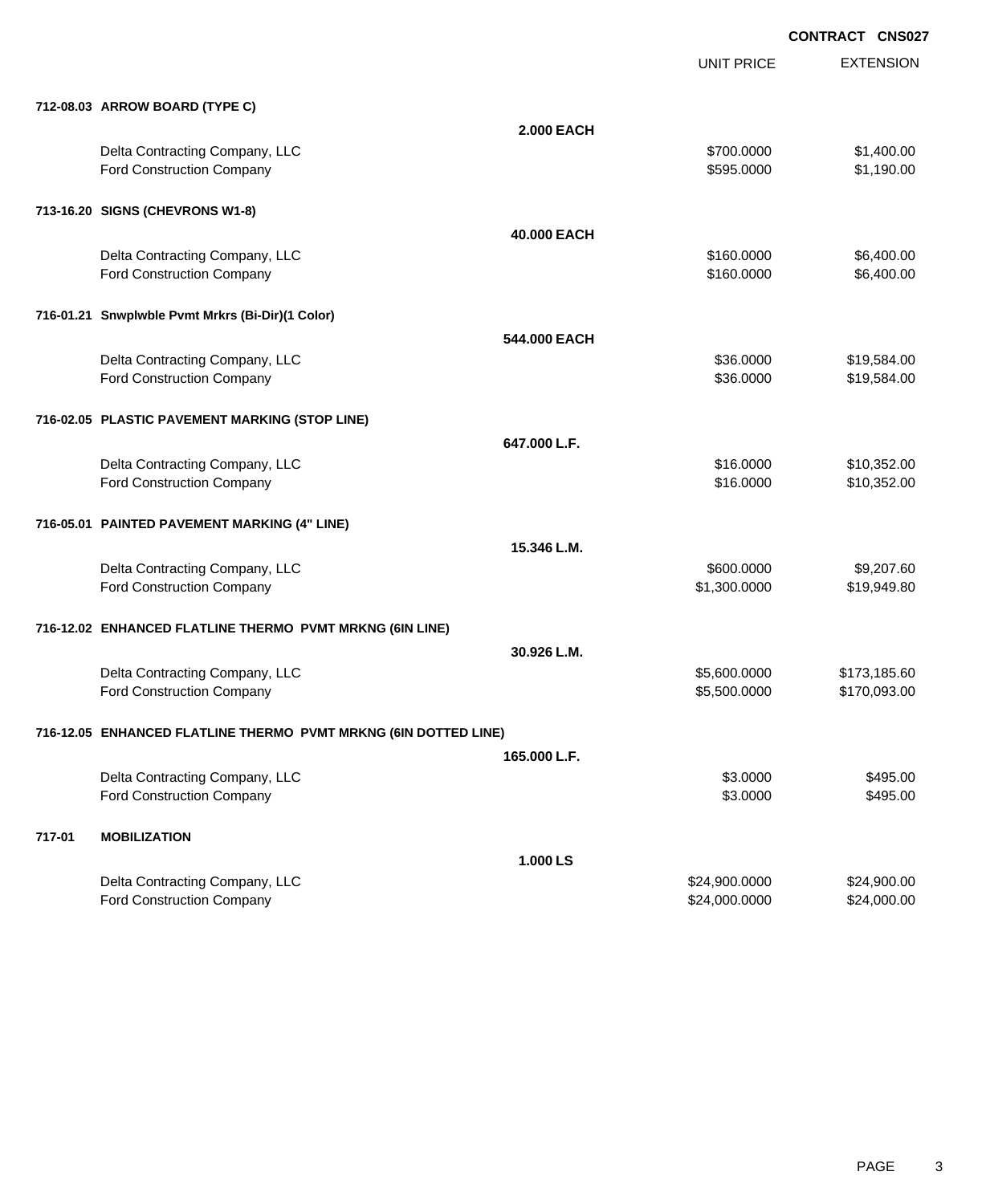## **SUB-TOTAL ROADWAY**

Delta Contracting Company, LLC  $$918,247.82$ Ford Construction Company **\$990,015.25** 

### **TOTAL CONTRACT**

Delta Contracting Company, LLC  $$918,247.82$ Ford Construction Company **\$990,015.25**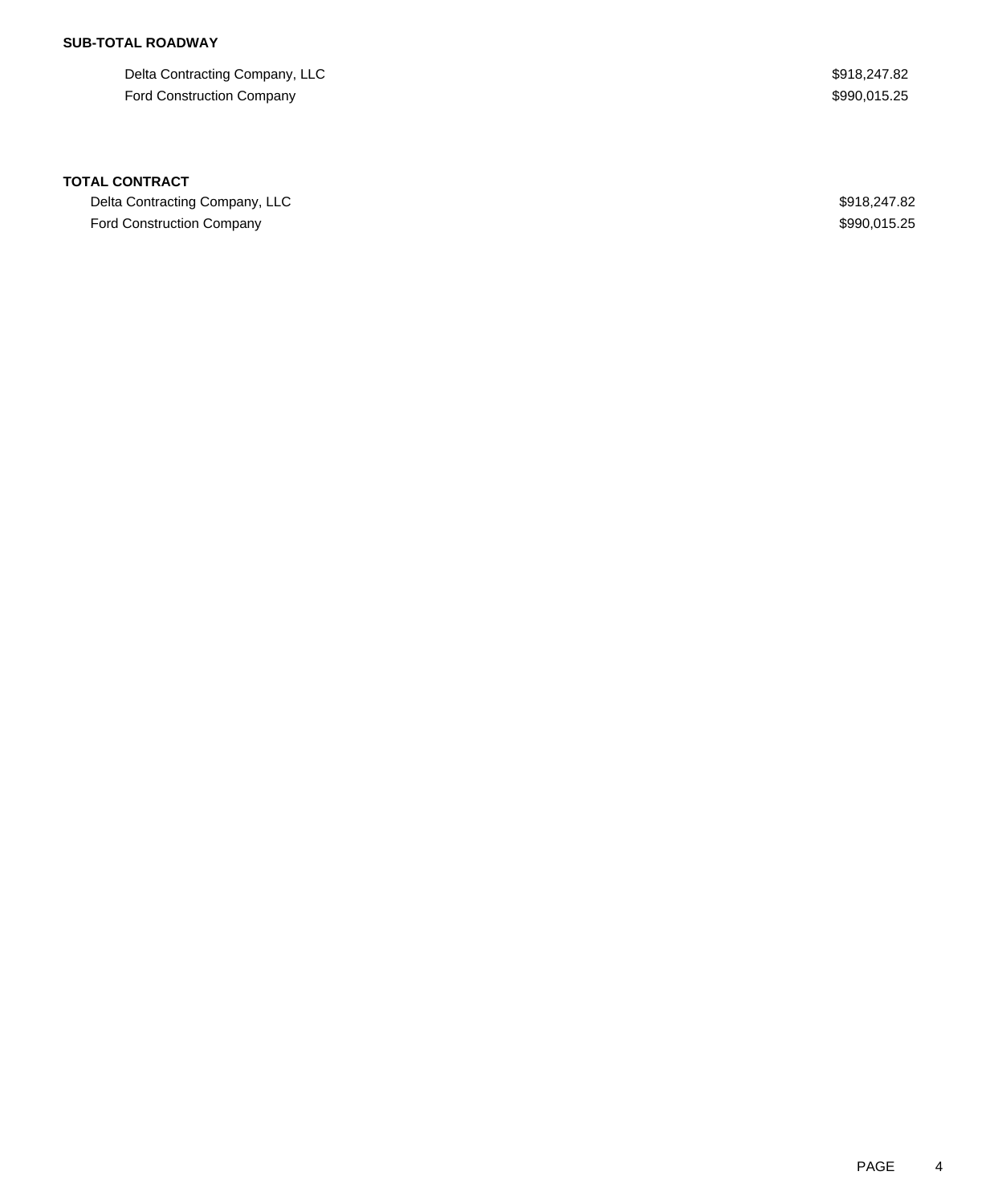COUNTIES CHESTER, CROCKETT, DECATUR, FAYETTE, HARDEMAN, HARDIN, HAYWOOD, HENDERSON, LAUDERDALE, MCNAIRY, SHELBY, AND TIPTON (Contract No. CNS029 Call 036)

98049-4180-04

THE RETRACING OF PAINTED PAVEMENT MARKING LINES ON VARIOUS INTERSTATE AND STATE ROUTES.

PROJECT LENGTH - 0.0 MILES

COMPLETION TIME - ON OR BEFORE SEPTEMBER 30, 2018

|                                      | TOTAL CONTRACT |
|--------------------------------------|----------------|
| Traf-Mark Industries, L.L.C.         | \$1,221,670.00 |
| Oglesby Construction, Inc.           | \$1.246.225.00 |
| STF, LLC dba Traffic Control Company | \$1,273,200.00 |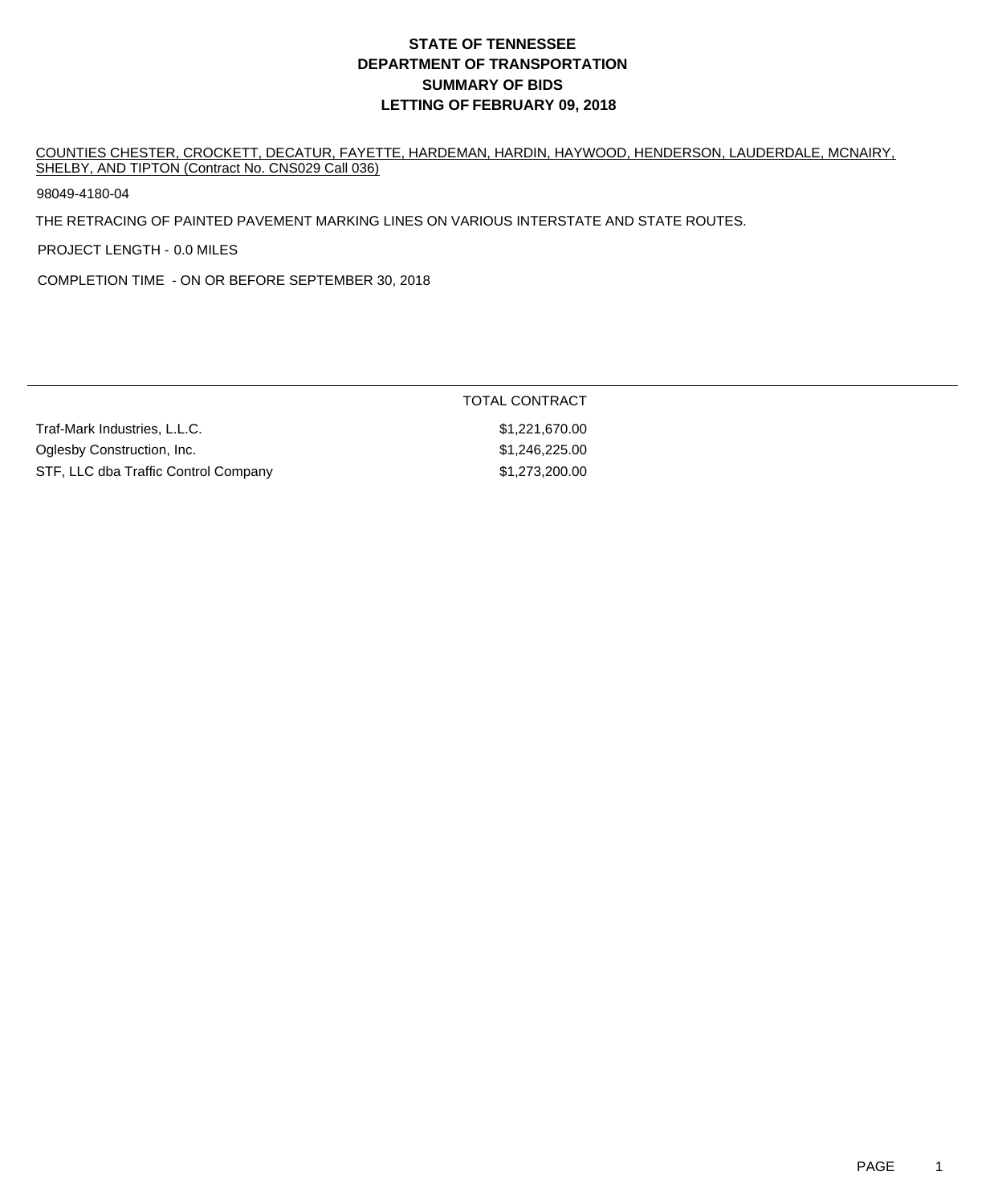|                                                        |                 |                   | <b>CONTRACT CNS029</b> |
|--------------------------------------------------------|-----------------|-------------------|------------------------|
|                                                        |                 | <b>UNIT PRICE</b> | <b>EXTENSION</b>       |
| <b>MAINTENANCE CATEGORY</b>                            |                 |                   |                        |
| 716-05.69 PERFORMANCE BASED RETRACING PAINTED 4IN LINE |                 |                   |                        |
|                                                        | 4,480.000 L.M.  |                   |                        |
| Traf-Mark Industries, L.L.C.                           |                 | \$264.0000        | \$1,182,720.00         |
| Oglesby Construction, Inc.                             |                 | \$270.0000        | \$1,209,600.00         |
| STF, LLC dba Traffic Control Company                   |                 | \$275.0000        | \$1,232,000.00         |
| 716-05.71 PERFORMANCE BASED RETRACING PAINTED 8IN LINE |                 |                   |                        |
|                                                        | 21,500.000 L.F. |                   |                        |
| Traf-Mark Industries, L.L.C.                           |                 | \$0.1000          | \$2,150.00             |
| Oglesby Construction, Inc.                             |                 | \$0.3900          | \$8,385.00             |
| STF, LLC dba Traffic Control Company                   |                 | \$0.4000          | \$8,600.00             |
| 716-50.01 ROADWAY CLEANING FOR PAVEMENT MARKING        |                 |                   |                        |
|                                                        | 8.000 L.M.      |                   |                        |
| Traf-Mark Industries, L.L.C.                           |                 | \$225.0000        | \$1,800.00             |
| Oglesby Construction, Inc.                             |                 | \$50.0000         | \$400.00               |
| STF, LLC dba Traffic Control Company                   |                 | \$200.0000        | \$1,600.00             |
| 717-01<br><b>MOBILIZATION</b>                          |                 |                   |                        |
|                                                        | 1.000 LS        |                   |                        |
| Traf-Mark Industries, L.L.C.                           |                 | \$35,000.0000     | \$35,000.00            |
| Oglesby Construction, Inc.                             |                 | \$27,840.0000     | \$27,840.00            |
| STF, LLC dba Traffic Control Company                   |                 | \$31,000.0000     | \$31,000.00            |
|                                                        |                 |                   |                        |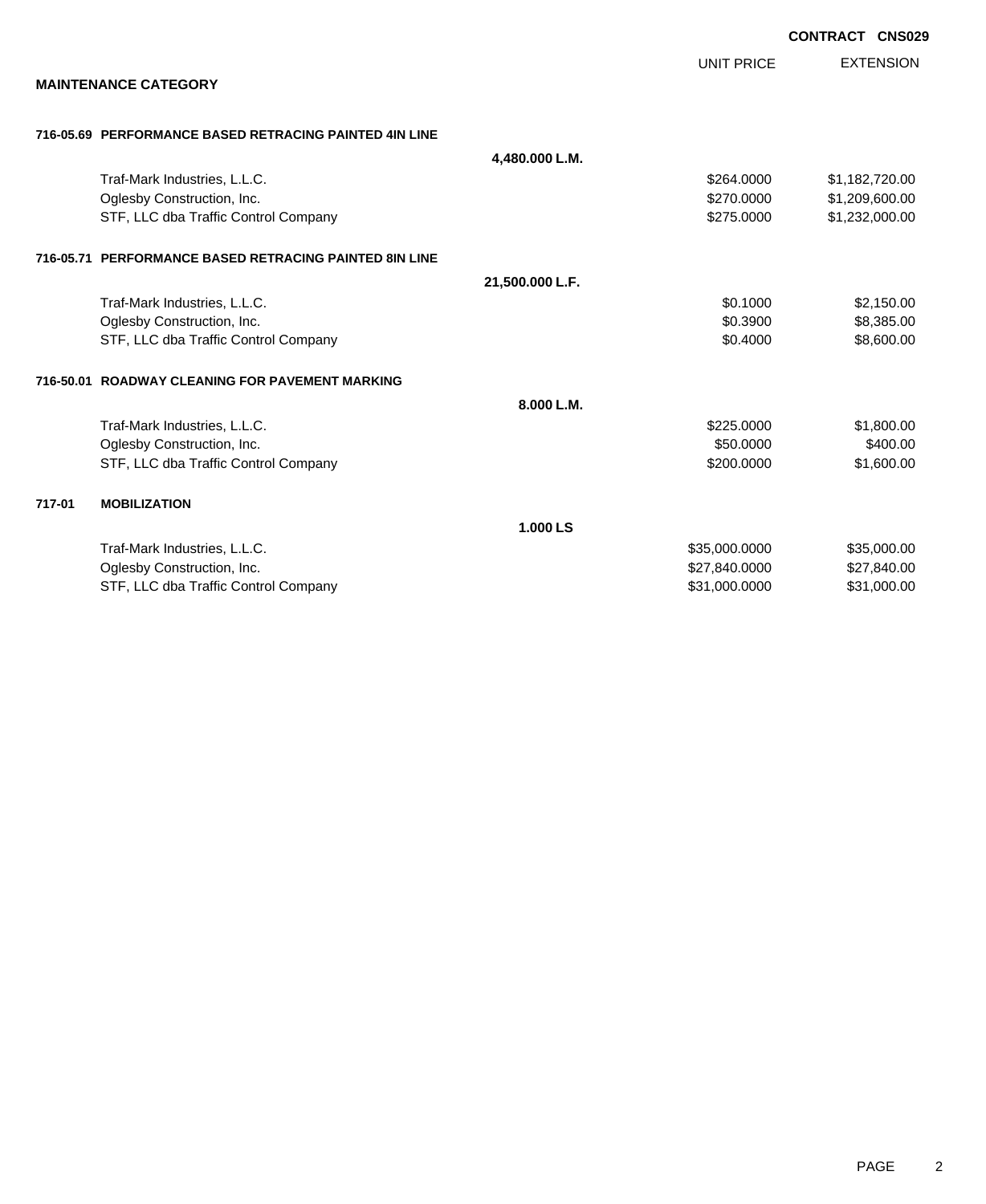### **SUB-TOTAL MAINTENANCE**

| Traf-Mark Industries, L.L.C.         | \$1,221,670.00 |
|--------------------------------------|----------------|
| Oglesby Construction, Inc.           | \$1,246,225.00 |
| STF, LLC dba Traffic Control Company | \$1.273.200.00 |

| Traf-Mark Industries, L.L.C.         | \$1,221,670.00 |
|--------------------------------------|----------------|
| Oglesby Construction, Inc.           | \$1,246,225.00 |
| STF, LLC dba Traffic Control Company | \$1,273,200.00 |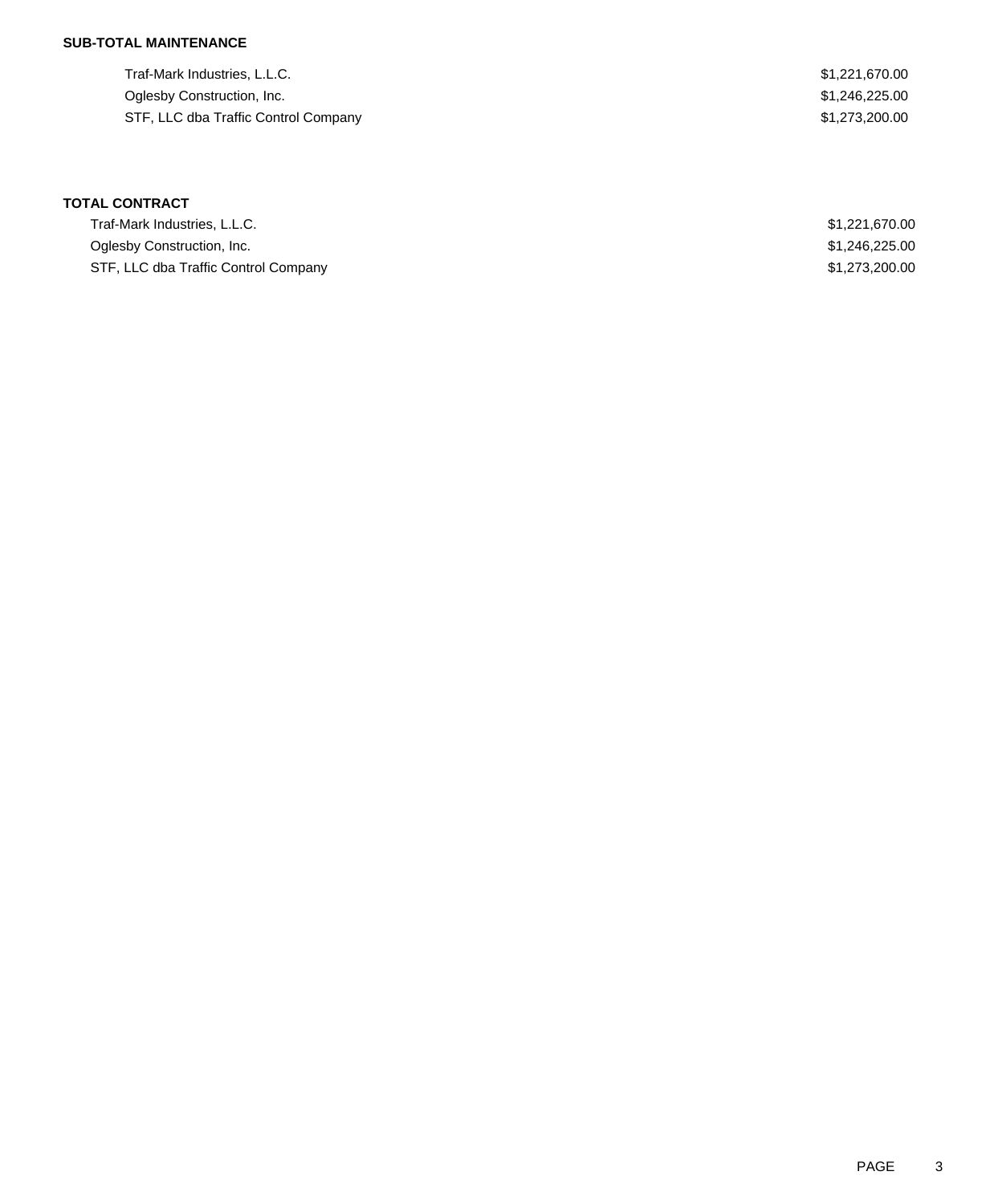#### COUNTIES CHESTER, DECATUR, FAYETTE, HENDERSON, MADISON, AND SHELBY (Contract No. CNS030 Call 037)

98049-4181-04

THE RELENSING OF SNOWPLOWABLE PAVEMENT MARKERS ON VARIOUS INTERSTATE AND STATE ROUTES.

PROJECT LENGTH - 0.0 MILES

COMPLETION TIME - ON OR BEFORE NOVEMBER 30, 2018

|                     | <b>TOTAL CONTRACT</b> |
|---------------------|-----------------------|
| K & S Markers, Inc. | \$207,198.00          |
| WL Markers, Inc.    | \$257,153.00          |
| A & A Safety, Inc.  | \$288,651.20          |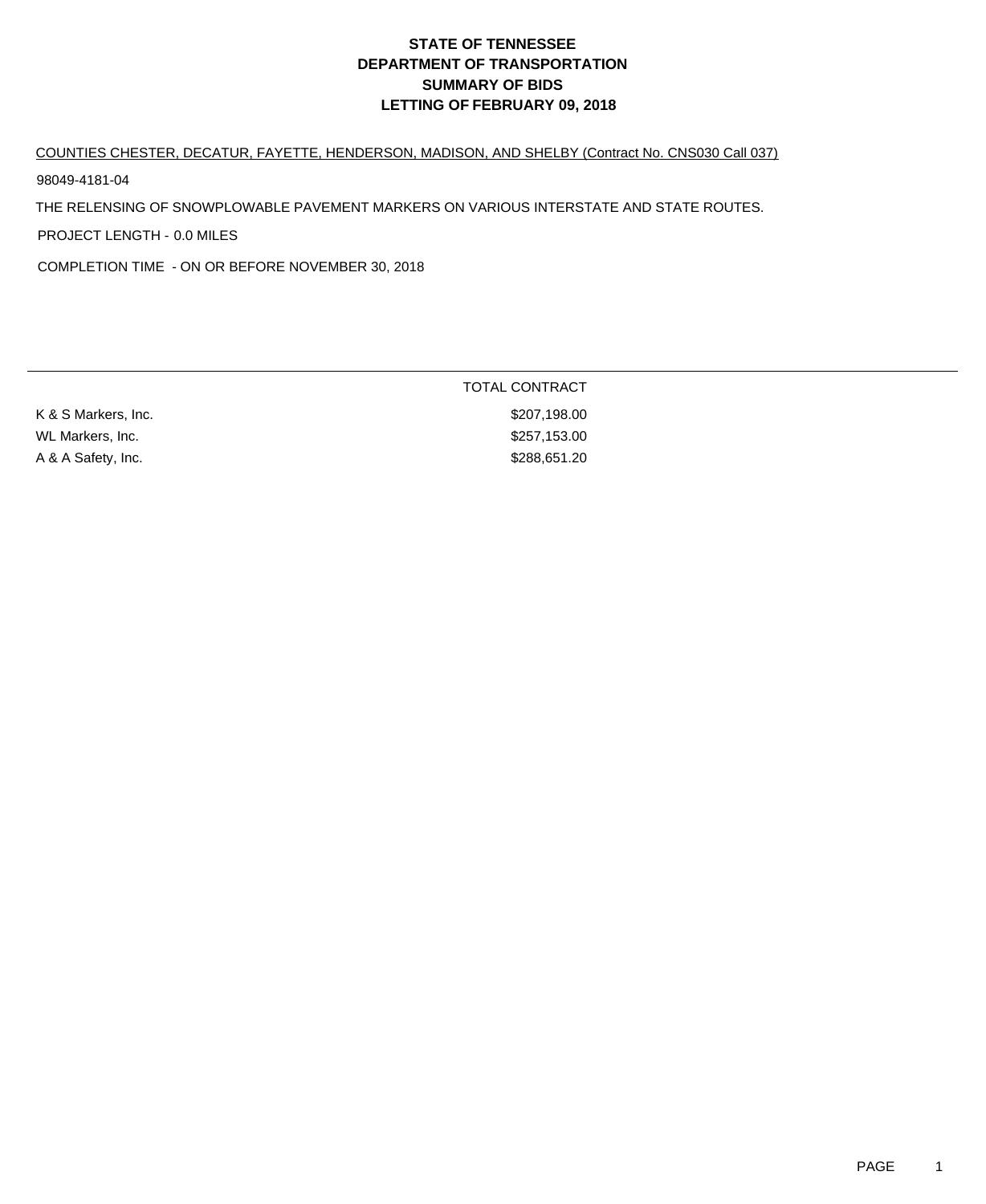**EXTENSION** UNIT PRICE **MAINTENANCE CATEGORY 705-07.11 TRUCK MOUNTED ENERGY ATTENUATOR 2.000 EACH** K & S Markers, Inc. \$20,000.000 \$20,000.000 \$20,000.000 \$20,000.000 \$20,000.000 \$20,000.00 WL Markers, Inc. \$60,000.000 \$60,000.000 \$60,000.000 \$60,000.000 \$60,000.000 \$60,000.00 A & A Safety, Inc. \$8,000.000 \$8,000.000 \$8,000.000 \$8,000.000 **712-01 TRAFFIC CONTROL 1.000 LS** K & S Markers, Inc. \$20,000.000 \$20,000.000 \$20,000.000 \$20,000.000 \$20,000.000 \$20,000.00 WL Markers, Inc. \$40,000.000 \$40,000.000 \$40,000.000 \$40,000.000 \$40,000.000 \$40,000.00 A & A Safety, Inc. \$46,445.000 \$46,445.000 \$46,445.000 **712-06 SIGNS (CONSTRUCTION) 128.000 S.F.** K & S Markers, Inc. \$128.00 WL Markers, Inc. \$128.00 A & A Safety, Inc. \$851.20 **712-08.03 ARROW BOARD (TYPE C) 2.000 EACH** K & S Markers, Inc. \$200.00 \$200.00 \$200.00 \$200.00 \$200.00 \$200.00 \$200.00 \$200.00 \$200.00 \$200.00 \$200.00 \$20 WL Markers, Inc. \$100.00 \$100.00 \$100.00 \$100.00 \$100.00 \$100.00 \$100.00 \$100.00 \$100.00 \$100.00 \$100.00 \$100.00 \$100.00 \$100.00 \$100.00 \$100.00 \$100.00 \$100.00 \$100.00 \$100.00 \$100.00 \$100.00 \$100.00 \$100.00 \$100.00 \$100. A & A Safety, Inc. \$900.0000 \$1,800.00 **716-01.23 Snwplwble Pvmt Mrkrs (Bi-Dir)(2 Color) 1,500.000 EACH** K & S Markers, Inc. \$18.0000 \$27,000.00 WL Markers, Inc. \$19.8000 \$29,700.00 A & A Safety, Inc. \$16.5000 \$24,750.00 **716-01.40 REMOVE AND REPLACE LENS ON SNOWPLOWABLE REFLECTIVE MARKER 43,290.000 EACH** K & S Markers, Inc. \$3.0000 \$129,870.00 WL Markers, Inc. \$108,225.00 \$108,225.00 \$108,225.00 A & A Safety, Inc. \$194,805.00 \$194,805.00 **717-01 MOBILIZATION 1.000 LS** K & S Markers, Inc. \$10,000.000 \$10,000.000 \$10,000.000 \$10,000.000 \$10,000.000 \$10,000.00 WL Markers, Inc. \$19,000.000 \$19,000.000 \$19,000.000 \$19,000.000 \$19,000.000 \$19,000.00 \$19,000.00 \$19,000.00 \$19,000.00 \$19,000.00 \$19,000.00 \$19,000.00 \$19,000.00 \$19,000.00 \$19,000.00 \$19,000.00 \$19,000.00 \$19,000.00 \$1

A & A Safety, Inc. \$12,000.000 \$12,000.000 \$12,000.000 \$12,000.000 \$12,000.000 \$12,000.00

**CONTRACT CNS030**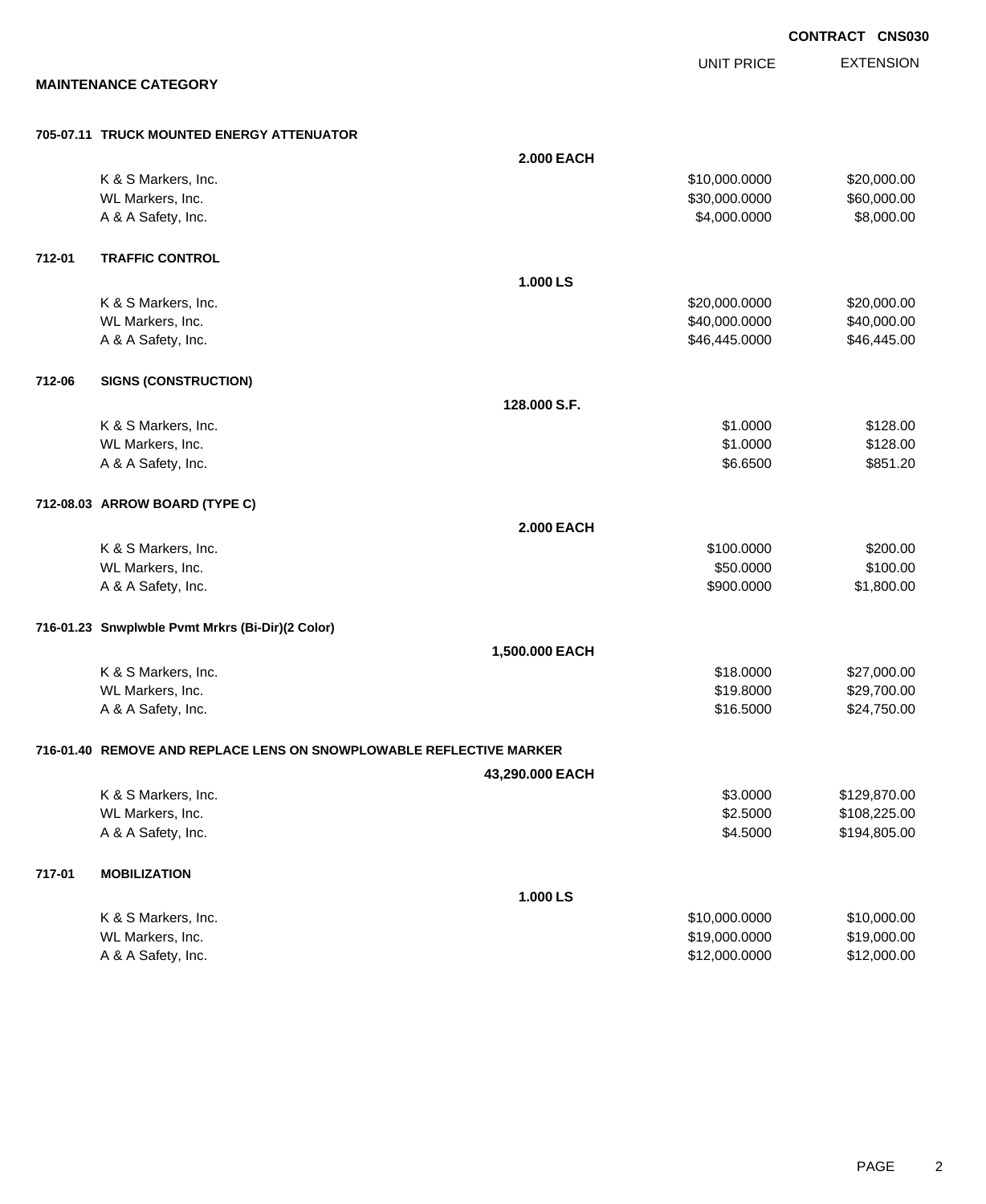### **SUB-TOTAL MAINTENANCE**

| K & S Markers, Inc. | \$207,198.00 |
|---------------------|--------------|
| WL Markers, Inc.    | \$257,153.00 |
| A & A Safety, Inc.  | \$288,651.20 |
|                     |              |

| K & S Markers. Inc. | \$207,198.00 |
|---------------------|--------------|
| WL Markers, Inc.    | \$257,153.00 |
| A & A Safety, Inc.  | \$288.651.20 |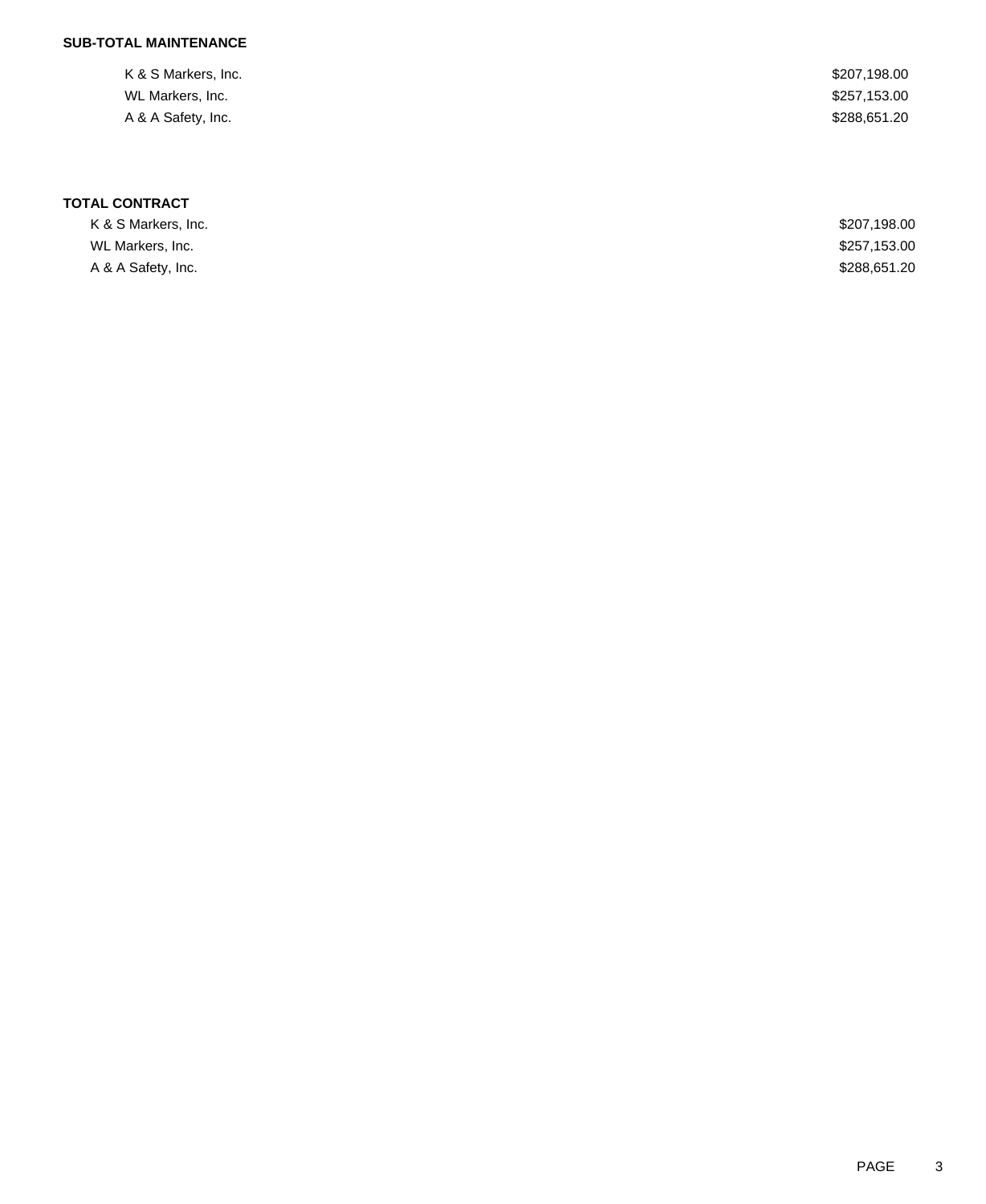TOTAL CONTRACT

#### CLAIBORNE COUNTY (Contract No. CNS072 Call 038)

NH/HSIP-32(89),13002-3271-94,13002-8271-14

THE RESURFACING ON U.S. 25E (S.R. 32) FROM NEAR POWELL RIVER BRIDGE (L.M. 15.97) TO NEAR S.R. 63 (L.M. 18.06).

PROJECT LENGTH - 2.090 MILES

COMPLETION TIME - ON OR BEFORE JULY 31, 2018

DBE GOAL 4.00%

| Rogers Group, Inc.               | \$717,947.70 |
|----------------------------------|--------------|
| Hinkle Contracting Company, LLC  | \$739,939.45 |
| Duracap Asphalt Paving Co., Inc. | \$873,795.84 |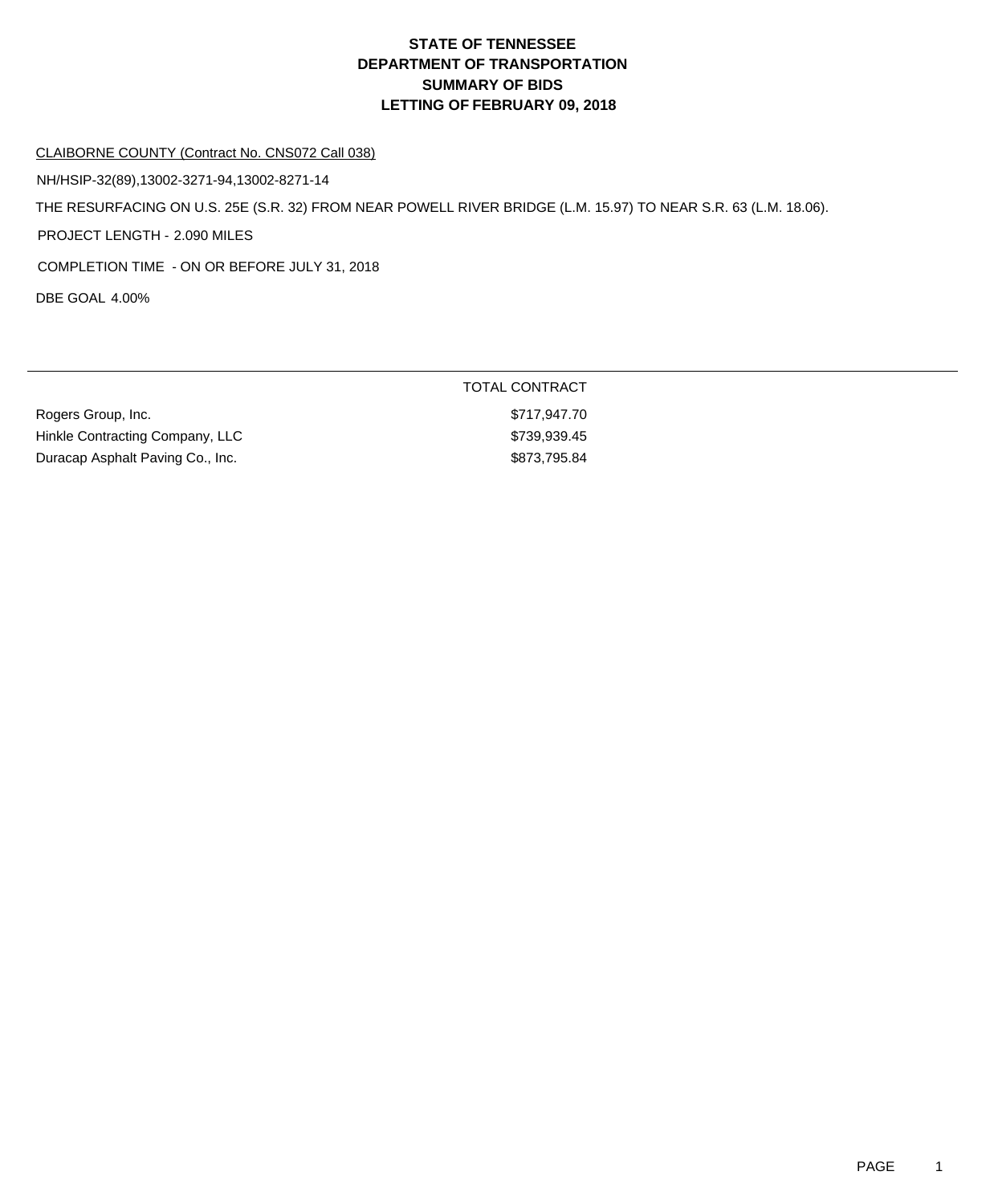|        |                                                           |               |                   | <b>CONTRACT CNS072</b> |
|--------|-----------------------------------------------------------|---------------|-------------------|------------------------|
|        |                                                           |               | <b>UNIT PRICE</b> | <b>EXTENSION</b>       |
|        | <b>ROADWAY CATEGORY</b>                                   |               |                   |                        |
| 303-01 | MINERAL AGGREGATE, TYPE A BASE, GRADING D                 |               |                   |                        |
|        |                                                           | 553.000 TON   |                   |                        |
|        | Rogers Group, Inc.                                        |               | \$29.6000         | \$16,368.80            |
|        | Hinkle Contracting Company, LLC                           |               | \$40.0000         | \$22,120.00            |
|        | Duracap Asphalt Paving Co., Inc.                          |               | \$31.7400         | \$17,552.22            |
| 403-01 | BITUMINOUS MATERIAL FOR TACK COAT (TC)                    |               |                   |                        |
|        |                                                           | 32.000 TON    |                   |                        |
|        | Rogers Group, Inc.                                        |               | \$460.0000        | \$14,720.00            |
|        | Hinkle Contracting Company, LLC                           |               | \$765.0000        | \$24,480.00            |
|        | Duracap Asphalt Paving Co., Inc.                          |               | \$900.0000        | \$28,800.00            |
|        | 411-01.07 ACS MIX (PG64-22) GRADING E SHOULDER            |               |                   |                        |
|        |                                                           | 1,787.000 TON |                   |                        |
|        | Rogers Group, Inc.                                        |               | \$79.8000         | \$142,602.60           |
|        | Hinkle Contracting Company, LLC                           |               | \$75.0000         | \$134,025.00           |
|        | Duracap Asphalt Paving Co., Inc.                          |               | \$86.9100         | \$155,308.17           |
|        | 411-02.10 ACS MIX(PG70-22) GRADING D                      |               |                   |                        |
|        |                                                           | 4,977.000 TON |                   |                        |
|        | Rogers Group, Inc.                                        |               | \$89.1000         | \$443,450.70           |
|        | Hinkle Contracting Company, LLC                           |               | \$87.8500         | \$437,229.45           |
|        | Duracap Asphalt Paving Co., Inc.                          |               | \$104.8500        | \$521,838.45           |
|        | 411-12.01 SCORING SHOULDERS (CONTINUOUS) (16IN WIDTH)     |               |                   |                        |
|        |                                                           | 2.000 L.M.    |                   |                        |
|        | Rogers Group, Inc.                                        |               | \$755.0000        | \$1,510.00             |
|        | Hinkle Contracting Company, LLC                           |               | \$980.0000        | \$1,960.00             |
|        | Duracap Asphalt Paving Co., Inc.                          |               | \$1,985.0000      | \$3,970.00             |
|        | 411-12.02 SCORING SHOULDERS (NON-CONTINUOUS) (16IN WIDTH) |               |                   |                        |
|        |                                                           | 3.300 L.M.    |                   |                        |
|        | Rogers Group, Inc.                                        |               | \$755.0000        | \$2,491.50             |
|        | Hinkle Contracting Company, LLC                           |               | \$980.0000        | \$3,234.00             |
|        | Duracap Asphalt Paving Co., Inc.                          |               | \$1,985.0000      | \$6,550.50             |
| 706-01 | <b>GUARDRAIL REMOVED</b>                                  |               |                   |                        |
|        |                                                           | 50.000 L.F.   |                   |                        |
|        | Rogers Group, Inc.                                        |               | \$4.0000          | \$200.00               |
|        | Hinkle Contracting Company, LLC                           |               | \$4.0000          | \$200.00               |
|        | Duracap Asphalt Paving Co., Inc.                          |               | \$4.5000          | \$225.00               |
|        | <b>706-06.03 RADIUS RAIL</b>                              |               |                   |                        |
|        |                                                           | 50.000 L.F.   |                   |                        |
|        | Rogers Group, Inc.                                        |               | \$45.0000         | \$2,250.00             |
|        | Hinkle Contracting Company, LLC                           |               | \$45.0000         | \$2,250.00             |
|        | Duracap Asphalt Paving Co., Inc.                          |               | \$50.0000         | \$2,500.00             |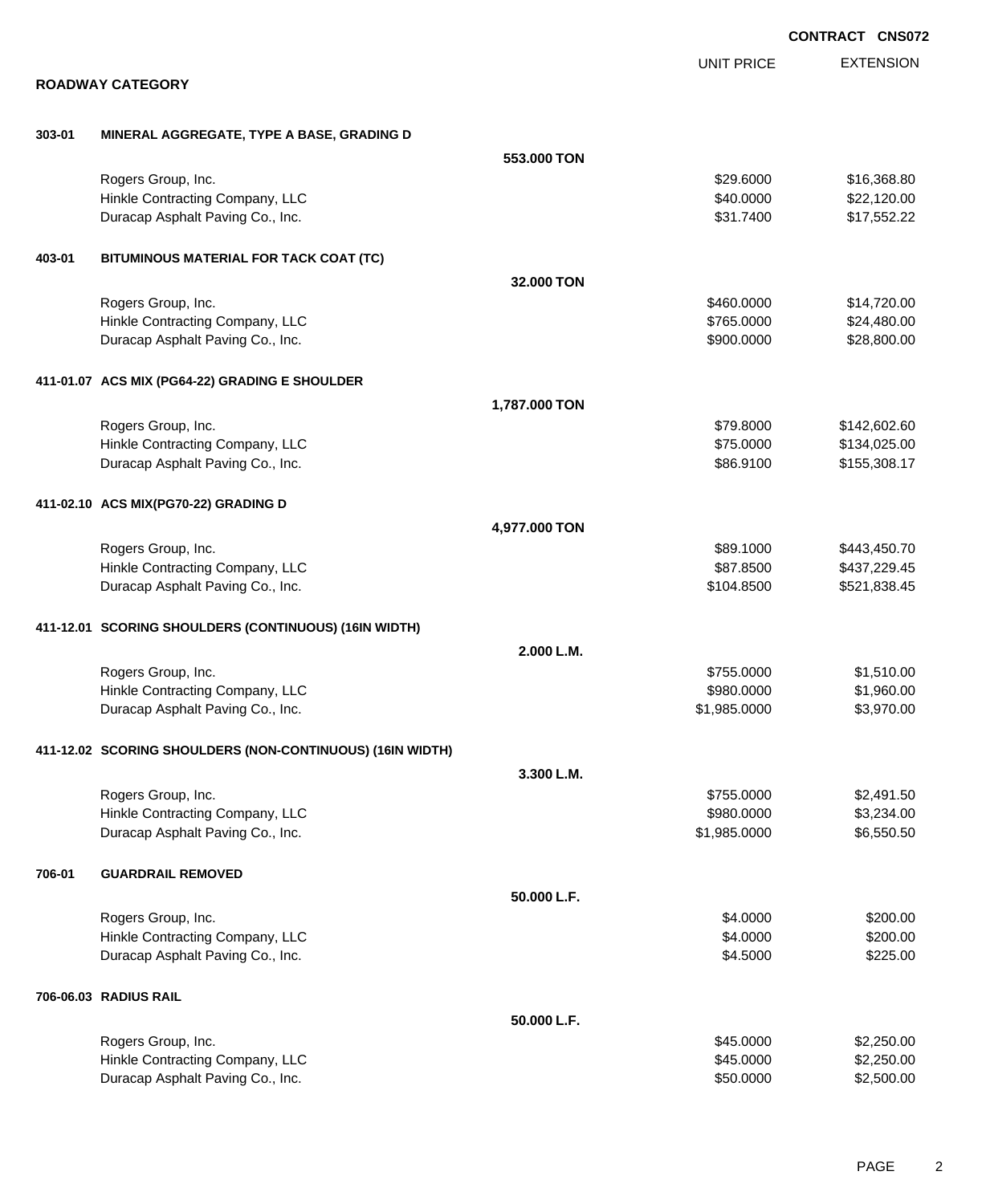**CONTRACT CNS072**

|        |                                                             |              | <b>UNIT PRICE</b> | <b>EXTENSION</b> |
|--------|-------------------------------------------------------------|--------------|-------------------|------------------|
| 712-01 | <b>TRAFFIC CONTROL</b>                                      |              |                   |                  |
|        |                                                             | 1.000 LS     |                   |                  |
|        | Rogers Group, Inc.                                          |              | \$8,470.0000      | \$8,470.00       |
|        | Hinkle Contracting Company, LLC                             |              | \$20,000.0000     | \$20,000.00      |
|        | Duracap Asphalt Paving Co., Inc.                            |              | \$37,830.0000     | \$37,830.00      |
| 712-06 | <b>SIGNS (CONSTRUCTION)</b>                                 |              |                   |                  |
|        |                                                             | 878,000 S.F. |                   |                  |
|        | Rogers Group, Inc.                                          |              | \$7.9500          | \$6,980.10       |
|        | Hinkle Contracting Company, LLC                             |              | \$12.5000         | \$10,975.00      |
|        | Duracap Asphalt Paving Co., Inc.                            |              | \$7.0000          | \$6,146.00       |
|        | 716-01.21 Snwplwble Pvmt Mrkrs (Bi-Dir)(1 Color)            |              |                   |                  |
|        |                                                             | 117,000 EACH |                   |                  |
|        | Rogers Group, Inc.                                          |              | \$23.0000         | \$2,691.00       |
|        | Hinkle Contracting Company, LLC                             |              | \$25.0000         | \$2,925.00       |
|        | Duracap Asphalt Paving Co., Inc.                            |              | \$25.5000         | \$2,983.50       |
|        | 716-01.22 Snwplwble Pvmt Mrkrs (Mono-Dir)(1 Color)          |              |                   |                  |
|        |                                                             | 143,000 EACH |                   |                  |
|        | Rogers Group, Inc.                                          |              | \$23.0000         | \$3,289.00       |
|        | Hinkle Contracting Company, LLC                             |              | \$25.0000         | \$3,575.00       |
|        | Duracap Asphalt Paving Co., Inc.                            |              | \$25.5000         | \$3,646.50       |
|        | 716-01.23 Snwplwble Pvmt Mrkrs (Bi-Dir)(2 Color)            |              |                   |                  |
|        |                                                             | 131,000 EACH |                   |                  |
|        | Rogers Group, Inc.                                          |              | \$23.0000         | \$3,013.00       |
|        | Hinkle Contracting Company, LLC                             |              | \$25.0000         | \$3,275.00       |
|        | Duracap Asphalt Paving Co., Inc.                            |              | \$25.5000         | \$3,340.50       |
|        | 716-02.04 PLASTIC PAVEMENT MARKING(CHANNELIZATION STRIPING) |              |                   |                  |
|        |                                                             | 176.000 S.Y. |                   |                  |
|        | Rogers Group, Inc.                                          |              | \$18.0000         | \$3,168.00       |
|        | Hinkle Contracting Company, LLC                             |              | \$17.2500         | \$3,036.00       |
|        | Duracap Asphalt Paving Co., Inc.                            |              | \$20.0000         | \$3,520.00       |
|        | 716-02.05 PLASTIC PAVEMENT MARKING (STOP LINE)              |              |                   |                  |
|        |                                                             | 400.000 L.F. |                   |                  |
|        | Rogers Group, Inc.                                          |              | \$9.0000          | \$3,600.00       |
|        | Hinkle Contracting Company, LLC                             |              | \$10.7500         | \$4,300.00       |
|        | Duracap Asphalt Paving Co., Inc.                            |              | \$10.0000         | \$4,000.00       |
|        | 716-02.06 PLASTIC PAVEMENT MARKING (TURN LANE ARROW)        |              |                   |                  |
|        |                                                             | 14.000 EACH  |                   |                  |
|        | Rogers Group, Inc.                                          |              | \$150.0000        | \$2,100.00       |
|        | Hinkle Contracting Company, LLC                             |              | \$145.0000        | \$2,030.00       |
|        | Duracap Asphalt Paving Co., Inc.                            |              | \$165.0000        | \$2,310.00       |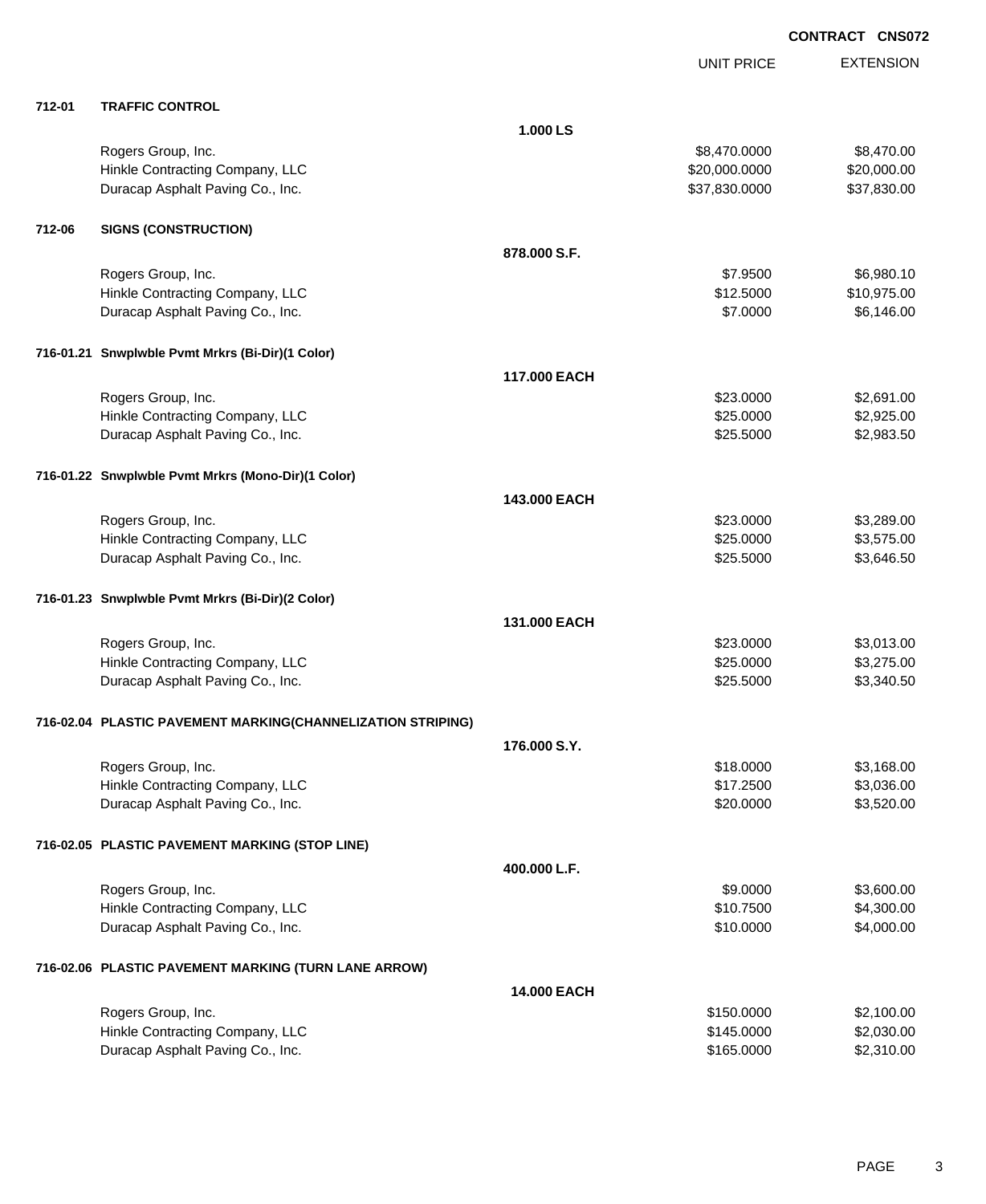**CONTRACT CNS072**

UNIT PRICE EXTENSION

|  | 716-05.01 PAINTED PAVEMENT MARKING (4" LINE) |  |  |
|--|----------------------------------------------|--|--|
|  |                                              |  |  |

|        | 716-05.01   PAINTED PAVEMENT MARKING (4" LINE)           |             |               |             |
|--------|----------------------------------------------------------|-------------|---------------|-------------|
|        |                                                          | 10.000 L.M. |               |             |
|        | Rogers Group, Inc.                                       |             | \$495.0000    | \$4,950.00  |
|        | Hinkle Contracting Company, LLC                          |             | \$625,0000    | \$6,250.00  |
|        | Duracap Asphalt Paving Co., Inc.                         |             | \$545.0000    | \$5,450.00  |
|        | 716-12.02 ENHANCED FLATLINE THERMO PVMT MRKNG (6IN LINE) |             |               |             |
|        |                                                          | 10.000 L.M. |               |             |
|        | Rogers Group, Inc.                                       |             | \$3,750.0000  | \$37,500.00 |
|        | Hinkle Contracting Company, LLC                          |             | \$4,000.0000  | \$40,000.00 |
|        | Duracap Asphalt Paving Co., Inc.                         |             | \$4,125.0000  | \$41,250.00 |
|        | 716-12.06 ENHANCED FLAT LINE THERMO (8IN LINE)           |             |               |             |
|        |                                                          | 50.000 L.F. |               |             |
|        | Rogers Group, Inc.                                       |             | \$2.0000      | \$100.00    |
|        | Hinkle Contracting Company, LLC                          |             | \$1,5000      | \$75.00     |
|        | Duracap Asphalt Paving Co., Inc.                         |             | \$2.5000      | \$125.00    |
| 717-01 | <b>MOBILIZATION</b>                                      |             |               |             |
|        |                                                          | 1.000 LS    |               |             |
|        | Rogers Group, Inc.                                       |             | \$18,493.0000 | \$18,493.00 |
|        | Hinkle Contracting Company, LLC                          |             | \$18,000.0000 | \$18,000.00 |
|        | Duracap Asphalt Paving Co., Inc.                         |             | \$26,450.0000 | \$26,450.00 |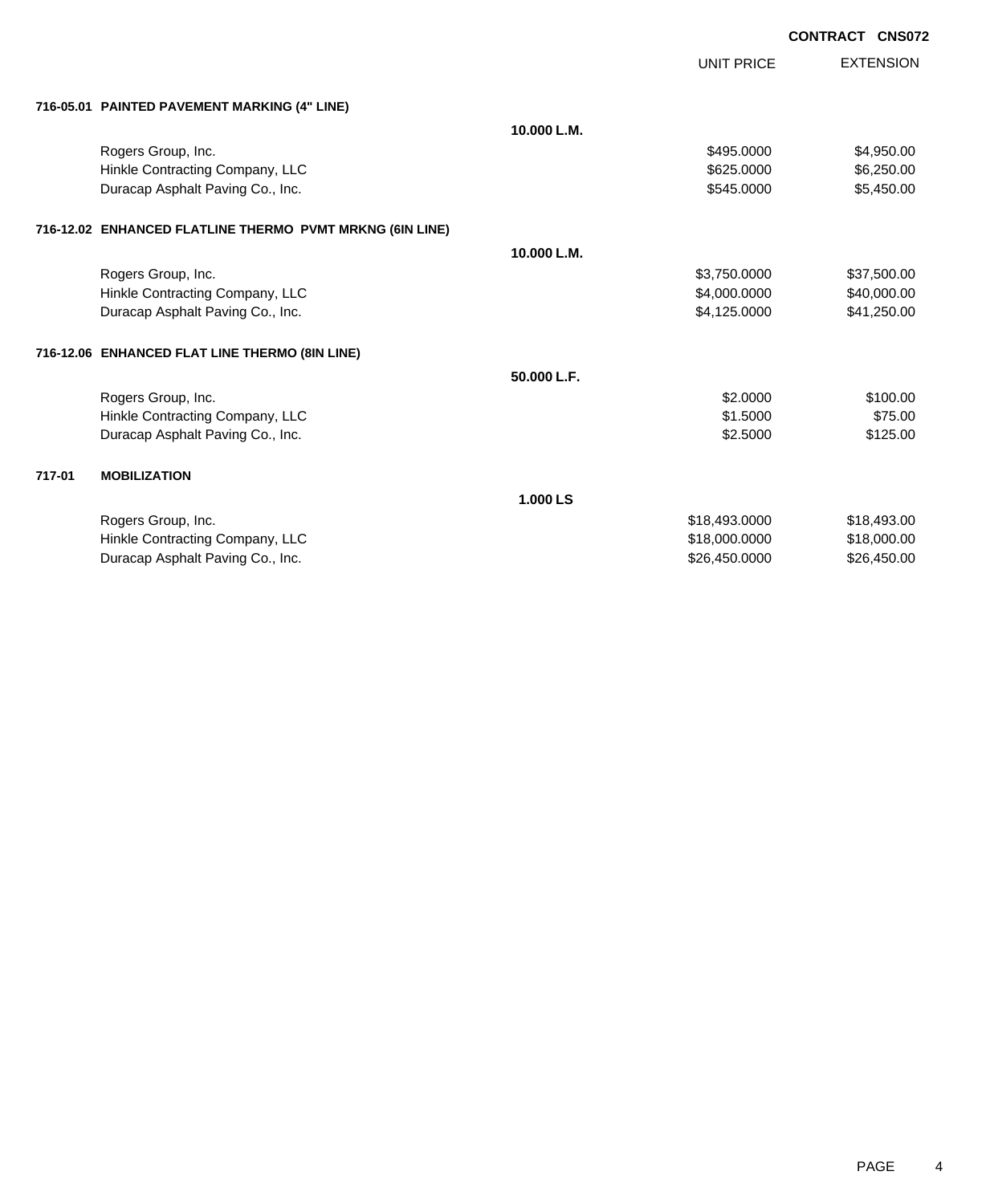### **SUB-TOTAL ROADWAY**

| Rogers Group, Inc.               | \$717.947.70 |
|----------------------------------|--------------|
| Hinkle Contracting Company, LLC  | \$739.939.45 |
| Duracap Asphalt Paving Co., Inc. | \$873.795.84 |

| Rogers Group, Inc.               | \$717.947.70 |
|----------------------------------|--------------|
| Hinkle Contracting Company, LLC  | \$739.939.45 |
| Duracap Asphalt Paving Co., Inc. | \$873.795.84 |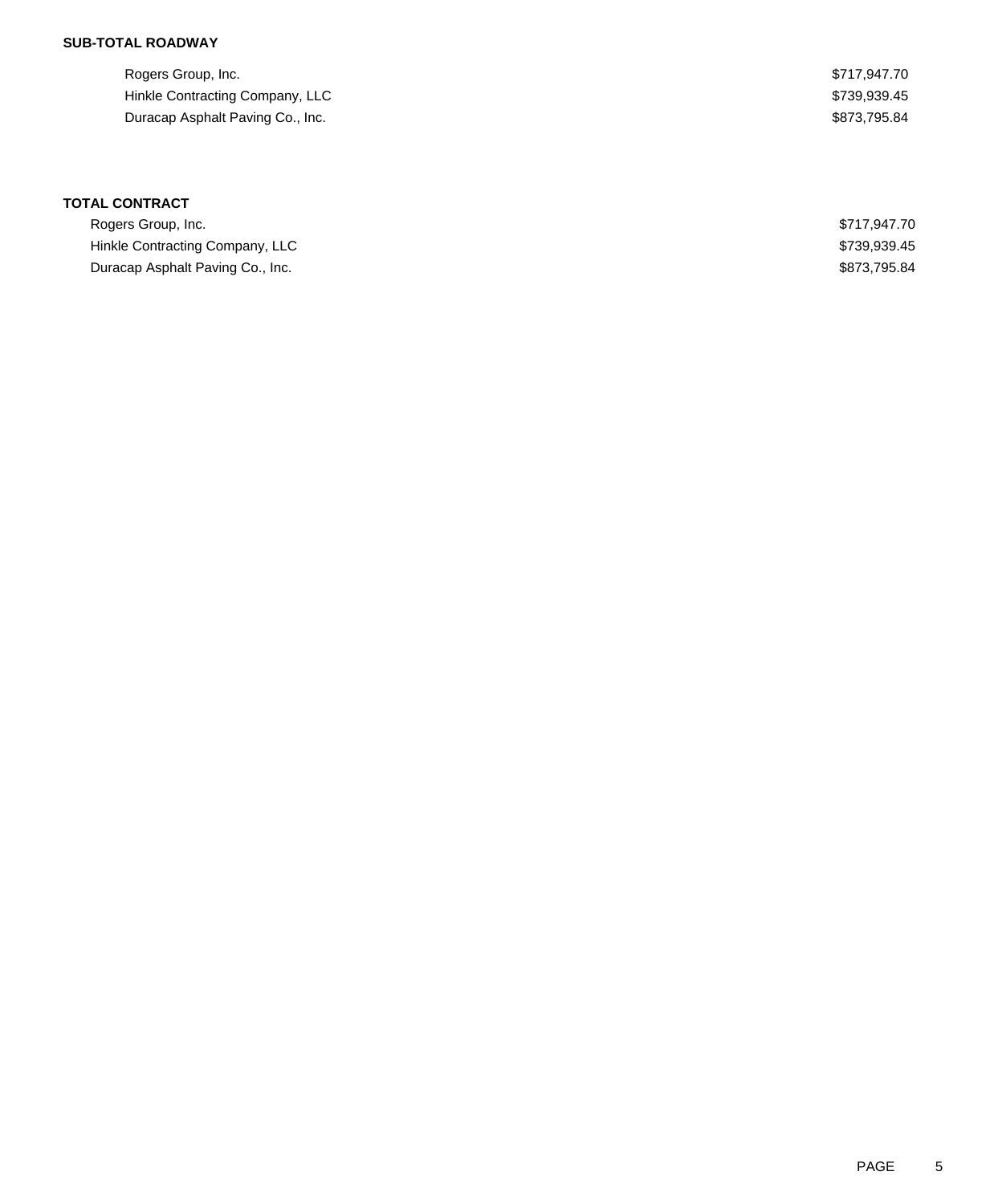#### CLAIBORNE COUNTY (Contract No. CNS073 Call 039)

NH/HSIP-63(63),13005-3233-94,13005-8233-14

THE RESURFACING ON S.R. 63 FROM THE CAMPBELL COUNTY LINE (L.M. 0.00) TO NEAR DUNN HILL ROAD (L.M. 4.40).

PROJECT LENGTH - 4.400 MILES

COMPLETION TIME - ON OR BEFORE JULY 31, 2018

DBE GOAL 3.50%

Rogers Group, Inc. **\$492,644.15** Potter South East LLC \$669,634.80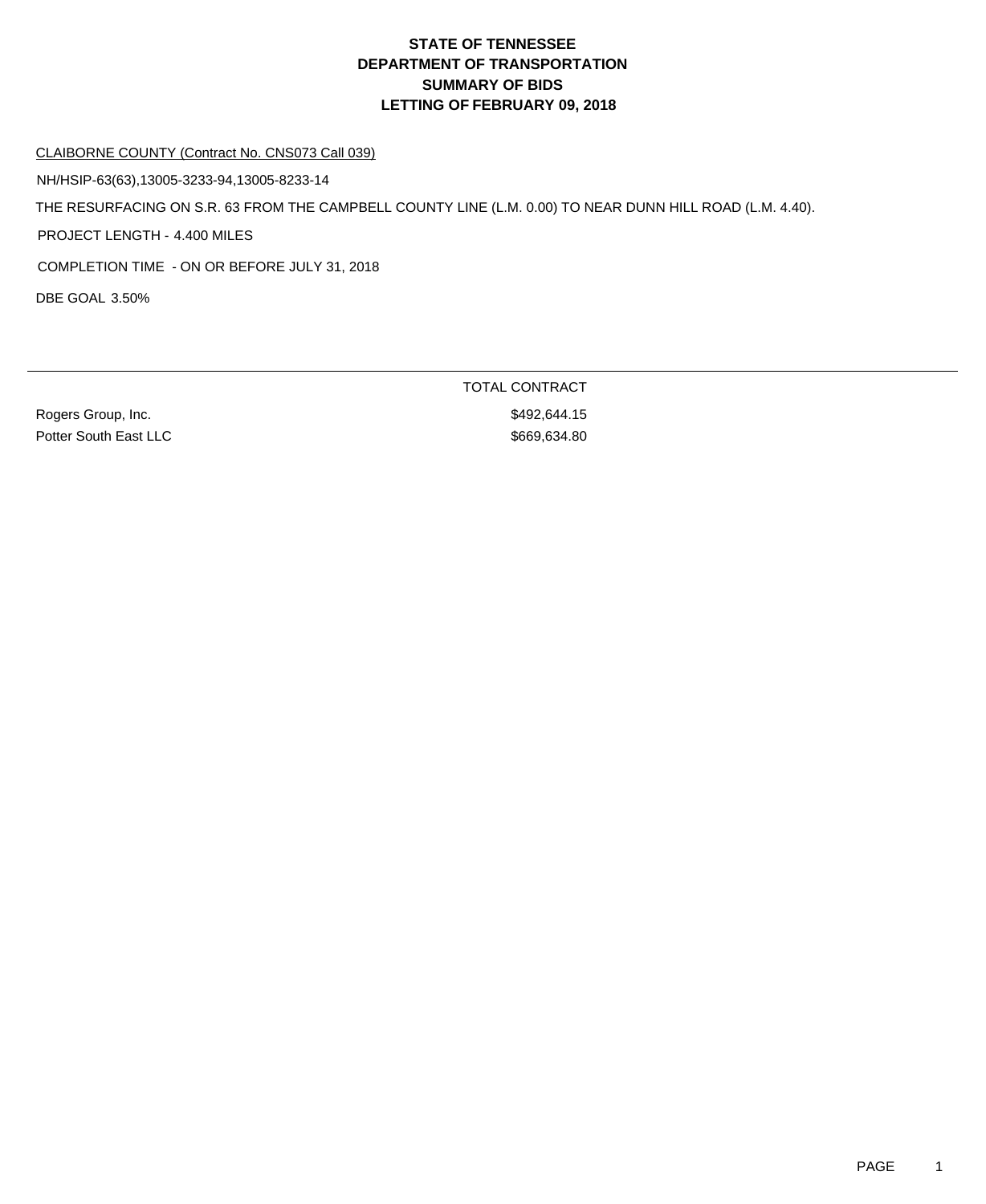EXTENSION **CONTRACT CNS073** UNIT PRICE **ROADWAY CATEGORY 403-01 BITUMINOUS MATERIAL FOR TACK COAT (TC) 60.000 TON** Rogers Group, Inc. \$27,300.00 \$27,300.00 Potter South East LLC 6620.000 \$37,200.00 **411-01.07 ACS MIX (PG64-22) GRADING E SHOULDER 220.000 TON** Rogers Group, Inc. \$99.8500 \$21,967.00 Potter South East LLC  $$118.5000$   $$26,070.00$ **411-03.12 ACS MIX(PG64-22) THIN LIFT D ASPHALT 3,859.000 TON** Rogers Group, Inc. \$340,556.75 Potter South East LLC **\$118.5000** \$457,291.50 **411-12.02 SCORING SHOULDERS (NON-CONTINUOUS) (16IN WIDTH) 7.000 L.M.** Rogers Group, Inc. \$1,075.000 \$5,075.00 \$5,075.00 \$5,075.00 \$5,075.00 \$5,075.00 \$5,075.00 \$5,075.00 \$5,075.00 \$5,075 Potter South East LLC  $$906.2500$  \$6,343.75 **712-01 TRAFFIC CONTROL 1.000 LS** Rogers Group, Inc. \$6,240.000 \$6,240.000 \$6,240.000 \$6,240.000 \$6,240.000 \$6,240.000 \$6,240.00 Potter South East LLC 6,000.000 \$6,000.000 \$6,000.000 \$6,000.000 \$6,000.000 \$6,000.000 \$6,000.00 **712-06 SIGNS (CONSTRUCTION) 506.000 S.F.** Rogers Group, Inc. \$8.9000 \$4,503.40 Potter South East LLC  $$9.0000$  \$4,554.00 **716-01.21 Snwplwble Pvmt Mrkrs (Bi-Dir)(1 Color) 291.000 EACH** Rogers Group, Inc. \$24.0000 \$6,984.00 Potter South East LLC \$3,093.75 **716-02.05 PLASTIC PAVEMENT MARKING (STOP LINE) 220.000 L.F.** Rogers Group, Inc. \$1,200.00 \$2,200.00 \$2,200.00 \$2,200.00 \$2,200.00 \$2,200.00 \$2,200.00 \$2,200.00 \$2,200.00 \$2,200.00 Potter South East LLC \$13.4400 \$2,956.80 **716-05.01 PAINTED PAVEMENT MARKING (4" LINE) 5.000 L.M.** Rogers Group, Inc. \$2,475.00 Potter South East LLC 6687.5000 \$4,687.5000 \$4,687.5000 \$4,687.5000 \$4,687.5000 \$4,687.5000 \$4,687.50 **716-12.02 ENHANCED FLATLINE THERMO PVMT MRKNG (6IN LINE) 18.000 L.M.** Rogers Group, Inc. \$3,750.000 \$67,500.00 Potter South East LLC  $$4,968.7500$  \$89,437.50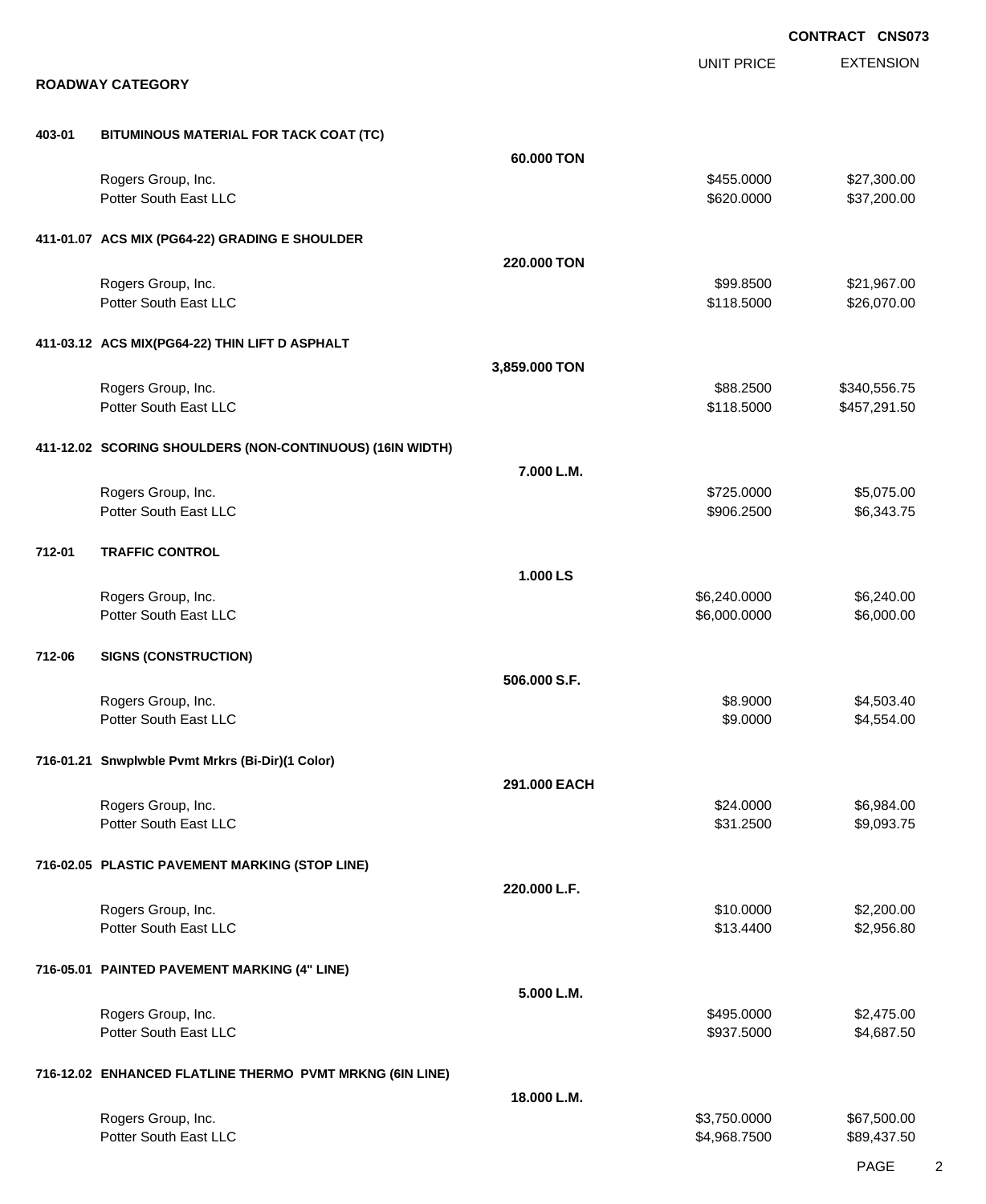### **CONTRACT CNS073**

EXTENSION UNIT PRICE

### **717-01 MOBILIZATION**

**1.000 LS**

Rogers Group, Inc. \$7,843.000 \$7,843.000 \$7,843.000 \$7,843.000 Potter South East LLC \$26,000.0000 \$26,000.000 \$26,000.000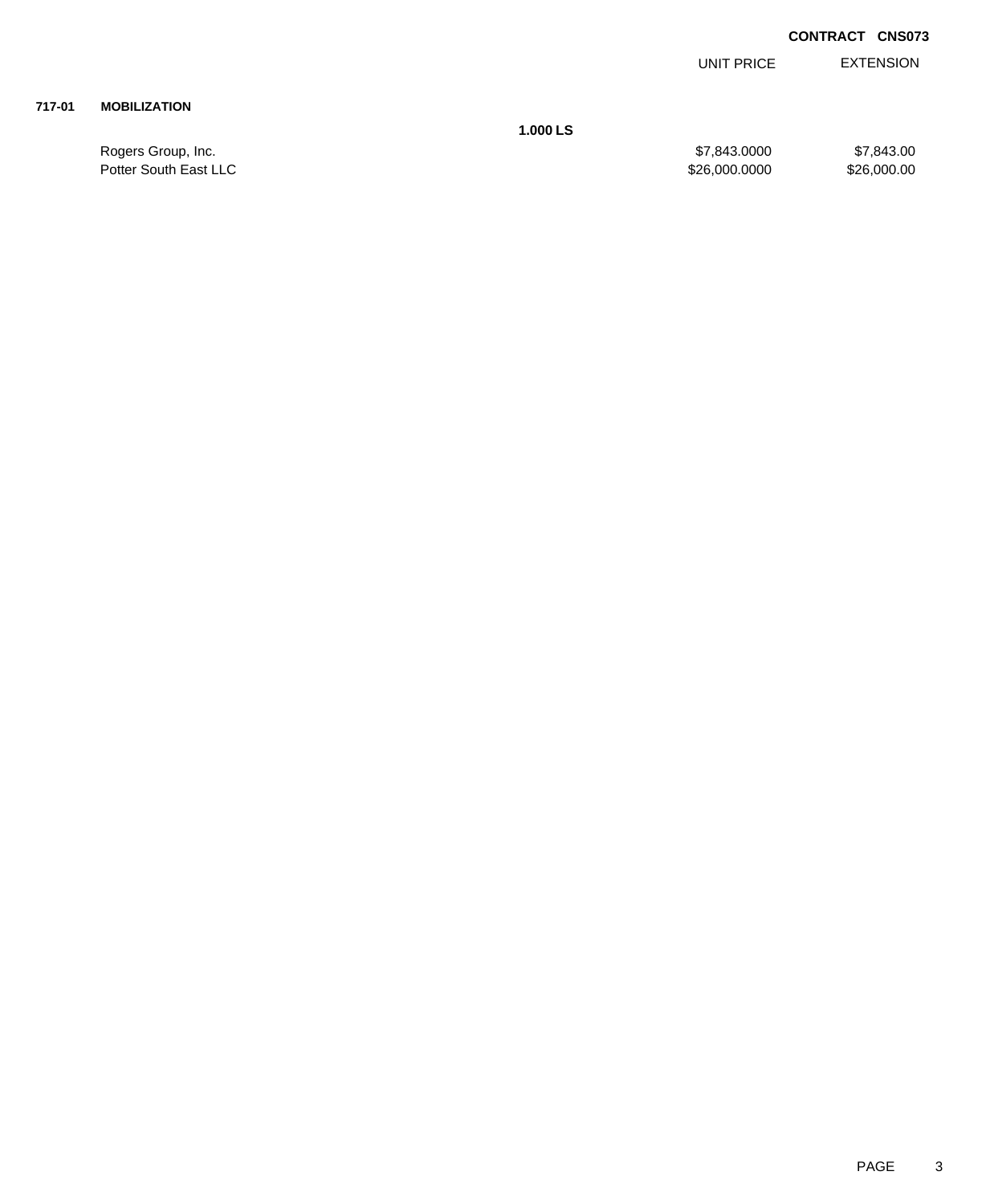### **SUB-TOTAL ROADWAY**

Rogers Group, Inc. \$492,644.15 Potter South East LLC \$669,634.80

#### **TOTAL CONTRACT**

Rogers Group, Inc. \$492,644.15 Potter South East LLC \$669,634.80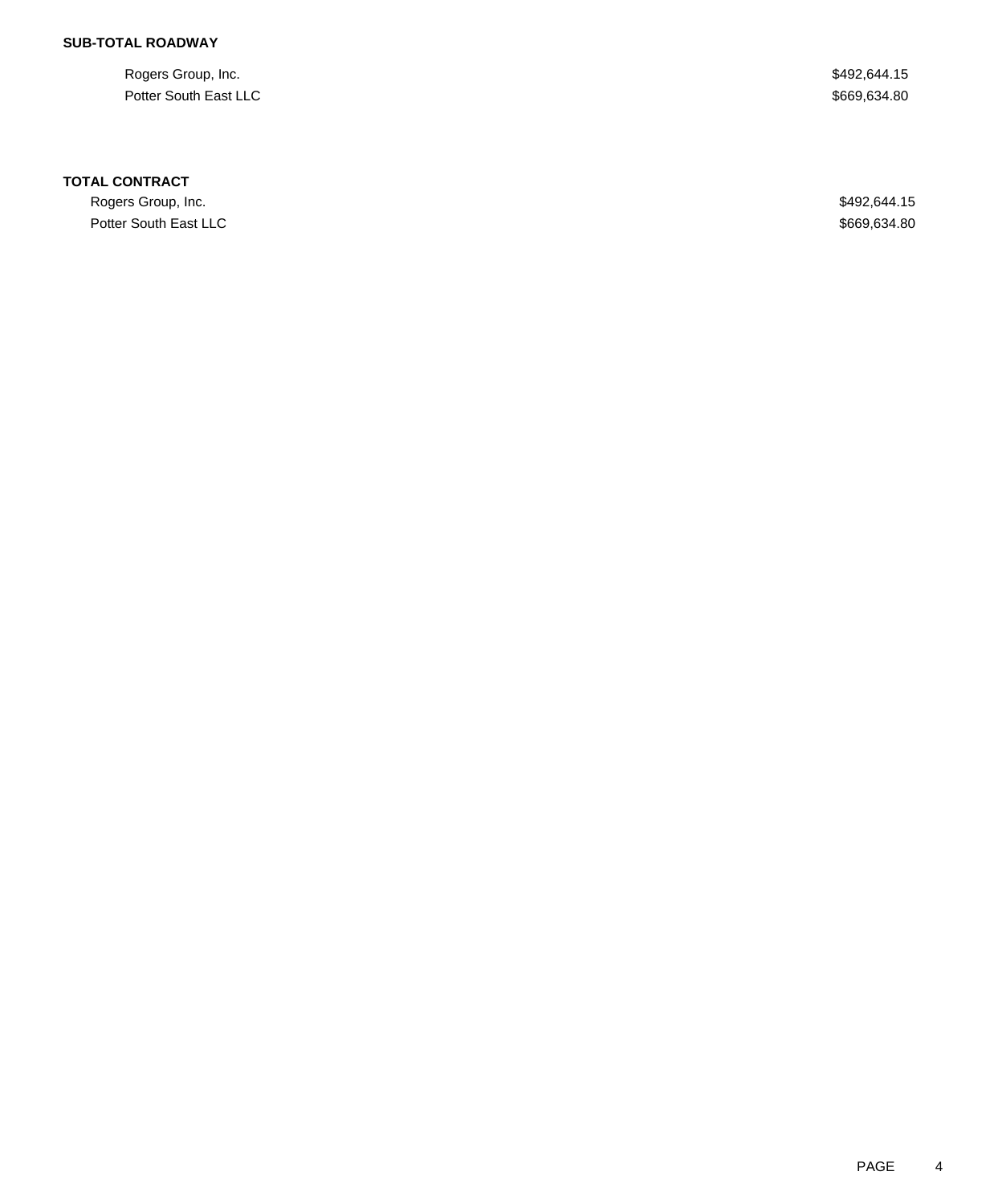#### CUMBERLAND COUNTY (Contract No. CNS018 Call 040)

NH-28(66),18008-8228-14,STP/HSIP-298(14),18011-3229-94,18011-8229-14

THE RESURFACING (MICROSURFACING) ON U.S. 127 (S.R. 28) FROM PLATEAU ROAD TO THE BRIDGE OVER CLEAR CREEK AND ON S.R. 298 FROM NORTH OF REDMOND LANE TO SOUTH OF ROY MCCOY ROAD.

PROJECT LENGTH - 13.450 MILES

COMPLETION TIME - ON OR BEFORE SEPTEMBER 30, 2018

DBE GOAL 4.50%

TOTAL CONTRACT

Hudson Construction Company **\$770,256.15**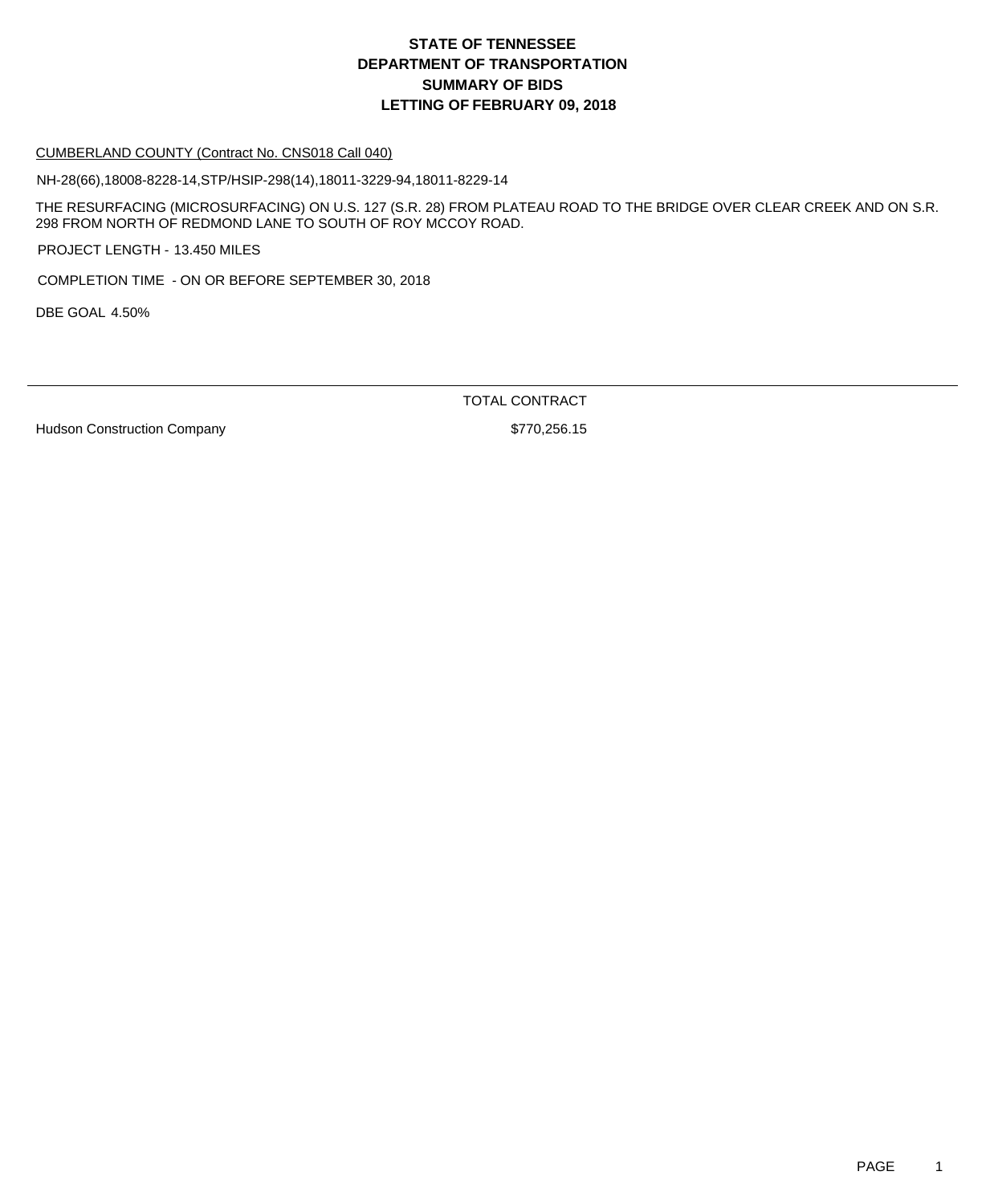|        |                                                                  |                   |                   | <b>CONTRACT CNS018</b> |
|--------|------------------------------------------------------------------|-------------------|-------------------|------------------------|
|        | <b>ROADWAY CATEGORY</b>                                          |                   | <b>UNIT PRICE</b> | <b>EXTENSION</b>       |
| 303-01 | MINERAL AGGREGATE, TYPE A BASE, GRADING D                        |                   |                   |                        |
|        | <b>Hudson Construction Company</b>                               | 25.000 TON        | \$50.0000         | \$1,250.00             |
|        | 403-01.01 BITUMINOUS MATERIAL FOR TACK COAT (MICRO-SURFACING)    |                   |                   |                        |
|        | <b>Hudson Construction Company</b>                               | 70,000 TON        | \$350.0000        | \$24,500.00            |
|        | 403-01.10 High Performance Fog Seals                             | 29,744.000 S.Y.   |                   |                        |
|        | <b>Hudson Construction Company</b>                               |                   | \$0.4300          | \$12,789.92            |
|        | 411-12.04 SCORING FOR RUMBLE STRIPE (NON-CONTINUOUS) (4IN WIDTH) | 9.000 L.M.        |                   |                        |
|        | <b>Hudson Construction Company</b>                               |                   | \$600.0000        | \$5,400.00             |
|        | 414-03.01 EMULSIFIED ASPHALT FOR MICRO-SURFACING                 | 255.000 TON       |                   |                        |
|        | <b>Hudson Construction Company</b>                               |                   | \$843.8100        | \$215,171.55           |
|        | 414-03.02 AGGREGATE FOR MICRO SURFACING                          | 2,120.000 TON     |                   |                        |
|        | <b>Hudson Construction Company</b>                               |                   | \$132.0000        | \$279,840.00           |
|        | 705-02.10 GUARDRAIL TRANSITION 27IN TO 31IN                      | <b>1.000 EACH</b> |                   |                        |
|        | <b>Hudson Construction Company</b>                               |                   | \$285.0000        | \$285.00               |
|        | 705-04.02 GUARDRAIL TERMINAL (TYPE 12)                           | <b>1.000 EACH</b> |                   |                        |
|        | <b>Hudson Construction Company</b>                               |                   | \$850.0000        | \$850.00               |
|        | 705-06.01 W BEAM GR (TYPE 2) MASH TL3                            | 150.000 L.F.      |                   |                        |
|        | <b>Hudson Construction Company</b>                               |                   | \$19.2500         | \$2,887.50             |
|        | 705-06.20 TANGENT ENERGY ABSORBING TERM MASH TL-3                | <b>2.000 EACH</b> |                   |                        |
|        | <b>Hudson Construction Company</b>                               |                   | \$2,750.0000      | \$5,500.00             |
| 706-01 | <b>GUARDRAIL REMOVED</b>                                         | 275.000 L.F.      |                   |                        |
|        | <b>Hudson Construction Company</b>                               |                   | \$1.0000          | \$275.00               |
| 712-01 | <b>TRAFFIC CONTROL</b>                                           | 1.000 LS          |                   |                        |
|        | <b>Hudson Construction Company</b>                               |                   | \$30,500.0000     | \$30,500.00            |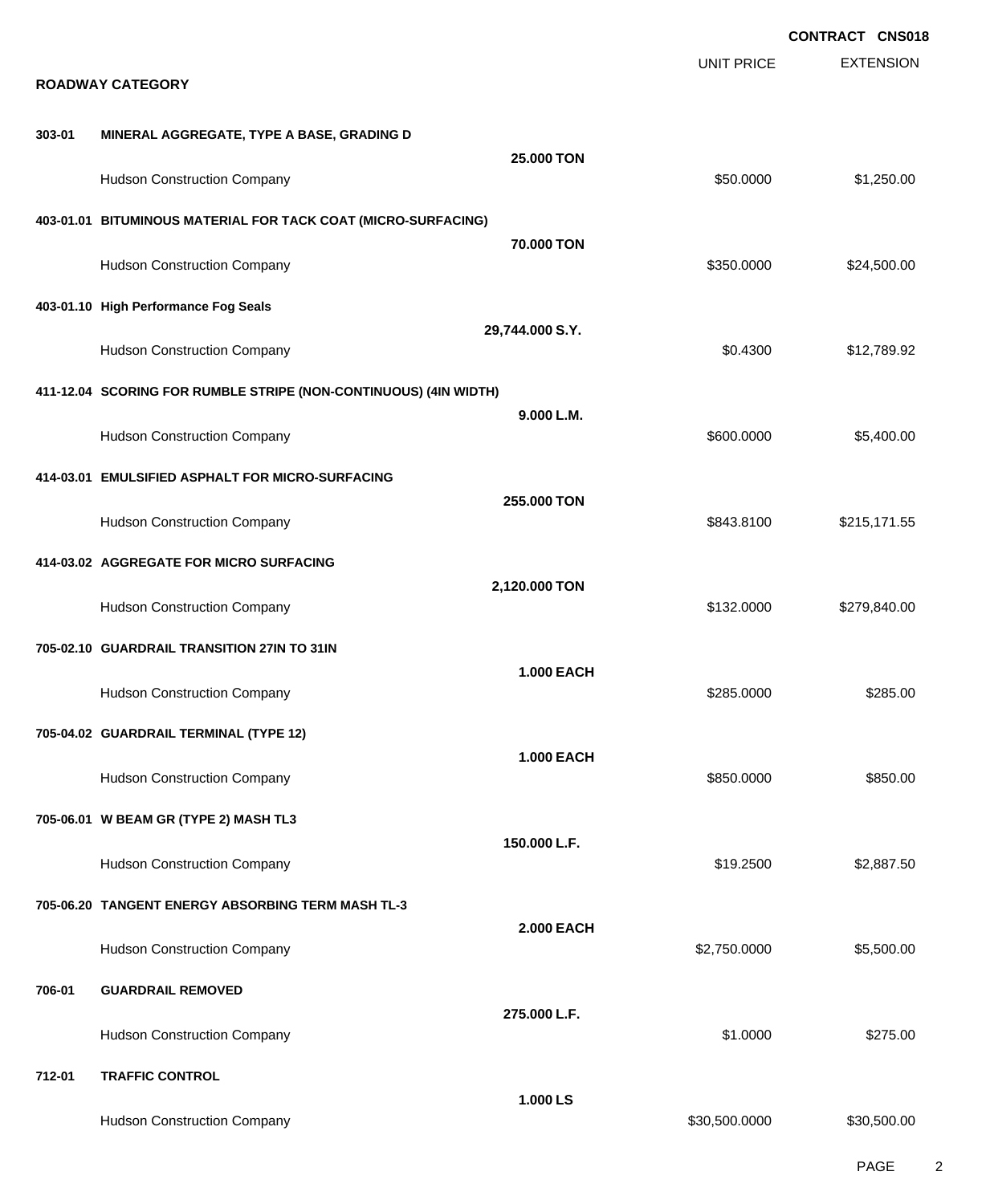EXTENSION **CONTRACT CNS018** UNIT PRICE **712-04.02 FLEXIBLE DRUMS (CHANNELIZATION) 2.000 EACH** Hudson Construction Company **\$10.00** \$10.00 **712-05.01 WARNING LIGHTS (TYPE A) 2.000 EACH** Hudson Construction Company 610.00 **712-06 SIGNS (CONSTRUCTION) 576.000 S.F.** Hudson Construction Company **62.793.60** \$2,793.60 **713-02.14 FLEXIBLE DELINEATOR (WHITE) 158.000 EACH** Hudson Construction Company **628.0000** \$4,424.00 **716-01.21 Snwplwble Pvmt Mrkrs (Bi-Dir)(1 Color) 520.000 EACH** Hudson Construction Company **620.000 \$10,400.00** \$10,400.00 **716-01.30 REMOVAL OF SNOWPLOWABLE REFLECTIVE MARKER 481.000 EACH** Hudson Construction Company **61.810.000** \$4,810.00 **716-02.05 PLASTIC PAVEMENT MARKING (STOP LINE) 467.000 L.F.** Hudson Construction Company **68.5000** \$3,969.50 **716-05.01 PAINTED PAVEMENT MARKING (4" LINE) 36.000 L.M.** Hudson Construction Company **613,500.00** \$13,500.00 **716-08.20 REMOVAL OF PAVEMENT MARKING (LINE) 24.700 L.M.** Hudson Construction Company **\$644.7400** \$15,925.08 **716-13.01 SPRAY THERMO PVMT MRKNG (60 mil) (4IN LINE) 30.000 L.M.** Hudson Construction Company 657,000.00 \$57,000.00 \$57,000.00 **716-13.02 SPRAY THERMO PVMT MRKNG (60 mil) (6IN LINE) 21.600 L.M.** Hudson Construction Company **62,150.0000** \$46,440.00 **717-01 MOBILIZATION 1.000 LS**

Hudson Construction Company **631,725.000** \$31,725.000 \$31,725.000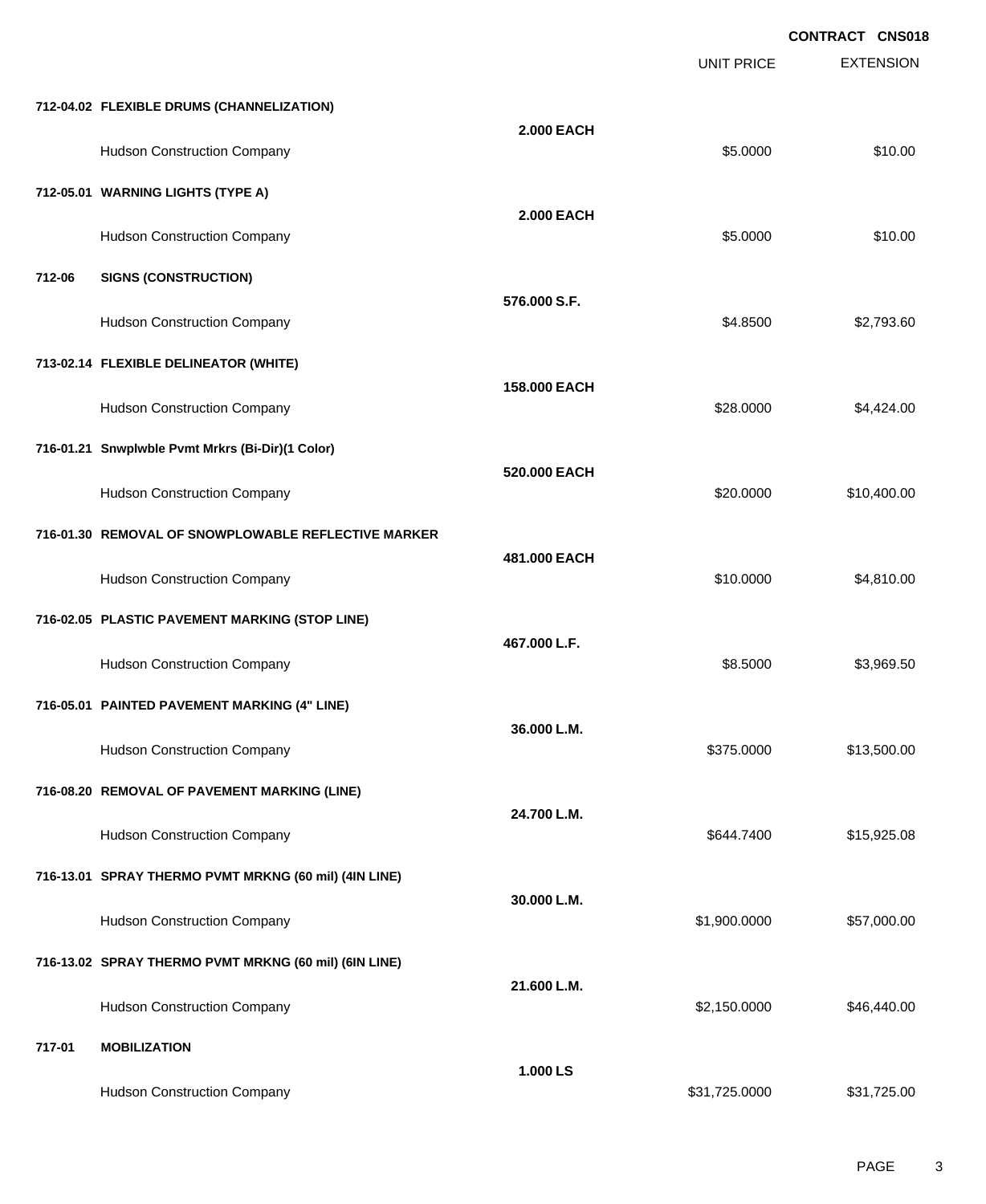Hudson Construction Company **\$770,256.15** 

#### **TOTAL CONTRACT**

Hudson Construction Company **\$770,256.15**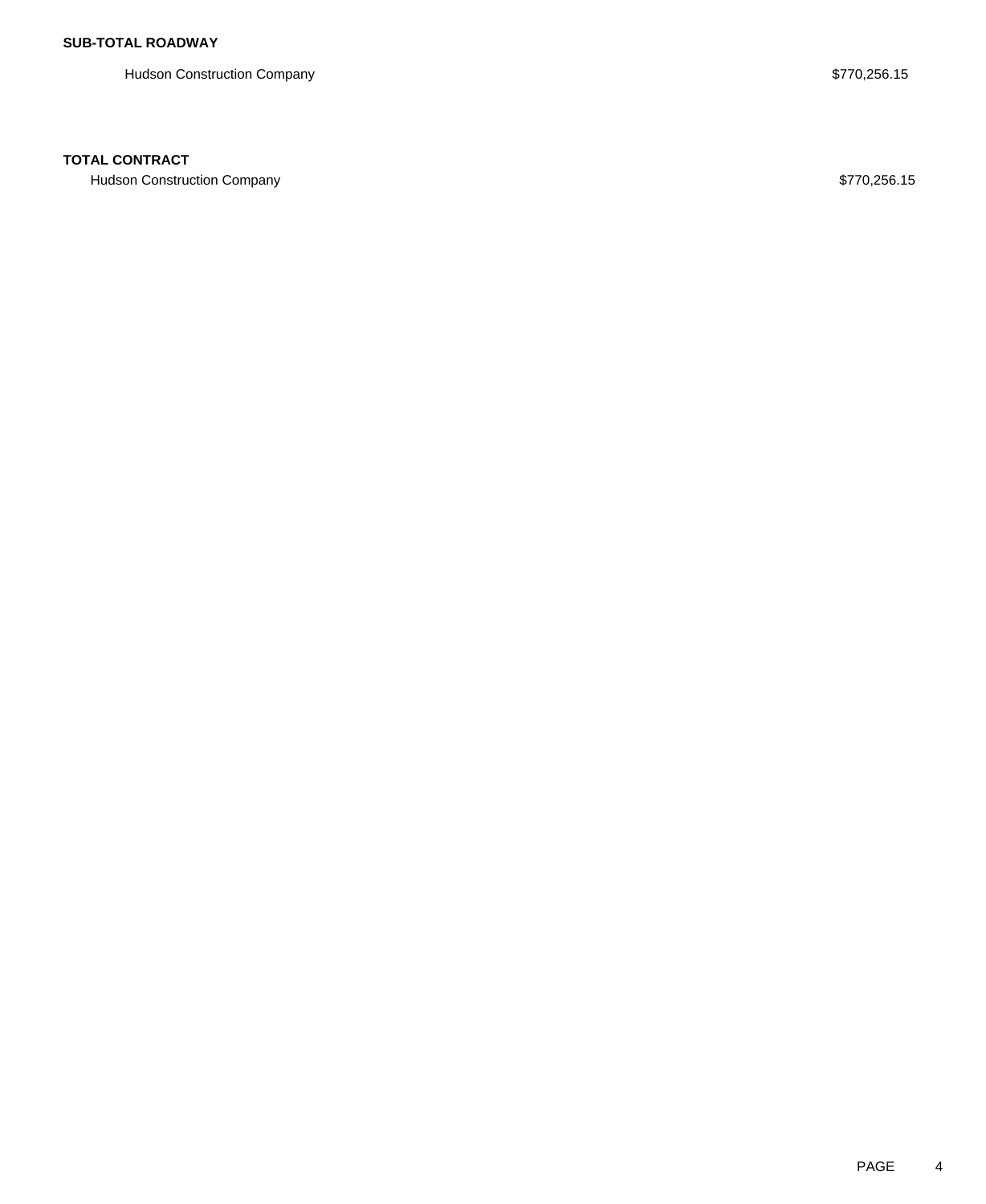#### CUMBERLAND AND RHEA COUNTIES (Contract No. CNS019 Call 041)

STP-68(51),18009-8230-14,STP-68(52),72007-8235-14

THE RESURFACING (MICROSURFACING) ON S.R. 68 FROM WEST OF WILEY FORD ROAD IN CUMBERLAND COUNTY TO NORTH OF POSSUM TROT ROAD IN RHEA COUNTY.

PROJECT LENGTH - 10.740 MILES

COMPLETION TIME - ON OR BEFORE SEPTEMBER 30, 2018

DBE GOAL 4.50%

TOTAL CONTRACT

Hudson Construction Company **\$591,842.20**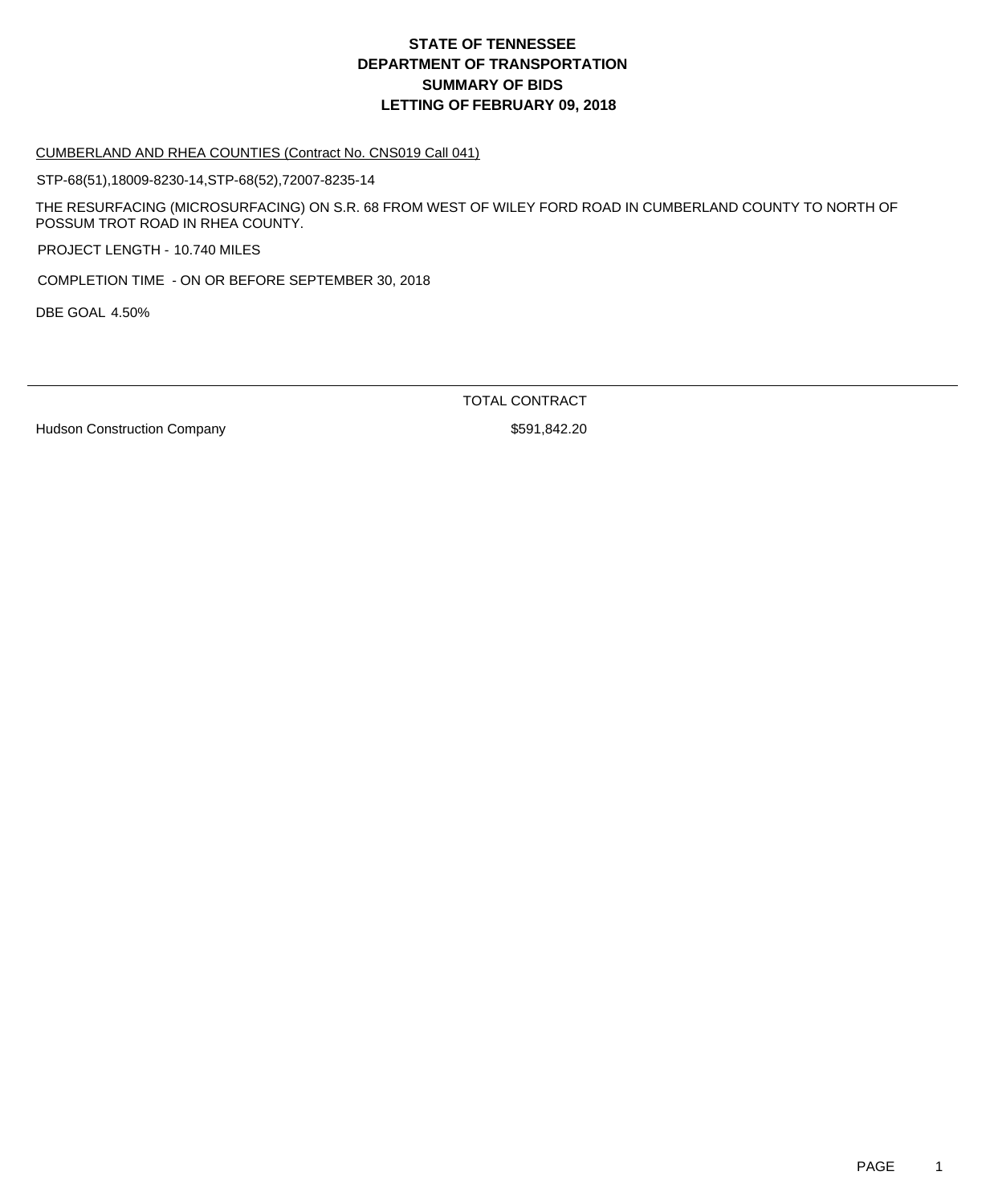EXTENSION **CONTRACT CNS019** UNIT PRICE **ROADWAY CATEGORY 303-01 MINERAL AGGREGATE, TYPE A BASE, GRADING D 300.000 TON** Hudson Construction Company **620,100.00** \$20,100.00 **403-01.01 BITUMINOUS MATERIAL FOR TACK COAT (MICRO-SURFACING) 24.000 TON** Hudson Construction Company **60.6 and 50.454.80** \$9,454.80 **403-01.10 High Performance Fog Seals 42,526.000 S.Y.** Hudson Construction Company **60.3800** \$16,159.88 **414-03.01 EMULSIFIED ASPHALT FOR MICRO-SURFACING 193.000 TON** Hudson Construction Company **600 and 100 and 100 and 100 and 100 and 100 and 100 and 100 and 100 and 100 and 100 and 100 and 100 and 100 and 100 and 100 and 100 and 100 and 100 and 100 and 100 and 100 and 100 and 100 and 1 414-03.02 AGGREGATE FOR MICRO SURFACING 1,603.000 TON** Hudson Construction Company **6200,375.00** \$200,375.00 **705-02.10 GUARDRAIL TRANSITION 27IN TO 31IN 4.000 EACH** Hudson Construction Company **6260.00** \$260.00 **705-06.20 TANGENT ENERGY ABSORBING TERM MASH TL-3 4.000 EACH** Hudson Construction Company **62,550.0000 \$10,200.00** \$10,200.00 **706-01 GUARDRAIL REMOVED 200.000 L.F.** Hudson Construction Company **6210.00** \$210.00 \$210.00 \$210.00 \$210.00 \$210.00 \$210.00 \$210.00 \$210.00 \$210.00 \$210 **712-01 TRAFFIC CONTROL 1.000 LS** Hudson Construction Company **616,000.000 \$16,000.000 \$16,000.000** \$16,000.000 \$16,000.00 **712-06 SIGNS (CONSTRUCTION) 333.000 S.F.** Hudson Construction Company **64.8500** \$1,615.05 **713-02.14 FLEXIBLE DELINEATOR (WHITE) 108.000 EACH** Hudson Construction Company **628.0000** \$3,024.00 **716-01.21 Snwplwble Pvmt Mrkrs (Bi-Dir)(1 Color) 788.000 EACH** Hudson Construction Company **\$20.0000** \$15,760.00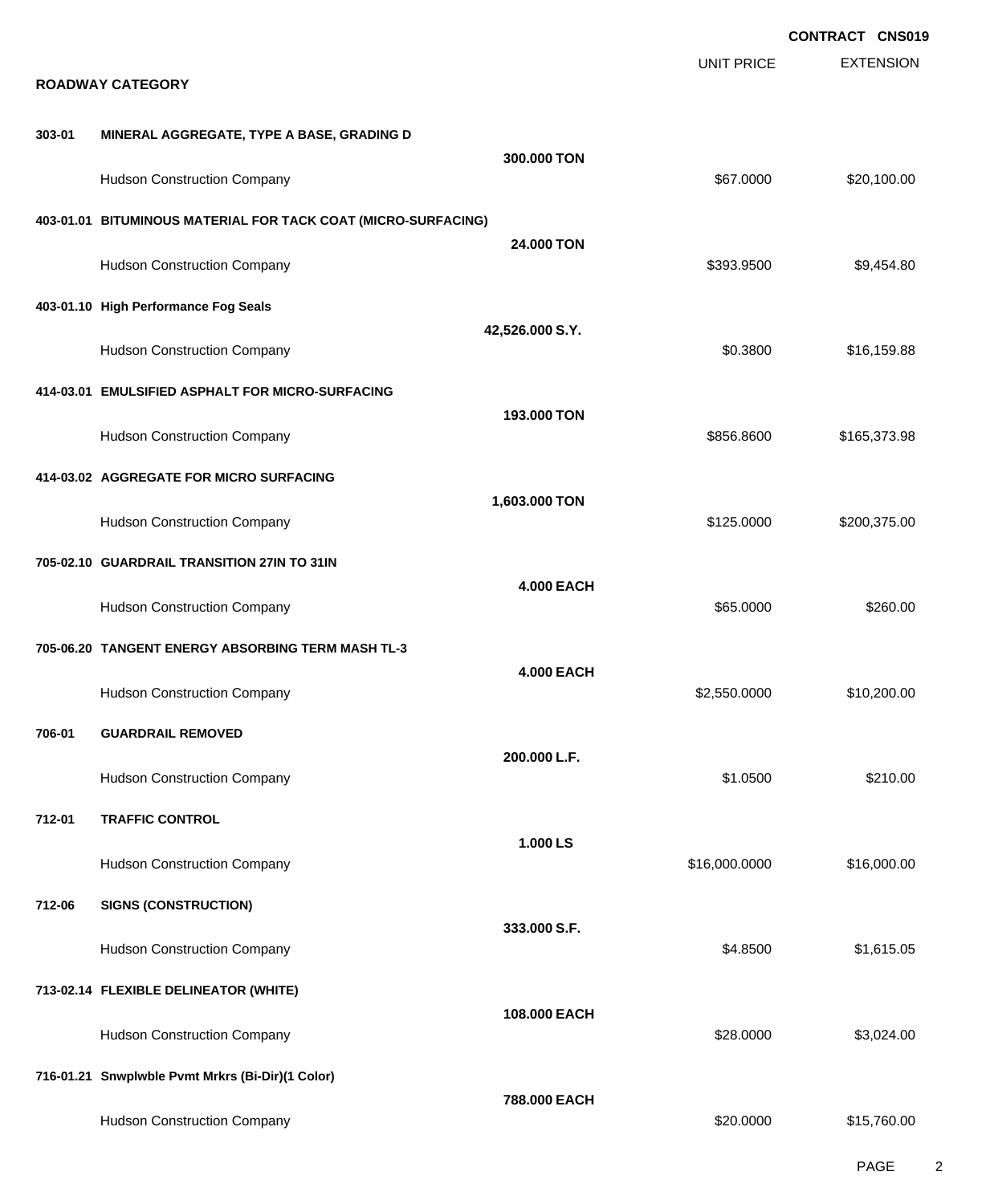EXTENSION **CONTRACT CNS019** UNIT PRICE **716-01.30 REMOVAL OF SNOWPLOWABLE REFLECTIVE MARKER 370.000 EACH** Hudson Construction Company **\$10.0000** \$3,700.00 **716-02.04 PLASTIC PAVEMENT MARKING(CHANNELIZATION STRIPING) 35.000 S.Y.** Hudson Construction Company **620.000** \$700.00 **716-02.05 PLASTIC PAVEMENT MARKING (STOP LINE) 383.000 L.F.** Hudson Construction Company **68.447.00** \$3,447.00 **716-02.06 PLASTIC PAVEMENT MARKING (TURN LANE ARROW) 3.000 EACH** Hudson Construction Company **6450.000** \$450.000 \$450.000 \$450.000 **716-05.01 PAINTED PAVEMENT MARKING (4" LINE) 20.100 L.M.** Hudson Construction Company **6275.0000 \$7,537.50** \$375.0000 \$7,537.50 **716-08.20 REMOVAL OF PAVEMENT MARKING (LINE) 26.800 L.M.** Hudson Construction Company **611,374.99 \$424.4400** \$11,374.99 **716-13.02 SPRAY THERMO PVMT MRKNG (60 mil) (6IN LINE) 41.500 L.M.** Hudson Construction Company **\$89,225.00** \$89,225.00 **717-01 MOBILIZATION 1.000 LS** Hudson Construction Company **616,875.000** \$16,875.000 \$16,875.000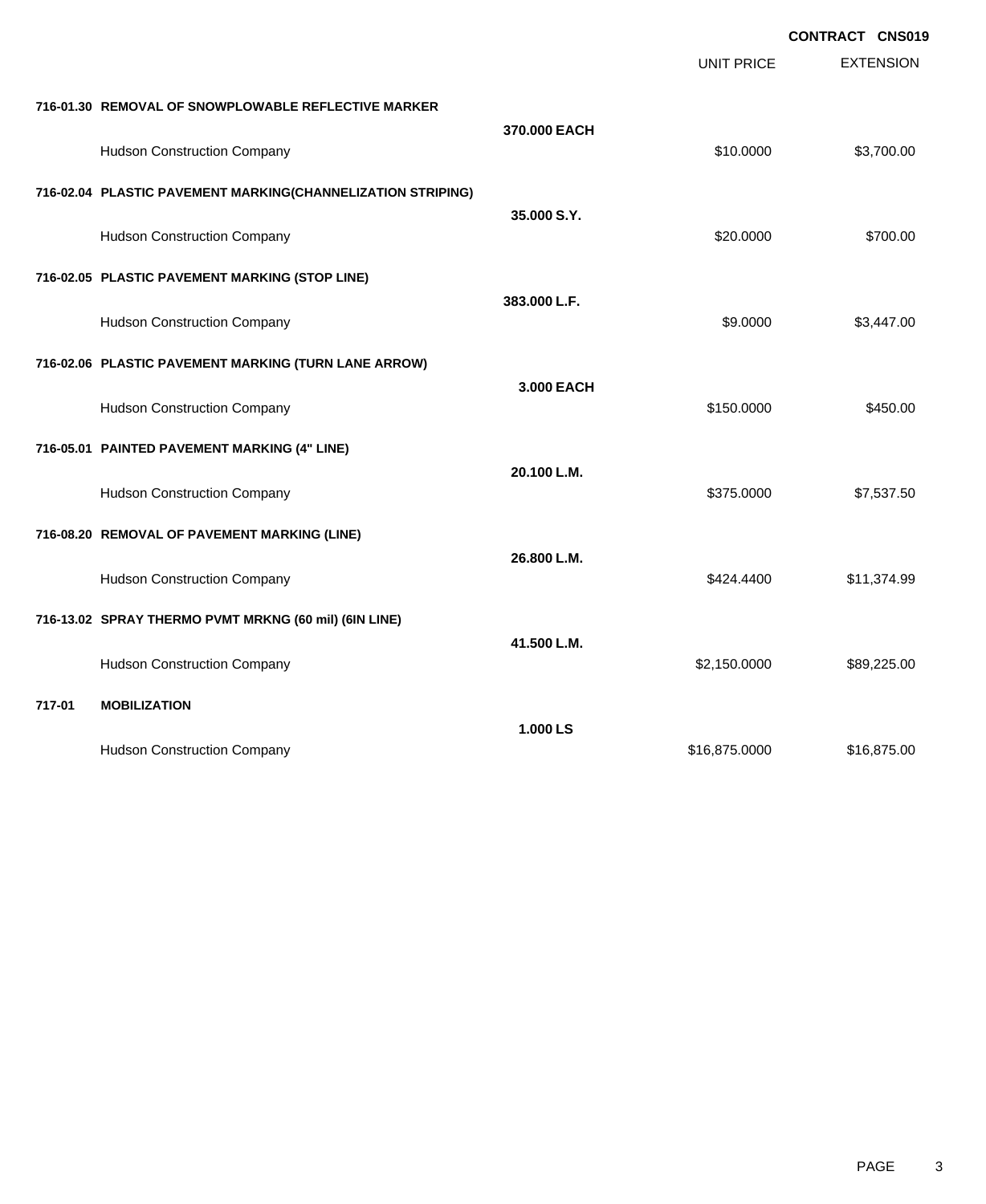Hudson Construction Company **\$591,842.20** 

#### **TOTAL CONTRACT**

Hudson Construction Company **\$591,842.20**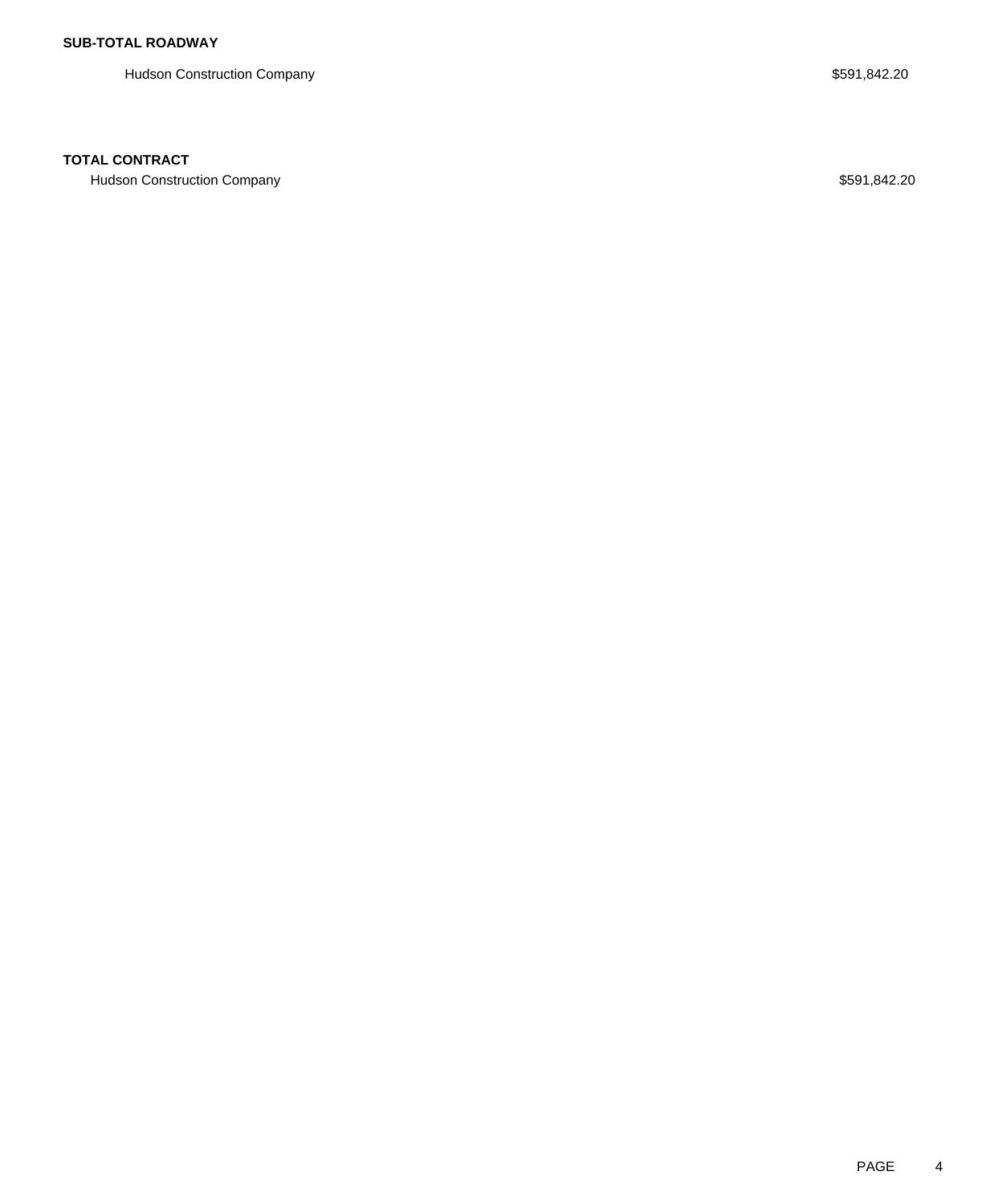#### DAVIDSON COUNTY (Contract No. CNS036 Call 042)

NH/HSIP-254(10),19057-3224-94,19057-8224-14

THE RESURFACING ON S.R. 254 (OLD HICKORY BOULEVARD) FROM S.R. 106 (HILLSBORO ROAD) (L.M. 2.77) TO GRANNY WHITE PIKE (L.M. 5.44).

PROJECT LENGTH - 2.670 MILES

COMPLETION TIME - ON OR BEFORE JULY 31, 2018

DBE GOAL 5.00%

TOTAL CONTRACT

Jones Bros. Contractors, LLC \$967,447.88 Vulcan Construction Materials, LLC  $$992,127.00$ Charles Deweese Construction, Inc 6.6 and 51,088,340.03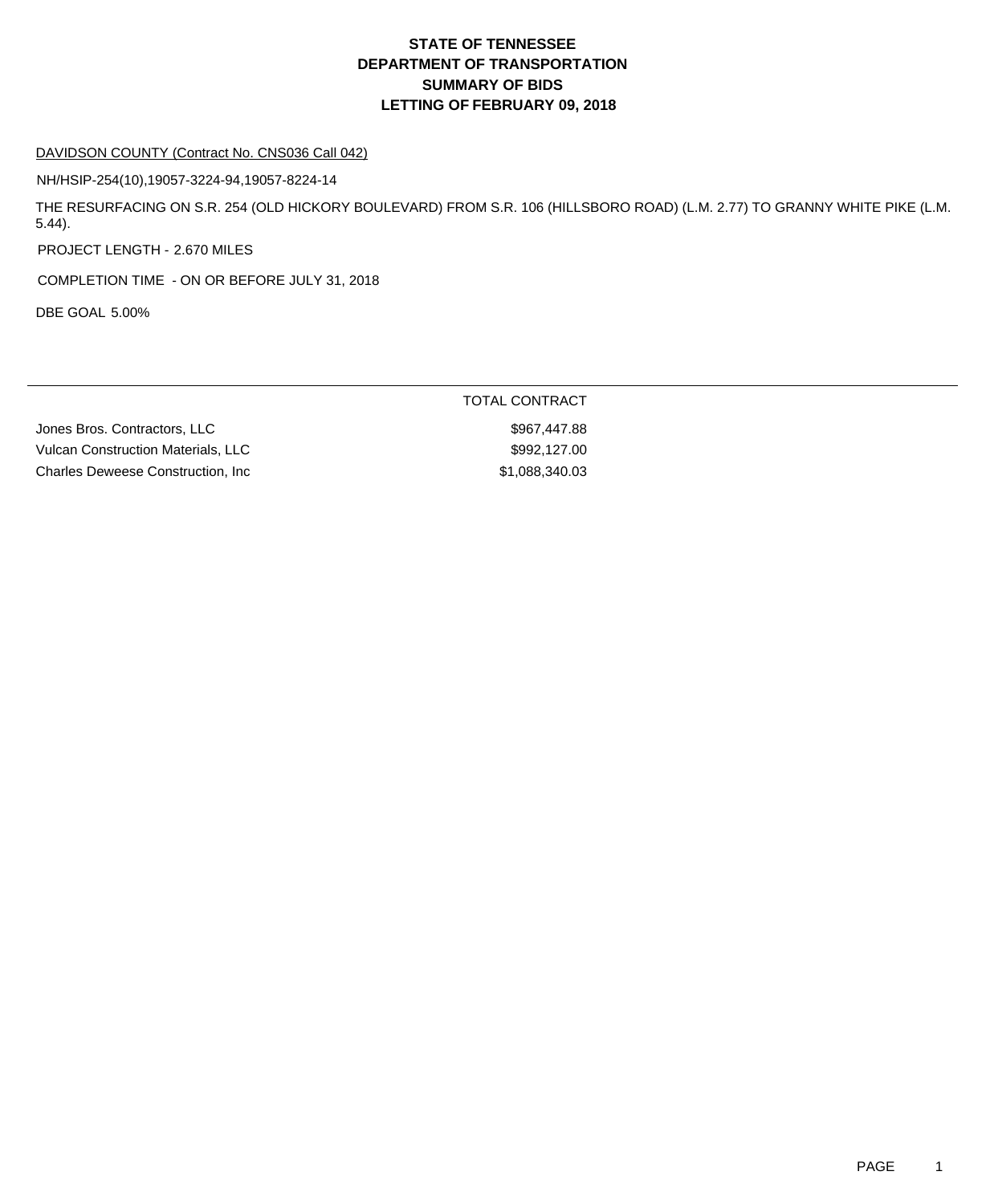|        |                                                                  |               |                   | <b>CONTRACT CNS036</b> |
|--------|------------------------------------------------------------------|---------------|-------------------|------------------------|
|        |                                                                  |               | <b>UNIT PRICE</b> | <b>EXTENSION</b>       |
|        | <b>ROADWAY CATEGORY</b>                                          |               |                   |                        |
| 303-01 | MINERAL AGGREGATE, TYPE A BASE, GRADING D                        |               |                   |                        |
|        |                                                                  | 1,100.000 TON |                   |                        |
|        | Jones Bros. Contractors, LLC                                     |               | \$20.5000         | \$22,550.00            |
|        | Vulcan Construction Materials, LLC                               |               | \$24.0000         | \$26,400.00            |
|        | Charles Deweese Construction, Inc                                |               | \$47.6100         | \$52,371.00            |
|        | 307-01.15 ASC MIX (PG64-22) (BPMLC-HM) GRADING CS                |               |                   |                        |
|        |                                                                  | 1,000.000 TON |                   |                        |
|        | Jones Bros. Contractors, LLC                                     |               | \$77.1500         | \$77,150.00            |
|        | Vulcan Construction Materials, LLC                               |               | \$84.0000         | \$84,000.00            |
|        | Charles Deweese Construction, Inc.                               |               | \$81.2400         | \$81,240.00            |
|        | 307-02.08 ASPHALT CONCRETE MIX (PG70-22) (BPMB-HM) GRADING B-M2  |               |                   |                        |
|        |                                                                  | 2,000.000 TON |                   |                        |
|        | Jones Bros. Contractors, LLC                                     |               | \$75.0000         | \$150,000.00           |
|        | Vulcan Construction Materials, LLC                               |               | \$74.0000         | \$148,000.00           |
|        | Charles Deweese Construction, Inc                                |               | \$72.8300         | \$145,660.00           |
| 403-01 | BITUMINOUS MATERIAL FOR TACK COAT (TC)                           |               |                   |                        |
|        |                                                                  | 26.000 TON    |                   |                        |
|        | Jones Bros. Contractors, LLC                                     |               | \$550.0000        | \$14,300.00            |
|        | Vulcan Construction Materials, LLC                               |               | \$650.0000        | \$16,900.00            |
|        | Charles Deweese Construction, Inc                                |               | \$791.7700        | \$20,586.02            |
|        | 411-02.10 ACS MIX(PG70-22) GRADING D                             |               |                   |                        |
|        |                                                                  | 3,963.000 TON |                   |                        |
|        | Jones Bros. Contractors, LLC                                     |               | \$98.0000         | \$388,374.00           |
|        | Vulcan Construction Materials, LLC                               |               | \$95.0000         | \$376,485.00           |
|        | Charles Deweese Construction, Inc                                |               | \$108.8500        | \$431,372.55           |
|        | 411-12.03 SCORING FOR RUMBLE STRIPE (NON-CONTINUOUS) (8IN WIDTH) |               |                   |                        |
|        |                                                                  | 4.200 L.M.    |                   |                        |
|        | Jones Bros. Contractors, LLC                                     |               | \$600.0000        | \$2,520.00             |
|        | Vulcan Construction Materials, LLC                               |               | \$600.0000        | \$2,520.00             |
|        | Charles Deweese Construction, Inc                                |               | \$1,810.7200      | \$7,605.02             |
|        | 415-01.01 COLD PLANING BITUMINOUS PAVEMENT                       |               |                   |                        |
|        |                                                                  | 3,978.000 TON |                   |                        |
|        | Jones Bros. Contractors, LLC                                     |               | \$33.9500         | \$135,053.10           |
|        | Vulcan Construction Materials, LLC                               |               | \$35.0000         | \$139,230.00           |
|        | Charles Deweese Construction, Inc                                |               | \$24.4600         | \$97,301.88            |
|        | 705-01.04 METAL BEAM GUARD FENCE                                 |               |                   |                        |
|        |                                                                  | 25,000 L.F.   |                   |                        |
|        | Jones Bros. Contractors, LLC                                     |               | \$91.4000         | \$2,285.00             |
|        | Vulcan Construction Materials, LLC                               |               | \$70.0000         | \$1,750.00             |
|        | Charles Deweese Construction, Inc                                |               | \$89.5500         | \$2,238.75             |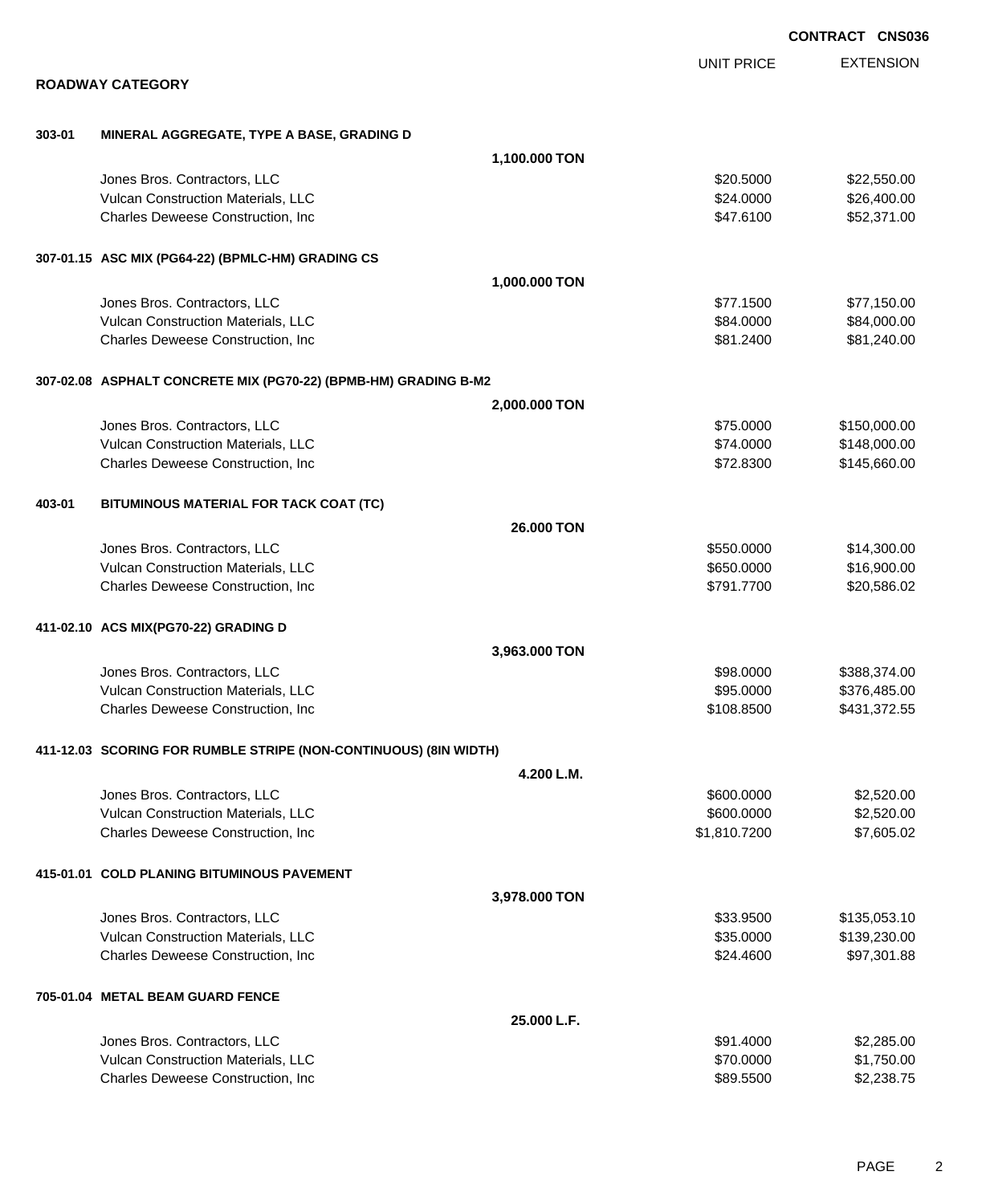|        |                                                      |                   |                   | <b>CONTRACT CNS036</b> |                  |
|--------|------------------------------------------------------|-------------------|-------------------|------------------------|------------------|
|        |                                                      |                   | <b>UNIT PRICE</b> |                        | <b>EXTENSION</b> |
|        | 705-06.01 W BEAM GR (TYPE 2) MASH TL3                |                   |                   |                        |                  |
|        |                                                      | 225.000 L.F.      |                   |                        |                  |
|        | Jones Bros. Contractors, LLC                         |                   | \$19.3000         |                        | \$4,342.50       |
|        | Vulcan Construction Materials, LLC                   |                   | \$18.0000         |                        | \$4,050.00       |
|        | Charles Deweese Construction, Inc.                   |                   | \$18.9000         |                        | \$4,252.50       |
|        | 705-06.10 GR TERMINALTRAILING END (TYPE 13) MASH TL3 |                   |                   |                        |                  |
|        |                                                      | 3.000 EACH        |                   |                        |                  |
|        | Jones Bros. Contractors, LLC                         |                   | \$908.1500        |                        | \$2,724.45       |
|        | Vulcan Construction Materials, LLC                   |                   | \$950.0000        |                        | \$2,850.00       |
|        | Charles Deweese Construction, Inc.                   |                   | \$890.0000        |                        | \$2,670.00       |
|        | 705-06.11 GR TERMINAL (IN-INLINE) MASH TL3           |                   |                   |                        |                  |
|        |                                                      | <b>2.000 EACH</b> |                   |                        |                  |
|        | Jones Bros. Contractors, LLC                         |                   | \$841.8500        |                        | \$1,683.70       |
|        | Vulcan Construction Materials, LLC                   |                   | \$950.0000        |                        | \$1,900.00       |
|        | Charles Deweese Construction, Inc.                   |                   | \$825.0000        |                        | \$1,650.00       |
|        | 705-06.30 GR TERMINAL (TYPE 21) MASH TL2             |                   |                   |                        |                  |
|        |                                                      | <b>4.000 EACH</b> |                   |                        |                  |
|        | Jones Bros. Contractors, LLC                         |                   | \$2,392.0000      |                        | \$9,568.00       |
|        | Vulcan Construction Materials, LLC                   |                   | \$1,800.0000      |                        | \$7,200.00       |
|        | Charles Deweese Construction, Inc.                   |                   | \$2,345.0000      |                        | \$9,380.00       |
| 706-01 | <b>GUARDRAIL REMOVED</b>                             |                   |                   |                        |                  |
|        |                                                      | 225.000 L.F.      |                   |                        |                  |
|        | Jones Bros. Contractors, LLC                         |                   | \$0.9500          |                        | \$213.75         |
|        | Vulcan Construction Materials, LLC                   |                   | \$1.0000          |                        | \$225.00         |
|        | Charles Deweese Construction, Inc.                   |                   | \$0.9000          |                        | \$202.50         |
|        | 706-06.03 RADIUS RAIL                                |                   |                   |                        |                  |
|        |                                                      | 138.000 L.F.      |                   |                        |                  |
|        | Jones Bros. Contractors, LLC                         |                   | \$27.1000         |                        | \$3,739.80       |
|        | Vulcan Construction Materials, LLC                   |                   | \$20.0000         |                        | \$2,760.00       |
|        | Charles Deweese Construction, Inc.                   |                   | \$26.5500         |                        | \$3,663.90       |
|        | 706-10.26 ROUNDED END ELEMENT                        |                   |                   |                        |                  |
|        |                                                      | <b>1.000 EACH</b> |                   |                        |                  |
|        | Jones Bros. Contractors, LLC                         |                   | \$80.1500         |                        | \$80.15          |
|        | Vulcan Construction Materials, LLC                   |                   | \$50.0000         |                        | \$50.00          |
|        | Charles Deweese Construction, Inc.                   |                   | \$78.5500         |                        | \$78.55          |
| 712-01 | <b>TRAFFIC CONTROL</b>                               |                   |                   |                        |                  |
|        |                                                      | 1.000LS           |                   |                        |                  |
|        | $I$ onge Rros Contractore $II$ C                     |                   | 425 ANN NANN      |                        | 2250000          |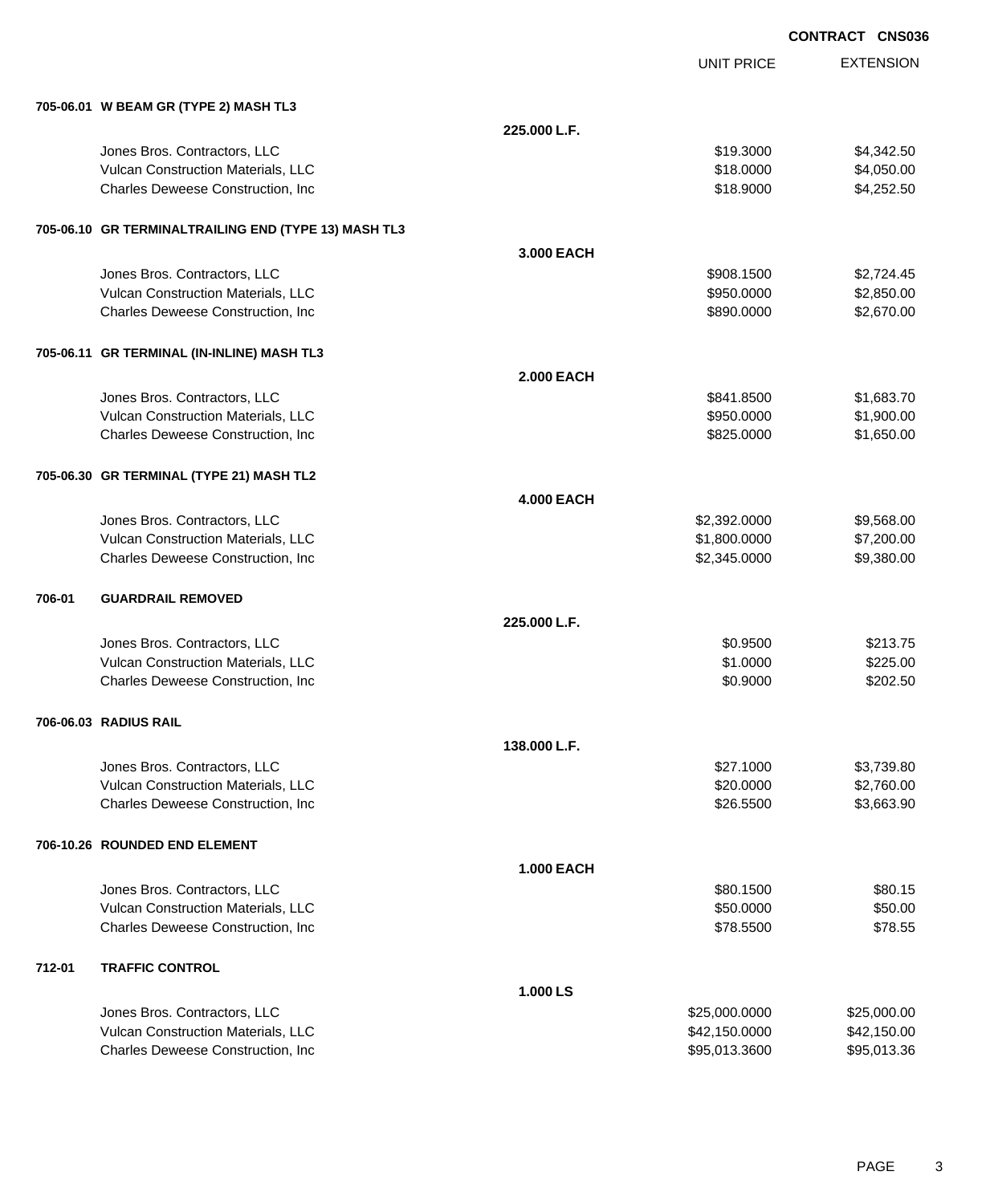UNIT PRICE EXTENSION **CONTRACT CNS036**

## **712-04.01 FLEXIBLE DRUMS (CHANNELIZING)**

|        | 712-04.01 FLEXIBLE DRUMS (CHANNELIZING)                     |                   |           |            |
|--------|-------------------------------------------------------------|-------------------|-----------|------------|
|        |                                                             | 25.000 EACH       |           |            |
|        | Jones Bros. Contractors, LLC                                |                   | \$5.1000  | \$127.50   |
|        | Vulcan Construction Materials, LLC                          |                   | \$10.0000 | \$250.00   |
|        | Charles Deweese Construction, Inc.                          |                   | \$35.0000 | \$875.00   |
|        |                                                             |                   |           |            |
|        | 712-05.01 WARNING LIGHTS (TYPE A)                           |                   |           |            |
|        |                                                             | <b>2.000 EACH</b> |           |            |
|        | Jones Bros. Contractors, LLC                                |                   | \$5.1000  | \$10.20    |
|        | Vulcan Construction Materials, LLC                          |                   | \$5.0000  | \$10.00    |
|        | Charles Deweese Construction, Inc.                          |                   | \$25.0000 | \$50.00    |
|        |                                                             |                   |           |            |
| 712-06 | <b>SIGNS (CONSTRUCTION)</b>                                 |                   |           |            |
|        |                                                             | 1,032.000 S.F.    |           |            |
|        | Jones Bros. Contractors, LLC                                |                   | \$6.6500  | \$6,862.80 |
|        | Vulcan Construction Materials, LLC                          |                   | \$9.0000  | \$9,288.00 |
|        | Charles Deweese Construction, Inc.                          |                   | \$7.0000  | \$7,224.00 |
|        |                                                             |                   |           |            |
|        | 713-02.14 FLEXIBLE DELINEATOR (WHITE)                       |                   |           |            |
|        |                                                             | 25.000 EACH       |           |            |
|        | Jones Bros. Contractors, LLC                                |                   | \$36.7300 | \$918.25   |
|        | Vulcan Construction Materials, LLC                          |                   | \$36.0000 | \$900.00   |
|        | Charles Deweese Construction, Inc.                          |                   | \$32.0000 | \$800.00   |
|        | 716-01.21 Snwplwble Pvmt Mrkrs (Bi-Dir)(1 Color)            |                   |           |            |
|        |                                                             | 177.000 EACH      |           |            |
|        | Jones Bros. Contractors, LLC                                |                   | \$30.6000 | \$5,416.20 |
|        | Vulcan Construction Materials, LLC                          |                   | \$30.0000 | \$5,310.00 |
|        | Charles Deweese Construction, Inc.                          |                   | \$30.0000 | \$5,310.00 |
|        |                                                             |                   |           |            |
|        | 716-01.22 Snwplwble Pvmt Mrkrs (Mono-Dir)(1 Color)          |                   |           |            |
|        |                                                             | 66.000 EACH       |           |            |
|        | Jones Bros. Contractors, LLC                                |                   | \$30.6000 | \$2,019.60 |
|        | Vulcan Construction Materials, LLC                          |                   | \$30.0000 | \$1,980.00 |
|        | Charles Deweese Construction, Inc.                          |                   | \$30,0000 | \$1,980.00 |
|        | 716-02.04 PLASTIC PAVEMENT MARKING(CHANNELIZATION STRIPING) |                   |           |            |
|        |                                                             | 90.000 S.Y.       |           |            |
|        | Jones Bros. Contractors, LLC                                |                   | \$20.4000 | \$1,836.00 |
|        | Vulcan Construction Materials, LLC                          |                   | \$20.0000 | \$1,800.00 |
|        | Charles Deweese Construction, Inc.                          |                   | \$20.0000 | \$1,800.00 |
|        | 716-02.05 PLASTIC PAVEMENT MARKING (STOP LINE)              |                   |           |            |
|        |                                                             | 150.000 L.F.      |           |            |
|        | Jones Bros. Contractors, LLC                                |                   | \$15.3000 | \$2,295.00 |
|        | Vulcan Construction Materials, LLC                          |                   | \$15.0000 | \$2,250.00 |
|        | Charles Deweese Construction, Inc.                          |                   | \$15.0000 | \$2,250.00 |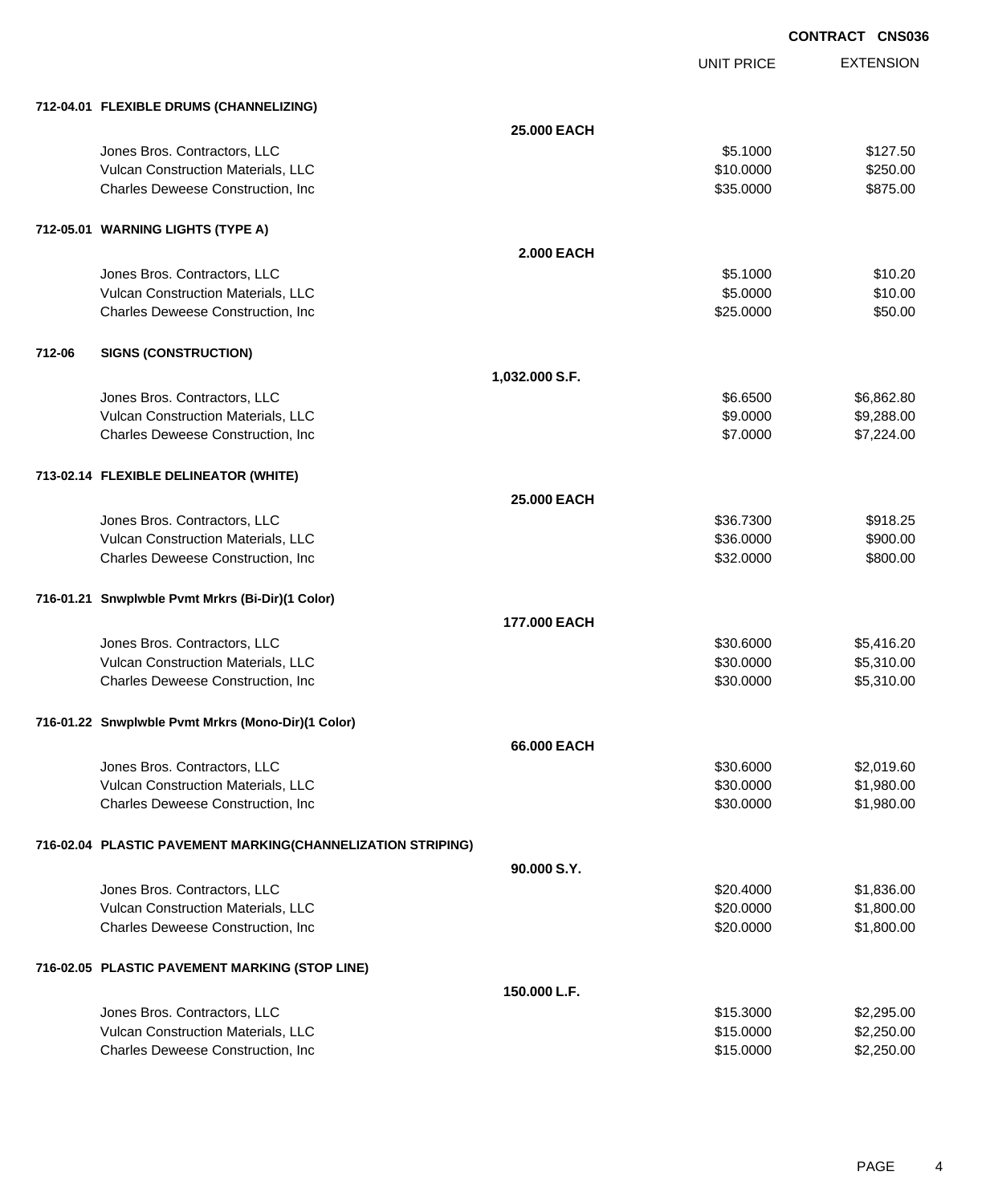|                                                              |                   |                   | <b>CONTRACT CNS036</b> |
|--------------------------------------------------------------|-------------------|-------------------|------------------------|
|                                                              |                   | <b>UNIT PRICE</b> | <b>EXTENSION</b>       |
| 716-02.06 PLASTIC PAVEMENT MARKING (TURN LANE ARROW)         |                   |                   |                        |
|                                                              | 23.000 EACH       |                   |                        |
| Jones Bros. Contractors, LLC                                 |                   | \$153.0500        | \$3,520.15             |
| Vulcan Construction Materials, LLC                           |                   | \$150,0000        | \$3,450.00             |
| Charles Deweese Construction, Inc                            |                   | \$150.0000        | \$3,450.00             |
| 716-02.09 PLASTIC PAVEMENT MARKING (LONGITUDINAL CROSS-WALK) |                   |                   |                        |
|                                                              | 225.000 L.F.      |                   |                        |
| Jones Bros. Contractors, LLC                                 |                   | \$35.7000         | \$8,032.50             |
| Vulcan Construction Materials, LLC                           |                   | \$35.0000         | \$7,875.00             |
| Charles Deweese Construction, Inc                            |                   | \$35.0000         | \$7,875.00             |
| 716-02.11 PLASTIC PAVEMENT MARKING (6" DOTTED LINE)          |                   |                   |                        |
|                                                              | 1,100.000 L.F.    |                   |                        |
| Jones Bros. Contractors, LLC                                 |                   | \$2,0500          | \$2,255.00             |
| Vulcan Construction Materials, LLC                           |                   | \$2.0000          | \$2,200.00             |
| Charles Deweese Construction, Inc                            |                   | \$2.0000          | \$2,200.00             |
| 716-03.01 PLASTIC WORD PAVEMENT MARKING (ONLY)               |                   |                   |                        |
|                                                              | <b>6.000 EACH</b> |                   |                        |
| Jones Bros. Contractors, LLC                                 |                   | \$408.1500        | \$2,448.90             |
| Vulcan Construction Materials, LLC                           |                   | \$400.0000        | \$2,400.00             |
| Charles Deweese Construction, Inc                            |                   | \$400.0000        | \$2,400.00             |
| 716-04.05 PLASTIC PAVEMENT MARKING (STRAIGHT ARROW)          |                   |                   |                        |
|                                                              | <b>2.000 EACH</b> |                   |                        |
| Jones Bros. Contractors, LLC                                 |                   | \$153.0500        | \$306.10               |
| Vulcan Construction Materials, LLC                           |                   | \$150,0000        | \$300.00               |
| Charles Deweese Construction, Inc.                           |                   | \$150.0000        | \$300.00               |
| 716-05.01 PAINTED PAVEMENT MARKING (4" LINE)                 |                   |                   |                        |
|                                                              | 11.600 L.M.       |                   |                        |
| Jones Bros. Contractors, LLC                                 |                   | \$1,020.4000      | \$11,836.64            |
| Vulcan Construction Materials, LLC                           |                   | \$1,000.0000      | \$11,600.00            |
| Charles Deweese Construction, Inc                            |                   | \$1,000.0000      | \$11,600.00            |
| 716-10.30 TRUNCATED DOME DETECTABLE WARNING MAT              |                   |                   |                        |
|                                                              | 64.000 S.F.       |                   |                        |
| Jones Bros. Contractors, LLC                                 |                   | \$76.5500         | \$4,899.20             |
| Vulcan Construction Materials, LLC                           |                   | \$66.0000         | \$4,224.00             |
| Charles Deweese Construction, Inc.                           |                   | \$80.0000         | \$5,120.00             |
| 716-12.01 ENHANCED FLATLINE THERMO PVMT MRKNG (4IN LINE)     |                   |                   |                        |
|                                                              | 6.200 L.M.        |                   |                        |
| Jones Bros. Contractors, LLC                                 |                   | \$3,570.0000      | \$22,134.00            |
| Vulcan Construction Materials, LLC                           |                   | \$3,500.0000      | \$21,700.00            |
| Charles Deweese Construction, Inc.                           |                   | \$3,500.0000      | \$21,700.00            |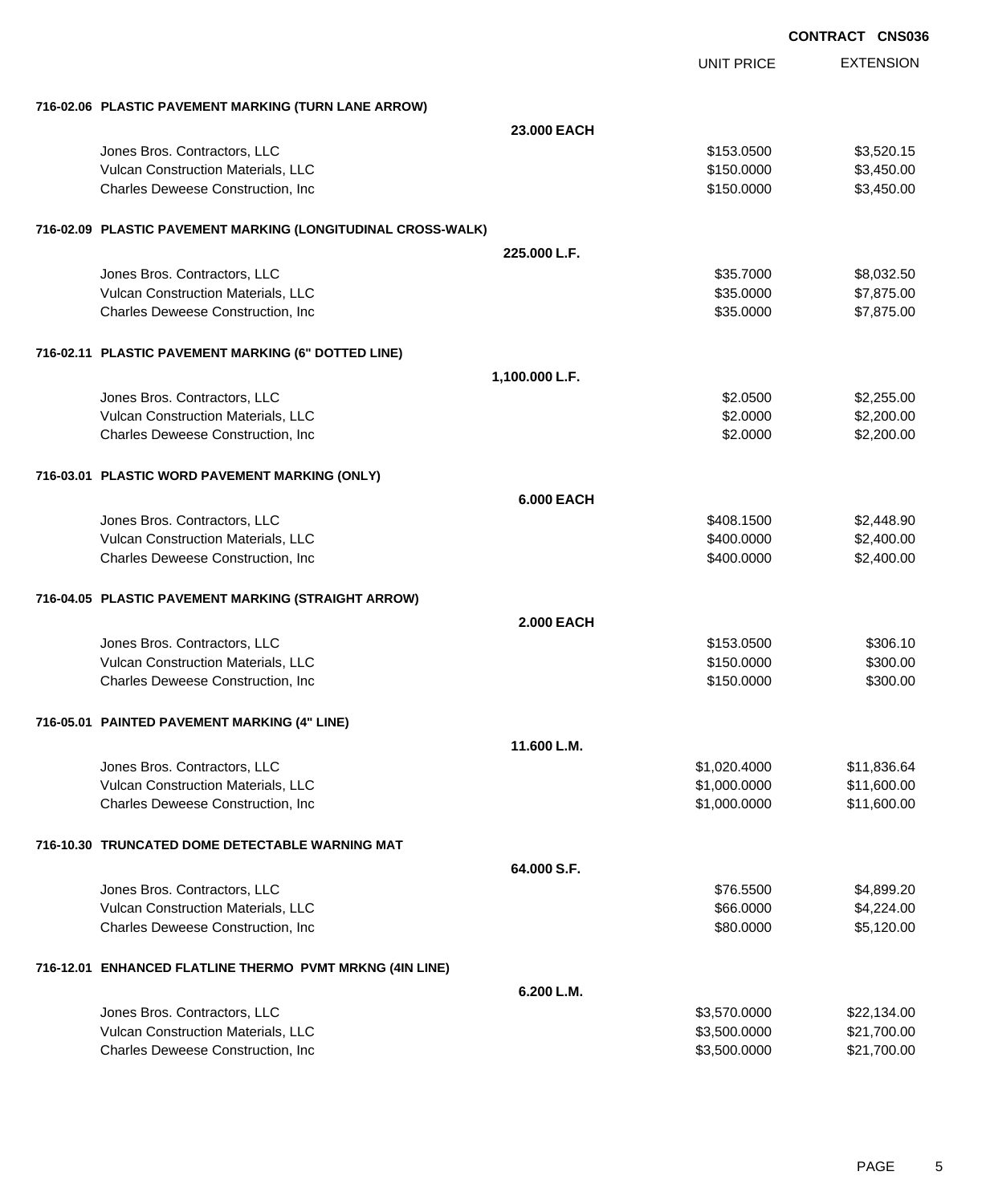|        |                                                                  |                |                   | <b>CONTRACT CNS036</b> |
|--------|------------------------------------------------------------------|----------------|-------------------|------------------------|
|        |                                                                  |                | <b>UNIT PRICE</b> | <b>EXTENSION</b>       |
|        | 716-12.03 ENHANCED FLATLINE THERMO PVMT MRKNG (8IN BARRIER LINE) |                |                   |                        |
|        |                                                                  | 1,080.000 L.F. |                   |                        |
|        | Jones Bros. Contractors, LLC                                     |                | \$3.0500          | \$3,294.00             |
|        | Vulcan Construction Materials, LLC                               |                | \$3.0000          | \$3,240.00             |
|        | Charles Deweese Construction, Inc                                |                | \$3.0000          | \$3,240.00             |
|        | 716-13.01 SPRAY THERMO PVMT MRKNG (60 mil) (4IN LINE)            |                |                   |                        |
|        |                                                                  | 5.400 L.M.     |                   |                        |
|        | Jones Bros. Contractors, LLC                                     |                | \$2,142.8500      | \$11,571.39            |
|        | Vulcan Construction Materials, LLC                               |                | \$2,100.0000      | \$11,340.00            |
|        | Charles Deweese Construction, Inc                                |                | \$2,100.0000      | \$11,340.00            |
| 717-01 | <b>MOBILIZATION</b>                                              |                |                   |                        |
|        |                                                                  | 1.000 LS       |                   |                        |
|        | Jones Bros. Contractors, LLC                                     |                | \$25,000.0000     | \$25,000.00            |
|        | Vulcan Construction Materials, LLC                               |                | \$35,000.0000     | \$35,000.00            |
|        | Charles Deweese Construction, Inc.                               |                | \$33,000.0000     | \$33,000.00            |
|        | 730-14.02 SAW SLOT                                               |                |                   |                        |
|        |                                                                  | 2,800.000 L.F. |                   |                        |
|        | Jones Bros. Contractors, LLC                                     |                | \$3.6000          | \$10,080.00            |
|        | Vulcan Construction Materials, LLC                               |                | \$2.8000          | \$7,840.00             |
|        | Charles Deweese Construction, Inc.                               |                | \$2.8000          | \$7,840.00             |
|        | 730-14.03 LOOP WIRE                                              |                |                   |                        |
|        |                                                                  | 6,000.000 L.F. |                   |                        |
|        | Jones Bros. Contractors, LLC                                     |                | \$0.5000          | \$3,000.00             |
|        | Vulcan Construction Materials, LLC                               |                | \$0.4500          | \$2,700.00             |
|        | Charles Deweese Construction, Inc                                |                | \$0.4500          | \$2,700.00             |
|        |                                                                  |                |                   |                        |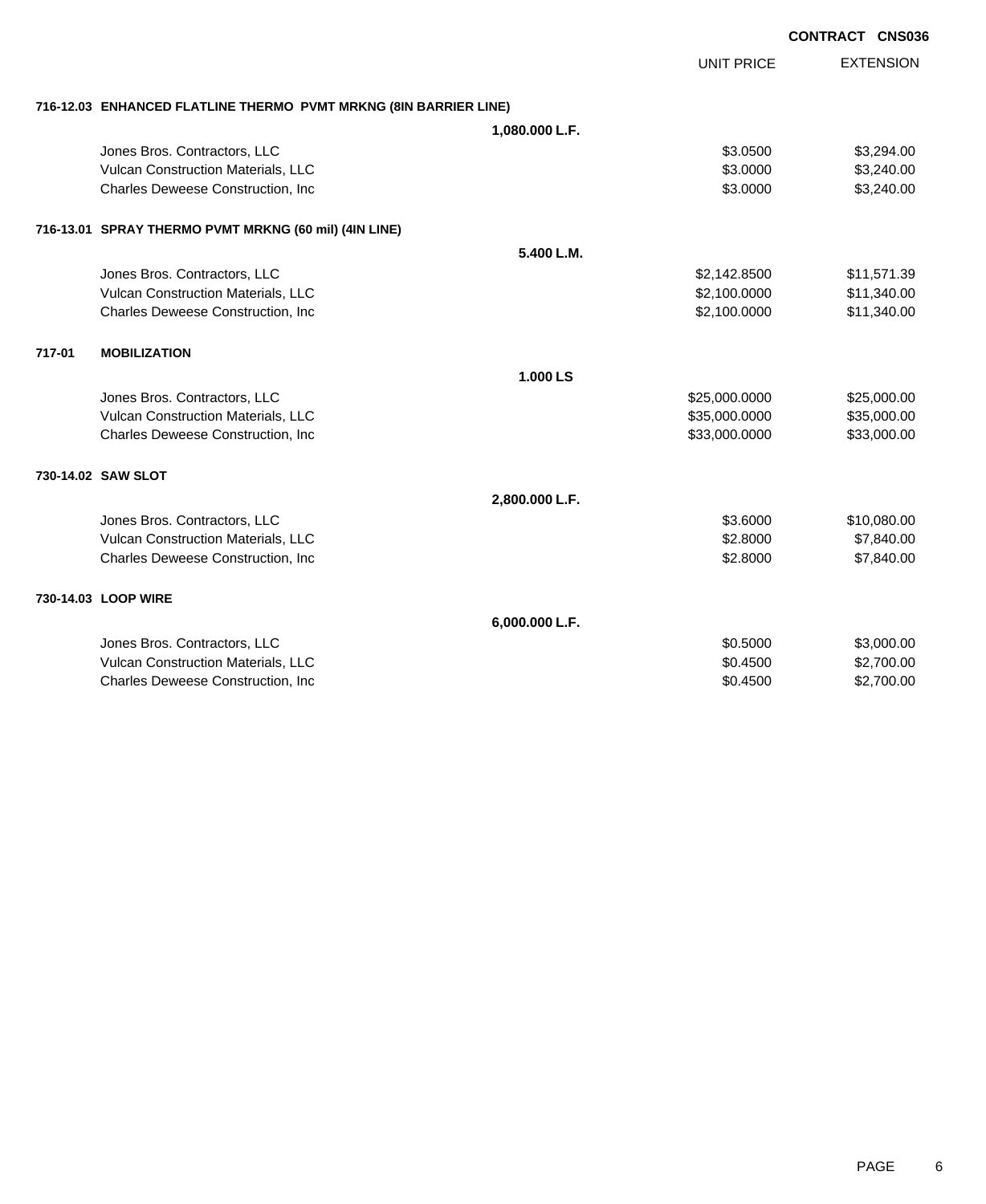### **SUB-TOTAL ROADWAY**

Jones Bros. Contractors, LLC \$967,447.88 Vulcan Construction Materials, LLC  $$992,127.00$ Charles Deweese Construction, Inc **6.6 and 7.088,340.03** \$1,088,340.03

| Jones Bros. Contractors, LLC              | \$967,447.88   |
|-------------------------------------------|----------------|
| <b>Vulcan Construction Materials, LLC</b> | \$992,127.00   |
| Charles Deweese Construction, Inc.        | \$1,088,340.03 |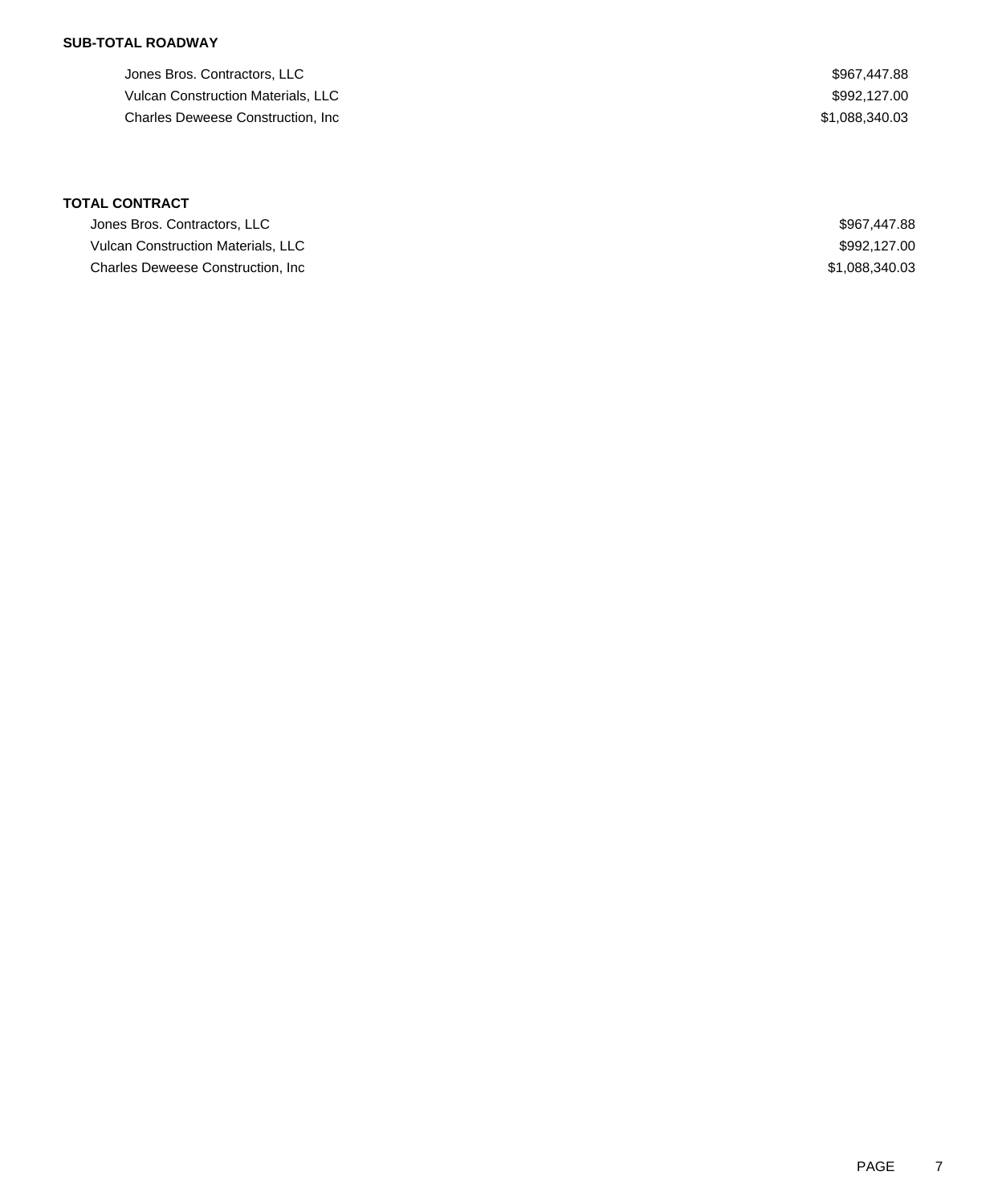#### DAVIDSON AND SUMNER COUNTIES (Contract No. CNS041 Call 043)

19180-4217-04,NH/HSIP-386(21),83076-3253-94,83076-8253-14,NH/HSIP-386(22),19180-3217-94,19180-8217-14

THE RESURFACING ON S.R. 386 FROM I-65 (L.M. 0.00) IN DAVIDSON COUNTY TO THE FOREST RETREAT ROAD UNDERPASS (L.M. 1.89) IN SUMNER COUNTY.

PROJECT LENGTH - 4.230 MILES

COMPLETION TIME - ON OR BEFORE JULY 31, 2018

DBE GOAL 5.00%

#### TOTAL CONTRACT

Rogers Group, Inc. 6. 2008. The State of the State of the State of State of State of State of State of State o Hoover, Inc. 63,059,620.65 Charles Deweese Construction, Inc 63,148,094.07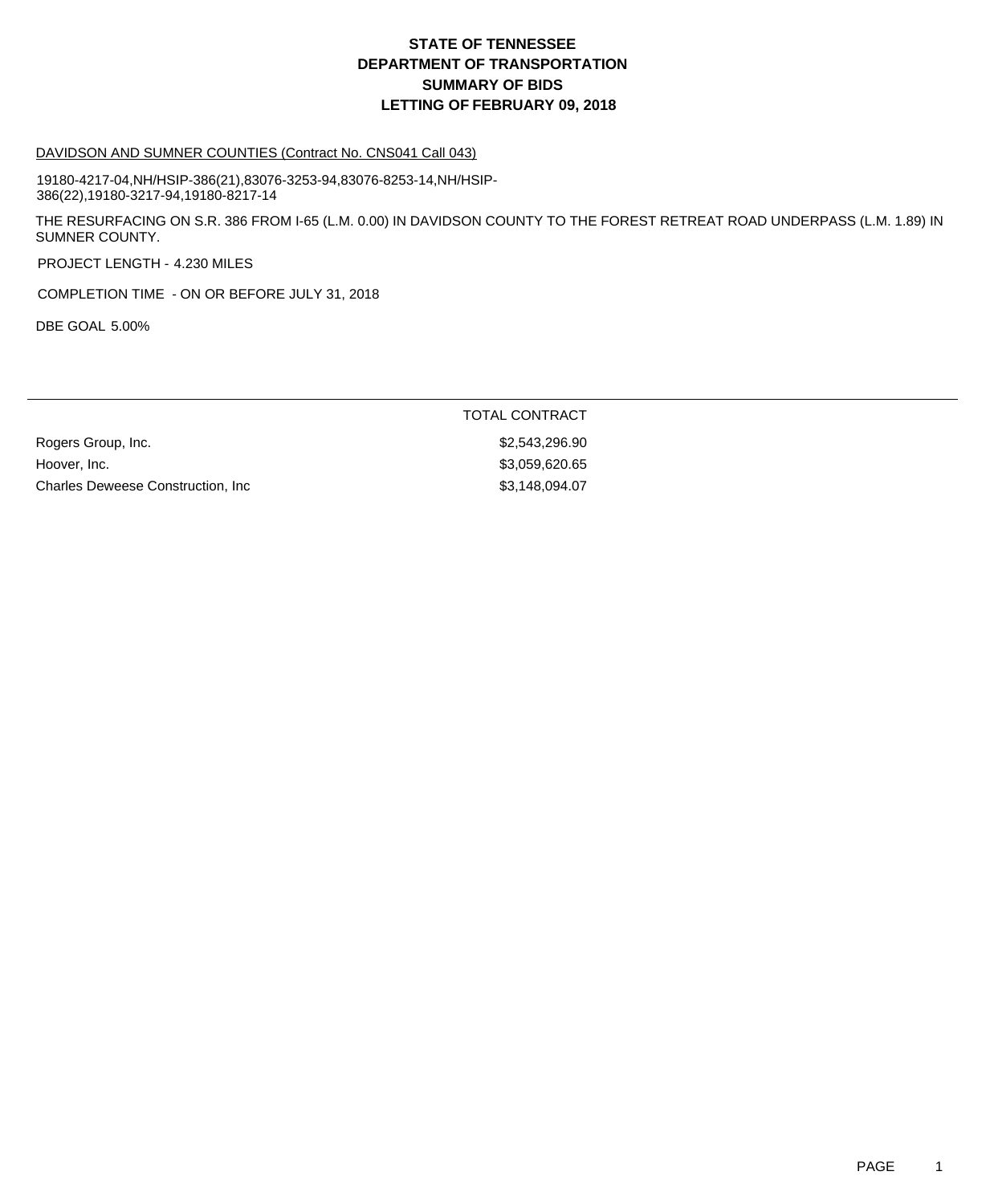|        |                                                                 |                |                          | <b>CONTRACT CNS041</b>   |
|--------|-----------------------------------------------------------------|----------------|--------------------------|--------------------------|
|        |                                                                 |                | <b>UNIT PRICE</b>        | <b>EXTENSION</b>         |
|        | <b>ROADWAY CATEGORY</b>                                         |                |                          |                          |
| 303-01 | MINERAL AGGREGATE, TYPE A BASE, GRADING D                       |                |                          |                          |
|        |                                                                 | 1,345.000 TON  |                          |                          |
|        | Rogers Group, Inc.                                              |                | \$16.0000                | \$21,520.00              |
|        | Hoover, Inc.                                                    |                | \$27.0000                | \$36,315.00              |
|        | Charles Deweese Construction, Inc                               |                | \$28.8800                | \$38,843.60              |
|        | 307-03.08 ASPHALT CONCRETE MIX (PG76-22) (BPMB-HM) GRADING B-M2 |                |                          |                          |
|        |                                                                 | 1,000.000 TON  |                          |                          |
|        | Rogers Group, Inc.                                              |                | \$72.0000                | \$72,000.00              |
|        | Hoover, Inc.                                                    |                | \$75.0000                | \$75,000.00              |
|        | Charles Deweese Construction, Inc                               |                | \$74.7200                | \$74,720.00              |
| 403-01 | BITUMINOUS MATERIAL FOR TACK COAT (TC)                          |                |                          |                          |
|        |                                                                 | 75.000 TON     |                          |                          |
|        | Rogers Group, Inc.                                              |                | \$780.0000               | \$58,500.00              |
|        | Hoover, Inc.                                                    |                | \$700.0000               | \$52,500.00              |
|        | Charles Deweese Construction, Inc                               |                | \$791.7700               | \$59,382.75              |
|        | 411-03.10 ACS MIX(PG76-22) GRADING D                            |                |                          |                          |
|        |                                                                 | 11,463.000 TON |                          |                          |
|        | Rogers Group, Inc.                                              |                | \$75.0000                | \$859,725.00             |
|        | Hoover, Inc.                                                    |                | \$93.5000                | \$1,071,790.50           |
|        | Charles Deweese Construction, Inc                               |                | \$99.5800                | \$1,141,485.54           |
|        | 411-12.01 SCORING SHOULDERS (CONTINUOUS) (16IN WIDTH)           |                |                          |                          |
|        |                                                                 | 7.600 L.M.     |                          |                          |
|        | Rogers Group, Inc.                                              |                | \$915.0000               | \$6,954.00               |
|        | Hoover, Inc.<br>Charles Deweese Construction, Inc               |                | \$375.0000<br>\$947.3700 | \$2,850.00<br>\$7,200.01 |
|        |                                                                 |                |                          |                          |
|        | 411-12.02 SCORING SHOULDERS (NON-CONTINUOUS) (16IN WIDTH)       |                |                          |                          |
|        |                                                                 | 9.400 L.M.     |                          |                          |
|        | Rogers Group, Inc.                                              |                | \$915.0000               | \$8,601.00               |
|        | Hoover, Inc.<br>Charles Deweese Construction, Inc               |                | \$375.0000<br>\$947.3700 | \$3,525.00<br>\$8,905.28 |
|        |                                                                 |                |                          |                          |
|        | 415-01.01 COLD PLANING BITUMINOUS PAVEMENT                      |                |                          |                          |
|        |                                                                 | 11,355.000 TON |                          |                          |
|        | Rogers Group, Inc.                                              |                | \$9.0000                 | \$102,195.00             |
|        | Hoover, Inc.                                                    |                | \$20.0000                | \$227,100.00             |
|        | Charles Deweese Construction, Inc                               |                | \$22.6100                | \$256,736.55             |
|        | 502-03.25 FULL DEPTH PCC PAVEMENT REPAIR HIGH EARLY             |                |                          |                          |
|        |                                                                 | 50.000 C.Y.    |                          |                          |
|        | Rogers Group, Inc.                                              |                | \$800.0000               | \$40,000.00              |
|        | Hoover, Inc.                                                    |                | \$700.0000               | \$35,000.00              |
|        | Charles Deweese Construction, Inc                               |                | \$850.0000               | \$42,500.00              |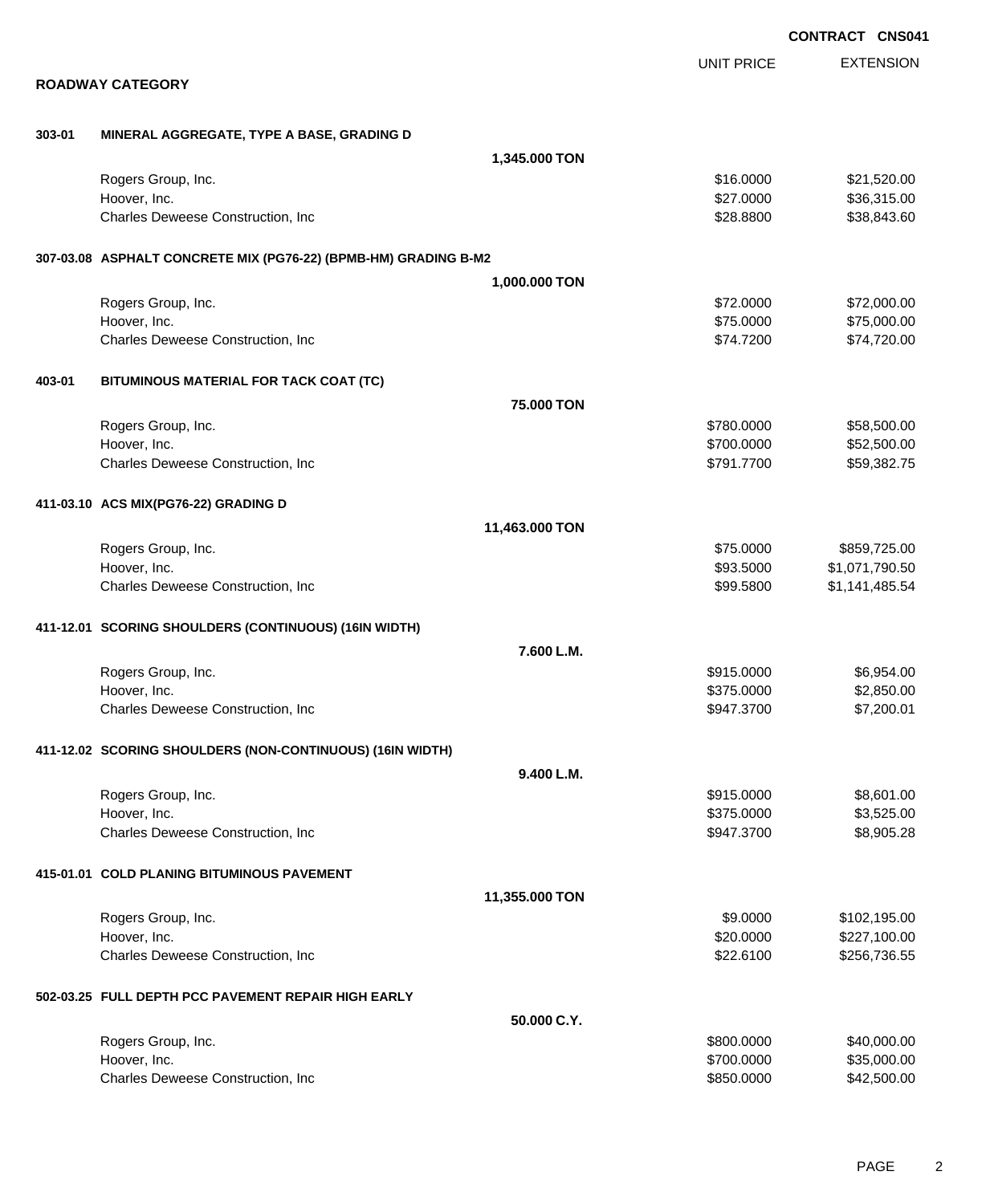|        |                                                   |                   |                   | <b>CONTRACT CNS041</b> |
|--------|---------------------------------------------------|-------------------|-------------------|------------------------|
|        |                                                   |                   | <b>UNIT PRICE</b> | <b>EXTENSION</b>       |
|        | 502-04.01 SAWING CONCRETE PAVEMENT (FULL DEPTH)   |                   |                   |                        |
|        |                                                   | 192.000 L.F.      |                   |                        |
|        | Rogers Group, Inc.                                |                   | \$12.0000         | \$2,304.00             |
|        | Hoover, Inc.                                      |                   | \$12.0000         | \$2,304.00             |
|        | Charles Deweese Construction, Inc                 |                   | \$25.0000         | \$4,800.00             |
|        | 502-04.02 LOAD TRANSFER DOWELS                    |                   |                   |                        |
|        |                                                   | 32.000 EACH       |                   |                        |
|        | Rogers Group, Inc.                                |                   | \$18.0000         | \$576.00               |
|        | Hoover, Inc.                                      |                   | \$17.6500         | \$564.80               |
|        | Charles Deweese Construction, Inc                 |                   | \$35.0000         | \$1,120.00             |
|        | 502-04.03 TRANSVERSE TIE-BARS                     |                   |                   |                        |
|        |                                                   | 64.000 EACH       |                   |                        |
|        | Rogers Group, Inc.                                |                   | \$17.0000         | \$1,088.00             |
|        | Hoover, Inc.                                      |                   | \$16.7000         | \$1,068.80             |
|        | Charles Deweese Construction, Inc                 |                   | \$35.0000         | \$2,240.00             |
|        | 705-02.10 GUARDRAIL TRANSITION 27IN TO 31IN       |                   |                   |                        |
|        |                                                   | <b>9.000 EACH</b> |                   |                        |
|        | Rogers Group, Inc.                                |                   | \$100.0000        | \$900.00               |
|        | Hoover, Inc.                                      |                   | \$200.0000        | \$1,800.00             |
|        | Charles Deweese Construction, Inc                 |                   | \$231.5800        | \$2,084.22             |
|        | 705-06.20 TANGENT ENERGY ABSORBING TERM MASH TL-3 |                   |                   |                        |
|        |                                                   | <b>9.000 EACH</b> |                   |                        |
|        | Rogers Group, Inc.                                |                   | \$2,875.0000      | \$25,875.00            |
|        | Hoover, Inc.                                      |                   | \$2,100.0000      | \$18,900.00            |
|        | Charles Deweese Construction, Inc                 |                   | \$2,873.6800      | \$25,863.12            |
| 706-01 | <b>GUARDRAIL REMOVED</b>                          |                   |                   |                        |
|        |                                                   | 450.000 L.F.      |                   |                        |
|        | Rogers Group, Inc.                                |                   | \$1.5000          | \$675.00               |
|        | Hoover, Inc.                                      |                   | \$1.0000          | \$450.00               |
|        | Charles Deweese Construction, Inc.                |                   | \$1.4200          | \$639.00               |
| 712-01 | <b>TRAFFIC CONTROL</b>                            |                   |                   |                        |
|        |                                                   | 1.000 LS          |                   |                        |
|        | Rogers Group, Inc.                                |                   | \$133,943.0000    | \$133,943.00           |
|        | Hoover, Inc.                                      |                   | \$175,000.0000    | \$175,000.00           |
|        | Charles Deweese Construction, Inc                 |                   | \$110,150.0000    | \$110,150.00           |
|        | 712-04.01 FLEXIBLE DRUMS (CHANNELIZING)           |                   |                   |                        |
|        |                                                   | 500.000 EACH      |                   |                        |
|        | Rogers Group, Inc.                                |                   | \$15.0000         | \$7,500.00             |
|        | Hoover, Inc.                                      |                   | \$15.0000         | \$7,500.00             |
|        | Charles Deweese Construction, Inc                 |                   | \$30.0000         | \$15,000.00            |

PAGE 3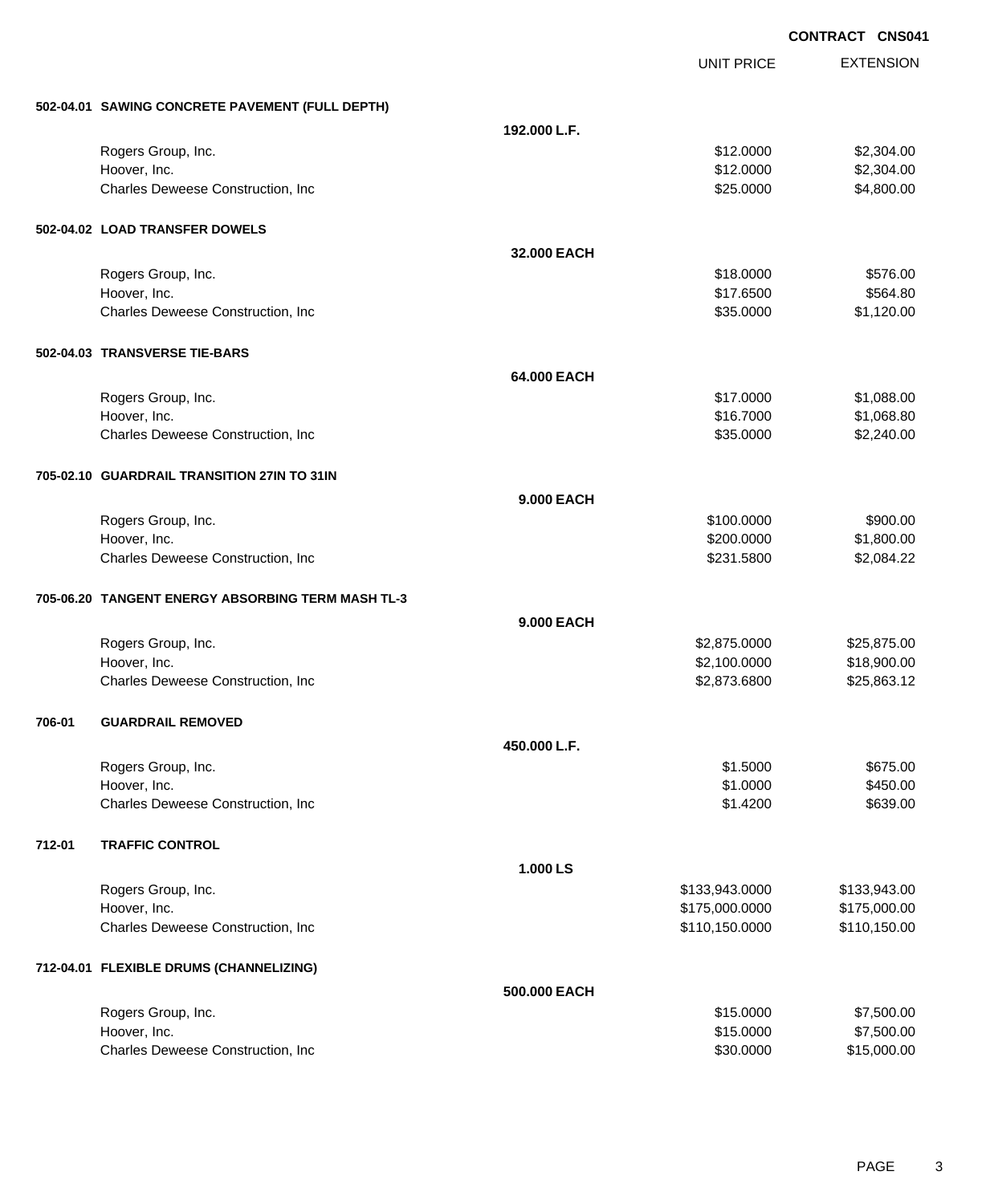|        |                                                       |                    |                   | <b>CONTRACT CNS041</b> |
|--------|-------------------------------------------------------|--------------------|-------------------|------------------------|
|        |                                                       |                    | <b>UNIT PRICE</b> | <b>EXTENSION</b>       |
|        | 712-05.01 WARNING LIGHTS (TYPE A)                     |                    |                   |                        |
|        |                                                       | <b>12,000 EACH</b> |                   |                        |
|        | Rogers Group, Inc.                                    |                    | \$2.0000          | \$24.00                |
|        | Hoover, Inc.                                          |                    | \$2.0000          | \$24.00                |
|        | Charles Deweese Construction, Inc                     |                    | \$25.0000         | \$300.00               |
| 712-06 | <b>SIGNS (CONSTRUCTION)</b>                           |                    |                   |                        |
|        |                                                       | 2,446.000 S.F.     |                   |                        |
|        | Rogers Group, Inc.                                    |                    | \$6.3500          | \$15,532.10            |
|        | Hoover, Inc.                                          |                    | \$6.3500          | \$15,532.10            |
|        | Charles Deweese Construction, Inc                     |                    | \$7.0000          | \$17,122.00            |
|        | 712-06.16 SIGNS (CONSTRUCTION)(REDUCED SPEED WARNING) |                    |                   |                        |
|        |                                                       | <b>4.000 EACH</b>  |                   |                        |
|        | Rogers Group, Inc.                                    |                    | \$475.0000        | \$1,900.00             |
|        | Hoover, Inc.                                          |                    | \$475.0000        | \$1,900.00             |
|        | Charles Deweese Construction, Inc                     |                    | \$800.0000        | \$3,200.00             |
|        | 712-08.03 ARROW BOARD (TYPE C)                        |                    |                   |                        |
|        |                                                       | <b>4.000 EACH</b>  |                   |                        |
|        | Rogers Group, Inc.                                    |                    | \$900.0000        | \$3,600.00             |
|        | Hoover, Inc.                                          |                    | \$900.0000        | \$3,600.00             |
|        | Charles Deweese Construction, Inc                     |                    | \$1,500.0000      | \$6,000.00             |
|        | 712-08.10 MOBILE MESSAGE SIGN UNIT W/ATTENUATOR       |                    |                   |                        |
|        |                                                       | 1,150.000 HOUR     |                   |                        |
|        | Rogers Group, Inc.                                    |                    | \$98.0000         | \$112,700.00           |
|        | Hoover, Inc.                                          |                    | \$98.0000         | \$112,700.00           |
|        | Charles Deweese Construction, Inc                     |                    | \$100.0000        | \$115,000.00           |
|        | 713-16.01 CHANGEABLE MESSAGE SIGN UNIT                |                    |                   |                        |
|        |                                                       | <b>4.000 EACH</b>  |                   |                        |
|        | Rogers Group, Inc.                                    |                    | \$4,850.0000      | \$19,400.00            |
|        | Hoover, Inc.                                          |                    | \$4,850.0000      | \$19,400.00            |
|        | Charles Deweese Construction, Inc                     |                    | \$6,200.0000      | \$24,800.00            |
|        | 716-01.23 Snwplwble Pvmt Mrkrs (Bi-Dir)(2 Color)      |                    |                   |                        |
|        |                                                       | 1,585.000 EACH     |                   |                        |
|        | Rogers Group, Inc.                                    |                    | \$20.0000         | \$31,700.00            |
|        | Hoover, Inc.                                          |                    | \$29.2500         | \$46,361.25            |
|        | Charles Deweese Construction, Inc                     |                    | \$36.8400         | \$58,391.40            |
|        | 716-01.30 REMOVAL OF SNOWPLOWABLE REFLECTIVE MARKER   |                    |                   |                        |
|        |                                                       | 1,585.000 EACH     |                   |                        |
|        | Rogers Group, Inc.                                    |                    | \$9.0000          | \$14,265.00            |
|        | Hoover, Inc.                                          |                    | \$7.5000          | \$11,887.50            |
|        | Charles Deweese Construction, Inc                     |                    | \$15.7900         | \$25,027.15            |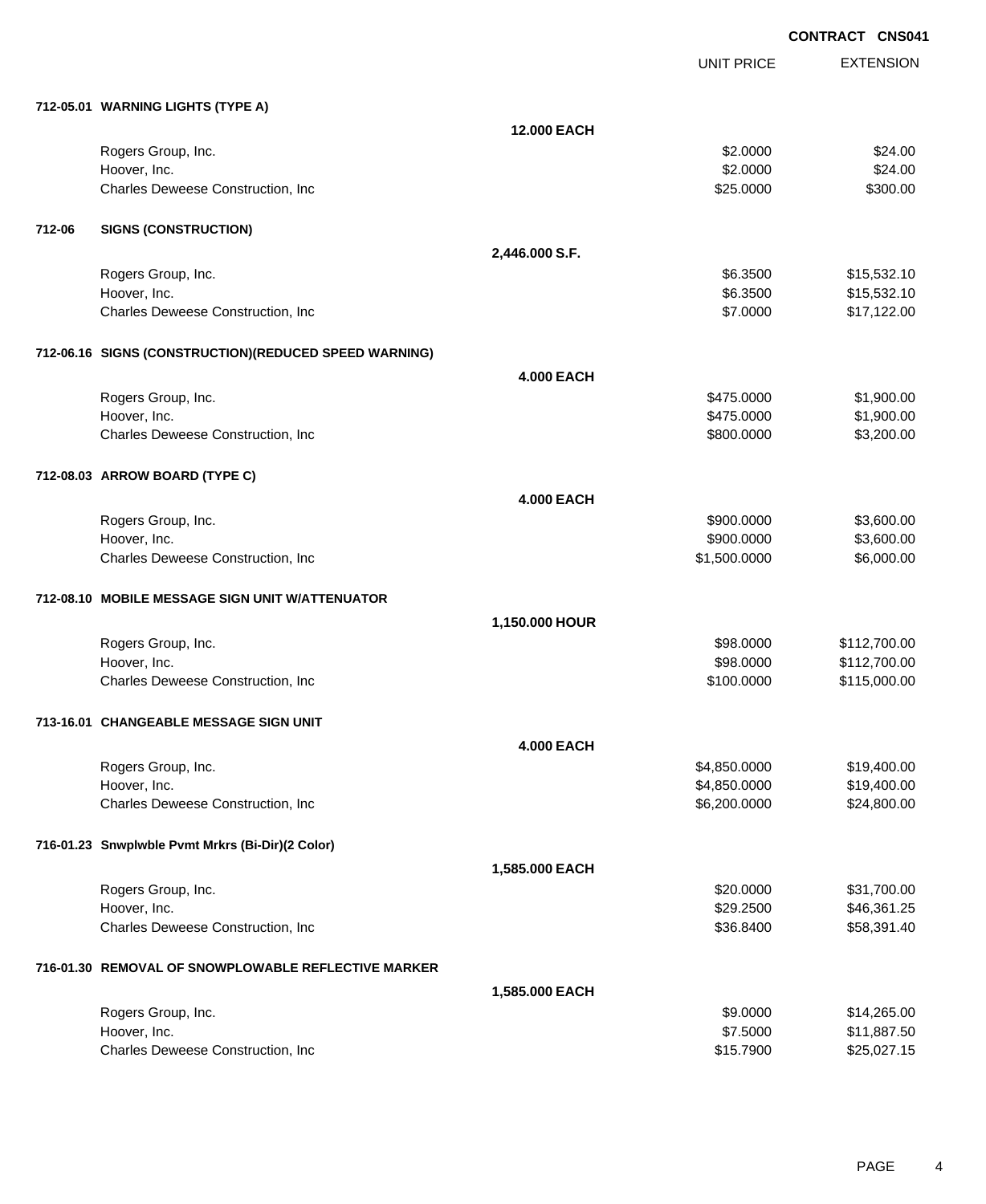|                                                                  |                   | <b>CONTRACT CNSU4</b> |
|------------------------------------------------------------------|-------------------|-----------------------|
|                                                                  | <b>UNIT PRICE</b> | <b>EXTENSION</b>      |
| 716-02.04 PLASTIC PAVEMENT MARKING(CHANNELIZATION STRIPING)      |                   |                       |
| 1,068.000 S.Y.                                                   |                   |                       |
| Rogers Group, Inc.                                               | \$20.0000         | \$21,360.00           |
| Hoover, Inc.                                                     | \$21.7500         | \$23,229.00           |
| Charles Deweese Construction, Inc                                | \$36.8400         | \$39,345.12           |
| 716-02.06 PLASTIC PAVEMENT MARKING (TURN LANE ARROW)             |                   |                       |
|                                                                  | <b>4.000 EACH</b> |                       |
| Rogers Group, Inc.                                               | \$150.0000        | \$600.00              |
| Hoover, Inc.                                                     | \$175.0000        | \$700.00              |
| Charles Deweese Construction, Inc                                | \$210.5300        | \$842.12              |
| 716-04.05 PLASTIC PAVEMENT MARKING (STRAIGHT ARROW)              |                   |                       |
|                                                                  | 8.000 EACH        |                       |
| Rogers Group, Inc.                                               | \$125.0000        | \$1,000.00            |
| Hoover, Inc.                                                     | \$175.0000        | \$1,400.00            |
| Charles Deweese Construction, Inc                                | \$210.5300        | \$1,684.24            |
| 716-05.20 PAINTED PAVEMENT MARKING (6" LINE)                     |                   |                       |
|                                                                  | 25.200 L.M.       |                       |
| Rogers Group, Inc.                                               | \$1,200.0000      | \$30,240.00           |
| Hoover, Inc.                                                     | \$925.0000        | \$23,310.00           |
| Charles Deweese Construction, Inc                                | \$1,263.1600      | \$31,831.63           |
| 716-12.02 ENHANCED FLATLINE THERMO PVMT MRKNG (6IN LINE)         |                   |                       |
|                                                                  | 22.000 L.M.       |                       |
| Rogers Group, Inc.                                               | \$4,800.0000      | \$105,600.00          |
| Hoover, Inc.                                                     | \$4,950.0000      | \$108,900.00          |
| Charles Deweese Construction, Inc                                | \$5,894.7400      | \$129,684.28          |
| 716-12.03 ENHANCED FLATLINE THERMO PVMT MRKNG (8IN BARRIER LINE) |                   |                       |
| 21,031.000 L.F.                                                  |                   |                       |
| Rogers Group, Inc.                                               | \$3.0000          | \$63,093.00           |
| Hoover, Inc.                                                     | \$1.9500          | \$41,010.45           |
| Charles Deweese Construction, Inc                                | \$3.1600          | \$66,457.96           |
| 716-12.05 ENHANCED FLATLINE THERMO PVMT MRKNG (6IN DOTTED LINE)  |                   |                       |
| 14,976.000 L.F.                                                  |                   |                       |
| Rogers Group, Inc.                                               | \$1.0000          | \$14,976.00           |
| Hoover, Inc.                                                     | \$1.5000          | \$22,464.00           |
| Charles Deweese Construction, Inc                                | \$2.1100          | \$31,599.36           |
| 716-12.08 ENHANCED FLAT LINE THERMO (12IN BARRIER LINE)          |                   |                       |
| 2,431.000 L.F.                                                   |                   |                       |
| Rogers Group, Inc.                                               | \$8.0000          | \$19,448.00           |
| Hoover, Inc.                                                     | \$3.7500          | \$9,116.25            |
| Charles Deweese Construction, Inc                                | \$10.5300         | \$25,598.43           |

# **CONTRACT CNS041**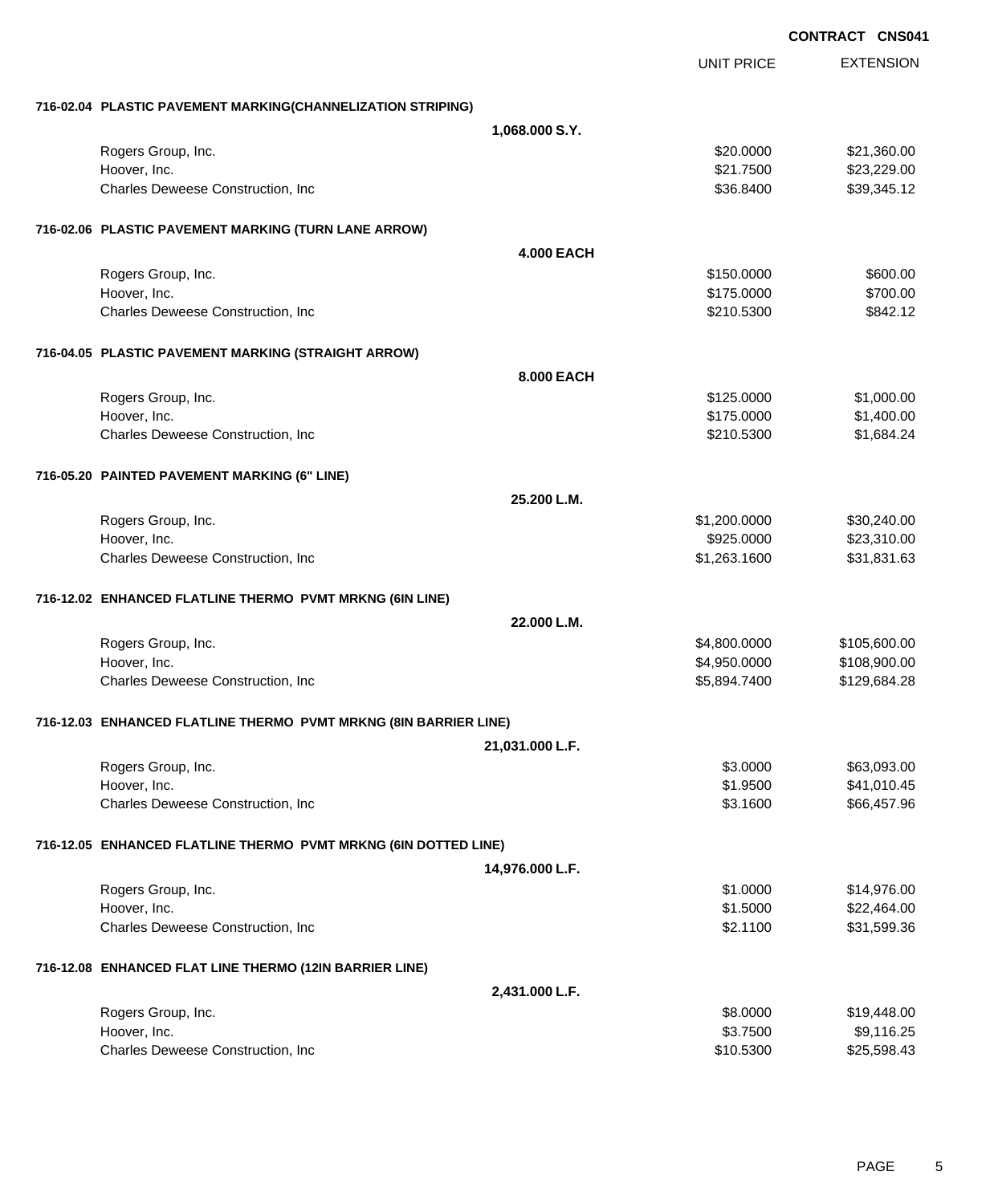**CONTRACT CNS041**

|        |                                        |                   |                   | ייטייי           |
|--------|----------------------------------------|-------------------|-------------------|------------------|
|        |                                        |                   | <b>UNIT PRICE</b> | <b>EXTENSION</b> |
| 717-01 | <b>MOBILIZATION</b>                    |                   |                   |                  |
|        |                                        | 1.000 LS          |                   |                  |
|        | Rogers Group, Inc.                     |                   | \$80,000.0000     | \$80,000.00      |
|        | Hoover, Inc.                           |                   | \$175,000.0000    | \$175,000.00     |
|        | Charles Deweese Construction, Inc      |                   | \$80,000.0000     | \$80,000.00      |
|        | 730-03.25 INSTALL PULL BOX (29" x 21") |                   |                   |                  |
|        |                                        | <b>4.000 EACH</b> |                   |                  |
|        | Rogers Group, Inc.                     |                   | \$357.0000        | \$1,428.00       |
|        | Hoover, Inc.                           |                   | \$350.0000        | \$1,400.00       |
|        | Charles Deweese Construction, Inc      |                   | \$368.4200        | \$1,473.68       |
|        | 730-12.02 CONDUIT 2" DIAMETER (PVC)    |                   |                   |                  |
|        |                                        | 80.000 L.F.       |                   |                  |
|        | Rogers Group, Inc.                     |                   | \$18.5000         | \$1,480.00       |
|        | Hoover, Inc.                           |                   | \$18.0000         | \$1,440.00       |
|        | Charles Deweese Construction, Inc      |                   | \$18.9500         | \$1,516.00       |
|        | 730-14.02 SAW SLOT                     |                   |                   |                  |
|        |                                        | 1,248.000 L.F.    |                   |                  |
|        | Rogers Group, Inc.                     |                   | \$3.3500          | \$4,180.80       |
|        | Hoover, Inc.                           |                   | \$3.2500          | \$4,056.00       |
|        | Charles Deweese Construction, Inc      |                   | \$3.4200          | \$4,268.16       |
|        | 730-14.03 LOOP WIRE                    |                   |                   |                  |
|        |                                        | 3,600.000 L.F.    |                   |                  |
|        | Rogers Group, Inc.                     |                   | \$0.5100          | \$1,836.00       |
|        | Hoover, Inc.                           |                   | \$0.5000          | \$1,800.00       |
|        | Charles Deweese Construction, Inc      |                   | \$0.5300          | \$1,908.00       |
|        | 730-15.07 CABINET (41" x 25" x 18")    |                   |                   |                  |
|        |                                        | <b>4.000 EACH</b> |                   |                  |
|        | Rogers Group, Inc.                     |                   | \$5,400.0000      | \$21,600.00      |
|        | Hoover, Inc.                           |                   | \$5,260.0000      | \$21,040.00      |
|        | Charles Deweese Construction, Inc      |                   | \$5,536.8400      | \$22,147.36      |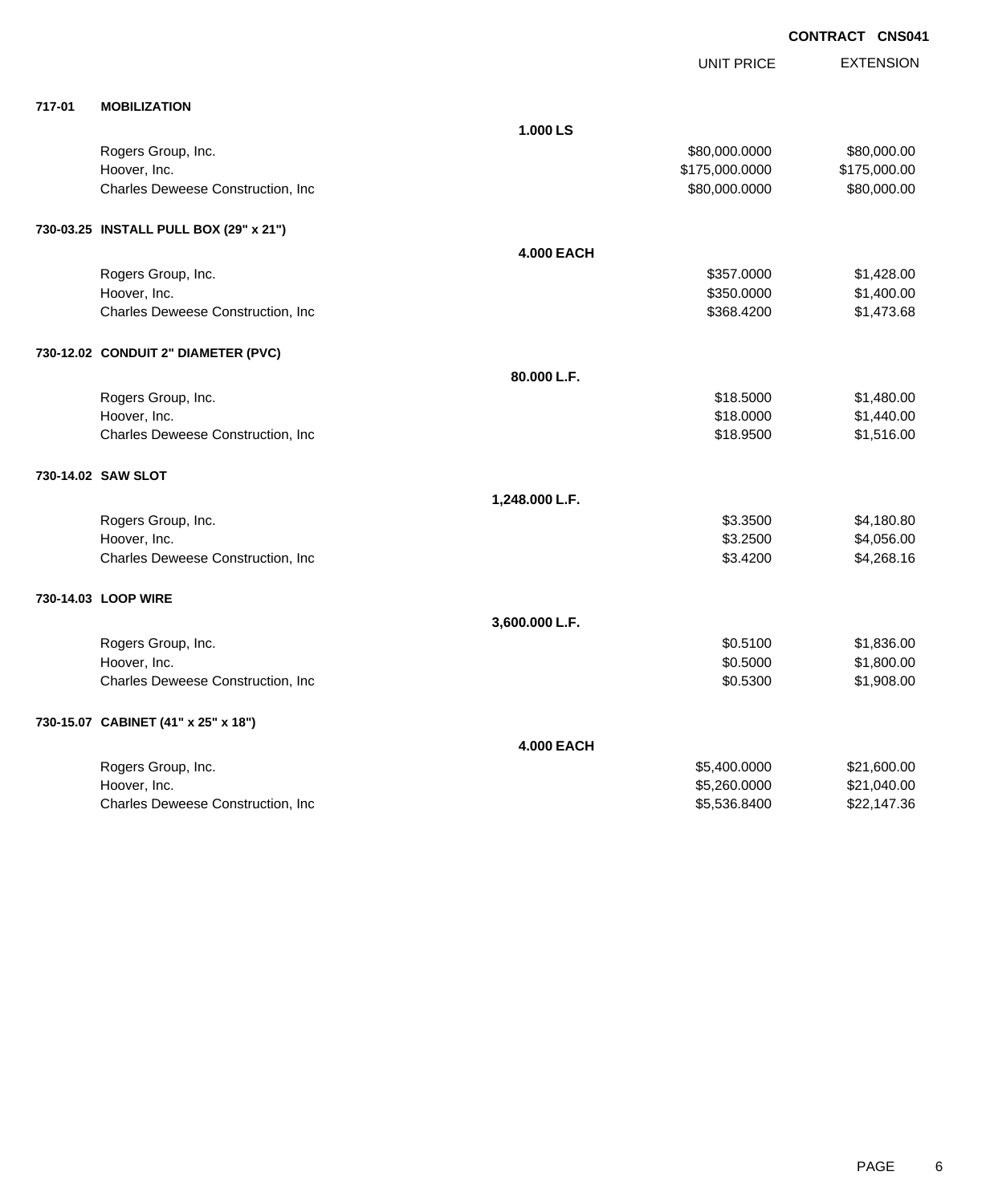|  |                                                      |                 |            | <b>CONTRACT CNS041</b> |
|--|------------------------------------------------------|-----------------|------------|------------------------|
|  |                                                      |                 | UNIT PRICE | <b>EXTENSION</b>       |
|  | <b>BRIDGE CATEGORY</b>                               |                 |            |                        |
|  | 604-10.70 EXPANSION JOINT REPAIRS                    |                 |            |                        |
|  |                                                      | 455.000 L.F.    |            |                        |
|  | Rogers Group, Inc.                                   |                 | \$108.0000 | \$49,140.00            |
|  | Hoover, Inc.                                         |                 | \$130.0000 | \$59,150.00            |
|  | Charles Deweese Construction, Inc.                   |                 | \$126.2500 | \$57,443.75            |
|  | 617-04.01 TYPE 1 THIN EPOXY OVERLAY (EPOXY-URETHANE) |                 |            |                        |
|  |                                                      | 18,898.000 S.Y. |            |                        |
|  | Rogers Group, Inc.                                   |                 | \$31.0000  | \$585,838.00           |
|  | Hoover, Inc.                                         |                 | \$34.0000  | \$642,532.00           |
|  | <b>Charles Deweese Construction, Inc.</b>            |                 | \$32.3200  | \$610,783.36           |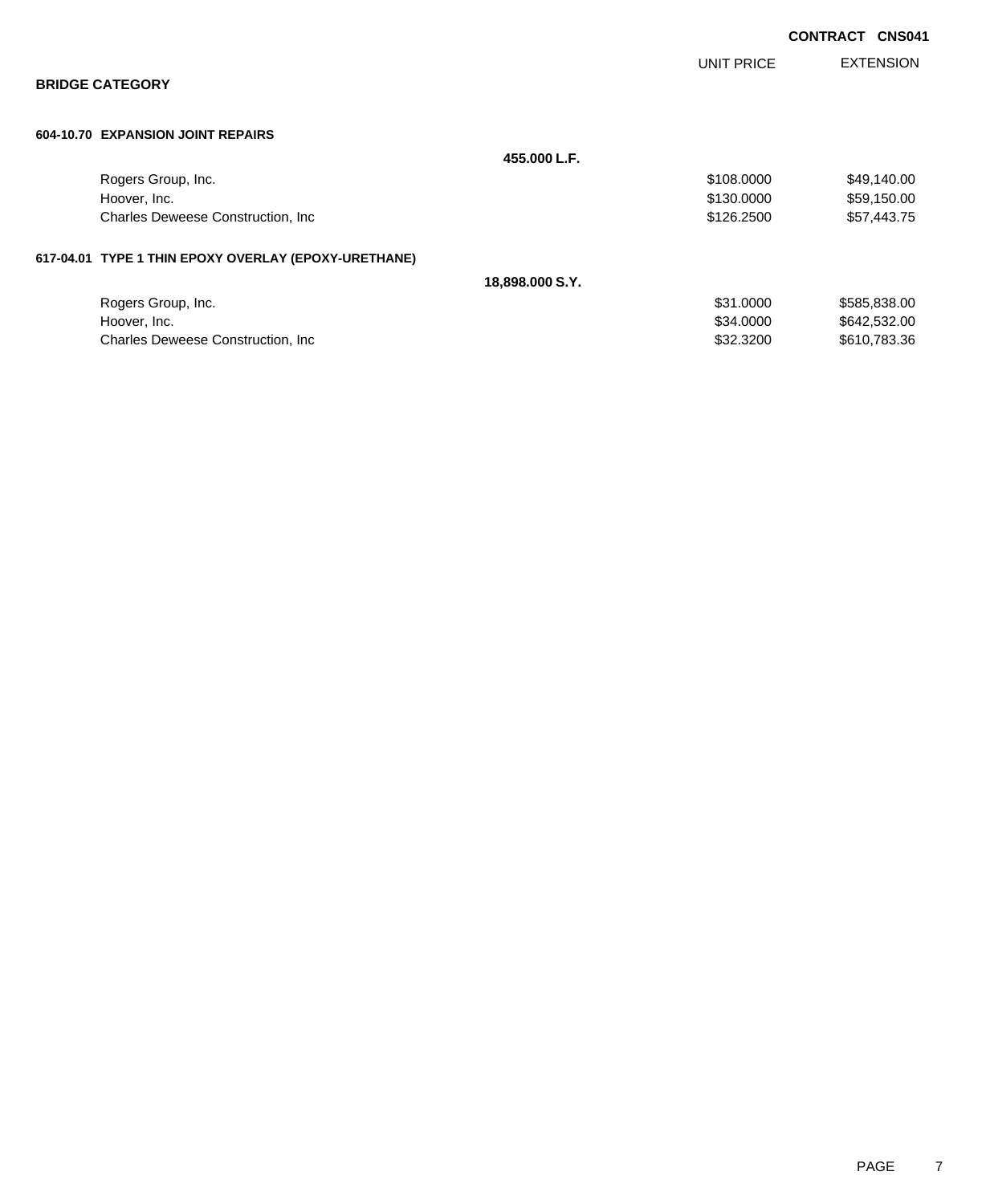### **SUB-TOTAL ROADWAY**

| Rogers Group, Inc.                        | \$1,908,318.90 |
|-------------------------------------------|----------------|
| Hoover, Inc.                              | \$2,357,938.65 |
| <b>Charles Deweese Construction, Inc.</b> | \$2,479,866.96 |
| <b>SUB-TOTAL BRIDGE</b>                   |                |
|                                           |                |
| Rogers Group, Inc.                        | \$634,978.00   |
| Hoover, Inc.                              | \$701,682.00   |

| Rogers Group, Inc.                 | \$2,543,296.90 |
|------------------------------------|----------------|
| Hoover, Inc.                       | \$3,059,620.65 |
| Charles Deweese Construction, Inc. | \$3,148,094.07 |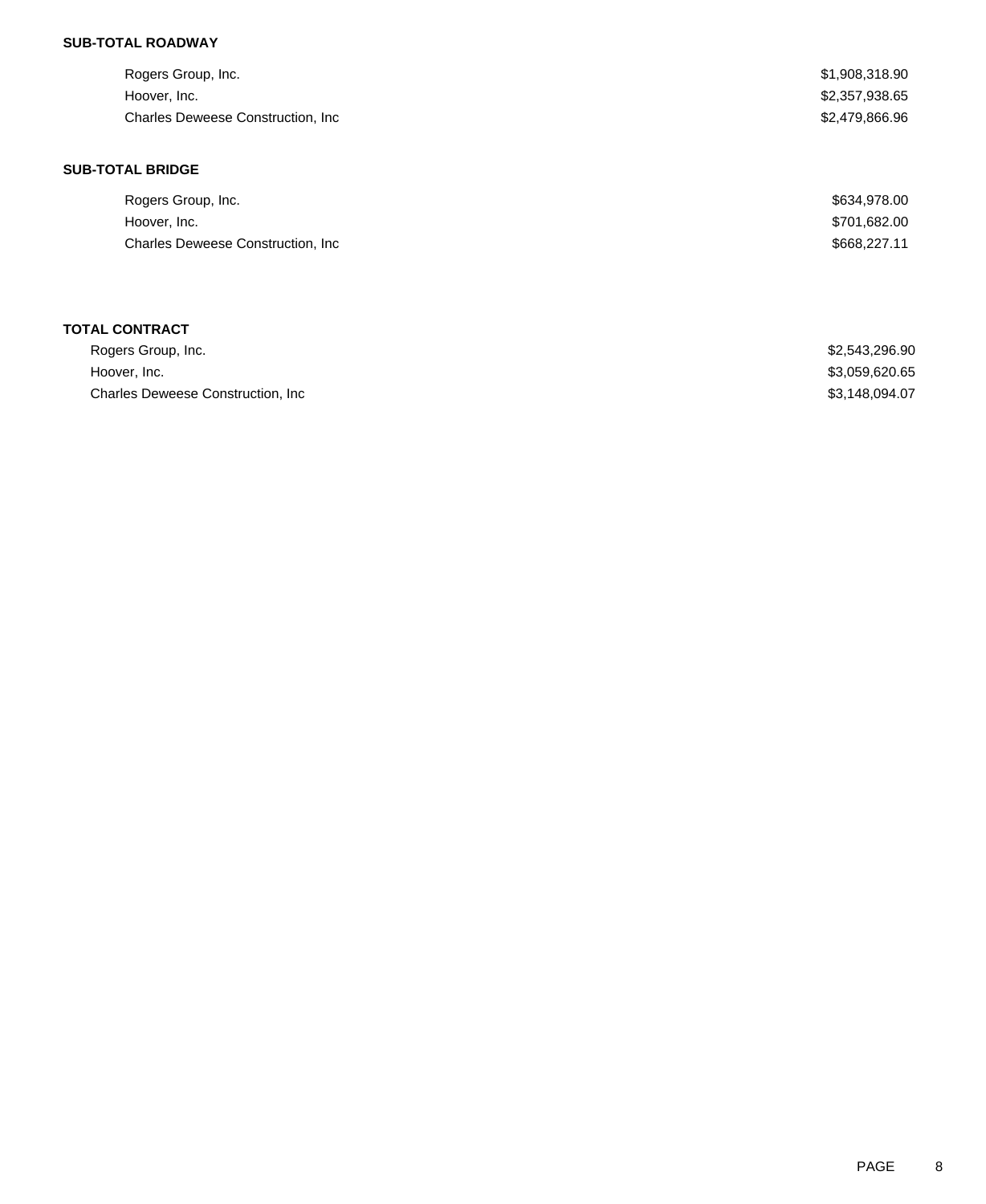COUNTIES DECATUR, DYER, HENDERSON, LAKE, AND MCNAIRY (Contract No. CNS014 Call 044)

98049-4275-04

THE LONGITUDINAL JOINT STABILIZATION ON VARIOUS STATE ROUTES.

PROJECT LENGTH - 0.0 MILES

COMPLETION TIME - ON OR BEFORE JULY 31, 2018

|                             | <b>TOTAL CONTRACT</b> |
|-----------------------------|-----------------------|
| Pavement Restorations, Inc. | \$88,522.74           |
| Pavement Technology, Inc.   | \$137,715.00          |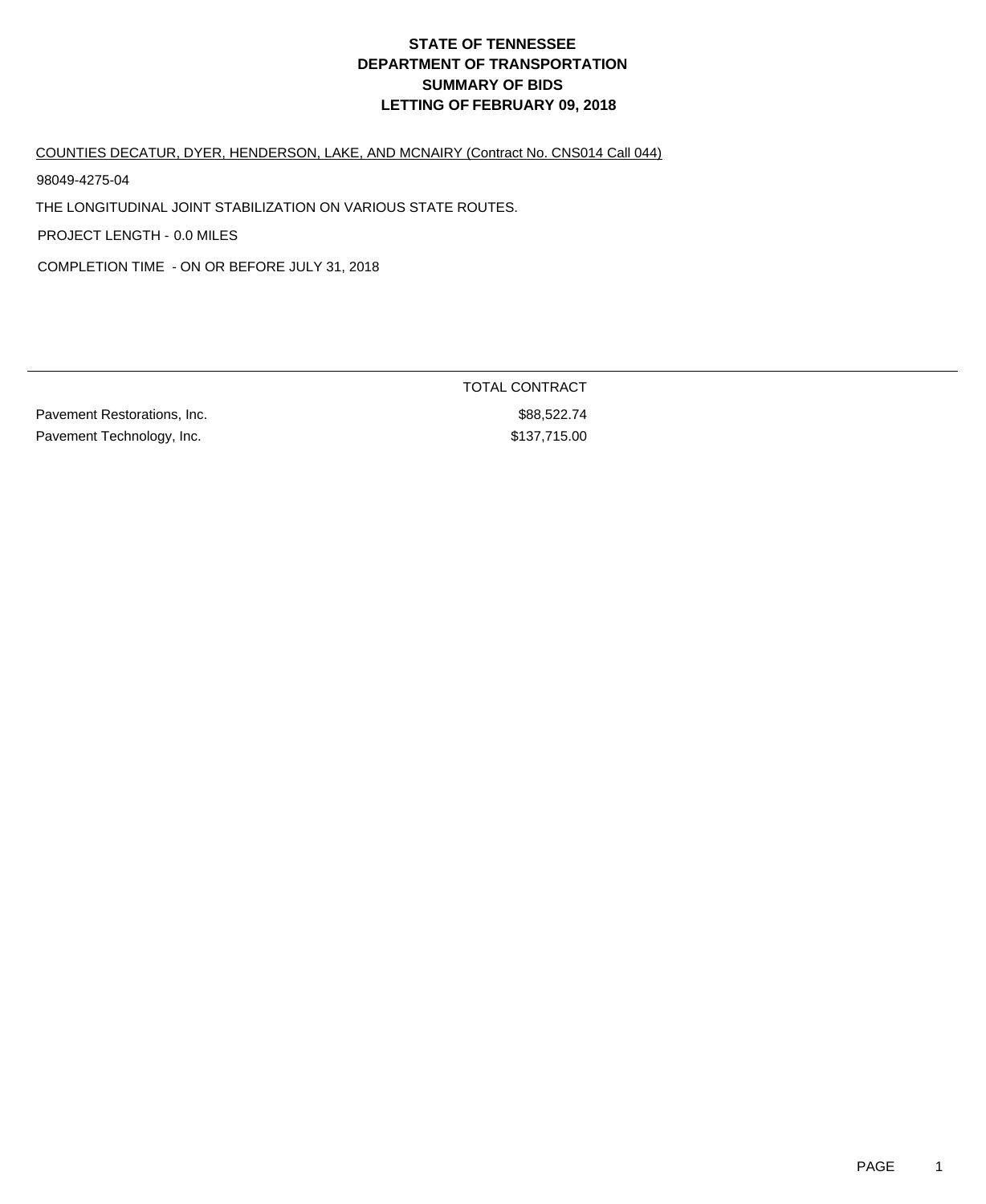|        |                                                          |                   |                      | <b>CONTRACT CNS014</b>      |
|--------|----------------------------------------------------------|-------------------|----------------------|-----------------------------|
|        |                                                          |                   | <b>UNIT PRICE</b>    | <b>EXTENSION</b>            |
|        | <b>ROADWAY CATEGORY</b>                                  |                   |                      |                             |
|        | 411-01.12 LONGITUDINAL JOINT STABILIZATION               |                   |                      |                             |
|        |                                                          | 731,068.000 S.F.  |                      |                             |
|        | Pavement Restorations, Inc.<br>Pavement Technology, Inc. |                   | \$0.0800<br>\$0.1500 | \$58,485.44<br>\$109,660.20 |
| 712-01 | <b>TRAFFIC CONTROL</b>                                   |                   |                      |                             |
|        |                                                          | 1.000 LS          |                      |                             |
|        | Pavement Restorations, Inc.                              |                   | \$12,770.0000        | \$12,770.00                 |
|        | Pavement Technology, Inc.                                |                   | \$13,000.0000        | \$13,000.00                 |
|        | 712-04.01 FLEXIBLE DRUMS (CHANNELIZING)                  |                   |                      |                             |
|        |                                                          | 204.000 EACH      |                      |                             |
|        | Pavement Restorations, Inc.                              |                   | \$27.5000            | \$5,610.00                  |
|        | Pavement Technology, Inc.                                |                   | \$5.4000             | \$1,101.60                  |
|        | 712-05.01 WARNING LIGHTS (TYPE A)                        |                   |                      |                             |
|        |                                                          | 26.000 EACH       |                      |                             |
|        | Pavement Restorations, Inc.                              |                   | \$5.5000             | \$143.00                    |
|        | Pavement Technology, Inc.                                |                   | \$2.3000             | \$59.80                     |
| 712-06 | <b>SIGNS (CONSTRUCTION)</b>                              |                   |                      |                             |
|        |                                                          | 459.000 S.F.      |                      |                             |
|        | Pavement Restorations, Inc.                              |                   | \$7.7000             | \$3,534.30                  |
|        | Pavement Technology, Inc.                                |                   | \$2.6000             | \$1,193.40                  |
|        | 712-08.03 ARROW BOARD (TYPE C)                           |                   |                      |                             |
|        |                                                          | <b>2.000 EACH</b> |                      |                             |
|        | Pavement Restorations, Inc.                              |                   | \$990.0000           | \$1,980.00                  |
|        | Pavement Technology, Inc.                                |                   | \$1,600.0000         | \$3,200.00                  |
| 717-01 | <b>MOBILIZATION</b>                                      |                   |                      |                             |
|        |                                                          | 1.000 LS          |                      |                             |
|        | Pavement Restorations, Inc.                              |                   | \$6,000.0000         | \$6,000.00                  |
|        | Pavement Technology, Inc.                                |                   | \$9,500.0000         | \$9,500.00                  |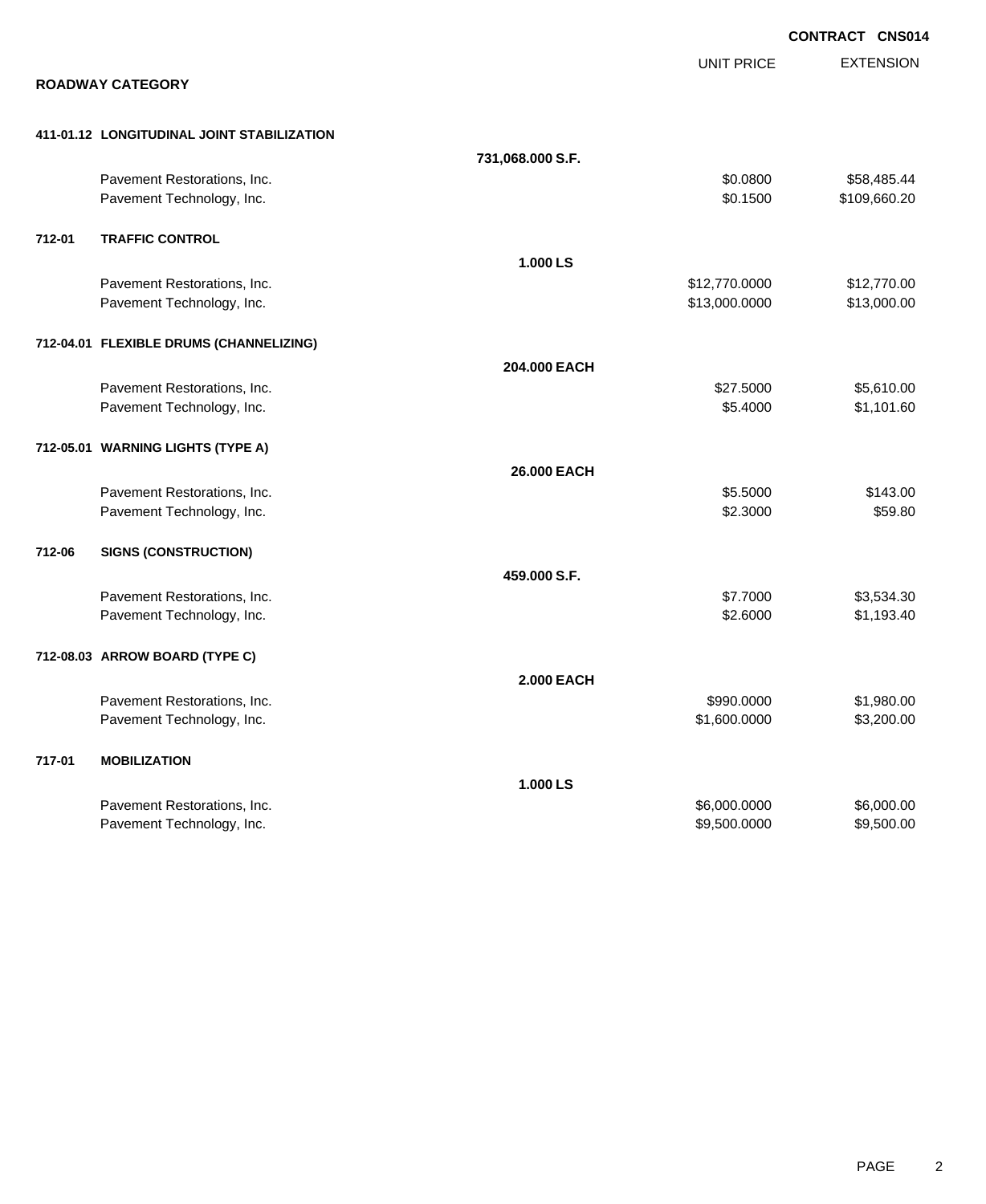### **SUB-TOTAL ROADWAY**

| Pavement Restorations, Inc. | \$88,522.74  |
|-----------------------------|--------------|
| Pavement Technology, Inc.   | \$137,715.00 |

#### **TOTAL CONTRACT**

Pavement Restorations, Inc. 688,522.74 Pavement Technology, Inc. 6. The Second Second Second Second Second Second Second Second Second Second Second Second Second Second Second Second Second Second Second Second Second Second Second Second Second Second Second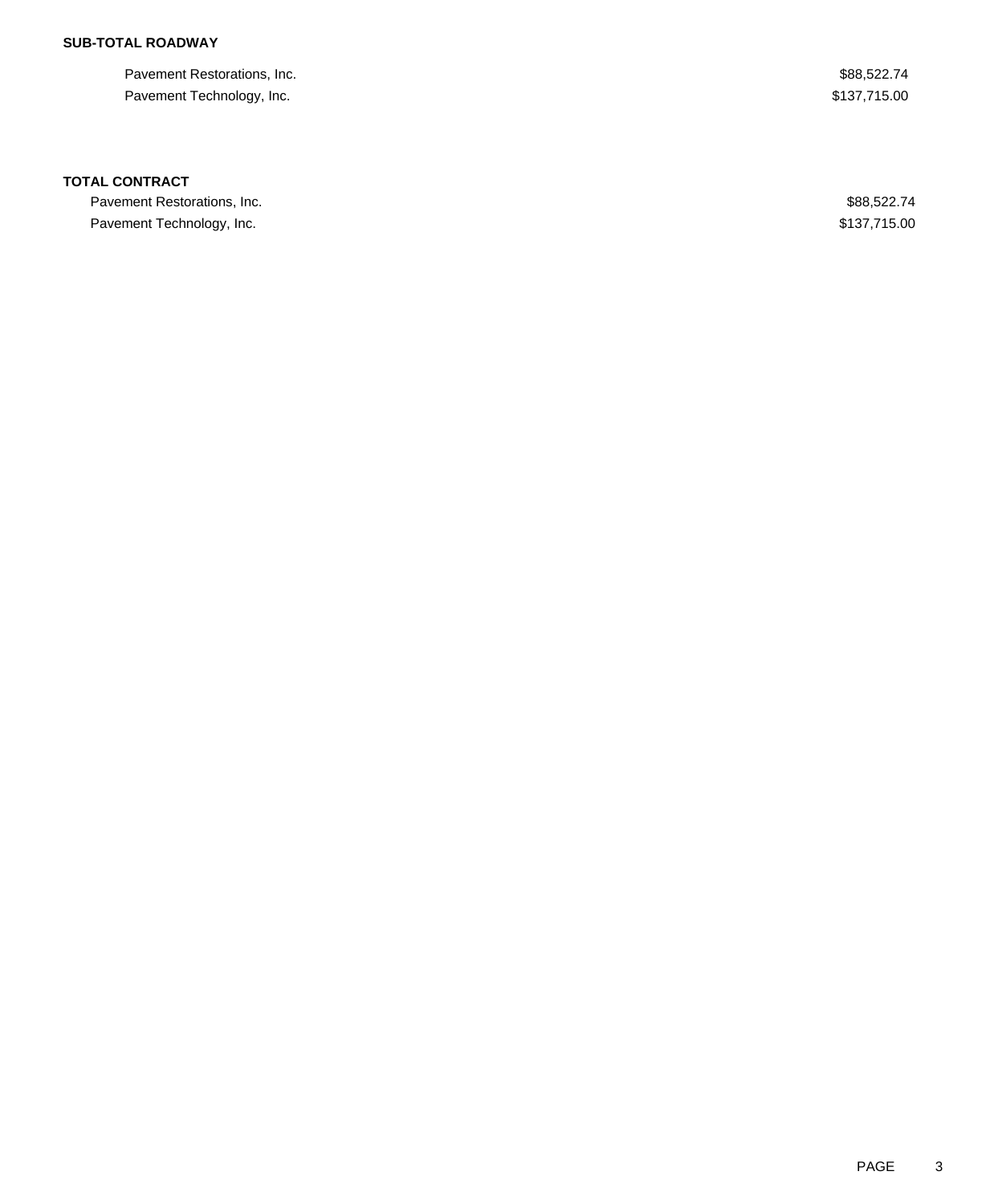DEKALB COUNTY (Contract No. CNS024 Call 045)

STP/HSIP-83(11),21021-3204-94,21021-8204-14

THE RESURFACING (MICROSURFACING) ON S.R. 83 FROM S.R. 146 (L.M. 0.00) TO S.R. 56 (L.M. 7.83).

PROJECT LENGTH - 7.830 MILES

COMPLETION TIME - ON OR BEFORE SEPTEMBER 30, 2018

DBE GOAL 3.50%

Hudson Construction Company **\$408,307.80**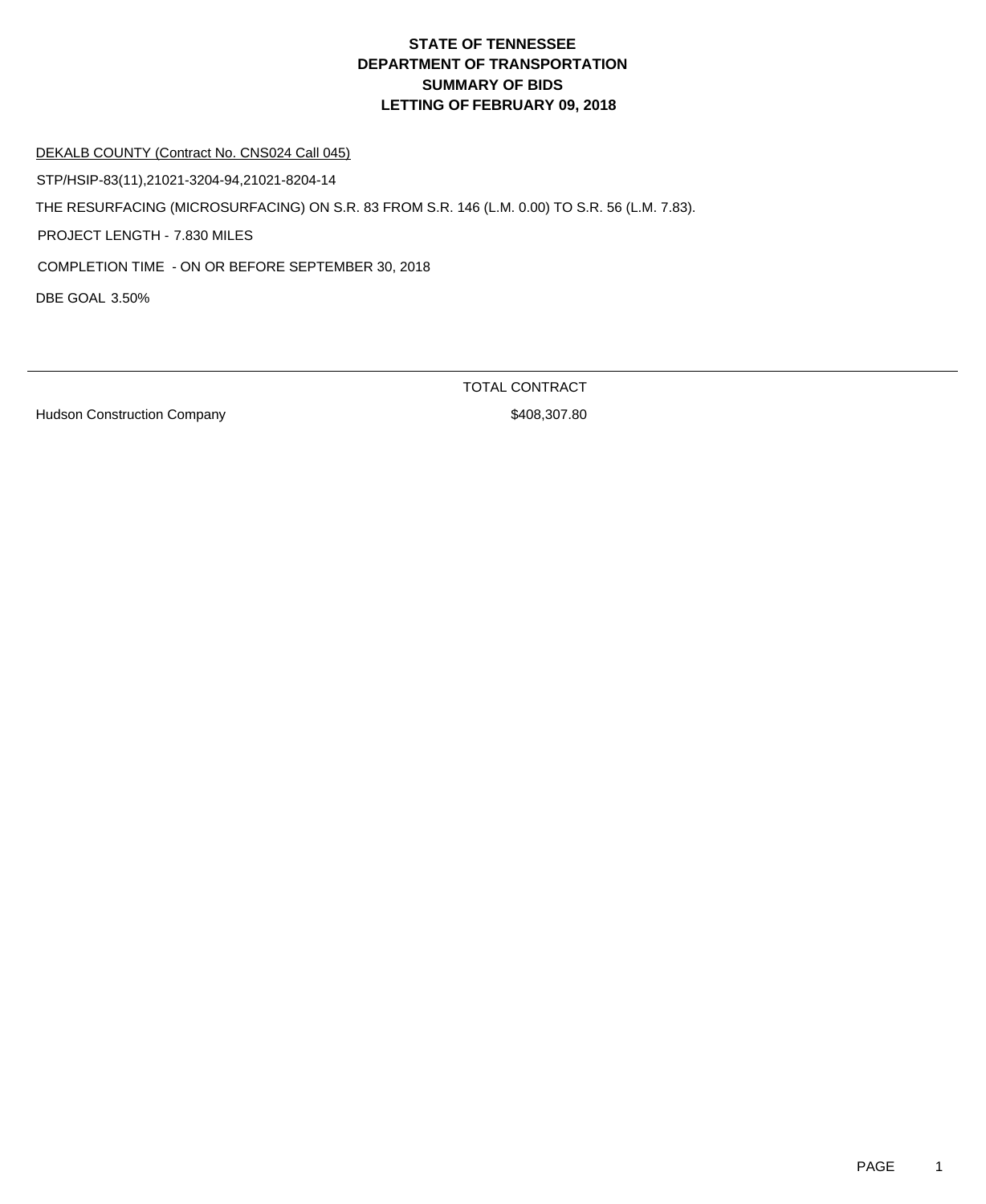|                                                                  |                   |                   | <b>CONTRACT CNS024</b> |
|------------------------------------------------------------------|-------------------|-------------------|------------------------|
| <b>ROADWAY CATEGORY</b>                                          |                   | <b>UNIT PRICE</b> | <b>EXTENSION</b>       |
| 403-01.01 BITUMINOUS MATERIAL FOR TACK COAT (MICRO-SURFACING)    |                   |                   |                        |
| <b>Hudson Construction Company</b>                               | <b>15,000 TON</b> | \$330.1600        | \$4,952.40             |
| 403-01.10 High Performance Fog Seals                             |                   |                   |                        |
| <b>Hudson Construction Company</b>                               | 7,392.000 S.Y.    | \$0.4900          | \$3,622.08             |
| 411-12.04 SCORING FOR RUMBLE STRIPE (NON-CONTINUOUS) (4IN WIDTH) |                   |                   |                        |
| <b>Hudson Construction Company</b>                               | 12.500 L.M.       | \$412.8000        | \$5,160.00             |
| 414-03.01 EMULSIFIED ASPHALT FOR MICRO-SURFACING                 |                   |                   |                        |
| <b>Hudson Construction Company</b>                               | 123.000 TON       | \$850.0000        | \$104,550.00           |
| 414-03.02 AGGREGATE FOR MICRO SURFACING                          |                   |                   |                        |
| <b>Hudson Construction Company</b>                               | 1,027.000 TON     | \$109.9100        | \$112,877.57           |
| <b>TRAFFIC CONTROL</b><br>712-01                                 |                   |                   |                        |
| <b>Hudson Construction Company</b>                               | 1.000 LS          | \$16,400.0000     | \$16,400.00            |
| 712-06<br><b>SIGNS (CONSTRUCTION)</b>                            |                   |                   |                        |
| <b>Hudson Construction Company</b>                               | 432.000 S.F.      | \$8.5000          | \$3,672.00             |
| 713-02.14 FLEXIBLE DELINEATOR (WHITE)                            |                   |                   |                        |
| <b>Hudson Construction Company</b>                               | <b>2.000 EACH</b> | \$50.0000         | \$100.00               |
| 713-02.20 ROADSIDE OBSTACLE DELINEATION                          |                   |                   |                        |
| <b>Hudson Construction Company</b>                               | 104.000 S.F.      | \$15.2500         | \$1,586.00             |
| 713-02.21 SIGN POST DELINEATION ENHANCEMENT                      |                   |                   |                        |
| <b>Hudson Construction Company</b>                               | 120.000 L.F.      | \$5.7500          | \$690.00               |
| 713-11.01 "U" SECTION STEEL POSTS                                |                   |                   |                        |
| <b>Hudson Construction Company</b>                               | 273.000 LB.       | \$3.7500          | \$1,023.75             |
| 713-11.02 PERFORATED/KNOCKOUT SQUARE TUBE POST                   |                   |                   |                        |
| <b>Hudson Construction Company</b>                               | 1,030.000 LB.     | \$4.0000          | \$4,120.00             |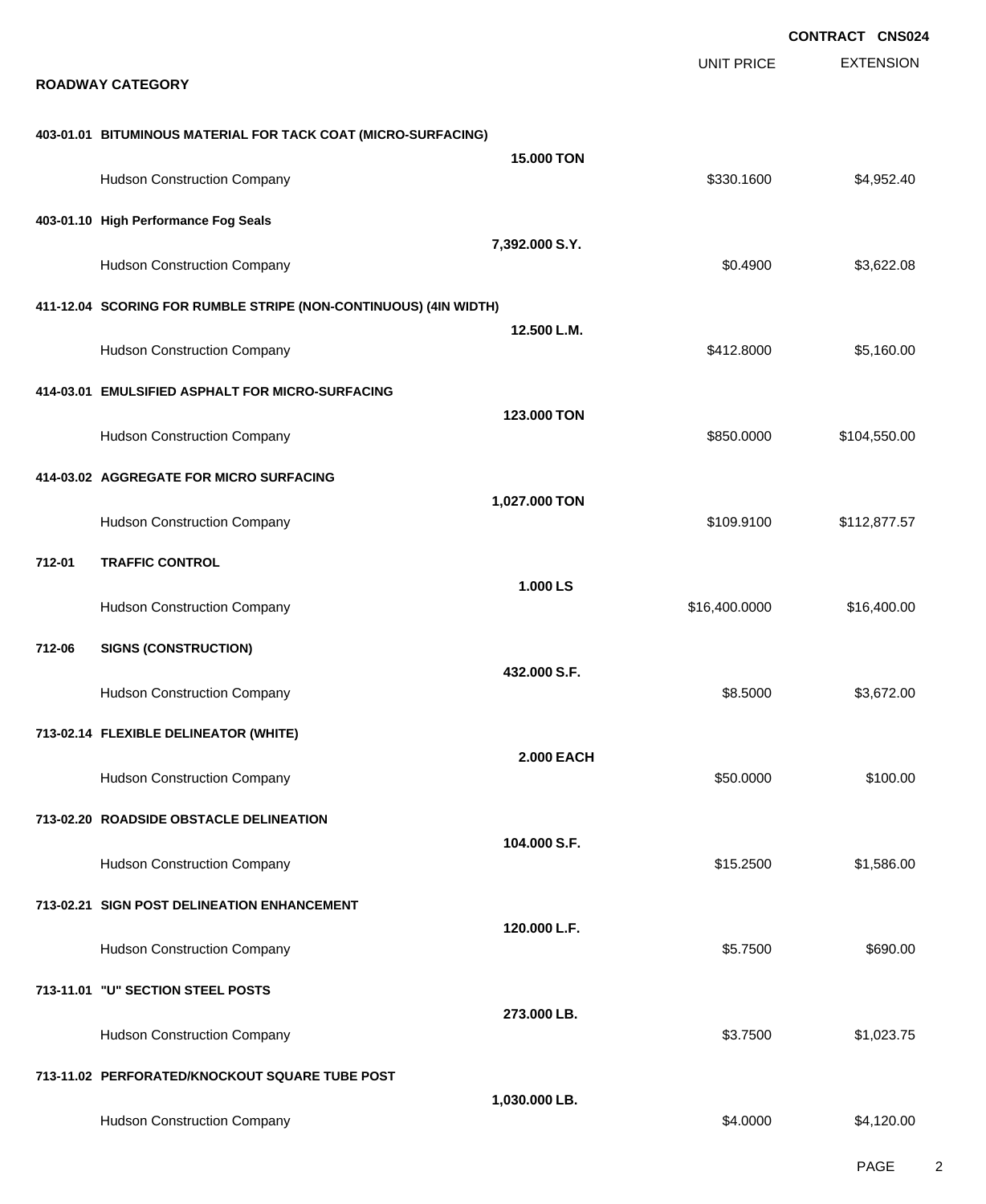|                                                             |                    |                   | <b>CONTRACT CNS024</b> |
|-------------------------------------------------------------|--------------------|-------------------|------------------------|
|                                                             |                    | <b>UNIT PRICE</b> | <b>EXTENSION</b>       |
| 713-13.03 FLAT SHEET ALUMINUM SIGNS (0.100" THICK)          |                    |                   |                        |
| <b>Hudson Construction Company</b>                          | 322.000 S.F.       | \$14.2500         | \$4,588.50             |
| 713-15.36 REMOVE SIGN, SUPPORT & FOOTING                    |                    |                   |                        |
| <b>Hudson Construction Company</b>                          | <b>16.000 EACH</b> | \$40.0000         | \$640.00               |
| 716-01.21 Snwplwble Pvmt Mrkrs (Bi-Dir)(1 Color)            |                    |                   |                        |
| <b>Hudson Construction Company</b>                          | 571,000 EACH       | \$22.0000         | \$12,562.00            |
| 716-01.22 Snwplwble Pvmt Mrkrs (Mono-Dir)(1 Color)          |                    |                   |                        |
| <b>Hudson Construction Company</b>                          | <b>10.000 EACH</b> | \$22.0000         | \$220.00               |
| 716-02.04 PLASTIC PAVEMENT MARKING(CHANNELIZATION STRIPING) |                    |                   |                        |
| <b>Hudson Construction Company</b>                          | 60.000 S.Y.        | \$20.0000         | \$1,200.00             |
| 716-02.05 PLASTIC PAVEMENT MARKING (STOP LINE)              |                    |                   |                        |
| <b>Hudson Construction Company</b>                          | 477.000 L.F.       | \$9.0000          | \$4,293.00             |
| 716-02.06 PLASTIC PAVEMENT MARKING (TURN LANE ARROW)        |                    |                   |                        |
| <b>Hudson Construction Company</b>                          | 3.000 EACH         | \$150.0000        | \$450.00               |
| 716-03.03 PLASTIC WORD PAVEMENT MARKING (STOP AHEAD)        |                    |                   |                        |
| <b>Hudson Construction Company</b>                          | <b>5.000 EACH</b>  | \$450.0000        | \$2,250.00             |
| 716-04.01 PLASTIC PAVEMENT MARKING (STRAIGHT-TURN ARROW)    |                    |                   |                        |
| <b>Hudson Construction Company</b>                          | 3.000 EACH         | \$250.0000        | \$750.00               |
| 716-04.04 PLASTIC PAVEMENT MARKING (TRANSVERSE SHOULDER)    |                    |                   |                        |
| <b>Hudson Construction Company</b>                          | 545.000 L.F.       | \$5.0000          | \$2,725.00             |
| 716-04.16 PLASTIC PAVEMENT MARKING (NOISE STRIP)            |                    |                   |                        |
| <b>Hudson Construction Company</b>                          | 144.000 L.F.       | \$9.0000          | \$1,296.00             |
| 716-05.01 PAINTED PAVEMENT MARKING (4" LINE)                |                    |                   |                        |
| <b>Hudson Construction Company</b>                          | 31.400 L.M.        | \$425.0000        | \$13,345.00            |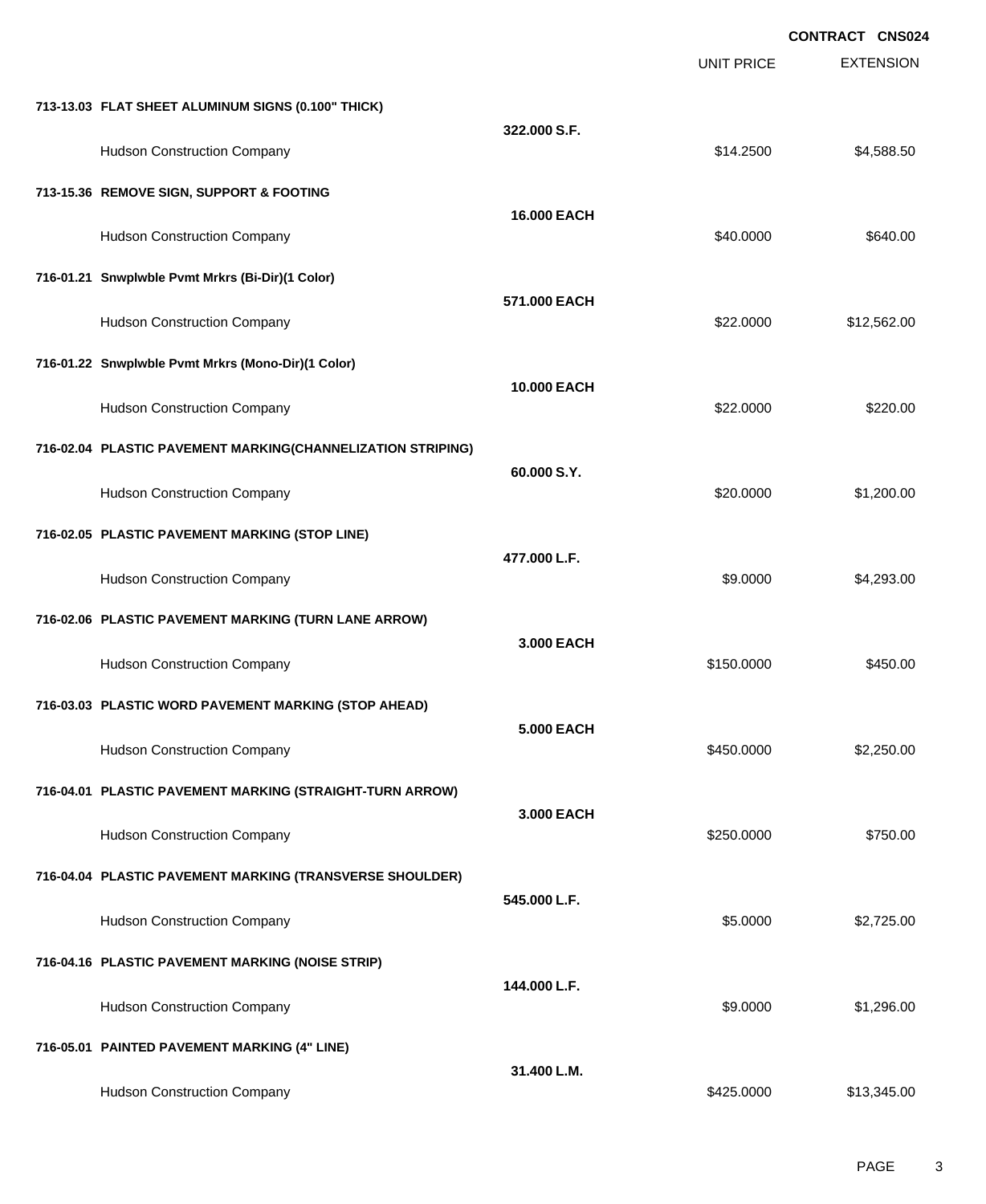|        |                                                              |              |                   | <b>CONTRACT CNS024</b> |                  |
|--------|--------------------------------------------------------------|--------------|-------------------|------------------------|------------------|
|        |                                                              |              | <b>UNIT PRICE</b> |                        | <b>EXTENSION</b> |
|        | 716-08.10 REMOVAL OF PAVEMENT MARKING (TRANSVERSE SHOULDER)  |              |                   |                        |                  |
|        | <b>Hudson Construction Company</b>                           | 540.000 L.F. | \$2.5000          |                        | \$1,350.00       |
|        | 716-08.20 REMOVAL OF PAVEMENT MARKING (LINE)                 |              |                   |                        |                  |
|        | <b>Hudson Construction Company</b>                           | 34.700 L.M.  | \$525.0000        |                        | \$18,217.50      |
|        | 716-13.01 SPRAY THERMO PVMT MRKNG (60 mil) (4IN LINE)        |              |                   |                        |                  |
|        | <b>Hudson Construction Company</b>                           | 34.700 L.M.  | \$1,950.0000      |                        | \$67,665.00      |
|        | 716-13.04 SPRAY THERMO PVMT MRKNG (60 mil) (4IN DOTTED LINE) |              |                   |                        |                  |
|        | <b>Hudson Construction Company</b>                           | 172.000 L.F. | \$1.0000          |                        | \$172.00         |
| 717-01 | <b>MOBILIZATION</b>                                          |              |                   |                        |                  |
|        | <b>Hudson Construction Company</b>                           | 1.000 LS     | \$17,830.0000     |                        | \$17,830.00      |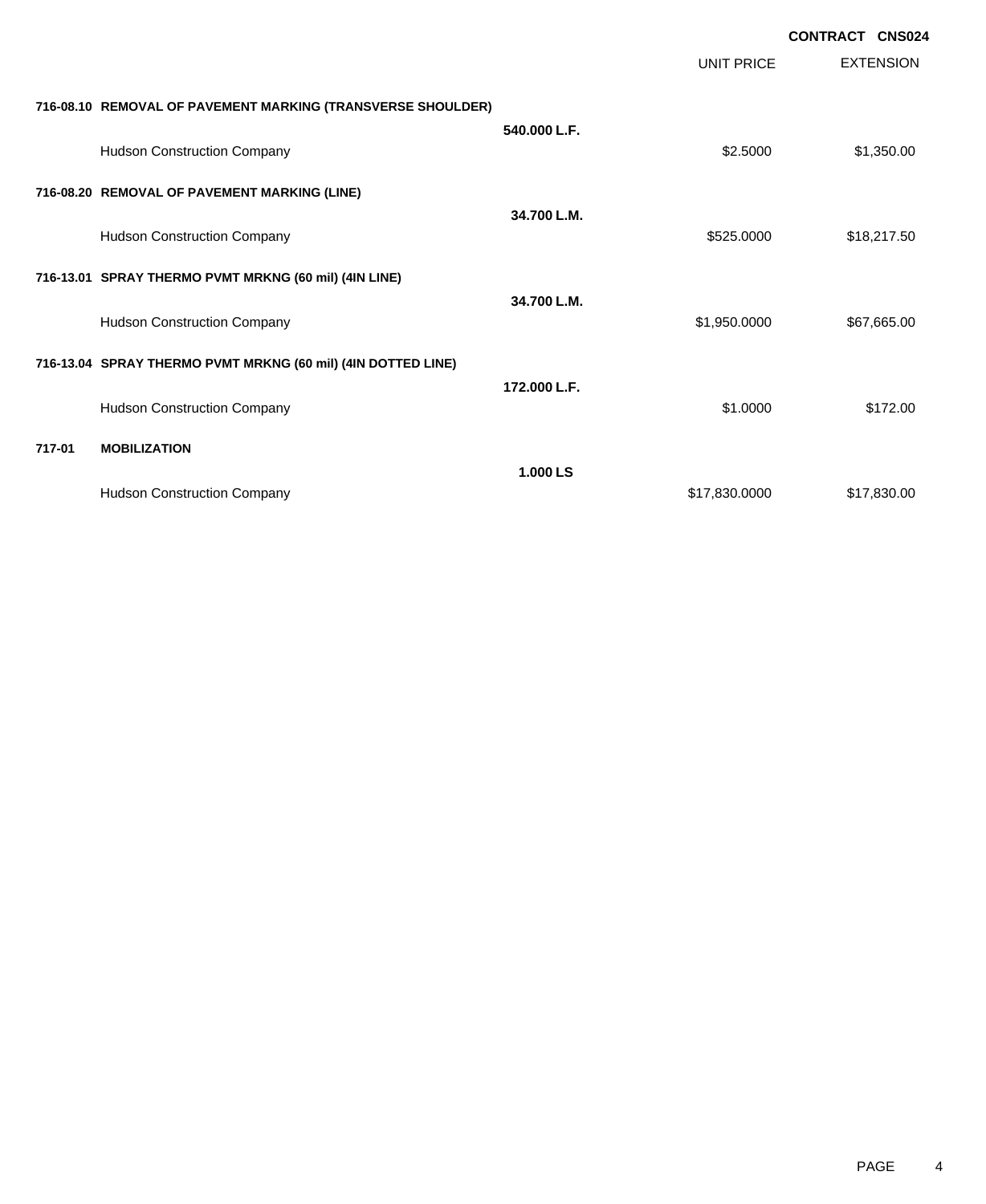Hudson Construction Company **\$408,307.80** 

### **TOTAL CONTRACT**

Hudson Construction Company **\$408,307.80**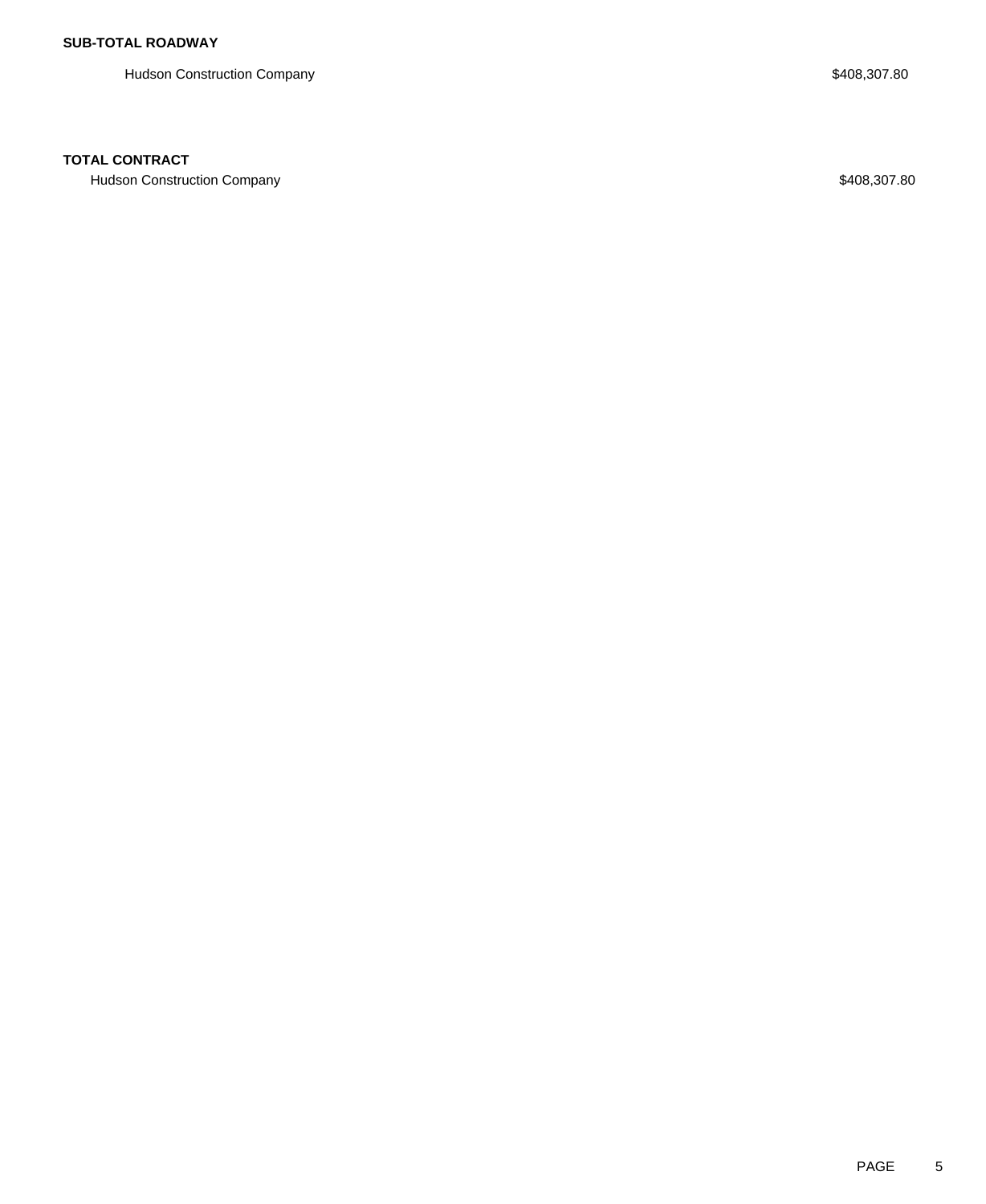#### DYER COUNTY (Contract No. CNS081 Call 046)

23083-4221-04

THE REPAIR OF BRIDGES ON U.S. 412 (S.R. 20) OVER LEWIS CREEK (L.M. 2.24).

PROJECT LENGTH - 0.0 MILES

COMPLETION TIME - ON OR BEFORE JUNE 30, 2018

|                                      | TOTAL CONTRACT |
|--------------------------------------|----------------|
| Dement Construction Company, LLC     | \$716,647.50   |
| <b>Ford Construction Company</b>     | \$822.672.20   |
| Bell & Associates Construction, L.P. | \$1,137,647.07 |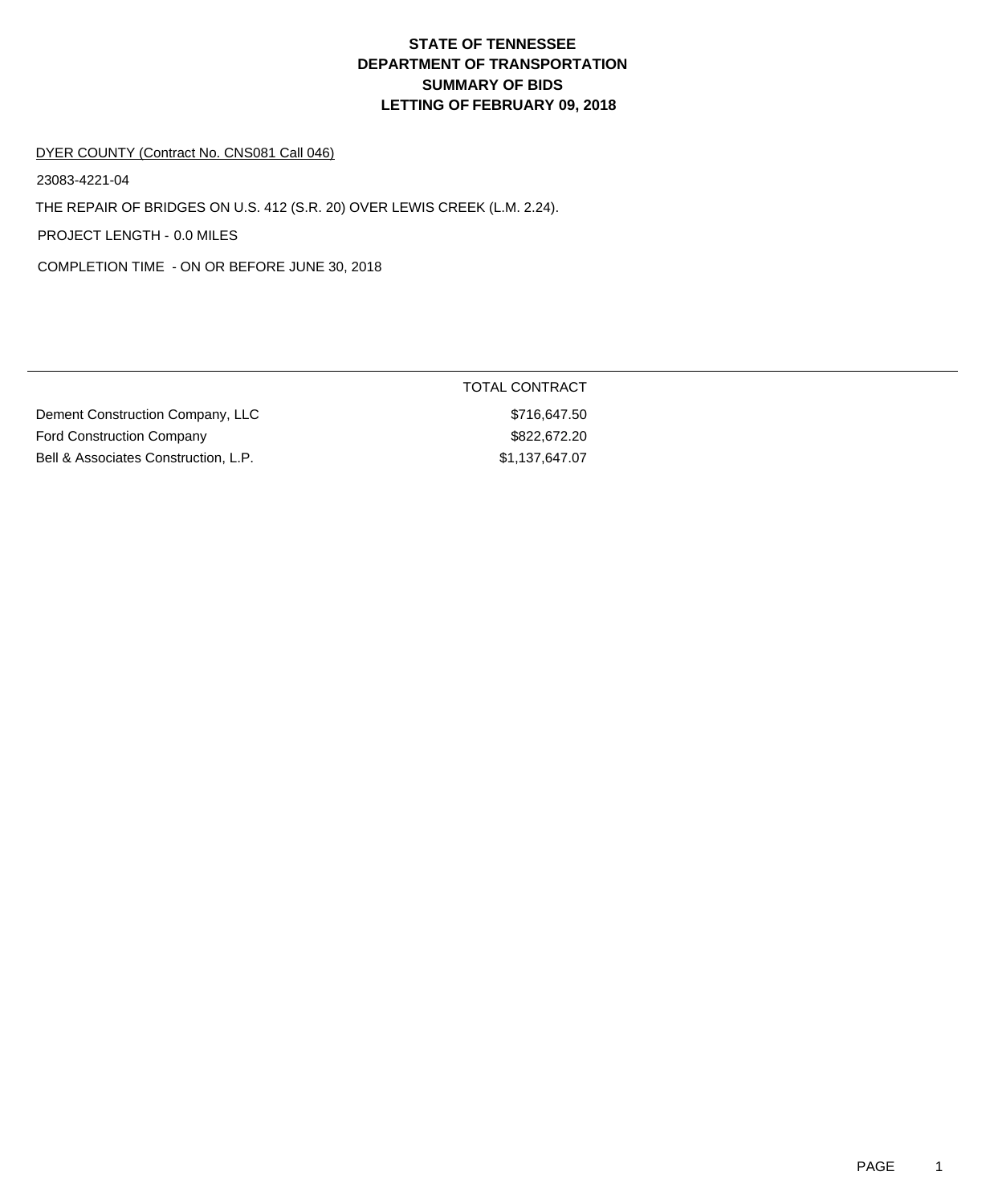|                                                                 |                   | <b>CONTRACT CNS081</b> |
|-----------------------------------------------------------------|-------------------|------------------------|
|                                                                 | <b>UNIT PRICE</b> | <b>EXTENSION</b>       |
| <b>BRIDGE CATEGORY</b>                                          |                   |                        |
| 204-06.01 FLOWABLE FILL (GENERAL)                               |                   |                        |
| 70.000 C.Y.                                                     |                   |                        |
| Dement Construction Company, LLC                                | \$150.0000        | \$10,500.00            |
| <b>Ford Construction Company</b>                                | \$300.0000        | \$21,000.00            |
| Bell & Associates Construction, L.P.                            | \$621.4200        | \$43,499.40            |
| 209-08.02 TEMPORARY SILT FENCE (WITH BACKING)                   |                   |                        |
| 800.000 L.F.                                                    |                   |                        |
| Dement Construction Company, LLC                                | \$4.5000          | \$3,600.00             |
| <b>Ford Construction Company</b>                                | \$5.0000          | \$4,000.00             |
| Bell & Associates Construction, L.P.                            | \$6.9500          | \$5,560.00             |
| 307-01.08 ASPHALT CONCRETE MIX (PG64-22) (BPMB-HM) GRADING B-M2 |                   |                        |
| 150,000 TON                                                     |                   |                        |
| Dement Construction Company, LLC                                | \$195.0000        | \$29,250.00            |
| <b>Ford Construction Company</b>                                | \$195.0000        | \$29,250.00            |
| Bell & Associates Construction, L.P.                            | \$353.2200        | \$52,983.00            |
| 403-01<br>BITUMINOUS MATERIAL FOR TACK COAT (TC)                |                   |                        |
| <b>1.000 TON</b>                                                |                   |                        |
| Dement Construction Company, LLC                                | \$200.0000        | \$200.00               |
| <b>Ford Construction Company</b>                                | \$200.0000        | \$200.00               |
| Bell & Associates Construction, L.P.                            | \$362.2800        | \$362.28               |
| 411-01.10 ACS MIX(PG64-22) GRADING D                            |                   |                        |
| 180.000 TON                                                     |                   |                        |
| Dement Construction Company, LLC                                | \$145,0000        | \$26,100.00            |
| <b>Ford Construction Company</b>                                | \$145.0000        | \$26,100.00            |
| Bell & Associates Construction, L.P.                            | \$262.6500        | \$47,277.00            |
| 415-01.02 COLD PLANING BITUMINOUS PAVEMENT                      |                   |                        |
| 2,400.000 S.Y.                                                  |                   |                        |
| Dement Construction Company, LLC                                | \$15.0000         | \$36,000.00            |
| <b>Ford Construction Company</b>                                | \$11.0000         | \$26,400.00            |
| Bell & Associates Construction, L.P.                            | \$32.6100         | \$78,264.00            |
| 503-01.01 MILLING CONCRETE PAVEMENT                             |                   |                        |
| 140.000 S.Y.                                                    |                   |                        |
| Dement Construction Company, LLC                                | \$50.0000         | \$7,000.00             |
| Ford Construction Company                                       | \$55.0000         | \$7,700.00             |
| Bell & Associates Construction, L.P.                            | \$115.9300        | \$16,230.20            |
| 604-04.02 APPLIED TEXTURE FINISH (EXISTING STRUCTURES)          |                   |                        |
| 1,850.000 S.Y.                                                  |                   |                        |
| Dement Construction Company, LLC                                | \$5.9500          | \$11,007.50            |
| <b>Ford Construction Company</b>                                | \$8.0000          | \$14,800.00            |
| Bell & Associates Construction, L.P.                            | \$13.0600         | \$24,161.00            |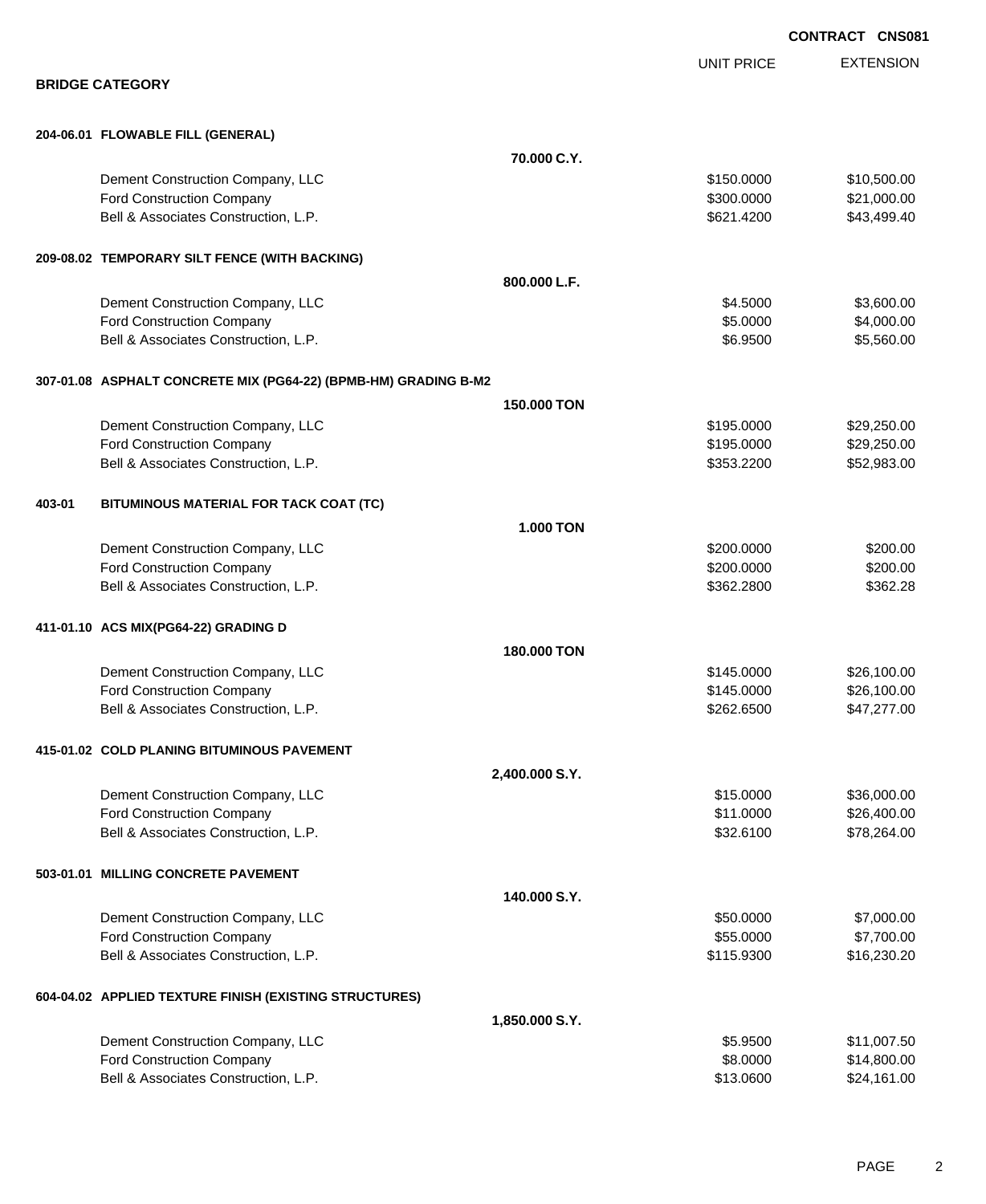EXTENSION **CONTRACT CNS081** UNIT PRICE **604-10.18 REINFORCING STEEL (REPAIRS) 5,750.000 LB.** Dement Construction Company, LLC 6.625.00 \$8,625.00 Ford Construction Company **61.5400** \$8,855.00 Bell & Associates Construction, L.P. **\$2.4000** \$13,800.00 **604-10.42 CONCRETE REPAIRS 1,300.000 C.F.** Dement Construction Company, LLC 60000 \$106,600.00 Ford Construction Company 668,900.00 \$68,900.00 \$68,900.00 \$68,900.00 \$68,900.00 Bell & Associates Construction, L.P.  $$52.7900$  \$68,627.00 **604-10.44 EXPANSION JOINT REPAIRS 81.000 L.F.** Dement Construction Company, LLC 664,800.000 \$64,800.000 \$64,800.000 \$64,800.00 Ford Construction Company 679,380.000 \$79,380.000 \$79,380.000 \$79,380.000 \$10,100 \$10,100 \$79,380.00 Bell & Associates Construction, L.P.  $$1,010.2400$   $$81,829.44$ **604-10.50 BRIDGE DECK REPAIRS (PARTIAL DEPTH OF SLAB) 80.000 S.Y.** Dement Construction Company, LLC 6 and the state of the state of the state  $$300.0000$  \$24,000.00 Ford Construction Company 613,440.00 Bell & Associates Construction, L.P. \$25,935.20 \$324.1900 \$25,935.20 **604-10.70 EXPANSION JOINT REPAIRS 110.000 L.F.** Dement Construction Company, LLC 6610.000 \$67,100.00 Ford Construction Company 686,900.00 \$86,900.00 \$86,900.00 Bell & Associates Construction, L.P. \$937.7200 \$103,149.20 **606-03.03 STEEL PILES (12 INCH) 840.000 L.F.** Dement Construction Company, LLC 6 and the state of the state of the state of the state of the state of the state of the state of the state of the state of the state of the state of the state of the state of the state of t Ford Construction Company 646,200.00 \$46,200.00 \$46,200.00 \$46,200.00 \$46,200.00 Bell & Associates Construction, L.P. \$63.5900 \$53,415.60 **617-04.02 TYPE 2 THIN EPOXY OVERLAY (LOW-MOD EPOXY) 2,370.000 S.Y.** Dement Construction Company, LLC 6 and the state of the state of the state  $$31.0000$  \$73,470.00 Ford Construction Company 692,927.70 Bell & Associates Construction, L.P. \$60.5100 \$143,408.70 **705-04.50 PORTABLE BARRIER RAIL DELINEATOR 120.000 EACH** Dement Construction Company, LLC **6.6000 \$1,020.00** \$1,020.00 Ford Construction Company 6960.00 \$960.00 \$960.00 \$960.00

Bell & Associates Construction, L.P. \$1,848.00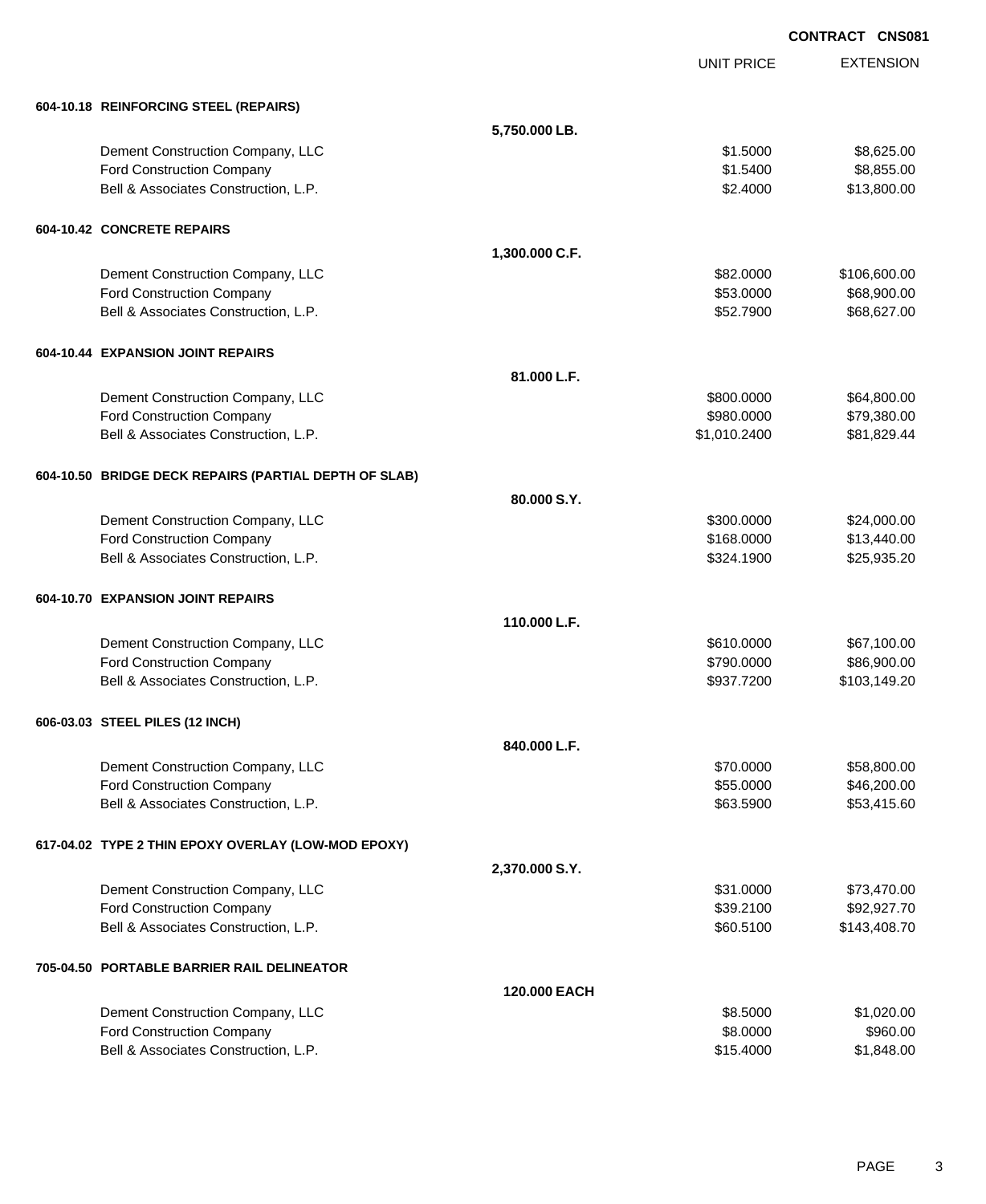UNIT PRICE

EXTENSION

|        | 705-08.51 PORTABLE IMPACT ATTENUATOR NCHRP350 TL-3 |                   |               |             |
|--------|----------------------------------------------------|-------------------|---------------|-------------|
|        |                                                    | <b>2.000 EACH</b> |               |             |
|        | Dement Construction Company, LLC                   |                   | \$4,400.0000  | \$8,800.00  |
|        | Ford Construction Company                          |                   | \$4,900.0000  | \$9,800.00  |
|        | Bell & Associates Construction, L.P.               |                   | \$7,970.1800  | \$15,940.36 |
| 712-01 | <b>TRAFFIC CONTROL</b>                             |                   |               |             |
|        |                                                    | 1.000 LS          |               |             |
|        | Dement Construction Company, LLC                   |                   | \$6,200.0000  | \$6,200.00  |
|        | Ford Construction Company                          |                   | \$16,000.0000 | \$16,000.00 |
|        | Bell & Associates Construction, L.P.               |                   | \$93,355.9200 | \$93,355.92 |
|        | 712-02.02 INTERCONNECTED PORTABLE BARRIER RAIL     |                   |               |             |
|        |                                                    | 1,645.000 L.F.    |               |             |
|        | Dement Construction Company, LLC                   |                   | \$40.0000     | \$65,800.00 |
|        | Ford Construction Company                          |                   | \$50.0000     | \$82,250.00 |
|        | Bell & Associates Construction, L.P.               |                   | \$54.0700     | \$88,945.15 |
|        | 712-04.01 FLEXIBLE DRUMS (CHANNELIZING)            |                   |               |             |
|        |                                                    | 109,000 EACH      |               |             |
|        | Dement Construction Company, LLC                   |                   | \$18.0000     | \$1,962.00  |
|        | Ford Construction Company                          |                   | \$25.0000     | \$2,725.00  |
|        | Bell & Associates Construction, L.P.               |                   | \$32.6100     | \$3,554.49  |
| 712-06 | <b>SIGNS (CONSTRUCTION)</b>                        |                   |               |             |
|        |                                                    | 679.000 S.F.      |               |             |
|        | Dement Construction Company, LLC                   |                   | \$7.0000      | \$4,753.00  |
|        | Ford Construction Company                          |                   | \$5.5000      | \$3,734.50  |
|        | Bell & Associates Construction, L.P.               |                   | \$12.6800     | \$8,609.72  |
|        | 712-07.03 TEMPORARY BARRICADES (TYPE III)          |                   |               |             |
|        |                                                    | 140.000 L.F.      |               |             |
|        | Dement Construction Company, LLC                   |                   | \$4.0000      | \$560.00    |
|        | <b>Ford Construction Company</b>                   |                   | \$11.0000     | \$1,540.00  |
|        | Bell & Associates Construction, L.P.               |                   | \$7.2500      | \$1,015.00  |
|        | 712-08.03 ARROW BOARD (TYPE C)                     |                   |               |             |
|        |                                                    | <b>2.000 EACH</b> |               |             |
|        | Dement Construction Company, LLC                   |                   | \$700.0000    | \$1,400.00  |
|        | Ford Construction Company                          |                   | \$595.0000    | \$1,190.00  |
|        | Bell & Associates Construction, L.P.               |                   | \$1,267.9800  | \$2,535.96  |
|        | 712-09.01 REMOVABLE PAVEMENT MARKING LINE          |                   |               |             |
|        |                                                    | 19,900.000 L.F.   |               |             |
|        | Dement Construction Company, LLC                   |                   | \$2.2000      | \$43,780.00 |
|        | Ford Construction Company                          |                   | \$2.2000      | \$43,780.00 |
|        | Bell & Associates Construction, L.P.               |                   | \$3.9900      | \$79,401.00 |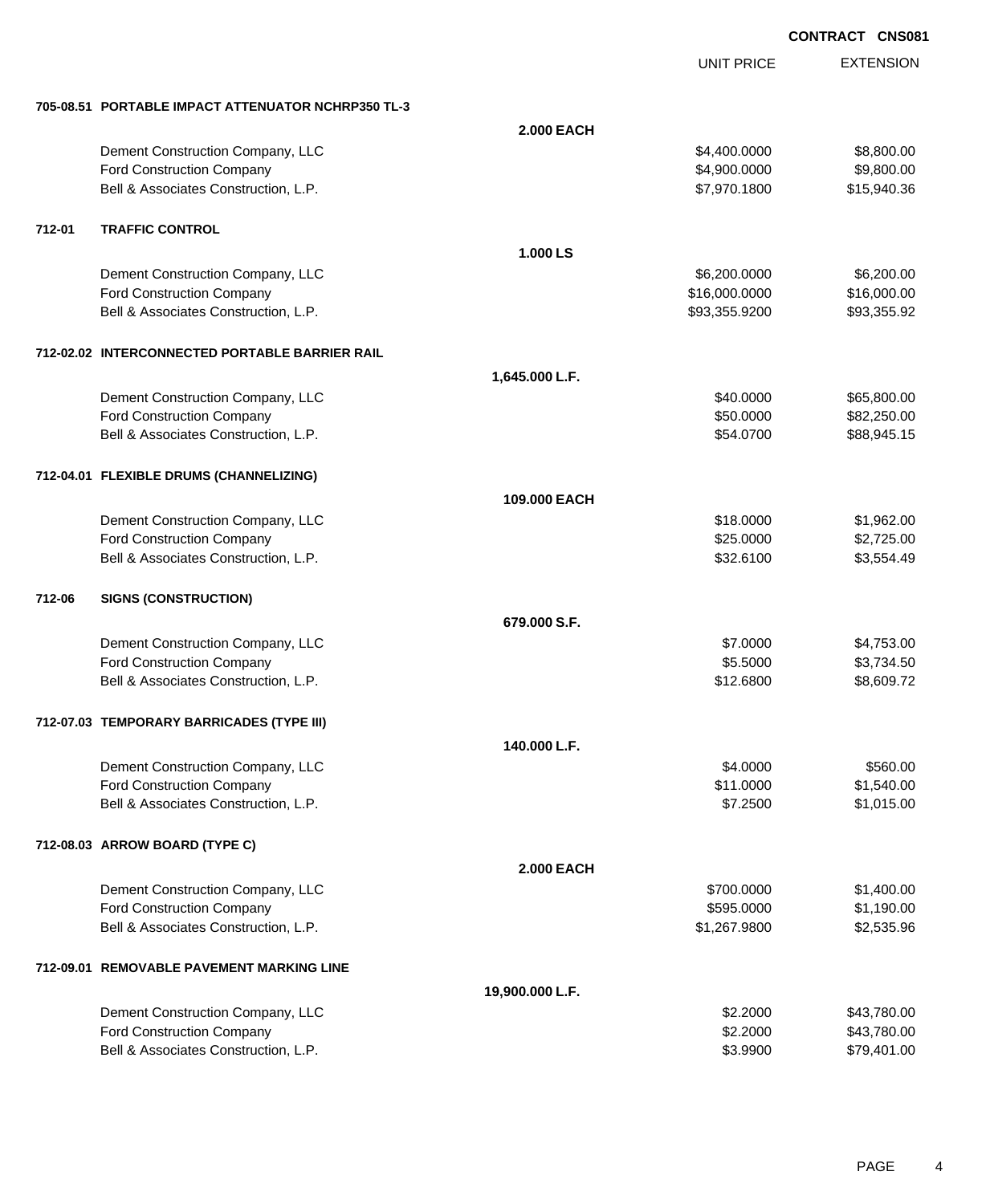UNIT PRICE

EXTENSION

| 713-16.01 CHANGEABLE MESSAGE SIGN UNIT |
|----------------------------------------|
|                                        |

|        | 713-16.01 CHANGEABLE MESSAGE SIGN UNIT                   |                   |                |              |
|--------|----------------------------------------------------------|-------------------|----------------|--------------|
|        |                                                          | <b>2.000 EACH</b> |                |              |
|        | Dement Construction Company, LLC                         |                   | \$3,750.0000   | \$7,500.00   |
|        | <b>Ford Construction Company</b>                         |                   | \$4,000.0000   | \$8,000.00   |
|        | Bell & Associates Construction, L.P.                     |                   | \$6,792.7700   | \$13,585.54  |
|        | 716-01.23 Snwplwble Pvmt Mrkrs (Bi-Dir)(2 Color)         |                   |                |              |
|        |                                                          | 17.000 EACH       |                |              |
|        | Dement Construction Company, LLC                         |                   | \$100.0000     | \$1,700.00   |
|        | Ford Construction Company                                |                   | \$100.0000     | \$1,700.00   |
|        | Bell & Associates Construction, L.P.                     |                   | \$181.1400     | \$3,079.38   |
|        | 716-12.02 ENHANCED FLATLINE THERMO PVMT MRKNG (6IN LINE) |                   |                |              |
|        |                                                          | 0.500 L.M.        |                |              |
|        | Dement Construction Company, LLC                         |                   | \$12,500.0000  | \$6,250.00   |
|        | <b>Ford Construction Company</b>                         |                   | \$12,500.0000  | \$6,250.00   |
|        | Bell & Associates Construction, L.P.                     |                   | \$22,642.5600  | \$11,321.28  |
| 717-01 | <b>MOBILIZATION</b>                                      |                   |                |              |
|        |                                                          | 1.000 LS          |                |              |
|        | Dement Construction Company, LLC                         |                   | \$36,000.0000  | \$36,000.00  |
|        | Ford Construction Company                                |                   | \$115,000.0000 | \$115,000.00 |
|        | Bell & Associates Construction, L.P.                     |                   | \$48,939.1900  | \$48,939.19  |
| 801-03 | <b>WATER (SEEDING &amp; SODDING)</b>                     |                   |                |              |
|        |                                                          | 9.000 M.G.        |                |              |
|        | Dement Construction Company, LLC                         |                   | \$30.0000      | \$270.00     |
|        | Ford Construction Company                                |                   | \$10.0000      | \$90.00      |
|        | Bell & Associates Construction, L.P.                     |                   | \$54.3400      | \$489.06     |
| 803-01 | <b>SODDING (NEW SOD)</b>                                 |                   |                |              |
|        |                                                          | 900.000 S.Y.      |                |              |
|        | Dement Construction Company, LLC                         |                   | \$4.0000       | \$3,600.00   |
|        | Ford Construction Company                                |                   | \$4.0000       | \$3,600.00   |
|        | Bell & Associates Construction, L.P.                     |                   | \$7.2500       | \$6,525.00   |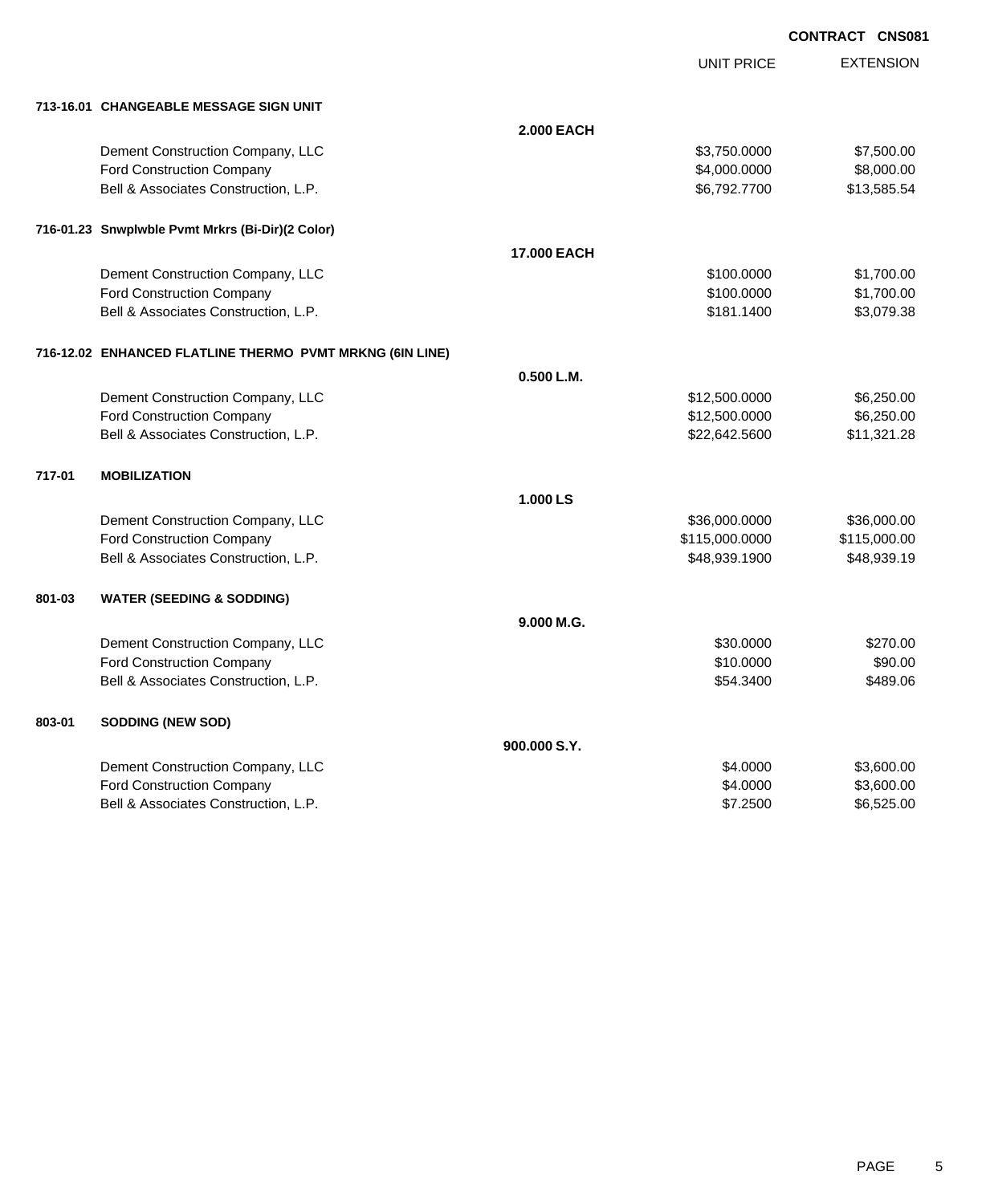### **SUB-TOTAL BRIDGE**

| Dement Construction Company, LLC     | \$716.647.50   |
|--------------------------------------|----------------|
| <b>Ford Construction Company</b>     | \$822,672.20   |
| Bell & Associates Construction, L.P. | \$1.137.647.07 |

| Dement Construction Company, LLC     | \$716.647.50   |
|--------------------------------------|----------------|
| <b>Ford Construction Company</b>     | \$822,672,20   |
| Bell & Associates Construction, L.P. | \$1,137,647.07 |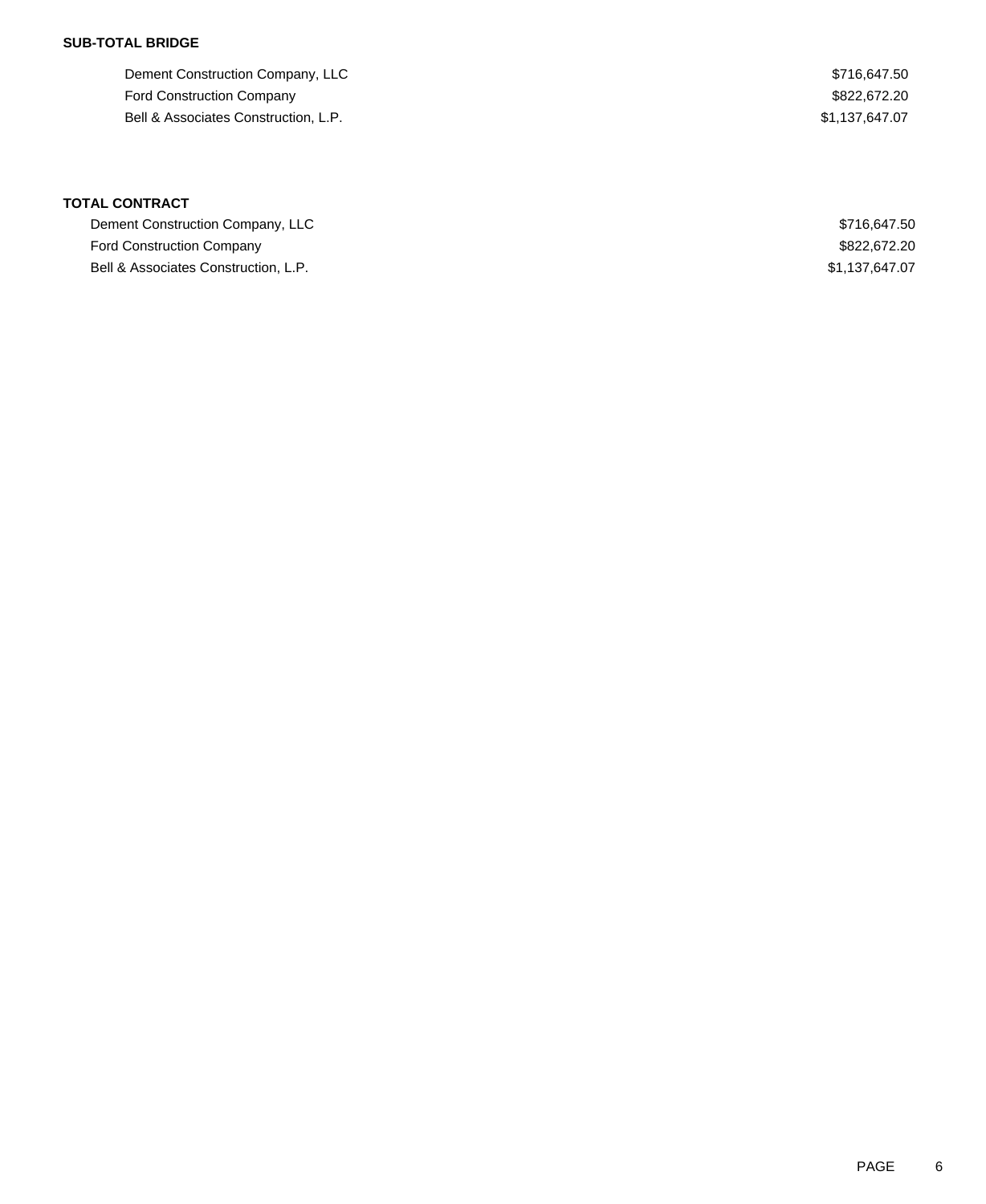#### GILES COUNTY (Contract No. CNS039 Call 047)

DBE GOAL 3.50% THE RESURFACING ON U.S. 31A (S.R. 11) FROM S.R. 7 (L.M. 19.08) TO THE MARSHALL COUNTY LINE (L.M. 30.36). PROJECT LENGTH - 11.280 MILES STP/HSIP-11(95),28005-3216-94,28005-8216-14 COMPLETION TIME - ON OR BEFORE JULY 31, 2018

|                                 | TOTAL CONTRACT |
|---------------------------------|----------------|
| Rogers Group, Inc.              | \$1,766,482.84 |
| Wright Paving Contractors, Inc. | \$1.792.926.25 |
| Volunteer Paving, LLC           | \$1,879,580.69 |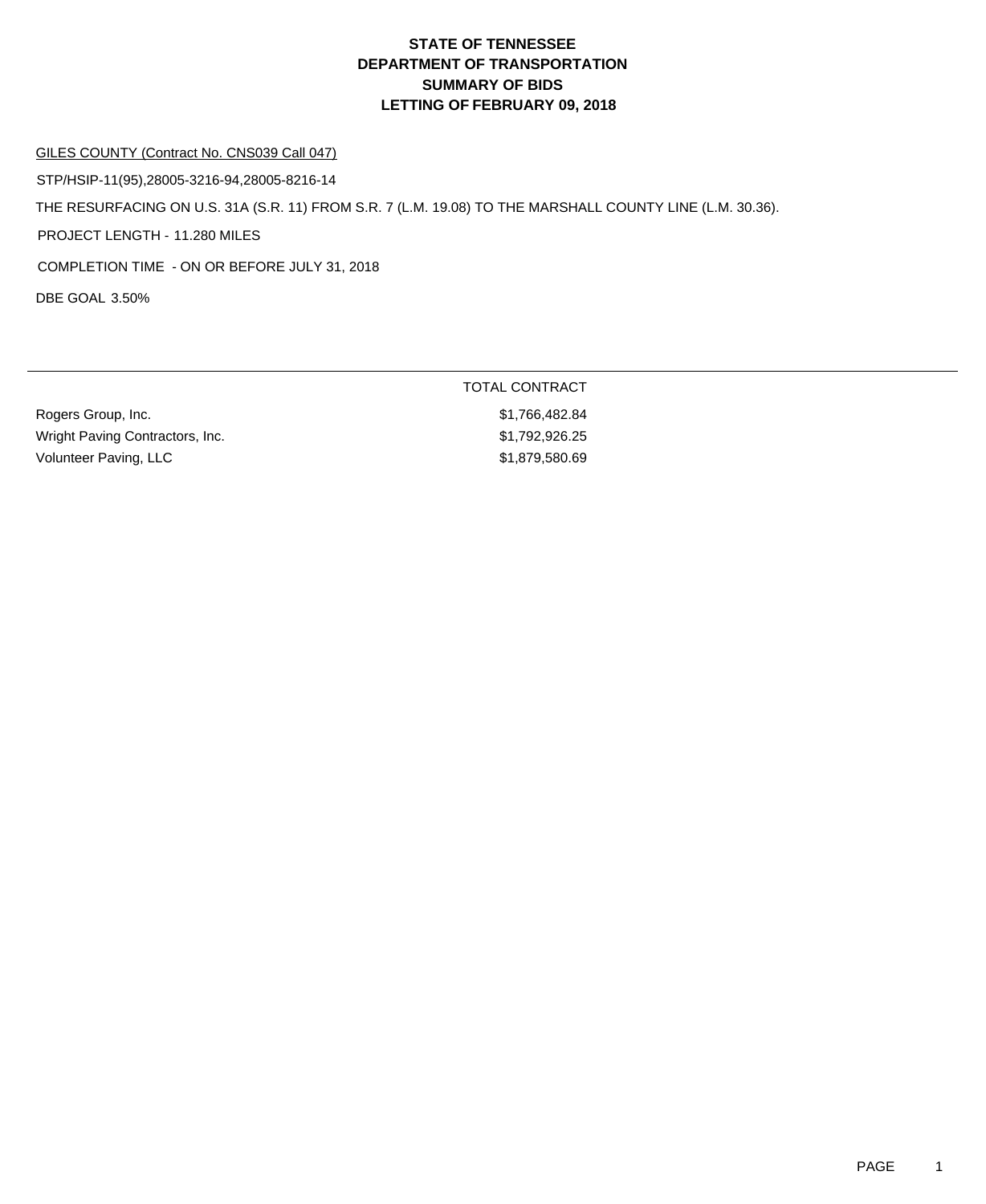|        |                                                                  |                |                   | <b>CONTRACT CNS039</b> |
|--------|------------------------------------------------------------------|----------------|-------------------|------------------------|
|        |                                                                  |                | <b>UNIT PRICE</b> | <b>EXTENSION</b>       |
|        | <b>ROADWAY CATEGORY</b>                                          |                |                   |                        |
| 303-01 | MINERAL AGGREGATE, TYPE A BASE, GRADING D                        |                |                   |                        |
|        |                                                                  | 2,986.000 TON  |                   |                        |
|        | Rogers Group, Inc.                                               |                | \$18.3700         | \$54,852.82            |
|        | Wright Paving Contractors, Inc.                                  |                | \$21.2600         | \$63,482.36            |
|        | Volunteer Paving, LLC                                            |                | \$20.5700         | \$61,422.02            |
|        | 307-01.08 ASPHALT CONCRETE MIX (PG64-22) (BPMB-HM) GRADING B-M2  |                |                   |                        |
|        |                                                                  | 500.000 TON    |                   |                        |
|        | Rogers Group, Inc.                                               |                | \$70.0000         | \$35,000.00            |
|        | Wright Paving Contractors, Inc.                                  |                | \$71.1300         | \$35,565.00            |
|        | Volunteer Paving, LLC                                            |                | \$66.7900         | \$33,395.00            |
| 403-01 | BITUMINOUS MATERIAL FOR TACK COAT (TC)                           |                |                   |                        |
|        |                                                                  | 91.000 TON     |                   |                        |
|        | Rogers Group, Inc.                                               |                | \$595.0000        | \$54,145.00            |
|        | Wright Paving Contractors, Inc.                                  |                | \$506.6600        | \$46,106.06            |
|        | Volunteer Paving, LLC                                            |                | \$603.9900        | \$54,963.09            |
|        | 411-01.10 ACS MIX(PG64-22) GRADING D                             |                |                   |                        |
|        |                                                                  | 18,260.000 TON |                   |                        |
|        | Rogers Group, Inc.                                               |                | \$70.0000         | \$1,278,200.00         |
|        | Wright Paving Contractors, Inc.                                  |                | \$71.7800         | \$1,310,702.80         |
|        | Volunteer Paving, LLC                                            |                | \$73.6300         | \$1,344,483.80         |
|        | 411-12.03 SCORING FOR RUMBLE STRIPE (NON-CONTINUOUS) (8IN WIDTH) |                |                   |                        |
|        |                                                                  | 17.700 L.M.    |                   |                        |
|        | Rogers Group, Inc.                                               |                | \$501.3700        | \$8,874.25             |
|        | Wright Paving Contractors, Inc.                                  |                | \$507,9100        | \$8,990.01             |
|        | Volunteer Paving, LLC                                            |                | \$950.7300        | \$16,827.92            |
|        | 415-01.02 COLD PLANING BITUMINOUS PAVEMENT                       |                |                   |                        |
|        |                                                                  | 6,475.000 S.Y. |                   |                        |
|        | Rogers Group, Inc.                                               |                | \$2.1600          | \$13,986.00            |
|        | Wright Paving Contractors, Inc.                                  |                | \$1.7700          | \$11,460.75            |
|        | Volunteer Paving, LLC                                            |                | \$4.1900          | \$27,130.25            |
|        | 701-02.01 CONCRETE CURB RAMP (RETROFIT)                          |                |                   |                        |
|        |                                                                  | 910.000 S.F.   |                   |                        |
|        | Rogers Group, Inc.                                               |                | \$34.0900         | \$31,021.90            |
|        | Wright Paving Contractors, Inc.                                  |                | \$29.5500         | \$26,890.50            |
|        | Volunteer Paving, LLC                                            |                | \$36.6000         | \$33,306.00            |
| 712-01 | <b>TRAFFIC CONTROL</b>                                           |                |                   |                        |
|        |                                                                  | 1.000 LS       |                   |                        |
|        | Rogers Group, Inc.                                               |                | \$29,268.0000     | \$29,268.00            |
|        | Wright Paving Contractors, Inc.                                  |                | \$37,173.3600     | \$37,173.36            |
|        | Volunteer Paving, LLC                                            |                | \$23,540.0600     | \$23,540.06            |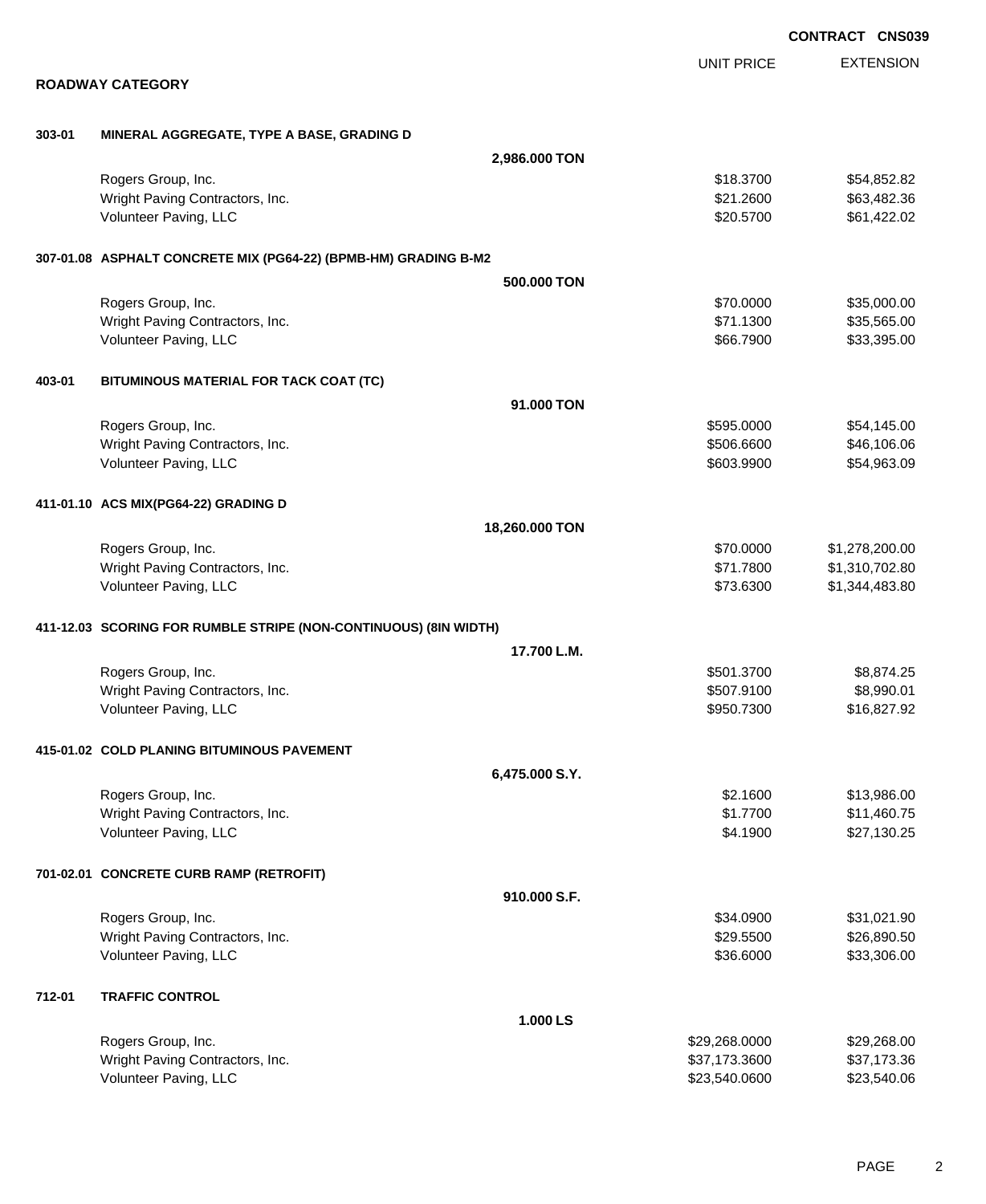UNIT PRICE

EXTENSION

|        | 712-04.01 FLEXIBLE DRUMS (CHANNELIZING)                      |                   |            |             |
|--------|--------------------------------------------------------------|-------------------|------------|-------------|
|        |                                                              | 300.000 EACH      |            |             |
|        | Rogers Group, Inc.                                           |                   | \$5.0100   | \$1,503.00  |
|        | Wright Paving Contractors, Inc.                              |                   | \$16.3500  | \$4,905.00  |
|        | Volunteer Paving, LLC                                        |                   | \$5.0300   | \$1,509.00  |
|        |                                                              |                   |            |             |
|        | 712-05.01 WARNING LIGHTS (TYPE A)                            |                   |            |             |
|        |                                                              | <b>4.000 EACH</b> |            |             |
|        | Rogers Group, Inc.                                           |                   | \$5.0100   | \$20.04     |
|        | Wright Paving Contractors, Inc.                              |                   | \$10.9000  | \$43.60     |
|        | Volunteer Paving, LLC                                        |                   | \$5.0300   | \$20.12     |
|        |                                                              |                   |            |             |
| 712-06 | <b>SIGNS (CONSTRUCTION)</b>                                  |                   |            |             |
|        |                                                              | 2,088.000 S.F.    |            |             |
|        | Rogers Group, Inc.                                           |                   | \$7.4700   | \$15,597.36 |
|        | Wright Paving Contractors, Inc.                              |                   | \$8.1800   | \$17,079.84 |
|        | Volunteer Paving, LLC                                        |                   | \$7.4900   | \$15,639.12 |
|        |                                                              |                   |            |             |
|        | 716-01.21 Snwplwble Pvmt Mrkrs (Bi-Dir)(1 Color)             |                   |            |             |
|        |                                                              | 750.000 EACH      |            |             |
|        | Rogers Group, Inc.                                           |                   | \$25.0700  | \$18,802.50 |
|        | Wright Paving Contractors, Inc.                              |                   | \$25.0000  | \$18,750.00 |
|        | Volunteer Paving, LLC                                        |                   | \$25.0000  | \$18,750.00 |
|        | 716-01.22 Snwplwble Pvmt Mrkrs (Mono-Dir)(1 Color)           |                   |            |             |
|        |                                                              | 385.000 EACH      |            |             |
|        | Rogers Group, Inc.                                           |                   | \$25.0700  | \$9,651.95  |
|        | Wright Paving Contractors, Inc.                              |                   | \$25.0000  | \$9,625.00  |
|        | Volunteer Paving, LLC                                        |                   | \$25.0000  | \$9,625.00  |
|        |                                                              |                   |            |             |
|        | 716-02.05 PLASTIC PAVEMENT MARKING (STOP LINE)               |                   |            |             |
|        |                                                              | 550.000 L.F.      |            |             |
|        | Rogers Group, Inc.                                           |                   | \$15.0400  | \$8,272.00  |
|        | Wright Paving Contractors, Inc.                              |                   | \$15.0000  | \$8,250.00  |
|        | Volunteer Paving, LLC                                        |                   | \$15.0000  | \$8,250.00  |
|        |                                                              |                   |            |             |
|        | 716-02.06 PLASTIC PAVEMENT MARKING (TURN LANE ARROW)         |                   |            |             |
|        |                                                              | 11.000 EACH       |            |             |
|        | Rogers Group, Inc.                                           |                   | \$150.4100 | \$1,654.51  |
|        | Wright Paving Contractors, Inc.                              |                   | \$150.0000 | \$1,650.00  |
|        | Volunteer Paving, LLC                                        |                   | \$150.0000 | \$1,650.00  |
|        | 716-02.09 PLASTIC PAVEMENT MARKING (LONGITUDINAL CROSS-WALK) |                   |            |             |
|        |                                                              | 60.000 L.F.       |            |             |
|        | Rogers Group, Inc.                                           |                   | \$30.0800  | \$1,804.80  |
|        | Wright Paving Contractors, Inc.                              |                   | \$30.0000  | \$1,800.00  |
|        | Volunteer Paving, LLC                                        |                   | \$30.0000  | \$1,800.00  |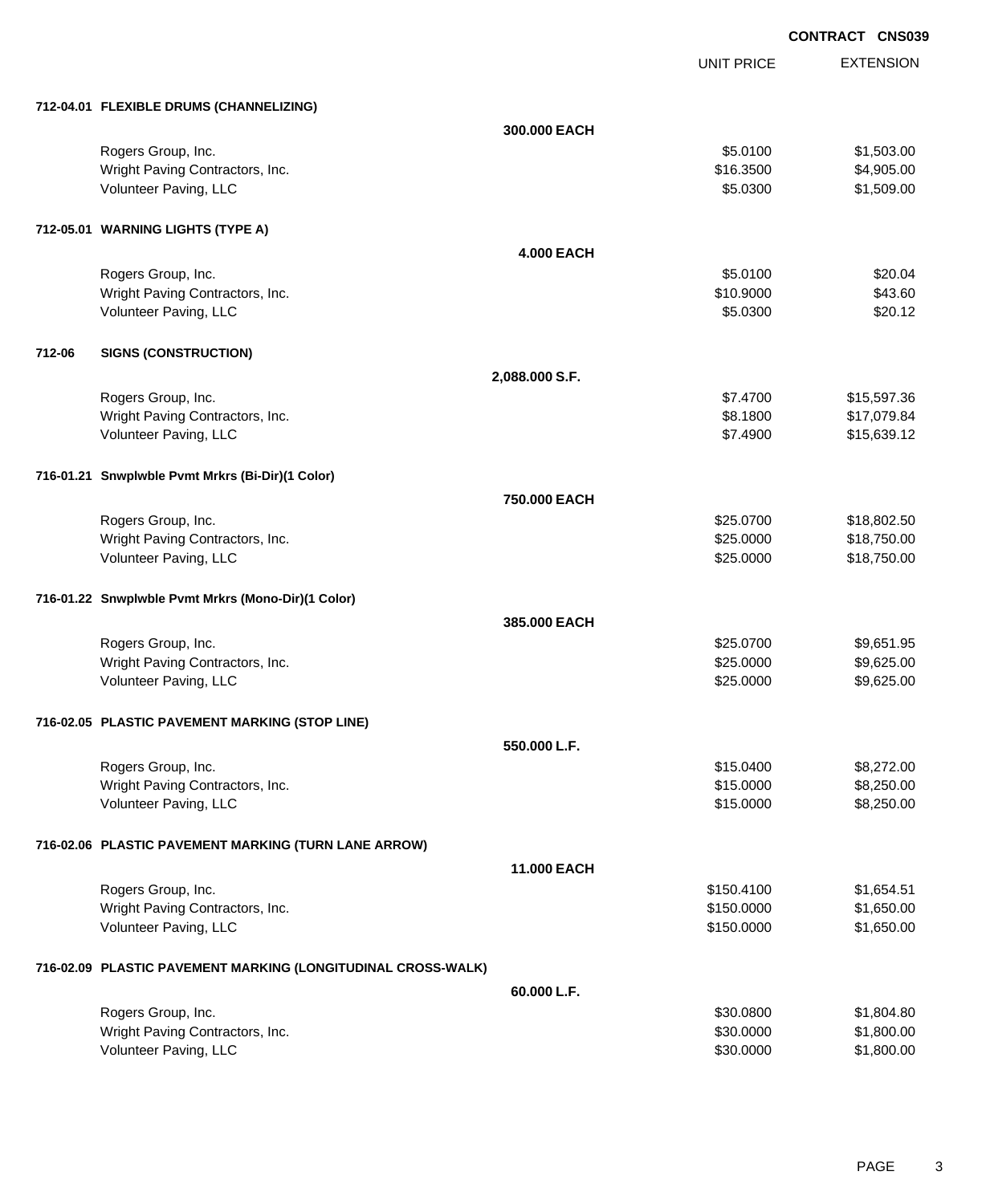UNIT PRICE EXTENSION

| 716-02.13 PLASTIC PAVEMENT MARKING (CROSSWALK)           |                   |              |              |
|----------------------------------------------------------|-------------------|--------------|--------------|
|                                                          | 50.000 S.F.       |              |              |
| Rogers Group, Inc.                                       |                   | \$35.1000    | \$1,755.00   |
| Wright Paving Contractors, Inc.                          |                   | \$35.0000    | \$1,750.00   |
| Volunteer Paving, LLC                                    |                   | \$35.0000    | \$1,750.00   |
|                                                          |                   |              |              |
| 716-03.03 PLASTIC WORD PAVEMENT MARKING (STOP AHEAD)     |                   |              |              |
|                                                          | <b>1.000 EACH</b> |              |              |
| Rogers Group, Inc.                                       |                   | \$601.6500   | \$601.65     |
| Wright Paving Contractors, Inc.                          |                   | \$600.0000   | \$600.00     |
| Volunteer Paving, LLC                                    |                   | \$600.0000   | \$600.00     |
|                                                          |                   |              |              |
| 716-03.06 PLASTIC WORD PAVEMENT MARKING (SIGNAL AHEAD)   | <b>1.000 EACH</b> |              |              |
|                                                          |                   |              |              |
| Rogers Group, Inc.                                       |                   | \$651,7900   | \$651.79     |
| Wright Paving Contractors, Inc.                          |                   | \$650.0000   | \$650.00     |
| Volunteer Paving, LLC                                    |                   | \$650.0000   | \$650.00     |
| 716-04.05 PLASTIC PAVEMENT MARKING (STRAIGHT ARROW)      |                   |              |              |
|                                                          | <b>2.000 EACH</b> |              |              |
| Rogers Group, Inc.                                       |                   | \$125.3400   | \$250.68     |
| Wright Paving Contractors, Inc.                          |                   | \$125.0000   | \$250.00     |
| Volunteer Paving, LLC                                    |                   | \$125.0000   | \$250.00     |
|                                                          |                   |              |              |
| 716-05.01 PAINTED PAVEMENT MARKING (4" LINE)             |                   |              |              |
|                                                          | 1.000 L.M.        |              |              |
| Rogers Group, Inc.                                       |                   | \$1,504.1200 | \$1,504.12   |
| Wright Paving Contractors, Inc.                          |                   | \$1,500.0000 | \$1,500.00   |
| Volunteer Paving, LLC                                    |                   | \$1,500.0000 | \$1,500.00   |
| 716-10.30 TRUNCATED DOME DETECTABLE WARNING MAT          |                   |              |              |
|                                                          | 40,000 S.F.       |              |              |
| Rogers Group, Inc.                                       |                   | \$50.1400    | \$2,005.60   |
| Wright Paving Contractors, Inc.                          |                   | \$60.0000    | \$2,400.00   |
| Volunteer Paving, LLC                                    |                   | \$72.5900    | \$2,903.60   |
|                                                          |                   |              |              |
| 716-12.02 ENHANCED FLATLINE THERMO PVMT MRKNG (6IN LINE) |                   |              |              |
|                                                          | 17.900 L.M.       |              |              |
| Rogers Group, Inc.                                       |                   | \$4,813.2000 | \$86,156.28  |
| Wright Paving Contractors, Inc.                          |                   | \$4,800.0000 | \$85,920.00  |
| Volunteer Paving, LLC                                    |                   | \$6,451.1800 | \$115,476.12 |
| 716-13.02 SPRAY THERMO PVMT MRKNG (60 mil) (6IN LINE)    |                   |              |              |
|                                                          | 22.600 L.M.       |              |              |
| Rogers Group, Inc.                                       |                   | \$2,607.1500 | \$58,921.59  |
| Wright Paving Contractors, Inc.                          |                   | \$2,600.0000 | \$58,760.00  |
| Volunteer Paving, LLC                                    |                   | \$3,494.3900 | \$78,973.21  |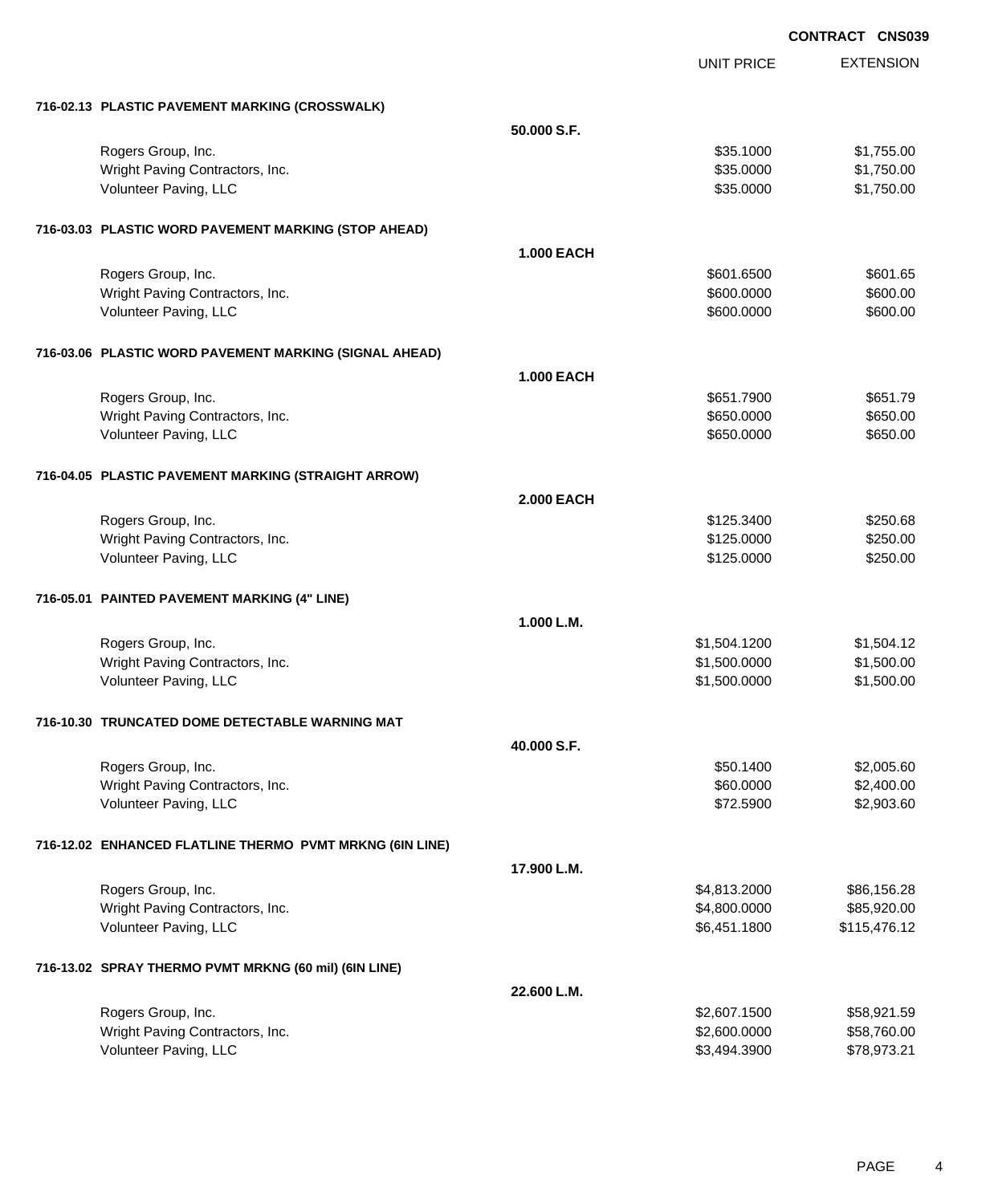EXTENSION UNIT PRICE

### **717-01 MOBILIZATION**

**1.000 LS**

| Rogers Group, Inc.              | \$51.982.0000 | \$51,982.00 |
|---------------------------------|---------------|-------------|
| Wright Paving Contractors, Inc. | \$38.621.9700 | \$38.621.97 |
| Volunteer Paving, LLC           | \$25,166,3800 | \$25,166.38 |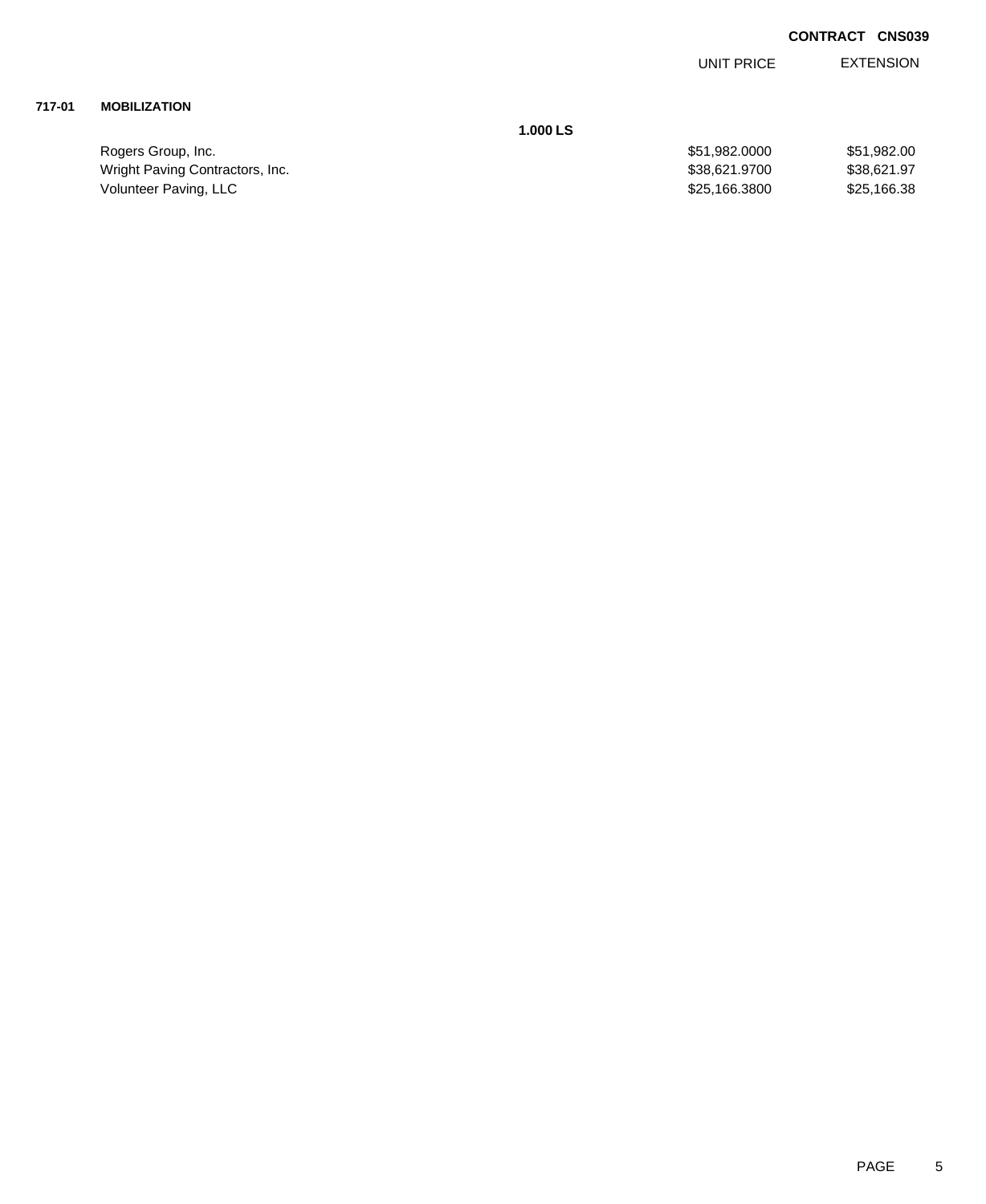### **SUB-TOTAL ROADWAY**

| Rogers Group, Inc.              | \$1,766,482.84 |
|---------------------------------|----------------|
| Wright Paving Contractors, Inc. | \$1,792,926.25 |
| Volunteer Paving, LLC           | \$1,879,580.69 |

| Rogers Group, Inc.              | \$1,766,482.84 |
|---------------------------------|----------------|
| Wright Paving Contractors, Inc. | \$1,792,926.25 |
| Volunteer Paving, LLC           | \$1,879,580.69 |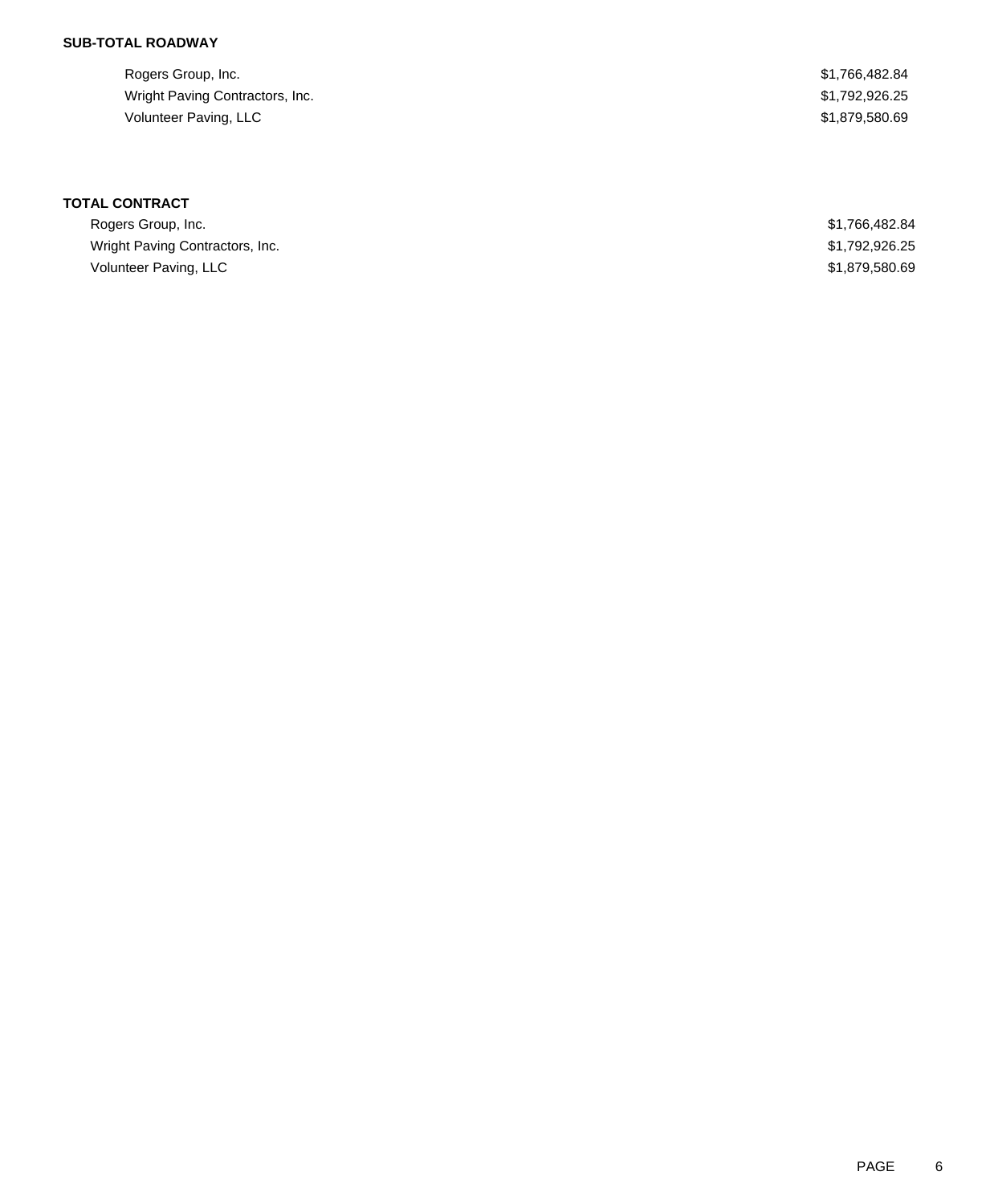GREENE COUNTY (Contract No. CNS066 Call 048)

30006-4228-04,HSIP-70(23),30006-3228-94,STP/HSIP-107(27),30011-3232- 94,30011-8232-14,STP/HSIP-351(21),30016-3225-94,30016-8225-14

THE RESURFACING ON S.R. 70, S.R. 107 AND ON S.R. 351.

PROJECT LENGTH - 18.230 MILES

COMPLETION TIME - ON OR BEFORE JULY 31, 2018

DBE GOAL 3.50%

TOTAL CONTRACT

Summers-Taylor, Inc. 6. 2010 12:30 12:30 12:30 12:30 12:30 12:30 12:30 12:30 12:30 12:30 12:30 12:30 12:30 12:30 12:30 12:30 12:30 12:30 12:30 12:30 12:30 12:30 12:30 12:30 12:30 12:30 12:30 12:30 12:30 12:30 12:30 12:30 1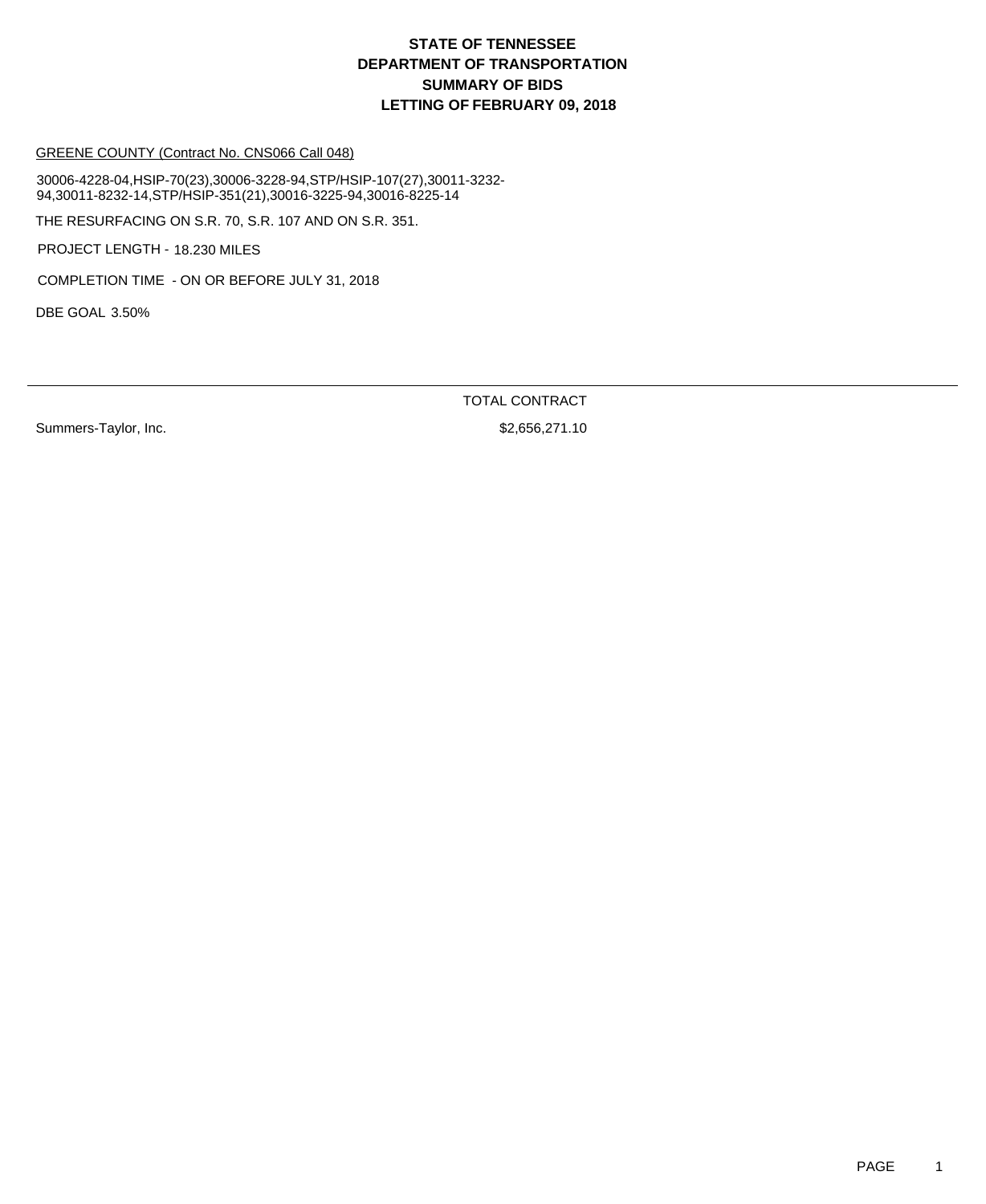|        |                                                                  |                   |                   | CONTRACT CNS066  |
|--------|------------------------------------------------------------------|-------------------|-------------------|------------------|
|        | <b>ROADWAY CATEGORY</b>                                          |                   | <b>UNIT PRICE</b> | <b>EXTENSION</b> |
|        |                                                                  |                   |                   |                  |
| 403-01 | BITUMINOUS MATERIAL FOR TACK COAT (TC)                           | 205.000 TON       |                   |                  |
|        | Summers-Taylor, Inc.                                             |                   | \$795.0000        | \$162,975.00     |
|        | 411-01.07 ACS MIX (PG64-22) GRADING E SHOULDER                   |                   |                   |                  |
|        | Summers-Taylor, Inc.                                             | 2,538.000 TON     | \$94.3000         | \$239,333.40     |
|        | 411-02.10 ACS MIX(PG70-22) GRADING D                             |                   |                   |                  |
|        | Summers-Taylor, Inc.                                             | 9,199.000 TON     | \$94.8000         | \$872,065.20     |
|        | 411-03.12 ACS MIX(PG64-22) THIN LIFT D ASPHALT                   |                   |                   |                  |
|        | Summers-Taylor, Inc.                                             | 8,477.000 TON     | \$91.6500         | \$776,917.05     |
|        | 411-12.03 SCORING FOR RUMBLE STRIPE (NON-CONTINUOUS) (8IN WIDTH) |                   |                   |                  |
|        |                                                                  | 11.200 L.M.       |                   |                  |
|        | Summers-Taylor, Inc.                                             |                   | \$600.0000        | \$6,720.00       |
|        | 411-12.04 SCORING FOR RUMBLE STRIPE (NON-CONTINUOUS) (4IN WIDTH) |                   |                   |                  |
|        | Summers-Taylor, Inc.                                             | 16.100 L.M.       | \$600.0000        | \$9,660.00       |
|        | 415-01.02 COLD PLANING BITUMINOUS PAVEMENT                       |                   |                   |                  |
|        |                                                                  | 10,974.000 S.Y.   |                   |                  |
|        | Summers-Taylor, Inc.                                             |                   | \$1.9500          | \$21,399.30      |
|        | 705-02.10 GUARDRAIL TRANSITION 27IN TO 31IN                      |                   |                   |                  |
|        |                                                                  | <b>6.000 EACH</b> |                   |                  |
|        | Summers-Taylor, Inc.                                             |                   | \$175.0000        | \$1,050.00       |
|        | 705-04.09 EARTH PAD FOR TYPE 38 GR END TREATMENT                 |                   |                   |                  |
|        | Summers-Taylor, Inc.                                             | <b>6.000 EACH</b> | \$1,550.0000      | \$9,300.00       |
|        |                                                                  |                   |                   |                  |
|        | 705-06.20 TANGENT ENERGY ABSORBING TERM MASH TL-3                | <b>6.000 EACH</b> |                   |                  |
|        | Summers-Taylor, Inc.                                             |                   | \$2,750.0000      | \$16,500.00      |
| 706-01 | <b>GUARDRAIL REMOVED</b>                                         |                   |                   |                  |
|        | Summers-Taylor, Inc.                                             | 50.000 L.F.       | \$2.0000          | \$100.00         |
| 712-01 | <b>TRAFFIC CONTROL</b>                                           |                   |                   |                  |
|        |                                                                  | 1.000 LS          |                   |                  |
|        | Summers-Taylor, Inc.                                             |                   | \$59,820.0000     | \$59,820.00      |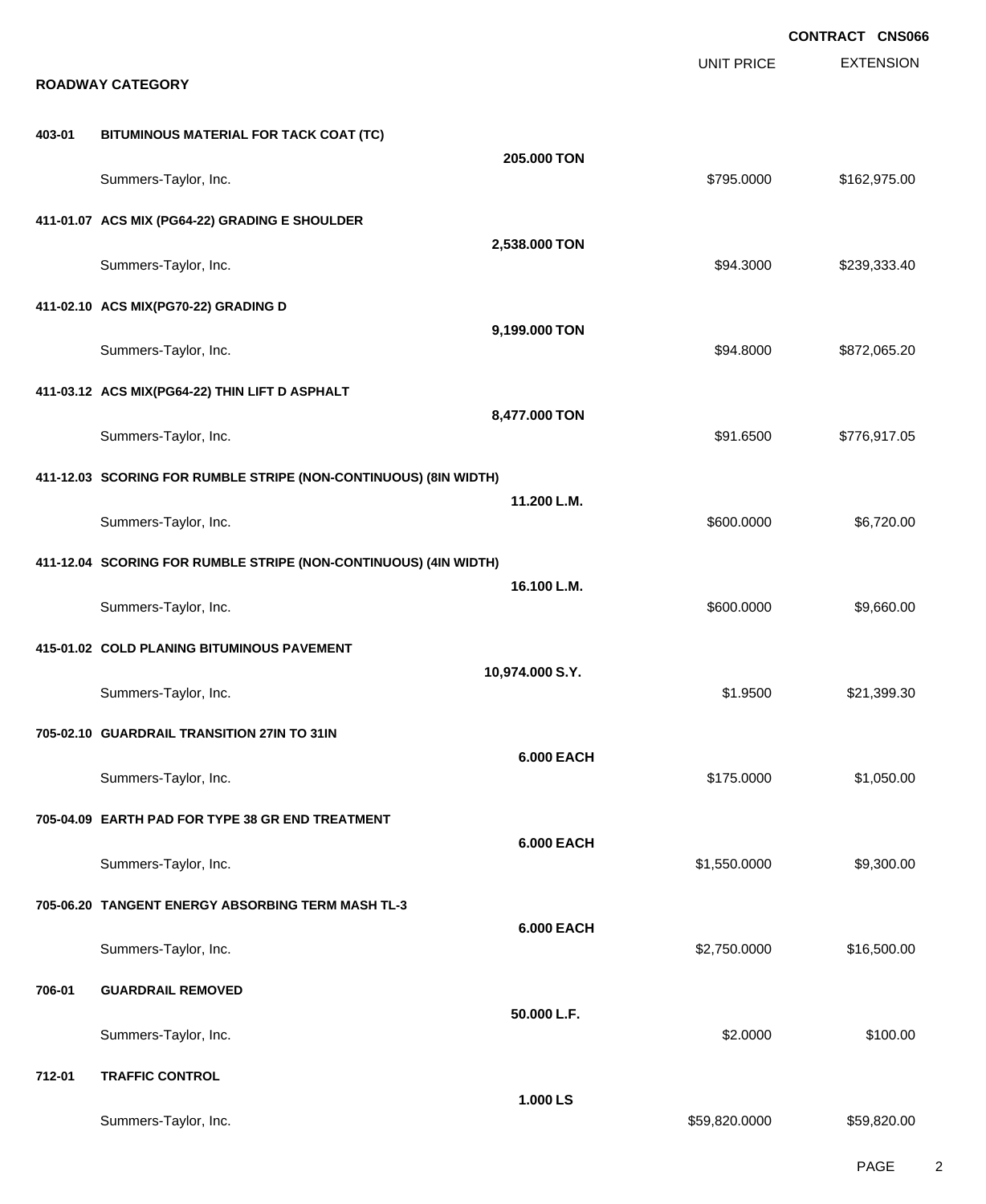|        |                                                             |                   |                   | <b>CONTRACT CNS066</b> |
|--------|-------------------------------------------------------------|-------------------|-------------------|------------------------|
|        |                                                             |                   | <b>UNIT PRICE</b> | <b>EXTENSION</b>       |
| 712-06 | <b>SIGNS (CONSTRUCTION)</b>                                 |                   |                   |                        |
|        |                                                             | 1,886.500 S.F.    |                   |                        |
|        | Summers-Taylor, Inc.                                        |                   | \$7.0000          | \$13,205.50            |
|        | 712-08.03 ARROW BOARD (TYPE C)                              |                   |                   |                        |
|        | Summers-Taylor, Inc.                                        | <b>2.000 EACH</b> | \$450.0000        | \$900.00               |
|        | 713-15.41 SIGN REMOVAL (DESCRIPTION)                        |                   |                   |                        |
|        |                                                             | 1.000 LS          |                   |                        |
|        | Summers-Taylor, Inc.                                        |                   | \$775.0000        | \$775.00               |
|        | 713-16.20 SIGNS (TYPE III OBJECT MARKER)                    |                   |                   |                        |
|        | Summers-Taylor, Inc.                                        | <b>4.000 EACH</b> | \$350.0000        | \$1,400.00             |
|        |                                                             |                   |                   |                        |
|        | 716-01.21 Snwplwble Pvmt Mrkrs (Bi-Dir)(1 Color)            | 1,216.000 EACH    |                   |                        |
|        | Summers-Taylor, Inc.                                        |                   | \$24.0000         | \$29,184.00            |
|        | 716-01.22 Snwplwble Pvmt Mrkrs (Mono-Dir)(1 Color)          |                   |                   |                        |
|        |                                                             | 188.000 EACH      |                   |                        |
|        | Summers-Taylor, Inc.                                        |                   | \$24.0000         | \$4,512.00             |
|        | 716-01.30 REMOVAL OF SNOWPLOWABLE REFLECTIVE MARKER         |                   |                   |                        |
|        | Summers-Taylor, Inc.                                        | 720.000 EACH      | \$6.0000          | \$4,320.00             |
|        | 716-02.04 PLASTIC PAVEMENT MARKING(CHANNELIZATION STRIPING) |                   |                   |                        |
|        |                                                             | 1,450.000 S.Y.    |                   |                        |
|        | Summers-Taylor, Inc.                                        |                   | \$15.5000         | \$22,475.00            |
|        | 716-02.05 PLASTIC PAVEMENT MARKING (STOP LINE)              |                   |                   |                        |
|        | Summers-Taylor, Inc.                                        | 532.000 L.F.      | \$9.0000          | \$4,788.00             |
|        |                                                             |                   |                   |                        |
|        | 716-02.06 PLASTIC PAVEMENT MARKING (TURN LANE ARROW)        | 22.000 EACH       |                   |                        |
|        | Summers-Taylor, Inc.                                        |                   | \$110.0000        | \$2,420.00             |
|        | 716-03.03 PLASTIC WORD PAVEMENT MARKING (STOP AHEAD)        |                   |                   |                        |
|        |                                                             | <b>1.000 EACH</b> |                   |                        |
|        | Summers-Taylor, Inc.                                        |                   | \$185.0000        | \$185.00               |
|        | 716-04.04 PLASTIC PAVEMENT MARKING (TRANSVERSE SHOULDER)    |                   |                   |                        |
|        | Summers-Taylor, Inc.                                        | 3,754.000 L.F.    | \$5.5000          | \$20,647.00            |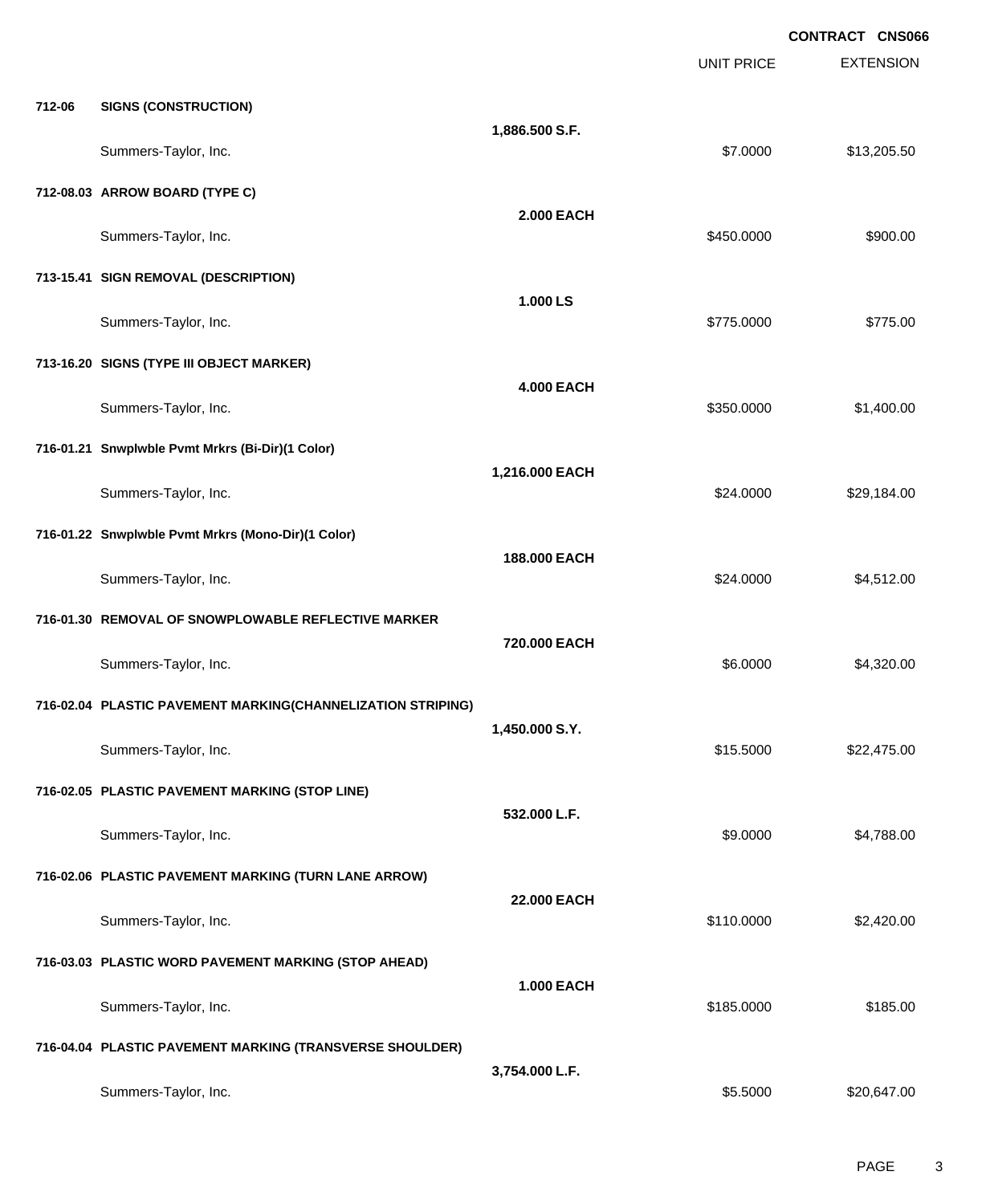|        |                                                              |              |                   | <b>CONTRACT CNS066</b> |
|--------|--------------------------------------------------------------|--------------|-------------------|------------------------|
|        |                                                              |              | <b>UNIT PRICE</b> | <b>EXTENSION</b>       |
|        | 716-05.01 PAINTED PAVEMENT MARKING (4" LINE)                 |              |                   |                        |
|        | Summers-Taylor, Inc.                                         | 20.500 L.M.  | \$575.0000        | \$11,787.50            |
|        | 716-09.03 WET REFLECTIVE PAVEMENT MARKING(6" LINE)           |              |                   |                        |
|        | Summers-Taylor, Inc.                                         | 0.400 L.M.   | \$21,000.0000     | \$8,400.00             |
|        | 716-12.02 ENHANCED FLATLINE THERMO PVMT MRKNG (6IN LINE)     |              |                   |                        |
|        | Summers-Taylor, Inc.                                         | 78.000 L.M.  | \$3,825.0000      | \$298,350.00           |
|        | 716-13.05 SPRAY THERMO PVMT MRKNG (60 mil) (6IN DOTTED LINE) |              |                   |                        |
|        | Summers-Taylor, Inc.                                         | 309.000 L.F. | \$1.3500          | \$417.15               |
| 717-01 | <b>MOBILIZATION</b>                                          |              |                   |                        |
|        | Summers-Taylor, Inc.                                         | 1.000 LS     | \$56,665.0000     | \$56,665.00            |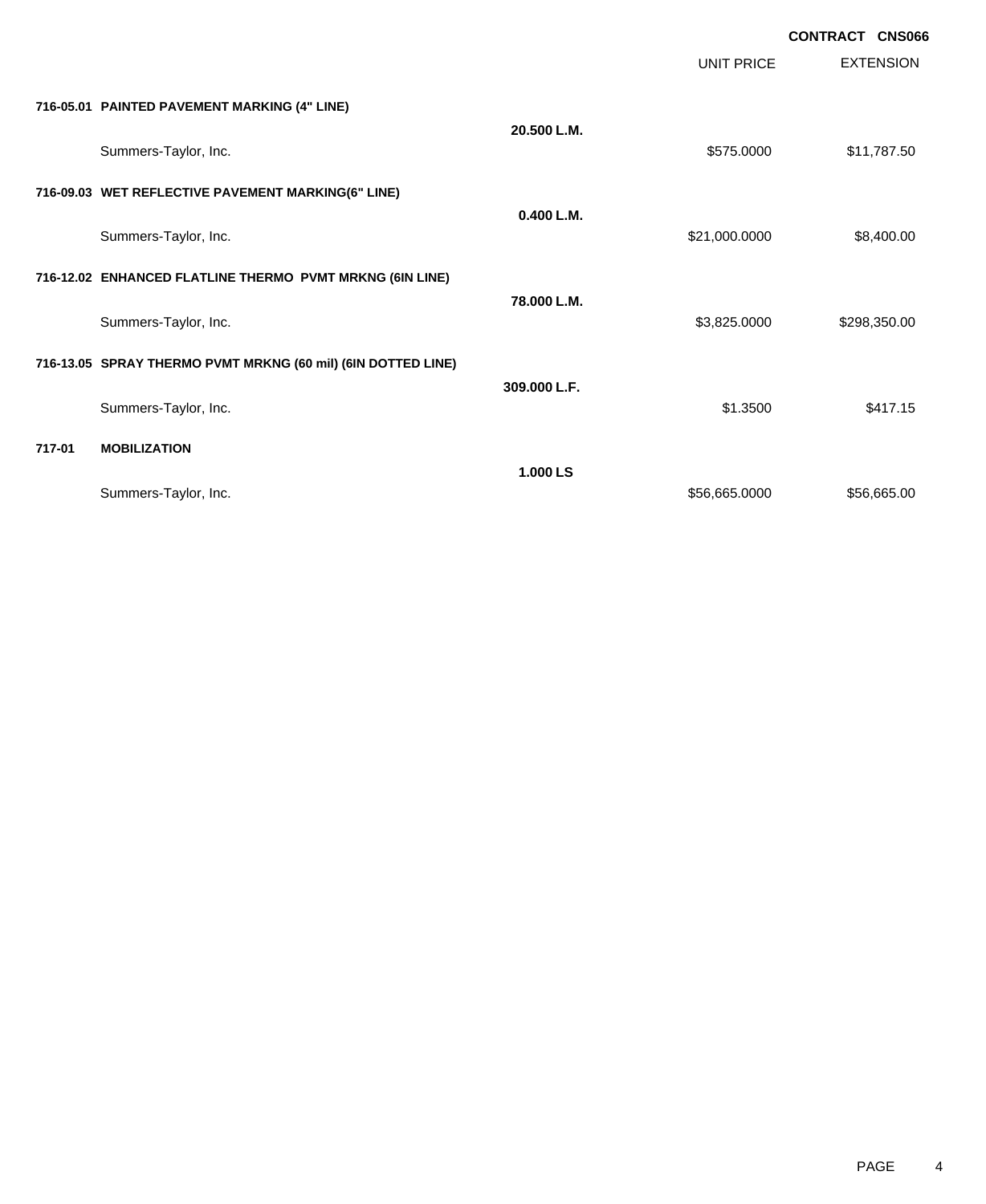Summers-Taylor, Inc. \$2,656,271.10

## **TOTAL CONTRACT**

Summers-Taylor, Inc. \$2,656,271.10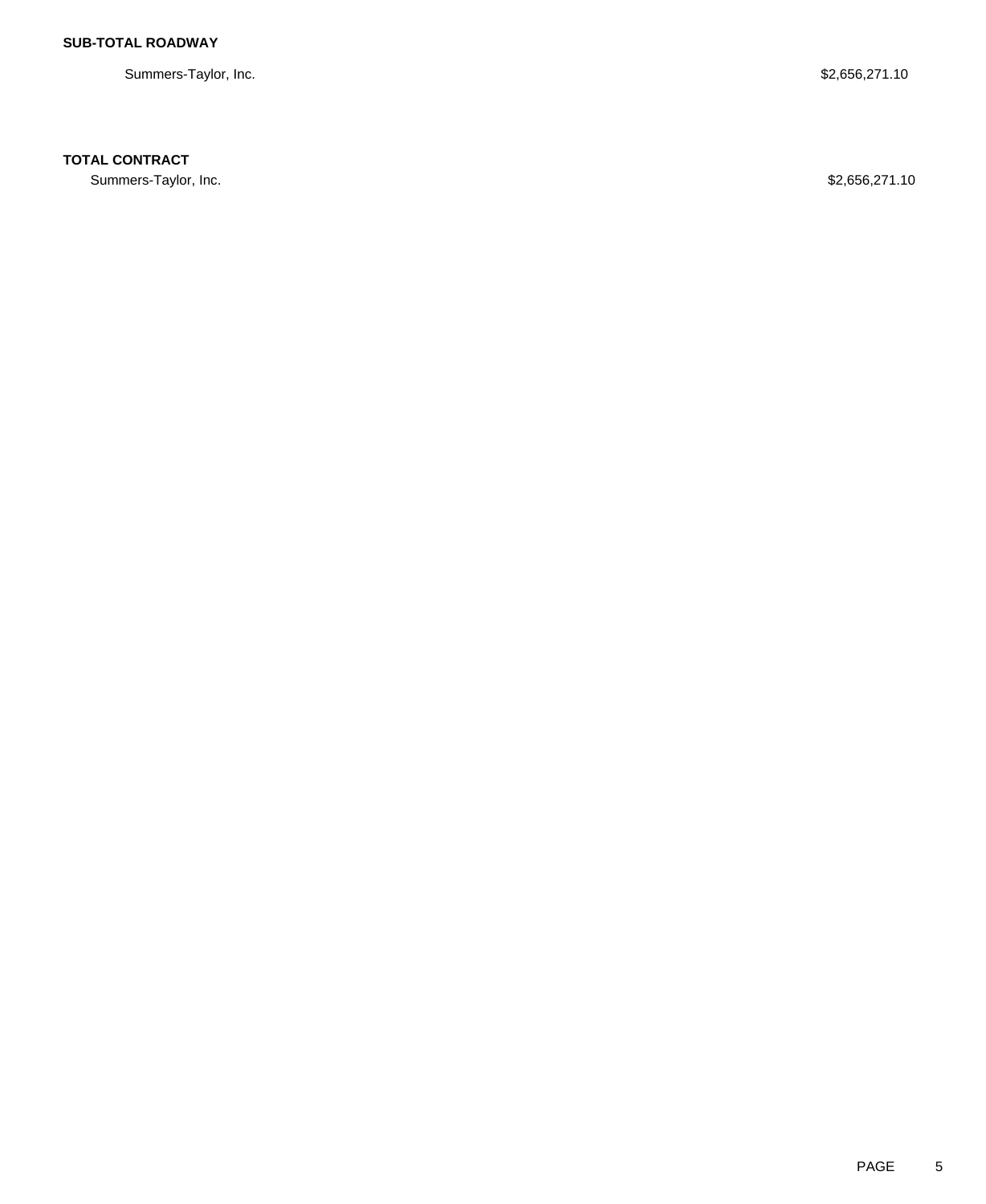#### GREENE COUNTY (Contract No. CNS077 Call 049)

30003-4242-04,NH-34(113),30003-8242-14

THE RESURFACING ON U.S. 11E (S.R. 34) FROM NEAR CHUCKEY HIGHWAY (L.M. 22.88) TO THE WASHINGTON COUNTY LINE (L.M. 27.99).

PROJECT LENGTH - 5.110 MILES

COMPLETION TIME - ON OR BEFORE JULY 31, 2018

DBE GOAL 4.00%

Summers-Taylor, Inc. 6. 2012 12:30 12:31 12:32 13:33 14:34 15:32 14:33 14:34 15:32 14:35 15:32 15:32 15:33 15:34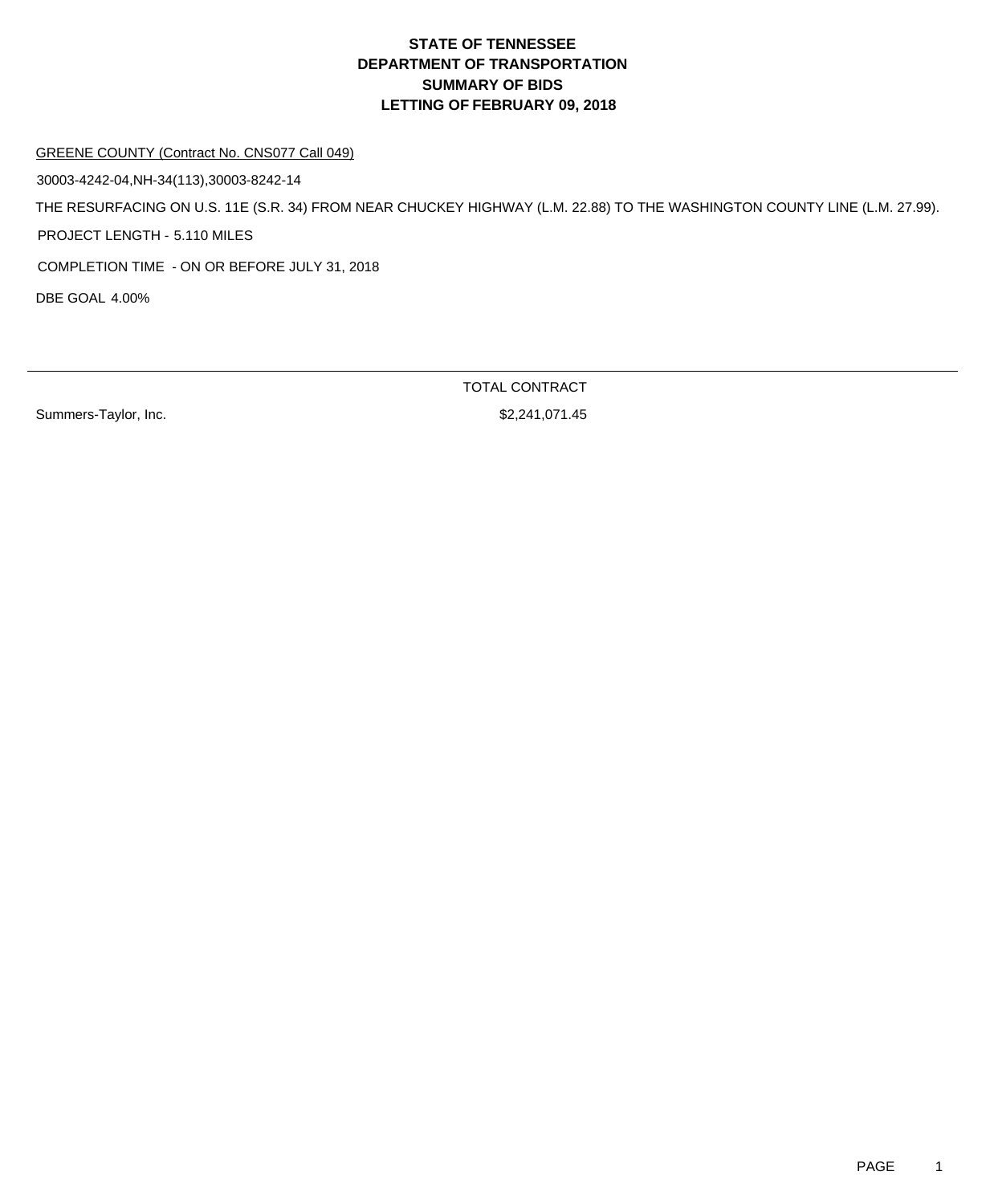|        | <b>ROADWAY CATEGORY</b>                                   |                   | <b>UNIT PRICE</b> | <b>CONTRACT CNS077</b><br><b>EXTENSION</b> |
|--------|-----------------------------------------------------------|-------------------|-------------------|--------------------------------------------|
| 303-01 | MINERAL AGGREGATE, TYPE A BASE, GRADING D                 |                   |                   |                                            |
|        | Summers-Taylor, Inc.                                      | 1,352.000 TON     | \$32.0000         | \$43,264.00                                |
| 403-01 | BITUMINOUS MATERIAL FOR TACK COAT (TC)                    | 84.000 TON        |                   |                                            |
|        | Summers-Taylor, Inc.                                      |                   | \$795.0000        | \$66,780.00                                |
|        | 411-02.10 ACS MIX(PG70-22) GRADING D                      |                   |                   |                                            |
|        | Summers-Taylor, Inc.                                      | 12,713.000 TON    | \$95.6500         | \$1,215,998.45                             |
|        | 411-02.11 ACS MIX(PG70-22) GRADING E RWDY                 |                   |                   |                                            |
|        | Summers-Taylor, Inc.                                      | 5,285.000 TON     | \$92.9000         | \$490,976.50                               |
|        | 411-12.01 SCORING SHOULDERS (CONTINUOUS) (16IN WIDTH)     |                   |                   |                                            |
|        | Summers-Taylor, Inc.                                      | 11.400 L.M.       | \$750.0000        | \$8,550.00                                 |
|        | 411-12.02 SCORING SHOULDERS (NON-CONTINUOUS) (16IN WIDTH) |                   |                   |                                            |
|        | Summers-Taylor, Inc.                                      | 9.100 L.M.        | \$750.0000        | \$6,825.00                                 |
|        | 705-08.51 PORTABLE IMPACT ATTENUATOR NCHRP350 TL-3        |                   |                   |                                            |
|        | Summers-Taylor, Inc.                                      | <b>2.000 EACH</b> | \$5,100.0000      | \$10,200.00                                |
| 712-01 | <b>TRAFFIC CONTROL</b>                                    |                   |                   |                                            |
|        | Summers-Taylor, Inc.                                      | 1.000 LS          | \$58,330.0000     | \$58,330.00                                |
|        | 712-02.02 INTERCONNECTED PORTABLE BARRIER RAIL            |                   |                   |                                            |
|        | Summers-Taylor, Inc.                                      | 960.000 L.F.      | \$34.0000         | \$32,640.00                                |
|        | 712-04.01 FLEXIBLE DRUMS (CHANNELIZING)                   |                   |                   |                                            |
|        | Summers-Taylor, Inc.                                      | 32.000 EACH       | \$20.0000         | \$640.00                                   |
|        | 712-04.50 PORTABLE BARRIER RAIL DELINEATOR                |                   |                   |                                            |
|        | Summers-Taylor, Inc.                                      | 48.000 EACH       | \$10.0000         | \$480.00                                   |
| 712-06 | <b>SIGNS (CONSTRUCTION)</b>                               |                   |                   |                                            |
|        | Summers-Taylor, Inc.                                      | 1,191.000 S.F.    | \$7.5000          | \$8,932.50                                 |

PAGE 2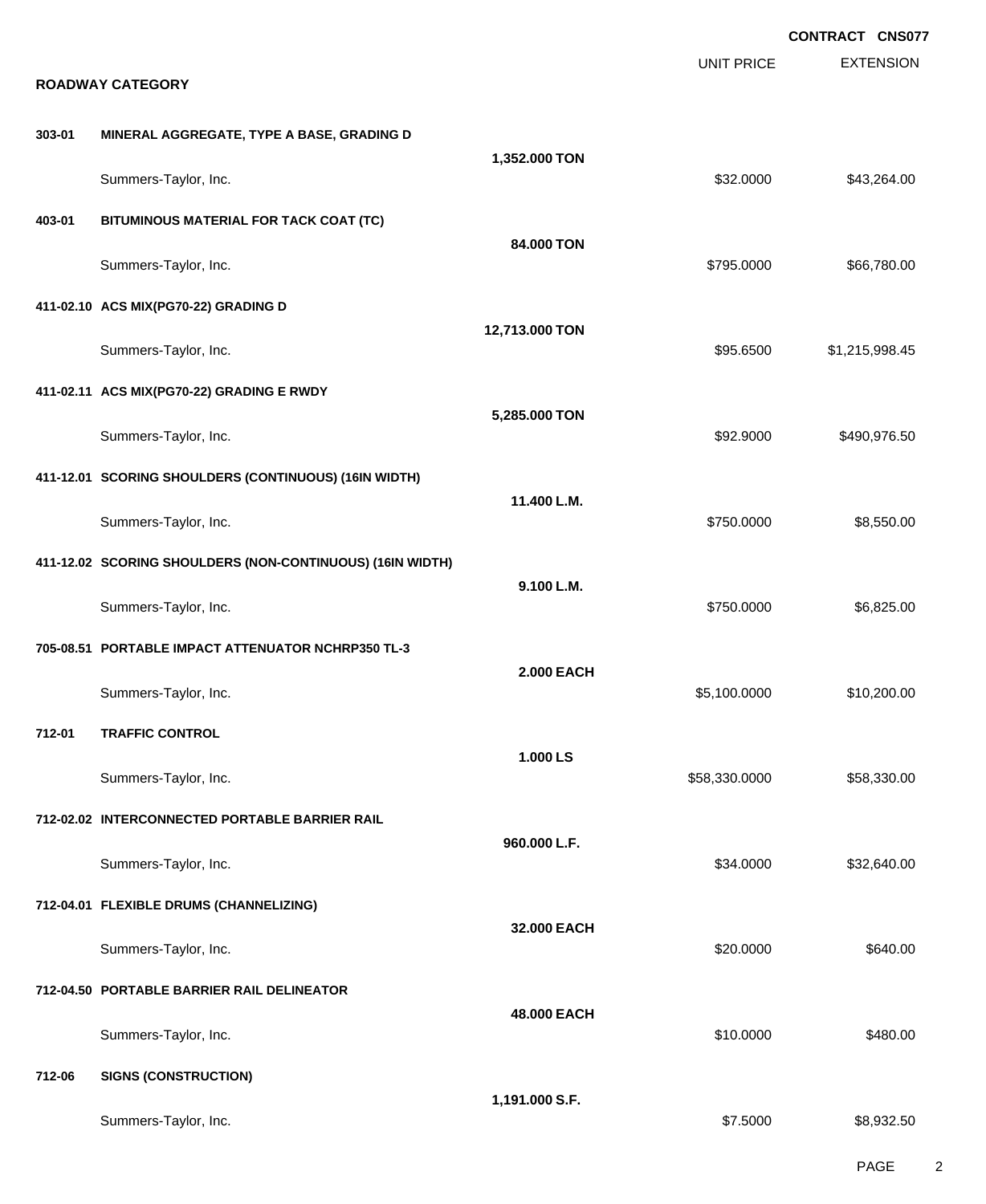|        |                                                          |                   |                   | <b>UUNIKAUI UNJUI</b> |
|--------|----------------------------------------------------------|-------------------|-------------------|-----------------------|
|        |                                                          |                   | <b>UNIT PRICE</b> | <b>EXTENSION</b>      |
|        | 712-08.03 ARROW BOARD (TYPE C)                           |                   |                   |                       |
|        |                                                          | <b>2.000 EACH</b> |                   | \$1,000.00            |
|        | Summers-Taylor, Inc.                                     |                   | \$500.0000        |                       |
|        | 716-01.23 Snwplwble Pvmt Mrkrs (Bi-Dir)(2 Color)         |                   |                   |                       |
|        | Summers-Taylor, Inc.                                     | 910.000 EACH      | \$26.0000         | \$23,660.00           |
|        |                                                          |                   |                   |                       |
|        | 716-01.30 REMOVAL OF SNOWPLOWABLE REFLECTIVE MARKER      | 910.000 EACH      |                   |                       |
|        | Summers-Taylor, Inc.                                     |                   | \$6.0000          | \$5,460.00            |
|        | 716-02.05 PLASTIC PAVEMENT MARKING (STOP LINE)           |                   |                   |                       |
|        |                                                          | 240.000 L.F.      |                   |                       |
|        | Summers-Taylor, Inc.                                     |                   | \$10.0000         | \$2,400.00            |
|        | 716-02.06 PLASTIC PAVEMENT MARKING (TURN LANE ARROW)     |                   |                   |                       |
|        | Summers-Taylor, Inc.                                     | 26.000 EACH       | \$135.0000        | \$3,510.00            |
|        |                                                          |                   |                   |                       |
|        | 716-05.01 PAINTED PAVEMENT MARKING (4" LINE)             | 7.000 L.M.        |                   |                       |
|        | Summers-Taylor, Inc.                                     |                   | \$600.0000        | \$4,200.00            |
|        | 716-12.02 ENHANCED FLATLINE THERMO PVMT MRKNG (6IN LINE) |                   |                   |                       |
|        |                                                          | 26.000 L.M.       |                   |                       |
|        | Summers-Taylor, Inc.                                     |                   | \$3,995.0000      | \$103,870.00          |
| 717-01 | <b>MOBILIZATION</b>                                      |                   |                   |                       |
|        |                                                          | 1.000 LS          |                   |                       |
|        | Summers-Taylor, Inc.                                     |                   | \$48,750.0000     | \$48,750.00           |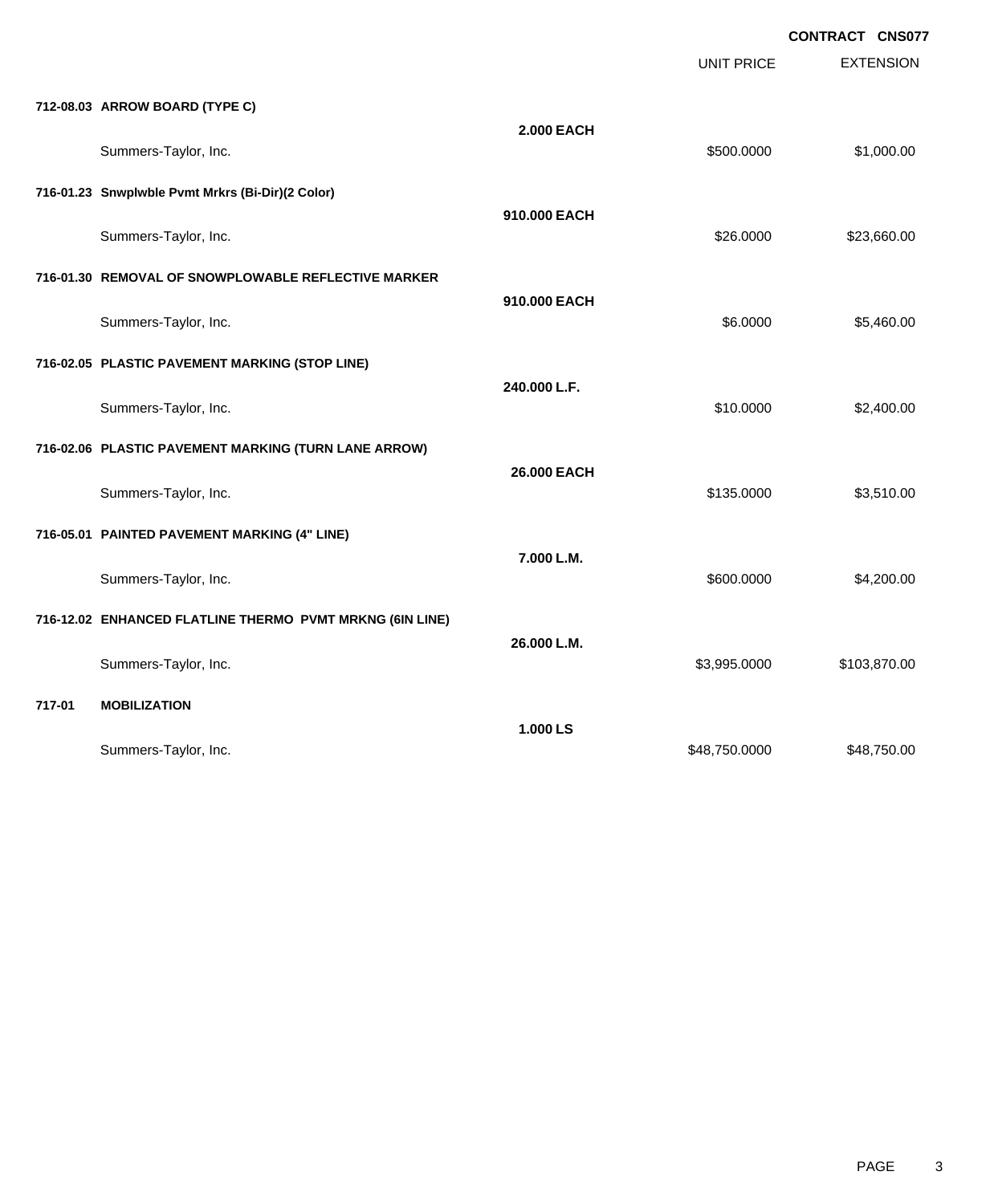|                                                       |                |            | <b>CONTRACT CNS077</b> |
|-------------------------------------------------------|----------------|------------|------------------------|
| <b>BRIDGE CATEGORY</b>                                |                | UNIT PRICE | <b>EXTENSION</b>       |
| 604-10.44 EXPANSION JOINT REPAIRS                     |                |            |                        |
| Summers-Taylor, Inc.                                  | 168,000 L.F.   | \$195.0000 | \$32,760.00            |
| 604-10.50 BRIDGE DECK REPAIRS (PARTIAL DEPTH OF SLAB) |                |            |                        |
| Summers-Taylor, Inc.                                  | 10.000 S.Y.    | \$425.0000 | \$4,250.00             |
| 604-10.53 CONCRETE REPAIRS                            |                |            |                        |
| Summers-Taylor, Inc.                                  | 5.000 S.Y.     | \$550.0000 | \$2,750.00             |
| 617-04.02 TYPE 2 THIN EPOXY OVERLAY (LOW-MOD EPOXY)   |                |            |                        |
| Summers-Taylor, Inc.                                  | 1,965.000 S.Y. | \$33.0000  | \$64,845.00            |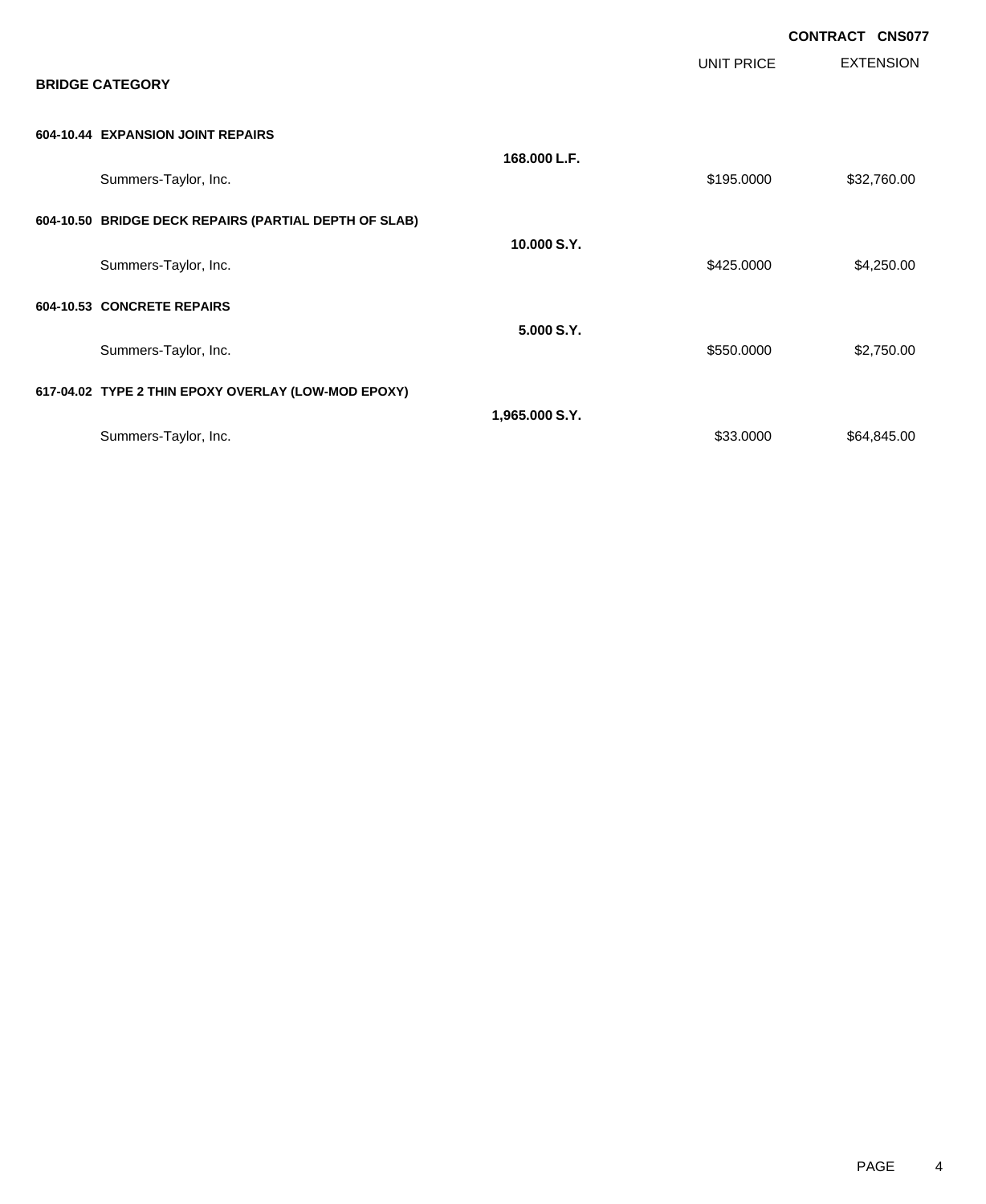## **SUB-TOTAL ROADWAY**

Summers-Taylor, Inc. \$2,136,466.45

#### **SUB-TOTAL BRIDGE**

Summers-Taylor, Inc. \$104,605.00

**TOTAL CONTRACT**

Summers-Taylor, Inc. \$2,241,071.45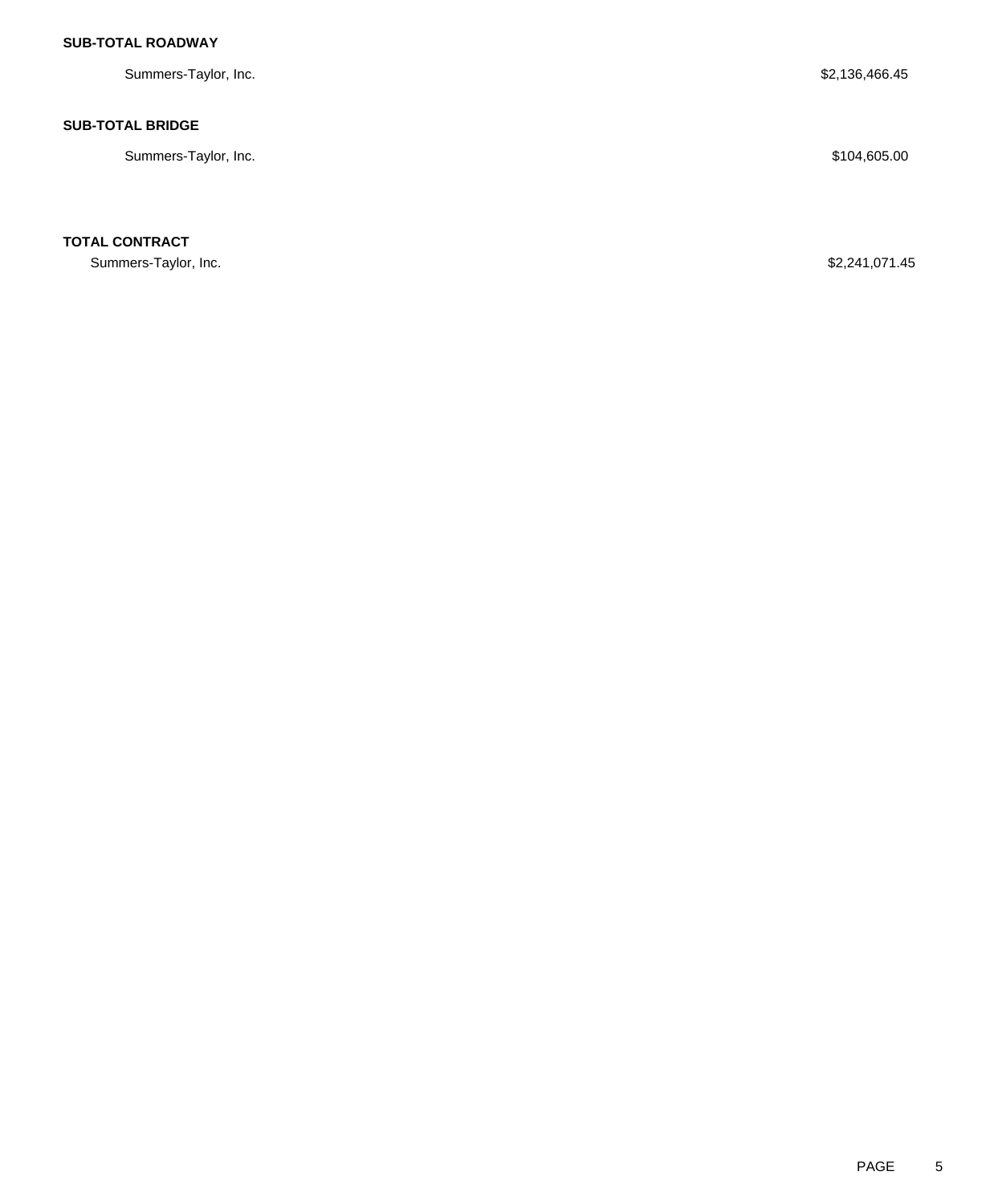#### GRUNDY COUNTY (Contract No. CNS079 Call 050)

STP-56(84),31005-8275-14

THE RESURFACING (MICROSURFACING) ON S.R. 56 FROM NORTH OF COLLINS RIVER BRIDGE (L.M. 28.96) TO THE WARREN COUNTY LINE (L.M. 33.88).

PROJECT LENGTH - 4.920 MILES

COMPLETION TIME - ON OR BEFORE SEPTEMBER 30, 2018

DBE GOAL 5.50%

TOTAL CONTRACT

Hudson Construction Company **\$280,037.98**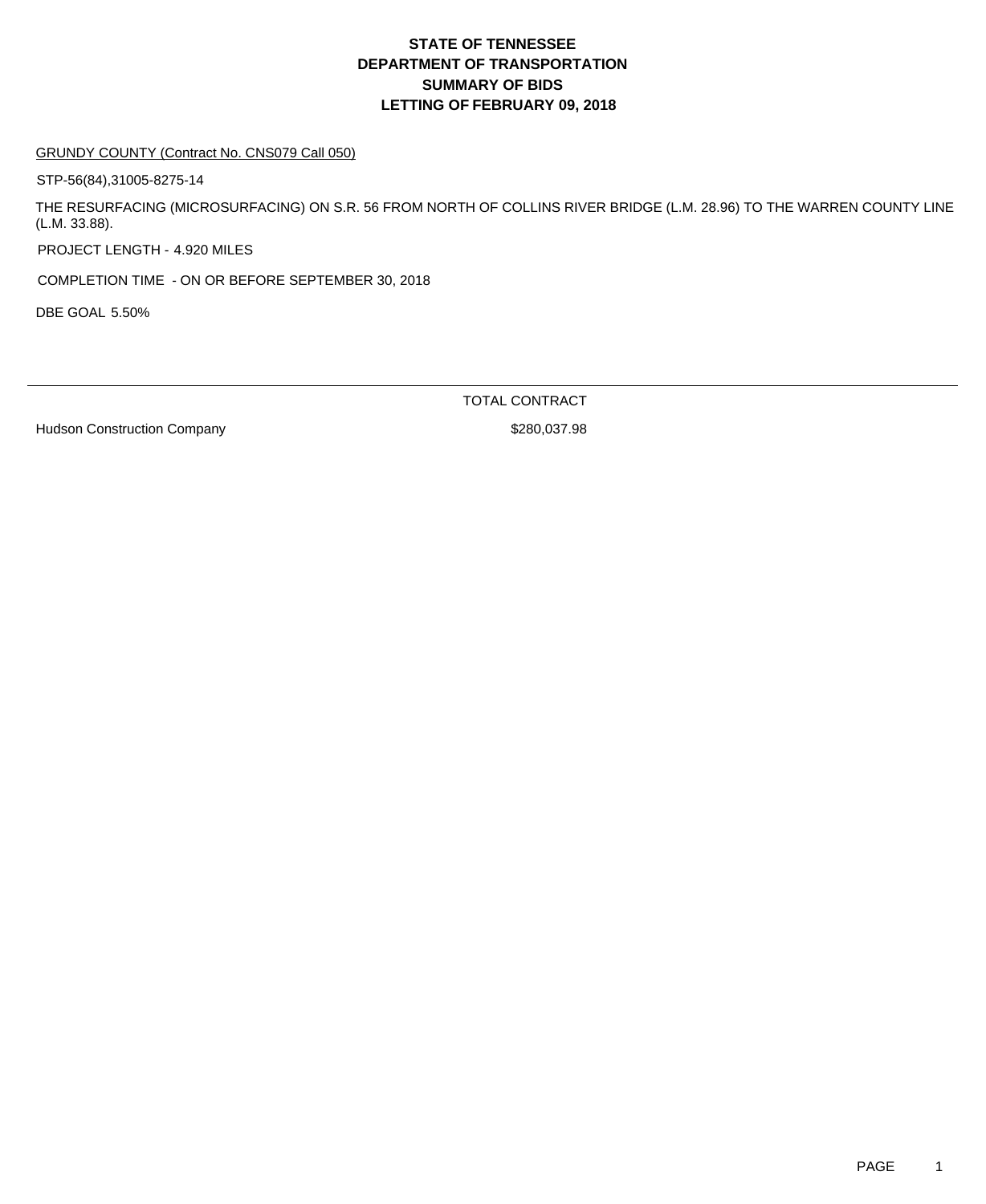|                                                               |                   |                   | <b>CONTRACT CNS079</b> |
|---------------------------------------------------------------|-------------------|-------------------|------------------------|
| <b>ROADWAY CATEGORY</b>                                       |                   | <b>UNIT PRICE</b> | <b>EXTENSION</b>       |
| 403-01.01 BITUMINOUS MATERIAL FOR TACK COAT (MICRO-SURFACING) |                   |                   |                        |
| <b>Hudson Construction Company</b>                            | <b>10,000 TON</b> | \$390.2000        | \$3,902.00             |
| 403-01.10 High Performance Fog Seals                          |                   |                   |                        |
| <b>Hudson Construction Company</b>                            | 8,296.000 S.Y.    | \$0.4500          | \$3,733.20             |
| 414-03.01 EMULSIFIED ASPHALT FOR MICRO-SURFACING              |                   |                   |                        |
| <b>Hudson Construction Company</b>                            | 96.000 TON        | \$875.0000        | \$84,000.00            |
| 414-03.02 AGGREGATE FOR MICRO SURFACING                       | 804.000 TON       |                   |                        |
| <b>Hudson Construction Company</b>                            |                   | \$127.0700        | \$102,164.28           |
| 712-01<br><b>TRAFFIC CONTROL</b>                              | 1.000 LS          |                   |                        |
| <b>Hudson Construction Company</b>                            |                   | \$10,000.0000     | \$10,000.00            |
| <b>SIGNS (CONSTRUCTION)</b><br>712-06                         | 279.000 S.F.      |                   |                        |
| <b>Hudson Construction Company</b>                            |                   | \$7.0000          | \$1,953.00             |
| 716-01.21 Snwplwble Pvmt Mrkrs (Bi-Dir)(1 Color)              |                   |                   |                        |
| <b>Hudson Construction Company</b>                            | 325.000 EACH      | \$25.0000         | \$8,125.00             |
| 716-01.30 REMOVAL OF SNOWPLOWABLE REFLECTIVE MARKER           |                   |                   |                        |
| <b>Hudson Construction Company</b>                            | 323.000 EACH      | \$10.0000         | \$3,230.00             |
| 716-02.05 PLASTIC PAVEMENT MARKING (STOP LINE)                | 195.000 L.F.      |                   |                        |
| <b>Hudson Construction Company</b>                            |                   | \$10.0000         | \$1,950.00             |
| 716-05.01 PAINTED PAVEMENT MARKING (4" LINE)                  | 9.800 L.M.        |                   |                        |
| <b>Hudson Construction Company</b>                            |                   | \$425.0000        | \$4,165.00             |
| 716-08.20 REMOVAL OF PAVEMENT MARKING (LINE)                  |                   |                   |                        |
| <b>Hudson Construction Company</b>                            | 9.800 L.M.        | \$425.0000        | \$4,165.00             |
| 716-13.02 SPRAY THERMO PVMT MRKNG (60 mil) (6IN LINE)         |                   |                   |                        |
| <b>Hudson Construction Company</b>                            | 19.700 L.M.       | \$2,165.0000      | \$42,650.50            |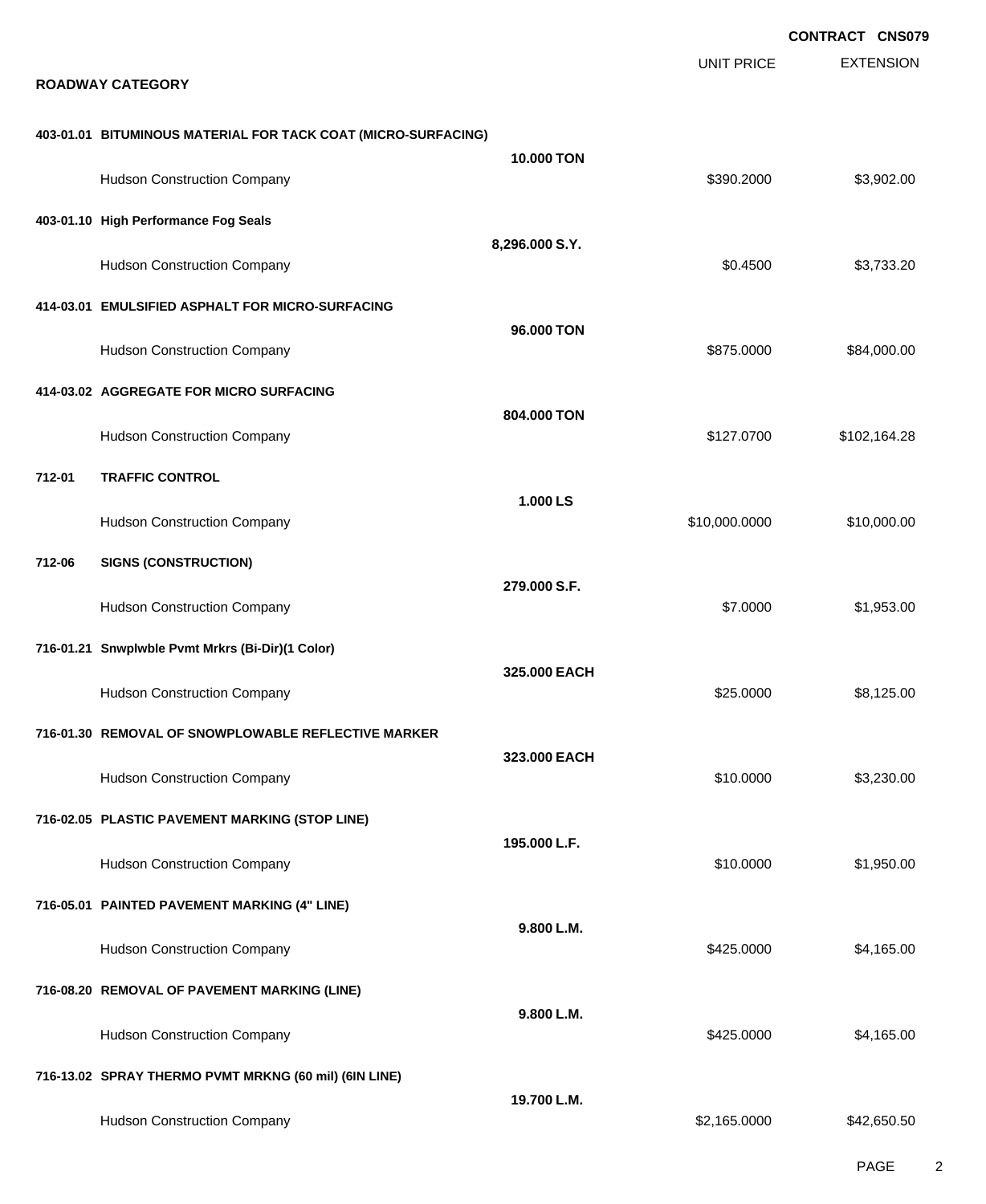EXTENSION UNIT PRICE

#### **717-01 MOBILIZATION**

Hudson Construction Company 610,000.000 \$10,000.000 \$10,000.000 \$10,000.000 \$10,000.00

**1.000 LS**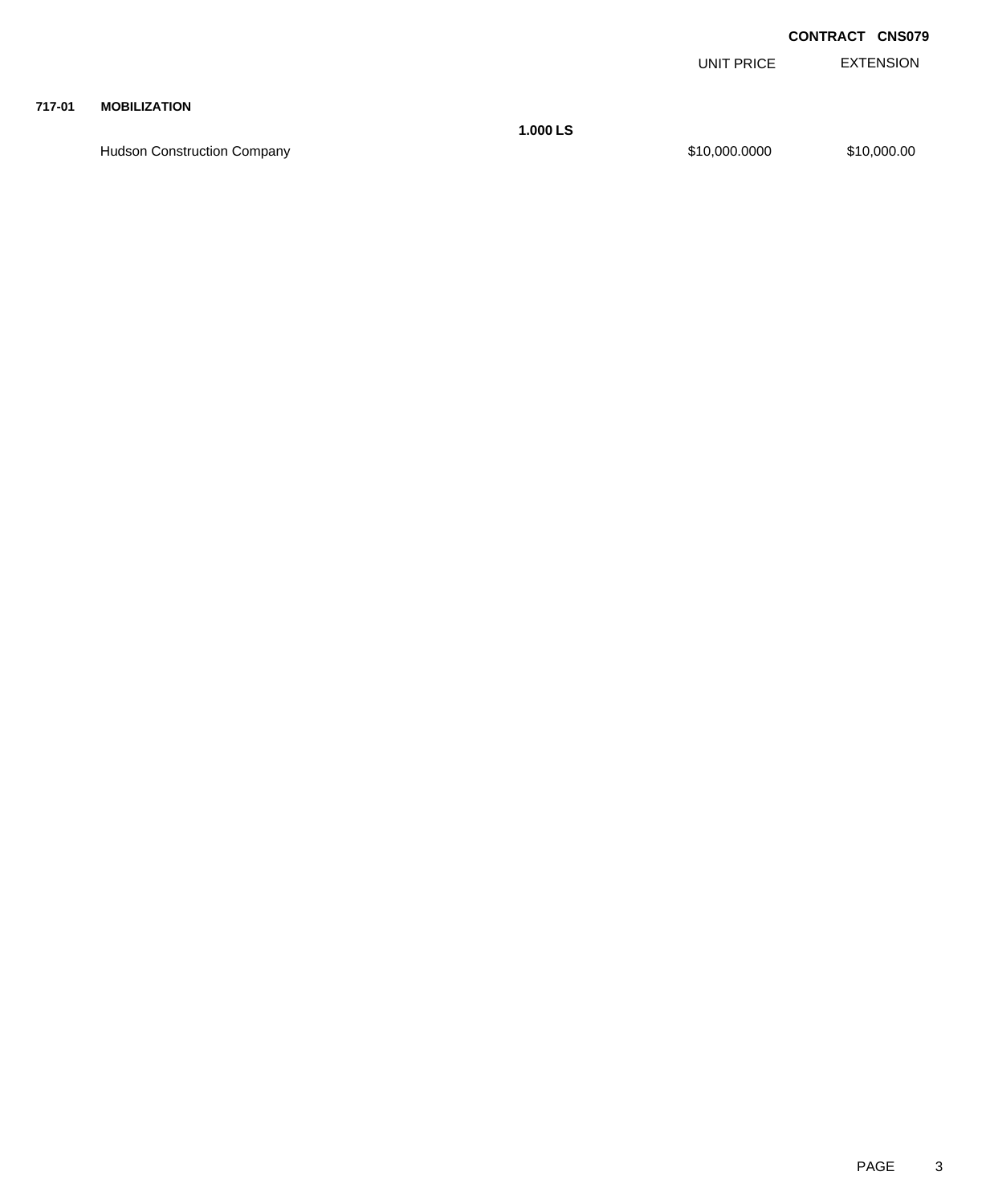Hudson Construction Company **\$280,037.98** 

### **TOTAL CONTRACT**

Hudson Construction Company **\$280,037.98**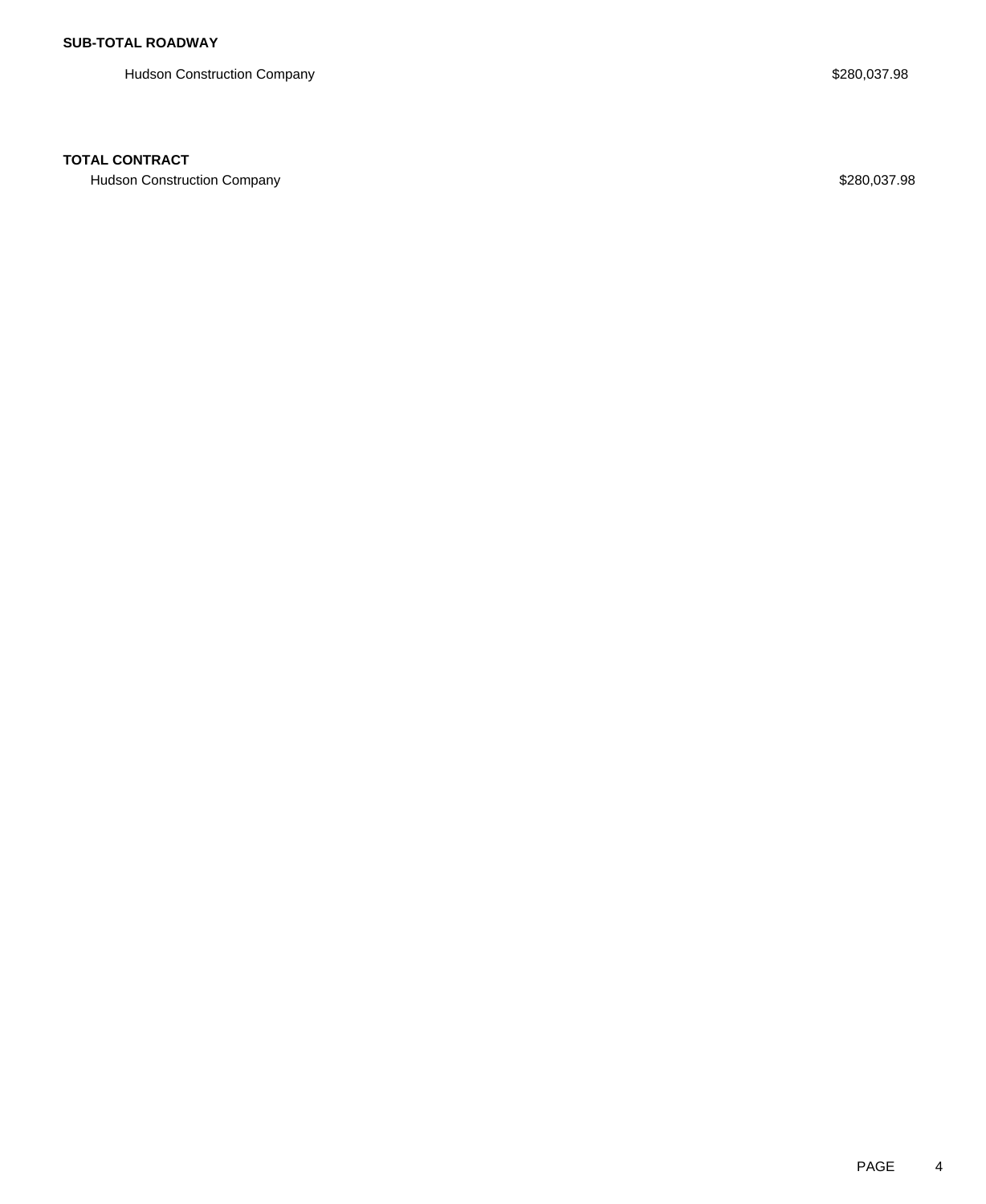#### HAMILTON COUNTY (Contract No. CNS020 Call 051)

NH/HSIP-111(101),33156-3219-94,33156-8219-14

THE RESURFACING ON S.R. 111 FROM S.R. 29 (L.M. 0.00) TO SOUTH OF JONES GAP ROAD (L.M. 3.65).

PROJECT LENGTH - 3.650 MILES

COMPLETION TIME - ON OR BEFORE JULY 31, 2018

DBE GOAL 5.50%

Wright Brothers Construction Company, Inc.  $$1,948,459.20$ Talley Construction Company, Inc. 6. The state of the state of the state of the state of the state of the state of the state of the state of the state of the state of the state of the state of the state of the state of the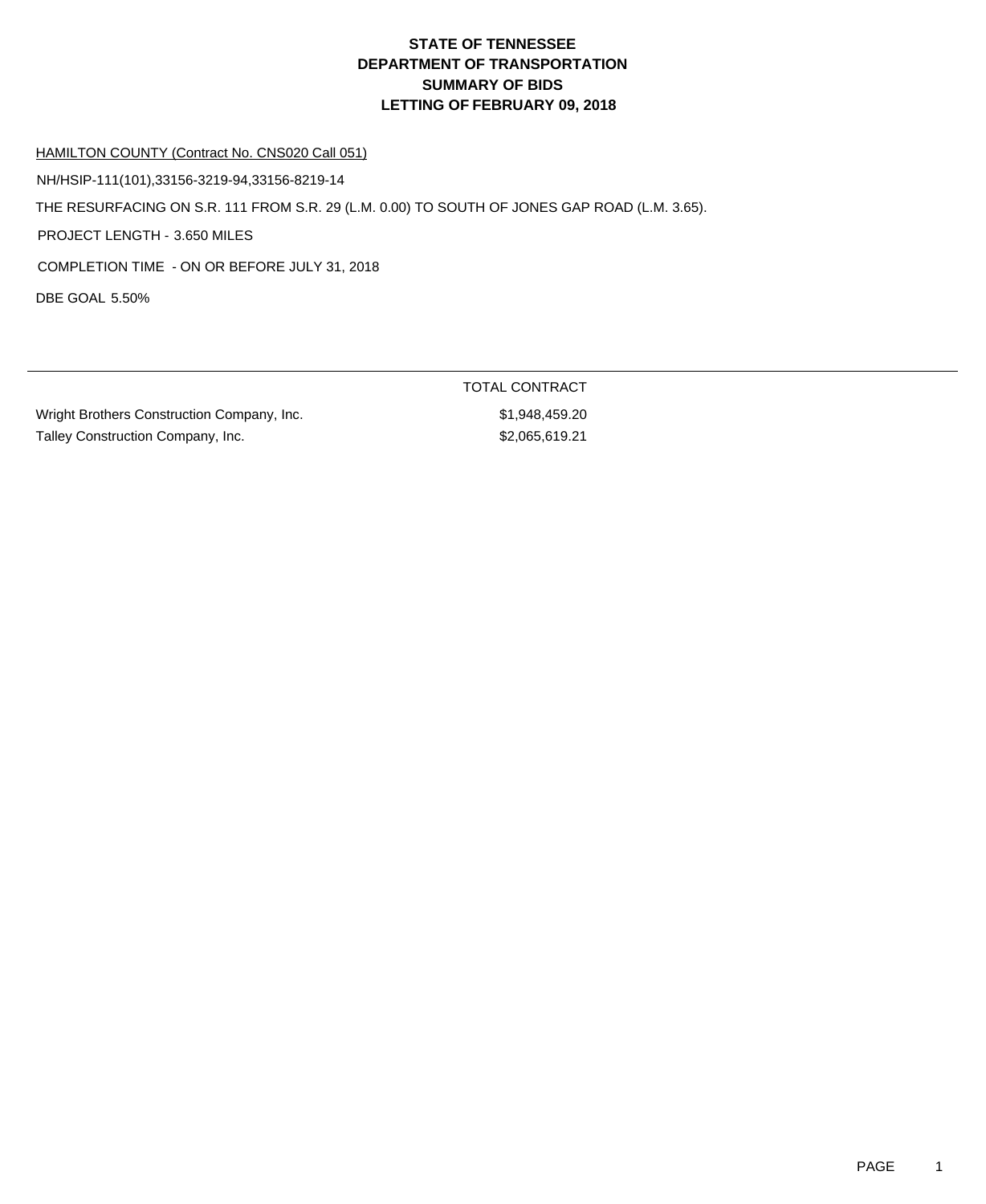|        |                                                                                 |                  |                          | <b>CONTRACT CNS020</b>       |
|--------|---------------------------------------------------------------------------------|------------------|--------------------------|------------------------------|
|        |                                                                                 |                  | <b>UNIT PRICE</b>        | <b>EXTENSION</b>             |
|        | <b>ROADWAY CATEGORY</b>                                                         |                  |                          |                              |
| 303-01 | MINERAL AGGREGATE, TYPE A BASE, GRADING D                                       |                  |                          |                              |
|        |                                                                                 | 2,156.000 TON    |                          |                              |
|        | Wright Brothers Construction Company, Inc.<br>Talley Construction Company, Inc. |                  | \$38.0000<br>\$32.6100   | \$81,928.00<br>\$70,307.16   |
| 403-01 | BITUMINOUS MATERIAL FOR TACK COAT (TC)                                          |                  |                          |                              |
|        |                                                                                 | 78.000 TON       |                          |                              |
|        | Wright Brothers Construction Company, Inc.<br>Talley Construction Company, Inc. |                  | \$500.0000<br>\$703.0200 | \$39,000.00<br>\$54,835.56   |
|        | 411-01.07 ACS MIX (PG64-22) GRADING E SHOULDER                                  |                  |                          |                              |
|        |                                                                                 | 2,605.000 TON    |                          |                              |
|        | Wright Brothers Construction Company, Inc.<br>Talley Construction Company, Inc. |                  | \$88.0000<br>\$88.0300   | \$229,240.00<br>\$229,318.15 |
|        | 411-02.10 ACS MIX(PG70-22) GRADING D                                            |                  |                          |                              |
|        |                                                                                 | 9,502.000 TON    |                          |                              |
|        | Wright Brothers Construction Company, Inc.                                      |                  | \$101.0000               | \$959,702.00                 |
|        | Talley Construction Company, Inc.                                               |                  | \$112.0200               | \$1,064,414.04               |
|        | 411-12.01 SCORING SHOULDERS (CONTINUOUS) (16IN WIDTH)                           |                  |                          |                              |
|        |                                                                                 | 6.900 L.M.       |                          |                              |
|        | Wright Brothers Construction Company, Inc.<br>Talley Construction Company, Inc. |                  | \$470.0000<br>\$409.5000 | \$3,243.00<br>\$2,825.55     |
|        | 411-12.02 SCORING SHOULDERS (NON-CONTINUOUS) (16IN WIDTH)                       |                  |                          |                              |
|        |                                                                                 | 5.500 L.M.       |                          |                              |
|        | Wright Brothers Construction Company, Inc.                                      |                  | \$470,0000               | \$2,585.00                   |
|        | Talley Construction Company, Inc.                                               |                  | \$409.5000               | \$2,252.25                   |
|        | 415-01.02 COLD PLANING BITUMINOUS PAVEMENT                                      |                  |                          |                              |
|        |                                                                                 | 178,925.000 S.Y. |                          |                              |
|        | Wright Brothers Construction Company, Inc.<br>Talley Construction Company, Inc. |                  | \$1.4000<br>\$1.5100     | \$250,495.00<br>\$270,176.75 |
|        | 705-02.10 GUARDRAIL TRANSITION 27IN TO 31IN                                     |                  |                          |                              |
|        |                                                                                 | 14.000 EACH      |                          |                              |
|        | Wright Brothers Construction Company, Inc.                                      |                  | \$110.0000               | \$1,540.00                   |
|        | Talley Construction Company, Inc.                                               |                  | \$117.0000               | \$1,638.00                   |
|        | 705-06.20 TANGENT ENERGY ABSORBING TERM MASH TL-3                               |                  |                          |                              |
|        |                                                                                 | 14.000 EACH      |                          |                              |
|        | Wright Brothers Construction Company, Inc.                                      |                  | \$2,600.0000             | \$36,400.00                  |
|        | Talley Construction Company, Inc.                                               |                  | \$2,866.5000             | \$40,131.00                  |
| 706-01 | <b>GUARDRAIL REMOVED</b>                                                        |                  |                          |                              |
|        |                                                                                 | 700.000 L.F.     |                          |                              |
|        | Wright Brothers Construction Company, Inc.                                      |                  | \$1.1000                 | \$770.00                     |
|        | Talley Construction Company, Inc.                                               |                  | \$1.1700                 | \$819.00                     |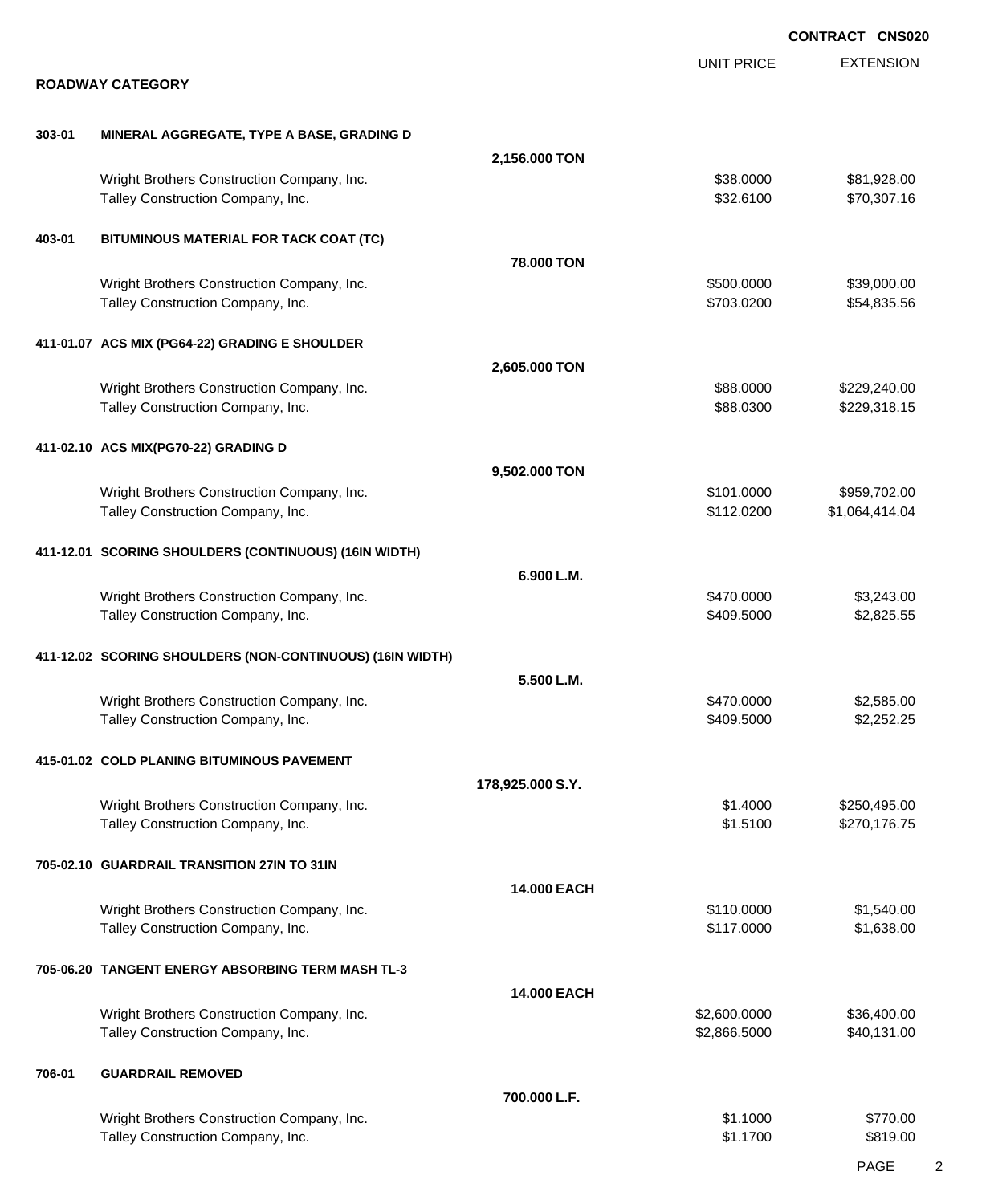|        |                                                                                 |                   | <b>UNIT PRICE</b>              | <b>EXTENSION</b>           |
|--------|---------------------------------------------------------------------------------|-------------------|--------------------------------|----------------------------|
| 712-01 | <b>TRAFFIC CONTROL</b>                                                          |                   |                                |                            |
|        |                                                                                 | 1.000 LS          |                                |                            |
|        | Wright Brothers Construction Company, Inc.<br>Talley Construction Company, Inc. |                   | \$70,000.0000<br>\$39,000.0000 | \$70,000.00<br>\$39,000.00 |
|        | 712-04.01 FLEXIBLE DRUMS (CHANNELIZING)                                         |                   |                                |                            |
|        |                                                                                 | 172,000 EACH      |                                |                            |
|        | Wright Brothers Construction Company, Inc.<br>Talley Construction Company, Inc. |                   | \$5.4000<br>\$5.8500           | \$928.80<br>\$1,006.20     |
|        | 712-05.01 WARNING LIGHTS (TYPE A)                                               |                   |                                |                            |
|        |                                                                                 | 92.000 EACH       |                                |                            |
|        | Wright Brothers Construction Company, Inc.<br>Talley Construction Company, Inc. |                   | \$2.1500<br>\$2.3400           | \$197.80<br>\$215.28       |
| 712-06 | <b>SIGNS (CONSTRUCTION)</b>                                                     |                   |                                |                            |
|        |                                                                                 | 1,540.000 S.F.    |                                |                            |
|        | Wright Brothers Construction Company, Inc.<br>Talley Construction Company, Inc. |                   | \$6.2000<br>\$6.7900           | \$9,548.00<br>\$10,456.60  |
|        | 712-08.03 ARROW BOARD (TYPE C)                                                  |                   |                                |                            |
|        |                                                                                 | <b>2.000 EACH</b> |                                |                            |
|        | Wright Brothers Construction Company, Inc.<br>Talley Construction Company, Inc. |                   | \$800.0000<br>\$877.5000       | \$1,600.00<br>\$1,755.00   |
|        | 713-02.14 FLEXIBLE DELINEATOR (WHITE)                                           |                   |                                |                            |
|        |                                                                                 | 270.000 EACH      |                                |                            |
|        | Wright Brothers Construction Company, Inc.<br>Talley Construction Company, Inc. |                   | \$35.5000<br>\$36.0900         | \$9,585.00<br>\$9,744.30   |
|        | 713-02.25 MEDIAN BARRIER DELINEATOR (DOUBLE)                                    |                   |                                |                            |
|        |                                                                                 | 550,000 EACH      |                                |                            |
|        | Wright Brothers Construction Company, Inc.<br>Talley Construction Company, Inc. |                   | \$7.8000<br>\$9.9500           | \$4,290.00<br>\$5,472.50   |
|        | 713-16.01 CHANGEABLE MESSAGE SIGN UNIT                                          |                   |                                |                            |
|        |                                                                                 | <b>2.000 EACH</b> |                                |                            |
|        | Wright Brothers Construction Company, Inc.<br>Talley Construction Company, Inc. |                   | \$4,700.0000<br>\$21,060.0000  | \$9,400.00<br>\$42,120.00  |
|        | 716-01.21 Snwplwble Pvmt Mrkrs (Bi-Dir)(1 Color)                                |                   |                                |                            |
|        |                                                                                 | 200.000 EACH      |                                |                            |
|        | Wright Brothers Construction Company, Inc.<br>Talley Construction Company, Inc. |                   | \$28.0000<br>\$30.4200         | \$5,600.00<br>\$6,084.00   |
|        | 716-01.22 Snwplwble Pvmt Mrkrs (Mono-Dir)(1 Color)                              |                   |                                |                            |
|        |                                                                                 | 20.000 EACH       |                                |                            |
|        | Wright Brothers Construction Company, Inc.<br>Talley Construction Company, Inc. |                   | \$28.0000<br>\$30.4200         | \$560.00<br>\$608.40       |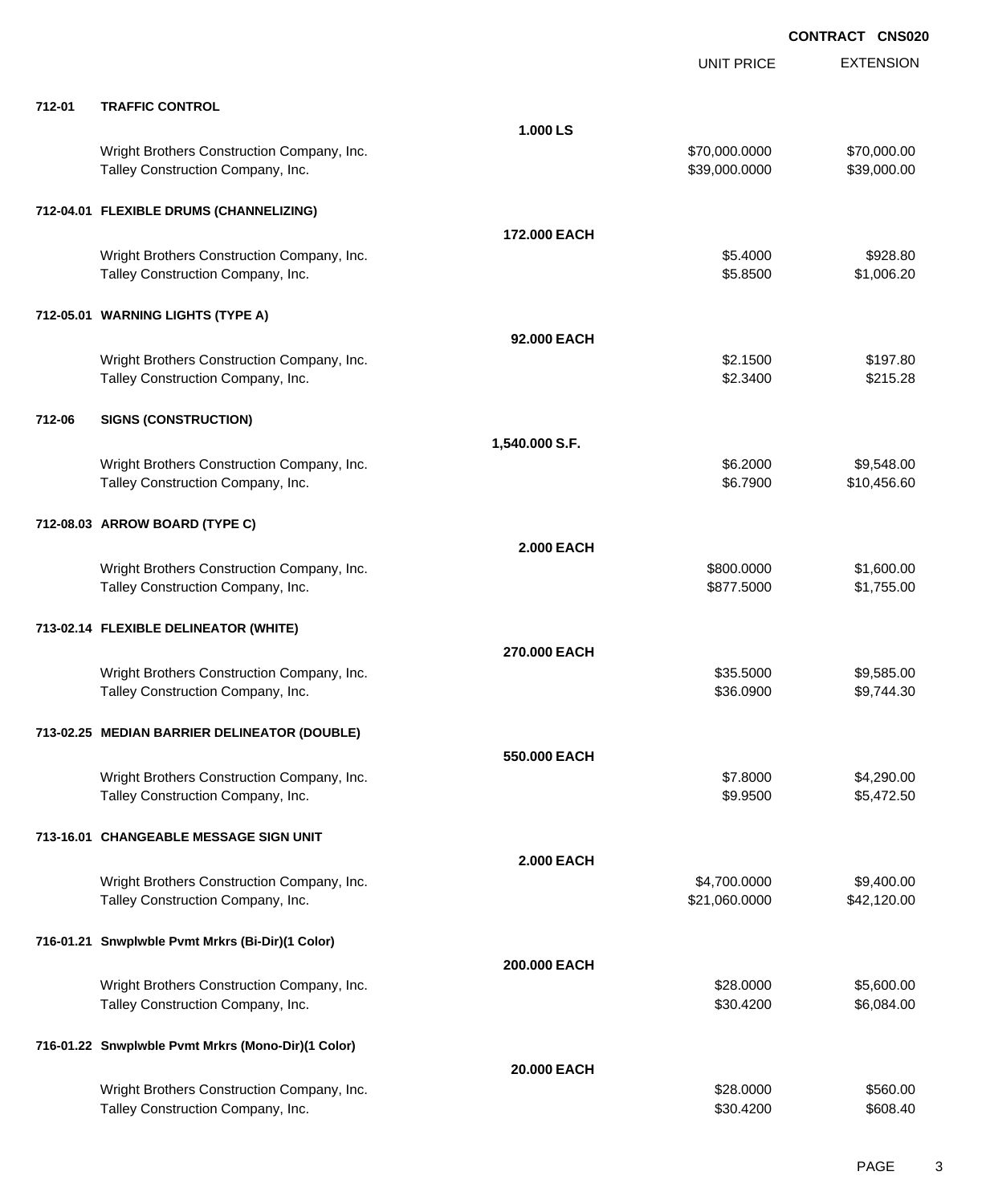EXTENSION **CONTRACT CNS020** UNIT PRICE **716-01.23 Snwplwble Pvmt Mrkrs (Bi-Dir)(2 Color) 610.000 EACH** Wright Brothers Construction Company, Inc. 6. The Construction Company, Inc. \$28.0000 \$17,080.00 Talley Construction Company, Inc. 6. The Construction Company, Inc. 6. The Construction Company, Inc. 6. The Construction Company, Inc. 6. The Construction Company, Inc. 6. The Construction Company, Inc. 6. The Constructio **716-02.04 PLASTIC PAVEMENT MARKING(CHANNELIZATION STRIPING) 792.000 S.Y.** Wright Brothers Construction Company, Inc.  $$14,493.60$ Talley Construction Company, Inc. 6. The Construction Company, Inc. 6. The Construction Company, Inc. 6. The Construction Company, Inc. 6. The Construction Company, Inc. 6. The Construction Company, Inc. 6. The Constructio **716-02.05 PLASTIC PAVEMENT MARKING (STOP LINE) 64.000 L.F.** Wright Brothers Construction Company, Inc. \$10.5000 \$672.00 Talley Construction Company, Inc. 6730.24 **716-02.06 PLASTIC PAVEMENT MARKING (TURN LANE ARROW) 13.000 EACH** Wright Brothers Construction Company, Inc. 6. 2008 6. 2010 12:30 \$140.0000 \$1,820.00 Talley Construction Company, Inc. 6. The Construction Company, Inc. 6. The Construction Company, Inc. 6. The Construction Company, Inc. 6. The Construction Company, Inc. 6. The Construction Company, Inc. 6. The Constructio **716-02.08 PLASTIC PAVEMENT MARKING (8" DOTTED LINE) 3,110.000 L.F.** Wright Brothers Construction Company, Inc. 6. 2012 12:30 12:30 12:30 12:30 12:30 12:30 12:30 12:30 12:30 12:30 Talley Construction Company, Inc. 6. The Construction Company, Inc. 6. The Construction Company, Inc. 6. The Construction Company, Inc. 6. The Construction Company, Inc. 6. The Construction Company, Inc. 6. The Constructio **716-04.06 PLASTIC PAVEMENT MARKING (WRONG WAY ARROW) 2.000 EACH** Wright Brothers Construction Company, Inc. 6480.000 \$480.000 \$480.00 Talley Construction Company, Inc. 6526.50 \$526.50 \$526.50 \$526.50 **716-04.12 PLASTIC PAVEMENT MARKING (YIELD LINE) 100.000 S.F.** Wright Brothers Construction Company, Inc. 6. 2002 6. 2012. \$12.9000 \$1,290.00 Talley Construction Company, Inc. 6. The Construction Company, Inc. 6. The Construction Company, Inc. 6. The Construction Company, Inc. 6. The Construction Company, Inc. 6. The Construction Company, Inc. 6. The Constructio **716-04.14 PLASTIC PAVEMENT MARKING (LANE REDUCTION ARROW) 4.000 EACH** Wright Brothers Construction Company, Inc. 6. The Construction Company, Inc. 6240.0000 \$960.00 Talley Construction Company, Inc. 6. The Construction Company, Inc. 6. The Construction Company, Inc. 6. The Construction Company, Inc. 6. The Construction Company, Inc. 6. The Construction Company, Inc. 6. The Constructio **716-05.01 PAINTED PAVEMENT MARKING (4" LINE) 35.200 L.M.** Wright Brothers Construction Company, Inc. 6. The Construction Company, Inc. 627,456.00 Talley Construction Company, Inc. 6. The Construction Company, Inc. 6. The Construction Company, Inc. 6. The Construction Company, Inc. 6. The Construction Company, Inc. 6. The Construction Company, Inc. 6. The Constructio **716-13.02 SPRAY THERMO PVMT MRKNG (60 mil) (6IN LINE) 28.300 L.M.** Wright Brothers Construction Company, Inc. 6.67 (2000) 667,920.000 \$2,400.0000 \$67,920.00 Talley Construction Company, Inc. 6. The Construction Company, Inc. 6. The Construction Company, Inc. 632.5000 \$74,499.75

PAGE 4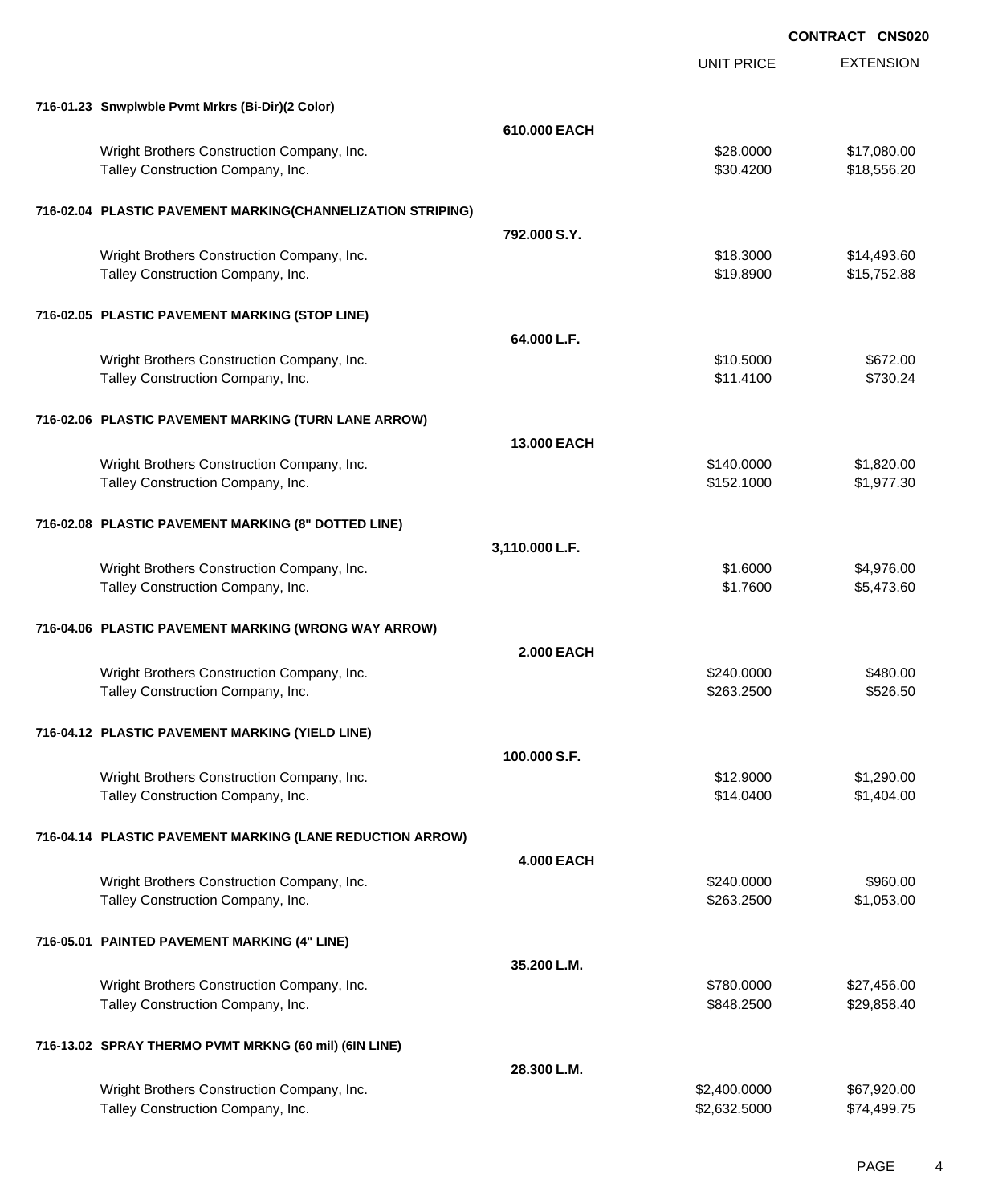|        |                                                                                 |                   |                              | <b>CONTRACT CNS020</b>    |
|--------|---------------------------------------------------------------------------------|-------------------|------------------------------|---------------------------|
|        |                                                                                 |                   | <b>UNIT PRICE</b>            | <b>EXTENSION</b>          |
|        | 716-13.03 SPRAY THERMO PVMT MRKNG (60 mil) (8IN BARRIER LINE)                   |                   |                              |                           |
|        |                                                                                 | 5,500.000 L.F.    |                              |                           |
|        | Wright Brothers Construction Company, Inc.<br>Talley Construction Company, Inc. |                   | \$0.8000<br>\$0.8800         | \$4,400.00<br>\$4,840.00  |
|        | 716-13.05 SPRAY THERMO PVMT MRKNG (60 mil) (6IN DOTTED LINE)                    |                   |                              |                           |
|        |                                                                                 | 100.000 L.F.      |                              |                           |
|        | Wright Brothers Construction Company, Inc.<br>Talley Construction Company, Inc. |                   | \$1.3500<br>\$1.4600         | \$135.00<br>\$146.00      |
| 717-01 | <b>MOBILIZATION</b>                                                             |                   |                              |                           |
|        |                                                                                 | 1.000 LS          |                              |                           |
|        | Wright Brothers Construction Company, Inc.                                      |                   | \$65,136.0000                | \$65,136.00               |
|        | Talley Construction Company, Inc.                                               |                   | \$38,600.0000                | \$38,600.00               |
|        | 730-03.20 INSTALL PULL BOX (TYPE A)                                             |                   |                              |                           |
|        |                                                                                 | <b>4.000 EACH</b> |                              |                           |
|        | Wright Brothers Construction Company, Inc.<br>Talley Construction Company, Inc. |                   | \$540.0000<br>\$585.0000     | \$2,160.00<br>\$2,340.00  |
|        | 730-12.02 CONDUIT 2" DIAMETER (PVC)                                             |                   |                              |                           |
|        |                                                                                 | 40.000 L.F.       |                              |                           |
|        | Wright Brothers Construction Company, Inc.<br>Talley Construction Company, Inc. |                   | \$11.8000<br>\$12.8700       | \$472.00<br>\$514.80      |
|        | 730-14.02 SAW SLOT                                                              |                   |                              |                           |
|        |                                                                                 | 1,520.000 L.F.    |                              |                           |
|        | Wright Brothers Construction Company, Inc.<br>Talley Construction Company, Inc. |                   | \$4,8500<br>\$5.2700         | \$7,372.00<br>\$8,010.40  |
|        | 730-14.03 LOOP WIRE                                                             |                   |                              |                           |
|        |                                                                                 | 5,280.000 L.F.    |                              |                           |
|        | Wright Brothers Construction Company, Inc.<br>Talley Construction Company, Inc. |                   | \$0.8000<br>\$0.8800         | \$4,224.00<br>\$4,646.40  |
|        | 730-15.09 CABINET (25" x 18" x 41")                                             |                   |                              |                           |
|        |                                                                                 | <b>2.000 EACH</b> |                              |                           |
|        | Wright Brothers Construction Company, Inc.<br>Talley Construction Company, Inc. |                   | \$5,400.0000<br>\$1,755.0000 | \$10,800.00<br>\$3,510.00 |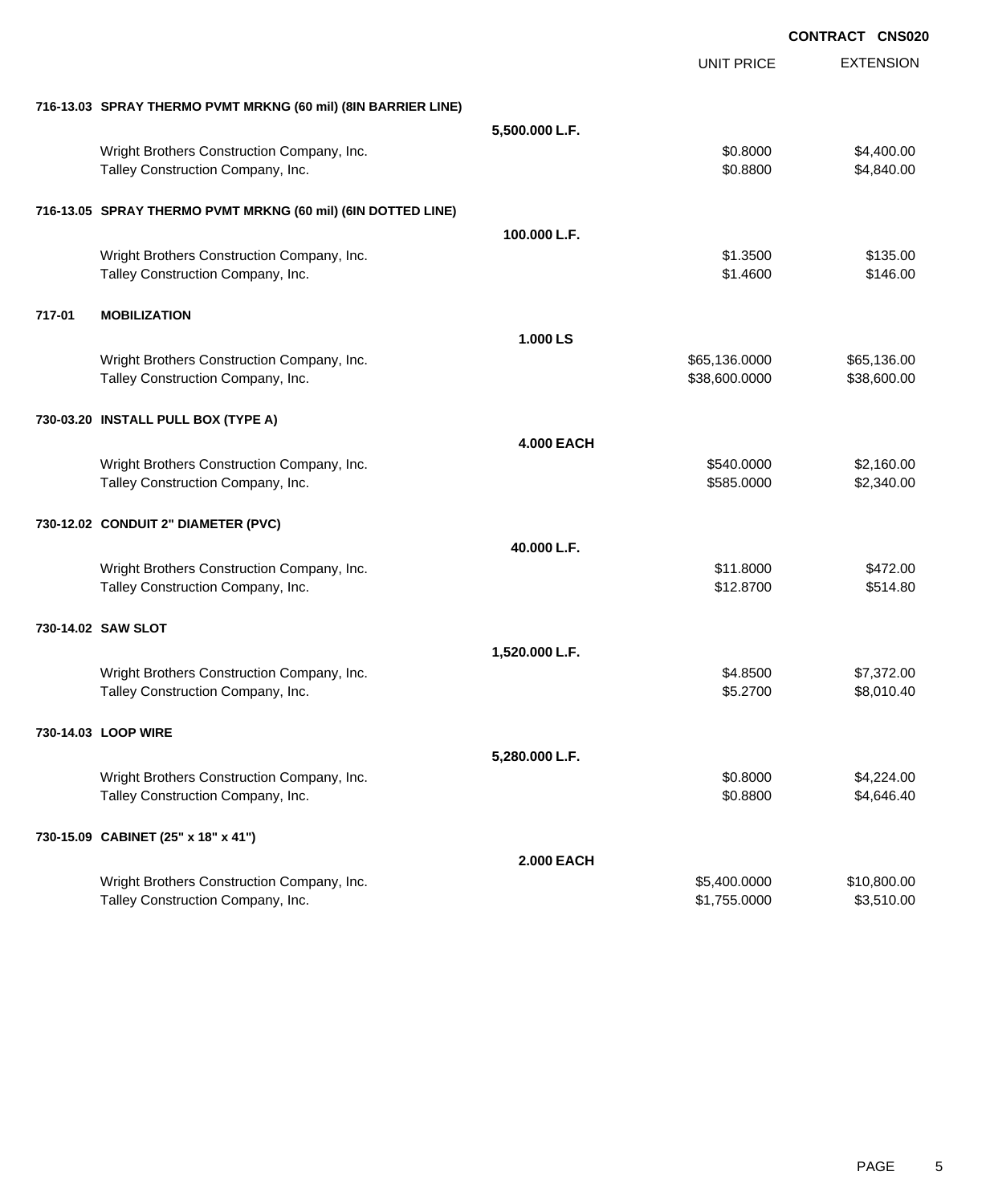## **SUB-TOTAL ROADWAY**

Wright Brothers Construction Company, Inc. 6. The State of the State of the State of State State State State State State State State State State State State State State State State State State State State State State State Talley Construction Company, Inc. 6. The state of the state of the state of the state of the state of the state of the state of the state of the state of the state of the state of the state of the state of the state of the

#### **TOTAL CONTRACT**

Wright Brothers Construction Company, Inc. 6 and the state of the state of the state of the state of the state of the state of the state of the state of the state of the state of the state of the state of the state of the Talley Construction Company, Inc. 6. The state of the state of the state of the state of the state of the state of the state of the state of the state of the state of the state of the state of the state of the state of the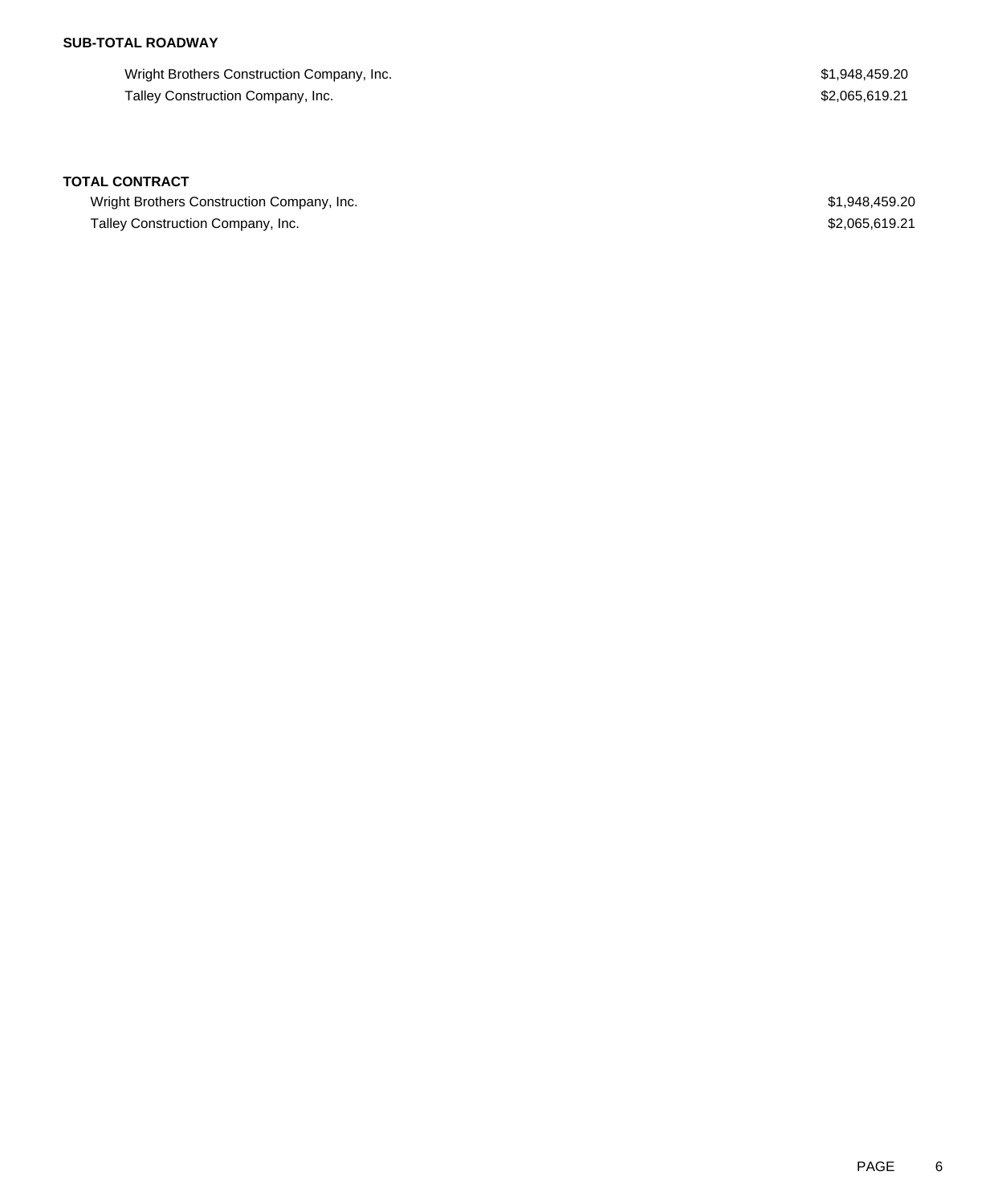#### HAMILTON COUNTY (Contract No. CNS025 Call 052)

R-HSIP-58(47),33040-3209-94

THE GRADING, DRAINAGE AND PAVING ON S.R. 58 AT THE INTERSECTION OF CHAMPION ROAD (L.M. 7.03) IN CHATTANOOGA.

PROJECT LENGTH - 0.200 MILES

COMPLETION TIME - ON OR BEFORE JUNE 15, 2018

DBE GOAL 10.00%

| Greenstar, LLC                    | \$282,765.55 |
|-----------------------------------|--------------|
| Talley Construction Company, Inc. | \$357,445.08 |
| Steve Williams Construction, LLC  | \$385.399.51 |

### TOTAL CONTRACT

\$282,765.55 \$357,445.08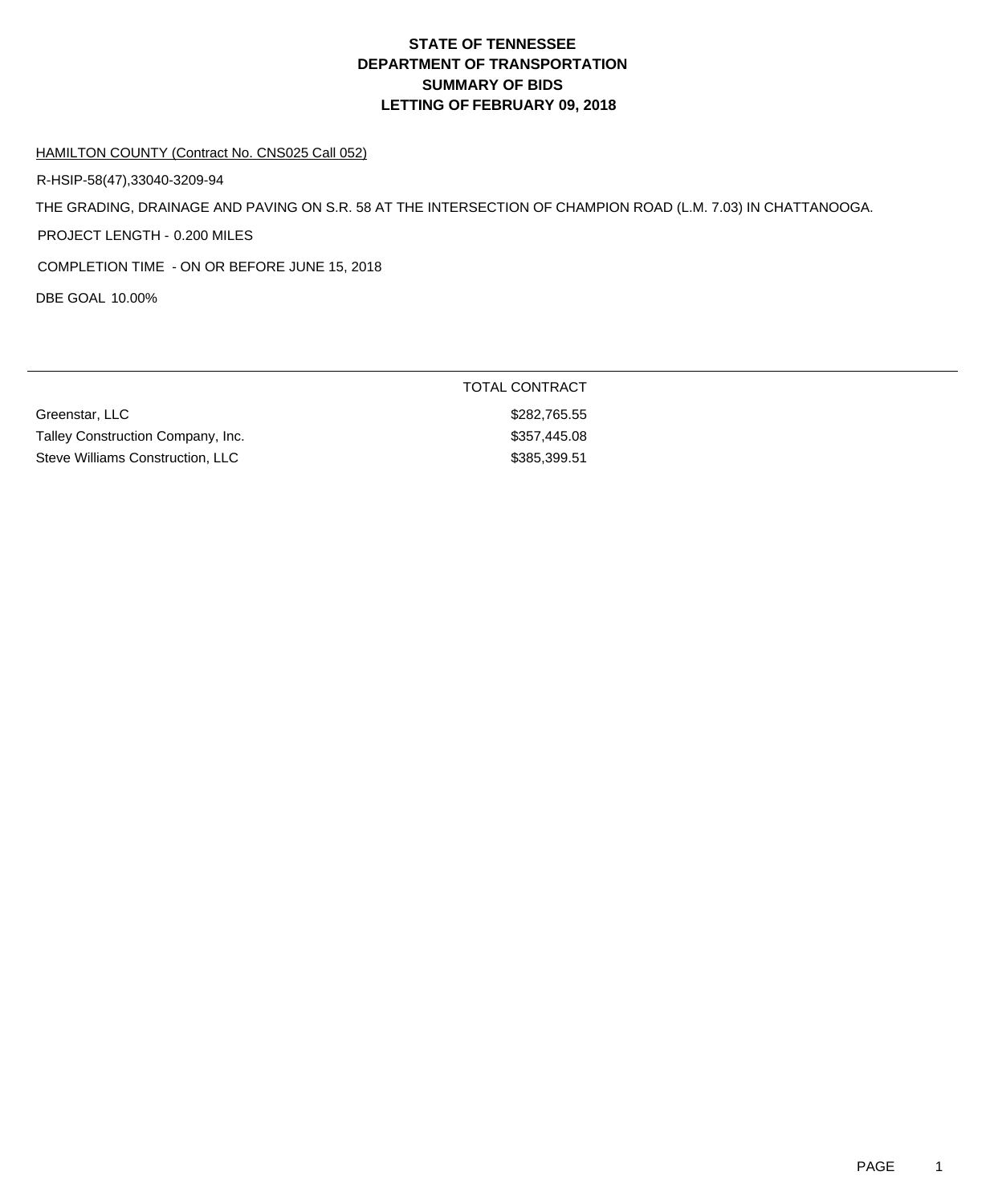|        |                                                              |                   |                   | <b>CONTRACT CNS025</b> |
|--------|--------------------------------------------------------------|-------------------|-------------------|------------------------|
|        |                                                              |                   | <b>UNIT PRICE</b> | <b>EXTENSION</b>       |
|        | <b>ROADWAY CATEGORY</b>                                      |                   |                   |                        |
| 105-01 | <b>CONSTRUCTION STAKES, LINES AND GRADES</b>                 |                   |                   |                        |
|        |                                                              | 1.000 LS          |                   |                        |
|        | Greenstar, LLC                                               |                   | \$7,000.0000      | \$7,000.00             |
|        | Talley Construction Company, Inc.                            |                   | \$10,600.0000     | \$10,600.00            |
|        | Steve Williams Construction, LLC                             |                   | \$16,000.0000     | \$16,000.00            |
| 201-01 | <b>CLEARING AND GRUBBING</b>                                 |                   |                   |                        |
|        |                                                              | 1.000 LS          |                   |                        |
|        | Greenstar, LLC                                               |                   | \$18,600.0000     | \$18,600.00            |
|        | Talley Construction Company, Inc.                            |                   | \$4,347.7400      | \$4,347.74             |
|        | Steve Williams Construction, LLC                             |                   | \$15,000.0000     | \$15,000.00            |
| 203-01 | <b>ROAD &amp; DRAINAGE EXCAVATION (UNCLASSIFIED)</b>         |                   |                   |                        |
|        |                                                              | 1,116.000 C.Y.    |                   |                        |
|        | Greenstar, LLC                                               |                   | \$18.0000         | \$20,088.00            |
|        | Talley Construction Company, Inc.                            |                   | \$65.0500         | \$72,595.80            |
|        | Steve Williams Construction, LLC                             |                   | \$36.0000         | \$40,176.00            |
| 209-05 | <b>SEDIMENT REMOVAL</b>                                      |                   |                   |                        |
|        |                                                              | 21.000 C.Y.       |                   |                        |
|        | Greenstar, LLC                                               |                   | \$5.0000          | \$105.00               |
|        | Talley Construction Company, Inc.                            |                   | \$31.3600         | \$658.56               |
|        | Steve Williams Construction, LLC                             |                   | \$26.0000         | \$546.00               |
|        | 209-08.08 ENHANCED ROCK CHECK DAM                            |                   |                   |                        |
|        |                                                              | <b>2.000 EACH</b> |                   |                        |
|        | Greenstar, LLC                                               |                   | \$700.0000        | \$1,400.00             |
|        | Talley Construction Company, Inc.                            |                   | \$671.9700        | \$1,343.94             |
|        | Steve Williams Construction, LLC                             |                   | \$960.0000        | \$1,920.00             |
|        | 209-40.30 CATCH BASIN PROTECTION (TYPE A)                    |                   |                   |                        |
|        |                                                              | <b>2.000 EACH</b> |                   |                        |
|        | Greenstar, LLC                                               |                   | \$250.0000        | \$500.00               |
|        | Talley Construction Company, Inc.                            |                   | \$795.0000        | \$1,590.00             |
|        | Steve Williams Construction, LLC                             |                   | \$960.0000        | \$1,920.00             |
| 303-01 | MINERAL AGGREGATE, TYPE A BASE, GRADING D                    |                   |                   |                        |
|        |                                                              | 746.000 TON       |                   |                        |
|        | Greenstar, LLC                                               |                   | \$34.0000         | \$25,364.00            |
|        | Talley Construction Company, Inc.                            |                   | \$46.5900         | \$34,756.14            |
|        | Steve Williams Construction, LLC                             |                   | \$34.0000         | \$25,364.00            |
|        | 307-02.01 ASPHALT CONCRETE MIX (PG70-22) (BPMB-HM) GRADING A |                   |                   |                        |
|        |                                                              | 408.000 TON       |                   |                        |
|        | Greenstar, LLC                                               |                   | \$99.5000         | \$40,596.00            |
|        | Talley Construction Company, Inc.                            |                   | \$95.6600         | \$39,029.28            |
|        | Steve Williams Construction, LLC                             |                   | \$102.0000        | \$41,616.00            |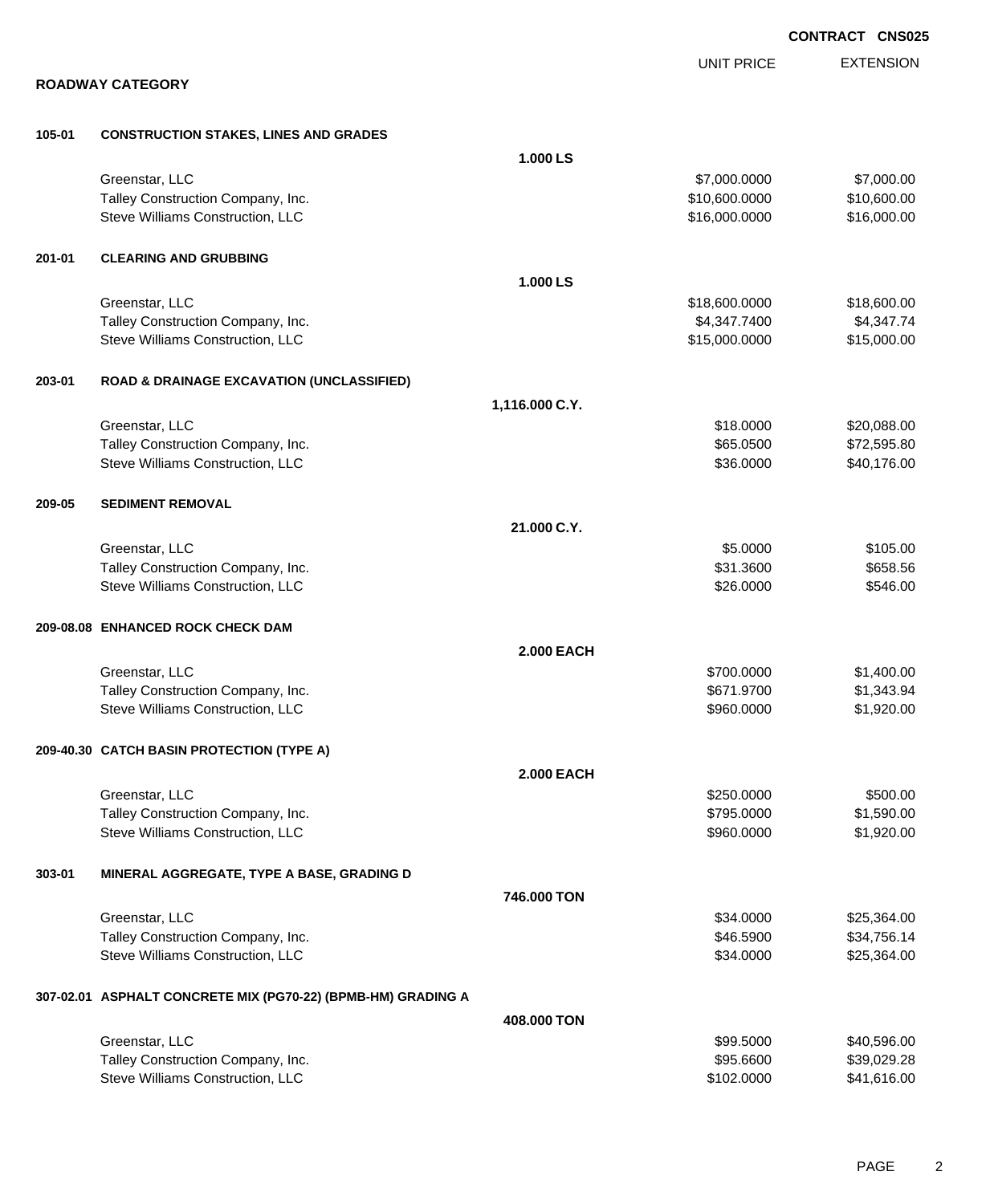EXTENSION **CONTRACT CNS025** UNIT PRICE **307-02.08 ASPHALT CONCRETE MIX (PG70-22) (BPMB-HM) GRADING B-M2 134.000 TON** Greenstar, LLC \$22,639.30 Talley Construction Company, Inc. 6. The Construction Company, Inc. 6. The Construction Company, Inc. 6. The Construction Company, Inc. 6. The Construction Company, Inc. 6. The Construction Company, Inc. 6. The Constructio Steve Williams Construction, LLC 68 and the steve of the steve of the steve of the steve of the steve of the steve of the steve of the steve of the steve of the steve of the steve of the steve of the steve of the steve of **402-01 BITUMINOUS MATERIAL FOR PRIME COAT (PC) 3.000 TON** Greenstar, LLC \$3,304.80 Talley Construction Company, Inc. 6. The state of the state of the state of the state of the state of the state of the state of the state of the state of the state of the state of the state of the state of the state of the Steve Williams Construction, LLC 6. The steve Williams Construction, LLC 6. The steve of the steve of the steve of the steve of the steve of the steve of the steve of the steve of the steve of the steve of the steve of the **402-02 AGGREGATE FOR COVER MATERIAL (PC) 8.000 TON** Greenstar, LLC \$169.4500 \$1,355.60 Talley Construction Company, Inc. 6. The Construction Company, Inc. 6. The Construction Company, Inc. 6. The Construction Company, Inc. 6. The Construction Company, Inc. 6. The Construction Company, Inc. 6. The Constructio Steve Williams Construction, LLC 600.000 \$1,600.00 \$1,600.00 **403-01 BITUMINOUS MATERIAL FOR TACK COAT (TC) 0.800 TON** Greenstar, LLC \$1,081.60 Talley Construction Company, Inc. 6. The Construction Company, Inc. 6. The Construction Company, Inc. 6. The Construction Company, Inc. 6. The Construction Company, Inc. 6. The Construction Company, Inc. 6. The Constructio Steve Williams Construction, LLC 66 and the steve of the steve of the steve of the steve of the steve of the steve of the steve of the steve of the steve of the steve of the steve of the steve of the steve of the steve of **407-20.05 SAW CUTTING ASPHALT PAVEMENT 1,110.000 L.F.** Greenstar, LLC \$3,108.00 \$3,108.00 Talley Construction Company, Inc. 6. The Construction Company, Inc. 6. The Construction Company, Inc. 6. The Construction Company, Inc. 6. The Construction Company, Inc. 6. The Construction Company, Inc. 6. The Constructio Steve Williams Construction, LLC 66.000 \$6,660.00 **411-02.10 ACS MIX(PG70-22) GRADING D 94.000 TON** Greenstar, LLC \$22,033.60 Talley Construction Company, Inc. 6. The Construction Company, Inc. 6. The Construction Company, Inc. 6. The Construction Company, Inc. 6. The Construction Company, Inc. 6. The Construction Company, Inc. 6. The Constructio Steve Williams Construction, LLC 6. The Construction of the Construction, LLC 618,800.000 \$18,800.00 **607-03.30 18" PIPE CULVERT 144.000 L.F.** Greenstar, LLC \$13,536.00 Talley Construction Company, Inc. 6. The Construction Company, Inc. 6. The Construction Company, Inc. 6. The Construction Company, Inc. 6. The Construction Company, Inc. 6. The Construction Company, Inc. 6. The Constructio Steve Williams Construction, LLC **\$125.0000** \$125.0000 \$18,000.00 **611-38.02 CATCH BASINS, TYPE 38, > 4' - 8' DEPTH 1.000 EACH** Greenstar, LLC \$4,800.0000 \$4,800.00

Talley Construction Company, Inc. 6. The Construction Company, Inc. 6. The Construction Company, Inc. 6.599.1400 \$5,659.1400 \$5,659.1400 Steve Williams Construction, LLC 6.880.000 \$2,880.000 \$2,880.000 \$2,880.000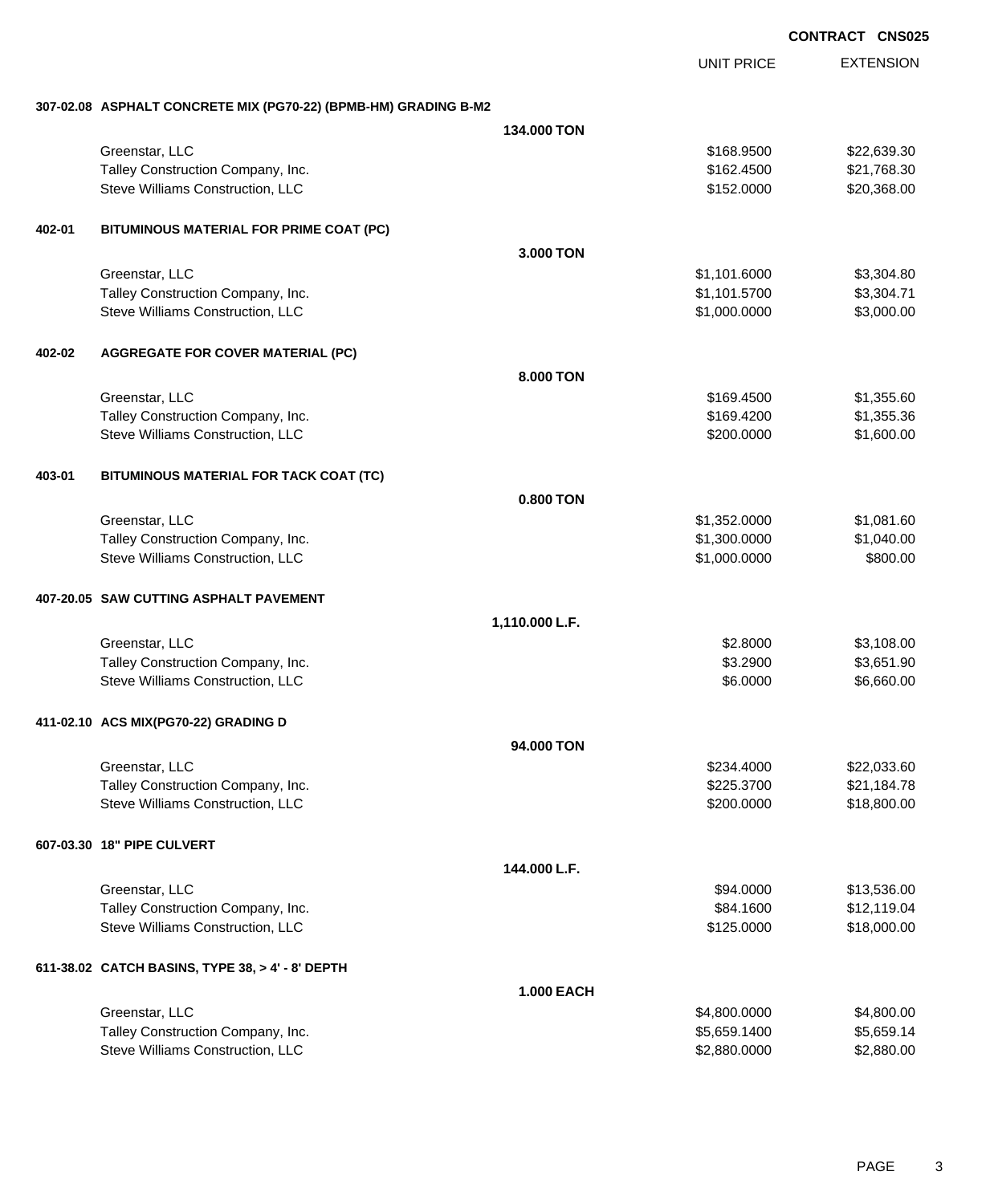UNIT PRICE EXTENSION

| 701-03 | <b>CONCRETE MEDIAN PAVEMENT</b> |
|--------|---------------------------------|
|        |                                 |

| 701-03 | <b>CONCRETE MEDIAN PAVEMENT</b>                |                   |               |             |
|--------|------------------------------------------------|-------------------|---------------|-------------|
|        |                                                | 35.000 C.Y.       |               |             |
|        | Greenstar, LLC                                 |                   | \$825.0000    | \$28,875.00 |
|        | Talley Construction Company, Inc.              |                   | \$898.2900    | \$31,440.15 |
|        | Steve Williams Construction, LLC               |                   | \$960.0000    | \$33,600.00 |
| 702-01 | <b>CONCRETE CURB</b>                           |                   |               |             |
|        |                                                | 21.000 C.Y.       |               |             |
|        | Greenstar, LLC                                 |                   | \$530.0000    | \$11,130.00 |
|        | Talley Construction Company, Inc.              |                   | \$455.5500    | \$9,566.55  |
|        | Steve Williams Construction, LLC               |                   | \$880.0000    | \$18,480.00 |
| 712-01 | <b>TRAFFIC CONTROL</b>                         |                   |               |             |
|        |                                                | 1.000 LS          |               |             |
|        | Greenstar, LLC                                 |                   | \$14,600.0000 | \$14,600.00 |
|        | Talley Construction Company, Inc.              |                   | \$9,616.2100  | \$9,616.21  |
|        | Steve Williams Construction, LLC               |                   | \$25,000.0000 | \$25,000.00 |
|        | 712-04.01 FLEXIBLE DRUMS (CHANNELIZING)        |                   |               |             |
|        |                                                | 82.000 EACH       |               |             |
|        | Greenstar, LLC                                 |                   | \$24.0000     | \$1,968.00  |
|        | Talley Construction Company, Inc.              |                   | \$21.2000     | \$1,738.40  |
|        | Steve Williams Construction, LLC               |                   | \$40.8000     | \$3,345.60  |
| 712-06 | <b>SIGNS (CONSTRUCTION)</b>                    |                   |               |             |
|        |                                                | 433,000 S.F.      |               |             |
|        | Greenstar, LLC                                 |                   | \$6.0000      | \$2,598.00  |
|        | Talley Construction Company, Inc.              |                   | \$6.3600      | \$2,753.88  |
|        | Steve Williams Construction, LLC               |                   | \$17.4000     | \$7,534.20  |
|        | 712-08.03 ARROW BOARD (TYPE C)                 |                   |               |             |
|        |                                                | <b>2.000 EACH</b> |               |             |
|        | Greenstar, LLC                                 |                   | \$500.0000    | \$1,000.00  |
|        | Talley Construction Company, Inc.              |                   | \$768.5000    | \$1,537.00  |
|        | Steve Williams Construction, LLC               |                   | \$3,840.0000  | \$7,680.00  |
|        | 713-11.01 "U" SECTION STEEL POSTS              |                   |               |             |
|        |                                                | 90.000 LB.        |               |             |
|        | Greenstar, LLC                                 |                   | \$3.7500      | \$337.50    |
|        | Talley Construction Company, Inc.              |                   | \$4.2400      | \$381.60    |
|        | Steve Williams Construction, LLC               |                   | \$4.6200      | \$415.80    |
|        | 713-11.02 PERFORATED/KNOCKOUT SQUARE TUBE POST |                   |               |             |
|        |                                                | 192.000 LB.       |               |             |
|        | Greenstar, LLC                                 |                   | \$4.5000      | \$864.00    |
|        | Talley Construction Company, Inc.              |                   | \$4.0300      | \$773.76    |
|        | Steve Williams Construction, LLC               |                   | \$5.8800      | \$1,128.96  |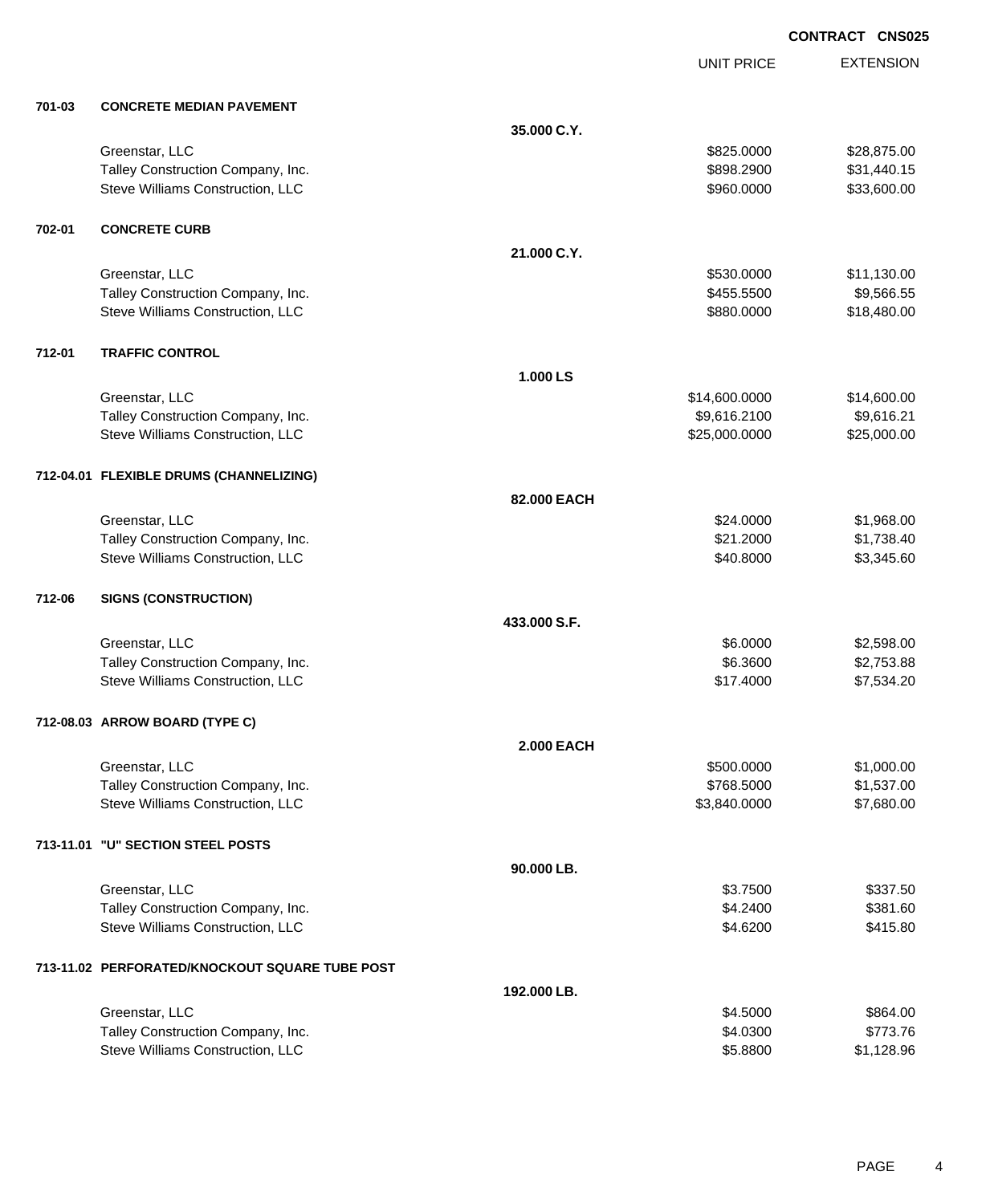EXTENSION **CONTRACT CNS025** UNIT PRICE **713-13.02 FLAT SHEET ALUMINUM SIGNS (0.080" THICK) 61.000 S.F.** Greenstar, LLC \$1,159.00 Talley Construction Company, Inc. 6857.05 Steve Williams Construction, LLC 6. The Construction of the Construction of the Construction, LLC 6. The Construction of the Construction of the Construction of the Construction of the Construction of the Construction of t **713-15 REMOVAL OF SIGNS, POSTS AND FOOTINGS 1.000 LS** Greenstar, LLC \$125.000 \$125.000 \$125.000 \$125.000 \$125.000 \$125.000 \$125.000 \$125.00 Talley Construction Company, Inc. 6212.000 \$212.000 \$212.000 \$212.000 Steve Williams Construction, LLC 6200.000 \$200.000 \$200.000 \$200.000 \$200.000 \$200.000 \$200.00 **716-01.23 Snwplwble Pvmt Mrkrs (Bi-Dir)(2 Color) 66.000 EACH** Greenstar, LLC \$32.0000 \$2,112.00 Talley Construction Company, Inc. 6. The state of the state of the state of the state of the state of the state of the state of the state of the state of the state of the state of the state of the state of the state of the Steve Williams Construction, LLC 636.000 \$2,376.00 **716-01.99 ROUND RAISED PAVEMENT MARKER 10.000 EACH** Greenstar, LLC \$440.000 \$440.00 Talley Construction Company, Inc. 642.4000 \$42.4000 \$42.4000 \$42.4000 \$424.00 Steve Williams Construction, LLC 66 and the steve of the steve of the steve of the steve of the steve of the steve of the steve of the steve of the steve of the steve of the steve of the steve of the steve of the steve of **716-02.04 PLASTIC PAVEMENT MARKING(CHANNELIZATION STRIPING) 25.000 S.Y.** Greenstar, LLC \$17.0000 \$425.00 Talley Construction Company, Inc. 6417.50 Steve Williams Construction, LLC 6472.50 **716-02.06 PLASTIC PAVEMENT MARKING (TURN LANE ARROW) 2.000 EACH** Greenstar, LLC \$330.00 Talley Construction Company, Inc. 6318.00 Steve Williams Construction, LLC 6360.000 \$360.00 **716-03.01 PLASTIC WORD PAVEMENT MARKING (ONLY) 2.000 EACH** Greenstar, LLC \$380.00 Talley Construction Company, Inc. 6371.00 Steve Williams Construction, LLC 6420.000 \$420.000 \$420.000 \$420.000 **716-04.14 PLASTIC PAVEMENT MARKING (LANE REDUCTION ARROW) 2.000 EACH** Greenstar, LLC \$185.0000 \$370.00 Talley Construction Company, Inc. 6371.00

Steve Williams Construction, LLC 6420.000 \$420.000 \$420.000 \$420.000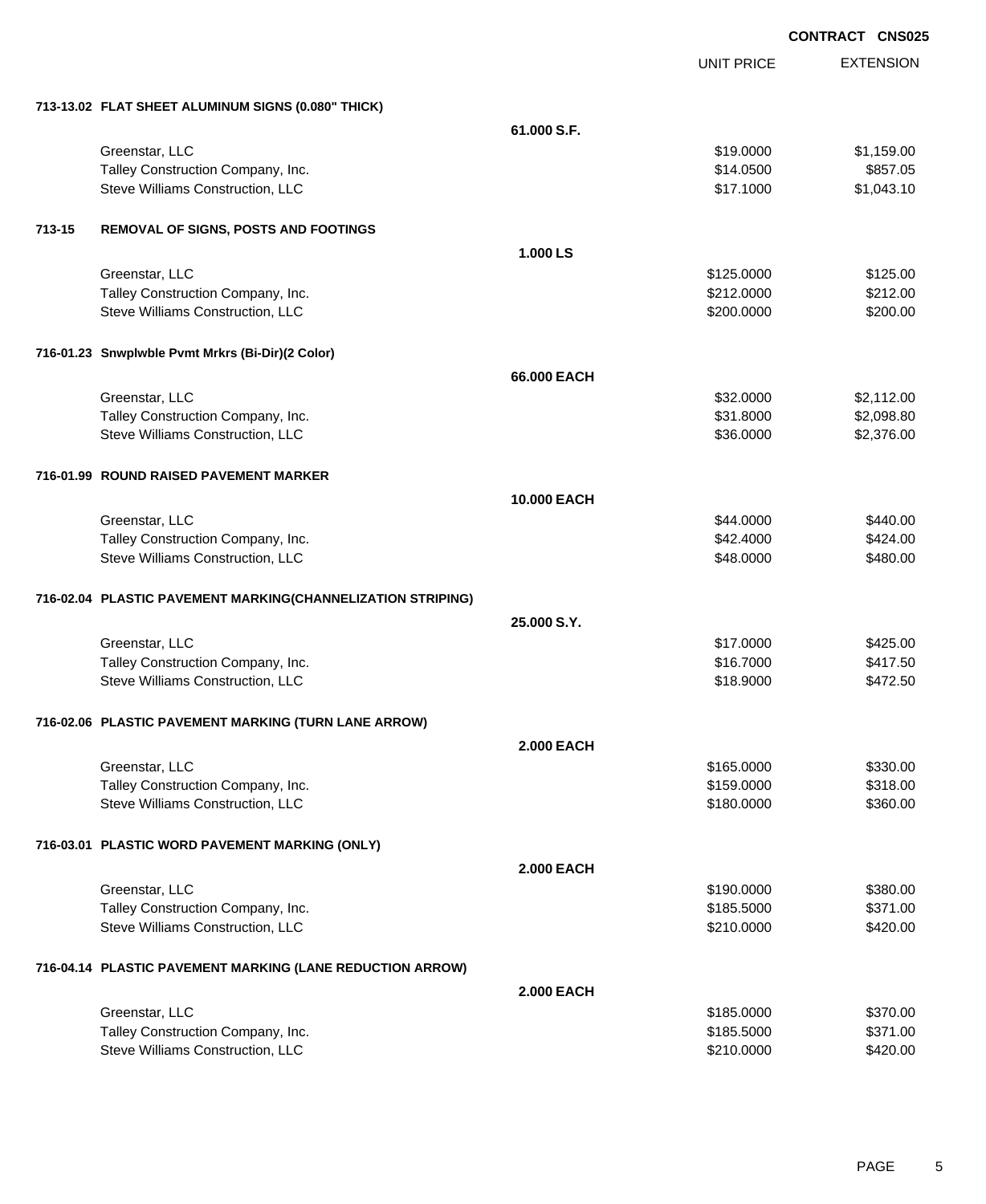|        |                                                                  |                   |                   | <b>CONTRACT CNS025</b> |
|--------|------------------------------------------------------------------|-------------------|-------------------|------------------------|
|        |                                                                  |                   | <b>UNIT PRICE</b> | <b>EXTENSION</b>       |
|        | 716-05.02 PAINTED PAVEMENT MARKING (8" BARRIER LINE)             |                   |                   |                        |
|        |                                                                  | 435,000 L.F.      |                   |                        |
|        | Greenstar, LLC                                                   |                   | \$0.2500          | \$108.75               |
|        | Talley Construction Company, Inc.                                |                   | \$0.1900          | \$82.65                |
|        | Steve Williams Construction, LLC                                 |                   | \$0.2100          | \$91.35                |
|        | 716-05.20 PAINTED PAVEMENT MARKING (6" LINE)                     |                   |                   |                        |
|        |                                                                  | 0.150 L.M.        |                   |                        |
|        | Greenstar, LLC                                                   |                   | \$3,000.0000      | \$450.00               |
|        | Talley Construction Company, Inc.                                |                   | \$2,650.0000      | \$397.50               |
|        | Steve Williams Construction, LLC                                 |                   | \$3,000.0000      | \$450.00               |
|        | 716-08.13 REMOVAL OF WORD PAVEMENT MARKING (DESCRIPTION)         |                   |                   |                        |
|        |                                                                  | <b>4.000 EACH</b> |                   |                        |
|        | Greenstar, LLC                                                   |                   | \$125.0000        | \$500.00               |
|        | Talley Construction Company, Inc.                                |                   | \$106.0000        | \$424.00               |
|        | Steve Williams Construction, LLC                                 |                   | \$120.0000        | \$480.00               |
|        | 716-08.20 REMOVAL OF PAVEMENT MARKING (LINE)                     |                   |                   |                        |
|        |                                                                  | $0.120$ L.M.      |                   |                        |
|        | Greenstar, LLC                                                   |                   | \$6,250.0000      | \$750.00               |
|        | Talley Construction Company, Inc.                                |                   | \$4,770.0000      | \$572.40               |
|        | Steve Williams Construction, LLC                                 |                   | \$5,400.0000      | \$648.00               |
|        | 716-12.02 ENHANCED FLATLINE THERMO PVMT MRKNG (6IN LINE)         |                   |                   |                        |
|        |                                                                  | 0.300 L.M.        |                   |                        |
|        | Greenstar, LLC                                                   |                   | \$6,000.0000      | \$1,800.00             |
|        | Talley Construction Company, Inc.                                |                   | \$6,095.0000      | \$1,828.50             |
|        | Steve Williams Construction, LLC                                 |                   | \$6,900.0000      | \$2,070.00             |
|        | 716-12.03 ENHANCED FLATLINE THERMO PVMT MRKNG (8IN BARRIER LINE) |                   |                   |                        |
|        |                                                                  | 892.000 L.F.      |                   |                        |
|        | Greenstar, LLC                                                   |                   | \$1.4500          | \$1,293.40             |
|        | Talley Construction Company, Inc.                                |                   | \$1.3300          | \$1,186.36             |
|        | Steve Williams Construction, LLC                                 |                   | \$1.5000          | \$1,338.00             |
| 717-01 | <b>MOBILIZATION</b>                                              |                   |                   |                        |
|        |                                                                  | 1.000 LS          |                   |                        |
|        | Greenstar, LLC                                                   |                   | \$24,292.0000     | \$24,292.00            |
|        | Talley Construction Company, Inc.                                |                   | \$52,448.5200     | \$52,448.52            |
|        | Steve Williams Construction, LLC                                 |                   | \$60,000.0000     | \$60,000.00            |
| 801-03 | <b>WATER (SEEDING &amp; SODDING)</b>                             |                   |                   |                        |
|        |                                                                  | 1.300 M.G.        |                   |                        |
|        | Greenstar, LLC                                                   |                   | \$100.0000        | \$130.00               |
|        | Talley Construction Company, Inc.                                |                   | \$106.0000        | \$137.80               |
|        | Steve Williams Construction, LLC                                 |                   | \$120.0000        | \$156.00               |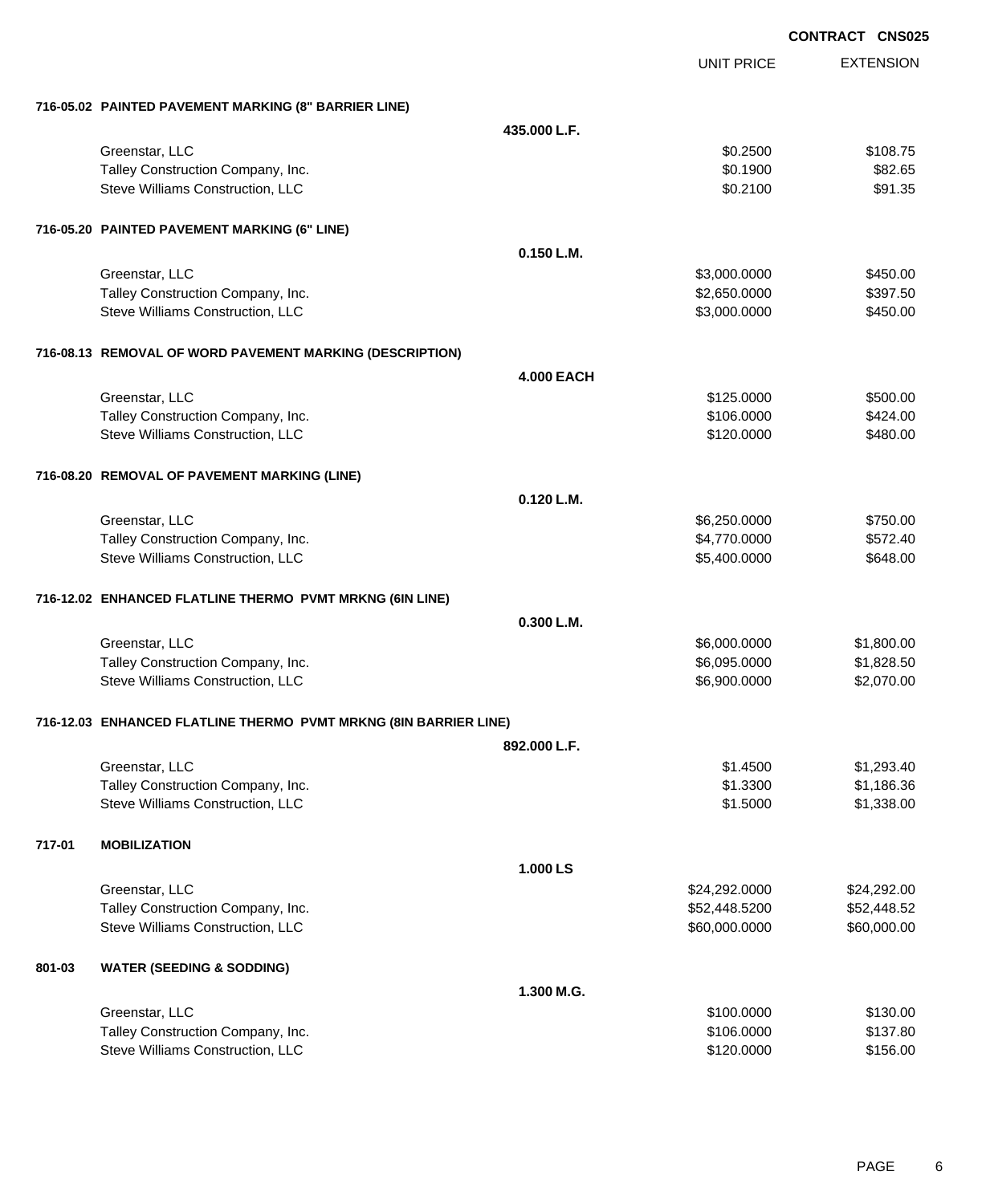EXTENSION UNIT PRICE

#### **803-01 SODDING (NEW SOD)**

|                                   | 128.000 S.Y. |            |
|-----------------------------------|--------------|------------|
| Greenstar, LLC                    | \$9,5000     | \$1,216,00 |
| Talley Construction Company, Inc. | \$19,4200    | \$2,485,76 |
| Steve Williams Construction, LLC  | \$20,0000    | \$2,560,00 |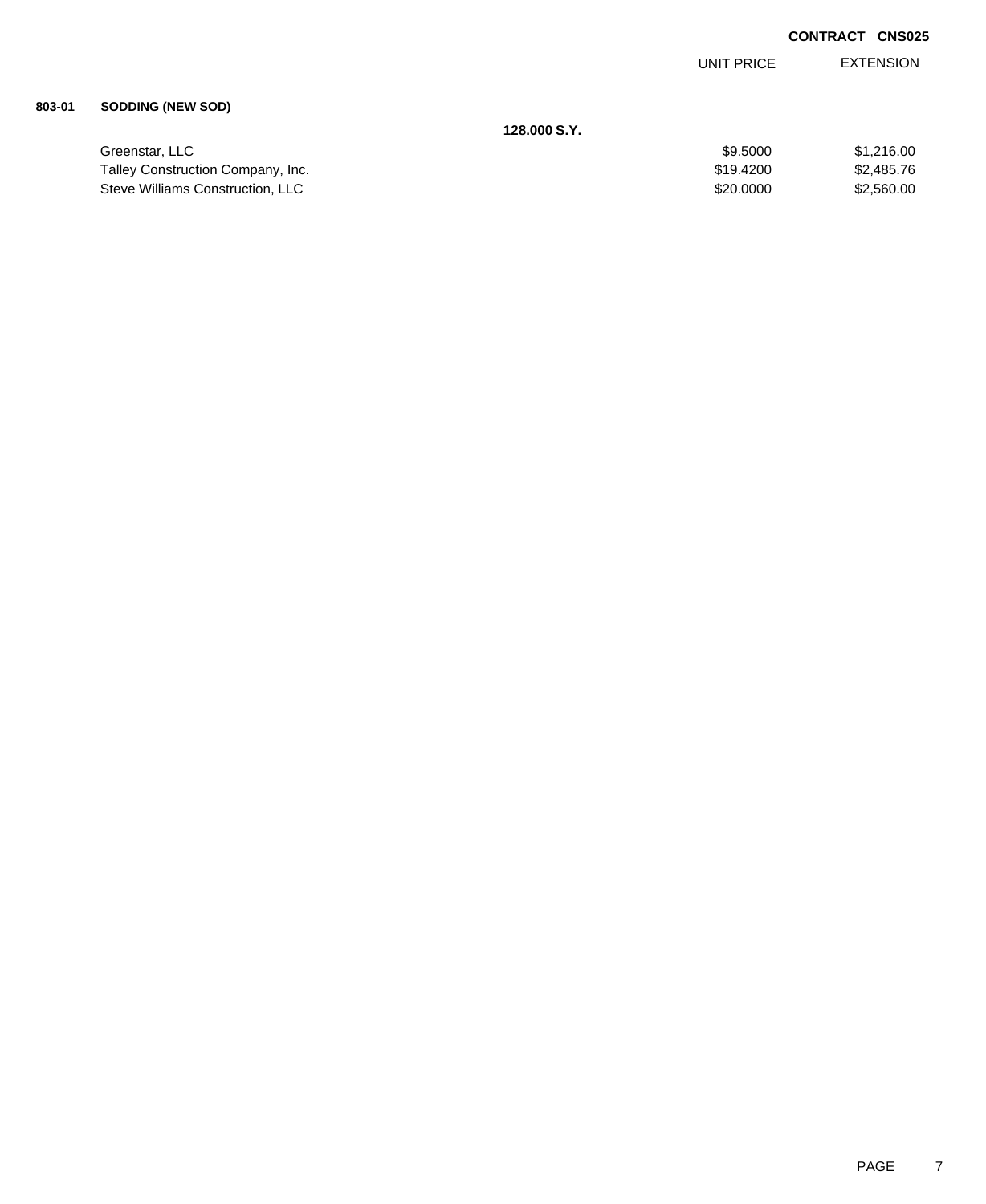## **SUB-TOTAL ROADWAY**

Greenstar, LLC \$282,765.55 Talley Construction Company, Inc. 6. The Second State of the State of the State of State State State State State State State State State State State State State State State State State State State State State State State S Steve Williams Construction, LLC 600 and the steve Williams Construction, LLC

| Greenstar, LLC                    | \$282.765.55 |
|-----------------------------------|--------------|
| Talley Construction Company, Inc. | \$357.445.08 |
| Steve Williams Construction, LLC  | \$385,399.51 |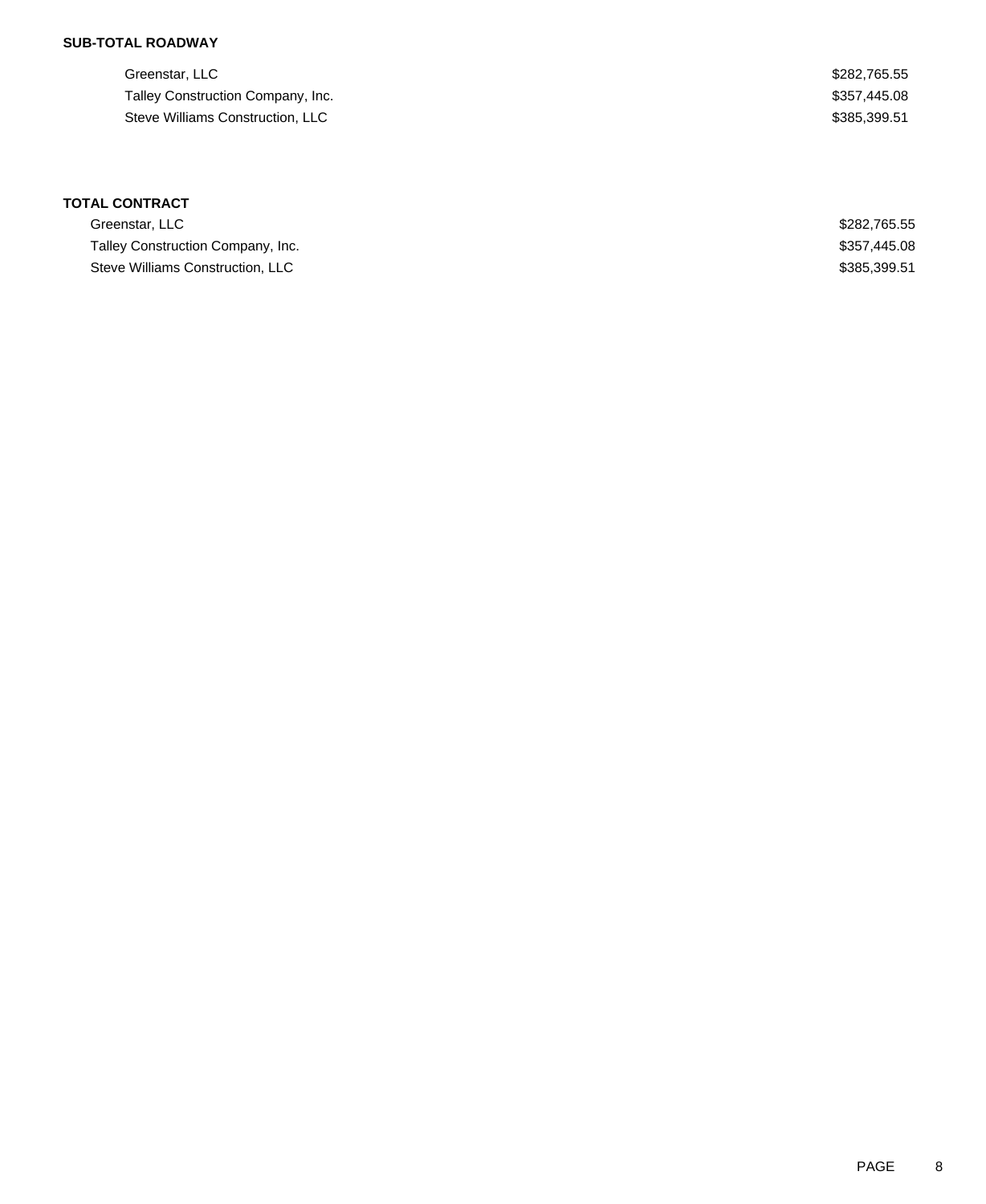HARDEMAN COUNTY (Contract No. CNS063 Call 053)

35005-4250-04,HSIP-57(70),35005-3250-94

THE RESURFACING ON S.R. 57 FROM OLD ROGERS SPRING ROAD (L.M. 12.47) TO S.R. 125 (L.M. 17.54).

PROJECT LENGTH - 5.070 MILES

COMPLETION TIME - ON OR BEFORE JULY 31, 2018

DBE GOAL 3.00%

Standard Construction Company, Inc. 6. The Standard Construction Company, Inc. 6. The Standard Standard Standard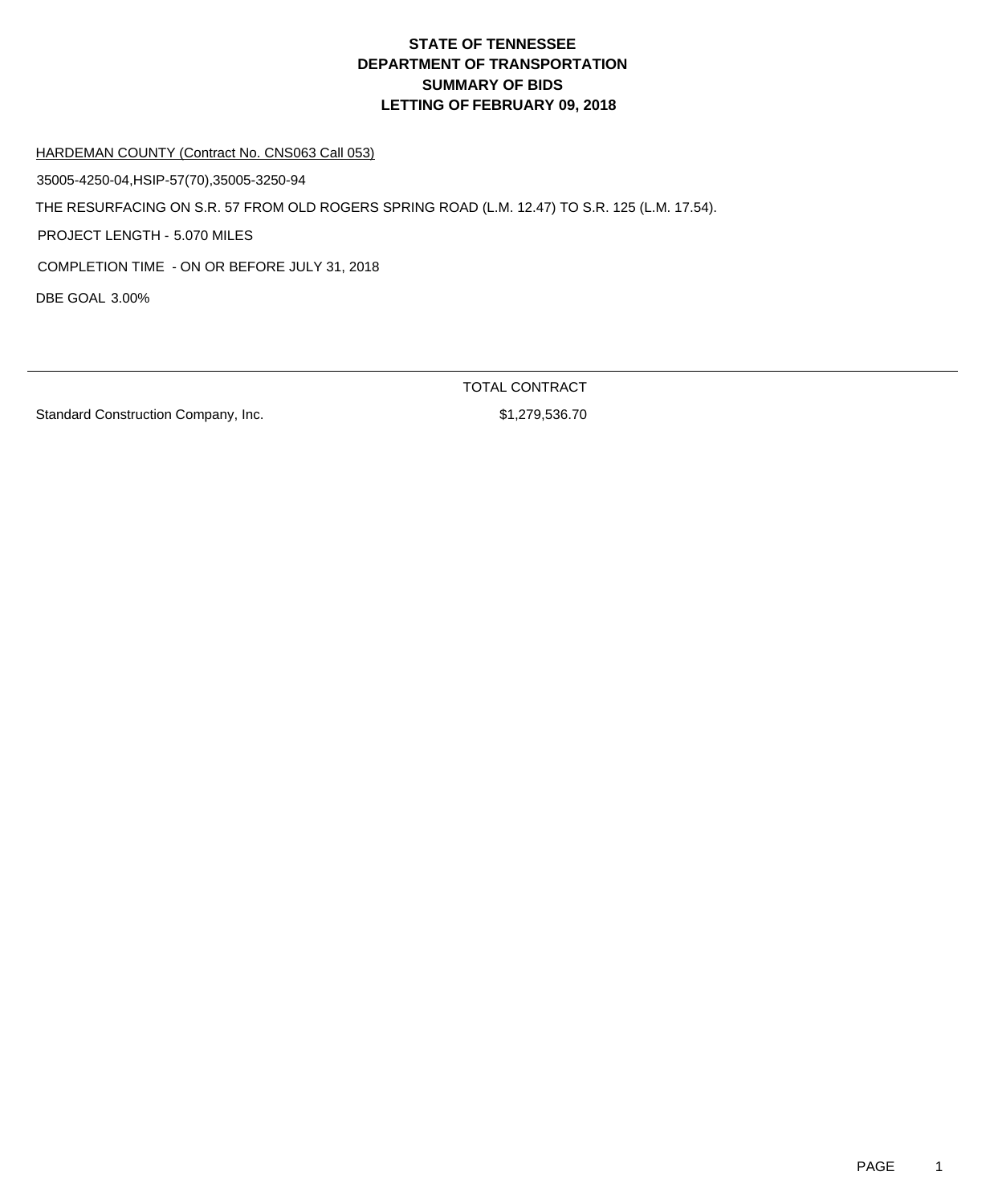|        |                                                                  |                   |                   | <b>CONTRACT CNS063</b> |
|--------|------------------------------------------------------------------|-------------------|-------------------|------------------------|
|        | <b>ROADWAY CATEGORY</b>                                          |                   | <b>UNIT PRICE</b> | <b>EXTENSION</b>       |
|        | 202-03.01 REMOVAL OF ASPHALT PAVEMENT                            |                   |                   |                        |
|        | Standard Construction Company, Inc.                              | 66.000 S.Y.       | \$29.2500         | \$1,930.50             |
| 203-06 | <b>WATER</b>                                                     |                   |                   |                        |
|        | Standard Construction Company, Inc.                              | 19.000 M.G.       | \$15.0000         | \$285.00               |
| 303-02 | MINERAL AGGREGATE, TYPE B BASE, GRADING (C OR D)                 |                   |                   |                        |
|        | Standard Construction Company, Inc.                              | 2,530.000 TON     | \$34.8000         | \$88,044.00            |
|        | 307-01.01 ASPHALT CONCRETE MIX (PG64-22) (BPMB-HM) GRADING A     |                   |                   |                        |
|        | Standard Construction Company, Inc.                              | 869.000 TON       | \$138.0000        | \$119,922.00           |
| 403-01 | BITUMINOUS MATERIAL FOR TACK COAT (TC)                           |                   |                   |                        |
|        | Standard Construction Company, Inc.                              | 38.000 TON        | \$755.0000        | \$28,690.00            |
|        | 411-01.10 ACS MIX(PG64-22) GRADING D                             |                   |                   |                        |
|        | Standard Construction Company, Inc.                              | 6,001.000 TON     | \$92.8500         | \$557,192.85           |
|        | 411-12.03 SCORING FOR RUMBLE STRIPE (NON-CONTINUOUS) (8IN WIDTH) |                   |                   |                        |
|        | Standard Construction Company, Inc.                              | 10.100 L.M.       | \$625.0000        | \$6,312.50             |
|        | 415-01.02 COLD PLANING BITUMINOUS PAVEMENT                       |                   |                   |                        |
|        | Standard Construction Company, Inc.                              | 87,970.000 S.Y.   | \$2.4000          | \$211,128.00           |
|        | 705-02.10 GUARDRAIL TRANSITION 27IN TO 31IN                      |                   |                   |                        |
|        | Standard Construction Company, Inc.                              | <b>1.000 EACH</b> | \$525.0000        | \$525.00               |
|        | 705-04.09 EARTH PAD FOR TYPE 38 GR END TREATMENT                 |                   |                   |                        |
|        | Standard Construction Company, Inc.                              | <b>6.000 EACH</b> | \$1,155.0000      | \$6,930.00             |
|        | 705-06.20 TANGENT ENERGY ABSORBING TERM MASH TL-3                |                   |                   |                        |
|        | Standard Construction Company, Inc.                              | <b>1.000 EACH</b> | \$3,360.0000      | \$3,360.00             |
| 712-01 | <b>TRAFFIC CONTROL</b>                                           |                   |                   |                        |
|        | Standard Construction Company, Inc.                              | 1.000 LS          | \$23,600.0000     | \$23,600.00            |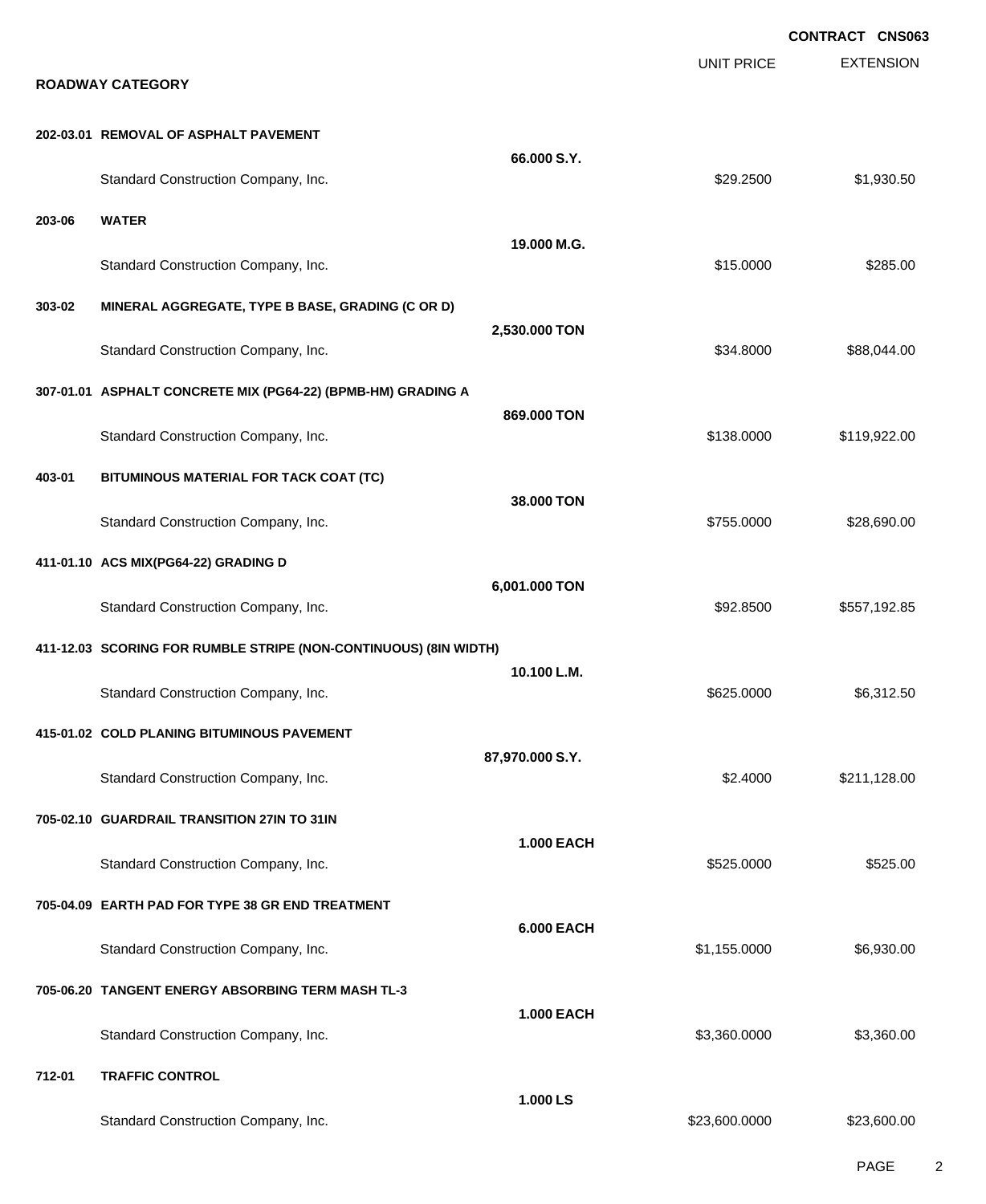|        |                                                               |                   |                   | <b>CONTRACT CNS063</b> |
|--------|---------------------------------------------------------------|-------------------|-------------------|------------------------|
|        |                                                               |                   | <b>UNIT PRICE</b> | <b>EXTENSION</b>       |
| 712-06 | <b>SIGNS (CONSTRUCTION)</b>                                   |                   |                   |                        |
|        | Standard Construction Company, Inc.                           | 1,232.000 S.F.    | \$5.2500          | \$6,468.00             |
|        | 716-01.21 Snwplwble Pvmt Mrkrs (Bi-Dir)(1 Color)              |                   |                   |                        |
|        | Standard Construction Company, Inc.                           | 335.000 EACH      | \$37.8000         | \$12,663.00            |
|        | 716-02.04 PLASTIC PAVEMENT MARKING(CHANNELIZATION STRIPING)   |                   |                   |                        |
|        | Standard Construction Company, Inc.                           | 75.000 S.Y.       | \$27.3000         | \$2,047.50             |
|        | 716-02.05 PLASTIC PAVEMENT MARKING (STOP LINE)                |                   |                   |                        |
|        | Standard Construction Company, Inc.                           | 340,000 L.F.      | \$16.8000         | \$5,712.00             |
|        | 716-02.07 PLASTIC PAVEMENT MARKING (24" BARRIER LINE)         |                   |                   |                        |
|        | Standard Construction Company, Inc.                           | 85.000 L.F.       | \$16.8000         | \$1,428.00             |
|        | 716-03.03 PLASTIC WORD PAVEMENT MARKING (STOP AHEAD)          |                   |                   |                        |
|        | Standard Construction Company, Inc.                           | <b>1.000 EACH</b> | \$603.7500        | \$603.75               |
|        | 716-05.01 PAINTED PAVEMENT MARKING (4" LINE)                  |                   |                   |                        |
|        | Standard Construction Company, Inc.                           | 20.200 L.M.       | \$1,365.0000      | \$27,573.00            |
|        | 716-12.02 ENHANCED FLATLINE THERMO PVMT MRKNG (6IN LINE)      |                   |                   |                        |
|        | Standard Construction Company, Inc.                           | 19.200 L.M.       | \$5,775.0000      | \$110,880.00           |
|        | 716-13.02 SPRAY THERMO PVMT MRKNG (60 mil) (6IN LINE)         |                   |                   |                        |
|        | Standard Construction Company, Inc.                           | 10.140 L.M.       | \$3,465.0000      | \$35,135.10            |
|        | 716-13.03 SPRAY THERMO PVMT MRKNG (60 mil) (8IN BARRIER LINE) |                   |                   |                        |
|        | Standard Construction Company, Inc.                           | 510.000 L.F.      | \$3.1500          | \$1,606.50             |
| 717-01 | <b>MOBILIZATION</b>                                           |                   |                   |                        |
|        | Standard Construction Company, Inc.                           | 1.000 LS          | \$27,500.0000     | \$27,500.00            |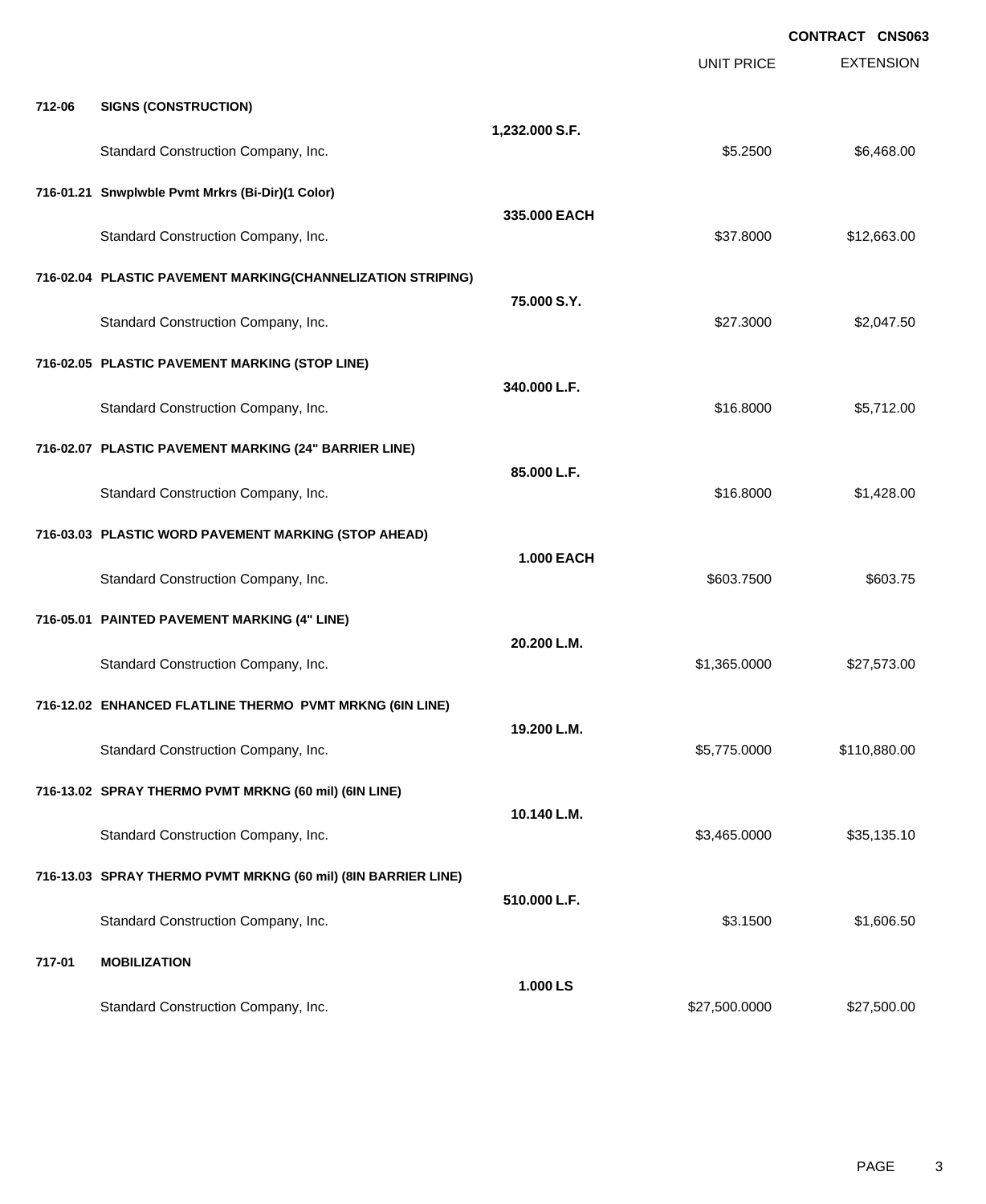Standard Construction Company, Inc. 6. The Standard Construction Company, Inc. 6. The Standard Construction Company, Inc.

## **TOTAL CONTRACT**

Standard Construction Company, Inc. 6. The Standard Construction Company, Inc. 6. The Standard Construction Company, Inc.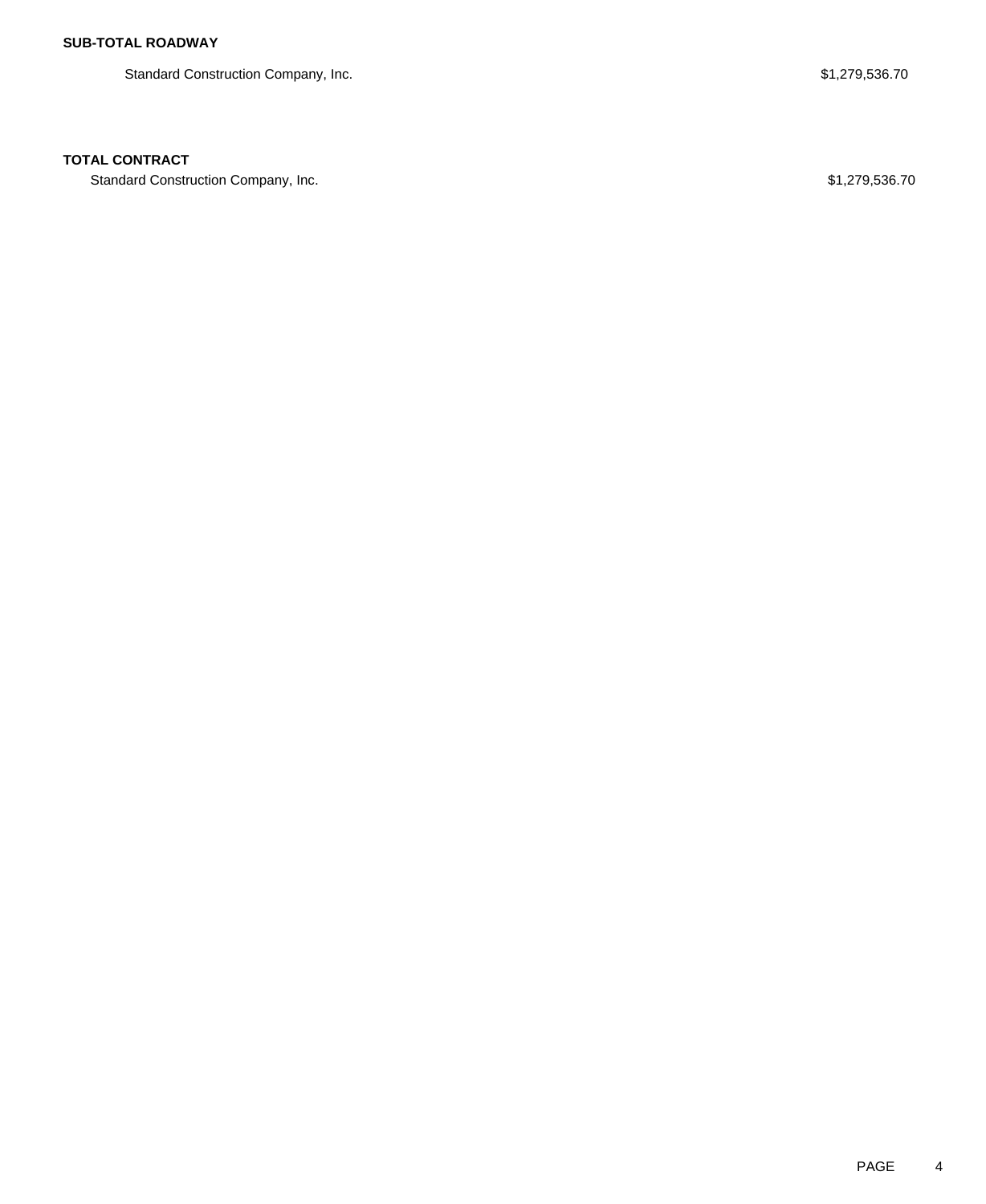#### HARDEMAN COUNTY (Contract No. CNS076 Call 054)

STP-SIP/H-100(62),35007-3221-94

THE IMPROVEMENT OF THE INTERSECTION ON S.R. 100 AT S.R. 138 (L.M. 11.74) IN TOONE, INCLUDING GRADING, DRAINAGE AND PAVING.

PROJECT LENGTH - 0.0 MILES

COMPLETION TIME - ON OR BEFORE JULY 31, 2018

DBE GOAL 9.00%

|                                     | TOTAL CONTRACT |
|-------------------------------------|----------------|
| Standard Construction Company, Inc. | \$1.271.343.43 |
| Volunteer Bridge Construction, Inc. | \$1,287,828.55 |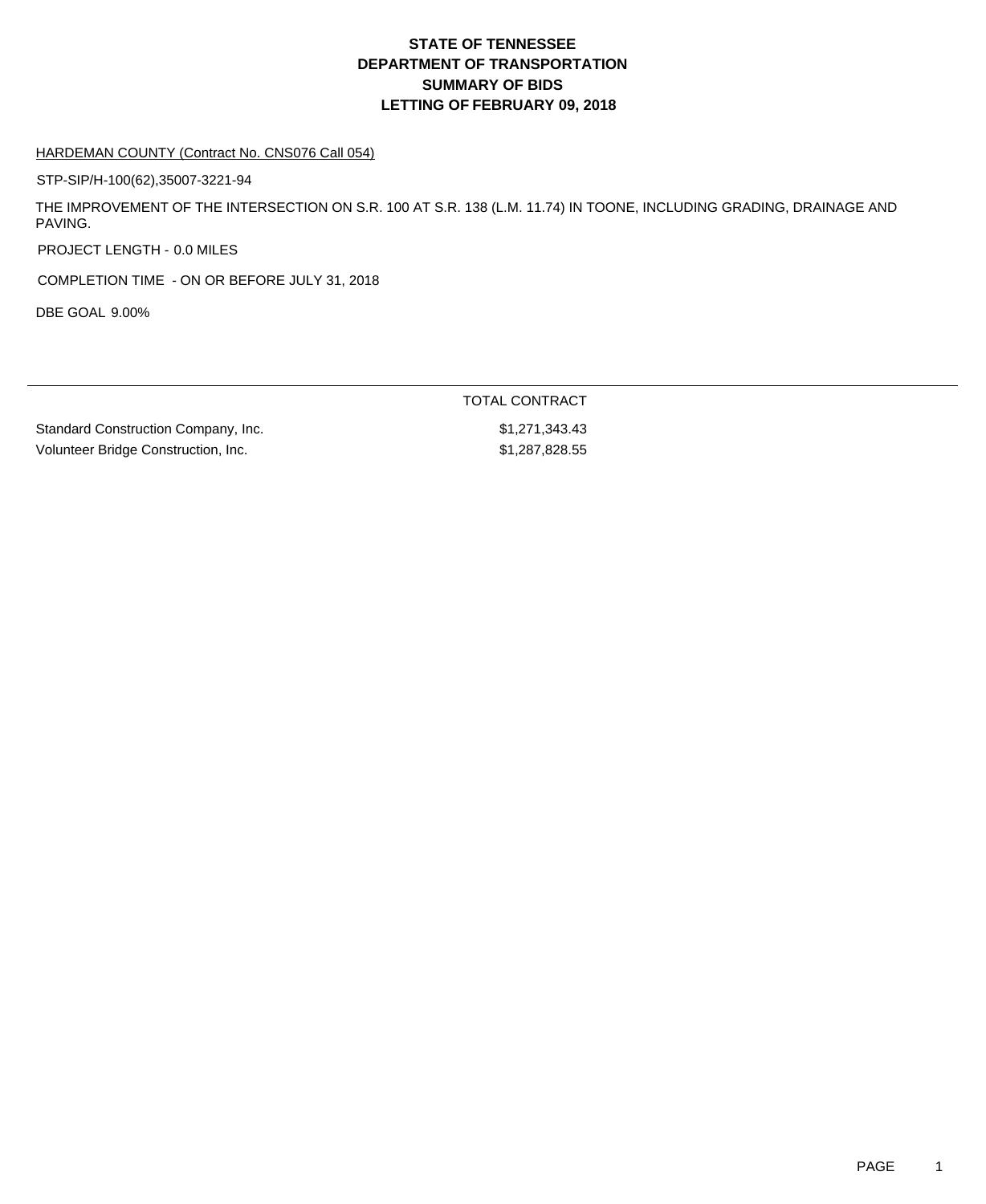|        |                                                                            |                 |                                | <b>CONTRACT CNS076</b>     |
|--------|----------------------------------------------------------------------------|-----------------|--------------------------------|----------------------------|
|        | <b>ROADWAY CATEGORY</b>                                                    |                 | <b>UNIT PRICE</b>              | <b>EXTENSION</b>           |
| 105-01 | <b>CONSTRUCTION STAKES, LINES AND GRADES</b>                               |                 |                                |                            |
|        |                                                                            | 1.000 LS        |                                |                            |
|        | Standard Construction Company, Inc.<br>Volunteer Bridge Construction, Inc. |                 | \$20,160.0000<br>\$12,000.0000 | \$20,160.00<br>\$12,000.00 |
|        |                                                                            |                 |                                |                            |
| 201-01 | <b>CLEARING AND GRUBBING</b>                                               |                 |                                |                            |
|        |                                                                            | 1.000 LS        |                                |                            |
|        | Standard Construction Company, Inc.                                        |                 | \$15,750.0000                  | \$15,750.00                |
|        | Volunteer Bridge Construction, Inc.                                        |                 | \$10,000.0000                  | \$10,000.00                |
| 203-01 | <b>ROAD &amp; DRAINAGE EXCAVATION (UNCLASSIFIED)</b>                       |                 |                                |                            |
|        |                                                                            | 17,331.000 C.Y. |                                |                            |
|        | Standard Construction Company, Inc.                                        |                 | \$10.5000                      | \$181,975.50               |
|        | Volunteer Bridge Construction, Inc.                                        |                 | \$8.0000                       | \$138,648.00               |
| 203-04 | PLACING AND SPREADING TOPSOIL                                              |                 |                                |                            |
|        |                                                                            | 1,349.000 C.Y.  |                                |                            |
|        | Standard Construction Company, Inc.                                        |                 | \$8.4000                       | \$11,331.60                |
|        | Volunteer Bridge Construction, Inc.                                        |                 | \$10.0000                      | \$13,490.00                |
| 203-06 | <b>WATER</b>                                                               |                 |                                |                            |
|        |                                                                            | 29.000 M.G.     |                                |                            |
|        | Standard Construction Company, Inc.                                        |                 | \$21.0000                      | \$609.00                   |
|        | Volunteer Bridge Construction, Inc.                                        |                 | \$10.0000                      | \$290.00                   |
| 203-07 | <b>FURNISHING &amp; SPREADING TOPSOIL</b>                                  |                 |                                |                            |
|        |                                                                            | 913.000 C.Y.    |                                |                            |
|        | Standard Construction Company, Inc.                                        |                 | \$15.8000                      | \$14,425.40                |
|        | Volunteer Bridge Construction, Inc.                                        |                 | \$20.0000                      | \$18,260.00                |
|        | 204-06.01 FLOWABLE FILL (GENERAL)                                          |                 |                                |                            |
|        |                                                                            | 18.000 C.Y.     |                                |                            |
|        | Standard Construction Company, Inc.                                        |                 | \$236.3000                     | \$4,253.40                 |
|        | Volunteer Bridge Construction, Inc.                                        |                 | \$200.0000                     | \$3,600.00                 |
| 209-05 | <b>SEDIMENT REMOVAL</b>                                                    |                 |                                |                            |
|        |                                                                            | 124.000 C.Y.    |                                |                            |
|        | Standard Construction Company, Inc.                                        |                 | \$10.5000                      | \$1,302.00                 |
|        | Volunteer Bridge Construction, Inc.                                        |                 | \$2.0000                       | \$248.00                   |
|        | 209-08.02 TEMPORARY SILT FENCE (WITH BACKING)                              |                 |                                |                            |
|        |                                                                            | 2,105.000 L.F.  |                                |                            |
|        | Standard Construction Company, Inc.                                        |                 | \$6.3000                       | \$13,261.50                |
|        | Volunteer Bridge Construction, Inc.                                        |                 | \$7.0000                       | \$14,735.00                |
|        | 209-08.03 TEMPORARY SILT FENCE (WITHOUT BACKING)                           |                 |                                |                            |
|        |                                                                            | 7,422.000 L.F.  |                                |                            |
|        | Standard Construction Company, Inc.                                        |                 | \$2.7000                       | \$20,039.40                |
|        | Volunteer Bridge Construction, Inc.                                        |                 | \$3.5000                       | \$25,977.00                |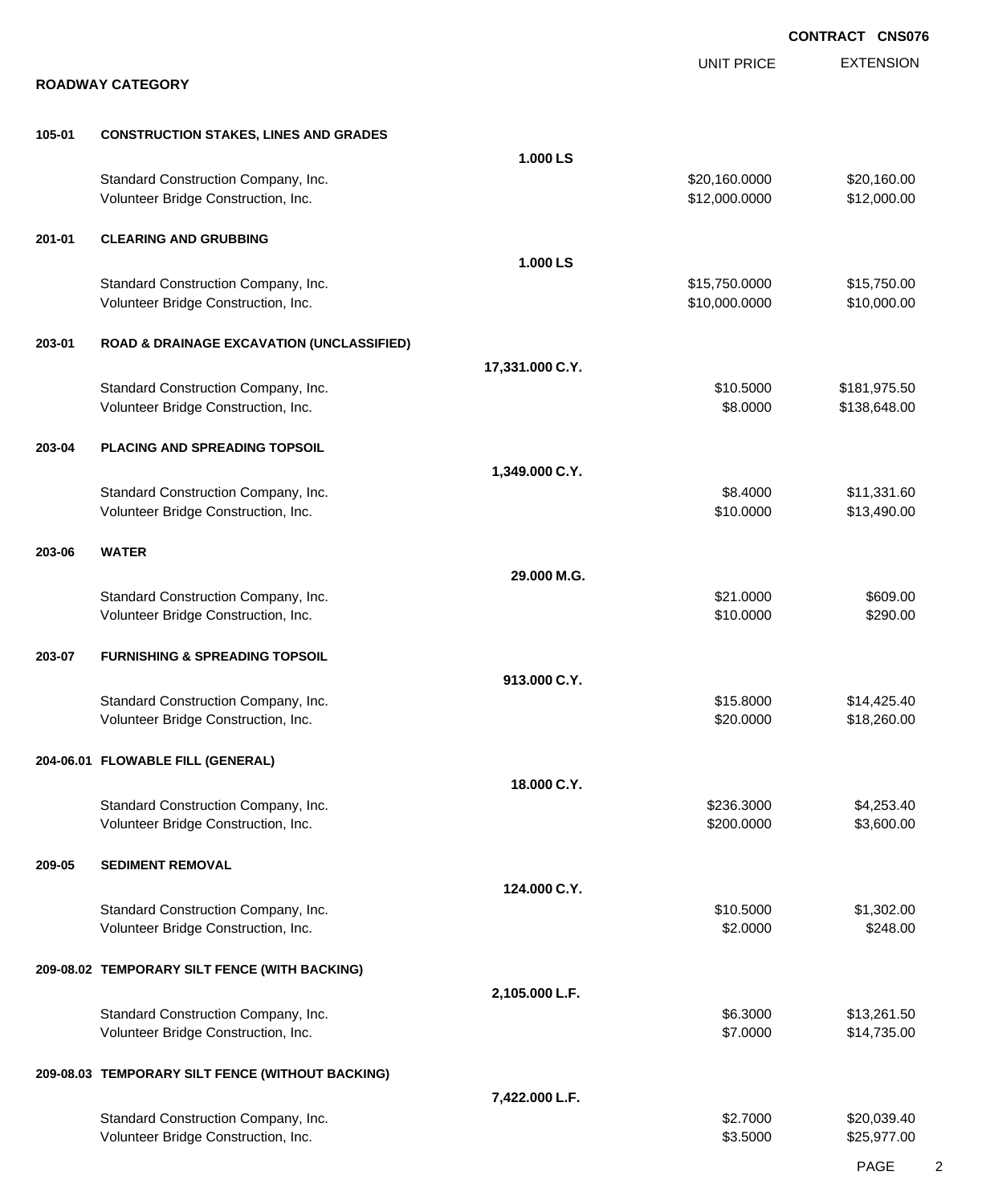UNIT PRICE

EXTENSION

|        | 209-08.08 ENHANCED ROCK CHECK DAM                                          |                   |                          |                          |
|--------|----------------------------------------------------------------------------|-------------------|--------------------------|--------------------------|
|        |                                                                            | 5.000 EACH        |                          |                          |
|        | Standard Construction Company, Inc.<br>Volunteer Bridge Construction, Inc. |                   | \$787.5000<br>\$500.0000 | \$3,937.50<br>\$2,500.00 |
|        | 209-20.03 POLYETHYLENE SHEETING (6 MIL. MINIMUM)                           |                   |                          |                          |
|        |                                                                            | 400,000 S.Y.      |                          |                          |
|        | Standard Construction Company, Inc.                                        |                   | \$2.7000                 | \$1,080.00               |
|        | Volunteer Bridge Construction, Inc.                                        |                   | \$4.0000                 | \$1,600.00               |
|        | 209-40.33 CATCH BASIN PROTECTION (TYPE D)                                  |                   |                          |                          |
|        |                                                                            | <b>4.000 EACH</b> |                          |                          |
|        | Standard Construction Company, Inc.                                        |                   | \$525.0000               | \$2,100.00               |
|        | Volunteer Bridge Construction, Inc.                                        |                   | \$600.0000               | \$2,400.00               |
| 303-01 | MINERAL AGGREGATE, TYPE A BASE, GRADING D                                  |                   |                          |                          |
|        |                                                                            | 4,877.000 TON     |                          |                          |
|        | Standard Construction Company, Inc.                                        |                   | \$29.5000                | \$143,871.50             |
|        | Volunteer Bridge Construction, Inc.                                        |                   | \$27.0000                | \$131,679.00             |
| 303-02 | MINERAL AGGREGATE, TYPE B BASE, GRADING (C OR D)                           |                   |                          |                          |
|        |                                                                            | 50.000 TON        |                          |                          |
|        | Standard Construction Company, Inc.                                        |                   | \$65.0000                | \$3,250.00               |
|        | Volunteer Bridge Construction, Inc.                                        |                   | \$30.0000                | \$1,500.00               |
|        | 303-10.01 MINERAL AGGREGATE (SIZE 57)                                      |                   |                          |                          |
|        |                                                                            | 25.000 TON        |                          |                          |
|        | Standard Construction Company, Inc.                                        |                   | \$48.0000                | \$1,200.00               |
|        | Volunteer Bridge Construction, Inc.                                        |                   | \$38.0000                | \$950.00                 |
|        | 307-01.01 ASPHALT CONCRETE MIX (PG64-22) (BPMB-HM) GRADING A               |                   |                          |                          |
|        |                                                                            | 965,000 TON       |                          |                          |
|        | Standard Construction Company, Inc.                                        |                   | \$135.0000               | \$130,275.00             |
|        | Volunteer Bridge Construction, Inc.                                        |                   | \$125.0000               | \$120,625.00             |
|        | 307-01.08 ASPHALT CONCRETE MIX (PG64-22) (BPMB-HM) GRADING B-M2            |                   |                          |                          |
|        |                                                                            | 934.000 TON       |                          |                          |
|        | Standard Construction Company, Inc.                                        |                   | \$125.0000               | \$116,750.00             |
|        | Volunteer Bridge Construction, Inc.                                        |                   | \$125.0000               | \$116,750.00             |
| 402-01 | BITUMINOUS MATERIAL FOR PRIME COAT (PC)                                    |                   |                          |                          |
|        |                                                                            | 10.000 TON        |                          |                          |
|        | Standard Construction Company, Inc.                                        |                   | \$1,100.0000             | \$11,000.00              |
|        | Volunteer Bridge Construction, Inc.                                        |                   | \$1,000.0000             | \$10,000.00              |
| 402-02 | <b>AGGREGATE FOR COVER MATERIAL (PC)</b>                                   |                   |                          |                          |
|        |                                                                            | 38.000 TON        |                          |                          |
|        | Standard Construction Company, Inc.                                        |                   | \$53.5000                | \$2,033.00               |
|        | Volunteer Bridge Construction, Inc.                                        |                   | \$40.0000                | \$1,520.00               |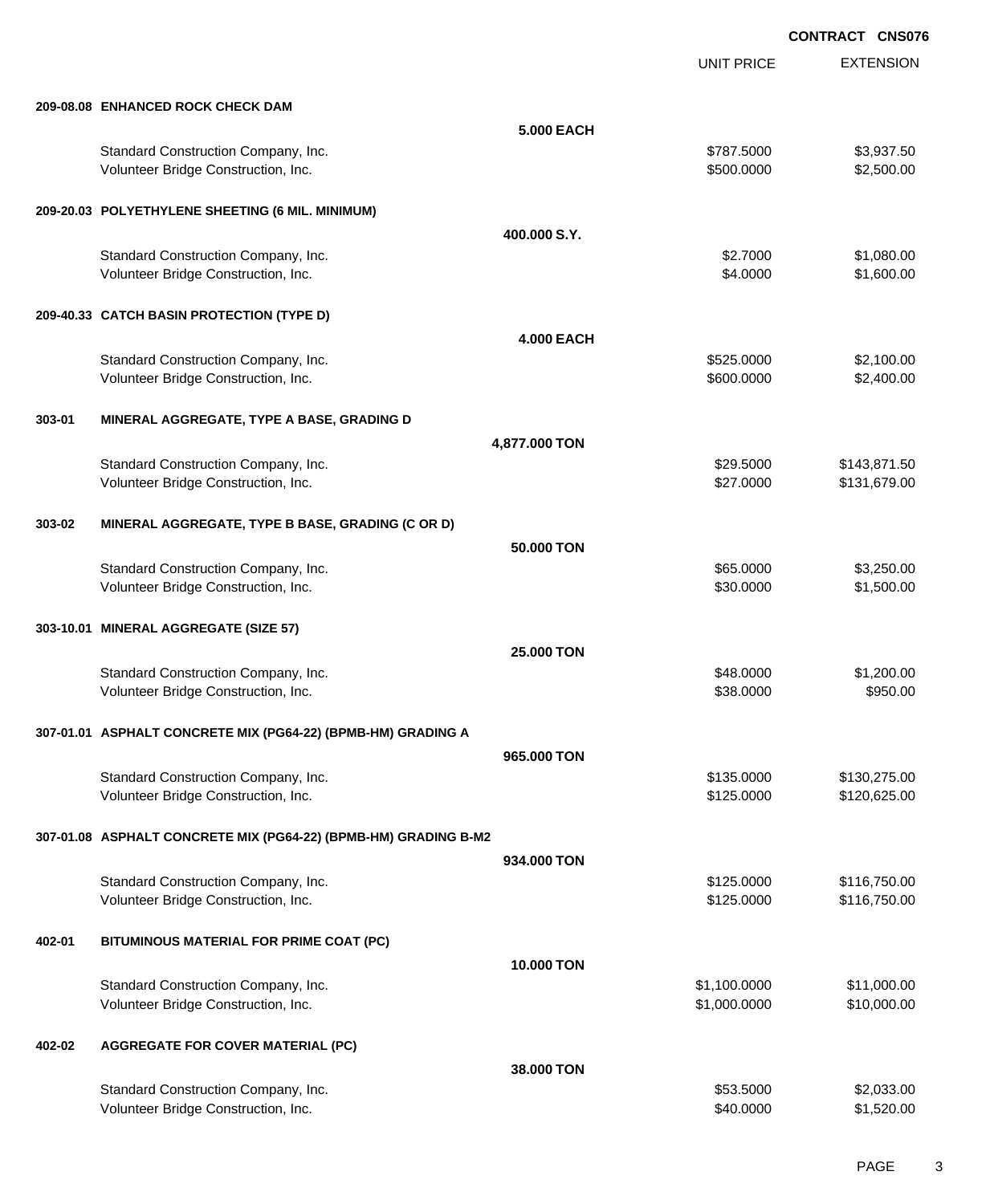|        |                                                  |                   | <b>UNIT PRICE</b> | <b>EXTENSION</b> |
|--------|--------------------------------------------------|-------------------|-------------------|------------------|
| 403-01 | BITUMINOUS MATERIAL FOR TACK COAT (TC)           |                   |                   |                  |
|        |                                                  | 9.000 TON         |                   |                  |
|        | Standard Construction Company, Inc.              |                   | \$630.0000        | \$5,670.00       |
|        | Volunteer Bridge Construction, Inc.              |                   | \$1,000.0000      | \$9,000.00       |
|        | 411-01.10 ACS MIX(PG64-22) GRADING D             |                   |                   |                  |
|        |                                                  | 873,000 TON       |                   |                  |
|        | Standard Construction Company, Inc.              |                   | \$110.0000        | \$96,030.00      |
|        | Volunteer Bridge Construction, Inc.              |                   | \$125.0000        | \$109,125.00     |
|        | 415-01.02 COLD PLANING BITUMINOUS PAVEMENT       |                   |                   |                  |
|        |                                                  | 5,424.000 S.Y.    |                   |                  |
|        | Standard Construction Company, Inc.              |                   | \$4.9000          | \$26,577.60      |
|        | Volunteer Bridge Construction, Inc.              |                   | \$15.0000         | \$81,360.00      |
|        | 607-03.02 18" CONCRETE PIPE CULVERT (CLASS III)  |                   |                   |                  |
|        |                                                  | 449.000 L.F.      |                   |                  |
|        | Standard Construction Company, Inc.              |                   | \$52.5000         | \$23,572.50      |
|        | Volunteer Bridge Construction, Inc.              |                   | \$50.0000         | \$22,450.00      |
|        | 607-37.02 18" CORRUGATED METAL PIPE CULVERT      |                   |                   |                  |
|        |                                                  | 15.000 L.F.       |                   |                  |
|        | Standard Construction Company, Inc.              |                   | \$52.5000         | \$787.50         |
|        | Volunteer Bridge Construction, Inc.              |                   | \$30.0000         | \$450.00         |
|        | 607-39.02 18" PIPE CULVERT (SIDE DRAIN)          |                   |                   |                  |
|        |                                                  | 66.000 L.F.       |                   |                  |
|        | Standard Construction Company, Inc.              |                   | \$52.5000         | \$3,465.00       |
|        | Volunteer Bridge Construction, Inc.              |                   | \$30.0000         | \$1,980.00       |
|        | 611-07.31 18IN ENDWALL (SIDE DRAIN)              |                   |                   |                  |
|        |                                                  | <b>2.000 EACH</b> |                   |                  |
|        | Standard Construction Company, Inc.              |                   | \$3,675.0000      | \$7,350.00       |
|        | Volunteer Bridge Construction, Inc.              |                   | \$4,000.0000      | \$8,000.00       |
|        | 611-07.55 18IN ENDWALL (CROSS DRAIN) 4:1         |                   |                   |                  |
|        |                                                  | <b>5.000 EACH</b> |                   |                  |
|        | Standard Construction Company, Inc.              |                   | \$2,362.5000      | \$11,812.50      |
|        | Volunteer Bridge Construction, Inc.              |                   | \$4,000.0000      | \$20,000.00      |
|        | 621-03.02 18" TEMPORARY DRAINAGE PIPE            |                   |                   |                  |
|        |                                                  | 108.000 L.F.      |                   |                  |
|        | Standard Construction Company, Inc.              |                   | \$52.5000         | \$5,670.00       |
|        | Volunteer Bridge Construction, Inc.              |                   | \$30.0000         | \$3,240.00       |
|        | 705-04.09 EARTH PAD FOR TYPE 38 GR END TREATMENT |                   |                   |                  |
|        |                                                  | <b>2.000 EACH</b> |                   |                  |
|        | Standard Construction Company, Inc.              |                   | \$945.0000        | \$1,890.00       |
|        | Volunteer Bridge Construction, Inc.              |                   | \$1,200.0000      | \$2,400.00       |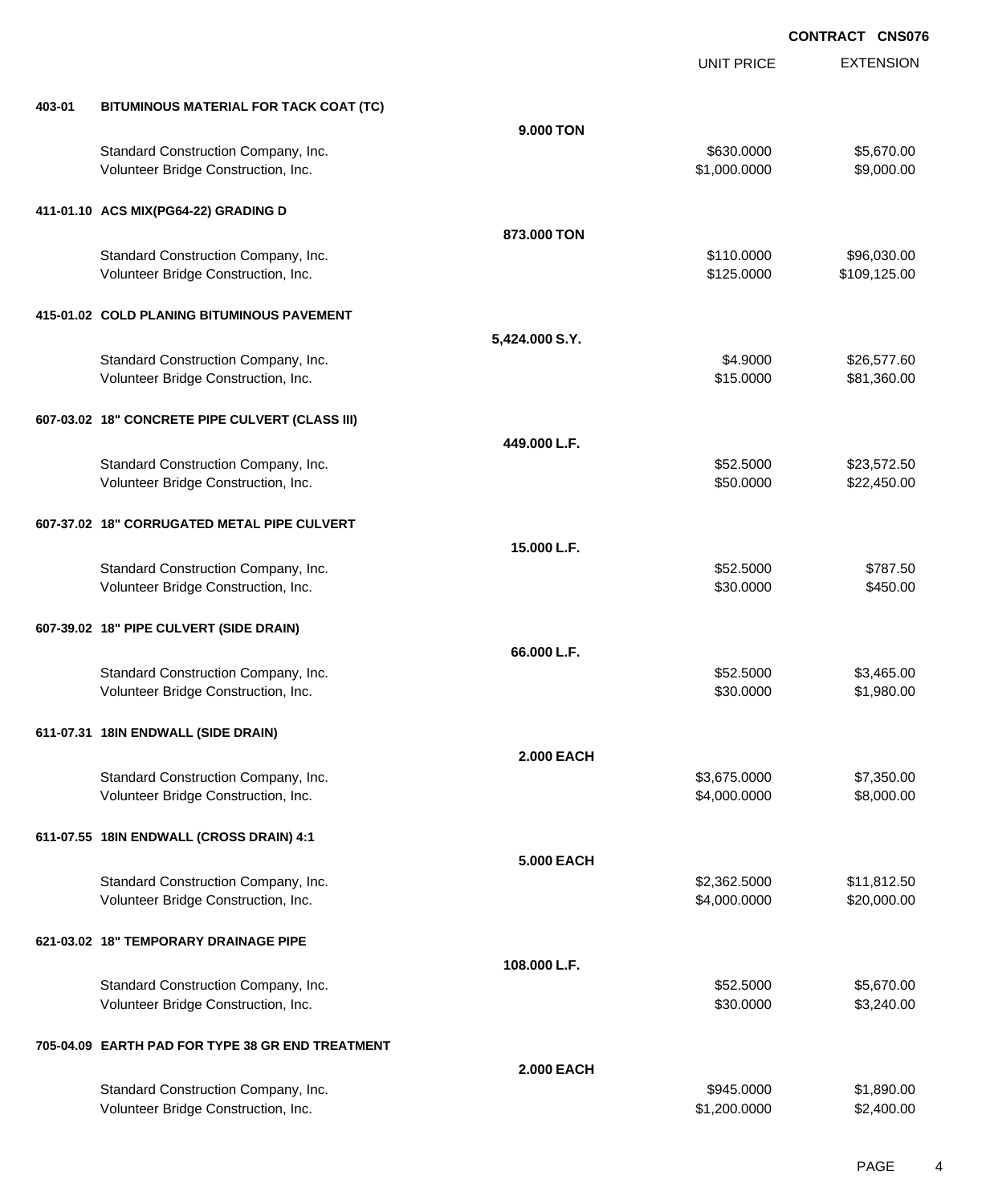EXTENSION **CONTRACT CNS076** UNIT PRICE **705-06.01 W BEAM GR (TYPE 2) MASH TL3 269.000 L.F.** Standard Construction Company, Inc. 6. The Construction Company, Inc. \$19.7000 \$5,299.30 Volunteer Bridge Construction, Inc. 66 and the construction, Inc. 65,043.75 **705-06.20 TANGENT ENERGY ABSORBING TERM MASH TL-3 2.000 EACH** Standard Construction Company, Inc. 6. The Construction Company, Inc. \$2,730.0000 \$5,460.00 Volunteer Bridge Construction, Inc. 6. 2002.000 \$5,200.000 \$5,200.000 \$5,200.000 \$5,200.00 **708-02.01 MARKERS (CONCRETE R.O.W. POSTS) 3.000 EACH** Standard Construction Company, Inc. 6. The Construction Company, Inc. 6. The Construction Company, Inc. 6. The Construction Company, Inc. 6. The Construction Company, Inc. 6. The Construction Company, Inc. 6. The Construct Volunteer Bridge Construction, Inc. 6. 1999 12:00:00 \$1,200.000 \$1,200.00 **709-05.05 MACHINED RIP-RAP (CLASS A-3) 300.000 TON** Standard Construction Company, Inc. 6. The Standard Construction Company, Inc. 6. The Standard Construction Company, Inc. 6. The Standard Construction Company, Inc. 6. The Standard Construction Company, Inc. 6. The Standar Volunteer Bridge Construction, Inc. 6. The Construction of the Construction, Inc. 6. The Construction of the Construction of the Construction of the Construction of the Construction of the Construction of the Construction **709-05.06 MACHINED RIP-RAP (CLASS A-1) 50.000 TON** Standard Construction Company, Inc. 63.000 \$3,150.00 \$3,150.00 Volunteer Bridge Construction, Inc. 660 and the construction, Inc. 660 and the construction, Inc. 660 and the construction of the construction of the construction, Inc. 660 and the construction, Inc. 660 and the constructi **712-01 TRAFFIC CONTROL 1.000 LS** Standard Construction Company, Inc. 6. 2010 12:3000 \$23,000.000 \$23,000.000 \$23,000.000 \$23,000.00 Volunteer Bridge Construction, Inc. 615,000.000 \$15,000.000 \$15,000.000 \$15,000.000 \$15,000.00 **712-04.01 FLEXIBLE DRUMS (CHANNELIZING) 250.000 EACH** Standard Construction Company, Inc. 6. 2000 \$6,575.00 \$26.3000 \$6,575.00 Volunteer Bridge Construction, Inc. \$30.0000 \$7,500.00 **712-06 SIGNS (CONSTRUCTION) 820.000 S.F.** Standard Construction Company, Inc. 6. The Standard Construction Company, Inc. 6. The Standard Construction Company, Inc. 6. The Standard Standard Standard Standard Standard Standard Standard Standard Standard Standard Sta Volunteer Bridge Construction, Inc. 65,740.00 \$5,740.00 **712-07.03 TEMPORARY BARRICADES (TYPE III) 300.000 L.F.** Standard Construction Company, Inc. 6. The Construction Company, Inc. \$11.6000 \$3,480.00 Volunteer Bridge Construction, Inc. 63,900.00 \$3,900.00 \$3,900.00 \$3,900.00 **712-08.03 ARROW BOARD (TYPE C) 2.000 EACH** Standard Construction Company, Inc. 6. The Construction Company, Inc. 6. The Construction Company, Inc. 60 Volunteer Bridge Construction, Inc. 6995.000 \$1,390.00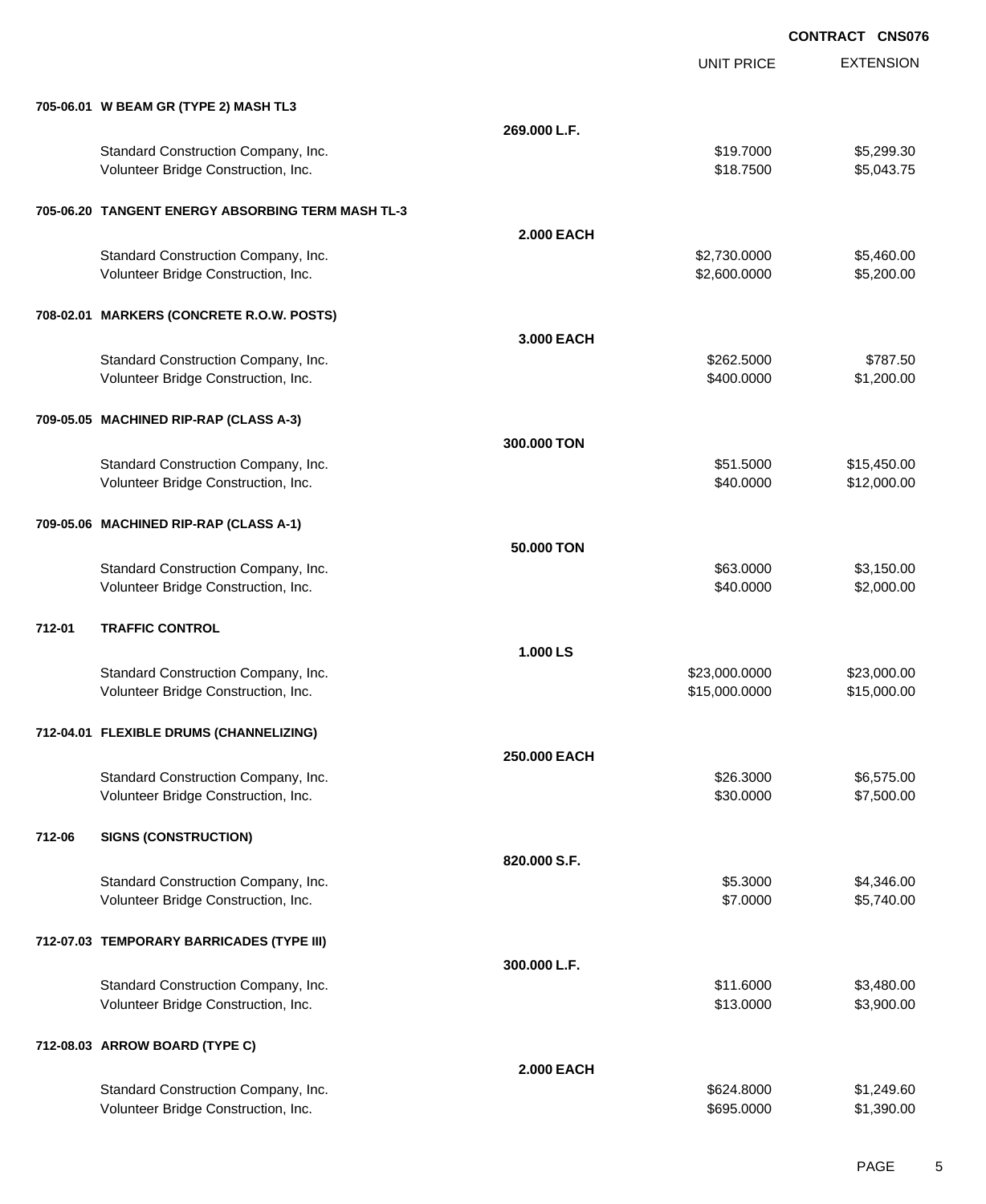|        |                                                             |                    |                   | <b>CONTRACT CNS076</b> |
|--------|-------------------------------------------------------------|--------------------|-------------------|------------------------|
|        |                                                             |                    | <b>UNIT PRICE</b> | <b>EXTENSION</b>       |
|        | 713-11.02 PERFORATED/KNOCKOUT SQUARE TUBE POST              |                    |                   |                        |
|        |                                                             | 844.000 LB.        |                   |                        |
|        | Standard Construction Company, Inc.                         |                    | \$4.8000          | \$4,051.20             |
|        | Volunteer Bridge Construction, Inc.                         |                    | \$5.5000          | \$4,642.00             |
|        | 713-13.03 FLAT SHEET ALUMINUM SIGNS (0.100" THICK)          |                    |                   |                        |
|        |                                                             | 195.000 S.F.       |                   |                        |
|        | Standard Construction Company, Inc.                         |                    | \$27.3000         | \$5,323.50             |
|        | Volunteer Bridge Construction, Inc.                         |                    | \$27.0000         | \$5,265.00             |
| 713-15 | REMOVAL OF SIGNS, POSTS AND FOOTINGS                        |                    |                   |                        |
|        |                                                             | 1.000 LS           |                   |                        |
|        | Standard Construction Company, Inc.                         |                    | \$2,625.0000      | \$2,625.00             |
|        | Volunteer Bridge Construction, Inc.                         |                    | \$3,000.0000      | \$3,000.00             |
|        | 716-01.21 Snwplwble Pvmt Mrkrs (Bi-Dir)(1 Color)            |                    |                   |                        |
|        |                                                             | 156.000 EACH       |                   |                        |
|        | Standard Construction Company, Inc.                         |                    | \$37.8000         | \$5,896.80             |
|        | Volunteer Bridge Construction, Inc.                         |                    | \$38.0000         | \$5,928.00             |
|        | 716-02.04 PLASTIC PAVEMENT MARKING(CHANNELIZATION STRIPING) |                    |                   |                        |
|        |                                                             | 100,000 S.Y.       |                   |                        |
|        | Standard Construction Company, Inc.                         |                    | \$27.3000         | \$2,730.00             |
|        | Volunteer Bridge Construction, Inc.                         |                    | \$28.0000         | \$2,800.00             |
|        | 716-02.05 PLASTIC PAVEMENT MARKING (STOP LINE)              |                    |                   |                        |
|        |                                                             | 48.000 L.F.        |                   |                        |
|        | Standard Construction Company, Inc.                         |                    | \$18.9000         | \$907.20               |
|        | Volunteer Bridge Construction, Inc.                         |                    | \$20.0000         | \$960.00               |
|        | 716-02.06 PLASTIC PAVEMENT MARKING (TURN LANE ARROW)        |                    |                   |                        |
|        |                                                             | <b>12,000 EACH</b> |                   |                        |
|        | Standard Construction Company, Inc.                         |                    | \$210.0000        | \$2,520.00             |
|        | Volunteer Bridge Construction, Inc.                         |                    | \$210.0000        | \$2,520.00             |
|        | 716-04.12 PLASTIC PAVEMENT MARKING (YIELD LINE)             |                    |                   |                        |
|        |                                                             | 54.000 S.F.        |                   |                        |
|        | Standard Construction Company, Inc.                         |                    | \$28.4000         | \$1,533.60             |
|        | Volunteer Bridge Construction, Inc.                         |                    | \$29.0000         | \$1,566.00             |
|        | 716-05.05 PAINTED PAVEMENT MARKING (STOP LINE)              |                    |                   |                        |
|        |                                                             | 48.000 L.F.        |                   |                        |
|        | Standard Construction Company, Inc.                         |                    | \$10.5000         | \$504.00               |
|        | Volunteer Bridge Construction, Inc.                         |                    | \$12.0000         | \$576.00               |
|        | 716-05.06 PAINTED PAVEMENT MARKING (TURN LANE ARROW)        |                    |                   |                        |
|        |                                                             | <b>4.000 EACH</b>  |                   |                        |
|        | Standard Construction Company, Inc.                         |                    | \$115.5000        | \$462.00               |
|        | Volunteer Bridge Construction, Inc.                         |                    | \$115.0000        | \$460.00               |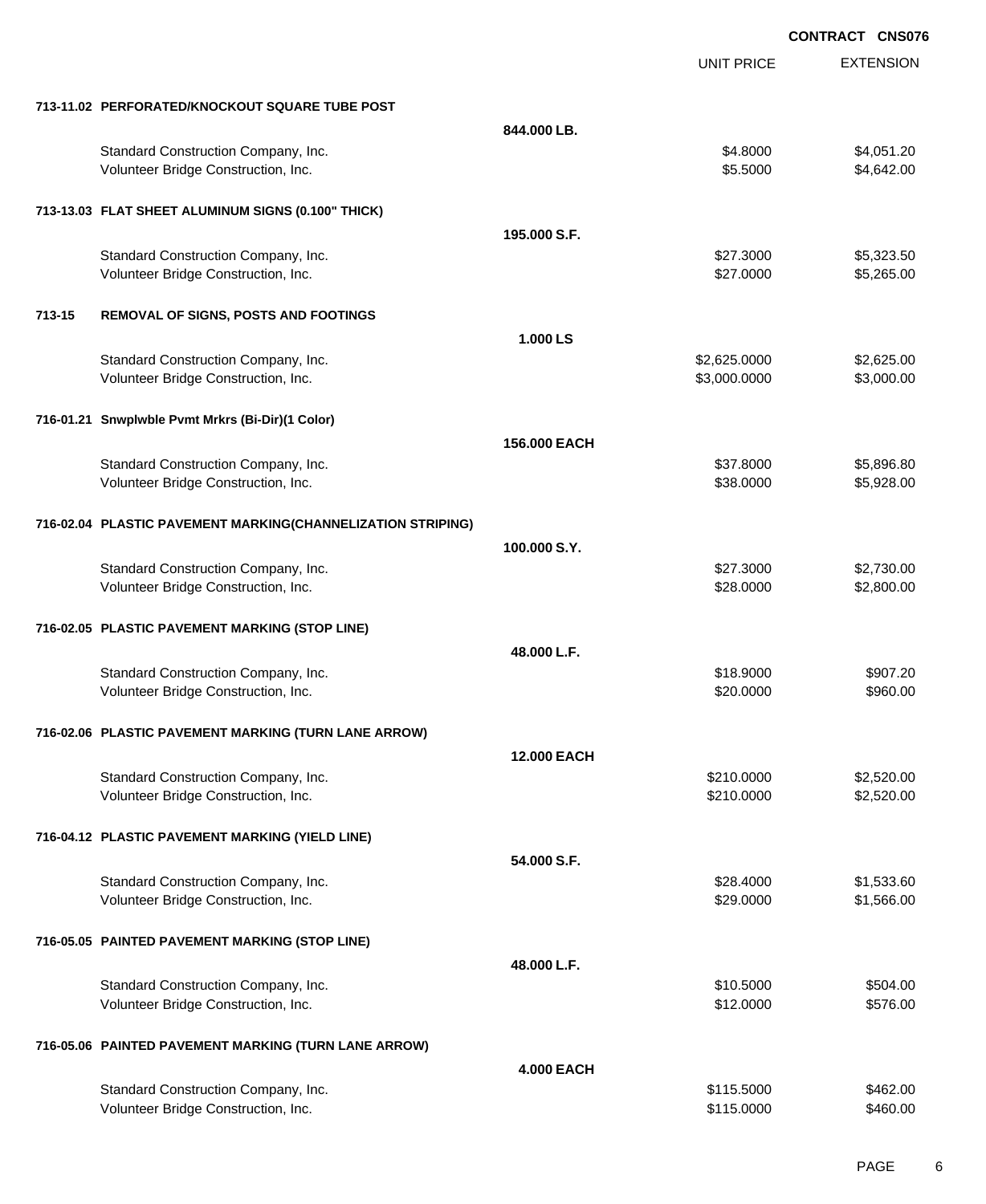EXTENSION **CONTRACT CNS076** UNIT PRICE **716-05.07 PAINTED PAVEMENT MARKING (24" BARRIER LINE) 510.000 L.F.** Standard Construction Company, Inc. 6. The Standard Construction Company, Inc. \$10.5000 \$5,355.00 Volunteer Bridge Construction, Inc. 6. 120.000 \$6,120.00 **716-05.20 PAINTED PAVEMENT MARKING (6" LINE) 5.200 L.M.** Standard Construction Company, Inc. 6. The Construction Company, Inc. 6. The Construction Company, Inc. 6. The Construction Company, Inc. 6. The Construction Company, Inc. 6. The Construction Company, Inc. 6. The Construct Volunteer Bridge Construction, Inc. 6. The Construction of the Construction, Inc. 6. The Construction of the Construction, Inc. 6. The Construction of the Construction, Inc. 6. The Construction of the Construction of the C **716-12.02 ENHANCED FLATLINE THERMO PVMT MRKNG (6IN LINE) 1.187 L.M.** Standard Construction Company, Inc. 6. The Standard Construction Company, Inc. \$5,985.0000 \$7,104.20 Volunteer Bridge Construction, Inc. \$5,900.0000 \$7,003.30 **716-13.02 SPRAY THERMO PVMT MRKNG (60 mil) (6IN LINE) 1.187 L.M.** Standard Construction Company, Inc. 6. The Construction Company, Inc. 6. The Construction Company, Inc. 6. The Construction Company, Inc. 6. The Construction Company, Inc. 6. The Construction Company, Inc. 6. The Construct Volunteer Bridge Construction, Inc. 64,748.00 **717-01 MOBILIZATION 1.000 LS** Standard Construction Company, Inc. 6. The Construction Company, Inc. 6. The Construction Company, Inc. 6. The Construction Company, Inc. 6. The Construction Company, Inc. 6. The Construction Company, Inc. 6. The Construct Volunteer Bridge Construction, Inc. 685,000.000 \$85,000.000 \$85,000.000 \$85,000.000 \$85,000.00 **740-10.03 GEOTEXTILE (TYPE III)(EROSION CONTROL) 678.000 S.Y.** Standard Construction Company, Inc. 60. The Standard Construction Company, Inc. 60. Standard Construction Company, Inc. 60. Standard Standard Standard Standard Standard Standard Standard Standard Standard Standard Standard Volunteer Bridge Construction, Inc. 66.000 \$4,068.00 **740-11.03 TEMPORARY SEDIMENT TUBE 18IN 1,318.000 L.F.** Standard Construction Company, Inc. 6. 2000 \$6,985.40 Volunteer Bridge Construction, Inc. 6. 1992 12:30 12:30 12:30 13:32 13:32 13:32 14:33 14:32 14:32 14:32 14:326 **801-01.07 TEMPORARY SEEDING (WITH MULCH) 245.000 UNIT** Standard Construction Company, Inc. 6. 2000 \$6,443.50 Volunteer Bridge Construction, Inc. 67,350.000 \$7,350.000 \$7,350.000 \$7,350.00 **801-03 WATER (SEEDING & SODDING) 136.000 M.G.** Standard Construction Company, Inc. 6. The Construction Company, Inc. 6. The Construction Company, Inc. 60 Volunteer Bridge Construction, Inc. 6136.00 \$136.00 **803-01 SODDING (NEW SOD) 13,572.000 S.Y.** Standard Construction Company, Inc. 6. The Construction Company, Inc. 6. The Construction Company, Inc. 6. The Construction Company, Inc. 6. The Construction Company, Inc. 6. The Construction Company, Inc. 6. The Construct Volunteer Bridge Construction, Inc. 647,502.00 \$47,502.00 \$47,502.00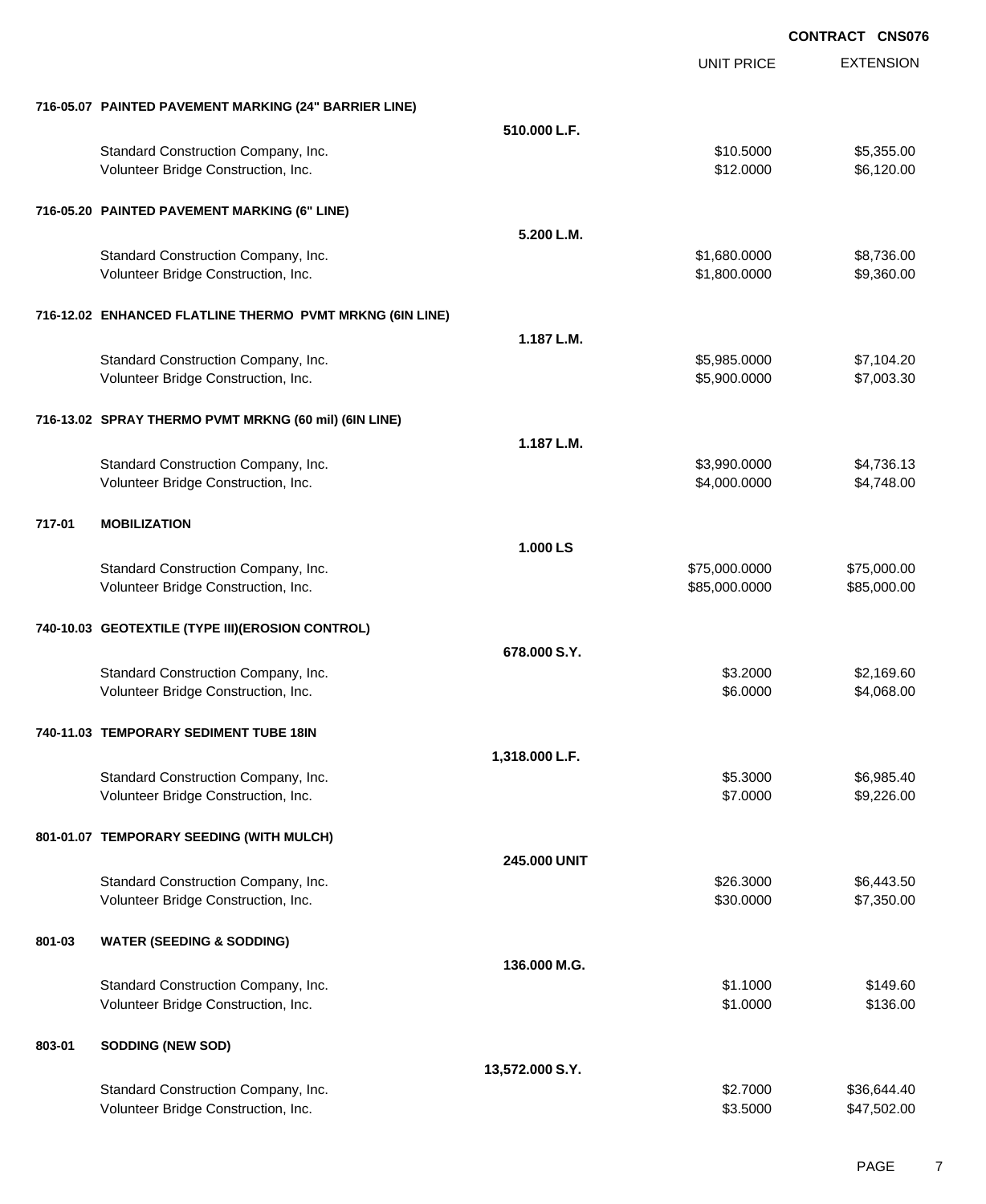|                                                                            |                   |                        | <b>CONTRACT CNS076</b>     |
|----------------------------------------------------------------------------|-------------------|------------------------|----------------------------|
| <b>UTILITY CATEGORY</b>                                                    |                   | <b>UNIT PRICE</b>      | <b>EXTENSION</b>           |
| 791-03.02 2IN HDPE GAS MAIN                                                |                   |                        |                            |
|                                                                            | 400.000 L.F.      |                        |                            |
| Standard Construction Company, Inc.<br>Volunteer Bridge Construction, Inc. |                   | \$19.1000<br>\$8.5000  | \$7,640.00<br>\$3,400.00   |
| 791-03.04 4IN HDPE GAS MAIN                                                |                   |                        |                            |
|                                                                            | 2,000.000 L.F.    |                        |                            |
| Standard Construction Company, Inc.<br>Volunteer Bridge Construction, Inc. |                   | \$14.9000<br>\$14.2500 | \$29,800.00<br>\$28,500.00 |
| 791-04.02 HDD 2IN PE PIPE - UNCONSOLIDATED                                 |                   |                        |                            |
|                                                                            | 90.000 L.F.       |                        |                            |
| Standard Construction Company, Inc.<br>Volunteer Bridge Construction, Inc. |                   | \$17.0000<br>\$16.0000 | \$1,530.00<br>\$1,440.00   |
| 791-04.04 HDD 4IN PE PIPE - UNCONSOLIDATED                                 |                   |                        |                            |
| Standard Construction Company, Inc.                                        | 95.000 L.F.       | \$21.2000              | \$2,014.00                 |
| Volunteer Bridge Construction, Inc.                                        |                   | \$20.0000              | \$1,900.00                 |
| 791-06.03 CONNECT TO 4IN EX. PE MAIN                                       |                   |                        |                            |
| Standard Construction Company, Inc.                                        | 3.000 EACH        | \$1,060.0000           | \$3,180.00                 |
| Volunteer Bridge Construction, Inc.                                        |                   | \$1,000.0000           | \$3,000.00                 |
| 791-06.09 CONNECT TO __ IN EX. PE MAIN                                     | <b>4.000 EACH</b> |                        |                            |
| Standard Construction Company, Inc.                                        |                   | \$1,272.0000           | \$5,088.00                 |
| Volunteer Bridge Construction, Inc.                                        |                   | \$1,300.0000           | \$5,200.00                 |
| 791-07.01 2IN PE GAS VALVE ASSEMBLY                                        | <b>1.000 EACH</b> |                        |                            |
| Standard Construction Company, Inc.                                        |                   | \$1,060.0000           | \$1,060.00                 |
| Volunteer Bridge Construction, Inc.                                        |                   | \$1,000.0000           | \$1,000.00                 |
| 791-07.02 4IN PE GAS VALVE ASSEMBLY                                        | <b>6.000 EACH</b> |                        |                            |
| Standard Construction Company, Inc.                                        |                   | \$1,060.0000           | \$6,360.00                 |
| Volunteer Bridge Construction, Inc.                                        |                   | \$1,000.0000           | \$6,000.00                 |
| 791-08.07 3/4IN PE SERVICE PIPE                                            | 100.000 L.F.      |                        |                            |
| Standard Construction Company, Inc.                                        |                   | \$53.0000              | \$5,300.00                 |
| Volunteer Bridge Construction, Inc.                                        |                   | \$60.0000              | \$6,000.00                 |
| 791-09.07 RESTORE GRAVEL                                                   | 60.000 S.Y.       |                        |                            |
| Standard Construction Company, Inc.                                        |                   | \$10.6000              | \$636.00                   |
| Volunteer Bridge Construction, Inc.                                        |                   | \$12.0000              | \$720.00                   |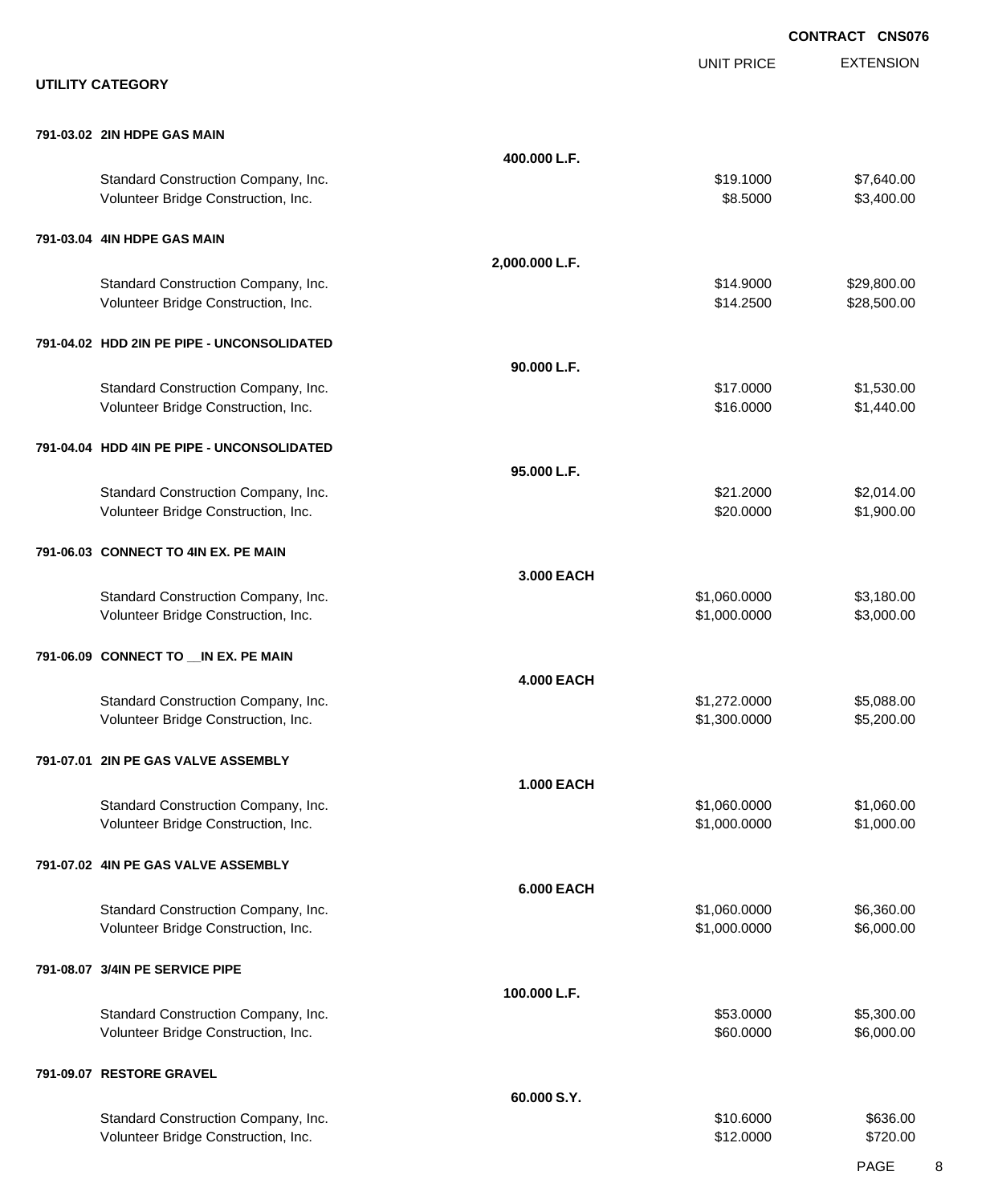UNIT PRICE

EXTENSION

| 791-10.01 RETIRE IN PLACE 3/4IN SERV CUT & PLUG                            |                   |                              |                          |
|----------------------------------------------------------------------------|-------------------|------------------------------|--------------------------|
|                                                                            | <b>4.000 EACH</b> |                              |                          |
| Standard Construction Company, Inc.<br>Volunteer Bridge Construction, Inc. |                   | \$636.0000<br>\$700.0000     | \$2,544.00<br>\$2,800.00 |
| 791-10.05 RETIRE IN PLACE 4IN SERV CUT & PLUG                              |                   |                              |                          |
|                                                                            | 3.000 EACH        |                              |                          |
| Standard Construction Company, Inc.<br>Volunteer Bridge Construction, Inc. |                   | \$1,590.0000<br>\$1,600.0000 | \$4,770.00<br>\$4,800.00 |
| 795-03.02 2IN PVC WATER LINE                                               |                   |                              |                          |
|                                                                            | 700.000 L.F.      |                              |                          |
| Standard Construction Company, Inc.<br>Volunteer Bridge Construction, Inc. |                   | \$5.9000<br>\$6.0000         | \$4,130.00<br>\$4,200.00 |
| 795-03.05 6IN PVC WATER LINE                                               |                   |                              |                          |
|                                                                            | 1,400.000 L.F.    |                              |                          |
| Standard Construction Company, Inc.                                        |                   | \$10.3000                    | \$14,420.00              |
| Volunteer Bridge Construction, Inc.                                        |                   | \$9.7500                     | \$13,650.00              |
| 795-05.61 BORE/JACK 8IN STEEL CASING PIPE-UNCON.                           |                   |                              |                          |
|                                                                            | 40.000 L.F.       |                              |                          |
| Standard Construction Company, Inc.                                        |                   | \$106.0000                   | \$4,240.00               |
| Volunteer Bridge Construction, Inc.                                        |                   | \$110.0000                   | \$4,400.00               |
| 795-05.62 BORE/JACK 10IN STEEL CASING PIPE-UNCON.                          |                   |                              |                          |
|                                                                            | 40.000 L.F.       |                              |                          |
| Standard Construction Company, Inc.                                        |                   | \$172.3000                   | \$6,892.00               |
| Volunteer Bridge Construction, Inc.                                        |                   | \$165.0000                   | \$6,600.00               |
| 795-07.03 6IN X 6IN TAPPING SLEEVE AND VALVE                               |                   |                              |                          |
|                                                                            | 3.000 EACH        |                              |                          |
| Standard Construction Company, Inc.                                        |                   | \$1,643.0000                 | \$4,929.00               |
| Volunteer Bridge Construction, Inc.                                        |                   | \$1,600.0000                 | \$4,800.00               |
| 795-08.01 2IN GATE VALVE ASSEMBLY                                          |                   |                              |                          |
|                                                                            | <b>5.000 EACH</b> |                              |                          |
| Standard Construction Company, Inc.                                        |                   | \$583.0000                   | \$2,915.00               |
| Volunteer Bridge Construction, Inc.                                        |                   | \$600.0000                   | \$3,000.00               |
| 795-08.04 6IN GATE VALVE ASSEMBLY                                          |                   |                              |                          |
|                                                                            | <b>6.000 EACH</b> |                              |                          |
| Standard Construction Company, Inc.                                        |                   | \$1,113.0000                 | \$6,678.00               |
| Volunteer Bridge Construction, Inc.                                        |                   | \$1,100.0000                 | \$6,600.00               |
| 795-09.01 3/4IN WATER SERVICE METER ASSEMBLY                               |                   |                              |                          |
|                                                                            | 5.000 EACH        |                              |                          |
| Standard Construction Company, Inc.                                        |                   | \$583.0000                   | \$2,915.00               |
| Volunteer Bridge Construction, Inc.                                        |                   | \$560.0000                   | \$2,800.00               |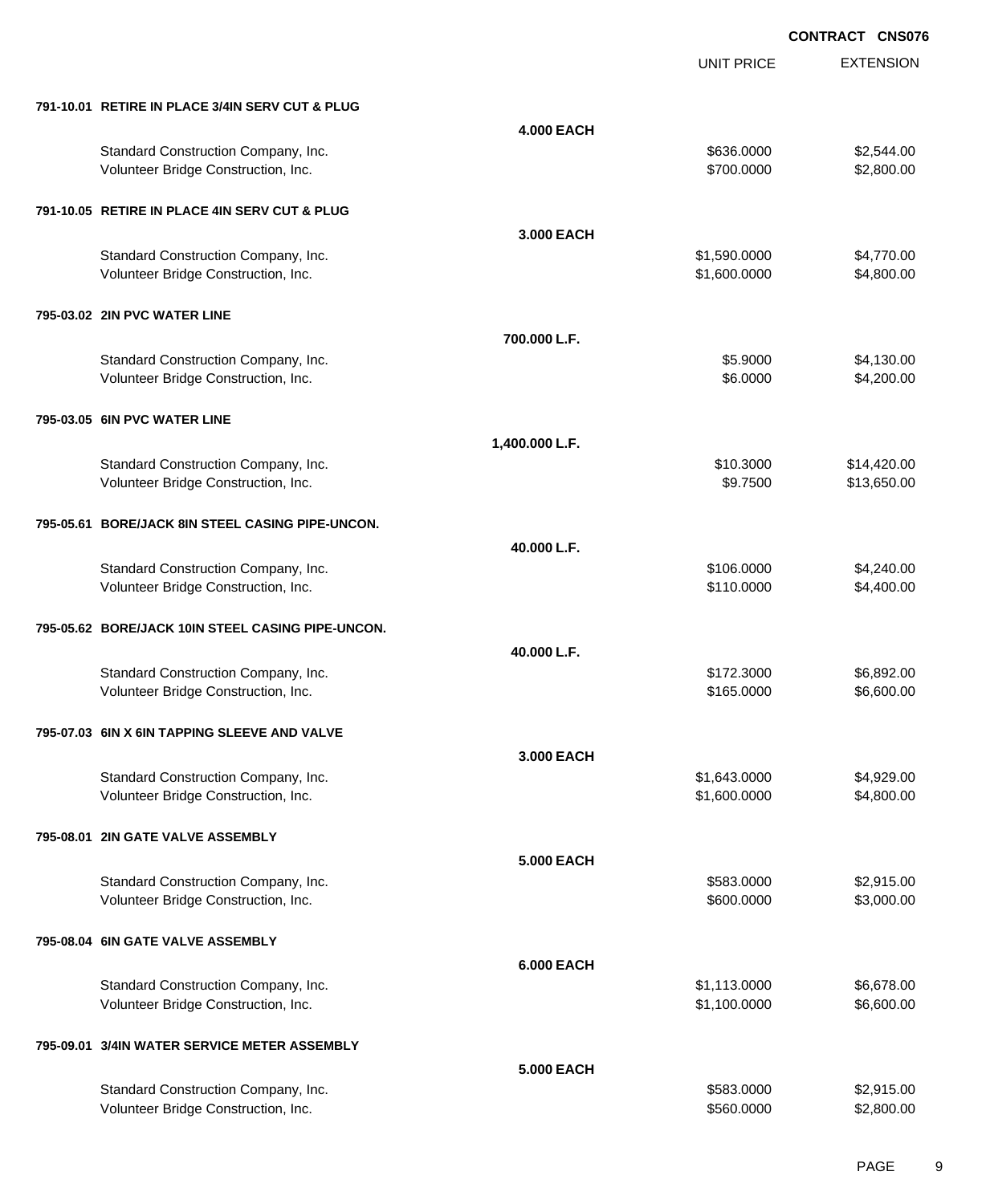EXTENSION **CONTRACT CNS076** UNIT PRICE **795-09.28 3/4IN COPPER SERVICE PIPE 50.000 L.F.** Standard Construction Company, Inc. 6. The Construction Company, Inc. \$11.2000 \$560.00 Volunteer Bridge Construction, Inc. 6537.50 **795-11.01 BLOW-OFF ASSEMBLY 2.000 EACH** Standard Construction Company, Inc. 6. The Construction Company, Inc. \$1,166.0000 \$2,332.00 Volunteer Bridge Construction, Inc. 6. 200.000 \$2,400.00 \$2,400.00 **795-11.02 FIRE HYDRANT ASSEMBLY 1.000 EACH** Standard Construction Company, Inc. 6. The Standard Construction Company, Inc. 6. The Standard Construction Company, Inc. 6. The Standard Standard Standard Standard Standard Standard Standard Standard Standard Standard Sta Volunteer Bridge Construction, Inc. 6. 2002. The state of the state of the state of the state of the state of the state of the state of the state of the state of the state of the state of the state of the state of the stat **795-13.01 DI FITTINGS 800.000 LB.** Standard Construction Company, Inc. 6. The Construction Company, Inc. \$10.6000 \$8,480.00 Volunteer Bridge Construction, Inc. 68,800.00 \$8,800.00 \$8,800.00 \$8,800.00 **795-14.03 CLASS C CONCRETE 10.000 C.Y.** Standard Construction Company, Inc. 6. The Construction Company, Inc. 6. The Construction Company, Inc. 6. The Construction Company, Inc. 6. The Construction Company, Inc. 6. The Construction Company, Inc. 6. The Construct Volunteer Bridge Construction, Inc. 6. The Construction of the Construction of the Construction, Inc. 6. The Construction of the Construction of the Construction, Inc. 6. The Construction of the Construction of the Constru **795-14.08 RESTORE ASPHALT 40.000 S.Y.** Standard Construction Company, Inc. 6. The Construction Company, Inc. 6. The Construction Company, Inc. 6. The Construction Company, Inc. 6. The Construction Company, Inc. 6. The Construction Company, Inc. 6. The Construct Volunteer Bridge Construction, Inc. 60.000 \$2,400.00 \$2,400.00 **795-14.10 RESTORE GRAVEL 70.000 S.Y.** Standard Construction Company, Inc. 6. The Standard Construction Company, Inc. 6. The Standard Construction Company, Inc. 6. The Standard Construction Company, Inc. 6. The Standard Construction Company, Inc. 6. The Standar Volunteer Bridge Construction, Inc. 6770.00 \$11.0000 \$770.00 **795-15.01 8IN STEEL CASING PIPE OPEN CUT METHOD 30.000 L.F.** Standard Construction Company, Inc. 6. The Construction Company, Inc. 6. The Construction Company, Inc. 6. The Construction Company, Inc. 6. The Construction Company, Inc. 6. The Construction Company, Inc. 6. The Construct Volunteer Bridge Construction, Inc. 6. The Construction of the Construction, Inc. 6. The Construction, Inc. 6. The Construction of the Construction of the Construction, Inc. 6. The Construction of the Construction of the C **795-15.02 12IN STEEL CASING PIPE OPEN CUT METHOD 50.000 L.F.** Standard Construction Company, Inc. 6. The Construction Company, Inc. \$53.0000 \$2,650.00 Volunteer Bridge Construction, Inc. 6. The Construction of the Construction, Inc. 6. The Construction, Inc. 6. The Construction of the Construction of the Construction, Inc. 6. The Construction of the Construction of the C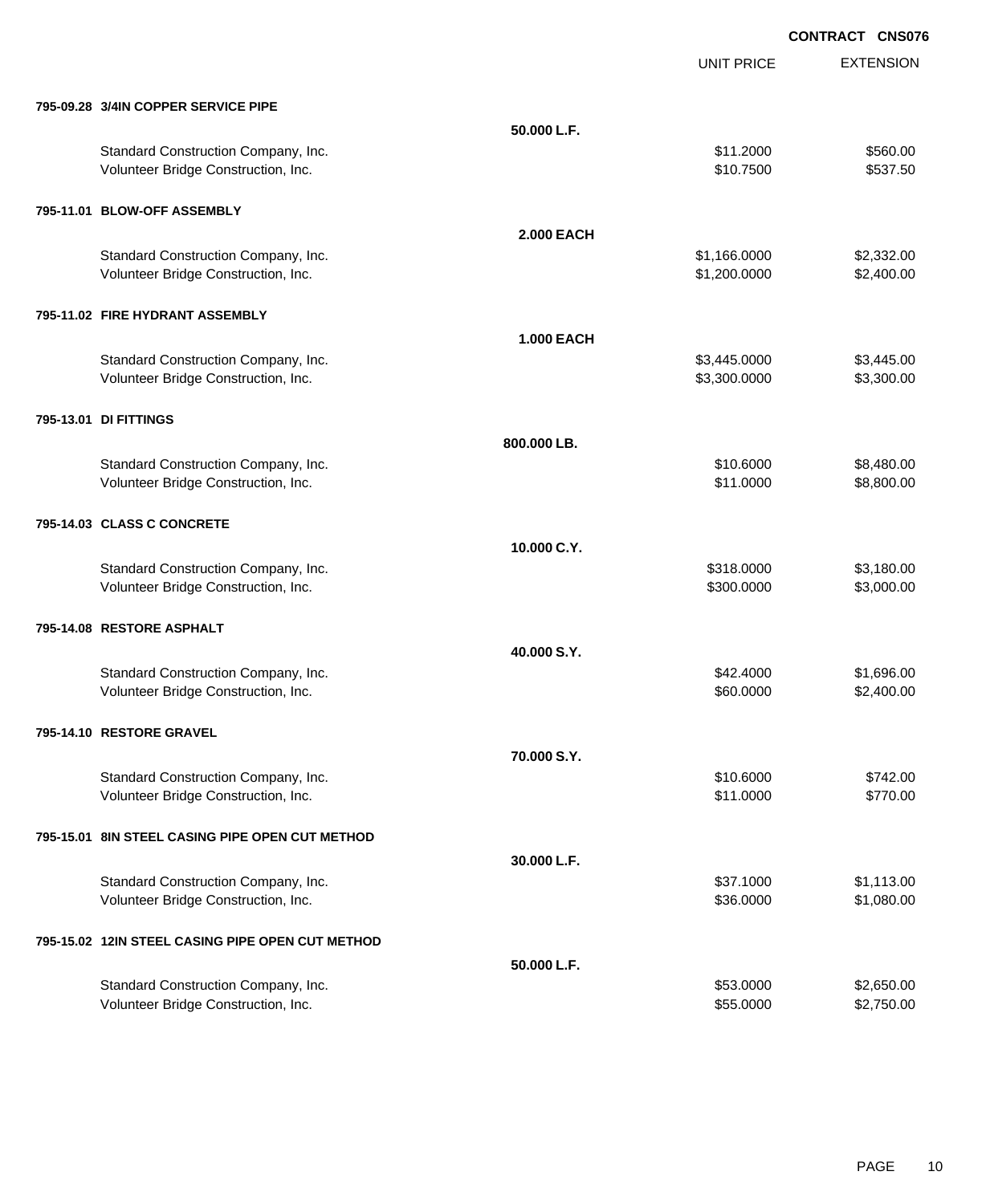## **SUB-TOTAL ROADWAY**

| Standard Construction Company, Inc. | \$1,130,104.43 |
|-------------------------------------|----------------|
| Volunteer Bridge Construction, Inc. | \$1,151,981.05 |
| <b>SUB-TOTAL UTILITY</b>            |                |
| Standard Construction Company, Inc. | \$141,239.00   |
| Volunteer Bridge Construction, Inc. | \$135,847.50   |
| <b>TOTAL CONTRACT</b>               |                |
| Standard Construction Company, Inc. | \$1,271,343.43 |
| Volunteer Bridge Construction, Inc. | \$1,287,828.55 |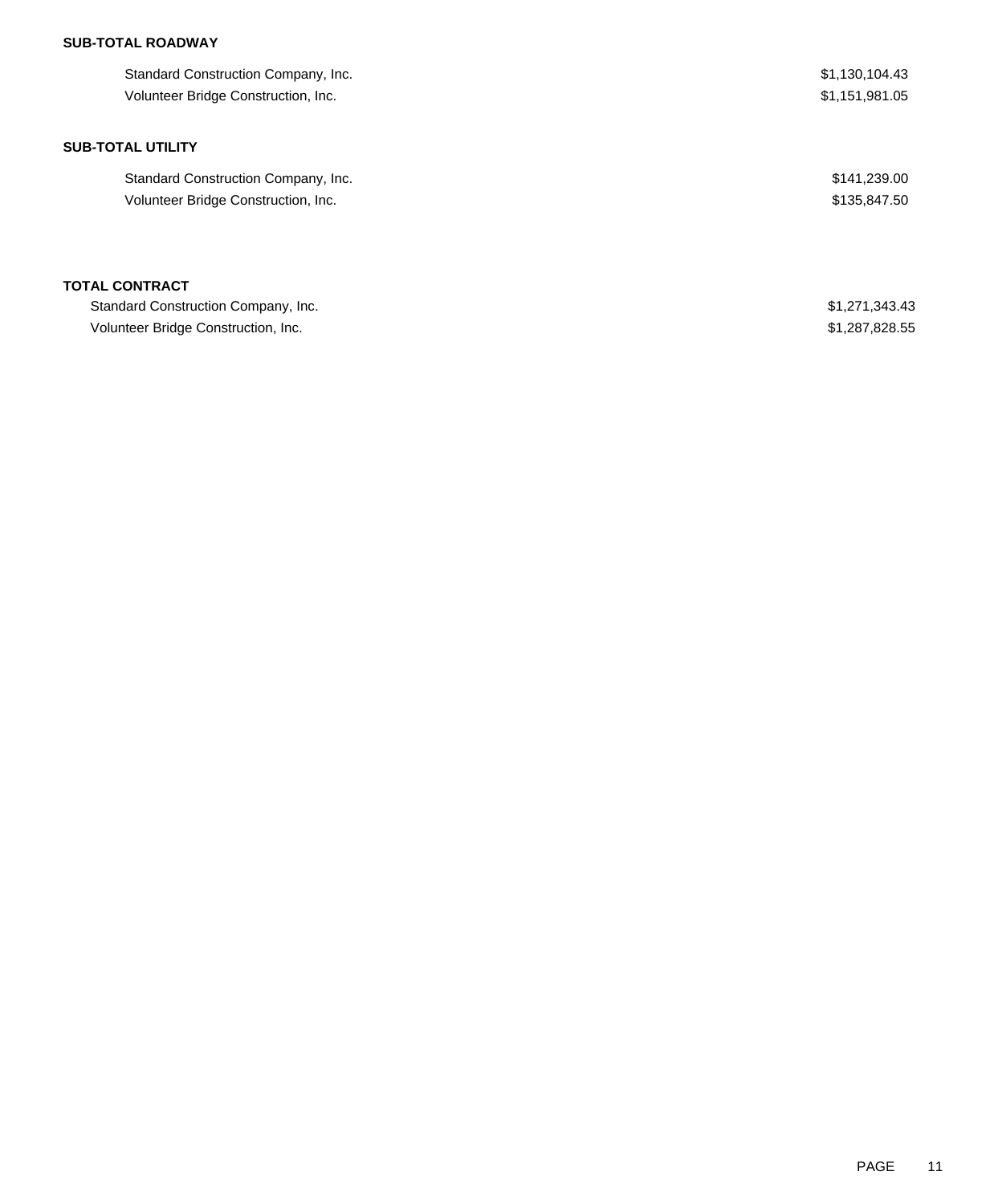#### HENDERSON COUNTY (Contract No. CNS069 Call 055)

39010-4225-04,HSIP-104(38),39010-3225-94

THE RESURFACING ON S.R. 104 FROM THE CARROLL COUNTY LINE (L.M. 0.00) TO SOUTH OF ROCK MILAM ROAD (L.M. 7.50)..

PROJECT LENGTH - 7.500 MILES

COMPLETION TIME - ON OR BEFORE JULY 31, 2018

DBE GOAL 3.50%

Delta Contracting Company, LLC \$1,335,133.51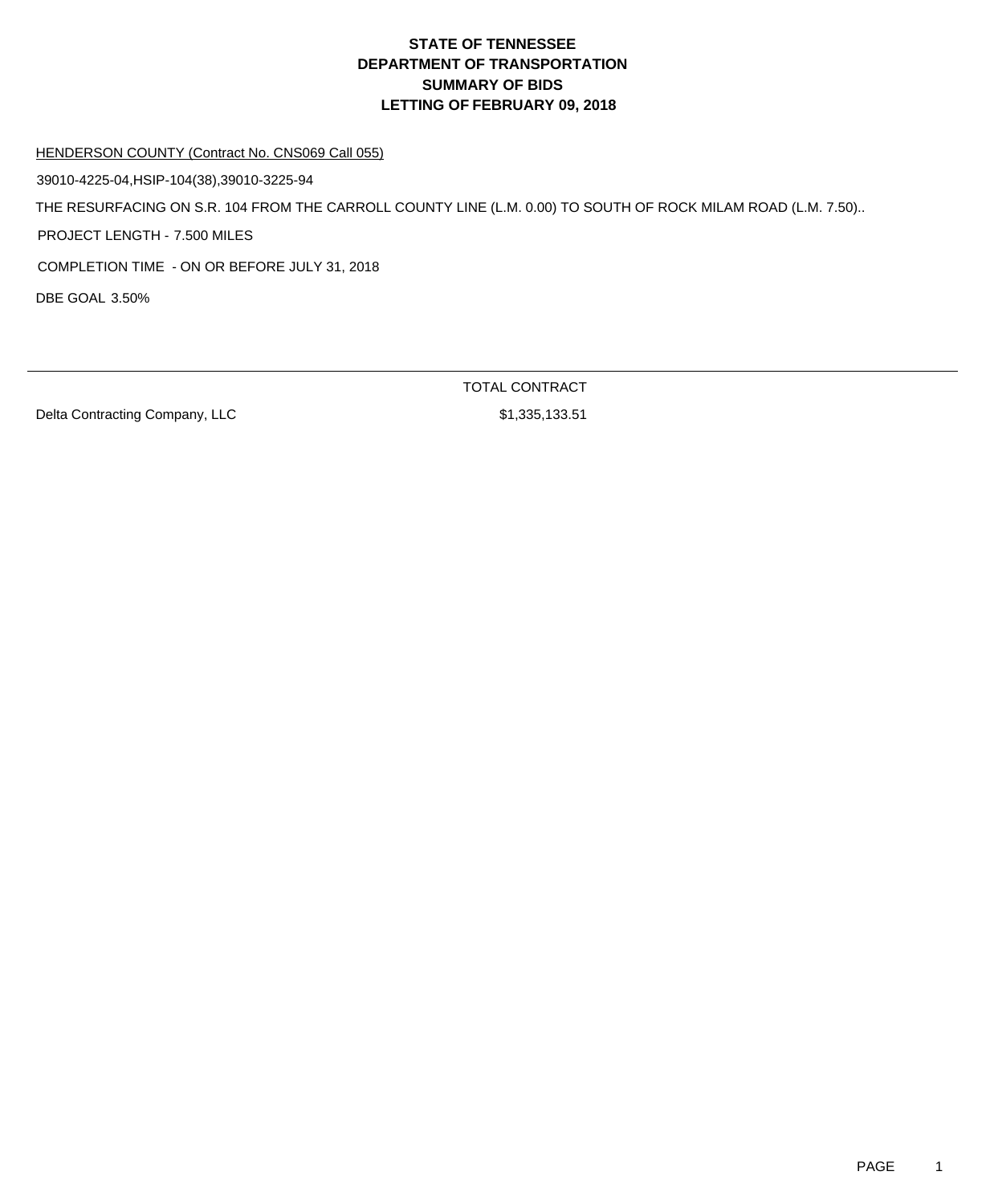|        |                                                                |                   |                   | <b>CONTRACT CNS069</b> |
|--------|----------------------------------------------------------------|-------------------|-------------------|------------------------|
|        | <b>ROADWAY CATEGORY</b>                                        |                   | <b>UNIT PRICE</b> | <b>EXTENSION</b>       |
|        | 202-03.01 REMOVAL OF ASPHALT PAVEMENT                          |                   |                   |                        |
|        | Delta Contracting Company, LLC                                 | 1,027.000 S.Y.    | \$48.0000         | \$49,296.00            |
| 203-06 | <b>WATER</b>                                                   |                   |                   |                        |
|        | Delta Contracting Company, LLC                                 | 17.000 M.G.       | \$5.0000          | \$85.00                |
| 303-02 | MINERAL AGGREGATE, TYPE B BASE, GRADING (D)                    |                   |                   |                        |
|        | Delta Contracting Company, LLC                                 | 2,184.000 TON     | \$29.9400         | \$65,388.96            |
|        | 307-01.01 ASPHALT CONCRETE MIX (PG64-22) (BPMB-HM) GRADING A   |                   |                   |                        |
|        | Delta Contracting Company, LLC                                 | 473.000 TON       | \$126.0000        | \$59,598.00            |
|        | 307-01.10 ASPHALT CONCRETE MIX (PG64-22) (BPMB-HM) GRADING C-W |                   |                   |                        |
|        | Delta Contracting Company, LLC                                 | 8,780.000 TON     | \$89.5900         | \$786,600.20           |
| 403-01 | BITUMINOUS MATERIAL FOR TACK COAT (TC)                         |                   |                   |                        |
|        | Delta Contracting Company, LLC                                 | 31.000 TON        | \$705.0000        | \$21,855.00            |
|        | 415-01.02 COLD PLANING BITUMINOUS PAVEMENT                     |                   |                   |                        |
|        | Delta Contracting Company, LLC                                 | 7,835.000 S.Y.    | \$4.6100          | \$36,119.35            |
|        | 607-37.02 18" CORRUGATED METAL PIPE CULVERT                    |                   |                   |                        |
|        | Delta Contracting Company, LLC                                 | 450.000 L.F.      | \$60.0000         | \$27,000.00            |
|        | 705-02.10 GUARDRAIL TRANSITION 27IN TO 31IN                    |                   |                   |                        |
|        | Delta Contracting Company, LLC                                 | <b>6.000 EACH</b> | \$550.0000        | \$3,300.00             |
|        | 705-04.09 EARTH PAD FOR TYPE 38 GR END TREATMENT               |                   |                   |                        |
|        | Delta Contracting Company, LLC                                 | <b>1.000 EACH</b> | \$3,200.0000      | \$3,200.00             |
|        | 705-06.20 TANGENT ENERGY ABSORBING TERM MASH TL-3              |                   |                   |                        |
|        | Delta Contracting Company, LLC                                 | <b>6.000 EACH</b> | \$2,720.0000      | \$16,320.00            |
| 712-01 | <b>TRAFFIC CONTROL</b>                                         |                   |                   |                        |
|        | Delta Contracting Company, LLC                                 | 1.000 LS          | \$36,000.0000     | \$36,000.00            |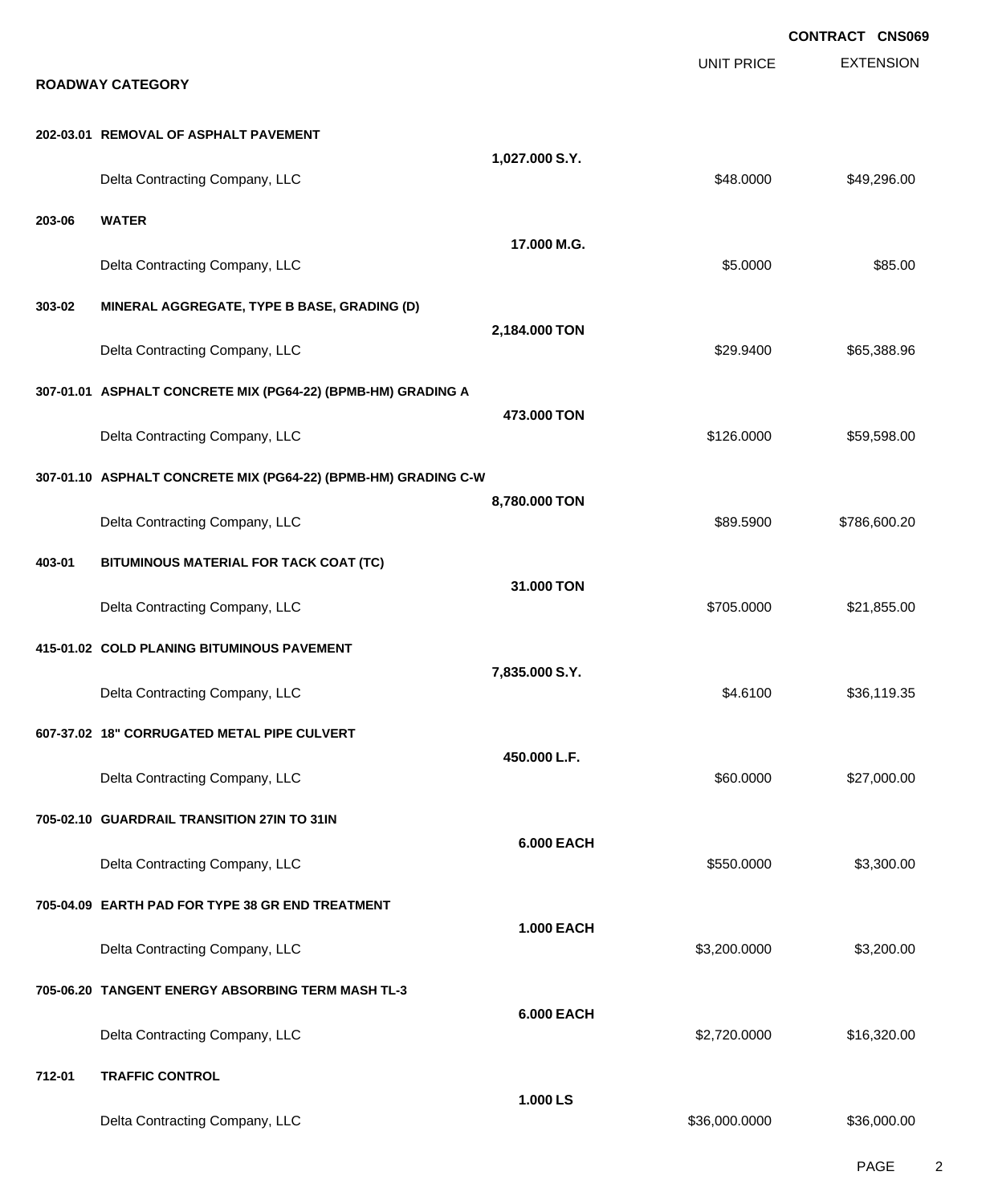|        |                                                              |                | <b>UNIT PRICE</b> | <b>CONTRACT CNS069</b><br><b>EXTENSION</b> |
|--------|--------------------------------------------------------------|----------------|-------------------|--------------------------------------------|
| 712-06 | <b>SIGNS (CONSTRUCTION)</b>                                  |                |                   |                                            |
|        | Delta Contracting Company, LLC                               | 1,200.000 S.F. | \$8.5000          | \$10,200.00                                |
|        | 713-02.20 ROADSIDE OBSTACLE DELINEATION                      |                |                   |                                            |
|        | Delta Contracting Company, LLC                               | 63,000 S.F.    | \$15.0000         | \$945.00                                   |
|        | 716-01.21 Snwplwble Pvmt Mrkrs (Bi-Dir)(1 Color)             |                |                   |                                            |
|        | Delta Contracting Company, LLC                               | 561.000 EACH   | \$37.0000         | \$20,757.00                                |
|        | 716-01.30 REMOVAL OF SNOWPLOWABLE REFLECTIVE MARKER          |                |                   |                                            |
|        | Delta Contracting Company, LLC                               | 138,000 EACH   | \$15.0000         | \$2,070.00                                 |
|        | 716-02.05 PLASTIC PAVEMENT MARKING (STOP LINE)               |                |                   |                                            |
|        | Delta Contracting Company, LLC                               | 448.000 L.F.   | \$16.0000         | \$7,168.00                                 |
|        | 716-05.01 PAINTED PAVEMENT MARKING (4" LINE)                 |                |                   |                                            |
|        | Delta Contracting Company, LLC                               | 15.000 L.M.    | \$600.0000        | \$9,000.00                                 |
|        | 716-12.02 ENHANCED FLATLINE THERMO PVMT MRKNG (6IN LINE)     |                |                   |                                            |
|        | Delta Contracting Company, LLC                               | 15.000 L.M.    | \$5,700.0000      | \$85,500.00                                |
|        | 716-13.01 SPRAY THERMO PVMT MRKNG (60 mil) (4IN LINE)        |                |                   |                                            |
|        | Delta Contracting Company, LLC                               | 15.000 L.M.    | \$3,700.0000      | \$55,500.00                                |
|        | 716-13.04 SPRAY THERMO PVMT MRKNG (60 mil) (4IN DOTTED LINE) |                |                   |                                            |
|        | Delta Contracting Company, LLC                               | 77.000 L.F.    | \$3.0000          | \$231.00                                   |
| 717-01 | <b>MOBILIZATION</b>                                          |                |                   |                                            |
|        | Delta Contracting Company, LLC                               | 1.000 LS       | \$39,000.0000     | \$39,000.00                                |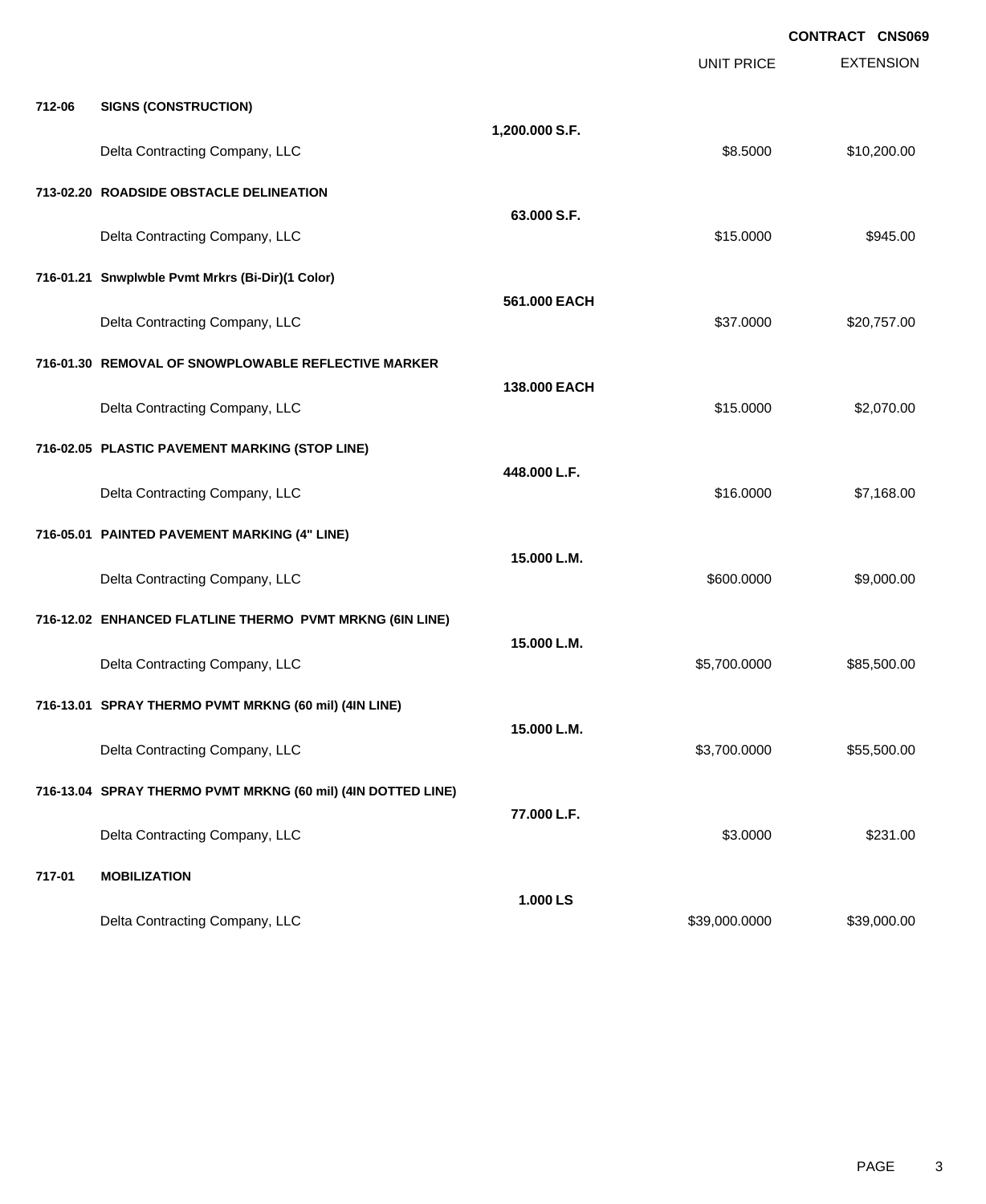Delta Contracting Company, LLC  $$1,335,133.51$ 

### **TOTAL CONTRACT**

Delta Contracting Company, LLC \$1,335,133.51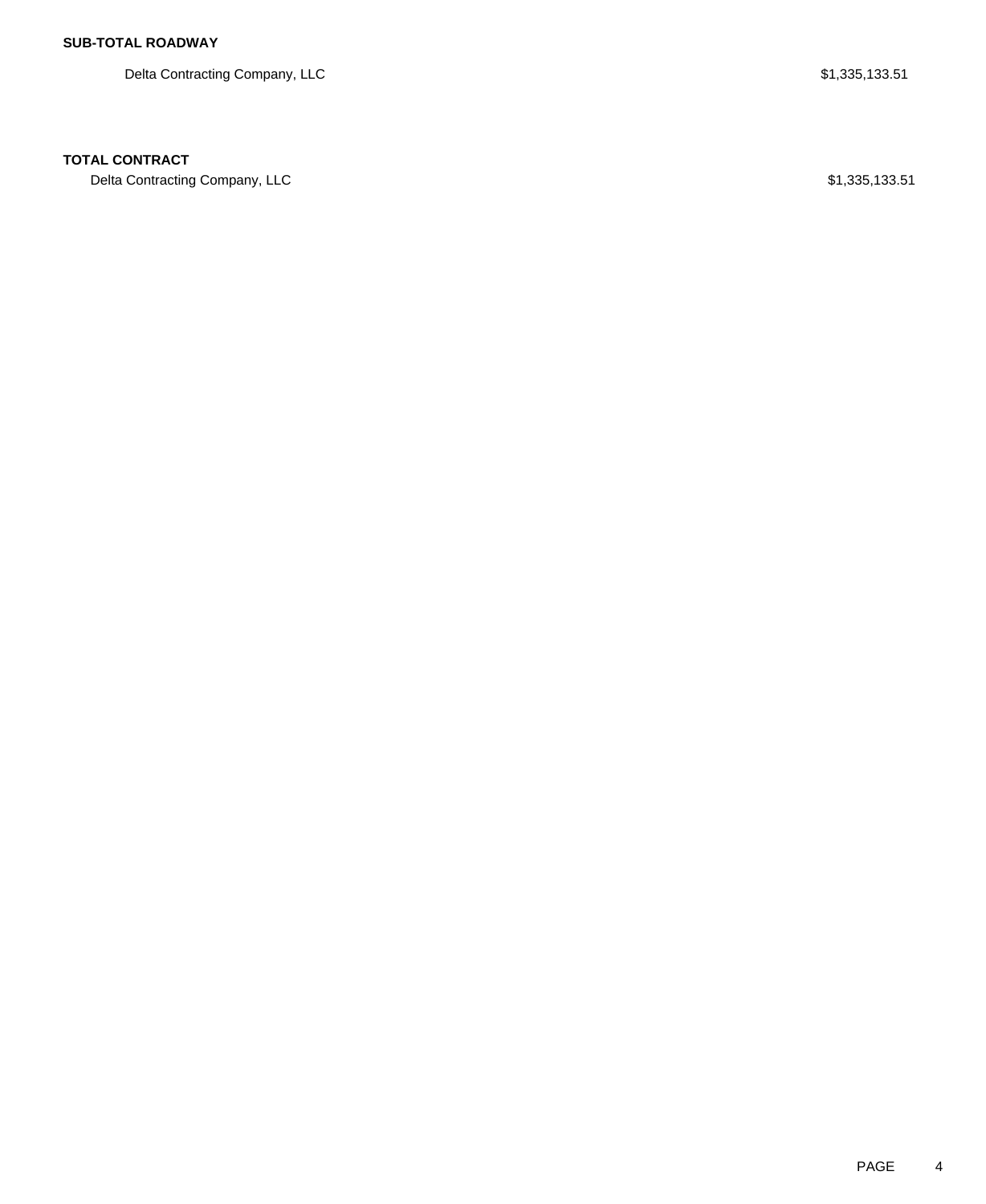HICKMAN COUNTY (Contract No. CNS042 Call 056)

STP/HSIP-50(61),41008-3228-94,41008-8228-14

THE RESURFACING ON S.R. 50 FROM EAST OF HILLS ROAD (L.M. 17.82) TO COLLINS LANE (L.M. 25.25).

PROJECT LENGTH - 7.430 MILES

COMPLETION TIME - ON OR BEFORE JULY 31, 2018

DBE GOAL 6.50%

Eubank Asphalt Paving & Sealing \$626,152.00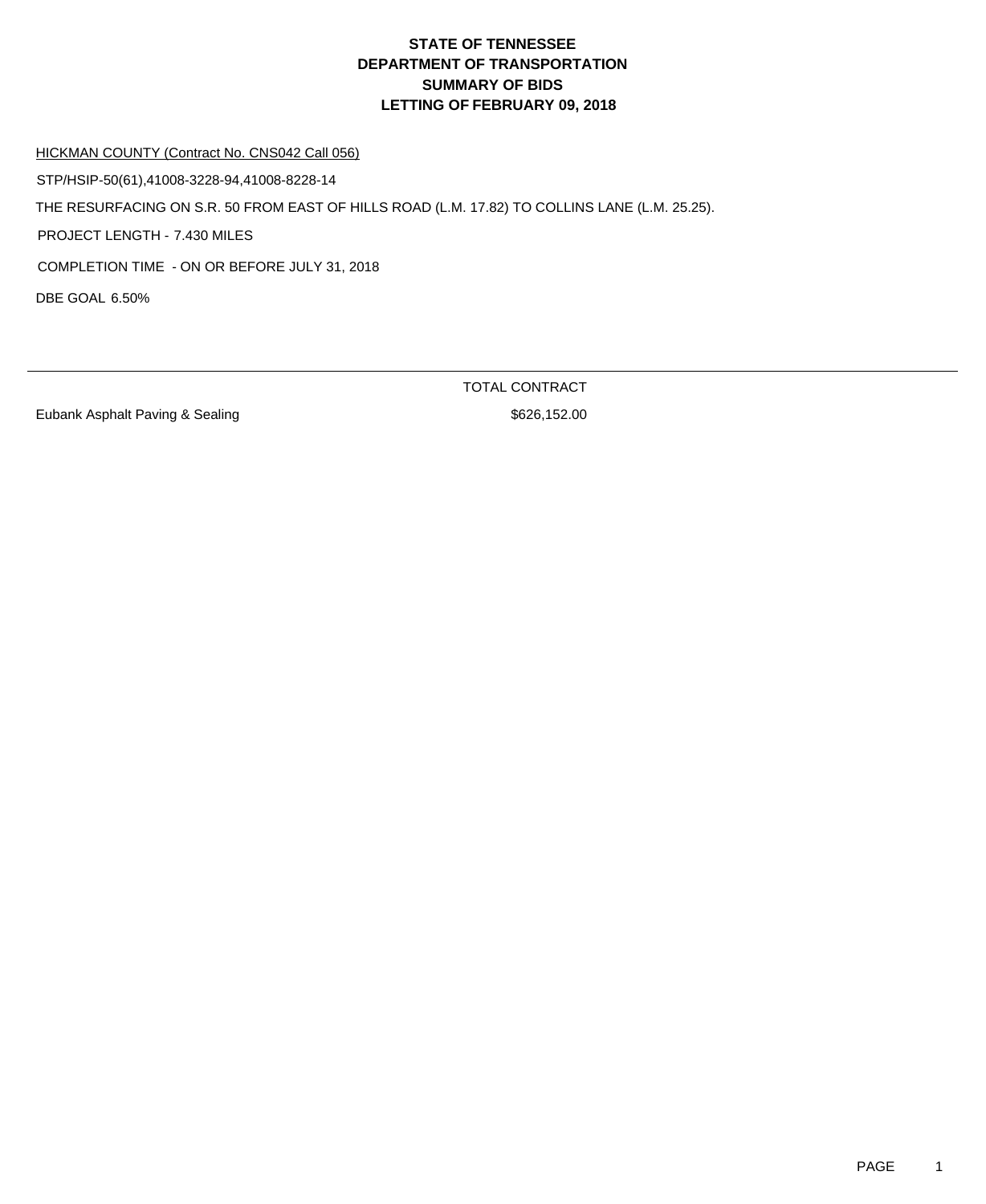|        |                                                                  |                   |                   | <b>CONTRACT CNS042</b> |
|--------|------------------------------------------------------------------|-------------------|-------------------|------------------------|
|        | <b>ROADWAY CATEGORY</b>                                          |                   | <b>UNIT PRICE</b> | <b>EXTENSION</b>       |
|        |                                                                  |                   |                   |                        |
| 303-01 | MINERAL AGGREGATE, TYPE A BASE, GRADING D                        | 1,384.000 TON     |                   |                        |
|        | Eubank Asphalt Paving & Sealing                                  |                   | \$16.0000         | \$22,144.00            |
| 403-01 | BITUMINOUS MATERIAL FOR TACK COAT (TC)                           |                   |                   |                        |
|        | Eubank Asphalt Paving & Sealing                                  | 38.000 TON        | \$375.0000        | \$14,250.00            |
|        | 407-07.01 INTELLIGENT COMPACTION EQUIPMENT                       |                   |                   |                        |
|        | Eubank Asphalt Paving & Sealing                                  | 1.000 LS          | \$31,500.0000     | \$31,500.00            |
|        | 411-03.12 ACS MIX(PG64-22) THIN LIFT D ASPHALT                   |                   |                   |                        |
|        | Eubank Asphalt Paving & Sealing                                  | 5,029.000 TON     | \$72.0000         | \$362,088.00           |
|        | 411-12.03 SCORING FOR RUMBLE STRIPE (NON-CONTINUOUS) (8IN WIDTH) |                   |                   |                        |
|        | Eubank Asphalt Paving & Sealing                                  | 12.000 L.M.       | \$300.0000        | \$3,600.00             |
|        | 705-02.10 GUARDRAIL TRANSITION 27IN TO 31IN                      |                   |                   |                        |
|        | Eubank Asphalt Paving & Sealing                                  | 16.000 EACH       | \$1,500.0000      | \$24,000.00            |
|        | 705-06.20 TANGENT ENERGY ABSORBING TERM MASH TL-3                |                   |                   |                        |
|        | Eubank Asphalt Paving & Sealing                                  | 16.000 EACH       | \$2,500.0000      | \$40,000.00            |
| 706-01 | <b>GUARDRAIL REMOVED</b>                                         |                   |                   |                        |
|        | Eubank Asphalt Paving & Sealing                                  | 1,200.000 L.F.    | \$1.0000          | \$1,200.00             |
| 712-01 | <b>TRAFFIC CONTROL</b>                                           |                   |                   |                        |
|        | Eubank Asphalt Paving & Sealing                                  | 1.000 LS          | \$2,000.0000      | \$2,000.00             |
|        | 712-04.01 FLEXIBLE DRUMS (CHANNELIZING)                          |                   |                   |                        |
|        | Eubank Asphalt Paving & Sealing                                  | 25.000 EACH       | \$20.0000         | \$500.00               |
|        | 712-05.01 WARNING LIGHTS (TYPE A)                                |                   |                   |                        |
|        | Eubank Asphalt Paving & Sealing                                  | <b>4.000 EACH</b> | \$5.0000          | \$20.00                |
| 712-06 | <b>SIGNS (CONSTRUCTION)</b>                                      |                   |                   |                        |
|        | Eubank Asphalt Paving & Sealing                                  | 784.000 S.F.      | \$5.0000          | \$3,920.00             |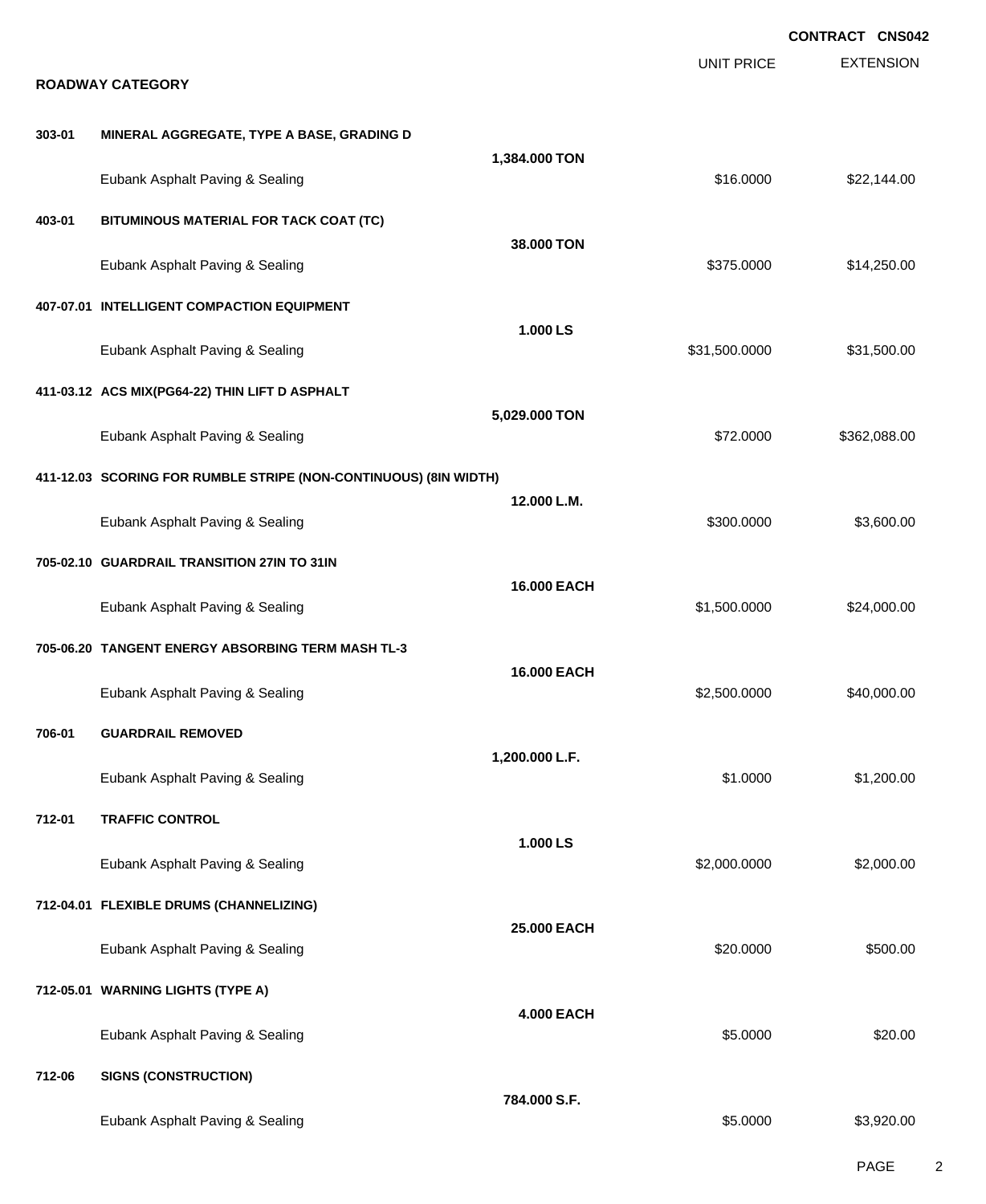EXTENSION **CONTRACT CNS042** UNIT PRICE **713-16.20 SIGNS (TRUCK SYMBOL W11-10) 1.000 EACH** Eubank Asphalt Paving & Sealing  $$500.000$  \$500.000 \$500.000 **713-16.21 SIGNS (LEFT CURVE W1-4L) 1.000 EACH** Eubank Asphalt Paving & Sealing \$500.000 \$500.000 \$500.000 \$500.000 \$500.000 **716-01.21 Snwplwble Pvmt Mrkrs (Bi-Dir)(1 Color) 491.000 EACH** Eubank Asphalt Paving & Sealing \$30.000 \$14,730.00 **716-12.02 ENHANCED FLATLINE THERMO PVMT MRKNG (6IN LINE) 11.100 L.M.** Eubank Asphalt Paving & Sealing \$5,000.0000 \$55,500.000 \$55,500.000 **716-13.02 SPRAY THERMO PVMT MRKNG (60 mil) (6IN LINE) 14.900 L.M.** Eubank Asphalt Paving & Sealing \$3,000.000 \$44,700.00 **717-01 MOBILIZATION 1.000 LS** Eubank Asphalt Paving & Sealing **\$5,000.000 \$5,000.000 \$5,000.000** \$5,000.000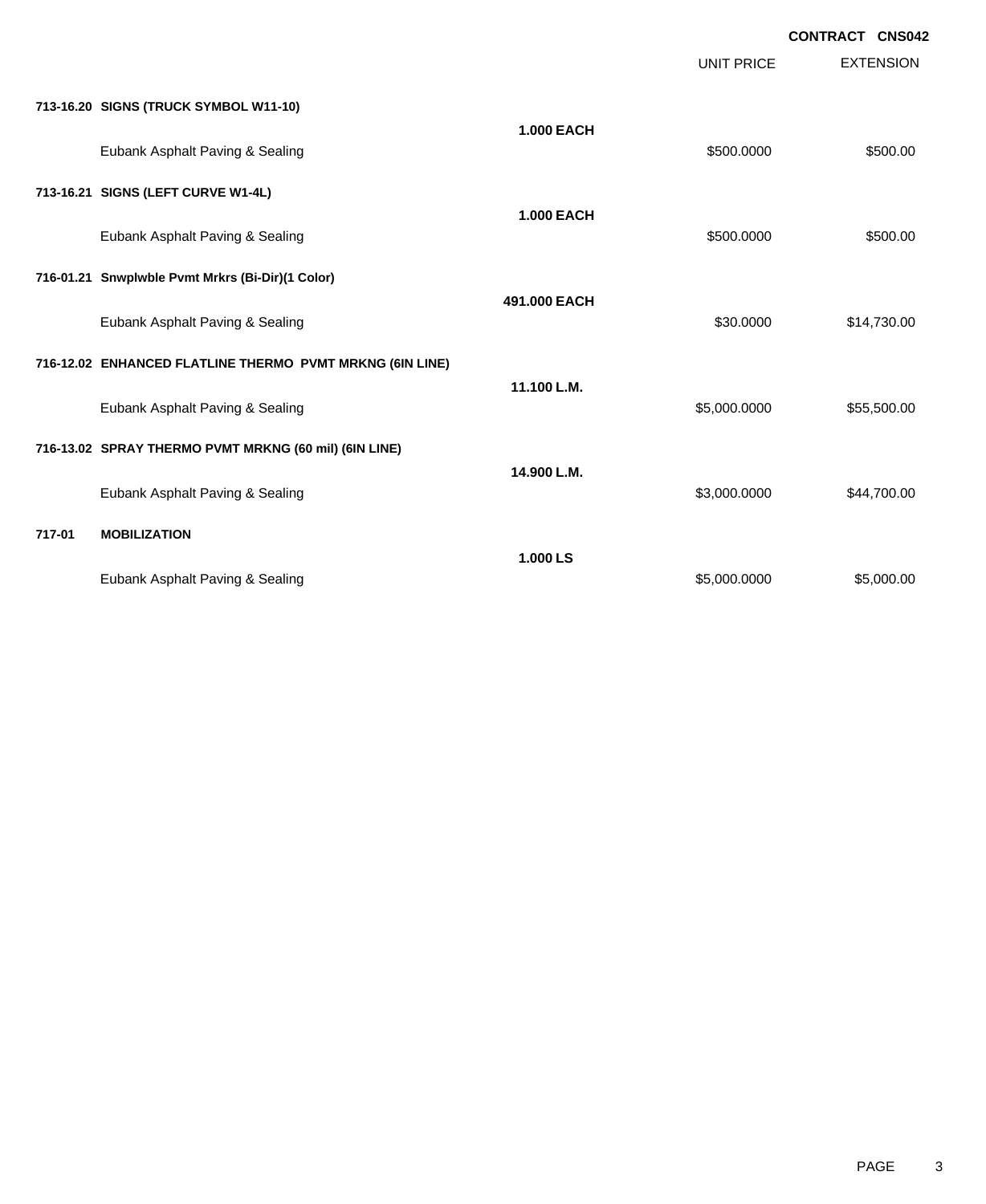Eubank Asphalt Paving & Sealing \$626,152.00

## **TOTAL CONTRACT**

Eubank Asphalt Paving & Sealing **\$626,152.00** Security and the season of the season of the season of the season of the season of the season of the season of the season of the season of the season of the season of the seaso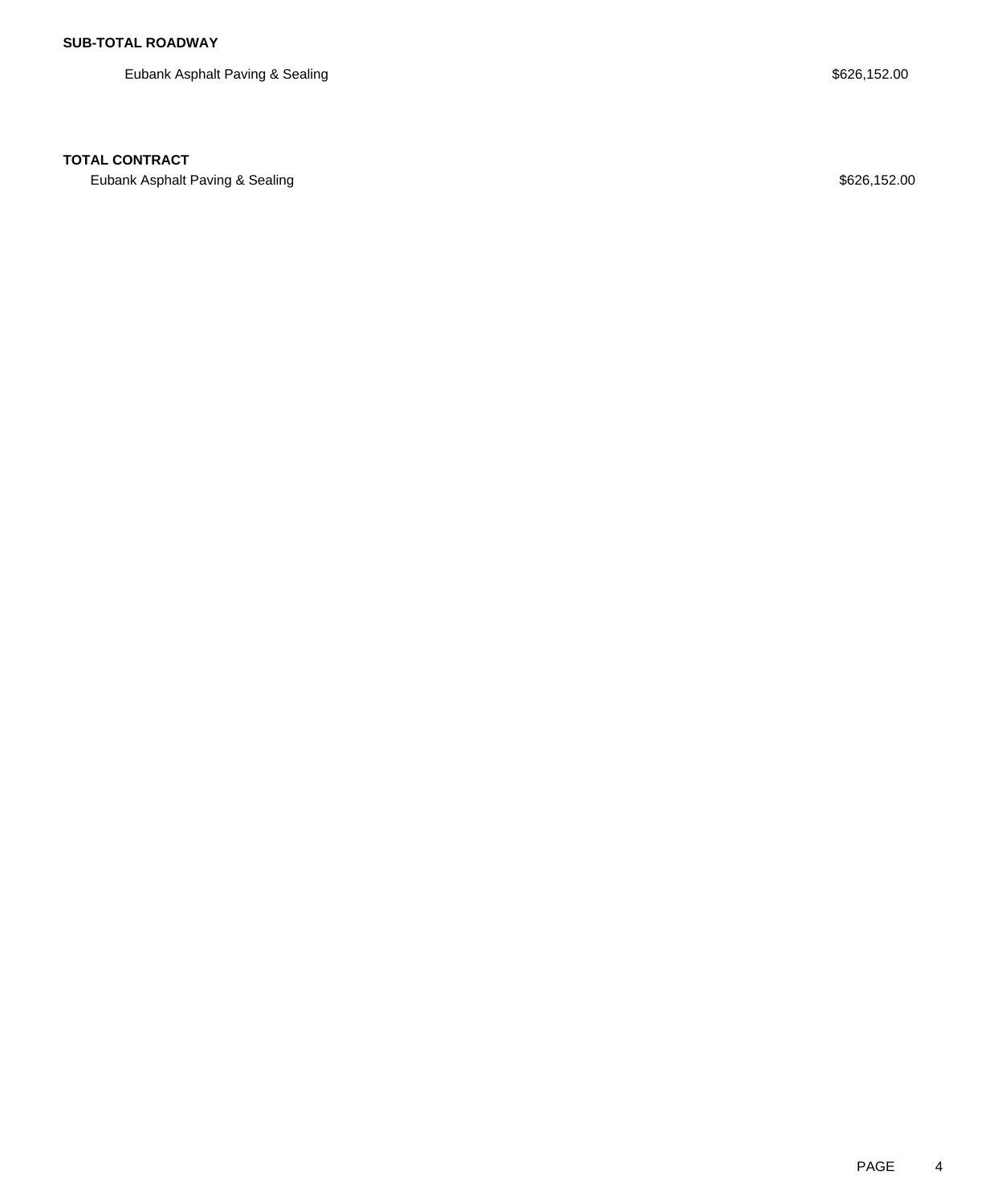#### HOUSTON COUNTY (Contract No. CNS043 Call 057)

STP/HSIP-147(4),42004-3222-94,42004-8222-14

THE RESURFACING ON S.R. 147 FROM THE TENNESSEE RIVER (L.M. 0.00) TO THE BRIDGE OVER CANE CREEK (L.M. 6.16).

PROJECT LENGTH - 6.160 MILES

COMPLETION TIME - ON OR BEFORE JULY 31, 2018

DBE GOAL 4.00%

Eubank Asphalt Paving & Sealing \$447,815.25 Jones Bros. Contractors, LLC \$568,180.90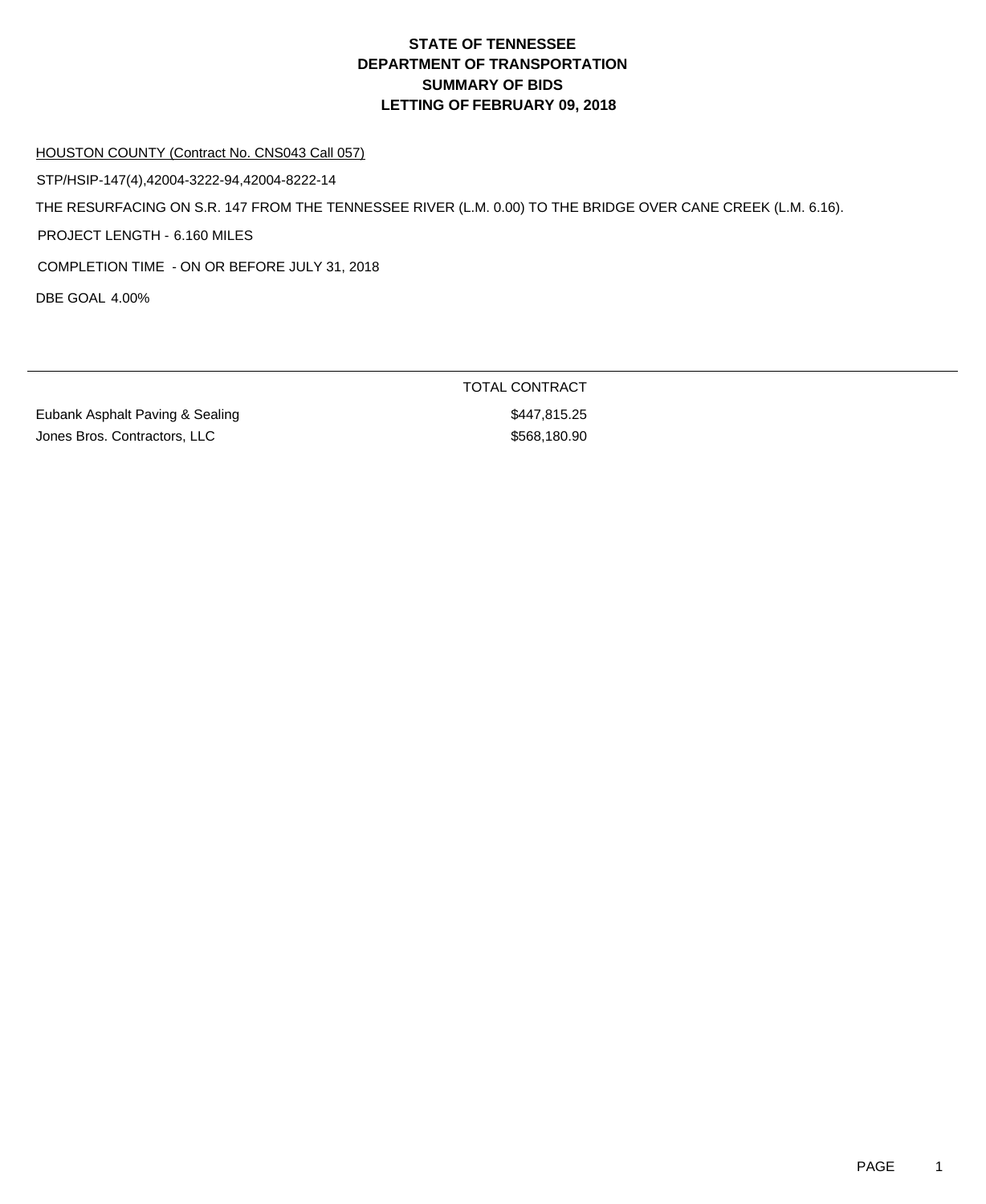|        |                                                                  |                   |                         | <b>CONTRACT CNS043</b>       |
|--------|------------------------------------------------------------------|-------------------|-------------------------|------------------------------|
|        | <b>ROADWAY CATEGORY</b>                                          |                   | <b>UNIT PRICE</b>       | <b>EXTENSION</b>             |
|        |                                                                  |                   |                         |                              |
| 303-01 | MINERAL AGGREGATE, TYPE A BASE, GRADING D                        |                   |                         |                              |
|        |                                                                  | 1,631.000 TON     |                         |                              |
|        | Eubank Asphalt Paving & Sealing<br>Jones Bros. Contractors, LLC  |                   | \$12.5000<br>\$25.0000  | \$20,387.50<br>\$40,775.00   |
|        | 307-01.08 ASPHALT CONCRETE MIX (PG64-22) (BPMB-HM) GRADING B-M2  |                   |                         |                              |
|        |                                                                  | 200,000 TON       |                         |                              |
|        | Eubank Asphalt Paving & Sealing<br>Jones Bros. Contractors, LLC  |                   | \$50.0000<br>\$102.9000 | \$10,000.00<br>\$20,580.00   |
| 403-01 | BITUMINOUS MATERIAL FOR TACK COAT (TC)                           |                   |                         |                              |
|        |                                                                  | 31.000 TON        |                         |                              |
|        | Eubank Asphalt Paving & Sealing                                  |                   | \$400.0000              | \$12,400.00                  |
|        | Jones Bros. Contractors, LLC                                     |                   | \$550.0000              | \$17,050.00                  |
|        | 411-03.12 ACS MIX(PG64-22) THIN LIFT D ASPHALT                   |                   |                         |                              |
|        |                                                                  | 3,973.000 TON     |                         |                              |
|        | Eubank Asphalt Paving & Sealing<br>Jones Bros. Contractors, LLC  |                   | \$71.7500<br>\$87.0000  | \$285,062.75<br>\$345,651.00 |
|        |                                                                  |                   |                         |                              |
|        | 411-12.03 SCORING FOR RUMBLE STRIPE (NON-CONTINUOUS) (8IN WIDTH) |                   |                         |                              |
|        |                                                                  | 9.900 L.M.        |                         |                              |
|        | Eubank Asphalt Paving & Sealing                                  |                   | \$300.0000              | \$2,970.00                   |
|        | Jones Bros. Contractors, LLC                                     |                   | \$500.0000              | \$4,950.00                   |
| 712-01 | <b>TRAFFIC CONTROL</b>                                           |                   |                         |                              |
|        |                                                                  | 1.000 LS          |                         |                              |
|        | Eubank Asphalt Paving & Sealing                                  |                   | \$2,000.0000            | \$2,000.00                   |
|        | Jones Bros. Contractors, LLC                                     |                   | \$15,000.0000           | \$15,000.00                  |
|        | 712-04.01 FLEXIBLE DRUMS (CHANNELIZING)                          |                   |                         |                              |
|        |                                                                  | 25.000 EACH       |                         |                              |
|        | Eubank Asphalt Paving & Sealing                                  |                   | \$5.0000                | \$125.00                     |
|        | Jones Bros. Contractors, LLC                                     |                   | \$5.2500                | \$131.25                     |
|        | 712-05.01 WARNING LIGHTS (TYPE A)                                |                   |                         |                              |
|        |                                                                  | <b>4.000 EACH</b> |                         |                              |
|        | Eubank Asphalt Paving & Sealing                                  |                   | \$5.0000                | \$20.00                      |
|        | Jones Bros. Contractors, LLC                                     |                   | \$5.2500                | \$21.00                      |
| 712-06 | <b>SIGNS (CONSTRUCTION)</b>                                      |                   |                         |                              |
|        |                                                                  | 1,288.000 S.F.    |                         |                              |
|        | Eubank Asphalt Paving & Sealing                                  |                   | \$5.0000                | \$6,440.00                   |
|        | Jones Bros. Contractors, LLC                                     |                   | \$7.8500                | \$10,110.80                  |
|        | 716-01.21 Snwplwble Pvmt Mrkrs (Bi-Dir)(1 Color)                 |                   |                         |                              |
|        |                                                                  | 407.000 EACH      |                         |                              |
|        | Eubank Asphalt Paving & Sealing                                  |                   | \$30.0000               | \$12,210.00                  |
|        | Jones Bros. Contractors, LLC                                     |                   | \$31.5500               | \$12,840.85                  |
|        |                                                                  |                   |                         |                              |

PAGE 2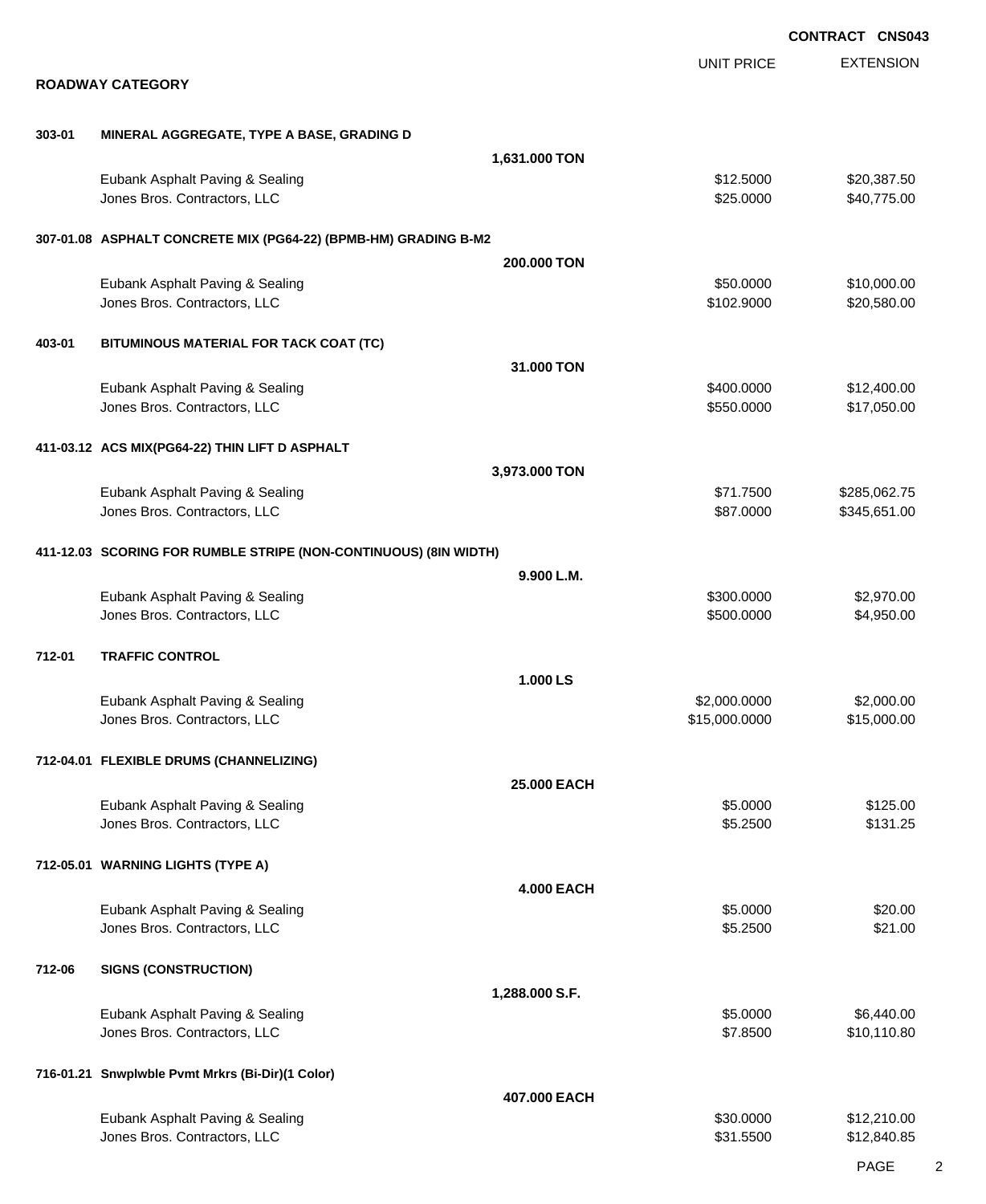|        |                                                          |             | UNIT PRICE    | <b>EXTENSION</b> |
|--------|----------------------------------------------------------|-------------|---------------|------------------|
|        | 716-12.02 ENHANCED FLATLINE THERMO PVMT MRKNG (6IN LINE) |             |               |                  |
|        |                                                          | 9.400 L.M.  |               |                  |
|        | Eubank Asphalt Paving & Sealing                          |             | \$5,000.0000  | \$47,000.00      |
|        | Jones Bros. Contractors, LLC                             |             | \$5,265.0000  | \$49,491.00      |
|        | 716-13.02 SPRAY THERMO PVMT MRKNG (60 mil) (6IN LINE)    |             |               |                  |
|        |                                                          | 12.400 L.M. |               |                  |
|        | Eubank Asphalt Paving & Sealing                          |             | \$3,000.0000  | \$37,200.00      |
|        | Jones Bros. Contractors, LLC                             |             | \$2,950.0000  | \$36,580.00      |
| 717-01 | <b>MOBILIZATION</b>                                      |             |               |                  |
|        |                                                          | 1.000 LS    |               |                  |
|        | Eubank Asphalt Paving & Sealing                          |             | \$12,000.0000 | \$12,000.00      |
|        | Jones Bros. Contractors, LLC                             |             | \$15,000.0000 | \$15,000.00      |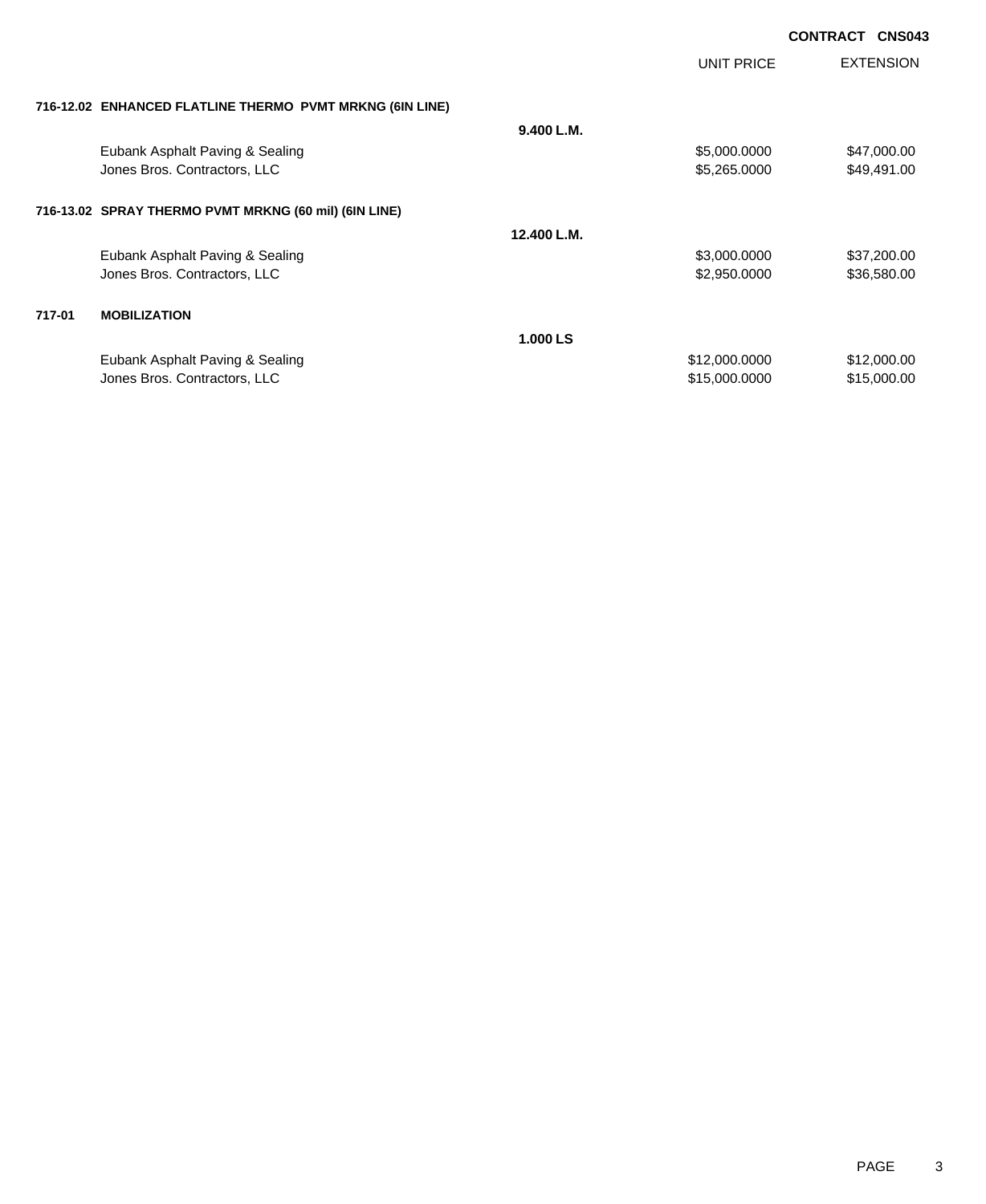## **SUB-TOTAL ROADWAY**

Eubank Asphalt Paving & Sealing \$447,815.25 Jones Bros. Contractors, LLC \$568,180.90

#### **TOTAL CONTRACT**

Eubank Asphalt Paving & Sealing \$447,815.25 Jones Bros. Contractors, LLC \$568,180.90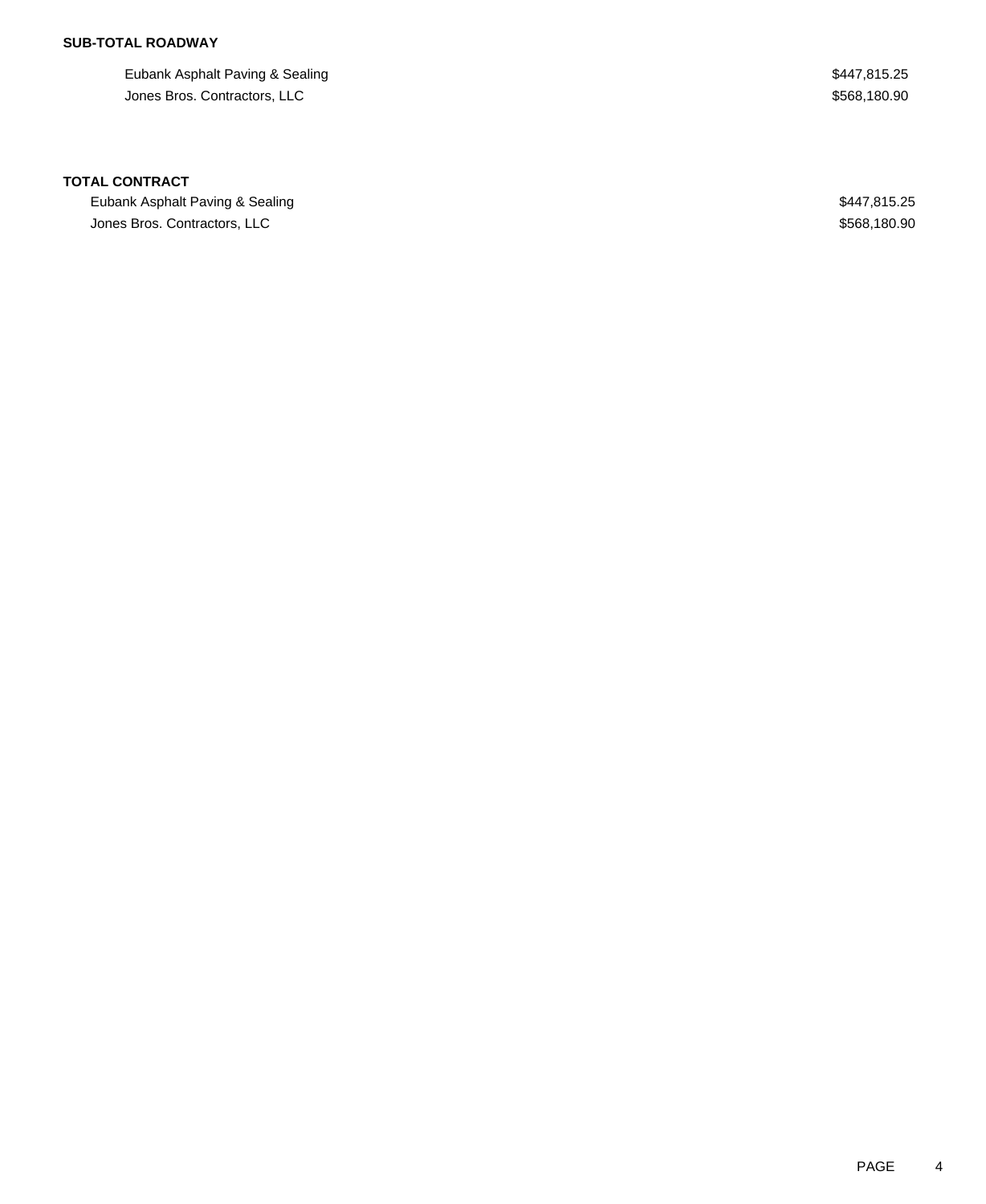# **DEPARTMENT OF TRANSPORTATION SUMMARY OF BIDS LETTING OF FEBRUARY 09, 2018 STATE OF TENNESSEE**

#### HUMPHREYS COUNTY (Contract No. CNS032 Call 058)

43951-3507-04

THE CONSTRUCTION OF A CONCRETE BOX BEAM BRIDGE ON DUPONT ACCESS ROAD OVER THE C.S.X. RAILROAD (L.M. 0.22) IN NEW JOHNSONVILLE, INCLUDING GRADING, DRAINAGE AND PAVING.

PROJECT LENGTH - 0.061 MILES

COMPLETION TIME - ON OR BEFORE MAY 31, 2019

|                                      | <b>TOTAL CONTRACT</b> |
|--------------------------------------|-----------------------|
| Harold Coffey Construction Co., Inc. | \$1.599.444.30        |
| Jones Bros. Contractors, LLC         | \$1,899,716.75        |
| Bell & Associates Construction, L.P. | \$1,918,000.00        |
| Dement Construction Company, LLC     | \$1.992.049.39        |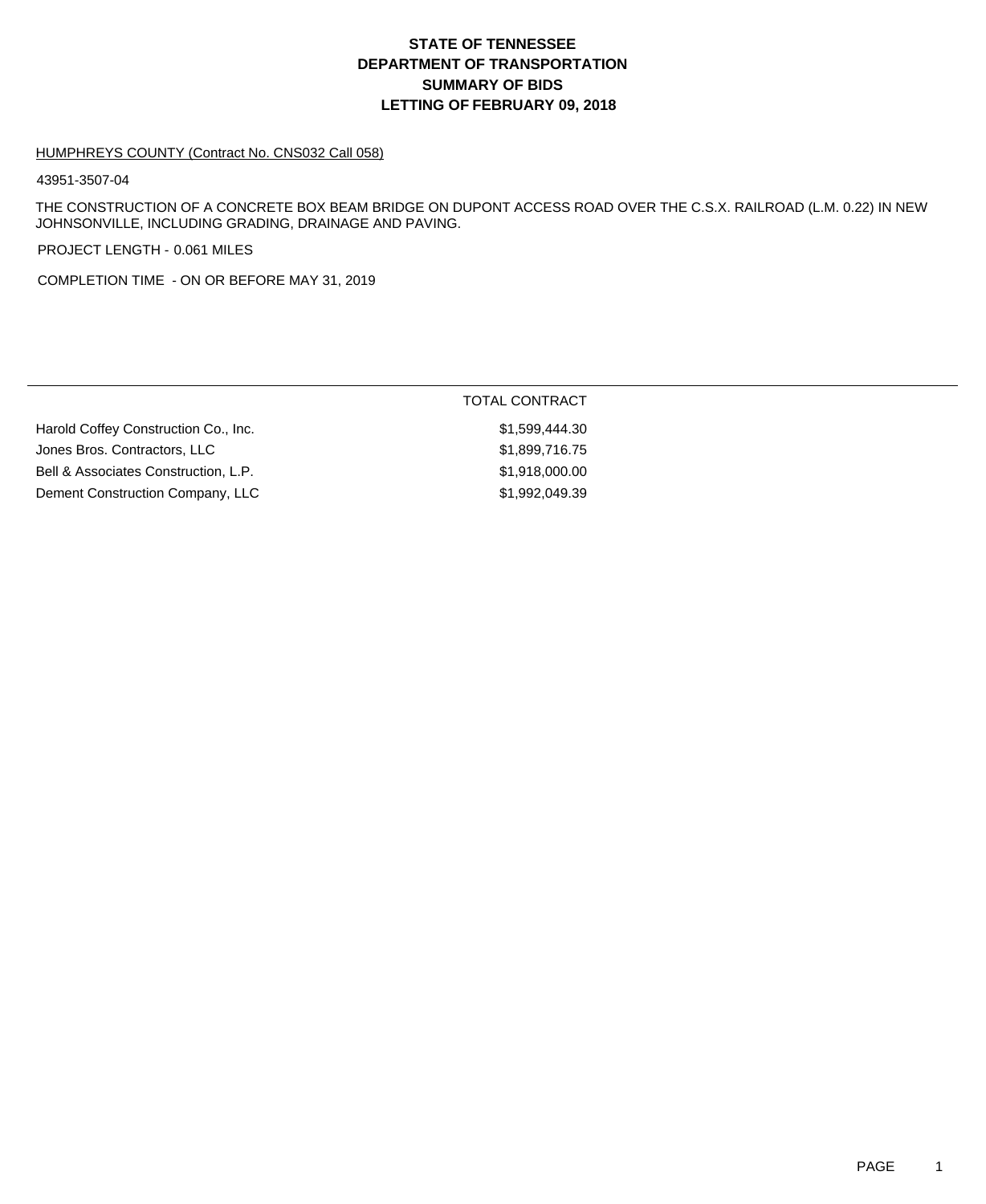|        |                                                                      |                   |                              | UUNIKAUI UNJUJ           |
|--------|----------------------------------------------------------------------|-------------------|------------------------------|--------------------------|
|        |                                                                      |                   | <b>UNIT PRICE</b>            | <b>EXTENSION</b>         |
|        | <b>ROADWAY CATEGORY</b>                                              |                   |                              |                          |
| 105-01 | <b>CONSTRUCTION STAKES, LINES AND GRADES</b>                         |                   |                              |                          |
|        |                                                                      | 1.000 LS          |                              |                          |
|        | Harold Coffey Construction Co., Inc.                                 |                   | \$19,000.0000                | \$19,000.00              |
|        | Jones Bros. Contractors, LLC                                         |                   | \$11,500.0000                | \$11,500.00              |
|        | Bell & Associates Construction, L.P.                                 |                   | \$25,000.0000                | \$25,000.00              |
|        | Dement Construction Company, LLC                                     |                   | \$20,000.0000                | \$20,000.00              |
| 209-05 | <b>SEDIMENT REMOVAL</b>                                              |                   |                              |                          |
|        |                                                                      | 14.000 C.Y.       |                              |                          |
|        | Harold Coffey Construction Co., Inc.                                 |                   | \$15.0000                    | \$210.00                 |
|        | Jones Bros. Contractors, LLC                                         |                   | \$150.0000                   | \$2,100.00               |
|        | Bell & Associates Construction, L.P.                                 |                   | \$40.0000                    | \$560.00                 |
|        | Dement Construction Company, LLC                                     |                   | \$35.0000                    | \$490.00                 |
|        | 209-08.02 TEMPORARY SILT FENCE (WITH BACKING)                        |                   |                              |                          |
|        |                                                                      | 390.000 L.F.      |                              |                          |
|        | Harold Coffey Construction Co., Inc.                                 |                   | \$8.0000                     | \$3,120.00               |
|        | Jones Bros. Contractors, LLC                                         |                   | \$5.0000                     | \$1,950.00               |
|        | Bell & Associates Construction, L.P.                                 |                   | \$5.4000                     | \$2,106.00               |
|        | Dement Construction Company, LLC                                     |                   | \$5.0000                     | \$1,950.00               |
|        | 209-08.08 ENHANCED ROCK CHECK DAM                                    |                   |                              |                          |
|        |                                                                      | <b>1.000 EACH</b> |                              |                          |
|        | Harold Coffey Construction Co., Inc.                                 |                   | \$1,000.0000                 | \$1,000.00               |
|        | Jones Bros. Contractors, LLC                                         |                   | \$450.0000                   | \$450.00                 |
|        | Bell & Associates Construction, L.P.                                 |                   | \$1,000.0000                 | \$1,000.00               |
|        | Dement Construction Company, LLC                                     |                   | \$450.0000                   | \$450.00                 |
|        | 209-09.01 SANDBAGS                                                   |                   |                              |                          |
|        |                                                                      | 40.000 BAG        |                              |                          |
|        | Harold Coffey Construction Co., Inc.                                 |                   | \$5.0000                     | \$200.00                 |
|        | Jones Bros. Contractors, LLC                                         |                   | \$5.0000                     | \$200.00                 |
|        | Bell & Associates Construction, L.P.                                 |                   | \$15.0000                    | \$600.00                 |
|        | Dement Construction Company, LLC                                     |                   | \$5.0000                     | \$200.00                 |
|        | 209-20.03 POLYETHYLENE SHEETING (6 MIL. MINIMUM)                     |                   |                              |                          |
|        |                                                                      | 20.000 S.Y.       |                              |                          |
|        | Harold Coffey Construction Co., Inc.                                 |                   | \$3.0000                     | \$60.00                  |
|        | Jones Bros. Contractors, LLC                                         |                   | \$1.7500                     | \$35.00                  |
|        | Bell & Associates Construction, L.P.                                 |                   | \$20.0000                    | \$400.00                 |
|        | Dement Construction Company, LLC                                     |                   | \$5.0000                     | \$100.00                 |
|        | 209-65.01 TEMPORARY STREAM DIVERSION (DESCRIPTION)                   |                   |                              |                          |
|        |                                                                      | 1.000 LS          |                              |                          |
|        | Harold Coffey Construction Co., Inc.                                 |                   | \$1,500.0000                 | \$1,500.00               |
|        | Jones Bros. Contractors, LLC<br>Bell & Associates Construction, L.P. |                   | \$1,000.0000                 | \$1,000.00               |
|        | Dement Construction Company, LLC                                     |                   | \$5,000.0000<br>\$1,000.0000 | \$5,000.00<br>\$1,000.00 |
|        |                                                                      |                   |                              |                          |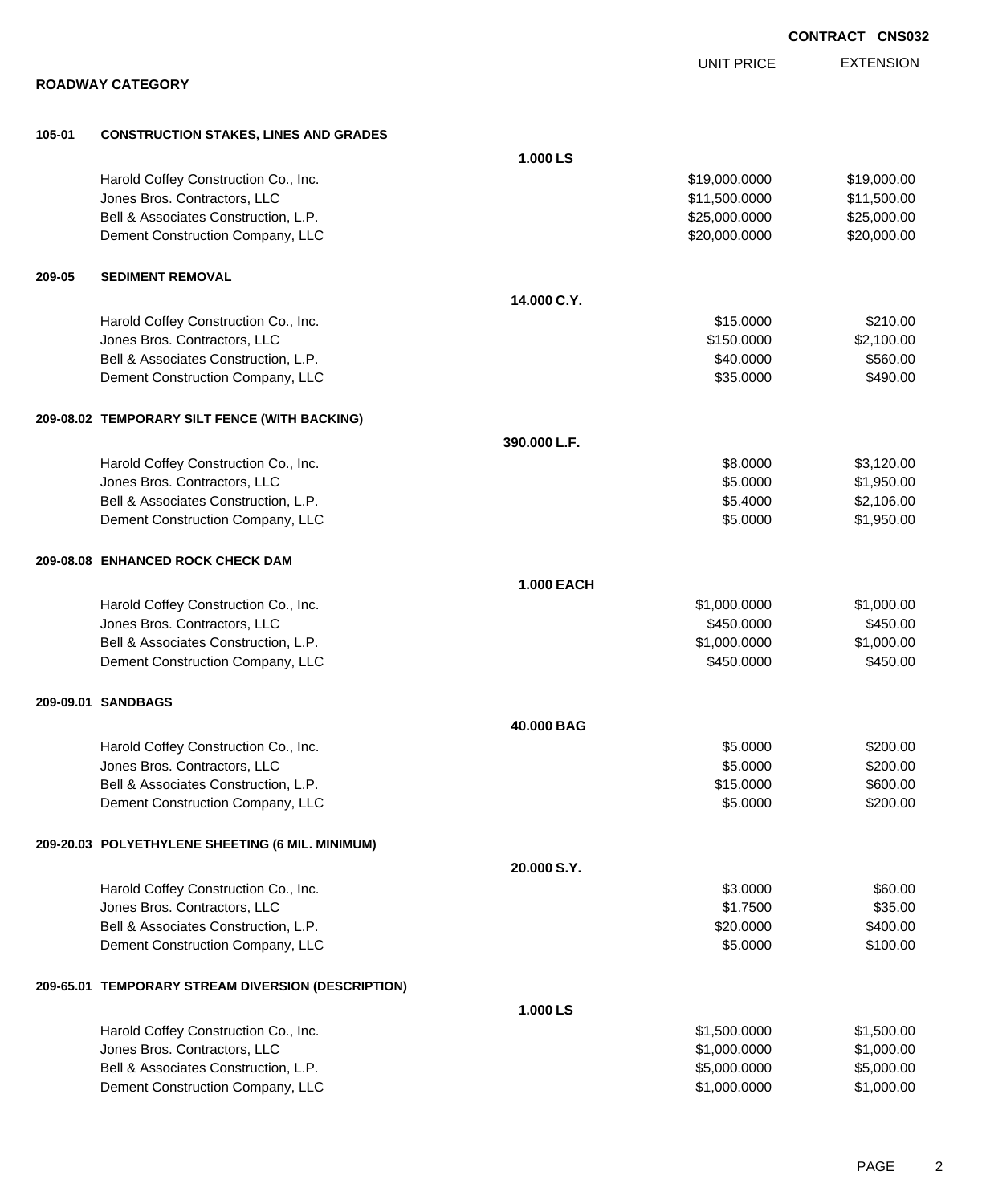|  | <b>CONTRACT CNS032</b> |
|--|------------------------|
|  |                        |

EXTENSION UNIT PRICE **303-01 MINERAL AGGREGATE, TYPE A BASE, GRADING D 106.000 TON** Harold Coffey Construction Co., Inc. 6. The Construction Co., Inc. \$55.0000 \$5,830.00 Jones Bros. Contractors, LLC \$66.0000 \$6,996.00 Bell & Associates Construction, L.P. \$60.000 \$6,360.00 Dement Construction Company, LLC 66.0000 \$6,996.00 **307-01.01 ASPHALT CONCRETE MIX (PG64-22) (BPMB-HM) GRADING A 33.000 TON** Harold Coffey Construction Co., Inc. 6. 2010 12:31 12:315.0000 \$10,395.00 Jones Bros. Contractors, LLC \$265.0000 \$8,745.00 Bell & Associates Construction, L.P.  $$300.000$  \$9,900.00 Dement Construction Company, LLC 6. The state of the state of the state of the state  $$265.0000$  \$8,745.00 **307-01.08 ASPHALT CONCRETE MIX (PG64-22) (BPMB-HM) GRADING B-M2 58.000 TON** Harold Coffey Construction Co., Inc. 6. The Construction Co., Inc. 6. The Construction Co., Inc. 6. The Const Jones Bros. Contractors, LLC \$270.0000 \$15,660.00 Bell & Associates Construction, L.P.  $$300.0000$  \$17,400.00 Dement Construction Company, LLC 60000 \$15,660.00 **402-01 BITUMINOUS MATERIAL FOR PRIME COAT (PC) 0.600 TON** Harold Coffey Construction Co., Inc. 6600.00 \$600.00 \$600.00 \$600.00 Unnes Bros. Contractors, LLC 600.000 \$600.00 \$600.00 Bell & Associates Construction, L.P. \$1,100.0000 \$660.00 Dement Construction Company, LLC 600.000 \$600.00 \$600.00 **402-02 AGGREGATE FOR COVER MATERIAL (PC) 1.000 TON** Harold Coffey Construction Co., Inc. 660.000 \$50.000 \$50.000 \$50.000 \$50.000 \$50.000 \$50.00 Jones Bros. Contractors, LLC 60000 \$50.000 \$50.000 \$50.000 \$50.000 \$50.000 \$50.000 \$50.000 \$50.000 \$50.00 Bell & Associates Construction, L.P. \$55.000 \$55.000 \$55.000 \$55.000 Dement Construction Company, LLC 60000 \$50.000 \$50.000 \$50.000 \$50.000 \$50.000 \$50.000 \$50.00 **403-01 BITUMINOUS MATERIAL FOR TACK COAT (TC) 0.600 TON**

Harold Coffey Construction Co., Inc. 6600.00 \$600.00 \$600.00 \$600.00 versions and the state of the state of the state of the state of the state of the state of the state of the state of the state of the state of the state of the state of the state of the state of the state of the state of t Bell & Associates Construction, L.P. \$1,100.0000 \$660.00 Dement Construction Company, LLC 600.000 \$600.00 \$600.00

**411-01.10 ACS MIX(PG64-22) GRADING D**

| Harold Coffey Construction Co., Inc. | \$315,0000 | \$18,585,00 |
|--------------------------------------|------------|-------------|
| Jones Bros. Contractors, LLC         | \$278,0000 | \$16.402.00 |
| Bell & Associates Construction, L.P. | \$310,0000 | \$18.290.00 |
| Dement Construction Company, LLC     | \$278,0000 | \$16,402,00 |
|                                      |            |             |

**59.000 TON**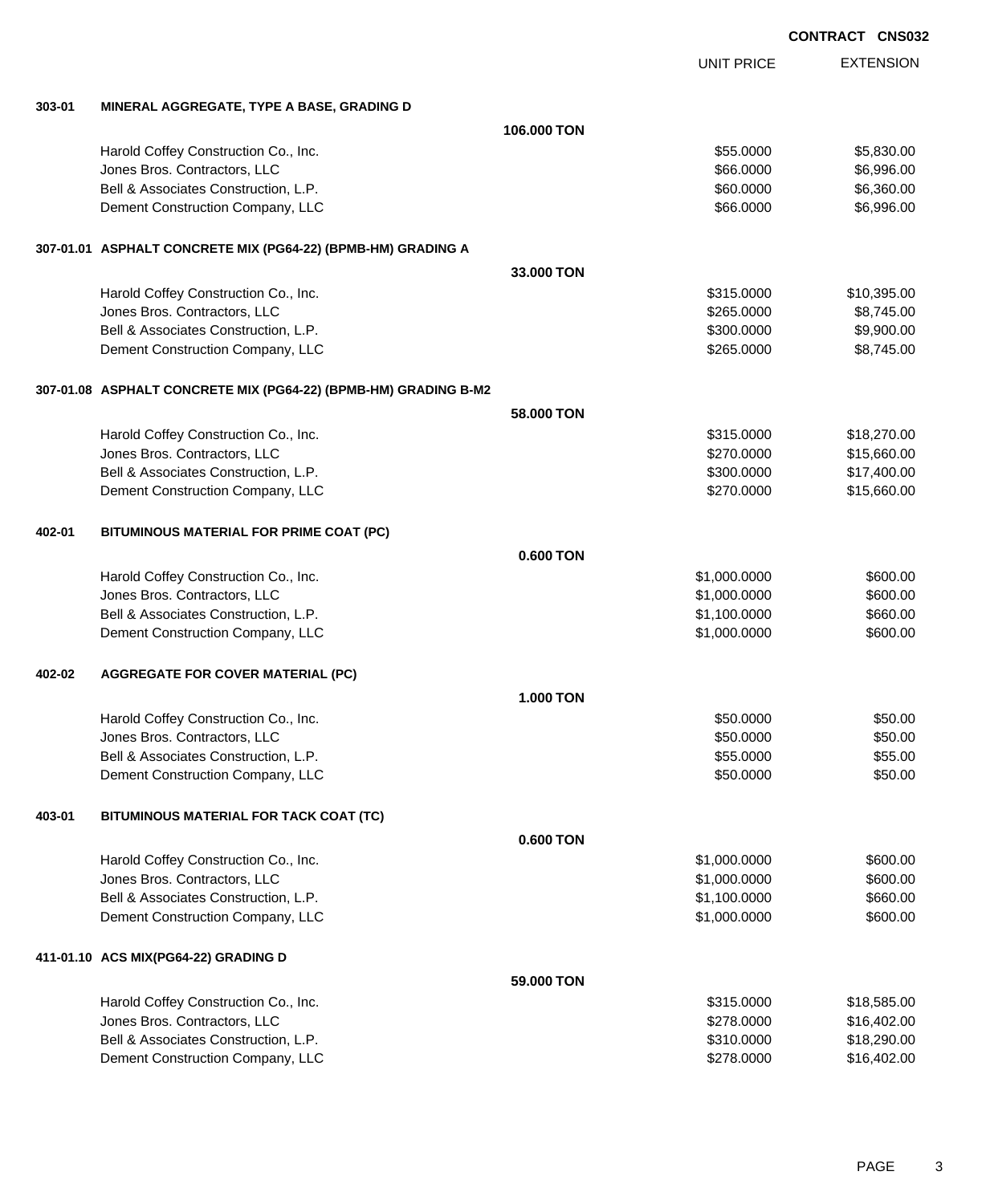UNIT PRICE EXTENSION

| 415-01.01 COLD PLANING BITUMINOUS PAVEMENT         |                   |              |             |
|----------------------------------------------------|-------------------|--------------|-------------|
|                                                    | 60.000 TON        |              |             |
| Harold Coffey Construction Co., Inc.               |                   | \$150.0000   | \$9,000.00  |
| Jones Bros. Contractors, LLC                       |                   | \$150.0000   | \$9,000.00  |
| Bell & Associates Construction, L.P.               |                   | \$165.0000   | \$9,900.00  |
| Dement Construction Company, LLC                   |                   | \$100.0000   | \$6,000.00  |
| 705-01.01 GUARDRAIL AT BRIDGE ENDS                 |                   |              |             |
|                                                    | 108.000 L.F.      |              |             |
| Harold Coffey Construction Co., Inc.               |                   | \$72.2800    | \$7,806.24  |
| Jones Bros. Contractors, LLC                       |                   | \$70.8300    | \$7,649.64  |
| Bell & Associates Construction, L.P.               |                   | \$75.0000    | \$8,100.00  |
| Dement Construction Company, LLC                   |                   | \$70.8300    | \$7,649.64  |
| 705-04.50 PORTABLE BARRIER RAIL DELINEATOR         |                   |              |             |
|                                                    | 8.000 EACH        |              |             |
| Harold Coffey Construction Co., Inc.               |                   | \$10.0000    | \$80.00     |
| Jones Bros. Contractors, LLC                       |                   | \$10.0000    | \$80.00     |
| Bell & Associates Construction, L.P.               |                   | \$16.0000    | \$128.00    |
| Dement Construction Company, LLC                   |                   | \$15.0000    | \$120.00    |
| 705-06.01 W BEAM GR (TYPE 2) MASH TL3              |                   |              |             |
|                                                    | 25.000 L.F.       |              |             |
| Harold Coffey Construction Co., Inc.               |                   | \$29.2500    | \$731.25    |
| Jones Bros. Contractors, LLC                       |                   | \$28.6700    | \$716.75    |
| Bell & Associates Construction, L.P.               |                   | \$31.0000    | \$775.00    |
| Dement Construction Company, LLC                   |                   | \$28.6700    | \$716.75    |
| 705-06.30 GR TERMINAL (TYPE 21) MASH TL2           |                   |              |             |
|                                                    | <b>2.000 EACH</b> |              |             |
| Harold Coffey Construction Co., Inc.               |                   | \$2,448.0000 | \$4,896.00  |
| Jones Bros. Contractors, LLC                       |                   | \$2,399.0000 | \$4,798.00  |
| Bell & Associates Construction, L.P.               |                   | \$2,500.0000 | \$5,000.00  |
| Dement Construction Company, LLC                   |                   | \$2,399.0000 | \$4,798.00  |
| 705-08.51 PORTABLE IMPACT ATTENUATOR NCHRP350 TL-3 |                   |              |             |
|                                                    | <b>1.000 EACH</b> |              |             |
| Harold Coffey Construction Co., Inc.               |                   | \$4,200.0000 | \$4,200.00  |
| Jones Bros. Contractors, LLC                       |                   | \$6,800.0000 | \$6,800.00  |
| Bell & Associates Construction, L.P.               |                   | \$4,245.0000 | \$4,245.00  |
| Dement Construction Company, LLC                   |                   | \$5,150.0000 | \$5,150.00  |
| 709-05.05 MACHINED RIP-RAP (CLASS A-3)             |                   |              |             |
|                                                    | 309.000 TON       |              |             |
| Harold Coffey Construction Co., Inc.               |                   | \$46.0000    | \$14,214.00 |
| Jones Bros. Contractors, LLC                       |                   | \$50.0000    | \$15,450.00 |
| Bell & Associates Construction, L.P.               |                   | \$60.0000    | \$18,540.00 |
| Dement Construction Company, LLC                   |                   | \$85.0000    | \$26,265.00 |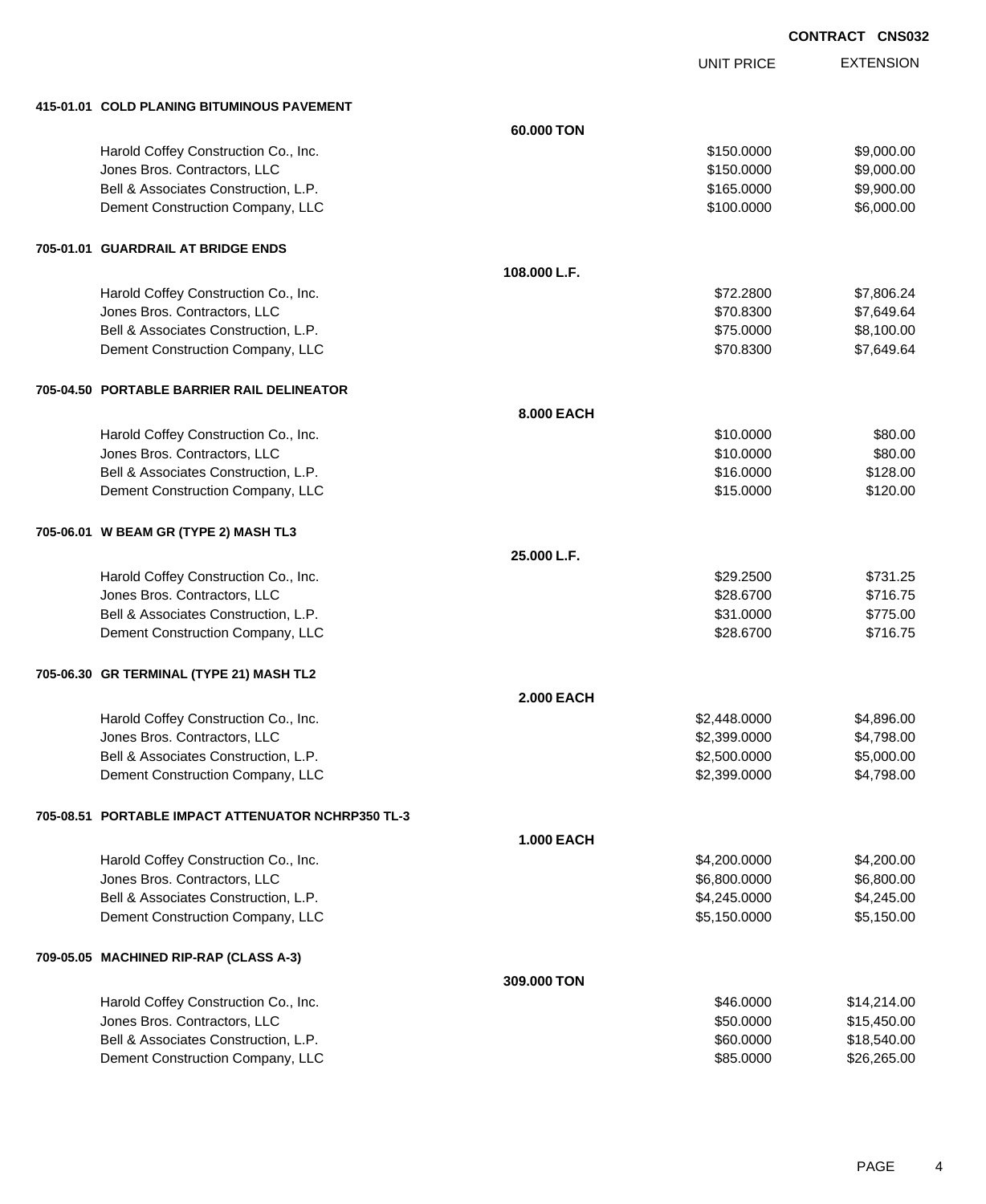|        |                                                |                   | <b>UNIT PRICE</b> | <b>EXTENSION</b> |
|--------|------------------------------------------------|-------------------|-------------------|------------------|
| 712-01 | <b>TRAFFIC CONTROL</b>                         |                   |                   |                  |
|        |                                                | 1.000 LS          |                   |                  |
|        | Harold Coffey Construction Co., Inc.           |                   | \$45,000.0000     | \$45,000.00      |
|        | Jones Bros. Contractors, LLC                   |                   | \$20,000.0000     | \$20,000.00      |
|        | Bell & Associates Construction, L.P.           |                   | \$7,500.0000      | \$7,500.00       |
|        | Dement Construction Company, LLC               |                   | \$15,250.0000     | \$15,250.00      |
|        | 712-02.02 INTERCONNECTED PORTABLE BARRIER RAIL |                   |                   |                  |
|        |                                                | 510.000 L.F.      |                   |                  |
|        | Harold Coffey Construction Co., Inc.           |                   | \$10.0000         | \$5,100.00       |
|        | Jones Bros. Contractors, LLC                   |                   | \$1.0000          | \$510.00         |
|        | Bell & Associates Construction, L.P.           |                   | \$15.0000         | \$7,650.00       |
|        | Dement Construction Company, LLC               |                   | \$39.0000         | \$19,890.00      |
|        | 712-04.01 FLEXIBLE DRUMS (CHANNELIZING)        |                   |                   |                  |
|        |                                                | 32.000 EACH       |                   |                  |
|        | Harold Coffey Construction Co., Inc.           |                   | \$31.0000         | \$992.00         |
|        | Jones Bros. Contractors, LLC                   |                   | \$31.0000         | \$992.00         |
|        | Bell & Associates Construction, L.P.           |                   | \$32.0000         | \$1,024.00       |
|        | Dement Construction Company, LLC               |                   | \$31.5000         | \$1,008.00       |
|        | 712-05.01 WARNING LIGHTS (TYPE A)              |                   |                   |                  |
|        |                                                | <b>2.000 EACH</b> |                   |                  |
|        | Harold Coffey Construction Co., Inc.           |                   | \$32.0000         | \$64.00          |
|        | Jones Bros. Contractors, LLC                   |                   | \$32.0000         | \$64.00          |
|        | Bell & Associates Construction, L.P.           |                   | \$38.0000         | \$76.00          |
|        | Dement Construction Company, LLC               |                   | \$36.0000         | \$72.00          |
|        | 712-05.03 WARNING LIGHTS (TYPE C)              |                   |                   |                  |
|        |                                                | 30.000 EACH       |                   |                  |
|        | Harold Coffey Construction Co., Inc.           |                   | \$32.0000         | \$960.00         |
|        | Jones Bros. Contractors, LLC                   |                   | \$32.0000         | \$960.00         |
|        | Bell & Associates Construction, L.P.           |                   | \$38.0000         | \$1,140.00       |
|        | Dement Construction Company, LLC               |                   | \$36.0000         | \$1,080.00       |
| 712-06 | <b>SIGNS (CONSTRUCTION)</b>                    |                   |                   |                  |
|        |                                                | 205.000 S.F.      |                   |                  |
|        | Harold Coffey Construction Co., Inc.           |                   | \$7.1000          | \$1,455.50       |
|        | Jones Bros. Contractors, LLC                   |                   | \$7.1000          | \$1,455.50       |
|        | Bell & Associates Construction, L.P.           |                   | \$8.1000          | \$1,660.50       |
|        | Dement Construction Company, LLC               |                   | \$7.5000          | \$1,537.50       |
|        | 712-07.03 TEMPORARY BARRICADES (TYPE III)      |                   |                   |                  |
|        |                                                | 30.000 L.F.       |                   |                  |
|        | Harold Coffey Construction Co., Inc.           |                   | \$11.0000         | \$330.00         |
|        | Jones Bros. Contractors, LLC                   |                   | \$11.0000         | \$330.00         |
|        | Bell & Associates Construction, L.P.           |                   | \$16.0000         | \$480.00         |
|        | Dement Construction Company, LLC               |                   | \$14.7500         | \$442.50         |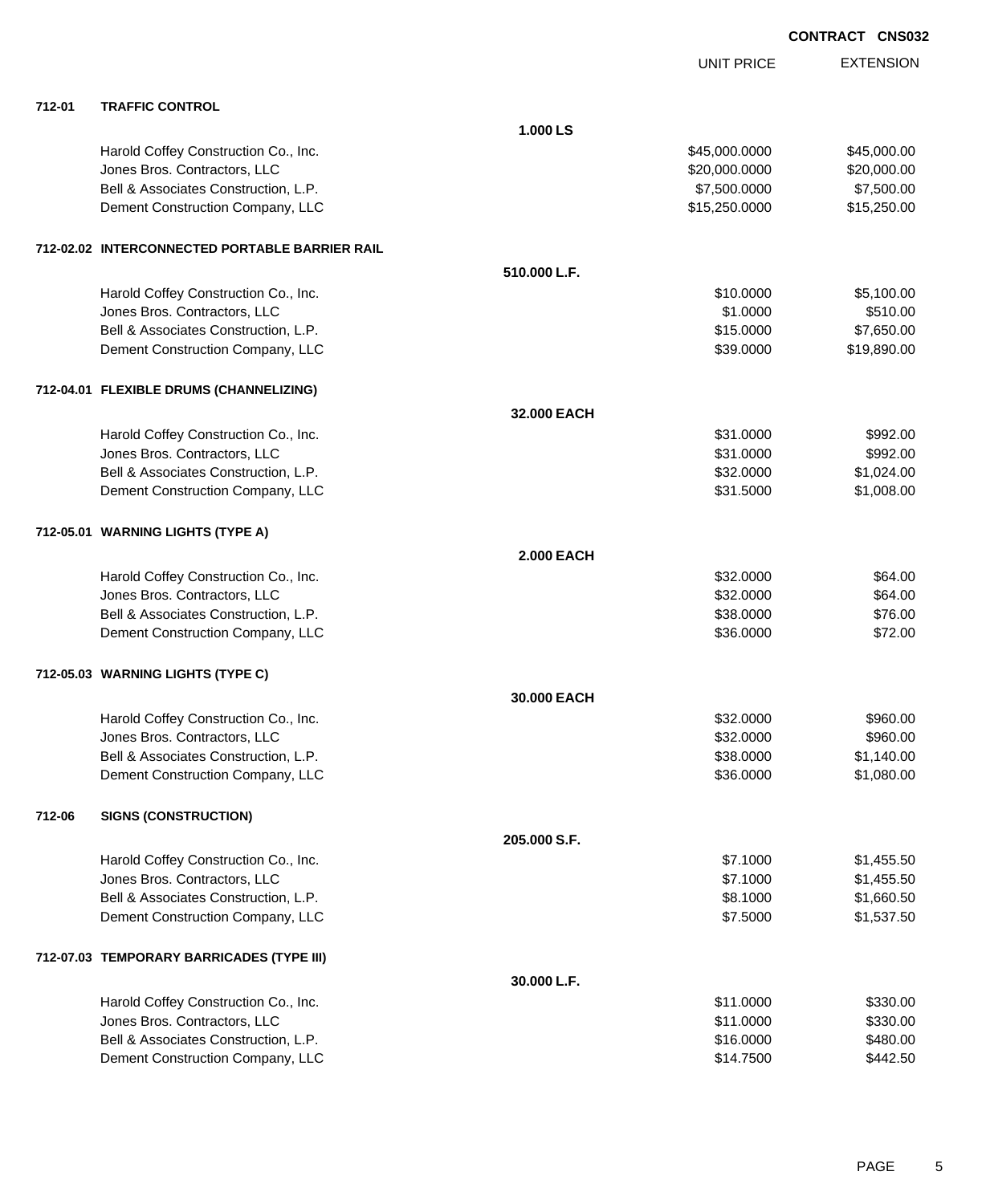UNIT PRICE

|        | 712-08.03 ARROW BOARD (TYPE C)                        |                    |                |              |
|--------|-------------------------------------------------------|--------------------|----------------|--------------|
|        |                                                       | <b>2.000 EACH</b>  |                |              |
|        | Harold Coffey Construction Co., Inc.                  |                    | \$695.0000     | \$1,390.00   |
|        | Jones Bros. Contractors, LLC                          |                    | \$695.0000     | \$1,390.00   |
|        | Bell & Associates Construction, L.P.                  |                    | \$1,100.0000   | \$2,200.00   |
|        | Dement Construction Company, LLC                      |                    | \$1,050.0000   | \$2,100.00   |
|        |                                                       |                    |                |              |
|        | 712-09.01 REMOVABLE PAVEMENT MARKING LINE             |                    |                |              |
|        |                                                       | 2,000.000 L.F.     |                |              |
|        | Harold Coffey Construction Co., Inc.                  |                    | \$4.0000       | \$8,000.00   |
|        | Jones Bros. Contractors, LLC                          |                    | \$3.0000       | \$6,000.00   |
|        | Bell & Associates Construction, L.P.                  |                    | \$4.3000       | \$8,600.00   |
|        | Dement Construction Company, LLC                      |                    | \$4.0000       | \$8,000.00   |
|        | 712-09.04 REMOVABLE PAVEMENT MARKING (STOP LINE)      |                    |                |              |
|        |                                                       | 20.000 L.F.        |                |              |
|        | Harold Coffey Construction Co., Inc.                  |                    | \$20.0000      | \$400.00     |
|        | Jones Bros. Contractors, LLC                          |                    | \$20.0000      | \$400.00     |
|        | Bell & Associates Construction, L.P.                  |                    | \$22.0000      | \$440.00     |
|        | Dement Construction Company, LLC                      |                    | \$20.0000      | \$400.00     |
|        | 712-09.05 REMOVABLE PAVEMENT MARKING (ARROW)          |                    |                |              |
|        |                                                       | <b>18.000 EACH</b> |                |              |
|        | Harold Coffey Construction Co., Inc.                  |                    | \$200.0000     | \$3,600.00   |
|        | Jones Bros. Contractors, LLC                          |                    | \$500.0000     | \$9,000.00   |
|        | Bell & Associates Construction, L.P.                  |                    | \$215.0000     | \$3,870.00   |
|        | Dement Construction Company, LLC                      |                    | \$200.0000     | \$3,600.00   |
|        | 713-16.01 CHANGEABLE MESSAGE SIGN UNIT                |                    |                |              |
|        |                                                       | 1.000 EACH         |                |              |
|        | Harold Coffey Construction Co., Inc.                  |                    | \$6,900.0000   | \$6,900.00   |
|        | Jones Bros. Contractors, LLC                          |                    | \$20,000.0000  | \$20,000.00  |
|        | Bell & Associates Construction, L.P.                  |                    | \$6,800.0000   | \$6,800.00   |
|        | Dement Construction Company, LLC                      |                    | \$6,350.0000   | \$6,350.00   |
|        | 716-13.01 SPRAY THERMO PVMT MRKNG (60 mil) (4IN LINE) |                    |                |              |
|        |                                                       | 0.400 L.M.         |                |              |
|        | Harold Coffey Construction Co., Inc.                  |                    | \$10,000.0000  | \$4,000.00   |
|        | Jones Bros. Contractors, LLC                          |                    | \$10,000.0000  | \$4,000.00   |
|        | Bell & Associates Construction, L.P.                  |                    | \$10,750.0000  | \$4,300.00   |
|        | Dement Construction Company, LLC                      |                    | \$10,000.0000  | \$4,000.00   |
|        |                                                       |                    |                |              |
| 717-01 | <b>MOBILIZATION</b>                                   |                    |                |              |
|        |                                                       | 1.000 LS           |                |              |
|        | Harold Coffey Construction Co., Inc.                  |                    | \$79,972.2100  | \$79,972.21  |
|        | Jones Bros. Contractors, LLC                          |                    | \$92,700.0000  | \$92,700.00  |
|        | Bell & Associates Construction, L.P.                  |                    | \$94,800.0000  | \$94,800.00  |
|        | Dement Construction Company, LLC                      |                    | \$198,500.0000 | \$198,500.00 |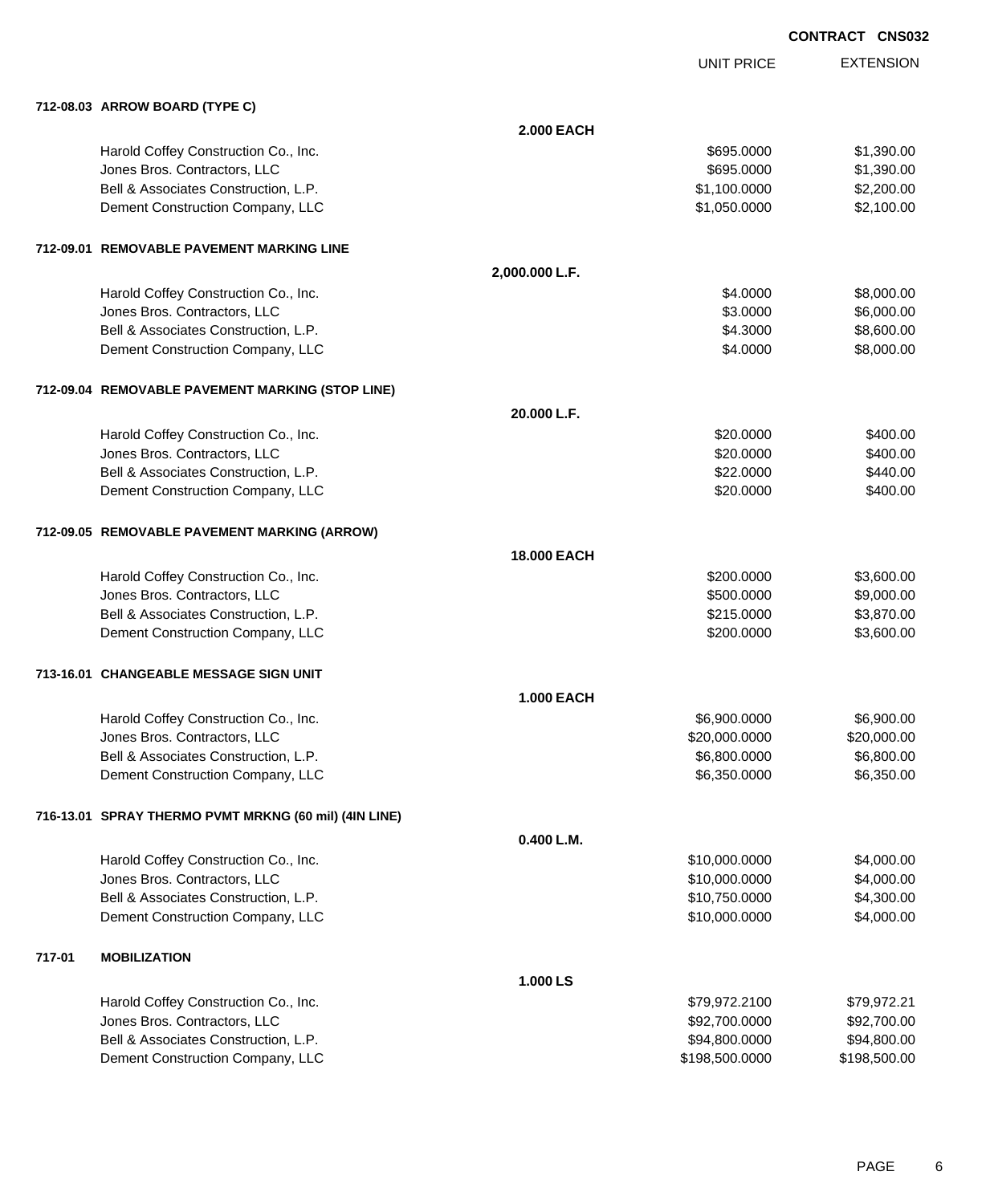|                                                  |              | <b>UNIT PRICE</b> | <b>EXTENSION</b> |
|--------------------------------------------------|--------------|-------------------|------------------|
| 740-10.03 GEOTEXTILE (TYPE III)(EROSION CONTROL) |              |                   |                  |
|                                                  | 100,000 S.Y. |                   |                  |
| Harold Coffey Construction Co., Inc.             |              | \$5.0000          | \$500.00         |
| Jones Bros. Contractors, LLC                     |              | \$2,5000          | \$250.00         |
| Bell & Associates Construction, L.P.             |              | \$7.0000          | \$700.00         |
| Dement Construction Company, LLC                 |              | \$5.0000          | \$500.00         |
| 740-11.01 TEMPORARY SEDIMENT TUBE 8IN            |              |                   |                  |
|                                                  | 190.000 L.F. |                   |                  |
| Harold Coffey Construction Co., Inc.             |              | \$5,0000          | \$950.00         |
| Jones Bros. Contractors, LLC                     |              | \$2.5000          | \$475.00         |
| Bell & Associates Construction, L.P.             |              | \$3.0000          | \$570.00         |
| Dement Construction Company, LLC                 |              | \$2,5000          | \$475.00         |
|                                                  |              |                   |                  |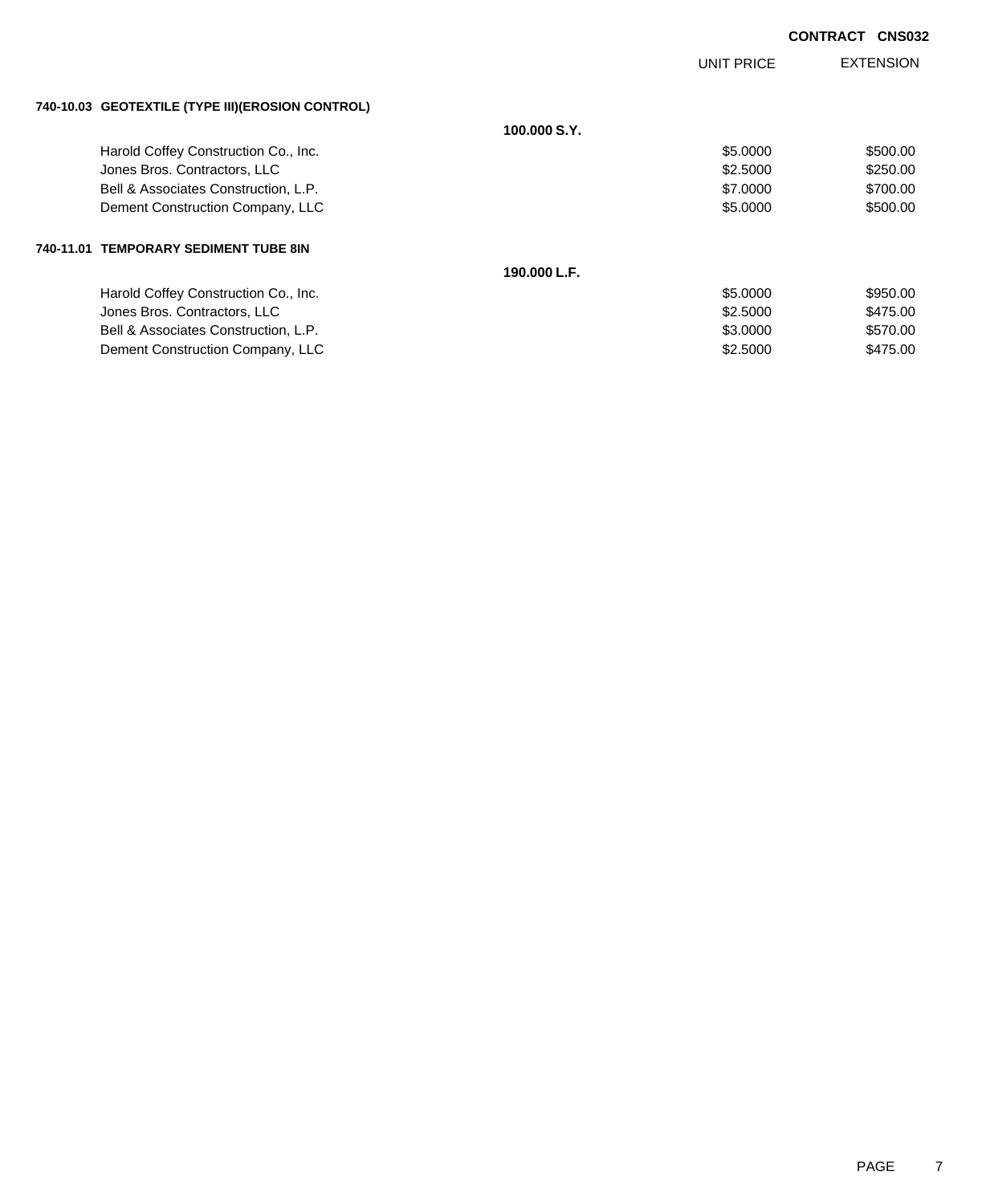|                                                               | <b>UNIT PRICE</b> | <b>EXTENSION</b> |
|---------------------------------------------------------------|-------------------|------------------|
| <b>BRIDGE CATEGORY</b>                                        |                   |                  |
| 202-04.01 REMOVAL OF STRUCTURES (BRIDGE ID. NO. 43-A658-0.22) |                   |                  |
| 1.000 LS                                                      |                   |                  |
| Harold Coffey Construction Co., Inc.                          | \$219,000.0000    | \$219,000.00     |
| Jones Bros. Contractors, LLC                                  | \$463,000.0000    | \$463,000.00     |
| Bell & Associates Construction, L.P.                          | \$143,987.9000    | \$143,987.90     |
| Dement Construction Company, LLC                              | \$245,750.0000    | \$245,750.00     |
| 204-02.01 DRY EXCAVATION (BRIDGES)                            |                   |                  |
| 150.000 C.Y.                                                  |                   |                  |
| Harold Coffey Construction Co., Inc.                          | \$45.0000         | \$6,750.00       |
| Jones Bros. Contractors, LLC                                  | \$15.0000         | \$2,250.00       |
| Bell & Associates Construction, L.P.                          | \$35.0000         | \$5,250.00       |
| Dement Construction Company, LLC                              | \$25.0000         | \$3,750.00       |
| 303-01.02 GRANULAR BACKFILL (BRIDGES)                         |                   |                  |
| 38.000 TON                                                    |                   |                  |
| Harold Coffey Construction Co., Inc.                          | \$65.0000         | \$2,470.00       |
| Jones Bros. Contractors, LLC                                  | \$50.0000         | \$1,900.00       |
| Bell & Associates Construction, L.P.                          | \$65.0000         | \$2,470.00       |
| Dement Construction Company, LLC                              | \$110.0000        | \$4,180.00       |
| 604-02.03 EPOXY COATED REINFORCING STEEL                      |                   |                  |
| 28,192.000 LB.                                                |                   |                  |
| Harold Coffey Construction Co., Inc.                          | \$1.5500          | \$43,697.60      |
| Jones Bros. Contractors, LLC                                  | \$1.2500          | \$35,240.00      |
| Bell & Associates Construction, L.P.                          | \$1.8000          | \$50,745.60      |
| Dement Construction Company, LLC                              | \$1.5000          | \$42,288.00      |
| 604-03.01 CLASS A CONCRETE (BRIDGES)                          |                   |                  |
| 165.000 C.Y.                                                  |                   |                  |
| Harold Coffey Construction Co., Inc.                          | \$900.0000        | \$148,500.00     |
| Jones Bros. Contractors, LLC                                  | \$750.0000        | \$123,750.00     |
| Bell & Associates Construction, L.P.                          | \$1,580.0000      | \$260,700.00     |
| Dement Construction Company, LLC                              | \$975.0000        | \$160,875.00     |
| 604-03.02 STEEL BAR REINFORCEMENT (BRIDGES)                   |                   |                  |
| 25,170.000 LB.                                                |                   |                  |
| Harold Coffey Construction Co., Inc.                          | \$1.2500          | \$31,462.50      |
| Jones Bros. Contractors, LLC                                  | \$1.2500          | \$31,462.50      |
| Bell & Associates Construction, L.P.                          | \$1.0000          | \$25,170.00      |
| Dement Construction Company, LLC                              | \$1.3500          | \$33,979.50      |
| 604-03.04 PAVEMENT @ BRIDGE ENDS                              |                   |                  |
| 231.000 S.Y.                                                  |                   |                  |
| Harold Coffey Construction Co., Inc.                          | \$390.0000        | \$90,090.00      |
| Jones Bros. Contractors, LLC                                  | \$300.0000        | \$69,300.00      |
| Bell & Associates Construction, L.P.                          | \$600.0000        | \$138,600.00     |

Dement Construction Company, LLC 60000 \$88,935.000 \$88,935.000

### **CONTRACT CNS032**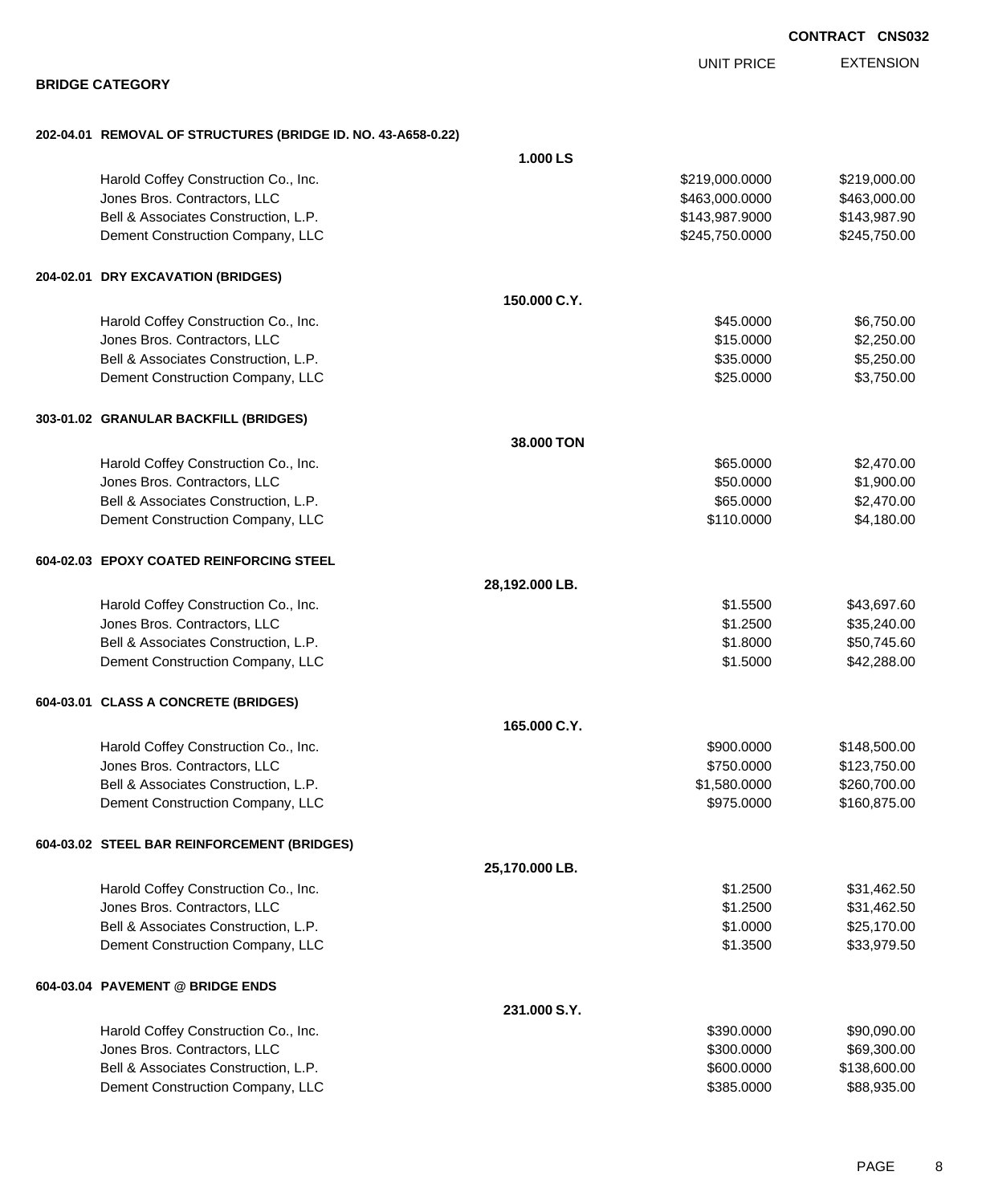|                                                   |                   |               | <b>CONTRACT CNS032</b> |
|---------------------------------------------------|-------------------|---------------|------------------------|
|                                                   |                   | UNIT PRICE    | <b>EXTENSION</b>       |
| 604-03.32 CLASS DS CONCRETE                       |                   |               |                        |
|                                                   | 214.000 C.Y.      |               |                        |
| Harold Coffey Construction Co., Inc.              |                   | \$900.0000    | \$192,600.00           |
| Jones Bros. Contractors, LLC                      |                   | \$650.0000    | \$139,100.00           |
| Bell & Associates Construction, L.P.              |                   | \$1,500.0000  | \$321,000.00           |
| Dement Construction Company, LLC                  |                   | \$1,275.0000  | \$272,850.00           |
| 604-04.01 APPLIED TEXTURE FINISH (NEW STRUCTURES) |                   |               |                        |
|                                                   | 864.000 S.Y.      |               |                        |
| Harold Coffey Construction Co., Inc.              |                   | \$7.2500      | \$6,264.00             |
| Jones Bros. Contractors, LLC                      |                   | \$6.5000      | \$5,616.00             |
| Bell & Associates Construction, L.P.              |                   | \$8.0000      | \$6,912.00             |
| Dement Construction Company, LLC                  |                   | \$6.5000      | \$5,616.00             |
| 604-04.41 THREE STAR STATE EMBLEM                 |                   |               |                        |
|                                                   | <b>4.000 EACH</b> |               |                        |
| Harold Coffey Construction Co., Inc.              |                   | \$1,800.0000  | \$7,200.00             |
| Jones Bros. Contractors, LLC                      |                   | \$1,500.0000  | \$6,000.00             |
| Bell & Associates Construction, L.P.              |                   | \$2,000.0000  | \$8,000.00             |
| Dement Construction Company, LLC                  |                   | \$1,725.0000  | \$6,900.00             |
| 604-05.31 BRIDGE DECK GROOVING (MECHANICAL)       |                   |               |                        |
|                                                   | 1,126.000 S.Y.    |               |                        |
| Harold Coffey Construction Co., Inc.              |                   | \$7.0000      | \$7,882.00             |
| Jones Bros. Contractors, LLC                      |                   | \$3.1100      | \$3,501.86             |
| Bell & Associates Construction, L.P.              |                   | \$6.0000      | \$6,756.00             |
| Dement Construction Company, LLC                  |                   | \$6.0000      | \$6,756.00             |
| 606-02.02 LOADING TEST (STEEL PILES, 10 INCH)     |                   |               |                        |
|                                                   | <b>2.000 EACH</b> |               |                        |
| Harold Coffey Construction Co., Inc.              |                   | \$6,500.0000  | \$13,000.00            |
| Jones Bros. Contractors, LLC                      |                   | \$10,000.0000 | \$20,000.00            |
| Bell & Associates Construction, L.P.              |                   | \$3,500.0000  | \$7,000.00             |
| Dement Construction Company, LLC                  |                   | \$1.0000      | \$2.00                 |
| 606-02.03 STEEL PILES (10 INCH)                   |                   |               |                        |
|                                                   | 1,240.000 L.F.    |               |                        |
| Harold Coffey Construction Co., Inc.              |                   | \$35.0000     | \$43,400.00            |
| Jones Bros. Contractors, LLC                      |                   | \$75.0000     | \$93,000.00            |
| Bell & Associates Construction, L.P.              |                   | \$60.0000     | \$74,400.00            |
| Dement Construction Company, LLC                  |                   | \$79.0000     | \$97,960.00            |
| 606-02.06 PILE TIPS (STEEL PILES, 10 INCH)        |                   |               |                        |
|                                                   | 22.000 EACH       |               |                        |
| Harold Coffey Construction Co., Inc.              |                   | \$94.0000     | \$2,068.00             |
| Jones Bros. Contractors, LLC                      |                   | \$350.0000    | \$7,700.00             |
| Bell & Associates Construction, L.P.              |                   | \$210.0000    | \$4,620.00             |
| Dement Construction Company, LLC                  |                   | \$150.0000    | \$3,300.00             |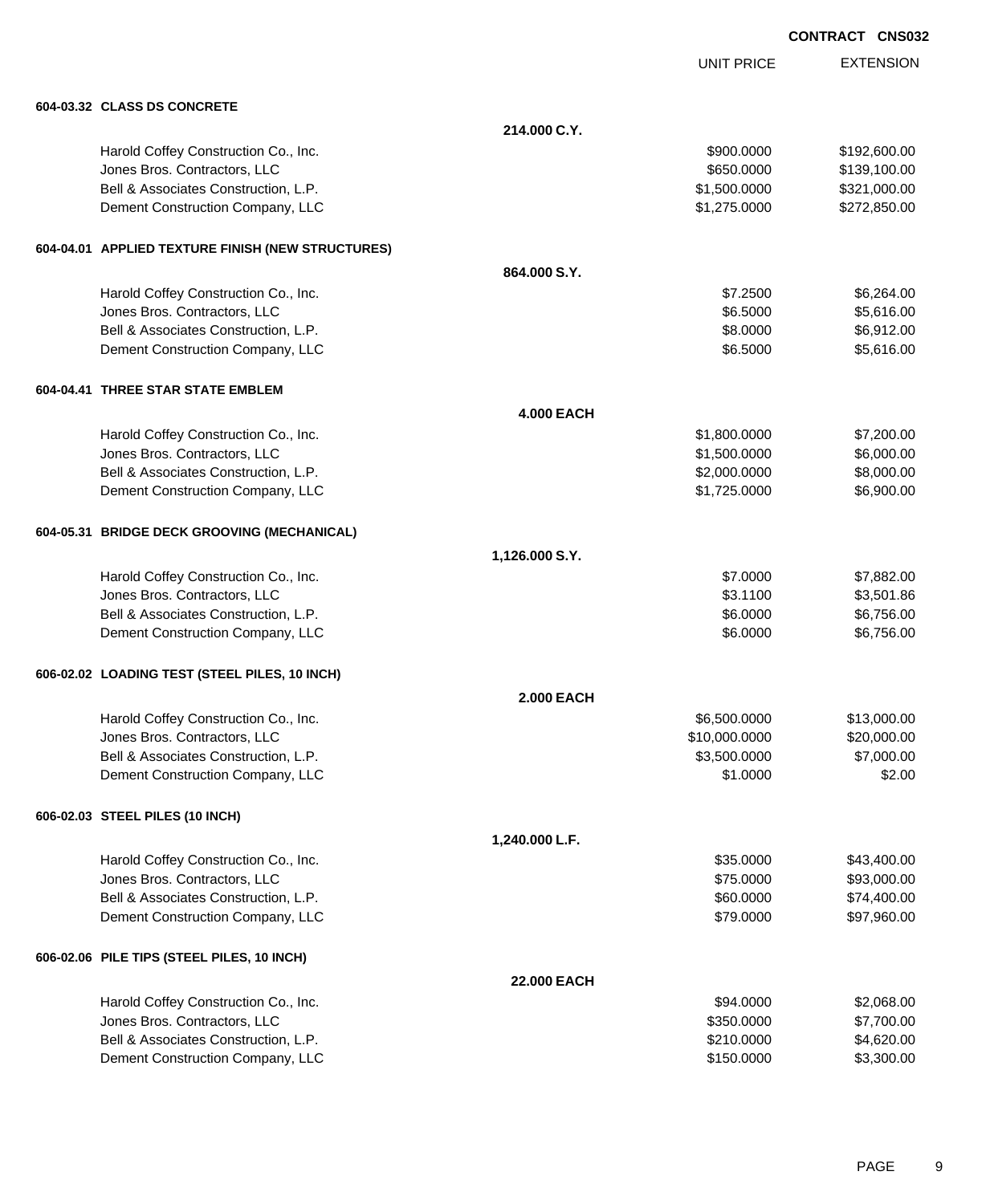|  | <b>CONTRACT CNS032</b> |
|--|------------------------|
|  |                        |

UNIT PRICE

| 606-04.06 PILE TIPS (STEEL PILES, 14 INCH) |
|--------------------------------------------|
|                                            |

| 000-04.00 FILE IIPS (SIEEL FILES, 14 INCH)          |                   |                |              |
|-----------------------------------------------------|-------------------|----------------|--------------|
|                                                     | 26,000 EACH       |                |              |
| Harold Coffey Construction Co., Inc.                |                   | \$300.0000     | \$7,800.00   |
| Jones Bros. Contractors, LLC                        |                   | \$450.0000     | \$11,700.00  |
| Bell & Associates Construction, L.P.                |                   | \$480.0000     | \$12,480.00  |
| Dement Construction Company, LLC                    |                   | \$435.0000     | \$11,310.00  |
| 606-18.02 LOADING TEST (STEEL PIPE PILES, 14-INCH)  |                   |                |              |
|                                                     | <b>2.000 EACH</b> |                |              |
| Harold Coffey Construction Co., Inc.                |                   | \$9,500.0000   | \$19,000.00  |
| Jones Bros. Contractors, LLC                        |                   | \$12,000.0000  | \$24,000.00  |
| Bell & Associates Construction, L.P.                |                   | \$5,000.0000   | \$10,000.00  |
| Dement Construction Company, LLC                    |                   | \$1.0000       | \$2.00       |
| 606-18.03 STEEL PIPE PILES (14-INCH)                |                   |                |              |
|                                                     | 1,480.000 L.F.    |                |              |
| Harold Coffey Construction Co., Inc.                |                   | \$67.2500      | \$99,530.00  |
| Jones Bros. Contractors, LLC                        |                   | \$100.0000     | \$148,000.00 |
| Bell & Associates Construction, L.P.                |                   | \$80.0000      | \$118,400.00 |
| Dement Construction Company, LLC                    |                   | \$98.0000      | \$145,040.00 |
| 615-01.17 SHPNG-HNDLNG-ERECTION BRIDGE BEAMS ()     |                   |                |              |
|                                                     | 1.000 LS          |                |              |
| Harold Coffey Construction Co., Inc.                |                   | \$55,000.0000  | \$55,000.00  |
| Jones Bros. Contractors, LLC                        |                   | \$70,000.0000  | \$70,000.00  |
| Bell & Associates Construction, L.P.                |                   | \$35,000.0000  | \$35,000.00  |
| Dement Construction Company, LLC                    |                   | \$138,625.0000 | \$138,625.00 |
| 615-02.37 PRESTRESSED CONCRETE BOX BEAM (30" X 36") |                   |                |              |
|                                                     | 455,000 L.F.      |                |              |
| Harold Coffey Construction Co., Inc.                |                   | \$475.0000     | \$216,125.00 |
| Jones Bros. Contractors, LLC                        |                   | \$550.0000     | \$250,250.00 |
| Bell & Associates Construction, L.P.                |                   | \$500.0000     | \$227,500.00 |
| Dement Construction Company, LLC                    |                   | \$495.0000     | \$225,225.00 |
| 615-04.05 PARTIAL DEPTH PRECAST DECK PANEL          |                   |                |              |
|                                                     | 200,000 S.Y.      |                |              |
| Harold Coffey Construction Co., Inc.                |                   | \$145.0000     | \$29,000.00  |
| Jones Bros. Contractors, LLC                        |                   | \$300.0000     | \$60,000.00  |
| Bell & Associates Construction, L.P.                |                   | \$448.0000     | \$89,600.00  |
| Dement Construction Company, LLC                    |                   | \$180.0000     | \$36,000.00  |
| 620-05.01 CONC PARAPET SINGLE SLOPE (STD-1-1SS)     |                   |                |              |
|                                                     | 328.000 L.F.      |                |              |
| Harold Coffey Construction Co., Inc.                |                   | \$120.0000     | \$39,360.00  |
| Jones Bros. Contractors, LLC                        |                   | \$110.0000     | \$36,080.00  |
| Bell & Associates Construction, L.P.                |                   | \$100.0000     | \$32,800.00  |
| Dement Construction Company, LLC                    |                   | \$135.0000     | \$44,280.00  |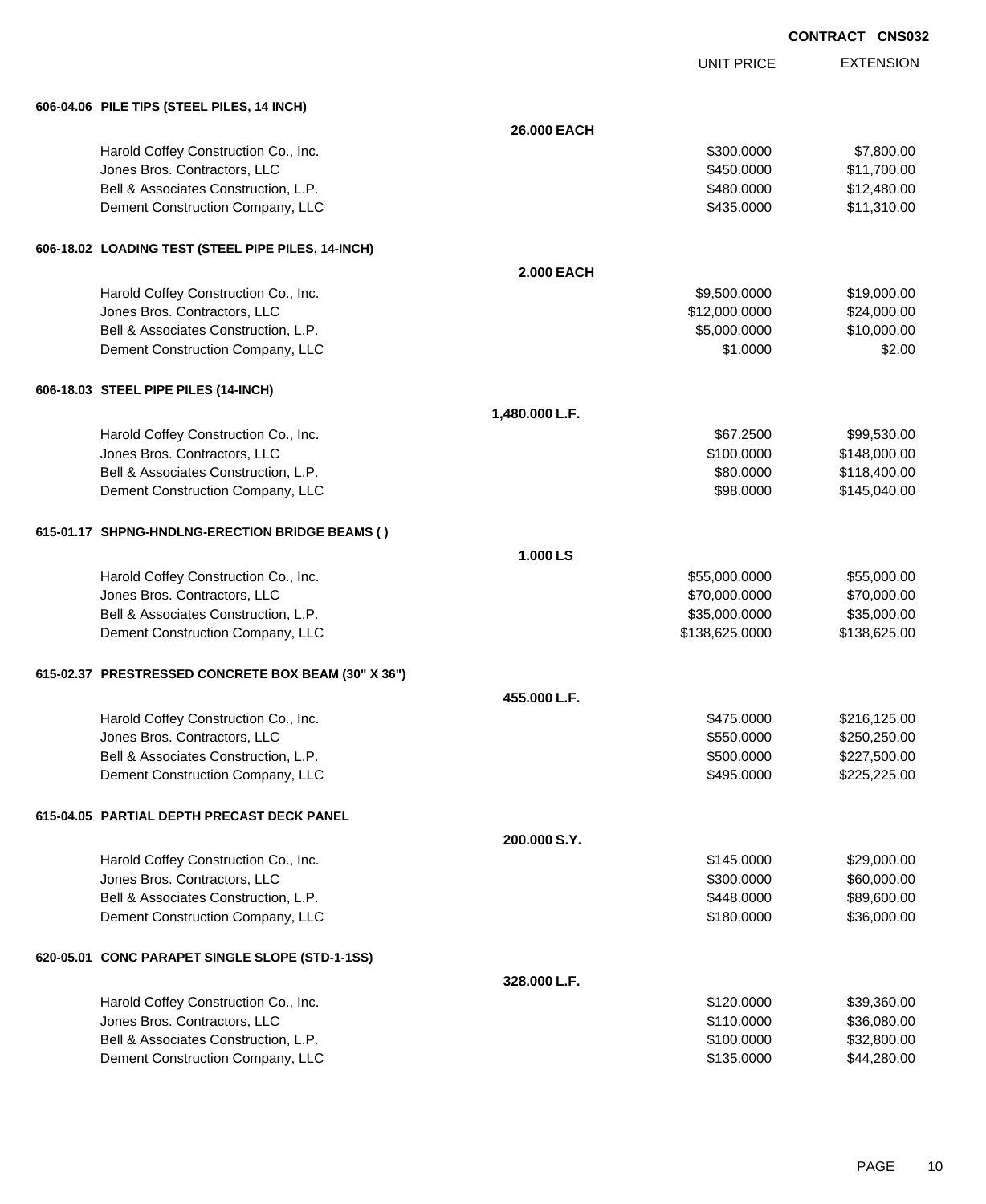|                                                         |                |                   | <b>CONTRACT CNS032</b> |
|---------------------------------------------------------|----------------|-------------------|------------------------|
|                                                         |                | <b>UNIT PRICE</b> | <b>EXTENSION</b>       |
| 707-07.01 CHAIN-LINK FENCE (BRIDGES)                    |                |                   |                        |
|                                                         | 1,586.000 S.F. |                   |                        |
| Harold Coffey Construction Co., Inc.                    |                | \$19,0000         | \$30,134.00            |
| Jones Bros. Contractors, LLC                            |                | \$16,7500         | \$26,565.50            |
| Bell & Associates Construction, L.P.                    |                | \$37,0000         | \$58,682.00            |
| Dement Construction Company, LLC                        |                | \$16,7500         | \$26,565.50            |
| 710-09.01 6" PERFORATED PIPE WITH VERTICAL DRAIN SYSTEM |                |                   |                        |
|                                                         | 24.000 L.F.    |                   |                        |
| Harold Coffey Construction Co., Inc.                    |                | \$50,0000         | \$1,200.00             |
| Jones Bros. Contractors, LLC                            |                | \$30,0000         | \$720.00               |
| Bell & Associates Construction, L.P.                    |                | \$40.0000         | \$960.00               |
| Dement Construction Company, LLC                        |                | \$150.0000        | \$3,600.00             |
| 710-09.02 6" PIPE UNDERDRAIN                            |                |                   |                        |
|                                                         | 159,000 L.F.   |                   |                        |
| Harold Coffey Construction Co., Inc.                    |                | \$50.0000         | \$7,950.00             |
| Jones Bros. Contractors, LLC                            |                | \$8,0000          | \$1,272.00             |
| Bell & Associates Construction, L.P.                    |                | \$3,0000          | \$477.00               |
| Dement Construction Company, LLC                        |                | \$7,0000          | \$1,113.00             |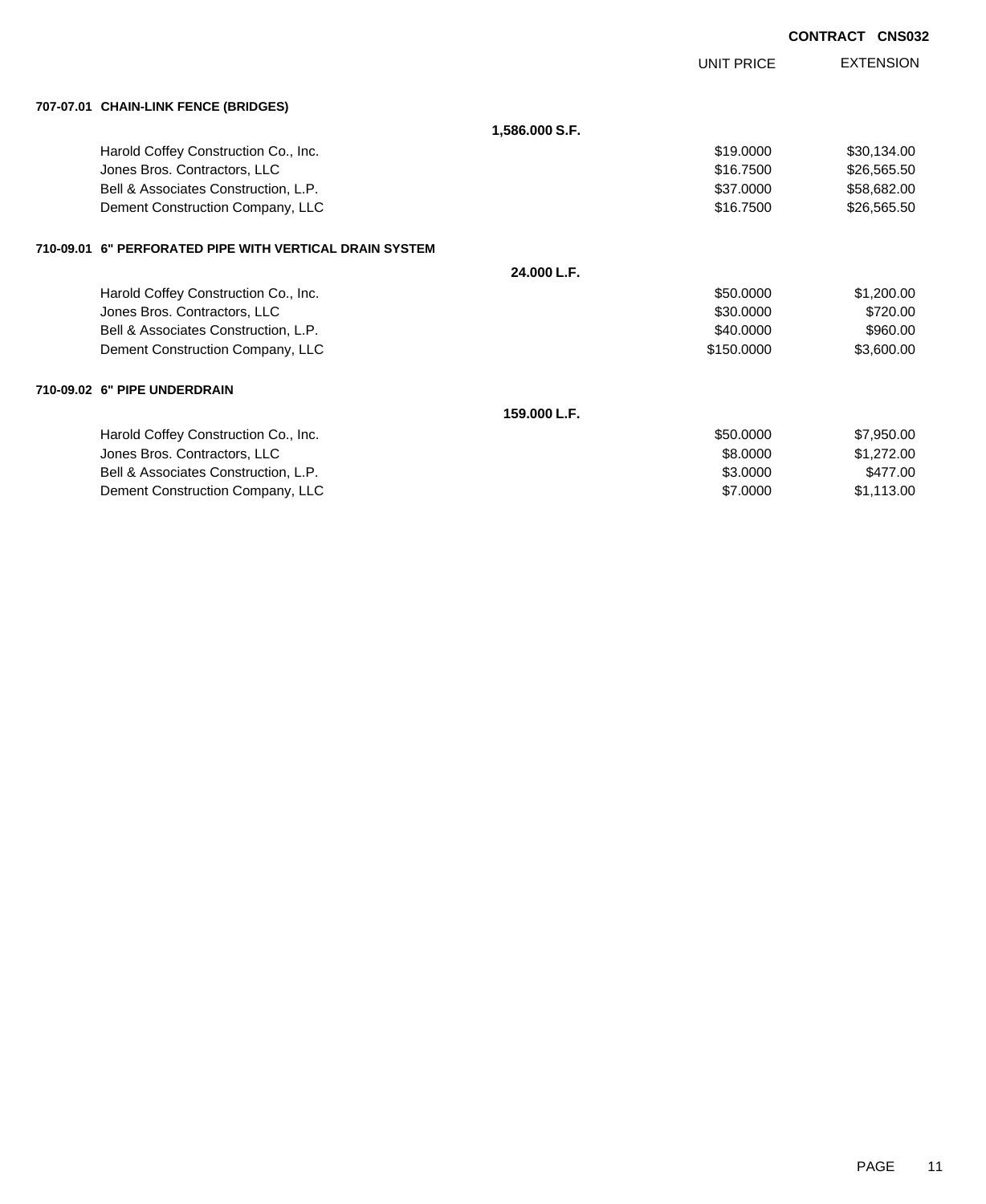## **SUB-TOTAL ROADWAY**

| Harold Coffey Construction Co., Inc. | \$279.961.20 |
|--------------------------------------|--------------|
| Jones Bros. Contractors, LLC         | \$269,308.89 |
| Bell & Associates Construction, L.P. | \$276,489.50 |
| Dement Construction Company, LLC     | \$387.147.39 |
|                                      |              |

#### **SUB-TOTAL BRIDGE**

| Harold Coffey Construction Co., Inc. | \$1,319,483.10 |
|--------------------------------------|----------------|
| Jones Bros. Contractors, LLC         | \$1,630,407.86 |
| Bell & Associates Construction, L.P. | \$1,641,510.50 |
| Dement Construction Company, LLC     | \$1,604,902,00 |

#### **TOTAL CONTRACT**

| Harold Coffey Construction Co., Inc. | \$1.599.444.30 |
|--------------------------------------|----------------|
| Jones Bros. Contractors, LLC         | \$1.899.716.75 |
| Bell & Associates Construction, L.P. | \$1.918.000.00 |
| Dement Construction Company, LLC     | \$1.992.049.39 |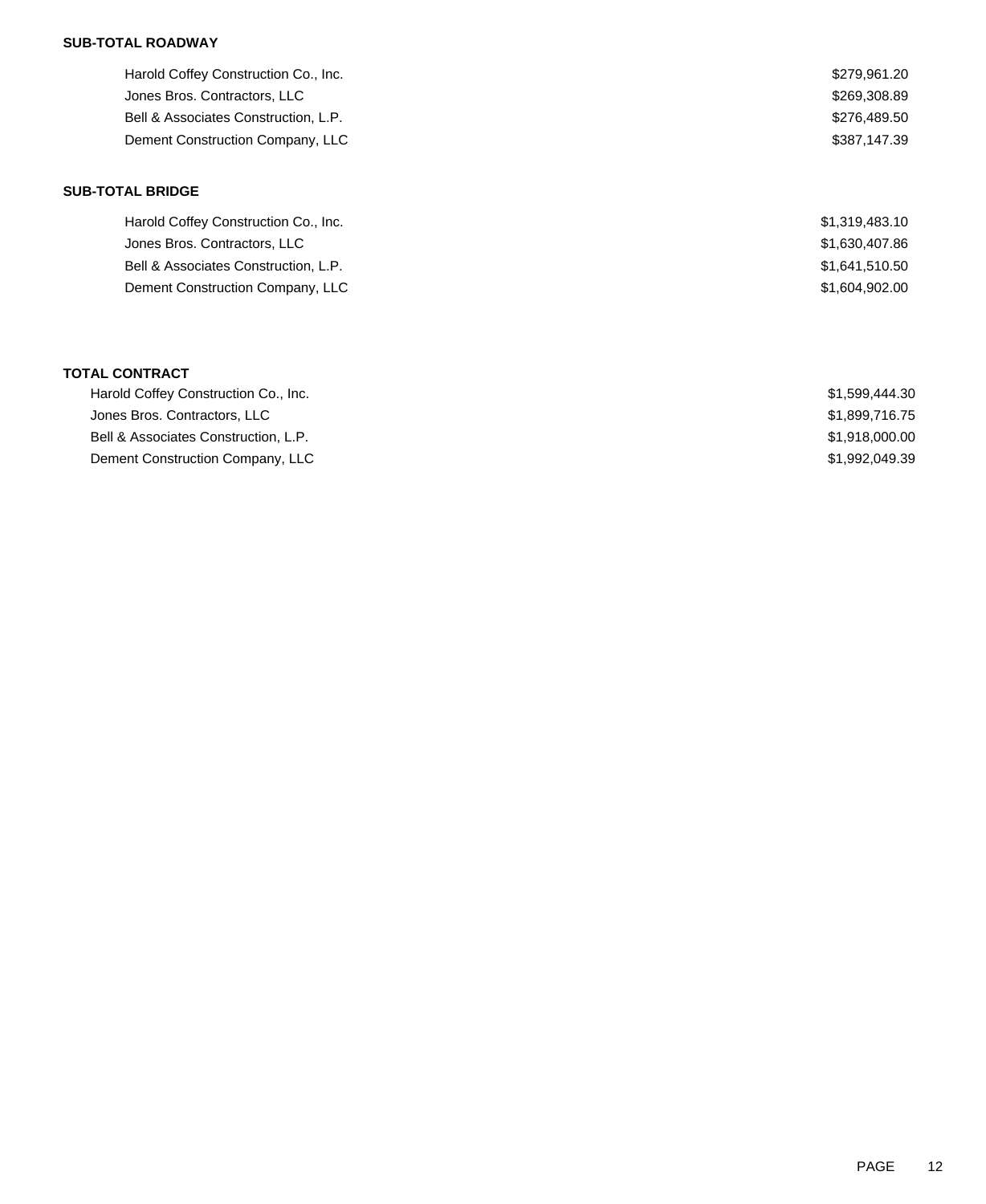# **DEPARTMENT OF TRANSPORTATION SUMMARY OF BIDS LETTING OF FEBRUARY 09, 2018 STATE OF TENNESSEE**

#### JEFFERSON COUNTY (Contract No. CNS048 Call 059)

45003-4131-04

THE REPAIR OF THE BRIDGE ON BELL ROAD OVER I-81 (L.M. 0.54).

PROJECT LENGTH - 0.000 MILES

COMPLETION TIME - ON OR BEFORE JULY 31, 2018

|                                      | TOTAL CONTRACT |
|--------------------------------------|----------------|
| Mid-State Construction Company, Inc. | \$759,396.15   |
| Intech Contracting, LLC              | \$798,378.81   |
| Southern Constructors, Inc.          | \$804,667.00   |
| Bell & Associates Construction, L.P. | \$815,785.48   |
| Twin K Construction, Inc.            | \$1,092,281.29 |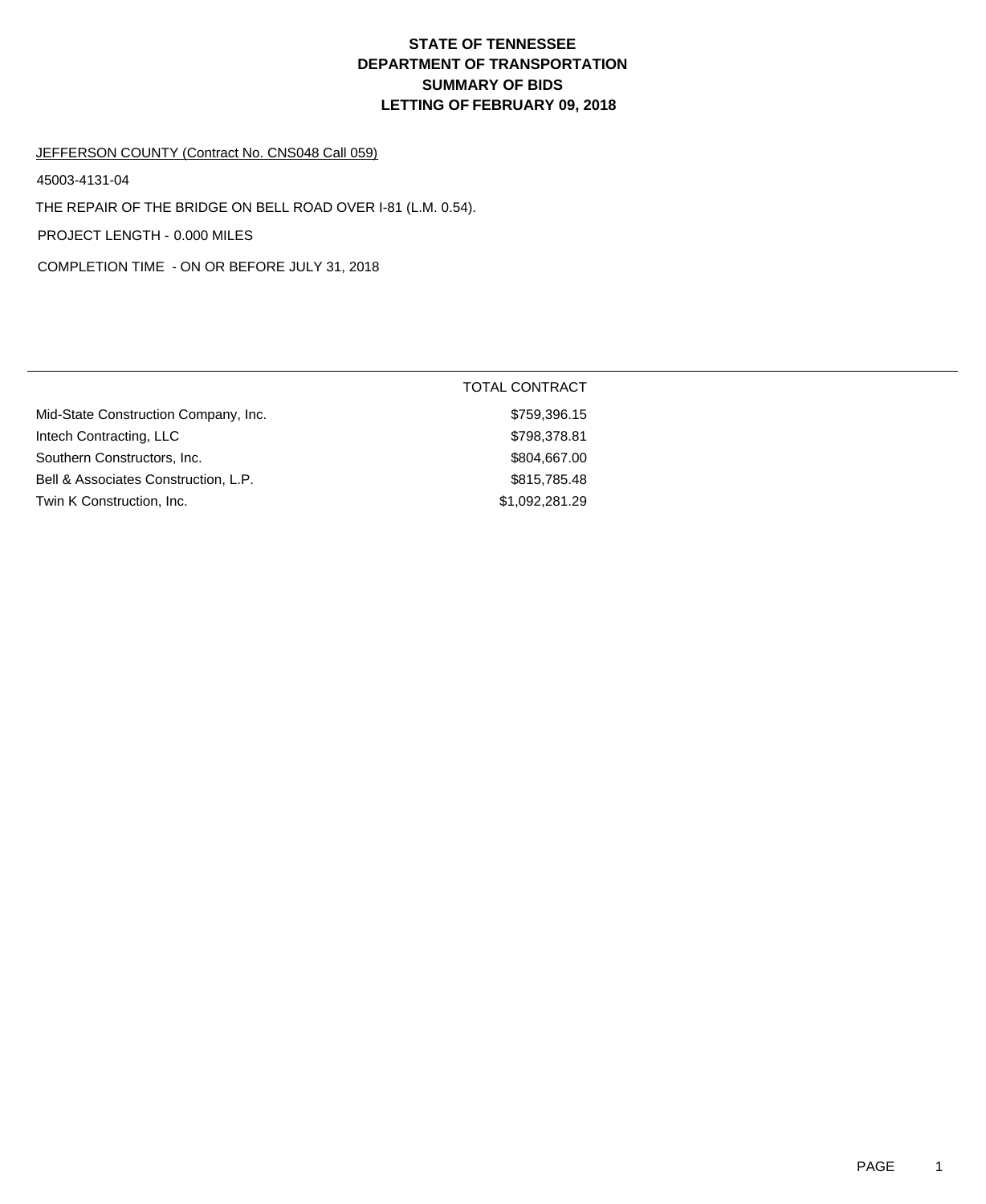EXTENSION UNIT PRICE **BRIDGE CATEGORY 201-07.01 REMOVAL AND DISPOSAL OF BRUSH & TREES 1.000 LS** Mid-State Construction Company, Inc. 6. The Construction Company, Inc. 6. The Construction Company, Inc. 6. The Construction Company, Inc. 6. The Construction Company, Inc. 6. The Construction Company, Inc. 6. The Construc Intech Contracting, LLC 67,193.8500 \$7,193.8500 \$7,193.8500 \$7,193.8500 \$7,193.85 Southern Constructors, Inc. 6. 20,000,000 \$20,000,000 \$20,000.000 \$20,000.000 \$20,000.000 \$20,000.00 Bell & Associates Construction, L.P. \$3,417.2600 \$3,417.2600 \$3,417.2600 Twin K Construction, Inc. 630,000.000 \$30,000.000 \$30,000.000 \$30,000.000 \$30,000.000 \$30,000.00 **202-04.01 REMOVAL OF STRUCTURES (BRIDGE NO. 45-02516-00.54) 1.000 LS** Mid-State Construction Company, Inc. 6. The State Construction Company, Inc. 651,859.3500 \$51,859.35 Intech Contracting, LLC 661,605.6300 \$61,605.6300 \$61,605.6300 \$61,605.6300 \$61,605.63 Southern Constructors, Inc. 680,000.000 \$80,000.000 \$80,000.000 \$80,000.000 \$80,000.000 \$80,000.00 Bell & Associates Construction, L.P.  $$63,002.1800$  \$63,002.1800 \$63,002.18 Twin K Construction, Inc. 6. The Second State of the State of State State State State State State State State State State State State State State State State State State State State State State State State State State Stat **209-03.22 FILTER SOCK (18 INCH) 80.000 L.F.** Mid-State Construction Company, Inc. 6672.80 Intech Contracting, LLC \$30.1300 \$2,410.40 Southern Constructors, Inc. 6. The Constructors of the Constructors, Inc. 6. The Constructors, Inc. 6. September 2014 Bell & Associates Construction, L.P. 6642.40 Twin K Construction, Inc. \$1,468.00 \$1,468.00 **209-05 SEDIMENT REMOVAL 2.000 C.Y.** Mid-State Construction Company, Inc. 6240.38 and 5120.1900 \$240.38 Intech Contracting, LLC \$90.3800 \$180.76 Southern Constructors, Inc. 6. The Constructors of the Constructors, Inc. 6. The Constructors, Inc. 6. The Constructors of the Constructors of the Constructors of the Constructors of the Constructors of the Constructors of Bell & Associates Construction, L.P. \$26.3100 \$52.62 Twin K Construction, Inc. 6205.32 **209-08.03 TEMPORARY SILT FENCE (WITHOUT BACKING) 400.000 L.F.** Mid-State Construction Company, Inc. 6. The Construction Company, Inc. 6. The Construction Company, Inc. 6. The Construction Company, Inc. 6. The Construction Company, Inc. 6. The Construction Company, Inc. 6. The Construc Intech Contracting, LLC 62,892.00 \$2,892.00 \$2,892.00 \$2,892.00 \$2,892.00 \$2,892.00 \$2,892.00 \$2,892.00 \$2,892 Southern Constructors, Inc. 6. The Constructors of the Constructors of the Constructors, Inc. 6. Southern Constructors, Inc. 6. Southern  $\sim$  85.0000 \$2,000.00 Bell & Associates Construction, L.P.  $$3.1600$  \$1,264.00 Twin K Construction, Inc. 6. The Construction of the Construction, Inc. 6. The Construction, Inc. 6. The Construction of the Construction, Inc. 6. The Construction of the Construction of the Construction of the Constructio **307-01.08 ASPHALT CONCRETE MIX (PG64-22) (BPMB-HM) GRADING B-M2 95.000 TON** Mid-State Construction Company, Inc. 6. The Construction Company, Inc. 6. The Construction Company, Inc. 6. The Construction Company, Inc. 6. The Construction Company, Inc. 6. The Construction Company, Inc. 6. The Construc Intech Contracting, LLC \$151.1000 \$14,354.50 Southern Constructors, Inc. 6. The Constructors, Inc. 6. The Constructors, Inc. 6. The Constructors, Inc. 6. The Constructors, Inc. 6. The Constructors, Inc. 6. The Constructors, Inc. 6. The Constructors, Inc. 6. The Const Bell & Associates Construction, L.P. \$15,322.55

Twin K Construction, Inc. 621,853.80

**CONTRACT CNS048**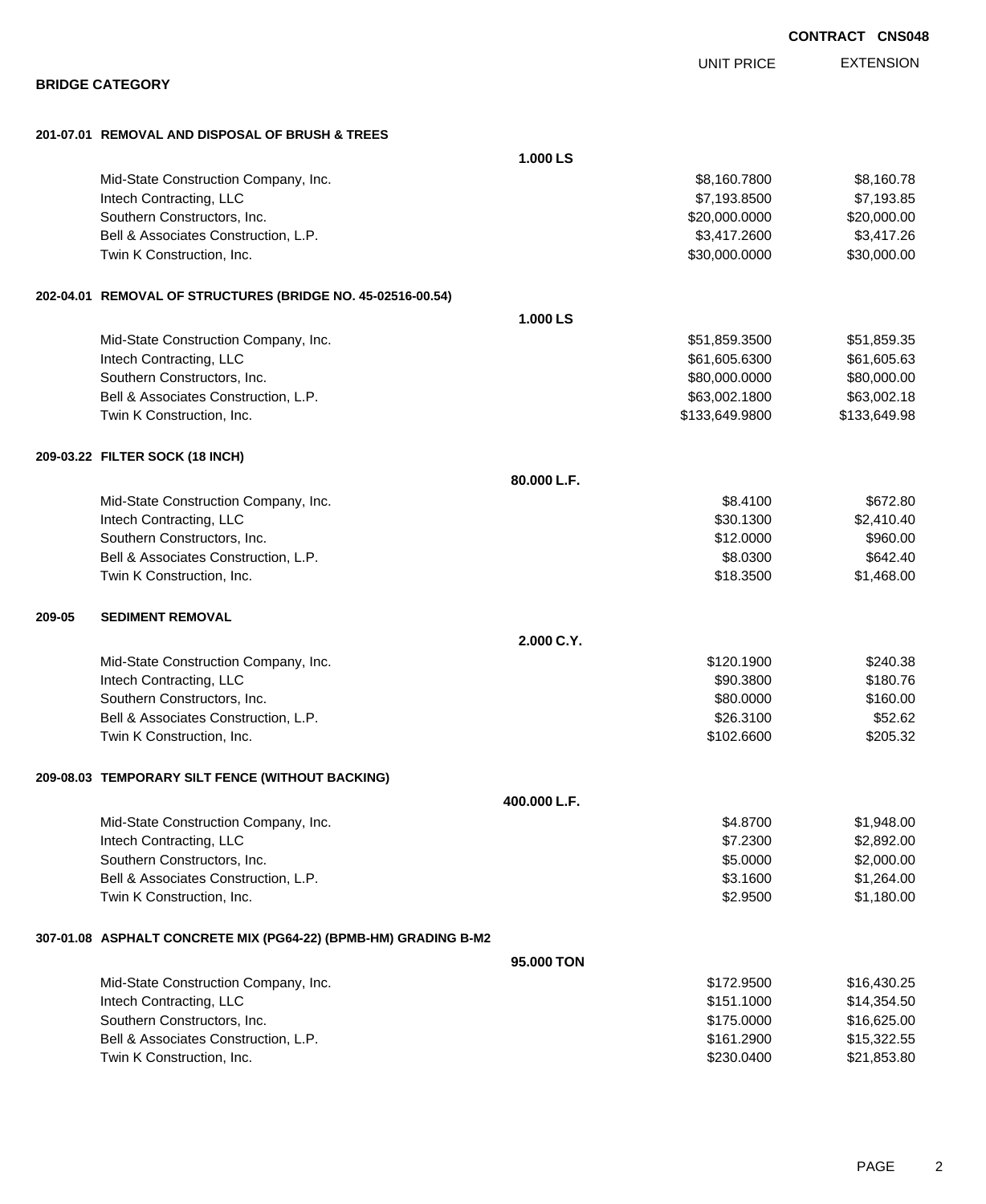UNIT PRICE

| 411-01.10 ACS MIX(PG64-22) GRADING D                   |                |               |             |
|--------------------------------------------------------|----------------|---------------|-------------|
|                                                        | 90.000 TON     |               |             |
| Mid-State Construction Company, Inc.                   |                | \$209.8500    | \$18,886.50 |
| Intech Contracting, LLC                                |                | \$183.3300    | \$16,499.70 |
| Southern Constructors, Inc.                            |                | \$200.0000    | \$18,000.00 |
| Bell & Associates Construction, L.P.                   |                | \$195.7000    | \$17,613.00 |
| Twin K Construction, Inc.                              |                | \$230.0400    | \$20,703.60 |
| 415-01.02 COLD PLANING BITUMINOUS PAVEMENT             |                |               |             |
|                                                        | 540.000 S.Y.   |               |             |
| Mid-State Construction Company, Inc.                   |                | \$25,4800     | \$13,759.20 |
| Intech Contracting, LLC                                |                | \$22.2600     | \$12,020.40 |
| Southern Constructors, Inc.                            |                | \$25.0000     | \$13,500.00 |
| Bell & Associates Construction, L.P.                   |                | \$23.7600     | \$12,830.40 |
| Twin K Construction, Inc.                              |                | \$16.0500     | \$8,667.00  |
| 602-10.05 BRACING REPAIRS                              |                |               |             |
|                                                        | 1.000 LS       |               |             |
| Mid-State Construction Company, Inc.                   |                | \$9,274.6300  | \$9,274.63  |
| Intech Contracting, LLC                                |                | \$17,701.4500 | \$17,701.45 |
| Southern Constructors, Inc.                            |                | \$7,500.0000  | \$7,500.00  |
| Bell & Associates Construction, L.P.                   |                | \$8,074.8200  | \$8,074.82  |
| Twin K Construction, Inc.                              |                | \$30,927.8100 | \$30,927.81 |
| 604-03.01 CLASS A CONCRETE (BRIDGES)                   |                |               |             |
|                                                        | 7.000 C.Y.     |               |             |
| Mid-State Construction Company, Inc.                   |                | \$1,553.1100  | \$10,871.77 |
| Intech Contracting, LLC                                |                | \$1,208.6200  | \$8,460.34  |
| Southern Constructors, Inc.                            |                | \$1,500.0000  | \$10,500.00 |
| Bell & Associates Construction, L.P.                   |                | \$334.0100    | \$2,338.07  |
| Twin K Construction, Inc.                              |                | \$2,014.6200  | \$14,102.34 |
| 604-03.20 BRIDGE JOINT MODIFICATION                    |                |               |             |
|                                                        | 54.000 L.F.    |               |             |
| Mid-State Construction Company, Inc.                   |                | \$257.3200    | \$13,895.28 |
| Intech Contracting, LLC                                |                | \$437.4200    | \$23,620.68 |
| Southern Constructors, Inc.                            |                | \$400.0000    | \$21,600.00 |
| Bell & Associates Construction, L.P.                   |                | \$760.8700    | \$41,086.98 |
| Twin K Construction, Inc.                              |                | \$922.4200    | \$49,810.68 |
| 604-04.02 APPLIED TEXTURE FINISH (EXISTING STRUCTURES) |                |               |             |
|                                                        | 2,088.000 S.Y. |               |             |
| Mid-State Construction Company, Inc.                   |                | \$7.2100      | \$15,054.48 |
| Intech Contracting, LLC                                |                | \$11.7500     | \$24,534.00 |
| Southern Constructors, Inc.                            |                | \$10.0000     | \$20,880.00 |
| Bell & Associates Construction, L.P.                   |                | \$17.5700     | \$36,686.16 |
| Twin K Construction, Inc.                              |                | \$8.0200      | \$16,745.76 |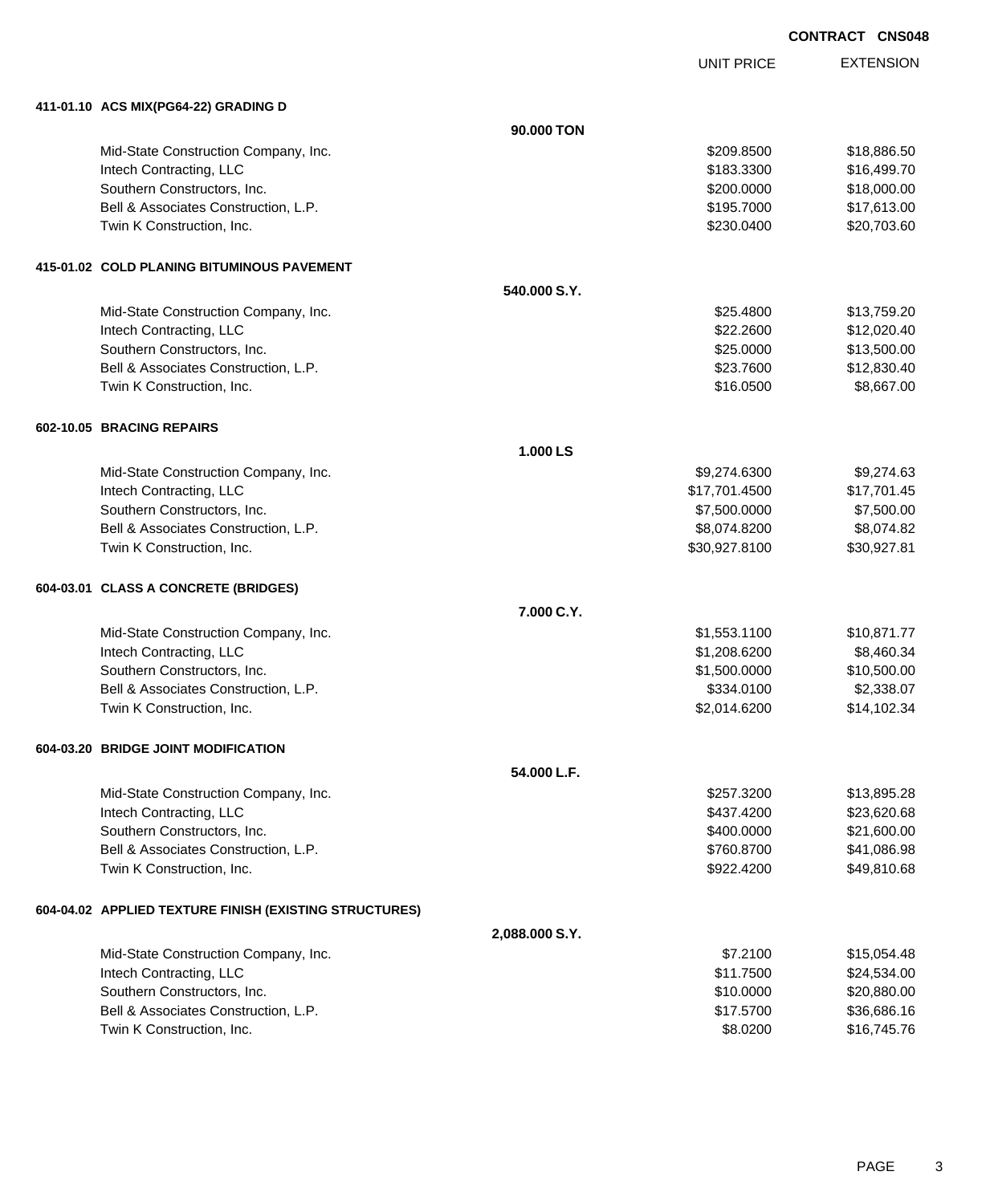UNIT PRICE

| 604-04.03 BRIDGE END DRAINS(2'X8')                    |                   |               |             |
|-------------------------------------------------------|-------------------|---------------|-------------|
|                                                       | <b>2.000 EACH</b> |               |             |
| Mid-State Construction Company, Inc.                  |                   | \$6,354.5600  | \$12,709.12 |
| Intech Contracting, LLC                               |                   | \$6,627.5000  | \$13,255.00 |
| Southern Constructors, Inc.                           |                   | \$4,000.0000  | \$8,000.00  |
| Bell & Associates Construction, L.P.                  |                   | \$5,403.0600  | \$10,806.12 |
| Twin K Construction, Inc.                             |                   | \$5,501.9900  | \$11,003.98 |
| 604-10.05 CONCRETE                                    |                   |               |             |
|                                                       | 6.000 S.F.        |               |             |
| Mid-State Construction Company, Inc.                  |                   | \$250.5000    | \$1,503.00  |
| Intech Contracting, LLC                               |                   | \$662.7500    | \$3,976.50  |
| Southern Constructors, Inc.                           |                   | \$250.0000    | \$1,500.00  |
| Bell & Associates Construction, L.P.                  |                   | \$169.5100    | \$1,017.06  |
| Twin K Construction, Inc.                             |                   | \$595.0300    | \$3,570.18  |
| 604-10.14 REMOVE EXISTING WEARING SURFACE             |                   |               |             |
|                                                       | 1.000 LS          |               |             |
| Mid-State Construction Company, Inc.                  |                   | \$19,613.8100 | \$19,613.81 |
| Intech Contracting, LLC                               |                   | \$17,134.9500 | \$17,134.95 |
| Southern Constructors, Inc.                           |                   | \$18,000.0000 | \$18,000.00 |
| Bell & Associates Construction, L.P.                  |                   | \$37,969.7500 | \$37,969.75 |
| Twin K Construction, Inc.                             |                   | \$12,839.4200 | \$12,839.42 |
| 604-10.30 BRIDGE DECK REPAIRS (FULL DEPTH OF SLAB)    |                   |               |             |
|                                                       | 5.000 S.Y.        |               |             |
| Mid-State Construction Company, Inc.                  |                   | \$696.2800    | \$3,481.40  |
| Intech Contracting, LLC                               |                   | \$903.7500    | \$4,518.75  |
| Southern Constructors, Inc.                           |                   | \$475.0000    | \$2,375.00  |
| Bell & Associates Construction, L.P.                  |                   | \$1,031.9600  | \$5,159.80  |
| Twin K Construction, Inc.                             |                   | \$744.1600    | \$3,720.80  |
| 604-10.50 BRIDGE DECK REPAIRS (PARTIAL DEPTH OF SLAB) |                   |               |             |
|                                                       | 120,000 S.Y.      |               |             |
| Mid-State Construction Company, Inc.                  |                   | \$186.7300    | \$22,407.60 |
| Intech Contracting, LLC                               |                   | \$331.3800    | \$39,765.60 |
| Southern Constructors, Inc.                           |                   | \$250.0000    | \$30,000.00 |
| Bell & Associates Construction, L.P.                  |                   | \$447.3800    | \$53,685.60 |
| Twin K Construction, Inc.                             |                   | \$261.4300    | \$31,371.60 |
| 604-10.54 CONCRETE REPAIRS                            |                   |               |             |
|                                                       | 6.000 S.F.        |               |             |
| Mid-State Construction Company, Inc.                  |                   | \$250.5000    | \$1,503.00  |
| Intech Contracting, LLC                               |                   | \$873.6300    | \$5,241.78  |
| Southern Constructors, Inc.                           |                   | \$250.0000    | \$1,500.00  |
| Bell & Associates Construction, L.P.                  |                   | \$186.7100    | \$1,120.26  |
| Twin K Construction, Inc.                             |                   | \$726.0100    | \$4,356.06  |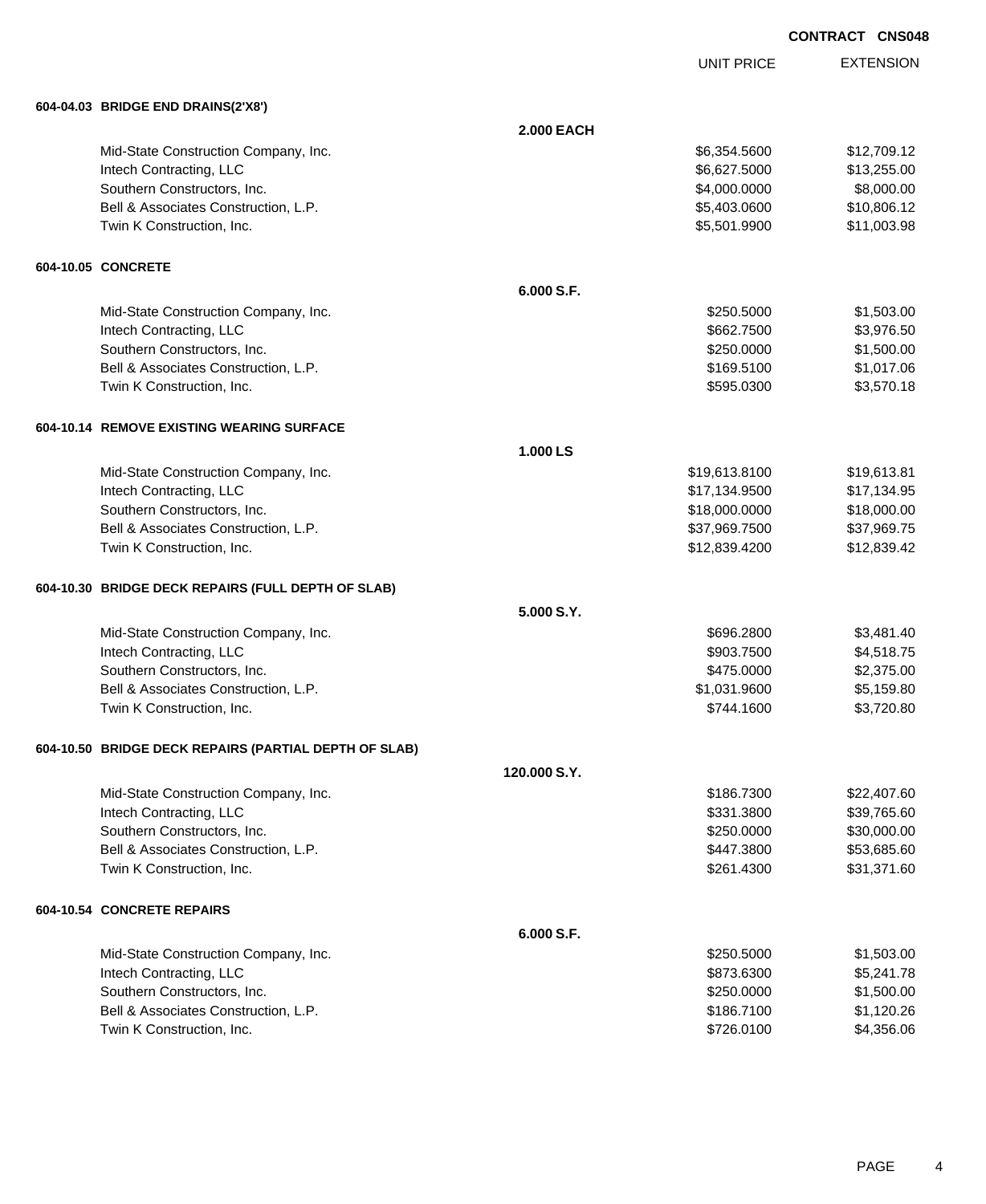UNIT PRICE

| 604-10.58 EPOXY INJECTION (INJECTION) |  |
|---------------------------------------|--|

|        | 604-10.58 EPOXY INJECTION (INJECTION)                    |              |            |              |
|--------|----------------------------------------------------------|--------------|------------|--------------|
|        |                                                          | 1.000 GAL.   |            |              |
|        | Mid-State Construction Company, Inc.                     |              | \$132.2100 | \$132.21     |
|        | Intech Contracting, LLC                                  |              | \$301.2500 | \$301.25     |
|        | Southern Constructors, Inc.                              |              | \$150.0000 | \$150.00     |
|        | Bell & Associates Construction, L.P.                     |              | \$286.2700 | \$286.27     |
|        | Twin K Construction, Inc.                                |              | \$597.9300 | \$597.93     |
|        | 604-10.62 EPOXY INJECTION REPAIR (COMPLETE AND IN PLACE) |              |            |              |
|        |                                                          | 8.000 L.F.   |            |              |
|        | Mid-State Construction Company, Inc.                     |              | \$360.5700 | \$2,884.56   |
|        | Intech Contracting, LLC                                  |              | \$482.0000 | \$3,856.00   |
|        | Southern Constructors, Inc.                              |              | \$200.0000 | \$1,600.00   |
|        | Bell & Associates Construction, L.P.                     |              | \$780.7400 | \$6,245.92   |
|        | Twin K Construction, Inc.                                |              | \$355.1300 | \$2,841.04   |
|        | 610-07.03 18" PIPE DRAIN (BRIDGE DRAIN)                  |              |            |              |
|        |                                                          | 100.000 L.F. |            |              |
|        | Mid-State Construction Company, Inc.                     |              | \$69.1100  | \$6,911.00   |
|        | Intech Contracting, LLC                                  |              | \$81.3400  | \$8,134.00   |
|        | Southern Constructors, Inc.                              |              | \$60.0000  | \$6,000.00   |
|        | Bell & Associates Construction, L.P.                     |              | \$66.8100  | \$6,681.00   |
|        | Twin K Construction, Inc.                                |              | \$38.8900  | \$3,889.00   |
| 617-01 | <b>BRIDGE DECK SEALANT</b>                               |              |            |              |
|        |                                                          | 838.000 S.Y. |            |              |
|        | Mid-State Construction Company, Inc.                     |              | \$22.5400  | \$18,888.52  |
|        | Intech Contracting, LLC                                  |              | \$33.1400  | \$27,771.32  |
|        | Southern Constructors, Inc.                              |              | \$18.0000  | \$15,084.00  |
|        | Bell & Associates Construction, L.P.                     |              | \$56.5500  | \$47,388.90  |
|        | Twin K Construction, Inc.                                |              | \$23.3900  | \$19,600.82  |
|        | 620-10.01 CONCRETE PARAPET (BRIDGERAIL REPLACEMENT)      |              |            |              |
|        |                                                          | 660,000 L.F. |            |              |
|        | Mid-State Construction Company, Inc.                     |              | \$96.7800  | \$63,874.80  |
|        | Intech Contracting, LLC                                  |              | \$134.9600 | \$89,073.60  |
|        | Southern Constructors, Inc.                              |              | \$120.0000 | \$79,200.00  |
|        | Bell & Associates Construction, L.P.                     |              | \$163.3500 | \$107,811.00 |
|        | Twin K Construction, Inc.                                |              | \$87.5600  | \$57,789.60  |
|        | 705-01.01 GUARDRAIL AT BRIDGE ENDS                       |              |            |              |
|        |                                                          | 108.000 L.F. |            |              |
|        | Mid-State Construction Company, Inc.                     |              | \$84.1300  | \$9,086.04   |
|        | Intech Contracting, LLC                                  |              | \$73.5000  | \$7,938.00   |
|        | Southern Constructors, Inc.                              |              | \$75.0000  | \$8,100.00   |
|        | Bell & Associates Construction, L.P.                     |              | \$78.4600  | \$8,473.68   |
|        | Twin K Construction, Inc.                                |              | \$72.7600  | \$7,858.08   |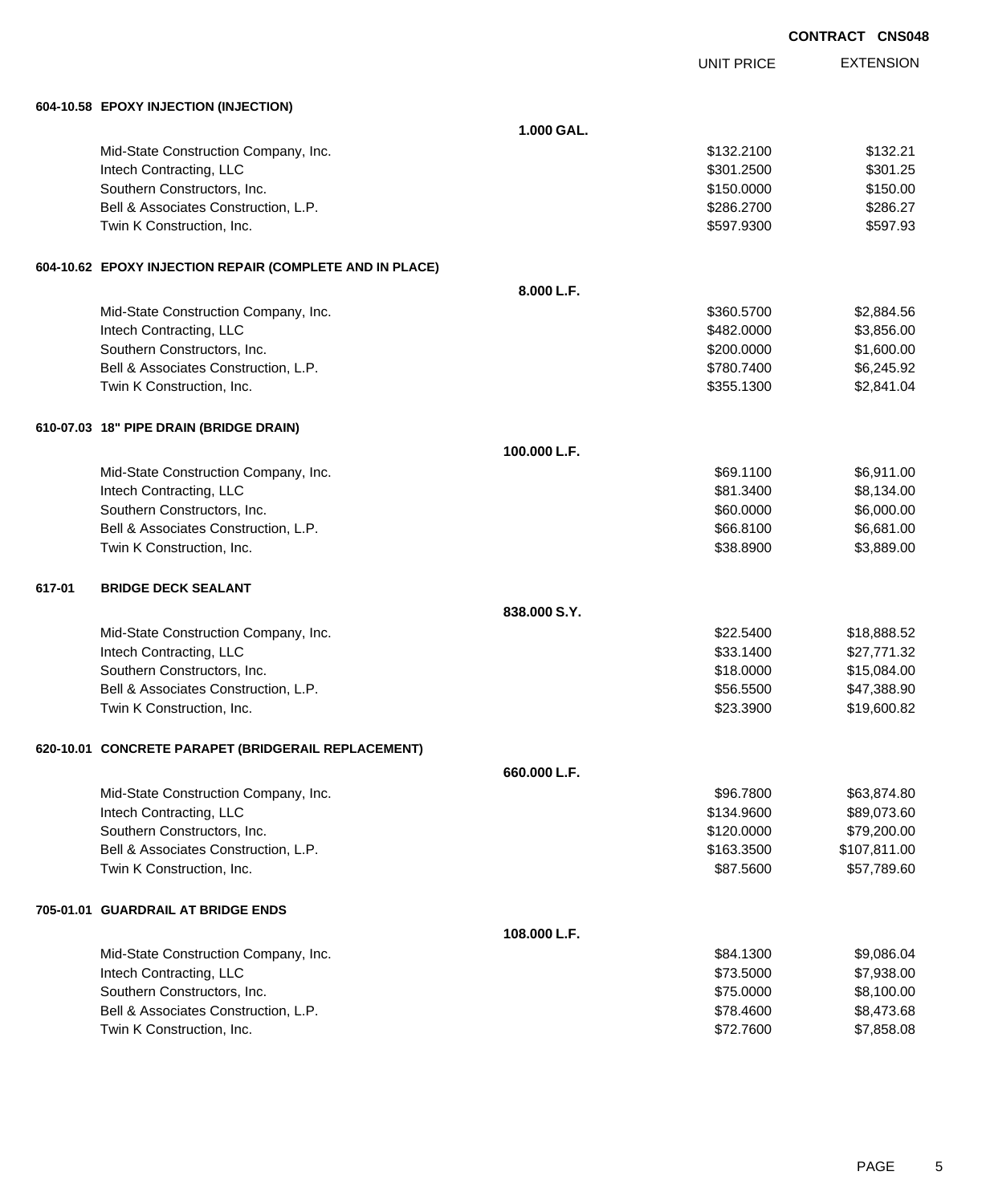UNIT PRICE

EXTENSION

**705-01.05 GUARDRAIL AT BRIDGE ENDS LOW VOLUME**

| 703-01.03 GOARDRAIL AT BRIDGE ENDS LOW VOLUME             |                   |              |             |
|-----------------------------------------------------------|-------------------|--------------|-------------|
|                                                           | <b>4.000 EACH</b> |              |             |
| Mid-State Construction Company, Inc.                      |                   | \$961.5200   | \$3,846.08  |
| Intech Contracting, LLC                                   |                   | \$840.0000   | \$3,360.00  |
| Southern Constructors, Inc.                               |                   | \$900.0000   | \$3,600.00  |
| Bell & Associates Construction, L.P.                      |                   | \$896.7000   | \$3,586.80  |
| Twin K Construction, Inc.                                 |                   | \$1,604.9300 | \$6,419.72  |
| 705-02.20 SINGLE GUARDRAIL (TYPE 2) LONG POST (6 FT-9 FT) |                   |              |             |
|                                                           | 1,313.000 L.F.    |              |             |
| Mid-State Construction Company, Inc.                      |                   | \$25.2400    | \$33,140.12 |
| Intech Contracting, LLC                                   |                   | \$22.0500    | \$28,951.65 |
| Southern Constructors, Inc.                               |                   | \$22.0000    | \$28,886.00 |
| Bell & Associates Construction, L.P.                      |                   | \$23.5400    | \$30,908.02 |
| Twin K Construction, Inc.                                 |                   | \$21.3500    | \$28,032.55 |
| 705-04.09 EARTH PAD FOR TYPE 38 GR END TREATMENT          |                   |              |             |
|                                                           | <b>4.000 EACH</b> |              |             |
| Mid-State Construction Company, Inc.                      |                   | \$1,622.5700 | \$6,490.28  |
| Intech Contracting, LLC                                   |                   | \$1,417.5000 | \$5,670.00  |
| Southern Constructors, Inc.                               |                   | \$1,500.0000 | \$6,000.00  |
| Bell & Associates Construction, L.P.                      |                   | \$1,513.1800 | \$6,052.72  |
| Twin K Construction, Inc.                                 |                   | \$1,283.9400 | \$5,135.76  |
| 705-04.10 EARTH PAD FOR GUARD RAIL END TREATMENT          |                   |              |             |
|                                                           | <b>4.000 EACH</b> |              |             |
| Mid-State Construction Company, Inc.                      |                   | \$1,622.5700 | \$6,490.28  |
| Intech Contracting, LLC                                   |                   | \$1,417.5000 | \$5,670.00  |
| Southern Constructors, Inc.                               |                   | \$1,500.0000 | \$6,000.00  |
| Bell & Associates Construction, L.P.                      |                   | \$1,513.1800 | \$6,052.72  |
| Twin K Construction, Inc.                                 |                   | \$1,283.9400 | \$5,135.76  |
| 705-06.20 TANGENT ENERGY ABSORBING TERM MASH TL-3         |                   |              |             |
|                                                           | <b>4.000 EACH</b> |              |             |
| Mid-State Construction Company, Inc.                      |                   | \$2,794.4200 | \$11,177.68 |
| Intech Contracting, LLC                                   |                   | \$2,441.2500 | \$9,765.00  |
| Southern Constructors, Inc.                               |                   | \$2,500.0000 | \$10,000.00 |
| Bell & Associates Construction, L.P.                      |                   | \$2,606.0300 | \$10,424.12 |
| Twin K Construction, Inc.                                 |                   | \$3,316.8500 | \$13,267.40 |
| 705-06.30 GR TERMINAL (TYPE 21) MASH TL2                  |                   |              |             |
|                                                           | <b>4.000 EACH</b> |              |             |
| Mid-State Construction Company, Inc.                      |                   | \$2,193.4700 | \$8,773.88  |
| Intech Contracting, LLC                                   |                   | \$1,916.2500 | \$7,665.00  |
| Southern Constructors, Inc.                               |                   | \$2,000.0000 | \$8,000.00  |
| Bell & Associates Construction, L.P.                      |                   | \$2,045.5900 | \$8,182.36  |
| Twin K Construction, Inc.                                 |                   | \$3,209.8600 | \$12,839.44 |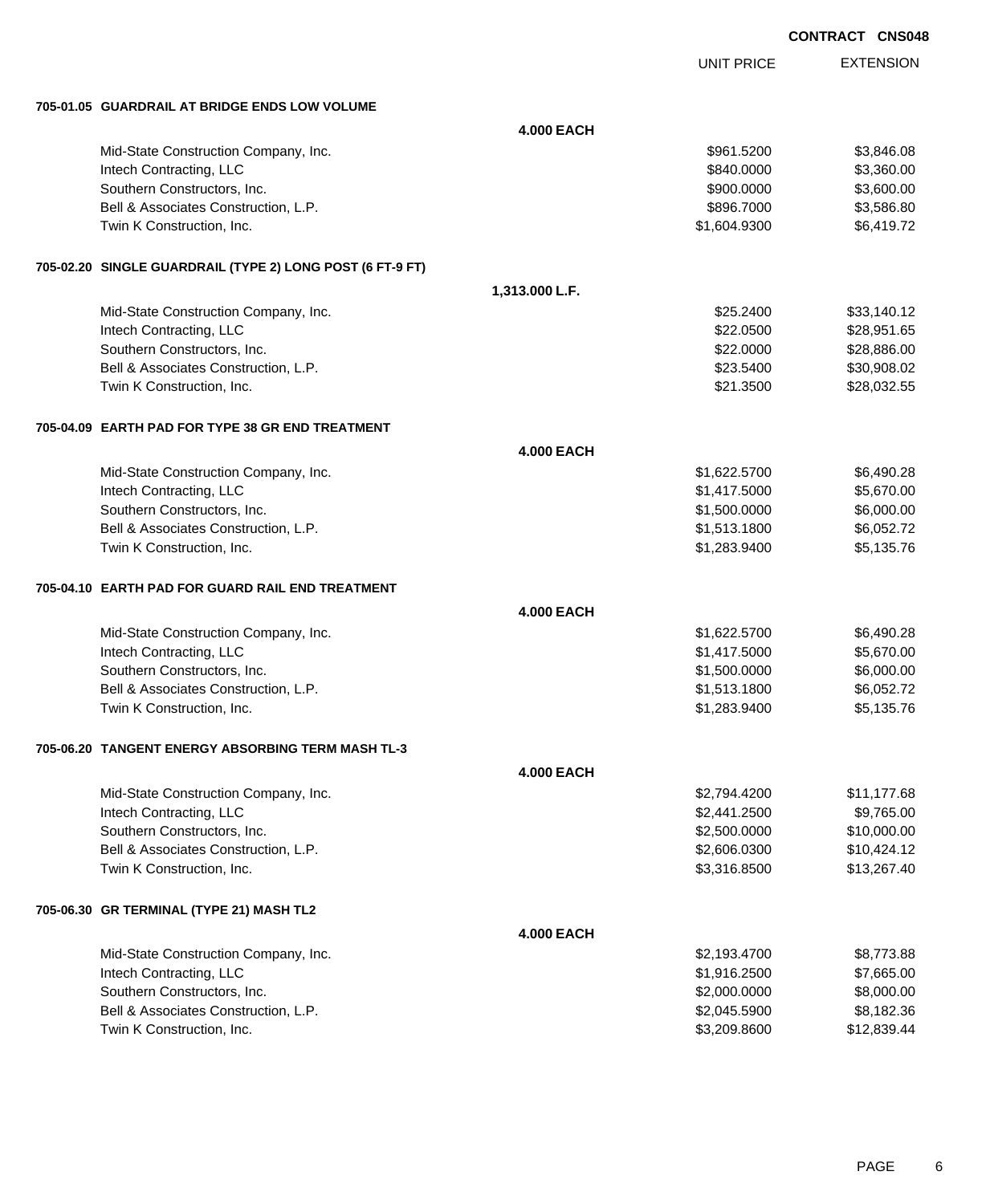|        |                                                     |                   |                   | <b>CONTRACT CNS048</b> |
|--------|-----------------------------------------------------|-------------------|-------------------|------------------------|
|        |                                                     |                   | <b>UNIT PRICE</b> | <b>EXTENSION</b>       |
|        | 705-08.51 PORTABLE IMPACT ATTENUATOR NCHRP350 TL-3  |                   |                   |                        |
|        |                                                     | <b>4.000 EACH</b> |                   |                        |
|        | Mid-State Construction Company, Inc.                |                   | \$4,807.6000      | \$19,230.40            |
|        | Intech Contracting, LLC                             |                   | \$5,775.0000      | \$23,100.00            |
|        | Southern Constructors, Inc.                         |                   | \$5,000.0000      | \$20,000.00            |
|        | Bell & Associates Construction, L.P.                |                   | \$4,483.4900      | \$17,933.96            |
|        | Twin K Construction, Inc.                           |                   | \$4,279.8100      | \$17,119.24            |
| 706-01 | <b>GUARDRAIL REMOVED</b>                            |                   |                   |                        |
|        |                                                     | 1,756.000 L.F.    |                   |                        |
|        | Mid-State Construction Company, Inc.                |                   | \$1.2000          | \$2,107.20             |
|        | Intech Contracting, LLC                             |                   | \$1.0500          | \$1,843.80             |
|        | Southern Constructors, Inc.                         |                   | \$2.0000          | \$3,512.00             |
|        | Bell & Associates Construction, L.P.                |                   | \$1.1200          | \$1,966.72             |
|        | Twin K Construction, Inc.                           |                   | \$1.3400          | \$2,353.04             |
|        | 709-01.01 RUBBLE STONE RIP-RAP                      |                   |                   |                        |
|        |                                                     | 6.000 C.Y.        |                   |                        |
|        | Mid-State Construction Company, Inc.                |                   | \$186.0000        | \$1,116.00             |
|        | Intech Contracting, LLC                             |                   | \$343.4300        | \$2,060.58             |
|        | Southern Constructors, Inc.                         |                   | \$275.0000        | \$1,650.00             |
|        | Bell & Associates Construction, L.P.                |                   | \$197.3400        | \$1,184.04             |
|        | Twin K Construction, Inc.                           |                   | \$282.6500        | \$1,695.90             |
|        | 711-05.71   51IN SINGLE SLOPE CONCRETE BARRIER WALL |                   |                   |                        |
|        |                                                     | 539.000 L.F.      |                   |                        |
|        | Mid-State Construction Company, Inc.                |                   | \$149,5500        | \$80,607.45            |
|        | Intech Contracting, LLC                             |                   | \$123.7800        | \$66,717.42            |
|        | Southern Constructors, Inc.                         |                   | \$170.0000        | \$91,630.00            |
|        | Bell & Associates Construction, L.P.                |                   | \$110.1600        | \$59,376.24            |
|        | Twin K Construction, Inc.                           |                   | \$249.9700        | \$134,733.83           |
| 712-01 | <b>TRAFFIC CONTROL</b>                              |                   |                   |                        |
|        |                                                     | 1.000 LS          |                   |                        |
|        | Mid-State Construction Company, Inc.                |                   | \$56,054.2000     | \$56,054.20            |
|        | Intech Contracting, LLC                             |                   | \$63,624.0000     | \$63,624.00            |
|        | Southern Constructors, Inc.                         |                   | \$65,000.0000     | \$65,000.00            |
|        | Bell & Associates Construction, L.P.                |                   | \$24,335.5800     | \$24,335.58            |
|        | Twin K Construction, Inc.                           |                   | \$93,547.2100     | \$93,547.21            |
|        | 712-02.02 INTERCONNECTED PORTABLE BARRIER RAIL      |                   |                   |                        |
|        |                                                     | 1,070.000 L.F.    |                   |                        |
|        | Mid-State Construction Company, Inc.                |                   | \$33.3700         | \$35,705.90            |
|        | Intech Contracting, LLC                             |                   | \$40.3700         | \$43,195.90            |
|        | Southern Constructors, Inc.                         |                   | \$27.0000         | \$28,890.00            |

Bell & Associates Construction, L.P.  $$35.0000$  \$37,450.00 Twin K Construction, Inc. 60 and the state of the state of the state of the state of the state of the state of the state of the state of the state of the state of the state of the state of the state of the state of the sta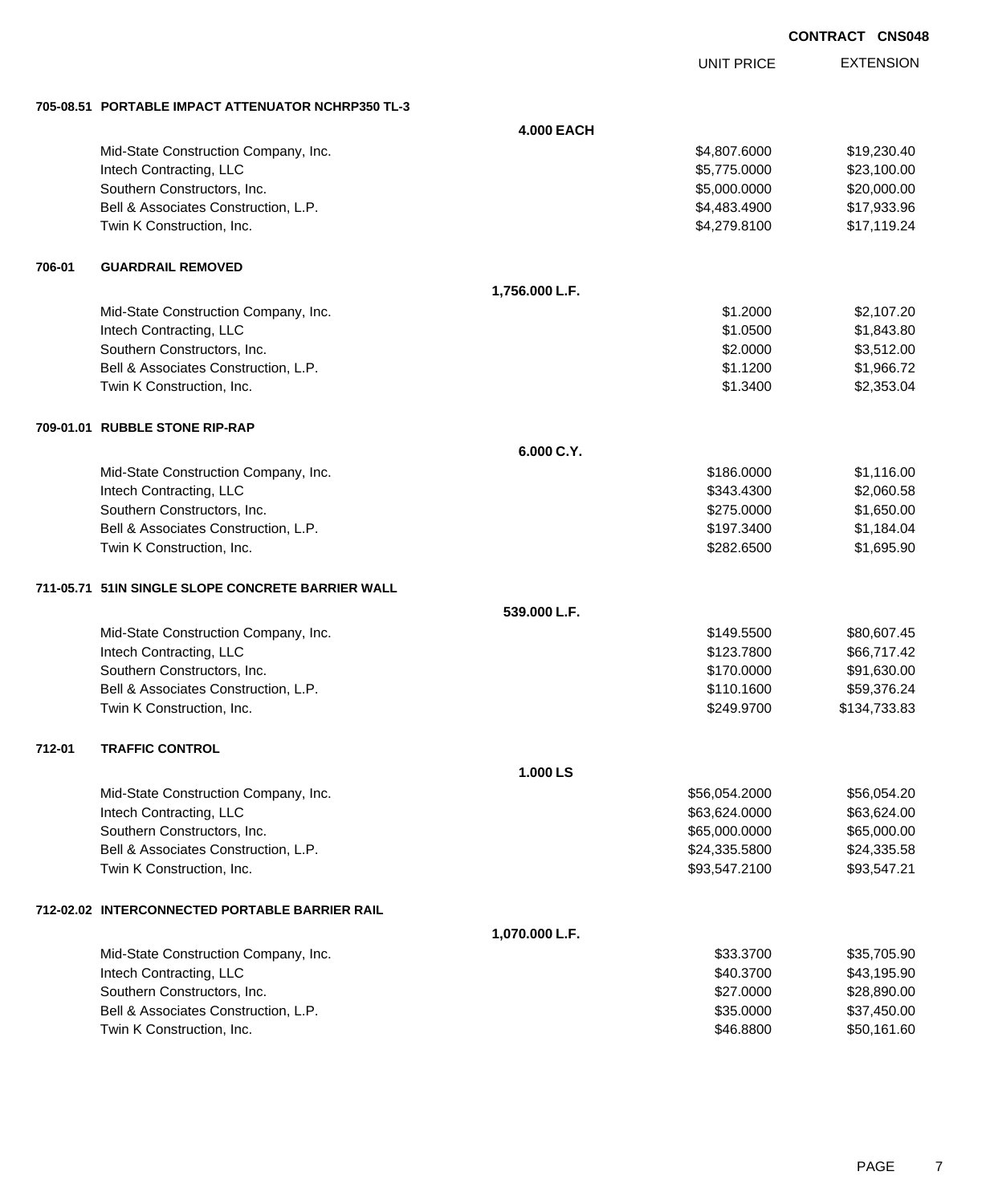UNIT PRICE

|        | 712-04.01 FLEXIBLE DRUMS (CHANNELIZING)                |                     |              |             |
|--------|--------------------------------------------------------|---------------------|--------------|-------------|
|        |                                                        | 301.000 EACH        |              |             |
|        | Mid-State Construction Company, Inc.                   |                     | \$24.0400    | \$7,236.04  |
|        | Intech Contracting, LLC                                |                     | \$24.1000    | \$7,254.10  |
|        | Southern Constructors, Inc.                            |                     | \$25.0000    | \$7,525.00  |
|        | Bell & Associates Construction, L.P.                   |                     | \$22.4200    | \$6,748.42  |
|        | Twin K Construction, Inc.                              |                     | \$25.1800    | \$7,579.18  |
| 712-06 | <b>SIGNS (CONSTRUCTION)</b>                            |                     |              |             |
|        |                                                        | 1,147.000 S.F.      |              |             |
|        | Mid-State Construction Company, Inc.                   |                     | \$6.9700     | \$7,994.59  |
|        | Intech Contracting, LLC                                |                     | \$6.0900     | \$6,985.23  |
|        | Southern Constructors, Inc.                            |                     | \$15.0000    | \$17,205.00 |
|        | Bell & Associates Construction, L.P.                   |                     | \$6.5000     | \$7,455.50  |
|        | Twin K Construction, Inc.                              |                     | \$6.2100     | \$7,122.87  |
|        | 712-06.16 SIGNS (CONSTRUCTION) (REDUCED SPEED WARNING) |                     |              |             |
|        |                                                        | <b>4.000 EACH</b>   |              |             |
|        | Mid-State Construction Company, Inc.                   |                     | \$480.7600   | \$1,923.04  |
|        | Intech Contracting, LLC                                |                     | \$420.0000   | \$1,680.00  |
|        | Southern Constructors, Inc.                            |                     | \$500.0000   | \$2,000.00  |
|        | Bell & Associates Construction, L.P.                   |                     | \$448.3500   | \$1,793.40  |
|        | Twin K Construction, Inc.                              |                     | \$427.9800   | \$1,711.92  |
|        | 712-08.03 ARROW BOARD (TYPE C)                         |                     |              |             |
|        |                                                        | <b>2.000 EACH</b>   |              |             |
|        | Mid-State Construction Company, Inc.                   |                     | \$961.5200   | \$1,923.04  |
|        | Intech Contracting, LLC                                |                     | \$840.0000   | \$1,680.00  |
|        | Southern Constructors, Inc.                            |                     | \$3,000.0000 | \$6,000.00  |
|        | Bell & Associates Construction, L.P.                   |                     | \$896.7000   | \$1,793.40  |
|        | Twin K Construction, Inc.                              |                     | \$855.9600   | \$1,711.92  |
|        | 712-08.10 MOBILE MESSAGE SIGN UNIT W/ATTENUATOR        |                     |              |             |
|        |                                                        | <b>250.000 HOUR</b> |              |             |
|        | Mid-State Construction Company, Inc.                   |                     | \$118.0900   | \$29,522.50 |
|        | Intech Contracting, LLC                                |                     | \$103.1600   | \$25,790.00 |
|        | Southern Constructors, Inc.                            |                     | \$125.0000   | \$31,250.00 |
|        | Bell & Associates Construction, L.P.                   |                     | \$110.1300   | \$27,532.50 |
|        | Twin K Construction, Inc.                              |                     | \$105.1200   | \$26,280.00 |
|        | 712-09.01 REMOVABLE PAVEMENT MARKING LINE              |                     |              |             |
|        |                                                        | 1,820.000 L.F.      |              |             |
|        | Mid-State Construction Company, Inc.                   |                     | \$3.0000     | \$5,460.00  |
|        | Intech Contracting, LLC                                |                     | \$3.7800     | \$6,879.60  |
|        | Southern Constructors, Inc.                            |                     | \$3.0000     | \$5,460.00  |
|        | Bell & Associates Construction, L.P.                   |                     | \$2.8000     | \$5,096.00  |
|        | Twin K Construction, Inc.                              |                     | \$1.9500     | \$3,549.00  |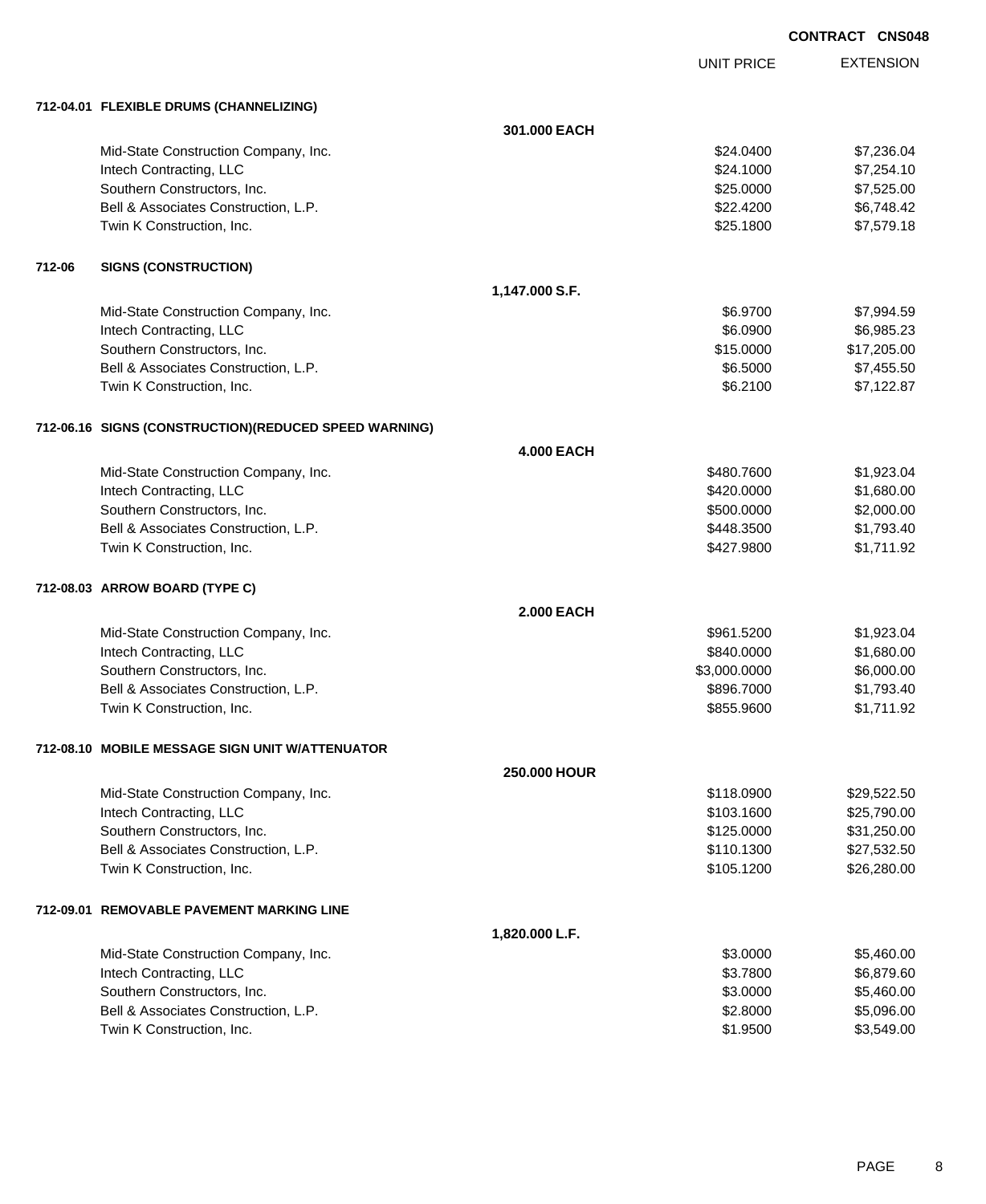|        |                                                                  |                    | <b>CONTRACT CNS048</b> |                  |
|--------|------------------------------------------------------------------|--------------------|------------------------|------------------|
|        |                                                                  |                    | <b>UNIT PRICE</b>      | <b>EXTENSION</b> |
|        | 712-09.04 REMOVABLE PAVEMENT MARKING (STOP LINE)                 |                    |                        |                  |
|        |                                                                  | 24.000 L.F.        |                        |                  |
|        | Mid-State Construction Company, Inc.                             |                    | \$24.0400              | \$576.96         |
|        | Intech Contracting, LLC                                          |                    | \$21.0000              | \$504.00         |
|        | Southern Constructors, Inc.                                      |                    | \$30.0000              | \$720.00         |
|        | Bell & Associates Construction, L.P.                             |                    | \$22.4200              | \$538.08         |
|        | Twin K Construction, Inc.                                        |                    | \$12.8400              | \$308.16         |
|        | 713-02.26 CONCRETE BARRIER/PARAPET DELINEATOR                    |                    |                        |                  |
|        |                                                                  | 60.000 EACH        |                        |                  |
|        | Mid-State Construction Company, Inc.                             |                    | \$13.2200              | \$793.20         |
|        | Intech Contracting, LLC                                          |                    | \$11.5500              | \$693.00         |
|        | Southern Constructors, Inc.                                      |                    | \$13.0000              | \$780.00         |
|        | Bell & Associates Construction, L.P.                             |                    | \$12.3300              | \$739.80         |
|        | Twin K Construction, Inc.                                        |                    | \$11.7700              | \$706.20         |
|        | 713-02.27   CONCRETE BARRIER/PARAPET DELINEATOR (BI-DIRECTIONAL) |                    |                        |                  |
|        |                                                                  | <b>19,000 EACH</b> |                        |                  |
|        | Mid-State Construction Company, Inc.                             |                    | \$15,6200              | \$296.78         |
|        | Intech Contracting, LLC                                          |                    | \$13.6500              | \$259.35         |
|        | Southern Constructors, Inc.                                      |                    | \$15.0000              | \$285.00         |
|        | Bell & Associates Construction, L.P.                             |                    | \$14.5700              | \$276.83         |
|        | Twin K Construction, Inc.                                        |                    | \$13.9100              | \$264.29         |
|        | 713-16.01 CHANGEABLE MESSAGE SIGN UNIT                           |                    |                        |                  |
|        |                                                                  | <b>2.000 EACH</b>  |                        |                  |
|        | Mid-State Construction Company, Inc.                             |                    | \$5,228.2700           | \$10,456.54      |
|        | Intech Contracting, LLC                                          |                    | \$4,567.5000           | \$9,135.00       |
|        | Southern Constructors, Inc.                                      |                    | \$5,500.0000           | \$11,000.00      |
|        | Bell & Associates Construction, L.P.                             |                    | \$4,875.8000           | \$9,751.60       |
|        | Twin K Construction, Inc.                                        |                    | \$4,654.2900           | \$9,308.58       |
|        | 716-05.01 PAINTED PAVEMENT MARKING (4" LINE)                     |                    |                        |                  |
|        |                                                                  | 0.800 L.M.         |                        |                  |
|        | Mid-State Construction Company, Inc.                             |                    | \$1,442.2800           | \$1,153.82       |
|        | Intech Contracting, LLC                                          |                    | \$1,260.0000           | \$1,008.00       |
|        | Southern Constructors, Inc.                                      |                    | \$1,300.0000           | \$1,040.00       |
|        | Bell & Associates Construction, L.P.                             |                    | \$1,345.0500           | \$1,076.04       |
|        | Twin K Construction, Inc.                                        |                    | \$4,817.7800           | \$3,854.22       |
| 717-01 | <b>MOBILIZATION</b>                                              |                    |                        |                  |
|        |                                                                  | 1.000 LS           |                        |                  |
|        | Mid-State Construction Company, Inc.                             |                    | \$76,829.8900          | \$76,829.89      |
|        | Intech Contracting, LLC                                          |                    | \$31,751.7500          | \$31,751.75      |
|        | Southern Constructors, Inc.                                      |                    | \$40,000.0000          | \$40,000.00      |
|        | Bell & Associates Construction, L.P.                             |                    | \$39,500.0000          | \$39,500.00      |
|        | Twin K Construction, Inc.                                        |                    | \$150,480.8000         | \$150,480.80     |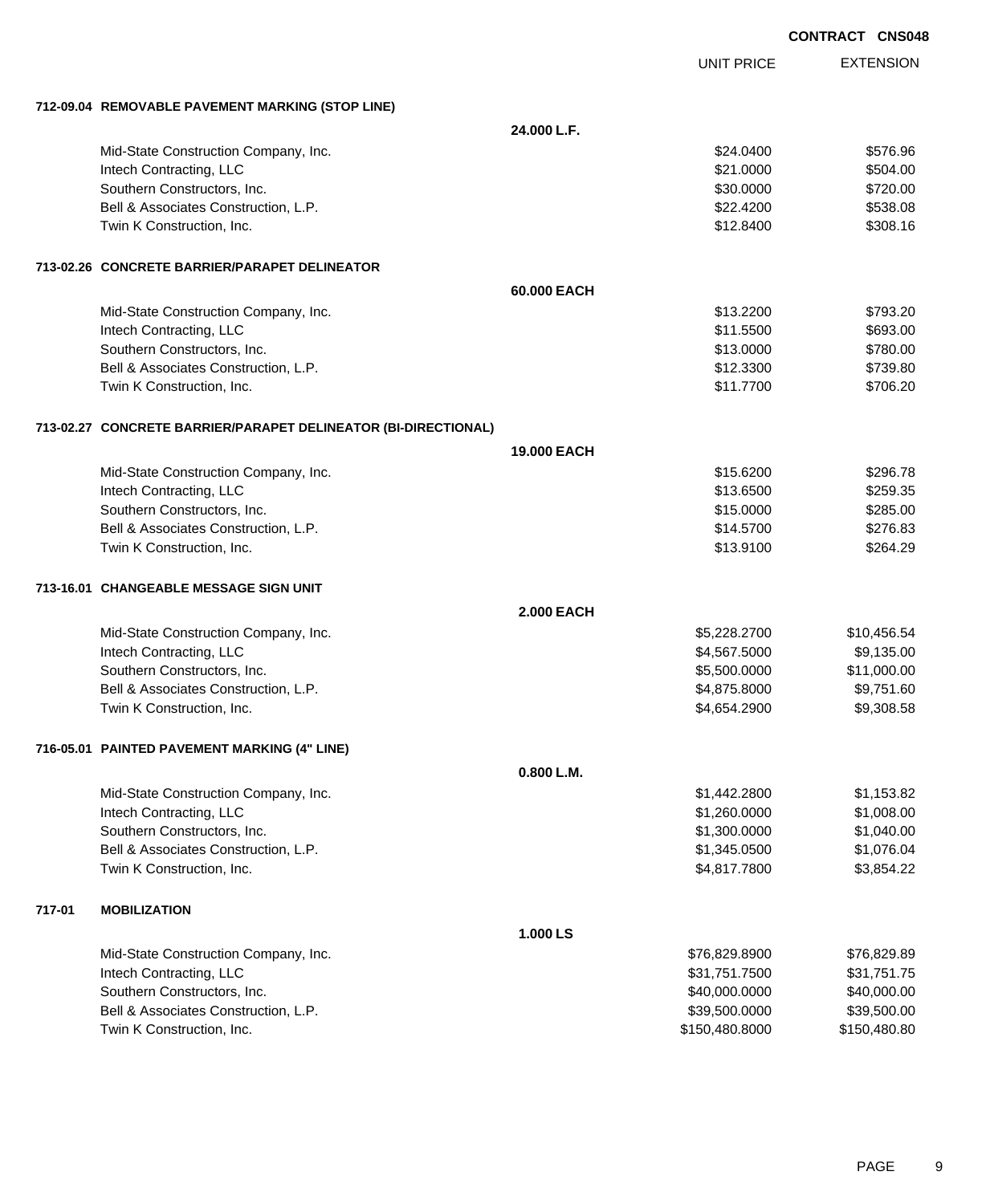EXTENSION UNIT PRICE

#### **730-40 TEMPORARY TRAFFIC SIGNAL SYSTEM**

|                                      | <b>1.000 EACH</b> |             |
|--------------------------------------|-------------------|-------------|
| Mid-State Construction Company, Inc. | \$26,441,8000     | \$26,441.80 |
| Intech Contracting, LLC              | \$30.694.9700     | \$30,694.97 |
| Southern Constructors, Inc.          | \$25,000,0000     | \$25,000.00 |
| Bell & Associates Construction, L.P. | \$17,054.8300     | \$17,054.83 |
| Twin K Construction, Inc.            | \$20,209.9000     | \$20,209.90 |

| 141.8000 | \$26,441.80 |
|----------|-------------|
| 94.9700  | \$30.694.97 |
| )00.0000 | \$25,000,00 |
| 154.8300 | \$17.054.83 |
| 209.9000 | \$20,209.90 |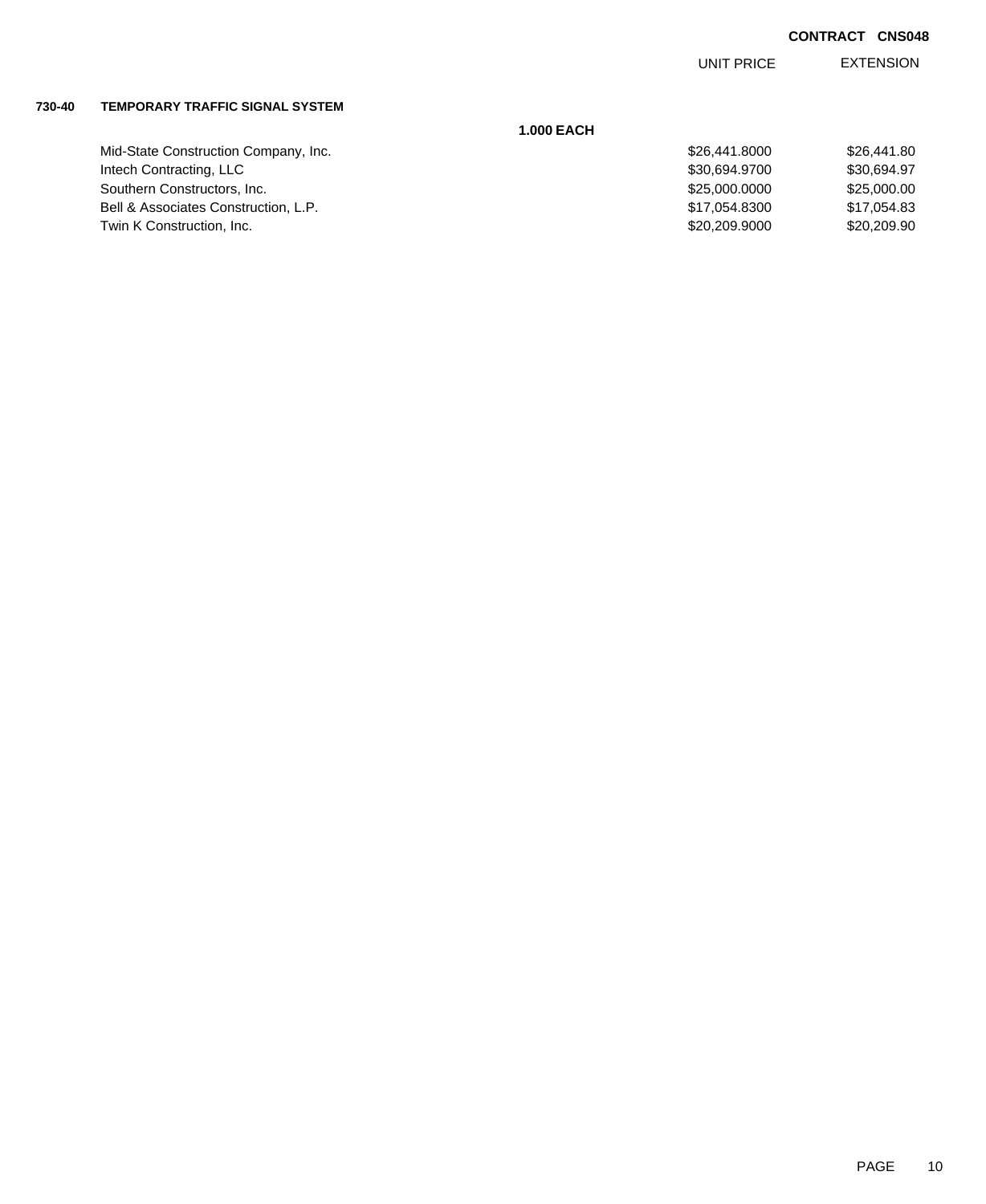### **SUB-TOTAL BRIDGE**

| Mid-State Construction Company, Inc. | \$759,396.15   |
|--------------------------------------|----------------|
| Intech Contracting, LLC              | \$798,378.81   |
| Southern Constructors, Inc.          | \$804,667.00   |
| Bell & Associates Construction, L.P. | \$815,785,48   |
| Twin K Construction, Inc.            | \$1,092,281.29 |
|                                      |                |

## **TOTAL CONTRACT**

| Mid-State Construction Company, Inc. | \$759,396.15   |
|--------------------------------------|----------------|
| Intech Contracting, LLC              | \$798,378.81   |
| Southern Constructors, Inc.          | \$804,667.00   |
| Bell & Associates Construction, L.P. | \$815,785.48   |
| Twin K Construction, Inc.            | \$1,092,281.29 |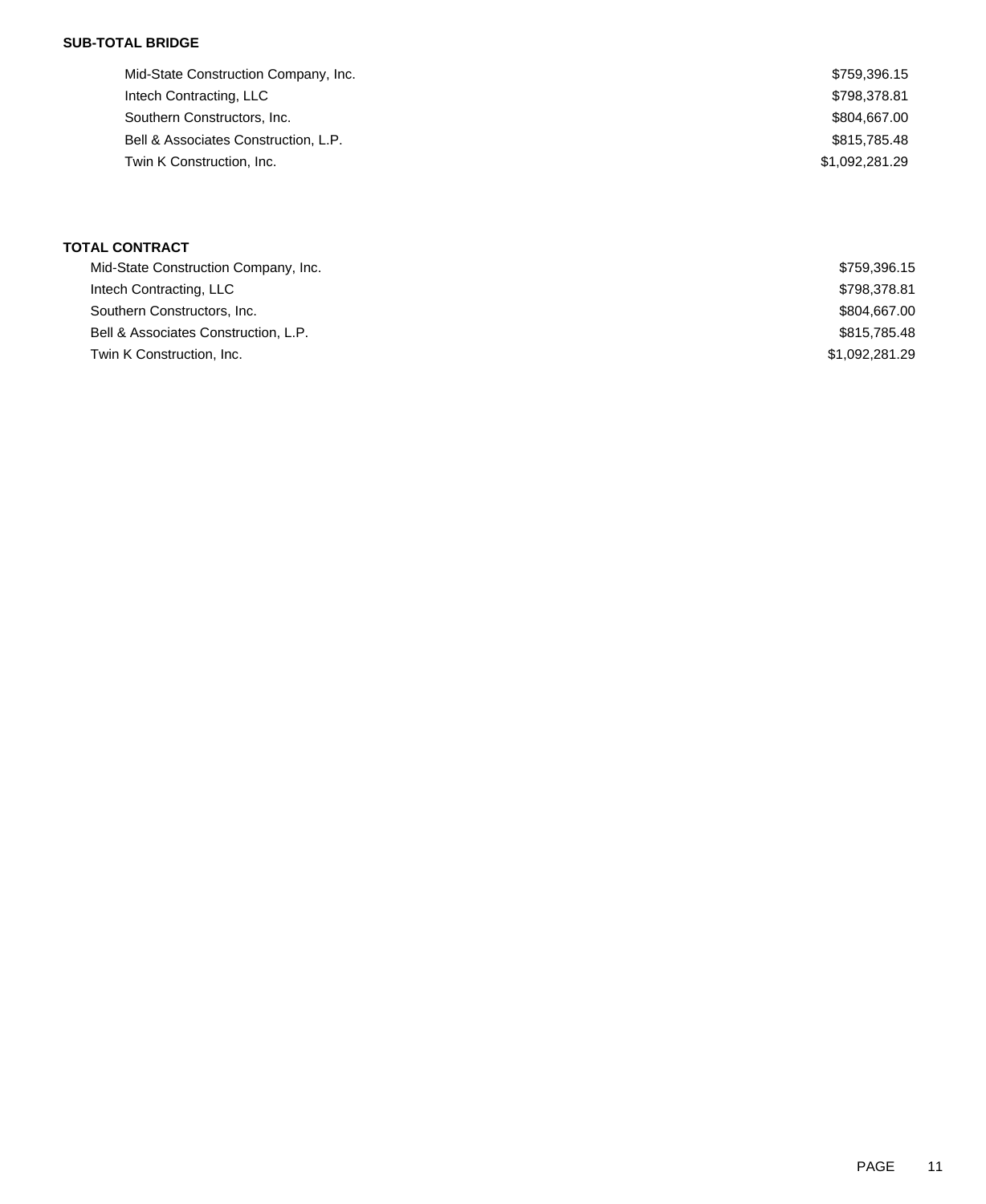# **DEPARTMENT OF TRANSPORTATION SUMMARY OF BIDS LETTING OF FEBRUARY 09, 2018 STATE OF TENNESSEE**

#### LOUDON AND MONROE COUNTIES (Contract No. CNS065 Call 060)

THE RESURFACING (MICROSURFACING) ON S.R. 323 IN LOUDON COUNTY AND S.R. 39 AND S.R. 322 IN MONROE COUNTY. PROJECT LENGTH - 18.110 MILES 53080-4205-04,62016-4207-04,62025-4214-04,HSIP-322(18),62016-3207-94, HSIP-323(22),53080-3205-94

COMPLETION TIME - ON OR BEFORE SEPTEMBER 30, 2018

DBE GOAL 2.00%

TOTAL CONTRACT

Hudson Construction Company **\$1,027,396.25**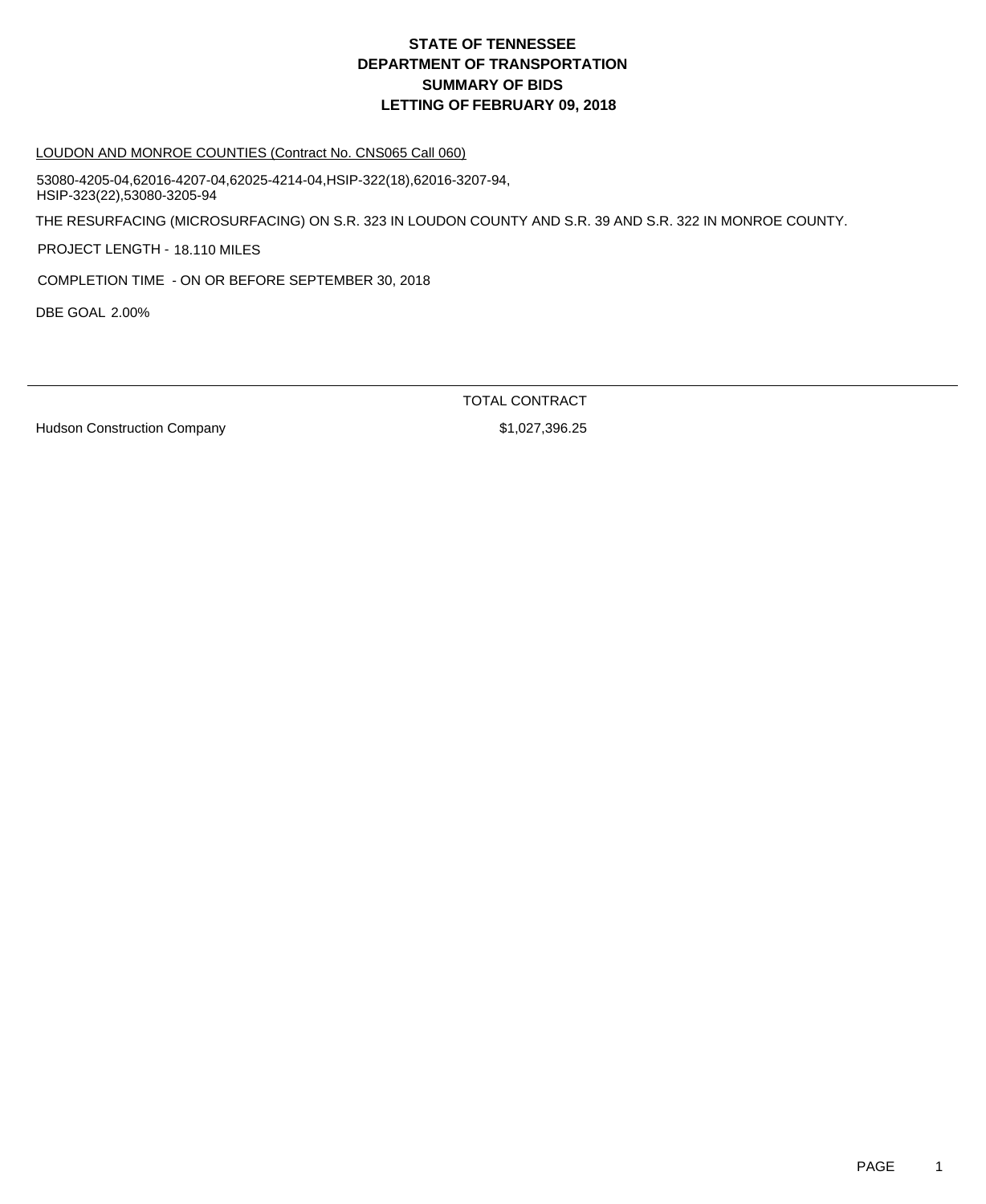|        |                                                                  |                   |                   | <b>CONTRACT CNS065</b> |
|--------|------------------------------------------------------------------|-------------------|-------------------|------------------------|
|        | <b>ROADWAY CATEGORY</b>                                          |                   | <b>UNIT PRICE</b> | <b>EXTENSION</b>       |
|        | 403-01.01 BITUMINOUS MATERIAL FOR TACK COAT (MICRO-SURFACING)    |                   |                   |                        |
|        | <b>Hudson Construction Company</b>                               | 41,000 TON        | \$335.0000        | \$13,735.00            |
|        | 411-12.03 SCORING FOR RUMBLE STRIPE (NON-CONTINUOUS) (8IN WIDTH) | 4.280 L.M.        |                   |                        |
|        | <b>Hudson Construction Company</b>                               |                   | \$475.0000        | \$2,033.00             |
|        | 411-12.04 SCORING FOR RUMBLE STRIPE (NON-CONTINUOUS) (4IN WIDTH) |                   |                   |                        |
|        | <b>Hudson Construction Company</b>                               | 17.500 L.M.       | \$475.0000        | \$8,312.50             |
|        | 414-03.03 MICRO SURFACING                                        |                   |                   |                        |
|        | <b>Hudson Construction Company</b>                               | 255,175.000 S.Y.  | \$2.4500          | \$625,178.75           |
| 712-01 | <b>TRAFFIC CONTROL</b>                                           |                   |                   |                        |
|        | <b>Hudson Construction Company</b>                               | 1.000 LS          | \$33,000.0000     | \$33,000.00            |
| 712-06 | <b>SIGNS (CONSTRUCTION)</b>                                      |                   |                   |                        |
|        | <b>Hudson Construction Company</b>                               | 1,374.000 S.F.    | \$4.5000          | \$6,183.00             |
|        | 713-16.20 SIGNS (W10-1)                                          |                   |                   |                        |
|        | <b>Hudson Construction Company</b>                               | <b>2.000 EACH</b> | \$160.0000        | \$320.00               |
|        | 713-16.21 SIGNS (W10-4)                                          |                   |                   |                        |
|        | <b>Hudson Construction Company</b>                               | <b>1.000 EACH</b> | \$160.0000        | \$160.00               |
|        | 716-01.21 Snwplwble Pvmt Mrkrs (Bi-Dir)(1 Color)                 |                   |                   |                        |
|        | <b>Hudson Construction Company</b>                               | 1,194.000 EACH    | \$20,0000         | \$23,880.00            |
|        | 716-01.30 REMOVAL OF SNOWPLOWABLE REFLECTIVE MARKER              |                   |                   |                        |
|        | <b>Hudson Construction Company</b>                               | 464.000 EACH      | \$10.0000         | \$4,640.00             |
|        | 716-02.05 PLASTIC PAVEMENT MARKING (STOP LINE)                   |                   |                   |                        |
|        | <b>Hudson Construction Company</b>                               | 1,004.000 L.F.    | \$8.5000          | \$8,534.00             |
|        | 716-03.02 PLASTIC WORD PAVEMENT MARKING (RXR)                    |                   |                   |                        |
|        | <b>Hudson Construction Company</b>                               | <b>2.000 EACH</b> | \$425.0000        | \$850.00               |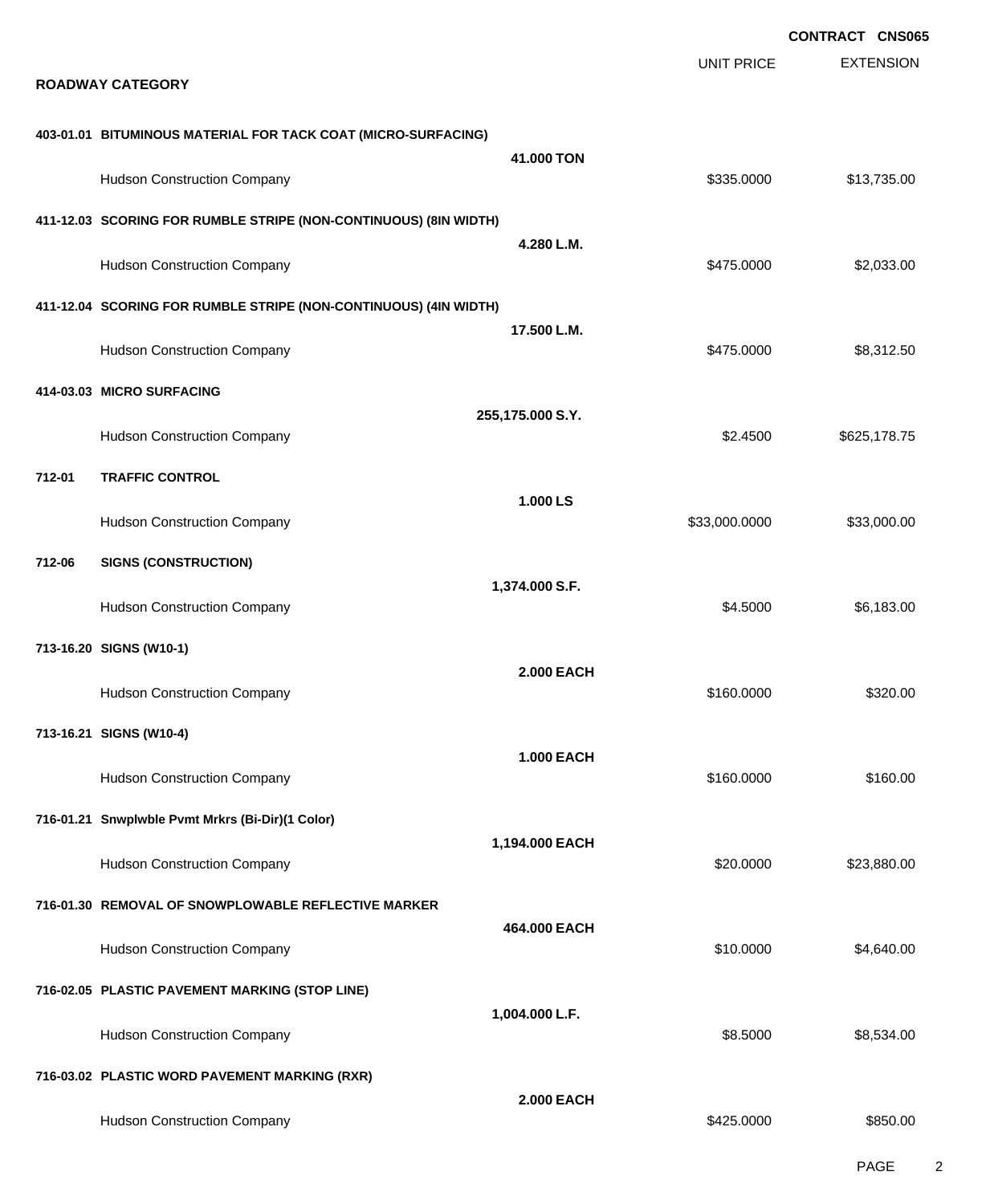|        |                                                          |                |                   | <b>CONTRACT CNS065</b> |
|--------|----------------------------------------------------------|----------------|-------------------|------------------------|
|        |                                                          |                | <b>UNIT PRICE</b> | <b>EXTENSION</b>       |
|        | 716-04.04 PLASTIC PAVEMENT MARKING (TRANSVERSE SHOULDER) |                |                   |                        |
|        | <b>Hudson Construction Company</b>                       | 1,982.000 L.F. | \$5.0000          | \$9,910.00             |
|        | 716-05.01 PAINTED PAVEMENT MARKING (4" LINE)             |                |                   |                        |
|        | <b>Hudson Construction Company</b>                       | 18.000 L.M.    | \$545.0000        | \$9,810.00             |
|        | 716-08.20 REMOVAL OF PAVEMENT MARKING (LINE)             |                |                   |                        |
|        | <b>Hudson Construction Company</b>                       | 25.000 L.M.    | \$600.0000        | \$15,000.00            |
|        | 716-12.01 ENHANCED FLATLINE THERMO PVMT MRKNG (4IN LINE) |                |                   |                        |
|        | <b>Hudson Construction Company</b>                       | 28.000 L.M.    | \$2,300.0000      | \$64,400.00            |
|        | 716-12.02 ENHANCED FLATLINE THERMO PVMT MRKNG (6IN LINE) |                |                   |                        |
|        | <b>Hudson Construction Company</b>                       | 45.000 L.M.    | \$3,450.0000      | \$155,250.00           |
| 717-01 | <b>MOBILIZATION</b>                                      |                |                   |                        |
|        | <b>Hudson Construction Company</b>                       | 1.000 LS       | \$46,200.0000     | \$46,200.00            |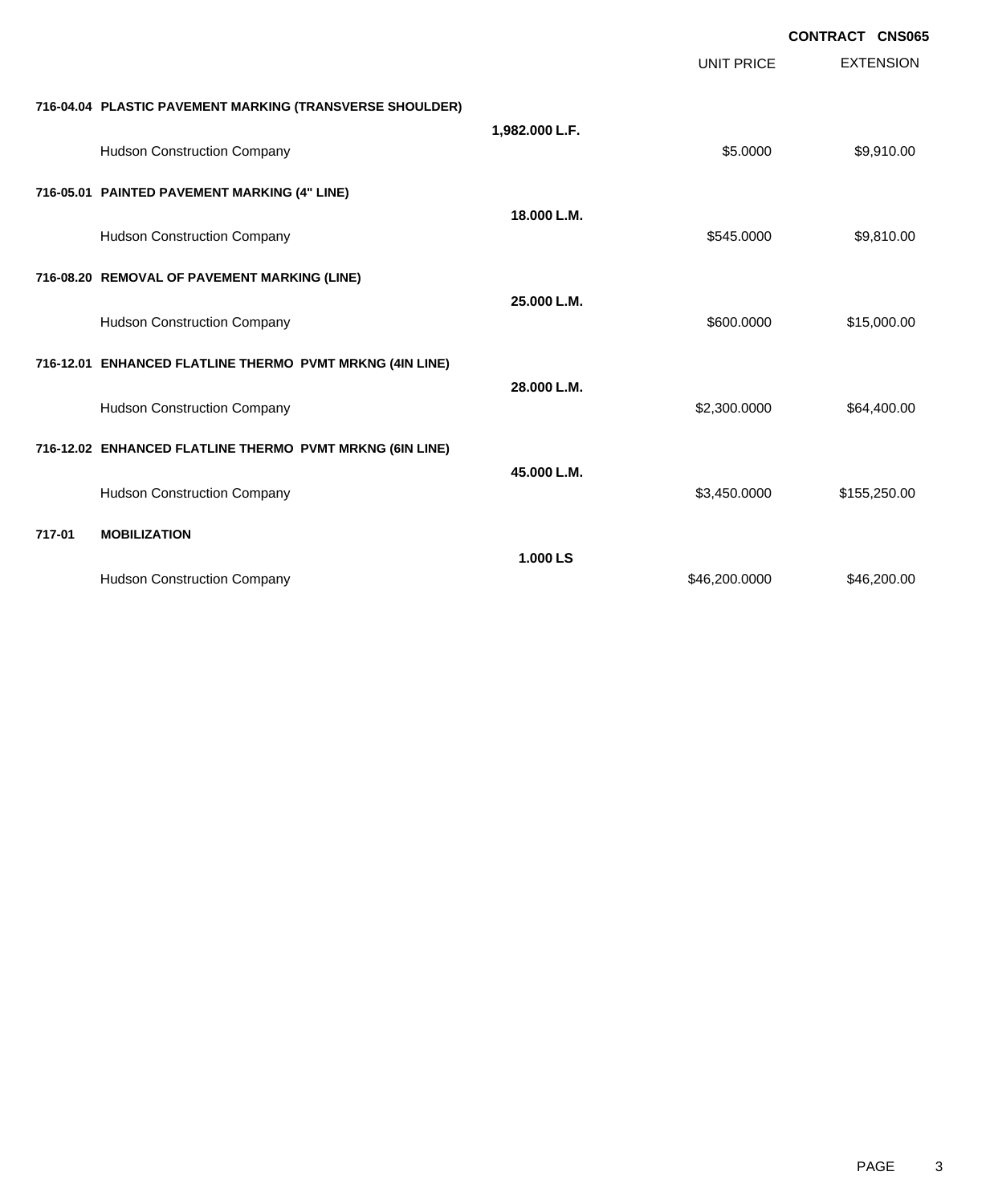Hudson Construction Company **\$1,027,396.25** 

### **TOTAL CONTRACT**

Hudson Construction Company **\$1,027,396.25**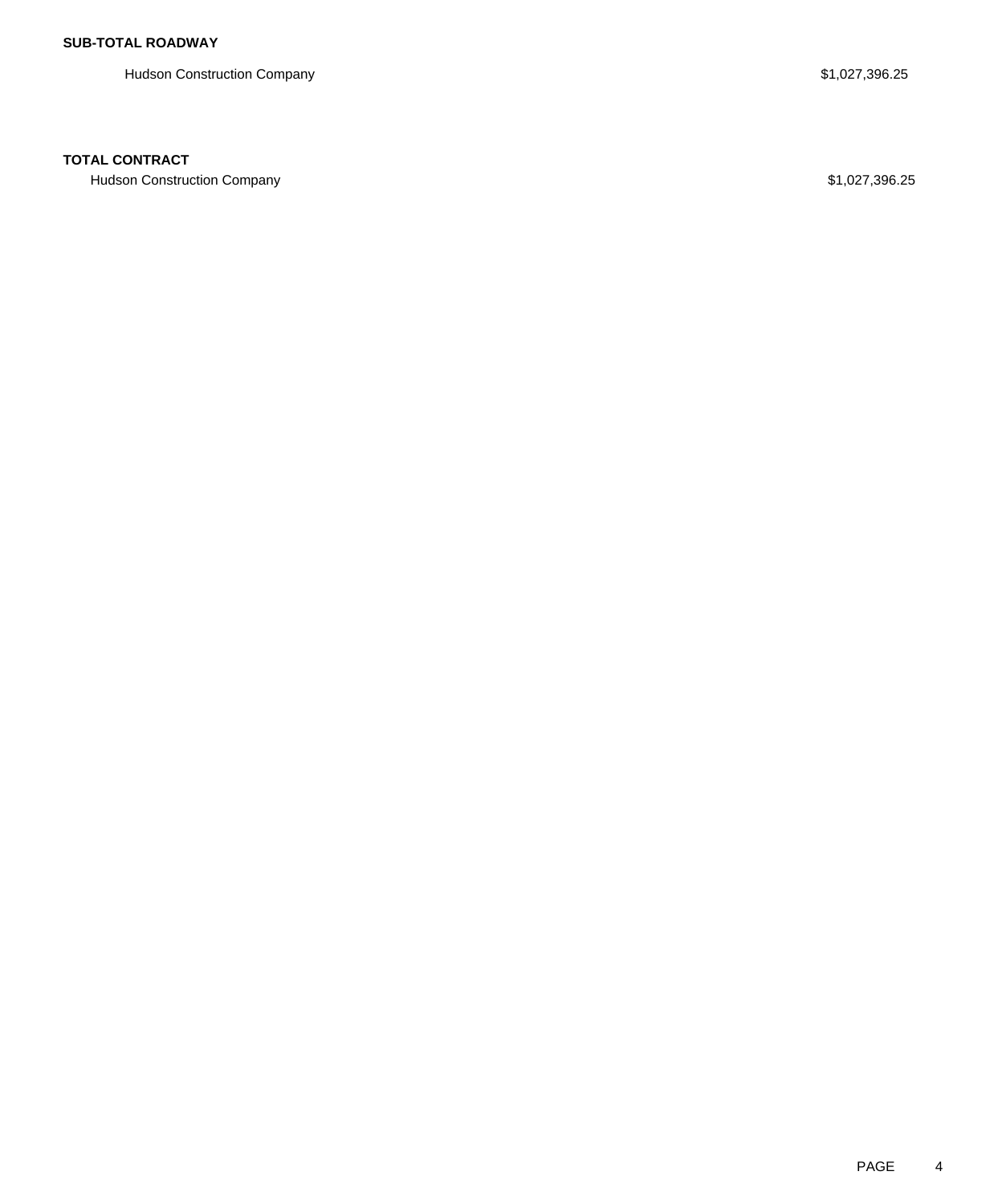# **DEPARTMENT OF TRANSPORTATION SUMMARY OF BIDS LETTING OF FEBRUARY 09, 2018 STATE OF TENNESSEE**

#### MARSHALL COUNTY (Contract No. CNS037 Call 061)

STP/HSIP-11(94),59002-3216-94,59002-8216-14

THE RESURFACING ON U.S. 31A (S.R. 11) FROM THE GILES COUNTY LINE (L.M. 0.00) TO NORTH OF UNDERPASS ROAD (L.M. 5.49).

PROJECT LENGTH - 5.490 MILES

COMPLETION TIME - ON OR BEFORE JULY 31, 2018

DBE GOAL 4.50%

|                       | TOTAL CONTRACT |
|-----------------------|----------------|
| Lincoln Paving, LLC   | \$749.746.71   |
| Volunteer Paving, LLC | \$851,415.12   |
| Rogers Group, Inc.    | \$981,982.00   |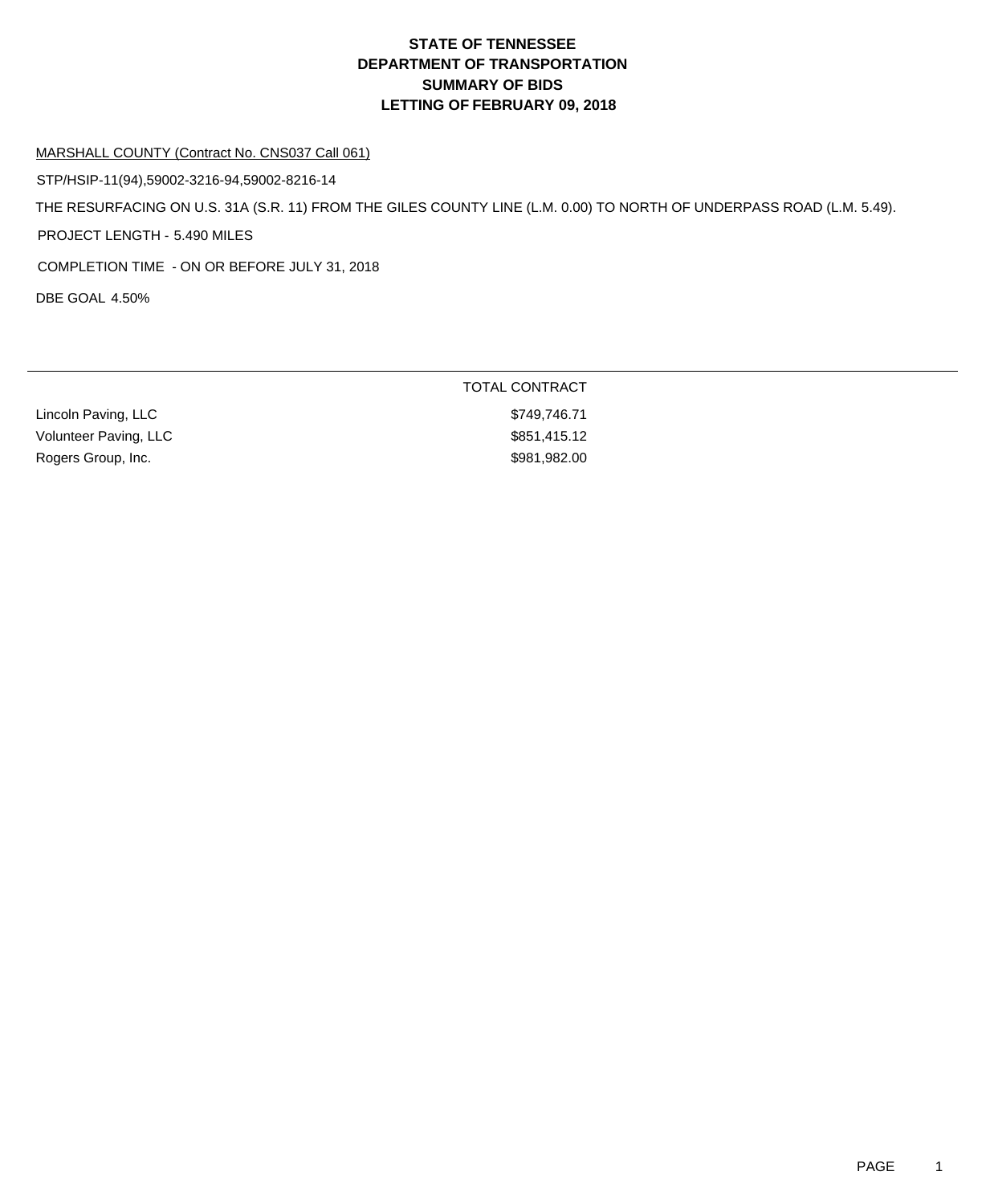|        |                                                                  |                |                   | <b>CONTRACT CNS037</b> |
|--------|------------------------------------------------------------------|----------------|-------------------|------------------------|
|        |                                                                  |                | <b>UNIT PRICE</b> | <b>EXTENSION</b>       |
|        | <b>ROADWAY CATEGORY</b>                                          |                |                   |                        |
| 303-01 | MINERAL AGGREGATE, TYPE A BASE, GRADING D                        |                |                   |                        |
|        |                                                                  | 1,345.000 TON  |                   |                        |
|        | Lincoln Paving, LLC                                              |                | \$26.7800         | \$36,019.10            |
|        | Volunteer Paving, LLC                                            |                | \$21.0900         | \$28,366.05            |
|        | Rogers Group, Inc.                                               |                | \$23.0000         | \$30,935.00            |
|        | 307-01.08 ASPHALT CONCRETE MIX (PG64-22) (BPMB-HM) GRADING B-M2  |                |                   |                        |
|        |                                                                  | 144.000 TON    |                   |                        |
|        | Lincoln Paving, LLC                                              |                | \$84.2300         | \$12,129.12            |
|        | Volunteer Paving, LLC                                            |                | \$112.8800        | \$16,254.72            |
|        | Rogers Group, Inc.                                               |                | \$80.0000         | \$11,520.00            |
| 403-01 | BITUMINOUS MATERIAL FOR TACK COAT (TC)                           |                |                   |                        |
|        |                                                                  | 55.000 TON     |                   |                        |
|        | Lincoln Paving, LLC                                              |                | \$695.0000        | \$38,225.00            |
|        | Volunteer Paving, LLC                                            |                | \$603.9900        | \$33,219.45            |
|        | Rogers Group, Inc.                                               |                | \$700.0000        | \$38,500.00            |
|        | 411-03.12 ACS MIX(PG64-22) THIN LIFT D ASPHALT                   |                |                   |                        |
|        |                                                                  | 5,352.000 TON  |                   |                        |
|        | Lincoln Paving, LLC                                              |                | \$71.9500         | \$385,076.40           |
|        | Volunteer Paving, LLC                                            |                | \$77.3800         | \$414,137.76           |
|        | Rogers Group, Inc.                                               |                | \$80.0000         | \$428,160.00           |
|        | 411-12.03 SCORING FOR RUMBLE STRIPE (NON-CONTINUOUS) (8IN WIDTH) |                |                   |                        |
|        |                                                                  | 7.200 L.M.     |                   |                        |
|        | Lincoln Paving, LLC                                              |                | \$975.0000        | \$7,020.00             |
|        | Volunteer Paving, LLC                                            |                | \$1,090.5400      | \$7,851.89             |
|        | Rogers Group, Inc.                                               |                | \$650.0000        | \$4,680.00             |
|        | 415-01.01 COLD PLANING BITUMINOUS PAVEMENT                       |                |                   |                        |
|        |                                                                  | 5,093.000 TON  |                   |                        |
|        | Lincoln Paving, LLC                                              |                | \$9.0500          | \$46,091.65            |
|        | Volunteer Paving, LLC                                            |                | \$16.8500         | \$85,817.05            |
|        | Rogers Group, Inc.                                               |                | \$27.0000         | \$137,511.00           |
|        | 701-02.01 CONCRETE CURB RAMP (RETROFIT)                          |                |                   |                        |
|        |                                                                  | 1,800.000 S.F. |                   |                        |
|        | Lincoln Paving, LLC                                              |                | \$23.8900         | \$43,002.00            |
|        | Volunteer Paving, LLC                                            |                | \$36.6000         | \$65,880.00            |
|        | Rogers Group, Inc.                                               |                | \$37.0000         | \$66,600.00            |
|        | 705-06.01 W BEAM GR (TYPE 2) MASH TL3                            |                |                   |                        |
|        |                                                                  | 275.000 L.F.   |                   |                        |
|        | Lincoln Paving, LLC                                              |                | \$16.2500         | \$4,468.75             |
|        | Volunteer Paving, LLC                                            |                | \$21.4700         | \$5,904.25             |
|        | Rogers Group, Inc.                                               |                | \$25.0000         | \$6,875.00             |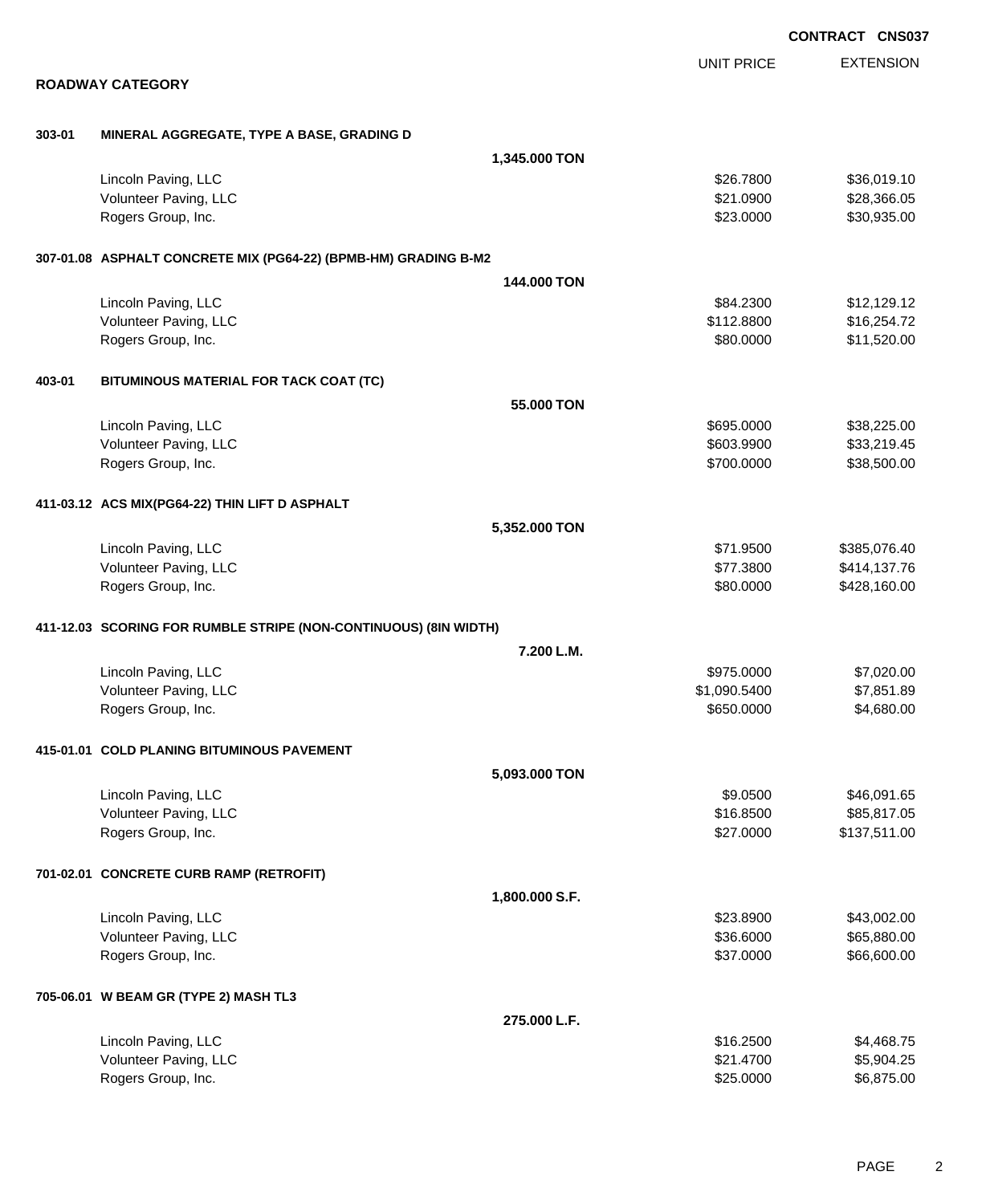UNIT PRICE

| 705-06.11 GR TERMINAL (IN-INLINE) MASH TL3 |  |
|--------------------------------------------|--|

|        | 705-06.11 GR TERMINAL (IN-INLINE) MASH TL3        |                   |               |             |
|--------|---------------------------------------------------|-------------------|---------------|-------------|
|        |                                                   | <b>1.000 EACH</b> |               |             |
|        | Lincoln Paving, LLC                               |                   | \$965.0000    | \$965.00    |
|        | Volunteer Paving, LLC                             |                   | \$689.1000    | \$689.10    |
|        | Rogers Group, Inc.                                |                   | \$700.0000    | \$700.00    |
|        |                                                   |                   |               |             |
|        | 705-06.20 TANGENT ENERGY ABSORBING TERM MASH TL-3 |                   |               |             |
|        |                                                   | <b>4.000 EACH</b> |               |             |
|        | Lincoln Paving, LLC                               |                   | \$2,135.0000  | \$8,540.00  |
|        | Volunteer Paving, LLC                             |                   | \$2,740.3000  | \$10,961.20 |
|        | Rogers Group, Inc.                                |                   | \$3,300.0000  | \$13,200.00 |
|        | 705-06.30 GR TERMINAL (TYPE 21) MASH TL2          |                   |               |             |
|        |                                                   | <b>1.000 EACH</b> |               |             |
|        | Lincoln Paving, LLC                               |                   | \$1,875.0000  | \$1,875.00  |
|        | Volunteer Paving, LLC                             |                   | \$2,228.2600  | \$2,228.26  |
|        | Rogers Group, Inc.                                |                   | \$3,200.0000  | \$3,200.00  |
| 706-01 | <b>GUARDRAIL REMOVED</b>                          |                   |               |             |
|        |                                                   | 375.000 L.F.      |               |             |
|        | Lincoln Paving, LLC                               |                   | \$1.0500      | \$393.75    |
|        | Volunteer Paving, LLC                             |                   | \$1.2600      | \$472.50    |
|        | Rogers Group, Inc.                                |                   | \$5.0000      | \$1,875.00  |
|        | 706-06.03 RADIUS RAIL                             |                   |               |             |
|        |                                                   | 50.000 L.F.       |               |             |
|        | Lincoln Paving, LLC                               |                   | \$18.2500     | \$912.50    |
|        | Volunteer Paving, LLC                             |                   | \$26.2300     | \$1,311.50  |
|        | Rogers Group, Inc.                                |                   | \$40.0000     | \$2,000.00  |
|        |                                                   |                   |               |             |
| 712-01 | <b>TRAFFIC CONTROL</b>                            |                   |               |             |
|        |                                                   | 1.000 LS          |               |             |
|        | Lincoln Paving, LLC                               |                   | \$13,400.0000 | \$13,400.00 |
|        | Volunteer Paving, LLC                             |                   | \$20,804.2100 | \$20,804.21 |
|        | Rogers Group, Inc.                                |                   | \$24,944.0000 | \$24,944.00 |
|        | 712-04.01 FLEXIBLE DRUMS (CHANNELIZING)           |                   |               |             |
|        |                                                   | 50.000 EACH       |               |             |
|        | Lincoln Paving, LLC                               |                   | \$5.0000      | \$250.00    |
|        | Volunteer Paving, LLC                             |                   | \$5.0300      | \$251.50    |
|        | Rogers Group, Inc.                                |                   | \$6.0000      | \$300.00    |
| 712-06 | <b>SIGNS (CONSTRUCTION)</b>                       |                   |               |             |
|        |                                                   | 1,568.000 S.F.    |               |             |
|        | Lincoln Paving, LLC                               |                   | \$6.4500      | \$10,113.60 |
|        | Volunteer Paving, LLC                             |                   | \$6.3400      | \$9,941.12  |
|        | Rogers Group, Inc.                                |                   | \$9.0000      | \$14,112.00 |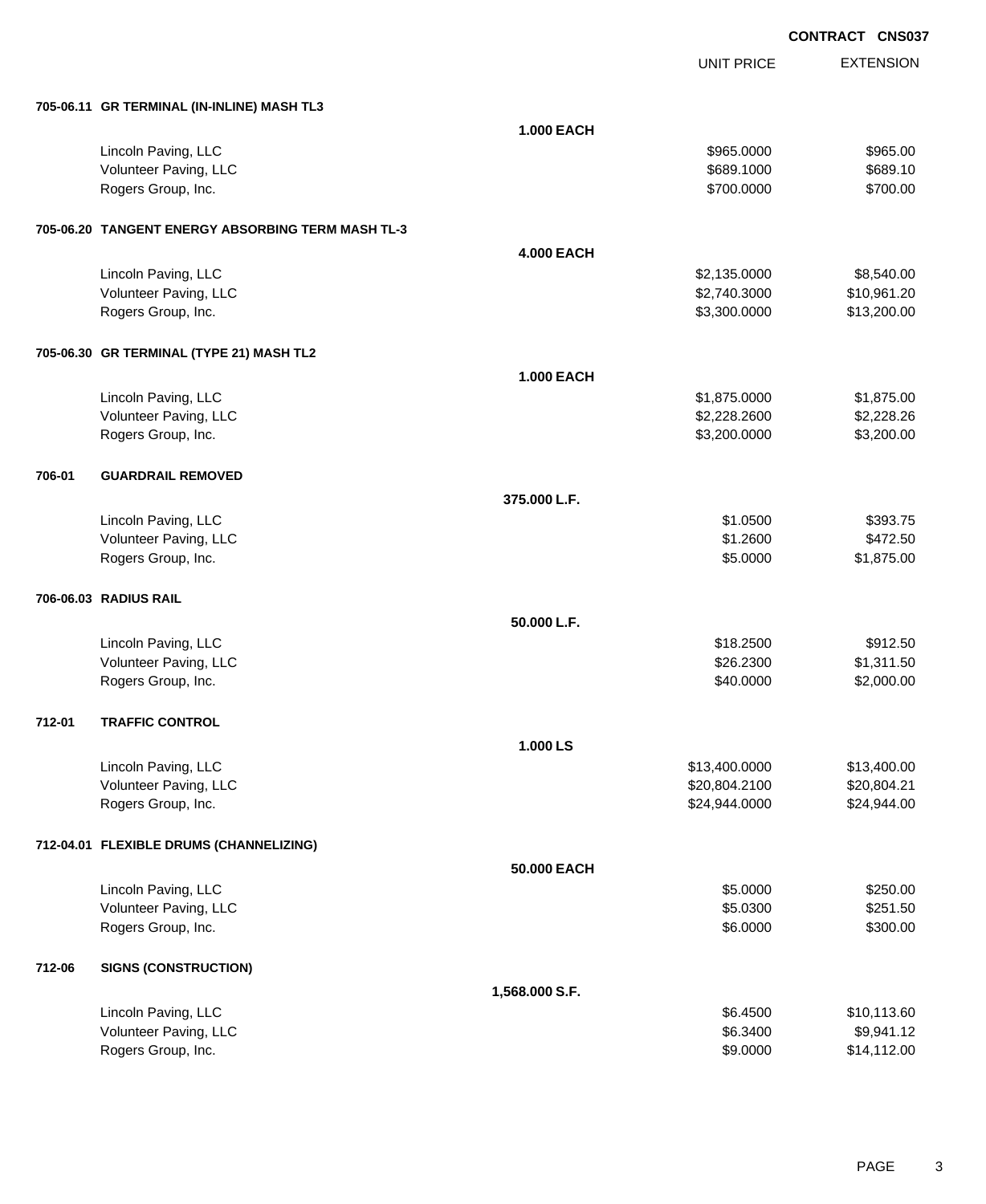EXTENSION **CONTRACT CNS037** UNIT PRICE **716-01.21 Snwplwble Pvmt Mrkrs (Bi-Dir)(1 Color) 435.000 EACH** Lincoln Paving, LLC \$25.5000 \$11,092.50 Volunteer Paving, LLC 6. 2000 \$10,875.00 Rogers Group, Inc. \$13,050.00 \$13,050.00 \$13,050.00 \$13,050.00 \$13,050.00 \$13,050.00 \$13,050.00 \$13,050.00 \$13,050.00 **716-02.04 PLASTIC PAVEMENT MARKING(CHANNELIZATION STRIPING) 28.100 S.Y.** Lincoln Paving, LLC \$20.4000 \$573.24 Volunteer Paving, LLC 620000 \$562.00 Rogers Group, Inc. \$343.00 \$843.00 \$843.00 \$843.00 \$843.00 \$850.0000 \$843.00 **716-02.05 PLASTIC PAVEMENT MARKING (STOP LINE) 529.000 L.F.** Lincoln Paving, LLC \$15.3000 \$8,093.70 Volunteer Paving, LLC 67,935.00 Rogers Group, Inc. \$18.0000 \$9,522.00 **716-02.06 PLASTIC PAVEMENT MARKING (TURN LANE ARROW) 10.000 EACH** Lincoln Paving, LLC \$1,530.00 \$1,530.00 \$1,530.00 \$1,530.00 \$1,530.00 \$1,530.00 \$1,530.00 \$1,530.00 \$1,530.00 \$1,530 Volunteer Paving, LLC 6. The state of the state of the state of the state of the state of the state of the state of the state of the state of the state of the state of the state of the state of the state of the state of th Rogers Group, Inc. \$178.000 \$1,780.00 **716-02.09 PLASTIC PAVEMENT MARKING (LONGITUDINAL CROSS-WALK) 334.000 L.F.** Lincoln Paving, LLC \$30.6000 \$10,220.40 Volunteer Paving, LLC 6. 20000 \$10,020.00 Rogers Group, Inc. \$36.0000 \$12,024.00 **716-05.01 PAINTED PAVEMENT MARKING (4" LINE) 21.300 L.M.** Lincoln Paving, LLC \$970.0000 \$20,661.00 Volunteer Paving, LLC 60000 \$20,235.00 Rogers Group, Inc. \$1,100.0000 \$23,430.00 **716-10.30 TRUNCATED DOME DETECTABLE WARNING MAT 32.000 S.F.** Lincoln Paving, LLC \$2,112.00 Volunteer Paving, LLC 62,322.88 Rogers Group, Inc. \$1,600.00 \$1,600.00 \$1,600.00 \$1,600.00 \$1,600.00 \$1,600.00 \$1,600.00 \$1,600.00 \$1,600.00 \$1,600 **716-12.02 ENHANCED FLATLINE THERMO PVMT MRKNG (6IN LINE) 8.700 L.M.**

| Lincoln Paving, LLC   | \$4,900,0000 | \$42,630.00 |
|-----------------------|--------------|-------------|
| Volunteer Paving, LLC | \$4,800,0000 | \$41,760.00 |
| Rogers Group, Inc.    | \$5,400,0000 | \$46,980.00 |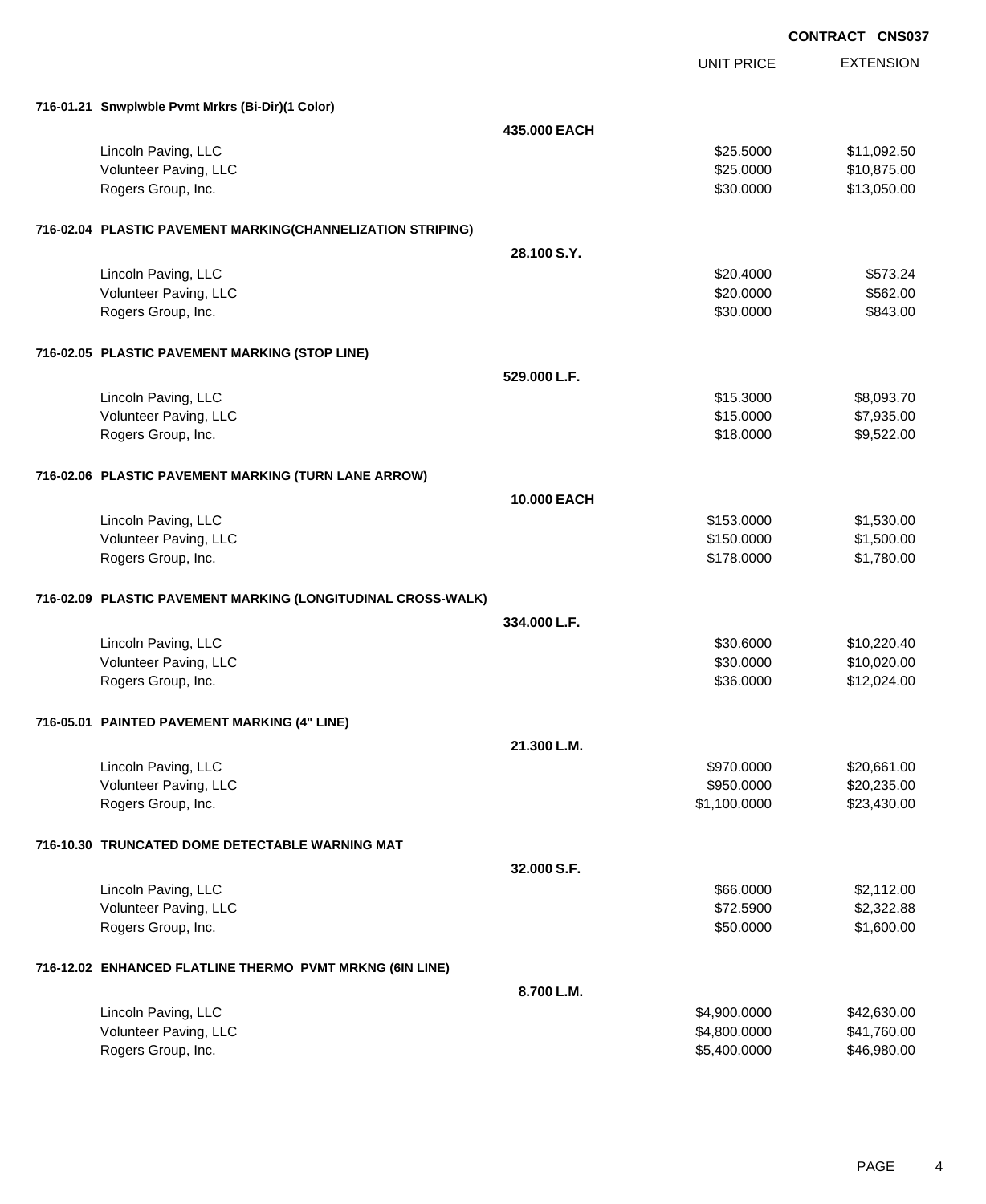| <b>CONTRACT CNS037</b> |  |
|------------------------|--|
|------------------------|--|

|        |                                                                  |              | <b>UNIT PRICE</b> | <b>EXTENSION</b> |
|--------|------------------------------------------------------------------|--------------|-------------------|------------------|
|        | 716-12.03 ENHANCED FLATLINE THERMO PVMT MRKNG (8IN BARRIER LINE) |              |                   |                  |
|        |                                                                  | 145,000 L.F. |                   |                  |
|        | Lincoln Paving, LLC                                              |              | \$4.1000          | \$594.50         |
|        | Volunteer Paving, LLC                                            |              | \$4.0000          | \$580.00         |
|        | Rogers Group, Inc.                                               |              | \$5.0000          | \$725.00         |
|        | 716-13.02 SPRAY THERMO PVMT MRKNG (60 mil) (6IN LINE)            |              |                   |                  |
|        |                                                                  | 11.000 L.M.  |                   |                  |
|        | Lincoln Paving, LLC                                              |              | \$2,650.0000      | \$29,150.00      |
|        | Volunteer Paving, LLC                                            |              | \$2,600.0000      | \$28,600.00      |
|        | Rogers Group, Inc.                                               |              | \$3,100.0000      | \$34,100.00      |
|        | 716-13.05 SPRAY THERMO PVMT MRKNG (60 mil) (6IN DOTTED LINE)     |              |                   |                  |
|        |                                                                  | 75.000 L.F.  |                   |                  |
|        | Lincoln Paving, LLC                                              |              | \$4,1000          | \$307.50         |
|        | Volunteer Paving, LLC                                            |              | \$4,0000          | \$300.00         |
|        | Rogers Group, Inc.                                               |              | \$5.0000          | \$375.00         |
| 717-01 | <b>MOBILIZATION</b>                                              |              |                   |                  |
|        |                                                                  | 1.000 LS     |                   |                  |
|        | Lincoln Paving, LLC                                              |              | \$14,300.0000     | \$14,300.00      |
|        | Volunteer Paving, LLC                                            |              | \$22,634.6800     | \$22,634.68      |
|        | Rogers Group, Inc.                                               |              | \$52,441.0000     | \$52,441.00      |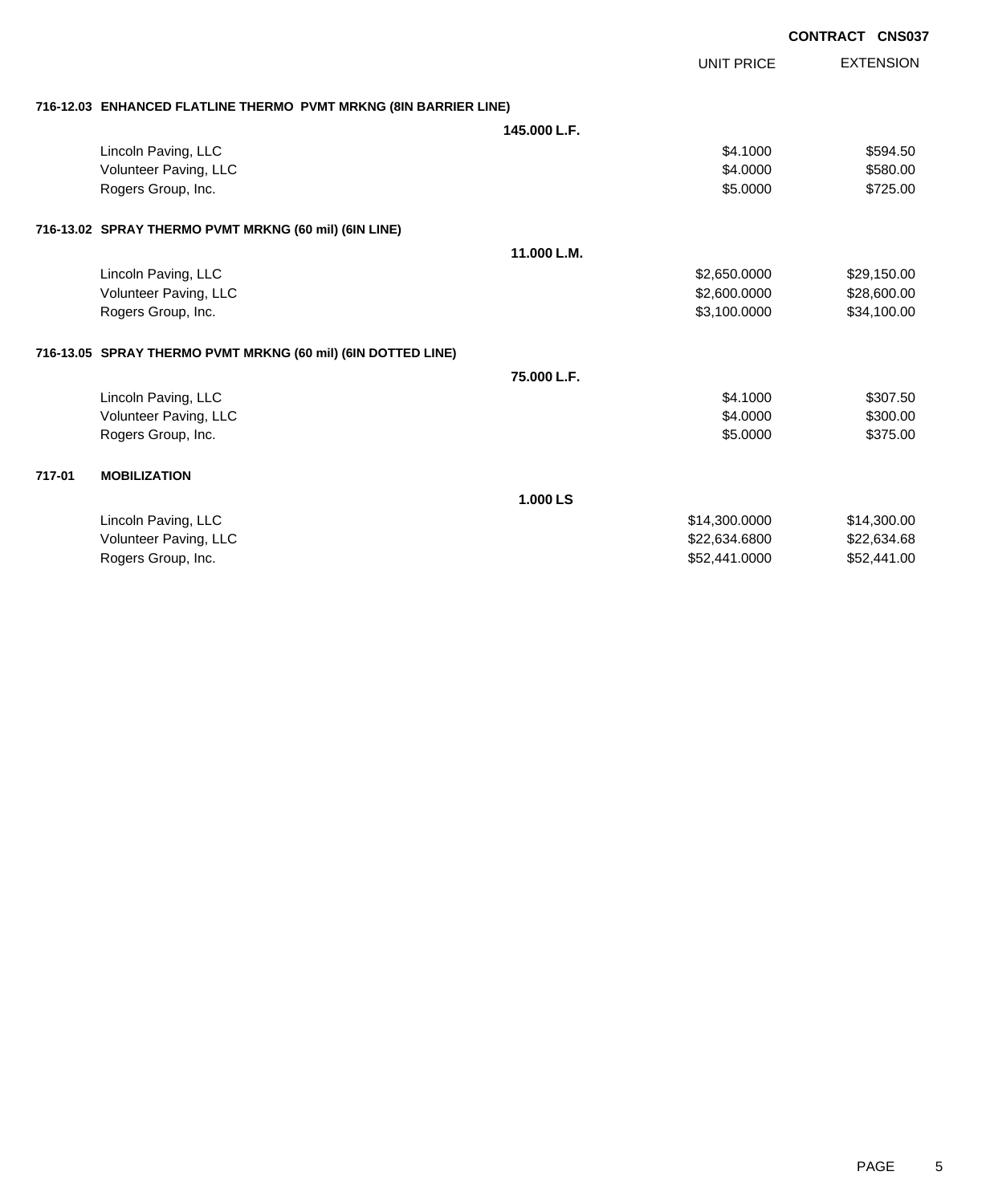## **SUB-TOTAL ROADWAY**

| Lincoln Paving, LLC   | \$749.746.71 |
|-----------------------|--------------|
| Volunteer Paving, LLC | \$851,415.12 |
| Rogers Group, Inc.    | \$981,982.00 |

# **TOTAL CONTRACT**

| Lincoln Paving, LLC   | \$749.746.71 |
|-----------------------|--------------|
| Volunteer Paving, LLC | \$851,415.12 |
| Rogers Group, Inc.    | \$981,982.00 |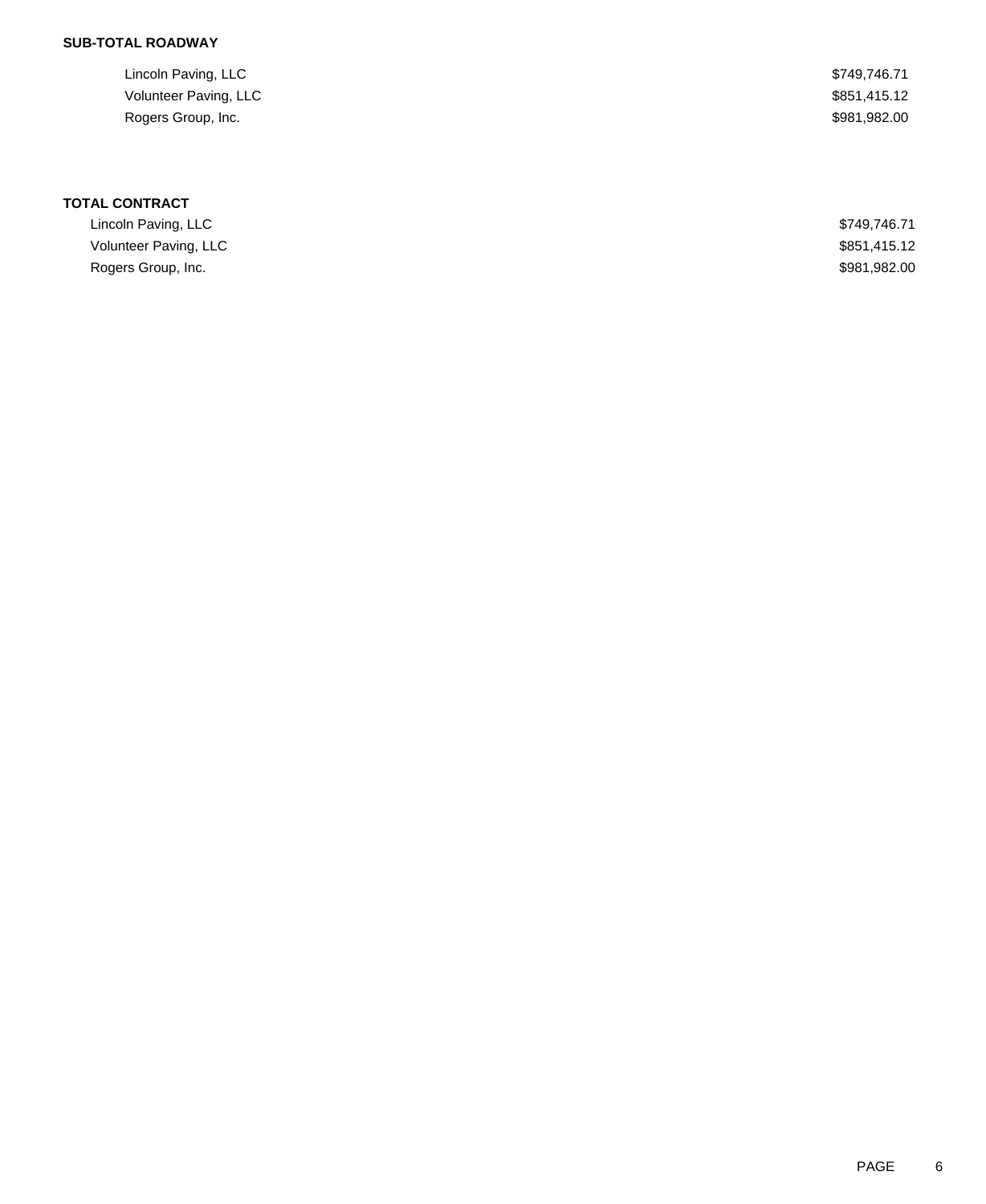#### MAURY COUNTY (Contract No. CNS033 Call 062)

NH/HSIP-7(35),60103-3202-94,60103-8202-14

THE RESURFACING ON U.S. 31 (S.R. 7) FROM DYER STREET (L.M. 11.65) TO U.S. 31 (S.R. 6) / U.S. 412 (S.R. 99) (L.M. 15.27).

PROJECT LENGTH - 3.620 MILES

COMPLETION TIME - ON OR BEFORE AUGUST 31, 2018

DBE GOAL 6.50%

| Rogers Group, Inc.                 | \$1,639,007.00 |
|------------------------------------|----------------|
| Volunteer Paving, LLC              | \$1,752,162.62 |
| Vulcan Construction Materials. LLC | \$1,994,926,10 |

TOTAL CONTRACT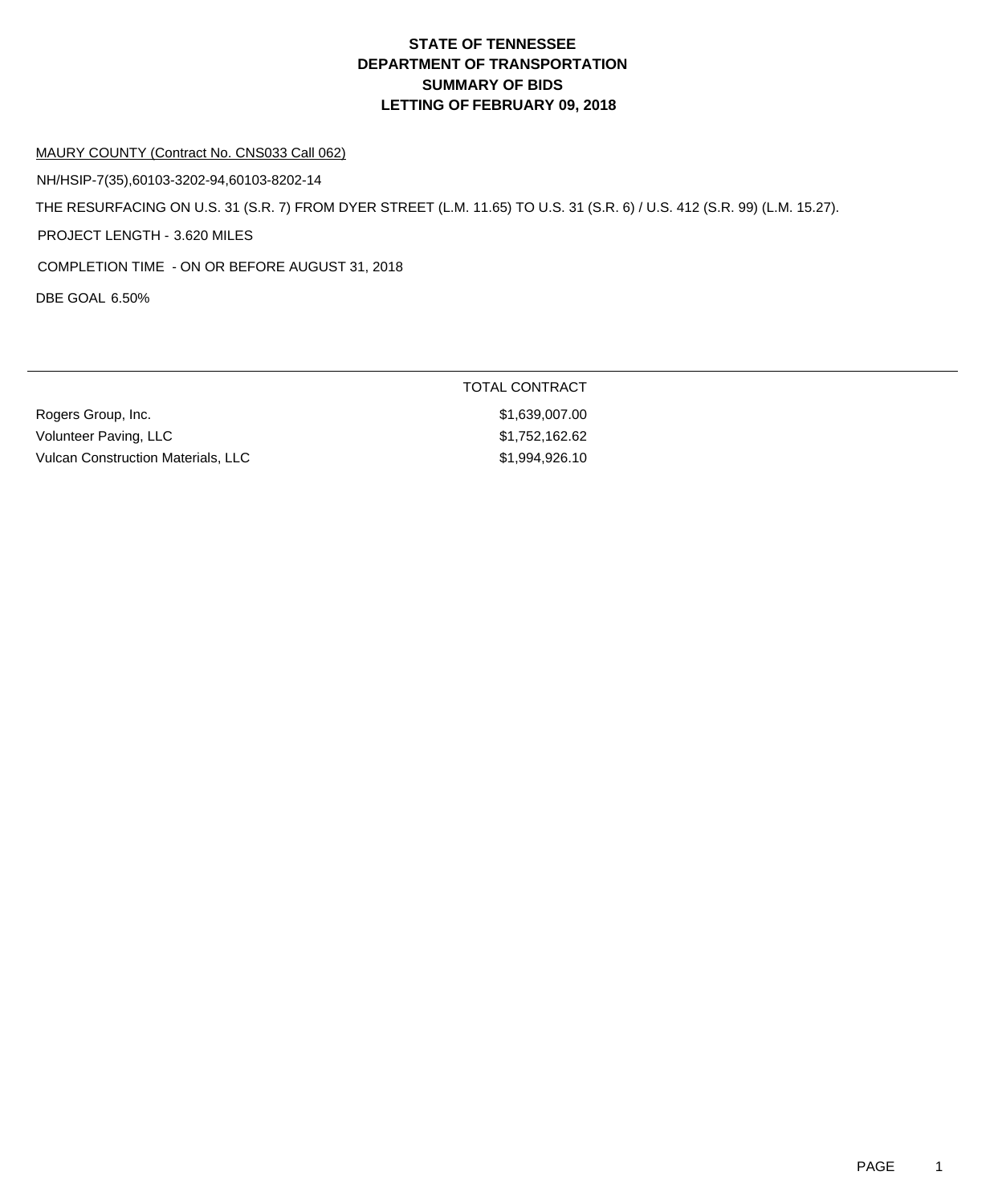|        |                                                                 |                   |                      | <b>CONTRACT CNS03</b> |
|--------|-----------------------------------------------------------------|-------------------|----------------------|-----------------------|
|        |                                                                 |                   | <b>UNIT PRICE</b>    | <b>EXTENSION</b>      |
|        | <b>ROADWAY CATEGORY</b>                                         |                   |                      |                       |
| 303-01 | MINERAL AGGREGATE, TYPE A BASE, GRADING D                       |                   |                      |                       |
|        |                                                                 | 100.000 TON       |                      |                       |
|        | Rogers Group, Inc.                                              |                   | \$15.0000            | \$1,500.00            |
|        | Volunteer Paving, LLC                                           |                   | \$55.5400            | \$5,554.00            |
|        | Vulcan Construction Materials, LLC                              |                   | \$50.0000            | \$5,000.00            |
|        | 307-02.08 ASPHALT CONCRETE MIX (PG70-22) (BPMB-HM) GRADING B-M2 |                   |                      |                       |
|        |                                                                 | 409.000 TON       |                      |                       |
|        | Rogers Group, Inc.                                              |                   | \$94.5000            | \$38,650.50           |
|        | Volunteer Paving, LLC                                           |                   | \$78.4400            | \$32,081.96           |
|        | Vulcan Construction Materials, LLC                              |                   | \$80.0000            | \$32,720.00           |
| 403-01 | BITUMINOUS MATERIAL FOR TACK COAT (TC)                          |                   |                      |                       |
|        |                                                                 | 75.100 TON        |                      |                       |
|        | Rogers Group, Inc.                                              |                   | \$560.0000           | \$42,056.00           |
|        | Volunteer Paving, LLC                                           |                   | \$680.0600           | \$51,072.51           |
|        | Vulcan Construction Materials, LLC                              |                   | \$600.0000           | \$45,060.00           |
|        | 411-02.10 ACS MIX(PG70-22) GRADING D                            |                   |                      |                       |
|        |                                                                 | 11,490.000 TON    |                      |                       |
|        | Rogers Group, Inc.                                              |                   | \$77.0000            | \$884,730.00          |
|        | Volunteer Paving, LLC<br>Vulcan Construction Materials, LLC     |                   | \$85.8200            | \$986,071.80          |
|        |                                                                 |                   | \$92.0000            | \$1,057,080.00        |
|        | 415-01.01 COLD PLANING BITUMINOUS PAVEMENT                      |                   |                      |                       |
|        |                                                                 | 12,174.000 TON    |                      |                       |
|        | Rogers Group, Inc.                                              |                   | \$17.7500            | \$216,088.50          |
|        | Volunteer Paving, LLC                                           |                   | \$17.2700            | \$210,244.98          |
|        | Vulcan Construction Materials, LLC                              |                   | \$24.1500            | \$294,002.10          |
|        | 611-03.04 GRAY IRON CASTINGS (CATCHBASIN)                       |                   |                      |                       |
|        |                                                                 | 12,750.000 LB.    |                      |                       |
|        | Rogers Group, Inc.                                              |                   | \$2.8000             | \$35,700.00           |
|        | Volunteer Paving, LLC<br>Vulcan Construction Materials, LLC     |                   | \$5.3800<br>\$8.1000 | \$68,595.00           |
|        |                                                                 |                   |                      | \$103,275.00          |
|        | 611-09.02 REWORK CATCHBASIN                                     |                   |                      |                       |
|        |                                                                 | <b>1.000 EACH</b> |                      |                       |
|        | Rogers Group, Inc.                                              |                   | \$4,450.0000         | \$4,450.00            |
|        | Volunteer Paving, LLC                                           |                   | \$1,903.0200         | \$1,903.02            |
|        | Vulcan Construction Materials, LLC                              |                   | \$10,000.0000        | \$10,000.00           |
|        | 701-02.01 CONCRETE CURB RAMP (RETROFIT)                         |                   |                      |                       |
|        |                                                                 | 90.000 S.F.       |                      |                       |
|        | Rogers Group, Inc.                                              |                   | \$50.2500            | \$4,522.50            |
|        | Volunteer Paving, LLC                                           |                   | \$36.6000            | \$3,294.00            |
|        | Vulcan Construction Materials, LLC                              |                   | \$40.2500            | \$3,622.50            |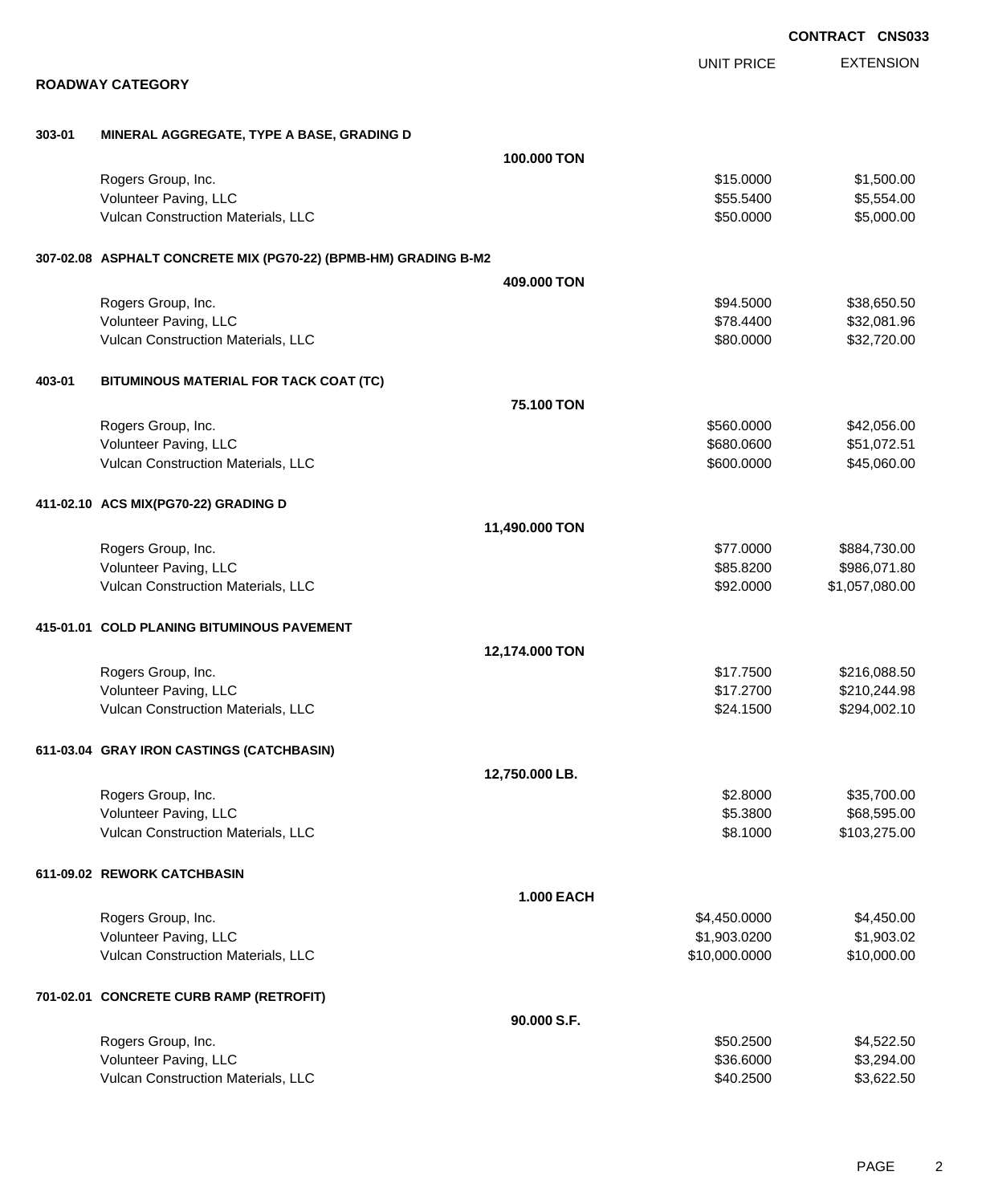|        |                                                    |                   | UNIT PRICE    | <b>EXTENSION</b> |
|--------|----------------------------------------------------|-------------------|---------------|------------------|
| 712-01 | <b>TRAFFIC CONTROL</b>                             |                   |               |                  |
|        |                                                    | 1.000 LS          |               |                  |
|        | Rogers Group, Inc.                                 |                   | \$38,601.1000 | \$38,601.10      |
|        | Volunteer Paving, LLC                              |                   | \$57,427.1100 | \$57,427.11      |
|        | Vulcan Construction Materials, LLC                 |                   | \$85,750.0000 | \$85,750.00      |
|        | 712-04.01 FLEXIBLE DRUMS (CHANNELIZING)            |                   |               |                  |
|        |                                                    | 50.000 EACH       |               |                  |
|        | Rogers Group, Inc.                                 |                   | \$2.0500      | \$102.50         |
|        | Volunteer Paving, LLC                              |                   | \$2.0100      | \$100.50         |
|        | Vulcan Construction Materials, LLC                 |                   | \$10.0000     | \$500.00         |
|        | 712-05.01 WARNING LIGHTS (TYPE A)                  |                   |               |                  |
|        |                                                    | <b>4.000 EACH</b> |               |                  |
|        | Rogers Group, Inc.                                 |                   | \$2.0500      | \$8.20           |
|        | Volunteer Paving, LLC                              |                   | \$2.0100      | \$8.04           |
|        | Vulcan Construction Materials, LLC                 |                   | \$5.0000      | \$20.00          |
| 712-06 | <b>SIGNS (CONSTRUCTION)</b>                        |                   |               |                  |
|        |                                                    | 2,826.000 S.F.    |               |                  |
|        | Rogers Group, Inc.                                 |                   | \$6.5000      | \$18,369.00      |
|        | Volunteer Paving, LLC                              |                   | \$6.3900      | \$18,058.14      |
|        | Vulcan Construction Materials, LLC                 |                   | \$9.5000      | \$26,847.00      |
|        | 712-08.03 ARROW BOARD (TYPE C)                     |                   |               |                  |
|        |                                                    | <b>2.000 EACH</b> |               |                  |
|        | Rogers Group, Inc.                                 |                   | \$890.5000    | \$1,781.00       |
|        | Volunteer Paving, LLC                              |                   | \$880.2400    | \$1,760.48       |
|        | Vulcan Construction Materials, LLC                 |                   | \$875.0000    | \$1,750.00       |
|        |                                                    |                   |               |                  |
|        | 716-01.21 Snwplwble Pvmt Mrkrs (Bi-Dir)(1 Color)   |                   |               |                  |
|        |                                                    | 68.000 EACH       |               |                  |
|        | Rogers Group, Inc.                                 |                   | \$25.1000     | \$1,706.80       |
|        | Volunteer Paving, LLC                              |                   | \$25.0000     | \$1,700.00       |
|        | Vulcan Construction Materials, LLC                 |                   | \$25.0000     | \$1,700.00       |
|        | 716-01.22 Snwplwble Pvmt Mrkrs (Mono-Dir)(1 Color) |                   |               |                  |
|        |                                                    | 202.000 EACH      |               |                  |
|        | Rogers Group, Inc.                                 |                   | \$25.1000     | \$5,070.20       |
|        | Volunteer Paving, LLC                              |                   | \$25.0000     | \$5,050.00       |
|        | Vulcan Construction Materials, LLC                 |                   | \$25.0000     | \$5,050.00       |
|        | 716-01.23 Snwplwble Pvmt Mrkrs (Bi-Dir)(2 Color)   |                   |               |                  |
|        |                                                    | 465.000 EACH      |               |                  |
|        | Rogers Group, Inc.                                 |                   | \$25.1000     | \$11,671.50      |
|        | Volunteer Paving, LLC                              |                   | \$25.0000     | \$11,625.00      |
|        | Vulcan Construction Materials, LLC                 |                   | \$25.0000     | \$11,625.00      |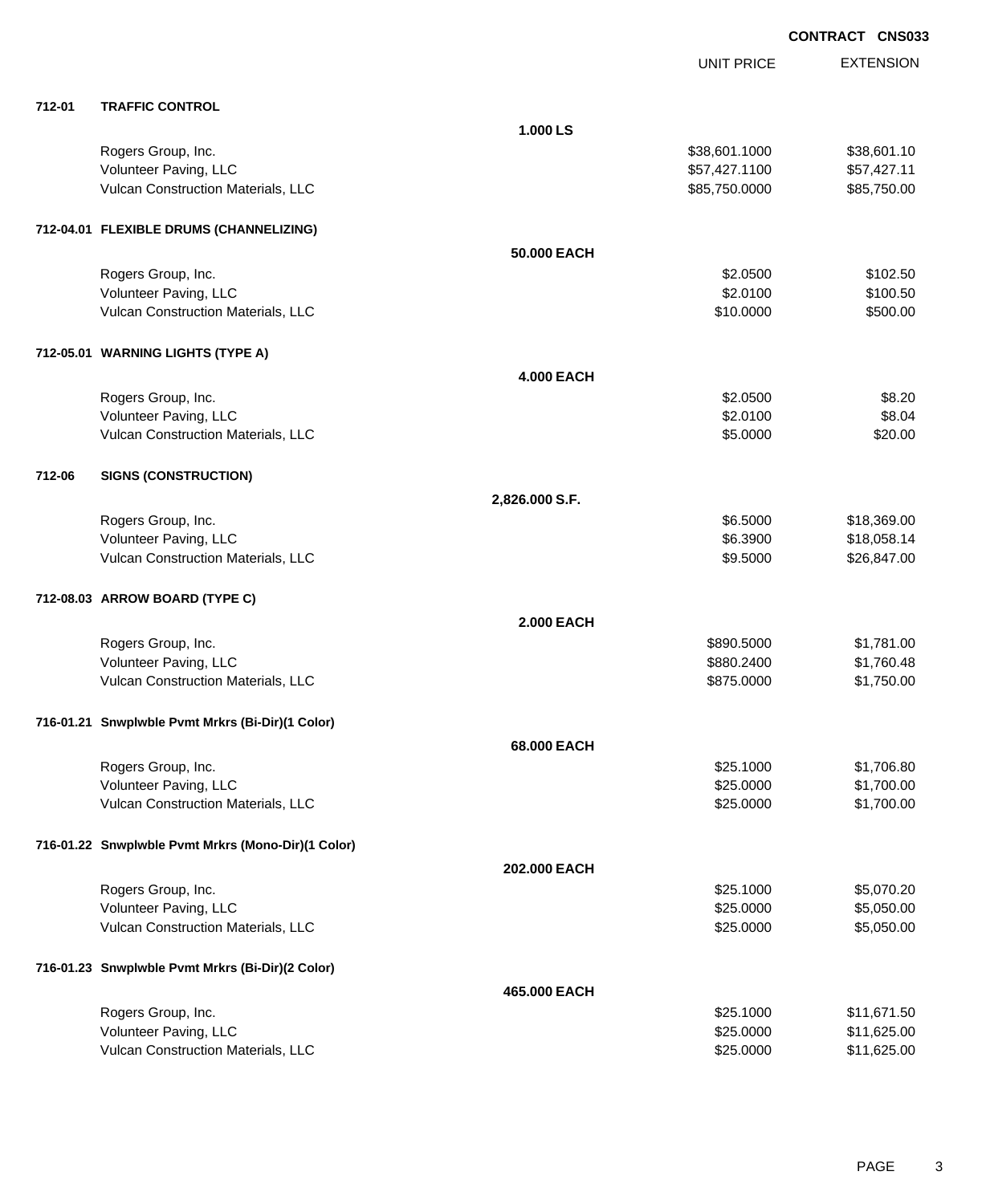EXTENSION **CONTRACT CNS033** UNIT PRICE **716-02.04 PLASTIC PAVEMENT MARKING(CHANNELIZATION STRIPING) 340.000 S.Y.** Rogers Group, Inc. \$15.2500 \$5,185.00 Volunteer Paving, LLC 6. 1992 12:00:00 \$5,100.00 Vulcan Construction Materials, LLC 60000 \$5,100.00 **716-02.05 PLASTIC PAVEMENT MARKING (STOP LINE) 1,800.000 L.F.** Rogers Group, Inc. \$18,450.00 \$18,450.00 \$18,450.00 \$18,450.00 \$18,450.00 \$18,450.00 \$18,450.00 \$18,450.00 \$18, Volunteer Paving, LLC 6. 2002.000 \$18,000.00 \$18,000.00 \$18,000.00 \$18,000.00 \$18,000.00 \$18,000.00 \$18,000.00 Vulcan Construction Materials, LLC 600000 \$18,000.00 **716-02.06 PLASTIC PAVEMENT MARKING (TURN LANE ARROW) 75.000 EACH** Rogers Group, Inc. \$11,287.50 Volunteer Paving, LLC 611,250.000 \$11,250.000 \$11,250.000 \$150.000 \$11,250.000 \$11,250.00 Vulcan Construction Materials, LLC 61 and the state of the state of the state  $$150.0000$  \$11,250.000 **716-02.09 PLASTIC PAVEMENT MARKING (LONGITUDINAL CROSS-WALK) 1,516.000 L.F.** Rogers Group, Inc. \$25.1000 \$38,051.60 Volunteer Paving, LLC 6. 2002. 2003. 2003. 2003. 2012. 2013. 2014. 2015. 2016. 2017. 2018. 2019. 2019. 2019. 201 Vulcan Construction Materials, LLC 60000 \$37,900.00 **716-04.01 PLASTIC PAVEMENT MARKING (STRAIGHT-TURN ARROW) 2.000 EACH** Rogers Group, Inc. \$410.00 \$410.00 \$410.00 \$410.00 \$5.0000 \$410.00 \$5.0000 \$410.00 Volunteer Paving, LLC 6400.00 Vulcan Construction Materials, LLC 6400.00 \$400.00 **716-04.05 PLASTIC PAVEMENT MARKING (STRAIGHT ARROW) 3.000 EACH** Rogers Group, Inc. \$125.5000 \$376.50 Volunteer Paving, LLC 6375.000 \$375.00 Vulcan Construction Materials, LLC 6375.000 \$375.00 **716-04.10 PLASTIC PAVEMENT MARKING (HANDICAP SYMBOL) 8.000 EACH** Rogers Group, Inc. \$301.0000 \$2,408.00 Volunteer Paving, LLC 60000 \$2,400.00 Vulcan Construction Materials, LLC 60000 \$2,400.00 **716-05.01 PAINTED PAVEMENT MARKING (4" LINE) 15.770 L.M.** Rogers Group, Inc. \$15,060.35 Volunteer Paving, LLC 6. The Subset of the Second State of the Second State Second State State State State State State State State State State State State State State State State State State State State State State State S

Vulcan Construction Materials, LLC 60000 \$14,981.50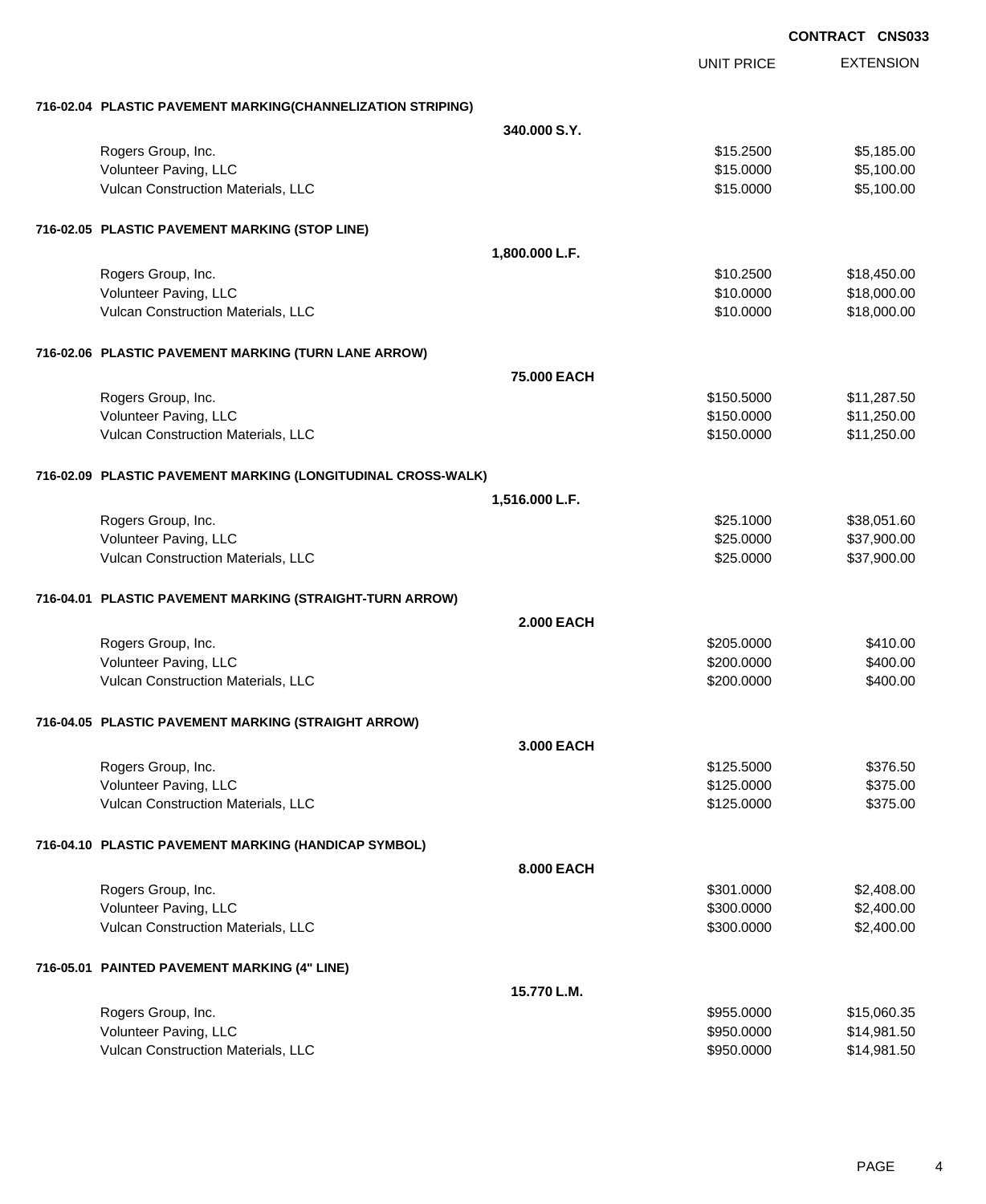| <b>CONTRACT CNS033</b> |  |
|------------------------|--|
|                        |  |

|        |                                                              |                 | <b>UNIT PRICE</b> | <b>EXTENSION</b> |
|--------|--------------------------------------------------------------|-----------------|-------------------|------------------|
|        | 716-10.30 TRUNCATED DOME DETECTABLE WARNING MAT              |                 |                   |                  |
|        |                                                              | 24.000 S.F.     |                   |                  |
|        | Rogers Group, Inc.                                           |                 | \$50.2500         | \$1,206.00       |
|        | Volunteer Paving, LLC                                        |                 | \$72.5900         | \$1,742.16       |
|        | Vulcan Construction Materials, LLC                           |                 | \$70.0000         | \$1,680.00       |
|        | 716-12.02 ENHANCED FLATLINE THERMO PVMT MRKNG (6IN LINE)     |                 |                   |                  |
|        |                                                              | 15.770 L.M.     |                   |                  |
|        | Rogers Group, Inc.                                           |                 | \$4,725.0000      | \$74,513.25      |
|        | Volunteer Paving, LLC                                        |                 | \$4,700.0000      | \$74,119.00      |
|        | Vulcan Construction Materials, LLC                           |                 | \$4,700.0000      | \$74,119.00      |
|        | 716-13.05 SPRAY THERMO PVMT MRKNG (60 mil) (6IN DOTTED LINE) |                 |                   |                  |
|        |                                                              | 1,089.000 L.F.  |                   |                  |
|        | Rogers Group, Inc.                                           |                 | \$1.0000          | \$1,089.00       |
|        | Volunteer Paving, LLC                                        |                 | \$1.0000          | \$1,089.00       |
|        | Vulcan Construction Materials, LLC                           |                 | \$1.0000          | \$1,089.00       |
| 717-01 | <b>MOBILIZATION</b>                                          |                 |                   |                  |
|        |                                                              | 1.000 LS        |                   |                  |
|        | Rogers Group, Inc.                                           |                 | \$45,000.0000     | \$45,000.00      |
|        | Volunteer Paving, LLC                                        |                 | \$47,381.9200     | \$47,381.92      |
|        | Vulcan Construction Materials, LLC                           |                 | \$69,000.0000     | \$69,000.00      |
|        | 730-14.02 SAW SLOT                                           |                 |                   |                  |
|        |                                                              | 26,025.000 L.F. |                   |                  |
|        | Rogers Group, Inc.                                           |                 | \$3.5200          | \$91,608.00      |
|        | Volunteer Paving, LLC                                        |                 | \$2.1000          | \$54,652.50      |
|        | Vulcan Construction Materials, LLC                           |                 | \$2.0000          | \$52,050.00      |
|        | 730-14.03 LOOP WIRE                                          |                 |                   |                  |
|        |                                                              | 56,450.000 L.F. |                   |                  |
|        | Rogers Group, Inc.                                           |                 | \$0.5200          | \$29,354.00      |
|        | Volunteer Paving, LLC                                        |                 | \$0.5000          | \$28,225.00      |
|        | Vulcan Construction Materials, LLC                           |                 | \$0.4000          | \$22,580.00      |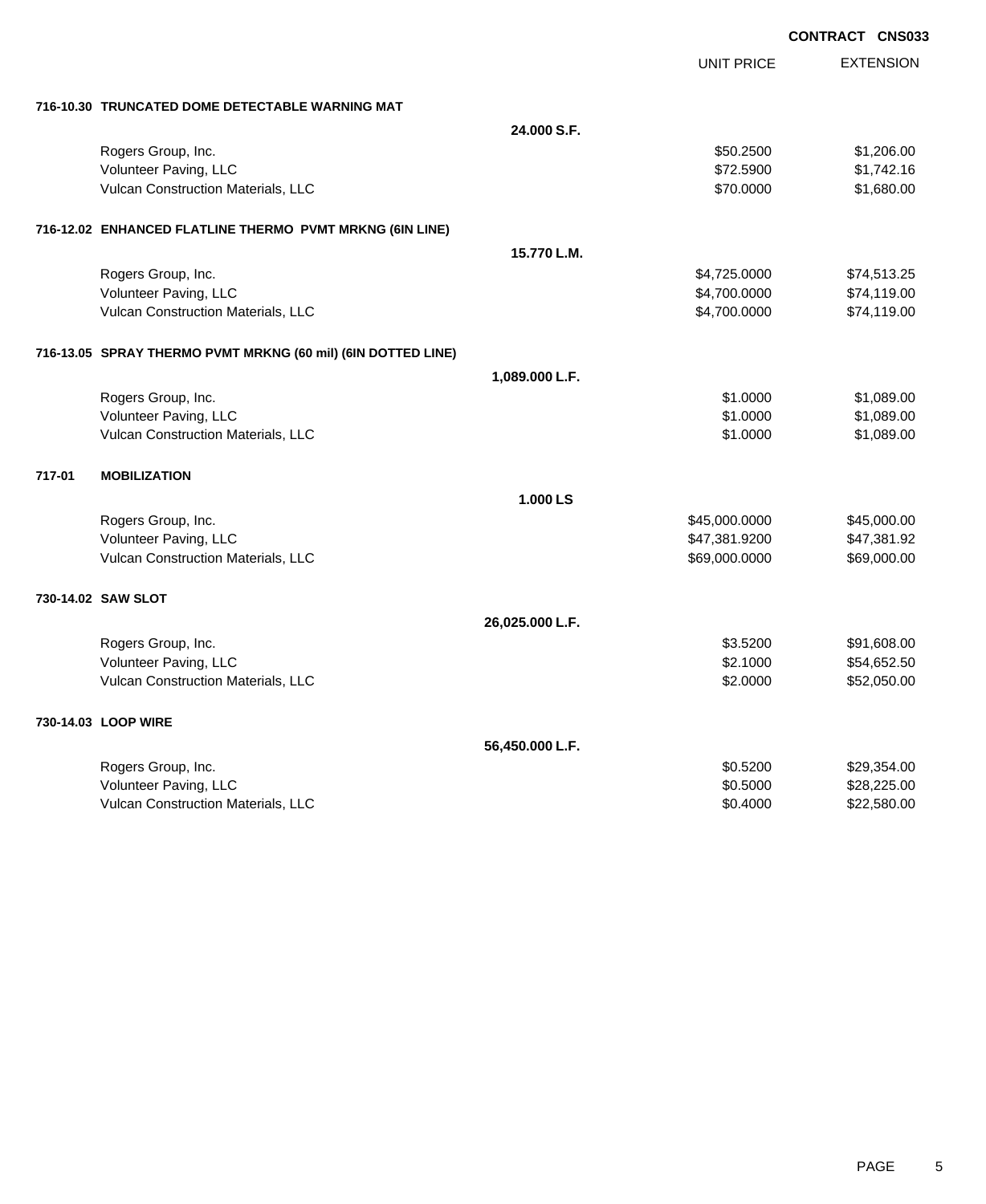## **SUB-TOTAL ROADWAY**

Rogers Group, Inc. \$1,639,007.00 Volunteer Paving, LLC \$1,752,162.62 Vulcan Construction Materials, LLC 61,994,926.10

## **TOTAL CONTRACT**

| Rogers Group, Inc.                 | \$1,639,007.00 |
|------------------------------------|----------------|
| Volunteer Paving, LLC              | \$1,752,162.62 |
| Vulcan Construction Materials, LLC | \$1,994,926,10 |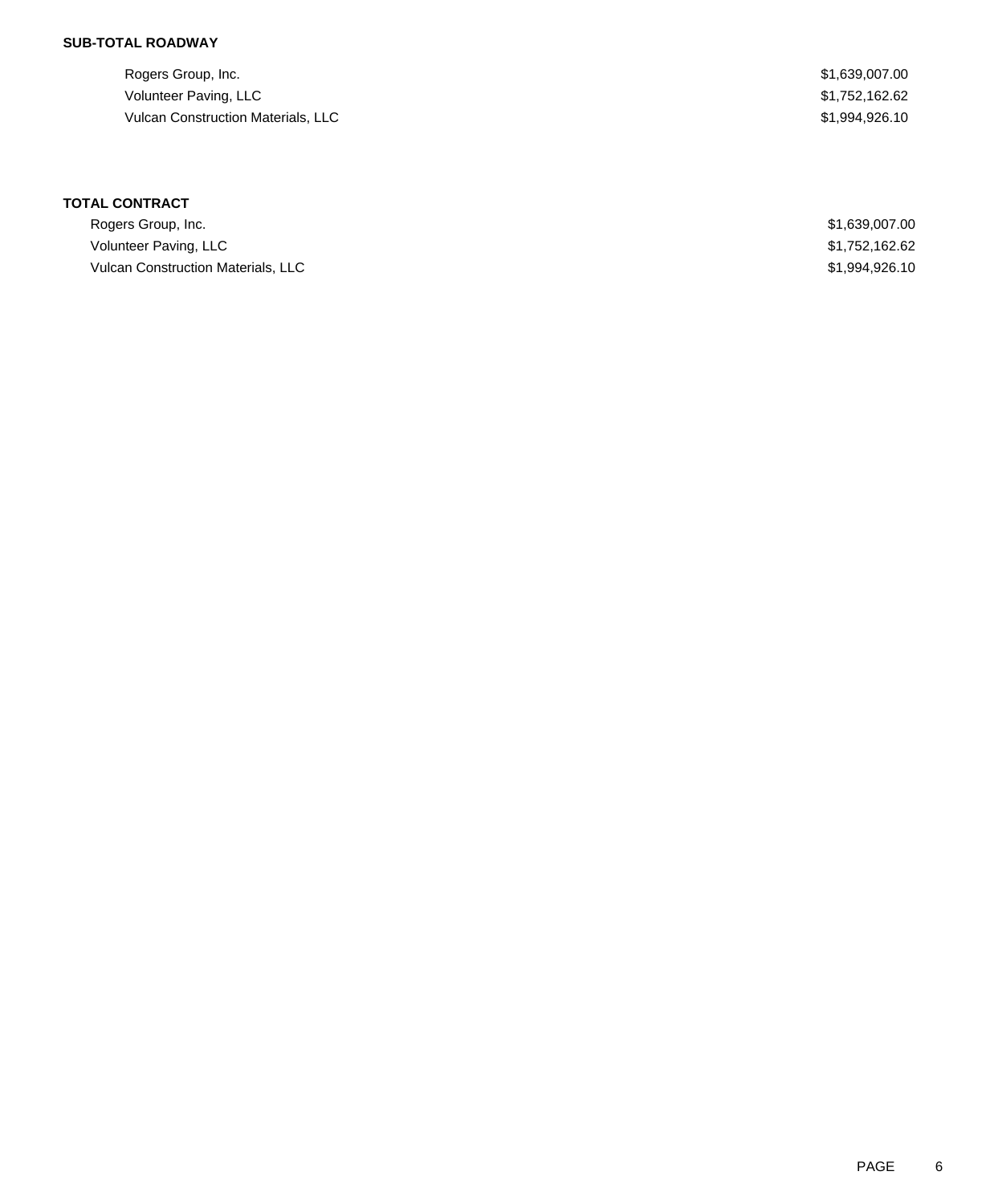#### MAURY COUNTY (Contract No. CNS028 Call 063)

60023-4211-04

THE REPAIR OF THE BRIDGE ON S.R 247 OVER LEIPERS CREEK (L.M. 1.05).

PROJECT LENGTH - 0.057 MILES

COMPLETION TIME - ON OR BEFORE AUGUST 31, 2018

|                                      | TOTAL CONTRACT |
|--------------------------------------|----------------|
| Jamison Construction, LLC            | \$286.937.00   |
| Concrete Structures, Inc.            | \$298.133.00   |
| Mid-State Construction Company, Inc. | \$321,921.74   |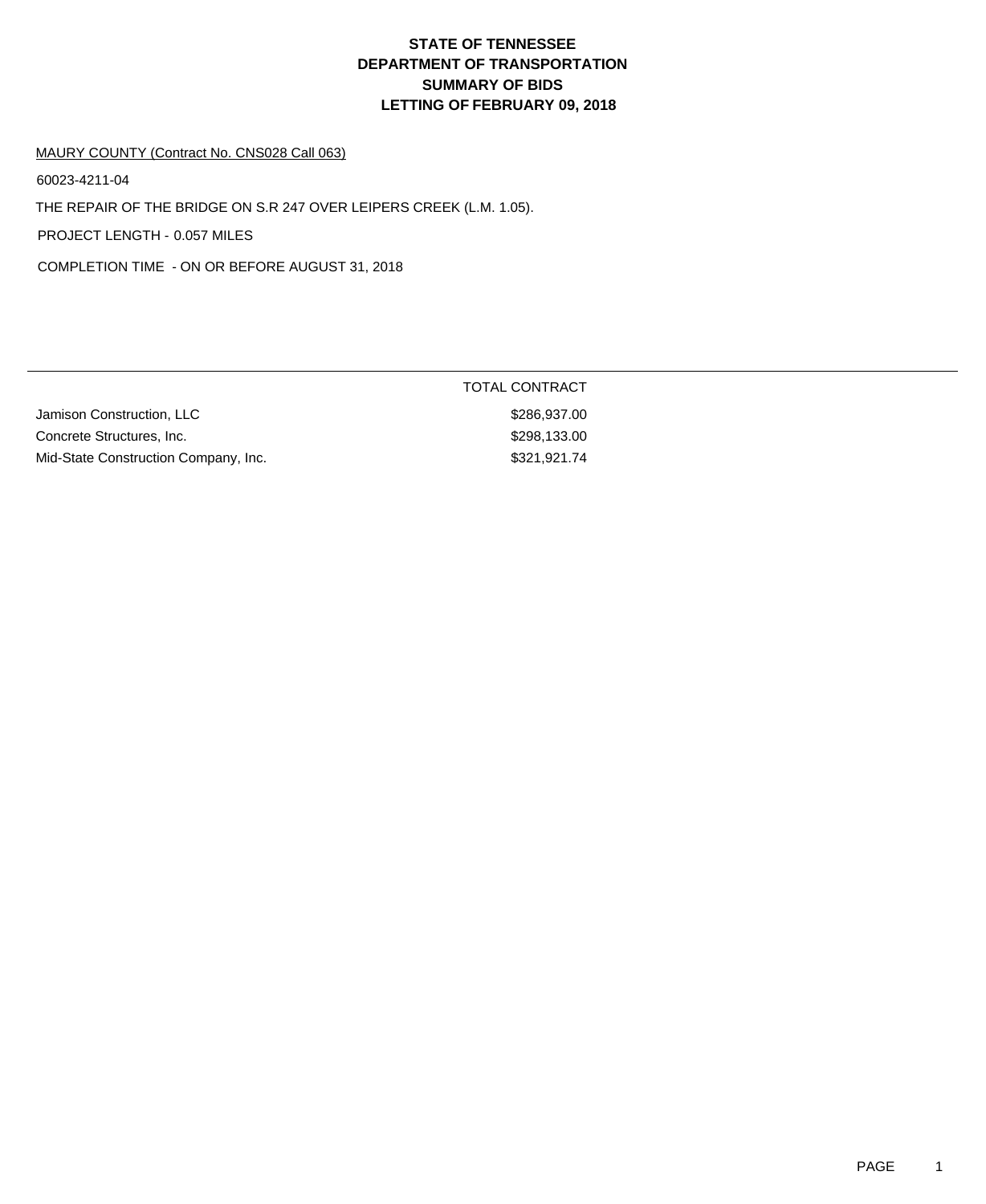|                                                   |              |                   | <b>CONTRACT CNS028</b> |
|---------------------------------------------------|--------------|-------------------|------------------------|
|                                                   |              | <b>UNIT PRICE</b> | <b>EXTENSION</b>       |
| <b>BRIDGE CATEGORY</b>                            |              |                   |                        |
| 201-07.01 REMOVAL AND DISPOSAL OF BRUSH & TREES   |              |                   |                        |
|                                                   | 1.000 LS     |                   |                        |
| Jamison Construction, LLC                         |              | \$8,000.0000      | \$8,000.00             |
| Concrete Structures, Inc.                         |              | \$30,000.0000     | \$30,000.00            |
| Mid-State Construction Company, Inc.              |              | \$17,980.2100     | \$17,980.21            |
| 209-08.02 TEMPORARY SILT FENCE (WITH BACKING)     |              |                   |                        |
|                                                   | 625.000 L.F. |                   |                        |
| Jamison Construction, LLC                         |              | \$7.0000          | \$4,375.00             |
| Concrete Structures, Inc.                         |              | \$6.0000          | \$3,750.00             |
| Mid-State Construction Company, Inc.              |              | \$8.6200          | \$5,387.50             |
| 303-01.02 GRANULAR BACKFILL (BRIDGES)             |              |                   |                        |
|                                                   | 20.000 TON   |                   |                        |
| Jamison Construction, LLC                         |              | \$50.0000         | \$1,000.00             |
| Concrete Structures, Inc.                         |              | \$41.0000         | \$820.00               |
| Mid-State Construction Company, Inc.              |              | \$79.7200         | \$1,594.40             |
| 603-02.20 SPOT PAINTING EXISTING STEEL STRUCTURES |              |                   |                        |
|                                                   | 305.000 S.F. |                   |                        |
| Jamison Construction, LLC                         |              | \$50.0000         | \$15,250.00            |
| Concrete Structures, Inc.                         |              | \$44.0000         | \$13,420.00            |
| Mid-State Construction Company, Inc.              |              | \$54.3500         | \$16,576.75            |
| 604-10.05 CONCRETE                                |              |                   |                        |
|                                                   | 644.000 S.F. |                   |                        |
| Jamison Construction, LLC                         |              | \$160.0000        | \$103,040.00           |
| Concrete Structures, Inc.                         |              | \$172.0000        | \$110,768.00           |
| Mid-State Construction Company, Inc.              |              | \$151.3100        | \$97,443.64            |
| 604-10.18 REINFORCING STEEL (REPAIRS)             |              |                   |                        |
|                                                   | 277.000 LB.  |                   |                        |
| Jamison Construction, LLC                         |              | \$2.0000          | \$554.00               |
| Concrete Structures, Inc.                         |              | \$2.0000          | \$554.00               |
| Mid-State Construction Company, Inc.              |              | \$4.8100          | \$1,332.37             |
| 604-10.42 CONCRETE REPAIRS                        |              |                   |                        |
|                                                   | 42.000 C.F.  |                   |                        |
| Jamison Construction, LLC                         |              | \$400.0000        | \$16,800.00            |
| Concrete Structures, Inc.                         |              | \$145.0000        | \$6,090.00             |
| Mid-State Construction Company, Inc.              |              | \$211.6400        | \$8,888.88             |
| 604-10.54 CONCRETE REPAIRS                        |              |                   |                        |
|                                                   | 101.000 S.F. |                   |                        |
| Jamison Construction, LLC                         |              | \$160.0000        | \$16,160.00            |
| Concrete Structures, Inc.                         |              | \$157.0000        | \$15,857.00            |
| Mid-State Construction Company, Inc.              |              | \$151.9400        | \$15,345.94            |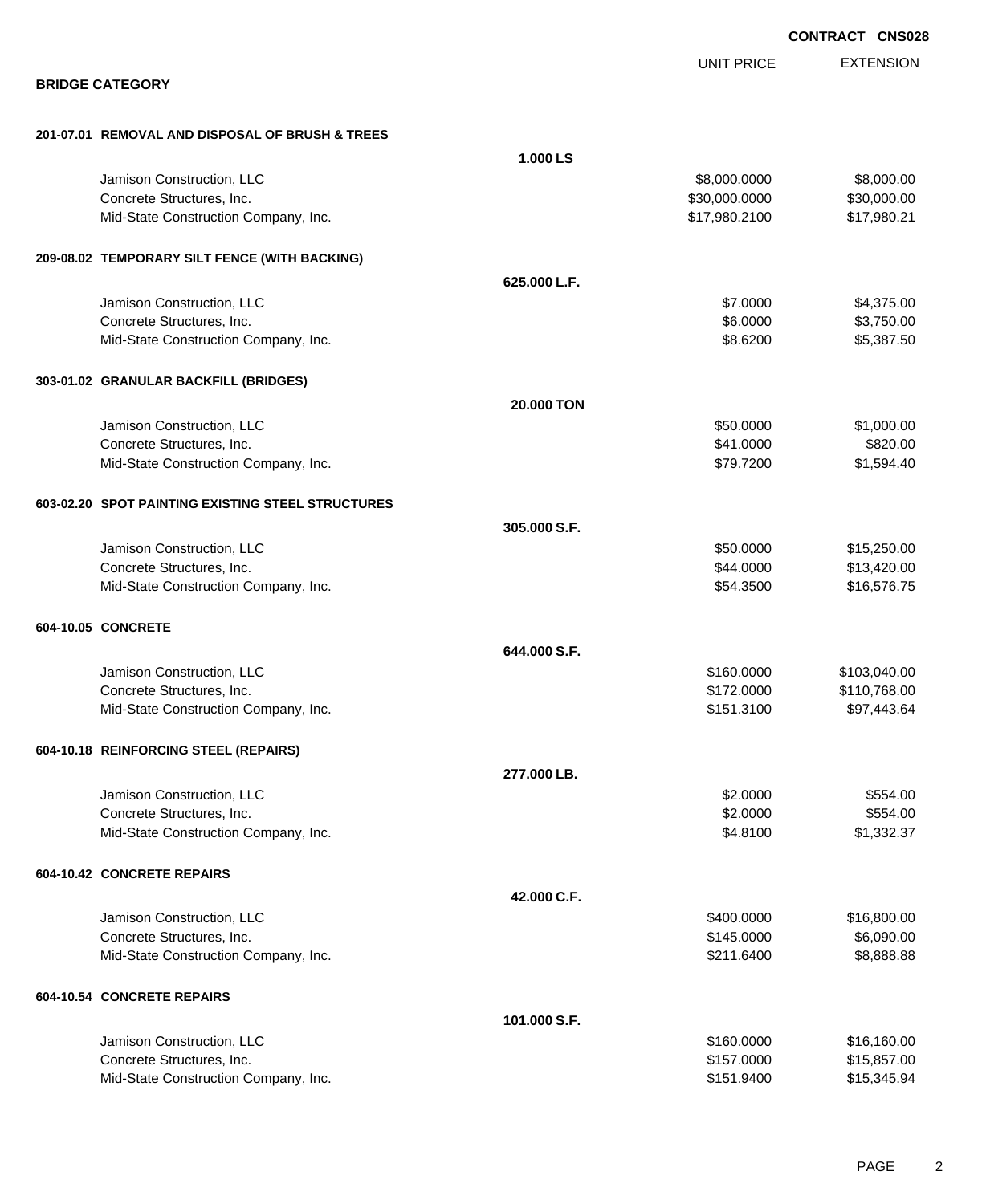EXTENSION UNIT PRICE **705-02.02 SINGLE GUARDRAIL (TYPE 2) 175.000 L.F.** Jamison Construction, LLC 64,200.00 \$4,200.00 Concrete Structures, Inc. 6. The Concrete Structures, Inc. 6. The Concrete Structures, Inc. 6. The Concrete Structures, Inc. 6. The Concrete Structures, Inc. 6. The Concrete Structures, Inc. 6. The Concrete Structures, Inc Mid-State Construction Company, Inc. 6. The Construction Company, Inc. 6. The Construction Company, Inc. 6. The Construction Company, Inc. 6. The Construction Company, Inc. 6. The Construction Company, Inc. 6. The Construc **705-04.09 EARTH PAD FOR TYPE 38 GR END TREATMENT 4.000 EACH** Jamison Construction, LLC \$1,600.0000 \$6,400.00 Concrete Structures, Inc. 6814.0000 \$3,256.00 Mid-State Construction Company, Inc. 6. The Construction Company, Inc. 6. The Construction Company, Inc. 6998.6500 \$3,994.60 **705-04.50 PORTABLE BARRIER RAIL DELINEATOR 8.000 EACH** Jamison Construction, LLC 60000 \$160.00 Concrete Structures, Inc. 6104.00 Mid-State Construction Company, Inc. \$16.3100 \$130.48 **705-06.20 TANGENT ENERGY ABSORBING TERM MASH TL-3 4.000 EACH** Jamison Construction, LLC \$2,900.0000 \$11,600.00 Concrete Structures, Inc. 6. 2008.000 \$12,000.000 \$12,000.000 \$12,000.000 \$12,000.00 Mid-State Construction Company, Inc. 6. The Construction Company, Inc. 6. The Construction Company, Inc. 6. The Construction Company, Inc. 6. The Construction Company, Inc. 6. The Construction Company, Inc. 6. The Construc **705-08.11 PORTABLE IMPACT ATTENUATOR NCHRP350 TL-3 2.000 EACH** Jamison Construction, LLC \$4,000.0000 \$8,000.00 Concrete Structures, Inc. 66,300.000 \$10,600.00 Mid-State Construction Company, Inc.  $$6,589.7000$  \$13,179.40 **706-01 GUARDRAIL REMOVED 200.000 L.F.** Jamison Construction, LLC \$2.0000 \$400.00 Concrete Structures, Inc. 6220.00 Mid-State Construction Company, Inc. 6272.00 \$272.00 \$1.3600 \$272.00 **712-01 TRAFFIC CONTROL 1.000 LS** Jamison Construction, LLC \$15,000.0000 \$15,000.00 Concrete Structures, Inc. 612,000.000 \$12,000.000 \$12,000.000 \$12,000.000 \$12,000.00 Mid-State Construction Company, Inc. 6. The Construction Company, Inc. 6. The Construction Company, Inc. 6. The Construction Company, Inc. 6. The Construction Company, Inc. 6. The Construction Company, Inc. 6. The Construc **712-02.02 INTERCONNECTED PORTABLE BARRIER RAIL 360.000 L.F.** Jamison Construction, LLC \$40.0000 \$14,400.00 Concrete Structures, Inc. 6. The Concrete Structures, Inc. 6. The Concrete Structures, Inc. 6. The Concrete Structures, Inc. 6. The Concrete Structures, Inc. 6. The Concrete Structures, Inc. 6. The Concrete Structures, Inc

Mid-State Construction Company, Inc.  $$52.0400$  \$18,734.40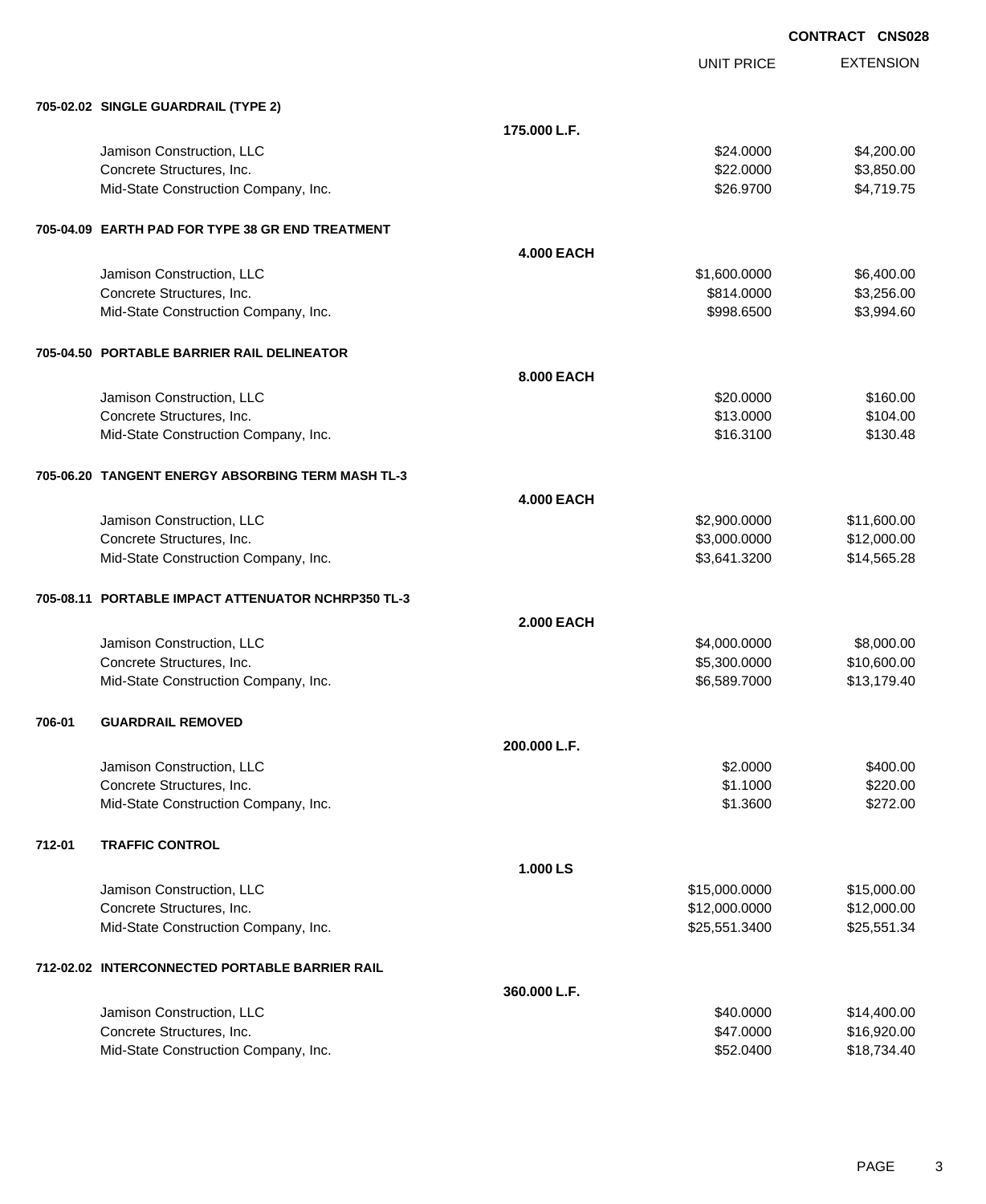UNIT PRICE EXTENSION

|        | 712-04.01 FLEXIBLE DRUMS (CHANNELIZING)          |                    |               |             |
|--------|--------------------------------------------------|--------------------|---------------|-------------|
|        |                                                  | <b>15.000 EACH</b> |               |             |
|        | Jamison Construction, LLC                        |                    | \$40.0000     | \$600.00    |
|        | Concrete Structures, Inc.                        |                    | \$29.0000     | \$435.00    |
|        | Mid-State Construction Company, Inc.             |                    | \$36.0100     | \$540.15    |
|        | 712-05.01 WARNING LIGHTS (TYPE A)                |                    |               |             |
|        |                                                  | <b>15.000 EACH</b> |               |             |
|        | Jamison Construction, LLC                        |                    | \$40.0000     | \$600.00    |
|        | Concrete Structures, Inc.                        |                    | \$31.0000     | \$465.00    |
|        | Mid-State Construction Company, Inc.             |                    | \$38.0400     | \$570.60    |
| 712-06 | <b>SIGNS (CONSTRUCTION)</b>                      |                    |               |             |
|        |                                                  | 322,000 S.F.       |               |             |
|        | Jamison Construction, LLC                        |                    | \$9.0000      | \$2,898.00  |
|        | Concrete Structures, Inc.                        |                    | \$7.0000      | \$2,254.00  |
|        | Mid-State Construction Company, Inc.             |                    | \$8.8300      | \$2,843.26  |
|        | 712-09.01 REMOVABLE PAVEMENT MARKING LINE        |                    |               |             |
|        |                                                  | 5,300.000 L.F.     |               |             |
|        | Jamison Construction, LLC                        |                    | \$2.0000      | \$10,600.00 |
|        | Concrete Structures, Inc.                        |                    | \$3.5000      | \$18,550.00 |
|        | Mid-State Construction Company, Inc.             |                    | \$0.0700      | \$371.00    |
|        | 712-09.04 REMOVABLE PAVEMENT MARKING (STOP LINE) |                    |               |             |
|        |                                                  | 20.000 L.F.        |               |             |
|        | Jamison Construction, LLC                        |                    | \$25.0000     | \$500.00    |
|        | Concrete Structures, Inc.                        |                    | \$11.0000     | \$220.00    |
|        | Mid-State Construction Company, Inc.             |                    | \$33.9700     | \$679.40    |
| 717-01 | <b>MOBILIZATION</b>                              |                    |               |             |
|        |                                                  | 1.000 LS           |               |             |
|        | Jamison Construction, LLC                        |                    | \$25,400.0000 | \$25,400.00 |
|        | Concrete Structures, Inc.                        |                    | \$14,000.0000 | \$14,000.00 |
|        | Mid-State Construction Company, Inc.             |                    | \$38,356.6800 | \$38,356.68 |
| 730-40 | TEMPORARY TRAFFIC SIGNAL SYSTEM                  |                    |               |             |
|        |                                                  | <b>1.000 EACH</b>  |               |             |
|        | Jamison Construction, LLC                        |                    | \$21,000.0000 | \$21,000.00 |
|        | Concrete Structures, Inc.                        |                    | \$22,000.0000 | \$22,000.00 |
|        | Mid-State Construction Company, Inc.             |                    | \$32,863.7100 | \$32,863.71 |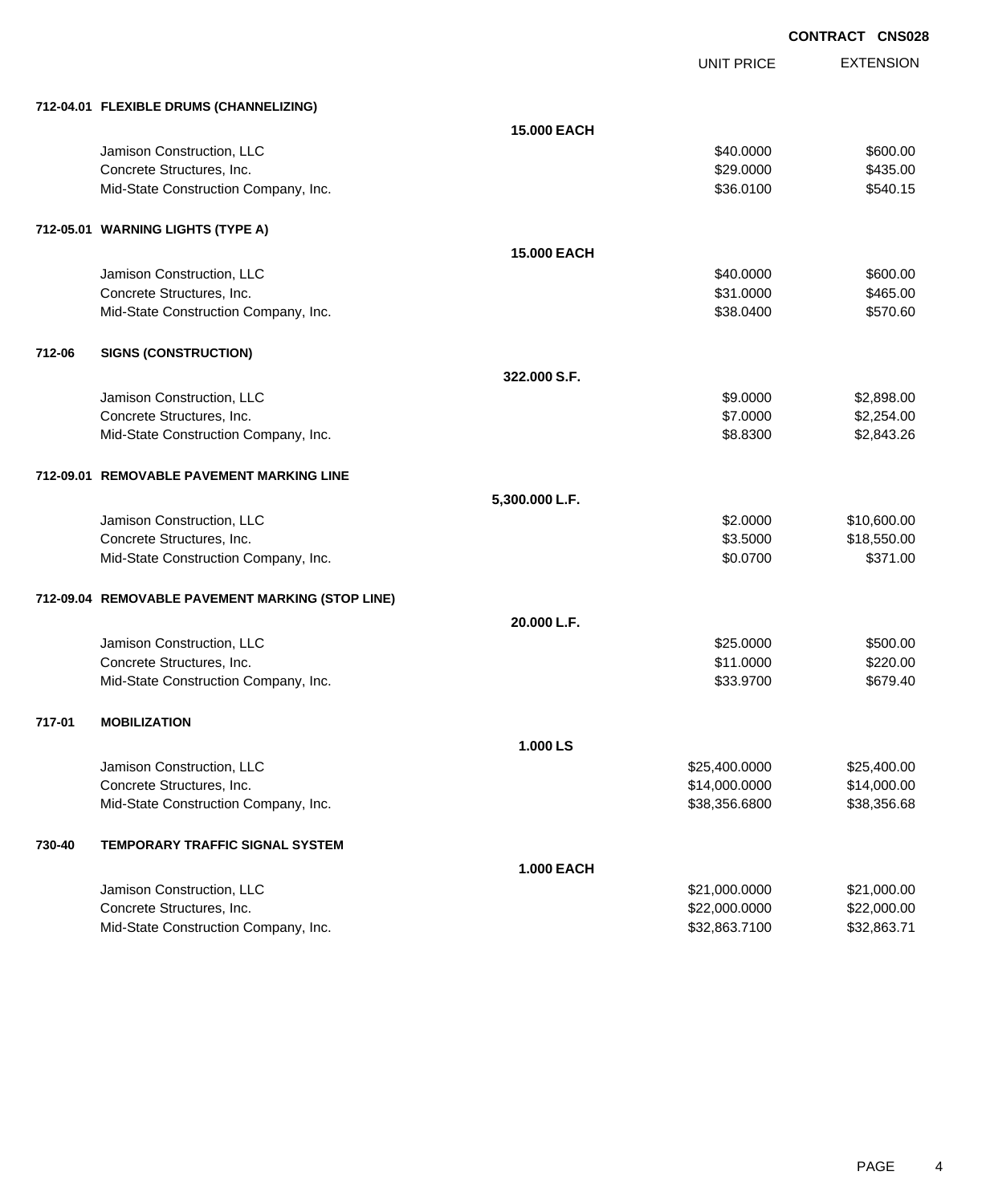### **SUB-TOTAL BRIDGE**

| Jamison Construction, LLC            | \$286,937,00 |
|--------------------------------------|--------------|
| Concrete Structures, Inc.            | \$298,133.00 |
| Mid-State Construction Company, Inc. | \$321,921.74 |

## **TOTAL CONTRACT**

| Jamison Construction, LLC            | \$286,937,00 |
|--------------------------------------|--------------|
| Concrete Structures, Inc.            | \$298,133,00 |
| Mid-State Construction Company, Inc. | \$321.921.74 |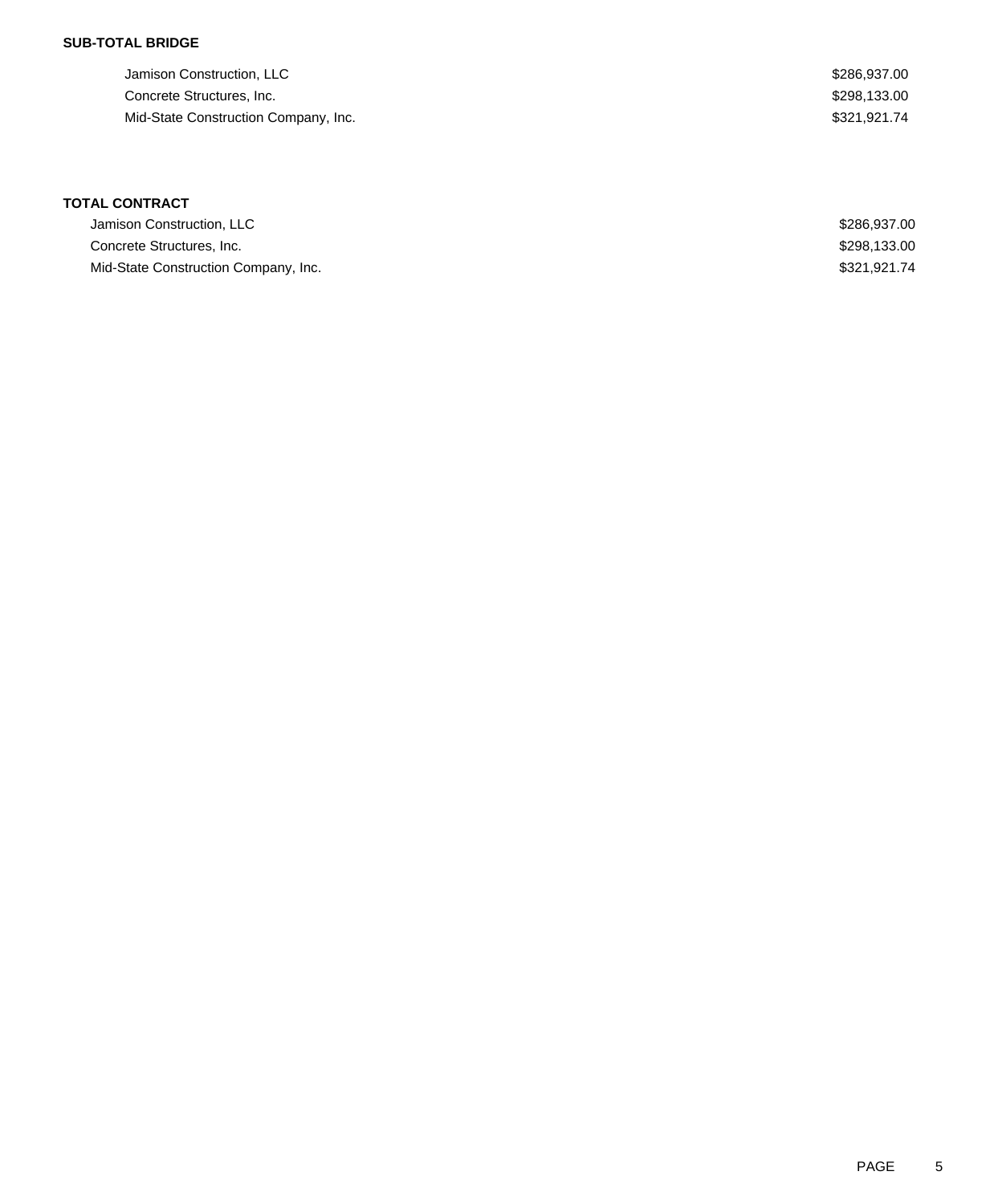MCMINN COUNTY (Contract No. CNS056 Call 064)

NH-I-75-1(147),54001-8186-44

THE RESURFACING ON I-75 FROM SOUTH OF S.R. 30 (L.M. 13.75) TO NORTH OF COUNTY ROAD 267 (L.M. 20.50).

PROJECT LENGTH - 6.750 MILES

COMPLETION TIME - ON OR BEFORE SEPTEMBER 30, 2018

DBE GOAL 8.00%

Rogers Group, Inc. 6. 2010 12:30 12:30 12:30 12:30 12:30 12:30 12:30 12:30 12:30 12:30 12:30 12:30 12:30 12:30

TOTAL CONTRACT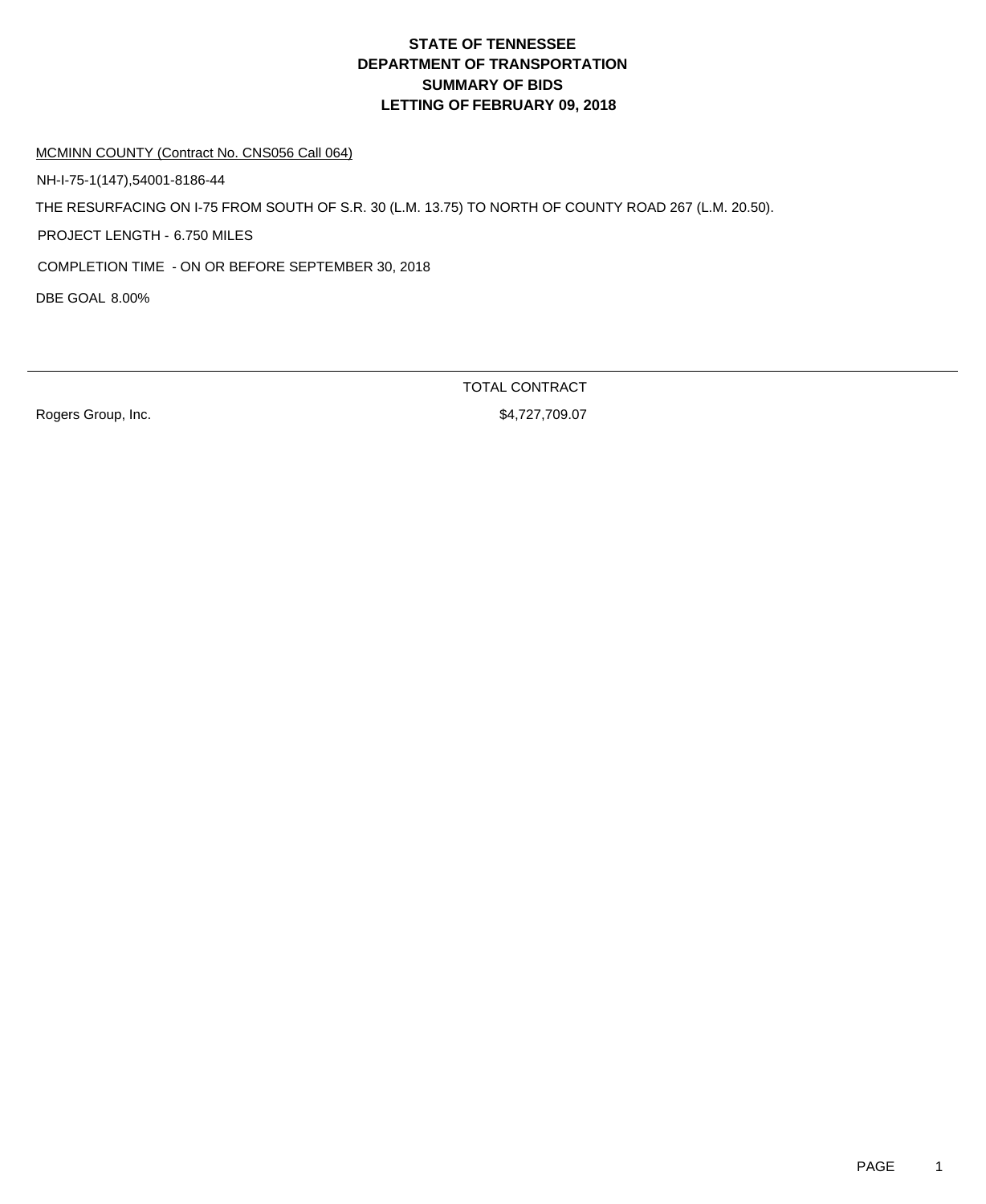|        |                                                              |                |                   | <b>CONTRACT CNS056</b> |
|--------|--------------------------------------------------------------|----------------|-------------------|------------------------|
|        | <b>ROADWAY CATEGORY</b>                                      |                | <b>UNIT PRICE</b> | <b>EXTENSION</b>       |
|        | 204-08.01 BACKFILL MATERIAL (FLOWABLE FILL)                  |                |                   |                        |
|        | Rogers Group, Inc.                                           | 141.400 C.Y.   | \$360.0000        | \$50,904.00            |
| 303-01 | MINERAL AGGREGATE, TYPE A BASE, GRADING D                    |                |                   |                        |
|        |                                                              | 2,869.000 TON  |                   |                        |
| 403-01 | Rogers Group, Inc.<br>BITUMINOUS MATERIAL FOR TACK COAT (TC) |                | \$38.9800         | \$111,833.62           |
|        |                                                              | 215.000 TON    |                   |                        |
|        | Rogers Group, Inc.                                           |                | \$800.0000        | \$172,000.00           |
|        | 407-07.01 INTELLIGENT COMPACTION EQUIPMENT                   | 1.000 LS       |                   |                        |
|        | Rogers Group, Inc.                                           |                | \$125,000.0000    | \$125,000.00           |
|        | 411-03.07 ACS MIX(PG64-22) THIN LIFT ASPHALT                 | 2,580.000 TON  |                   |                        |
|        | Rogers Group, Inc.                                           |                | \$88.0000         | \$227,040.00           |
|        | 411-03.09 ACS MIX(PG76-22) THIN LIFT ASPHALT                 | 7,208.000 TON  |                   |                        |
|        | Rogers Group, Inc.                                           |                | \$91.2500         | \$657,730.00           |
|        | 411-03.10 ACS MIX(PG76-22) GRADING D                         | 1,380.000 TON  |                   |                        |
|        | Rogers Group, Inc.                                           |                | \$106.0000        | \$146,280.00           |
|        | 411-03.23 ACS MIX (PG76-22) OGFC                             | 13,286.000 TON |                   |                        |
|        | Rogers Group, Inc.                                           |                | \$99.0500         | \$1,315,978.30         |
|        | 411-12.01 SCORING SHOULDERS (CONTINUOUS) (16IN WIDTH)        | 27.000 L.M.    |                   |                        |
|        | Rogers Group, Inc.                                           |                | \$340.0000        | \$9,180.00             |
|        | 415-01.01 COLD PLANING BITUMINOUS PAVEMENT                   | 19,762.000 TON |                   |                        |
|        | Rogers Group, Inc.                                           |                | \$20.0000         | \$395,240.00           |
|        | 705-04.11 STONE FOR GUARDRAIL END TERMINAL PAD               | 275.000 TON    |                   |                        |
|        | Rogers Group, Inc.                                           |                | \$56.2500         | \$15,468.75            |
|        | 705-06.01 W BEAM GR (TYPE 2) MASH TL3                        | 463.000 L.F.   |                   |                        |
|        | Rogers Group, Inc.                                           |                | \$18.9000         | \$8,750.70             |

PAGE 2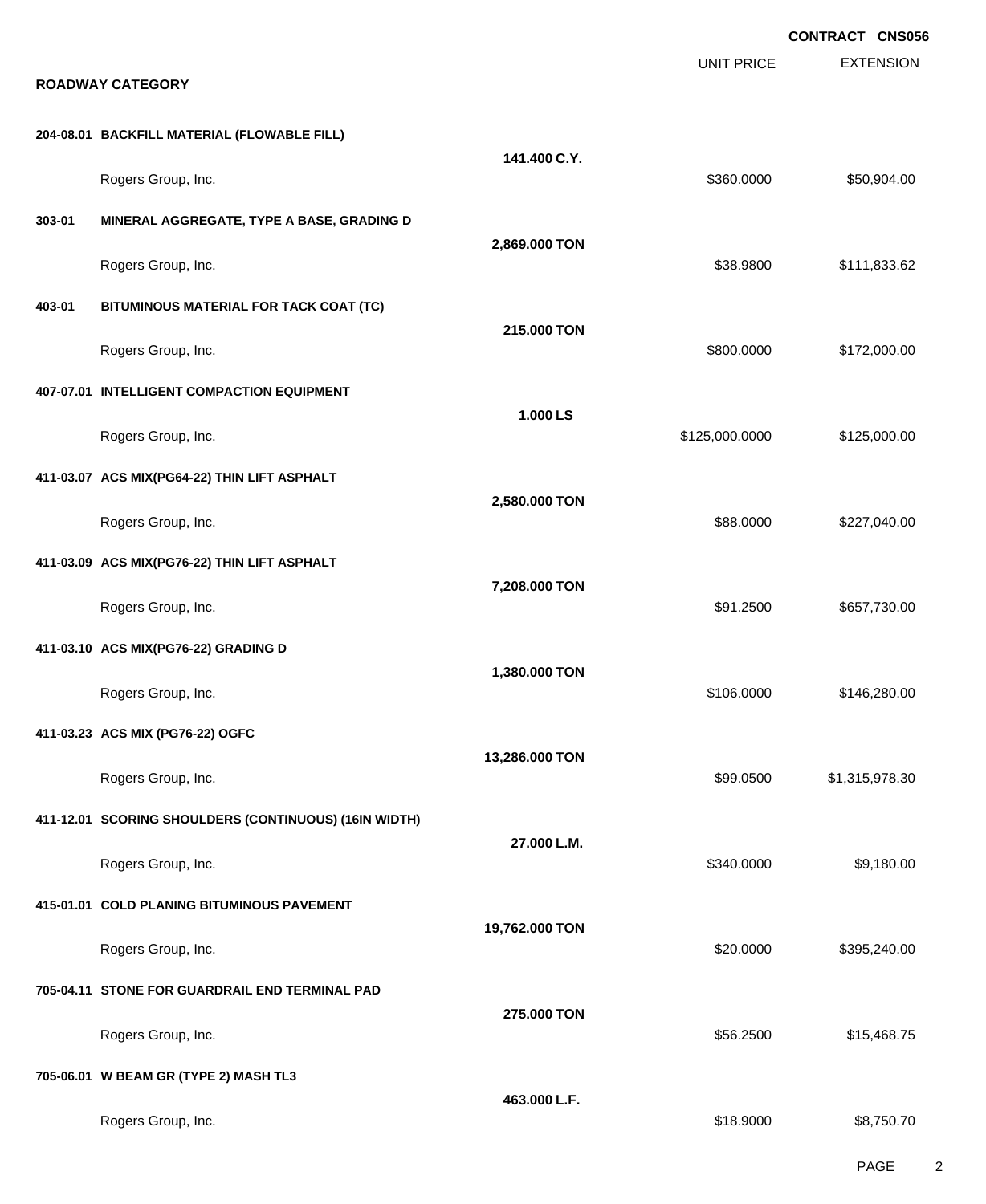|        |                                                        |                   |                   | <b>CONTRACT CNS056</b> |
|--------|--------------------------------------------------------|-------------------|-------------------|------------------------|
|        |                                                        |                   | <b>UNIT PRICE</b> | <b>EXTENSION</b>       |
|        | 705-06.10 GR TERMINALTRAILING END (TYPE 13) MASH TL3   |                   |                   |                        |
|        | Rogers Group, Inc.                                     | <b>4.000 EACH</b> | \$1,200.0000      | \$4,800.00             |
|        | 705-06.20 TANGENT ENERGY ABSORBING TERM MASH TL-3      |                   |                   |                        |
|        | Rogers Group, Inc.                                     | 7.000 EACH        | \$2,455.0000      | \$17,185.00            |
| 706-01 | <b>GUARDRAIL REMOVED</b>                               |                   |                   |                        |
|        | Rogers Group, Inc.                                     | 538.000 L.F.      | \$1.0000          | \$538.00               |
| 710-04 | FILTER CLOTH UNDERDRAIN (WITH PIPE)                    |                   |                   |                        |
|        | Rogers Group, Inc.                                     | 30,530.000 L.F.   | \$18.5000         | \$564,805.00           |
| 710-05 | <b>LATERAL UNDERDRAIN</b>                              |                   |                   |                        |
|        | Rogers Group, Inc.                                     | 4,160.000 L.F.    | \$10.2500         | \$42,640.00            |
|        | 710-06.12 LATERAL UNDERDRAIN ENDWALL (3:1)             |                   |                   |                        |
|        | Rogers Group, Inc.                                     | 90.000 EACH       | \$510.0000        | \$45,900.00            |
|        | 710-06.15 LATERAL UNDERDRAIN ENDWALL (6:1)             |                   |                   |                        |
|        | Rogers Group, Inc.                                     | 70.000 EACH       | \$510.0000        | \$35,700.00            |
| 712-01 | <b>TRAFFIC CONTROL</b>                                 |                   |                   |                        |
|        | Rogers Group, Inc.                                     | 1.000 LS          | \$135,000.0000    | \$135,000.00           |
|        | 712-04.01 FLEXIBLE DRUMS (CHANNELIZING)                |                   |                   |                        |
|        | Rogers Group, Inc.                                     | 300.000 EACH      | \$10.3500         | \$3,105.00             |
|        | 712-05.01 WARNING LIGHTS (TYPE A)                      |                   |                   |                        |
|        | Rogers Group, Inc.                                     | 100.000 EACH      | \$2.0500          | \$205.00               |
| 712-06 | <b>SIGNS (CONSTRUCTION)</b>                            |                   |                   |                        |
|        | Rogers Group, Inc.                                     | 1,925.000 S.F.    | \$6.2000          | \$11,935.00            |
|        | 712-06.16 SIGNS (CONSTRUCTION) (REDUCED SPEED WARNING) |                   |                   |                        |
|        | Rogers Group, Inc.                                     | <b>4.000 EACH</b> | \$520.0000        | \$2,080.00             |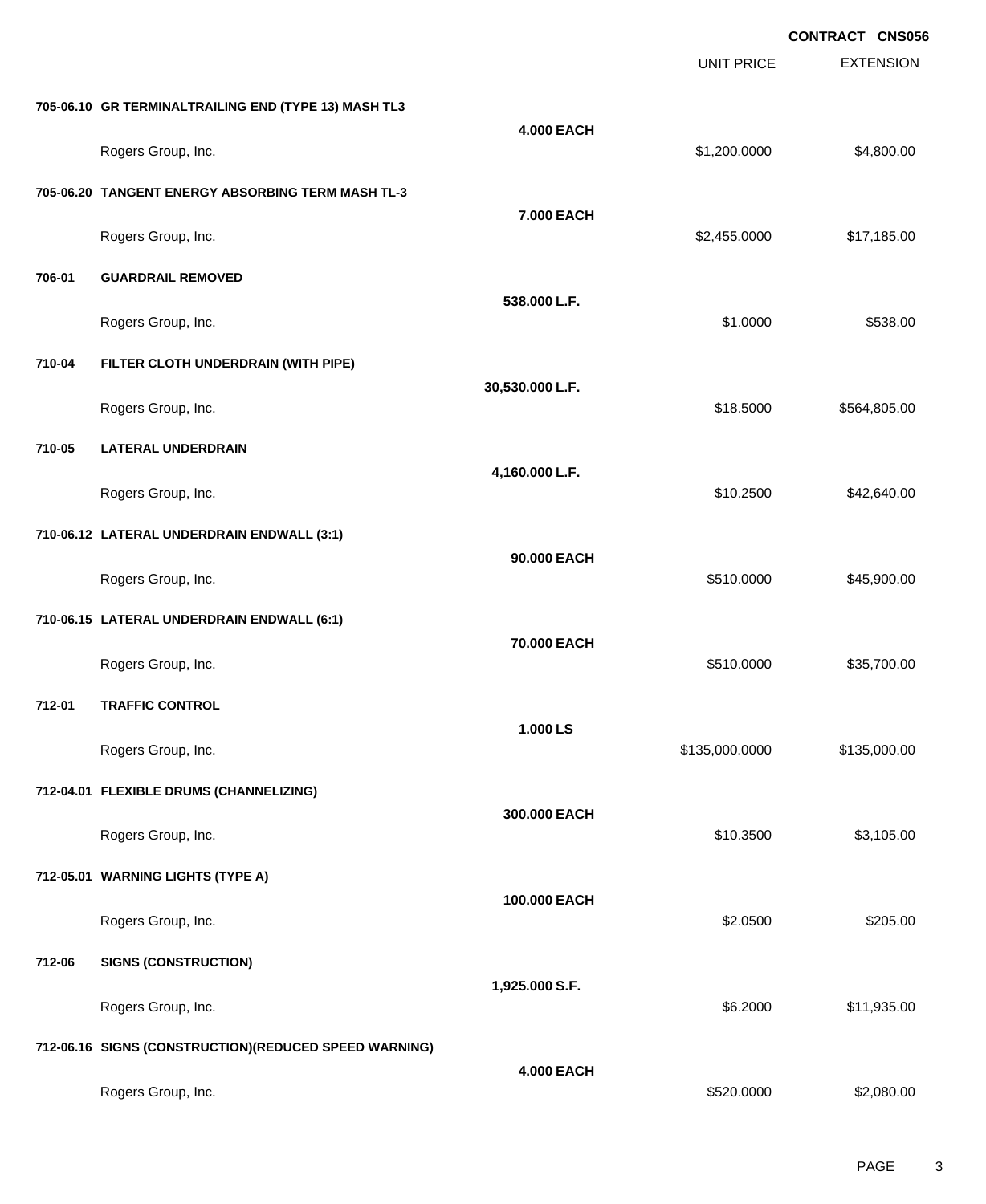|        |                                                                 |                   | <b>UNIT PRICE</b> | <b>CONTRACT CNS056</b><br><b>EXTENSION</b> |
|--------|-----------------------------------------------------------------|-------------------|-------------------|--------------------------------------------|
|        | 712-08.03 ARROW BOARD (TYPE C)                                  |                   |                   |                                            |
|        | Rogers Group, Inc.                                              | <b>2.000 EACH</b> | \$935.0000        | \$1,870.00                                 |
|        | 712-08.10 MOBILE MESSAGE SIGN UNIT W/ATTENUATOR                 |                   |                   |                                            |
|        | Rogers Group, Inc.                                              | 2,160.000 HOUR    | \$100.0000        | \$216,000.00                               |
|        | 713-02.14 FLEXIBLE DELINEATOR (WHITE)                           | 96.000 EACH       |                   |                                            |
|        | Rogers Group, Inc.                                              |                   | \$33.2000         | \$3,187.20                                 |
|        | 713-16.01 CHANGEABLE MESSAGE SIGN UNIT                          | <b>2.000 EACH</b> |                   |                                            |
|        | Rogers Group, Inc.                                              |                   | \$5,450.0000      | \$10,900.00                                |
|        | 716-01.23 Snwplwble Pvmt Mrkrs (Bi-Dir)(2 Color)                | 1,065.000 EACH    |                   |                                            |
|        | Rogers Group, Inc.                                              |                   | \$24.5500         | \$26,145.75                                |
|        | 716-01.30 REMOVAL OF SNOWPLOWABLE REFLECTIVE MARKER             | 1,065.000 EACH    |                   |                                            |
|        | Rogers Group, Inc.                                              |                   | \$6.1500          | \$6,549.75                                 |
|        | 716-02.04 PLASTIC PAVEMENT MARKING(CHANNELIZATION STRIPING)     | 400.000 S.Y.      |                   |                                            |
|        | Rogers Group, Inc.                                              |                   | \$18.4000         | \$7,360.00                                 |
|        | 716-05.20 PAINTED PAVEMENT MARKING (6" LINE)                    | 60.800 L.M.       |                   |                                            |
|        | Rogers Group, Inc.                                              |                   | \$710.0000        | \$43,168.00                                |
|        | 716-12.02 ENHANCED FLATLINE THERMO PVMT MRKNG (6IN LINE)        | 33.600 L.M.       |                   |                                            |
|        | Rogers Group, Inc.                                              |                   | \$4,800.0000      | \$161,280.00                               |
|        | 716-12.05 ENHANCED FLATLINE THERMO PVMT MRKNG (6IN DOTTED LINE) | 1,950.000 L.F.    |                   |                                            |
|        | Rogers Group, Inc.                                              |                   | \$1.0000          | \$1,950.00                                 |
| 717-01 | <b>MOBILIZATION</b>                                             | 1.000 LS          |                   |                                            |
|        | Rogers Group, Inc.                                              |                   | \$150,000.0000    | \$150,000.00                               |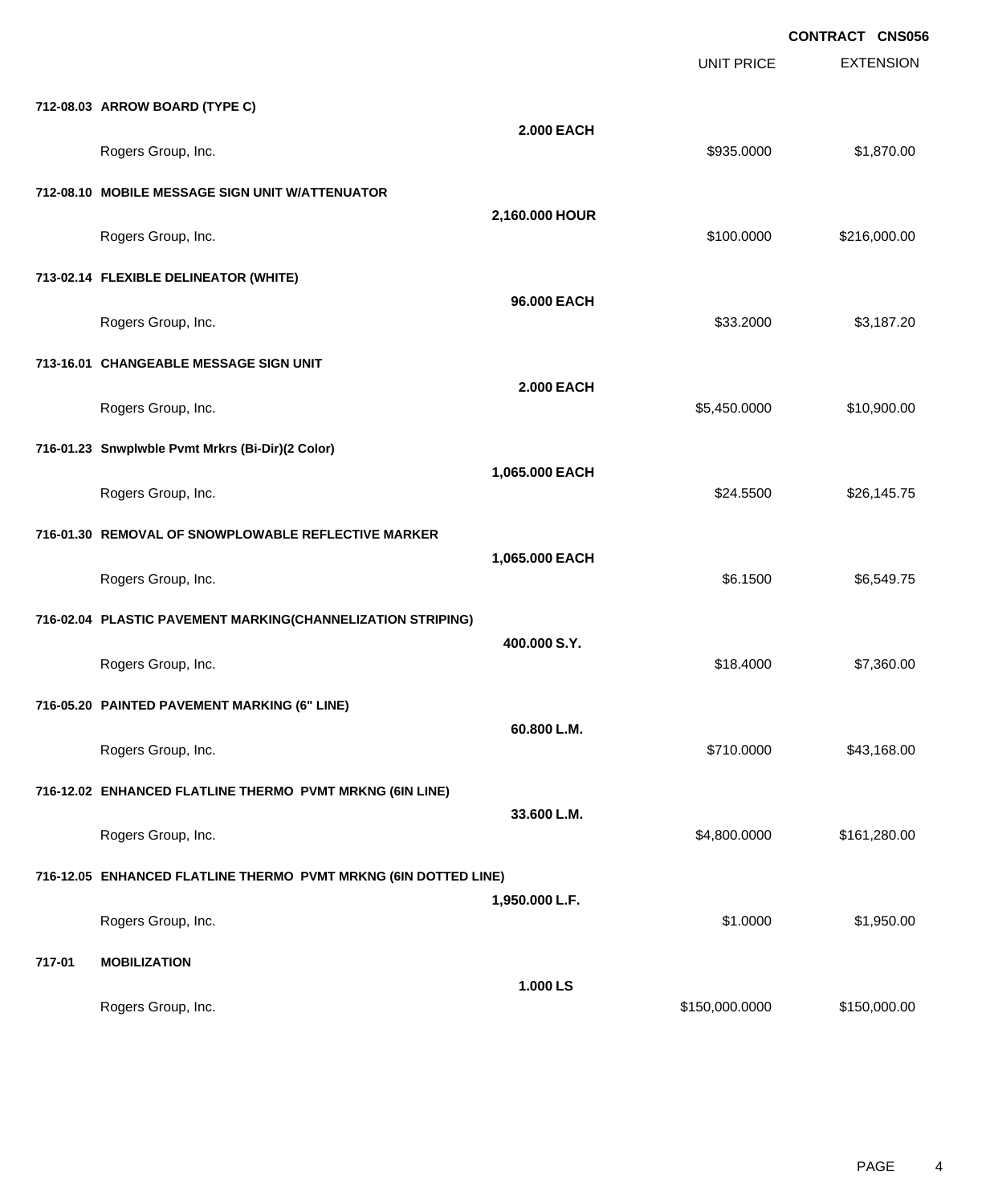Rogers Group, Inc. \$4,727,709.07

**TOTAL CONTRACT**

Rogers Group, Inc. \$4,727,709.07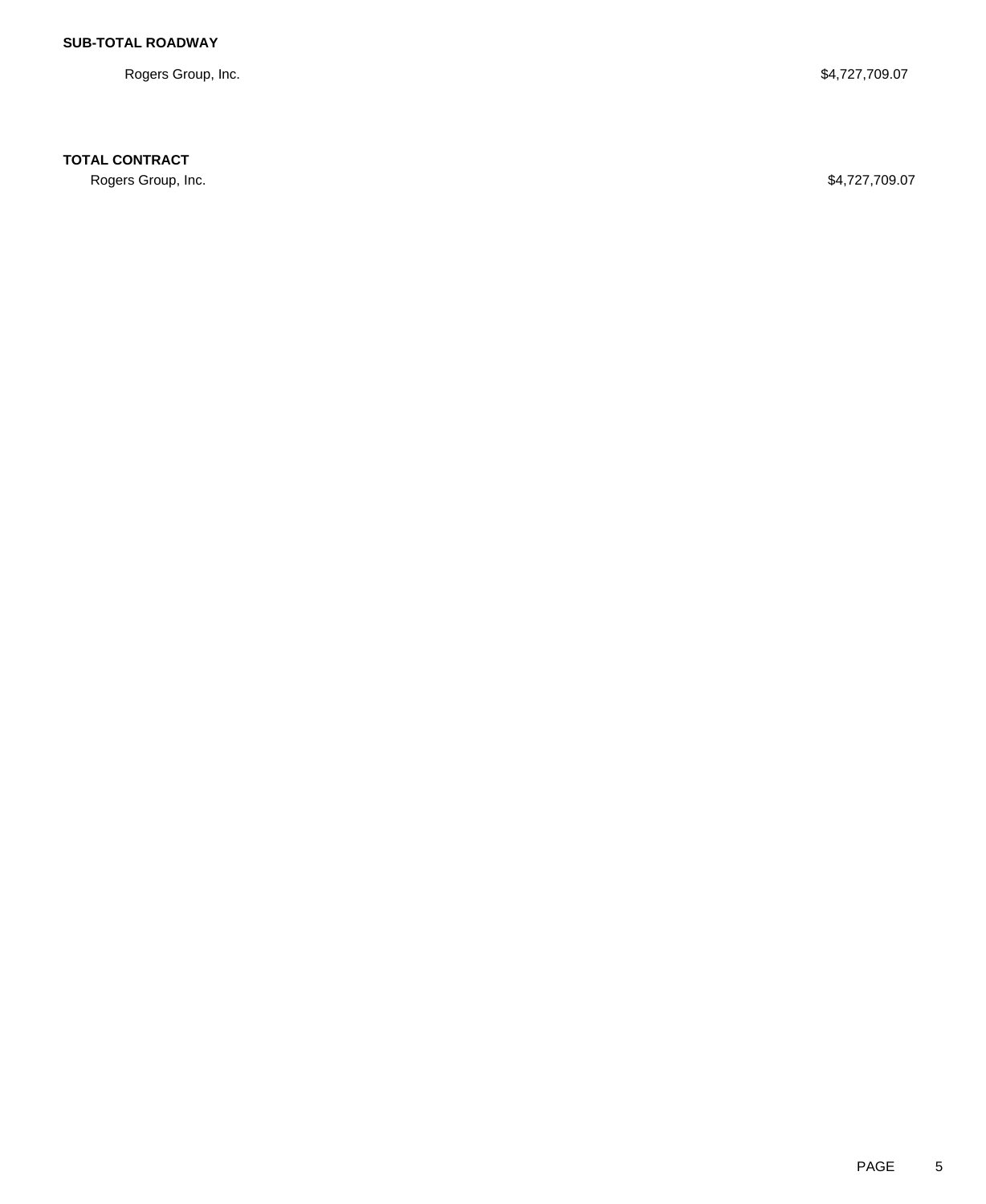#### MONROE COUNTY (Contract No. CNS049 Call 065)

62001-4114-04

THE REPAIR OF THE BRIDGE ON RABY ROAD OVER I-75 (L.M. 2.79).

PROJECT LENGTH - 0.000 MILES

COMPLETION TIME - ON OR BEFORE SEPTEMBER 30, 2018

|                                      | TOTAL CONTRACT |
|--------------------------------------|----------------|
| Mid-State Construction Company, Inc. | \$846,367.56   |
| Southern Constructors, Inc.          | \$896,131.80   |
| Jamison Construction, LLC            | \$974,473.00   |
| Twin K Construction, Inc.            | \$1,089,496.41 |
| Southern Road & Bridge, LLC          | \$1,235,532.62 |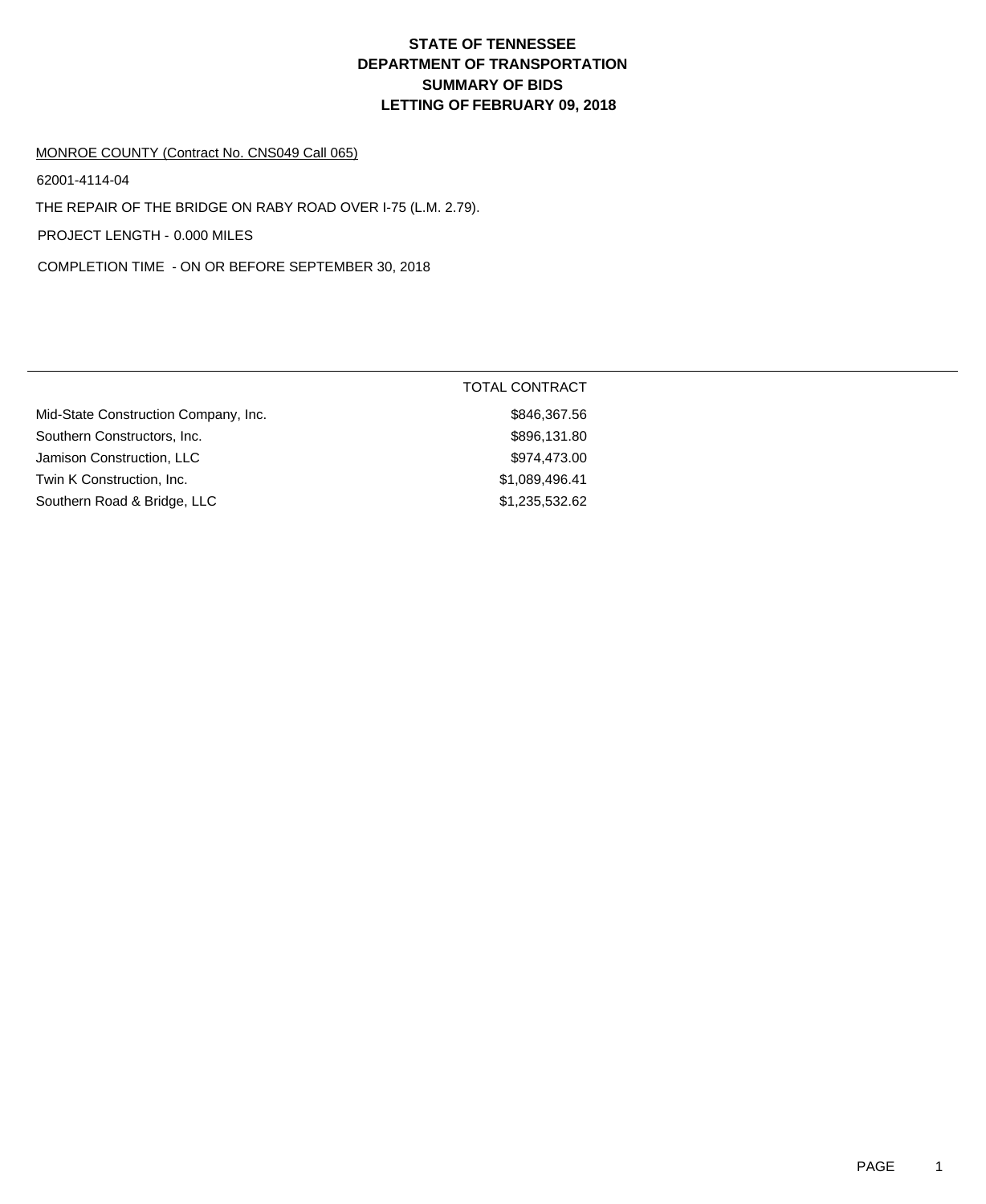**BRIDGE CATEGORY 201-07.01 REMOVAL AND DISPOSAL OF BRUSH & TREES 1.000 LS** Mid-State Construction Company, Inc. 69 and the state of the state of the state of the state Construction Company, Inc. Southern Constructors, Inc. 620,000.000 \$20,000.000 \$20,000.000 \$20,000.000 \$20,000.000 \$20,000.00 Jamison Construction, LLC \$12,000.0000 \$12,000.00 Twin K Construction, Inc. 69,205.000 \$9,205.000 \$9,205.000 \$9,205.000 \$9,205.000 \$9,205.000 \$9,205.00 Southern Road & Bridge, LLC 6. The Studies of the Studies of the Studies of Studies and Studies and Studies of Studies and Studies and Studies and Studies and Studies and Studies and Studies and Studies and Studies and Stu **202-01.02 REMOVAL OF ASBESTOS 1.000 LS** Mid-State Construction Company, Inc.  $$19,999.0000$  \$19,999.000 \$19,999.00 Southern Constructors, Inc. 6. 2012 12:00:000 \$15,000.000 \$15,000.000 \$15,000.000 \$15,000.00 Jamison Construction, LLC \$34,400.0000 \$34,400.00 Twin K Construction, Inc. 630,500.000 \$30,500.000 \$30,500.000 \$30,500.000 \$30,500.000 \$30,500.00 Southern Road & Bridge, LLC 6. 2010 12:00000 \$15,000.0000 \$15,000.000 \$15,000.000 **203-01 ROAD & DRAINAGE EXCAVATION (UNCLASSIFIED) 90.000 C.Y.** Mid-State Construction Company, Inc. 6. The Construction Company, Inc. 6. The Construction Company, Inc. 6. The Construction Company, Inc. 6. The Construction Company, Inc. 6. The Construction Company, Inc. 6. The Construc Southern Constructors, Inc. 6. The Constructors, Inc. 6. The Constructors, Inc. 6. The Constructors, Inc. 6. S2,700.00 Jamison Construction, LLC 6. The Construction of the Construction of the Construction, LLC 6. The Construction of the Construction of the Construction of the Construction of the Construction of the Construction of the Cons Twin K Construction, Inc. 6. The state of the state of the state of the state of the state of the state of the state of the state of the state of the state of the state of the state of the state of the state of the state o Southern Road & Bridge, LLC 60000 \$7,200.00 **204-06.01 FLOWABLE FILL (GENERAL) 2.000 C.Y.** Mid-State Construction Company, Inc. 6. The Construction Company, Inc. 6. The Construction Company, Inc. 6. The Construction Company, Inc. 6. The Construction Company, Inc. 6. The Construction Company, Inc. 6. The Construc Southern Constructors, Inc. 6. The Constructors, Inc. 6. The Constructors, Inc. 6. The Constructors, Inc. 6. The Constructors of the Constructors, Inc. 6. The Constructors of the Constructors, Inc. 6. The Constructors of t Jamison Construction, LLC \$1,500.0000 \$3,000.00 Twin K Construction, Inc. 6604.00 Southern Road & Bridge, LLC 6 and 51,000.00 \$1,000.00 \$1,000.00 \$1,000.00 **209-05 SEDIMENT REMOVAL 2.000 C.Y.** Mid-State Construction Company, Inc. 6. The Construction Company, Inc. 6. The Construction Company, Inc. 6. The Construction Company, Inc. 6. The Construction Company, Inc. 6. The Construction Company, Inc. 6. The Construc Southern Constructors, Inc. 6. The Southern Constructors, Inc. 6. The Southern Constructors, Inc. 6. The Southern Constructors, Inc. 6. The Southern Constructors, Inc. 6. The Southern Constructors, Inc. 6. The Southern Con Jamison Construction, LLC \$10.0000 \$20.00 Twin K Construction, Inc. \$205.50 Southern Road & Bridge, LLC 60000 \$200.000 \$200.000 \$200.000 \$200.000 \$200.000 \$200.00 **209-08.03 TEMPORARY SILT FENCE (WITHOUT BACKING) 470.000 L.F.** Mid-State Construction Company, Inc. 6. The Construction Company, Inc. 6. The Construction Company, Inc. 6. The Construction Company, Inc. 6. The Construction Company, Inc. 6. The Construction Company, Inc. 6. The Construc Southern Constructors, Inc. 6. The Constructors of the Constructors, Inc. 6. The Constructors, Inc. 6. The Constructors of the Constructors of the Constructors, Inc. 6. The Constructors of the Constructors of the Construct Jamison Construction, LLC \$7.0000 \$3,290.00

Twin K Construction, Inc. 6. The Superior of the Superior of the State of the State of State of State of State of State of State of State of State of State of State of State of State of State of State of State of State of Southern Road & Bridge, LLC 6 and the state of the state of the state of the state of the state of the state of the state of the state of the state of the state of the state of the state of the state of the state of the st

**CONTRACT CNS049**

EXTENSION UNIT PRICE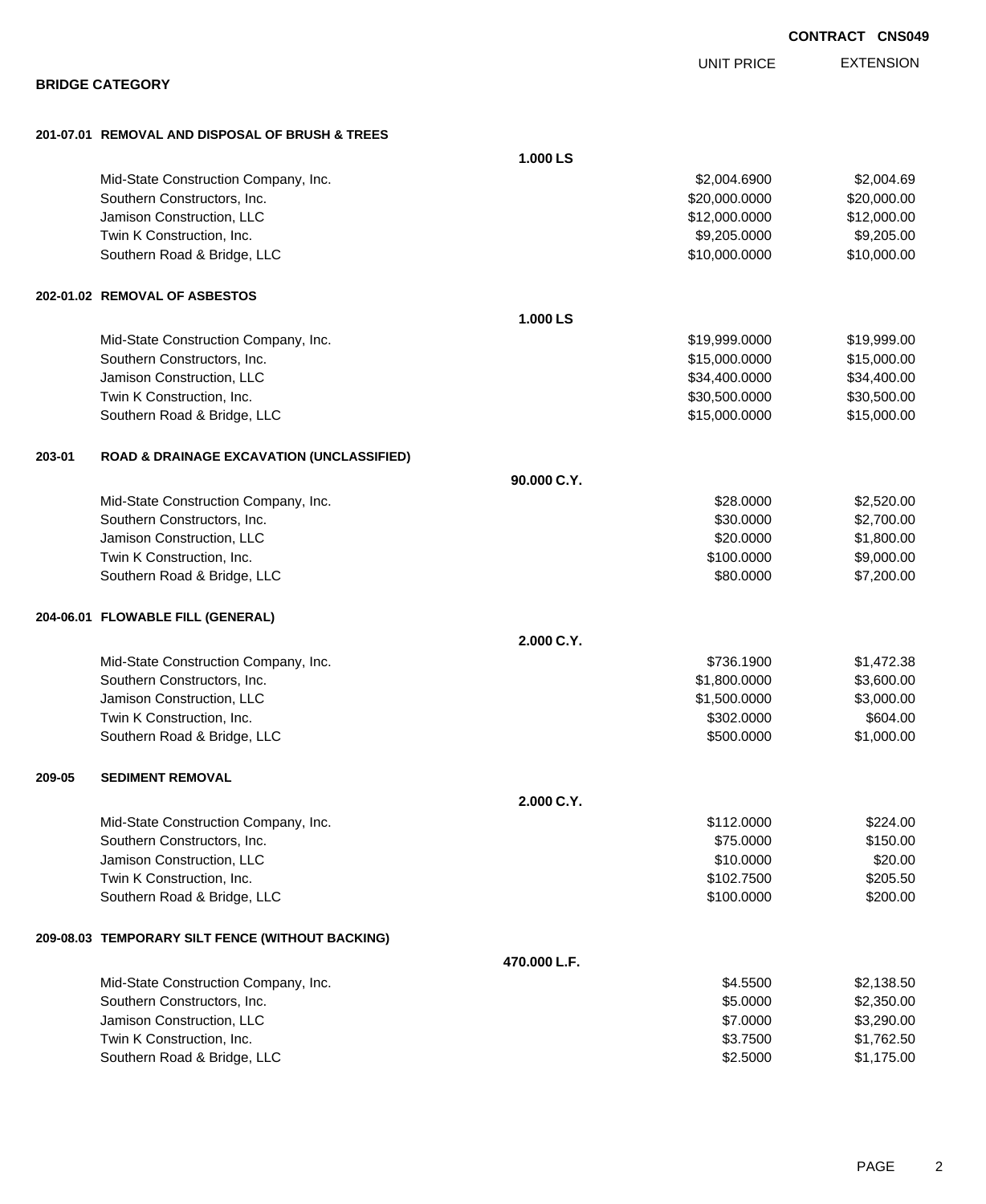UNIT PRICE

EXTENSION

**209-08.08 ENHANCED ROCK CHECK DAM**

|        | 209-08.08 ENHANCED ROCK CHECK DAM                                         |                   |                |              |  |
|--------|---------------------------------------------------------------------------|-------------------|----------------|--------------|--|
|        |                                                                           | <b>1.000 EACH</b> |                |              |  |
|        | Mid-State Construction Company, Inc.                                      |                   | \$754.6000     | \$754.60     |  |
|        | Southern Constructors, Inc.                                               |                   | \$500.0000     | \$500.00     |  |
|        | Jamison Construction, LLC                                                 |                   | \$1,500.0000   | \$1,500.00   |  |
|        | Twin K Construction, Inc.                                                 |                   | \$600.0000     | \$600.00     |  |
|        | Southern Road & Bridge, LLC                                               |                   | \$1,000.0000   | \$1,000.00   |  |
| 303-01 | MINERAL AGGREGATE, TYPE A BASE, GRADING D                                 |                   |                |              |  |
|        |                                                                           | 160,000 TON       |                |              |  |
|        | Mid-State Construction Company, Inc.                                      |                   | \$44.8100      | \$7,169.60   |  |
|        | Southern Constructors, Inc.                                               |                   | \$35.0000      | \$5,600.00   |  |
|        | Jamison Construction, LLC                                                 |                   | \$40.0000      | \$6,400.00   |  |
|        | Twin K Construction, Inc.                                                 |                   | \$37.0000      | \$5,920.00   |  |
|        | Southern Road & Bridge, LLC                                               |                   | \$40.0000      | \$6,400.00   |  |
|        | 411-01.10 ACS MIX(PG64-22) GRADING D                                      |                   |                |              |  |
|        |                                                                           | 25.000 TON        |                |              |  |
|        | Mid-State Construction Company, Inc.                                      |                   | \$356.9400     | \$8,923.50   |  |
|        | Southern Constructors, Inc.                                               |                   | \$400.0000     | \$10,000.00  |  |
|        | Jamison Construction, LLC                                                 |                   | \$725.0000     | \$18,125.00  |  |
|        | Twin K Construction, Inc.                                                 |                   | \$695.0000     | \$17,375.00  |  |
|        | Southern Road & Bridge, LLC                                               |                   | \$400.0000     | \$10,000.00  |  |
|        | 415-01.02 COLD PLANING BITUMINOUS PAVEMENT                                |                   |                |              |  |
|        |                                                                           | 210,000 S.Y.      |                |              |  |
|        | Mid-State Construction Company, Inc.                                      |                   | \$47.8200      | \$10,042.20  |  |
|        | Southern Constructors, Inc.                                               |                   | \$45.0000      | \$9,450.00   |  |
|        | Jamison Construction, LLC                                                 |                   | \$150.0000     | \$31,500.00  |  |
|        | Twin K Construction, Inc.                                                 |                   | \$133.7500     | \$28,087.50  |  |
|        | Southern Road & Bridge, LLC                                               |                   | \$40.0000      | \$8,400.00   |  |
|        | 603-02.01 REPAINTING EXISTING STEEL STRUCTURES (BRIDGE NO. 62-0A059-2.79) |                   |                |              |  |
|        |                                                                           | 1.000 LS          |                |              |  |
|        | Mid-State Construction Company, Inc.                                      |                   | \$266,560.0000 | \$266,560.00 |  |
|        | Southern Constructors, Inc.                                               |                   | \$140,000.0000 | \$140,000.00 |  |
|        | Jamison Construction, LLC                                                 |                   | \$258,000.0000 | \$258,000.00 |  |
|        | Twin K Construction, Inc.                                                 |                   | \$259,817.0000 | \$259,817.00 |  |
|        | Southern Road & Bridge, LLC                                               |                   | \$255,000.0000 | \$255,000.00 |  |
|        | 603-05.20 CONTAINMENT & DISPOSAL OF WASTE(BRIDGE NO. 62-0A059-2.79)       |                   |                |              |  |
|        |                                                                           | 1.000 LS          |                |              |  |
|        | Mid-State Construction Company, Inc.                                      |                   | \$89,600.0000  | \$89,600.00  |  |
|        | Southern Constructors, Inc.                                               |                   | \$200,000.0000 | \$200,000.00 |  |
|        | Jamison Construction, LLC                                                 |                   | \$100,000.0000 | \$100,000.00 |  |
|        | Twin K Construction, Inc.                                                 |                   | \$87,333.0000  | \$87,333.00  |  |
|        | Southern Road & Bridge, LLC                                               |                   | \$230,000.0000 | \$230,000.00 |  |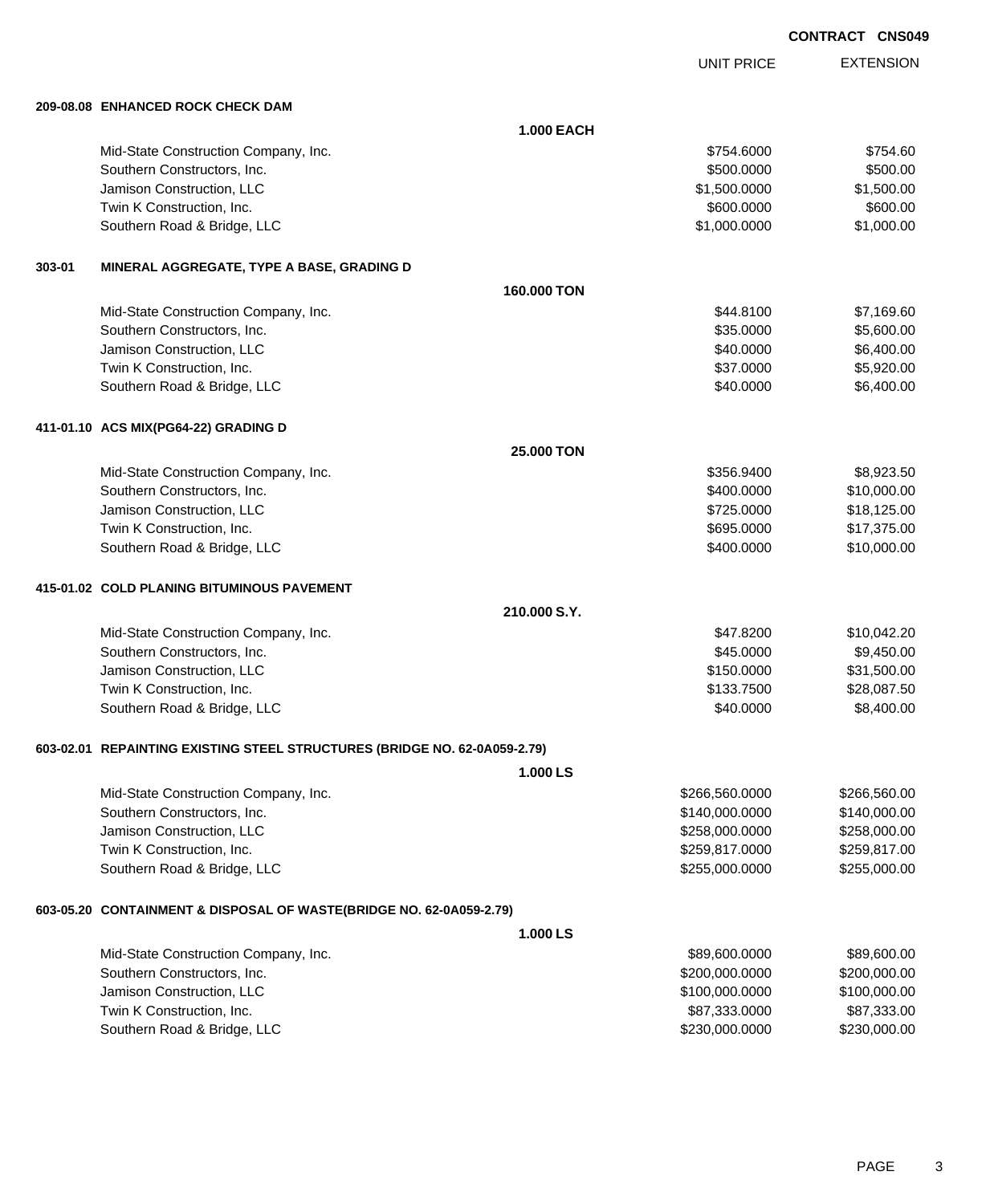|                                                        |                   |                   | <b>CONTRACT CNS04</b> |
|--------------------------------------------------------|-------------------|-------------------|-----------------------|
|                                                        |                   | <b>UNIT PRICE</b> | <b>EXTENSION</b>      |
| 604-02.03 EPOXY COATED REINFORCING STEEL               |                   |                   |                       |
|                                                        | 216.000 LB.       |                   |                       |
| Mid-State Construction Company, Inc.                   |                   | \$2.6000          | \$561.60              |
| Southern Constructors, Inc.                            |                   | \$1.8000          | \$388.80              |
| Jamison Construction, LLC                              |                   | \$2.5000          | \$540.00              |
| Twin K Construction, Inc.                              |                   | \$2.9800          | \$643.68              |
| Southern Road & Bridge, LLC                            |                   | \$1.2500          | \$270.00              |
| 604-03.04 PAVEMENT @ BRIDGE ENDS                       |                   |                   |                       |
|                                                        | 152,000 S.Y.      |                   |                       |
| Mid-State Construction Company, Inc.                   |                   | \$283.5500        | \$43,099.60           |
| Southern Constructors, Inc.                            |                   | \$450.0000        | \$68,400.00           |
| Jamison Construction, LLC                              |                   | \$340.0000        | \$51,680.00           |
| Twin K Construction, Inc.                              |                   | \$210.5000        | \$31,996.00           |
| Southern Road & Bridge, LLC                            |                   | \$325.0000        | \$49,400.00           |
| 604-03.20 BRIDGE JOINT MODIFICATION                    |                   |                   |                       |
|                                                        | 68.000 L.F.       |                   |                       |
| Mid-State Construction Company, Inc.                   |                   | \$52.5200         | \$3,571.36            |
| Southern Constructors, Inc.                            |                   | \$125.0000        | \$8,500.00            |
| Jamison Construction, LLC                              |                   | \$280.0000        | \$19,040.00           |
| Twin K Construction, Inc.                              |                   | \$321.8600        | \$21,886.48           |
| Southern Road & Bridge, LLC                            |                   | \$100.0000        | \$6,800.00            |
| 604-04.02 APPLIED TEXTURE FINISH (EXISTING STRUCTURES) |                   |                   |                       |
|                                                        | 1,948.000 S.Y.    |                   |                       |
| Mid-State Construction Company, Inc.                   |                   | \$8.4000          | \$16,363.20           |
| Southern Constructors, Inc.                            |                   | \$7.0000          | \$13,636.00           |
| Jamison Construction, LLC                              |                   | \$8,5000          | \$16,558.00           |
| Twin K Construction, Inc.                              |                   | \$8.5000          | \$16,558.00           |
| Southern Road & Bridge, LLC                            |                   | \$20.0000         | \$38,960.00           |
| 604-04.03 BRIDGE END DRAINS(2'X8')                     |                   |                   |                       |
|                                                        | <b>2.000 EACH</b> |                   |                       |
| Mid-State Construction Company, Inc.                   |                   | \$4,869.3700      | \$9,738.74            |
| Southern Constructors, Inc.                            |                   | \$4,000.0000      | \$8,000.00            |
| Jamison Construction, LLC                              |                   | \$3,600.0000      | \$7,200.00            |
| Twin K Construction, Inc.                              |                   | \$5,437.1600      | \$10,874.32           |
| Southern Road & Bridge, LLC                            |                   | \$1,775.0000      | \$3,550.00            |
| 604-10.05 CONCRETE                                     |                   |                   |                       |
|                                                        | 19.000 S.F.       |                   |                       |
| Mid-State Construction Company, Inc.                   |                   | \$234,0200        | \$4 446 38            |

| Mid-State Construction Company, Inc. | \$234.0200 | \$4,446,38 |
|--------------------------------------|------------|------------|
| Southern Constructors, Inc.          | \$150,0000 | \$2,850,00 |
| Jamison Construction, LLC            | \$160,0000 | \$3,040,00 |
| Twin K Construction, Inc.            | \$384.7500 | \$7.310.25 |
| Southern Road & Bridge, LLC          | \$275,0000 | \$5,225,00 |

049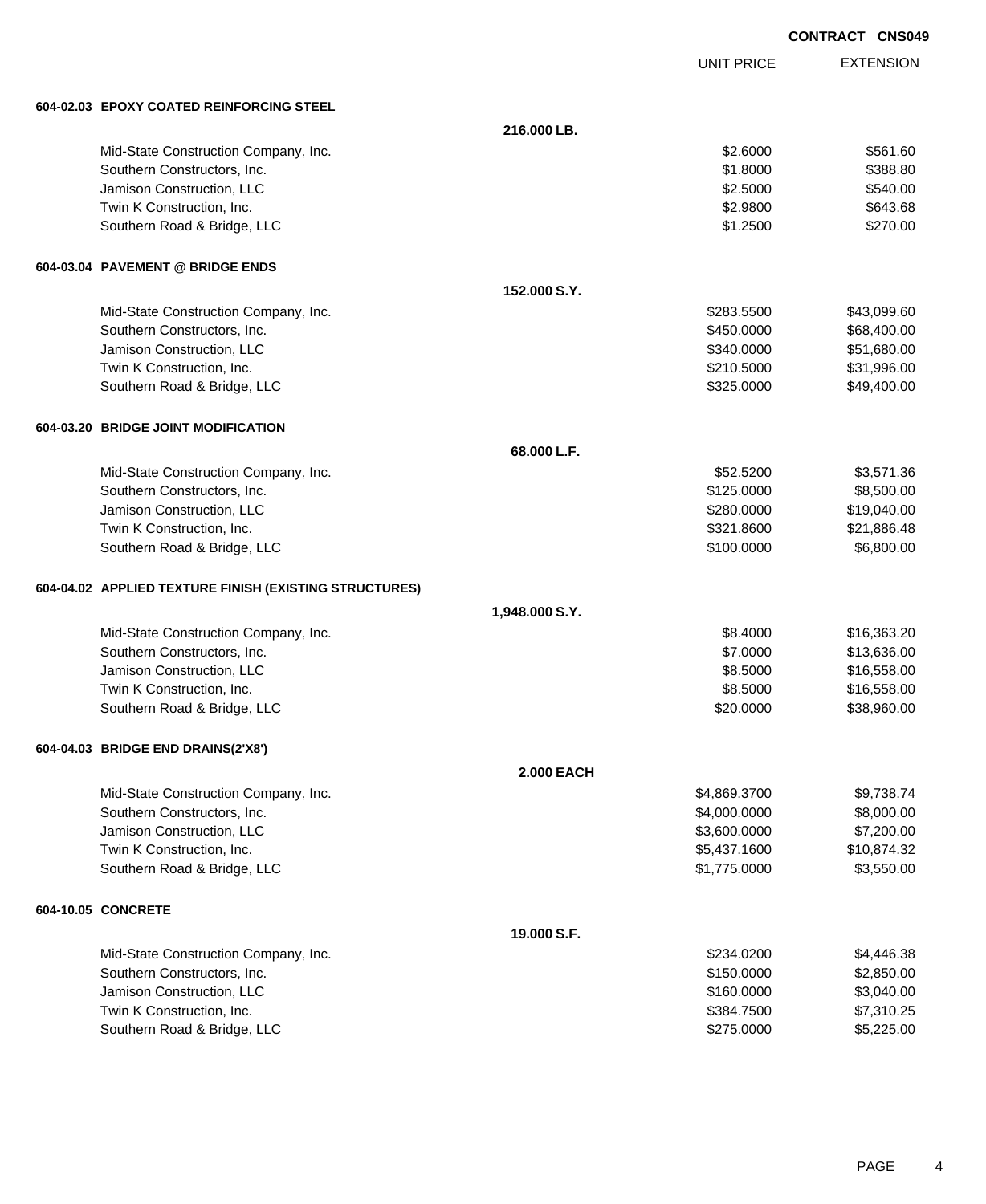|                                                          |              |                   | <b>CONTRACT CNS049</b> |
|----------------------------------------------------------|--------------|-------------------|------------------------|
|                                                          |              | <b>UNIT PRICE</b> | <b>EXTENSION</b>       |
| 604-10.30 BRIDGE DECK REPAIRS (FULL DEPTH OF SLAB)       |              |                   |                        |
|                                                          | 5.000 S.Y.   |                   |                        |
| Mid-State Construction Company, Inc.                     |              | \$559.5400        | \$2,797.70             |
| Southern Constructors, Inc.                              |              | \$450.0000        | \$2,250.00             |
| Jamison Construction, LLC                                |              | \$300.0000        | \$1,500.00             |
| Twin K Construction, Inc.                                |              | \$807.7500        | \$4,038.75             |
| Southern Road & Bridge, LLC                              |              | \$1,000.0000      | \$5,000.00             |
| 604-10.50 BRIDGE DECK REPAIRS (PARTIAL DEPTH OF SLAB)    |              |                   |                        |
|                                                          | 75.000 S.Y.  |                   |                        |
| Mid-State Construction Company, Inc.                     |              | \$165.4700        | \$12,410.25            |
| Southern Constructors, Inc.                              |              | \$200.0000        | \$15,000.00            |
| Jamison Construction, LLC                                |              | \$275.0000        | \$20,625.00            |
| Twin K Construction, Inc.                                |              | \$271.7500        | \$20,381.25            |
| Southern Road & Bridge, LLC                              |              | \$700.0000        | \$52,500.00            |
| <b>604-10.54 CONCRETE REPAIRS</b>                        |              |                   |                        |
|                                                          | 20.000 S.F.  |                   |                        |
| Mid-State Construction Company, Inc.                     |              | \$232.9000        | \$4,658.00             |
| Southern Constructors, Inc.                              |              | \$150.0000        | \$3,000.00             |
| Jamison Construction, LLC                                |              | \$160.0000        | \$3,200.00             |
| Twin K Construction, Inc.                                |              | \$201.5000        | \$4,030.00             |
| Southern Road & Bridge, LLC                              |              | \$2,100.0000      | \$42,000.00            |
| 604-10.58 EPOXY INJECTION (INJECTION)                    |              |                   |                        |
|                                                          | 10.000 GAL.  |                   |                        |
| Mid-State Construction Company, Inc.                     |              | \$123.2000        | \$1,232.00             |
| Southern Constructors, Inc.                              |              | \$150.0000        | \$1,500.00             |
| Jamison Construction, LLC                                |              | \$130.0000        | \$1,300.00             |
| Twin K Construction, Inc.                                |              | \$340.9500        | \$3,409.50             |
| Southern Road & Bridge, LLC                              |              | \$150.0000        | \$1,500.00             |
| 604-10.62 EPOXY INJECTION REPAIR (COMPLETE AND IN PLACE) |              |                   |                        |
|                                                          | 191.000 L.F. |                   |                        |
| Mid-State Construction Company, Inc.                     |              | \$33.6000         | \$6,417.60             |
| Southern Constructors, Inc.                              |              | \$100.0000        | \$19,100.00            |
| Jamison Construction, LLC                                |              | \$50.0000         | \$9,550.00             |
| Twin K Construction, Inc.                                |              | \$137.0000        | \$26,167.00            |
| Southern Road & Bridge, LLC                              |              | \$150.0000        | \$28,650.00            |
| 610-07.03 18" PIPE DRAIN (BRIDGE DRAIN)                  |              |                   |                        |
|                                                          | 120.000 L.F. |                   |                        |
| Mid-State Construction Company, Inc.                     |              | \$64.4000         | \$7,728.00             |
| Southern Constructors, Inc.                              |              | \$60.0000         | \$7,200.00             |
| Jamison Construction, LLC                                |              | \$45.0000         | \$5,400.00             |
| Twin K Construction, Inc.                                |              | \$42.0000         | \$5,040.00             |

Southern Road & Bridge, LLC 6. 2008.000 \$100.0000 \$12,000.000 \$12,000.000 \$12,000.00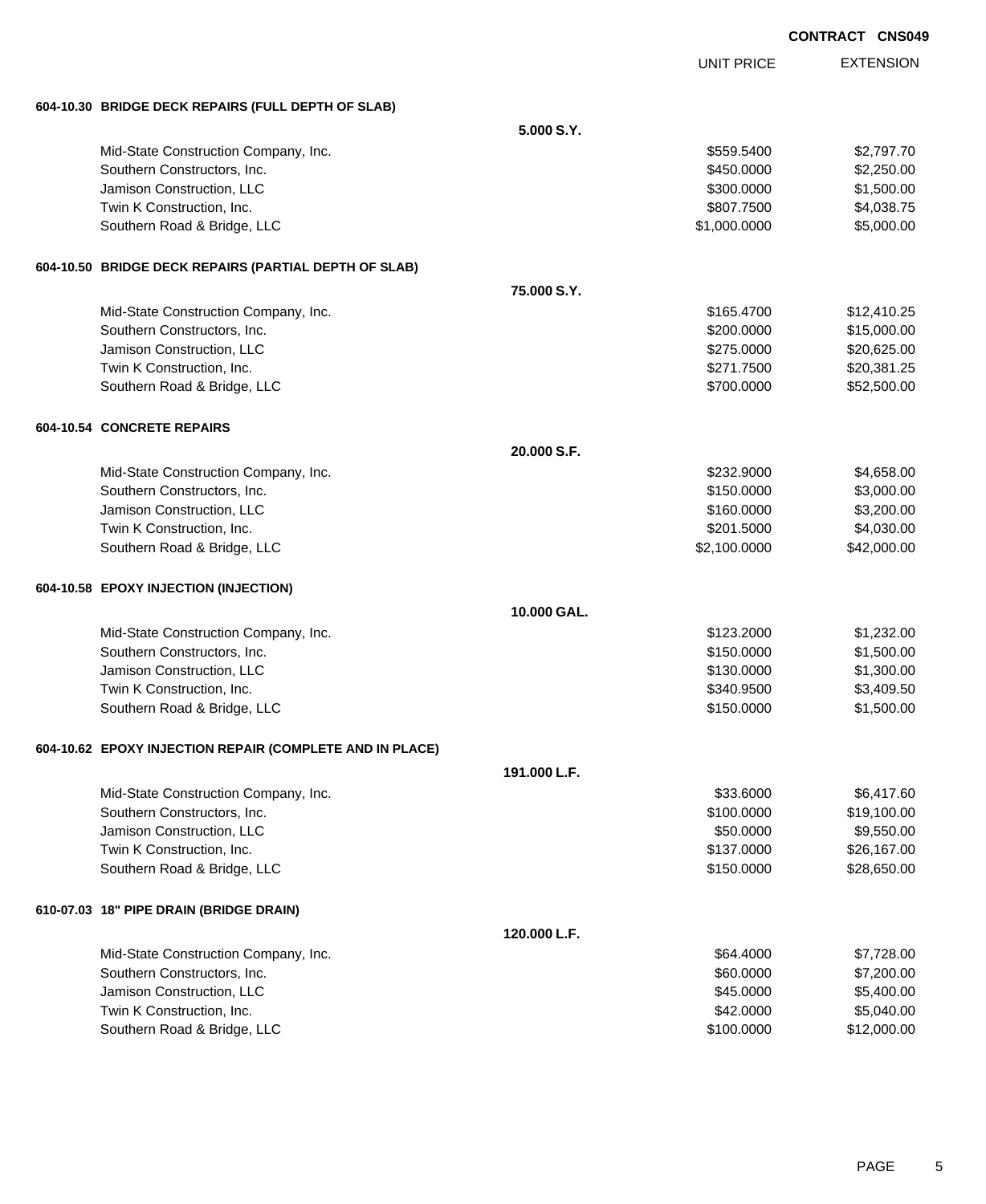|        |                                                     |                   |                   | <b>CONTRACT CNS049</b> |
|--------|-----------------------------------------------------|-------------------|-------------------|------------------------|
|        |                                                     |                   | <b>UNIT PRICE</b> | <b>EXTENSION</b>       |
|        | 617-04.02 TYPE 2 THIN EPOXY OVERLAY (LOW-MOD EPOXY) |                   |                   |                        |
|        |                                                     | 1,346.000 S.Y.    |                   |                        |
|        | Mid-State Construction Company, Inc.                |                   | \$29.1200         | \$39,195.52            |
|        | Southern Constructors, Inc.                         |                   | \$35.0000         | \$47,110.00            |
|        | Jamison Construction, LLC                           |                   | \$38.0000         | \$51,148.00            |
|        | Twin K Construction, Inc.                           |                   | \$34.2500         | \$46,100.50            |
|        | Southern Road & Bridge, LLC                         |                   | \$53.0000         | \$71,338.00            |
| 620-03 | <b>CONCRETE PARAPET (WINGPOST REPLACEMENT)</b>      |                   |                   |                        |
|        |                                                     | 32.000 L.F.       |                   |                        |
|        | Mid-State Construction Company, Inc.                |                   | \$224.7300        | \$7,191.36             |
|        | Southern Constructors, Inc.                         |                   | \$320.0000        | \$10,240.00            |
|        | Jamison Construction, LLC                           |                   | \$250.0000        | \$8,000.00             |
|        | Twin K Construction, Inc.                           |                   | \$800.0000        | \$25,600.00            |
|        | Southern Road & Bridge, LLC                         |                   | \$120.0000        | \$3,840.00             |
|        | 705-01.05 GUARDRAIL AT BRIDGE ENDS LOW VOLUME       |                   |                   |                        |
|        |                                                     | <b>4.000 EACH</b> |                   |                        |
|        | Mid-State Construction Company, Inc.                |                   | \$812.0000        | \$3,248.00             |
|        | Southern Constructors, Inc.                         |                   | \$900.0000        | \$3,600.00             |
|        | Jamison Construction, LLC                           |                   | \$850.0000        | \$3,400.00             |
|        | Twin K Construction, Inc.                           |                   | \$775.7500        | \$3,103.00             |
|        | Southern Road & Bridge, LLC                         |                   | \$1,200.0000      | \$4,800.00             |
|        | 705-02.03 SINGLE GUARDRAIL (TYPE 2) LONG POST       |                   |                   |                        |
|        |                                                     | 200.000 L.F.      |                   |                        |
|        | Mid-State Construction Company, Inc.                |                   | \$26.3200         | \$5,264.00             |
|        | Southern Constructors, Inc.                         |                   | \$22.0000         | \$4,400.00             |
|        | Jamison Construction, LLC                           |                   | \$25.0000         | \$5,000.00             |
|        | Twin K Construction, Inc.                           |                   | \$25.1500         | \$5,030.00             |
|        | Southern Road & Bridge, LLC                         |                   | \$30.0000         | \$6,000.00             |
|        | 705-04.09 EARTH PAD FOR TYPE 38 GR END TREATMENT    |                   |                   |                        |
|        |                                                     | <b>2.000 EACH</b> |                   |                        |
|        | Mid-State Construction Company, Inc.                |                   | \$1,316.0000      | \$2,632.00             |
|        | Southern Constructors, Inc.                         |                   | \$1,500.0000      | \$3,000.00             |
|        | Jamison Construction, LLC                           |                   | \$1,400.0000      | \$2,800.00             |
|        | Twin K Construction, Inc.                           |                   | \$1,257.5000      | \$2,515.00             |
|        | Southern Road & Bridge, LLC                         |                   | \$1,500.0000      | \$3,000.00             |
|        | 705-04.10 EARTH PAD FOR GUARD RAIL END TREATMENT    |                   |                   |                        |
|        |                                                     | <b>2.000 EACH</b> |                   |                        |
|        | Mid-State Construction Company, Inc.                |                   | \$1,176.0000      | \$2,352.00             |
|        | Southern Constructors, Inc.                         |                   | \$1,500.0000      | \$3,000.00             |
|        | Jamison Construction, LLC                           |                   | \$1,300.0000      | \$2,600.00             |
|        | Twin K Construction, Inc.                           |                   | \$1,123.3300      | \$2,246.66             |
|        | Southern Road & Bridge, LLC                         |                   | \$1,500.0000      | \$3,000.00             |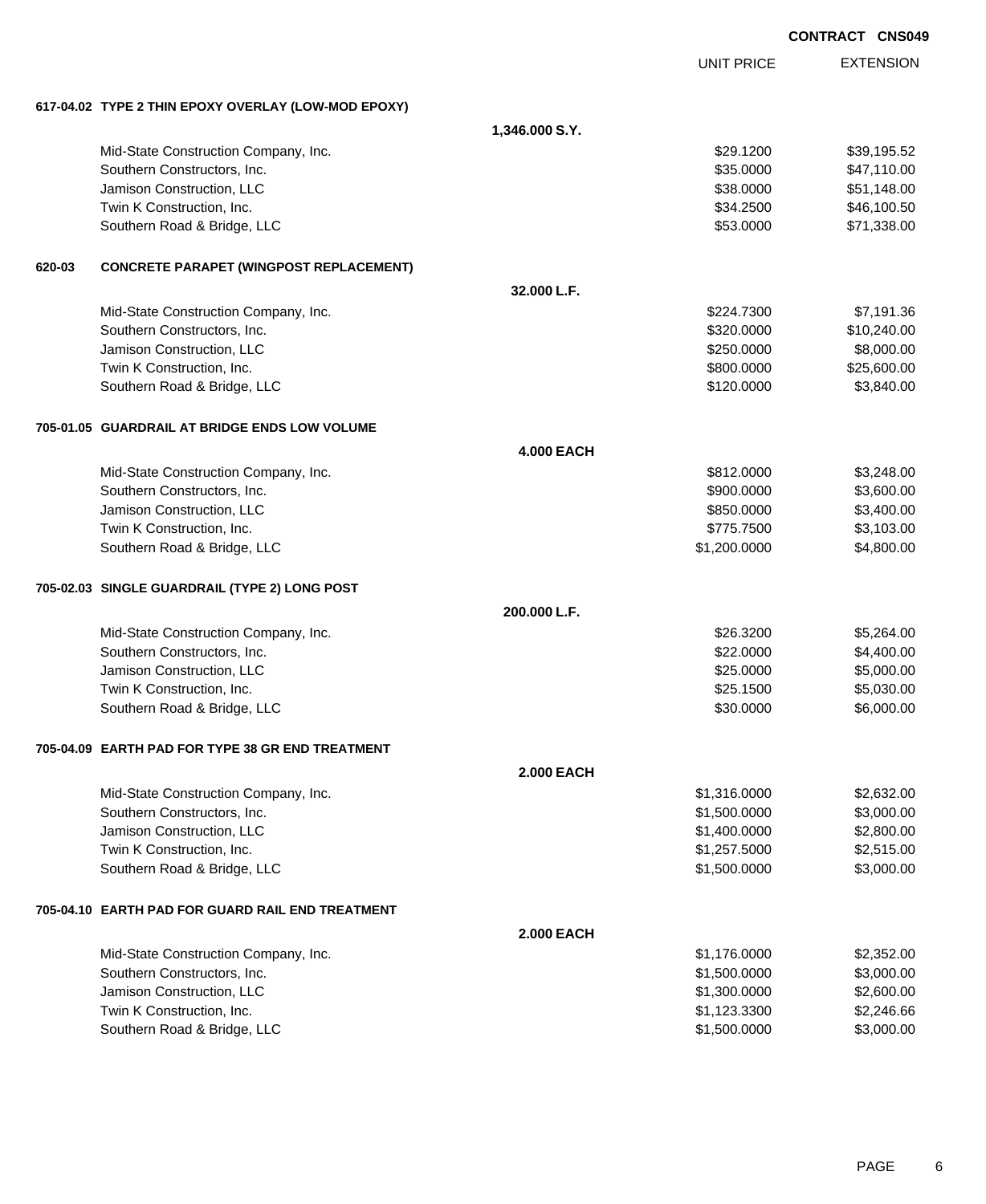|                                                      |                   |                   | <b>CONTRACT CNS049</b> |
|------------------------------------------------------|-------------------|-------------------|------------------------|
|                                                      |                   | <b>UNIT PRICE</b> | <b>EXTENSION</b>       |
| 705-06.01 W BEAM GR (TYPE 2) MASH TL3                |                   |                   |                        |
|                                                      | 200.000 L.F.      |                   |                        |
| Mid-State Construction Company, Inc.                 |                   | \$21.5600         | \$4,312.00             |
| Southern Constructors, Inc.                          |                   | \$20.0000         | \$4,000.00             |
| Jamison Construction, LLC                            |                   | \$22.0000         | \$4,400.00             |
| Twin K Construction, Inc.                            |                   | \$20,5900         | \$4,118.00             |
| Southern Road & Bridge, LLC                          |                   | \$25.0000         | \$5,000.00             |
| 705-06.10 GR TERMINALTRAILING END (TYPE 13) MASH TL3 |                   |                   |                        |
|                                                      | <b>2.000 EACH</b> |                   |                        |
| Mid-State Construction Company, Inc.                 |                   | \$840.0000        | \$1,680.00             |
| Southern Constructors, Inc.                          |                   | \$1,200.0000      | \$2,400.00             |
| Jamison Construction, LLC                            |                   | \$900.0000        | \$1,800.00             |
| Twin K Construction, Inc.                            |                   | \$802.3800        | \$1,604.76             |
| Southern Road & Bridge, LLC                          |                   | \$1,250.0000      | \$2,500.00             |
| 705-06.20 TANGENT ENERGY ABSORBING TERM MASH TL-3    |                   |                   |                        |
|                                                      | <b>2.000 EACH</b> |                   |                        |
| Mid-State Construction Company, Inc.                 |                   | \$2,968.0000      | \$5,936.00             |
| Southern Constructors, Inc.                          |                   | \$2,500.0000      | \$5,000.00             |
| Jamison Construction, LLC                            |                   | \$2,800.0000      | \$5,600.00             |
| Twin K Construction, Inc.                            |                   | \$2,835.0700      | \$5,670.14             |
| Southern Road & Bridge, LLC                          |                   | \$2,600.0000      | \$5,200.00             |
| 705-06.30 GR TERMINAL (TYPE 21) MASH TL2             |                   |                   |                        |
|                                                      | <b>2.000 EACH</b> |                   |                        |
| Mid-State Construction Company, Inc.                 |                   | \$2,520.0000      | \$5,040.00             |
| Southern Constructors, Inc.                          |                   | \$2,000.0000      | \$4,000.00             |
| Jamison Construction, LLC                            |                   | \$2,400.0000      | \$4,800.00             |
| Twin K Construction, Inc.                            |                   | \$2,407.1300      | \$4,814.26             |
| Southern Road & Bridge, LLC                          |                   | \$2,750.0000      | \$5,500.00             |
| 705-08.51 PORTABLE IMPACT ATTENUATOR NCHRP350 TL-3   |                   |                   |                        |
|                                                      | <b>4.000 EACH</b> |                   |                        |
| Mid-State Construction Company, Inc.                 |                   | \$4,816.0000      | \$19,264.00            |
| Southern Constructors, Inc.                          |                   | \$5,000.0000      | \$20,000.00            |
| Jamison Construction, LLC                            |                   | \$3,500.0000      | \$14,000.00            |
| Twin K Construction, Inc.                            |                   | \$4,600.3000      | \$18,401.20            |
| Southern Road & Bridge, LLC                          |                   | \$5,000.0000      | \$20,000.00            |

# **706-01 GUARDRAIL REMOVED**

| 612.000 L.F.                         |          |            |
|--------------------------------------|----------|------------|
| Mid-State Construction Company, Inc. | \$1.1200 | \$685.44   |
| Southern Constructors, Inc.          | \$2,0000 | \$1,224.00 |
| Jamison Construction, LLC            | \$1,5000 | \$918.00   |
| Twin K Construction, Inc.            | \$1.1900 | \$728.28   |
| Southern Road & Bridge, LLC          | \$2,5000 | \$1,530.00 |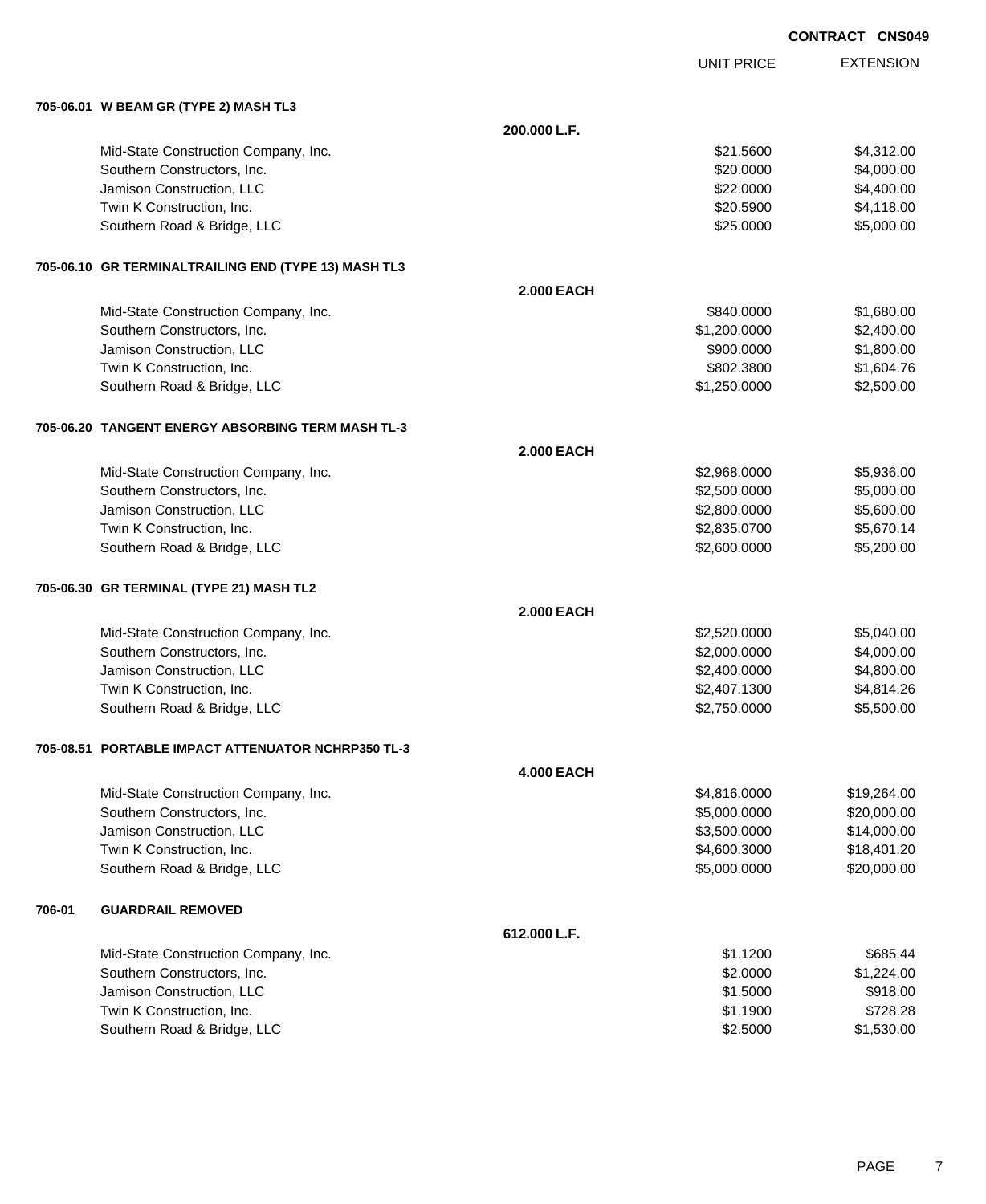|        |                                                |                   | <b>UNIT PRICE</b> | <b>EXTENSION</b> |
|--------|------------------------------------------------|-------------------|-------------------|------------------|
| 712-01 | <b>TRAFFIC CONTROL</b>                         |                   |                   |                  |
|        |                                                | 1.000 LS          |                   |                  |
|        | Mid-State Construction Company, Inc.           |                   | \$68,381.5700     | \$68,381.57      |
|        | Southern Constructors, Inc.                    |                   | \$40,000.0000     | \$40,000.00      |
|        | Jamison Construction, LLC                      |                   | \$57,500.0000     | \$57,500.00      |
|        | Twin K Construction, Inc.                      |                   | \$112,170.3900    | \$112,170.39     |
|        | Southern Road & Bridge, LLC                    |                   | \$87,044.1800     | \$87,044.18      |
|        | 712-02.02 INTERCONNECTED PORTABLE BARRIER RAIL |                   |                   |                  |
|        |                                                | 1,340.000 L.F.    |                   |                  |
|        | Mid-State Construction Company, Inc.           |                   | \$31.1000         | \$41,674.00      |
|        | Southern Constructors, Inc.                    |                   | \$27.0000         | \$36,180.00      |
|        | Jamison Construction, LLC                      |                   | \$39.0000         | \$52,260.00      |
|        | Twin K Construction, Inc.                      |                   | \$40.8600         | \$54,752.40      |
|        | Southern Road & Bridge, LLC                    |                   | \$50.0000         | \$67,000.00      |
|        | 712-04.01 FLEXIBLE DRUMS (CHANNELIZING)        |                   |                   |                  |
|        |                                                | 230,000 EACH      |                   |                  |
|        | Mid-State Construction Company, Inc.           |                   | \$28.0000         | \$6,440.00       |
|        | Southern Constructors, Inc.                    |                   | \$30.0000         | \$6,900.00       |
|        | Jamison Construction, LLC                      |                   | \$40.0000         | \$9,200.00       |
|        | Twin K Construction, Inc.                      |                   | \$31.4700         | \$7,238.10       |
|        | Southern Road & Bridge, LLC                    |                   | \$25.0000         | \$5,750.00       |
| 712-06 | <b>SIGNS (CONSTRUCTION)</b>                    |                   |                   |                  |
|        |                                                | 1,263.000 S.F.    |                   |                  |
|        | Mid-State Construction Company, Inc.           |                   | \$6.7200          | \$8,487.36       |
|        | Southern Constructors, Inc.                    |                   | \$15.0000         | \$18,945.00      |
|        | Jamison Construction, LLC                      |                   | \$9.0000          | \$11,367.00      |
|        | Twin K Construction, Inc.                      |                   | \$6.4200          | \$8,108.46       |
|        | Southern Road & Bridge, LLC                    |                   | \$7.0000          | \$8,841.00       |
|        | 712-06.01 VERTICAL PANELS                      |                   |                   |                  |
|        |                                                | 60.000 S.F.       |                   |                  |
|        | Mid-State Construction Company, Inc.           |                   | \$14.5600         | \$873.60         |
|        | Southern Constructors, Inc.                    |                   | \$15.0000         | \$900.00         |
|        | Jamison Construction, LLC                      |                   | \$30.0000         | \$1,800.00       |
|        | Twin K Construction, Inc.                      |                   | \$13.9100         | \$834.60         |
|        | Southern Road & Bridge, LLC                    |                   | \$17.9000         | \$1,074.00       |
|        | 712-08.03 ARROW BOARD (TYPE C)                 |                   |                   |                  |
|        |                                                | <b>2.000 EACH</b> |                   |                  |
|        | Mid-State Construction Company, Inc.           |                   | \$1,036.0000      | \$2,072.00       |
|        | Southern Constructors, Inc.                    |                   | \$3,000.0000      | \$6,000.00       |
|        | Jamison Construction, LLC                      |                   | \$2,000.0000      | \$4,000.00       |
|        | Twin K Construction, Inc.                      |                   | \$989.6000        | \$1,979.20       |
|        | Southern Road & Bridge, LLC                    |                   | \$1,250.0000      | \$2,500.00       |
|        |                                                |                   |                   |                  |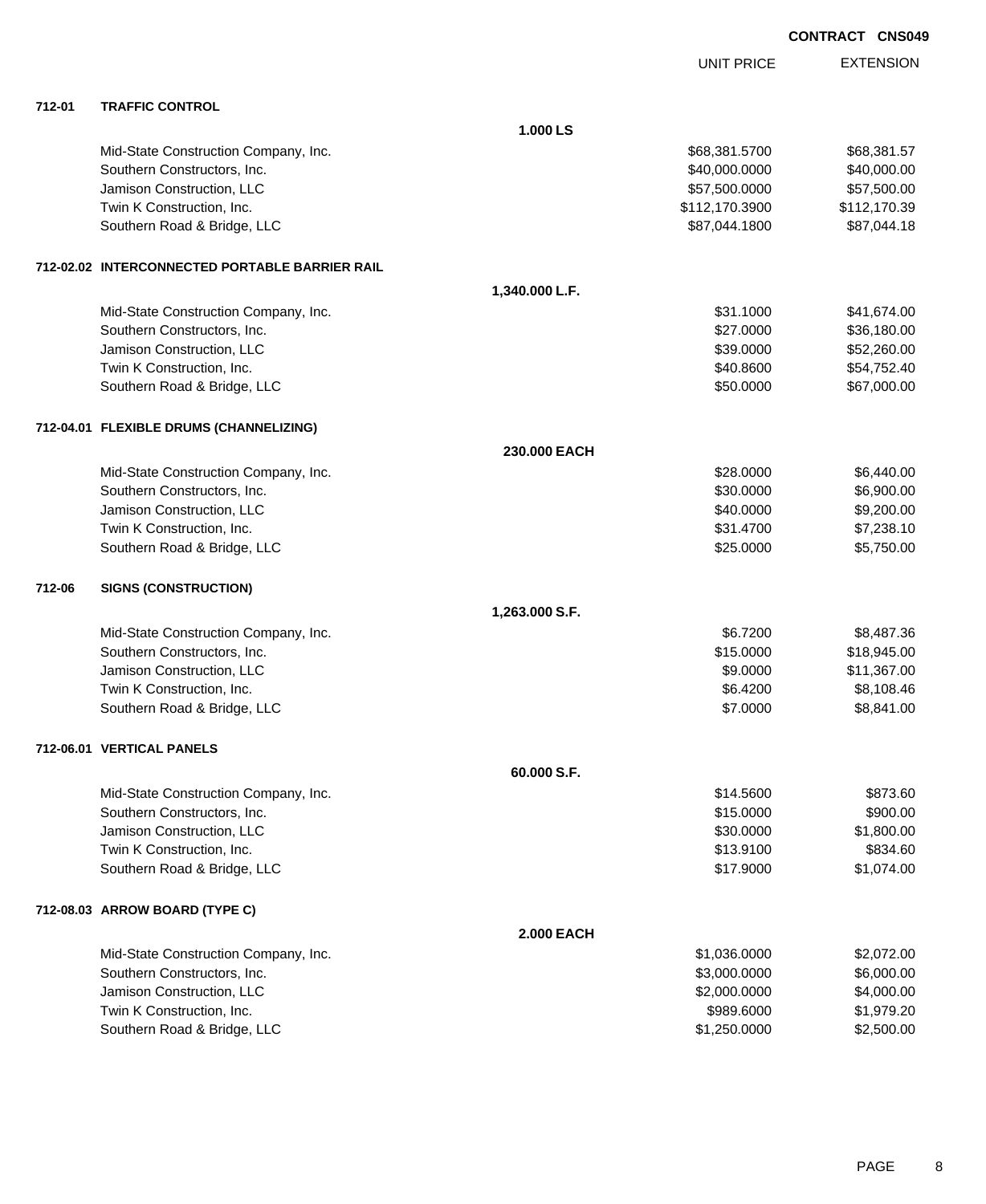UNIT PRICE

EXTENSION

| 712-08.10 MOBILE MESSAGE SIGN UNIT W/ATTENUATOR                |                    |              |             |  |  |
|----------------------------------------------------------------|--------------------|--------------|-------------|--|--|
|                                                                | 250,000 HOUR       |              |             |  |  |
| Mid-State Construction Company, Inc.                           |                    | \$110.0400   | \$27,510.00 |  |  |
| Southern Constructors, Inc.                                    |                    | \$125.0000   | \$31,250.00 |  |  |
| Jamison Construction, LLC                                      |                    | \$110.0000   | \$27,500.00 |  |  |
| Twin K Construction, Inc.                                      |                    | \$105.1100   | \$26,277.50 |  |  |
| Southern Road & Bridge, LLC                                    |                    | \$120.0000   | \$30,000.00 |  |  |
| 712-09.01 REMOVABLE PAVEMENT MARKING LINE                      |                    |              |             |  |  |
|                                                                | 2,100.000 L.F.     |              |             |  |  |
| Mid-State Construction Company, Inc.                           |                    | \$2,0400     | \$4,284.00  |  |  |
| Southern Constructors, Inc.                                    |                    | \$3.0000     | \$6,300.00  |  |  |
| Jamison Construction, LLC                                      |                    | \$2.0000     | \$4,200.00  |  |  |
| Twin K Construction, Inc.                                      |                    | \$1.9500     | \$4,095.00  |  |  |
| Southern Road & Bridge, LLC                                    |                    | \$2.7500     | \$5,775.00  |  |  |
| 712-09.04 REMOVABLE PAVEMENT MARKING (STOP LINE)               |                    |              |             |  |  |
|                                                                | 16.000 L.F.        |              |             |  |  |
| Mid-State Construction Company, Inc.                           |                    | \$30.8000    | \$492.80    |  |  |
| Southern Constructors, Inc.                                    |                    | \$30.0000    | \$480.00    |  |  |
| Jamison Construction, LLC                                      |                    | \$25.0000    | \$400.00    |  |  |
| Twin K Construction, Inc.                                      |                    | \$29.4200    | \$470.72    |  |  |
| Southern Road & Bridge, LLC                                    |                    | \$25.0000    | \$400.00    |  |  |
| 713-02.26 CONCRETE BARRIER/PARAPET DELINEATOR                  |                    |              |             |  |  |
|                                                                | <b>12,000 EACH</b> |              |             |  |  |
| Mid-State Construction Company, Inc.                           |                    | \$12.3200    | \$147.84    |  |  |
| Southern Constructors, Inc.                                    |                    | \$14.0000    | \$168.00    |  |  |
| Jamison Construction, LLC                                      |                    | \$16.0000    | \$192.00    |  |  |
| Twin K Construction, Inc.                                      |                    | \$11.7700    | \$141.24    |  |  |
| Southern Road & Bridge, LLC                                    |                    | \$15.0000    | \$180.00    |  |  |
| 713-02.27 CONCRETE BARRIER/PARAPET DELINEATOR (BI-DIRECTIONAL) |                    |              |             |  |  |
|                                                                | 40.000 EACH        |              |             |  |  |
| Mid-State Construction Company, Inc.                           |                    | \$15.1200    | \$604.80    |  |  |
| Southern Constructors, Inc.                                    |                    | \$15.0000    | \$600.00    |  |  |
| Jamison Construction, LLC                                      |                    | \$20.0000    | \$800.00    |  |  |
| Twin K Construction, Inc.                                      |                    | \$14.4400    | \$577.60    |  |  |
| Southern Road & Bridge, LLC                                    |                    | \$25.0000    | \$1,000.00  |  |  |
| 713-16.01 CHANGEABLE MESSAGE SIGN UNIT                         |                    |              |             |  |  |
|                                                                | <b>2.000 EACH</b>  |              |             |  |  |
| Mid-State Construction Company, Inc.                           |                    | \$5,712.0000 | \$11,424.00 |  |  |
| Southern Constructors, Inc.                                    |                    | \$5,500.0000 | \$11,000.00 |  |  |
| Jamison Construction, LLC                                      |                    | \$6,000.0000 | \$12,000.00 |  |  |
| Twin K Construction, Inc.                                      |                    | \$5,456.1700 | \$10,912.34 |  |  |
| Southern Road & Bridge, LLC                                    |                    | \$4,750.0000 | \$9,500.00  |  |  |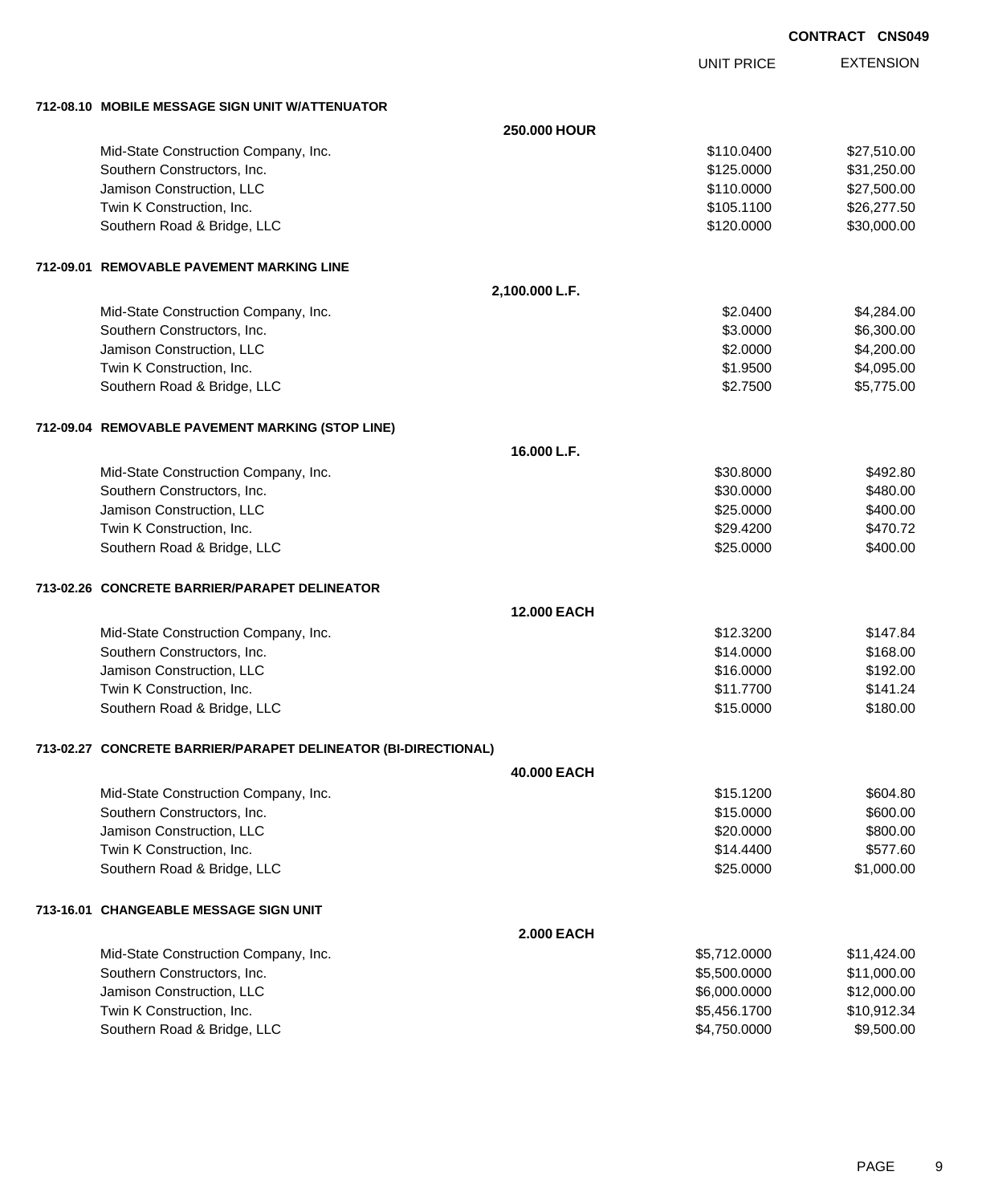UNIT PRICE

EXTENSION

| 716-05.01 PAINTED PAVEMENT MARKING (4" LINE) |  |
|----------------------------------------------|--|
|                                              |  |

|        | 716-05.01 PAINTED PAVEMENT MARKING (4 LINE) |                   |                |              |
|--------|---------------------------------------------|-------------------|----------------|--------------|
|        |                                             | 0.900 L.M.        |                |              |
|        | Mid-State Construction Company, Inc.        |                   | \$1,764.0000   | \$1,587.60   |
|        | Southern Constructors, Inc.                 |                   | \$1,400.0000   | \$1,260.00   |
|        | Jamison Construction, LLC                   |                   | \$1,800.0000   | \$1,620.00   |
|        | Twin K Construction, Inc.                   |                   | \$1,684.9700   | \$1,516.47   |
|        | Southern Road & Bridge, LLC                 |                   | \$1,500.0000   | \$1,350.00   |
| 717-01 | <b>MOBILIZATION</b>                         |                   |                |              |
|        |                                             | 1.000 LS          |                |              |
|        | Mid-State Construction Company, Inc.        |                   | \$30,890.5500  | \$30,890.55  |
|        | Southern Constructors, Inc.                 |                   | \$44,000.0000  | \$44,000.00  |
|        | Jamison Construction, LLC                   |                   | \$58,500.0000  | \$58,500.00  |
|        | Twin K Construction, Inc.                   |                   | \$117,418.9500 | \$117,418.95 |
|        | Southern Road & Bridge, LLC                 |                   | \$61,800.0000  | \$61,800.00  |
| 730-40 | <b>TEMPORARY TRAFFIC SIGNAL SYSTEM</b>      |                   |                |              |
|        |                                             | <b>1.000 EACH</b> |                |              |
|        | Mid-State Construction Company, Inc.        |                   | \$20,264.2200  | \$20,264.22  |
|        | Southern Constructors, Inc.                 |                   | \$25,000.0000  | \$25,000.00  |
|        | Jamison Construction, LLC                   |                   | \$19,000.0000  | \$19,000.00  |
|        | Twin K Construction, Inc.                   |                   | \$20,326.9100  | \$20,326.91  |
|        | Southern Road & Bridge, LLC                 |                   | \$30,380.4400  | \$30,380.44  |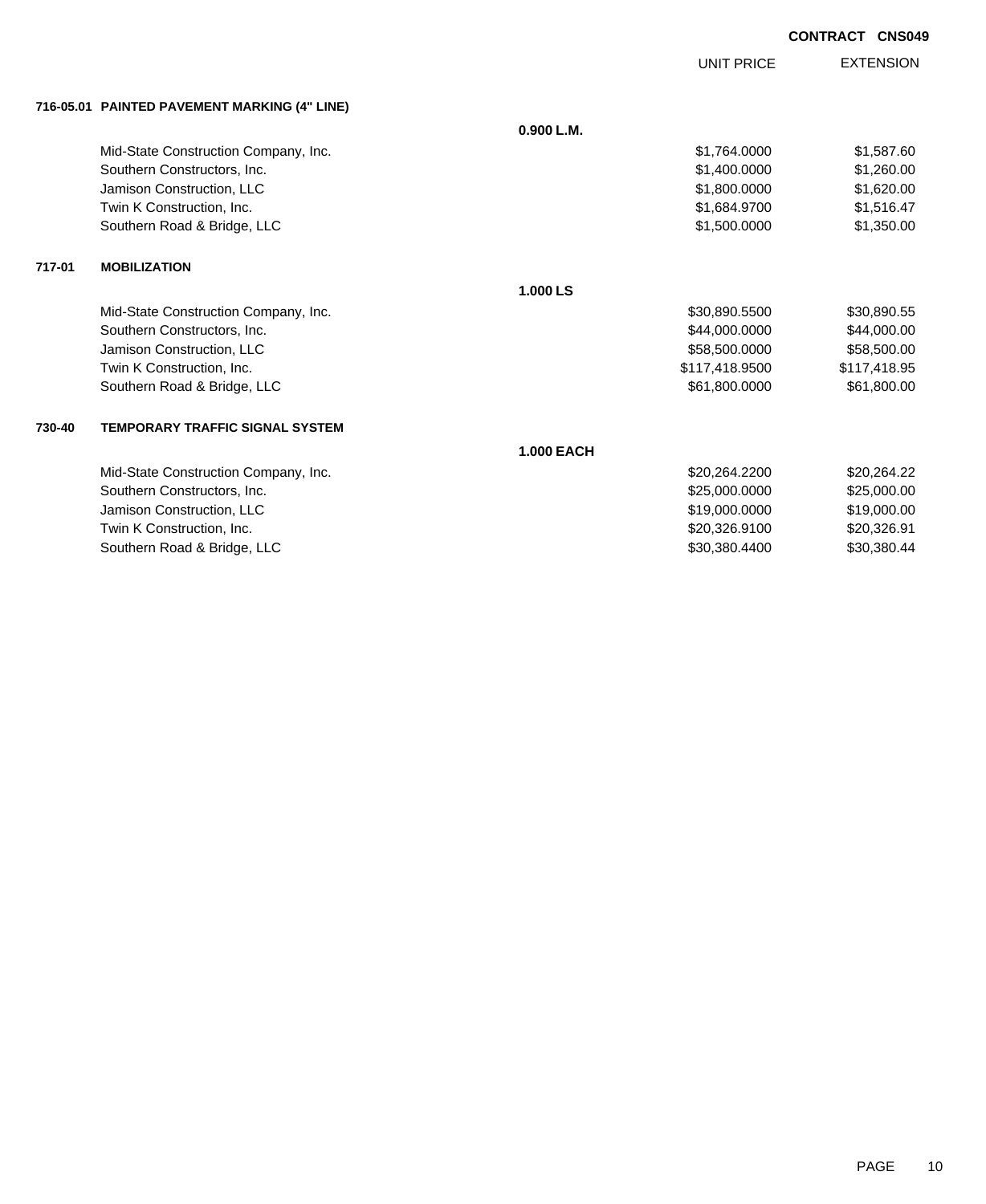### **SUB-TOTAL BRIDGE**

| Mid-State Construction Company, Inc. | \$846,367.56   |
|--------------------------------------|----------------|
| Southern Constructors, Inc.          | \$896,131.80   |
| Jamison Construction, LLC            | \$974,473.00   |
| Twin K Construction, Inc.            | \$1,089,496.41 |
| Southern Road & Bridge, LLC          | \$1,235,532.62 |
|                                      |                |

## **TOTAL CONTRACT**

| Mid-State Construction Company, Inc. | \$846,367.56   |
|--------------------------------------|----------------|
| Southern Constructors, Inc.          | \$896,131.80   |
| Jamison Construction, LLC            | \$974,473.00   |
| Twin K Construction, Inc.            | \$1,089,496.41 |
| Southern Road & Bridge, LLC          | \$1,235,532.62 |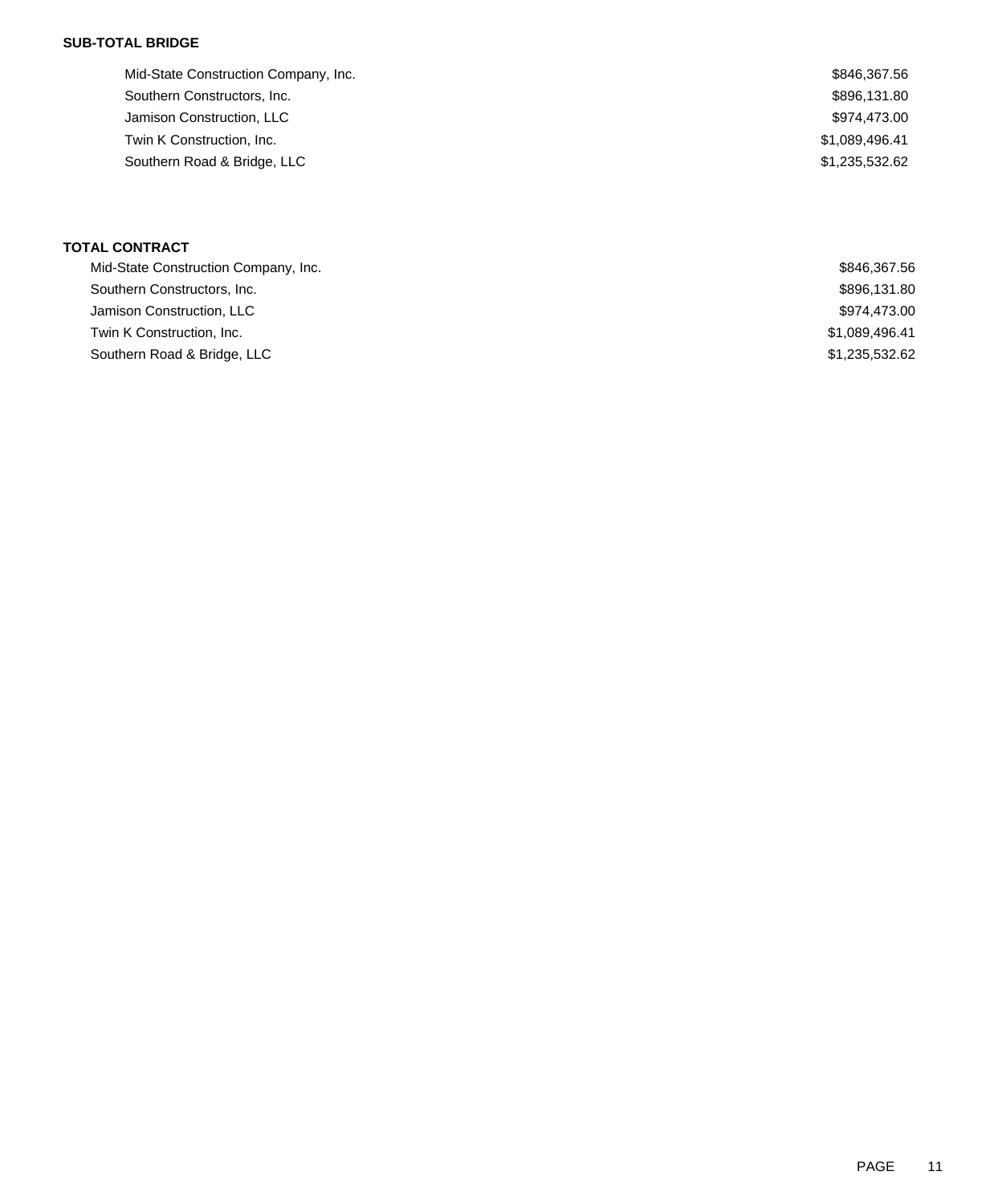### MONTGOMERY COUNTY (Contract No. CNS040 Call 066)

NH/HSIP-76(105),63018-3217-94,63018-8217-14

THE RESURFACING ON S.R. 76 FROM NORTH OF S.R. 112 (L.M. 14.47) TO SOUTH GATEWAY PLAZA BOULEVARD/HORNBUCKLE LANE (L.M. 17.88).

PROJECT LENGTH - 3.410 MILES

COMPLETION TIME - ON OR BEFORE AUGUST 31, 2018

DBE GOAL 4.50%

TOTAL CONTRACT

Eubank Asphalt Paving & Sealing  $$1,438,640.00$ Jones Bros. Contractors, LLC \$1,821,613.20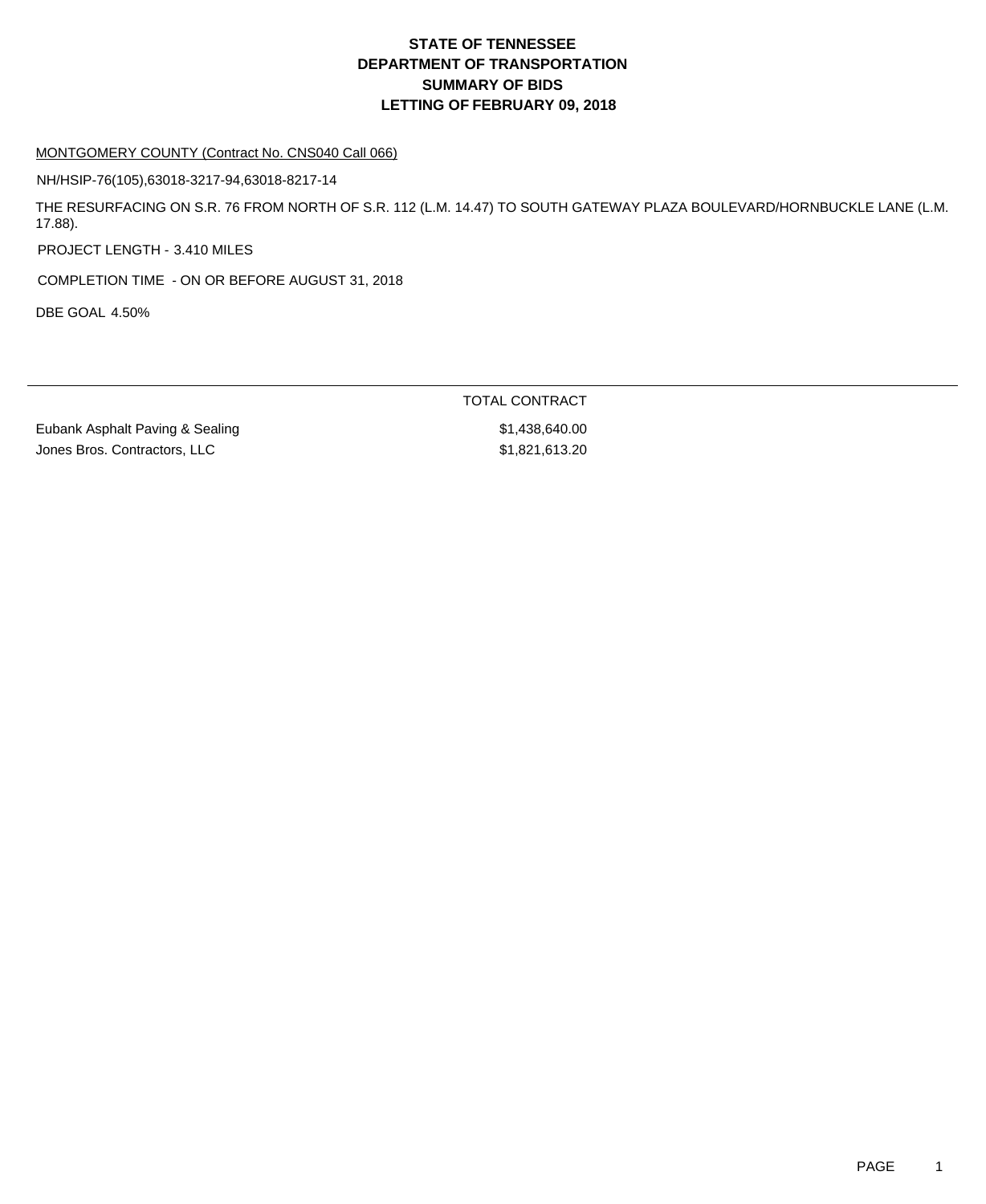|        |                                                                  |                   |                              | <b>CONTRACT CNS040</b>         |
|--------|------------------------------------------------------------------|-------------------|------------------------------|--------------------------------|
|        | <b>ROADWAY CATEGORY</b>                                          |                   | UNIT PRICE                   | <b>EXTENSION</b>               |
|        |                                                                  |                   |                              |                                |
| 303-01 | MINERAL AGGREGATE, TYPE A BASE, GRADING D                        |                   |                              |                                |
|        |                                                                  | 2,055.000 TON     |                              |                                |
|        | Eubank Asphalt Paving & Sealing<br>Jones Bros. Contractors, LLC  |                   | \$15.0000<br>\$18.5000       | \$30,825.00<br>\$38,017.50     |
|        | 307-02.08 ASPHALT CONCRETE MIX (PG70-22) (BPMB-HM) GRADING B-M2  |                   |                              |                                |
|        |                                                                  | 1,320.000 TON     |                              |                                |
|        | Eubank Asphalt Paving & Sealing<br>Jones Bros. Contractors, LLC  |                   | \$50.0000<br>\$75.0000       | \$66,000.00<br>\$99,000.00     |
| 403-01 | BITUMINOUS MATERIAL FOR TACK COAT (TC)                           |                   |                              |                                |
|        |                                                                  | 85,000 TON        |                              |                                |
|        | Eubank Asphalt Paving & Sealing<br>Jones Bros. Contractors, LLC  |                   | \$400.0000<br>\$550.0000     | \$34,000.00<br>\$46,750.00     |
|        | 411-02.10 ACS MIX(PG70-22) GRADING D                             |                   |                              |                                |
|        |                                                                  | 12,517.000 TON    |                              |                                |
|        | Eubank Asphalt Paving & Sealing<br>Jones Bros. Contractors, LLC  |                   | \$72.5000<br>\$80.0000       | \$907,482.50<br>\$1,001,360.00 |
|        | 411-12.02 SCORING SHOULDERS (NON-CONTINUOUS) (16IN WIDTH)        |                   |                              |                                |
|        |                                                                  | 6.900 L.M.        |                              |                                |
|        | Eubank Asphalt Paving & Sealing<br>Jones Bros. Contractors, LLC  |                   | \$300.0000<br>\$600.0000     | \$2,070.00<br>\$4,140.00       |
|        | 411-12.03 SCORING FOR RUMBLE STRIPE (NON-CONTINUOUS) (8IN WIDTH) |                   |                              |                                |
|        |                                                                  | 5.500 L.M.        |                              |                                |
|        | Eubank Asphalt Paving & Sealing<br>Jones Bros. Contractors, LLC  |                   | \$300,0000<br>\$600.0000     | \$1,650.00<br>\$3,300.00       |
|        | 415-01.01 COLD PLANING BITUMINOUS PAVEMENT                       |                   |                              |                                |
|        |                                                                  | 13,150.000 TON    |                              |                                |
|        | Eubank Asphalt Paving & Sealing<br>Jones Bros. Contractors, LLC  |                   | \$9.0000<br>\$18.5000        | \$118,350.00<br>\$243,275.00   |
|        | 705-06.01 W BEAM GR (TYPE 2) MASH TL3                            |                   |                              |                                |
|        |                                                                  | 2,075.000 L.F.    |                              |                                |
|        | Eubank Asphalt Paving & Sealing<br>Jones Bros. Contractors, LLC  |                   | \$17.5000<br>\$19.7500       | \$36,312.50<br>\$40,981.25     |
|        | 705-06.20 TANGENT ENERGY ABSORBING TERM MASH TL-3                |                   |                              |                                |
|        |                                                                  | <b>5.000 EACH</b> |                              |                                |
|        | Eubank Asphalt Paving & Sealing<br>Jones Bros. Contractors, LLC  |                   | \$3,500.0000<br>\$2,750.0000 | \$17,500.00<br>\$13,750.00     |
|        | 705-06.30 GR TERMINAL (TYPE 21) MASH TL2                         |                   |                              |                                |
|        |                                                                  | <b>5.000 EACH</b> |                              |                                |
|        | Eubank Asphalt Paving & Sealing<br>Jones Bros. Contractors, LLC  |                   | \$1,000.0000<br>\$2,455.0000 | \$5,000.00<br>\$12,275.00      |

PAGE 2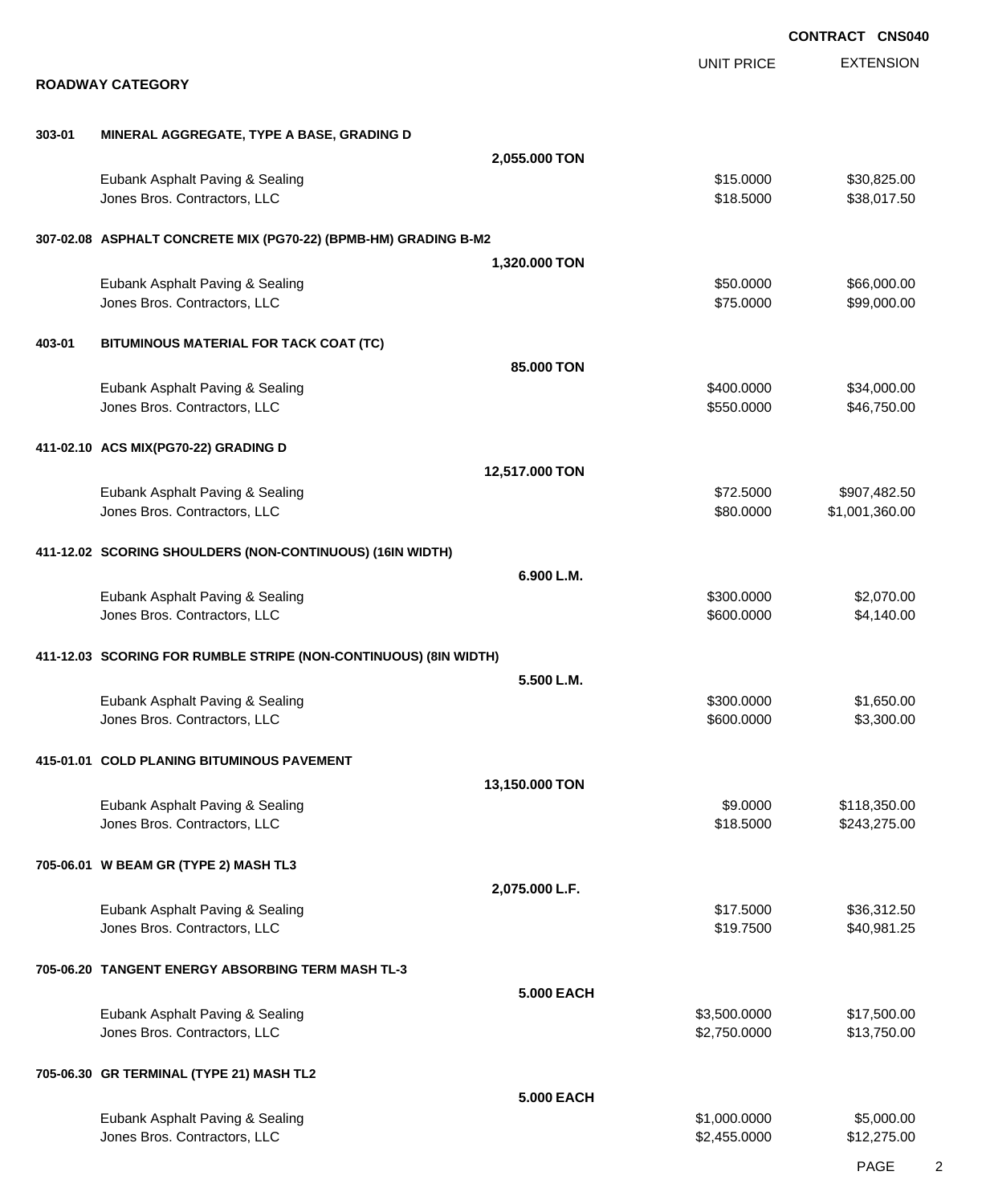|        |                                                                 |                   |                               | <b>CONTRACT CNS040</b>     |
|--------|-----------------------------------------------------------------|-------------------|-------------------------------|----------------------------|
|        |                                                                 |                   | <b>UNIT PRICE</b>             | <b>EXTENSION</b>           |
| 706-01 | <b>GUARDRAIL REMOVED</b>                                        |                   |                               |                            |
|        |                                                                 | 2,450.000 L.F.    |                               |                            |
|        | Eubank Asphalt Paving & Sealing<br>Jones Bros. Contractors, LLC |                   | \$1.0000<br>\$1.1000          | \$2,450.00<br>\$2,695.00   |
| 712-01 | <b>TRAFFIC CONTROL</b>                                          |                   |                               |                            |
|        |                                                                 | 1.000 LS          |                               |                            |
|        | Eubank Asphalt Paving & Sealing<br>Jones Bros. Contractors, LLC |                   | \$2,000.0000<br>\$60,000.0000 | \$2,000.00<br>\$60,000.00  |
|        | 712-04.01 FLEXIBLE DRUMS (CHANNELIZING)                         |                   |                               |                            |
|        |                                                                 | 302.000 EACH      |                               |                            |
|        | Eubank Asphalt Paving & Sealing<br>Jones Bros. Contractors, LLC |                   | \$5.0000<br>\$2.2000          | \$1,510.00<br>\$664.40     |
|        | 712-05.01 WARNING LIGHTS (TYPE A)                               |                   |                               |                            |
|        |                                                                 | <b>4.000 EACH</b> |                               |                            |
|        | Eubank Asphalt Paving & Sealing<br>Jones Bros. Contractors, LLC |                   | \$5.0000<br>\$2.2000          | \$20.00<br>\$8.80          |
| 712-06 | <b>SIGNS (CONSTRUCTION)</b>                                     |                   |                               |                            |
|        |                                                                 | 880.000 S.F.      |                               |                            |
|        | Eubank Asphalt Paving & Sealing<br>Jones Bros. Contractors, LLC |                   | \$10.0000<br>\$7.9500         | \$8,800.00<br>\$6,996.00   |
|        | 716-01.23 Snwplwble Pvmt Mrkrs (Bi-Dir)(2 Color)                |                   |                               |                            |
|        |                                                                 | 695,000 EACH      |                               |                            |
|        | Eubank Asphalt Paving & Sealing<br>Jones Bros. Contractors, LLC |                   | \$30.0000<br>\$33.3000        | \$20,850.00<br>\$23,143.50 |
|        | 716-01.30 REMOVAL OF SNOWPLOWABLE REFLECTIVE MARKER             |                   |                               |                            |
|        |                                                                 | 695,000 EACH      |                               |                            |
|        | Eubank Asphalt Paving & Sealing                                 |                   | \$10,0000                     | \$6,950.00                 |
|        | Jones Bros. Contractors, LLC                                    |                   | \$11.1000                     | \$7,714.50                 |
|        | 716-02.04 PLASTIC PAVEMENT MARKING(CHANNELIZATION STRIPING)     |                   |                               |                            |
|        |                                                                 | 310,000 S.Y.      |                               |                            |
|        | Eubank Asphalt Paving & Sealing<br>Jones Bros. Contractors, LLC |                   | \$30.0000<br>\$33.3000        | \$9,300.00<br>\$10,323.00  |
|        | 716-02.05 PLASTIC PAVEMENT MARKING (STOP LINE)                  |                   |                               |                            |
|        |                                                                 | 560.000 L.F.      |                               |                            |
|        | Eubank Asphalt Paving & Sealing<br>Jones Bros. Contractors, LLC |                   | \$20.0000<br>\$22.2500        | \$11,200.00<br>\$12,460.00 |
|        | 716-02.06 PLASTIC PAVEMENT MARKING (TURN LANE ARROW)            |                   |                               |                            |
|        |                                                                 | 65,000 EACH       |                               |                            |
|        | Eubank Asphalt Paving & Sealing<br>Jones Bros. Contractors, LLC |                   | \$200.0000<br>\$22.2500       | \$13,000.00<br>\$1,446.25  |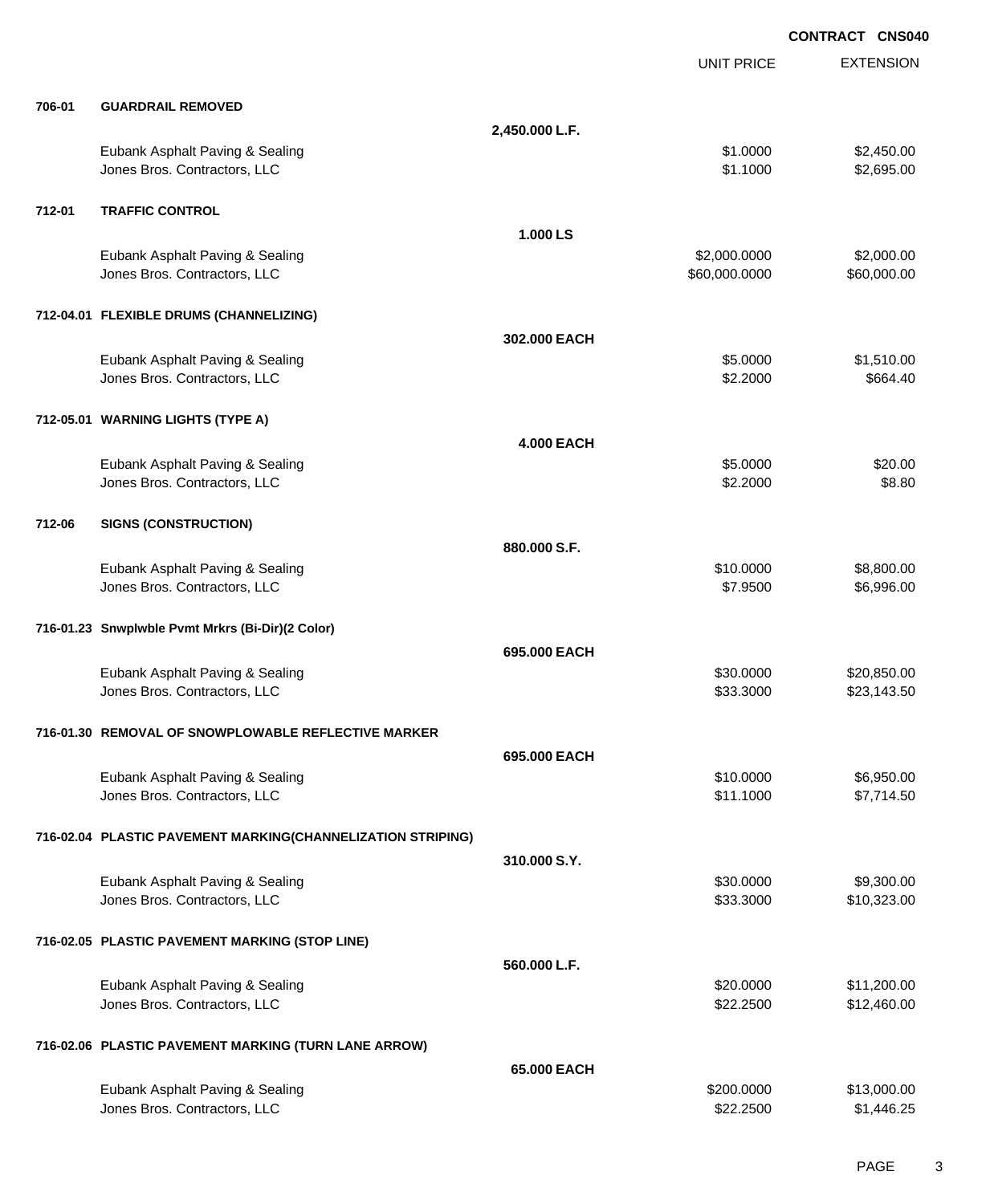|        |                                                                 |                   | <b>UNIT PRICE</b>              | <b>EXTENSION</b>           |
|--------|-----------------------------------------------------------------|-------------------|--------------------------------|----------------------------|
|        | 716-03.01 PLASTIC WORD PAVEMENT MARKING (ONLY)                  |                   |                                |                            |
|        |                                                                 | <b>8.000 EACH</b> |                                |                            |
|        | Eubank Asphalt Paving & Sealing<br>Jones Bros. Contractors, LLC |                   | \$400.0000<br>\$445.0000       | \$3,200.00<br>\$3,560.00   |
|        | 716-04.05 PLASTIC PAVEMENT MARKING (STRAIGHT ARROW)             |                   |                                |                            |
|        |                                                                 | <b>2.000 EACH</b> |                                |                            |
|        | Eubank Asphalt Paving & Sealing<br>Jones Bros. Contractors, LLC |                   | \$200.0000<br>\$225.0000       | \$400.00<br>\$450.00       |
|        | 716-04.12 PLASTIC PAVEMENT MARKING (YIELD LINE)                 |                   |                                |                            |
|        |                                                                 | 50.000 S.F.       |                                |                            |
|        | Eubank Asphalt Paving & Sealing<br>Jones Bros. Contractors, LLC |                   | \$30.0000<br>\$33.3000         | \$1,500.00<br>\$1,665.00   |
|        | 716-05.01 PAINTED PAVEMENT MARKING (4" LINE)                    |                   |                                |                            |
|        |                                                                 | 16.900 L.M.       |                                |                            |
|        | Eubank Asphalt Paving & Sealing<br>Jones Bros. Contractors, LLC |                   | \$850.0000<br>\$945.0000       | \$14,365.00<br>\$15,970.50 |
|        | 716-12.02 ENHANCED FLATLINE THERMO PVMT MRKNG (6IN LINE)        |                   |                                |                            |
|        | Eubank Asphalt Paving & Sealing                                 | 16.900 L.M.       | \$5,200.0000                   | \$87,880.00                |
|        | Jones Bros. Contractors, LLC                                    |                   | \$5,775.0000                   | \$97,597.50                |
|        | 716-13.05 SPRAY THERMO PVMT MRKNG (60 mil) (6IN DOTTED LINE)    |                   |                                |                            |
|        |                                                                 | 2,700.000 L.F.    |                                |                            |
|        | Eubank Asphalt Paving & Sealing<br>Jones Bros. Contractors, LLC |                   | \$2.0000<br>\$2.2000           | \$5,400.00<br>\$5,940.00   |
| 717-01 | <b>MOBILIZATION</b>                                             |                   |                                |                            |
|        |                                                                 | 1.000 LS          |                                |                            |
|        | Eubank Asphalt Paving & Sealing<br>Jones Bros. Contractors, LLC |                   | \$15,000.0000<br>\$37,500.0000 | \$15,000.00<br>\$37,500.00 |
|        | 730-14.02 SAW SLOT                                              |                   |                                |                            |
|        |                                                                 | 6,200.000 L.F.    |                                |                            |
|        | Eubank Asphalt Paving & Sealing<br>Jones Bros. Contractors, LLC |                   | \$2.0000<br>\$3.9000           | \$12,400.00<br>\$24,180.00 |
|        | 730-14.03 LOOP WIRE                                             |                   |                                |                            |
|        |                                                                 | 12,900.000 L.F.   |                                |                            |
|        | Eubank Asphalt Paving & Sealing<br>Jones Bros. Contractors, LLC |                   | \$0.2500<br>\$0.5000           | \$3,225.00<br>\$6,450.00   |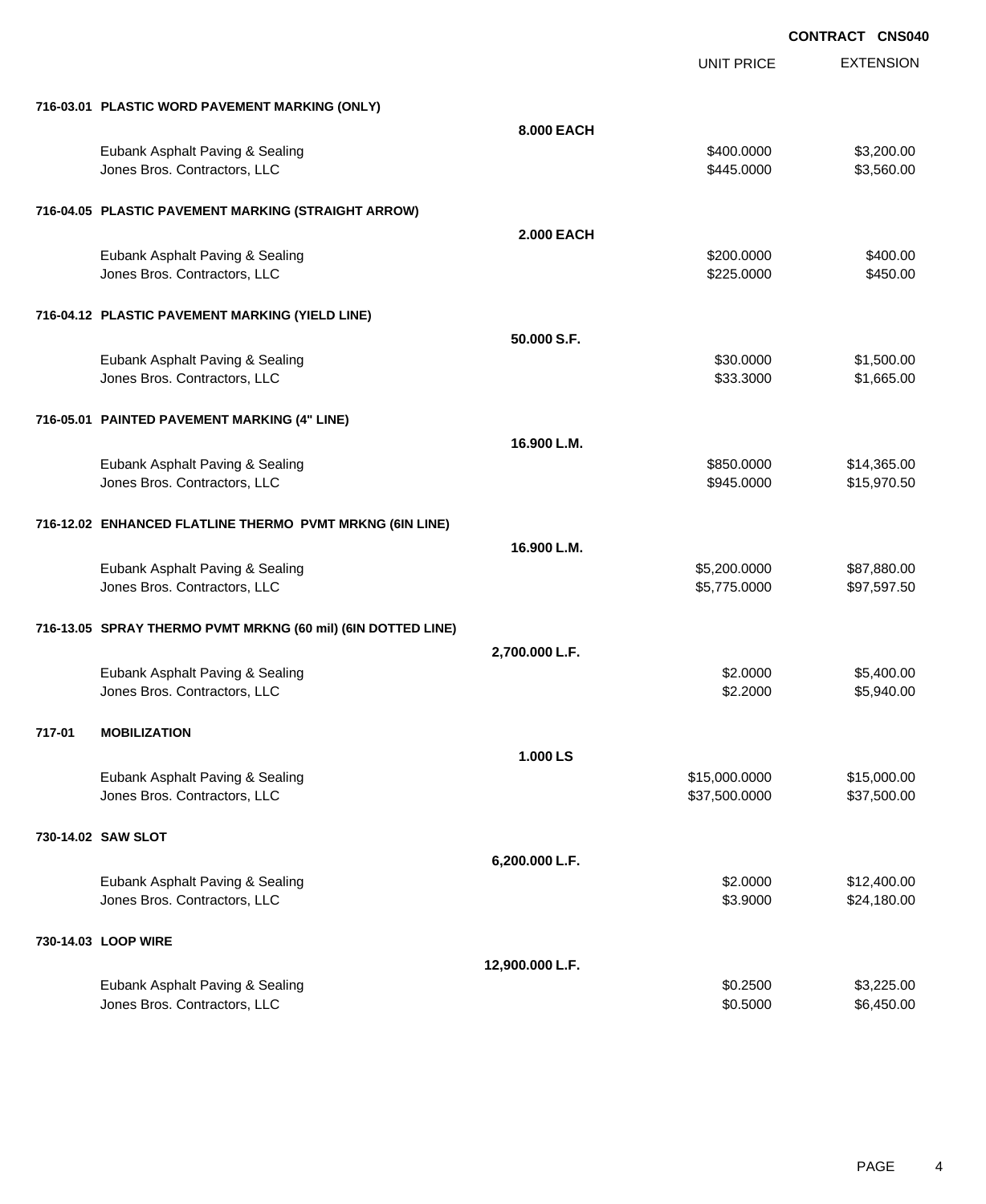## **SUB-TOTAL ROADWAY**

Eubank Asphalt Paving & Sealing  $$1,438,640.00$ Jones Bros. Contractors, LLC \$1,821,613.20

### **TOTAL CONTRACT**

Eubank Asphalt Paving & Sealing **\$1,438,640.00** \$1,438,640.00 Jones Bros. Contractors, LLC \$1,821,613.20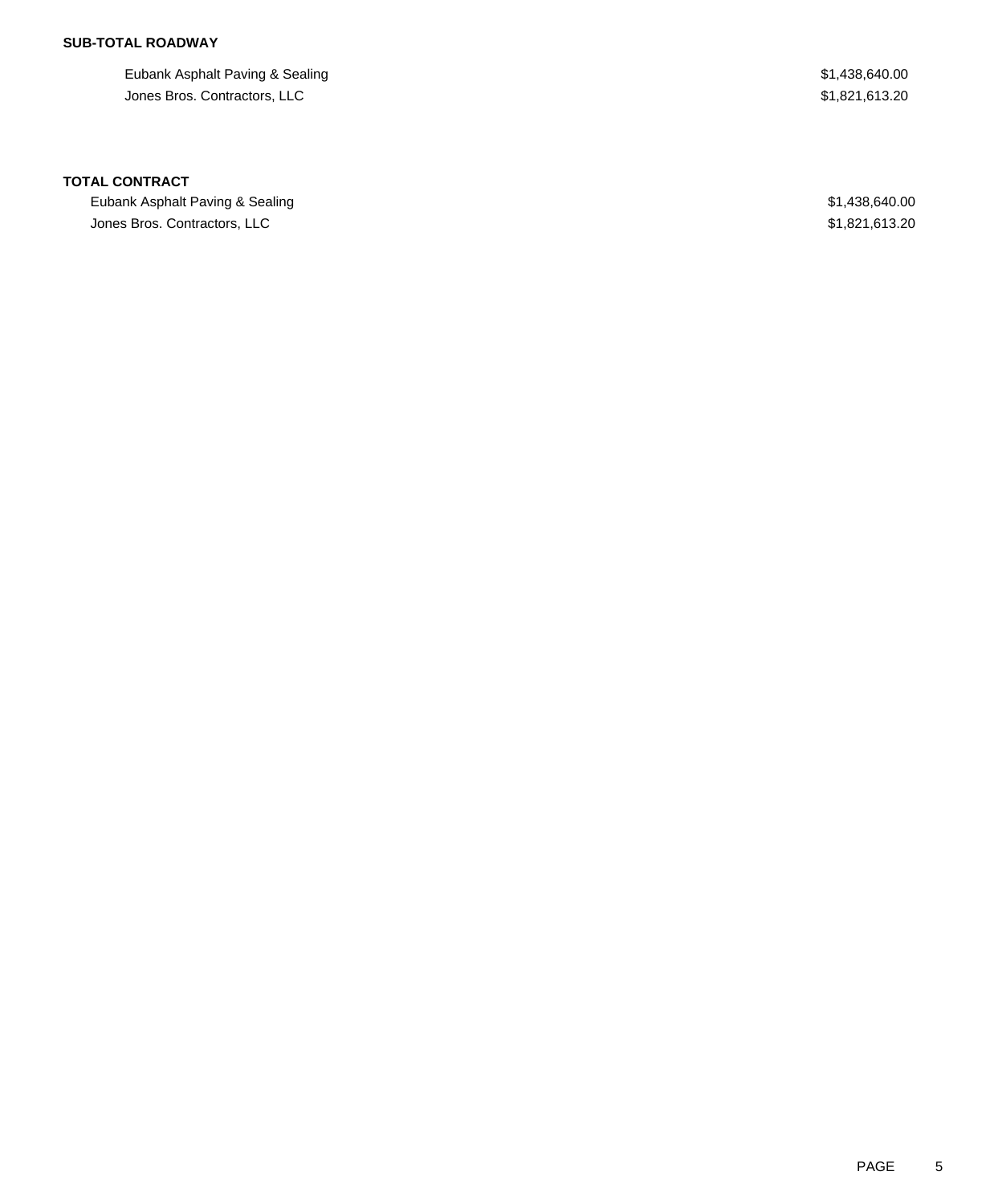### MORGAN AND ROANE COUNTIES (Contract No. CNS075 Call 067)

STP/HSIP-29(105),73035-3210-94,73035-8210-14,STP/HSIP-328(10),65002-3205- 94,65002-8205-14,STP/HSIP-328(11),73009-3211-94,73009-8211-14

THE RESURFACING ON S.R. 328 IN MORGAN AND ROANE COUNTIES AND ON U.S. 27 (S.R. 29) IN ROANE COUNTY.

PROJECT LENGTH - 11.490 MILES

COMPLETION TIME - ON OR BEFORE JULY 31, 2018

DBE GOAL 5.00%

TOTAL CONTRACT

Rogers Group, Inc. 6. The Contract of the Contract of the St. 397,050.90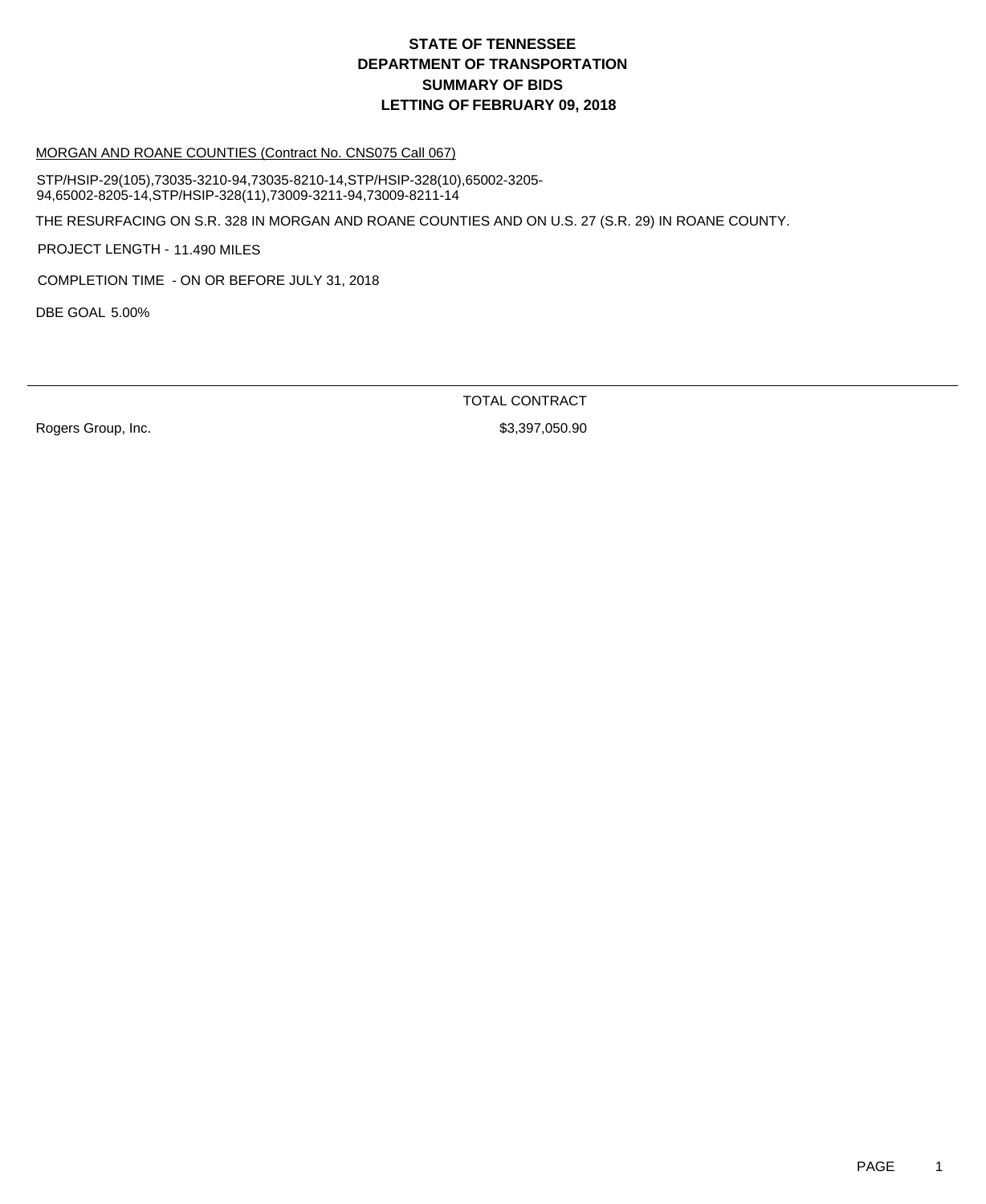**EXTENSION CONTRACT CNS075** UNIT PRICE **ROADWAY CATEGORY 303-01 MINERAL AGGREGATE, TYPE A BASE, GRADING D 2,248.000 TON** Rogers Group, Inc. \$256,087.60 **403-01 BITUMINOUS MATERIAL FOR TACK COAT (TC) 146.000 TON** Rogers Group, Inc. \$455.0000 \$66,430.00 **411-01.07 ACS MIX (PG64-22) GRADING E SHOULDER 4,651.000 TON** Rogers Group, Inc. \$926,961.80 \$126,961.80 \$426,961.80 \$1.8000 \$426,961.80 **411-01.10 ACS MIX(PG64-22) GRADING D 6,836.000 TON** Rogers Group, Inc. 692.6000 \$633,013.60 **411-03.12 ACS MIX(PG64-22) THIN LIFT D ASPHALT 5,236.000 TON** Rogers Group, Inc. \$95.2000 \$498,467.20 **411-12.01 SCORING SHOULDERS (CONTINUOUS) (16IN WIDTH) 5.200 L.M.** Rogers Group, Inc. \$2,392.00 **411-12.04 SCORING FOR RUMBLE STRIPE (NON-CONTINUOUS) (4IN WIDTH) 16.400 L.M.** Rogers Group, Inc. \$160.0000 \$7,544.00 **415-01.01 COLD PLANING BITUMINOUS PAVEMENT 8,864.000 TON** Rogers Group, Inc. \$129,857.60 \$129,857.60 **415-01.02 COLD PLANING BITUMINOUS PAVEMENT 600.000 S.Y.** Rogers Group, Inc. \$10.7000 \$6,420.00 **611-09.01 ADJUSTMENT OF EXISTING CATCHBASIN 1.000 EACH** Rogers Group, Inc. \$282.000 \$282.000 \$282.000 \$282.000 \$282.000 \$282.000 \$282.000 \$282.000 \$282.000 \$282.00 **701-02.01 CONCRETE CURB RAMP (RETROFIT) 275.000 S.F.** Rogers Group, Inc. \$16,115.00 \$16,115.00 \$16,115.00 \$16,115.00 \$16,115.00 \$16,115.00 **705-02.02 SINGLE GUARDRAIL (TYPE 2) 75.000 L.F.** Rogers Group, Inc. \$1,357.50

PAGE 2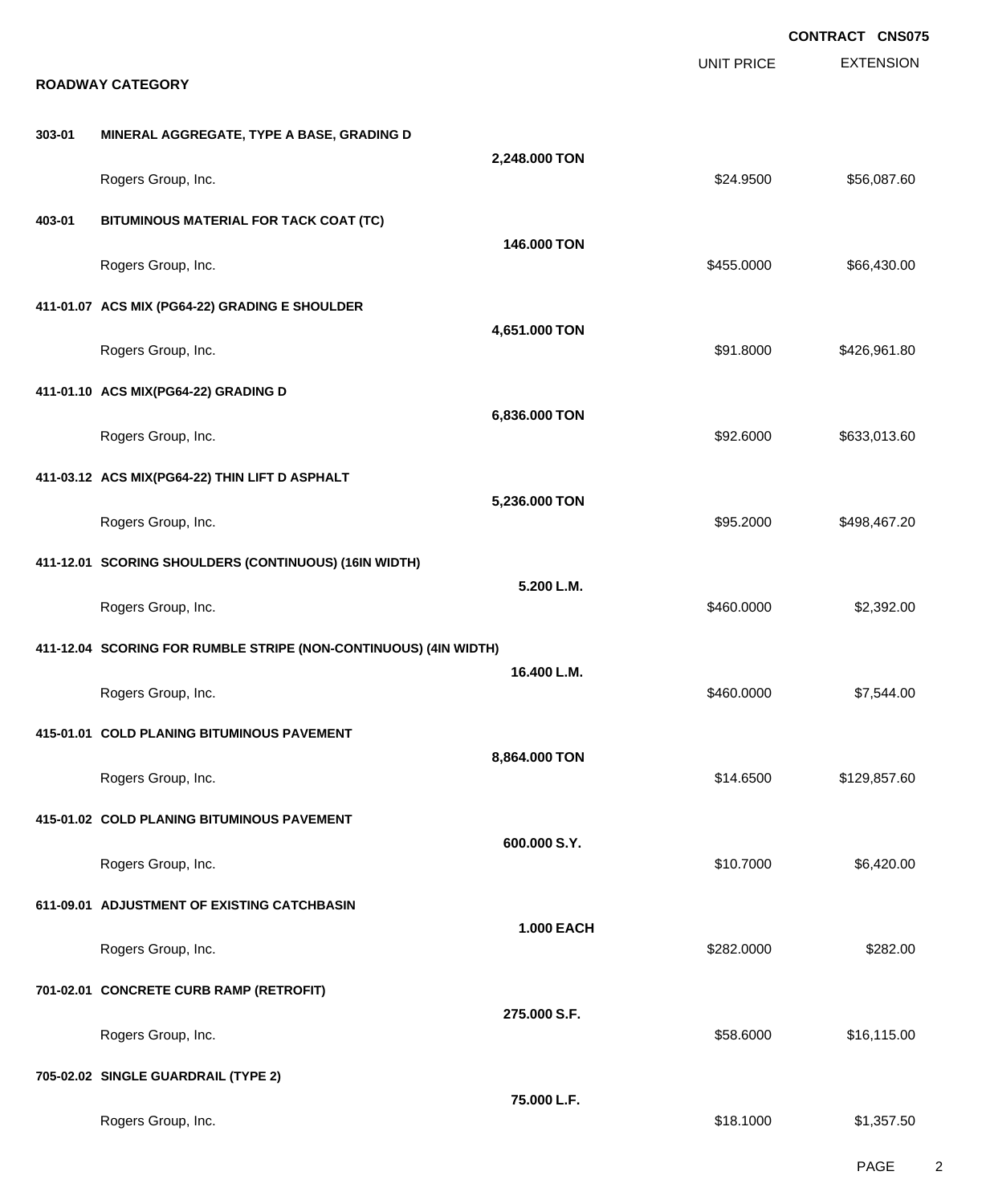|        |                                                            |                   | UNIT PRICE    | <b>EXTENSION</b> |
|--------|------------------------------------------------------------|-------------------|---------------|------------------|
|        | 705-02.10 GUARDRAIL TRANSITION 27IN TO 31IN                |                   |               |                  |
|        | Rogers Group, Inc.                                         | <b>1.000 EACH</b> | \$294.6000    | \$294.60         |
|        | 705-03.01 MEDIAN DIVIDER GUARDRAIL, WITH RUB-RAIL (TYPE 2) |                   |               |                  |
|        | Rogers Group, Inc.                                         | 12,641.000 L.F.   | \$26.8000     | \$338,778.80     |
|        | 705-04.03 GUARDRAIL TERMINAL (TYPE 13)                     |                   |               |                  |
|        | Rogers Group, Inc.                                         | <b>1.000 EACH</b> | \$672.1000    | \$672.10         |
|        | 705-04.05 GUARDRAIL TERMINAL (TYPE-IN-LINE)                |                   |               |                  |
|        | Rogers Group, Inc.                                         | <b>1.000 EACH</b> | \$698.5500    | \$698.55         |
|        | 705-04.09 EARTH PAD FOR TYPE 38 GR END TREATMENT           |                   |               |                  |
|        | Rogers Group, Inc.                                         | <b>1.000 EACH</b> | \$1,240.0000  | \$1,240.00       |
|        | 705-06.20 TANGENT ENERGY ABSORBING TERM MASH TL-3          |                   |               |                  |
|        | Rogers Group, Inc.                                         | <b>1.000 EACH</b> | \$2,640.0000  | \$2,640.00       |
|        | 705-20.20 LOW MAINT CRASH CUSHN NARROW (MASH TL-3)         |                   |               |                  |
|        | Rogers Group, Inc.                                         | 24.000 EACH       | \$32,178.0000 | \$772,272.00     |
| 712-01 | <b>TRAFFIC CONTROL</b>                                     |                   |               |                  |
|        | Rogers Group, Inc.                                         | 1.000 LS          | \$97,026.0000 | \$97,026.00      |
|        | 712-04.01 FLEXIBLE DRUMS (CHANNELIZING)                    |                   |               |                  |
|        | Rogers Group, Inc.                                         | 396.000 EACH      | \$5.1500      | \$2,039.40       |
|        | 712-05.03 WARNING LIGHTS (TYPE C)                          |                   |               |                  |
|        | Rogers Group, Inc.                                         | 198.000 EACH      | \$2.1000      | \$415.80         |
| 712-06 | <b>SIGNS (CONSTRUCTION)</b>                                |                   |               |                  |
|        | Rogers Group, Inc.                                         | 1,738.000 S.F.    | \$6.6500      | \$11,557.70      |
|        | 712-08.03 ARROW BOARD (TYPE C)                             |                   |               |                  |
|        | Rogers Group, Inc.                                         | <b>4.000 EACH</b> | \$345.0000    | \$1,380.00       |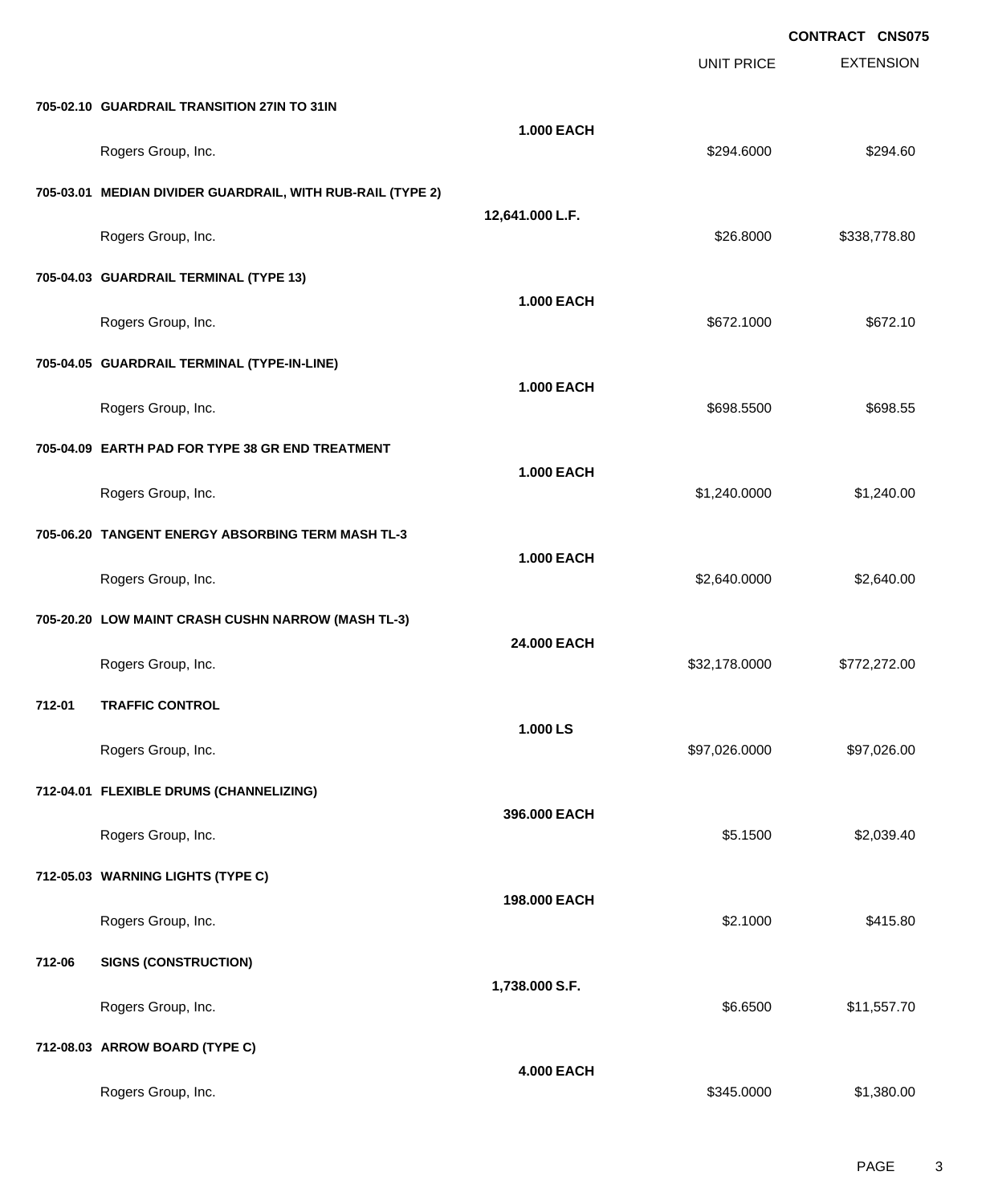|                                                    |                   | <b>UNIT PRICE</b> | <b>EXTENSION</b> |
|----------------------------------------------------|-------------------|-------------------|------------------|
| 713-15.41 SIGN REMOVAL (DESCRIPTION)               |                   |                   |                  |
| Rogers Group, Inc.                                 | 1.000 LS          | \$305.0000        | \$305.00         |
| 713-16.20 SIGNS (M1-5)                             |                   |                   |                  |
| Rogers Group, Inc.                                 | <b>1.000 EACH</b> | \$178.0000        | \$178.00         |
| 713-16.21 SIGNS (M3-3)                             |                   |                   |                  |
| Rogers Group, Inc.                                 | <b>1.000 EACH</b> | \$178.0000        | \$178.00         |
| 713-16.22 SIGNS (M5-1)                             | <b>1.000 EACH</b> |                   |                  |
| Rogers Group, Inc.                                 |                   | \$178.0000        | \$178.00         |
| 713-16.23 SIGNS (OM-3)                             | 3.000 EACH        |                   |                  |
| Rogers Group, Inc.                                 |                   | \$198.0000        | \$594.00         |
| 713-16.24 SIGNS (W1-8)                             | <b>2.000 EACH</b> |                   |                  |
| Rogers Group, Inc.                                 |                   | \$198.0000        | \$396.00         |
| 713-16.25 SIGNS (W10-1)                            | 3.000 EACH        |                   |                  |
| Rogers Group, Inc.                                 |                   | \$225.0000        | \$675.00         |
| 713-16.26 SIGNS (W10-2)                            | <b>4.000 EACH</b> |                   |                  |
| Rogers Group, Inc.                                 |                   | \$225.0000        | \$900.00         |
| 716-01.21 Snwplwble Pvmt Mrkrs (Bi-Dir)(1 Color)   | 484.000 EACH      |                   |                  |
| Rogers Group, Inc.                                 |                   | \$32.0000         | \$15,488.00      |
| 716-01.22 Snwplwble Pvmt Mrkrs (Mono-Dir)(1 Color) | 48.000 EACH       |                   |                  |
| Rogers Group, Inc.                                 |                   | \$24.8000         | \$1,190.40       |
| 716-01.23 Snwplwble Pvmt Mrkrs (Bi-Dir)(2 Color)   | 384.000 EACH      |                   |                  |
| Rogers Group, Inc.                                 |                   | \$24.8000         | \$9,523.20       |
| 716-02.03 PLASTIC PAVEMENT MARKING (CROSS-WALK)    | 186.000 L.F.      |                   |                  |
| Rogers Group, Inc.                                 |                   | \$5.6000          | \$1,041.60       |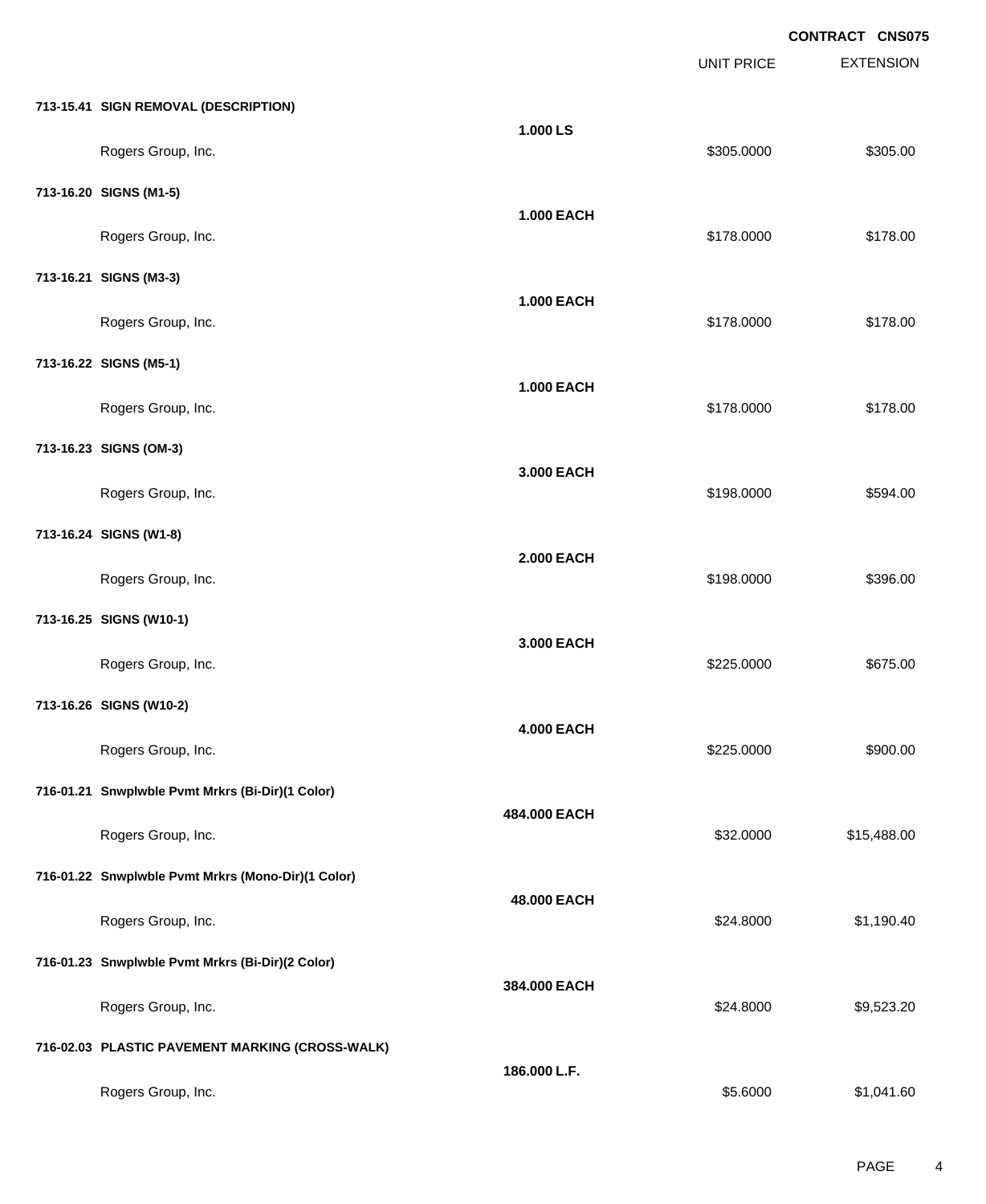|                                                             |                    | <b>UNIT PRICE</b> | <b>EXTENSION</b> |
|-------------------------------------------------------------|--------------------|-------------------|------------------|
| 716-02.04 PLASTIC PAVEMENT MARKING(CHANNELIZATION STRIPING) |                    |                   |                  |
| Rogers Group, Inc.                                          |                    | \$19.7000         | \$4,235.50       |
| 716-02.05 PLASTIC PAVEMENT MARKING (STOP LINE)              |                    |                   |                  |
| Rogers Group, Inc.                                          | 880.000 L.F.       | \$10.1500         | \$8,932.00       |
| 716-02.06 PLASTIC PAVEMENT MARKING (TURN LANE ARROW)        |                    |                   |                  |
| Rogers Group, Inc.                                          | <b>6.000 EACH</b>  | \$133.4000        | \$800.40         |
| 716-03.01 PLASTIC WORD PAVEMENT MARKING (ONLY)              |                    |                   |                  |
| Rogers Group, Inc.                                          | <b>1.000 EACH</b>  | \$340.2500        | \$340.25         |
| 716-03.02 PLASTIC WORD PAVEMENT MARKING (RXR)               |                    |                   |                  |
| Rogers Group, Inc.                                          | 3.000 EACH         | \$346.6000        | \$1,039.80       |
| 716-04.04 PLASTIC PAVEMENT MARKING (TRANSVERSE SHOULDER)    |                    |                   |                  |
| Rogers Group, Inc.                                          | 6,518.000 L.F.     | \$4.0000          | \$26,072.00      |
| 716-04.05 PLASTIC PAVEMENT MARKING (STRAIGHT ARROW)         |                    |                   |                  |
| Rogers Group, Inc.                                          | <b>1.000 EACH</b>  | \$186.6000        | \$186.60         |
| 716-05.01 PAINTED PAVEMENT MARKING (4" LINE)                |                    |                   |                  |
| Rogers Group, Inc.                                          | 20.000 L.M.        | \$559.8500        | \$11,197.00      |
| 716-10.30 TRUNCATED DOME DETECTABLE WARNING MAT             |                    |                   |                  |
| Rogers Group, Inc.                                          | 16.000 S.F.        | \$41.8000         | \$668.80         |
| 716-12.01 ENHANCED FLATLINE THERMO PVMT MRKNG (4IN LINE)    |                    |                   |                  |
| Rogers Group, Inc.                                          | 11.000 L.M.        | \$2,585.9000      | \$28,444.90      |
| 716-13.01 SPRAY THERMO PVMT MRKNG (60 mil) (4IN LINE)       |                    |                   |                  |
| Rogers Group, Inc.                                          | 33.000 L.M.        | \$1,839.4000      | \$60,700.20      |
| <b>MOBILIZATION</b>                                         |                    |                   |                  |
|                                                             | 1.000 LS           |                   | \$133,493.00     |
|                                                             | Rogers Group, Inc. | 215.000 S.Y.      | \$133,493.0000   |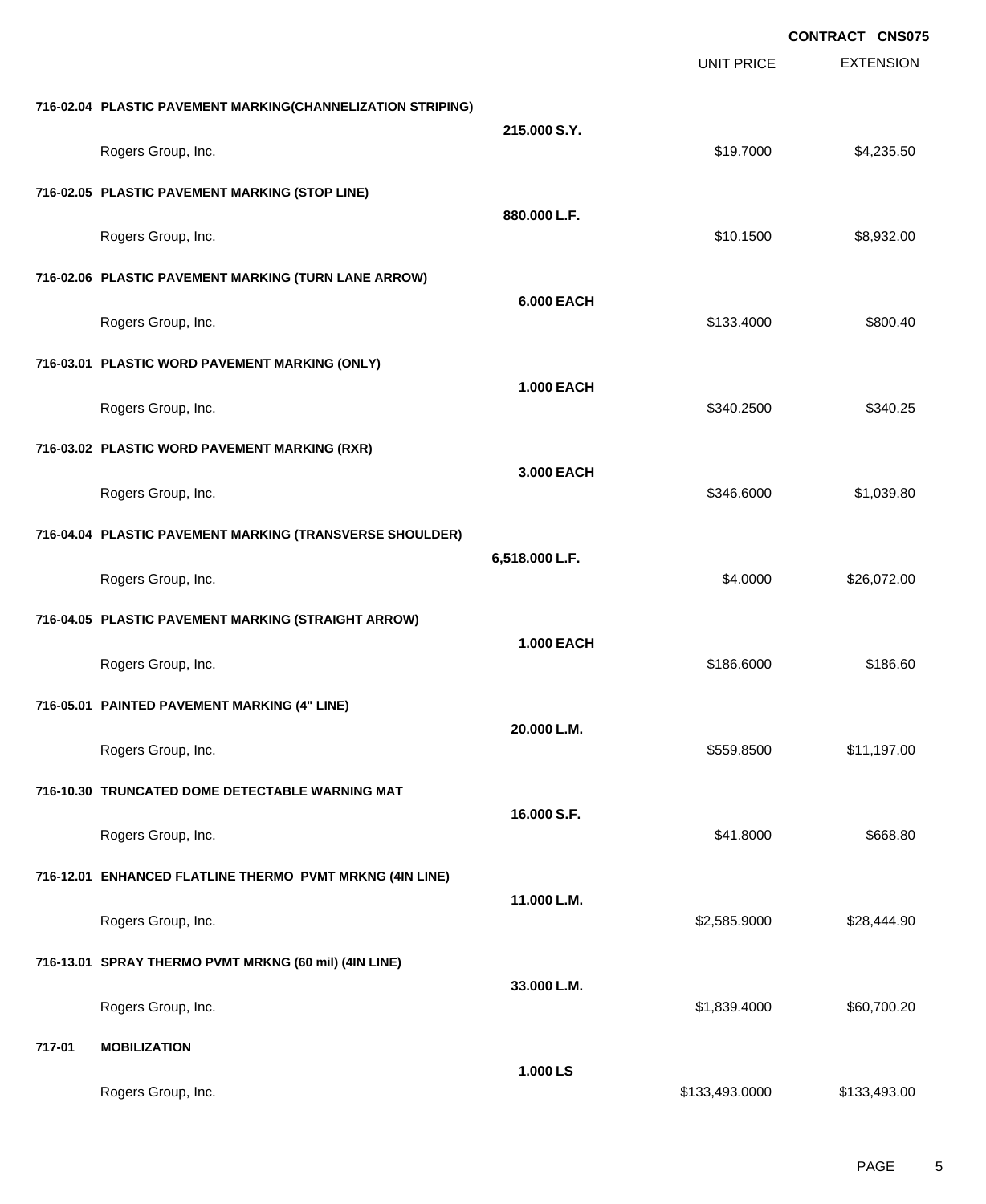|                     |                |            | <b>CONTRACT CNS075</b> |
|---------------------|----------------|------------|------------------------|
|                     |                | UNIT PRICE | <b>EXTENSION</b>       |
| 730-14.02 SAW SLOT  |                |            |                        |
| Rogers Group, Inc.  | 3,000.000 L.F. | \$4.3500   | \$13,050.00            |
| 730-14.03 LOOP WIRE |                |            |                        |
| Rogers Group, Inc.  | 6,000.000 L.F. | \$0.5500   | \$3,300.00             |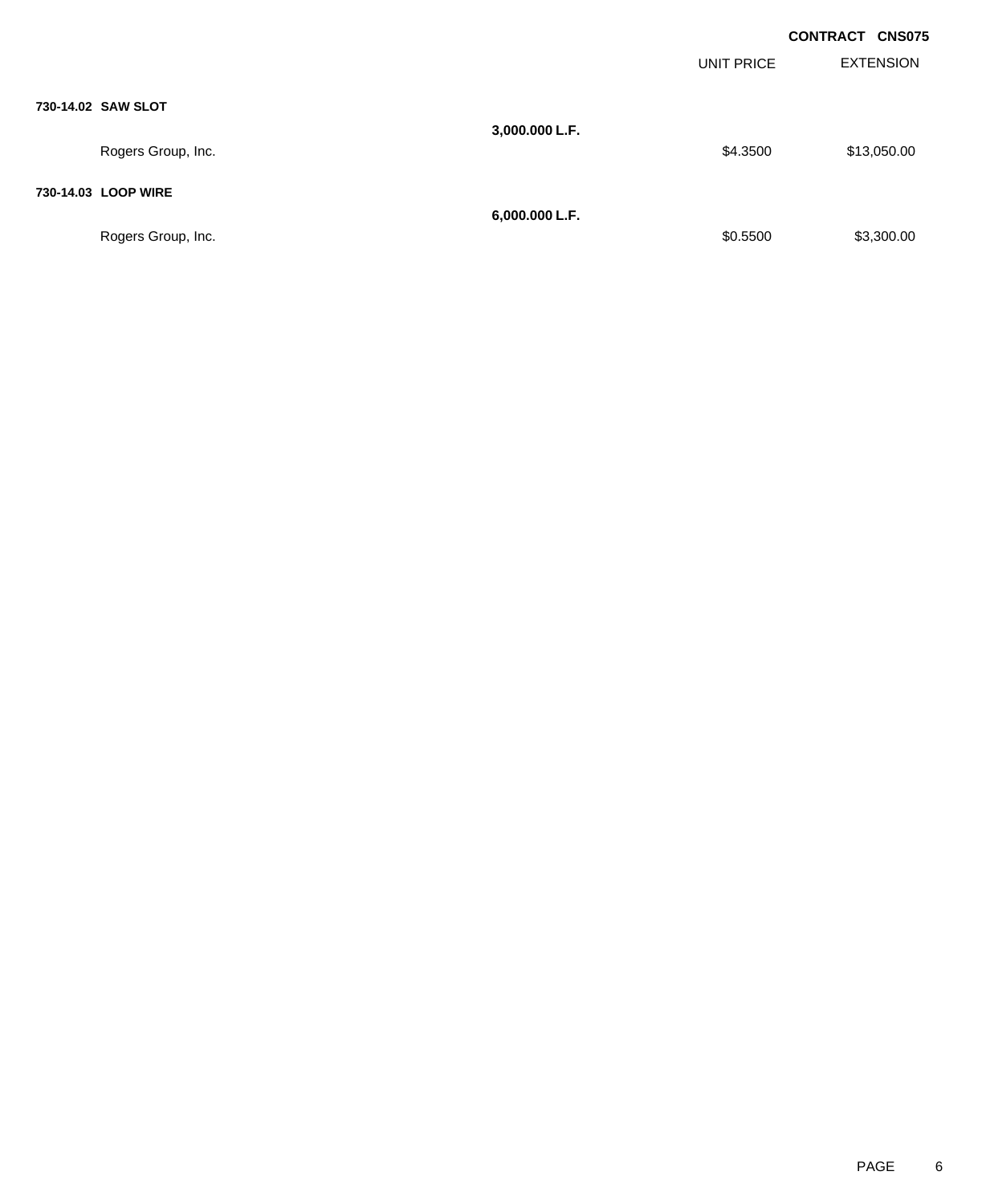Rogers Group, Inc. \$3,397,050.90

**TOTAL CONTRACT**

Rogers Group, Inc. \$3,397,050.90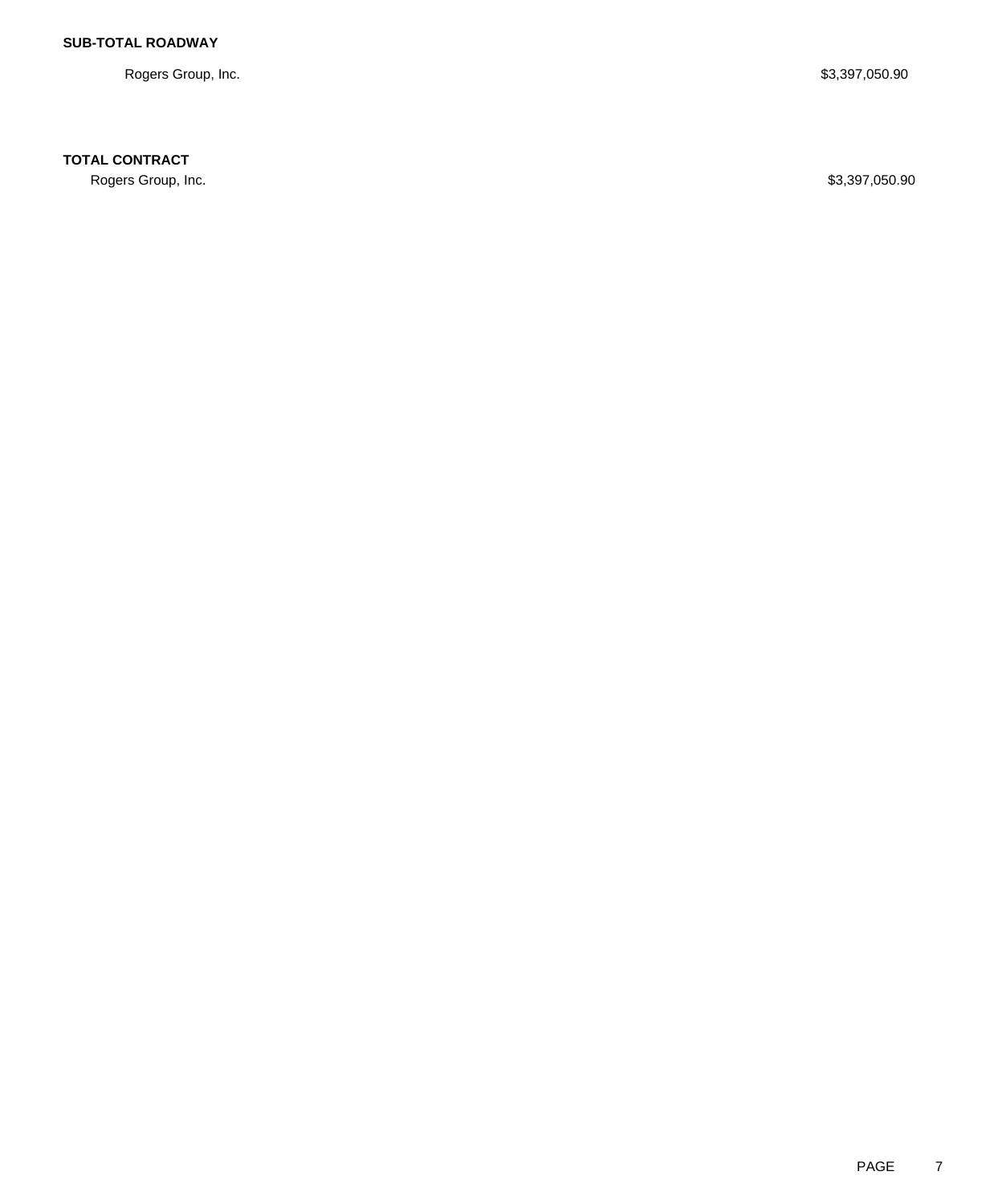#### OBION COUNTY (Contract No. CNS082 Call 068)

HSIP-5(109),66008-3236-94,66008-4236-04,STP/HSIP-21(25),66009-3230- 94,66009-8230-14,STP-184(6),66142-8209-14

THE RESURFACING ON S.R. 5 FROM U.S. 51 (S.R 3) TO THE KENTUCKY STATE LINE, S.R. 21 FROM S.R. 183 TO U.S. 51 (S.R. 3) AND ON S.R. 184 FROM S.R. 21 TO CHURCH STREET.

PROJECT LENGTH - 14.850 MILES

COMPLETION TIME - ON OR BEFORE SEPTEMBER 15, 2018

DBE GOAL 5.00%

TOTAL CONTRACT

Ford Construction Company 63,598,732.28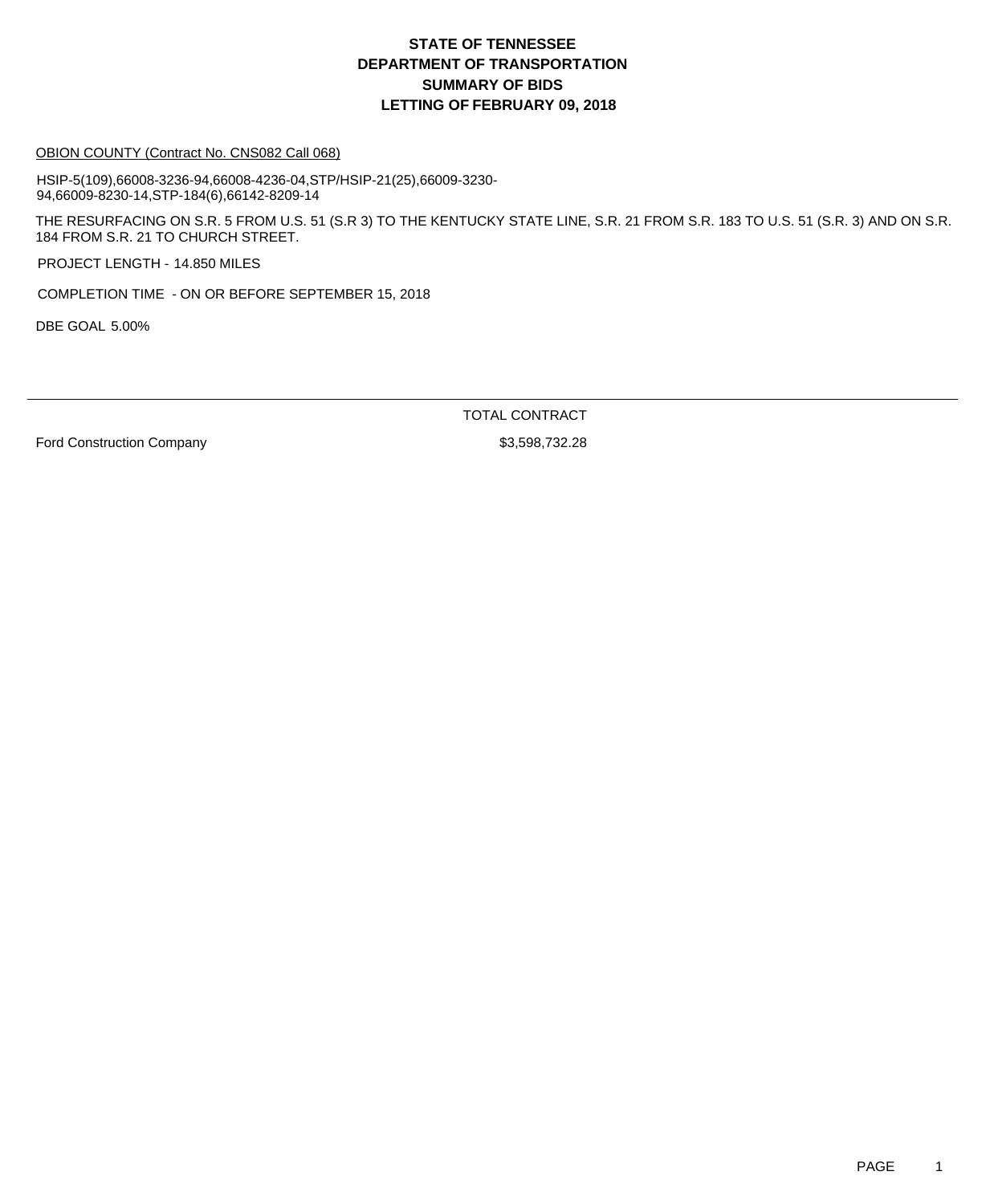|        |                                                                  |                  |                   | <b>CONTRACT CNS082</b> |
|--------|------------------------------------------------------------------|------------------|-------------------|------------------------|
|        | <b>ROADWAY CATEGORY</b>                                          |                  | <b>UNIT PRICE</b> | <b>EXTENSION</b>       |
| 202-03 | REMOVAL OF RIGID PAVEMENT, SIDEWALK, ETC.                        |                  |                   |                        |
|        | Ford Construction Company                                        | 37.000 S.Y.      | \$48.0000         | \$1,776.00             |
|        | 202-03.01 REMOVAL OF ASPHALT PAVEMENT                            |                  |                   |                        |
|        | Ford Construction Company                                        | 400.000 S.Y.     | \$41.0000         | \$16,400.00            |
| 203-06 | <b>WATER</b>                                                     |                  |                   |                        |
|        | Ford Construction Company                                        | 32.000 M.G.      | \$1.0000          | \$32.00                |
|        | 208-01.02 SHOULDER PREPARATION                                   |                  |                   |                        |
|        | <b>Ford Construction Company</b>                                 | 8.220 L.M.       | \$1,200.0000      | \$9,864.00             |
| 303-02 | MINERAL AGGREGATE, TYPE B BASE, GRADING (C or D)                 |                  |                   |                        |
|        | Ford Construction Company                                        | 4,037.000 TON    | \$28.0000         | \$113,036.00           |
|        | 307-01.01 ASPHALT CONCRETE MIX (PG64-22) (BPMB-HM) GRADING A     |                  |                   |                        |
|        | Ford Construction Company                                        | 184.000 TON      | \$158.0000        | \$29,072.00            |
|        | 307-01.08 ASPHALT CONCRETE MIX (PG64-22) (BPMB-HM) GRADING B-M2  |                  |                   |                        |
|        | Ford Construction Company                                        | 2,180.000 TON    | \$84.5000         | \$184,210.00           |
| 403-01 | BITUMINOUS MATERIAL FOR TACK COAT (TC)                           |                  |                   |                        |
|        | Ford Construction Company                                        | 139.000 TON      | \$705.0000        | \$97,995.00            |
|        | 411-01.10 ACS MIX(PG64-22) GRADING D                             |                  |                   |                        |
|        | Ford Construction Company                                        | 20,251.000 TON   | \$93.1500         | \$1,886,380.65         |
|        | 411-03.10 ACS MIX(PG76-22) GRADING D                             |                  |                   |                        |
|        | Ford Construction Company                                        | 168.000 TON      | \$138.0000        | \$23,184.00            |
|        | 411-12.03 SCORING FOR RUMBLE STRIPE (NON-CONTINUOUS) (8IN WIDTH) |                  |                   |                        |
|        | Ford Construction Company                                        | 24.138 L.M.      | \$700.0000        | \$16,896.60            |
|        | 415-01.02 COLD PLANING BITUMINOUS PAVEMENT                       |                  |                   |                        |
|        | Ford Construction Company                                        | 264,511.000 S.Y. | \$1.7300          | \$457,604.03           |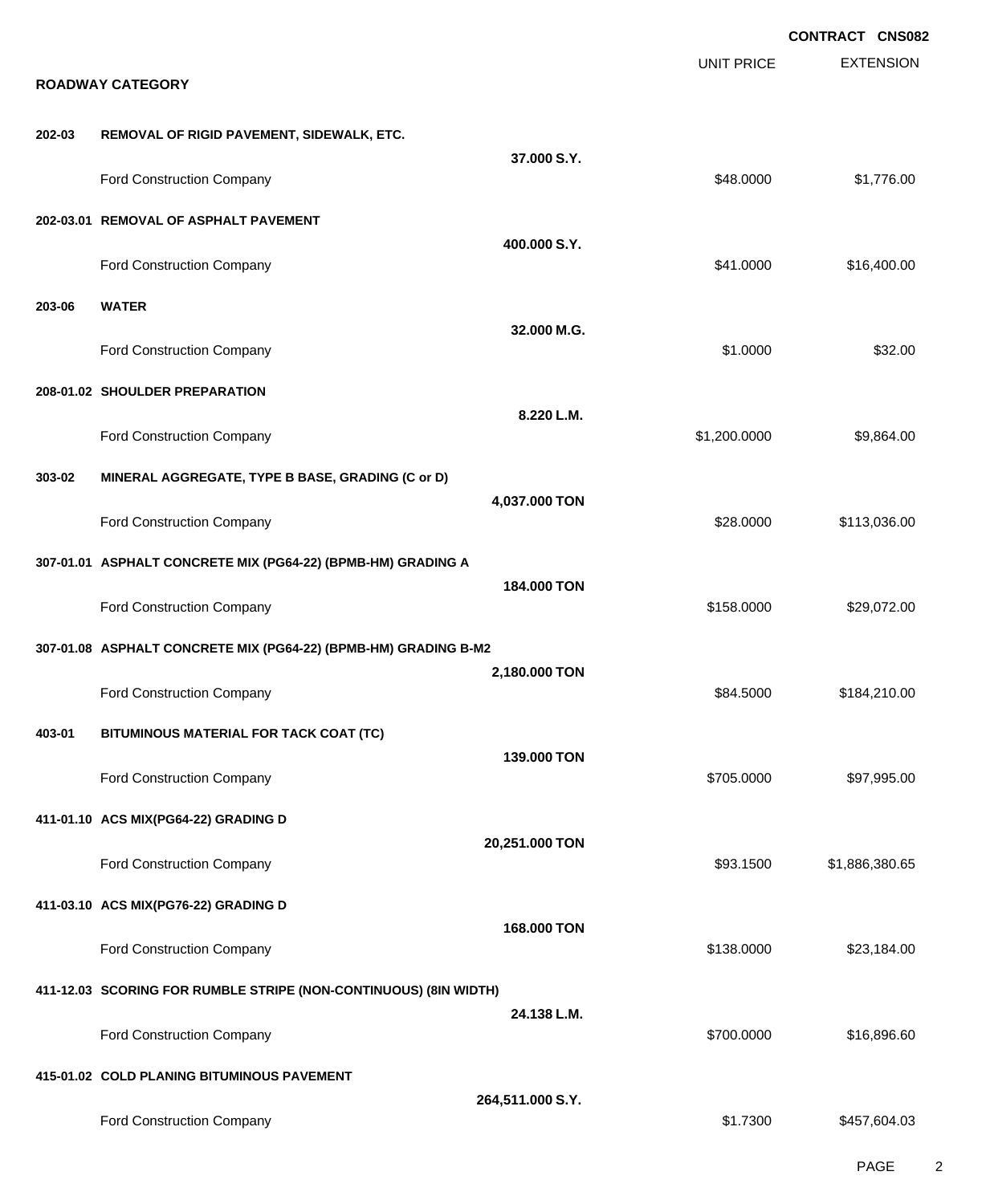|        |                                                   |                   | <b>UNIT PRICE</b> | <b>CONTRACT CNS082</b><br><b>EXTENSION</b> |
|--------|---------------------------------------------------|-------------------|-------------------|--------------------------------------------|
|        |                                                   |                   |                   |                                            |
|        | 502-08.02 RESEALING JOINTS (SILICONE SEALANT)     | 318.000 L.F.      |                   |                                            |
|        | Ford Construction Company                         |                   | \$11.0000         | \$3,498.00                                 |
|        | 611-01.20 ADJUSTMENT OF EXISTING MANHOLE          |                   |                   |                                            |
|        | Ford Construction Company                         | 8.000 EACH        | \$2,200.0000      | \$17,600.00                                |
|        | 611-01.23 ADJUSTMENT OF WATER VALVE               |                   |                   |                                            |
|        | Ford Construction Company                         | <b>1.000 EACH</b> | \$650.0000        | \$650.00                                   |
|        | 701-01.01 CONCRETE SIDEWALK (4 ")                 |                   |                   |                                            |
|        | Ford Construction Company                         | 400.000 S.F.      | \$9.0000          | \$3,600.00                                 |
|        | 701-02.01 CONCRETE CURB RAMP (RETROFIT)           |                   |                   |                                            |
|        | Ford Construction Company                         | 2,093.000 S.F.    | \$25.0000         | \$52,325.00                                |
|        | 701-02.03 CONCRETE CURB RAMP                      | 91.000 S.F.       |                   |                                            |
|        | Ford Construction Company                         |                   | \$34.0000         | \$3,094.00                                 |
|        | 705-04.09 EARTH PAD FOR TYPE 38 GR END TREATMENT  |                   |                   |                                            |
|        | Ford Construction Company                         | 20,000 EACH       | \$500.0000        | \$10,000.00                                |
|        | 705-04.21 GUARDRAIL DELINEATION ENHANCEMENT       |                   |                   |                                            |
|        | Ford Construction Company                         | 525.000 L.F.      | \$3.6500          | \$1,916.25                                 |
|        | 705-06.20 TANGENT ENERGY ABSORBING TERM MASH TL-3 |                   |                   |                                            |
|        | Ford Construction Company                         | 20.000 EACH       | \$2,700.0000      | \$54,000.00                                |
| 712-01 | <b>TRAFFIC CONTROL</b>                            |                   |                   |                                            |
|        | Ford Construction Company                         | 1.000 LS          | \$21,000.0000     | \$21,000.00                                |
| 712-06 | <b>SIGNS (CONSTRUCTION)</b>                       |                   |                   |                                            |
|        | <b>Ford Construction Company</b>                  | 3,584.000 S.F.    | \$8.0000          | \$28,672.00                                |
|        | 712-08.03 ARROW BOARD (TYPE C)                    |                   |                   |                                            |
|        | <b>Ford Construction Company</b>                  | <b>2.000 EACH</b> | \$625.0000        | \$1,250.00                                 |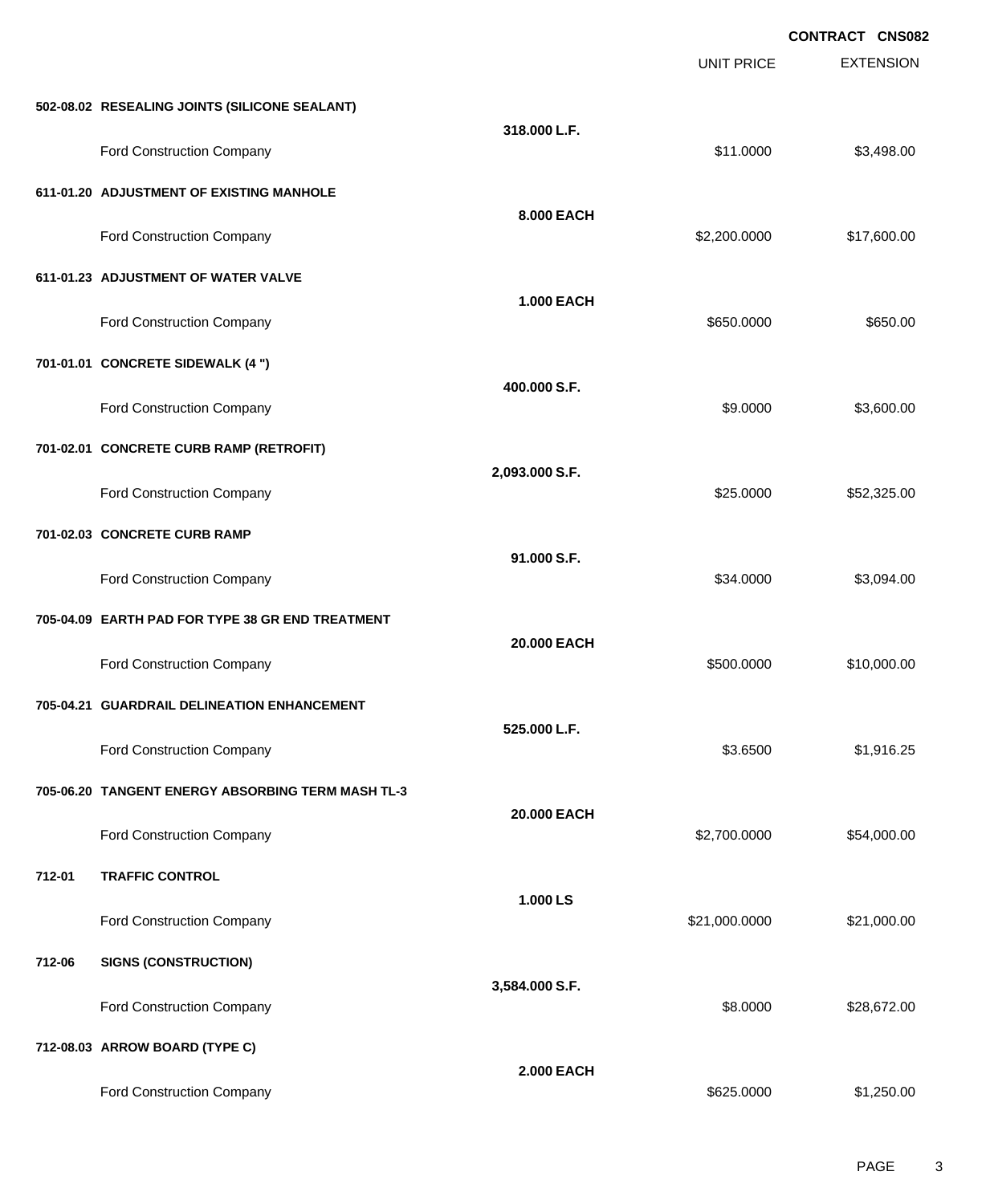|                                                             |                | <b>UNIT PRICE</b> | <b>CONTRACT CNS082</b><br><b>EXTENSION</b> |
|-------------------------------------------------------------|----------------|-------------------|--------------------------------------------|
| 713-02.14 FLEXIBLE DELINEATOR (WHITE)                       |                |                   |                                            |
| Ford Construction Company                                   | 220,000 EACH   | \$31.5000         | \$6,930.00                                 |
| 713-02.20 ROADSIDE OBSTACLE DELINEATION                     |                |                   |                                            |
| Ford Construction Company                                   | 182.000 S.F.   | \$12.5000         | \$2,275.00                                 |
| 713-02.21 SIGN POST DELINEATION ENHANCEMENT                 |                |                   |                                            |
| Ford Construction Company                                   | 594.000 L.F.   | \$5.2500          | \$3,118.50                                 |
| 713-11.01 "U" SECTION STEEL POSTS                           |                |                   |                                            |
| Ford Construction Company                                   | 620.000 LB.    | \$3.1500          | \$1,953.00                                 |
| 713-11.02 PERFORATED/KNOCKOUT SQUARE TUBE POST              |                |                   |                                            |
| Ford Construction Company                                   | 5,927.000 LB.  | \$4.2000          | \$24,893.40                                |
| 713-13.02 FLAT SHEET ALUMINUM SIGNS (0.080" THICK)          |                |                   |                                            |
| Ford Construction Company                                   | 299.000 S.F.   | \$13.5000         | \$4,036.50                                 |
| 713-13.03 FLAT SHEET ALUMINUM SIGNS (0.100" THICK)          |                |                   |                                            |
| Ford Construction Company                                   | 903.000 S.F.   | \$14.5000         | \$13,093.50                                |
| 713-15.36 REMOVE SIGN, SUPPORT & FOOTING                    |                |                   |                                            |
| Ford Construction Company                                   | 101.000 EACH   | \$10.5000         | \$1,060.50                                 |
| 716-01.21 Snwplwble Pvmt Mrkrs (Bi-Dir)(1 Color)            |                |                   |                                            |
| Ford Construction Company                                   | 1,185.000 EACH | \$36.7500         | \$43,548.75                                |
| 716-02.03 PLASTIC PAVEMENT MARKING (CROSS-WALK)             |                |                   |                                            |
| Ford Construction Company                                   | 240.000 L.F.   | \$12.5000         | \$3,000.00                                 |
| 716-02.04 PLASTIC PAVEMENT MARKING(CHANNELIZATION STRIPING) | 190.000 S.Y.   |                   |                                            |
| Ford Construction Company                                   |                | \$27.3000         | \$5,187.00                                 |
| 716-02.05 PLASTIC PAVEMENT MARKING (STOP LINE)              |                |                   |                                            |
| Ford Construction Company                                   | 647.000 L.F.   | \$16.8000         | \$10,869.60                                |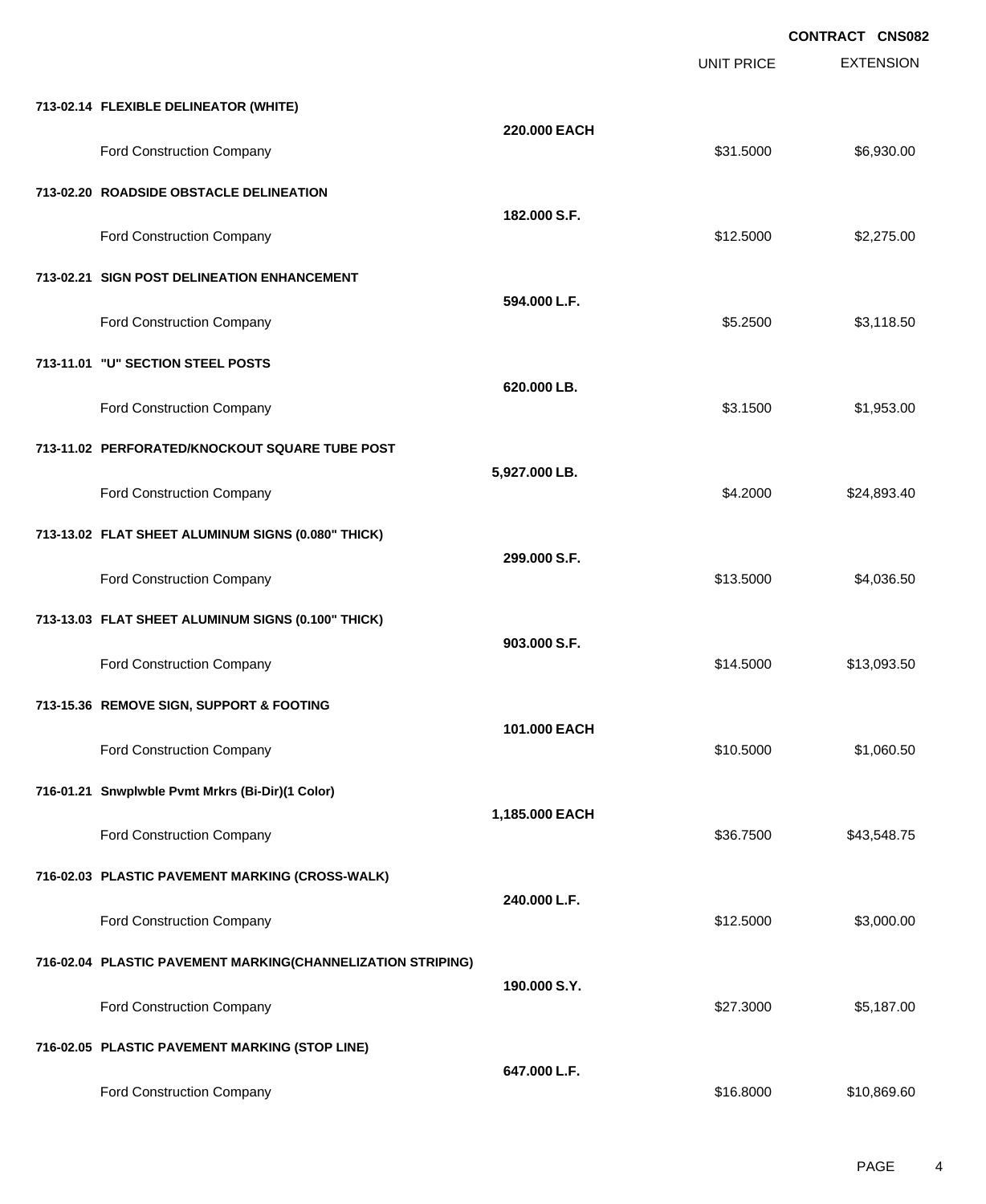|                                                              |                   |                   | <b>CONTRACT CNS082</b> |
|--------------------------------------------------------------|-------------------|-------------------|------------------------|
|                                                              |                   | <b>UNIT PRICE</b> | <b>EXTENSION</b>       |
| 716-02.06 PLASTIC PAVEMENT MARKING (TURN LANE ARROW)         |                   |                   |                        |
| <b>Ford Construction Company</b>                             | 12.000 EACH       | \$210.0000        | \$2,520.00             |
| 716-02.09 PLASTIC PAVEMENT MARKING (LONGITUDINAL CROSS-WALK) |                   |                   |                        |
| Ford Construction Company                                    | 40.000 L.F.       | \$39.0000         | \$1,560.00             |
| 716-02.13 PLASTIC PAVEMENT MARKING (CROSSWALK)               |                   |                   |                        |
| Ford Construction Company                                    | 276.000 S.F.      | \$23.0000         | \$6,348.00             |
| 716-03.03 PLASTIC WORD PAVEMENT MARKING (STOP AHEAD)         |                   |                   |                        |
| <b>Ford Construction Company</b>                             | <b>2.000 EACH</b> | \$600.0000        | \$1,200.00             |
| 716-03.06 PLASTIC WORD PAVEMENT MARKING (SIGNAL AHEAD)       |                   |                   |                        |
| Ford Construction Company                                    | <b>1.000 EACH</b> | \$600.0000        | \$600.00               |
| 716-04.01 PLASTIC PAVEMENT MARKING (STRAIGHT-TURN ARROW)     |                   |                   |                        |
| Ford Construction Company                                    | <b>2.000 EACH</b> | \$260.0000        | \$520.00               |
| 716-04.05 PLASTIC PAVEMENT MARKING (STRAIGHT ARROW)          |                   |                   |                        |
| Ford Construction Company                                    | <b>2.000 EACH</b> | \$185.0000        | \$370.00               |
| 716-04.10 PLASTIC PAVEMENT MARKING (HANDICAP SYMBOL)         |                   |                   |                        |
| Ford Construction Company                                    | <b>2.000 EACH</b> | \$260.0000        | \$520.00               |
| 716-05.01 PAINTED PAVEMENT MARKING (4" LINE)                 |                   |                   |                        |
| Ford Construction Company                                    | 0.780 L.M.        | \$5,700.0000      | \$4,446.00             |
| 716-05.20 PAINTED PAVEMENT MARKING (6" LINE)                 |                   |                   |                        |
| Ford Construction Company                                    | 57.825 L.M.       | \$1,470.0000      | \$85,002.75            |
| 716-12.01 ENHANCED FLATLINE THERMO PVMT MRKNG (4IN LINE)     |                   |                   |                        |
| Ford Construction Company                                    | 6.763 L.M.        | \$4,450.0000      | \$30,095.35            |
| 716-12.02 ENHANCED FLATLINE THERMO PVMT MRKNG (6IN LINE)     |                   |                   |                        |
| Ford Construction Company                                    | 15.702 L.M.       | \$5,750.0000      | \$90,286.50            |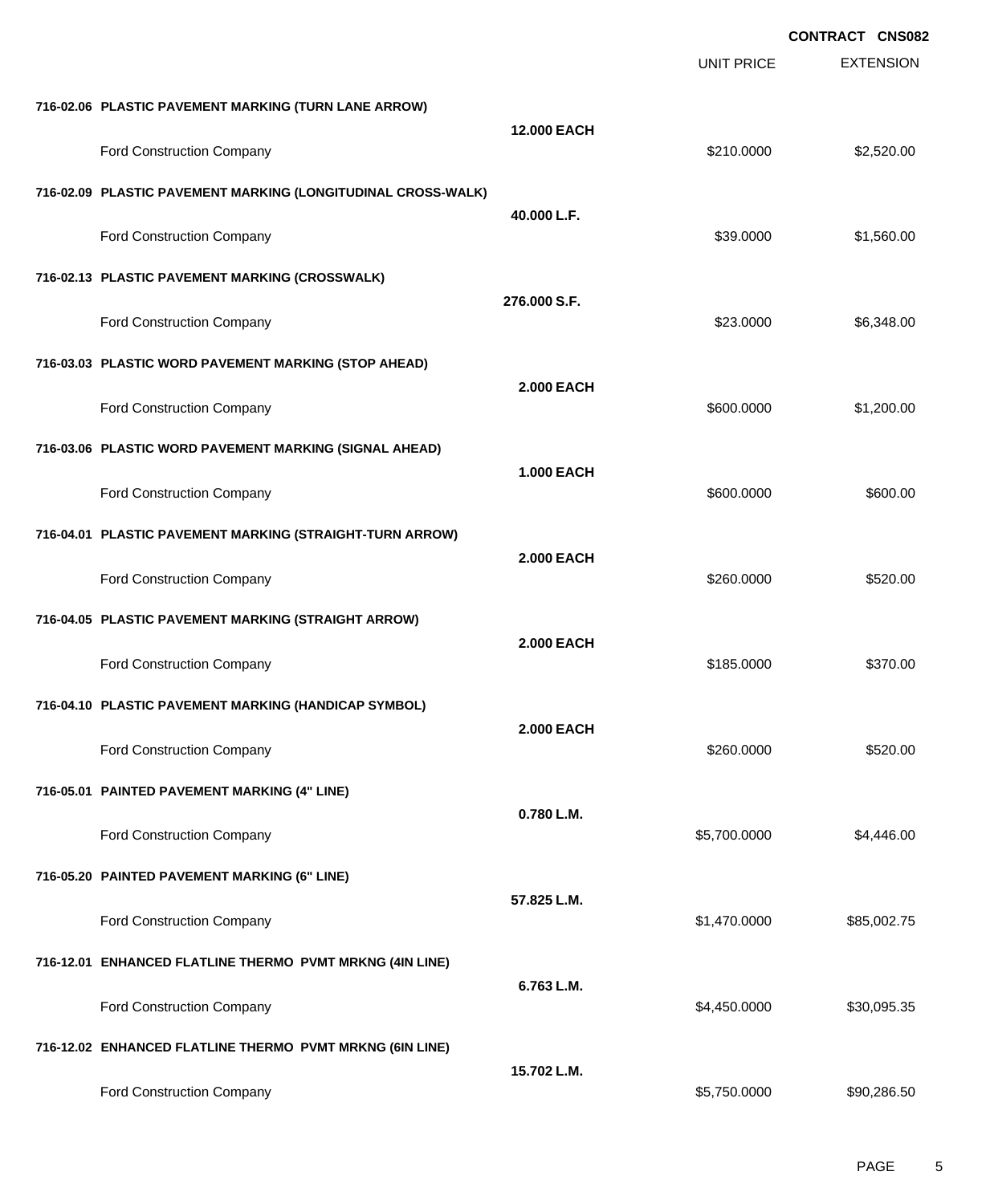|        |                                                                 |              |                   | <b>CONTRACT CNS082</b> |
|--------|-----------------------------------------------------------------|--------------|-------------------|------------------------|
|        |                                                                 |              | <b>UNIT PRICE</b> | <b>EXTENSION</b>       |
|        | 716-12.05 ENHANCED FLATLINE THERMO PVMT MRKNG (6IN DOTTED LINE) |              |                   |                        |
|        |                                                                 | 102.000 L.F. |                   |                        |
|        | Ford Construction Company                                       |              | \$3.1000          | \$316.20               |
|        | 716-13.01 SPRAY THERMO PVMT MRKNG (60 mil) (4IN LINE)           |              |                   |                        |
|        |                                                                 | 0.840 L.M.   |                   |                        |
|        | Ford Construction Company                                       |              | \$3,800.0000      | \$3,192.00             |
|        | 716-13.02 SPRAY THERMO PVMT MRKNG (60 mil) (6IN LINE)           |              |                   |                        |
|        | Ford Construction Company                                       | 30.860 L.M.  | \$3,850.0000      | \$118,811.00           |
|        |                                                                 |              |                   |                        |
|        | 716-13.05 SPRAY THERMO PVMT MRKNG (60 mil) (6IN DOTTED LINE)    |              |                   |                        |
|        |                                                                 | 72.000 L.F.  | \$3.1000          | \$223.20               |
|        | Ford Construction Company                                       |              |                   |                        |
| 717-01 | <b>MOBILIZATION</b>                                             |              |                   |                        |
|        |                                                                 | 1.000 LS     |                   |                        |
|        | Ford Construction Company                                       |              | \$98,700.0000     | \$98,700.00            |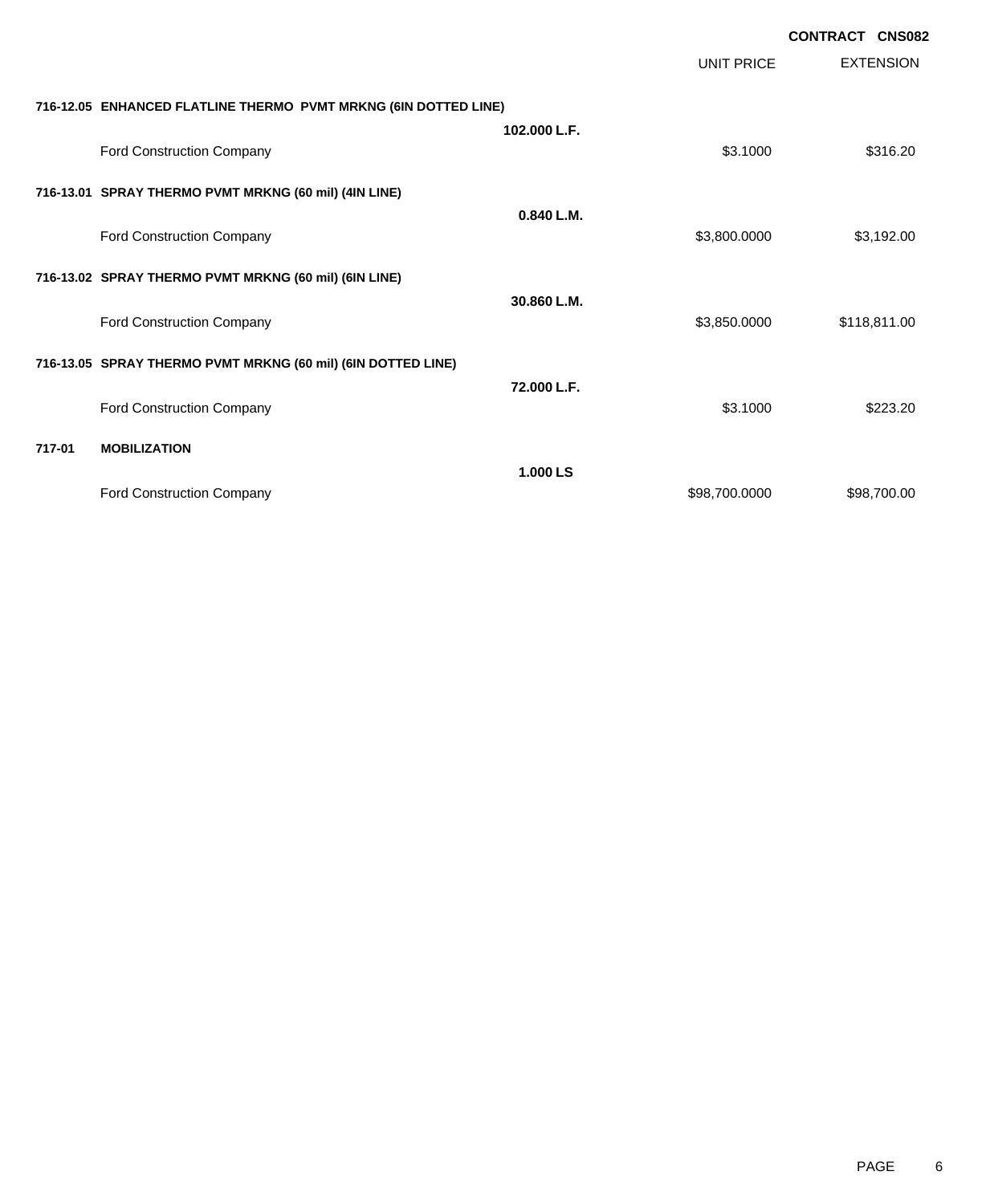Ford Construction Company **\$3,598,732.28** 

## **TOTAL CONTRACT**

Ford Construction Company **\$3,598,732.28**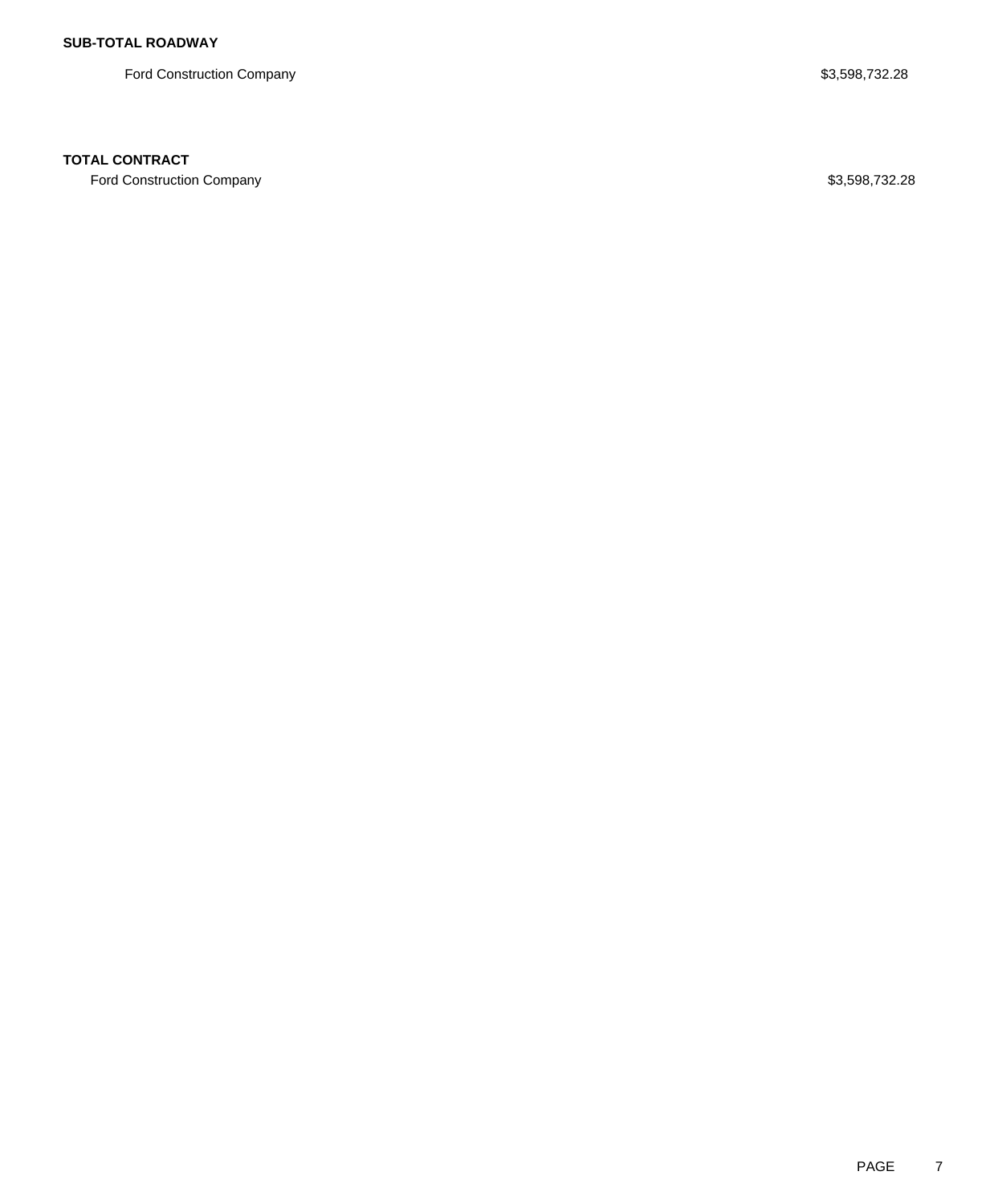### PERRY COUNTY (Contract No. CNS044 Call 069)

STP/HSIP-13(74),68001-3255-94,68001-8255-14

THE RESURFACING ON S.R. 13 FROM MUDSPRING HOLLOW ROAD (L.M. 24.21) TO THE HUMPHREYS COUNTY LINE (L.M. 30.41).

PROJECT LENGTH - 6.200 MILES

COMPLETION TIME - ON OR BEFORE JULY 31, 2018

DBE GOAL 4.00%

Eubank Asphalt Paving & Sealing **\$747,350.20** Jones Bros. Contractors, LLC \$1,025,138.20

TOTAL CONTRACT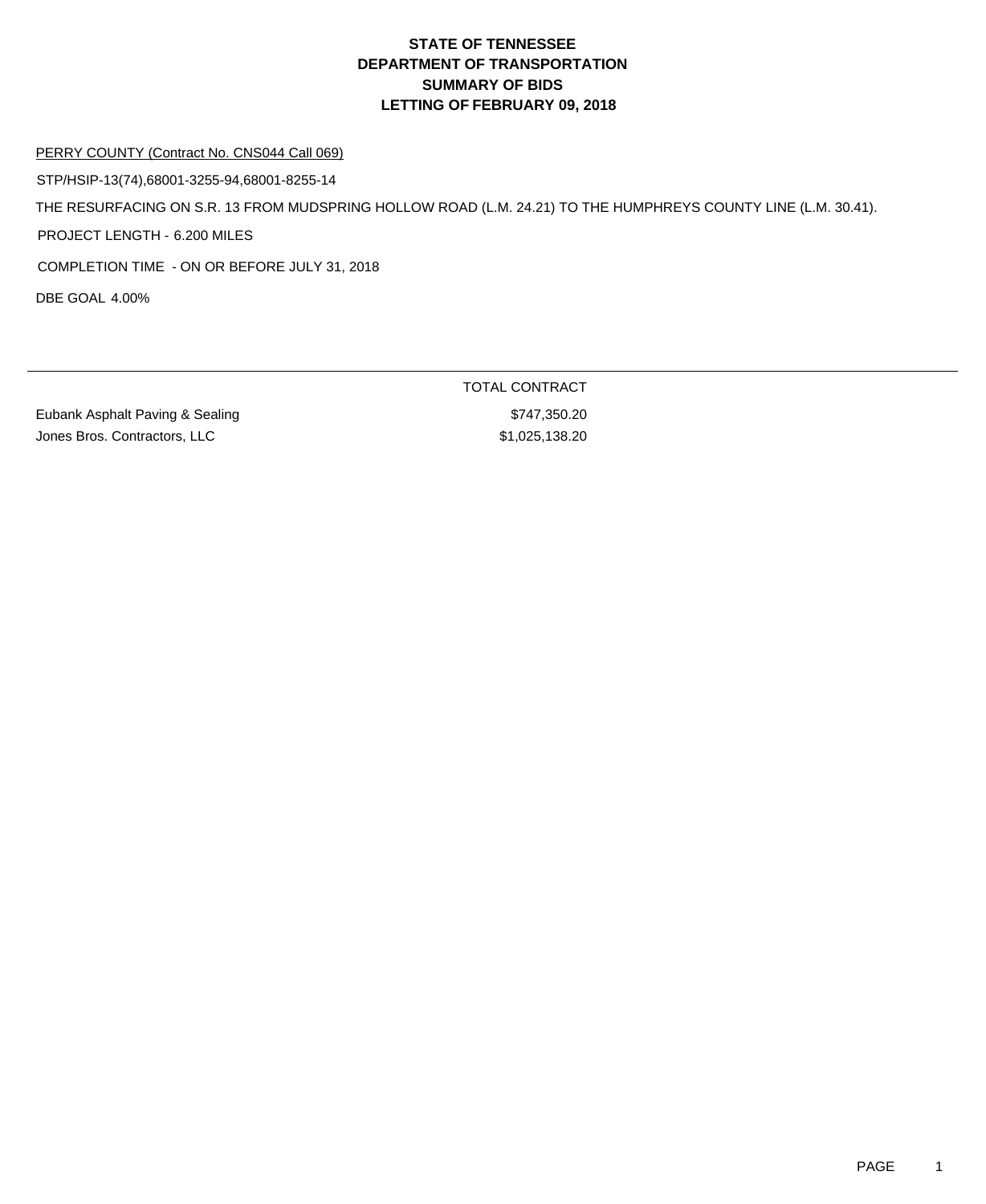|        |                                                                  |               |                                | CONTRACT CNS044              |
|--------|------------------------------------------------------------------|---------------|--------------------------------|------------------------------|
|        | <b>ROADWAY CATEGORY</b>                                          |               | UNIT PRICE                     | <b>EXTENSION</b>             |
|        |                                                                  |               |                                |                              |
| 303-01 | MINERAL AGGREGATE, TYPE A BASE, GRADING D                        | 1,641.000 TON |                                |                              |
|        | Eubank Asphalt Paving & Sealing                                  |               | \$19.0000                      | \$31,179.00                  |
|        | Jones Bros. Contractors, LLC                                     |               | \$25.0000                      | \$41,025.00                  |
|        | 307-01.08 ASPHALT CONCRETE MIX (PG64-22) (BPMB-HM) GRADING B-M2  |               |                                |                              |
|        |                                                                  | 200,000 TON   |                                |                              |
|        | Eubank Asphalt Paving & Sealing<br>Jones Bros. Contractors, LLC  |               | \$60.0000<br>\$102.9000        | \$12,000.00<br>\$20,580.00   |
| 403-01 | BITUMINOUS MATERIAL FOR TACK COAT (TC)                           |               |                                |                              |
|        |                                                                  | 52,000 TON    |                                |                              |
|        | Eubank Asphalt Paving & Sealing<br>Jones Bros. Contractors, LLC  |               | \$400.0000<br>\$550.0000       | \$20,800.00<br>\$28,600.00   |
|        | 407-07.01 INTELLIGENT COMPACTION EQUIPMENT                       |               |                                |                              |
|        |                                                                  | 1.000 LS      |                                |                              |
|        | Eubank Asphalt Paving & Sealing<br>Jones Bros. Contractors, LLC  |               | \$40,000.0000<br>\$45,000.0000 | \$40,000.00<br>\$45,000.00   |
|        | 411-03.12 ACS MIX(PG64-22) THIN LIFT D ASPHALT                   |               |                                |                              |
|        |                                                                  | 5,092.000 TON |                                |                              |
|        | Eubank Asphalt Paving & Sealing<br>Jones Bros. Contractors, LLC  |               | \$76.6000<br>\$96.2500         | \$390,047.20<br>\$490,105.00 |
|        | 411-12.03 SCORING FOR RUMBLE STRIPE (NON-CONTINUOUS) (8IN WIDTH) |               |                                |                              |
|        |                                                                  | 10.000 L.M.   | \$450,0000                     | \$4,500.00                   |
|        | Eubank Asphalt Paving & Sealing<br>Jones Bros. Contractors, LLC  |               | \$500.0000                     | \$5,000.00                   |
|        | 415-01.01 COLD PLANING BITUMINOUS PAVEMENT                       |               |                                |                              |
|        |                                                                  | 4,718.000 TON | \$12.0000                      | \$56,616.00                  |
|        | Eubank Asphalt Paving & Sealing<br>Jones Bros. Contractors, LLC  |               | \$29.4500                      | \$138,945.10                 |
|        | 701-02.01 CONCRETE CURB RAMP (RETROFIT)                          |               |                                |                              |
|        |                                                                  | 390.000 S.F.  |                                |                              |
|        | Eubank Asphalt Paving & Sealing<br>Jones Bros. Contractors, LLC  |               | \$30.0000<br>\$31.6000         | \$11,700.00<br>\$12,324.00   |
| 712-01 | <b>TRAFFIC CONTROL</b>                                           |               |                                |                              |
|        | Eubank Asphalt Paving & Sealing                                  | 1.000 LS      | \$2,500.0000                   | \$2,500.00                   |
|        | Jones Bros. Contractors, LLC                                     |               | \$40,000.0000                  | \$40,000.00                  |
|        | 712-04.01 FLEXIBLE DRUMS (CHANNELIZING)                          |               |                                |                              |
|        |                                                                  | 25.000 EACH   | \$10.0000                      | \$250.00                     |
|        | Eubank Asphalt Paving & Sealing<br>Jones Bros. Contractors, LLC  |               | \$5.2500                       | \$131.25                     |

PAGE 2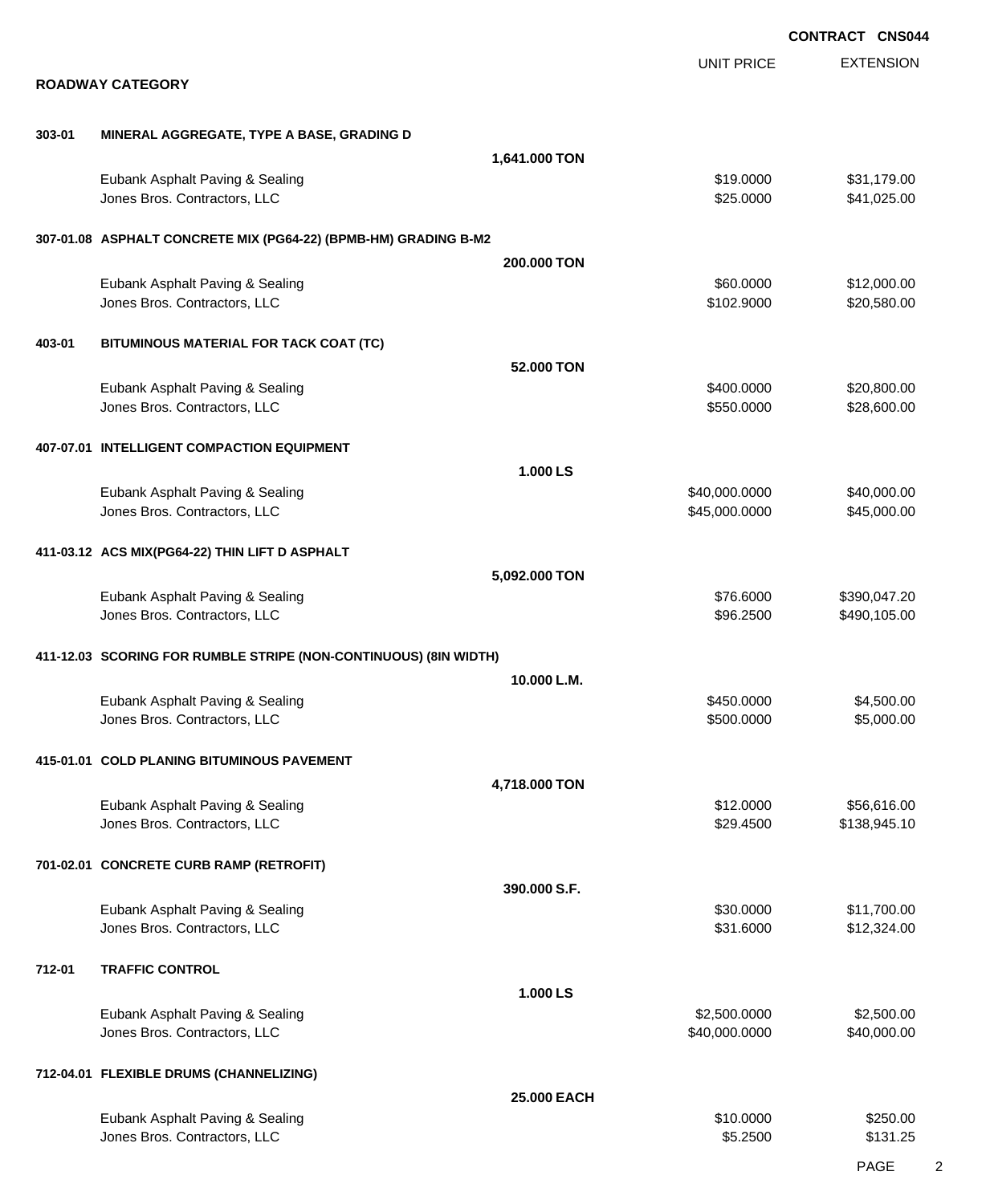EXTENSION **CONTRACT CNS044** UNIT PRICE **712-05.01 WARNING LIGHTS (TYPE A) 4.000 EACH** Eubank Asphalt Paving & Sealing \$5.0000 \$20.00 Jones Bros. Contractors, LLC \$5.2500 \$21.00 **712-06 SIGNS (CONSTRUCTION) 1,408.000 S.F.** Eubank Asphalt Paving & Sealing \$6.0000 \$8,448.00 Jones Bros. Contractors, LLC \$7.9000 \$11,123.20 **716-01.21 Snwplwble Pvmt Mrkrs (Bi-Dir)(1 Color) 435.000 EACH** Eubank Asphalt Paving & Sealing \$32.000 \$13,920.00 Jones Bros. Contractors, LLC \$31.6000 \$13,746.00 **716-02.03 PLASTIC PAVEMENT MARKING (CROSS-WALK) 100.000 L.F.** Eubank Asphalt Paving & Sealing \$8.0000 \$800.00 Jones Bros. Contractors, LLC \$12.6500 \$1,265.00 **716-02.04 PLASTIC PAVEMENT MARKING(CHANNELIZATION STRIPING) 26.000 S.Y.** Eubank Asphalt Paving & Sealing \$30.000 \$780.00 Jones Bros. Contractors, LLC \$21.0500 \$547.30 **716-02.05 PLASTIC PAVEMENT MARKING (STOP LINE) 450.000 L.F.** Eubank Asphalt Paving & Sealing \$20.0000 \$9,000.00 Jones Bros. Contractors, LLC \$15.8000 \$7,110.00 **716-02.09 PLASTIC PAVEMENT MARKING (LONGITUDINAL CROSS-WALK) 129.000 L.F.** Eubank Asphalt Paving & Sealing \$35.0000 \$4,515.00 Jones Bros. Contractors, LLC 6.6500 \$4,753.65 **716-03.03 PLASTIC WORD PAVEMENT MARKING (STOP AHEAD) 1.000 EACH** Eubank Asphalt Paving & Sealing \$600.000 \$600.000 \$600.000 \$600.000 \$600.000 dones Bros. Contractors, LLC 6658.000 \$658.000 \$658.000 \$658.000 \$658.000 **716-04.02 PLASTIC PAVEMENT MARKING(DOUBLE TURNING ARROW) 2.000 EACH** Eubank Asphalt Paving & Sealing \$400.000 \$800.00 Jones Bros. Contractors, LLC \$315.8000 \$631.60 **716-05.01 PAINTED PAVEMENT MARKING (4" LINE) 23.100 L.M.** Eubank Asphalt Paving & Sealing \$850.000 \$19,635.00

Jones Bros. Contractors, LLC \$1,000.0000 \$23,100.00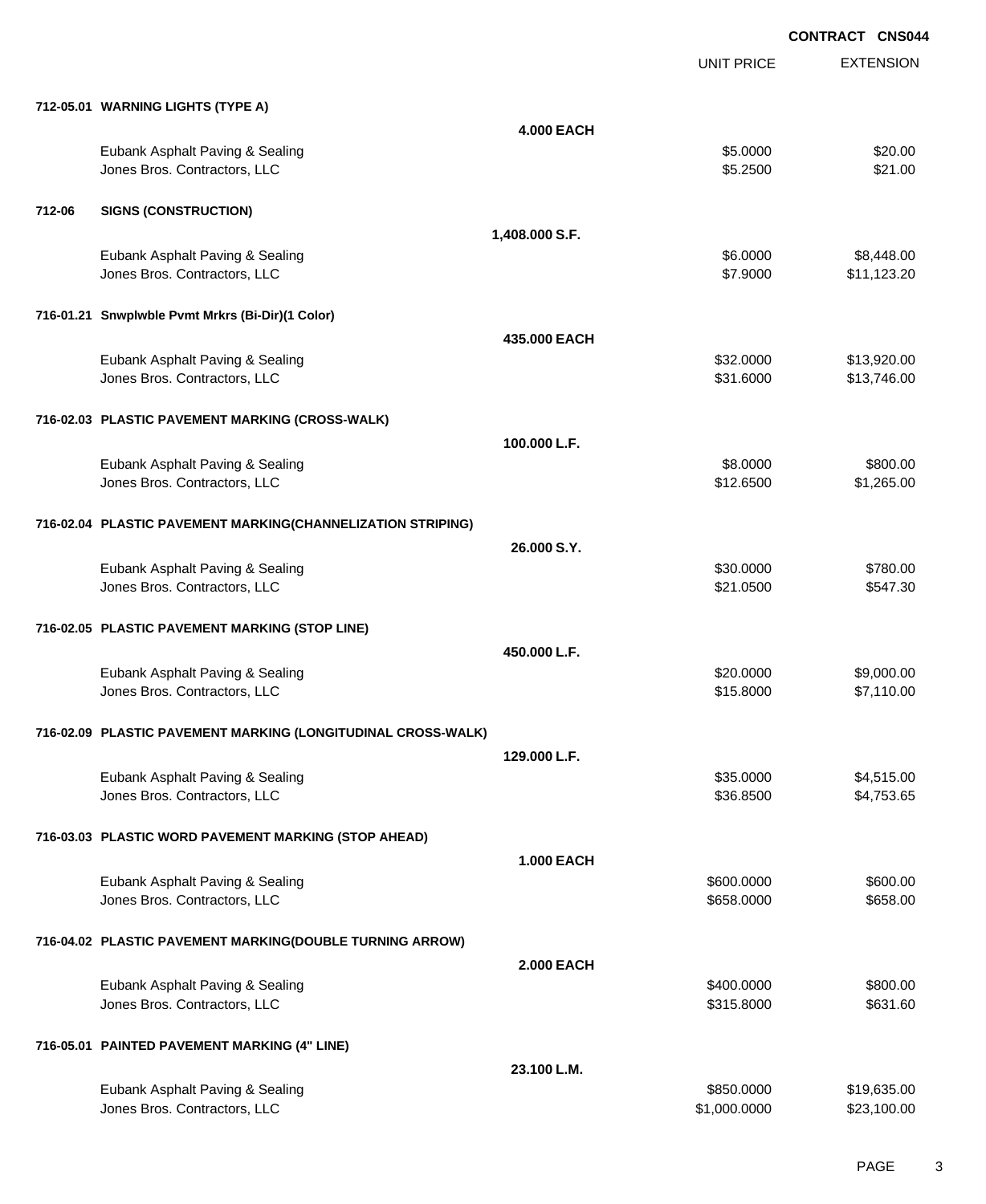|        |                                                          |              |                   | <b>CONTRACT CNS044</b> |
|--------|----------------------------------------------------------|--------------|-------------------|------------------------|
|        |                                                          |              | <b>UNIT PRICE</b> | <b>EXTENSION</b>       |
|        | 716-10.30 TRUNCATED DOME DETECTABLE WARNING MAT          |              |                   |                        |
|        |                                                          | 120.000 S.F. |                   |                        |
|        | Eubank Asphalt Paving & Sealing                          |              | \$70.0000         | \$8,400.00             |
|        | Jones Bros. Contractors, LLC                             |              | \$63.1500         | \$7,578.00             |
|        | 716-12.02 ENHANCED FLATLINE THERMO PVMT MRKNG (6IN LINE) |              |                   |                        |
|        |                                                          | 10.700 L.M.  |                   |                        |
|        | Eubank Asphalt Paving & Sealing                          |              | \$5,200.0000      | \$55,640.00            |
|        | Jones Bros. Contractors, LLC                             |              | \$5,263.0000      | \$56,314.10            |
|        | 716-13.02 SPRAY THERMO PVMT MRKNG (60 mil) (6IN LINE)    |              |                   |                        |
|        |                                                          | 12.400 L.M.  |                   |                        |
|        | Eubank Asphalt Paving & Sealing                          |              | \$3,000.0000      | \$37,200.00            |
|        | Jones Bros. Contractors, LLC                             |              | \$2,950.0000      | \$36,580.00            |
| 717-01 | <b>MOBILIZATION</b>                                      |              |                   |                        |
|        |                                                          | 1.000 LS     |                   |                        |
|        | Eubank Asphalt Paving & Sealing                          |              | \$18,000.0000     | \$18,000.00            |
|        | Jones Bros. Contractors, LLC                             |              | \$40,000.0000     | \$40,000.00            |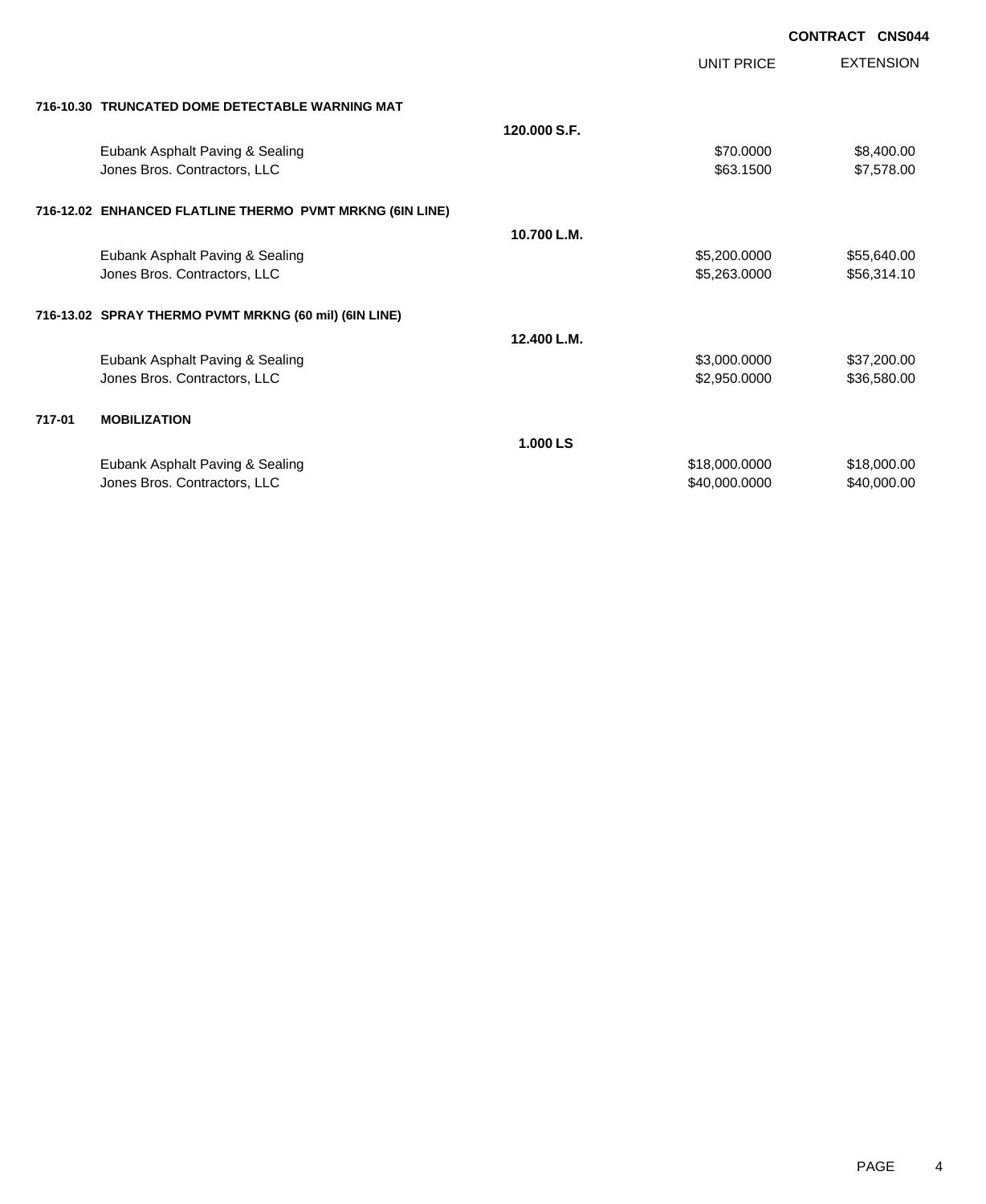## **SUB-TOTAL ROADWAY**

Eubank Asphalt Paving & Sealing \$747,350.20 Jones Bros. Contractors, LLC \$1,025,138.20

### **TOTAL CONTRACT**

Eubank Asphalt Paving & Sealing \$747,350.20 Jones Bros. Contractors, LLC \$1,025,138.20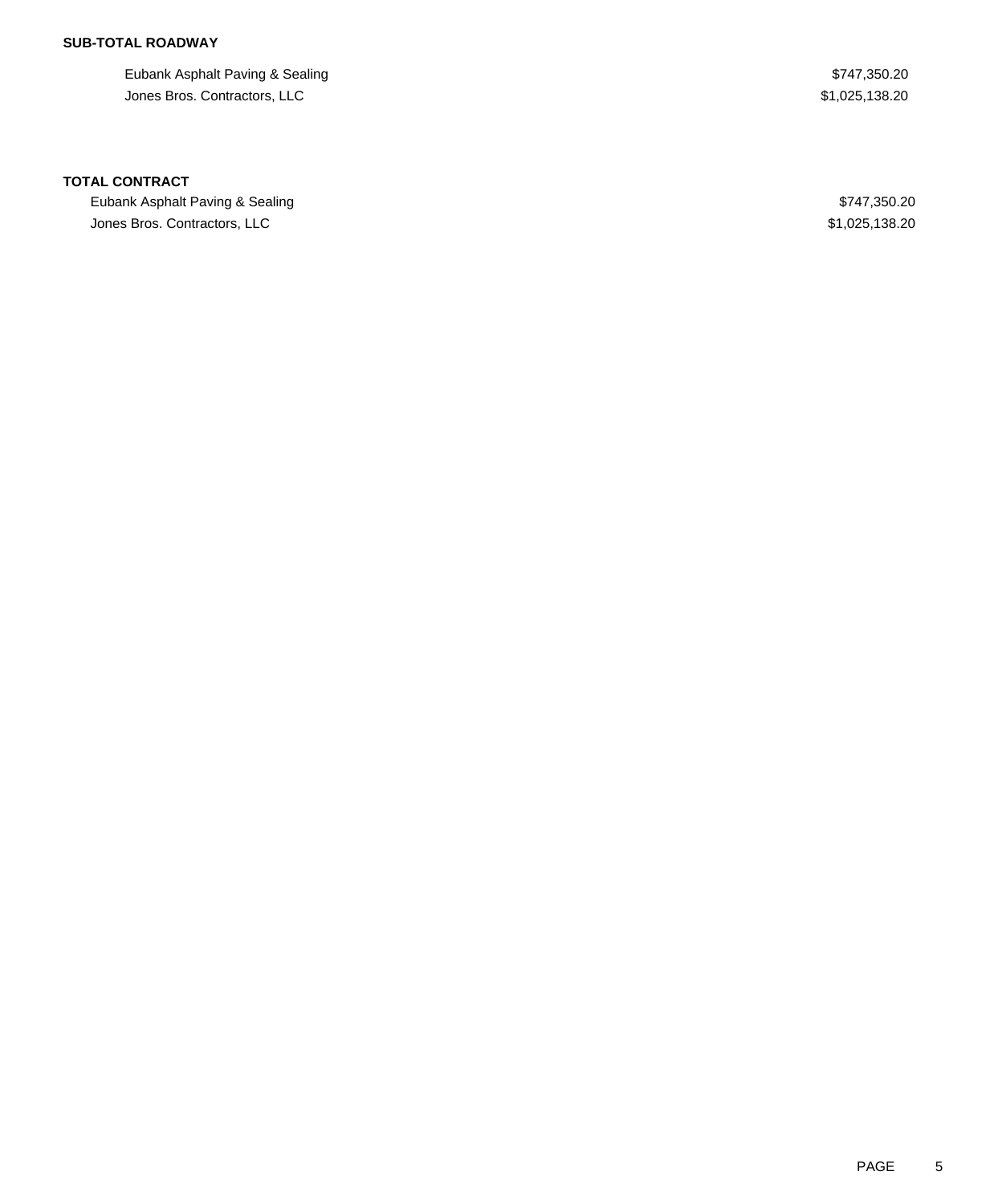PICKETT COUNTY (Contract No. CNS051 Call 070)

HSIP-28(57),69001-3221-94

THE MISCELLANEOUS SAFETY IMPROVEMENTS ON U.S. 127 (S.R. 28) FROM S.R. 295 (L.M. 3.37) TO THE KENTUCKY STATE LINE (L.M. 7.04). PROJECT LENGTH - 3.67 MILES

COMPLETION TIME - ON OR BEFORE JUNE 30, 2018

DBE GOAL 6.00%

Superior Traffic Control, LLC \$44,804.45

TOTAL CONTRACT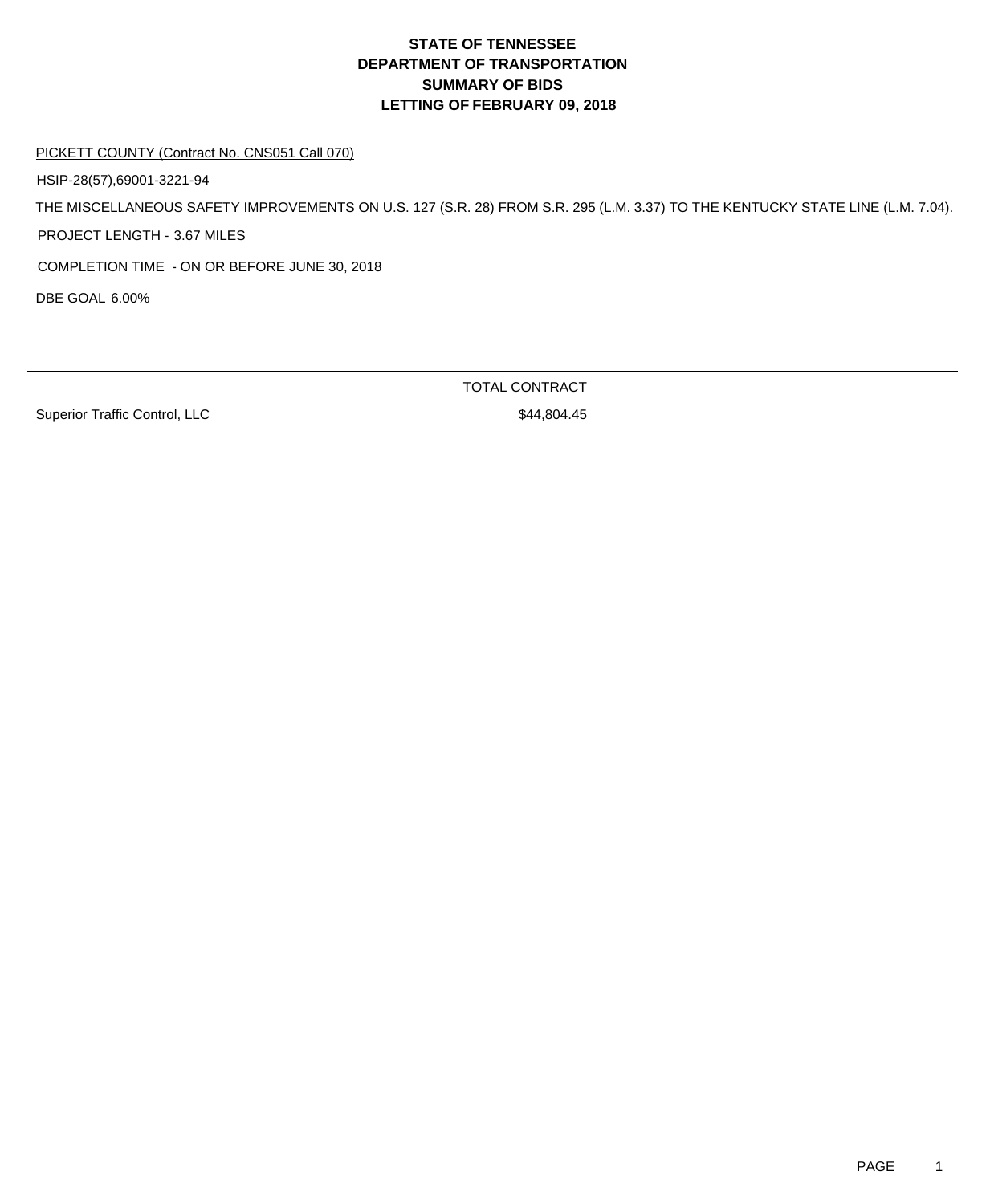|        |                                                    |                |                   | <b>CONTRACT CNS051</b> |
|--------|----------------------------------------------------|----------------|-------------------|------------------------|
|        |                                                    |                | <b>UNIT PRICE</b> | <b>EXTENSION</b>       |
|        | <b>ROADWAY CATEGORY</b>                            |                |                   |                        |
|        | 705-04.21 GUARDRAIL DELINEATION ENHANCEMENT        |                |                   |                        |
|        | <b>Superior Traffic Control, LLC</b>               | 2,067.000 L.F. | \$3.6500          | \$7,544.55             |
| 712-01 | <b>TRAFFIC CONTROL</b>                             |                |                   |                        |
|        | Superior Traffic Control, LLC                      | 1.000 LS       | \$3,000.0000      | \$3,000.00             |
|        | 713-02.14 FLEXIBLE DELINEATOR (WHITE)              |                |                   |                        |
|        | Superior Traffic Control, LLC                      | 24.000 EACH    | \$34.0000         | \$816.00               |
|        | 713-02.20 ROADSIDE OBSTACLE DELINEATION            |                |                   |                        |
|        | Superior Traffic Control, LLC                      | 150.000 S.F.   | \$18.0000         | \$2,700.00             |
|        | 713-02.21 SIGN POST DELINEATION ENHANCEMENT        |                |                   |                        |
|        | Superior Traffic Control, LLC                      | 312.000 L.F.   | \$6.5000          | \$2,028.00             |
|        | 713-11.02 PERFORATED/KNOCKOUT SQUARE TUBE POST     | 1,921.000 LB.  |                   |                        |
|        | Superior Traffic Control, LLC                      |                | \$4.1500          | \$7,972.15             |
|        | 713-11.21 P POST SLIP BASE                         |                |                   |                        |
|        | Superior Traffic Control, LLC                      | 19.000 EACH    | \$350.0000        | \$6,650.00             |
|        | 713-13.02 FLAT SHEET ALUMINUM SIGNS (0.080" THICK) |                |                   |                        |
|        | Superior Traffic Control, LLC                      | 221.000 S.F.   | \$13.5000         | \$2,983.50             |
|        | 713-13.03 FLAT SHEET ALUMINUM SIGNS (0.100" THICK) |                |                   |                        |
|        | <b>Superior Traffic Control, LLC</b>               | 345.000 S.F.   | \$14.2500         | \$4,916.25             |
|        | 713-15.36 REMOVE SIGN, SUPPORT & FOOTING           |                |                   |                        |
|        | Superior Traffic Control, LLC                      | 30.000 EACH    | \$25.0000         | \$750.00               |
|        | 716-02.05 PLASTIC PAVEMENT MARKING (STOP LINE)     |                |                   |                        |
|        | Superior Traffic Control, LLC                      | 164.000 L.F.   | \$21.0000         | \$3,444.00             |
| 717-01 | <b>MOBILIZATION</b>                                |                |                   |                        |
|        | Superior Traffic Control, LLC                      | 1.000 LS       | \$2,000.0000      | \$2,000.00             |

PAGE 2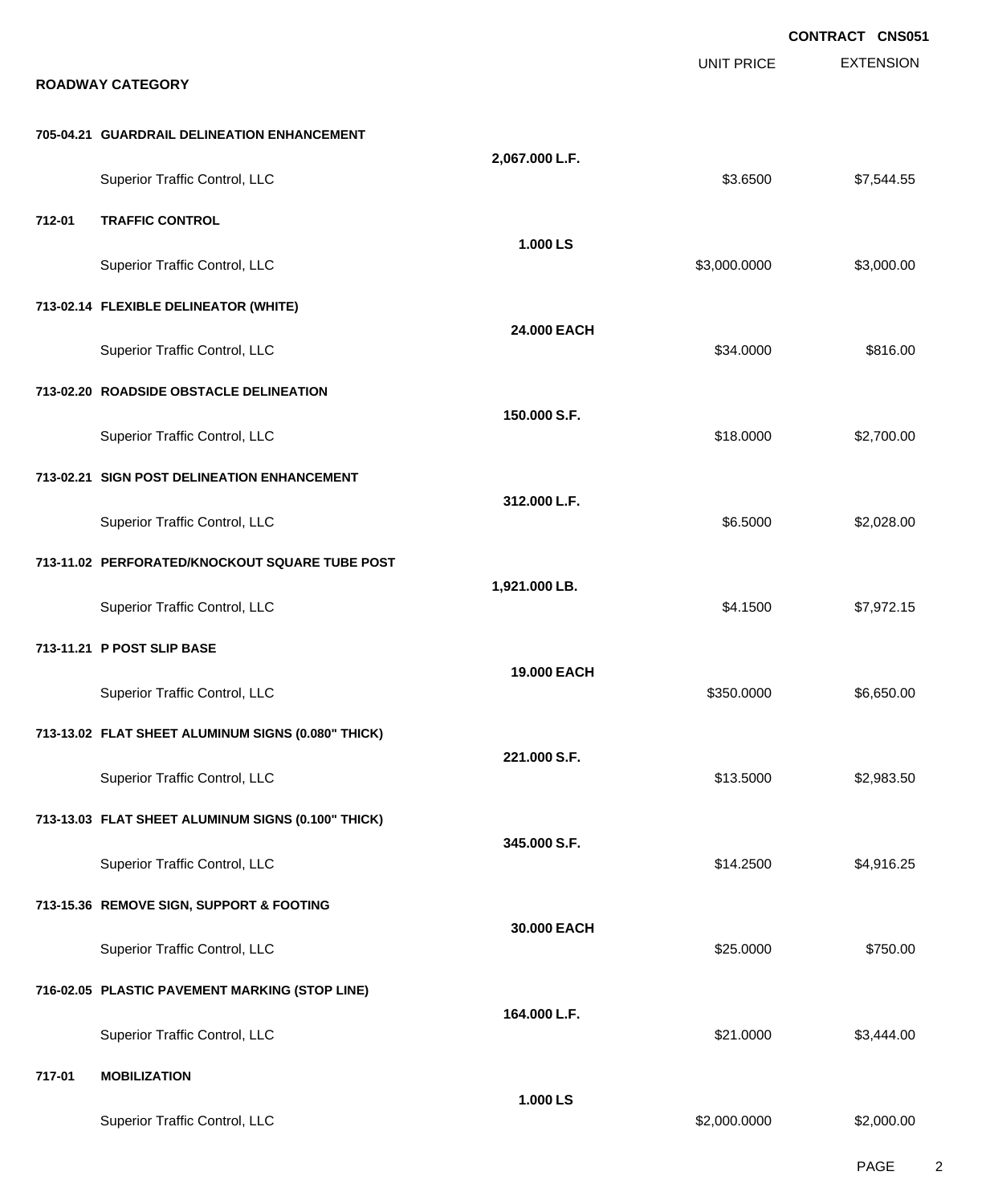Superior Traffic Control, LLC \$44,804.45

## **TOTAL CONTRACT**

Superior Traffic Control, LLC \$44,804.45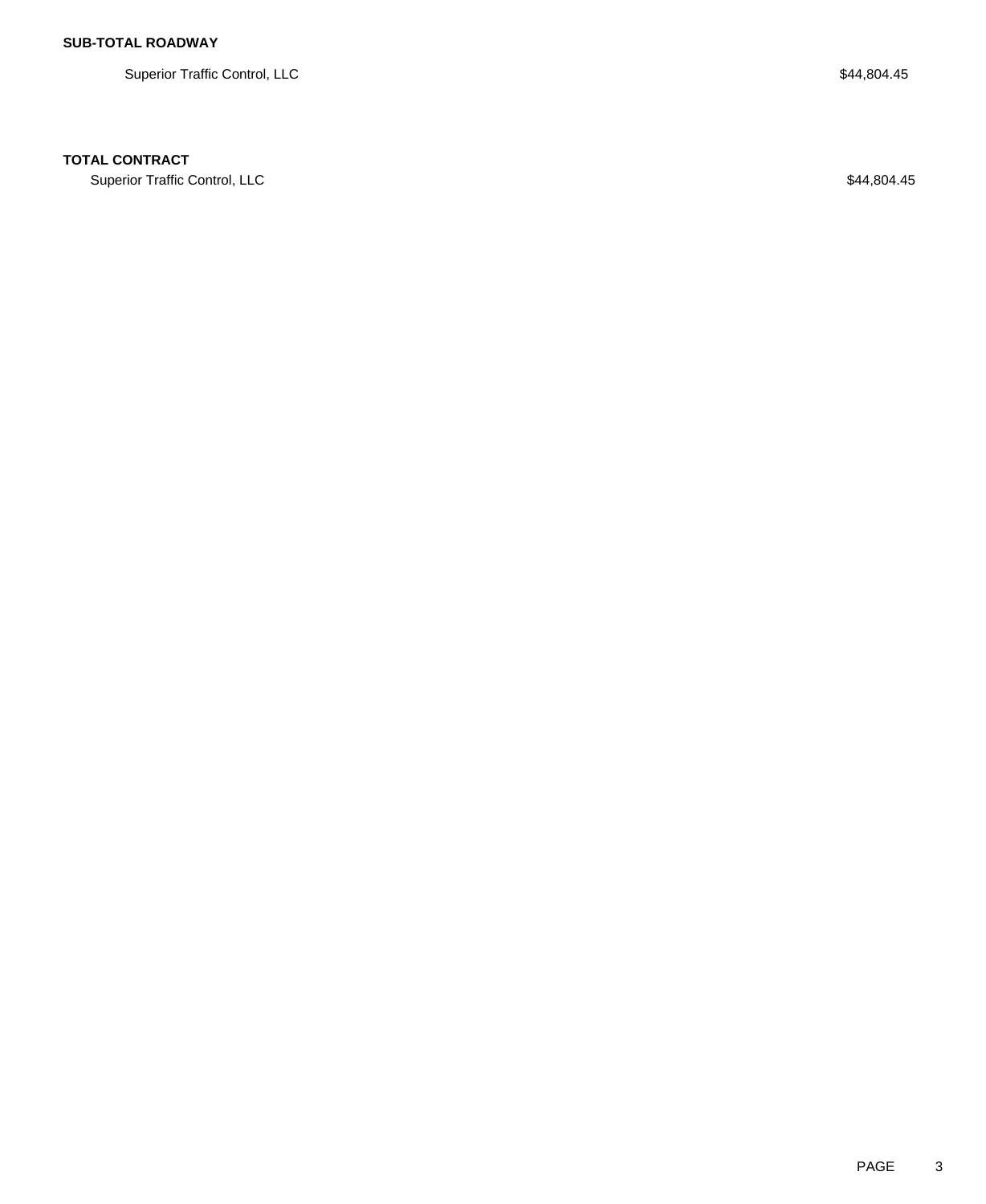### POLK COUNTY (Contract No. CNS021 Call 071)

NH/HSIP-40(36),70068-3210-94,70068-8210-14

THE RESURFACING ON U.S. 64 (S.R. 40) FROM WEST OF THE OCOEE RIVER RECREATION AREA, CANEY CREEK TAKE OUT (L.M. 13.00) TO MILE POST 17.0 (L.M. 17.00).

PROJECT LENGTH - 4.000 MILES

COMPLETION TIME - ON OR BEFORE JULY 31, 2018

DBE GOAL 5.00%

Talley Construction Company, Inc. 6. The state of the state of the state state state state state state state state state state state state state state state state state state state state state state state state state state Wright Brothers Construction Company, Inc.  $$1,136,485.20$ 

TOTAL CONTRACT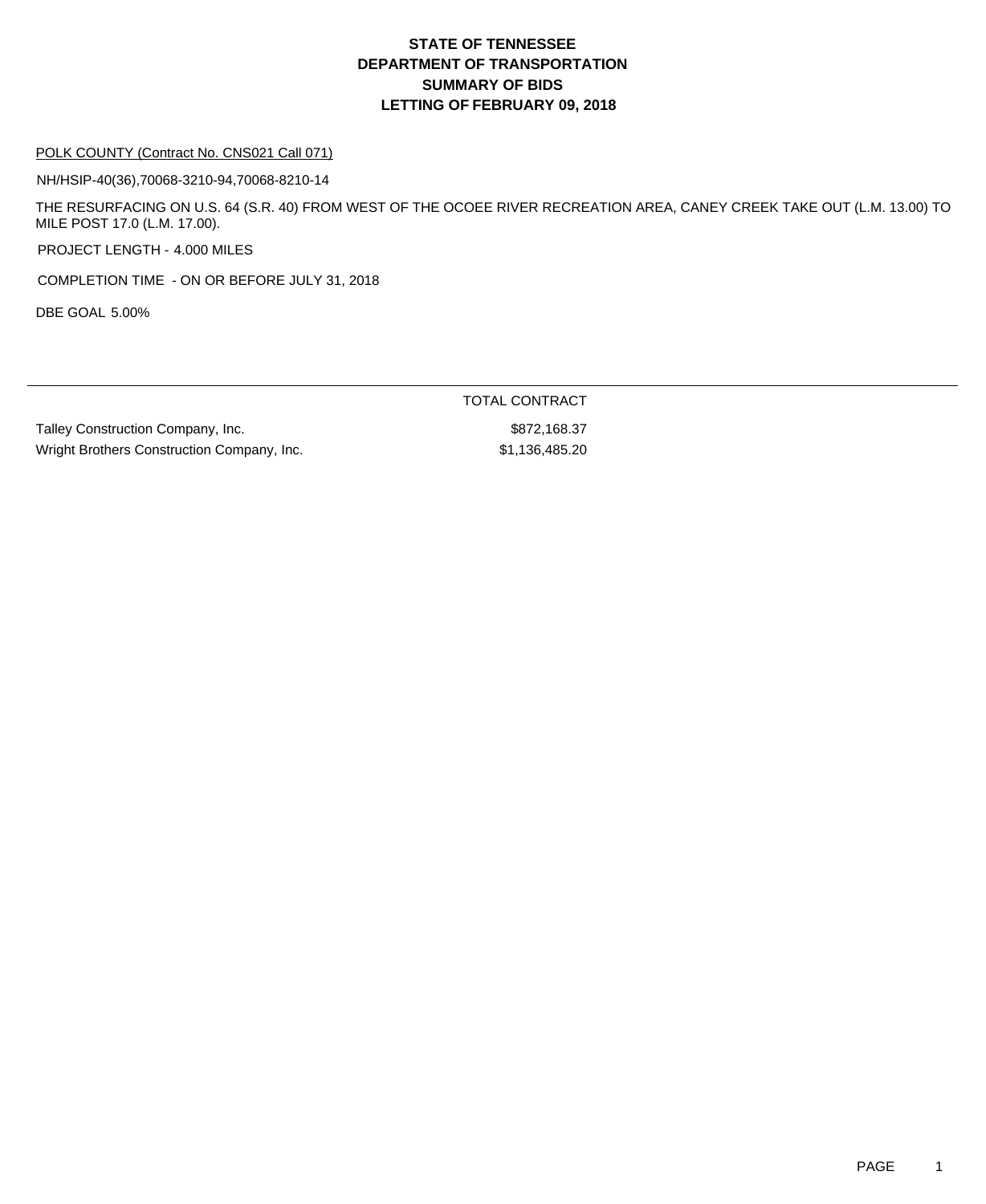|        |                                                                                 |                   |                              | <b>CONTRACT CNS021</b>       |
|--------|---------------------------------------------------------------------------------|-------------------|------------------------------|------------------------------|
|        |                                                                                 |                   | <b>UNIT PRICE</b>            | <b>EXTENSION</b>             |
|        | <b>ROADWAY CATEGORY</b>                                                         |                   |                              |                              |
| 303-01 | MINERAL AGGREGATE, TYPE A BASE, GRADING D                                       |                   |                              |                              |
|        |                                                                                 | 391,000 TON       |                              |                              |
|        | Talley Construction Company, Inc.<br>Wright Brothers Construction Company, Inc. |                   | \$51.0700<br>\$75.0000       | \$19,968.37<br>\$29,325.00   |
| 403-01 | BITUMINOUS MATERIAL FOR TACK COAT (TC)                                          |                   |                              |                              |
|        |                                                                                 | 31,000 TON        |                              |                              |
|        | Talley Construction Company, Inc.<br>Wright Brothers Construction Company, Inc. |                   | \$691.0100<br>\$550.0000     | \$21,421.31<br>\$17,050.00   |
|        | 403-01.10 High Performance Fog Seals                                            |                   |                              |                              |
|        |                                                                                 | 9,387.000 S.Y.    |                              |                              |
|        | Talley Construction Company, Inc.<br>Wright Brothers Construction Company, Inc. |                   | \$0.9200<br>\$2.5000         | \$8,636.04<br>\$23,467.50    |
|        | 411-01.10 ACS MIX(PG64-22) GRADING D                                            |                   |                              |                              |
|        |                                                                                 | 5,328.000 TON     |                              |                              |
|        | Talley Construction Company, Inc.<br>Wright Brothers Construction Company, Inc. |                   | \$101.7000<br>\$127.0000     | \$541,857.60<br>\$676,656.00 |
|        | 411-12.03 SCORING FOR RUMBLE STRIPE (NON-CONTINUOUS) (8IN WIDTH)                |                   |                              |                              |
|        |                                                                                 | 6.400 L.M.        |                              |                              |
|        | Talley Construction Company, Inc.<br>Wright Brothers Construction Company, Inc. |                   | \$718.7500<br>\$790.0000     | \$4,600.00<br>\$5,056.00     |
|        | 415-01.02 COLD PLANING BITUMINOUS PAVEMENT                                      |                   |                              |                              |
|        |                                                                                 | 61,152.000 S.Y.   |                              |                              |
|        | Talley Construction Company, Inc.<br>Wright Brothers Construction Company, Inc. |                   | \$1.6300<br>\$2.8500         | \$99,677.76<br>\$174,283.20  |
|        | 705-02.10 GUARDRAIL TRANSITION 27IN TO 31IN                                     |                   |                              |                              |
|        |                                                                                 | <b>1.000 EACH</b> |                              |                              |
|        | Talley Construction Company, Inc.<br>Wright Brothers Construction Company, Inc. |                   | \$115.0000<br>\$220.0000     | \$115.00<br>\$220.00         |
|        | 705-06.01 W BEAM GR (TYPE 2) MASH TL3                                           |                   |                              |                              |
|        |                                                                                 | 50.000 L.F.       |                              |                              |
|        | Talley Construction Company, Inc.<br>Wright Brothers Construction Company, Inc. |                   | \$20.7000<br>\$24.0000       | \$1,035.00<br>\$1,200.00     |
|        | 705-06.11 GR TERMINAL (IN-INLINE) MASH TL3                                      |                   |                              |                              |
|        | Talley Construction Company, Inc.                                               | <b>1.000 EACH</b> | \$920.0000                   | \$920.00                     |
|        | Wright Brothers Construction Company, Inc.                                      |                   | \$1,400.0000                 | \$1,400.00                   |
|        | 705-06.20 TANGENT ENERGY ABSORBING TERM MASH TL-3                               |                   |                              |                              |
|        |                                                                                 | 3.000 EACH        |                              |                              |
|        | Talley Construction Company, Inc.<br>Wright Brothers Construction Company, Inc. |                   | \$3,047.5000<br>\$3,900.0000 | \$9,142.50<br>\$11,700.00    |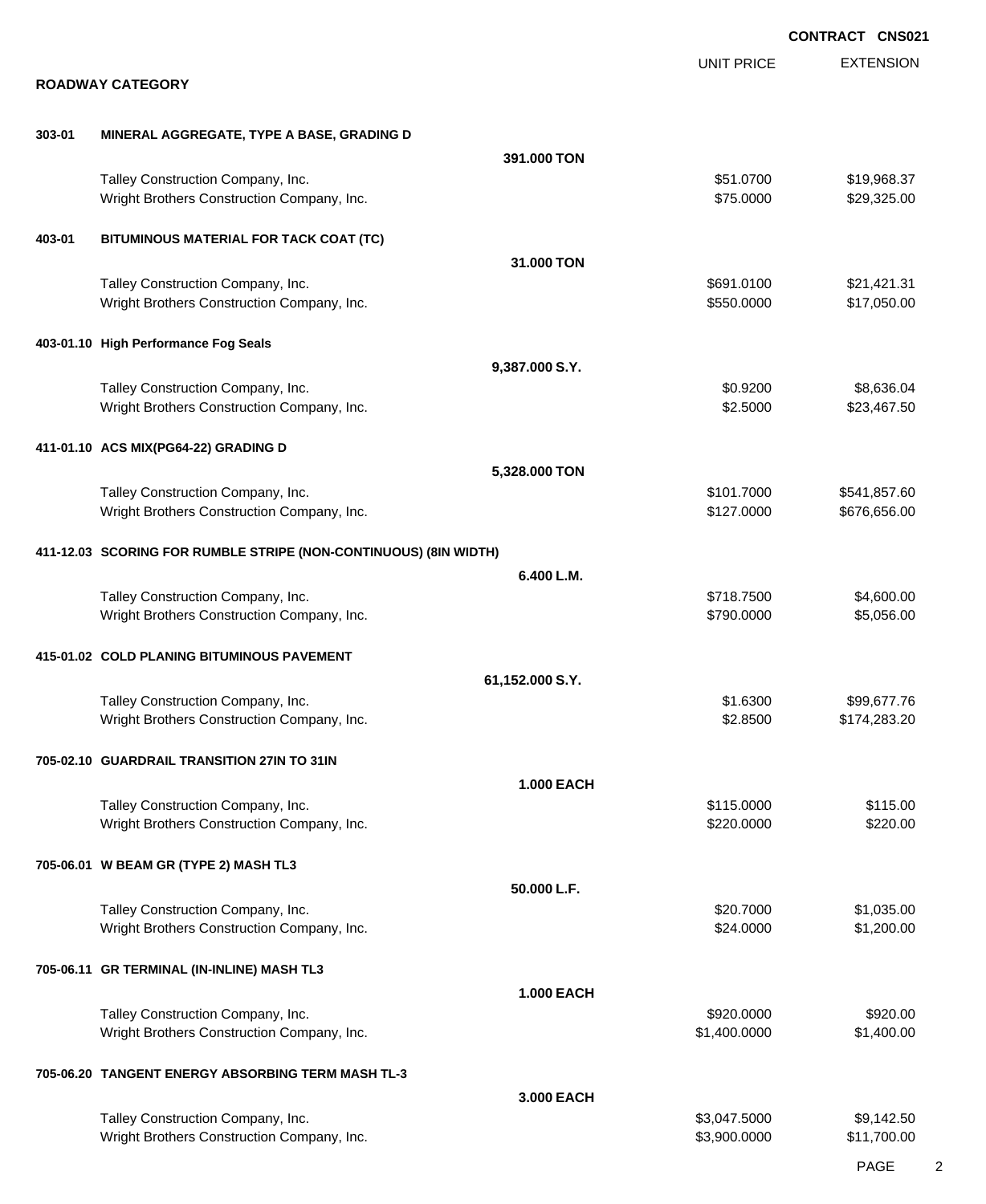|        |                                                                                 |                   | <b>CONTRACT CNS021</b>         |                            |
|--------|---------------------------------------------------------------------------------|-------------------|--------------------------------|----------------------------|
|        |                                                                                 |                   | <b>UNIT PRICE</b>              | <b>EXTENSION</b>           |
| 706-01 | <b>GUARDRAIL REMOVED</b>                                                        |                   |                                |                            |
|        |                                                                                 | 175.000 L.F.      |                                |                            |
|        | Talley Construction Company, Inc.<br>Wright Brothers Construction Company, Inc. |                   | \$1.1500<br>\$1.1000           | \$201.25<br>\$192.50       |
| 712-01 | <b>TRAFFIC CONTROL</b>                                                          |                   |                                |                            |
|        |                                                                                 | 1.000 LS          |                                |                            |
|        | Talley Construction Company, Inc.<br>Wright Brothers Construction Company, Inc. |                   | \$35,600.0000<br>\$53,560.0000 | \$35,600.00<br>\$53,560.00 |
|        | 712-04.02 FLEXIBLE DRUMS (CHANNELIZATION)                                       |                   |                                |                            |
|        |                                                                                 | 8.000 EACH        |                                |                            |
|        | Talley Construction Company, Inc.<br>Wright Brothers Construction Company, Inc. |                   | \$40.2500<br>\$22.0000         | \$322.00<br>\$176.00       |
|        | 712-05.01 WARNING LIGHTS (TYPE A)                                               |                   |                                |                            |
|        |                                                                                 | 8.000 EACH        |                                |                            |
|        | Talley Construction Company, Inc.<br>Wright Brothers Construction Company, Inc. |                   | \$28.7500<br>\$22.0000         | \$230.00<br>\$176.00       |
| 712-06 | <b>SIGNS (CONSTRUCTION)</b>                                                     |                   |                                |                            |
|        |                                                                                 | 384,000 S.F.      |                                |                            |
|        | Talley Construction Company, Inc.<br>Wright Brothers Construction Company, Inc. |                   | \$7.4800<br>\$7.2500           | \$2,872.32<br>\$2,784.00   |
|        | 713-16.01 CHANGEABLE MESSAGE SIGN UNIT                                          |                   |                                |                            |
|        |                                                                                 | <b>2.000 EACH</b> |                                |                            |
|        | Talley Construction Company, Inc.                                               |                   | \$10,350.0000                  | \$20,700.00                |
|        | Wright Brothers Construction Company, Inc.                                      |                   | \$4,400.0000                   | \$8,800.00                 |
|        | 716-01.21 Snwplwble Pvmt Mrkrs (Bi-Dir)(1 Color)                                |                   |                                |                            |
|        |                                                                                 | 264,000 EACH      |                                |                            |
|        | Talley Construction Company, Inc.                                               |                   | \$32,2000                      | \$8,500.80                 |
|        | Wright Brothers Construction Company, Inc.                                      |                   | \$31.0000                      | \$8,184.00                 |
|        | 716-02.06 PLASTIC PAVEMENT MARKING (TURN LANE ARROW)                            |                   |                                |                            |
|        |                                                                                 | 3,000 EACH        |                                |                            |
|        | Talley Construction Company, Inc.<br>Wright Brothers Construction Company, Inc. |                   | \$172.5000<br>\$166.0000       | \$517.50<br>\$498.00       |
|        | 716-03.09 PLASTIC WORD PAVEMENT MARKING (SLOW)                                  |                   |                                |                            |
|        |                                                                                 | <b>1.000 EACH</b> |                                |                            |
|        | Talley Construction Company, Inc.                                               |                   | \$258.7500                     | \$258.75                   |
|        | Wright Brothers Construction Company, Inc.                                      |                   | \$250.0000                     | \$250.00                   |
|        | 716-03.10 PLASTIC WORD PAVEMENT MARKING (15 MPH)                                |                   |                                |                            |
|        |                                                                                 | <b>1.000 EACH</b> |                                |                            |
|        | Talley Construction Company, Inc.                                               |                   | \$258.7500                     | \$258.75                   |
|        | Wright Brothers Construction Company, Inc.                                      |                   | \$250.0000                     | \$250.00                   |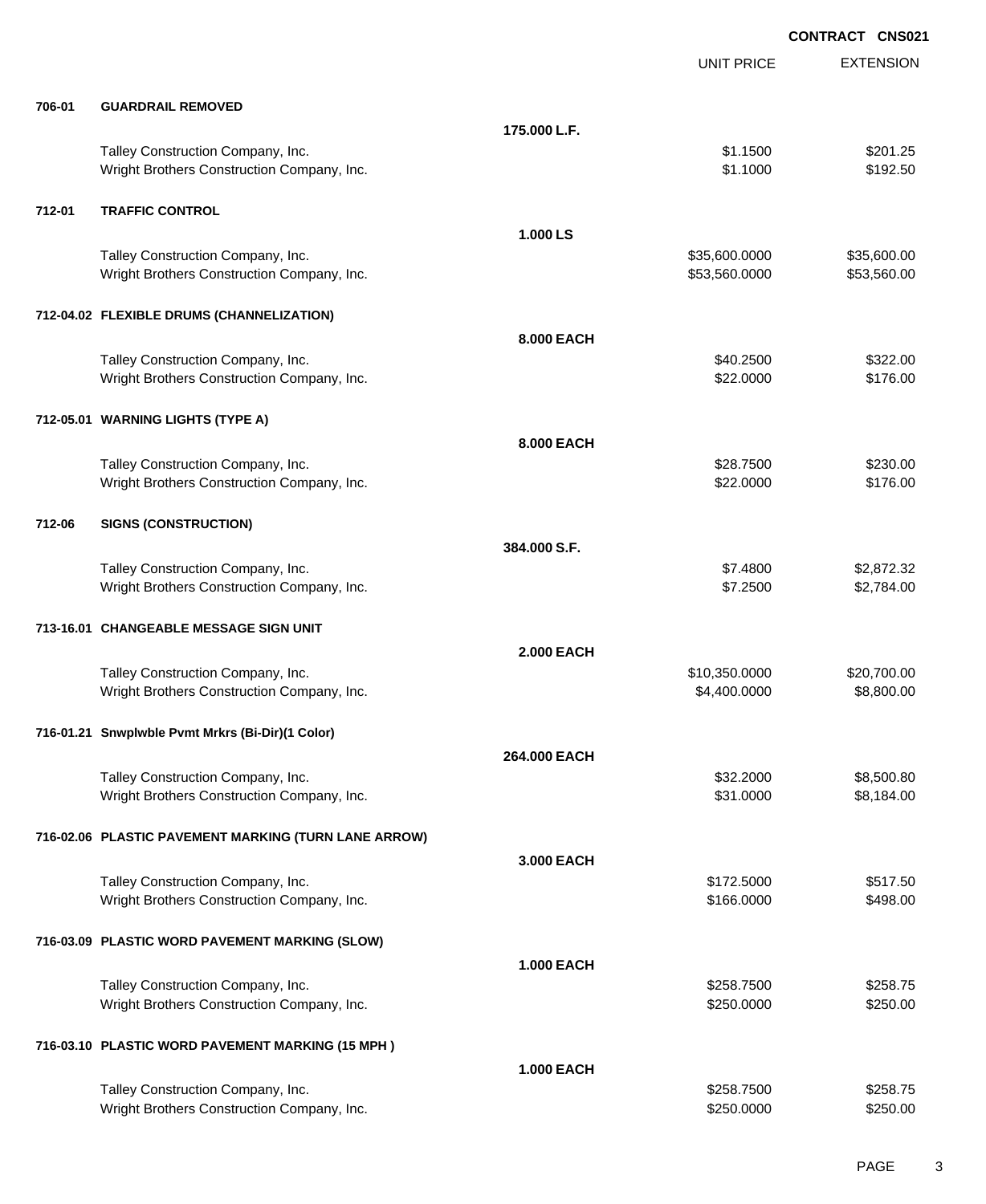|        |                                                                                                             |              |                   | <b>CONTRACT CNS021</b>     |
|--------|-------------------------------------------------------------------------------------------------------------|--------------|-------------------|----------------------------|
|        |                                                                                                             |              | <b>UNIT PRICE</b> | <b>EXTENSION</b>           |
|        | 716-04.04 PLASTIC PAVEMENT MARKING (TRANSVERSE SHOULDER)                                                    |              |                   |                            |
|        |                                                                                                             | 162.000 L.F. |                   |                            |
|        | Talley Construction Company, Inc.                                                                           |              | \$8,9100          | \$1,443.42                 |
|        | Wright Brothers Construction Company, Inc.                                                                  |              | \$8.5000          | \$1,377.00                 |
|        | 716-05.01 PAINTED PAVEMENT MARKING (4" LINE)                                                                |              |                   |                            |
|        |                                                                                                             | 24.000 L.M.  |                   |                            |
|        |                                                                                                             |              | \$1,006.2500      | \$24,150.00                |
|        | Wright Brothers Construction Company, Inc.                                                                  |              | \$970.0000        | \$23,280.00                |
|        | 716-13.02 SPRAY THERMO PVMT MRKNG (60 mil) (6IN LINE)                                                       |              |                   |                            |
|        |                                                                                                             | 16.000 L.M.  |                   |                            |
|        |                                                                                                             |              | \$2,702.5000      |                            |
|        | Wright Brothers Construction Company, Inc.                                                                  |              | \$2,600.0000      | \$41,600.00                |
| 717-01 | <b>MOBILIZATION</b>                                                                                         |              |                   |                            |
|        |                                                                                                             | 1.000 LS     |                   |                            |
|        |                                                                                                             |              |                   |                            |
|        | Wright Brothers Construction Company, Inc.                                                                  |              | \$55,000.0000     | \$55,000.00                |
|        | Talley Construction Company, Inc.<br>Talley Construction Company, Inc.<br>Talley Construction Company, Inc. |              | \$26,500.0000     | \$43,240.00<br>\$26,500.00 |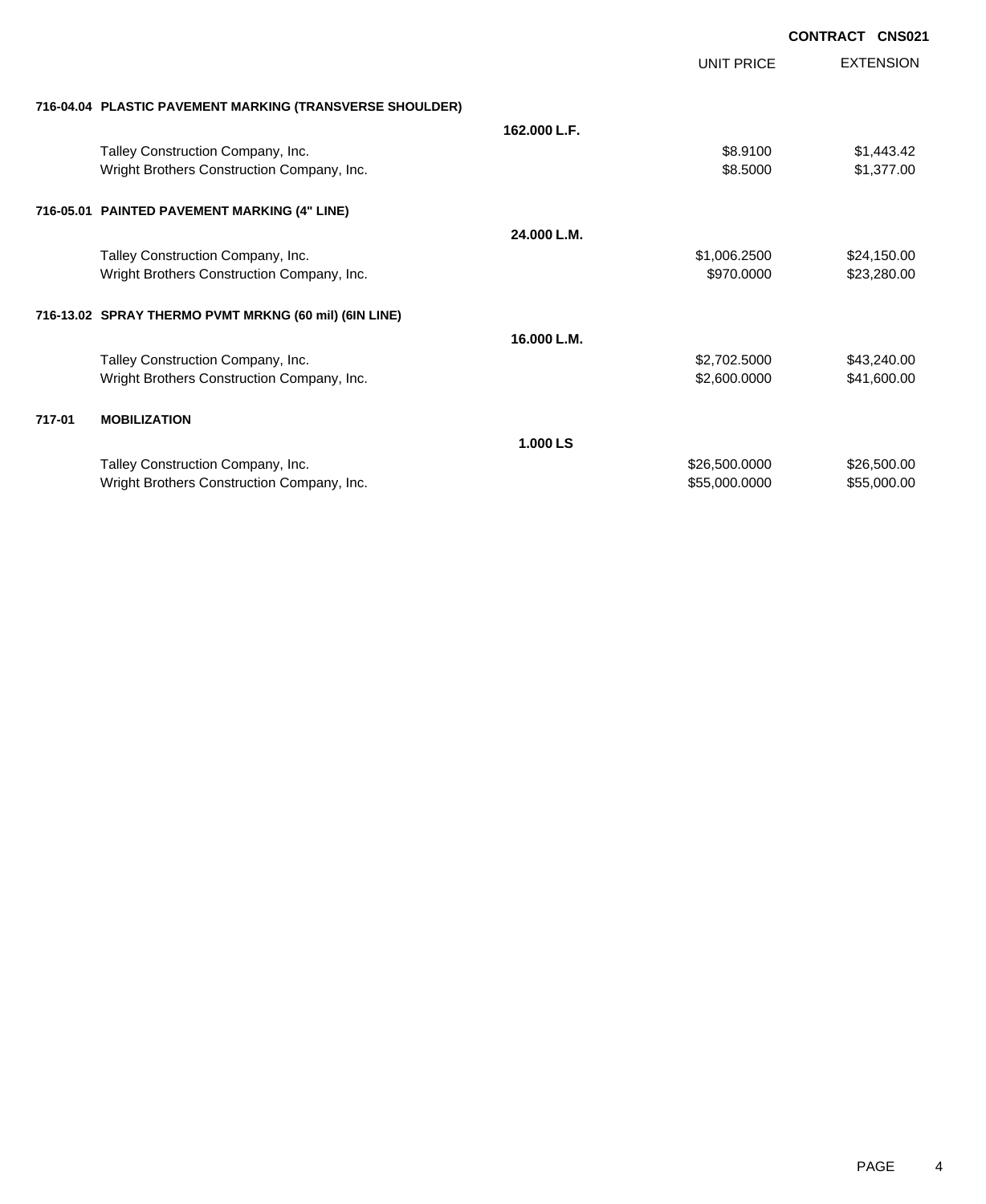## **SUB-TOTAL ROADWAY**

Talley Construction Company, Inc. 6. The state of the state of the state of the state of the state of the state of the state of the state of the state of the state of the state of the state of the state of the state of the Wright Brothers Construction Company, Inc. 61,136,485.20

### **TOTAL CONTRACT**

Talley Construction Company, Inc. 6. The state of the state of the state of the state of the state of the state of the state of the state of the state of the state of the state of the state of the state of the state of the Wright Brothers Construction Company, Inc. 6. The Second Studies of the Studies of the Studies of Studies and Studies and Studies of Studies and Studies and Studies and Studies and Studies and Studies and Studies and Studi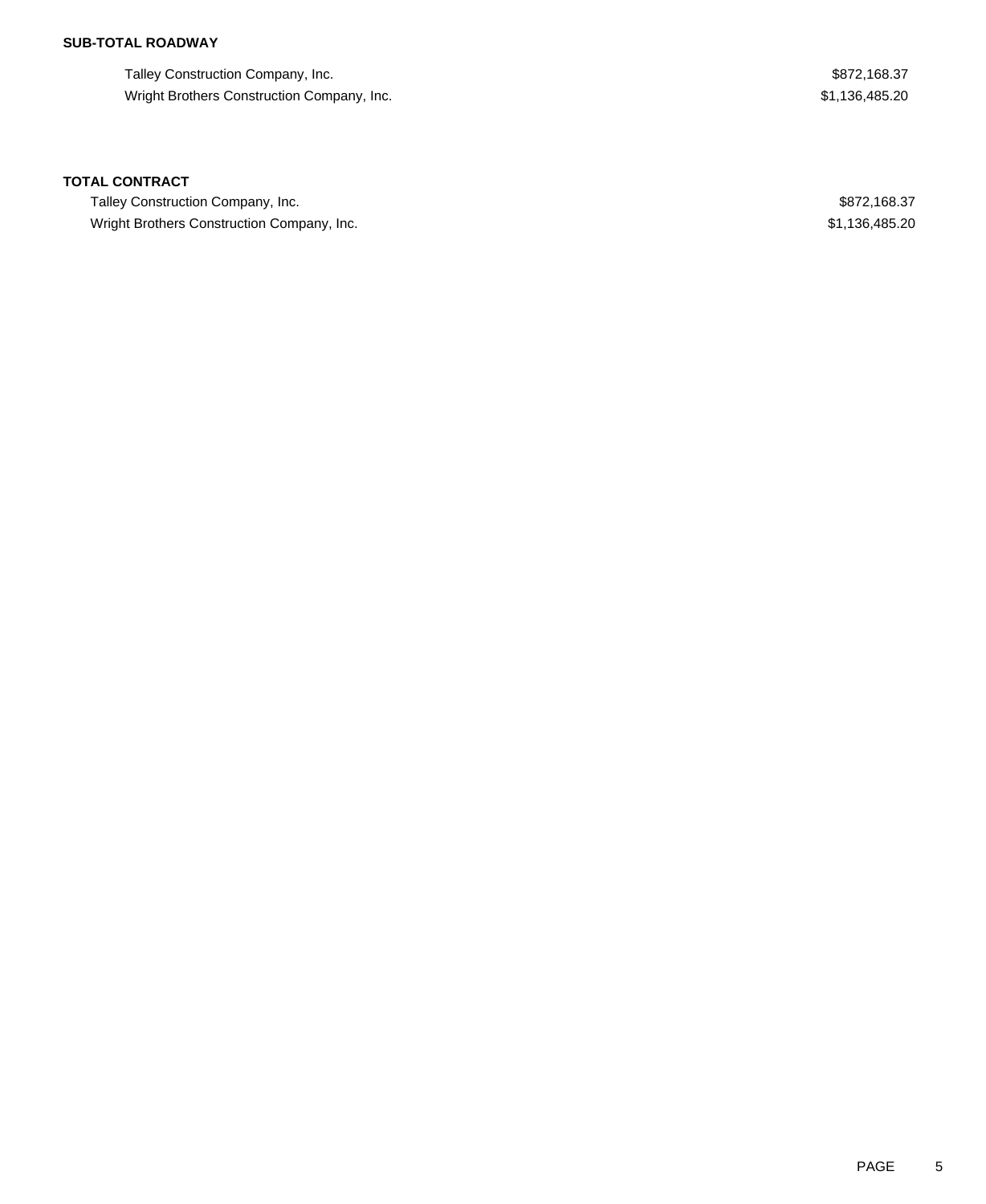#### PUTNAM COUNTY (Contract No. CNS022 Call 072)

STP/HSIP-24(68),71002-3224-94,71002-8224-14

THE RESURFACING (MICROSURFACING) ON U.S. 70N (S.R. 24) FROM THE SMITH COUNTY LINE (L.M. 0.00) TO EAST OF BYERS ROAD (L.M. 11.00).

PROJECT LENGTH - 11.00 MILES

COMPLETION TIME - ON OR BEFORE SEPTEMBER 30, 2018

DBE GOAL 3.50%

TOTAL CONTRACT

Hudson Construction Company **\$526,497.66**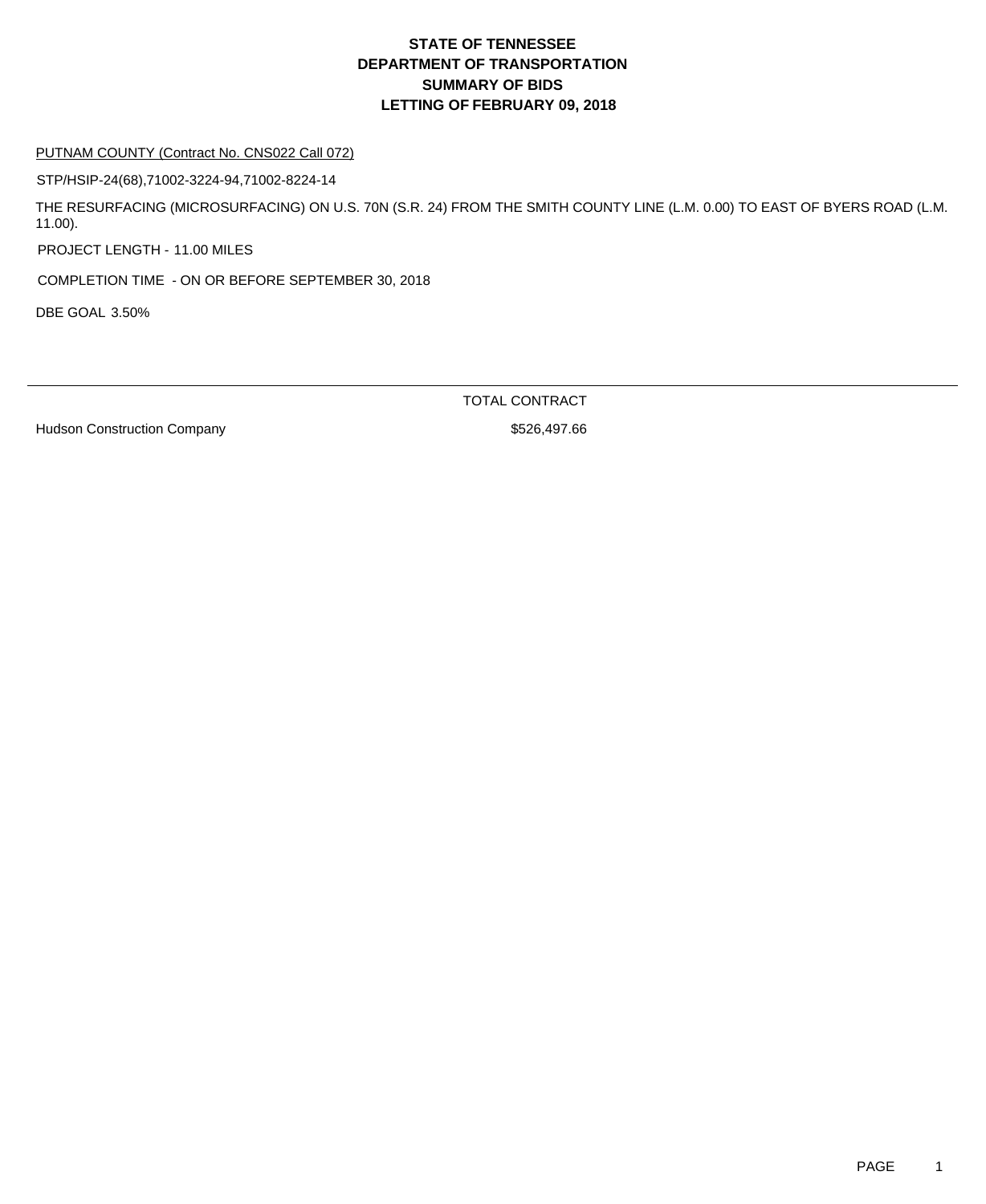|        |                                                                |                 |                   | <b>CONTRACT CNS022</b> |
|--------|----------------------------------------------------------------|-----------------|-------------------|------------------------|
|        | <b>ROADWAY CATEGORY</b>                                        |                 | <b>UNIT PRICE</b> | <b>EXTENSION</b>       |
| 303-01 | MINERAL AGGREGATE, TYPE A BASE, GRADING D                      |                 |                   |                        |
|        | <b>Hudson Construction Company</b>                             | 60,000 TON      | \$46.2500         | \$2,775.00             |
|        | 403-01.01 BITUMINOUS MATERIAL FOR TACK COAT (MICRO-SURFACING)  |                 |                   |                        |
|        | <b>Hudson Construction Company</b>                             | 24.000 TON      | \$340.7900        | \$8,178.96             |
|        | 403-01.10 High Performance Fog Seals                           | 30,824.000 S.Y. |                   |                        |
|        | <b>Hudson Construction Company</b>                             |                 | \$0.4200          | \$12,946.08            |
|        | 414-03.01 EMULSIFIED ASPHALT FOR MICRO-SURFACING               | 194.000 TON     |                   |                        |
|        | <b>Hudson Construction Company</b>                             |                 | \$836.1700        | \$162,216.98           |
|        | 414-03.02 AGGREGATE FOR MICRO SURFACING                        | 1,617.000 TON   |                   |                        |
|        | <b>Hudson Construction Company</b>                             |                 | \$100.3200        | \$162,217.44           |
|        | 705-06.20 TANGENT ENERGY ABSORBING TERM MASH TL-3              | 3.000 EACH      |                   |                        |
| 706-01 | <b>Hudson Construction Company</b><br><b>GUARDRAIL REMOVED</b> |                 | \$2,665.0000      | \$7,995.00             |
|        | <b>Hudson Construction Company</b>                             | 150.000 L.F.    | \$1.1000          | \$165.00               |
| 712-01 | <b>TRAFFIC CONTROL</b>                                         |                 |                   |                        |
|        | <b>Hudson Construction Company</b>                             | 1.000 LS        | \$11,160.0000     | \$11,160.00            |
| 712-06 | <b>SIGNS (CONSTRUCTION)</b>                                    |                 |                   |                        |
|        | <b>Hudson Construction Company</b>                             | 536.000 S.F.    | \$15.0000         | \$8,040.00             |
|        | 716-01.21 Snwplwble Pvmt Mrkrs (Bi-Dir)(1 Color)               | 1,089.000 EACH  |                   |                        |
|        | <b>Hudson Construction Company</b>                             |                 | \$21.0000         | \$22,869.00            |
|        | 716-02.05 PLASTIC PAVEMENT MARKING (STOP LINE)                 | 365.000 L.F.    |                   |                        |
|        | <b>Hudson Construction Company</b>                             |                 | \$9.0000          | \$3,285.00             |
|        | 716-05.01 PAINTED PAVEMENT MARKING (4" LINE)                   | 24.200 L.M.     |                   |                        |
|        | <b>Hudson Construction Company</b>                             |                 | \$450.0000        | \$10,890.00            |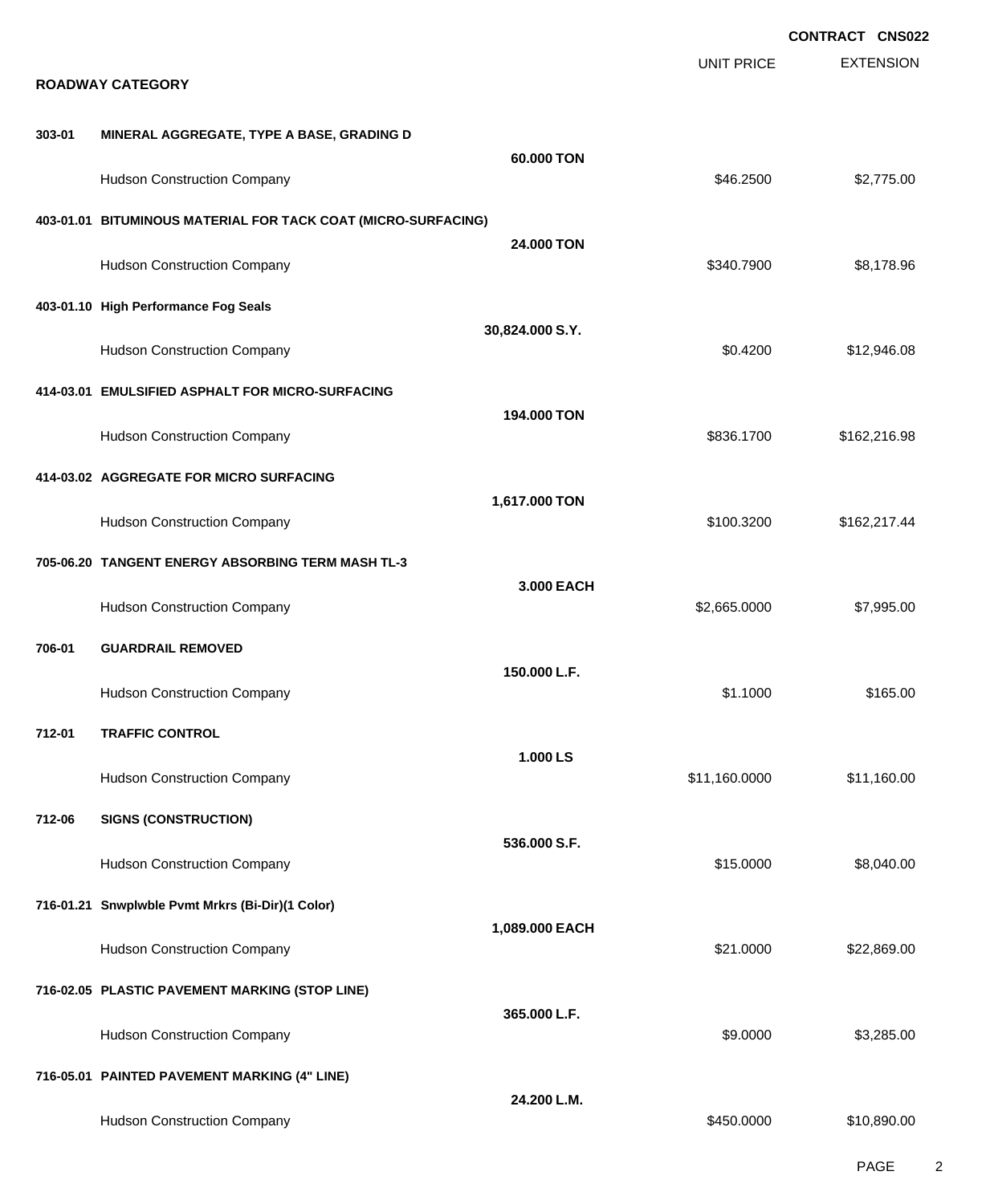|        |                                                       |             |                   | <b>CONTRACT</b><br><b>CNS022</b> |
|--------|-------------------------------------------------------|-------------|-------------------|----------------------------------|
|        |                                                       |             | <b>UNIT PRICE</b> | <b>EXTENSION</b>                 |
|        | 716-08.20 REMOVAL OF PAVEMENT MARKING (LINE)          |             |                   |                                  |
|        | <b>Hudson Construction Company</b>                    | 24.200 L.M. | \$376.0000        | \$9,099.20                       |
|        |                                                       |             |                   |                                  |
|        | 716-13.02 SPRAY THERMO PVMT MRKNG (60 mil) (6IN LINE) | 43.400 L.M. |                   |                                  |
|        | <b>Hudson Construction Company</b>                    |             | \$2,150.0000      | \$93,310.00                      |
| 717-01 | <b>MOBILIZATION</b>                                   |             |                   |                                  |
|        |                                                       | 1.000 LS    |                   |                                  |
|        | <b>Hudson Construction Company</b>                    |             | \$11,350.0000     | \$11,350.00                      |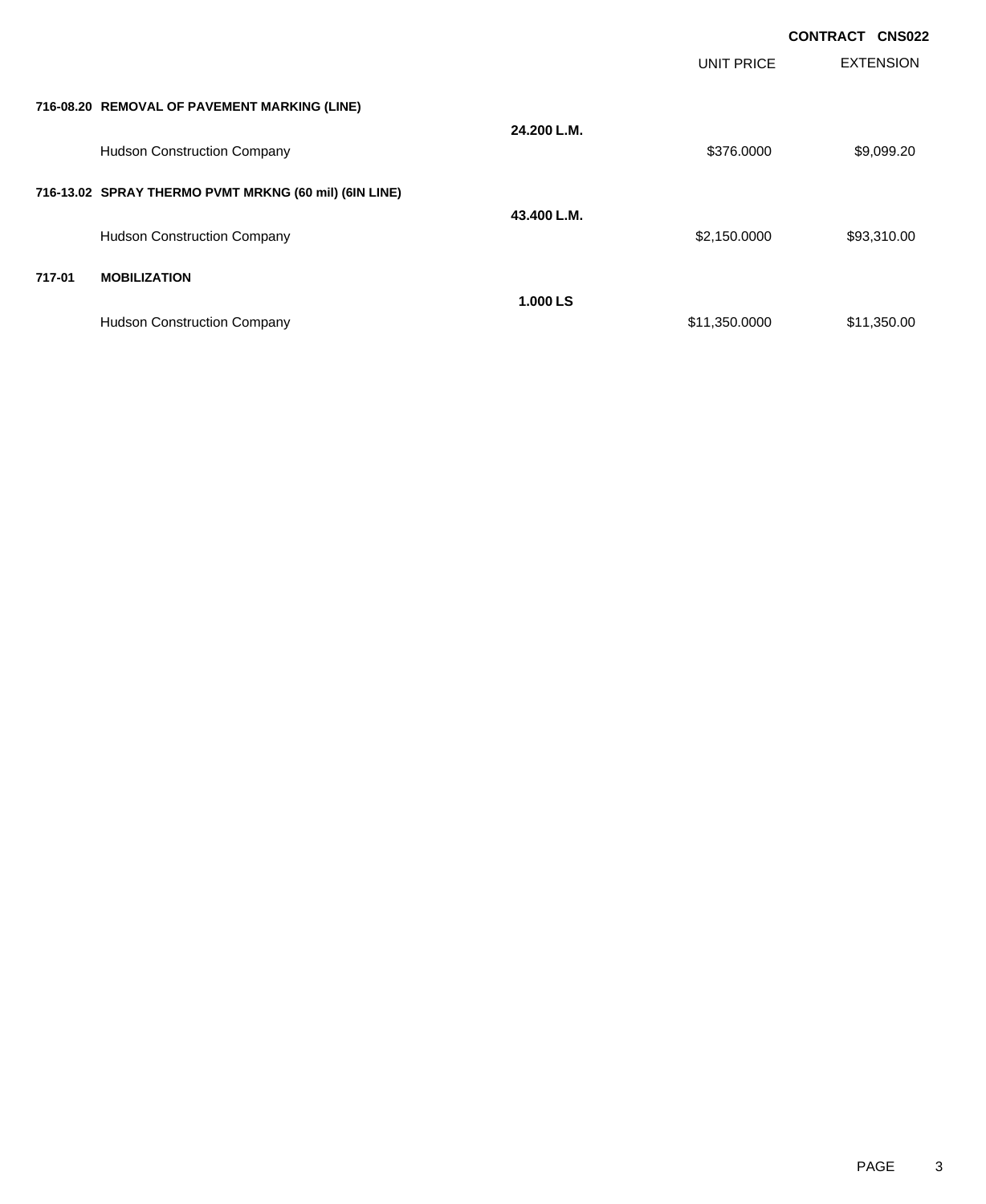Hudson Construction Company **Example 2018** 3526,497.66

## **TOTAL CONTRACT**

Hudson Construction Company **\$526,497.66**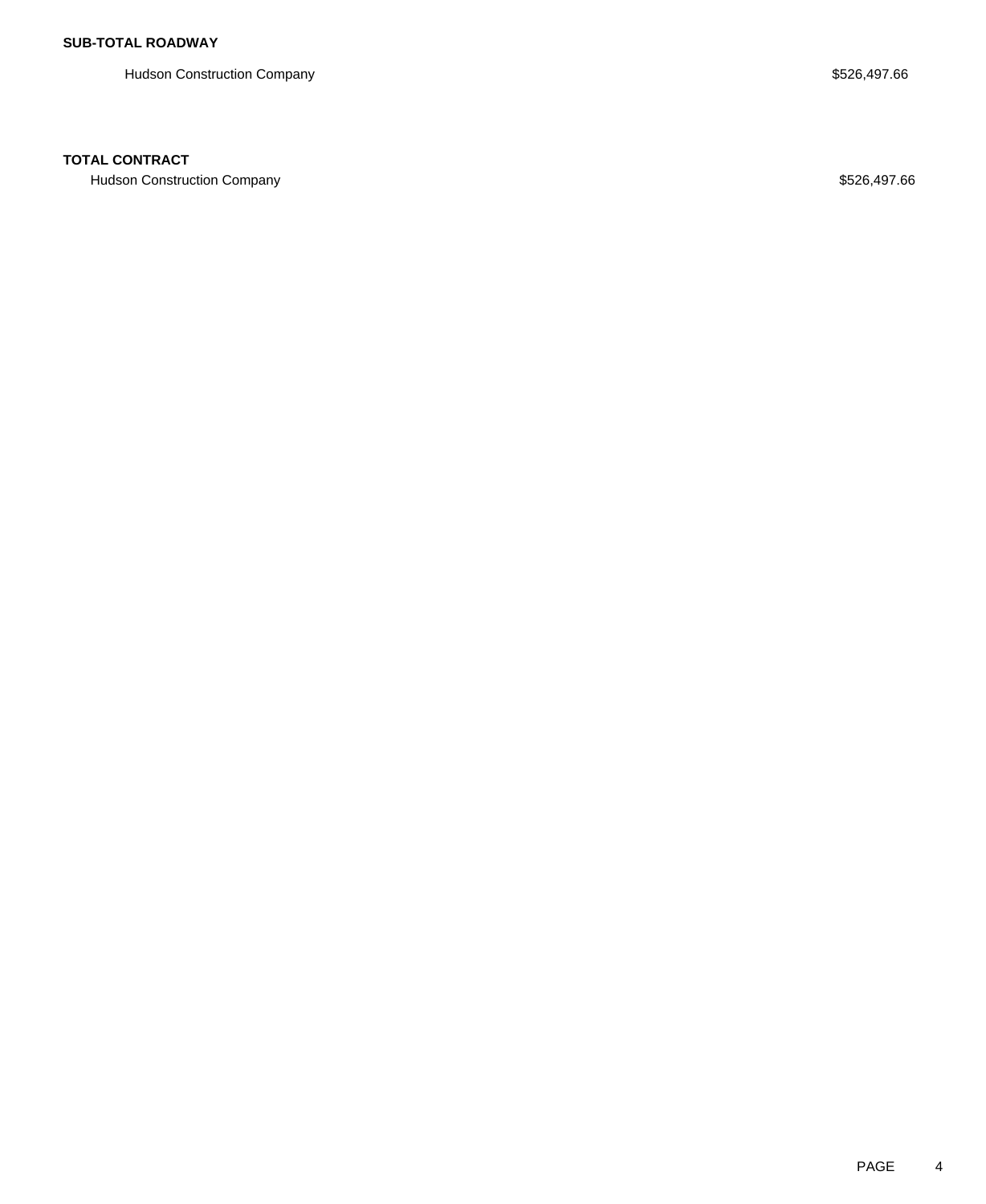TOTAL CONTRACT

### ROBERTSON COUNTY (Contract No. CNS034 Call 073)

STP-52(86),74009-8219-14

THE RESURFACING ON S.R. 52 FROM S.R. 49 (L.M. 0.00) TO THE SUMNER COUNTY LINE (L.M. 7.25).

PROJECT LENGTH - 7.25 MILES

COMPLETION TIME - ON OR BEFORE JULY 31, 2018

DBE GOAL 3.00%

| Rogers Group, Inc.                 | \$1.111.040.15 |
|------------------------------------|----------------|
| Vulcan Construction Materials. LLC | \$1.217.702.85 |
| Charles Deweese Construction, Inc  | \$1,355,810.18 |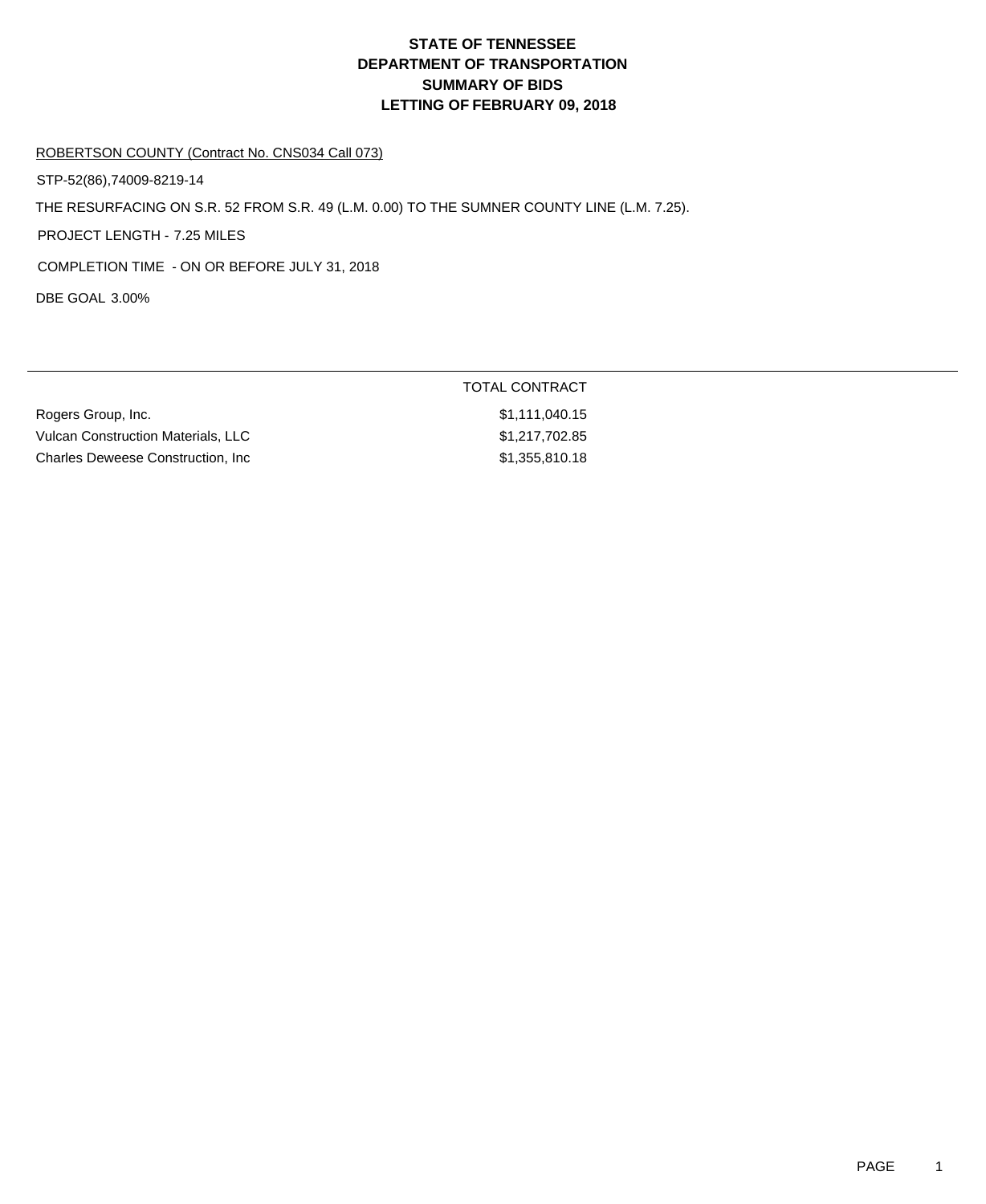|        |                                                                  |                   | <b>CONTRACT CNS03</b> |
|--------|------------------------------------------------------------------|-------------------|-----------------------|
|        |                                                                  | <b>UNIT PRICE</b> | <b>EXTENSION</b>      |
|        | <b>ROADWAY CATEGORY</b>                                          |                   |                       |
| 303-01 | MINERAL AGGREGATE, TYPE A BASE, GRADING D                        |                   |                       |
|        | 3,838.000 TON                                                    |                   |                       |
|        | Rogers Group, Inc.                                               | \$15.1000         | \$57,953.80           |
|        | Vulcan Construction Materials, LLC                               | \$18.0000         | \$69,084.00           |
|        | Charles Deweese Construction, Inc.                               | \$23.6900         | \$90,922.22           |
|        | 307-01.08 ASPHALT CONCRETE MIX (PG64-22) (BPMB-HM) GRADING B-M2  |                   |                       |
|        | 500.000 TON                                                      |                   |                       |
|        | Rogers Group, Inc.                                               | \$60.0000         | \$30,000.00           |
|        | Vulcan Construction Materials, LLC                               | \$55.0000         | \$27,500.00           |
|        | Charles Deweese Construction, Inc.                               | \$68.9000         | \$34,450.00           |
| 403-01 | BITUMINOUS MATERIAL FOR TACK COAT (TC)                           |                   |                       |
|        | 60.000 TON                                                       |                   |                       |
|        | Rogers Group, Inc.                                               | \$780.0000        | \$46,800.00           |
|        | Vulcan Construction Materials, LLC                               | \$650.0000        | \$39,000.00           |
|        | Charles Deweese Construction, Inc.                               | \$791.7700        | \$47,506.20           |
|        | 411-01.10 ACS MIX(PG64-22) GRADING D                             |                   |                       |
|        | 7,733.000 TON                                                    |                   |                       |
|        | Rogers Group, Inc.                                               | \$71.0000         | \$549,043.00          |
|        | Vulcan Construction Materials, LLC                               | \$76.2500         | \$589,641.25          |
|        | Charles Deweese Construction, Inc.                               | \$90.7100         | \$701,460.43          |
|        | 411-02.10 ACS MIX(PG70-22) GRADING D                             |                   |                       |
|        | 1,454.000 TON                                                    |                   |                       |
|        | Rogers Group, Inc.                                               | \$80.0000         | \$116,320.00          |
|        | Vulcan Construction Materials, LLC                               | \$81.2500         | \$118,137.50          |
|        | Charles Deweese Construction, Inc                                | \$92.5200         | \$134,524.08          |
|        | 411-12.02 SCORING SHOULDERS (NON-CONTINUOUS) (16IN WIDTH)        |                   |                       |
|        | 1.400 L.M.                                                       |                   |                       |
|        | Rogers Group, Inc.                                               | \$1,010.0000      | \$1,414.00            |
|        | Vulcan Construction Materials, LLC                               | \$600.0000        | \$840.00              |
|        | Charles Deweese Construction, Inc.                               | \$1,000.0000      | \$1,400.00            |
|        | 411-12.03 SCORING FOR RUMBLE STRIPE (NON-CONTINUOUS) (8IN WIDTH) |                   |                       |
|        | 10.300 L.M.                                                      |                   |                       |
|        | Rogers Group, Inc.                                               | \$932.0000        | \$9,599.60            |
|        | Vulcan Construction Materials, LLC                               | \$600.0000        | \$6,180.00            |
|        | Charles Deweese Construction, Inc.                               | \$925.0000        | \$9,527.50            |
|        | 415-01.01 COLD PLANING BITUMINOUS PAVEMENT                       |                   |                       |
|        | 9,100.000 TON                                                    |                   |                       |
|        | Rogers Group, Inc.                                               | \$10.0000         | \$91,000.00           |
|        | Vulcan Construction Materials, LLC                               | \$18.0000         | \$163,800.00          |
|        | Charles Deweese Construction, Inc                                | \$14.5500         | \$132,405.00          |

**CONTRACT CNS034**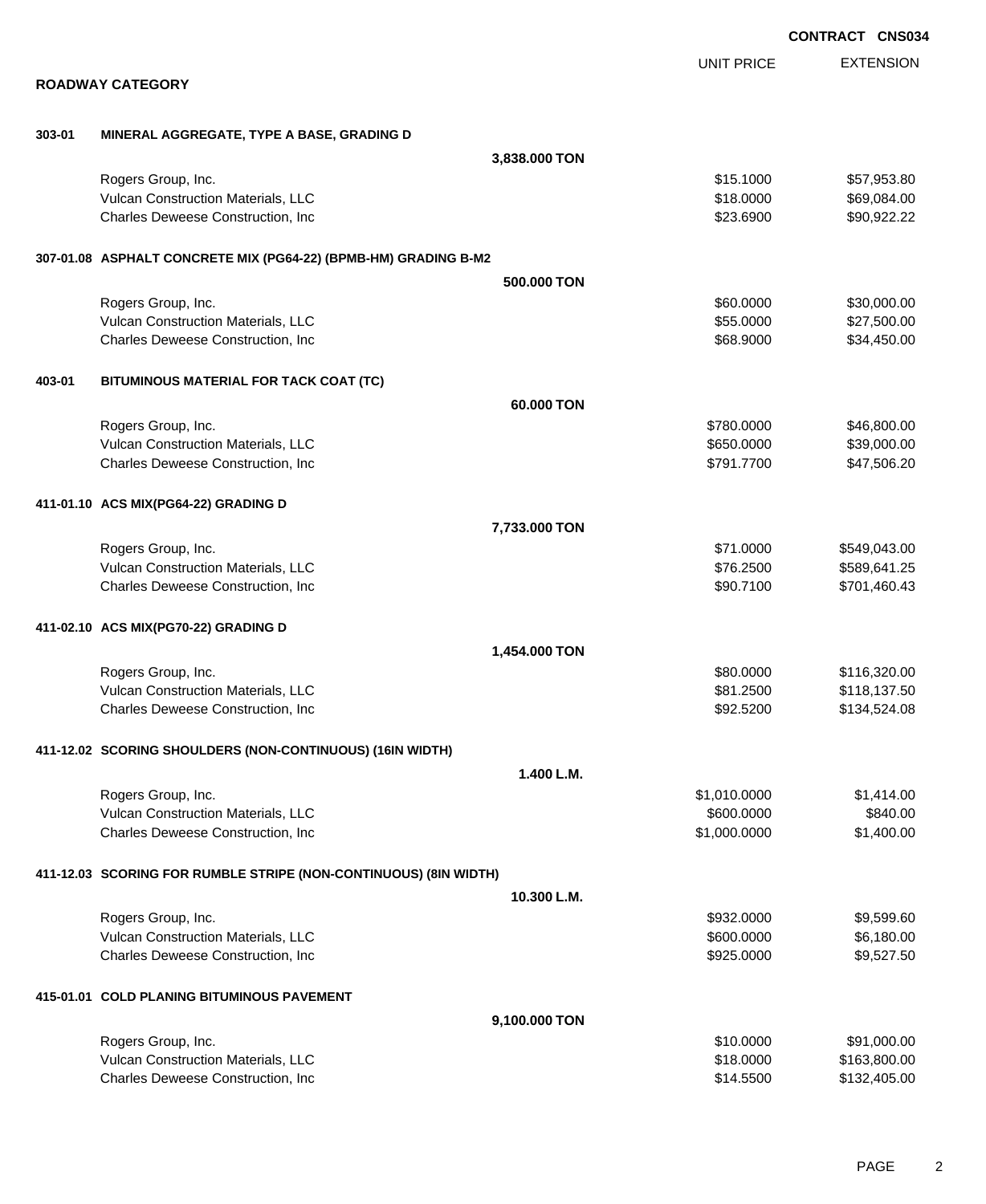**CONTRACT CNS034**

UNIT PRICE

EXTENSION

|        | 705-06.01 W BEAM GR (TYPE 2) MASH TL3            |                   |               |             |
|--------|--------------------------------------------------|-------------------|---------------|-------------|
|        |                                                  | 365.000 L.F.      |               |             |
|        | Rogers Group, Inc.                               |                   | \$22,7500     | \$8,303.75  |
|        | Vulcan Construction Materials, LLC               |                   | \$19.3500     | \$7,062.75  |
|        | Charles Deweese Construction, Inc                |                   | \$27.0000     | \$9,855.00  |
| 706-01 | <b>GUARDRAIL REMOVED</b>                         |                   |               |             |
|        |                                                  | 365.000 L.F.      |               |             |
|        | Rogers Group, Inc.                               |                   | \$2.0000      | \$730.00    |
|        | Vulcan Construction Materials, LLC               |                   | \$1.3500      | \$492.75    |
|        | Charles Deweese Construction, Inc.               |                   | \$4.7500      | \$1,733.75  |
|        | 706-10.26 ROUNDED END ELEMENT                    |                   |               |             |
|        |                                                  | <b>1.000 EACH</b> |               |             |
|        | Rogers Group, Inc.                               |                   | \$65.0000     | \$65.00     |
|        | Vulcan Construction Materials, LLC               |                   | \$57.6000     | \$57.60     |
|        | Charles Deweese Construction, Inc.               |                   | \$265.0000    | \$265.00    |
| 712-01 | <b>TRAFFIC CONTROL</b>                           |                   |               |             |
|        |                                                  | 1.000 LS          |               |             |
|        | Rogers Group, Inc.                               |                   | \$18,800.0000 | \$18,800.00 |
|        | Vulcan Construction Materials, LLC               |                   | \$36,175.0000 | \$36,175.00 |
|        | Charles Deweese Construction, Inc                |                   | \$26,250.0000 | \$26,250.00 |
|        | 712-04.01 FLEXIBLE DRUMS (CHANNELIZING)          |                   |               |             |
|        |                                                  | 25.000 EACH       |               |             |
|        | Rogers Group, Inc.                               |                   | \$15.0000     | \$375.00    |
|        | Vulcan Construction Materials, LLC               |                   | \$10.0000     | \$250.00    |
|        | Charles Deweese Construction, Inc                |                   | \$15.0000     | \$375.00    |
|        | 712-05.01 WARNING LIGHTS (TYPE A)                |                   |               |             |
|        |                                                  | <b>4.000 EACH</b> |               |             |
|        | Rogers Group, Inc.                               |                   | \$12.5000     | \$50.00     |
|        | Vulcan Construction Materials, LLC               |                   | \$5.0000      | \$20.00     |
|        | Charles Deweese Construction, Inc                |                   | \$12.5000     | \$50.00     |
| 712-06 | <b>SIGNS (CONSTRUCTION)</b>                      |                   |               |             |
|        |                                                  | 688.000 S.F.      |               |             |
|        | Rogers Group, Inc.                               |                   | \$7.2500      | \$4,988.00  |
|        | Vulcan Construction Materials, LLC               |                   | \$9.2500      | \$6,364.00  |
|        | Charles Deweese Construction, Inc                |                   | \$7.2500      | \$4,988.00  |
|        | 716-01.21 Snwplwble Pvmt Mrkrs (Bi-Dir)(1 Color) |                   |               |             |
|        |                                                  | 479.000 EACH      |               |             |
|        | Rogers Group, Inc.                               |                   | \$28.0000     | \$13,412.00 |
|        | Vulcan Construction Materials, LLC               |                   | \$28.0000     | \$13,412.00 |
|        | Charles Deweese Construction, Inc                |                   | \$28.0000     | \$13,412.00 |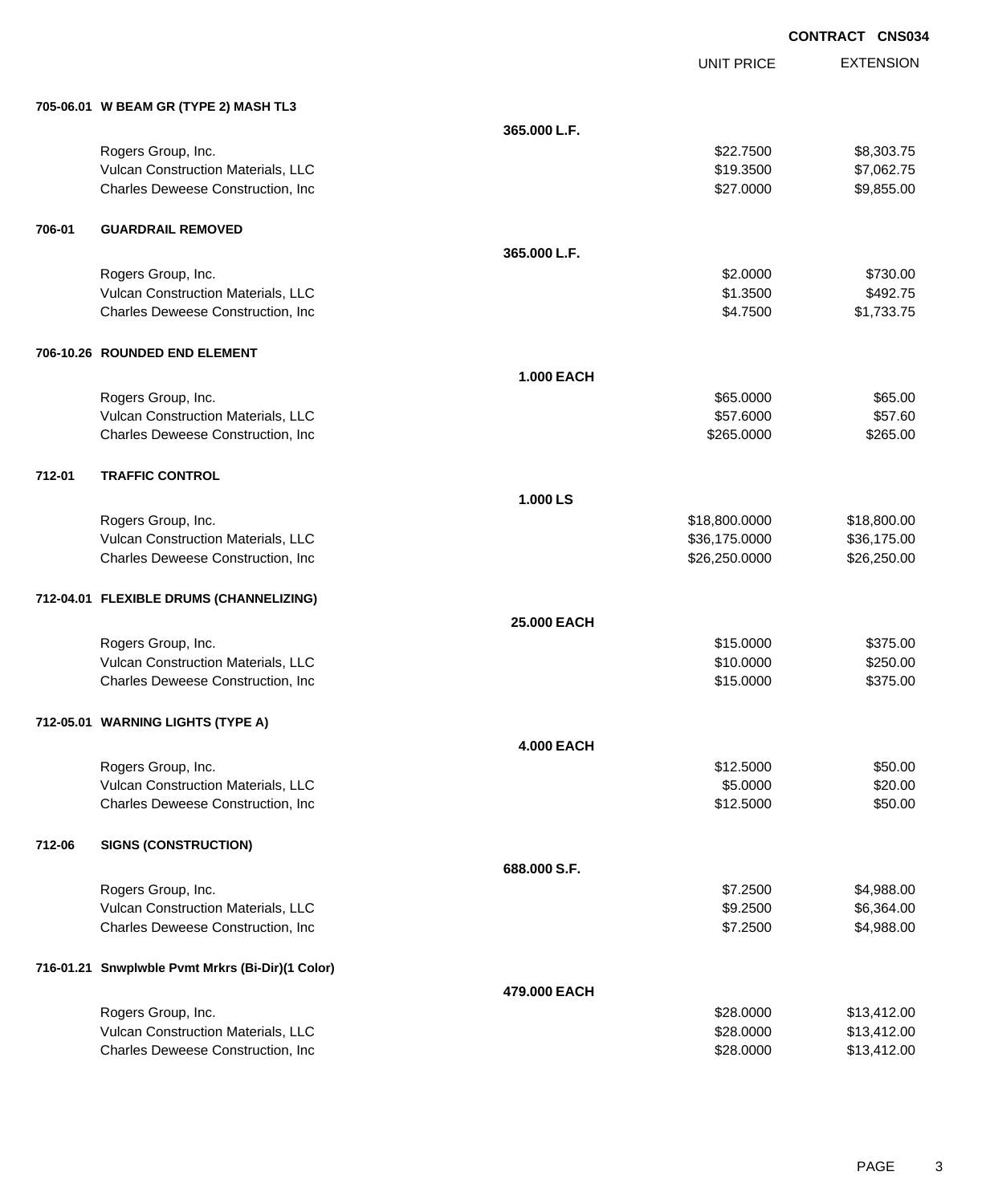|                                                              |                   | <b>CONTRACT CNS034</b> |                  |  |
|--------------------------------------------------------------|-------------------|------------------------|------------------|--|
|                                                              |                   | <b>UNIT PRICE</b>      | <b>EXTENSION</b> |  |
| 716-01.30 REMOVAL OF SNOWPLOWABLE REFLECTIVE MARKER          |                   |                        |                  |  |
|                                                              | 479,000 EACH      |                        |                  |  |
| Rogers Group, Inc.                                           |                   | \$10.0000              | \$4,790.00       |  |
| Vulcan Construction Materials, LLC                           |                   | \$10.0000              | \$4,790.00       |  |
| Charles Deweese Construction, Inc                            |                   | \$10.0000              | \$4,790.00       |  |
| 716-02.05 PLASTIC PAVEMENT MARKING (STOP LINE)               |                   |                        |                  |  |
|                                                              | 100.000 L.F.      |                        |                  |  |
| Rogers Group, Inc.                                           |                   | \$12.0000              | \$1,200.00       |  |
| Vulcan Construction Materials, LLC                           |                   | \$12.0000              | \$1,200.00       |  |
| Charles Deweese Construction, Inc                            |                   | \$12.0000              | \$1,200.00       |  |
| 716-03.03 PLASTIC WORD PAVEMENT MARKING (STOP AHEAD)         |                   |                        |                  |  |
|                                                              | <b>2.000 EACH</b> |                        |                  |  |
| Rogers Group, Inc.                                           |                   | \$500.0000             | \$1,000.00       |  |
| Vulcan Construction Materials, LLC                           |                   | \$500.0000             | \$1,000.00       |  |
| Charles Deweese Construction, Inc                            |                   | \$500.0000             | \$1,000.00       |  |
| 716-05.01 PAINTED PAVEMENT MARKING (4" LINE)                 |                   |                        |                  |  |
|                                                              | 25.700 L.M.       |                        |                  |  |
| Rogers Group, Inc.                                           |                   | \$700.0000             | \$17,990.00      |  |
| Vulcan Construction Materials, LLC                           |                   | \$700.0000             | \$17,990.00      |  |
| Charles Deweese Construction, Inc                            |                   | \$700.0000             | \$17,990.00      |  |
| 716-12.02 ENHANCED FLATLINE THERMO PVMT MRKNG (6IN LINE)     |                   |                        |                  |  |
|                                                              | 11.200 L.M.       |                        |                  |  |
| Rogers Group, Inc.                                           |                   | \$4,800.0000           | \$53,760.00      |  |
| Vulcan Construction Materials, LLC                           |                   | \$4,800.0000           | \$53,760.00      |  |
| Charles Deweese Construction, Inc                            |                   | \$4,800.0000           | \$53,760.00      |  |
| 716-13.02 SPRAY THERMO PVMT MRKNG (60 mil) (6IN LINE)        |                   |                        |                  |  |
|                                                              | 14.500 L.M.       |                        |                  |  |
| Rogers Group, Inc.                                           |                   | \$2,400.0000           | \$34,800.00      |  |
| Vulcan Construction Materials, LLC                           |                   | \$2,400.0000           | \$34,800.00      |  |
| Charles Deweese Construction, Inc                            |                   | \$2,400.0000           | \$34,800.00      |  |
| 716-13.05 SPRAY THERMO PVMT MRKNG (60 mil) (6IN DOTTED LINE) |                   |                        |                  |  |
|                                                              | 146.000 L.F.      |                        |                  |  |
| Rogers Group, Inc.                                           |                   | \$1.0000               | \$146.00         |  |
| Vulcan Construction Materials, LLC                           |                   | \$1.0000               | \$146.00         |  |
| Charles Deweese Construction, Inc                            |                   | \$1.0000               | \$146.00         |  |
| <b>MOBILIZATION</b><br>717-01                                |                   |                        |                  |  |
|                                                              | 1.000 LS          |                        |                  |  |
| Rogers Group, Inc.                                           |                   | \$48,500.0000          | \$48,500.00      |  |
| Vulcan Construction Materials, LLC                           |                   | \$26,000.0000          | \$26,000.00      |  |
| Charles Deweese Construction, Inc                            |                   | \$33,000.0000          | \$33,000.00      |  |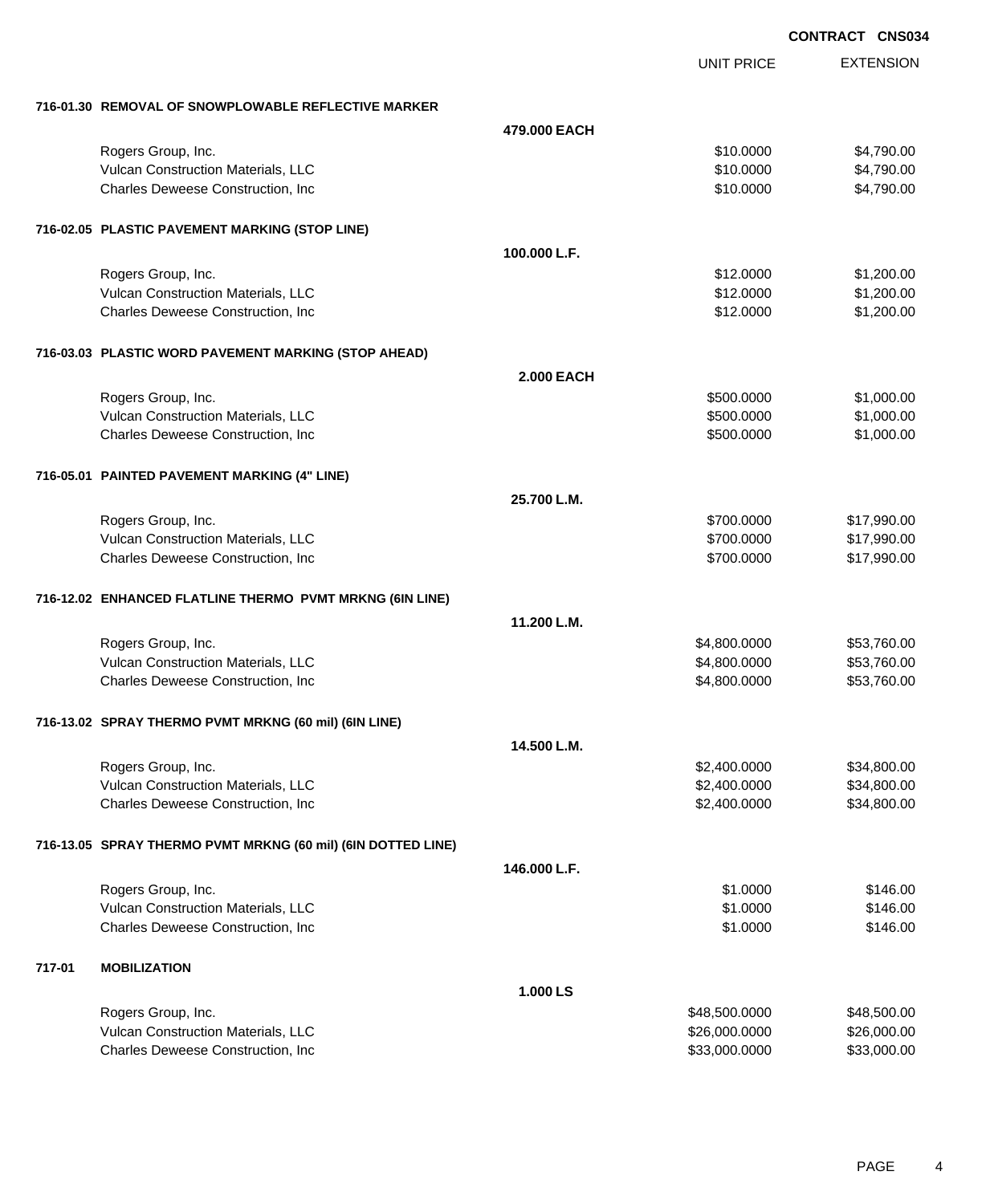## **SUB-TOTAL ROADWAY**

Rogers Group, Inc. \$1,111,040.15 Vulcan Construction Materials, LLC 61,217,702.85 Charles Deweese Construction, Inc **Example 2018** 2019 12:355,810.18

## **TOTAL CONTRACT**

| Rogers Group, Inc.                 | \$1.111.040.15 |
|------------------------------------|----------------|
| Vulcan Construction Materials, LLC | \$1,217,702.85 |
| Charles Deweese Construction, Inc. | \$1,355,810,18 |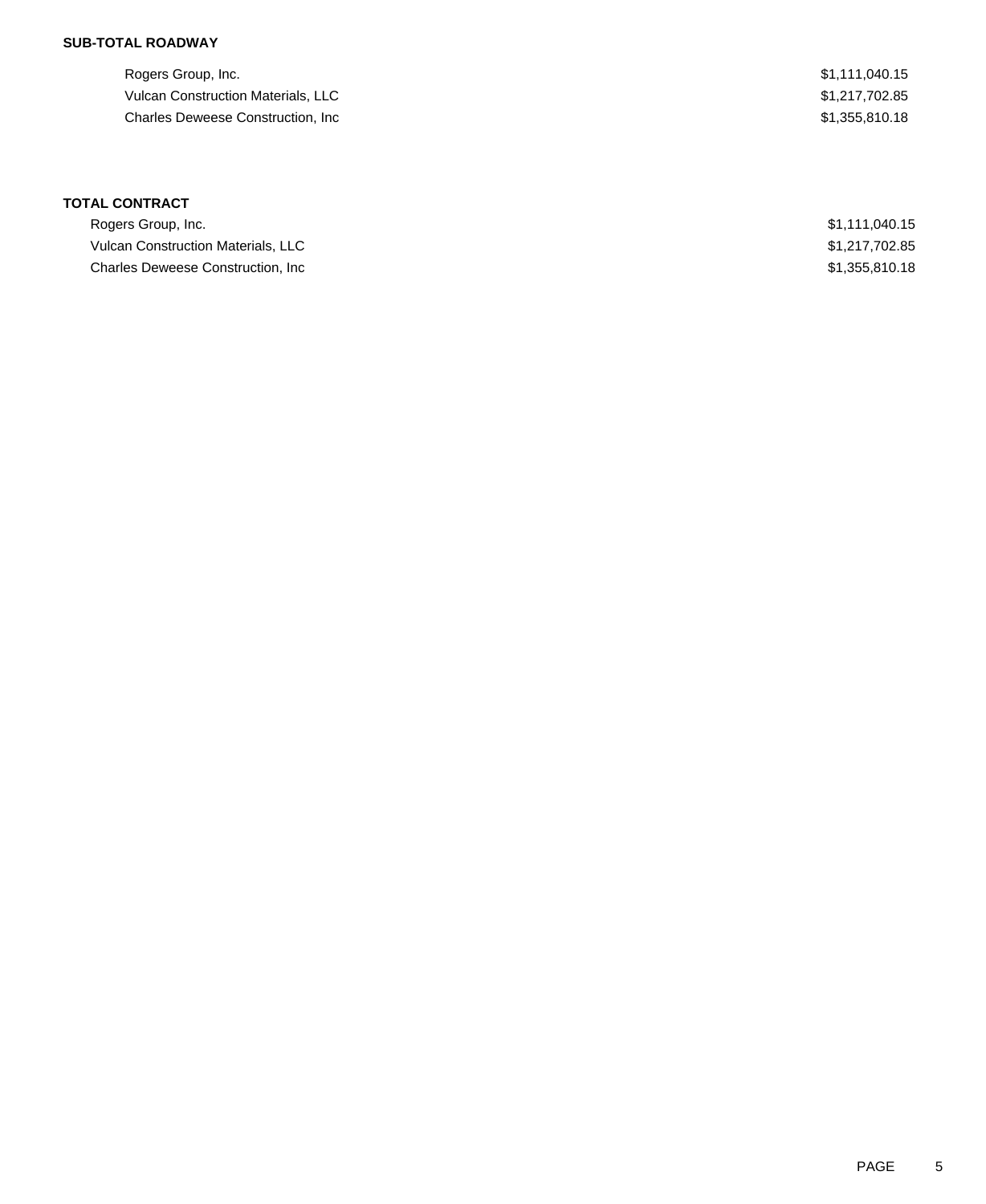#### RUTHERFORD COUNTY (Contract No. CNS058 Call 074)

75002-4292-04,NH/HSIP-1(384),75002-3292-94,75002-8292-14,STP/HSIP-266(28),75027-3230-94,75027-8230-14

THE RESURFACING ON U.S. 41 (U.S. 70S, S.R. 1) FROM THE DAVIDSON COUNTY LINE TO KEN PILKERTON DRIVE AND ON S.R. 266 FROM I-24 TO THREET INDUSTRIAL BOULEVARD.

PROJECT LENGTH - 9.750 MILES

COMPLETION TIME - ON OR BEFORE AUGUST 31, 2018

DBE GOAL 6.00%

### TOTAL CONTRACT

Hoover, Inc. 6. 2008. The Superior of the Superior of the Superior S5,223,820.15 Jones Bros. Contractors, LLC \$5,671,527.05 Vulcan Construction Materials, LLC \$6,627,379.25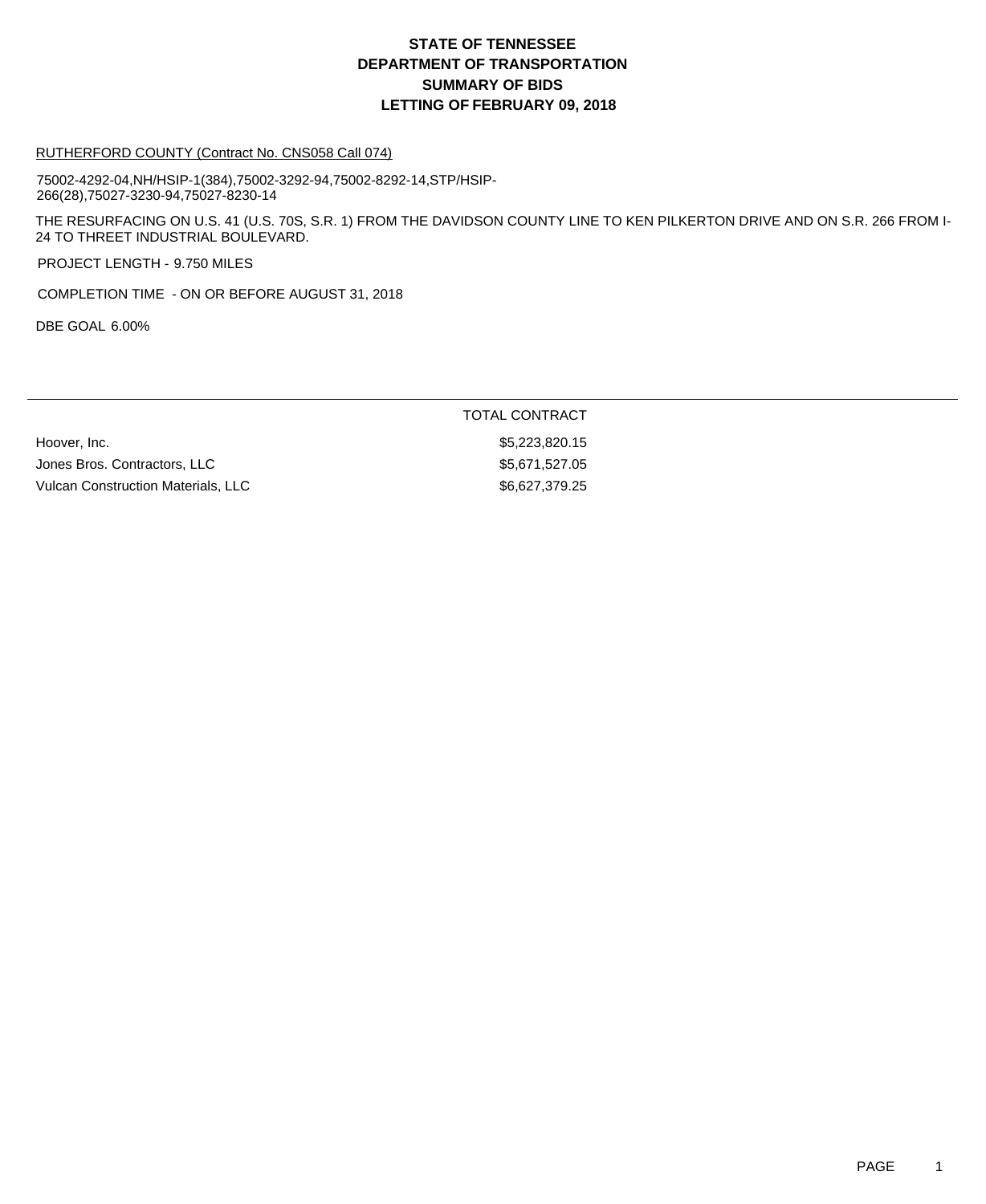|        |                                                                  |                |                   | <b>CONTRACT CNS058</b> |                  |
|--------|------------------------------------------------------------------|----------------|-------------------|------------------------|------------------|
|        |                                                                  |                | <b>UNIT PRICE</b> |                        | <b>EXTENSION</b> |
|        | <b>ROADWAY CATEGORY</b>                                          |                |                   |                        |                  |
| 303-01 | MINERAL AGGREGATE, TYPE A BASE, GRADING D                        |                |                   |                        |                  |
|        |                                                                  | 1,786.000 TON  |                   |                        |                  |
|        | Hoover, Inc.                                                     |                | \$22.0000         |                        | \$39,292.00      |
|        | Jones Bros. Contractors, LLC                                     |                | \$28.0000         |                        | \$50,008.00      |
|        | Vulcan Construction Materials, LLC                               |                | \$29.5000         |                        | \$52,687.00      |
|        | 307-02.08 ASPHALT CONCRETE MIX (PG70-22) (BPMB-HM) GRADING B-M2  |                |                   |                        |                  |
|        |                                                                  | 1,500.000 TON  |                   |                        |                  |
|        | Hoover, Inc.                                                     |                | \$60.0000         |                        | \$90,000.00      |
|        | Jones Bros. Contractors, LLC                                     |                | \$67.5000         |                        | \$101,250.00     |
|        | Vulcan Construction Materials, LLC                               |                | \$90.0000         |                        | \$135,000.00     |
| 403-01 | BITUMINOUS MATERIAL FOR TACK COAT (TC)                           |                |                   |                        |                  |
|        |                                                                  | 224.000 TON    |                   |                        |                  |
|        | Hoover, Inc.                                                     |                | \$700.0000        |                        | \$156,800.00     |
|        | Jones Bros. Contractors, LLC                                     |                | \$545.0000        |                        | \$122,080.00     |
|        | Vulcan Construction Materials, LLC                               |                | \$700.0000        |                        | \$156,800.00     |
|        | 411-02.10 ACS MIX(PG70-22) GRADING D                             |                |                   |                        |                  |
|        |                                                                  | 34,137.000 TON |                   |                        |                  |
|        | Hoover, Inc.                                                     |                | \$83.0000         |                        | \$2,833,371.00   |
|        | Jones Bros. Contractors, LLC                                     |                | \$91.5000         |                        | \$3,123,535.50   |
|        | Vulcan Construction Materials, LLC                               |                | \$115.0000        |                        | \$3,925,755.00   |
|        | 411-03.08 ACS MIX(PG70-22) THIN LIFT ASPHALT                     |                |                   |                        |                  |
|        |                                                                  | 2,000.000 TON  |                   |                        |                  |
|        | Hoover, Inc.                                                     |                | \$85.0000         |                        | \$170,000.00     |
|        | Jones Bros. Contractors, LLC                                     |                | \$93.0000         |                        | \$186,000.00     |
|        | Vulcan Construction Materials, LLC                               |                | \$115.0000        |                        | \$230,000.00     |
|        | 411-12.02 SCORING SHOULDERS (NON-CONTINUOUS) (16IN WIDTH)        |                |                   |                        |                  |
|        |                                                                  | 8.900 L.M.     |                   |                        |                  |
|        | Hoover, Inc.                                                     |                | \$410.0000        |                        | \$3,649.00       |
|        | Jones Bros. Contractors, LLC                                     |                | \$500.0000        |                        | \$4,450.00       |
|        | Vulcan Construction Materials, LLC                               |                | \$500.0000        |                        | \$4,450.00       |
|        | 411-12.03 SCORING FOR RUMBLE STRIPE (NON-CONTINUOUS) (8IN WIDTH) |                |                   |                        |                  |
|        |                                                                  | 4.600 L.M.     |                   |                        |                  |
|        | Hoover, Inc.                                                     |                | \$410.0000        |                        | \$1,886.00       |
|        | Jones Bros. Contractors, LLC                                     |                | \$500.0000        |                        | \$2,300.00       |
|        | Vulcan Construction Materials, LLC                               |                | \$500.0000        |                        | \$2,300.00       |
|        | 411-12.04 SCORING FOR RUMBLE STRIPE (NON-CONTINUOUS) (4IN WIDTH) |                |                   |                        |                  |
|        |                                                                  | 2.500 L.M.     |                   |                        |                  |
|        | Hoover, Inc.                                                     |                | \$410.0000        |                        | \$1,025.00       |
|        | Jones Bros. Contractors, LLC                                     |                | \$500.0000        |                        | \$1,250.00       |
|        | Vulcan Construction Materials, LLC                               |                | \$500.0000        |                        | \$1,250.00       |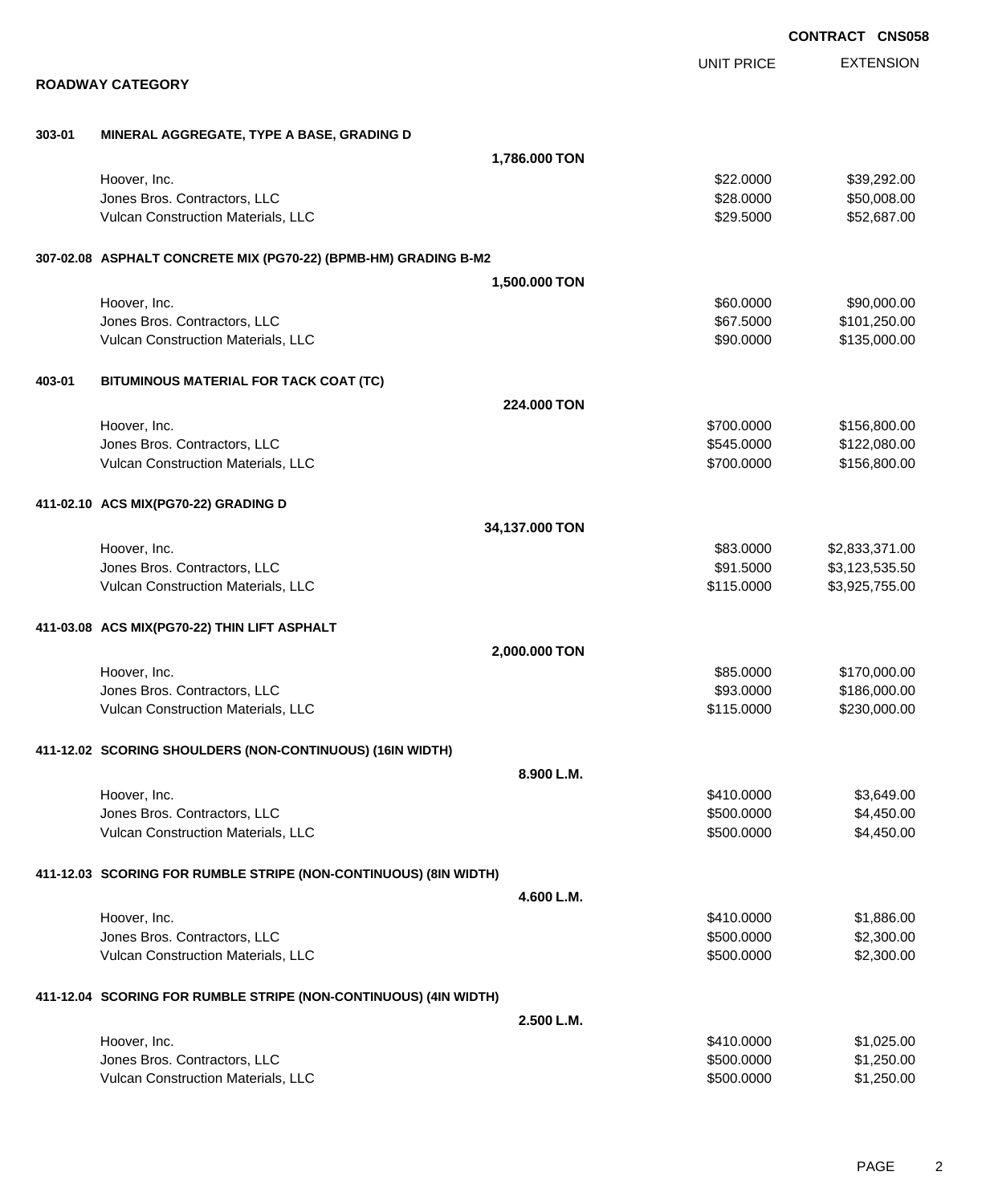EXTENSION **CONTRACT CNS058** UNIT PRICE **415-01.01 COLD PLANING BITUMINOUS PAVEMENT 34,079.000 TON** Hoover, Inc. \$17.5000 \$596,382.50 Jones Bros. Contractors, LLC \$23.2000 \$790,632.80 Vulcan Construction Materials, LLC 60000 \$851,975.00 **611-01.20 ADJUSTMENT OF EXISTING MANHOLE 6.000 EACH** Hoover, Inc. \$600.0000 \$3,600.00 Jones Bros. Contractors, LLC \$750.0000 \$4,500.00 Vulcan Construction Materials, LLC 600.000 \$3,600.000 \$3,600.000 \$3,600.000 \$3,600.00 **611-09.01 ADJUSTMENT OF EXISTING CATCHBASIN 13.000 EACH** Hoover, Inc. \$400.0000 \$5,200.00 versions and the state of the state of the state of the state of the state of the state of the state of the state of the state of the state of the state of the state of the state of the state of the state of the state of t Vulcan Construction Materials, LLC 60000 \$5,200.00 \$5,200.000 \$5,200.00 **701-01.01 CONCRETE SIDEWALK (4 ") 120.000 S.F.** Hoover, Inc. \$20.0000 \$2,400.00 Jones Bros. Contractors, LLC \$12.0000 \$1,440.00 Vulcan Construction Materials, LLC 61, 200.00 \$1,200.00 \$1,200.00 **701-02.03 CONCRETE CURB RAMP 130.000 S.F.** Hoover, Inc. \$20.0000 \$2,600.00 Jones Bros. Contractors, LLC \$15.0000 \$1,950.00 Vulcan Construction Materials, LLC 61.560.00 \$1,560.00 **705-02.10 GUARDRAIL TRANSITION 27IN TO 31IN 13.000 EACH** Hoover, Inc. \$200.0000 \$2,600.00 Jones Bros. Contractors, LLC \$200.0000 \$2,600.00 Vulcan Construction Materials, LLC 60000 \$2,600.000 \$2,600.000 \$2,600.00 **705-04.09 EARTH PAD FOR TYPE 38 GR END TREATMENT 7.000 EACH** Hoover, Inc. \$1,250.0000 \$8,750.00 Unnes Bros. Contractors, LLC 6. The state of the state of the state of the state of the state of the state of the state of the state of the state of the state of the state of the state of the state of the state of the stat Vulcan Construction Materials, LLC 6. 250.000 \$8,750.000 \$8,750.000 **705-06.01 W BEAM GR (TYPE 2) MASH TL3 150.000 L.F.**

| Hoover, Inc.                              | \$16,0000 | \$2,400.00 |
|-------------------------------------------|-----------|------------|
| Jones Bros. Contractors, LLC              | \$16,0000 | \$2,400.00 |
| <b>Vulcan Construction Materials, LLC</b> | \$20,0000 | \$3,000.00 |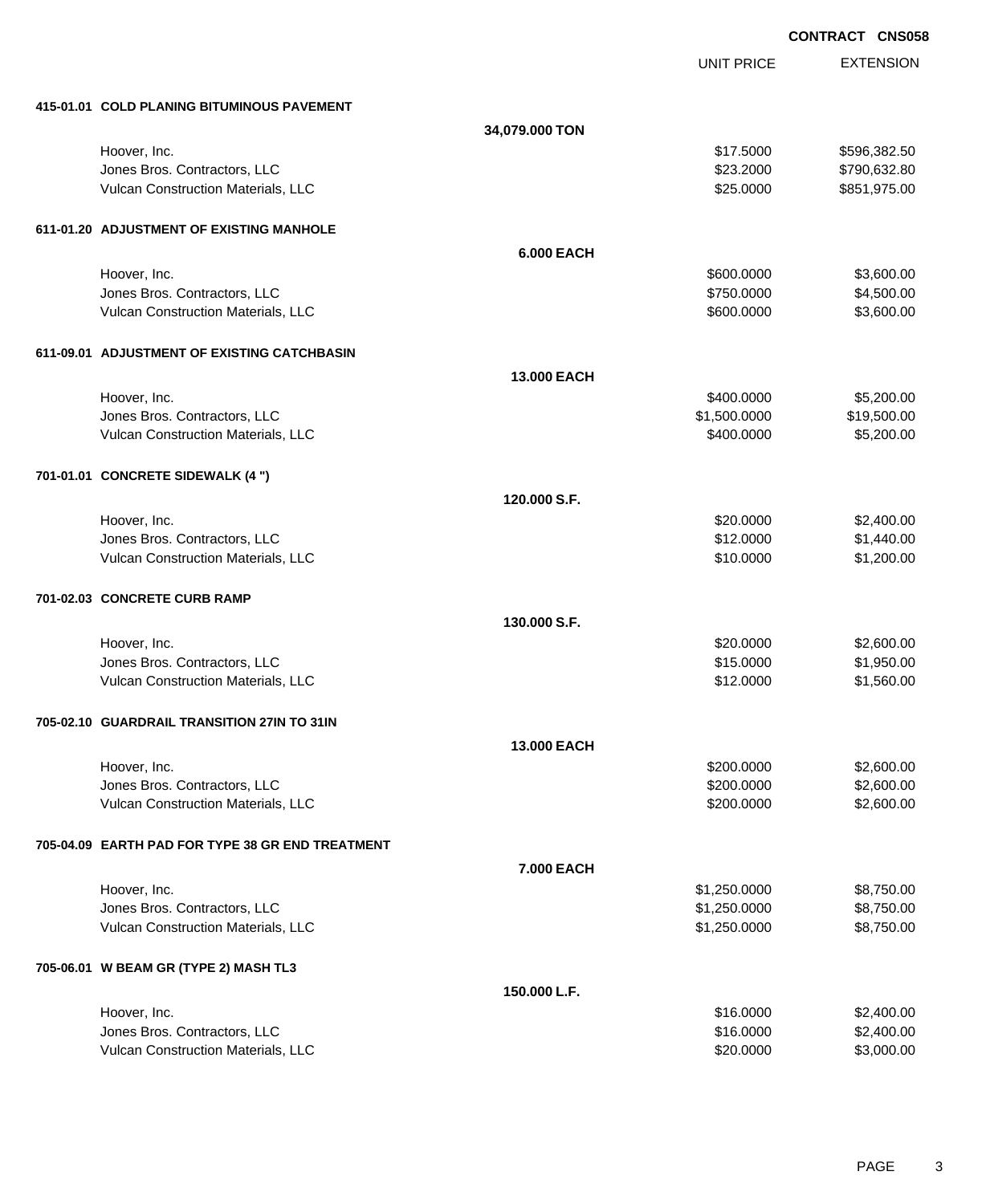**CONTRACT CNS058**

EXTENSION

|        |                                                      |                   |                   | <b>CONTRACT CNS0</b> |
|--------|------------------------------------------------------|-------------------|-------------------|----------------------|
|        |                                                      |                   | <b>UNIT PRICE</b> | <b>EXTENSION</b>     |
|        | 705-06.10 GR TERMINALTRAILING END (TYPE 13) MASH TL3 |                   |                   |                      |
|        |                                                      | <b>2.000 EACH</b> |                   |                      |
|        | Hoover, Inc.                                         |                   | \$800.0000        | \$1,600.00           |
|        | Jones Bros. Contractors, LLC                         |                   | \$800.0000        | \$1,600.00           |
|        | Vulcan Construction Materials, LLC                   |                   | \$800.0000        | \$1,600.00           |
|        | 705-06.20 TANGENT ENERGY ABSORBING TERM MASH TL-3    |                   |                   |                      |
|        |                                                      | 13.000 EACH       |                   |                      |
|        | Hoover, Inc.                                         |                   | \$2,000.0000      | \$26,000.00          |
|        | Jones Bros. Contractors, LLC                         |                   | \$2,000.0000      | \$26,000.00          |
|        | Vulcan Construction Materials, LLC                   |                   | \$2,500.0000      | \$32,500.00          |
| 706-01 | <b>GUARDRAIL REMOVED</b>                             |                   |                   |                      |
|        |                                                      | 1,125.000 L.F.    |                   |                      |
|        | Hoover, Inc.                                         |                   | \$1.0000          | \$1,125.00           |
|        | Jones Bros. Contractors, LLC                         |                   | \$1.0000          | \$1,125.00           |
|        | Vulcan Construction Materials, LLC                   |                   | \$1.5000          | \$1,687.50           |
| 712-01 | <b>TRAFFIC CONTROL</b>                               |                   |                   |                      |
|        |                                                      | 1.000 LS          |                   |                      |
|        | Hoover, Inc.                                         |                   | \$250,000.0000    | \$250,000.00         |
|        | Jones Bros. Contractors, LLC                         |                   | \$175,000.0000    | \$175,000.00         |
|        | Vulcan Construction Materials, LLC                   |                   | \$150,000.0000    | \$150,000.00         |
|        | 712-04.01 FLEXIBLE DRUMS (CHANNELIZING)              |                   |                   |                      |
|        |                                                      | 470.000 EACH      |                   |                      |
|        | Hoover, Inc.                                         |                   | \$5.0000          | \$2,350.00           |
|        | Jones Bros. Contractors, LLC                         |                   | \$5.0000          | \$2,350.00           |
|        | Vulcan Construction Materials, LLC                   |                   | \$36.0000         | \$16,920.00          |
|        | 712-05.01 WARNING LIGHTS (TYPE A)                    |                   |                   |                      |
|        |                                                      | 8.000 EACH        |                   |                      |
|        | Hoover, Inc.                                         |                   | \$2.0000          | \$16.00              |
|        | Jones Bros. Contractors, LLC                         |                   | \$2.0000          | \$16.00              |
|        | Vulcan Construction Materials, LLC                   |                   | \$25.0000         | \$200.00             |
| 712-06 | <b>SIGNS (CONSTRUCTION)</b>                          |                   |                   |                      |
|        |                                                      | 5,809.000 S.F.    |                   |                      |
|        | Hoover, Inc.                                         |                   | \$6.5000          | \$37,758.50          |
|        | Jones Bros. Contractors, LLC                         |                   | \$6.5000          | \$37,758.50          |
|        | Vulcan Construction Materials, LLC                   |                   | \$9.7500          | \$56,637.75          |
|        | 712-08.03 ARROW BOARD (TYPE C)                       |                   |                   |                      |

|                                           | 6.000 EACH |            |
|-------------------------------------------|------------|------------|
| Hoover, Inc.                              | \$825,0000 | \$4,950.00 |
| Jones Bros. Contractors, LLC              | \$825,0000 | \$4,950.00 |
| <b>Vulcan Construction Materials, LLC</b> | \$875,0000 | \$5,250.00 |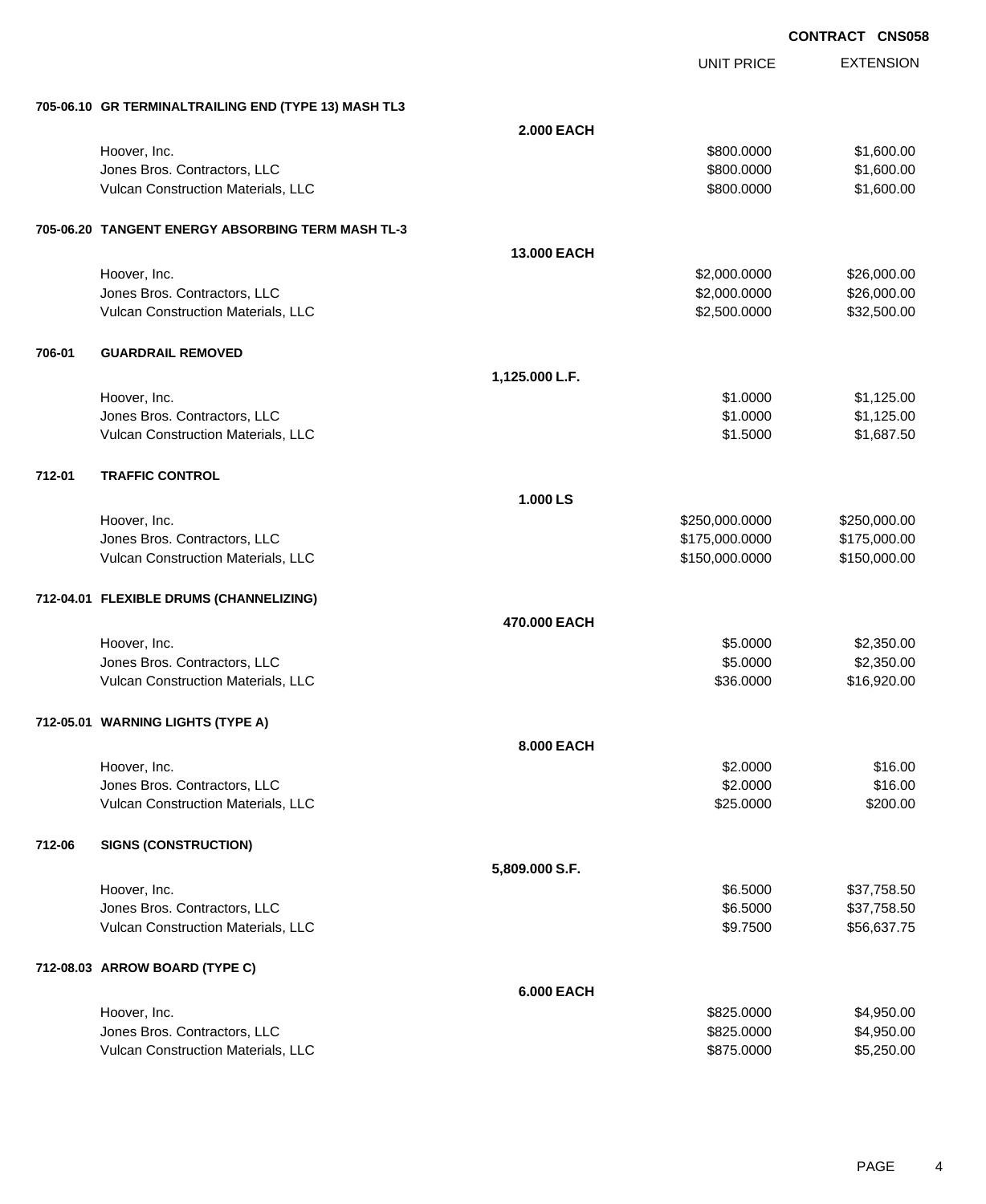UNIT PRICE

EXTENSION

| 713-16.01 CHANGEABLE MESSAGE SIGN UNIT                      |                   |              |             |
|-------------------------------------------------------------|-------------------|--------------|-------------|
|                                                             | <b>4.000 EACH</b> |              |             |
| Hoover, Inc.                                                |                   | \$5,100.0000 | \$20,400.00 |
| Jones Bros. Contractors, LLC                                |                   | \$5,100.0000 | \$20,400.00 |
| Vulcan Construction Materials, LLC                          |                   | \$7,800.0000 | \$31,200.00 |
| 716-01.21 Snwplwble Pvmt Mrkrs (Bi-Dir)(1 Color)            |                   |              |             |
|                                                             | 417,000 EACH      |              |             |
| Hoover, Inc.                                                |                   | \$27.5000    | \$11,467.50 |
| Jones Bros. Contractors, LLC                                |                   | \$28.0000    | \$11,676.00 |
| Vulcan Construction Materials, LLC                          |                   | \$30.0000    | \$12,510.00 |
| 716-01.22 Snwplwble Pvmt Mrkrs (Mono-Dir)(1 Color)          |                   |              |             |
|                                                             | 597,000 EACH      |              |             |
| Hoover, Inc.                                                |                   | \$27.5000    | \$16,417.50 |
| Jones Bros. Contractors, LLC                                |                   | \$28.0000    | \$16,716.00 |
| Vulcan Construction Materials, LLC                          |                   | \$30.0000    | \$17,910.00 |
| 716-01.23 Snwplwble Pvmt Mrkrs (Bi-Dir)(2 Color)            |                   |              |             |
|                                                             | 1,563.000 EACH    |              |             |
| Hoover, Inc.                                                |                   | \$27.5000    | \$42,982.50 |
| Jones Bros. Contractors, LLC                                |                   | \$28.0000    | \$43,764.00 |
| Vulcan Construction Materials, LLC                          |                   | \$30.0000    | \$46,890.00 |
| 716-02.04 PLASTIC PAVEMENT MARKING(CHANNELIZATION STRIPING) |                   |              |             |
|                                                             | 1,450.000 S.Y.    |              |             |
| Hoover, Inc.                                                |                   | \$22.7500    | \$32,987.50 |
| Jones Bros. Contractors, LLC                                |                   | \$20.0000    | \$29,000.00 |
| Vulcan Construction Materials, LLC                          |                   | \$20.0000    | \$29,000.00 |
| 716-02.05 PLASTIC PAVEMENT MARKING (STOP LINE)              |                   |              |             |
|                                                             | 1,700.000 L.F.    |              |             |
| Hoover, Inc.                                                |                   | \$11.2500    | \$19,125.00 |
| Jones Bros. Contractors, LLC                                |                   | \$15.0000    | \$25,500.00 |
| Vulcan Construction Materials, LLC                          |                   | \$15.0000    | \$25,500.00 |
| 716-02.06 PLASTIC PAVEMENT MARKING (TURN LANE ARROW)        |                   |              |             |
|                                                             | 126.000 EACH      |              |             |
| Hoover, Inc.                                                |                   | \$135.0000   | \$17,010.00 |
| Jones Bros. Contractors, LLC                                |                   | \$150.0000   | \$18,900.00 |
| Vulcan Construction Materials, LLC                          |                   | \$175.0000   | \$22,050.00 |
| 716-02.08 PLASTIC PAVEMENT MARKING (8" DOTTED LINE)         |                   |              |             |
|                                                             | 250.000 L.F.      |              |             |
| Hoover, Inc.                                                |                   | \$1.8500     | \$462.50    |
| Jones Bros. Contractors, LLC                                |                   | \$3.0000     | \$750.00    |
| Vulcan Construction Materials, LLC                          |                   | \$3.0000     | \$750.00    |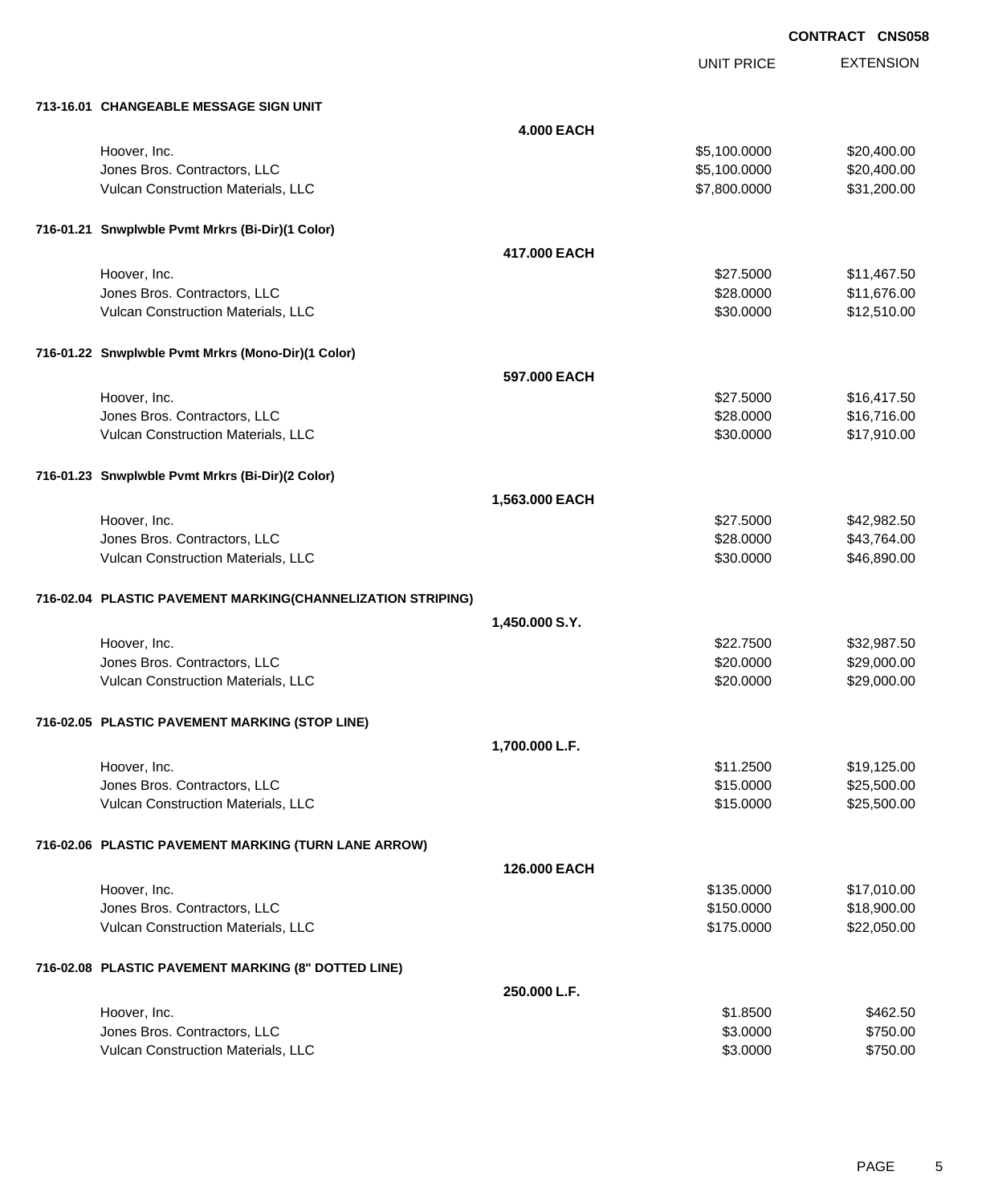|                                                              |                    | <b>UNIT PRICE</b> | <b>EXTENSION</b> |
|--------------------------------------------------------------|--------------------|-------------------|------------------|
| 716-02.09 PLASTIC PAVEMENT MARKING (LONGITUDINAL CROSS-WALK) |                    |                   |                  |
|                                                              | 380,000 L.F.       |                   |                  |
| Hoover, Inc.                                                 |                    | \$25.2500         | \$9,595.00       |
| Jones Bros. Contractors, LLC                                 |                    | \$30.0000         | \$11,400.00      |
| Vulcan Construction Materials, LLC                           |                    | \$30.0000         | \$11,400.00      |
| 716-03.01 PLASTIC WORD PAVEMENT MARKING (ONLY)               |                    |                   |                  |
|                                                              | <b>1.000 EACH</b>  |                   |                  |
| Hoover, Inc.                                                 |                    | \$225.0000        | \$225.00         |
| Jones Bros. Contractors, LLC                                 |                    | \$400.0000        | \$400.00         |
| Vulcan Construction Materials, LLC                           |                    | \$450.0000        | \$450.00         |
| 716-04.01 PLASTIC PAVEMENT MARKING (STRAIGHT-TURN ARROW)     |                    |                   |                  |
|                                                              | <b>1.000 EACH</b>  |                   |                  |
| Hoover, Inc.                                                 |                    | \$185.0000        | \$185.00         |
| Jones Bros. Contractors, LLC                                 |                    | \$300.0000        | \$300.00         |
| Vulcan Construction Materials, LLC                           |                    | \$350.0000        | \$350.00         |
| 716-04.05 PLASTIC PAVEMENT MARKING (STRAIGHT ARROW)          |                    |                   |                  |
|                                                              | <b>10.000 EACH</b> |                   |                  |
| Hoover, Inc.                                                 |                    | \$145.0000        | \$1,450.00       |
| Jones Bros. Contractors, LLC                                 |                    | \$150.0000        | \$1,500.00       |
| Vulcan Construction Materials, LLC                           |                    | \$150.0000        | \$1,500.00       |
| 716-04.07 PLASTIC PAVEMENT MARKING (EXIT ONLY ARROW)         |                    |                   |                  |
|                                                              | <b>2.000 EACH</b>  |                   |                  |
| Hoover, Inc.                                                 |                    | \$350.0000        | \$700.00         |
| Jones Bros. Contractors, LLC                                 |                    | \$150.0000        | \$300.00         |
| Vulcan Construction Materials, LLC                           |                    | \$150.0000        | \$300.00         |
| 716-04.12 PLASTIC PAVEMENT MARKING (YIELD LINE)              |                    |                   |                  |
|                                                              | 74.000 S.F.        |                   |                  |
| Hoover, Inc.                                                 |                    | \$12.5000         | \$925.00         |
| Jones Bros. Contractors, LLC                                 |                    | \$20.0000         | \$1,480.00       |
| Vulcan Construction Materials, LLC                           |                    | \$25.0000         | \$1,850.00       |
| 716-05.01 PAINTED PAVEMENT MARKING (4" LINE)                 |                    |                   |                  |
|                                                              | 58.000 L.M.        |                   |                  |
| Hoover, Inc.                                                 |                    | \$725.0000        | \$42,050.00      |
| Jones Bros. Contractors, LLC                                 |                    | \$750.0000        | \$43,500.00      |
| Vulcan Construction Materials, LLC                           |                    | \$800.0000        | \$46,400.00      |
| 716-05.21 PAINTED PAVEMENT MARKING(4"DOTTED LINE)            |                    |                   |                  |
|                                                              | 8,550.000 L.F.     |                   |                  |
| Hoover, Inc.                                                 |                    | \$0.4500          | \$3,847.50       |
| Jones Bros. Contractors, LLC                                 |                    | \$0.3000          | \$2,565.00       |
| Vulcan Construction Materials, LLC                           |                    | \$0.5000          | \$4,275.00       |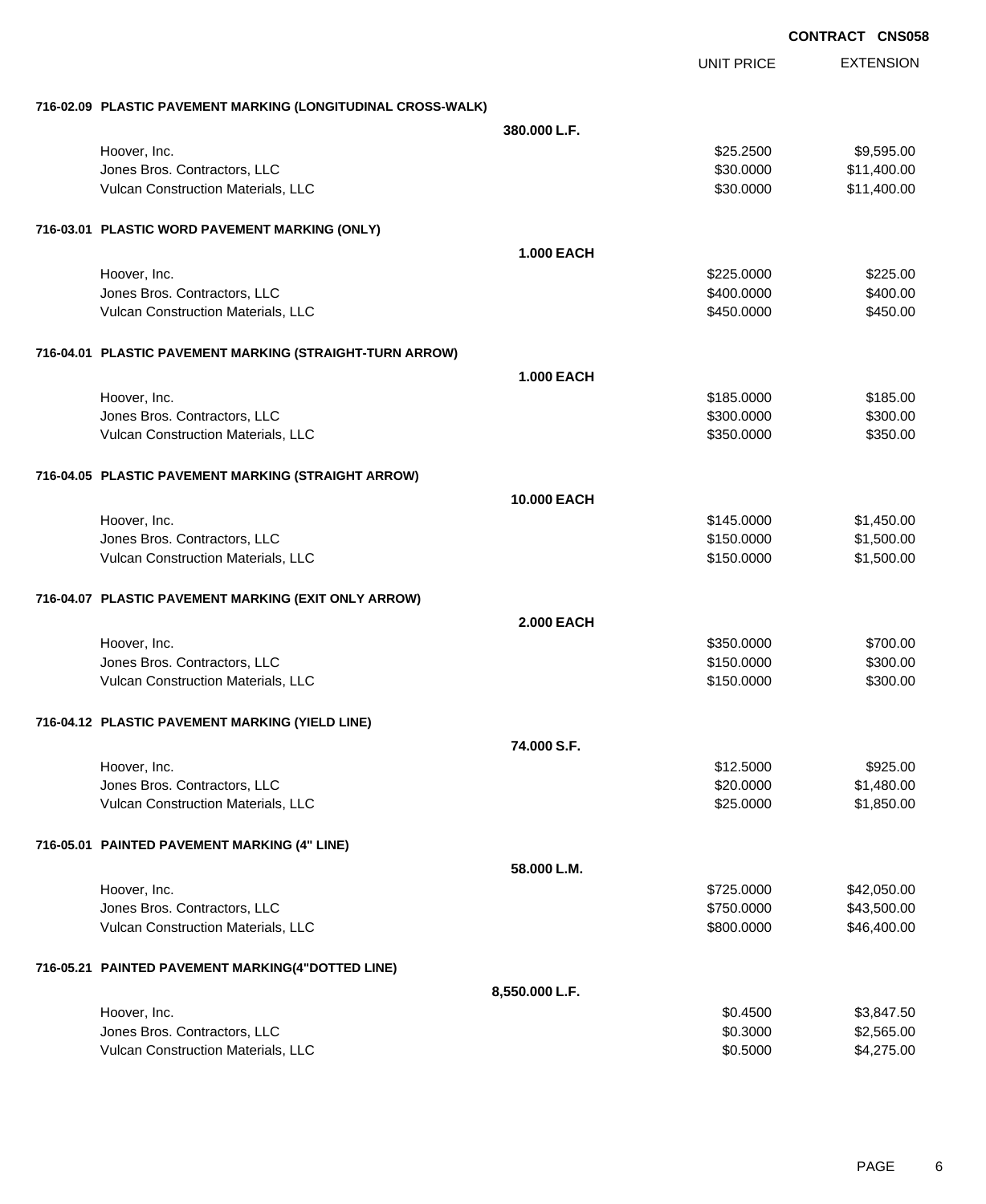EXTENSION **CONTRACT CNS058** UNIT PRICE **716-10.30 TRUNCATED DOME DETECTABLE WARNING MAT 56.000 S.F.** Hoover, Inc. \$30.0000 \$1,680.00 Jones Bros. Contractors, LLC \$75.0000 \$4,200.00 Vulcan Construction Materials, LLC 66 and the state of the state of the state of the state of the state of the state of the state of the state of the state of the state of the state of the state of the state of the state o **716-12.02 ENHANCED FLATLINE THERMO PVMT MRKNG (6IN LINE) 38.000 L.M.** Hoover, Inc. \$4,850.0000 \$184,300.00 Jones Bros. Contractors, LLC \$4,800.0000 \$182,400.00 Vulcan Construction Materials, LLC 6000000 \$190,000.000 \$190,000.000 \$190,000.000 \$190,000.00 **716-12.05 ENHANCED FLATLINE THERMO PVMT MRKNG (6IN DOTTED LINE) 8,550.000 L.F.** Hoover, Inc. \$1.5000 \$12,825.00 Jones Bros. Contractors, LLC \$2.0000 \$17,100.00 Vulcan Construction Materials, LLC 60000 \$17,100.00 **716-12.07 ENHANCED FLAT LINE THERMO (8IN BROKEN LN) 174.000 L.F.** Hoover, Inc. \$2.3500 \$408.90 Jones Bros. Contractors, LLC \$3.0000 \$522.00 Vulcan Construction Materials, LLC 6522.00 **716-13.02 SPRAY THERMO PVMT MRKNG (60 mil) (6IN LINE) 10.000 L.M.** Hoover, Inc. \$2,375.0000 \$23,750.00 Jones Bros. Contractors, LLC \$2,800.0000 \$28,000.00 Vulcan Construction Materials, LLC 600000 \$30,000.000 \$3,000.000 \$30,000.000 \$30,000.00 **717-01 MOBILIZATION 1.000 LS** Hoover, Inc. \$250,000.0000 \$250,000.00 dones Bros. Contractors, LLC 6. 2002.000 \$263,000.000 \$263,000.000 \$263,000.000 \$263,000.000 \$263,000.00 Vulcan Construction Materials, LLC 6000000 \$150,000.000 \$150,000.000 \$150,000.000 \$150,000.00 **730-14.02 SAW SLOT 36,525.000 L.F.** Hoover, Inc. \$3.2500 \$118,706.25 Jones Bros. Contractors, LLC \$3.2500 \$118,706.25 Vulcan Construction Materials, LLC 63.000 \$109,575.00 **730-14.03 LOOP WIRE 79,850.000 L.F.** Hoover, Inc. \$0.5000 \$39,925.00 Jones Bros. Contractors, LLC \$0.5000 \$39,925.00

Vulcan Construction Materials, LLC 6000 \$39,925.00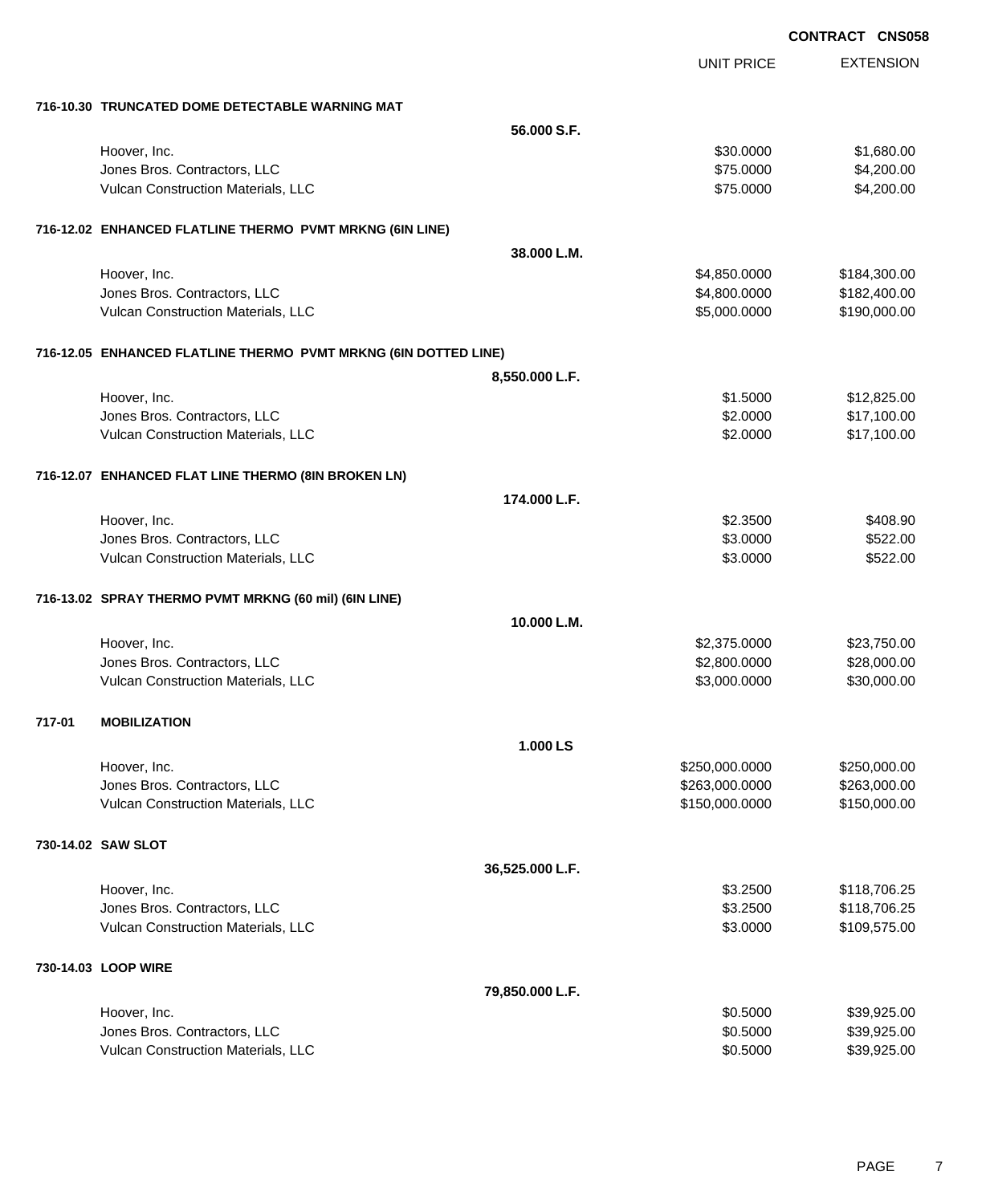|                                                       |                |                   | CONTRACT CNS058  |  |
|-------------------------------------------------------|----------------|-------------------|------------------|--|
|                                                       |                | <b>UNIT PRICE</b> | <b>EXTENSION</b> |  |
| <b>BRIDGE CATEGORY</b>                                |                |                   |                  |  |
| 604-10.44 EXPANSION JOINT REPAIRS                     |                |                   |                  |  |
|                                                       | 201.000 L.F.   |                   |                  |  |
| Hoover, Inc.                                          |                | \$210.0000        | \$42,210.00      |  |
| Jones Bros. Contractors, LLC                          |                | \$250.0000        | \$50,250.00      |  |
| Vulcan Construction Materials, LLC                    |                | \$300.0000        | \$60,300.00      |  |
| 604-10.50 BRIDGE DECK REPAIRS (PARTIAL DEPTH OF SLAB) |                |                   |                  |  |
|                                                       | 5.000 S.Y.     |                   |                  |  |
| Hoover, Inc.                                          |                | \$585.0000        | \$2,925.00       |  |
| Jones Bros. Contractors, LLC                          |                | \$360.0000        | \$1,800.00       |  |
| Vulcan Construction Materials, LLC                    |                | \$400.0000        | \$2,000.00       |  |
| 604-10.53 CONCRETE REPAIRS                            |                |                   |                  |  |
|                                                       | 5.000 S.Y.     |                   |                  |  |
| Hoover, Inc.                                          |                | \$585.0000        | \$2,925.00       |  |
| Jones Bros. Contractors, LLC                          |                | \$360.0000        | \$1,800.00       |  |
| Vulcan Construction Materials, LLC                    |                | \$400.0000        | \$2,000.00       |  |
| 617-04.02 TYPE 2 THIN EPOXY OVERLAY (LOW-MOD EPOXY)   |                |                   |                  |  |
|                                                       | 2,370.000 S.Y. |                   |                  |  |
| Hoover, Inc.                                          |                | \$34.0000         | \$80,580.00      |  |
| Jones Bros. Contractors, LLC                          |                | \$27.1000         | \$64,227.00      |  |
| Vulcan Construction Materials, LLC                    |                | \$50.0000         | \$118,500.00     |  |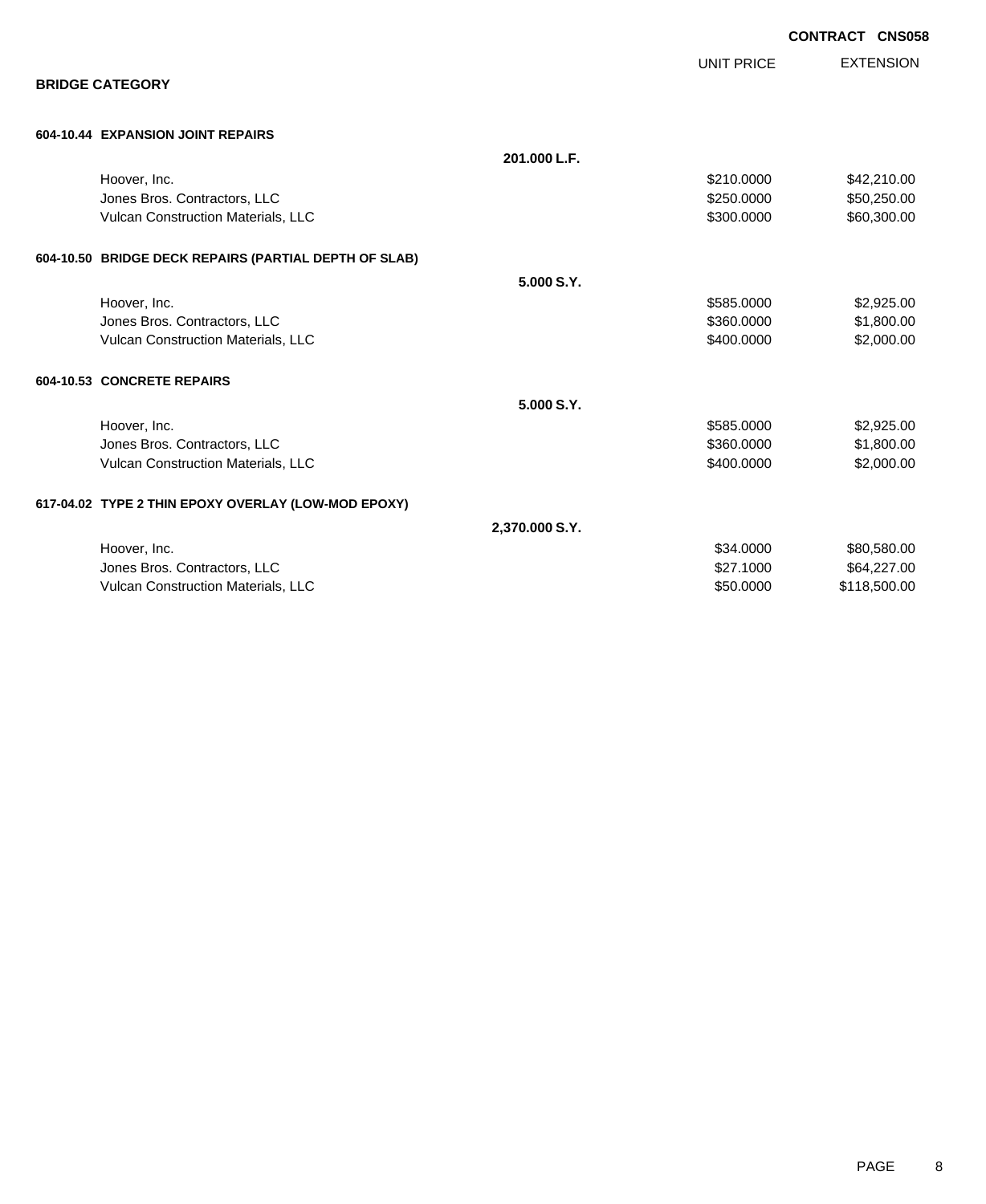## **SUB-TOTAL ROADWAY**

| Hoover, Inc.                       | \$5,095,180.15 |
|------------------------------------|----------------|
| Jones Bros. Contractors, LLC       | \$5,553,450.05 |
| Vulcan Construction Materials, LLC | \$6,444,579.25 |
| <b>SUB-TOTAL BRIDGE</b>            |                |
| Hoover, Inc.                       | \$128,640.00   |
| Jones Bros. Contractors, LLC       | \$118,077.00   |
| Vulcan Construction Materials, LLC | \$182,800.00   |
|                                    |                |
| <b>TOTAL CONTRACT</b>              |                |
| Hoover, Inc.                       | \$5,223,820.15 |

Jones Bros. Contractors, LLC \$5,671,527.05 Vulcan Construction Materials, LLC \$6,627,379.25

| <b>PAGE</b> |  |
|-------------|--|
|             |  |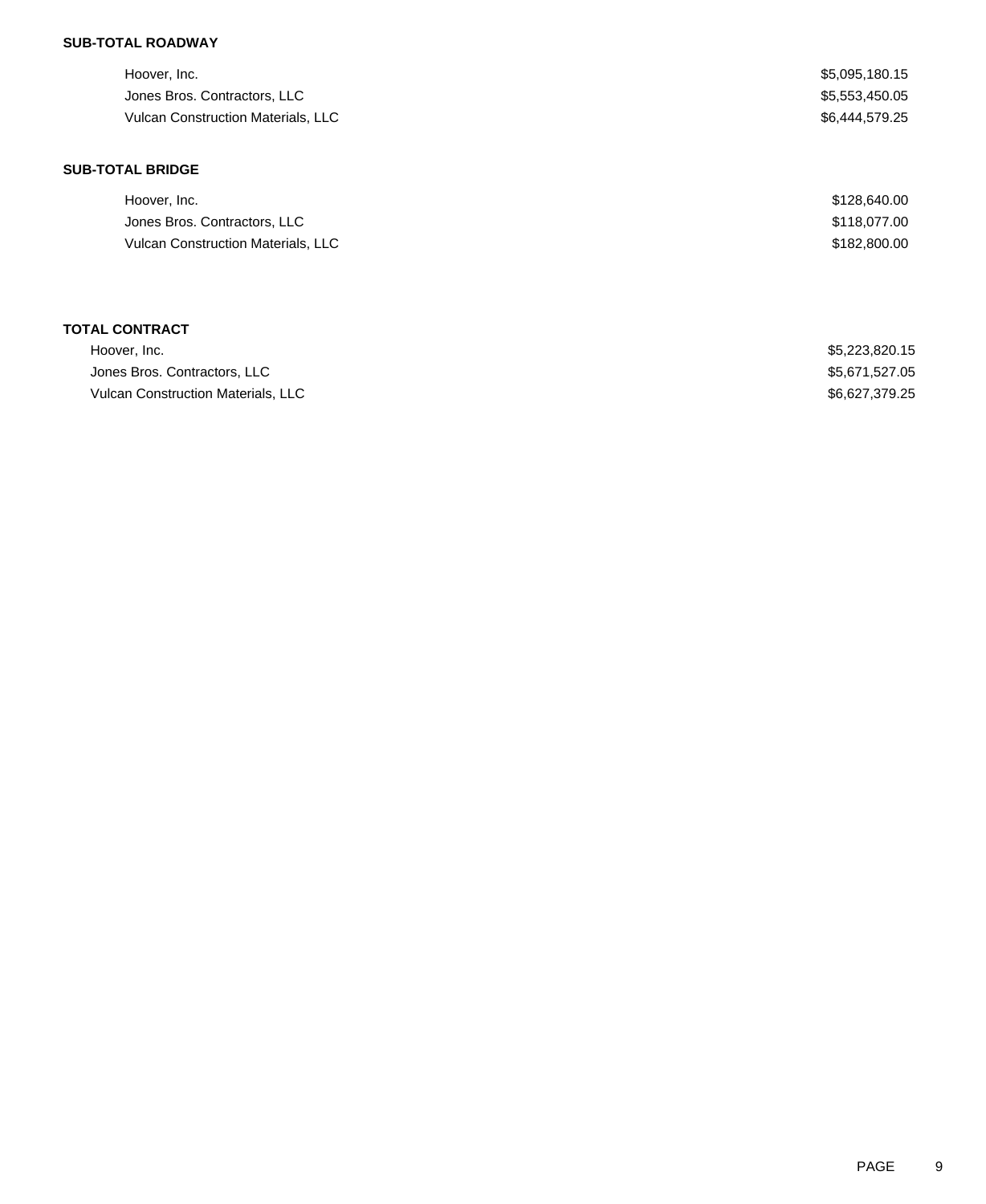#### RUTHERFORD COUNTY (Contract No. CNS050 Call 075)

75100-4113-04,NH-I-24-1(120),75100-8113-44

THE RESURFACING ON I-24 FROM NEAR ROCKY FORK ROAD (L.M. 5.20) TO NEAR BAKER ROAD (L.M. 7.75).

PROJECT LENGTH - 2.550 MILES

COMPLETION TIME - ON OR BEFORE AUGUST 31, 2018

DBE GOAL 5.50%

Jones Bros. Contractors, LLC \$4,169,619.90 Vulcan Construction Materials, LLC \$4,476,703.55

TOTAL CONTRACT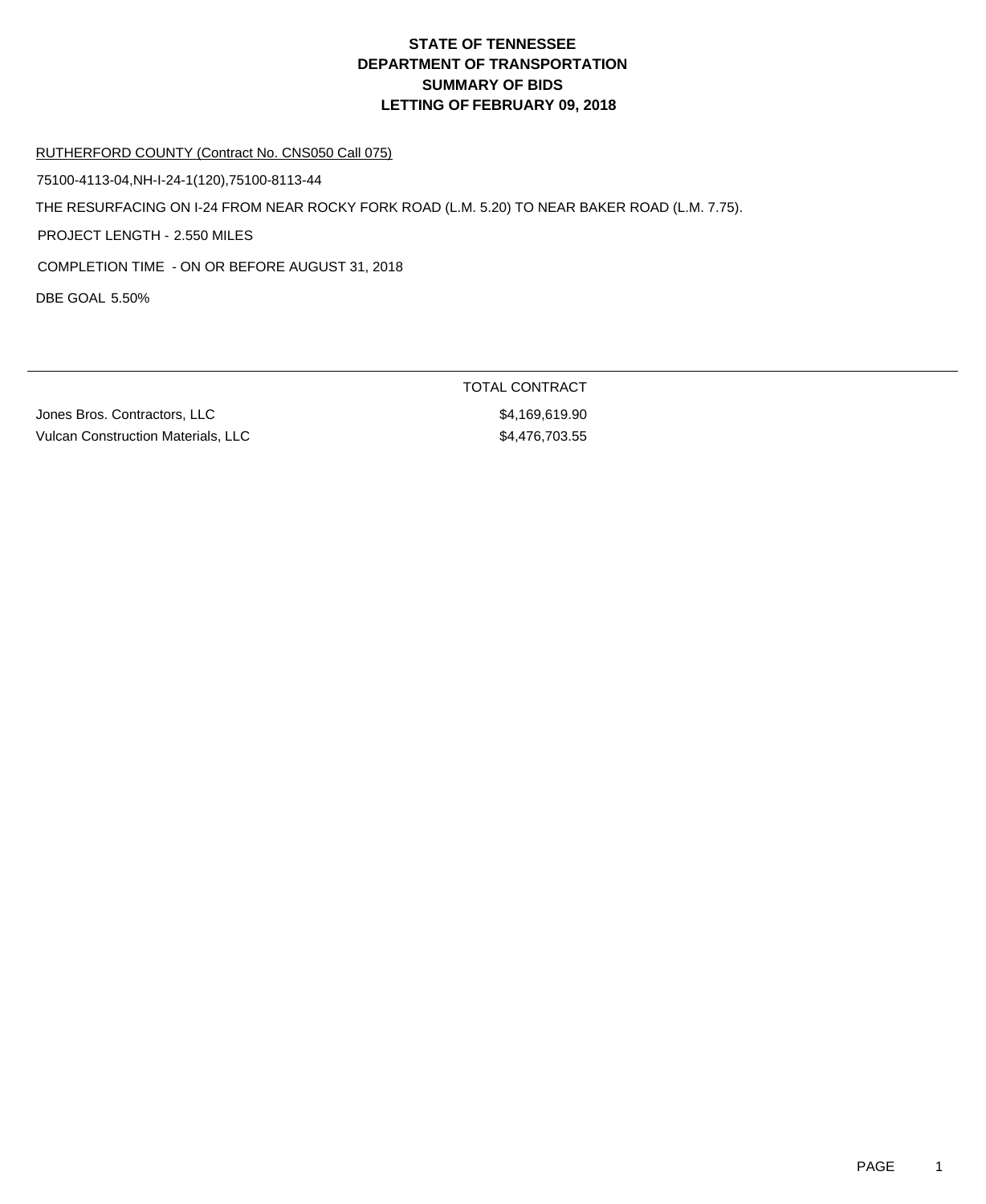|        |                                                                    |                |                                 | <b>CONTRACT CNS050</b>       |
|--------|--------------------------------------------------------------------|----------------|---------------------------------|------------------------------|
|        | <b>ROADWAY CATEGORY</b>                                            |                | <b>UNIT PRICE</b>               | <b>EXTENSION</b>             |
|        |                                                                    |                |                                 |                              |
| 303-01 | MINERAL AGGREGATE, TYPE A BASE, GRADING D                          | 1,350.000 TON  |                                 |                              |
|        | Jones Bros. Contractors, LLC                                       |                | \$28,5000                       | \$38,475.00                  |
|        | Vulcan Construction Materials, LLC                                 |                | \$26.0000                       | \$35,100.00                  |
|        | 307-03.08 ASPHALT CONCRETE MIX (PG76-22) (BPMB-HM) GRADING B-M2    |                |                                 |                              |
|        |                                                                    | 2,185.000 TON  |                                 |                              |
|        | Jones Bros. Contractors, LLC<br>Vulcan Construction Materials, LLC |                | \$71.7500<br>\$75.0000          | \$156,773.75<br>\$163,875.00 |
|        | 307-03.10 ASPHALT CONC MIX (PG76-22)(BPMB-HM) GR CS                |                |                                 |                              |
|        |                                                                    | 7,293.000 TON  |                                 |                              |
|        | Jones Bros. Contractors, LLC<br>Vulcan Construction Materials, LLC |                | \$95.0000<br>\$110.0000         | \$692,835.00<br>\$802,230.00 |
| 403-01 | BITUMINOUS MATERIAL FOR TACK COAT (TC)                             |                |                                 |                              |
|        |                                                                    | 166.000 TON    |                                 |                              |
|        | Jones Bros. Contractors, LLC                                       |                | \$540.0000                      | \$89,640.00                  |
|        | Vulcan Construction Materials, LLC                                 |                | \$700.0000                      | \$116,200.00                 |
|        | 407-07.01 INTELLIGENT COMPACTION EQUIPMENT                         |                |                                 |                              |
|        |                                                                    | 1.000 LS       |                                 |                              |
|        | Jones Bros. Contractors, LLC<br>Vulcan Construction Materials, LLC |                | \$100,000.0000<br>\$65,000.0000 | \$100,000.00<br>\$65,000.00  |
|        | 411-03.10 ACS MIX(PG76-22) GRADING D                               |                |                                 |                              |
|        |                                                                    | 292.000 TON    |                                 |                              |
|        | Jones Bros. Contractors, LLC                                       |                | \$125.0000                      | \$36,500.00                  |
|        | Vulcan Construction Materials, LLC                                 |                | \$110.0000                      | \$32,120.00                  |
|        | 411-03.23 ACS MIX (PG76-22) OGFC                                   | 12,341.000 TON |                                 |                              |
|        | Jones Bros. Contractors, LLC                                       |                | \$110.0000                      | \$1,357,510.00               |
|        | Vulcan Construction Materials, LLC                                 |                | \$115.0000                      | \$1,419,215.00               |
|        | 411-12.01 SCORING SHOULDERS (CONTINUOUS) (16IN WIDTH)              |                |                                 |                              |
|        |                                                                    | 10.200 L.M.    |                                 |                              |
|        | Jones Bros. Contractors, LLC<br>Vulcan Construction Materials, LLC |                | \$500.0000<br>\$500.0000        | \$5,100.00<br>\$5,100.00     |
|        | 415-01.01 COLD PLANING BITUMINOUS PAVEMENT                         |                |                                 |                              |
|        |                                                                    | 15,014.000 TON |                                 |                              |
|        | Jones Bros. Contractors, LLC<br>Vulcan Construction Materials, LLC |                | \$26.0000<br>\$27.0000          | \$390,364.00<br>\$405,378.00 |
|        | 501-01.31 CONCRETE REPLACEMENT (FAST TRACK)                        |                |                                 |                              |
|        |                                                                    | 717.000 S.Y.   |                                 |                              |
|        | Jones Bros. Contractors, LLC<br>Vulcan Construction Materials, LLC |                | \$190.0000<br>\$199.0000        | \$136,230.00<br>\$142,683.00 |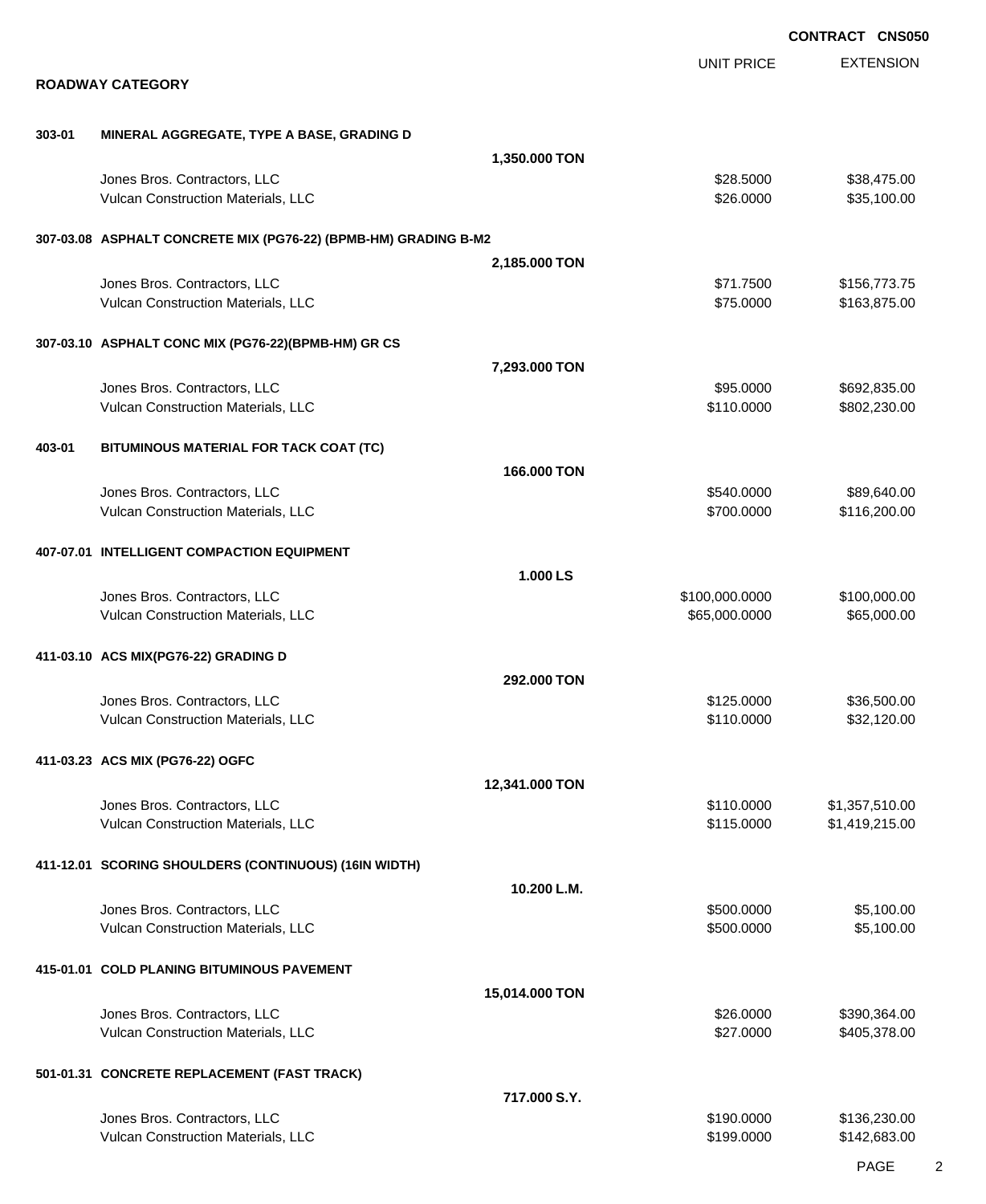|        |                                                        |                   |                   | <b>CONTRACT CNS050</b> |
|--------|--------------------------------------------------------|-------------------|-------------------|------------------------|
|        |                                                        |                   | <b>UNIT PRICE</b> | <b>EXTENSION</b>       |
|        | 502-04.01 SAWING CONCRETE PAVEMENT (FULL DEPTH)        |                   |                   |                        |
|        |                                                        | 2,984.000 L.F.    |                   |                        |
|        | Jones Bros. Contractors, LLC                           |                   | \$5.2500          | \$15,666.00            |
|        | Vulcan Construction Materials, LLC                     |                   | \$11.5000         | \$34,316.00            |
|        | 502-04.02 LOAD TRANSFER DOWELS                         |                   |                   |                        |
|        |                                                        | 864,000 EACH      |                   |                        |
|        | Jones Bros. Contractors, LLC                           |                   | \$11.5000         | \$9,936.00             |
|        | Vulcan Construction Materials, LLC                     |                   | \$17.2500         | \$14,904.00            |
|        | 502-04.03 TRANSVERSE TIE-BARS                          |                   |                   |                        |
|        |                                                        | 417.000 EACH      |                   |                        |
|        | Jones Bros. Contractors, LLC                           |                   | \$9.2500          | \$3,857.25             |
|        | Vulcan Construction Materials, LLC                     |                   | \$15.4000         | \$6,421.80             |
|        | 502-08.07 SEALING RANDOM CRACKS (SILICONE SEALANT)     |                   |                   |                        |
|        |                                                        | 2,570.000 L.F.    |                   |                        |
|        | Jones Bros. Contractors, LLC                           |                   | \$3.1500          | \$8,095.50             |
|        | Vulcan Construction Materials, LLC                     |                   | \$2.5000          | \$6,425.00             |
| 712-01 | <b>TRAFFIC CONTROL</b>                                 |                   |                   |                        |
|        |                                                        | 1.000 LS          |                   |                        |
|        | Jones Bros. Contractors, LLC                           |                   | \$155,000.0000    | \$155,000.00           |
|        | Vulcan Construction Materials, LLC                     |                   | \$100,000.0000    | \$100,000.00           |
|        | 712-04.01 FLEXIBLE DRUMS (CHANNELIZING)                |                   |                   |                        |
|        |                                                        | 200.000 EACH      |                   |                        |
|        | Jones Bros. Contractors, LLC                           |                   | \$10.0000         | \$2,000.00             |
|        | Vulcan Construction Materials, LLC                     |                   | \$36.0000         | \$7,200.00             |
| 712-06 | <b>SIGNS (CONSTRUCTION)</b>                            |                   |                   |                        |
|        |                                                        | 2,411.000 S.F.    |                   |                        |
|        | Jones Bros. Contractors, LLC                           |                   | \$6.0000          | \$14,466.00            |
|        | Vulcan Construction Materials, LLC                     |                   | \$9.0000          | \$21,699.00            |
|        | 712-06.16 SIGNS (CONSTRUCTION) (REDUCED SPEED WARNING) |                   |                   |                        |
|        |                                                        | <b>4.000 EACH</b> |                   |                        |
|        | Jones Bros. Contractors, LLC                           |                   | \$500,0000        | \$2,000.00             |
|        | Vulcan Construction Materials, LLC                     |                   | \$925.0000        | \$3,700.00             |
|        | 712-08.03 ARROW BOARD (TYPE C)                         |                   |                   |                        |
|        |                                                        | <b>6.000 EACH</b> |                   |                        |
|        | Jones Bros. Contractors, LLC                           |                   | \$725.0000        | \$4,350.00             |
|        | Vulcan Construction Materials, LLC                     |                   | \$875.0000        | \$5,250.00             |
|        | 712-08.10 MOBILE MESSAGE SIGN UNIT W/ATTENUATOR        |                   |                   |                        |
|        |                                                        | 1,200.000 HOUR    |                   |                        |
|        | Jones Bros. Contractors, LLC                           |                   | \$96.5000         | \$115,800.00           |
|        | Vulcan Construction Materials, LLC                     |                   | \$80.0000         | \$96,000.00            |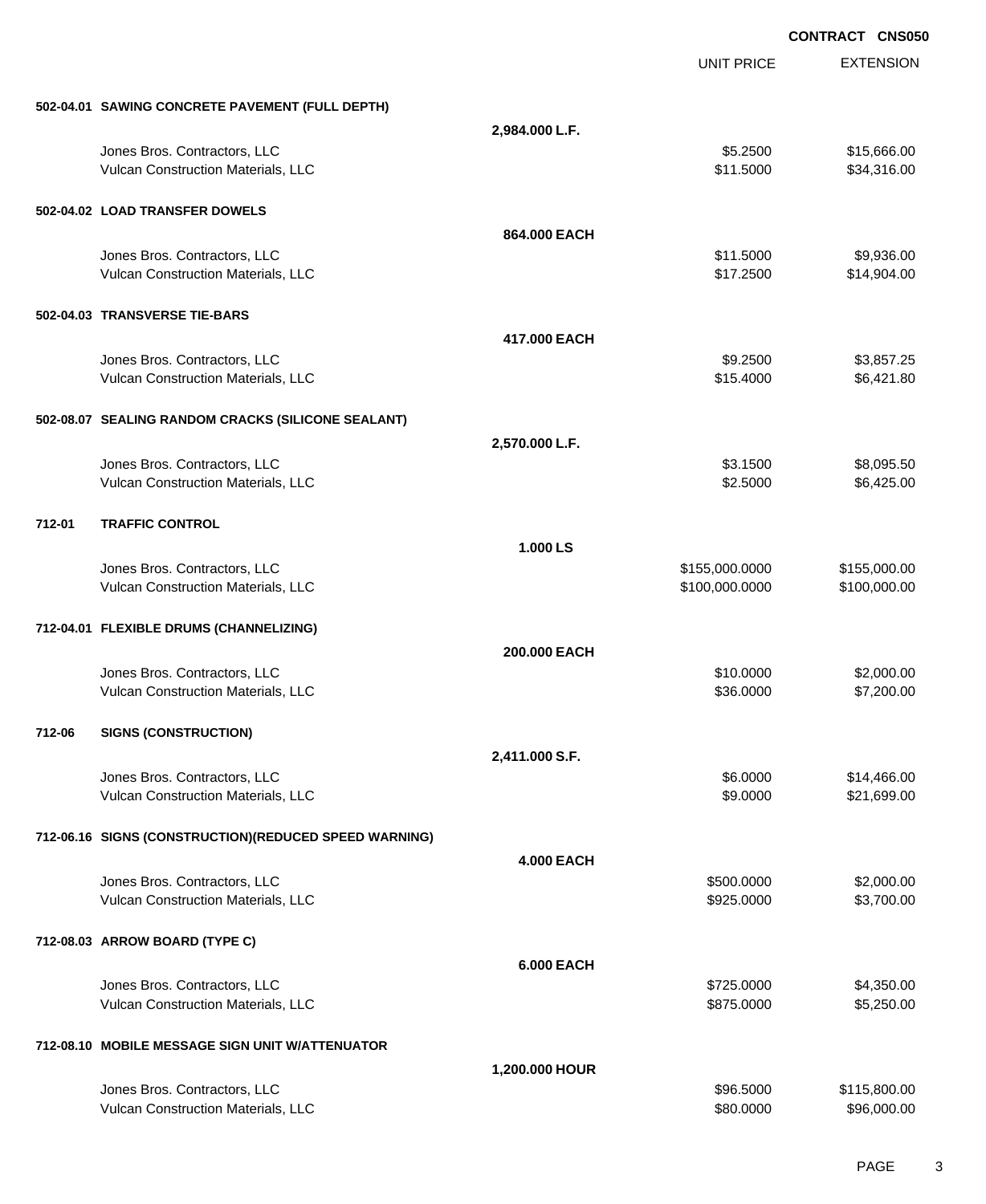EXTENSION **CONTRACT CNS050** UNIT PRICE **713-02.14 FLEXIBLE DELINEATOR (WHITE) 101.000 EACH** Jones Bros. Contractors, LLC \$31.5000 \$3,181.50 Vulcan Construction Materials, LLC 60000 \$3,838.000 \$3,838.000 \$3,838.000 **713-02.15 FLEXIBLE DELINEATOR (YELLOW) 21.000 EACH** Jones Bros. Contractors, LLC 661.50 Vulcan Construction Materials, LLC 6. The Construction Materials, LLC 6. The Construction Materials, LLC 6. The Construction of the Construction of the Construction of the Construction of the Construction of the Constructi **713-16.01 CHANGEABLE MESSAGE SIGN UNIT 6.000 EACH** Jones Bros. Contractors, LLC \$5,125.0000 \$30,750.00 Vulcan Construction Materials, LLC 600000 \$45,000.000 \$45,000.000 \$45,000.00 **716-01.23 Snwplwble Pvmt Mrkrs (Bi-Dir)(2 Color) 1,486.000 EACH** Jones Bros. Contractors, LLC \$25.0000 \$37,150.00 Vulcan Construction Materials, LLC 60000 \$37,150.00 **716-01.30 REMOVAL OF SNOWPLOWABLE REFLECTIVE MARKER 1,822.000 EACH** Jones Bros. Contractors, LLC \$8.0000 \$14,576.00 Vulcan Construction Materials, LLC 6000 \$14,576.00 **716-02.04 PLASTIC PAVEMENT MARKING(CHANNELIZATION STRIPING) 20.000 S.Y.** Jones Bros. Contractors, LLC 6. The Contractors of the Contractors, Contractors, Contractors, Contractors, Contractors, Contractors, Contractors, Contractors, Contractors, Contractors, Contractors, Contractors, Contractors Vulcan Construction Materials, LLC 6700.00 \$700.00 \$700.00 **716-02.05 PLASTIC PAVEMENT MARKING (STOP LINE) 85.000 L.F.** dones Bros. Contractors, LLC 61,275.00 Vulcan Construction Materials, LLC 61 and the state of the state of the state of the state of the state of the state of the state of the state of the state of the state of the state of the state of the state of the state o **716-02.06 PLASTIC PAVEMENT MARKING (TURN LANE ARROW) 11.000 EACH** Jones Bros. Contractors, LLC \$150.0000 \$1,650.00 Vulcan Construction Materials, LLC 60000 \$1,650.000 \$1,650.000 \$1,650.000 **716-02.07 PLASTIC PAVEMENT MARKING (24" BARRIER LINE) 1,860.000 L.F.** Jones Bros. Contractors, LLC \$12.0000 \$22,320.00 Vulcan Construction Materials, LLC 60000 \$22,320.00

### **716-04.09 PLASTIC PAVEMENT MARKING (H.O.V. DIAMOND)**

|                                    | <b>22.000 EACH</b> |            |
|------------------------------------|--------------------|------------|
| Jones Bros. Contractors, LLC       | \$450,0000         | \$9,900.00 |
| Vulcan Construction Materials. LLC | \$450,0000         | \$9,900.00 |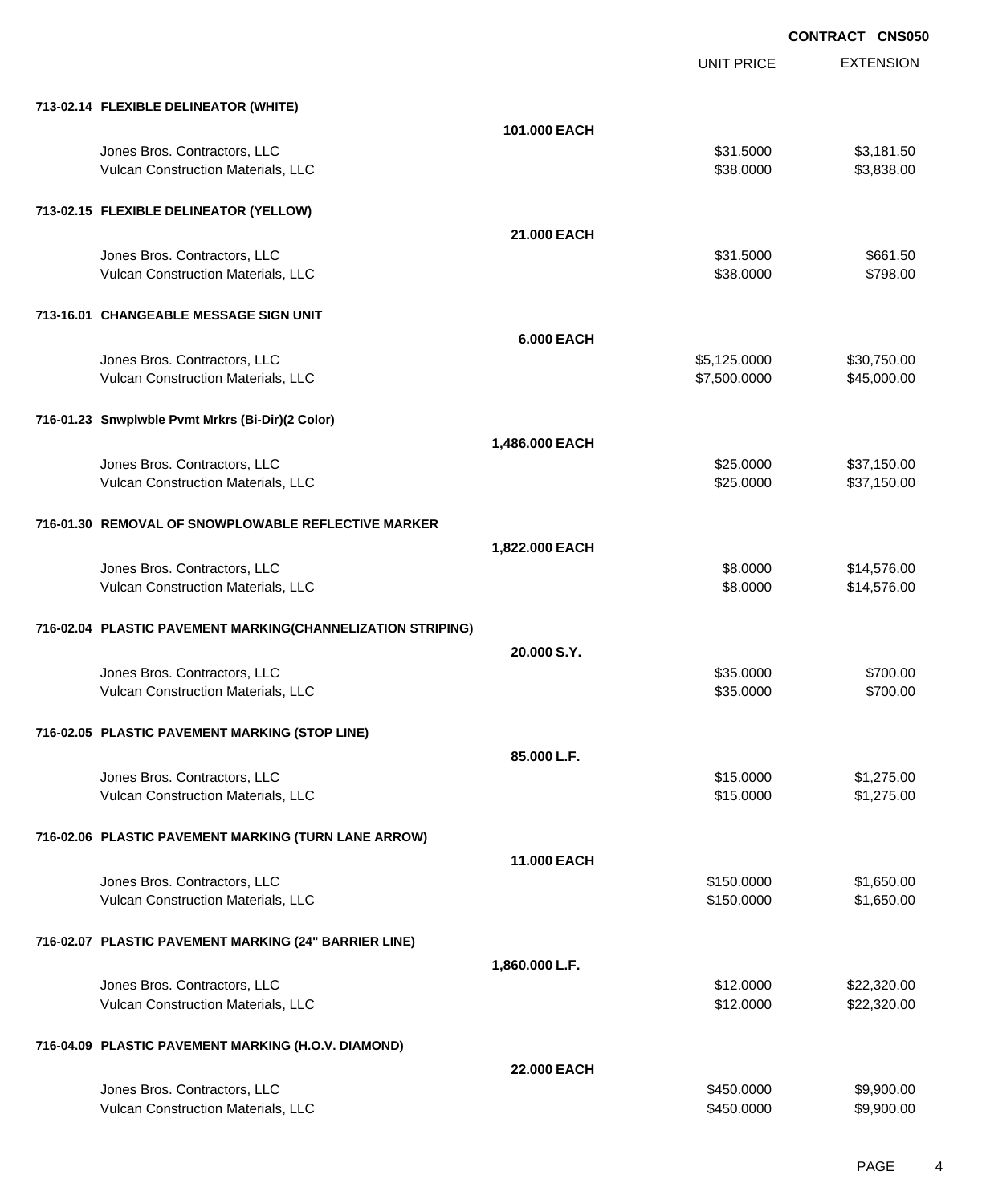UNIT PRICE

EXTENSION

|        | 716-05.20 PAINTED PAVEMENT MARKING (6" LINE)                       |                 |                              |                            |
|--------|--------------------------------------------------------------------|-----------------|------------------------------|----------------------------|
|        |                                                                    | 32.000 L.M.     |                              |                            |
|        | Jones Bros. Contractors, LLC<br>Vulcan Construction Materials, LLC |                 | \$1,100.0000<br>\$1,100.0000 | \$35,200.00<br>\$35,200.00 |
|        | 716-08.30 HYDROBLAST REMOVAL OF PAVEMENT MARKING (LINE)            |                 |                              |                            |
|        |                                                                    | 1.100 L.M.      |                              |                            |
|        | Jones Bros. Contractors, LLC                                       |                 | \$5,280.0000                 | \$5,808.00                 |
|        | Vulcan Construction Materials, LLC                                 |                 | \$5,280.0000                 | \$5,808.00                 |
|        | 716-09.33 6 INCH DOTTED LINE                                       |                 |                              |                            |
|        |                                                                    | 1,020.000 L.F.  |                              |                            |
|        | Jones Bros. Contractors, LLC                                       |                 | \$0.5000                     | \$510.00                   |
|        | Vulcan Construction Materials, LLC                                 |                 | \$0.5000                     | \$510.00                   |
|        | 716-12.02 ENHANCED FLATLINE THERMO PVMT MRKNG (6IN LINE)           |                 |                              |                            |
|        |                                                                    | 14.800 L.M.     |                              |                            |
|        | Jones Bros. Contractors, LLC                                       |                 | \$4,500.0000                 | \$66,600.00                |
|        | Vulcan Construction Materials, LLC                                 |                 | \$4,500.0000                 | \$66,600.00                |
|        | 716-12.03 ENHANCED FLATLINE THERMO PVMT MRKNG (8IN BARRIER LINE)   |                 |                              |                            |
|        |                                                                    | 4,500.000 L.F.  |                              |                            |
|        | Jones Bros. Contractors, LLC                                       |                 | \$1.5000                     | \$6,750.00                 |
|        | Vulcan Construction Materials, LLC                                 |                 | \$1.5000                     | \$6,750.00                 |
|        | 716-12.05 ENHANCED FLATLINE THERMO PVMT MRKNG (6IN DOTTED LINE)    |                 |                              |                            |
|        |                                                                    | 550.000 L.F.    |                              |                            |
|        | Jones Bros. Contractors, LLC                                       |                 | \$2.0000                     | \$1,100.00                 |
|        | Vulcan Construction Materials, LLC                                 |                 | \$2.0000                     | \$1,100.00                 |
|        | 716-12.09 ENHANCED FLAT LINE THERMO (12IN LINE)                    |                 |                              |                            |
|        |                                                                    | 13,500.000 L.F. |                              |                            |
|        | Jones Bros. Contractors. LLC                                       |                 | \$4.0000                     | \$54,000.00                |
|        | Vulcan Construction Materials, LLC                                 |                 | \$4.0000                     | \$54,000.00                |
| 717-01 | <b>MOBILIZATION</b>                                                |                 |                              |                            |
|        |                                                                    | 1.000 LS        |                              |                            |
|        | Jones Bros. Contractors, LLC                                       |                 | \$145,000.0000               | \$145,000.00               |
|        | Vulcan Construction Materials, LLC                                 |                 | \$100,000.0000               | \$100,000.00               |
|        | 730-14.02 SAW SLOT                                                 |                 |                              |                            |
|        |                                                                    | 1,250.000 L.F.  |                              |                            |
|        | Jones Bros. Contractors, LLC                                       |                 | \$3.2500                     | \$4,062.50                 |
|        | Vulcan Construction Materials, LLC                                 |                 | \$3.2500                     | \$4,062.50                 |
|        | 730-14.03 LOOP WIRE                                                |                 |                              |                            |
|        |                                                                    | 2,800.000 L.F.  |                              |                            |
|        | Jones Bros. Contractors, LLC                                       |                 | \$0.5000                     | \$1,400.00                 |
|        | Vulcan Construction Materials, LLC                                 |                 | \$0.5000                     | \$1,400.00                 |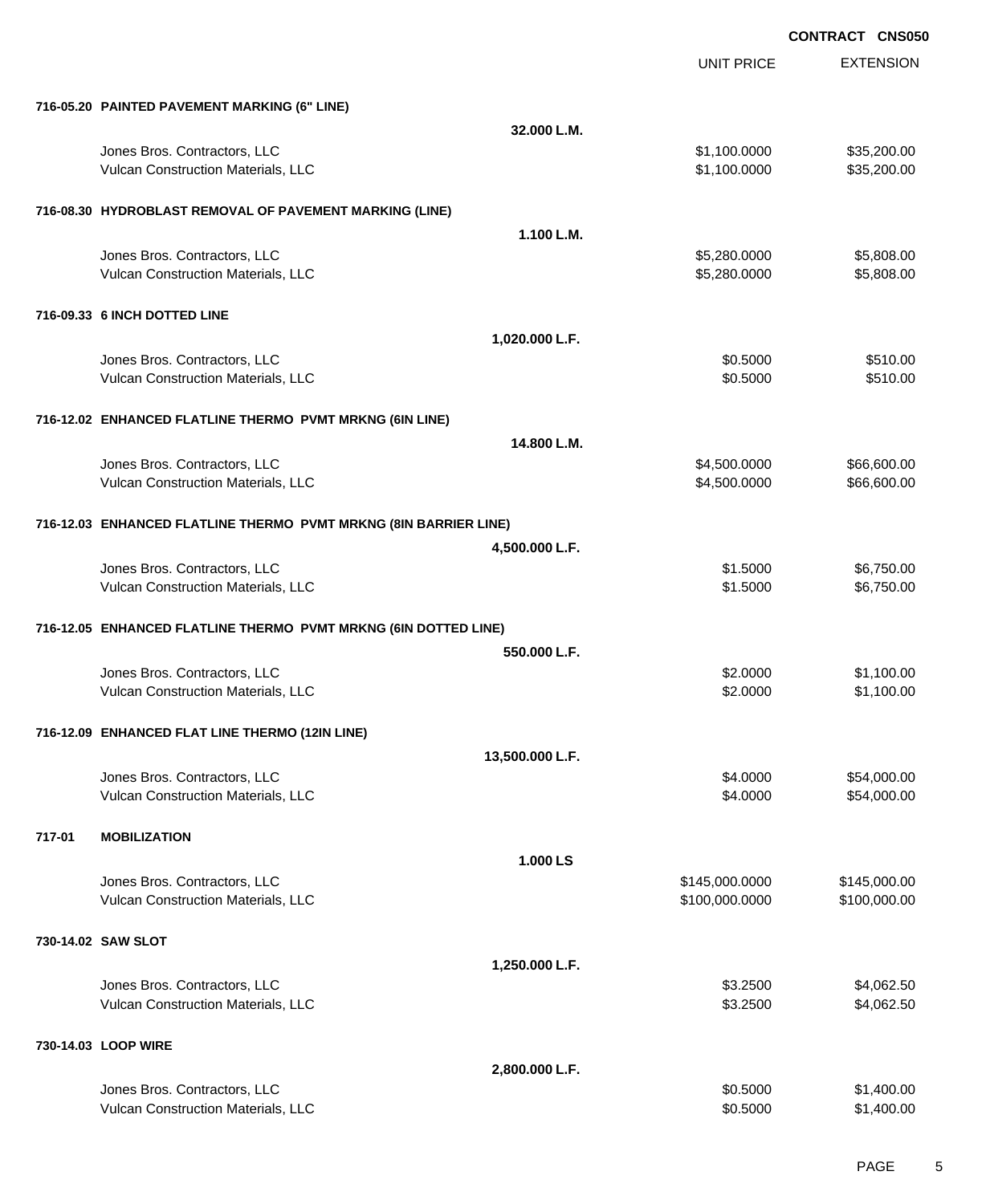|                                                                 |                   | <b>CONTRACT CNS050</b> |
|-----------------------------------------------------------------|-------------------|------------------------|
|                                                                 | <b>UNIT PRICE</b> | <b>EXTENSION</b>       |
| <b>BRIDGE CATEGORY</b>                                          |                   |                        |
| 604-10.34 CONCRETE OVERLAYED BRIDGE DECK REPAIR (FULL DEPTH)    |                   |                        |
|                                                                 | 20.000 S.Y.       |                        |
| Jones Bros. Contractors, LLC                                    | \$895.0000        | \$17,900.00            |
| Vulcan Construction Materials, LLC                              | \$870.0000        | \$17,400.00            |
| 604-10.44 EXPANSION JOINT REPAIRS                               |                   |                        |
|                                                                 | 610.000 L.F.      |                        |
| Jones Bros. Contractors, LLC                                    | \$205.0000        | \$125,050.00           |
| Vulcan Construction Materials, LLC                              | \$530.0000        | \$323,300.00           |
| 604-10.50 BRIDGE DECK REPAIRS (PARTIAL DEPTH OF SLAB)           |                   |                        |
|                                                                 | 30.000 S.Y.       |                        |
| Jones Bros. Contractors, LLC                                    | \$575.0000        | \$17,250.00            |
| Vulcan Construction Materials, LLC                              | \$360.0000        | \$10,800.00            |
| 604-10.53 CONCRETE REPAIRS                                      |                   |                        |
|                                                                 | 20.000 S.Y.       |                        |
| Jones Bros. Contractors, LLC                                    | \$765.0000        | \$15,300.00            |
| Vulcan Construction Materials, LLC                              | \$445,0000        | \$8,900.00             |
| 604-10.56 CONCRETE OVERLAYED BRIDGE DECK REPAIR (PARTIAL DEPTH) |                   |                        |
|                                                                 | 35.000 S.Y.       |                        |
| Jones Bros. Contractors, LLC                                    | \$505.0000        | \$17,675.00            |
| Vulcan Construction Materials, LLC                              | \$615.0000        | \$21,525.00            |
| 617-04.01 TYPE 1 THIN EPOXY OVERLAY (EPOXY-URETHANE)            |                   |                        |
|                                                                 | 7,235.000 S.Y.    |                        |
| Jones Bros. Contractors, LLC                                    | \$27,5400         | \$199,251.90           |
| Vulcan Construction Materials, LLC                              | \$27,5500         | \$199,324.25           |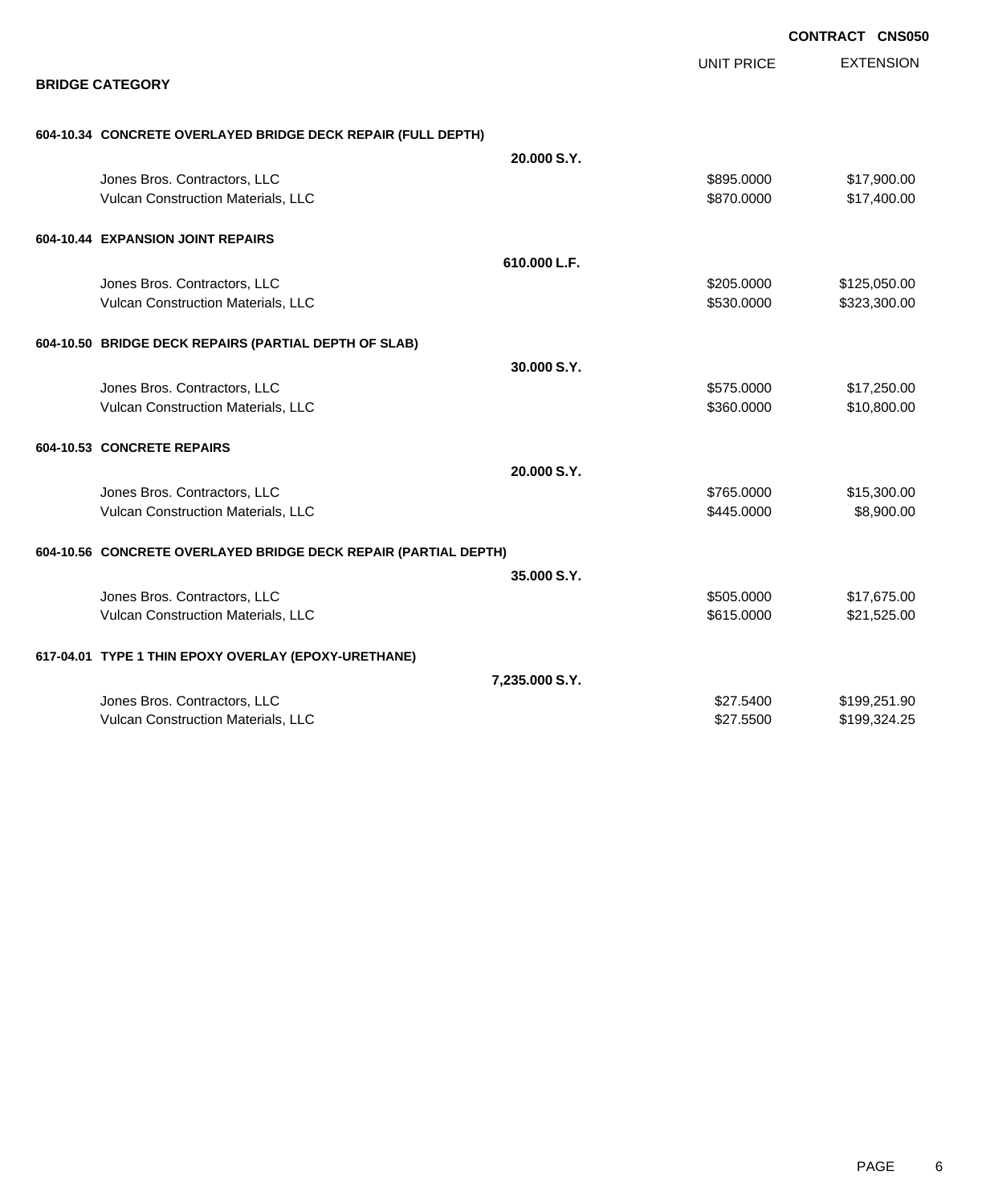## **SUB-TOTAL ROADWAY**

| Jones Bros. Contractors, LLC<br>Vulcan Construction Materials, LLC | \$3,777,193.00<br>\$3,895,454.30 |
|--------------------------------------------------------------------|----------------------------------|
| <b>SUB-TOTAL BRIDGE</b>                                            |                                  |
| Jones Bros. Contractors, LLC                                       | \$392,426.90                     |
| <b>Vulcan Construction Materials, LLC</b>                          | \$581,249.25                     |
| TOTAL CONTRACT                                                     |                                  |
| Jones Bros. Contractors, LLC                                       | \$4,169,619.90                   |
| Vulcan Construction Materials, LLC                                 | \$4,476,703,55                   |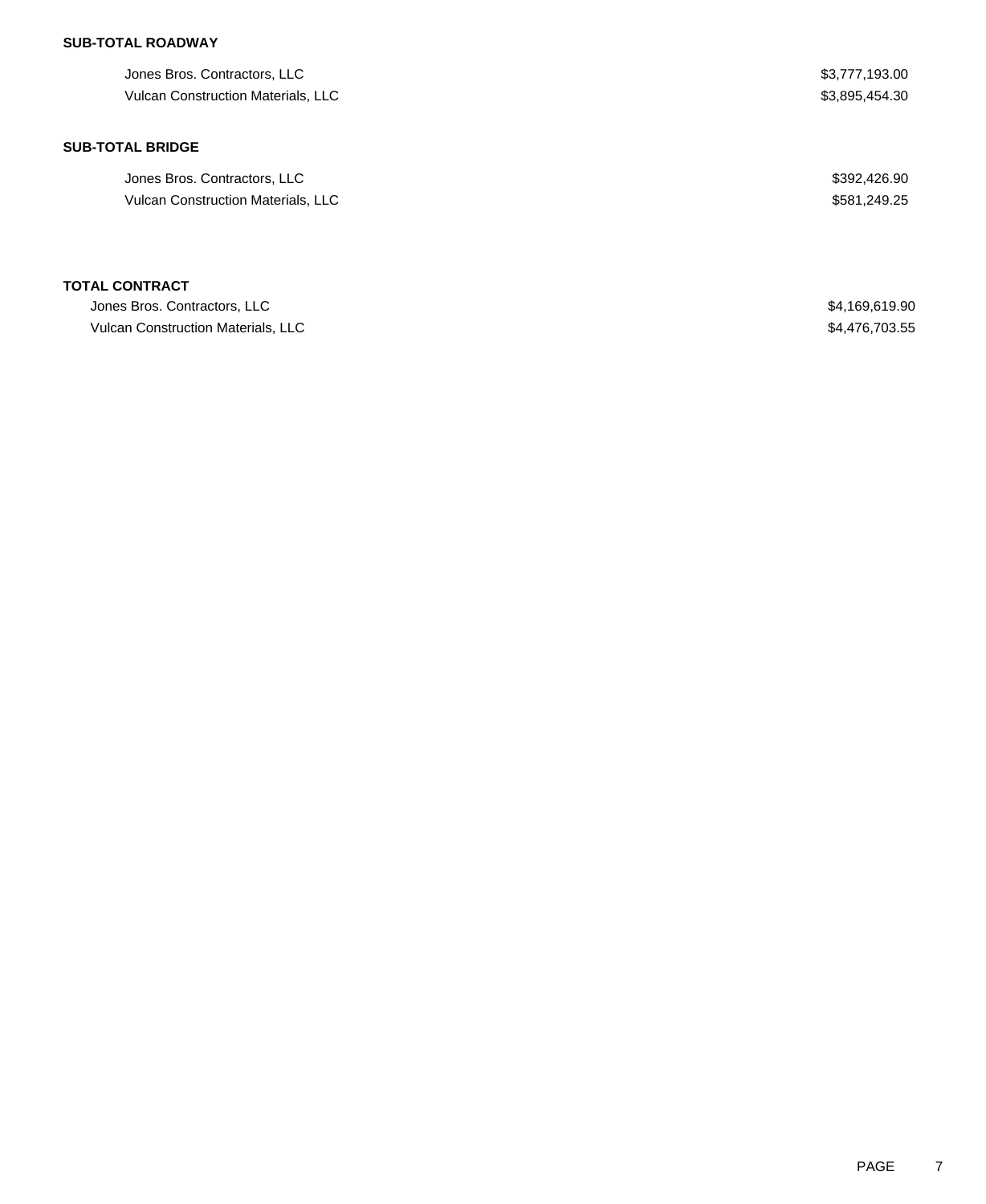#### SCOTT COUNTY (Contract No. CNS064 Call 076)

76129-4204-04,HSIP-29(104),76129-3204-94

THE RESURFACING (MICROSURFACING) ON U.S. 27 (S.R. 29) FROM NEAR SAND CUT ROAD (L.M. 20.90) TO THE TENNESSEE/KENTUCKY STATE LINE (L.M. 27.00).

PROJECT LENGTH - 6.100 MILES

COMPLETION TIME - ON OR BEFORE SEPTEMBER 30, 2018

DBE GOAL 3.50%

TOTAL CONTRACT

Hudson Construction Company **\$647,778.79**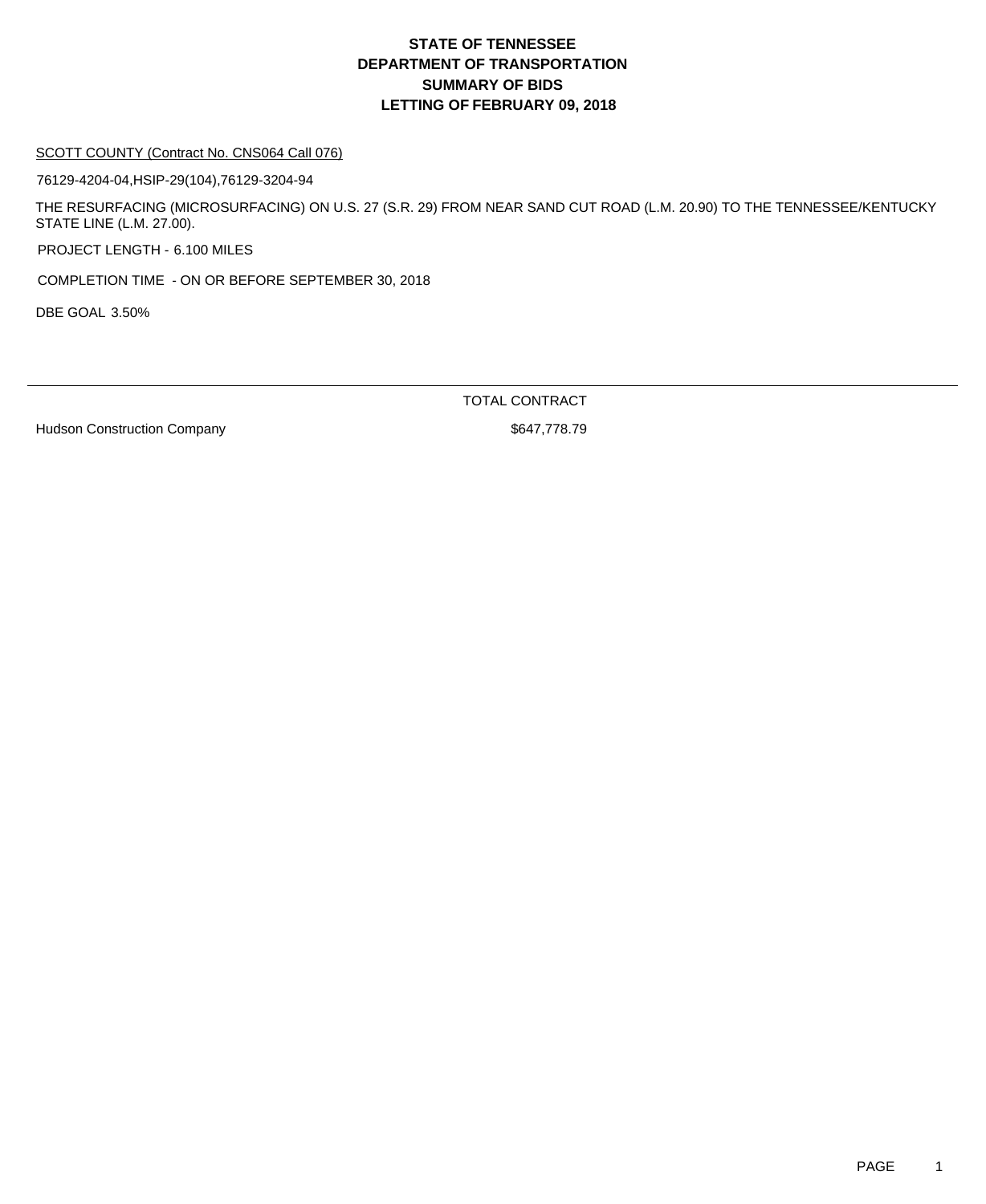|        |                                                                  |                   |                   | <b>CONTRACT CNS064</b> |
|--------|------------------------------------------------------------------|-------------------|-------------------|------------------------|
|        | <b>ROADWAY CATEGORY</b>                                          |                   | <b>UNIT PRICE</b> | <b>EXTENSION</b>       |
|        | 403-01.01 BITUMINOUS MATERIAL FOR TACK COAT (MICRO-SURFACING)    |                   |                   |                        |
|        | <b>Hudson Construction Company</b>                               | <b>18,000 TON</b> | \$369,4800        | \$6,650.64             |
|        | 411-12.03 SCORING FOR RUMBLE STRIPE (NON-CONTINUOUS) (8IN WIDTH) |                   |                   |                        |
|        | <b>Hudson Construction Company</b>                               | 12.000 L.M.       | \$475.0000        | \$5,700.00             |
|        | 414-03.03 MICRO SURFACING                                        |                   |                   |                        |
|        | <b>Hudson Construction Company</b>                               | 114,701.000 S.Y.  | \$3.5000          | \$401,453.50           |
| 712-01 | <b>TRAFFIC CONTROL</b>                                           |                   |                   |                        |
|        | <b>Hudson Construction Company</b>                               | 1.000 LS          | \$22,250.0000     | \$22,250.00            |
| 712-06 | <b>SIGNS (CONSTRUCTION)</b>                                      |                   |                   |                        |
|        | <b>Hudson Construction Company</b>                               | 602.000 S.F.      | \$7.1000          | \$4,274.20             |
|        | 712-08.03 ARROW BOARD (TYPE C)                                   |                   |                   |                        |
|        | <b>Hudson Construction Company</b>                               | <b>2.000 EACH</b> | \$900.0000        | \$1,800.00             |
|        | 716-01.21 Snwplwble Pvmt Mrkrs (Bi-Dir)(1 Color)                 |                   |                   |                        |
|        | <b>Hudson Construction Company</b>                               | 403.000 EACH      | \$27.5000         | \$11,082.50            |
|        | 716-01.22 Snwplwble Pvmt Mrkrs (Mono-Dir)(1 Color)               |                   |                   |                        |
|        | <b>Hudson Construction Company</b>                               | 109.000 EACH      | \$27.5000         | \$2,997.50             |
|        | 716-02.04 PLASTIC PAVEMENT MARKING(CHANNELIZATION STRIPING)      |                   |                   |                        |
|        | <b>Hudson Construction Company</b>                               | 126.000 S.Y.      | \$19.2500         | \$2,425.50             |
|        | 716-02.05 PLASTIC PAVEMENT MARKING (STOP LINE)                   |                   |                   |                        |
|        | <b>Hudson Construction Company</b>                               | 360,000 L.F.      | \$9.5000          | \$3,420.00             |
|        | 716-02.06 PLASTIC PAVEMENT MARKING (TURN LANE ARROW)             |                   |                   |                        |
|        | <b>Hudson Construction Company</b>                               | 7.000 EACH        | \$135.0000        | \$945.00               |
|        | 716-04.04 PLASTIC PAVEMENT MARKING (TRANSVERSE SHOULDER)         |                   |                   |                        |
|        | <b>Hudson Construction Company</b>                               | 19,787.000 L.F.   | \$3.8500          | \$76,179.95            |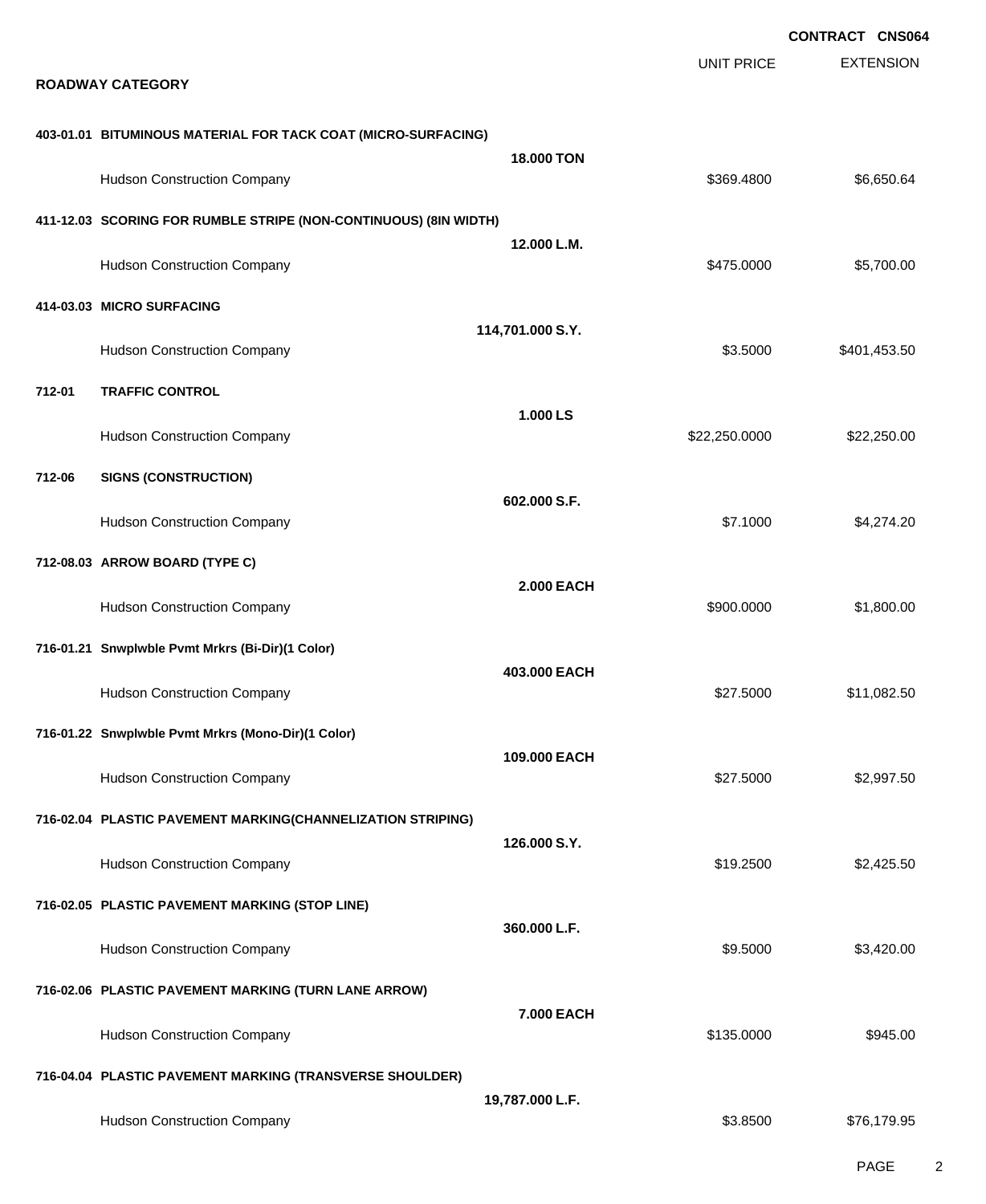|        |                                                          |             |               | <b>CONTRACT CNS064</b> |
|--------|----------------------------------------------------------|-------------|---------------|------------------------|
|        |                                                          |             | UNIT PRICE    | <b>EXTENSION</b>       |
|        | 716-05.01 PAINTED PAVEMENT MARKING (4" LINE)             |             |               |                        |
|        | <b>Hudson Construction Company</b>                       | 6.000 L.M.  | \$725.0000    | \$4,350.00             |
|        | 716-08.20 REMOVAL OF PAVEMENT MARKING (LINE)             |             |               |                        |
|        | <b>Hudson Construction Company</b>                       | 26.000 L.M. | \$525.0000    | \$13,650.00            |
|        | 716-12.02 ENHANCED FLATLINE THERMO PVMT MRKNG (6IN LINE) |             |               |                        |
|        | <b>Hudson Construction Company</b>                       | 26.000 L.M. | \$3,050.0000  | \$79,300.00            |
| 717-01 | <b>MOBILIZATION</b>                                      |             |               |                        |
|        | <b>Hudson Construction Company</b>                       | 1.000 LS    | \$11,300.0000 | \$11,300.00            |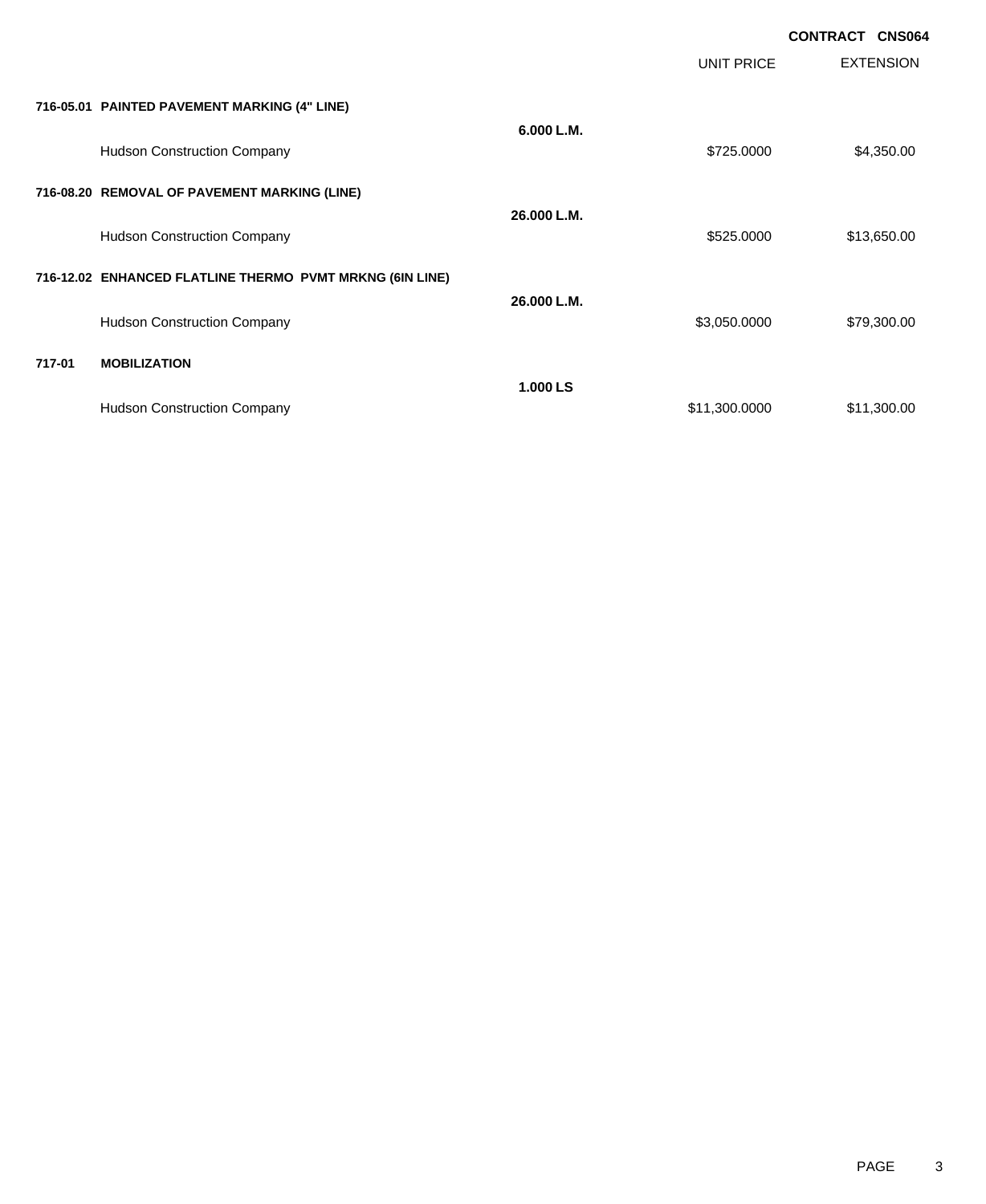Hudson Construction Company **Example 2018** 3647,778.79

### **TOTAL CONTRACT**

Hudson Construction Company **Example 2018** 3647,778.79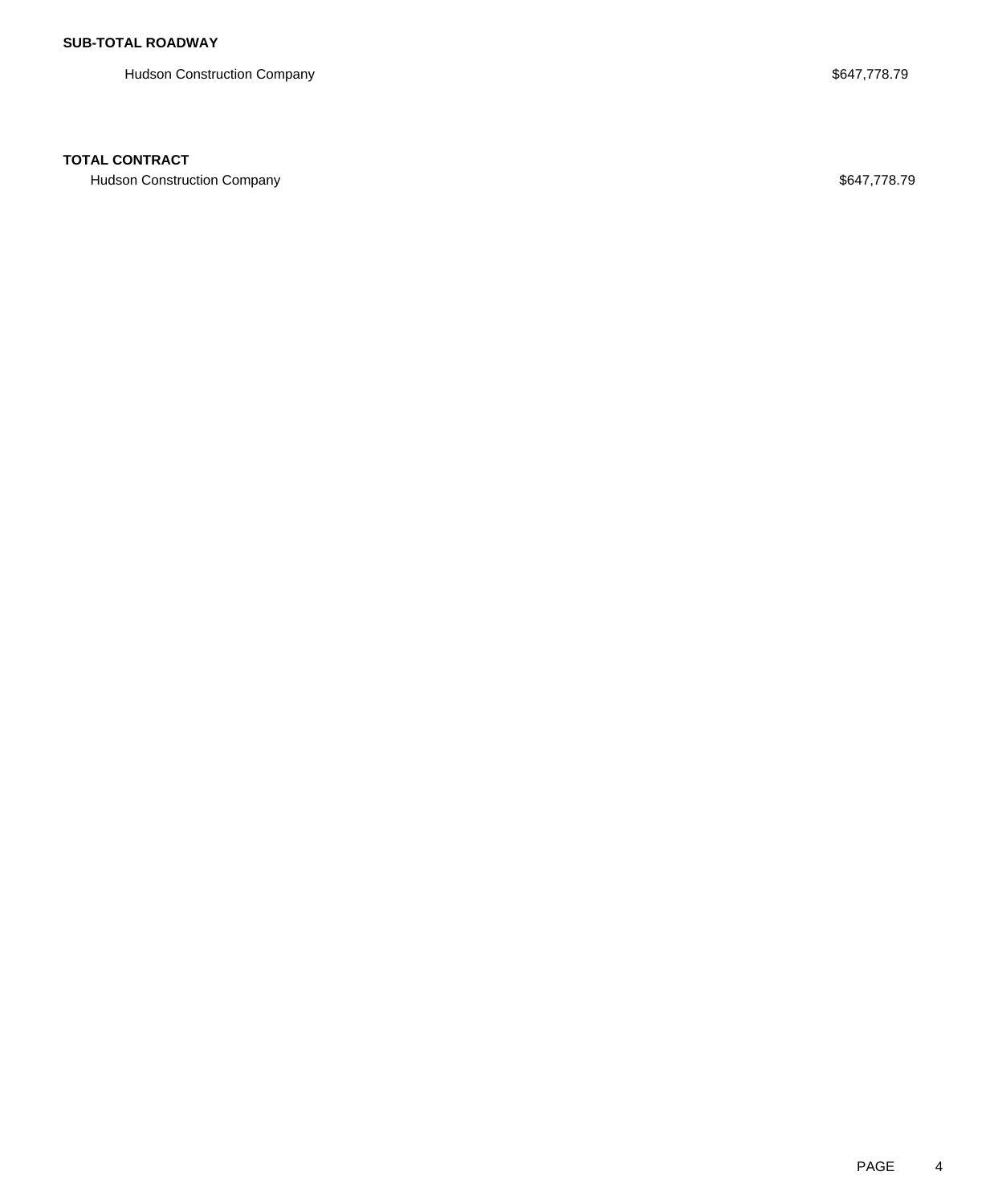### SEVIER COUNTY (Contract No. CNS061 Call 077)

NH/HSIP-35(70),78004-3236-94,78004-8236-14,STP/HSIP-35(69),78004-3235- 94,78004-8235-14

THE RESURFACING ON U.S. 411 (U.S. 441, S.R. 35) FROM NEAR WHITE SCHOOL ROAD (L.M. 9.82) TO NEAR GARY WADE BOULEVARD (L.M. 14.73).

PROJECT LENGTH - 4.910 MILES

COMPLETION TIME - ON OR BEFORE JULY 31, 2018

DBE GOAL 5.00%

TOTAL CONTRACT

Charles Blalock & Sons, Inc.  $$2,048,669.71$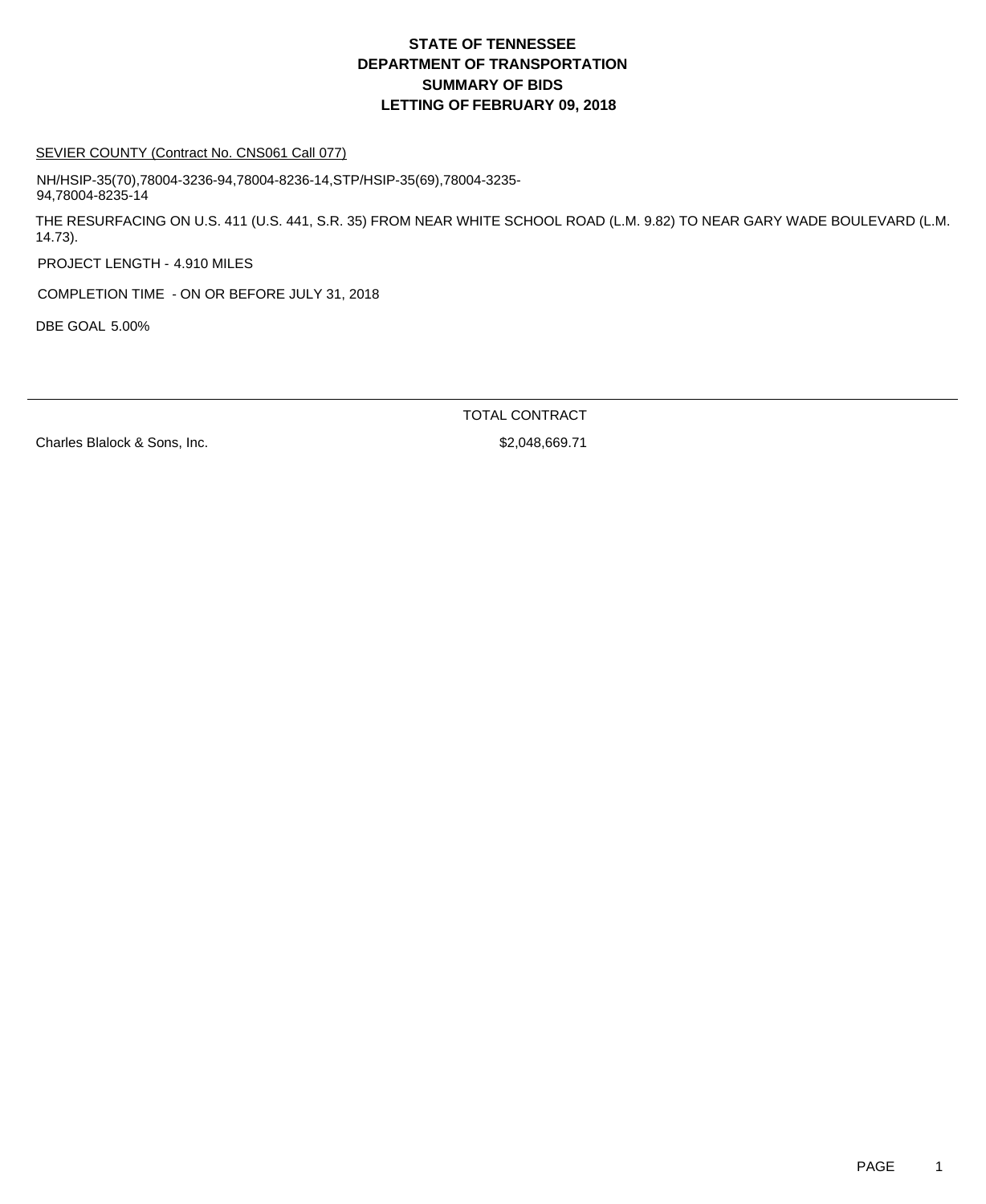|        |                                                                                       |                   |                   | <b>CONTRACT CNS061</b> |
|--------|---------------------------------------------------------------------------------------|-------------------|-------------------|------------------------|
|        | <b>ROADWAY CATEGORY</b>                                                               |                   | <b>UNIT PRICE</b> | <b>EXTENSION</b>       |
| 303-01 | MINERAL AGGREGATE, TYPE A BASE, GRADING D                                             |                   |                   |                        |
|        | Charles Blalock & Sons, Inc.                                                          | 3,017.000 TON     | \$22.0000         | \$66,374.00            |
|        | 307-02.08 ASPHALT CONCRETE MIX (PG70-22) (BPMB-HM) GRADING B-M2                       |                   |                   |                        |
|        | Charles Blalock & Sons, Inc.                                                          | 445,000 TON       | \$132.0000        | \$58,740.00            |
| 403-01 | BITUMINOUS MATERIAL FOR TACK COAT (TC)                                                | 136.000 TON       |                   |                        |
|        | Charles Blalock & Sons, Inc.                                                          |                   | \$62.0000         | \$8,432.00             |
|        | 411-01.07 ACS MIX (PG64-22) GRADING E SHOULDER                                        | 976,000 TON       |                   |                        |
|        | Charles Blalock & Sons, Inc.                                                          |                   | \$129.7900        | \$126,675.04           |
|        | 411-02.10 ACS MIX(PG70-22) GRADING D                                                  | 2,566.000 TON     |                   |                        |
|        | Charles Blalock & Sons, Inc.                                                          |                   | \$119.6000        | \$306,893.60           |
|        | 411-03.13 ACS MIX(PG70-22) THIN LIFT D ASPHALT                                        | 7,353.000 TON     |                   |                        |
|        | Charles Blalock & Sons, Inc.<br>411-12.01 SCORING SHOULDERS (CONTINUOUS) (16IN WIDTH) |                   | \$119.6000        | \$879,418.80           |
|        | Charles Blalock & Sons, Inc.                                                          | 6.100 L.M.        | \$1,040.0000      | \$6,344.00             |
|        | 415-01.01 COLD PLANING BITUMINOUS PAVEMENT                                            |                   |                   |                        |
|        | Charles Blalock & Sons, Inc.                                                          | 3,154.000 TON     | \$19.5000         | \$61,503.00            |
|        | 701-02.01 CONCRETE CURB RAMP (RETROFIT)                                               |                   |                   |                        |
|        | Charles Blalock & Sons, Inc.                                                          | 1,635.000 S.F.    | \$29.7500         | \$48,641.25            |
|        | 705-02.02 SINGLE GUARDRAIL (TYPE 2)                                                   | 25.000 L.F.       |                   |                        |
|        | Charles Blalock & Sons, Inc.                                                          |                   | \$35.0000         | \$875.00               |
|        | 705-02.10 GUARDRAIL TRANSITION 27IN TO 31IN                                           | <b>1.000 EACH</b> |                   |                        |
|        | Charles Blalock & Sons, Inc.                                                          |                   | \$300.0000        | \$300.00               |
|        | 705-04.09 EARTH PAD FOR TYPE 38 GR END TREATMENT                                      | <b>1.000 EACH</b> |                   |                        |
|        | Charles Blalock & Sons, Inc.                                                          |                   | \$3,000.0000      | \$3,000.00             |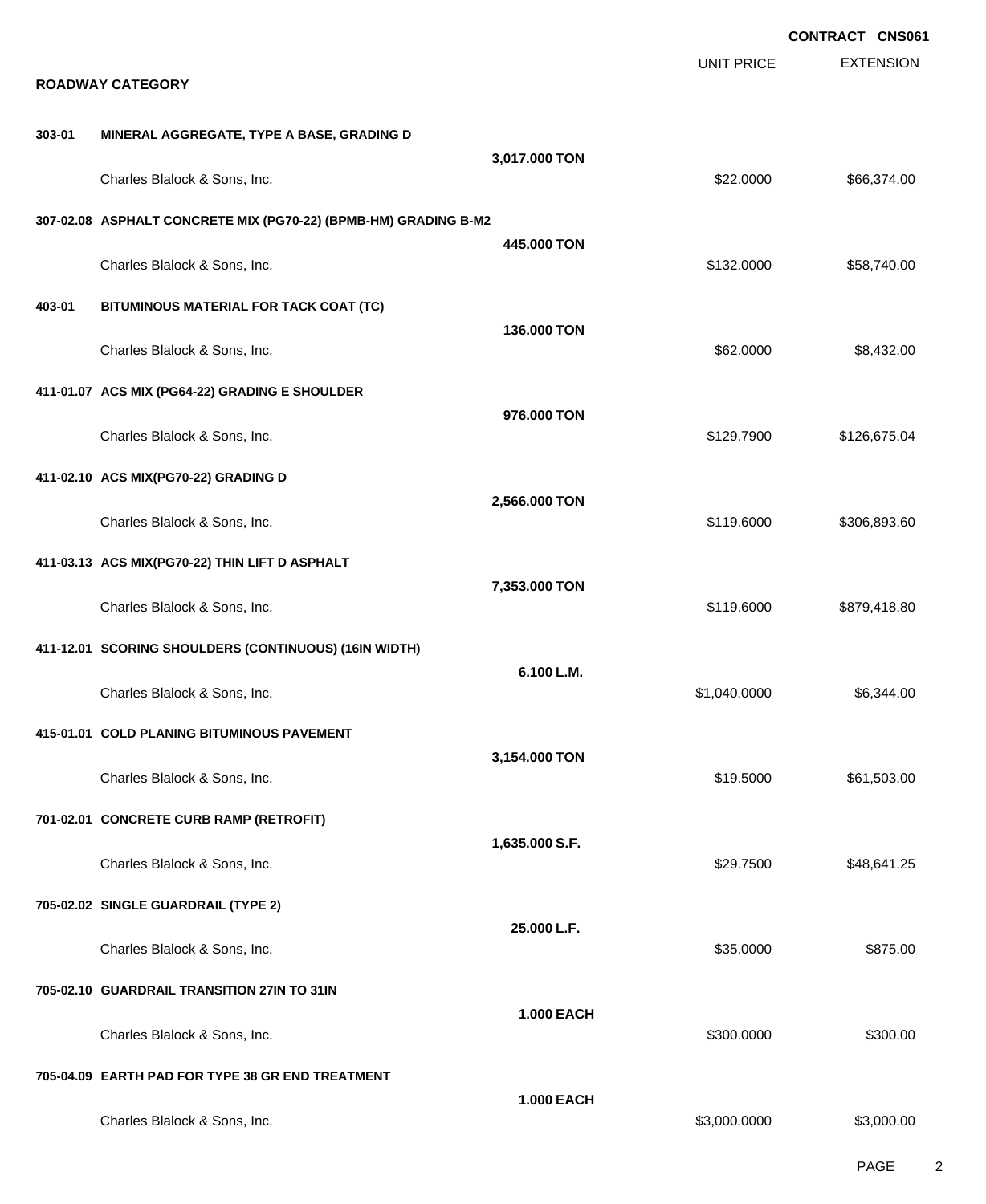EXTENSION **CONTRACT CNS061** UNIT PRICE **705-06.20 TANGENT ENERGY ABSORBING TERM MASH TL-3 1.000 EACH** Charles Blalock & Sons, Inc. 6. 2012 12:30 12:30 13:30 13:30 13:30 13:30 13:30 13:30 13:30 13:30 13:30 13:30 1 **712-01 TRAFFIC CONTROL 1.000 LS** Charles Blalock & Sons, Inc. 6. 2012 12:30 12:30 12:30 12:30 12:30 12:30 12:30 12:30 12:30 12:30 12:30 12:30 1 **712-04.01 FLEXIBLE DRUMS (CHANNELIZING) 109.000 EACH** Charles Blalock & Sons, Inc. 6. 2012 12:00:00 \$3,815.00 \$3,815.00 \$3,815.00 **712-05.03 WARNING LIGHTS (TYPE C) 55.000 EACH** Charles Blalock & Sons, Inc. 6. 2016 19:30 19:30 19:30 19:30 19:30 19:30 19:30 19:30 19:30 19:30 19:30 19:30 1 **712-06 SIGNS (CONSTRUCTION) 1,652.000 S.F.** Charles Blalock & Sons, Inc. 69.000 \$14,868.00 **712-08.03 ARROW BOARD (TYPE C) 4.000 EACH** Charles Blalock & Sons, Inc. 6. 2008.000 \$8,000.000 \$8,000.000 \$8,000.000 \$8,000.00 **713-15 REMOVAL OF SIGNS, POSTS AND FOOTINGS 1.000 LS** Charles Blalock & Sons, Inc. 6. 2010 12:00:000 \$1,000.000 \$1,000.000 \$1,000.000 \$1,000.000 \$1,000.00 **713-16.21 SIGNS (D10-2) 1.000 EACH** Charles Blalock & Sons, Inc. 6. 2009. [10] States Blalock & Sons, Inc. 6. 2009. [10] States Blalock & Sons, Inc. 2009. [10] States Blalock & Sons, Inc. 2009. [10] States Blalock & Sons, Inc. 2009. [10] States Blalock & Son **716-01.21 Snwplwble Pvmt Mrkrs (Bi-Dir)(1 Color) 249.000 EACH** Charles Blalock & Sons, Inc. \$26.0000 \$6,474.00 **716-01.22 Snwplwble Pvmt Mrkrs (Mono-Dir)(1 Color) 258.000 EACH** Charles Blalock & Sons, Inc. \$26.0000 \$6,708.00 **716-01.23 Snwplwble Pvmt Mrkrs (Bi-Dir)(2 Color) 424.000 EACH** Charles Blalock & Sons, Inc. \$26.0000 \$11,024.00 **716-01.30 REMOVAL OF SNOWPLOWABLE REFLECTIVE MARKER 931.000 EACH** Charles Blalock & Sons, Inc. \$10.0000 \$9,310.00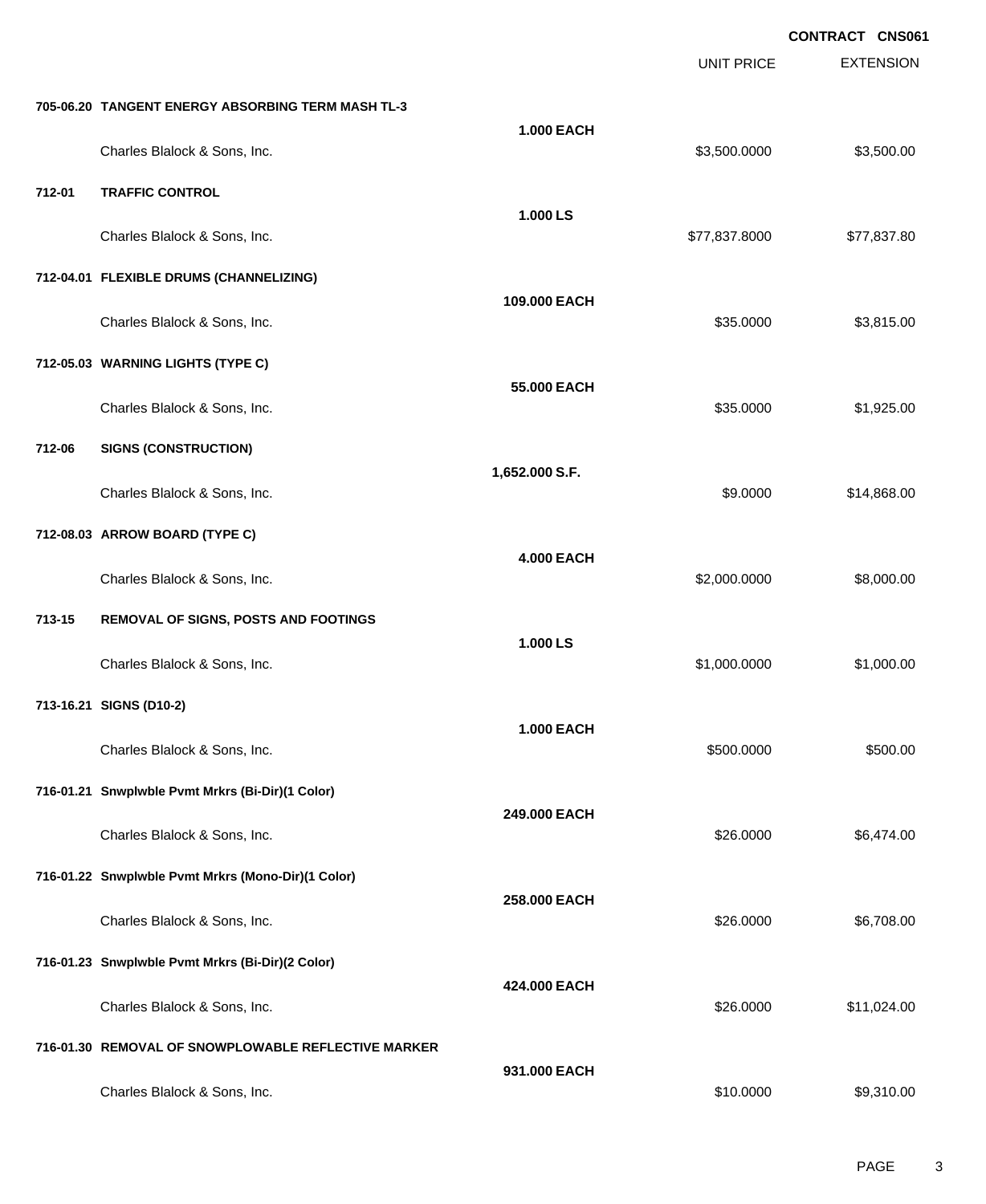|                                                             |                   |                   | <b>CONTRACT CNS061</b> |
|-------------------------------------------------------------|-------------------|-------------------|------------------------|
|                                                             |                   | <b>UNIT PRICE</b> | <b>EXTENSION</b>       |
| 716-02.03 PLASTIC PAVEMENT MARKING (CROSS-WALK)             |                   |                   |                        |
| Charles Blalock & Sons, Inc.                                | 787.000 L.F.      | \$9.0000          | \$7,083.00             |
| 716-02.04 PLASTIC PAVEMENT MARKING(CHANNELIZATION STRIPING) |                   |                   |                        |
| Charles Blalock & Sons, Inc.                                | 812.000 S.Y.      | \$18.0000         | \$14,616.00            |
| 716-02.05 PLASTIC PAVEMENT MARKING (STOP LINE)              |                   |                   |                        |
| Charles Blalock & Sons, Inc.                                | 528.000 L.F.      | \$12.0000         | \$6,336.00             |
| 716-02.06 PLASTIC PAVEMENT MARKING (TURN LANE ARROW)        |                   |                   |                        |
| Charles Blalock & Sons, Inc.                                | 27.000 EACH       | \$200.0000        | \$5,400.00             |
| 716-03.01 PLASTIC WORD PAVEMENT MARKING (ONLY)              |                   |                   |                        |
| Charles Blalock & Sons, Inc.                                | <b>5.000 EACH</b> | \$200.0000        | \$1,000.00             |
| 716-04.01 PLASTIC PAVEMENT MARKING (STRAIGHT-TURN ARROW)    |                   |                   |                        |
| Charles Blalock & Sons, Inc.                                | 3.000 EACH        | \$200.0000        | \$600.00               |
| 716-04.04 PLASTIC PAVEMENT MARKING (TRANSVERSE SHOULDER)    |                   |                   |                        |
| Charles Blalock & Sons, Inc.                                | 10,452.000 L.F.   | \$6.5000          | \$67,938.00            |
| 716-04.05 PLASTIC PAVEMENT MARKING (STRAIGHT ARROW)         |                   |                   |                        |
| Charles Blalock & Sons, Inc.                                | 7.000 EACH        | \$200.0000        | \$1,400.00             |
| 716-05.01 PAINTED PAVEMENT MARKING (4" LINE)                |                   |                   |                        |
| Charles Blalock & Sons, Inc.                                | 12.000 L.M.       | \$775.0000        | \$9,300.00             |
| 716-05.21 PAINTED PAVEMENT MARKING(4"DOTTED LINE)           |                   |                   |                        |
| Charles Blalock & Sons, Inc.                                | 19,765.000 L.F.   | \$0.2000          | \$3,953.00             |
| 716-10.30 TRUNCATED DOME DETECTABLE WARNING MAT             |                   |                   |                        |
| Charles Blalock & Sons, Inc.                                | 32.000 S.F.       | \$30.0000         | \$960.00               |
| 716-12.01 ENHANCED FLATLINE THERMO PVMT MRKNG (4IN LINE)    |                   |                   |                        |
| Charles Blalock & Sons, Inc.                                | 7.000 L.M.        | \$3,900.0000      | \$27,300.00            |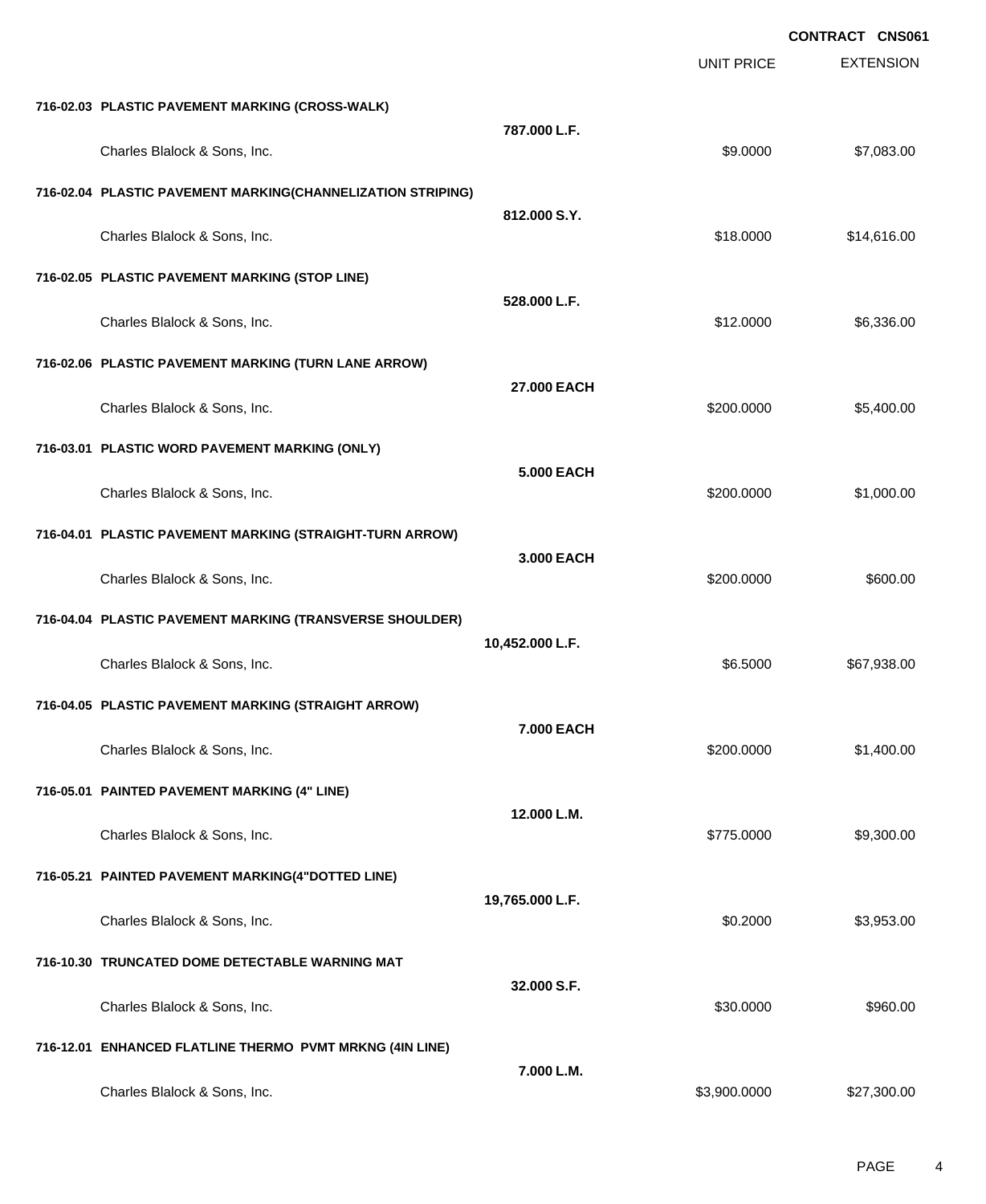|        |                                                          |                                                                 | <b>UNIT PRICE</b> | <b>CONTRACT CNS061</b><br><b>EXTENSION</b> |
|--------|----------------------------------------------------------|-----------------------------------------------------------------|-------------------|--------------------------------------------|
|        | 716-12.02 ENHANCED FLATLINE THERMO PVMT MRKNG (6IN LINE) |                                                                 |                   |                                            |
|        | Charles Blalock & Sons, Inc.                             | 18.000 L.M.                                                     | \$4,900.0000      | \$88,200.00                                |
|        |                                                          | 716-12.04 ENHANCED FLATLINE THERMO PVMT MRKNG (4IN DOTTED LINE) |                   |                                            |
|        | Charles Blalock & Sons, Inc.                             | 19,664.000 L.F.                                                 | \$0.9800          | \$19,270.72                                |
|        |                                                          | 716-12.05 ENHANCED FLATLINE THERMO PVMT MRKNG (6IN DOTTED LINE) |                   |                                            |
|        | Charles Blalock & Sons, Inc.                             | 403.000 L.F.                                                    | \$1,5000          | \$604.50                                   |
| 717-01 | <b>MOBILIZATION</b>                                      |                                                                 |                   |                                            |
|        | Charles Blalock & Sons, Inc.                             | 1.000 LS                                                        | \$58,500.0000     | \$58,500.00                                |
|        | 730-14.02 SAW SLOT                                       |                                                                 |                   |                                            |
|        | Charles Blalock & Sons, Inc.                             | 6,500.000 L.F.                                                  | \$2.5000          | \$16,250.00                                |
|        | 730-14.03 LOOP WIRE                                      |                                                                 |                   |                                            |
|        | Charles Blalock & Sons, Inc.                             | 13,000.000 L.F.                                                 | \$0.6000          | \$7,800.00                                 |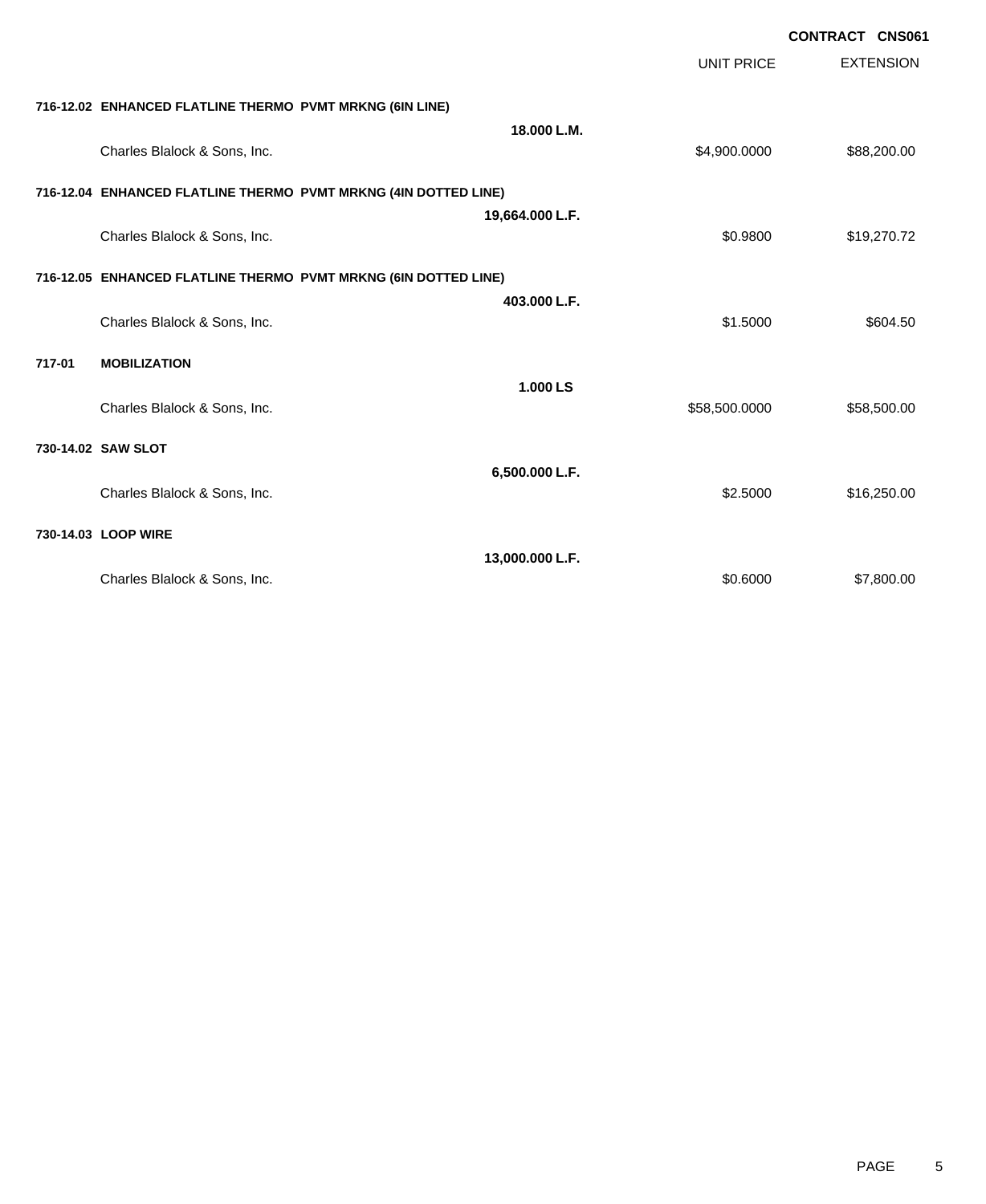Charles Blalock & Sons, Inc. 689.71

### **TOTAL CONTRACT**

Charles Blalock & Sons, Inc. 68 and the Charles Blalock & Sons, Inc. 68 and the Charles Blalock & Sons, Inc.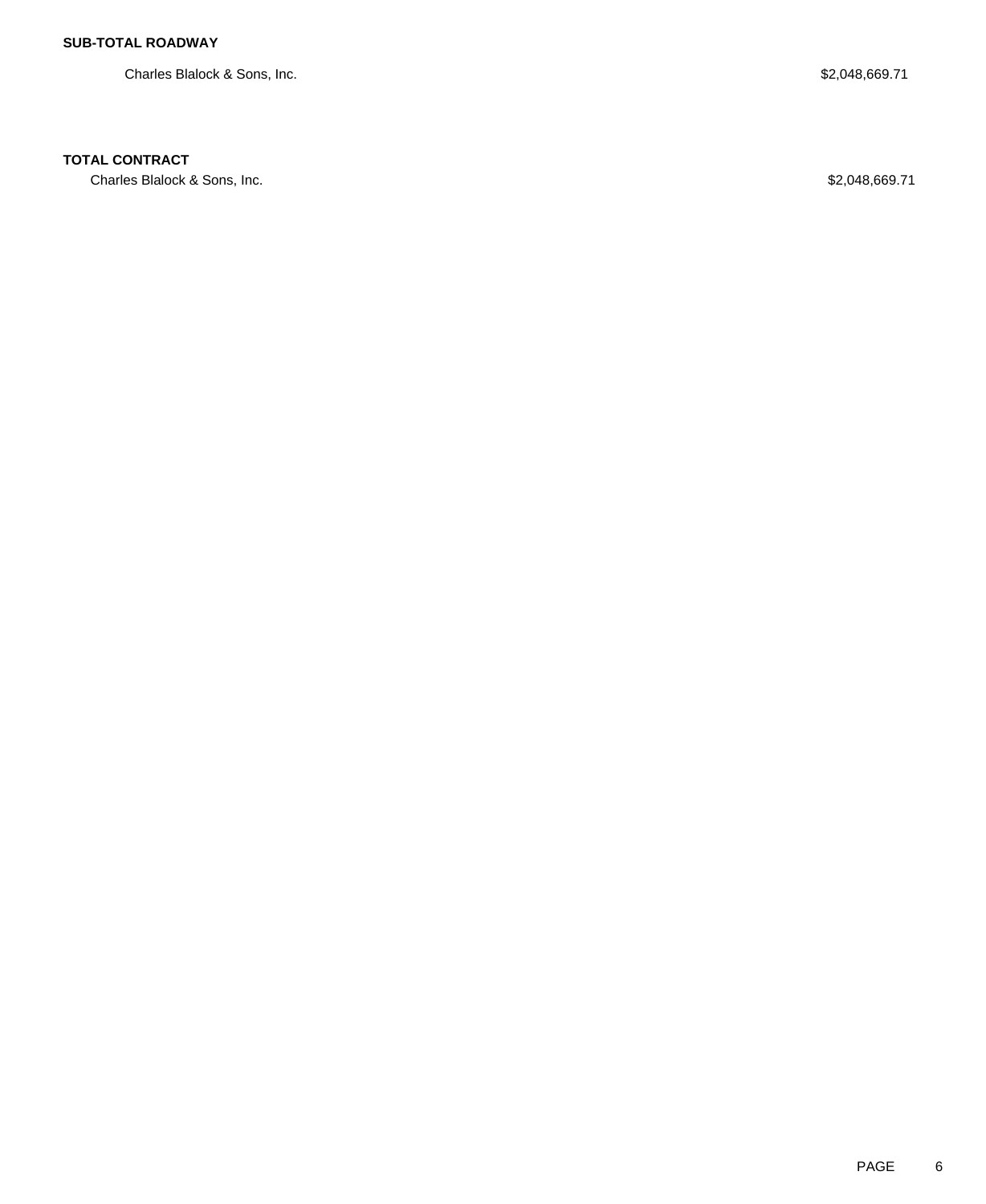### SHELBY COUNTY (Contract No. CNS074 Call 078)

NH/HSIP-57(69),79028-3270-94,79028-8270-14

THE RESURFACING ON S.R. 57 FROM I-240 (L.M. 8.18) TO EAST OF VAL VERDE DRIVE (L.M. 10.75).

PROJECT LENGTH - 2.570 MILES

COMPLETION TIME - ON OR BEFORE SEPTEMBER 30, 2018

DBE GOAL 3.00%

|                                     | TOTAL CONTRACT |  |
|-------------------------------------|----------------|--|
| Standard Construction Company, Inc. | \$1,782,877.99 |  |
| APAC-Tennessee, Inc.                | \$1,974,533.38 |  |
| Lehman-Roberts Company              | \$2,209,584.50 |  |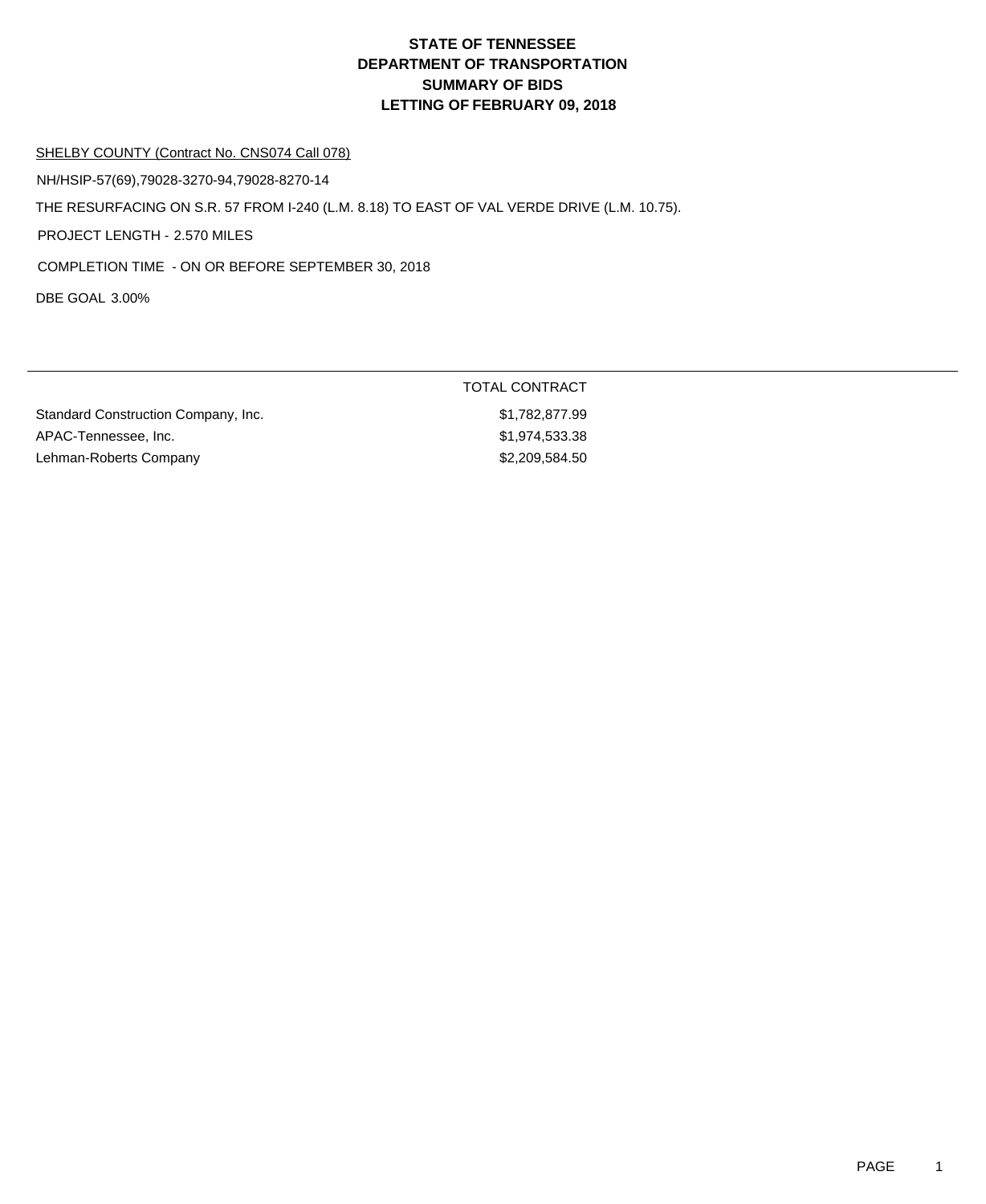|        |                                                              |                |                   | <b>CONTRACT CNS074</b> |
|--------|--------------------------------------------------------------|----------------|-------------------|------------------------|
|        |                                                              |                | <b>UNIT PRICE</b> | <b>EXTENSION</b>       |
|        | <b>ROADWAY CATEGORY</b>                                      |                |                   |                        |
|        | 202-03.01 REMOVAL OF ASPHALT PAVEMENT                        |                |                   |                        |
|        |                                                              | 1,000.000 S.Y. |                   |                        |
|        | Standard Construction Company, Inc.                          |                | \$23.2000         | \$23,200.00            |
|        | APAC-Tennessee, Inc.                                         |                | \$18.0000         | \$18,000.00            |
|        | Lehman-Roberts Company                                       |                | \$80.0000         | \$80,000.00            |
| 203-06 | <b>WATER</b>                                                 |                |                   |                        |
|        |                                                              | 7.000 M.G.     |                   |                        |
|        | Standard Construction Company, Inc.                          |                | \$15.0000         | \$105.00               |
|        | APAC-Tennessee, Inc.                                         |                | \$11.5000         | \$80.50                |
|        | Lehman-Roberts Company                                       |                | \$600.0000        | \$4,200.00             |
| 303-02 | MINERAL AGGREGATE, TYPE B BASE, GRADING (D)                  |                |                   |                        |
|        |                                                              | 941.000 TON    |                   |                        |
|        | Standard Construction Company, Inc.                          |                | \$25.1000         | \$23,619.10            |
|        | APAC-Tennessee, Inc.                                         |                | \$34.0000         | \$31,994.00            |
|        | Lehman-Roberts Company                                       |                | \$53.5000         | \$50,343.50            |
|        | 307-01.01 ASPHALT CONCRETE MIX (PG64-22) (BPMB-HM) GRADING A |                |                   |                        |
|        |                                                              | 460,000 TON    |                   |                        |
|        | Standard Construction Company, Inc.                          |                | \$120.0000        | \$55,200.00            |
|        | APAC-Tennessee, Inc.                                         |                | \$135.0000        | \$62,100.00            |
|        | Lehman-Roberts Company                                       |                | \$179.0000        | \$82,340.00            |
| 403-01 | BITUMINOUS MATERIAL FOR TACK COAT (TC)                       |                |                   |                        |
|        |                                                              | 61.000 TON     |                   |                        |
|        | Standard Construction Company, Inc.                          |                | \$700.0000        | \$42,700.00            |
|        | APAC-Tennessee, Inc.                                         |                | \$650.0000        | \$39,650.00            |
|        | Lehman-Roberts Company                                       |                | \$885.0000        | \$53,985.00            |
|        | 411-02.10 ACS MIX(PG70-22) GRADING D                         |                |                   |                        |
|        |                                                              | 9,837.000 TON  |                   |                        |
|        | Standard Construction Company, Inc.                          |                | \$83.7000         | \$823,356.90           |
|        | APAC-Tennessee, Inc.                                         |                | \$99.0000         | \$973,863.00           |
|        | Lehman-Roberts Company                                       |                | \$95.0000         | \$934,515.00           |
|        | 415-01.01 COLD PLANING BITUMINOUS PAVEMENT                   |                |                   |                        |
|        |                                                              | 9,073.000 TON  |                   |                        |
|        | Standard Construction Company, Inc.                          |                | \$23.7000         | \$215,030.10           |
|        | APAC-Tennessee, Inc.                                         |                | \$24.5000         | \$222,288.50           |
|        | Lehman-Roberts Company                                       |                | \$33.7500         | \$306,213.75           |
|        | 701-02.01 CONCRETE CURB RAMP (RETROFIT)                      |                |                   |                        |
|        |                                                              | 6,555.000 S.F. |                   |                        |
|        | Standard Construction Company, Inc.                          |                | \$23.5000         | \$154,042.50           |
|        | APAC-Tennessee, Inc.                                         |                | \$18.0000         | \$117,990.00           |
|        | Lehman-Roberts Company                                       |                | \$23.7500         | \$155,681.25           |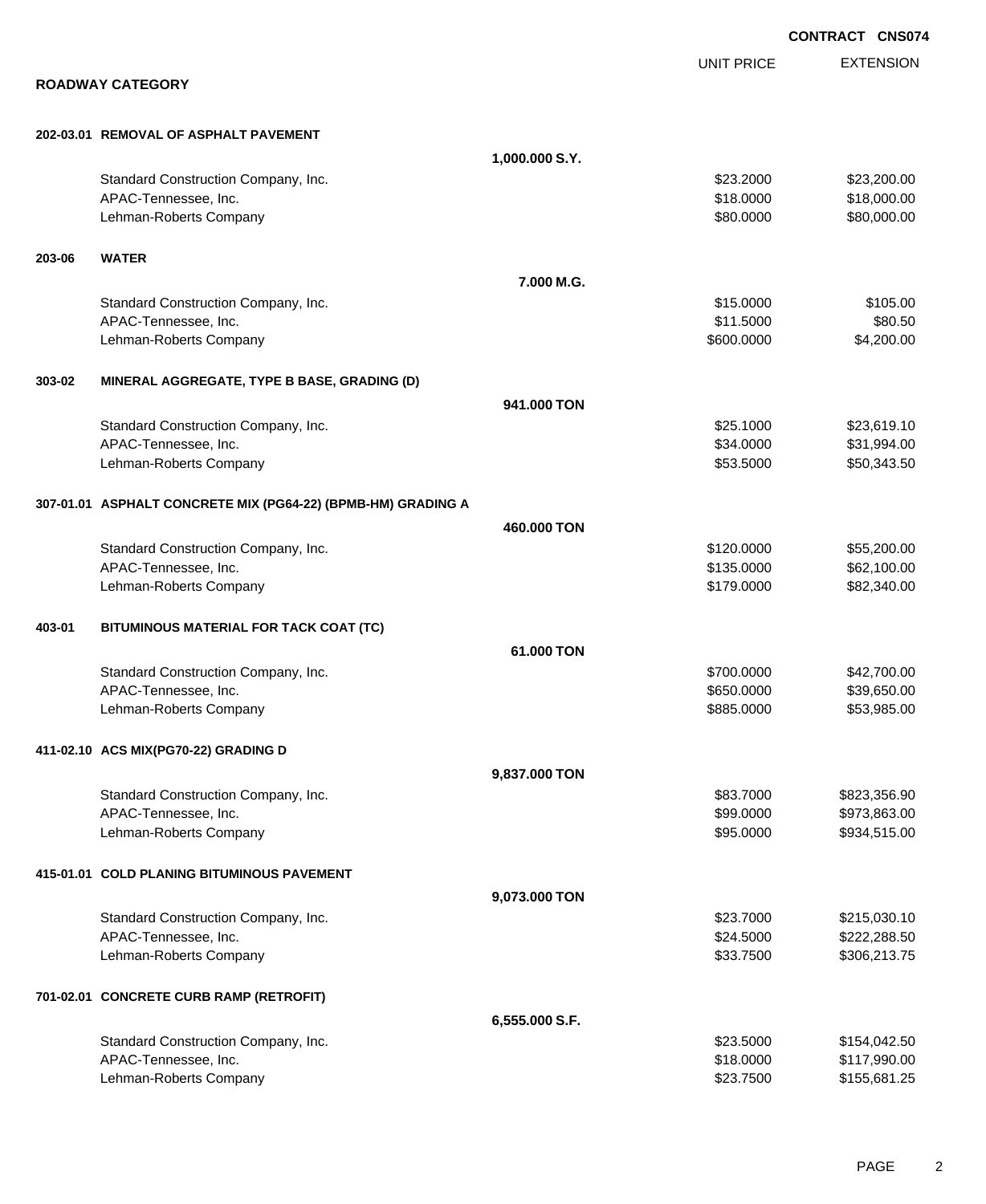EXTENSION **CONTRACT CNS074** UNIT PRICE **705-02.10 GUARDRAIL TRANSITION 27IN TO 31IN 3.000 EACH** Standard Construction Company, Inc. 6. The Construction Company, Inc. 6. The Construction Company, Inc. 6. The Construction Company, Inc. 6. The Construction Company, Inc. 6. The Construction Company, Inc. 6. The Construct APAC-Tennessee, Inc. \$649.50  $$216.5000$  \$649.50 Lehman-Roberts Company 6750.000 \$750.000 \$750.000 \$750.000 \$750.000 \$750.000 \$750.00 **705-04.10 EARTH PAD FOR GUARD RAIL END TREATMENT 3.000 EACH** Standard Construction Company, Inc. 6. The Standard Construction Company, Inc. 6. The Standard Construction Company, Inc. 6. The Standard Standard Standard Standard Standard Standard Standard Standard Standard Standard Sta APAC-Tennessee, Inc. \$814.0000 \$2,442.00 Lehman-Roberts Company 61,200.0000 \$3,600.00 **705-06.30 GR TERMINAL (TYPE 21) MASH TL2 3.000 EACH** Standard Construction Company, Inc. 6. The Construction Company, Inc. 6. The Construction Company, Inc. 6. The Construction Company, Inc. 6. The Construction Company, Inc. 6. The Construction Company, Inc. 6. The Construct APAC-Tennessee, Inc. \$2,771.0000 \$8,313.00 Lehman-Roberts Company 67,950.000 \$7,950.000 \$2,650.0000 \$7,950.000 \$7,950.000 \$7,950.00 **712-01 TRAFFIC CONTROL 1.000 LS** Standard Construction Company, Inc. 6. The Construction Company, Inc. 6. The Construction Company, Inc. 6. The Construction Company, Inc. 6. The Construction Company, Inc. 6. The Construction Company, Inc. 6. The Construct APAC-Tennessee, Inc. 6. 2010. The state of the state of the state of the state of the state of the state of the state of the state of the state of the state of the state of the state of the state of the state of the state Lehman-Roberts Company 6100,000 \$100,000 \$100,000 \$100,000 \$100,000 \$100,000 \$100,000 \$100,000 \$100,000 \$100,000 **712-06 SIGNS (CONSTRUCTION) 1,512.000 S.F.** Standard Construction Company, Inc. 6. The Standard Construction Company, Inc. 6. The Standard Construction Company, Inc. 6. The Standard Section of the Standard Section of Section 1.1 and Section 1.1 and Section 1.1 and S APAC-Tennessee, Inc. \$9,828.00 \$9,828.00 \$9,828.00 \$9,828.00 \$9,828.00 \$9,828.00 \$9,828.00 \$9,828.00 \$9,828.00 Lehman-Roberts Company 6.6000 \$9,828.00 **712-08.03 ARROW BOARD (TYPE C) 2.000 EACH** Standard Construction Company, Inc. 6. The Construction Company, Inc. 6. The Construction Company, Inc. 6. The Construction Company, Inc. 6. The Construction Company, Inc. 6. The Construction Company, Inc. 6. The Construct APAC-Tennessee, Inc. \$1,550.00 \$1,550.00 \$1,550.00 \$1,550.00 \$1,550.00 \$1,550.00 \$1,550.00 \$1,550.00 \$1,550.00 Lehman-Roberts Company **\$800.000** \$1,600.00 **716-02.03 PLASTIC PAVEMENT MARKING (CROSS-WALK) 5,830.000 L.F.** Standard Construction Company, Inc. 6. The Construction Company, Inc. 6. The Construction Company, Inc. 664,130.00 APAC-Tennessee, Inc. \$11.0000 \$64,130.00 Lehman-Roberts Company **\$11.0000** \$64,130.00 **716-02.04 PLASTIC PAVEMENT MARKING(CHANNELIZATION STRIPING) 60.000 S.Y.** Standard Construction Company, Inc. 6. 2500 \$1,575.00 \$1,575.00 APAC-Tennessee, Inc. \$25.7500 \$1,545.00

Lehman-Roberts Company **626.2000** \$1,572.00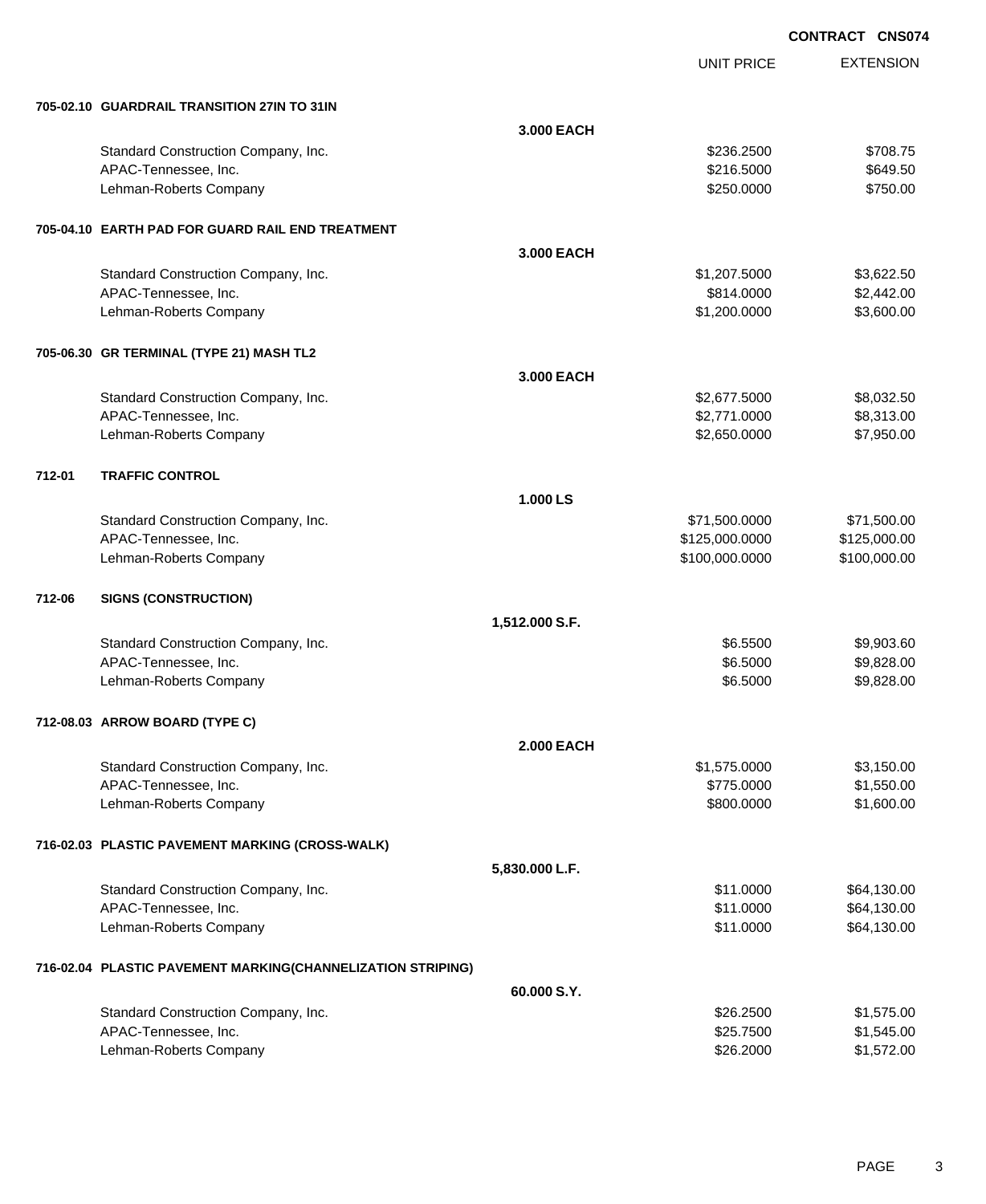|                                                              |                   | <b>CONTRACT CNS074</b>       |                            |
|--------------------------------------------------------------|-------------------|------------------------------|----------------------------|
|                                                              |                   | <b>UNIT PRICE</b>            | <b>EXTENSION</b>           |
| 716-02.05 PLASTIC PAVEMENT MARKING (STOP LINE)               |                   |                              |                            |
|                                                              | 1,030.000 L.F.    |                              |                            |
| Standard Construction Company, Inc.                          |                   | \$17.3000                    | \$17,819.00                |
| APAC-Tennessee, Inc.                                         |                   | \$17.0000                    | \$17,510.00                |
| Lehman-Roberts Company                                       |                   | \$17.5000                    | \$18,025.00                |
| 716-02.06 PLASTIC PAVEMENT MARKING (TURN LANE ARROW)         |                   |                              |                            |
|                                                              | 57.000 EACH       |                              |                            |
| Standard Construction Company, Inc.                          |                   | \$210.0000                   | \$11,970.00                |
| APAC-Tennessee, Inc.                                         |                   | \$206.0000                   | \$11,742.00                |
| Lehman-Roberts Company                                       |                   | \$210.0000                   | \$11,970.00                |
| 716-02.09 PLASTIC PAVEMENT MARKING (LONGITUDINAL CROSS-WALK) |                   |                              |                            |
|                                                              | 268.000 L.F.      |                              |                            |
| Standard Construction Company, Inc.                          |                   | \$35.7000                    | \$9,567.60                 |
| APAC-Tennessee, Inc.                                         |                   | \$35.0000                    | \$9,380.00                 |
| Lehman-Roberts Company                                       |                   | \$35.7500                    | \$9,581.00                 |
| 716-03.01 PLASTIC WORD PAVEMENT MARKING (ONLY)               |                   |                              |                            |
|                                                              | 21.000 EACH       |                              |                            |
| Standard Construction Company, Inc.                          |                   | \$231.0000                   | \$4,851.00                 |
| APAC-Tennessee, Inc.<br>Lehman-Roberts Company               |                   | \$226.5000<br>\$230.5000     | \$4,756.50<br>\$4,840.50   |
|                                                              |                   |                              |                            |
| 716-04.01 PLASTIC PAVEMENT MARKING (STRAIGHT-TURN ARROW)     |                   |                              |                            |
|                                                              | <b>2.000 EACH</b> |                              |                            |
| Standard Construction Company, Inc.                          |                   | \$262.5000                   | \$525.00                   |
| APAC-Tennessee, Inc.<br>Lehman-Roberts Company               |                   | \$257.5000<br>\$262.0000     | \$515.00<br>\$524.00       |
|                                                              |                   |                              |                            |
| 716-04.05 PLASTIC PAVEMENT MARKING (STRAIGHT ARROW)          |                   |                              |                            |
|                                                              | <b>2.000 EACH</b> |                              |                            |
| Standard Construction Company, Inc.<br>APAC-Tennessee, Inc.  |                   | \$183.7500<br>\$180.2500     | \$367.50<br>\$360.50       |
| Lehman-Roberts Company                                       |                   | \$185.5000                   | \$371.00                   |
|                                                              |                   |                              |                            |
| 716-05.01 PAINTED PAVEMENT MARKING (4" LINE)                 |                   |                              |                            |
|                                                              | 16.521 L.M.       |                              |                            |
| Standard Construction Company, Inc.                          |                   | \$1,470.0000                 | \$24,285.87                |
| APAC-Tennessee, Inc.                                         |                   | \$1,445.0000                 | \$23,872.85                |
| Lehman-Roberts Company                                       |                   | \$1,470.0000                 | \$24,285.87                |
| 716-12.01 ENHANCED FLATLINE THERMO PVMT MRKNG (4IN LINE)     |                   |                              |                            |
|                                                              | 16.521 L.M.       |                              |                            |
| Standard Construction Company, Inc.                          |                   | \$4,515.0000                 | \$74,592.32                |
| APAC-Tennessee, Inc.<br>Lehman-Roberts Company               |                   | \$4,430.0000<br>\$4,506.0000 | \$73,188.03<br>\$74,443.63 |
|                                                              |                   |                              |                            |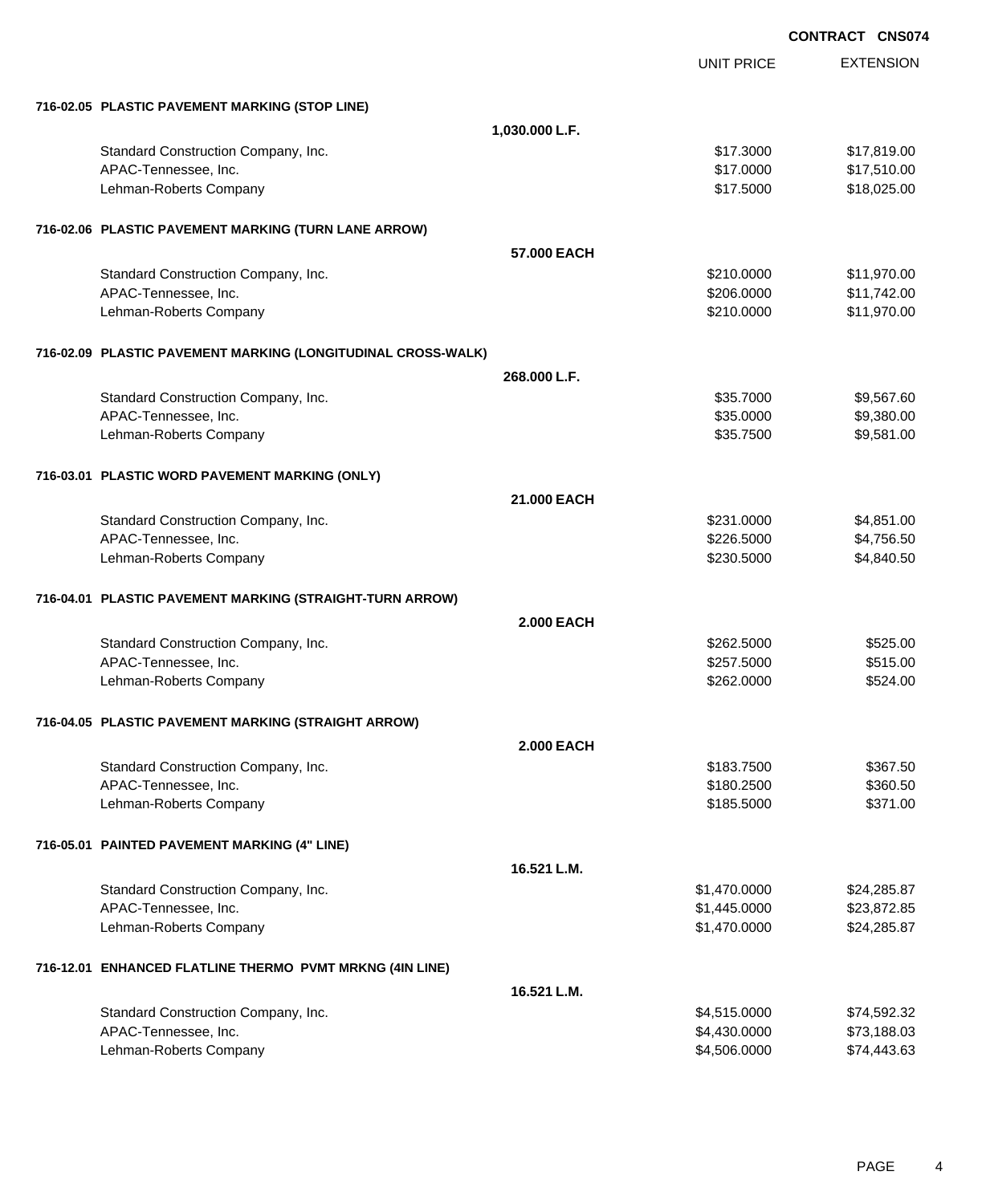| <b>CONTRACT CNS074</b> |  |
|------------------------|--|
|                        |  |

|        |                                               |                    | <b>UNIT PRICE</b> | <b>EXTENSION</b> |
|--------|-----------------------------------------------|--------------------|-------------------|------------------|
| 717-01 | <b>MOBILIZATION</b>                           |                    |                   |                  |
|        |                                               | 1.000 LS           |                   |                  |
|        | Standard Construction Company, Inc.           |                    | \$48,200.0000     | \$48,200.00      |
|        | APAC-Tennessee, Inc.                          |                    | \$61,000.0000     | \$61,000.00      |
|        | Lehman-Roberts Company                        |                    | \$116,000.0000    | \$116,000.00     |
|        | 730-12.14 CONDUIT 3" DIAMETER (JACK AND BORE) |                    |                   |                  |
|        |                                               | 45.000 L.F.        |                   |                  |
|        | Standard Construction Company, Inc.           |                    | \$62.7500         | \$2,823.75       |
|        | APAC-Tennessee, Inc.                          |                    | \$93.0000         | \$4,185.00       |
|        | Lehman-Roberts Company                        |                    | \$63.0000         | \$2,835.00       |
|        | 730-13.02 VEHICLE DETECTOR (VIDEO)            |                    |                   |                  |
|        |                                               | <b>10.000 EACH</b> |                   |                  |
|        | Standard Construction Company, Inc.           |                    | \$8,800.0000      | \$88,000.00      |
|        | APAC-Tennessee, Inc.                          |                    | \$8,860.0000      | \$88,600.00      |
|        | Lehman-Roberts Company                        |                    | \$9,000.0000      | \$90,000.00      |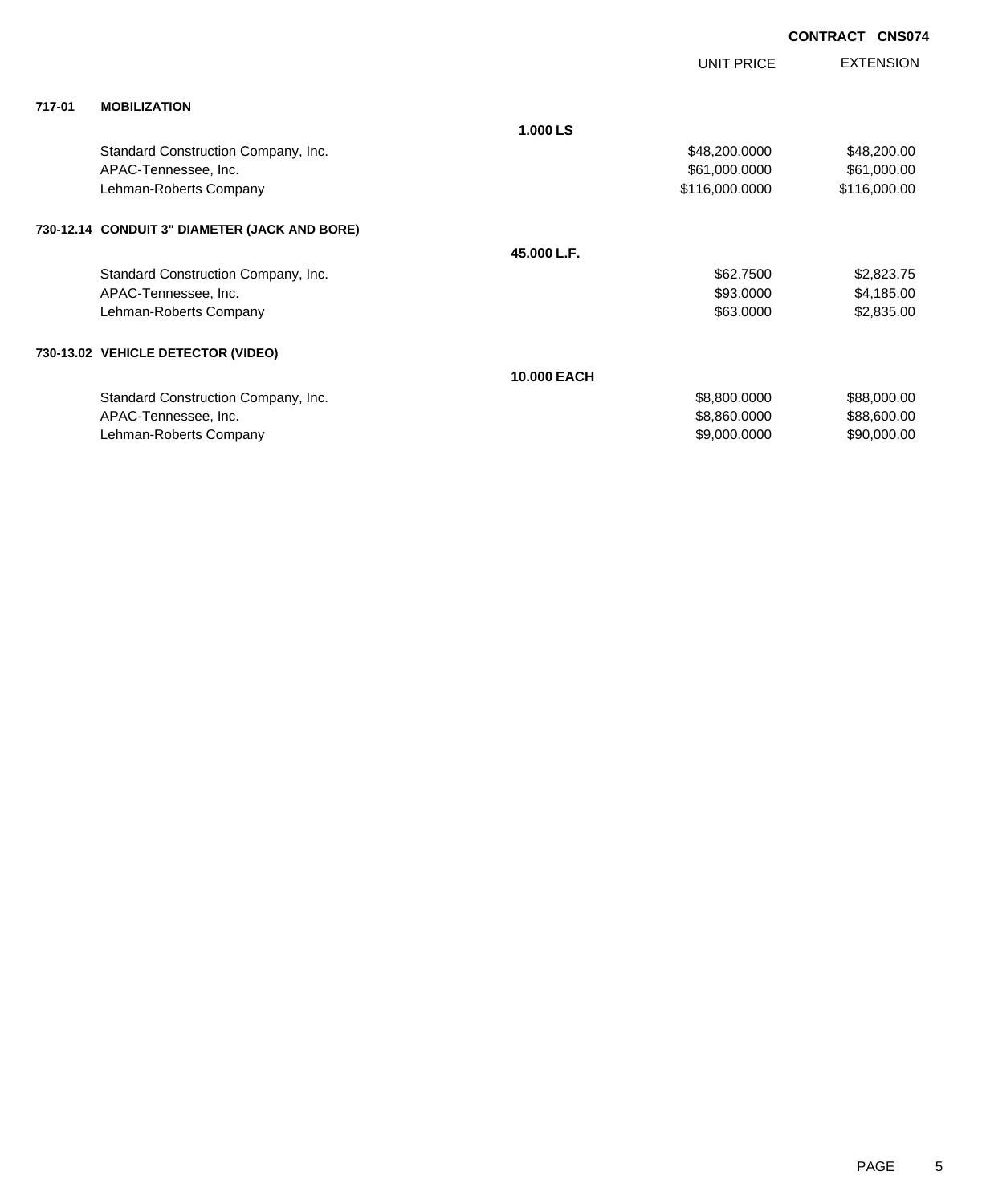## **SUB-TOTAL ROADWAY**

| Standard Construction Company, Inc. | \$1,782,877.99 |
|-------------------------------------|----------------|
| APAC-Tennessee, Inc.                | \$1,974,533.38 |
| Lehman-Roberts Company              | \$2,209,584.50 |

# **TOTAL CONTRACT**

| Standard Construction Company, Inc. | \$1,782,877.99 |
|-------------------------------------|----------------|
| APAC-Tennessee, Inc.                | \$1,974,533.38 |
| Lehman-Roberts Company              | \$2,209,584.50 |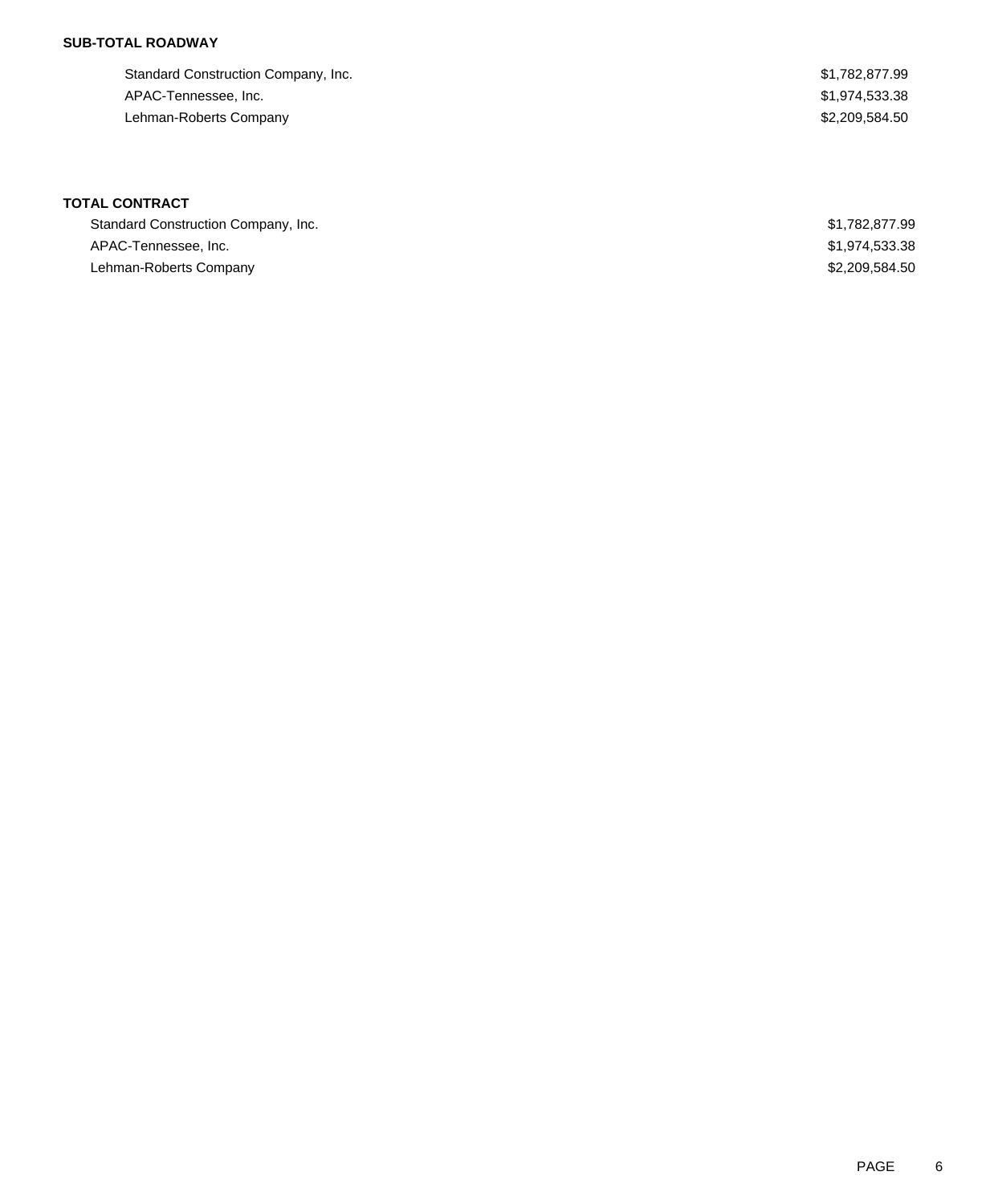#### SHELBY COUNTY (Contract No. CNS085 Call 079)

79008-4153-04

THE REPAIR OF THE BRIDGES ON I-240 OVER KERR AVENUE (L.M. 3.09).

PROJECT LENGTH - 0.0 MILES

COMPLETION TIME - ON OR BEFORE AUGUST 31, 2018

Bell & Associates Construction, L.P.  $$1,045,593.00$ Kiewit Infrastructure South Co. \$1,087,265.50 Dement Construction Company, LLC \$1,314,964.90

## TOTAL CONTRACT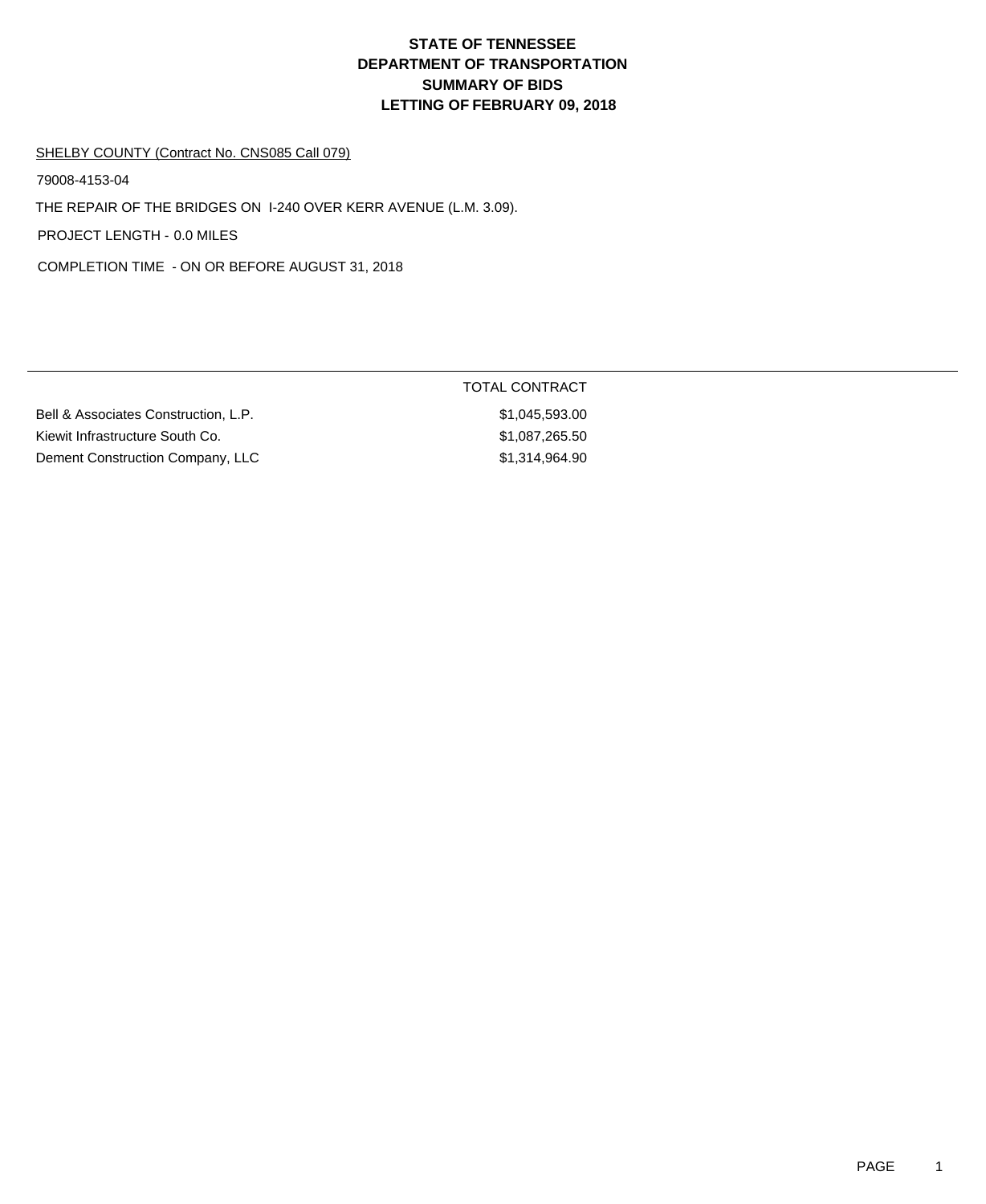UNIT PRICE

EXTENSION

**BRIDGE CATEGORY**

### **202-01.02 REMOVAL OF ASBESTOS**

|        |                                                                 | 1.000 LS         |               |              |
|--------|-----------------------------------------------------------------|------------------|---------------|--------------|
|        | Bell & Associates Construction, L.P.                            |                  | \$60,000.0000 | \$60,000.00  |
|        | Kiewit Infrastructure South Co.                                 |                  | \$80,000.0000 | \$80,000.00  |
|        | Dement Construction Company, LLC                                |                  | \$50,000.0000 | \$50,000.00  |
|        | 209-08.02 TEMPORARY SILT FENCE (WITH BACKING)                   |                  |               |              |
|        |                                                                 | 1,200.000 L.F.   |               |              |
|        | Bell & Associates Construction, L.P.                            |                  | \$2.0000      | \$2,400.00   |
|        | Kiewit Infrastructure South Co.                                 |                  | \$6.5000      | \$7,800.00   |
|        | Dement Construction Company, LLC                                |                  | \$4.7500      | \$5,700.00   |
|        | 307-01.08 ASPHALT CONCRETE MIX (PG64-22) (BPMB-HM) GRADING B-M2 |                  |               |              |
|        |                                                                 | 463.000 TON      |               |              |
|        | Bell & Associates Construction, L.P.                            |                  | \$315.0000    | \$145,845.00 |
|        | Kiewit Infrastructure South Co.                                 |                  | \$300.0000    | \$138,900.00 |
|        | Dement Construction Company, LLC                                |                  | \$252.5000    | \$116,907.50 |
| 403-01 | BITUMINOUS MATERIAL FOR TACK COAT (TC)                          |                  |               |              |
|        |                                                                 | <b>1.000 TON</b> |               |              |
|        | Bell & Associates Construction, L.P.                            |                  | \$4,000.0000  | \$4,000.00   |
|        | Kiewit Infrastructure South Co.                                 |                  | \$2,875.0000  | \$2,875.00   |
|        | Dement Construction Company, LLC                                |                  | \$3,450.0000  | \$3,450.00   |
|        | 411-01.10 ACS MIX(PG64-22) GRADING D                            |                  |               |              |
|        |                                                                 | 190.000 TON      |               |              |
|        | Bell & Associates Construction, L.P.                            |                  | \$300.0000    | \$57,000.00  |
|        | Kiewit Infrastructure South Co.                                 |                  | \$287.0000    | \$54,530.00  |
|        | Dement Construction Company, LLC                                |                  | \$245.0000    | \$46,550.00  |
|        | 415-01.02 COLD PLANING BITUMINOUS PAVEMENT                      |                  |               |              |
|        |                                                                 | 1,350.000 S.Y.   |               |              |
|        | Bell & Associates Construction, L.P.                            |                  | \$25.0000     | \$33,750.00  |
|        | Kiewit Infrastructure South Co.                                 |                  | \$24.0000     | \$32,400.00  |
|        | Dement Construction Company, LLC                                |                  | \$21.2000     | \$28,620.00  |
|        | 604-04.02 APPLIED TEXTURE FINISH (EXISTING STRUCTURES)          |                  |               |              |
|        |                                                                 | 250.000 S.Y.     |               |              |
|        | Bell & Associates Construction, L.P.                            |                  | \$20.0000     | \$5,000.00   |
|        | Kiewit Infrastructure South Co.                                 |                  | \$10.0000     | \$2,500.00   |
|        | Dement Construction Company, LLC                                |                  | \$8.0000      | \$2,000.00   |
|        | 604-10.05 CONCRETE                                              |                  |               |              |
|        |                                                                 | 50.000 S.F.      |               |              |
|        | Bell & Associates Construction, L.P.                            |                  | \$250.0000    | \$12,500.00  |
|        | Kiewit Infrastructure South Co.                                 |                  | \$210.0000    | \$10,500.00  |
|        | Dement Construction Company, LLC                                |                  | \$185.0000    | \$9,250.00   |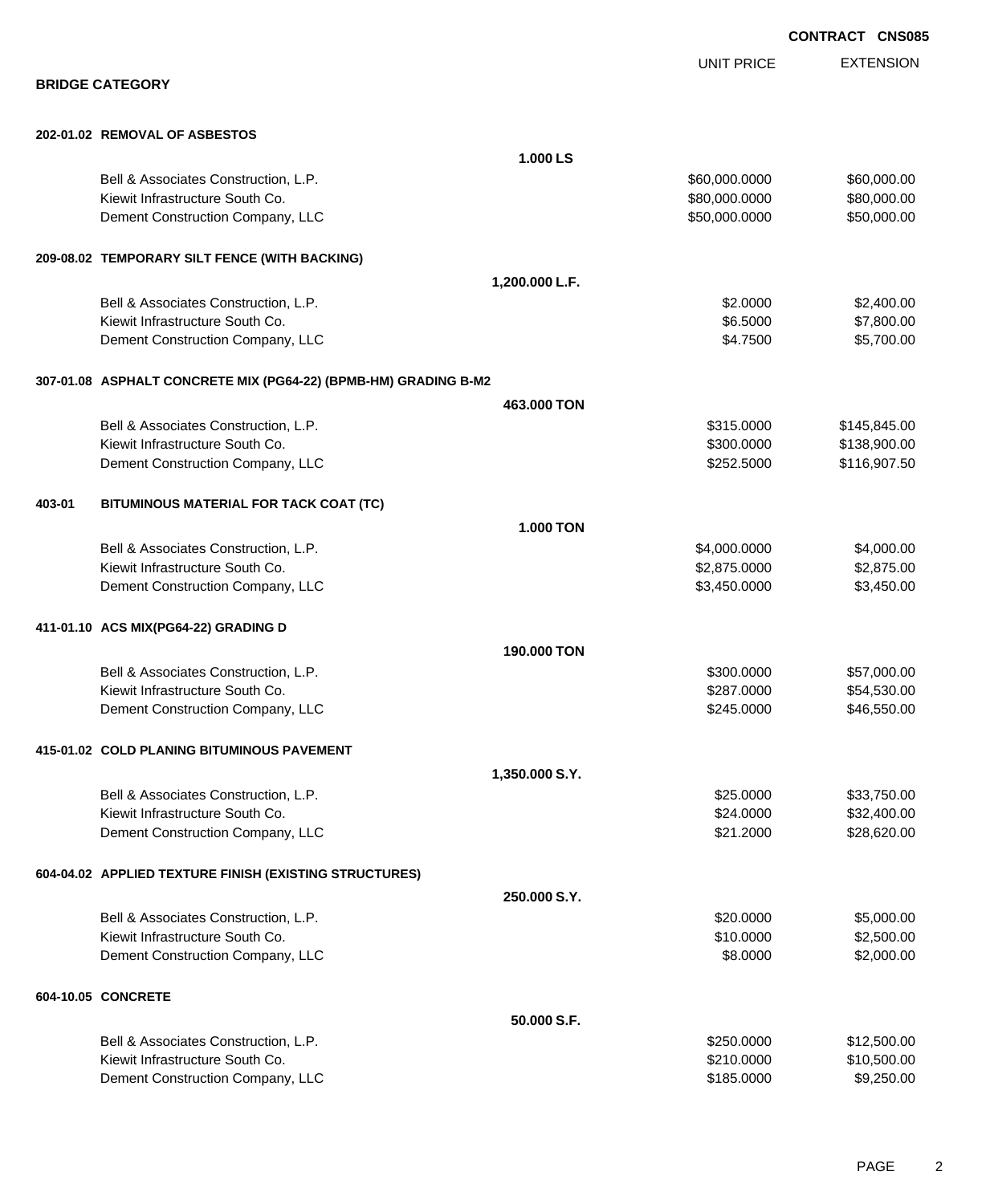UNIT PRICE

EXTENSION

|        | 604-10.14 REMOVE EXISTING WEARING SURFACE                |                |                |              |  |
|--------|----------------------------------------------------------|----------------|----------------|--------------|--|
|        |                                                          | 1.000LS        |                |              |  |
|        | Bell & Associates Construction, L.P.                     |                | \$19,000.0000  | \$19,000.00  |  |
|        | Kiewit Infrastructure South Co.                          |                | \$20,888.0000  | \$20,888.00  |  |
|        | Dement Construction Company, LLC                         |                | \$158,000.0000 | \$158,000.00 |  |
|        | 604-10.18 REINFORCING STEEL (REPAIRS)                    |                |                |              |  |
|        |                                                          | 10,500.000 LB. |                |              |  |
|        | Bell & Associates Construction, L.P.                     |                | \$1.0000       | \$10,500.00  |  |
|        | Kiewit Infrastructure South Co.                          |                | \$2.5000       | \$26,250.00  |  |
|        | Dement Construction Company, LLC                         |                | \$1.1000       | \$11,550.00  |  |
|        | 604-10.30 BRIDGE DECK REPAIRS (FULL DEPTH OF SLAB)       |                |                |              |  |
|        |                                                          | 75,000 S.Y.    |                |              |  |
|        | Bell & Associates Construction, L.P.                     |                | \$800.0000     | \$60,000.00  |  |
|        | Kiewit Infrastructure South Co.                          |                | \$750.0000     | \$56,250.00  |  |
|        | Dement Construction Company, LLC                         |                | \$800.0000     | \$60,000.00  |  |
|        | 604-10.42 CONCRETE REPAIRS                               |                |                |              |  |
|        |                                                          | 925.000 C.F.   |                |              |  |
|        | Bell & Associates Construction, L.P.                     |                | \$105.0000     | \$97,125.00  |  |
|        | Kiewit Infrastructure South Co.                          |                | \$184.5000     | \$170,662.50 |  |
|        | Dement Construction Company, LLC                         |                | \$250.0000     | \$231,250.00 |  |
|        | 604-10.50 BRIDGE DECK REPAIRS (PARTIAL DEPTH OF SLAB)    |                |                |              |  |
|        |                                                          | 200,000 S.Y.   |                |              |  |
|        | Bell & Associates Construction, L.P.                     |                | \$660.0000     | \$132,000.00 |  |
|        | Kiewit Infrastructure South Co.                          |                | \$450.0000     | \$90,000.00  |  |
|        | Dement Construction Company, LLC                         |                | \$225.0000     | \$45,000.00  |  |
|        | 604-10.54 CONCRETE REPAIRS                               |                |                |              |  |
|        |                                                          | 50.000 S.F.    |                |              |  |
|        | Bell & Associates Construction, L.P.                     |                | \$250.0000     | \$12,500.00  |  |
|        | Kiewit Infrastructure South Co.                          |                | \$160.0000     | \$8,000.00   |  |
|        | Dement Construction Company, LLC                         |                | \$225.0000     | \$11,250.00  |  |
|        | 604-10.62 EPOXY INJECTION REPAIR (COMPLETE AND IN PLACE) |                |                |              |  |
|        |                                                          | 50.000 L.F.    |                |              |  |
|        | Bell & Associates Construction, L.P.                     |                | \$210.0000     | \$10,500.00  |  |
|        | Kiewit Infrastructure South Co.                          |                | \$57.5000      | \$2,875.00   |  |
|        | Dement Construction Company, LLC                         |                | \$60.0000      | \$3,000.00   |  |
| 617-01 | <b>BRIDGE DECK SEALANT</b>                               |                |                |              |  |
|        |                                                          | 1,500.000 S.Y. |                |              |  |
|        | Bell & Associates Construction, L.P.                     |                | \$60.0000      | \$90,000.00  |  |
|        | Kiewit Infrastructure South Co.                          |                | \$24.0000      | \$36,000.00  |  |
|        | Dement Construction Company, LLC                         |                | \$19.7500      | \$29,625.00  |  |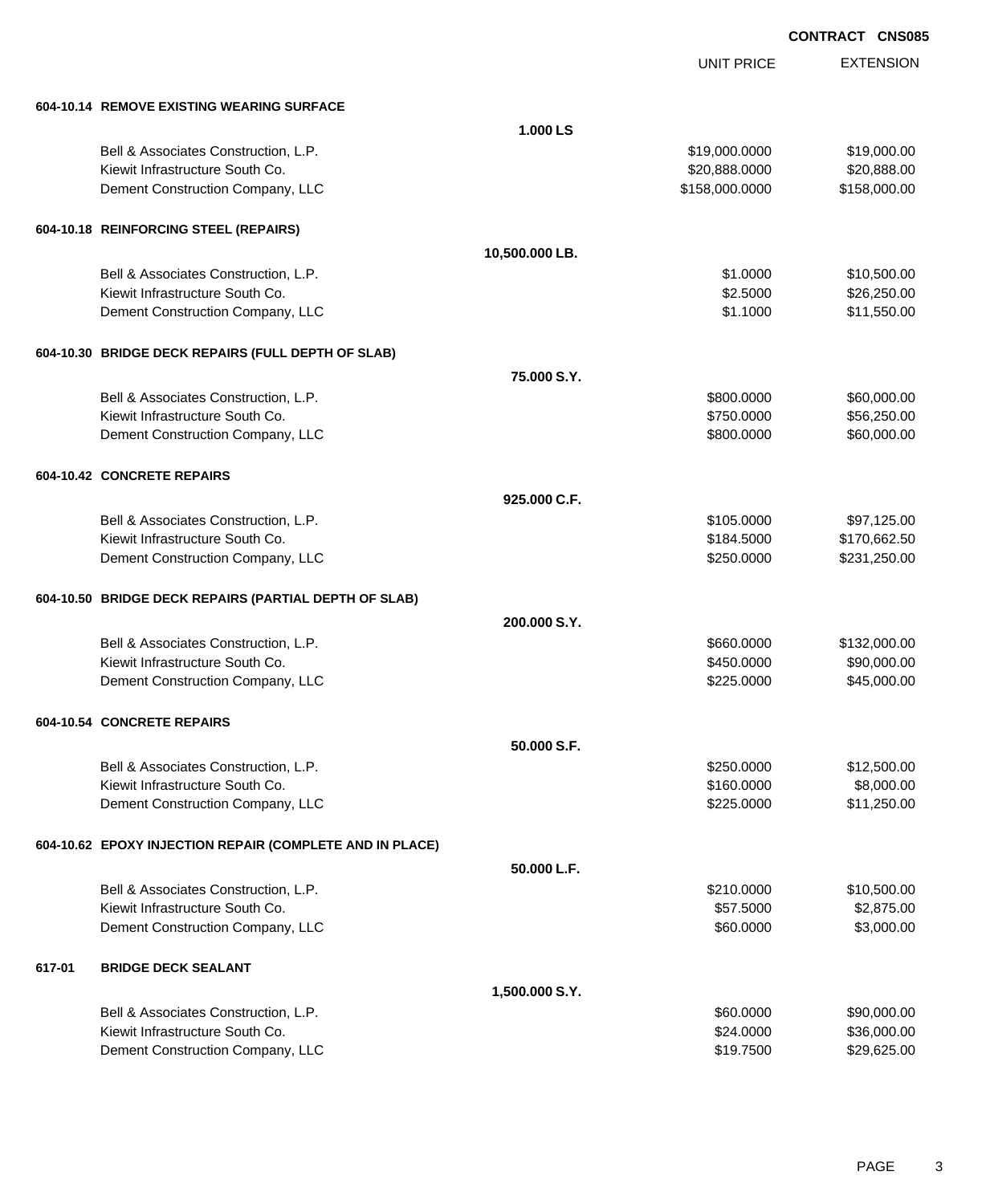|        |                                                    |                   |                   | <b>CONTRACT CNS085</b> |
|--------|----------------------------------------------------|-------------------|-------------------|------------------------|
|        |                                                    |                   | <b>UNIT PRICE</b> | <b>EXTENSION</b>       |
|        | 705-04.50 PORTABLE BARRIER RAIL DELINEATOR         |                   |                   |                        |
|        |                                                    | 74.000 EACH       |                   |                        |
|        | Bell & Associates Construction, L.P.               |                   | \$12.5000         | \$925.00               |
|        | Kiewit Infrastructure South Co.                    |                   | \$12.0000         | \$888.00               |
|        | Dement Construction Company, LLC                   |                   | \$11.0000         | \$814.00               |
|        | 705-08.51 PORTABLE IMPACT ATTENUATOR NCHRP350 TL-3 |                   |                   |                        |
|        |                                                    | <b>2.000 EACH</b> |                   |                        |
|        | Bell & Associates Construction, L.P.               |                   | \$6,000.0000      | \$12,000.00            |
|        | Kiewit Infrastructure South Co.                    |                   | \$6,000.0000      | \$12,000.00            |
|        | Dement Construction Company, LLC                   |                   | \$5,000.0000      | \$10,000.00            |
| 712-01 | <b>TRAFFIC CONTROL</b>                             |                   |                   |                        |
|        |                                                    | 1.000 LS          |                   |                        |
|        | Bell & Associates Construction, L.P.               |                   | \$5,000.0000      | \$5,000.00             |
|        | Kiewit Infrastructure South Co.                    |                   | \$60,000.0000     | \$60,000.00            |
|        | Dement Construction Company, LLC                   |                   | \$149,250.0000    | \$149,250.00           |
|        | 712-02.02 INTERCONNECTED PORTABLE BARRIER RAIL     |                   |                   |                        |
|        |                                                    | 1,400.000 L.F.    |                   |                        |
|        | Bell & Associates Construction, L.P.               |                   | \$45.0000         | \$63,000.00            |
|        | Kiewit Infrastructure South Co.                    |                   | \$35.0000         | \$49,000.00            |
|        | Dement Construction Company, LLC                   |                   | \$100.0000        | \$140,000.00           |
|        | 712-04.01 FLEXIBLE DRUMS (CHANNELIZING)            |                   |                   |                        |
|        |                                                    | 124,000 EACH      |                   |                        |
|        | Bell & Associates Construction, L.P.               |                   | \$43.0000         | \$5,332.00             |
|        | Kiewit Infrastructure South Co.                    |                   | \$42.0000         | \$5,208.00             |
|        | Dement Construction Company, LLC                   |                   | \$36.6000         | \$4,538.40             |
| 712-06 | <b>SIGNS (CONSTRUCTION)</b>                        |                   |                   |                        |
|        |                                                    | 1,194.000 S.F.    |                   |                        |
|        | Bell & Associates Construction, L.P.               |                   | \$9.0000          | \$10,746.00            |
|        | Kiewit Infrastructure South Co.                    |                   | \$9.0000          | \$10,746.00            |
|        | Dement Construction Company, LLC                   |                   | \$7.5000          | \$8,955.00             |
|        | 712-07.03 TEMPORARY BARRICADES (TYPE III)          |                   |                   |                        |
|        |                                                    | 220.000 L.F.      |                   |                        |
|        | Bell & Associates Construction, L.P.               |                   | \$17.0000         | \$3,740.00             |
|        | Kiewit Infrastructure South Co.                    |                   | \$17.0000         | \$3,740.00             |
|        | Dement Construction Company, LLC                   |                   | \$14.0000         | \$3,080.00             |
|        | 712-08.03 ARROW BOARD (TYPE C)                     |                   |                   |                        |
|        |                                                    | <b>4.000 EACH</b> |                   |                        |
|        | Bell & Associates Construction, L.P.               |                   | \$1,100.0000      | \$4,400.00             |
|        | Kiewit Infrastructure South Co.                    |                   | \$1,095.0000      | \$4,380.00             |

Dement Construction Company, LLC 60000 \$950.0000 \$3,800.00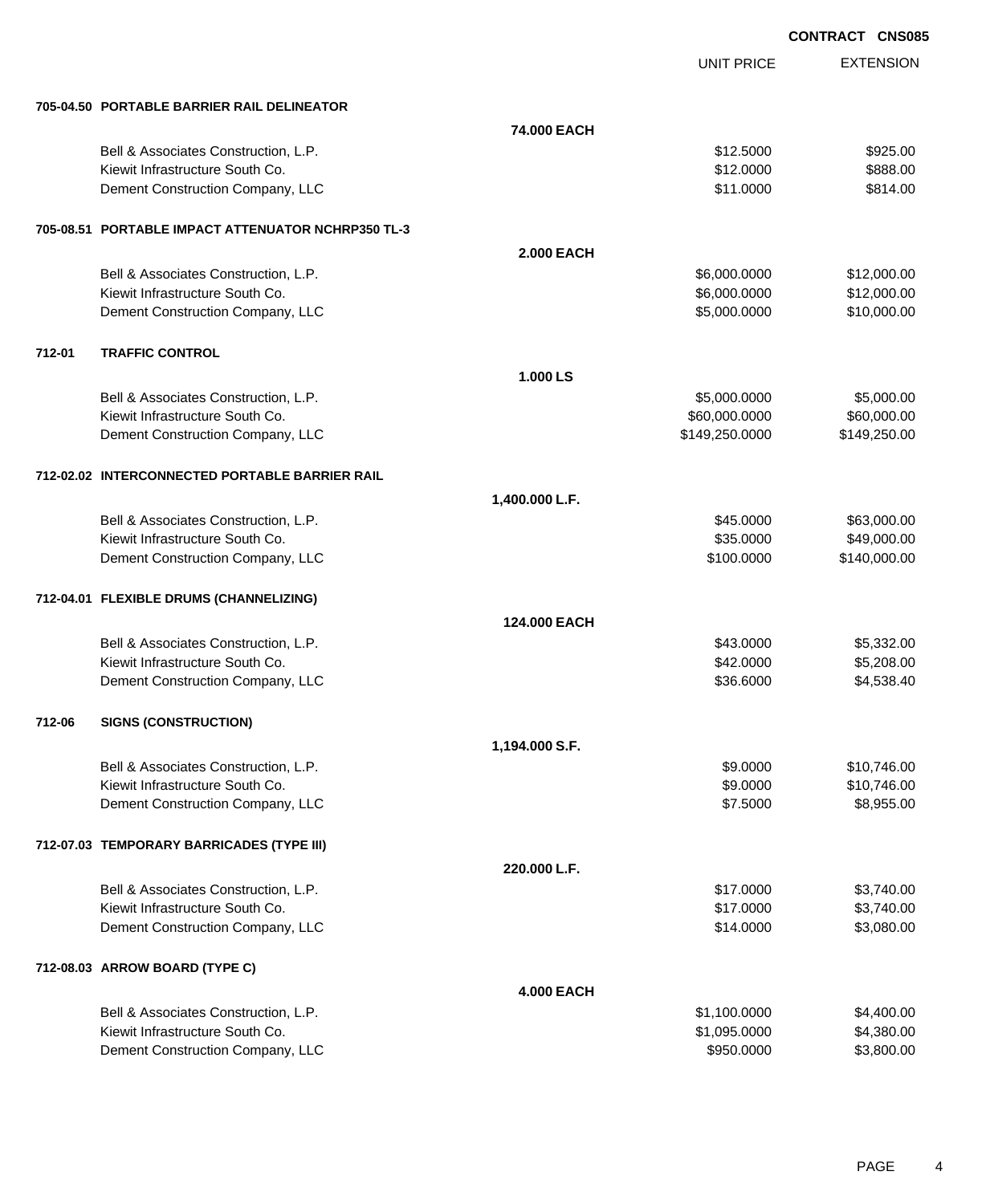EXTENSION **CONTRACT CNS085**

UNIT PRICE

|        | 712-08.10 MOBILE MESSAGE SIGN UNIT W/ATTENUATOR          |                   |               |             |
|--------|----------------------------------------------------------|-------------------|---------------|-------------|
|        |                                                          | 700.000 HOUR      |               |             |
|        | Bell & Associates Construction, L.P.                     |                   | \$120.0000    | \$84,000.00 |
|        | Kiewit Infrastructure South Co.                          |                   | \$100.0000    | \$70,000.00 |
|        | Dement Construction Company, LLC                         |                   | \$97.5000     | \$68,250.00 |
|        | 713-16.01 CHANGEABLE MESSAGE SIGN UNIT                   |                   |               |             |
|        |                                                          | <b>6.000 EACH</b> |               |             |
|        | Bell & Associates Construction, L.P.                     |                   | \$7,400.0000  | \$44,400.00 |
|        | Kiewit Infrastructure South Co.                          |                   | \$6,900.0000  | \$41,400.00 |
|        | Dement Construction Company, LLC                         |                   | \$5,950.0000  | \$35,700.00 |
|        | 716-01.23 Snwplwble Pvmt Mrkrs (Bi-Dir)(2 Color)         |                   |               |             |
|        |                                                          | 40.000 EACH       |               |             |
|        | Bell & Associates Construction, L.P.                     |                   | \$125.0000    | \$5,000.00  |
|        | Kiewit Infrastructure South Co.                          |                   | \$120.0000    | \$4,800.00  |
|        | Dement Construction Company, LLC                         |                   | \$100.0000    | \$4,000.00  |
|        | 716-12.02 ENHANCED FLATLINE THERMO PVMT MRKNG (6IN LINE) |                   |               |             |
|        |                                                          | 0.400 L.M.        |               |             |
|        | Bell & Associates Construction, L.P.                     |                   | \$18,600.0000 | \$7,440.00  |
|        | Kiewit Infrastructure South Co.                          |                   | \$17,600.0000 | \$7,040.00  |
|        | Dement Construction Company, LLC                         |                   | \$15,000.0000 | \$6,000.00  |
| 717-01 | <b>MOBILIZATION</b>                                      |                   |               |             |
|        |                                                          | 1.000 LS          |               |             |
|        | Bell & Associates Construction, L.P.                     |                   | \$45,000.0000 | \$45,000.00 |
|        | Kiewit Infrastructure South Co.                          |                   | \$74,000.0000 | \$74,000.00 |
|        | Dement Construction Company, LLC                         |                   | \$65,500.0000 | \$65,500.00 |
| 801-03 | <b>WATER (SEEDING &amp; SODDING)</b>                     |                   |               |             |
|        |                                                          | 3.000 M.G.        |               |             |
|        | Bell & Associates Construction, L.P.                     |                   | \$30.0000     | \$90.00     |
|        | Kiewit Infrastructure South Co.                          |                   | \$11.0000     | \$33.00     |
|        | Dement Construction Company, LLC                         |                   | \$50.0000     | \$150.00    |
| 803-01 | <b>SODDING (NEW SOD)</b>                                 |                   |               |             |
|        |                                                          | 300.000 S.Y.      |               |             |
|        | Bell & Associates Construction, L.P.                     |                   | \$8.0000      | \$2,400.00  |
|        | Kiewit Infrastructure South Co.                          |                   | \$12.0000     | \$3,600.00  |
|        | Dement Construction Company, LLC                         |                   | \$9.2500      | \$2,775.00  |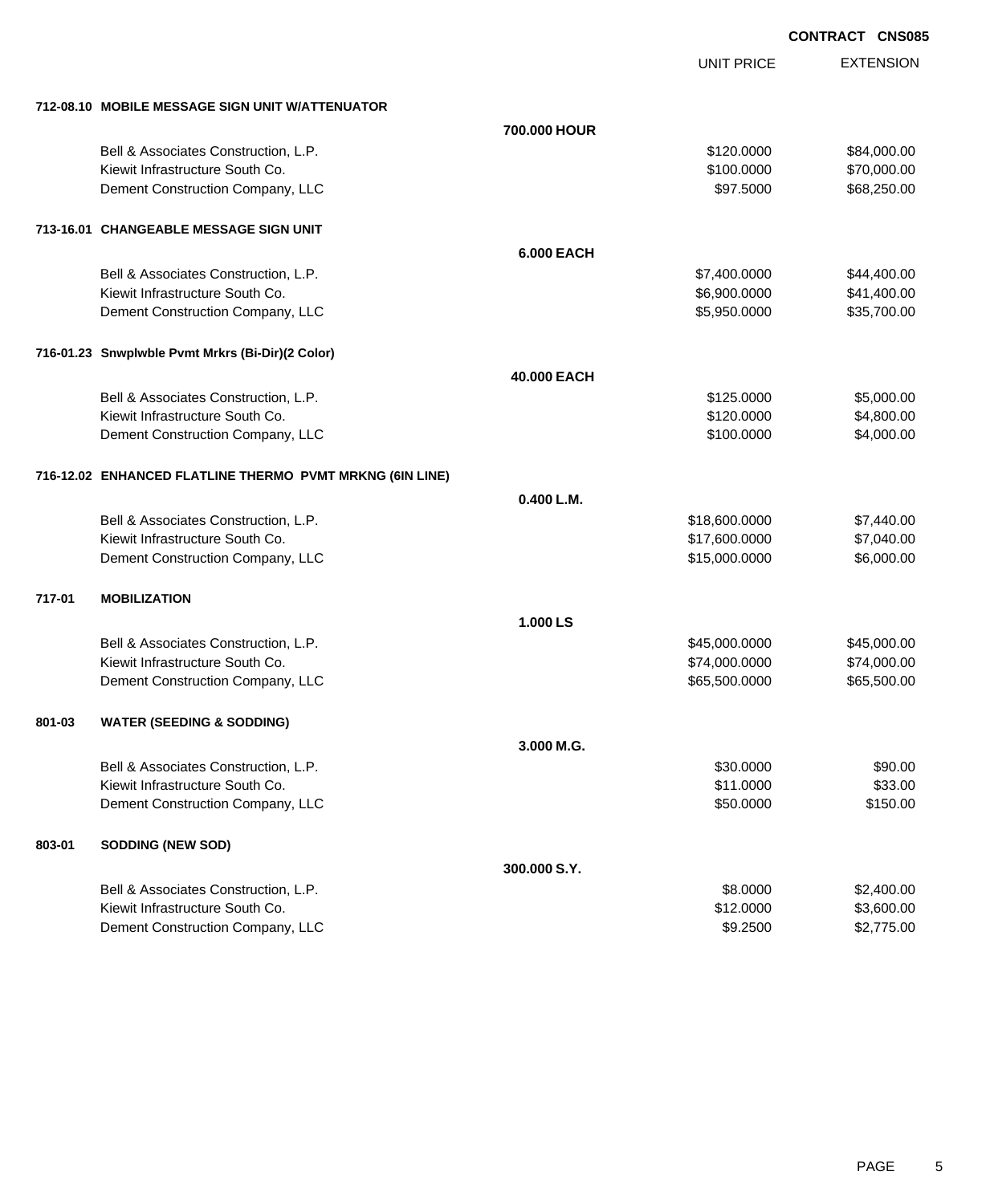### **SUB-TOTAL BRIDGE**

Bell & Associates Construction, L.P.  $$1,045,593.00$ Kiewit Infrastructure South Co. 6. \$1,087,265.50 Dement Construction Company, LLC 6. The set of the set of the set of the set of the set of the set of the set of the set of the set of the set of the set of the set of the set of the set of the set of the set of the set of

# **TOTAL CONTRACT**

| Bell & Associates Construction, L.P. | \$1.045.593.00 |
|--------------------------------------|----------------|
| Kiewit Infrastructure South Co.      | \$1,087,265.50 |
| Dement Construction Company, LLC     | \$1,314,964.90 |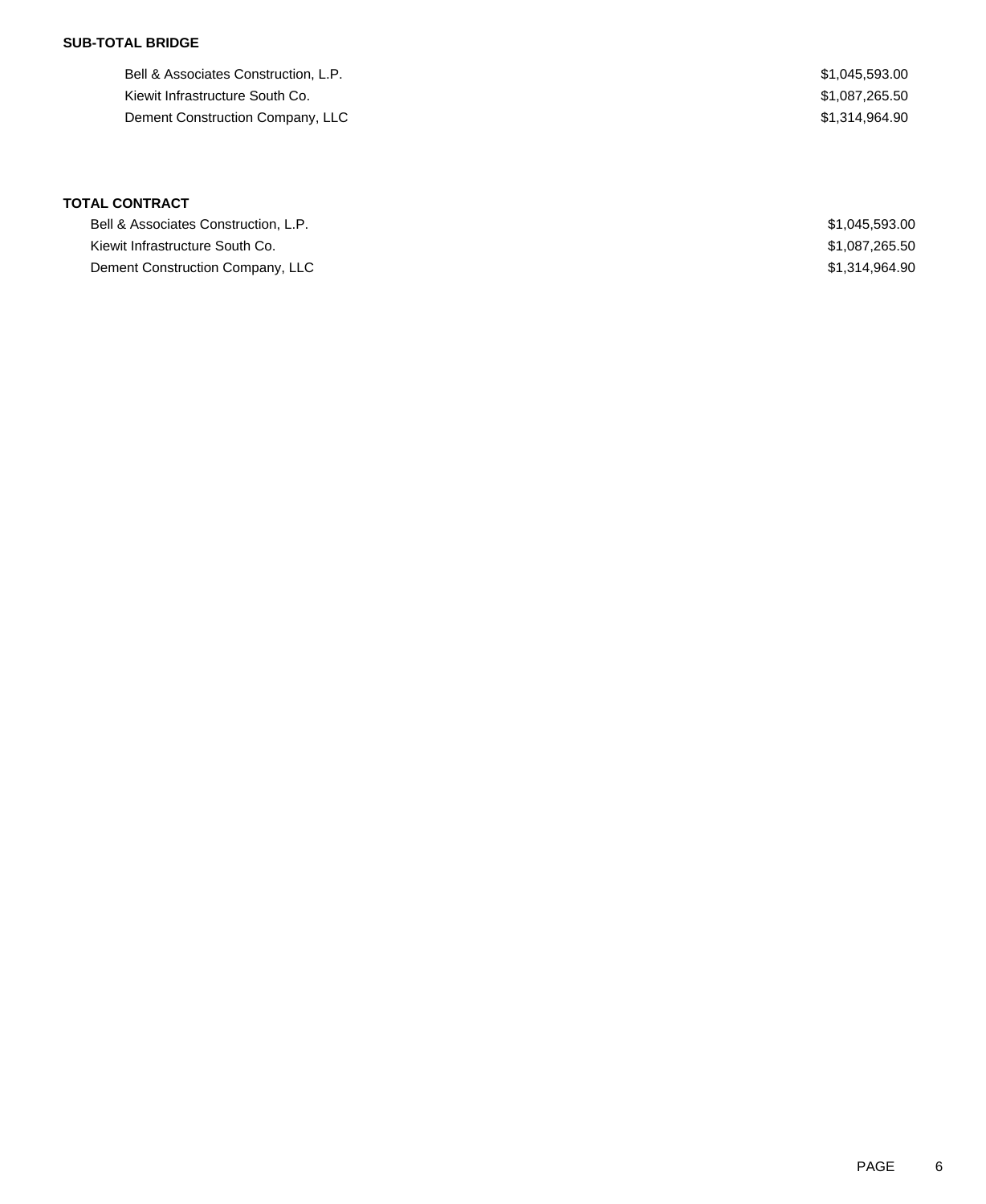#### SHELBY COUNTY (Contract No. CNS084 Call 080)

79947-4219-04

THE REPAIR OF BRIDGES ON S.R. 385 OVER LONG ROAD (L.M. 10.48 AND L.M. 11.94) AND ON U.S. 70 (U.S. 79, S.R. 1) OVER OVERFLOW (L.M. 29.97).

PROJECT LENGTH - 0.0 MILES

COMPLETION TIME - ON OR BEFORE SEPTEMBER 30, 2018

|                                      | TOTAL CONTRACT |
|--------------------------------------|----------------|
| Harold Coffey Construction Co., Inc. | \$1,441,995.96 |
| Dement Construction Company, LLC     | \$1,446,877.77 |
| Bell & Associates Construction, L.P. | \$1,489,452.00 |
| Chris-Hill Construction Co., LLC     | \$1,584,360,66 |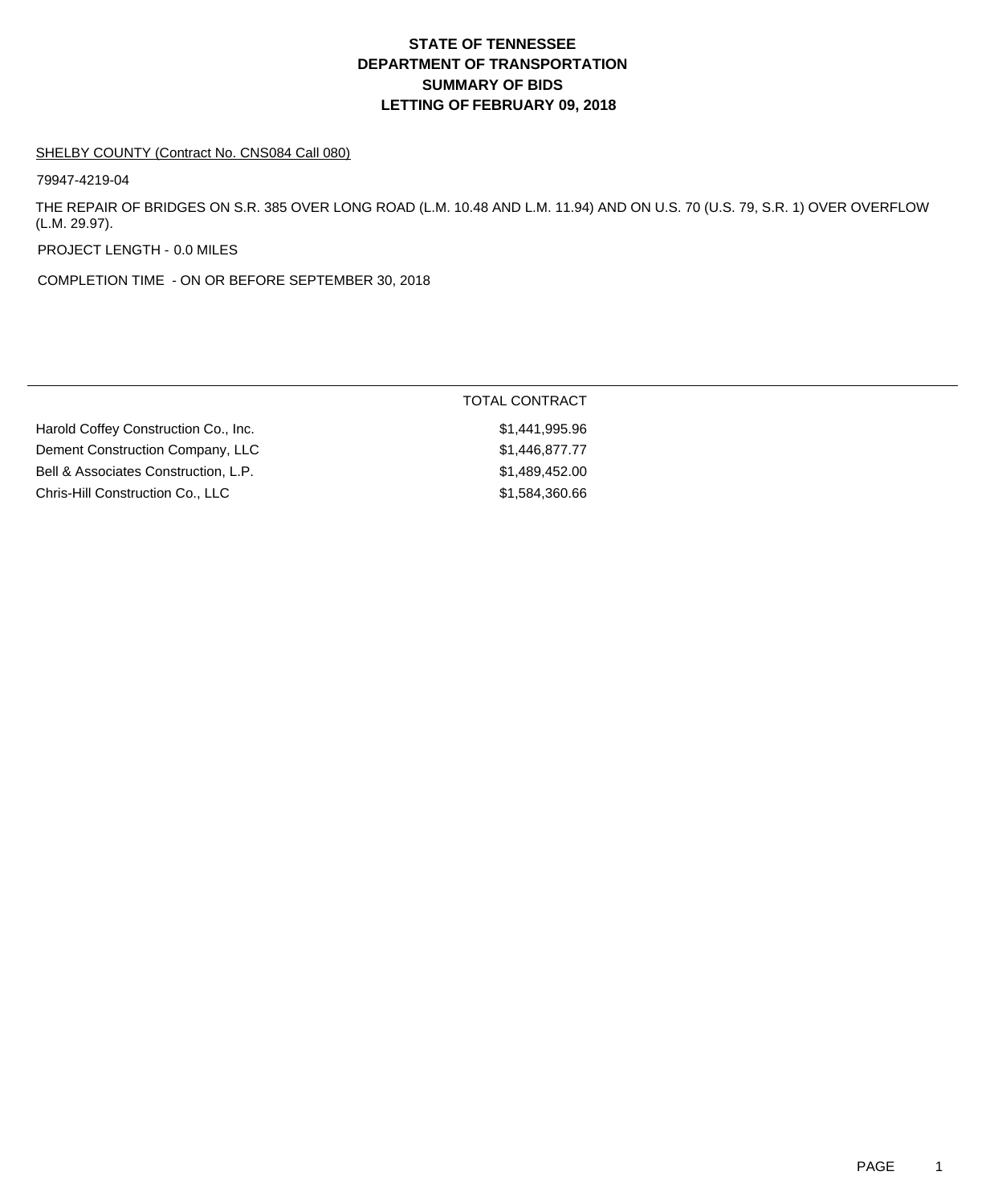|        |                                                                 |                |                   | <b>CONTRACT CNS084</b> |                  |  |
|--------|-----------------------------------------------------------------|----------------|-------------------|------------------------|------------------|--|
|        |                                                                 |                | <b>UNIT PRICE</b> |                        | <b>EXTENSION</b> |  |
|        | <b>BRIDGE CATEGORY</b>                                          |                |                   |                        |                  |  |
|        | 209-08.02 TEMPORARY SILT FENCE (WITH BACKING)                   |                |                   |                        |                  |  |
|        |                                                                 | 2,000.000 L.F. |                   |                        |                  |  |
|        | Harold Coffey Construction Co., Inc.                            |                | \$4.5000          |                        | \$9,000.00       |  |
|        | Dement Construction Company, LLC                                |                | \$5.0000          |                        | \$10,000.00      |  |
|        | Bell & Associates Construction, L.P.                            |                | \$3.0000          |                        | \$6,000.00       |  |
|        | Chris-Hill Construction Co., LLC                                |                | \$5.0000          |                        | \$10,000.00      |  |
|        | 307-01.08 ASPHALT CONCRETE MIX (PG64-22) (BPMB-HM) GRADING B-M2 |                |                   |                        |                  |  |
|        |                                                                 | 205,000 TON    |                   |                        |                  |  |
|        | Harold Coffey Construction Co., Inc.                            |                | \$245.0000        |                        | \$50,225.00      |  |
|        | Dement Construction Company, LLC                                |                | \$245.0000        |                        | \$50,225.00      |  |
|        | Bell & Associates Construction, L.P.                            |                | \$250.0000        |                        | \$51,250.00      |  |
|        | Chris-Hill Construction Co., LLC                                |                | \$257.2500        |                        | \$52,736.25      |  |
| 403-01 | BITUMINOUS MATERIAL FOR TACK COAT (TC)                          |                |                   |                        |                  |  |
|        |                                                                 | 3.000 TON      |                   |                        |                  |  |
|        | Harold Coffey Construction Co., Inc.                            |                | \$2,250.0000      |                        | \$6,750.00       |  |
|        | Dement Construction Company, LLC                                |                | \$2,250.0000      |                        | \$6,750.00       |  |
|        | Bell & Associates Construction, L.P.                            |                | \$2,300.0000      |                        | \$6,900.00       |  |
|        | Chris-Hill Construction Co., LLC                                |                | \$2,362.5000      |                        | \$7,087.50       |  |
|        | 411-01.10 ACS MIX(PG64-22) GRADING D                            |                |                   |                        |                  |  |
|        |                                                                 | 282.000 TON    |                   |                        |                  |  |
|        | Harold Coffey Construction Co., Inc.                            |                | \$258.5000        |                        | \$72,897.00      |  |
|        | Dement Construction Company, LLC                                |                | \$258.5000        |                        | \$72,897.00      |  |
|        | Bell & Associates Construction, L.P.                            |                | \$260.0000        |                        | \$73,320.00      |  |
|        | Chris-Hill Construction Co., LLC                                |                | \$271.4000        |                        | \$76,534.80      |  |
|        | 411-12.01 SCORING SHOULDERS (CONTINUOUS) (16IN WIDTH)           |                |                   |                        |                  |  |
|        |                                                                 | 0.500 L.M.     |                   |                        |                  |  |
|        | Harold Coffey Construction Co., Inc.                            |                | \$25,700.0000     |                        | \$12,850.00      |  |
|        | Dement Construction Company, LLC                                |                | \$2,500.0000      |                        | \$1,250.00       |  |
|        | Bell & Associates Construction, L.P.                            |                | \$2,600.0000      |                        | \$1,300.00       |  |
|        | Chris-Hill Construction Co., LLC                                |                | \$17,850.0000     |                        | \$8,925.00       |  |
|        | 415-01.02 COLD PLANING BITUMINOUS PAVEMENT                      |                |                   |                        |                  |  |
|        |                                                                 | 2,429.000 S.Y. |                   |                        |                  |  |
|        | Harold Coffey Construction Co., Inc.                            |                | \$17.1000         |                        | \$41,535.90      |  |
|        | Dement Construction Company, LLC                                |                | \$27.0000         |                        | \$65,583.00      |  |
|        | Bell & Associates Construction, L.P.                            |                | \$17.5000         |                        | \$42,507.50      |  |
|        | Chris-Hill Construction Co., LLC                                |                | \$22.9400         |                        | \$55,721.26      |  |
|        | 503-01.01 MILLING CONCRETE PAVEMENT                             |                |                   |                        |                  |  |
|        |                                                                 | 250.000 S.Y.   |                   |                        |                  |  |
|        | Harold Coffey Construction Co., Inc.                            |                | \$75.0000         |                        | \$18,750.00      |  |
|        | Dement Construction Company, LLC                                |                | \$70.0000         |                        | \$17,500.00      |  |
|        | Bell & Associates Construction, L.P.                            |                | \$65.0000         |                        | \$16,250.00      |  |

Chris-Hill Construction Co., LLC 6000 \$16,250.00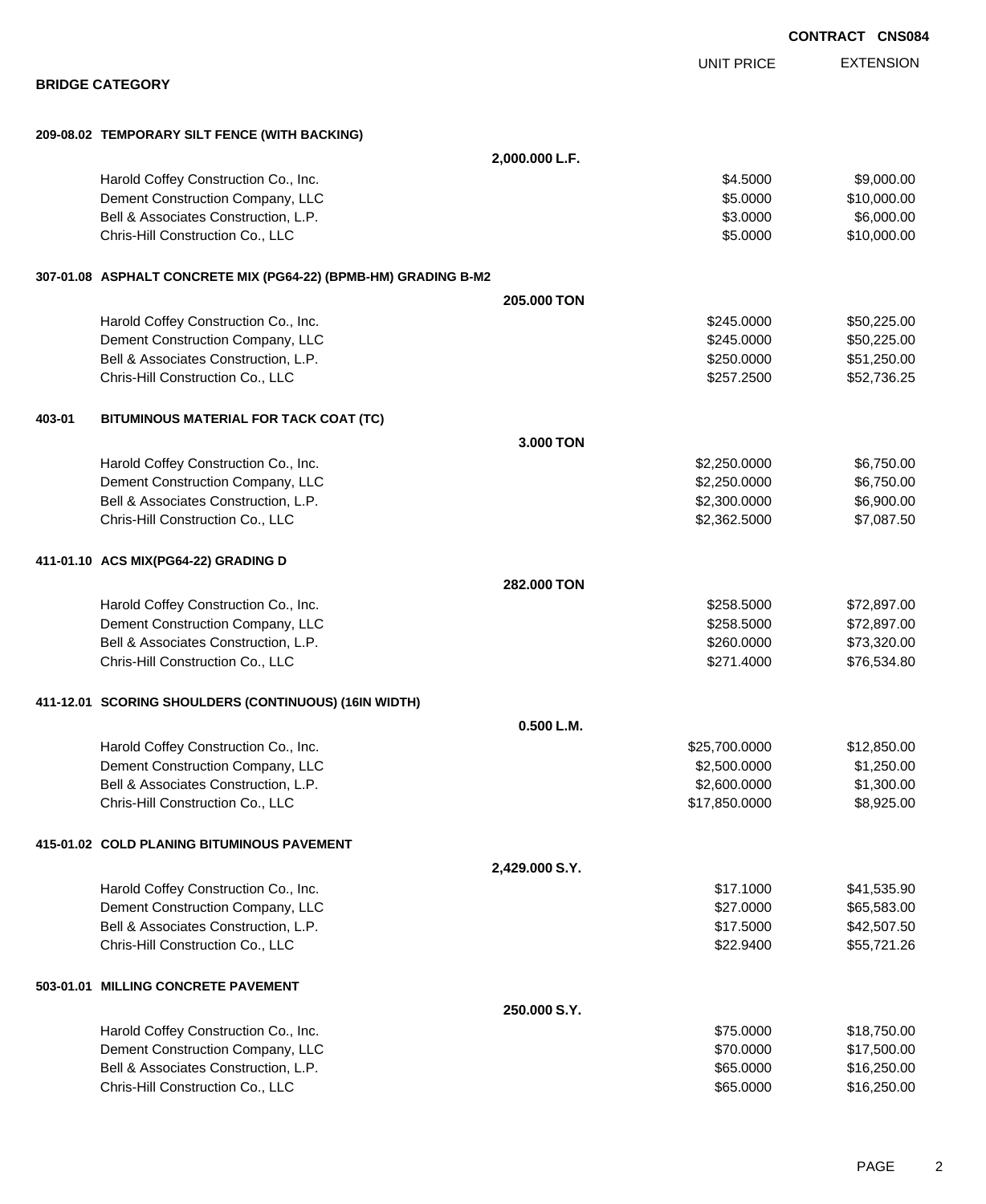|                                                          |                |                   | <b>CONTRACT CNS084</b> |                  |
|----------------------------------------------------------|----------------|-------------------|------------------------|------------------|
|                                                          |                | <b>UNIT PRICE</b> |                        | <b>EXTENSION</b> |
| 604-04.02 APPLIED TEXTURE FINISH (EXISTING STRUCTURES)   |                |                   |                        |                  |
|                                                          | 1,567.000 S.Y. |                   |                        |                  |
| Harold Coffey Construction Co., Inc.                     |                | \$8.2500          |                        | \$12,927.75      |
| Dement Construction Company, LLC                         |                | \$6.5000          |                        | \$10,185.50      |
| Bell & Associates Construction, L.P.                     |                | \$7.0000          |                        | \$10,969.00      |
| Chris-Hill Construction Co., LLC                         |                | \$6.8500          |                        | \$10,733.95      |
| 604-10.05 CONCRETE                                       |                |                   |                        |                  |
|                                                          | 300.000 S.F.   |                   |                        |                  |
| Harold Coffey Construction Co., Inc.                     |                | \$99.0000         |                        | \$29,700.00      |
| Dement Construction Company, LLC                         |                | \$180.0000        |                        | \$54,000.00      |
| Bell & Associates Construction, L.P.                     |                | \$60.0000         |                        | \$18,000.00      |
| Chris-Hill Construction Co., LLC                         |                | \$170.0000        |                        | \$51,000.00      |
| 604-10.42 CONCRETE REPAIRS                               |                |                   |                        |                  |
|                                                          | 2.000 C.F.     |                   |                        |                  |
| Harold Coffey Construction Co., Inc.                     |                | \$1,575.0000      |                        | \$3,150.00       |
| Dement Construction Company, LLC                         |                | \$2,000.0000      |                        | \$4,000.00       |
| Bell & Associates Construction, L.P.                     |                | \$1,000.0000      |                        | \$2,000.00       |
| Chris-Hill Construction Co., LLC                         |                | \$900.0000        |                        | \$1,800.00       |
| 604-10.44 EXPANSION JOINT REPAIRS                        |                |                   |                        |                  |
|                                                          | 324.000 L.F.   |                   |                        |                  |
| Harold Coffey Construction Co., Inc.                     |                | \$500.0000        |                        | \$162,000.00     |
| Dement Construction Company, LLC                         |                | \$840.0000        |                        | \$272,160.00     |
| Bell & Associates Construction, L.P.                     |                | \$950,0000        |                        | \$307,800.00     |
| Chris-Hill Construction Co., LLC                         |                | \$945.0000        |                        | \$306,180.00     |
| 604-10.54 CONCRETE REPAIRS                               |                |                   |                        |                  |
|                                                          | 1,202.000 S.F. |                   |                        |                  |
| Harold Coffey Construction Co., Inc.                     |                | \$105.0000        |                        | \$126,210.00     |
| Dement Construction Company, LLC                         |                | \$130.0000        |                        | \$156,260.00     |
| Bell & Associates Construction, L.P.                     |                | \$88.0000         |                        | \$105,776.00     |
| Chris-Hill Construction Co., LLC                         |                | \$185.0000        |                        | \$222,370.00     |
| 604-10.62 EPOXY INJECTION REPAIR (COMPLETE AND IN PLACE) |                |                   |                        |                  |
|                                                          | 125.000 L.F.   |                   |                        |                  |
| Harold Coffey Construction Co., Inc.                     |                | \$175.0000        |                        | \$21,875.00      |
| Dement Construction Company, LLC                         |                | \$100.0000        |                        | \$12,500.00      |
| Bell & Associates Construction, L.P.                     |                | \$70.0000         |                        | \$8,750.00       |
| Chris-Hill Construction Co., LLC                         |                | \$100.0000        |                        | \$12,500.00      |
| 604-10.83 COMPOSITE FIBER ENCASEMENT                     |                |                   |                        |                  |
|                                                          | 625.000 S.F.   |                   |                        |                  |
| Harold Coffey Construction Co., Inc.                     |                | \$65.0000         |                        | \$40,625.00      |
| Dement Construction Company, LLC                         |                | \$34.7500         |                        | \$21,718.75      |
| Bell & Associates Construction, L.P.                     |                | \$85.0000         |                        | \$53,125.00      |
| Chris-Hill Construction Co., LLC                         |                | \$69.5000         |                        | \$43,437.50      |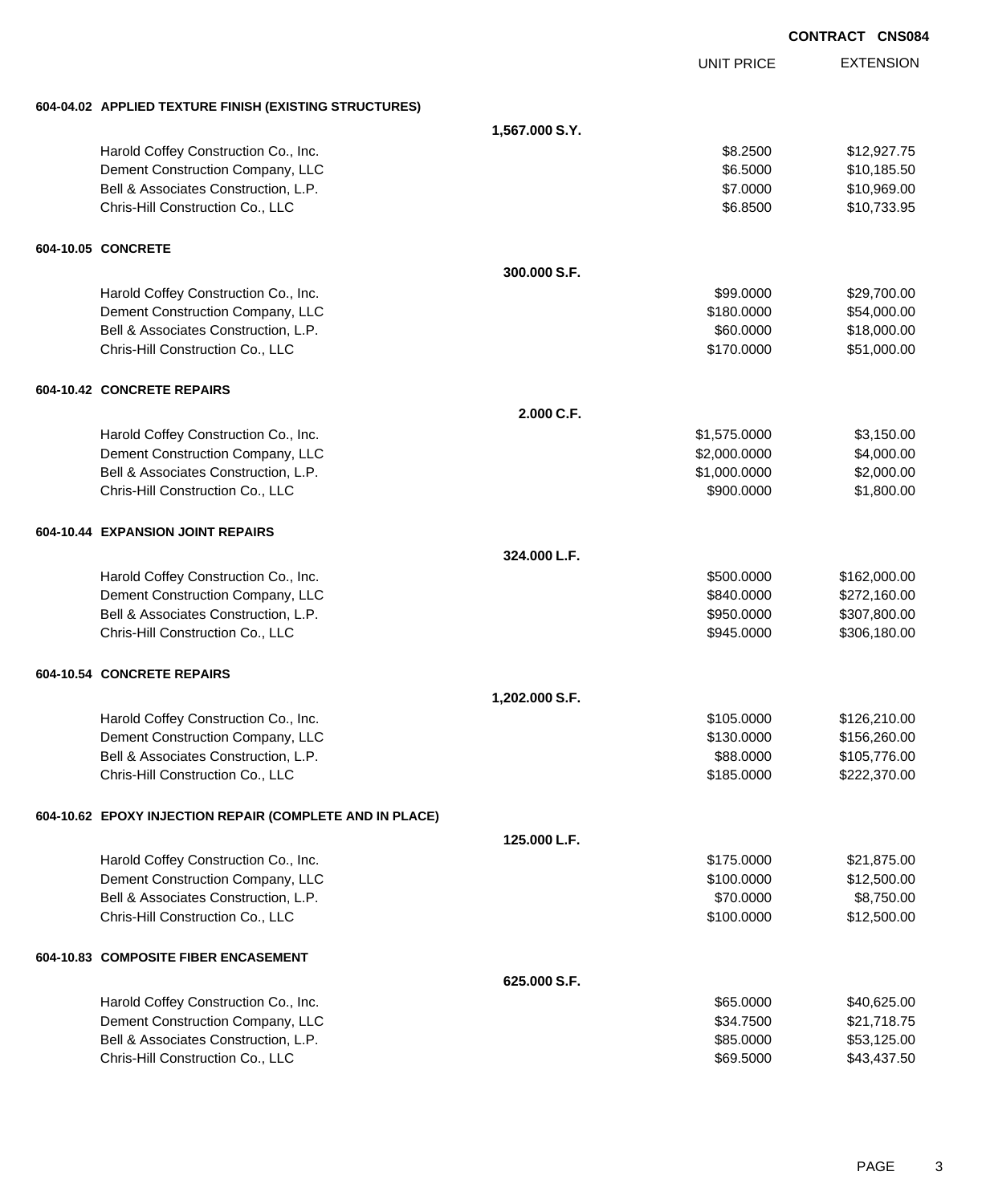UNIT PRICE EXTENSION

|        | 606-03.03 STEEL PILES (12 INCH)                     |                   |              |              |
|--------|-----------------------------------------------------|-------------------|--------------|--------------|
|        |                                                     | 720.000 L.F.      |              |              |
|        | Harold Coffey Construction Co., Inc.                |                   | \$75.0000    | \$54,000.00  |
|        | Dement Construction Company, LLC                    |                   | \$80.0000    | \$57,600.00  |
|        | Bell & Associates Construction, L.P.                |                   | \$100.0000   | \$72,000.00  |
|        | Chris-Hill Construction Co., LLC                    |                   | \$70.0000    | \$50,400.00  |
|        | 617-04.02 TYPE 2 THIN EPOXY OVERLAY (LOW-MOD EPOXY) |                   |              |              |
|        |                                                     | 2,613.000 S.Y.    |              |              |
|        | Harold Coffey Construction Co., Inc.                |                   | \$33.0000    | \$86,229.00  |
|        | Dement Construction Company, LLC                    |                   | \$40.0000    | \$104,520.00 |
|        | Bell & Associates Construction, L.P.                |                   | \$45.0000    | \$117,585.00 |
|        | Chris-Hill Construction Co., LLC                    |                   | \$48.0000    | \$125,424.00 |
| 620-03 | <b>CONCRETE PARAPET (SEE PLANS)</b>                 |                   |              |              |
|        |                                                     | 476.000 L.F.      |              |              |
|        | Harold Coffey Construction Co., Inc.                |                   | \$210.0000   | \$99,960.00  |
|        | Dement Construction Company, LLC                    |                   | \$200.0000   | \$95,200.00  |
|        | Bell & Associates Construction, L.P.                |                   | \$340.0000   | \$161,840.00 |
|        | Chris-Hill Construction Co., LLC                    |                   | \$200.0000   | \$95,200.00  |
|        | 705-04.50 PORTABLE BARRIER RAIL DELINEATOR          |                   |              |              |
|        |                                                     | 230.000 EACH      |              |              |
|        | Harold Coffey Construction Co., Inc.                |                   | \$8.0000     | \$1,840.00   |
|        | Dement Construction Company, LLC                    |                   | \$8.0000     | \$1,840.00   |
|        | Bell & Associates Construction, L.P.                |                   | \$9.0000     | \$2,070.00   |
|        | Chris-Hill Construction Co., LLC                    |                   | \$8.4000     | \$1,932.00   |
|        | 705-06.20 TANGENT ENERGY ABSORBING TERM MASH TL-3   |                   |              |              |
|        |                                                     | <b>6.000 EACH</b> |              |              |
|        | Harold Coffey Construction Co., Inc.                |                   | \$2,395.0000 | \$14,370.00  |
|        | Dement Construction Company, LLC                    |                   | \$2,395.0000 | \$14,370.00  |
|        | Bell & Associates Construction, L.P.                |                   | \$2,800.0000 | \$16,800.00  |
|        | Chris-Hill Construction Co., LLC                    |                   | \$2,515.0000 | \$15,090.00  |
|        | 705-08.51 PORTABLE IMPACT ATTENUATOR NCHRP350 TL-3  |                   |              |              |
|        |                                                     | <b>6.000 EACH</b> |              |              |
|        | Harold Coffey Construction Co., Inc.                |                   | \$5,500.0000 | \$33,000.00  |
|        | Dement Construction Company, LLC                    |                   | \$4,350.0000 | \$26,100.00  |
|        | Bell & Associates Construction, L.P.                |                   | \$5,000.0000 | \$30,000.00  |
|        | Chris-Hill Construction Co., LLC                    |                   | \$4,565.0000 | \$27,390.00  |
| 706-01 | <b>GUARDRAIL REMOVED</b>                            |                   |              |              |
|        |                                                     | 300.000 L.F.      |              |              |
|        | Harold Coffey Construction Co., Inc.                |                   | \$2.1000     | \$630.00     |
|        | Dement Construction Company, LLC                    |                   | \$2.1000     | \$630.00     |
|        | Bell & Associates Construction, L.P.                |                   | \$3.0000     | \$900.00     |
|        | Chris-Hill Construction Co., LLC                    |                   | \$2.2500     | \$675.00     |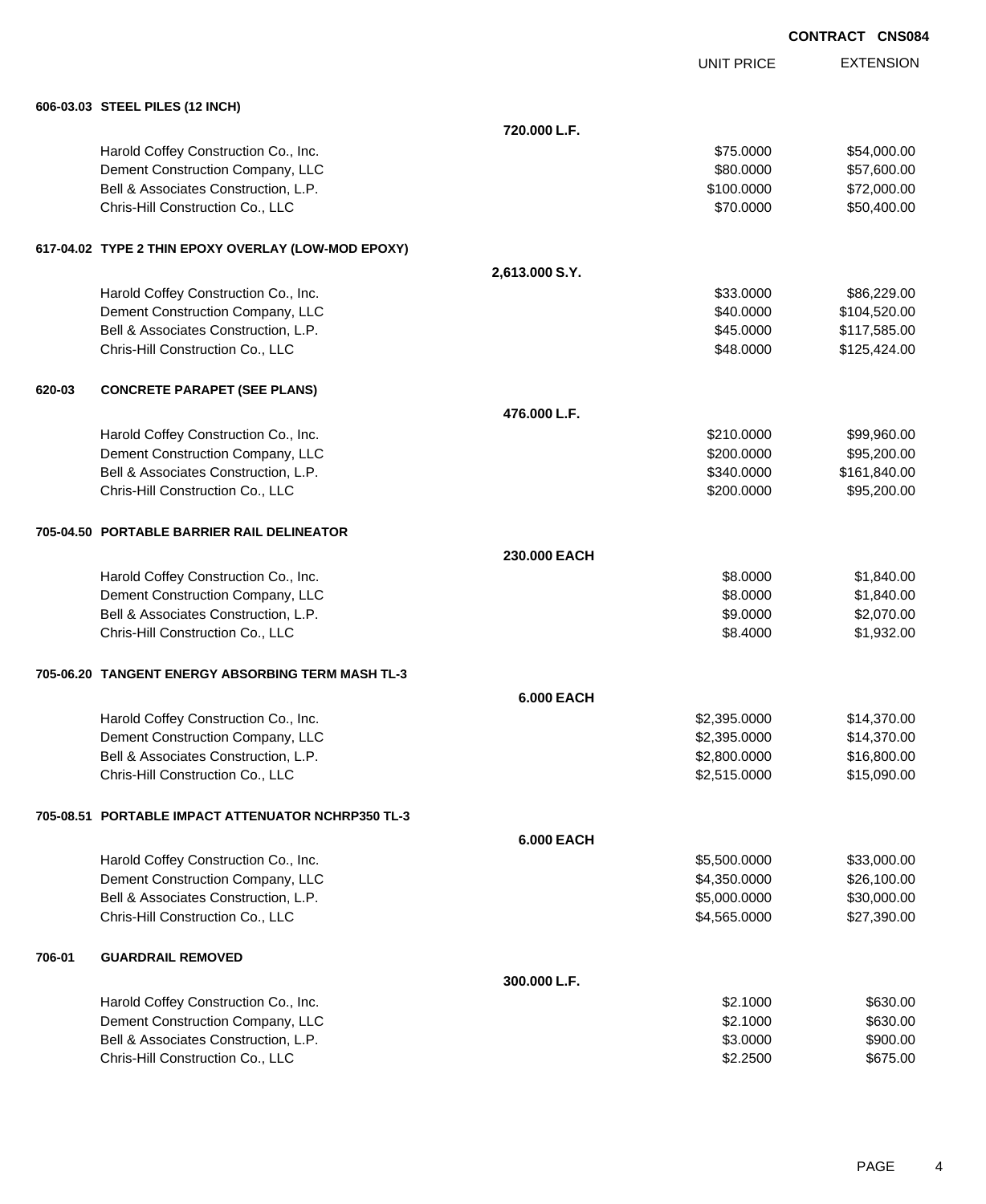|        |                                                |                   | <b>UNIT PRICE</b> | <b>EXTENSION</b> |
|--------|------------------------------------------------|-------------------|-------------------|------------------|
| 712-01 | <b>TRAFFIC CONTROL</b>                         |                   |                   |                  |
|        |                                                | 1.000 LS          |                   |                  |
|        | Harold Coffey Construction Co., Inc.           |                   | \$34,500.0000     | \$34,500.00      |
|        | Dement Construction Company, LLC               |                   | \$50,000.0000     | \$50,000.00      |
|        | Bell & Associates Construction, L.P.           |                   | \$20,000.0000     | \$20,000.00      |
|        | Chris-Hill Construction Co., LLC               |                   | \$24,100.0000     | \$24,100.00      |
|        | 712-02.02 INTERCONNECTED PORTABLE BARRIER RAIL |                   |                   |                  |
|        |                                                | 3,468.000 L.F.    |                   |                  |
|        | Harold Coffey Construction Co., Inc.           |                   | \$70.0000         | \$242,760.00     |
|        | Dement Construction Company, LLC               |                   | \$30.0000         | \$104,040.00     |
|        | Bell & Associates Construction, L.P.           |                   | \$31.0000         | \$107,508.00     |
|        | Chris-Hill Construction Co., LLC               |                   | \$38.0000         | \$131,784.00     |
|        | 712-04.01 FLEXIBLE DRUMS (CHANNELIZING)        |                   |                   |                  |
|        |                                                | 261.000 EACH      |                   |                  |
|        | Harold Coffey Construction Co., Inc.           |                   | \$19.5000         | \$5,089.50       |
|        | Dement Construction Company, LLC               |                   | \$19.5000         | \$5,089.50       |
|        | Bell & Associates Construction, L.P.           |                   | \$23.0000         | \$6,003.00       |
|        | Chris-Hill Construction Co., LLC               |                   | \$20.5000         | \$5,350.50       |
| 712-06 | <b>SIGNS (CONSTRUCTION)</b>                    |                   |                   |                  |
|        |                                                | 2,538.000 S.F.    |                   |                  |
|        | Harold Coffey Construction Co., Inc.           |                   | \$5.8900          | \$14,948.82      |
|        | Dement Construction Company, LLC               |                   | \$5.8900          | \$14,948.82      |
|        | Bell & Associates Construction, L.P.           |                   | \$6.0000          | \$15,228.00      |
|        | Chris-Hill Construction Co., LLC               |                   | \$6.2000          | \$15,735.60      |
|        | 712-07.03 TEMPORARY BARRICADES (TYPE III)      |                   |                   |                  |
|        |                                                | 300.000 L.F.      |                   |                  |
|        | Harold Coffey Construction Co., Inc.           |                   | \$11.0000         | \$3,300.00       |
|        | Dement Construction Company, LLC               |                   | \$11.0000         | \$3,300.00       |
|        | Bell & Associates Construction, L.P.           |                   | \$12.0000         | \$3,600.00       |
|        | Chris-Hill Construction Co., LLC               |                   | \$11.5500         | \$3,465.00       |
|        | 712-08.03 ARROW BOARD (TYPE C)                 |                   |                   |                  |
|        |                                                | <b>4.000 EACH</b> |                   |                  |
|        | Harold Coffey Construction Co., Inc.           |                   | \$875.0000        | \$3,500.00       |
|        | Dement Construction Company, LLC               |                   | \$875.0000        | \$3,500.00       |
|        | Bell & Associates Construction, L.P.           |                   | \$1,000.0000      | \$4,000.00       |
|        | Chris-Hill Construction Co., LLC               |                   | \$920.0000        | \$3,680.00       |
|        | 712-09.01 REMOVABLE PAVEMENT MARKING LINE      |                   |                   |                  |
|        |                                                | 30,991.000 L.F.   |                   |                  |
|        | Harold Coffey Construction Co., Inc.           |                   | \$2.2000          | \$68,180.20      |
|        | Dement Construction Company, LLC               |                   | \$2.2000          | \$68,180.20      |
|        | Bell & Associates Construction, L.P.           |                   | \$2.5000          | \$77,477.50      |
|        | Chris-Hill Construction Co., LLC               |                   | \$2.3000          | \$71,279.30      |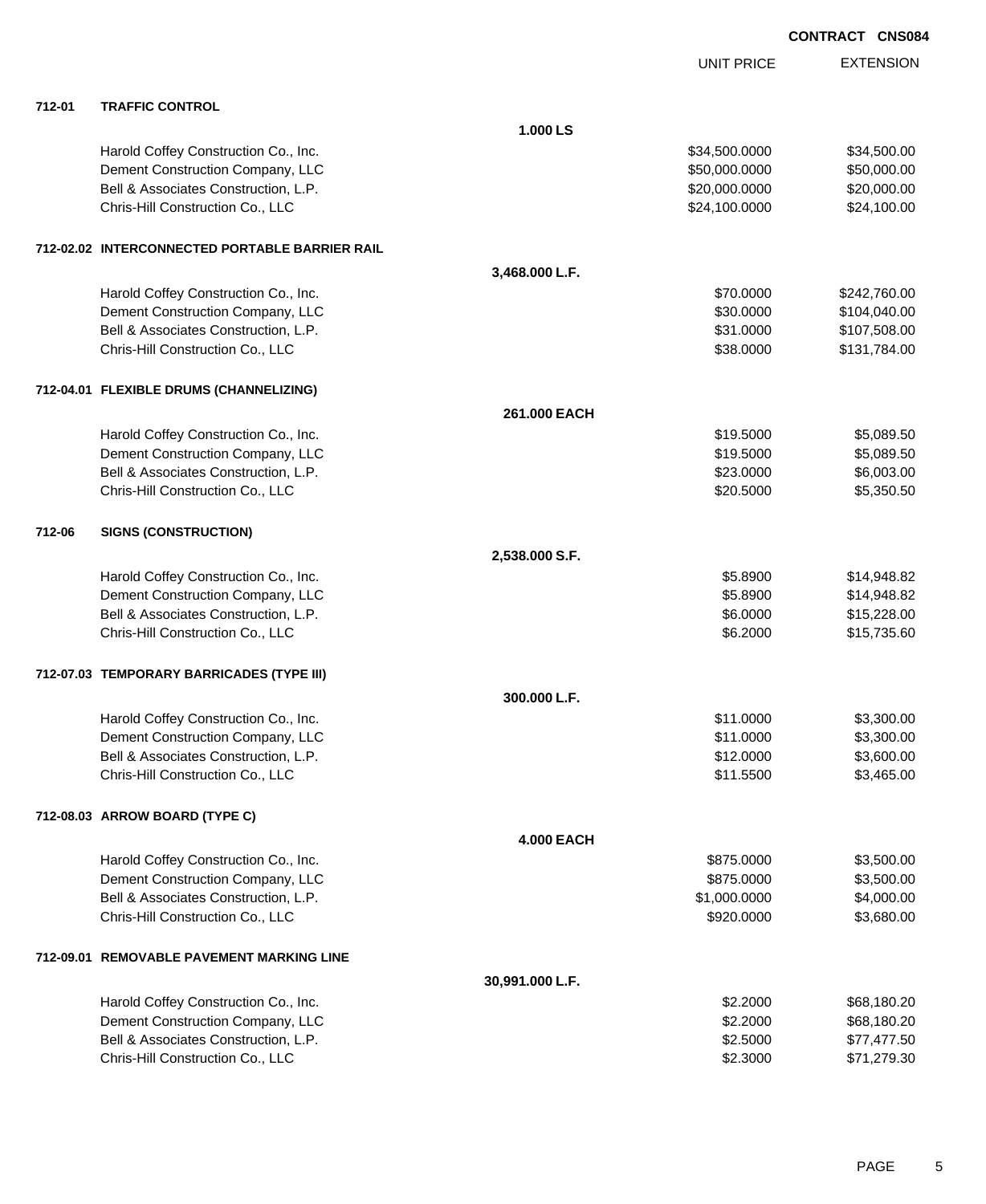|        |                                                          |                   |                   | <b>CONTRACT CNS084</b> |                  |
|--------|----------------------------------------------------------|-------------------|-------------------|------------------------|------------------|
|        |                                                          |                   | <b>UNIT PRICE</b> |                        | <b>EXTENSION</b> |
|        | 712-09.04 REMOVABLE PAVEMENT MARKING (STOP LINE)         |                   |                   |                        |                  |
|        |                                                          | 24.000 L.F.       |                   |                        |                  |
|        | Harold Coffey Construction Co., Inc.                     |                   | \$15.0000         |                        | \$360.00         |
|        | Dement Construction Company, LLC                         |                   | \$15.0000         |                        | \$360.00         |
|        | Bell & Associates Construction, L.P.                     |                   | \$17.0000         |                        | \$408.00         |
|        | Chris-Hill Construction Co., LLC                         |                   | \$15.7500         |                        | \$378.00         |
|        | 713-16.01 CHANGEABLE MESSAGE SIGN UNIT                   |                   |                   |                        |                  |
|        |                                                          | <b>6.000 EACH</b> |                   |                        |                  |
|        | Harold Coffey Construction Co., Inc.                     |                   | \$5,350.0000      |                        | \$32,100.00      |
|        | Dement Construction Company, LLC                         |                   | \$5,350.0000      |                        | \$32,100.00      |
|        | Bell & Associates Construction, L.P.                     |                   | \$6,000.0000      |                        | \$36,000.00      |
|        | Chris-Hill Construction Co., LLC                         |                   | \$5,615.0000      |                        | \$33,690.00      |
|        | 716-01.23 Snwplwble Pvmt Mrkrs (Bi-Dir)(2 Color)         |                   |                   |                        |                  |
|        |                                                          | 23.000 EACH       |                   |                        |                  |
|        | Harold Coffey Construction Co., Inc.                     |                   | \$100.0000        |                        | \$2,300.00       |
|        | Dement Construction Company, LLC                         |                   | \$100.0000        |                        | \$2,300.00       |
|        | Bell & Associates Construction, L.P.                     |                   | \$110.0000        |                        | \$2,530.00       |
|        | Chris-Hill Construction Co., LLC                         |                   | \$105.0000        |                        | \$2,415.00       |
|        | 716-12.02 ENHANCED FLATLINE THERMO PVMT MRKNG (6IN LINE) |                   |                   |                        |                  |
|        |                                                          | 1.100 L.M.        |                   |                        |                  |
|        | Harold Coffey Construction Co., Inc.                     |                   | \$6,600.0000      |                        | \$7,260.00       |
|        | Dement Construction Company, LLC                         |                   | \$6,600.0000      |                        | \$7,260.00       |
|        | Bell & Associates Construction, L.P.                     |                   | \$7,000.0000      |                        | \$7,700.00       |
|        | Chris-Hill Construction Co., LLC                         |                   | \$6,930.0000      |                        | \$7,623.00       |
| 717-01 | <b>MOBILIZATION</b>                                      |                   |                   |                        |                  |
|        |                                                          | 1.000 LS          |                   |                        |                  |
|        | Harold Coffey Construction Co., Inc.                     |                   | \$72,099.7900     |                        | \$72,099.79      |
|        | Dement Construction Company, LLC                         |                   | \$71,850.0000     |                        | \$71,850.00      |
|        | Bell & Associates Construction, L.P.                     |                   | \$70,000.0000     |                        | \$70,000.00      |
|        | Chris-Hill Construction Co., LLC                         |                   | \$54,980.0000     |                        | \$54,980.00      |
| 730-40 | TEMPORARY TRAFFIC SIGNAL SYSTEM                          |                   |                   |                        |                  |
|        |                                                          | <b>1.000 EACH</b> |                   |                        |                  |
|        | Harold Coffey Construction Co., Inc.                     |                   | \$49,000.0000     |                        | \$49,000.00      |
|        | Dement Construction Company, LLC                         |                   | \$19,000.0000     |                        | \$19,000.00      |
|        | Bell & Associates Construction, L.P.                     |                   | \$25,000.0000     |                        | \$25,000.00      |
|        | Chris-Hill Construction Co., LLC                         |                   | \$28,350.0000     |                        | \$28,350.00      |
| 801-03 | <b>WATER (SEEDING &amp; SODDING)</b>                     |                   |                   |                        |                  |
|        |                                                          | 23.000 M.G.       |                   |                        |                  |
|        | Harold Coffey Construction Co., Inc.                     |                   | \$1.0000          |                        | \$23.00          |
|        | Dement Construction Company, LLC                         |                   | \$20.0000         |                        | \$460.00         |
|        | Bell & Associates Construction, L.P.                     |                   | \$75.0000         |                        | \$1,725.00       |

Chris-Hill Construction Co., LLC 6483.00

PAGE 6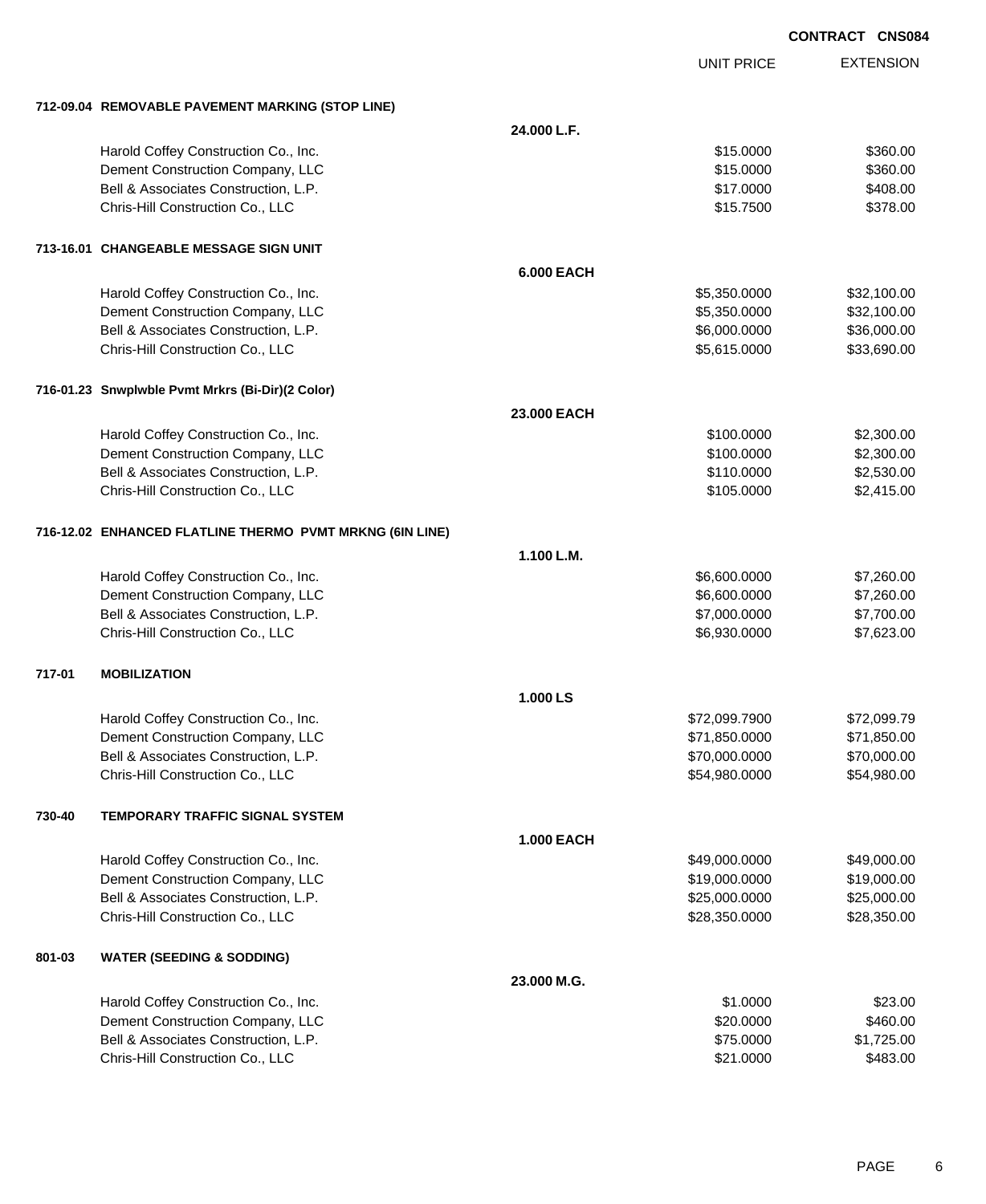EXTENSION UNIT PRICE

## **803-01 SODDING (NEW SOD)**

| 2,300.000 S.Y.                       |          |            |
|--------------------------------------|----------|------------|
| Harold Coffey Construction Co., Inc. | \$3,5000 | \$8.050.00 |
| Dement Construction Company, LLC     | \$4,0000 | \$9,200.00 |
| Bell & Associates Construction, L.P. | \$3.1000 | \$7,130.00 |
| Chris-Hill Construction Co., LLC     | \$4,2000 | \$9.660.00 |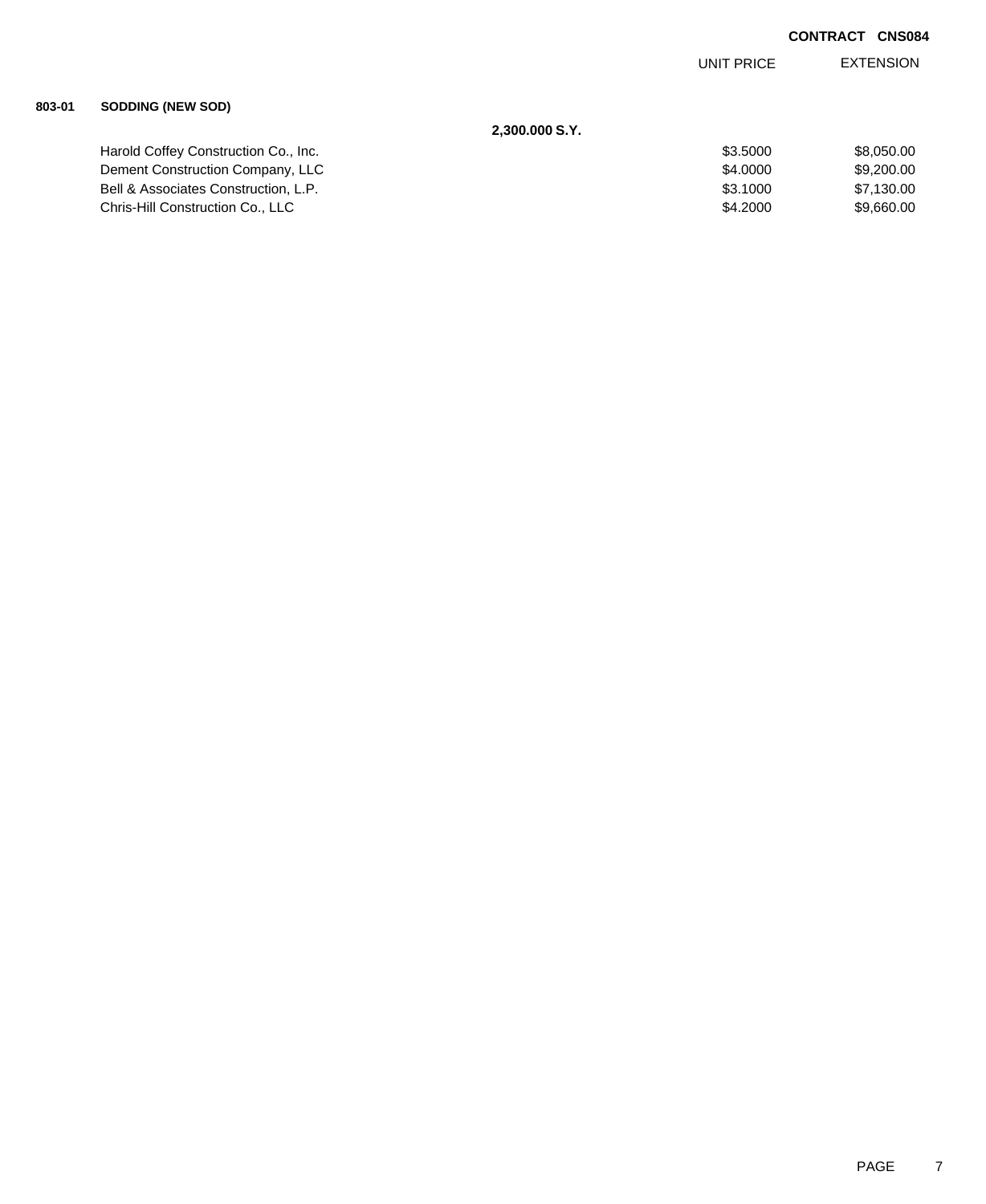## **SUB-TOTAL BRIDGE**

Harold Coffey Construction Co., Inc. 6. 2012 12:30 12:30 12:31 12:32 13:34 14:395.96 Dement Construction Company, LLC  $$1,446,877.77$ Bell & Associates Construction, L.P.  $$1,489,452.00$ Chris-Hill Construction Co., LLC \$1,584,360.66

# **TOTAL CONTRACT**

| Harold Coffey Construction Co., Inc. | \$1,441,995.96 |
|--------------------------------------|----------------|
| Dement Construction Company, LLC     | \$1,446,877.77 |
| Bell & Associates Construction, L.P. | \$1,489,452.00 |
| Chris-Hill Construction Co., LLC     | \$1,584,360.66 |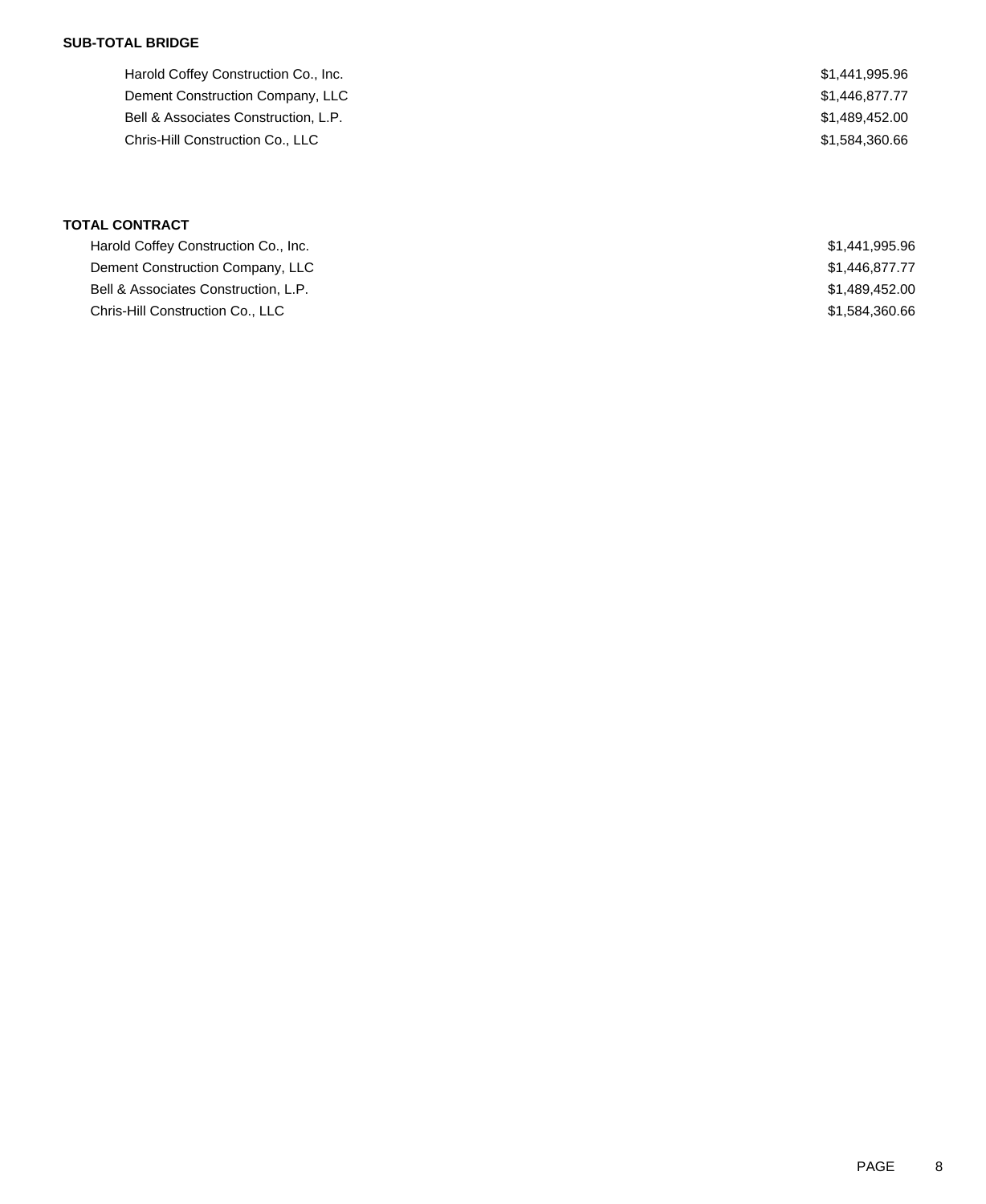# **DEPARTMENT OF TRANSPORTATION SUMMARY OF BIDS LETTING OF FEBRUARY 09, 2018 STATE OF TENNESSEE**

### SUMNER COUNTY (Contract No. CNS038 Call 082)

83027-4220-04

THE RESURFACING ON S.R. 174 FROM NORTH OF A.B. WADE ROAD (L.M. 25.80) TO S.R. 52 (L.M. 29.66).

PROJECT LENGTH - 3.860 MILES

COMPLETION TIME - ON OR BEFORE JULY 31, 2018

Rogers Group, Inc. 6. The Contract of the Contract of the State of the State State State State State State State State State State State State State State State State State State State State State State State State State S Charles Deweese Construction, Inc 670,119.58

TOTAL CONTRACT

PAGE 1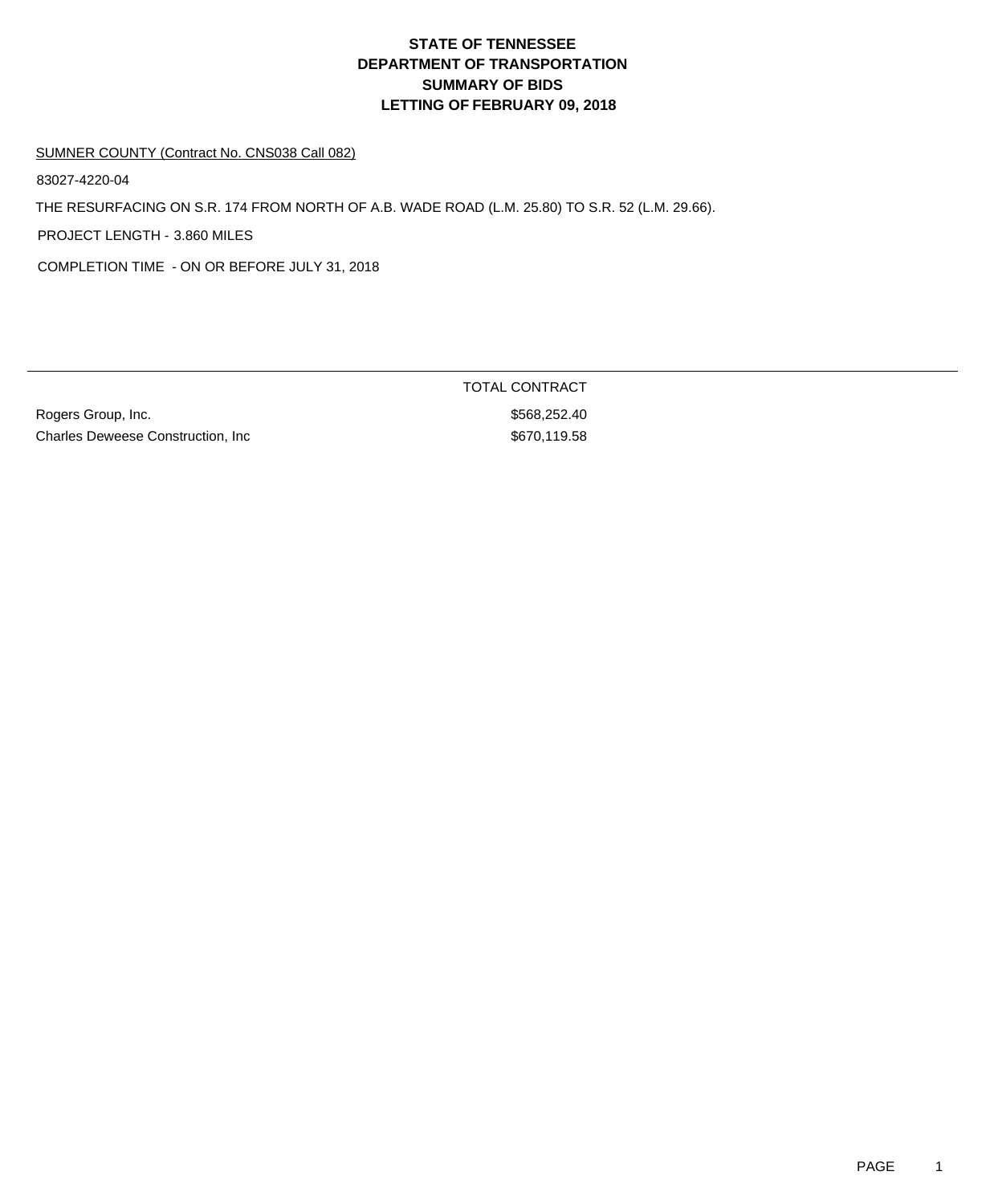|        |                                                                  |                |                                | <b>CONTRACT CNS038</b>       |
|--------|------------------------------------------------------------------|----------------|--------------------------------|------------------------------|
|        | <b>ROADWAY CATEGORY</b>                                          |                | <b>UNIT PRICE</b>              | <b>EXTENSION</b>             |
|        |                                                                  |                |                                |                              |
| 303-01 | MINERAL AGGREGATE, TYPE A BASE, GRADING D                        |                |                                |                              |
|        |                                                                  | 319.000 TON    |                                |                              |
|        | Rogers Group, Inc.<br>Charles Deweese Construction, Inc          |                | \$12.0000<br>\$31.0700         | \$3,828.00<br>\$9,911.33     |
|        | 307-01.15 ASC MIX (PG64-22) (BPMLC-HM) GRADING CS                |                |                                |                              |
|        |                                                                  | 500.000 TON    |                                |                              |
|        | Rogers Group, Inc.<br>Charles Deweese Construction, Inc          |                | \$80.0000<br>\$81.9600         | \$40,000.00<br>\$40,980.00   |
| 403-01 | BITUMINOUS MATERIAL FOR TACK COAT (TC)                           |                |                                |                              |
|        |                                                                  | 27.000 TON     |                                |                              |
|        | Rogers Group, Inc.<br>Charles Deweese Construction, Inc          |                | \$710.0000<br>\$791.7700       | \$19,170.00<br>\$21,377.79   |
|        | 411-01.10 ACS MIX(PG64-22) GRADING D                             |                |                                |                              |
|        |                                                                  | 4,100.000 TON  |                                |                              |
|        | Rogers Group, Inc.<br>Charles Deweese Construction, Inc          |                | \$71.0000<br>\$92.0300         | \$291,100.00<br>\$377,323.00 |
|        | 411-12.03 SCORING FOR RUMBLE STRIPE (NON-CONTINUOUS) (8IN WIDTH) |                |                                |                              |
|        |                                                                  | 6.200 L.M.     |                                |                              |
|        | Rogers Group, Inc.<br>Charles Deweese Construction, Inc          |                | \$1,015.0000<br>\$1,265.3300   | \$6,293.00<br>\$7,845.05     |
|        | 415-01.01 COLD PLANING BITUMINOUS PAVEMENT                       |                |                                |                              |
|        |                                                                  | 4,061.000 TON  |                                |                              |
|        | Rogers Group, Inc.<br>Charles Deweese Construction, Inc          |                | \$10.7500<br>\$20.4100         | \$43,655.75<br>\$82,885.01   |
| 712-01 | <b>TRAFFIC CONTROL</b>                                           |                |                                |                              |
|        |                                                                  | 1.000 LS       |                                |                              |
|        | Rogers Group, Inc.<br>Charles Deweese Construction, Inc          |                | \$26,000.0000<br>\$20,800.0000 | \$26,000.00<br>\$20,800.00   |
|        | 712-04.01 FLEXIBLE DRUMS (CHANNELIZING)                          |                |                                |                              |
|        |                                                                  | 25.000 EACH    |                                |                              |
|        | Rogers Group, Inc.<br>Charles Deweese Construction, Inc          |                | \$15.3500<br>\$5.0000          | \$383.75<br>\$125.00         |
| 712-06 | <b>SIGNS (CONSTRUCTION)</b>                                      |                |                                |                              |
|        |                                                                  | 1,168.000 S.F. |                                |                              |
|        | Rogers Group, Inc.<br>Charles Deweese Construction, Inc          |                | \$6.4000<br>\$6.8000           | \$7,475.20<br>\$7,942.40     |
|        | 716-01.21 Snwplwble Pvmt Mrkrs (Bi-Dir)(1 Color)                 |                |                                |                              |
|        |                                                                  | 275.000 EACH   |                                |                              |
|        | Rogers Group, Inc.<br>Charles Deweese Construction, Inc          |                | \$30.7000<br>\$30.0000         | \$8,442.50<br>\$8,250.00     |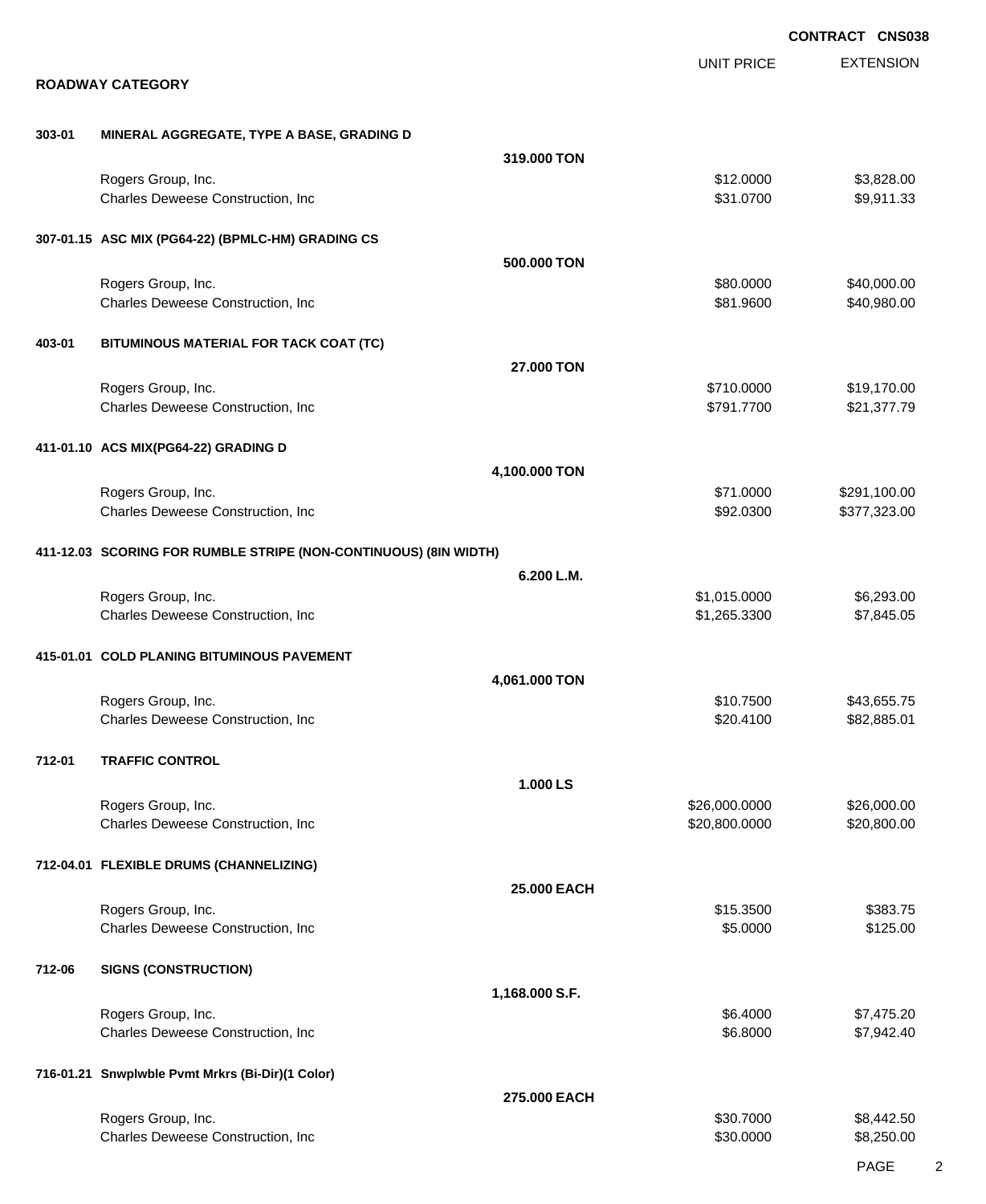|        |                                                          |              | <b>CONTRACT CNS038</b> |                  |
|--------|----------------------------------------------------------|--------------|------------------------|------------------|
|        |                                                          |              | UNIT PRICE             | <b>EXTENSION</b> |
|        | 716-01.30 REMOVAL OF SNOWPLOWABLE REFLECTIVE MARKER      |              |                        |                  |
|        |                                                          | 275,000 EACH |                        |                  |
|        | Rogers Group, Inc.                                       |              | \$10.2000              | \$2,805.00       |
|        | Charles Deweese Construction, Inc                        |              | \$10.0000              | \$2,750.00       |
|        | 716-02.05 PLASTIC PAVEMENT MARKING (STOP LINE)           |              |                        |                  |
|        |                                                          | 12.000 L.F.  |                        |                  |
|        | Rogers Group, Inc.                                       |              | \$15.3500              | \$184.20         |
|        | Charles Deweese Construction, Inc                        |              | \$15.0000              | \$180.00         |
|        | 716-05.01 PAINTED PAVEMENT MARKING (4" LINE)             |              |                        |                  |
|        |                                                          | 15.000 L.M.  |                        |                  |
|        | Rogers Group, Inc.                                       |              | \$870.0000             | \$13,050.00      |
|        | Charles Deweese Construction, Inc                        |              | \$850.0000             | \$12,750.00      |
|        | 716-12.02 ENHANCED FLATLINE THERMO PVMT MRKNG (6IN LINE) |              |                        |                  |
|        |                                                          | 7.000 L.M.   |                        |                  |
|        | Rogers Group, Inc.                                       |              | \$5,115.0000           | \$35,805.00      |
|        | Charles Deweese Construction, Inc                        |              | \$5,000.0000           | \$35,000.00      |
|        | 716-13.02 SPRAY THERMO PVMT MRKNG (60 mil) (6IN LINE)    |              |                        |                  |
|        |                                                          | 8.000 L.M.   |                        |                  |
|        | Rogers Group, Inc.                                       |              | \$3,070.0000           | \$24,560.00      |
|        | Charles Deweese Construction, Inc                        |              | \$3,000.0000           | \$24,000.00      |
| 717-01 | <b>MOBILIZATION</b>                                      |              |                        |                  |
|        |                                                          | 1.000 LS     |                        |                  |
|        | Rogers Group, Inc.                                       |              | \$45,500.0000          | \$45,500.00      |
|        | Charles Deweese Construction, Inc                        |              | \$18,000.0000          | \$18,000.00      |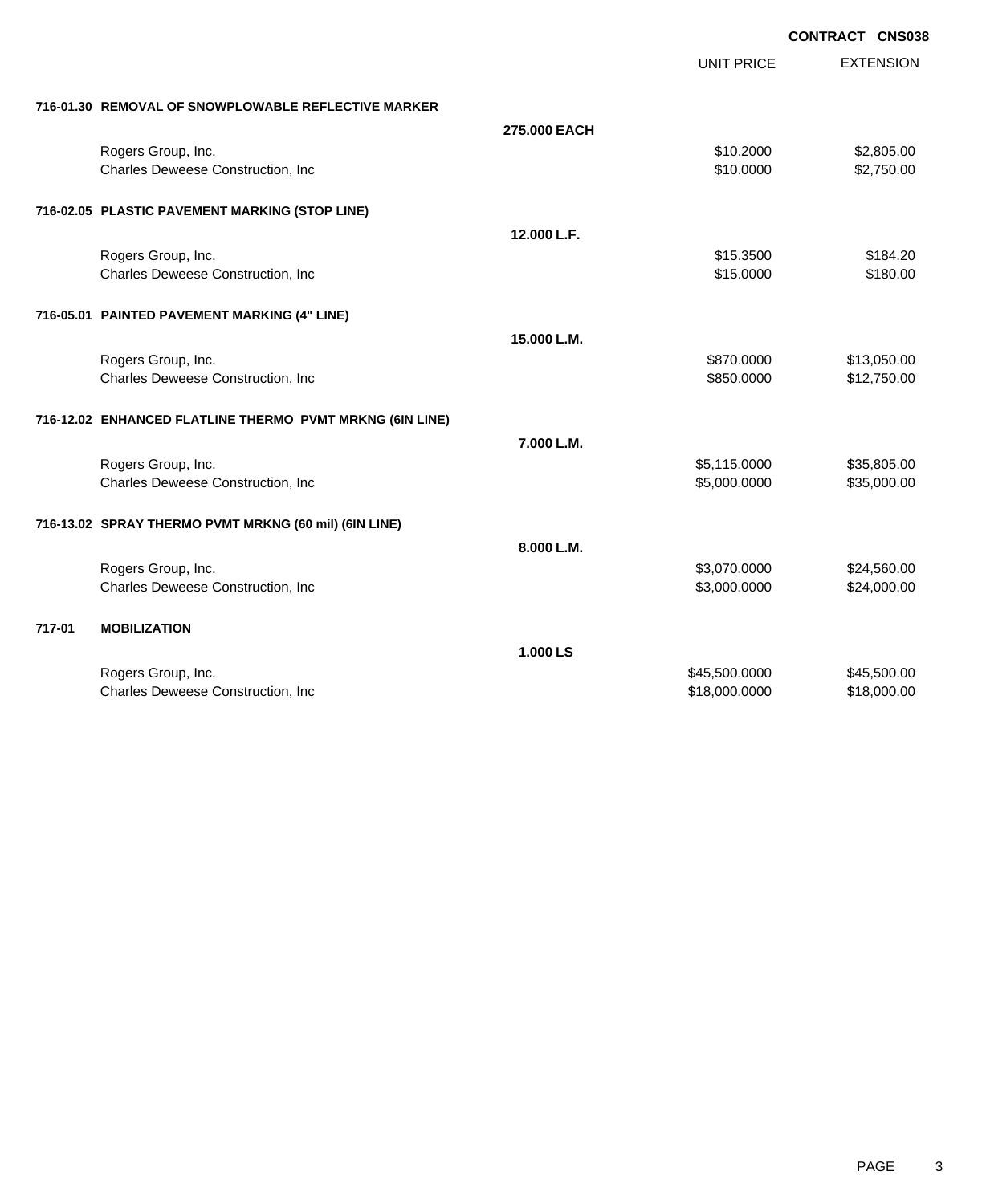## **SUB-TOTAL ROADWAY**

Rogers Group, Inc. \$568,252.40 Charles Deweese Construction, Inc **Example 2018** 3670,119.58

## **TOTAL CONTRACT**

Rogers Group, Inc. \$568,252.40 Charles Deweese Construction, Inc **Example 2018** 2019 12:38 3670,119.58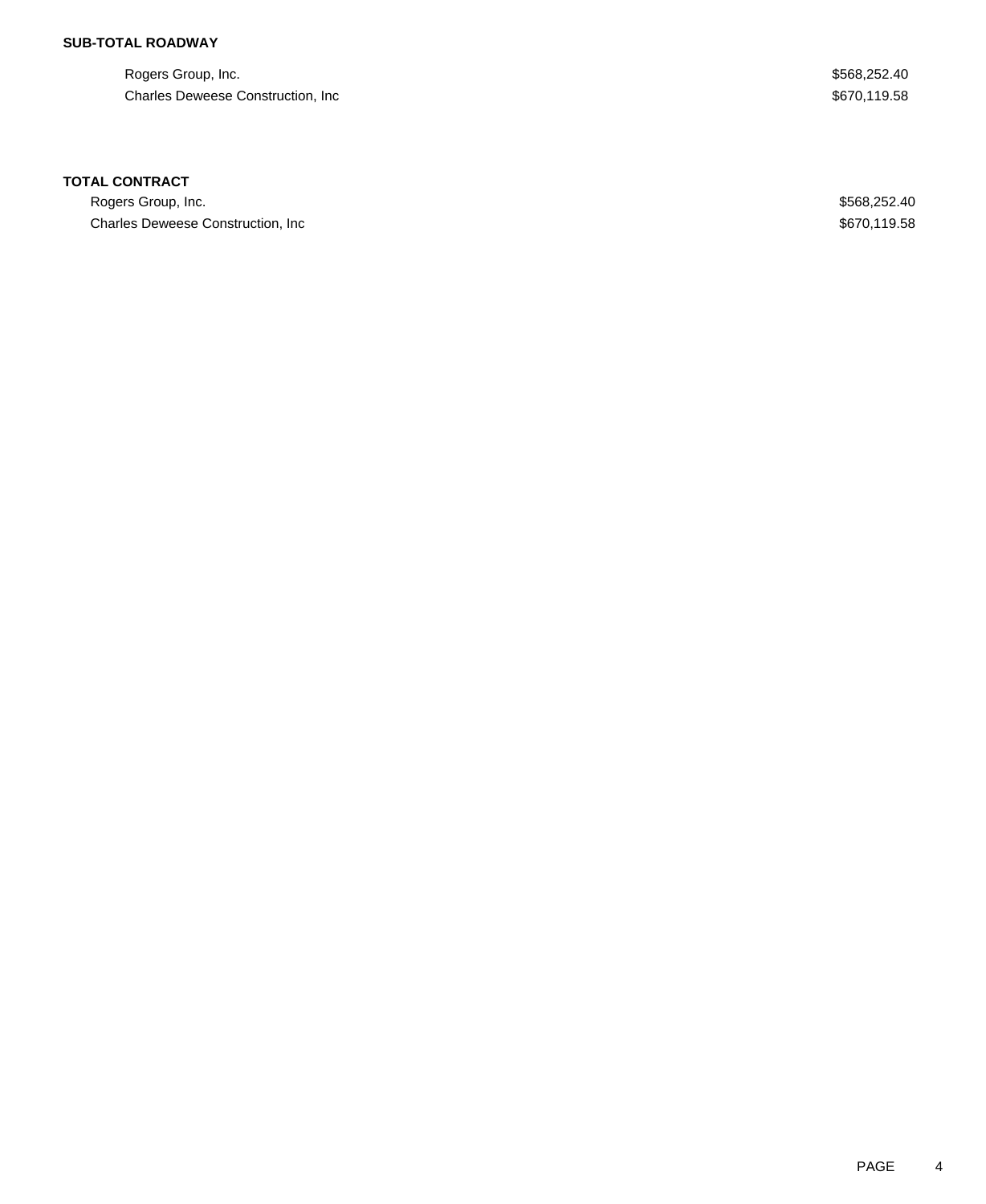# **DEPARTMENT OF TRANSPORTATION SUMMARY OF BIDS LETTING OF FEBRUARY 09, 2018 STATE OF TENNESSEE**

#### VAN BUREN COUNTY (Contract No. CNS008 Call 083)

NHTSA-HE-30(67),97088-3202-04

THE MISCELLANEOUS SAFETY IMPROVEMENTS ON S.R. 30 FROM THE WARREN COUNTY LINE (L.M. 0.00) TO THE BLEDSOE COUNTY LINE (L.M. 22.15).

PROJECT LENGTH - 22.150 MILES

COMPLETION TIME - ON OR BEFORE JULY 31, 2018

DBE GOAL 5.00%

TOTAL CONTRACT

Superior Pavement Marking, Inc. 6. The Superior Pavement Marking, Inc. 6. The Superior Superior Superior Superior Superior Superior Superior Superior Superior Superior Superior Superior Superior Superior Superior Superior Superior Traffic Control, LLC \$467,877.03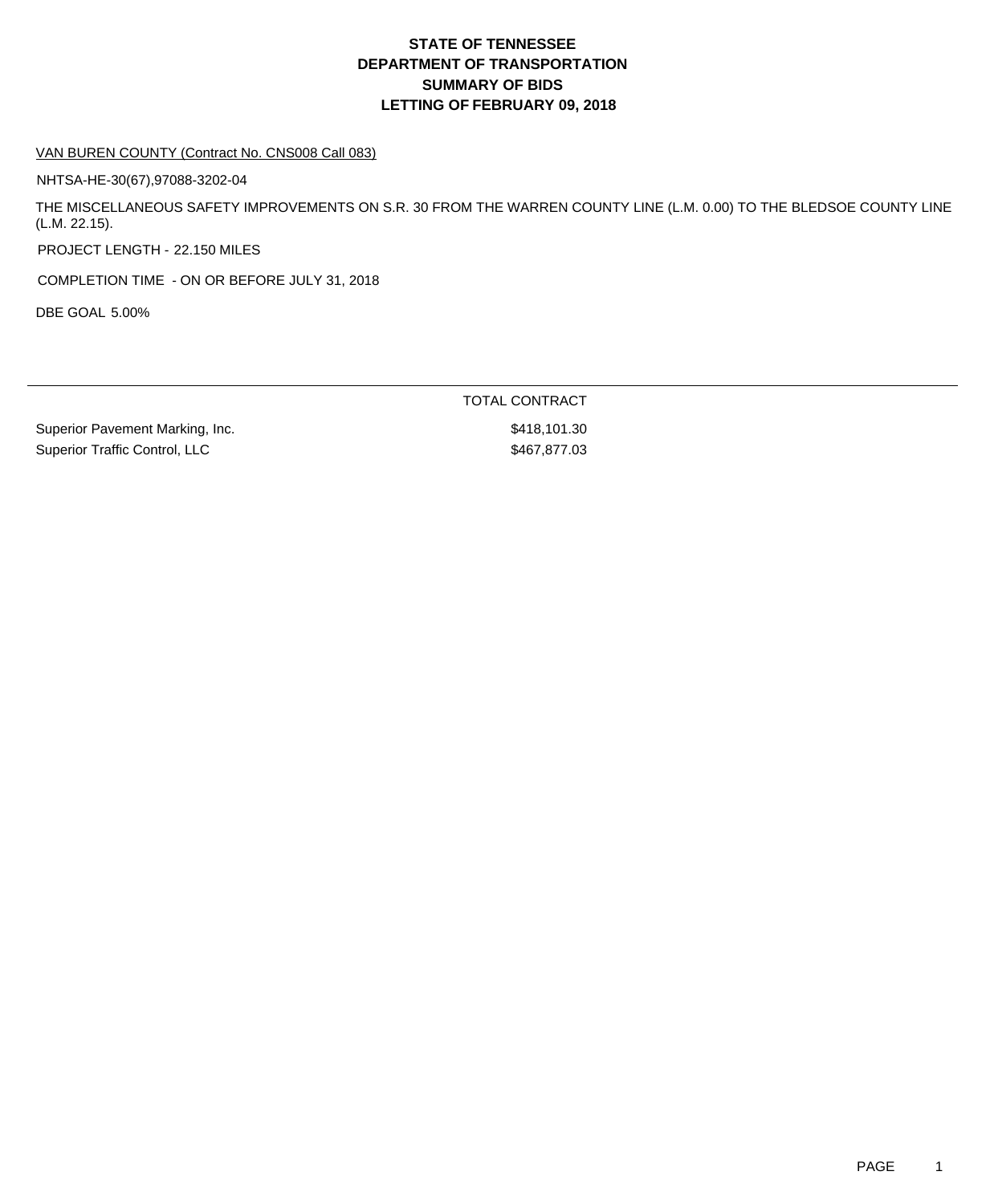|                                                                  |                   |                              | <b>CONTRACT CNS008</b>     |
|------------------------------------------------------------------|-------------------|------------------------------|----------------------------|
|                                                                  |                   | <b>UNIT PRICE</b>            | <b>EXTENSION</b>           |
| <b>ROADWAY CATEGORY</b>                                          |                   |                              |                            |
| 411-12.03 SCORING FOR RUMBLE STRIPE (NON-CONTINUOUS) (8IN WIDTH) |                   |                              |                            |
|                                                                  | 1.100 L.M.        |                              |                            |
| Superior Pavement Marking, Inc.<br>Superior Traffic Control, LLC |                   | \$350.0000<br>\$360.0000     | \$385.00<br>\$396.00       |
| 411-12.04 SCORING FOR RUMBLE STRIPE (NON-CONTINUOUS) (4IN WIDTH) |                   |                              |                            |
|                                                                  | 42.500 L.M.       |                              |                            |
| Superior Pavement Marking, Inc.<br>Superior Traffic Control, LLC |                   | \$350.0000<br>\$360.0000     | \$14,875.00<br>\$15,300.00 |
| 705-02.02 SINGLE GUARDRAIL (TYPE 2)                              |                   |                              |                            |
|                                                                  | 2,164.000 L.F.    |                              |                            |
| Superior Pavement Marking, Inc.                                  |                   | \$18.5000                    | \$40,034.00                |
| Superior Traffic Control, LLC                                    |                   | \$19.0000                    | \$41,116.00                |
| 705-02.20 SINGLE GUARDRAIL (TYPE 2) LONG POST (6 FT-9 FT)        |                   |                              |                            |
|                                                                  | 156.000 L.F.      |                              |                            |
| Superior Pavement Marking, Inc.<br>Superior Traffic Control, LLC |                   | \$25.5000<br>\$26.0000       | \$3,978.00<br>\$4,056.00   |
| 705-04.02 GUARDRAIL TERMINAL (TYPE 12)                           |                   |                              |                            |
|                                                                  | 3.000 EACH        |                              |                            |
| Superior Pavement Marking, Inc.<br>Superior Traffic Control, LLC |                   | \$1,500.0000<br>\$1,575.0000 | \$4,500.00<br>\$4,725.00   |
| 705-04.03 GUARDRAIL TERMINAL (TYPE 13)                           |                   |                              |                            |
|                                                                  | <b>1.000 EACH</b> |                              |                            |
| Superior Pavement Marking, Inc.<br>Superior Traffic Control, LLC |                   | \$1,250.0000<br>\$1,300.0000 | \$1,250.00<br>\$1,300.00   |
| 705-04.09 EARTH PAD FOR TYPE 38 GR END TREATMENT                 |                   |                              |                            |
|                                                                  | 21.000 EACH       |                              |                            |
| Superior Pavement Marking, Inc.<br>Superior Traffic Control, LLC |                   | \$2,500.0000<br>\$1,050.0000 | \$52,500.00<br>\$22,050.00 |
| 705-04.21 GUARDRAIL DELINEATION ENHANCEMENT                      |                   |                              |                            |
|                                                                  | 28,011.000 L.F.   |                              |                            |
| Superior Pavement Marking, Inc.<br>Superior Traffic Control, LLC |                   | \$2.4000<br>\$2.4000         | \$67,226.40<br>\$67,226.40 |
| 705-06.20 TANGENT ENERGY ABSORBING TERM MASH TL-3                |                   |                              |                            |
|                                                                  | 21.000 EACH       |                              |                            |
| Superior Pavement Marking, Inc.<br>Superior Traffic Control, LLC |                   | \$1,000.0000<br>\$2,500.0000 | \$21,000.00<br>\$52,500.00 |
| 711-04.21 CONCRETE BARRIER DELINEATION ENHANCEMENT               |                   |                              |                            |
|                                                                  | 2,432.000 L.F.    |                              |                            |
| Superior Pavement Marking, Inc.<br>Superior Traffic Control, LLC |                   | \$3.7500<br>\$4.8500         | \$9,120.00<br>\$11,795.20  |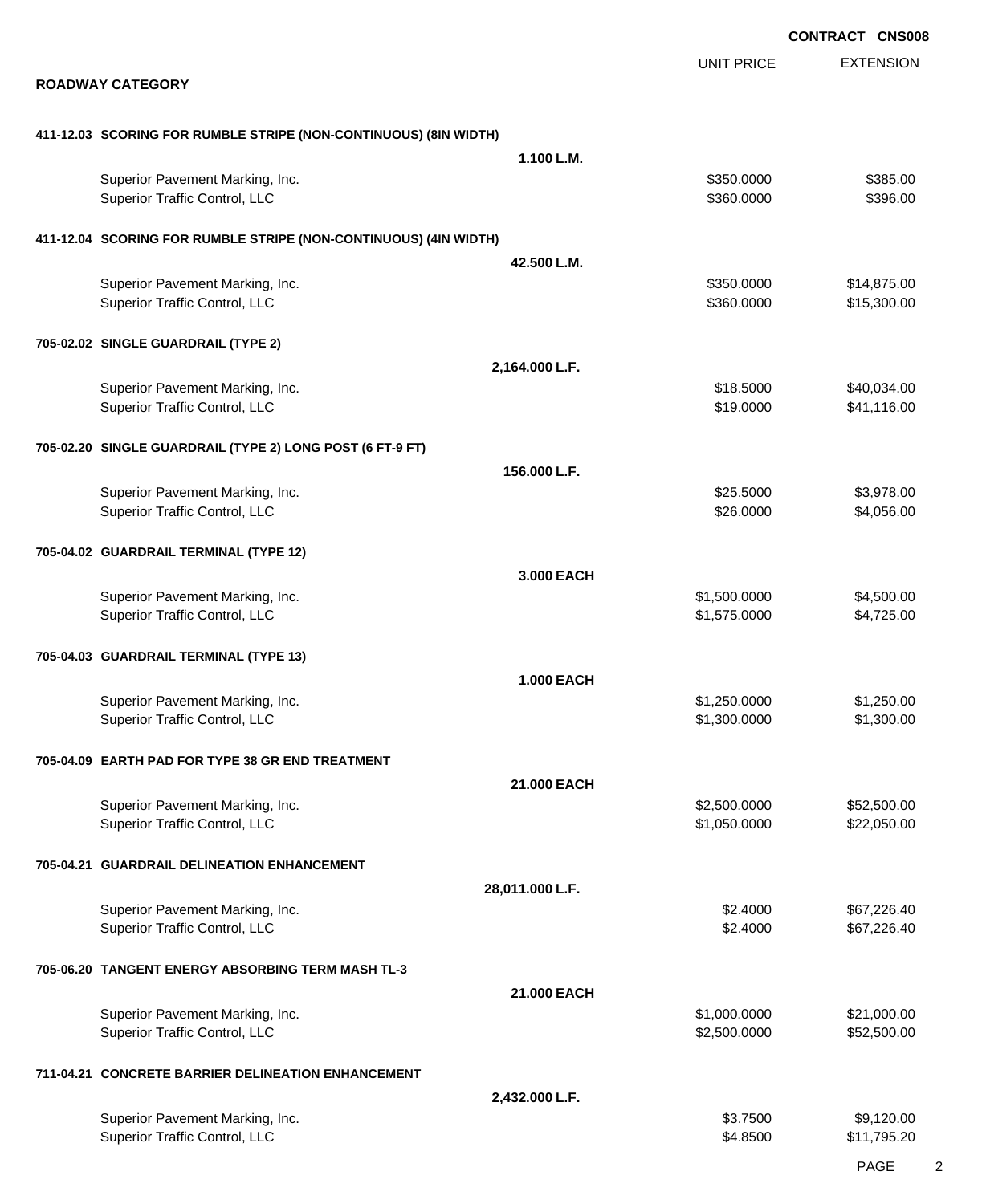|        |                                                                  |                | <b>UNIT PRICE</b>             | <b>EXTENSION</b>          |
|--------|------------------------------------------------------------------|----------------|-------------------------------|---------------------------|
| 712-01 | <b>TRAFFIC CONTROL</b>                                           |                |                               |                           |
|        |                                                                  | 1.000 LS       |                               |                           |
|        | Superior Pavement Marking, Inc.<br>Superior Traffic Control, LLC |                | \$5,750.0000<br>\$12,015.0000 | \$5,750.00<br>\$12,015.00 |
|        | 712-02.36 REMOVE AND RELOCATE PORTABLE BARRIER RAIL              |                |                               |                           |
|        |                                                                  | 190.000 L.F.   |                               |                           |
|        | Superior Pavement Marking, Inc.                                  |                | \$15.0000                     | \$2,850.00                |
|        | Superior Traffic Control, LLC                                    |                | \$45.0000                     | \$8,550.00                |
|        | 713-02.14 FLEXIBLE DELINEATOR (WHITE)                            |                |                               |                           |
|        |                                                                  | 21.000 EACH    |                               |                           |
|        | Superior Pavement Marking, Inc.                                  |                | \$30.0000                     | \$630.00                  |
|        | Superior Traffic Control, LLC                                    |                | \$33.0000                     | \$693.00                  |
|        | 713-02.20 ROADSIDE OBSTACLE DELINEATION                          |                |                               |                           |
|        |                                                                  | 172,500 S.F.   |                               |                           |
|        | Superior Pavement Marking, Inc.<br>Superior Traffic Control, LLC |                | \$11.0000<br>\$18.2500        | \$1,897.50<br>\$3,148.13  |
|        |                                                                  |                |                               |                           |
|        | 713-02.21 SIGN POST DELINEATION ENHANCEMENT                      |                |                               |                           |
|        |                                                                  | 1,320.000 L.F. |                               |                           |
|        | Superior Pavement Marking, Inc.<br>Superior Traffic Control, LLC |                | \$4.5000<br>\$6.3500          | \$5,940.00<br>\$8,382.00  |
|        |                                                                  |                |                               |                           |
|        | 713-11.01 "U" SECTION STEEL POSTS                                |                |                               |                           |
|        |                                                                  | 2,931.300 LB.  |                               |                           |
|        | Superior Pavement Marking, Inc.                                  |                | \$3.0000                      | \$8,793.90                |
|        | Superior Traffic Control, LLC                                    |                | \$4.1000                      | \$12,018.33               |
|        | 713-11.02 PERFORATED/KNOCKOUT SQUARE TUBE POST                   |                |                               |                           |
|        |                                                                  | 4,951.400 LB.  |                               |                           |
|        | Superior Pavement Marking, Inc.                                  |                | \$3.0000                      | \$14,854.20               |
|        | Superior Traffic Control, LLC                                    |                | \$3.8000                      | \$18,815.32               |
|        | 713-13.02 FLAT SHEET ALUMINUM SIGNS (0.080" THICK)               |                |                               |                           |
|        |                                                                  | 1,148.000 S.F. |                               |                           |
|        | Superior Pavement Marking, Inc.                                  |                | \$11.0000                     | \$12,628.00               |
|        | Superior Traffic Control, LLC                                    |                | \$13.1500                     | \$15,096.20               |
|        | 713-13.03 FLAT SHEET ALUMINUM SIGNS (0.100" THICK)               |                |                               |                           |
|        |                                                                  | 1,157.300 S.F. |                               |                           |
|        | Superior Pavement Marking, Inc.                                  |                | \$12.0000                     | \$13,887.60               |
|        | Superior Traffic Control, LLC                                    |                | \$14.0000                     | \$16,202.20               |
|        | 713-15.36 REMOVE SIGN, SUPPORT & FOOTING                         |                |                               |                           |
|        |                                                                  | 141.000 EACH   |                               |                           |
|        | Superior Pavement Marking, Inc.                                  |                | \$5.0000                      | \$705.00                  |
|        | Superior Traffic Control, LLC                                    |                | \$15.0000                     | \$2,115.00                |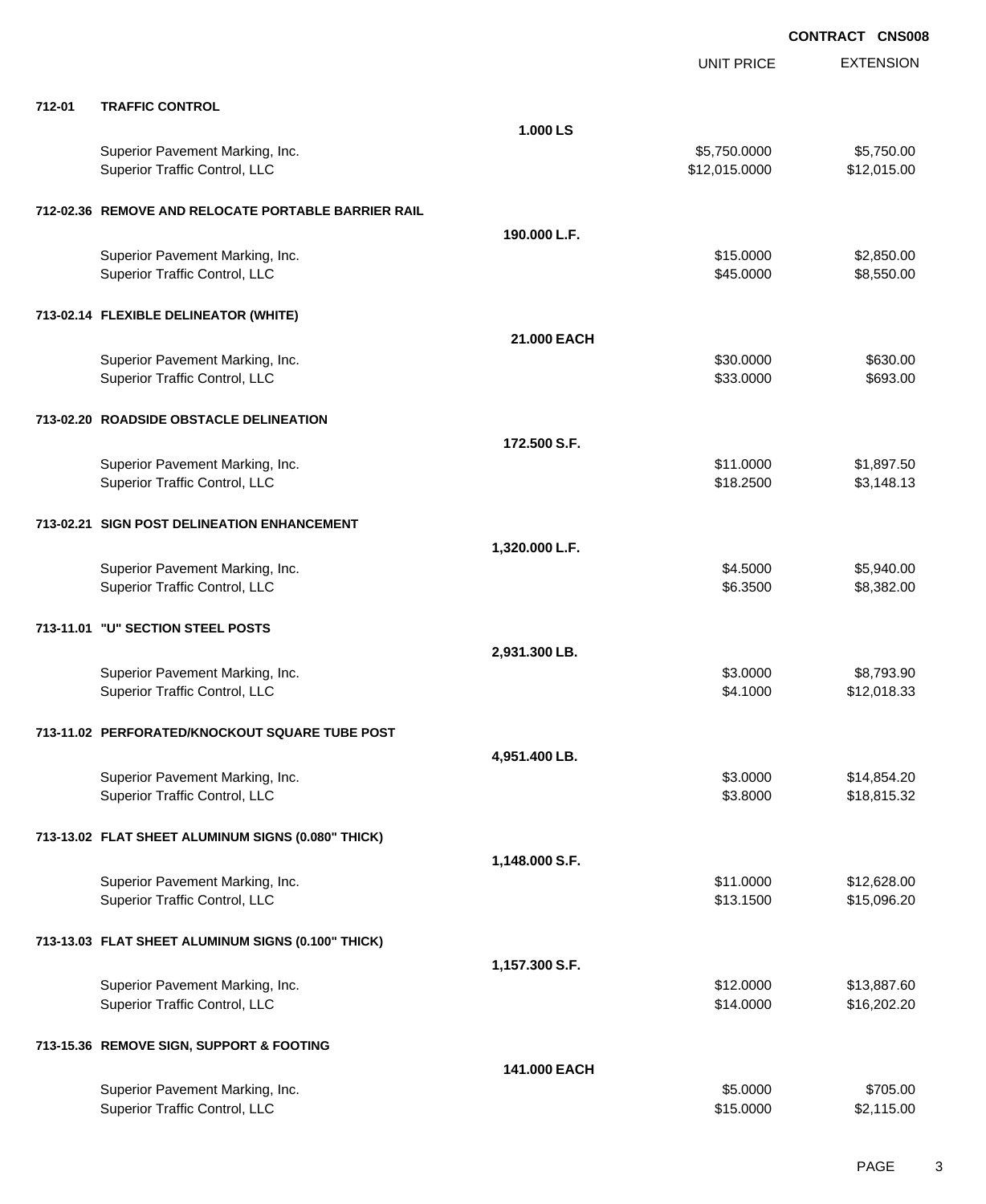UNIT PRICE EXTENSION

**713-16.50 REMOVE AND REPLACE SIGN (SEE PLANS)**

|        | 713-16.50 REMOVE AND REPLACE SIGN (SEE PLANS)                       |                    |               |             |
|--------|---------------------------------------------------------------------|--------------------|---------------|-------------|
|        |                                                                     | <b>9.000 EACH</b>  |               |             |
|        | Superior Pavement Marking, Inc.                                     |                    | \$25.0000     | \$225.00    |
|        | Superior Traffic Control, LLC                                       |                    | \$230.0000    | \$2,070.00  |
|        |                                                                     |                    |               |             |
|        |                                                                     |                    |               |             |
|        | 716-01.21 Snwplwble Pvmt Mrkrs (Bi-Dir)(1 Color)                    |                    |               |             |
|        |                                                                     | 1,766.000 EACH     |               |             |
|        | Superior Pavement Marking, Inc.                                     |                    | \$24.0000     | \$42,384.00 |
|        | Superior Traffic Control, LLC                                       |                    | \$21.0000     | \$37,086.00 |
|        |                                                                     |                    |               |             |
|        | 716-01.22 Snwplwble Pvmt Mrkrs (Mono-Dir)(1 Color)                  |                    |               |             |
|        |                                                                     |                    |               |             |
|        |                                                                     | <b>19.000 EACH</b> |               |             |
|        | Superior Pavement Marking, Inc.                                     |                    | \$24.0000     | \$456.00    |
|        | Superior Traffic Control, LLC                                       |                    | \$21.0000     | \$399.00    |
|        |                                                                     |                    |               |             |
|        | 716-01.40 REMOVE AND REPLACE LENS ON SNOWPLOWABLE REFLECTIVE MARKER |                    |               |             |
|        |                                                                     | 1,053.000 EACH     |               |             |
|        |                                                                     |                    | \$7.7500      | \$8,160.75  |
|        | Superior Pavement Marking, Inc.<br>Superior Traffic Control, LLC    |                    | \$6.2500      |             |
|        |                                                                     |                    |               | \$6,581.25  |
|        |                                                                     |                    |               |             |
|        | 716-02.05 PLASTIC PAVEMENT MARKING (STOP LINE)                      |                    |               |             |
|        |                                                                     | 489.000 L.F.       |               |             |
|        | Superior Pavement Marking, Inc.                                     |                    | \$9.5000      | \$4,645.50  |
|        | Superior Traffic Control, LLC                                       |                    | \$9.3500      | \$4,572.15  |
|        |                                                                     |                    |               |             |
|        | 716-03.03 PLASTIC WORD PAVEMENT MARKING (STOP AHEAD)                |                    |               |             |
|        |                                                                     |                    |               |             |
|        |                                                                     | <b>1.000 EACH</b>  |               |             |
|        | Superior Pavement Marking, Inc.                                     |                    | \$225.0000    | \$225.00    |
|        | Superior Traffic Control, LLC                                       |                    | \$470.0000    | \$470.00    |
|        |                                                                     |                    |               |             |
|        | 716-03.07 PLASTIC WORD PAVEMENT MARKING (STOP)                      |                    |               |             |
|        |                                                                     | <b>5.000 EACH</b>  |               |             |
|        |                                                                     |                    |               |             |
|        | Superior Pavement Marking, Inc.                                     |                    | \$175.0000    | \$875.00    |
|        | Superior Traffic Control, LLC                                       |                    | \$420.0000    | \$2,100.00  |
|        |                                                                     |                    |               |             |
|        | 716-13.01 SPRAY THERMO PVMT MRKNG (60 mil) (4IN LINE)               |                    |               |             |
|        |                                                                     | 58.300 L.M.        |               |             |
|        | Superior Pavement Marking, Inc.                                     |                    | \$1,250.0000  | \$72,875.00 |
|        | Superior Traffic Control, LLC                                       |                    | \$1,325.0000  | \$77,247.50 |
|        |                                                                     |                    |               |             |
|        | 716-13.04 SPRAY THERMO PVMT MRKNG (60 mil) (4IN DOTTED LINE)        |                    |               |             |
|        |                                                                     |                    |               |             |
|        |                                                                     | 1,287.000 L.F.     |               |             |
|        | Superior Pavement Marking, Inc.                                     |                    | \$0.3500      | \$450.45    |
|        | Superior Traffic Control, LLC                                       |                    | \$1.0500      | \$1,351.35  |
|        |                                                                     |                    |               |             |
| 717-01 | <b>MOBILIZATION</b>                                                 |                    |               |             |
|        |                                                                     | 1.000 LS           |               |             |
|        |                                                                     |                    |               |             |
|        | Superior Pavement Marking, Inc.                                     |                    | \$5,000.0000  | \$5,000.00  |
|        | Superior Traffic Control, LLC                                       |                    | \$18,500.0000 | \$18,500.00 |
|        |                                                                     |                    |               |             |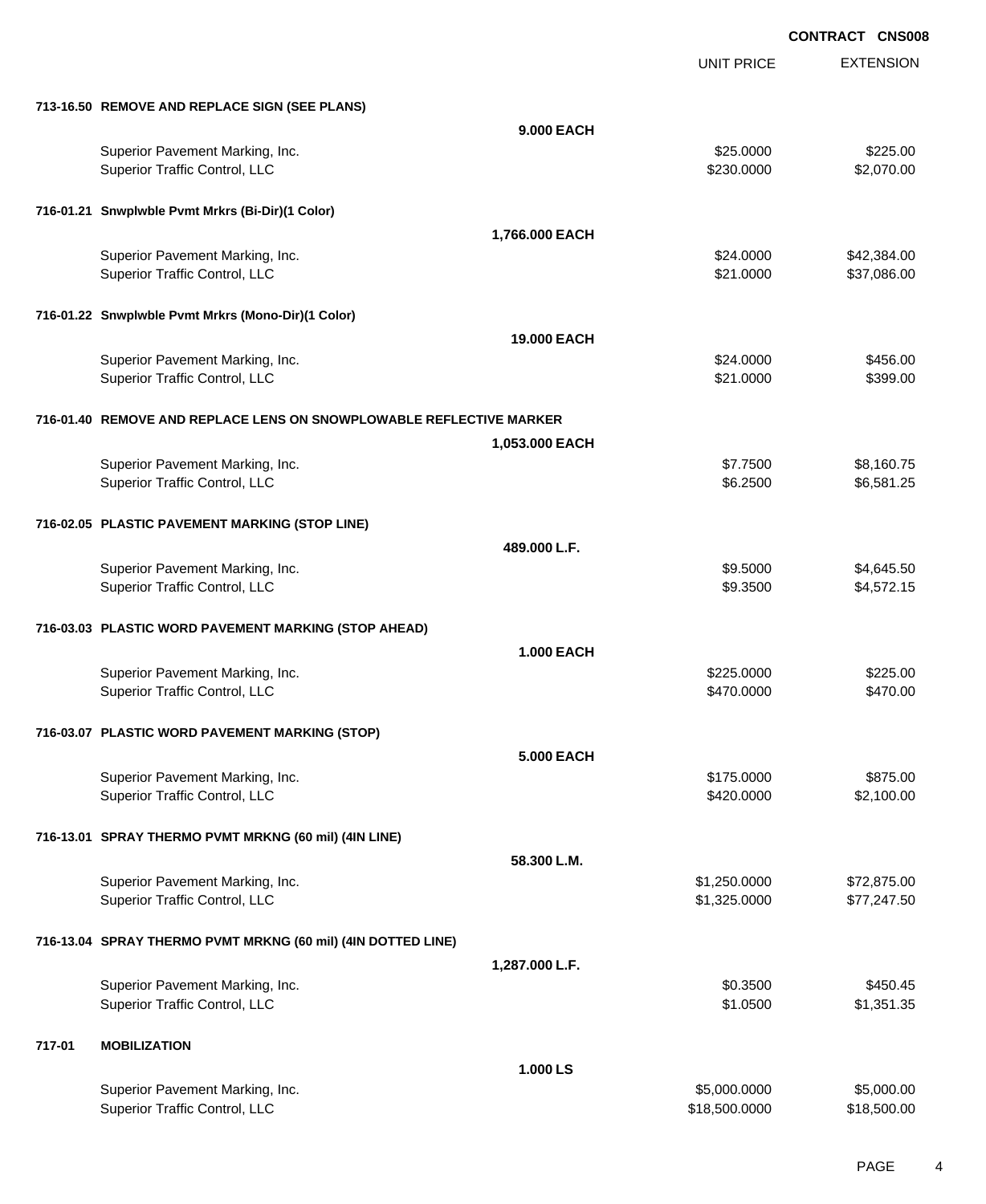# **SUB-TOTAL ROADWAY**

Superior Pavement Marking, Inc. 6. The Superior Pavement Marking, Inc. 6. The Superior Pavement Marking, Inc. Superior Traffic Control, LLC \$467,877.03

### **TOTAL CONTRACT**

Superior Pavement Marking, Inc. 6. The Superior Pavement Marking, Inc. 6. The Superior Pavement Marking, Inc. Superior Traffic Control, LLC **\$467,877.03**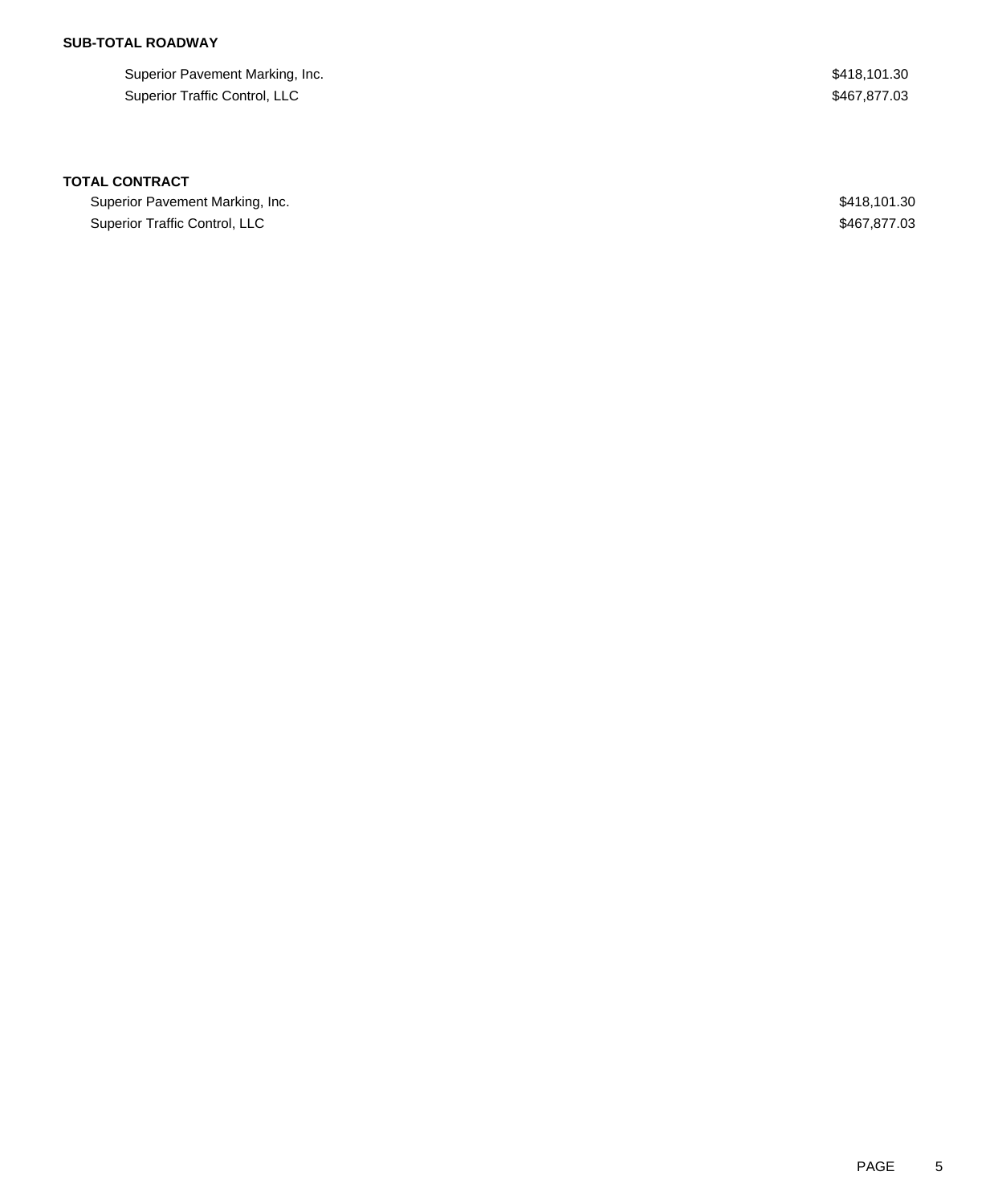# **DEPARTMENT OF TRANSPORTATION SUMMARY OF BIDS LETTING OF FEBRUARY 09, 2018 STATE OF TENNESSEE**

#### WASHINGTON COUNTY (Contract No. CNS059 Call 084)

HSIP-107(25),90014-3221-94,HSIP-1365(4),90953-3541-94,HSIP-9000(48),90946- 3455-94

THE MISCELLANEOUS SAFETY IMPROVEMENTS ON S.R. 107, BOONES STATION ROAD AND KNOB CREEK ROAD.

PROJECT LENGTH - 14.340 MILES

COMPLETION TIME - ON OR BEFORE AUGUST 31, 2018

DBE GOAL 5.50%

|                                   | <b>TOTAL CONTRACT</b> |
|-----------------------------------|-----------------------|
| Superior Pavement Marking, Inc.   | \$204,032.75          |
| Caution. Inc                      | \$209,663.60          |
| Superior Traffic Control, LLC     | \$216,421,90          |
| Volunteer Highway Supply Co. Inc. | \$221,441.15          |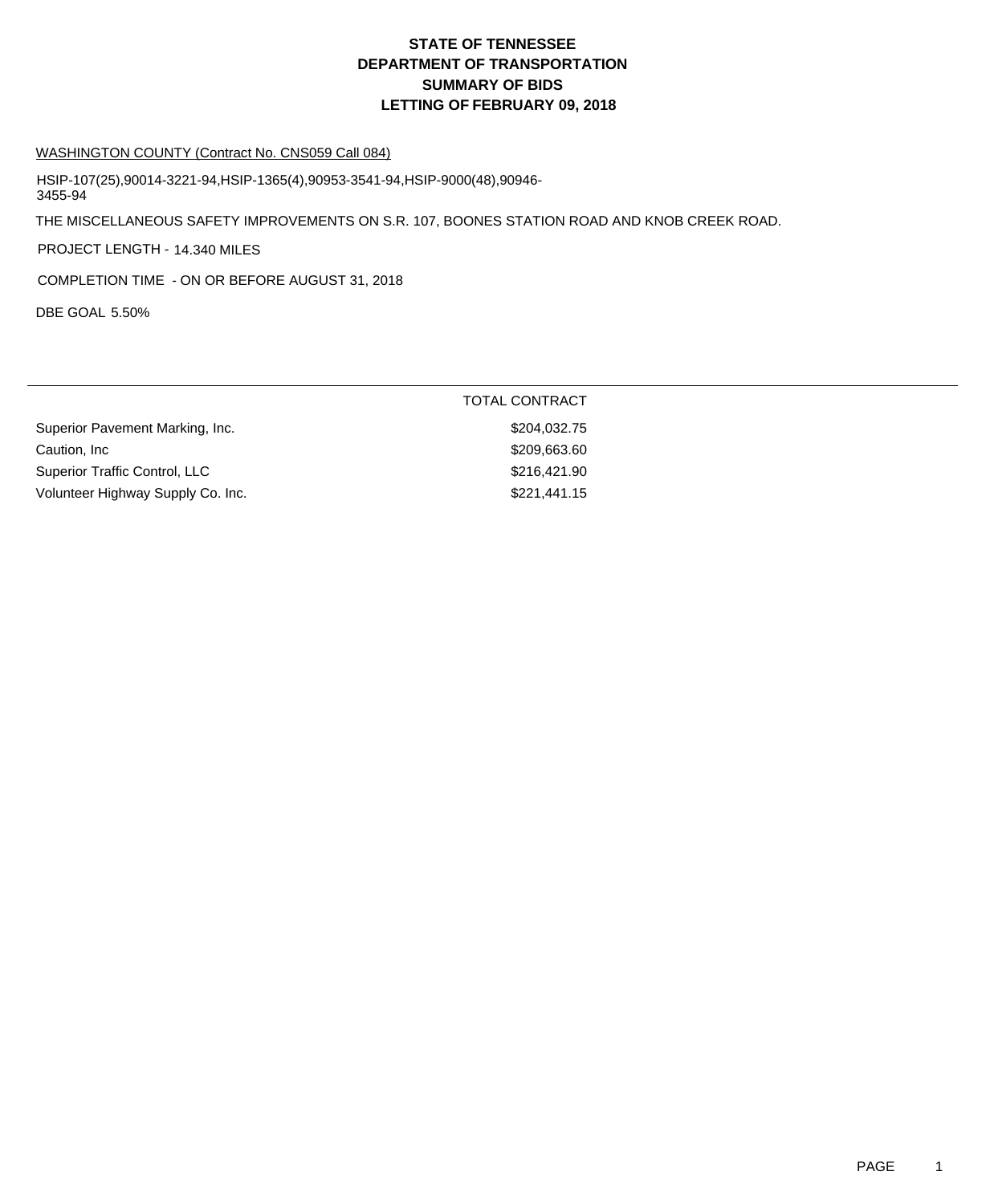EXTENSION UNIT PRICE **ROADWAY CATEGORY 705-04.09 EARTH PAD FOR TYPE 38 GR END TREATMENT 1.000 EACH** Superior Pavement Marking, Inc. 6. The Superior Pavement Marking, Inc. 6. The Superior Pavement Marking, Inc. 1 Caution, Inc \$1,500.000 \$1,500.000 \$1,500.000 \$1,500.000 \$1,500.000 \$1,500.000 \$1,500.00 Superior Traffic Control, LLC 61,500.000 \$1,500.000 \$1,500.000 \$1,500.000 \$1,500.000 \$1,500.00 Volunteer Highway Supply Co. Inc. \$1,500.000 \$1,500.000 \$1,500.000 \$1,500.000 **705-04.10 EARTH PAD FOR GUARD RAIL END TREATMENT 4.000 EACH** Superior Pavement Marking, Inc. 6. The Superior Pavement Marking, Inc. 6. The Superior Pavement Marking, Inc. 1. The Superior St. 500.00  $\text{S}5,500.00$ Caution, Inc \$1,500.000 \$6,000.00 \$6,000.00 \$6,000.00 \$6,000.00 \$6,000.00 \$6,000.00 \$6,000.00 \$6,000.00 \$6,000 Superior Traffic Control, LLC 6.000.000 \$6,000.00 \$6,000.00 \$6,000.00 Volunteer Highway Supply Co. Inc. 6. The Contract of the Contract of the St. 500.0000 \$6,000.000 \$6,000.00 **705-04.21 GUARDRAIL DELINEATION ENHANCEMENT 13,770.000 L.F.** Superior Pavement Marking, Inc. 6. The Superior Pavement Marking, Inc. 6. The Superior Pavement Marking, Inc. 6. The Superior State Superior State State State State State State State State State State State State State Sta Caution, Inc \$33,736.50 \$33,736.50 \$33,736.50 \$33,736.50 \$33,736.50 \$ Superior Traffic Control, LLC 633,048.00 Volunteer Highway Supply Co. Inc. \$2.4000 \$33,048.00 **705-06.01 W BEAM GR (TYPE 2) MASH TL3 175.000 L.F.** Superior Pavement Marking, Inc. 6. The Superior Pavement Marking, Inc. 6. The Superior Pavement Marking, Inc. 6. The Superior S3,325.00 Caution, Inc \$19.0000 \$3,325.00 Superior Traffic Control, LLC 63,325.00 Volunteer Highway Supply Co. Inc. 6. The Contract of Contract Contract Contract Contract Contract Contract Contract Contract Contract Contract Contract Contract Contract Contract Contract Contract Contract Contract Contrac **705-06.20 TANGENT ENERGY ABSORBING TERM MASH TL-3 1.000 EACH** Superior Pavement Marking, Inc. 6. The Superior Pavement Marking, Inc. 6. The Superior Pavement Marking, Inc. 6. The Superior S3,000.000 \$3,000.000 \$3,000.00 Caution, Inc \$2,500.000 \$2,500.000 \$2,500.000 \$2,500.000 \$2,500.000 \$2,500.000 \$2,500.00 \$2,500.00 \$2,500.00 \$ Superior Traffic Control, LLC 6.60000 \$2,500.000 \$2,500.000 \$2,500.000 \$2,500.000 \$2,500.00 Volunteer Highway Supply Co. Inc. \$2,500.000 \$2,500.000 \$2,500.000 \$2,500.000 \$2,500.00 **705-06.30 GR TERMINAL (TYPE 21) MASH TL2 4.000 EACH** Superior Pavement Marking, Inc. 6. The Superior Pavement Marking, Inc. 6. The Superior Pavement Marking, Inc. 6. The Superior St. 400.000 \$8,400.00 Caution, Inc \$1,950.0000 \$7,800.00 Superior Traffic Control, LLC 66 and the state of the state of the state of the state of the state of the state of the state of the state of the state of the state of the state of the state of the state of the state of the Volunteer Highway Supply Co. Inc. \$1,950.000 \$7,800.00 **706-01 GUARDRAIL REMOVED 365.000 L.F.** Superior Pavement Marking, Inc. 6. The Superior Pavement Marking, Inc. 6. The Superior Pavement Marking, Inc. 6. The Superior Superior Studies and Superior Superior Superior Superior Superior Superior Superior Superior Sup Caution, Inc \$1.1000 \$401.50 Superior Traffic Control, LLC \$401.50 Volunteer Highway Supply Co. Inc. 6401.50  $$401.50$ 

**CONTRACT CNS059**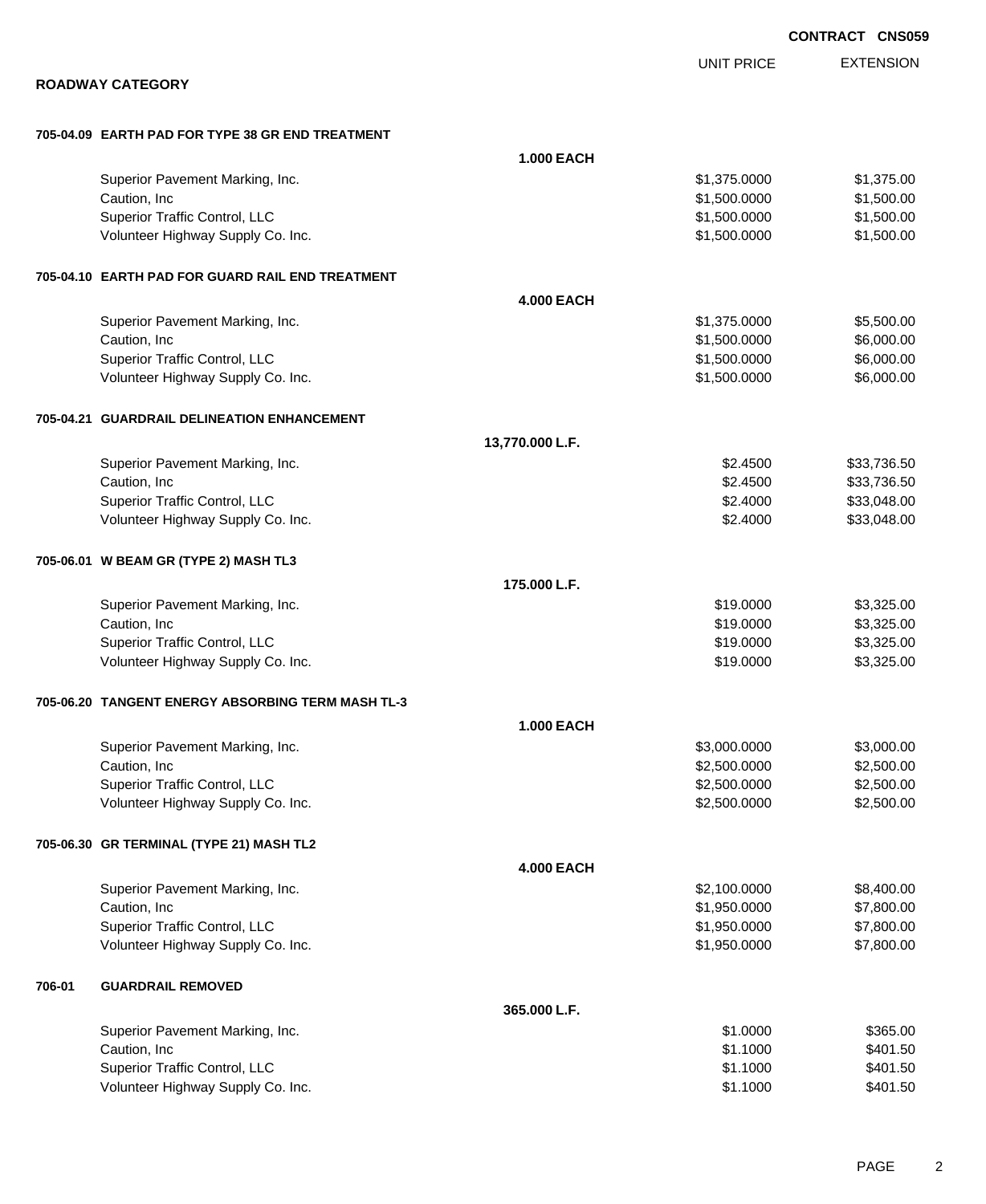UNIT PRICE

EXTENSION

| 706-06.03 RADIUS RAIL |  |
|-----------------------|--|

|        | 706-06.03 RADIUS RAIL                          |              |              |            |
|--------|------------------------------------------------|--------------|--------------|------------|
|        |                                                | 25.000 L.F.  |              |            |
|        | Superior Pavement Marking, Inc.                |              | \$25.0000    | \$625.00   |
|        | Caution, Inc                                   |              | \$28.5000    | \$712.50   |
|        | Superior Traffic Control, LLC                  |              | \$28.5000    | \$712.50   |
|        | Volunteer Highway Supply Co. Inc.              |              | \$28.5000    | \$712.50   |
| 712-01 | <b>TRAFFIC CONTROL</b>                         |              |              |            |
|        |                                                | 1.000 LS     |              |            |
|        | Superior Pavement Marking, Inc.                |              | \$1,250.0000 | \$1,250.00 |
|        | Caution, Inc                                   |              | \$3,740.0000 | \$3,740.00 |
|        | Superior Traffic Control, LLC                  |              | \$3,500.0000 | \$3,500.00 |
|        | Volunteer Highway Supply Co. Inc.              |              | \$5,500.0000 | \$5,500.00 |
|        | 713-02.14 FLEXIBLE DELINEATOR (WHITE)          |              |              |            |
|        |                                                | 7.000 EACH   |              |            |
|        | Superior Pavement Marking, Inc.                |              | \$30.0000    | \$210.00   |
|        | Caution, Inc                                   |              | \$27.0000    | \$189.00   |
|        | Superior Traffic Control, LLC                  |              | \$35.0000    | \$245.00   |
|        | Volunteer Highway Supply Co. Inc.              |              | \$35.0000    | \$245.00   |
|        | 713-02.20 ROADSIDE OBSTACLE DELINEATION        |              |              |            |
|        |                                                | 188.000 S.F. |              |            |
|        | Superior Pavement Marking, Inc.                |              | \$11.0000    | \$2,068.00 |
|        | Caution, Inc                                   |              | \$5.0000     | \$940.00   |
|        | Superior Traffic Control, LLC                  |              | \$16.0000    | \$3,008.00 |
|        | Volunteer Highway Supply Co. Inc.              |              | \$16.0000    | \$3,008.00 |
|        | 713-02.21 SIGN POST DELINEATION ENHANCEMENT    |              |              |            |
|        |                                                | 720.000 L.F. |              |            |
|        | Superior Pavement Marking, Inc.                |              | \$4.5000     | \$3,240.00 |
|        | Caution, Inc                                   |              | \$5.0000     | \$3,600.00 |
|        | Superior Traffic Control, LLC                  |              | \$5.5000     | \$3,960.00 |
|        | Volunteer Highway Supply Co. Inc.              |              | \$5.5000     | \$3,960.00 |
|        | 713-02.22 BARRIER WALL DELINEATION ENHANCEMENT |              |              |            |
|        |                                                | 375.000 L.F. |              |            |
|        | Superior Pavement Marking, Inc.                |              | \$4.0000     | \$1,500.00 |
|        | Caution, Inc                                   |              | \$7.2500     | \$2,718.75 |
|        | Superior Traffic Control, LLC                  |              | \$4.8500     | \$1,818.75 |
|        | Volunteer Highway Supply Co. Inc.              |              | \$4.8500     | \$1,818.75 |
|        | 713-11.01 "U" SECTION STEEL POSTS              |              |              |            |
|        |                                                | 781.000 LB.  |              |            |
|        | Superior Pavement Marking, Inc.                |              | \$3.0000     | \$2,343.00 |
|        | Caution, Inc                                   |              | \$2.7000     | \$2,108.70 |
|        | Superior Traffic Control, LLC                  |              | \$3.5000     | \$2,733.50 |
|        | Volunteer Highway Supply Co. Inc.              |              | \$3.5000     | \$2,733.50 |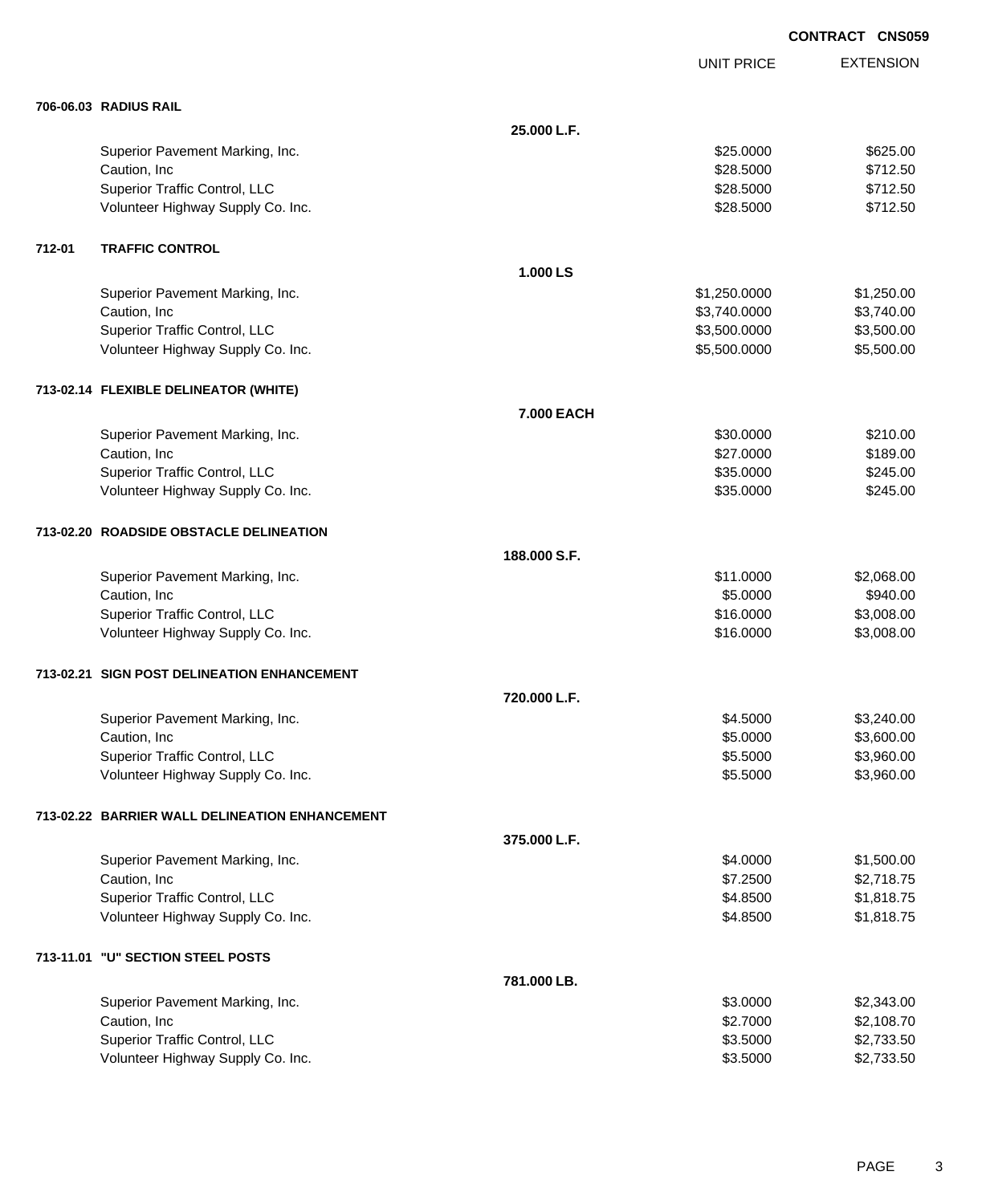|                                                    |                |                   | <b>CONTRACT CNS059</b> |                  |
|----------------------------------------------------|----------------|-------------------|------------------------|------------------|
|                                                    |                | <b>UNIT PRICE</b> |                        | <b>EXTENSION</b> |
| 713-11.02 PERFORATED/KNOCKOUT SQUARE TUBE POST     |                |                   |                        |                  |
|                                                    | 5,556.000 LB.  |                   |                        |                  |
| Superior Pavement Marking, Inc.                    |                | \$3.0000          |                        | \$16,668.00      |
| Caution, Inc                                       |                | \$3.1500          |                        | \$17,501.40      |
| Superior Traffic Control, LLC                      |                | \$3.3000          |                        | \$18,334.80      |
| Volunteer Highway Supply Co. Inc.                  |                | \$3.3000          |                        | \$18,334.80      |
| 713-11.21 P POST SLIP BASE                         |                |                   |                        |                  |
|                                                    | 9,000 EACH     |                   |                        |                  |
| Superior Pavement Marking, Inc.                    |                | \$325.0000        |                        | \$2,925.00       |
| Caution, Inc                                       |                | \$285.0000        |                        | \$2,565.00       |
| Superior Traffic Control, LLC                      |                | \$285.0000        |                        | \$2,565.00       |
| Volunteer Highway Supply Co. Inc.                  |                | \$285.0000        |                        | \$2,565.00       |
| 713-13.02 FLAT SHEET ALUMINUM SIGNS (0.080" THICK) |                |                   |                        |                  |
|                                                    | 304.000 S.F.   |                   |                        |                  |
| Superior Pavement Marking, Inc.                    |                | \$11.0000         |                        | \$3,344.00       |
| Caution, Inc                                       |                | \$11.0000         |                        | \$3,344.00       |
| Superior Traffic Control, LLC                      |                | \$12.6500         |                        | \$3,845.60       |
| Volunteer Highway Supply Co. Inc.                  |                | \$12.6500         |                        | \$3,845.60       |
| 713-13.03 FLAT SHEET ALUMINUM SIGNS (0.100" THICK) |                |                   |                        |                  |
|                                                    | 1,240.000 S.F. |                   |                        |                  |
| Superior Pavement Marking, Inc.                    |                | \$12.0000         |                        | \$14,880.00      |
| Caution, Inc                                       |                | \$11.6500         |                        | \$14,446.00      |
| Superior Traffic Control, LLC                      |                | \$13.1500         |                        | \$16,306.00      |
| Volunteer Highway Supply Co. Inc.                  |                | \$13.1500         |                        | \$16,306.00      |
| 713-15.36 REMOVE SIGN, SUPPORT & FOOTING           |                |                   |                        |                  |
|                                                    | 138,000 EACH   |                   |                        |                  |
| Superior Pavement Marking, Inc.                    |                | \$5.0000          |                        | \$690.00         |
| Caution, Inc                                       |                | \$9.0000          |                        | \$1,242.00       |
| Superior Traffic Control, LLC                      |                | \$10.0000         |                        | \$1,380.00       |
| Volunteer Highway Supply Co. Inc.                  |                | \$10.0000         |                        | \$1,380.00       |
| 716-01.21 Snwplwble Pvmt Mrkrs (Bi-Dir)(1 Color)   |                |                   |                        |                  |
|                                                    | 810.000 EACH   |                   |                        |                  |
| Superior Pavement Marking, Inc.                    |                | \$22.0000         |                        | \$17,820.00      |
| Caution, Inc.                                      |                | \$22.0000         |                        | \$17,820.00      |
| Superior Traffic Control, LLC                      |                | \$22.0000         |                        | \$17,820.00      |
| Volunteer Highway Supply Co. Inc.                  |                | \$19.5000         |                        | \$15,795.00      |
| 716-01.22 Snwplwble Pvmt Mrkrs (Mono-Dir)(1 Color) |                |                   |                        |                  |
|                                                    | 3.000 EACH     |                   |                        |                  |
| Superior Pavement Marking, Inc.                    |                | \$22.0000         |                        | \$66.00          |
| Caution, Inc                                       |                | \$22.0000         |                        | \$66.00          |
| Superior Traffic Control, LLC                      |                | \$22.0000         |                        | \$66.00          |
| Volunteer Highway Supply Co. Inc.                  |                | \$19.5000         |                        | \$58.50          |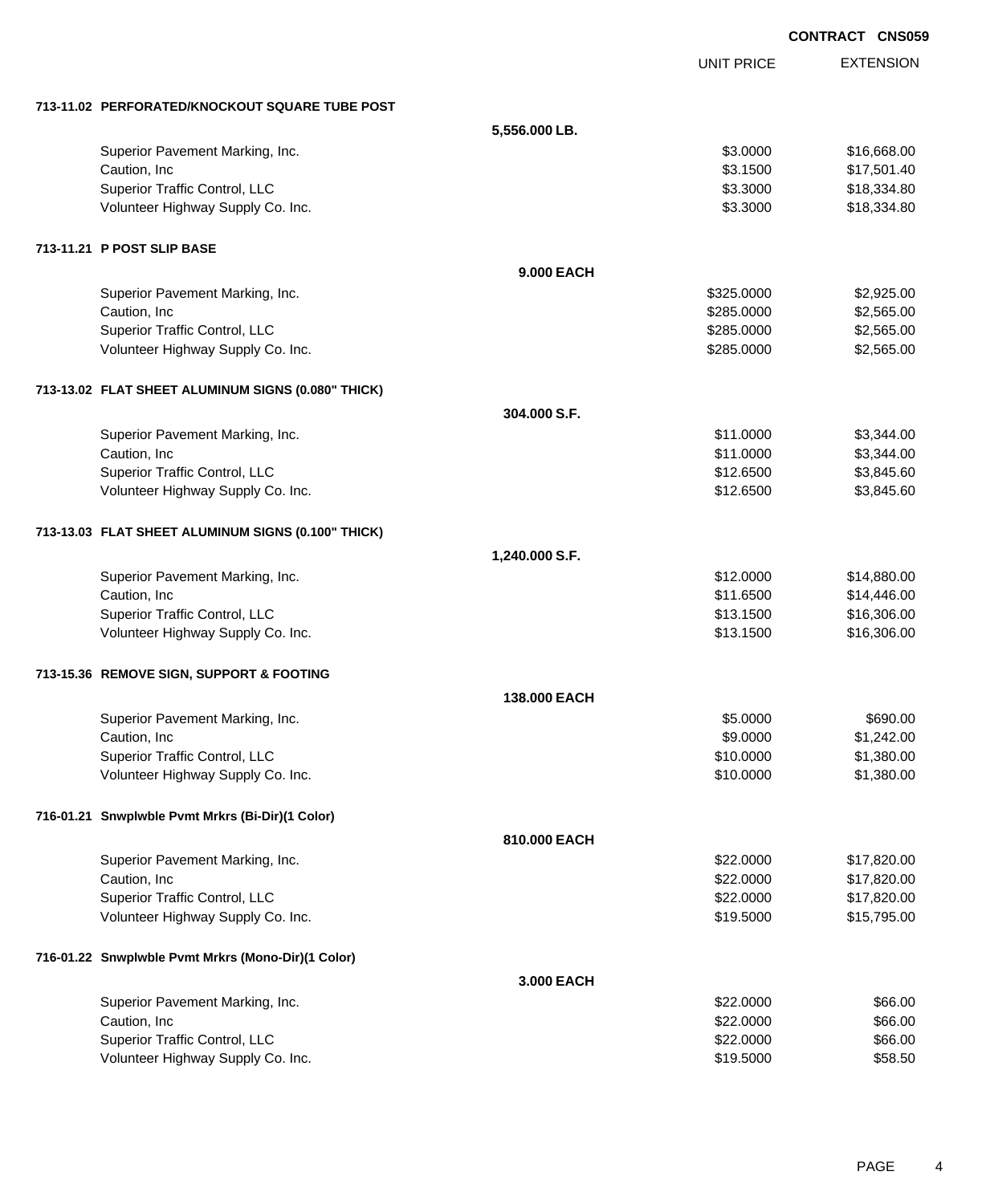|                                                             |                   |                   | <b>CONTRACT CNS05</b> |
|-------------------------------------------------------------|-------------------|-------------------|-----------------------|
|                                                             |                   | <b>UNIT PRICE</b> | <b>EXTENSION</b>      |
| 716-02.04 PLASTIC PAVEMENT MARKING(CHANNELIZATION STRIPING) |                   |                   |                       |
|                                                             | 128,000 S.Y.      |                   |                       |
| Superior Pavement Marking, Inc.                             |                   | \$14.7500         | \$1,888.00            |
| Caution, Inc                                                |                   | \$14.7500         | \$1,888.00            |
| Superior Traffic Control, LLC                               |                   | \$14.7500         | \$1,888.00            |
| Volunteer Highway Supply Co. Inc.                           |                   | \$15.0000         | \$1,920.00            |
| 716-02.05 PLASTIC PAVEMENT MARKING (STOP LINE)              |                   |                   |                       |
|                                                             | 1,051.000 L.F.    |                   |                       |
| Superior Pavement Marking, Inc.                             |                   | \$8.5000          | \$8,933.50            |
| Caution, Inc                                                |                   | \$8.5000          | \$8,933.50            |
| Superior Traffic Control, LLC                               |                   | \$8.5000          | \$8,933.50            |
| Volunteer Highway Supply Co. Inc.                           |                   | \$9.0000          | \$9,459.00            |
| 716-02.06 PLASTIC PAVEMENT MARKING (TURN LANE ARROW)        |                   |                   |                       |
|                                                             | 7.000 EACH        |                   |                       |
| Superior Pavement Marking, Inc.                             |                   | \$100.0000        | \$700.00              |
| Caution, Inc                                                |                   | \$100.0000        | \$700.00              |
| Superior Traffic Control, LLC                               |                   | \$100.0000        | \$700.00              |
| Volunteer Highway Supply Co. Inc.                           |                   | \$125.0000        | \$875.00              |
| 716-03.03 PLASTIC WORD PAVEMENT MARKING (STOP AHEAD)        |                   |                   |                       |
|                                                             | <b>1.000 EACH</b> |                   |                       |
| Superior Pavement Marking, Inc.                             |                   | \$225.0000        | \$225.00              |
| Caution, Inc                                                |                   | \$225.0000        | \$225.00              |
| Superior Traffic Control, LLC                               |                   | \$225.0000        | \$225.00              |
| Volunteer Highway Supply Co. Inc.                           |                   | \$400.0000        | \$400.00              |
| 716-03.04 PLASTIC WORD PAVEMENT MARKING (SCHOOL)            |                   |                   |                       |
|                                                             | 2.000 EACH        |                   |                       |
| Superior Pavement Marking, Inc.                             |                   | \$175.0000        | \$350.00              |
| Caution, Inc.                                               |                   | \$175.0000        | \$350.00              |
| Superior Traffic Control, LLC                               |                   | \$175.0000        | \$350.00              |
| Volunteer Highway Supply Co. Inc.                           |                   | \$400.0000        | \$800.00              |
| 716-04.01 PLASTIC PAVEMENT MARKING (STRAIGHT-TURN ARROW)    |                   |                   |                       |
|                                                             | <b>1.000 EACH</b> |                   |                       |
| Superior Pavement Marking, Inc.                             |                   | \$125.0000        | \$125.00              |
| Caution, Inc                                                |                   | \$125.0000        | \$125.00              |
| Superior Traffic Control, LLC                               |                   | \$125.0000        | \$125.00              |
| Volunteer Highway Supply Co. Inc.                           |                   | \$200.0000        | \$200.00              |
| 716-13.01 SPRAY THERMO PVMT MRKNG (60 mil) (4IN LINE)       |                   |                   |                       |
|                                                             | 53.000 L.M.       |                   |                       |
| Superior Pavement Marking, Inc.                             |                   | \$1,175.0000      | \$62,275.00           |
| Caution, Inc                                                |                   | \$1,180.0000      | \$62,540.00           |
| Superior Traffic Control, LLC                               |                   | \$1,175.0000      | \$62,275.00           |
| Volunteer Highway Supply Co. Inc.                           |                   | \$1,275.0000      | \$67,575.00           |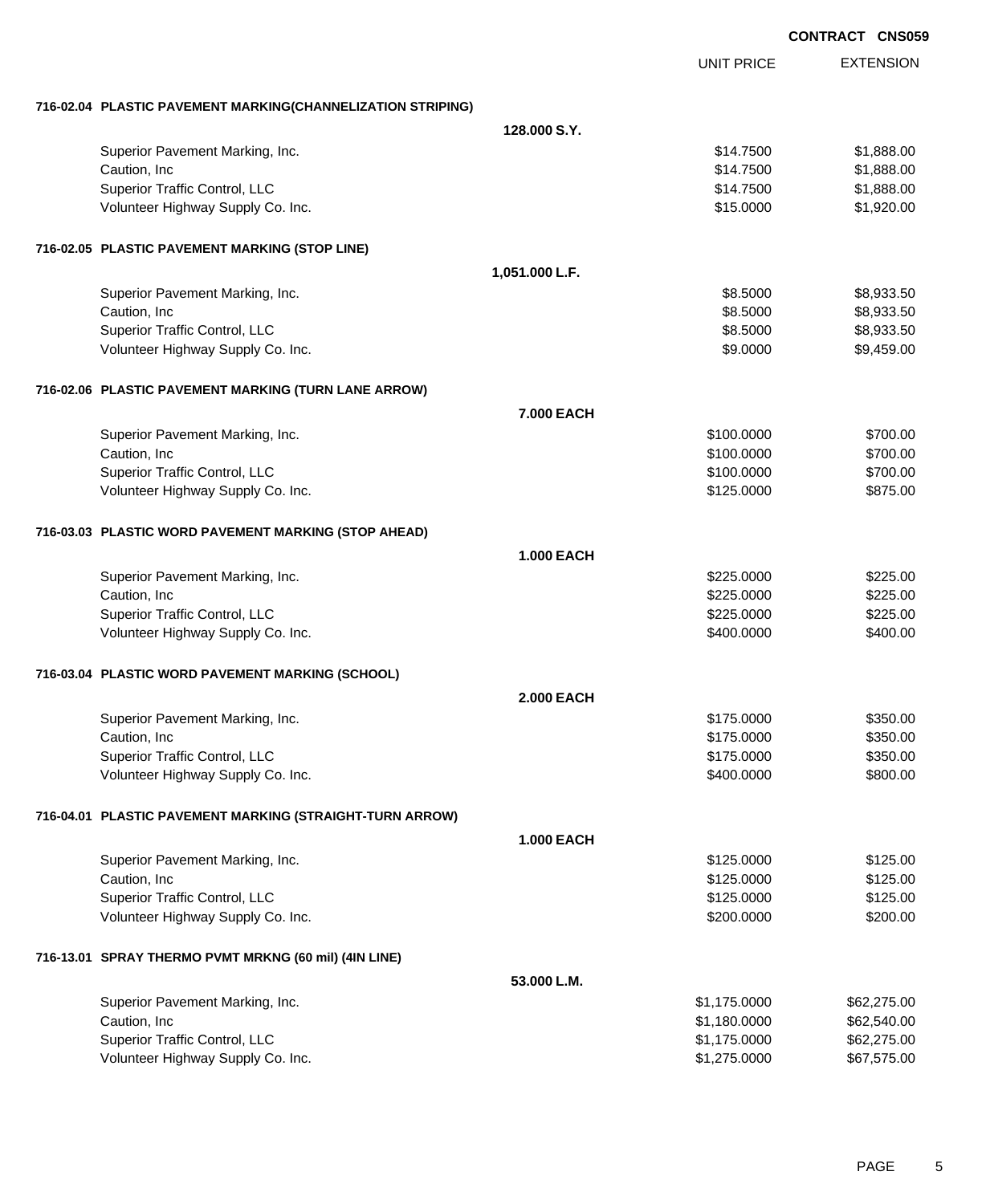|        |                                                              |                   |                   | <b>CONTRACT CNS059</b> |
|--------|--------------------------------------------------------------|-------------------|-------------------|------------------------|
|        |                                                              |                   | <b>UNIT PRICE</b> | <b>EXTENSION</b>       |
|        |                                                              |                   |                   |                        |
|        | 716-13.04 SPRAY THERMO PVMT MRKNG (60 mil) (4IN DOTTED LINE) |                   |                   |                        |
|        |                                                              | 1,580.000 L.F.    |                   |                        |
|        | Superior Pavement Marking, Inc.                              |                   | \$0.3500          | \$553.00               |
|        | Caution, Inc                                                 |                   | \$0.3500          | \$553.00               |
|        | Superior Traffic Control, LLC                                |                   | \$0.3500          | \$553.00               |
|        | Volunteer Highway Supply Co. Inc.                            |                   | \$1.0000          | \$1,580.00             |
|        | 716-13.05 SPRAY THERMO PVMT MRKNG (60 mil) (6IN DOTTED LINE) |                   |                   |                        |
|        |                                                              | 895.000 L.F.      |                   |                        |
|        | Superior Pavement Marking, Inc.                              |                   | \$0.4500          | \$402.75               |
|        | Caution, Inc                                                 |                   | \$0.4500          | \$402.75               |
|        | Superior Traffic Control, LLC                                |                   | \$0.4500          | \$402.75               |
|        | Volunteer Highway Supply Co. Inc.                            |                   | \$1.0000          | \$895.00               |
| 717-01 | <b>MOBILIZATION</b>                                          |                   |                   |                        |
|        |                                                              | 1.000 LS          |                   |                        |
|        | Superior Pavement Marking, Inc.                              |                   | \$1,250.0000      | \$1,250.00             |
|        | Caution, Inc.                                                |                   | \$3,740.0000      | \$3,740.00             |
|        | Superior Traffic Control, LLC                                |                   | \$5,200.0000      | \$5,200.00             |
|        | Volunteer Highway Supply Co. Inc.                            |                   | \$2,000.0000      | \$2,000.00             |
|        | 730-26.08 FLASHING WARNING BEACON (DESCRIPTION)              |                   |                   |                        |
|        |                                                              | <b>2.000 EACH</b> |                   |                        |
|        | Superior Pavement Marking, Inc.                              |                   | \$2,000.0000      | \$4,000.00             |
|        | Caution, Inc                                                 |                   | \$1,975.0000      | \$3,950.00             |
|        | Superior Traffic Control, LLC                                |                   | \$2,450.0000      | \$4,900.00             |
|        | Volunteer Highway Supply Co. Inc.                            |                   | \$2,450.0000      | \$4,900.00             |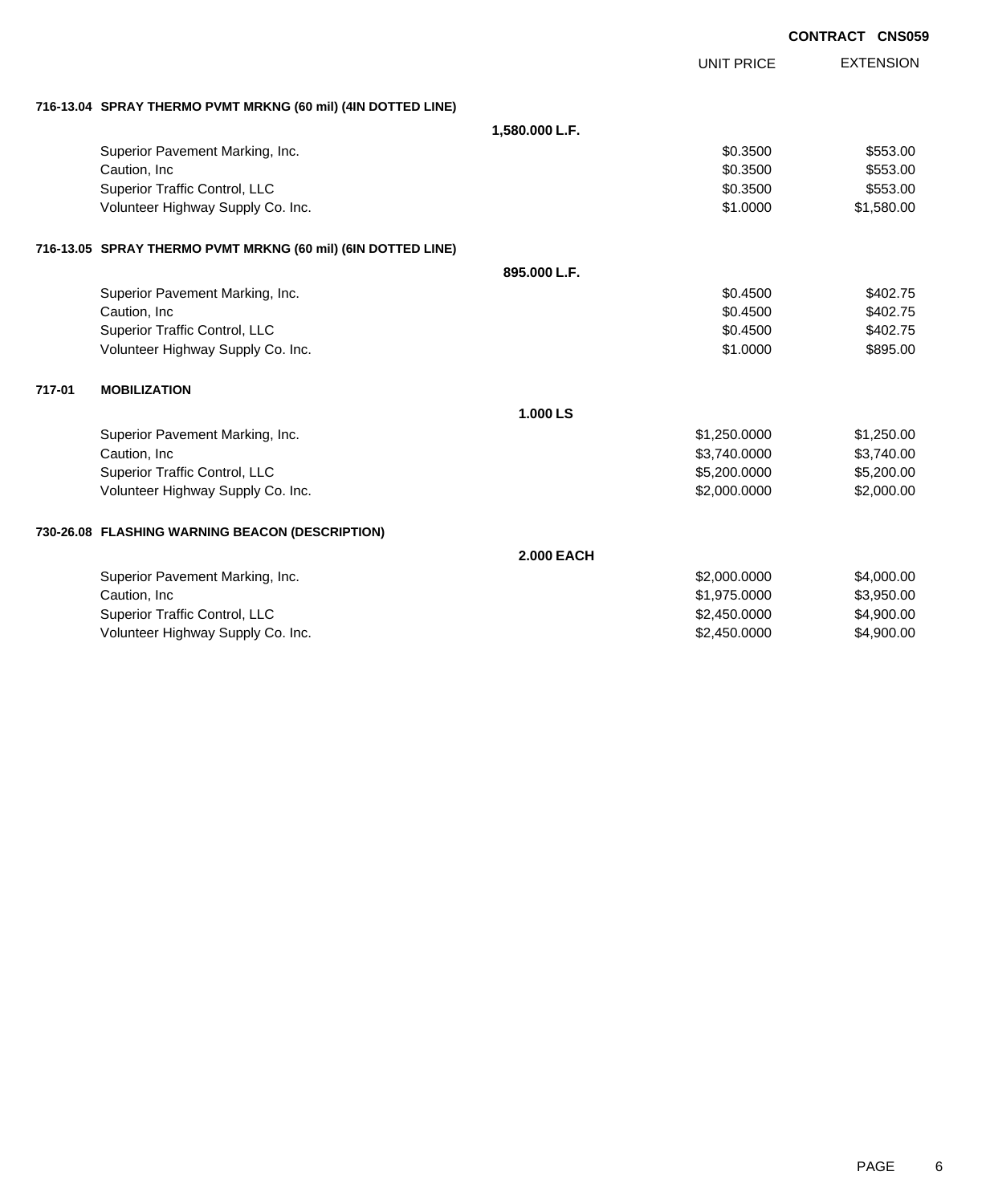## **SUB-TOTAL ROADWAY**

| Superior Pavement Marking, Inc.   | \$204,032.75 |
|-----------------------------------|--------------|
| Caution, Inc                      | \$209,663.60 |
| Superior Traffic Control, LLC     | \$216.421.90 |
| Volunteer Highway Supply Co. Inc. | \$221,441.15 |

# **TOTAL CONTRACT**

| Superior Pavement Marking, Inc.   | \$204.032.75 |
|-----------------------------------|--------------|
| Caution, Inc.                     | \$209,663,60 |
| Superior Traffic Control, LLC     | \$216,421.90 |
| Volunteer Highway Supply Co. Inc. | \$221,441.15 |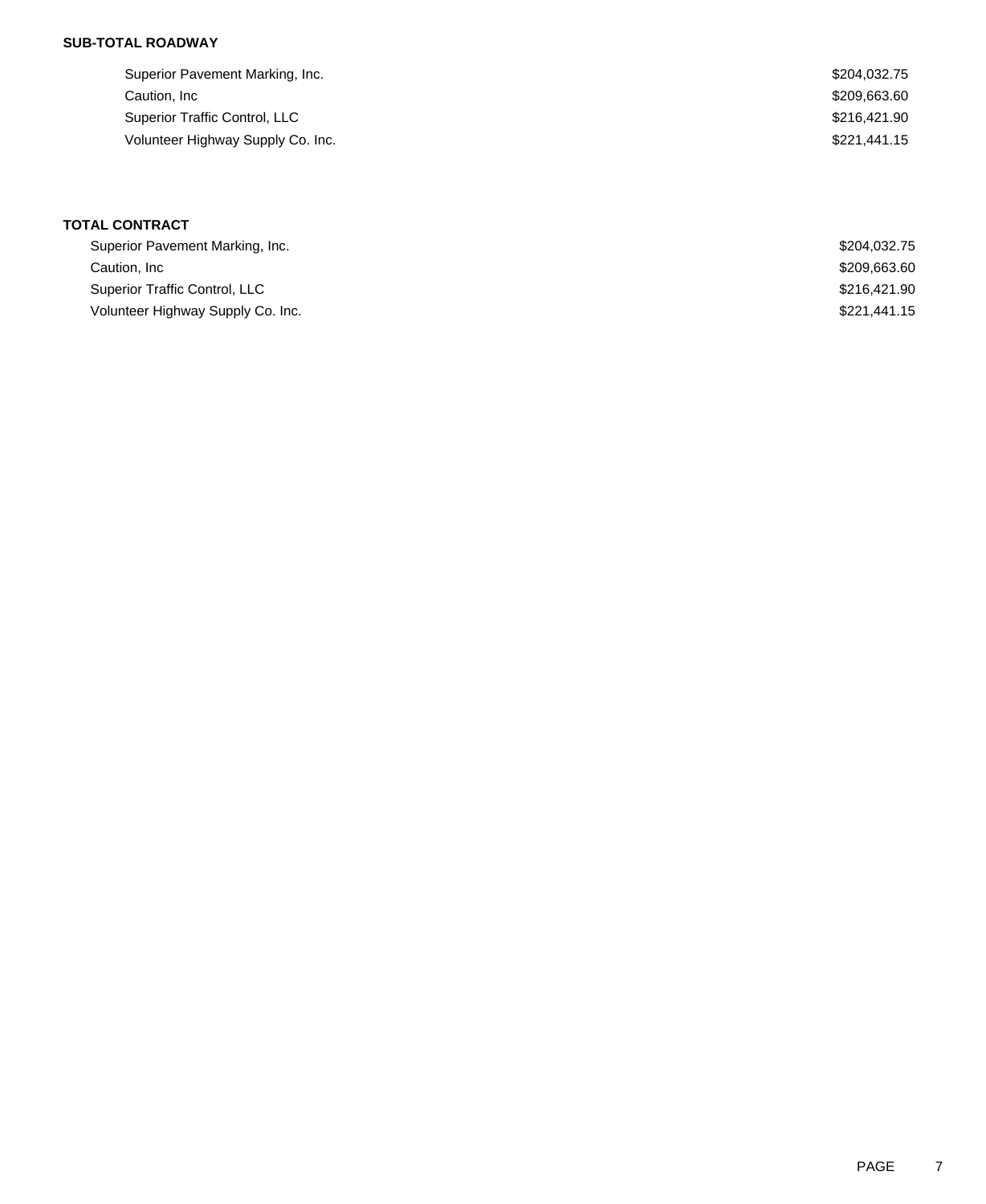# **DEPARTMENT OF TRANSPORTATION SUMMARY OF BIDS LETTING OF FEBRUARY 09, 2018 STATE OF TENNESSEE**

#### WILLIAMSON COUNTY (Contract No. CNS005 Call 086)

R-PHSIP/HSIP-11(72),94007-3230-94

THE GRADING, DRAINAGE AND PAVING ON U.S. 31A (S.R. 11) AT THE INTERSECTION OF S.R. 96 (L.M. 7.40) IN TRIUNE.

PROJECT LENGTH - 0.284 MILES

COMPLETION TIME - ON OR BEFORE MAY 15, 2019

DBE GOAL 8.00%

|                                  | <b>TOTAL CONTRACT</b> |
|----------------------------------|-----------------------|
| Rawso, LLC                       | \$2,448,777.76        |
| Rogers Group, Inc.               | \$2,452,544.00        |
| Wright Paving Contractors, Inc.  | \$2,496,175.93        |
| Volunteer Paving, LLC            | \$2,504,750.49        |
| Civil Constructors, LLC          | \$2,528,743.15        |
| Dement Construction Company, LLC | \$2,570,705.44        |
| <b>Sessions Paving Company</b>   | \$2,615,259.45        |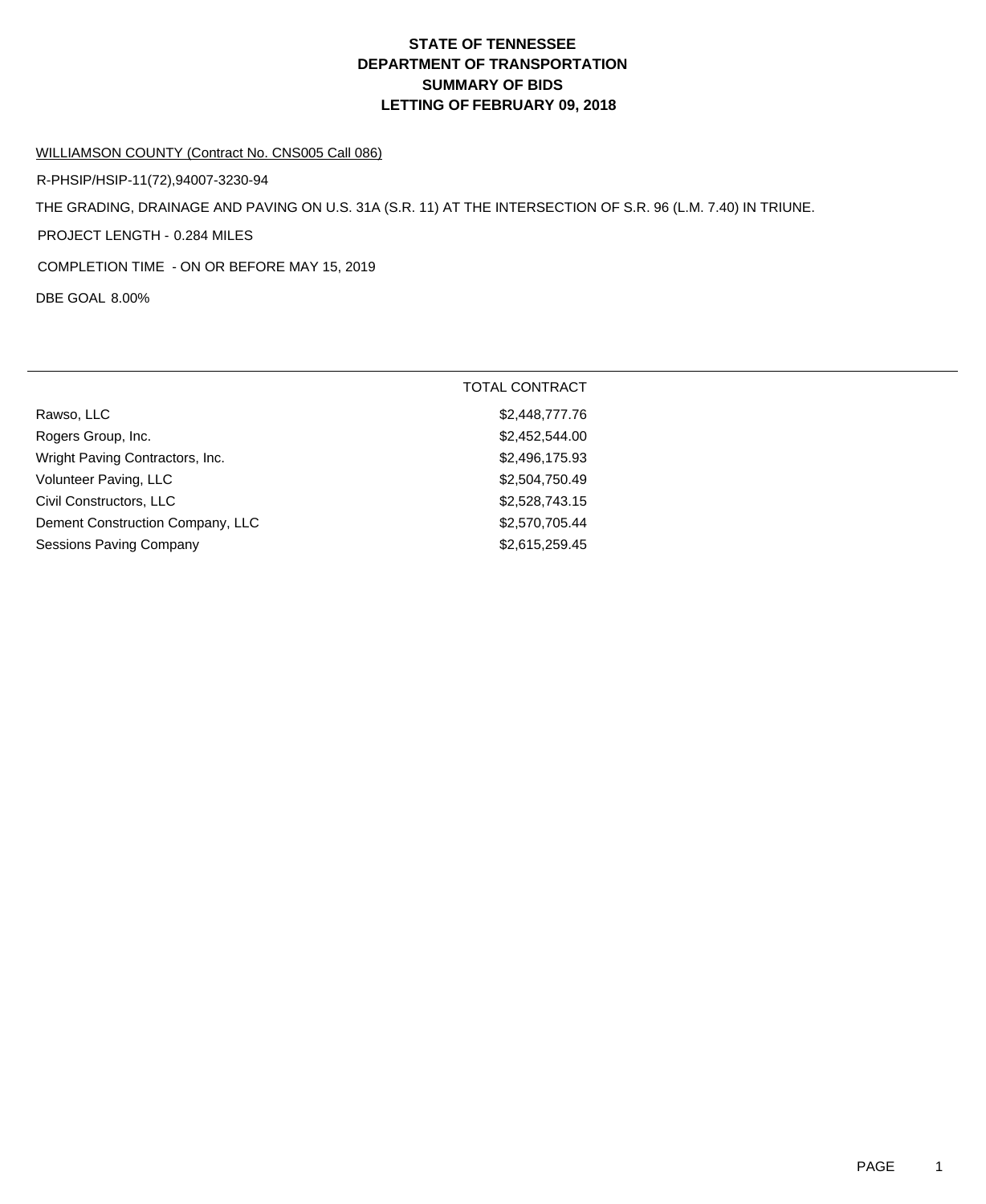| ROADWAY CATEGORY |  |
|------------------|--|
|------------------|--|

EXTENSION UNIT PRICE

## **105-01 CONSTRUCTION STAKES, LINES AND GRADES**

|        |                                                      | 1.000 LS       |                |              |
|--------|------------------------------------------------------|----------------|----------------|--------------|
|        | Rawso, LLC                                           |                | \$32,564.6700  | \$32,564.67  |
|        | Rogers Group, Inc.                                   |                | \$100,000.0000 | \$100,000.00 |
|        | Wright Paving Contractors, Inc.                      |                | \$86,465.9300  | \$86,465.93  |
|        | Volunteer Paving, LLC                                |                | \$35,209.5000  | \$35,209.50  |
|        | Civil Constructors, LLC                              |                | \$25,000.0000  | \$25,000.00  |
|        | Dement Construction Company, LLC                     |                | \$65,000.0000  | \$65,000.00  |
|        | Sessions Paving Company                              |                | \$35,000.0000  | \$35,000.00  |
| 201-01 | <b>CLEARING AND GRUBBING</b>                         |                |                |              |
|        |                                                      | 1.000 LS       |                |              |
|        | Rawso, LLC                                           |                | \$19,769.4500  | \$19,769.45  |
|        | Rogers Group, Inc.                                   |                | \$125,000.0000 | \$125,000.00 |
|        | Wright Paving Contractors, Inc.                      |                | \$55,511.6800  | \$55,511.68  |
|        | Volunteer Paving, LLC                                |                | \$8,047.8800   | \$8,047.88   |
|        | Civil Constructors, LLC                              |                | \$42,700.0000  | \$42,700.00  |
|        | Dement Construction Company, LLC                     |                | \$91,500.0000  | \$91,500.00  |
|        | Sessions Paving Company                              |                | \$12,500.0000  | \$12,500.00  |
| 202-01 | <b>REMOVAL OF STRUCTURES AND OBSTRUCTIONS</b>        |                |                |              |
|        |                                                      | 1.000 LS       |                |              |
|        | Rawso, LLC                                           |                | \$21,438.5000  | \$21,438.50  |
|        | Rogers Group, Inc.                                   |                | \$57,000.0000  | \$57,000.00  |
|        | Wright Paving Contractors, Inc.                      |                | \$41,917.7900  | \$41,917.79  |
|        | Volunteer Paving, LLC                                |                | \$4,053.1200   | \$4,053.12   |
|        | Civil Constructors, LLC                              |                | \$18,110.0000  | \$18,110.00  |
|        | Dement Construction Company, LLC                     |                | \$15,000.0000  | \$15,000.00  |
|        | Sessions Paving Company                              |                | \$20,000.0000  | \$20,000.00  |
| 203-01 | <b>ROAD &amp; DRAINAGE EXCAVATION (UNCLASSIFIED)</b> |                |                |              |
|        |                                                      | 8,554.000 C.Y. |                |              |
|        | Rawso, LLC                                           |                | \$19.9900      | \$170,994.46 |
|        | Rogers Group, Inc.                                   |                | \$12.0000      | \$102,648.00 |
|        | Wright Paving Contractors, Inc.                      |                | \$8.9500       | \$76,558.30  |
|        | Volunteer Paving, LLC                                |                | \$24.9000      | \$212,994.60 |
|        | Civil Constructors, LLC                              |                | \$30.0000      | \$256,620.00 |
|        | Dement Construction Company, LLC                     |                | \$35.0000      | \$299,390.00 |
|        | Sessions Paving Company                              |                | \$26.5000      | \$226,681.00 |
|        | 204-08.01 BACKFILL MATERIAL (FLOWABLE FILL)          |                |                |              |
|        |                                                      | 19.000 C.Y.    |                |              |
|        | Rawso, LLC                                           |                | \$206.2900     | \$3,919.51   |
|        | Rogers Group, Inc.                                   |                | \$160.0000     | \$3,040.00   |
|        | Wright Paving Contractors, Inc.                      |                | \$139.9100     | \$2,658.29   |
|        | Volunteer Paving, LLC                                |                | \$446.6600     | \$8,486.54   |
|        | Civil Constructors, LLC                              |                | \$210.0000     | \$3,990.00   |
|        | Dement Construction Company, LLC                     |                | \$174.0000     | \$3,306.00   |
|        | Sessions Paving Company                              |                | \$225.0000     | \$4,275.00   |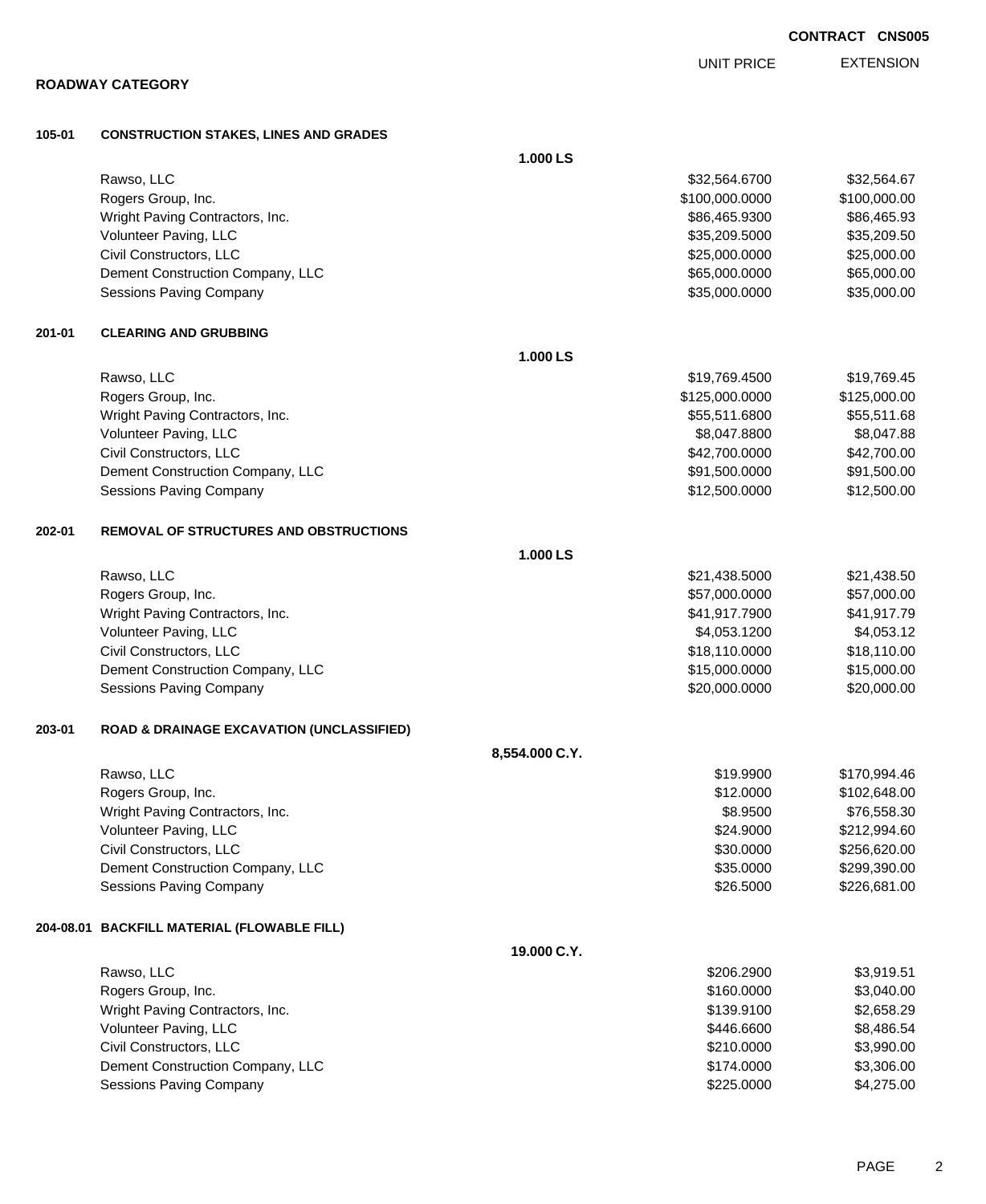PAGE 3

| <b>CONTRACT CNS005</b> |  |
|------------------------|--|
|                        |  |

EXTENSION UNIT PRICE

#### **209-05 SEDIMENT REMOVAL**

|                                                                | 13.000 C.Y.    |              |             |
|----------------------------------------------------------------|----------------|--------------|-------------|
| Rawso, LLC                                                     |                | \$21.5900    | \$280.67    |
| Rogers Group, Inc.                                             |                | \$125.0000   | \$1,625.00  |
| Wright Paving Contractors, Inc.                                |                | \$111.9300   | \$1,455.09  |
| Volunteer Paving, LLC                                          |                | \$10.0600    | \$130.78    |
| Civil Constructors, LLC                                        |                | \$27.0000    | \$351.00    |
| Dement Construction Company, LLC                               |                | \$20.0000    | \$260.00    |
| <b>Sessions Paving Company</b>                                 |                | \$10.0000    | \$130.00    |
| 209-08.03 TEMPORARY SILT FENCE (WITHOUT BACKING)               |                |              |             |
|                                                                | 5,230.000 L.F. |              |             |
| Rawso, LLC                                                     |                | \$1.6500     | \$8,629.50  |
| Rogers Group, Inc.                                             |                | \$4.0000     | \$20,920.00 |
| Wright Paving Contractors, Inc.                                |                | \$3.3600     | \$17,572.80 |
| Volunteer Paving, LLC                                          |                | \$2.3500     | \$12,290.50 |
| Civil Constructors, LLC                                        |                | \$1.7500     | \$9,152.50  |
| Dement Construction Company, LLC                               |                | \$1.5000     | \$7,845.00  |
| <b>Sessions Paving Company</b>                                 |                | \$4.5000     | \$23,535.00 |
| 209-08.07 ROCK CHECK DAM PER                                   |                |              |             |
|                                                                | 10.000 EACH    |              |             |
| Rawso, LLC                                                     |                | \$285.5600   | \$2,855.60  |
| Rogers Group, Inc.                                             |                | \$475.0000   | \$4,750.00  |
| Wright Paving Contractors, Inc.                                |                | \$415.2900   | \$4,152.90  |
| Volunteer Paving, LLC                                          |                | \$418.5300   | \$4,185.30  |
| Civil Constructors, LLC                                        |                | \$300.0000   | \$3,000.00  |
| Dement Construction Company, LLC                               |                | \$200.0000   | \$2,000.00  |
| <b>Sessions Paving Company</b>                                 |                | \$250.0000   | \$2,500.00  |
| 209-08.08 ENHANCED ROCK CHECK DAM                              |                |              |             |
|                                                                | 13.000 EACH    |              |             |
| Rawso, LLC                                                     |                | \$461.2900   | \$5,996.77  |
| Rogers Group, Inc.                                             |                | \$580.0000   | \$7,540.00  |
| Wright Paving Contractors, Inc.                                |                | \$528.0500   | \$6,864.65  |
| Volunteer Paving, LLC                                          |                | \$623.9900   | \$8,111.87  |
| Civil Constructors, LLC                                        |                | \$400.0000   | \$5,200.00  |
| Dement Construction Company, LLC                               |                | \$300.0000   | \$3,900.00  |
| Sessions Paving Company                                        |                | \$350.0000   | \$4,550.00  |
| 209-09.02 TEMPORARY SEDIMENT FILTER BAG (14'6" X 2'0" X 13'3") |                |              |             |
|                                                                | 1.000 BAG      |              |             |
| Rawso, LLC                                                     |                | \$313.0200   | \$313.02    |
| Rogers Group, Inc.                                             |                | \$990.0000   | \$990.00    |
| Wright Paving Contractors, Inc.                                |                | \$878.6500   | \$878.65    |
| Volunteer Paving, LLC                                          |                | \$235.2000   | \$235.20    |
| Civil Constructors, LLC                                        |                | \$375.0000   | \$375.00    |
| Dement Construction Company, LLC                               |                | \$175.0000   | \$175.00    |
| Sessions Paving Company                                        |                | \$1,000.0000 | \$1,000.00  |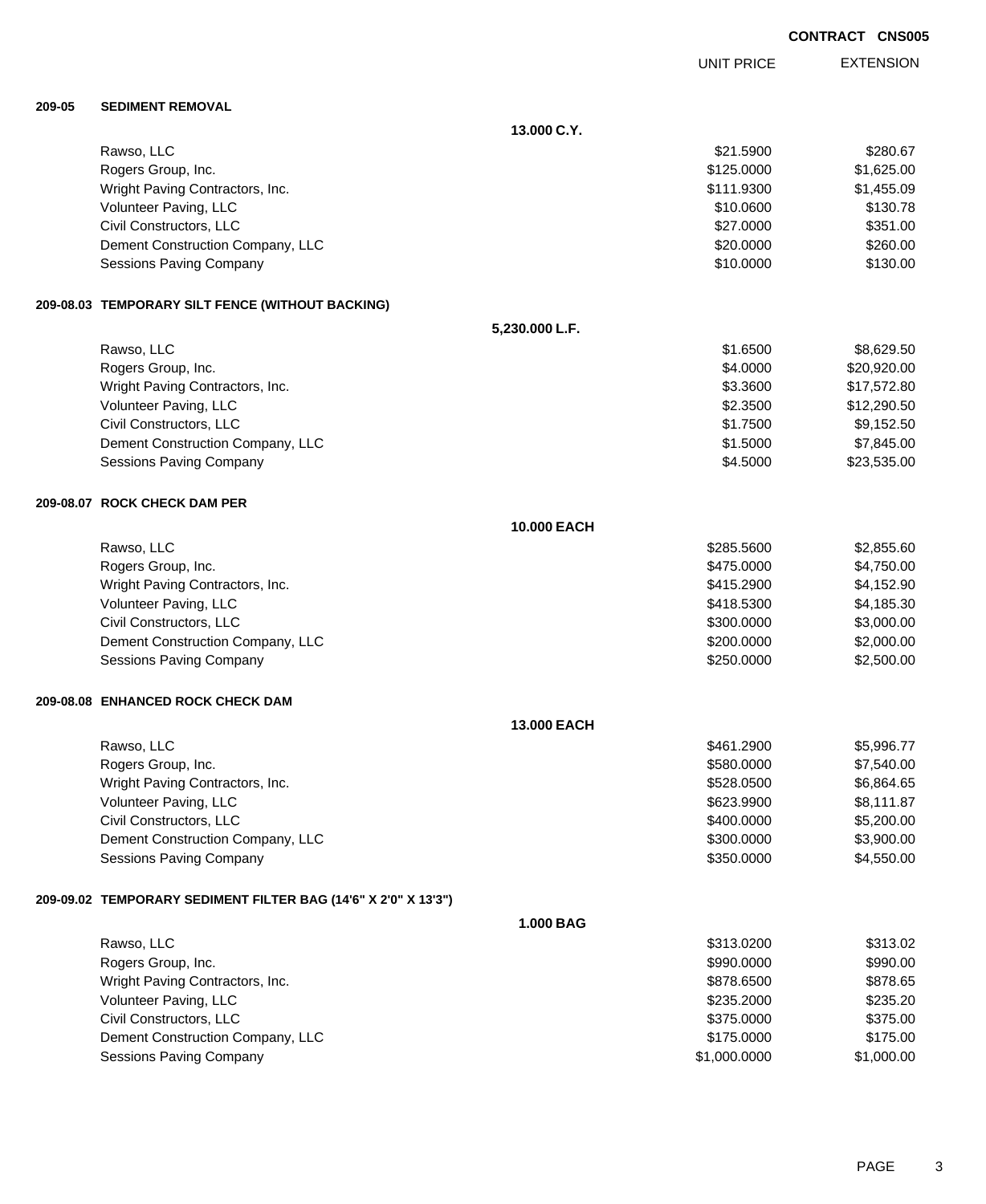UNIT PRICE

EXTENSION

**209-09.41 CURB INLET PROTECTION (TYPE 2)**

|        |                                                     | 21.000 EACH       |            |              |
|--------|-----------------------------------------------------|-------------------|------------|--------------|
|        | Rawso, LLC                                          |                   | \$192.2000 | \$4,036.20   |
|        | Rogers Group, Inc.                                  |                   | \$275.0000 | \$5,775.00   |
|        | Wright Paving Contractors, Inc.                     |                   | \$245.6300 | \$5,158.23   |
|        | Volunteer Paving, LLC                               |                   | \$176.0500 | \$3,697.05   |
|        | Civil Constructors, LLC                             |                   | \$220.0000 | \$4,620.00   |
|        | Dement Construction Company, LLC                    |                   | \$150.0000 | \$3,150.00   |
|        | Sessions Paving Company                             |                   | \$225.0000 | \$4,725.00   |
|        | 209-40.30 CATCH BASIN PROTECTION (TYPE A)           |                   |            |              |
|        |                                                     | <b>4.000 EACH</b> |            |              |
|        | Rawso, LLC                                          |                   | \$571.1200 | \$2,284.48   |
|        | Rogers Group, Inc.                                  |                   | \$625.0000 | \$2,500.00   |
|        | Wright Paving Contractors, Inc.                     |                   | \$551.0000 | \$2,204.00   |
|        | Volunteer Paving, LLC                               |                   | \$804.7900 | \$3,219.16   |
|        | Civil Constructors, LLC                             |                   | \$650.0000 | \$2,600.00   |
|        | Dement Construction Company, LLC                    |                   | \$750.0000 | \$3,000.00   |
|        | Sessions Paving Company                             |                   | \$750.0000 | \$3,000.00   |
| 303-01 | MINERAL AGGREGATE, TYPE A BASE, GRADING D           |                   |            |              |
|        |                                                     | 8,019.000 TON     |            |              |
|        | Rawso, LLC                                          |                   | \$20.8700  | \$167,356.53 |
|        | Rogers Group, Inc.                                  |                   | \$19.0000  | \$152,361.00 |
|        | Wright Paving Contractors, Inc.                     |                   | \$28.1800  | \$225,975.42 |
|        | Volunteer Paving, LLC                               |                   | \$23.0200  | \$184,597.38 |
|        | Civil Constructors, LLC                             |                   | \$27.5000  | \$220,522.50 |
|        | Dement Construction Company, LLC                    |                   | \$23.0000  | \$184,437.00 |
|        | Sessions Paving Company                             |                   | \$33.0000  | \$264,627.00 |
|        | 303-10.01 MINERAL AGGREGATE (SIZE 57)               |                   |            |              |
|        |                                                     | <b>14.000 TON</b> |            |              |
|        | Rawso, LLC                                          |                   | \$36.2400  | \$507.36     |
|        | Rogers Group, Inc.                                  |                   | \$61.5000  | \$861.00     |
|        | Wright Paving Contractors, Inc.                     |                   | \$36.6300  | \$512.82     |
|        | Volunteer Paving, LLC                               |                   | \$22.4400  | \$314.16     |
|        | Civil Constructors, LLC                             |                   | \$49.0000  | \$686.00     |
|        | Dement Construction Company, LLC                    |                   | \$35.0000  | \$490.00     |
|        | Sessions Paving Company                             |                   | \$38.0000  | \$532.00     |
|        | 307-01.21 ASP. CONC. MIX(PG70-22) (BPMB-HM) GR. A-S |                   |            |              |
|        |                                                     | 1,159.000 TON     |            |              |
|        | Rawso, LLC                                          |                   | \$77.1600  | \$89,428.44  |
|        | Rogers Group, Inc.                                  |                   | \$70.2500  | \$81,419.75  |
|        | Wright Paving Contractors, Inc.                     |                   | \$84.6500  | \$98,109.35  |
|        | Volunteer Paving, LLC                               |                   | \$66.9700  | \$77,618.23  |
|        | Civil Constructors, LLC                             |                   | \$72.0000  | \$83,448.00  |
|        | Dement Construction Company, LLC                    |                   | \$70.2500  | \$81,419.75  |
|        | <b>Sessions Paving Company</b>                      |                   | \$104.0000 | \$120,536.00 |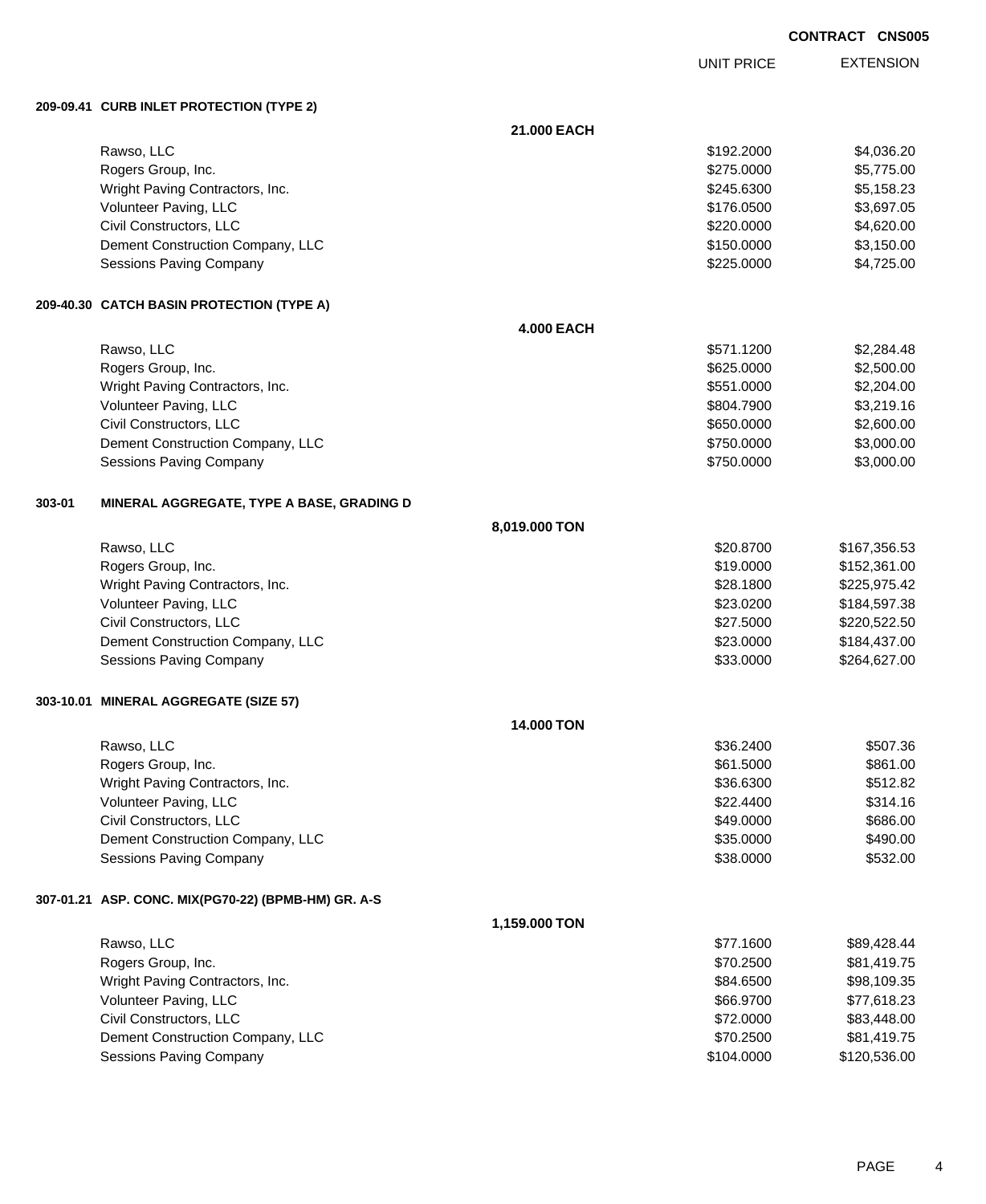EXTENSION UNIT PRICE

### **307-02.01 ASPHALT CONCRETE MIX (PG70-22) (BPMB-HM) GRADING A**

|        |                                                                 | 1,605.000 TON |              |              |
|--------|-----------------------------------------------------------------|---------------|--------------|--------------|
|        | Rawso, LLC                                                      |               | \$70.2900    | \$112,815.45 |
|        | Rogers Group, Inc.                                              |               | \$64.0000    | \$102,720.00 |
|        | Wright Paving Contractors, Inc.                                 |               | \$74.7400    | \$119,957.70 |
|        | Volunteer Paving, LLC                                           |               | \$68.2800    | \$109,589.40 |
|        | Civil Constructors, LLC                                         |               | \$66.0000    | \$105,930.00 |
|        | Dement Construction Company, LLC                                |               | \$64.0000    | \$102,720.00 |
|        | Sessions Paving Company                                         |               | \$106.0000   | \$170,130.00 |
|        | 307-02.08 ASPHALT CONCRETE MIX (PG70-22) (BPMB-HM) GRADING B-M2 |               |              |              |
|        |                                                                 | 1,472.000 TON |              |              |
|        | Rawso, LLC                                                      |               | \$84.8400    | \$124,884.48 |
|        | Rogers Group, Inc.                                              |               | \$77.2500    | \$113,712.00 |
|        | Wright Paving Contractors, Inc.                                 |               | \$85.7600    | \$126,238.72 |
|        | Volunteer Paving, LLC                                           |               | \$78.5400    | \$115,610.88 |
|        | Civil Constructors, LLC                                         |               | \$48.0000    | \$70,656.00  |
|        | Dement Construction Company, LLC                                |               | \$77.2500    | \$113,712.00 |
|        | Sessions Paving Company                                         |               | \$108.0000   | \$158,976.00 |
| 402-01 | BITUMINOUS MATERIAL FOR PRIME COAT (PC)                         |               |              |              |
|        |                                                                 | 14.000 TON    |              |              |
|        | Rawso, LLC                                                      |               | \$796.2700   | \$11,147.78  |
|        | Rogers Group, Inc.                                              |               | \$725.0000   | \$10,150.00  |
|        | Wright Paving Contractors, Inc.                                 |               | \$833.5800   | \$11,670.12  |
|        | Volunteer Paving, LLC                                           |               | \$603.9900   | \$8,455.86   |
|        | Civil Constructors, LLC                                         |               | \$740.0000   | \$10,360.00  |
|        | Dement Construction Company, LLC                                |               | \$725.0000   | \$10,150.00  |
|        | Sessions Paving Company                                         |               | \$650.0000   | \$9,100.00   |
| 402-02 | <b>AGGREGATE FOR COVER MATERIAL (PC)</b>                        |               |              |              |
|        |                                                                 | 50.000 TON    |              |              |
|        | Rawso, LLC                                                      |               | \$131.8000   | \$6,590.00   |
|        | Rogers Group, Inc.                                              |               | \$120.0000   | \$6,000.00   |
|        | Wright Paving Contractors, Inc.                                 |               | \$40.0000    | \$2,000.00   |
|        | Volunteer Paving, LLC                                           |               | \$1,122.4300 | \$56,121.50  |
|        | Civil Constructors, LLC                                         |               | \$125.0000   | \$6,250.00   |
|        | Dement Construction Company, LLC                                |               | \$120.0000   | \$6,000.00   |
|        | Sessions Paving Company                                         |               | \$36.0000    | \$1,800.00   |
| 403-01 | BITUMINOUS MATERIAL FOR TACK COAT (TC)                          |               |              |              |
|        |                                                                 | 8.000 TON     |              |              |
|        | Rawso, LLC                                                      |               | \$669.9700   | \$5,359.76   |
|        | Rogers Group, Inc.                                              |               | \$610.0000   | \$4,880.00   |
|        | Wright Paving Contractors, Inc.                                 |               | \$720.3900   | \$5,763.12   |
|        | Volunteer Paving, LLC                                           |               | \$603.9900   | \$4,831.92   |
|        | Civil Constructors, LLC                                         |               | \$620.0000   | \$4,960.00   |
|        | Dement Construction Company, LLC                                |               | \$610.0000   | \$4,880.00   |
|        | Sessions Paving Company                                         |               | \$650.0000   | \$5,200.00   |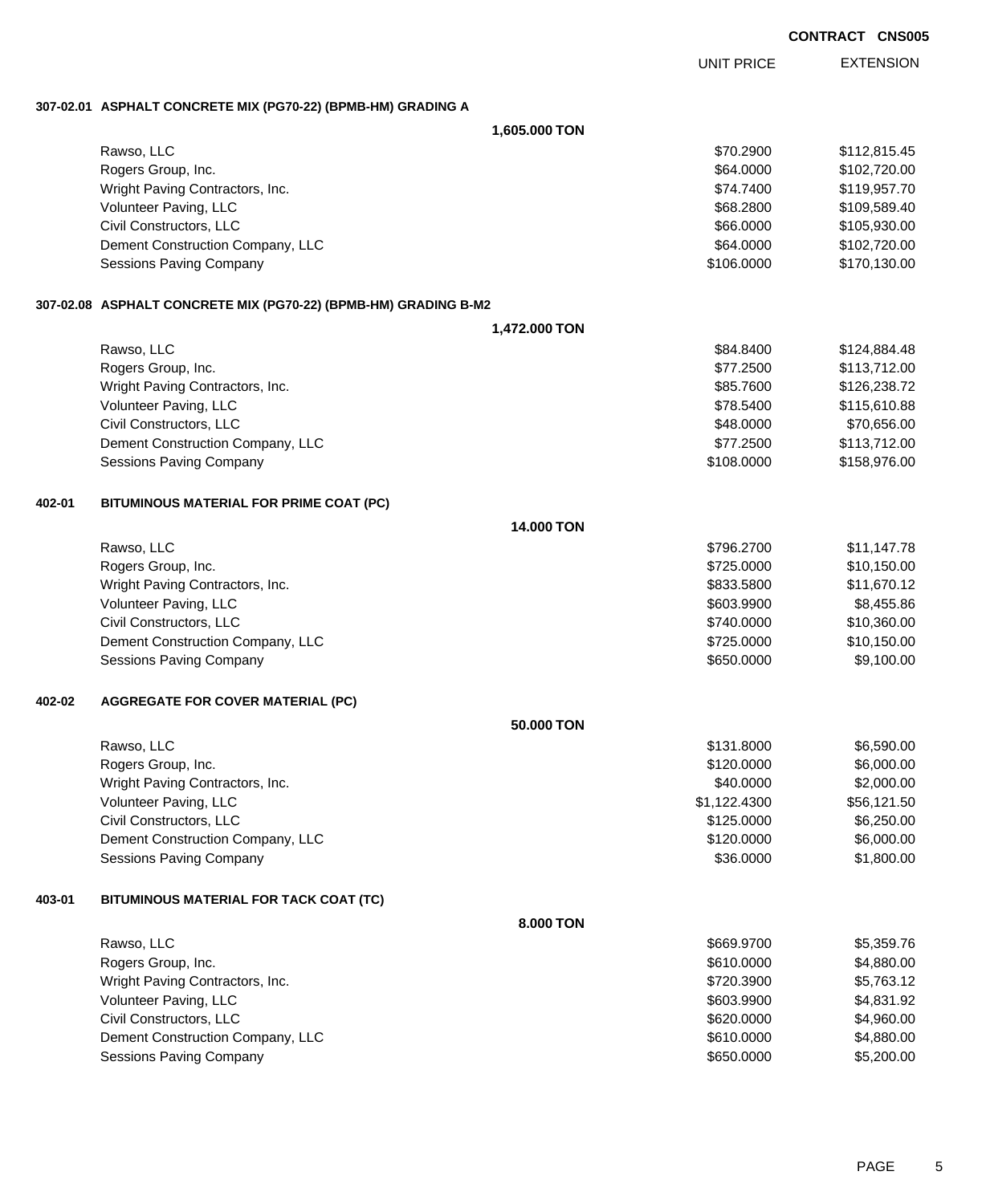UNIT PRICE

EXTENSION

**411-02.10 ACS MIX(PG70-22) GRADING D**

|                                                 | 861.000 TON    |              |              |
|-------------------------------------------------|----------------|--------------|--------------|
| Rawso, LLC                                      |                | \$121.9100   | \$104,964.51 |
| Rogers Group, Inc.                              |                | \$111.0000   | \$95,571.00  |
| Wright Paving Contractors, Inc.                 |                | \$99.8100    | \$85,936.41  |
| Volunteer Paving, LLC                           |                | \$160.0500   | \$137,803.05 |
| Civil Constructors, LLC                         |                | \$120.0000   | \$103,320.00 |
| Dement Construction Company, LLC                |                | \$111.0000   | \$95,571.00  |
| Sessions Paving Company                         |                | \$131.0000   | \$112,791.00 |
| 415-01.02 COLD PLANING BITUMINOUS PAVEMENT      |                |              |              |
|                                                 | 3,768.000 S.Y. |              |              |
| Rawso, LLC                                      |                | \$11.2200    | \$42,276.96  |
| Rogers Group, Inc.                              |                | \$5.7500     | \$21,666.00  |
| Wright Paving Contractors, Inc.                 |                | \$8.2900     | \$31,236.72  |
| Volunteer Paving, LLC                           |                | \$44.8300    | \$168,919.44 |
| Civil Constructors, LLC                         |                | \$4.3500     | \$16,390.80  |
| Dement Construction Company, LLC                |                | \$4.2000     | \$15,825.60  |
| <b>Sessions Paving Company</b>                  |                | \$5.0000     | \$18,840.00  |
| 607-03.02 18" CONCRETE PIPE CULVERT (CLASS III) |                |              |              |
|                                                 | 1,448.000 L.F. |              |              |
| Rawso, LLC                                      |                | \$70.2500    | \$101,722.00 |
| Rogers Group, Inc.                              |                | \$73.2500    | \$106,066.00 |
| Wright Paving Contractors, Inc.                 |                | \$65.7600    | \$95,220.48  |
| Volunteer Paving, LLC                           |                | \$74.4400    | \$107,789.12 |
| Civil Constructors, LLC                         |                | \$98.0000    | \$141,904.00 |
| Dement Construction Company, LLC                |                | \$45.0000    | \$65,160.00  |
| Sessions Paving Company                         |                | \$115.0000   | \$166,520.00 |
| 607-39.02 18" PIPE CULVERT (SIDE DRAIN)         |                |              |              |
|                                                 | 153.000 L.F.   |              |              |
| Rawso, LLC                                      |                | \$64.6100    | \$9,885.33   |
| Rogers Group, Inc.                              |                | \$73.2500    | \$11,207.25  |
| Wright Paving Contractors, Inc.                 |                | \$65.7600    | \$10,061.28  |
| Volunteer Paving, LLC                           |                | \$62.3700    | \$9,542.61   |
| Civil Constructors, LLC                         |                | \$85.0000    | \$13,005.00  |
| Dement Construction Company, LLC                |                | \$20.0000    | \$3,060.00   |
| Sessions Paving Company                         |                | \$80.0000    | \$12,240.00  |
| 611-07.01 CLASS A CONCRETE (PIPE ENDWALLS)      |                |              |              |
|                                                 | 1.000 C.Y.     |              |              |
| Rawso, LLC                                      |                | \$965.1000   | \$965.10     |
| Rogers Group, Inc.                              |                | \$2,560.0000 | \$2,560.00   |
| Wright Paving Contractors, Inc.                 |                | \$2,295.5400 | \$2,295.54   |
| Volunteer Paving, LLC                           |                | \$2,273.5300 | \$2,273.53   |
| Civil Constructors, LLC                         |                | \$1,620.0000 | \$1,620.00   |
| Dement Construction Company, LLC                |                | \$1,000.0000 | \$1,000.00   |
| Sessions Paving Company                         |                | \$1,000.0000 | \$1,000.00   |
|                                                 |                |              |              |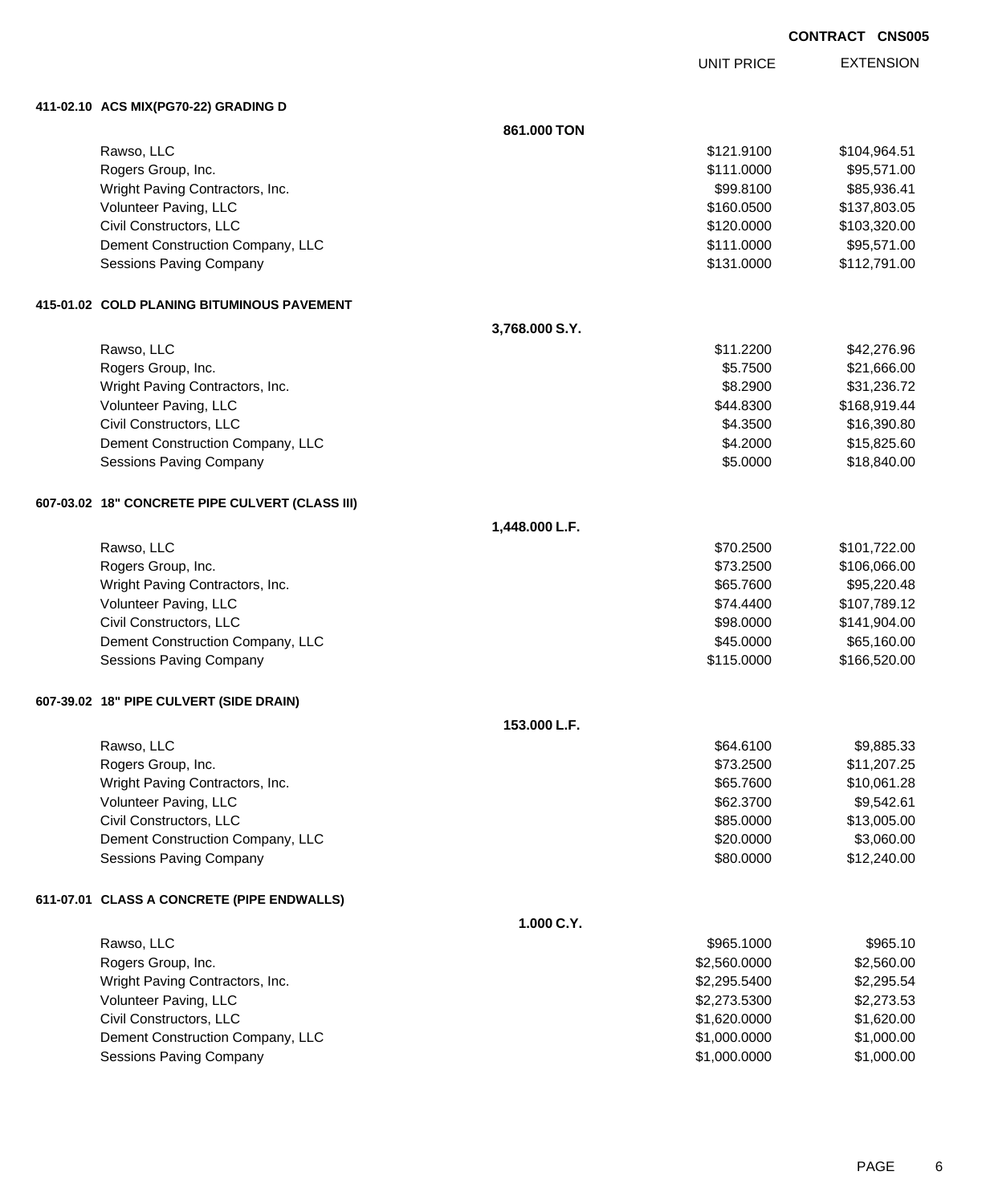EXTENSION UNIT PRICE

### **611-07.02 STEEL BAR REINFORCEMENT (PIPE ENDWALLS)**

|                                            | 45.000 LB.        |              |             |
|--------------------------------------------|-------------------|--------------|-------------|
| Rawso, LLC                                 |                   | \$2.2000     | \$99.00     |
| Rogers Group, Inc.                         |                   | \$2.7500     | \$123.75    |
| Wright Paving Contractors, Inc.            |                   | \$2.4600     | \$110.70    |
| Volunteer Paving, LLC                      |                   | \$2.2100     | \$99.45     |
| Civil Constructors, LLC                    |                   | \$2.0000     | \$90.00     |
| Dement Construction Company, LLC           |                   | \$1.0000     | \$45.00     |
| Sessions Paving Company                    |                   | \$10.0000    | \$450.00    |
| 611-07.03 STRUCTURAL STEEL (PIPE ENDWALLS) |                   |              |             |
|                                            | 2,545.000 LB.     |              |             |
| Rawso, LLC                                 |                   | \$4.8200     | \$12,266.90 |
| Rogers Group, Inc.                         |                   | \$4.0000     | \$10,180.00 |
| Wright Paving Contractors, Inc.            |                   | \$3.6400     | \$9,263.80  |
| Volunteer Paving, LLC                      |                   | \$4.0200     | \$10,230.90 |
| Civil Constructors, LLC                    |                   | \$3.1000     | \$7,889.50  |
| Dement Construction Company, LLC           |                   | \$3.5000     | \$8,907.50  |
| Sessions Paving Company                    |                   | \$7.5000     | \$19,087.50 |
| 611-07.31 18IN ENDWALL (SIDE DRAIN)        |                   |              |             |
|                                            | <b>1.000 EACH</b> |              |             |
| Rawso, LLC                                 |                   | \$2,363.0400 | \$2,363.04  |
| Rogers Group, Inc.                         |                   | \$2,770.0000 | \$2,770.00  |
| Wright Paving Contractors, Inc.            |                   | \$2,487.0100 | \$2,487.01  |
| Volunteer Paving, LLC                      |                   | \$1,896.2800 | \$1,896.28  |
| Civil Constructors, LLC                    |                   | \$2,500.0000 | \$2,500.00  |
| Dement Construction Company, LLC           |                   | \$2,500.0000 | \$2,500.00  |
| Sessions Paving Company                    |                   | \$1,850.0000 | \$1,850.00  |
| 611-07.32 24IN ENDWALL (SIDE DRAIN)        |                   |              |             |
|                                            | 3.000 EACH        |              |             |
| Rawso, LLC                                 |                   | \$3,301.9300 | \$9,905.79  |
| Rogers Group, Inc.                         |                   | \$4,120.0000 | \$12,360.00 |
| Wright Paving Contractors, Inc.            |                   | \$3,700.7000 | \$11,102.10 |
| Volunteer Paving, LLC                      |                   | \$3,900.2100 | \$11,700.63 |
| Civil Constructors, LLC                    |                   | \$3,500.0000 | \$10,500.00 |
| Dement Construction Company, LLC           |                   | \$3,500.0000 | \$10,500.00 |
| Sessions Paving Company                    |                   | \$2,000.0000 | \$6,000.00  |
| 611-07.62 30IN ENDWALL (CROSS DRAIN) 6:1   |                   |              |             |
|                                            | <b>2.000 EACH</b> |              |             |
| Rawso, LLC                                 |                   | \$4,930.4600 | \$9,860.92  |
| Rogers Group, Inc.                         |                   | \$6,055.0000 | \$12,110.00 |
| Wright Paving Contractors, Inc.            |                   | \$5,436.7000 | \$10,873.40 |
| Volunteer Paving, LLC                      |                   | \$6,556.0100 | \$13,112.02 |
| Civil Constructors, LLC                    |                   | \$5,500.0000 | \$11,000.00 |
| Dement Construction Company, LLC           |                   | \$4,000.0000 | \$8,000.00  |
| Sessions Paving Company                    |                   | \$6,000.0000 | \$12,000.00 |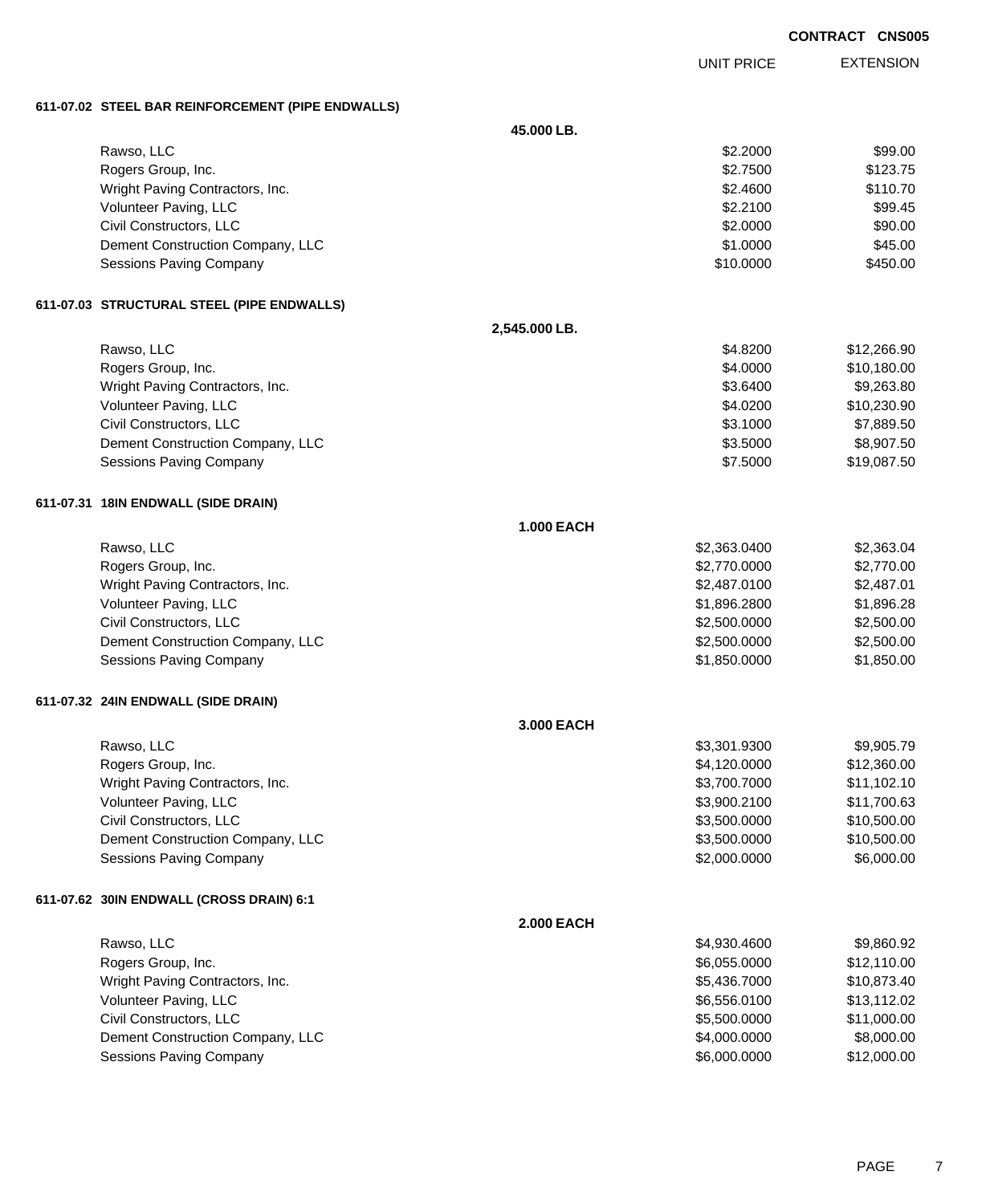UNIT PRICE

EXTENSION

**611-12.01 CATCH BASINS, TYPE 12, 0' - 4' DEPTH**

|        |                                                  | 5.000 EACH         |               |             |
|--------|--------------------------------------------------|--------------------|---------------|-------------|
|        | Rawso, LLC                                       |                    | \$3,827.4300  | \$19,137.15 |
|        | Rogers Group, Inc.                               |                    | \$1,625.0000  | \$8,125.00  |
|        | Wright Paving Contractors, Inc.                  |                    | \$1,457.5800  | \$7,287.90  |
|        | Volunteer Paving, LLC                            |                    | \$3,713.0900  | \$18,565.45 |
|        | Civil Constructors, LLC                          |                    | \$5,250.0000  | \$26,250.00 |
|        | Dement Construction Company, LLC                 |                    | \$2,500.0000  | \$12,500.00 |
|        | <b>Sessions Paving Company</b>                   |                    | \$4,500.0000  | \$22,500.00 |
|        | 611-12.02 CATCH BASINS, TYPE 12, > 4' - 8' DEPTH |                    |               |             |
|        |                                                  | <b>12.000 EACH</b> |               |             |
|        | Rawso, LLC                                       |                    | \$4,105.7600  | \$49,269.12 |
|        | Rogers Group, Inc.                               |                    | \$1,840.0000  | \$22,080.00 |
|        | Wright Paving Contractors, Inc.                  |                    | \$1,649.2200  | \$19,790.64 |
|        | Volunteer Paving, LLC                            |                    | \$4,399.1800  | \$52,790.16 |
|        | Civil Constructors, LLC                          |                    | \$6,800.0000  | \$81,600.00 |
|        | Dement Construction Company, LLC                 |                    | \$3,500.0000  | \$42,000.00 |
|        | <b>Sessions Paving Company</b>                   |                    | \$5,000.0000  | \$60,000.00 |
|        | 611-14.02 CATCH BASINS, TYPE 14, > 4' - 8' DEPTH |                    |               |             |
|        |                                                  | <b>4.000 EACH</b>  |               |             |
|        | Rawso, LLC                                       |                    | \$6,108.1000  | \$24,432.40 |
|        | Rogers Group, Inc.                               |                    | \$6,400.0000  | \$25,600.00 |
|        | Wright Paving Contractors, Inc.                  |                    | \$5,740.1200  | \$22,960.48 |
|        | Volunteer Paving, LLC                            |                    | \$7,828.5800  | \$31,314.32 |
|        | Civil Constructors, LLC                          |                    | \$8,250.0000  | \$33,000.00 |
|        | Dement Construction Company, LLC                 |                    | \$4,000.0000  | \$16,000.00 |
|        | Sessions Paving Company                          |                    | \$12,500.0000 | \$50,000.00 |
|        | 611-42.01 CATCH BASINS, TYPE 42, 0' - 4' DEPTH   |                    |               |             |
|        |                                                  | <b>1.000 EACH</b>  |               |             |
|        | Rawso, LLC                                       |                    | \$3,298.5300  | \$3,298.53  |
|        | Rogers Group, Inc.                               |                    | \$1,710.0000  | \$1,710.00  |
|        | Wright Paving Contractors, Inc.                  |                    | \$1,533.9700  | \$1,533.97  |
|        | Volunteer Paving, LLC                            |                    | \$2,919.3700  | \$2,919.37  |
|        | Civil Constructors, LLC                          |                    | \$4,350.0000  | \$4,350.00  |
|        | Dement Construction Company, LLC                 |                    | \$3,000.0000  | \$3,000.00  |
|        | Sessions Paving Company                          |                    | \$4,000.0000  | \$4,000.00  |
| 701-02 | <b>CONCRETE DRIVEWAY</b>                         |                    |               |             |
|        |                                                  | 4,960.000 S.F.     |               |             |
|        | Rawso, LLC                                       |                    | \$9.3400      | \$46,326.40 |
|        | Rogers Group, Inc.                               |                    | \$13.6500     | \$67,704.00 |
|        | Wright Paving Contractors, Inc.                  |                    | \$12.2200     | \$60,611.20 |
|        | Volunteer Paving, LLC                            |                    | \$9.1700      | \$45,483.20 |
|        | Civil Constructors, LLC                          |                    | \$9.6500      | \$47,864.00 |
|        | Dement Construction Company, LLC                 |                    | \$7.2500      | \$35,960.00 |
|        | Sessions Paving Company                          |                    | \$10.2500     | \$50,840.00 |
|        |                                                  |                    |               |             |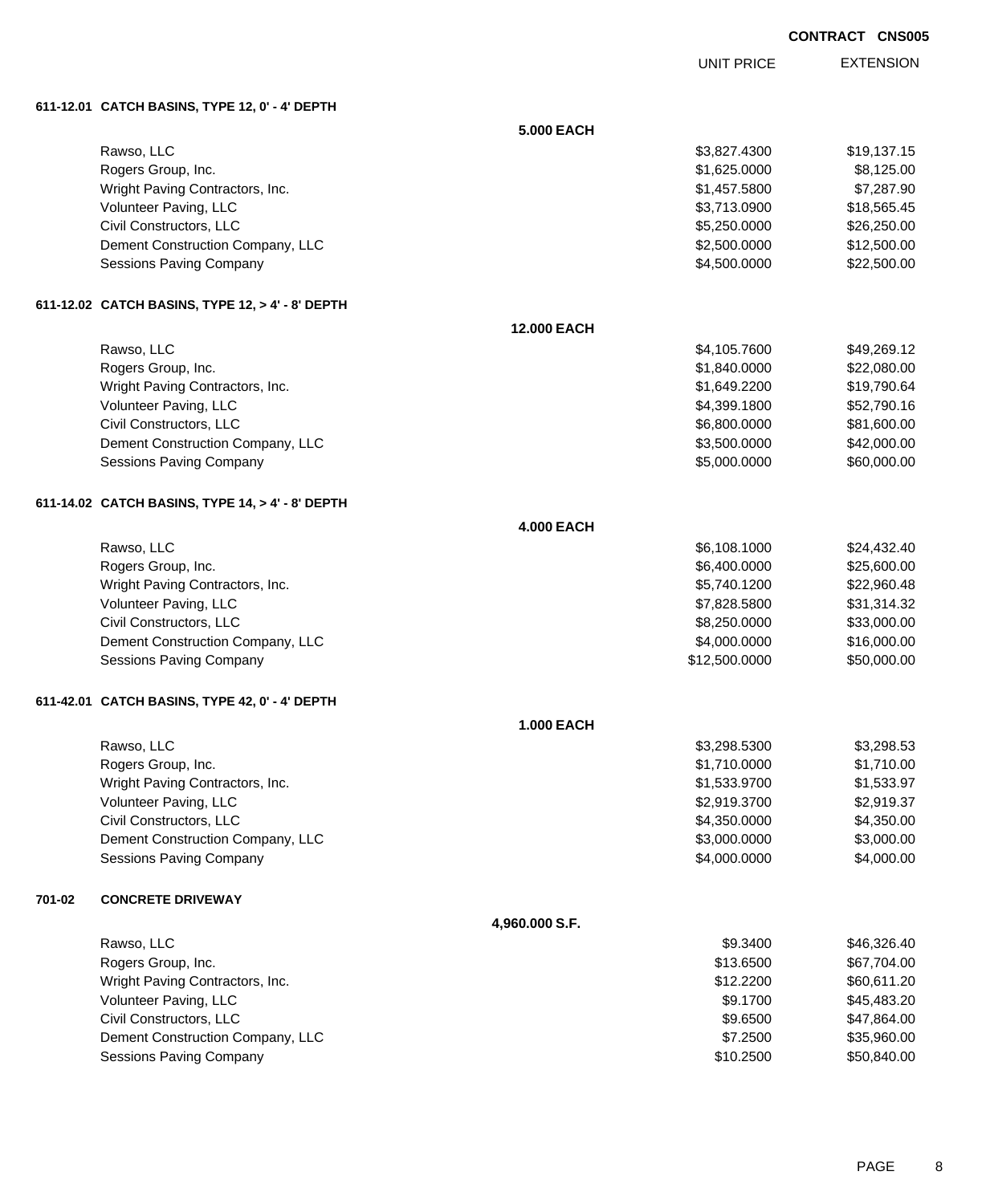UNIT PRICE

**EXTENSION** 

**702-01 CONCRETE CURB**

**3.000 C.Y.** Rawso, LLC \$933.5600 \$2,800.68 Rogers Group, Inc. \$1,038.00 \$1,038.00 \$1,038.00 \$1,038.00 \$1,038.00 \$1,038.00 \$1,038.00 \$1,038.00 \$1,038.00 \$1 Wright Paving Contractors, Inc. 6932.22 and the state of the state of the state of the state of the state of the state  $\frac{1}{2}$ Volunteer Paving, LLC 61,395.18 Civil Constructors, LLC 6875.0000 \$2,625.00 Dement Construction Company, LLC 6.5500 \$1,760.55 Sessions Paving Company 61,950.000 \$1,950.000 \$1,950.000 \$1,950.000 \$1,950.000 \$1,950.00 **702-03 CONCRETE COMBINED CURB & GUTTER 160.000 C.Y.** Rawso, LLC \$510.7100 \$81,713.60 Rogers Group, Inc. \$33,280.000 \$33,280.000 \$33,280.000 \$33,280.000 \$33,280.000 \$53,280.00 Wright Paving Contractors, Inc. 629,859.20 \$29,859.20 \$186.6200 \$29,859.20 Volunteer Paving, LLC 662,155.20 \$62,155.20 \$62,155.20 \$62,155.20 \$62,155.20 \$62,155.20 Civil Constructors, LLC 6. 2002. The state of the state of the state of the state of the state of the state of the state of the state of the state of the state of the state of the state of the state of the state of the sta Dement Construction Company, LLC 6 and the state of the state of the state of the state of the state of the state of the state of the state of the state of the state of the state of the state of the state of the state of t Sessions Paving Company 6. The Sessions Paving Company and the Sessions Paving Company 648,000.00 **708-02.01 MARKERS (CONCRETE R.O.W. POSTS) 19.000 EACH** Rawso, LLC \$214.1700 \$4,069.23 Rogers Group, Inc. \$127.2500 \$2,417.75 Wright Paving Contractors, Inc. 69.169.80 Volunteer Paving, LLC 6.654.35 Civil Constructors, LLC 6. 225.000 \$5,225.000 \$275.0000 \$5,225.000 Dement Construction Company, LLC 6.650.000 \$6,650.000 \$6,650.000 \$6,650.00 Sessions Paving Company **\$300.000** \$5,700.00 **709-05.05 MACHINED RIP-RAP (CLASS A-3) 200.000 TON** Rawso, LLC \$35.3300 \$7,066.00 Rogers Group, Inc. \$31.5000 \$6,300.00 Wright Paving Contractors, Inc. 6. 2008. The state of the state of the state of the state of the state of the state of the state of the state of the state of the state of the state of the state of the state of the state of Volunteer Paving, LLC \$45.2700 \$9,054.00 Civil Constructors, LLC 600.00 \$7,600.00 \$7,600.00 \$7,600.00 \$1,600.00 \$7,600.00 \$7,600.00 \$7,600.00 \$7,600.00 Dement Construction Company, LLC 6 and the state of the state of the state  $$35.0000$  \$7,000.00 Sessions Paving Company 6. The second service of the service of the service of the service of the service of the service of the service of the service of the service of the service of the service of the service of the serv **709-05.06 MACHINED RIP-RAP (CLASS A-1) 228.000 TON** Rawso, LLC \$34.1800 \$7,793.04 Rogers Group, Inc. \$25.9000 \$5,905.20 Wright Paving Contractors, Inc. 66 and the contractors, Inc. \$23.2600 \$5,303.28 Volunteer Paving, LLC 6. 2700 \$10,321.56 Civil Constructors, LLC 664.00 Dement Construction Company, LLC 6 and the state of the state of the state of the state of the state of the state of the state of the state of the state of the state of the state of the state of the state of the state of t Sessions Paving Company **\$45.0000** \$10,260.00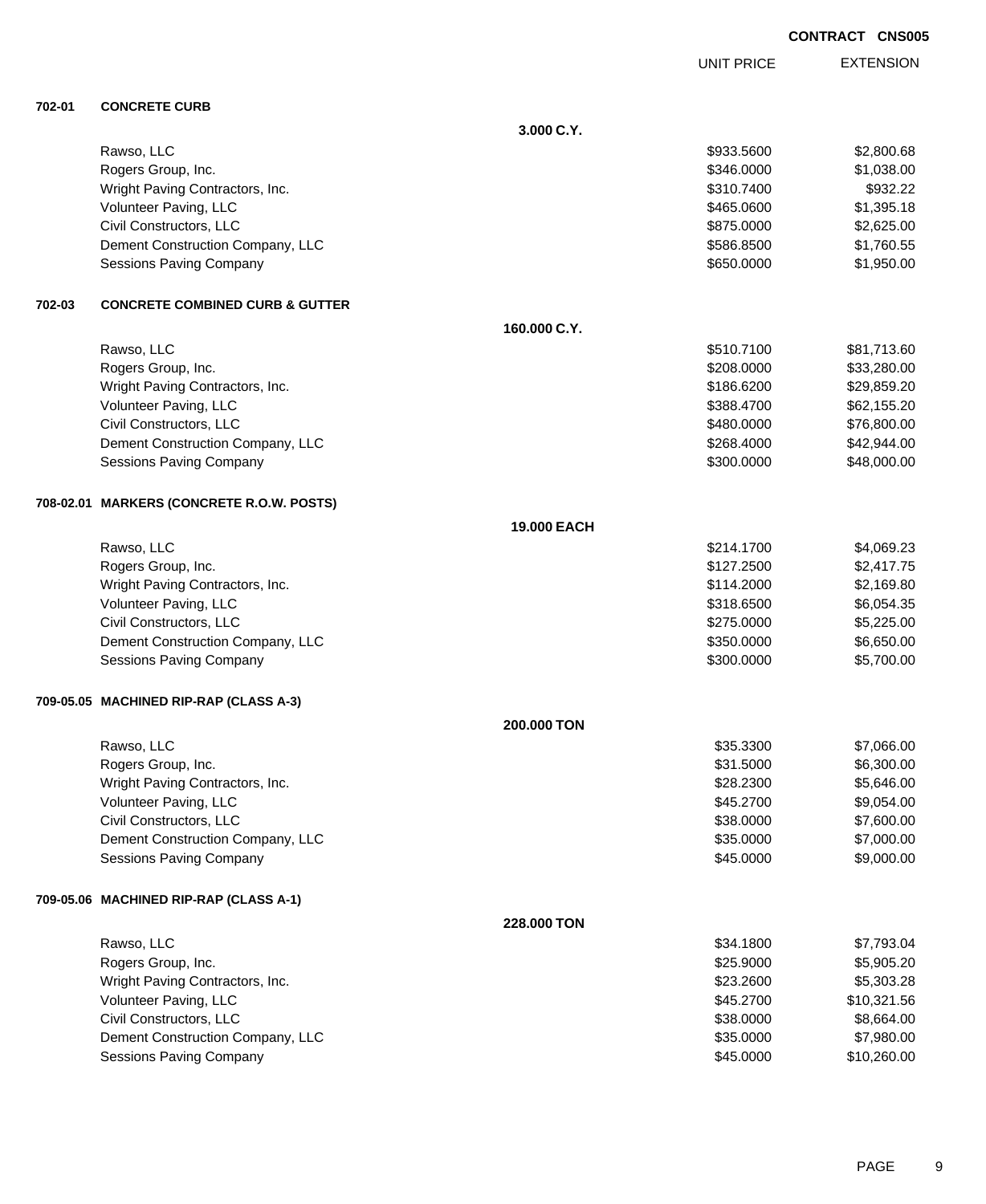PAGE 10

| <b>CONTRACT CNS005</b> |  |
|------------------------|--|
|------------------------|--|

EXTENSION UNIT PRICE

#### **709-06 NON-REINFORCED CONCRETE SLOPE PAVEMENT**

|        |                                            | 7.000 C.Y.     |                |              |
|--------|--------------------------------------------|----------------|----------------|--------------|
|        | Rawso, LLC                                 |                | \$549.1500     | \$3,844.05   |
|        | Rogers Group, Inc.                         |                | \$249.5000     | \$1,746.50   |
|        | Wright Paving Contractors, Inc.            |                | \$224.0200     | \$1,568.14   |
|        | Volunteer Paving, LLC                      |                | \$754.4900     | \$5,281.43   |
|        | Civil Constructors, LLC                    |                | \$464.0000     | \$3,248.00   |
|        | Dement Construction Company, LLC           |                | \$1,200.0000   | \$8,400.00   |
|        | Sessions Paving Company                    |                | \$475.0000     | \$3,325.00   |
| 710-02 | <b>AGGREGATE UNDERDRAINS (WITH PIPE)</b>   |                |                |              |
|        |                                            | 4,728.000 L.F. |                |              |
|        | Rawso, LLC                                 |                | \$5.1100       | \$24,160.08  |
|        | Rogers Group, Inc.                         |                | \$3.2000       | \$15,129.60  |
|        | Wright Paving Contractors, Inc.            |                | \$8.4300       | \$39,857.04  |
|        | Volunteer Paving, LLC                      |                | \$9.0500       | \$42,788.40  |
|        | Civil Constructors, LLC                    |                | \$5.1500       | \$24,349.20  |
|        | Dement Construction Company, LLC           |                | \$5.0000       | \$23,640.00  |
|        | Sessions Paving Company                    |                | \$5.5000       | \$26,004.00  |
| 710-05 | <b>LATERAL UNDERDRAIN</b>                  |                |                |              |
|        |                                            | 120.000 L.F.   |                |              |
|        | Rawso, LLC                                 |                | \$4.4500       | \$534.00     |
|        | Rogers Group, Inc.                         |                | \$2.2500       | \$270.00     |
|        | Wright Paving Contractors, Inc.            |                | \$8.4300       | \$1,011.60   |
|        | Volunteer Paving, LLC                      |                | \$25.1500      | \$3,018.00   |
|        | Civil Constructors, LLC                    |                | \$3.6000       | \$432.00     |
|        | Dement Construction Company, LLC           |                | \$3.5000       | \$420.00     |
|        | Sessions Paving Company                    |                | \$4.0000       | \$480.00     |
|        | 710-06.13 LATERAL UNDERDRAIN ENDWALL (4:1) |                |                |              |
|        |                                            | 12.000 EACH    |                |              |
|        | Rawso, LLC                                 |                | \$609.5600     | \$7,314.72   |
|        | Rogers Group, Inc.                         |                | \$287.0000     | \$3,444.00   |
|        | Wright Paving Contractors, Inc.            |                | \$257.5300     | \$3,090.36   |
|        | Volunteer Paving, LLC                      |                | \$464.7700     | \$5,577.24   |
|        | Civil Constructors, LLC                    |                | \$670.0000     | \$8,040.00   |
|        | Dement Construction Company, LLC           |                | \$650.0000     | \$7,800.00   |
|        | Sessions Paving Company                    |                | \$715.0000     | \$8,580.00   |
| 712-01 | <b>TRAFFIC CONTROL</b>                     |                |                |              |
|        |                                            | 1.000 LS       |                |              |
|        | Rawso, LLC                                 |                | \$34,596.5300  | \$34,596.53  |
|        | Rogers Group, Inc.                         |                | \$120,000.0500 | \$120,000.05 |
|        | Wright Paving Contractors, Inc.            |                | \$196,160.1200 | \$196,160.12 |
|        | Volunteer Paving, LLC                      |                | \$45,772.3500  | \$45,772.35  |
|        | Civil Constructors, LLC                    |                | \$91,250.0000  | \$91,250.00  |
|        | Dement Construction Company, LLC           |                | \$167,000.0000 | \$167,000.00 |
|        | Sessions Paving Company                    |                | \$100,000.0000 | \$100,000.00 |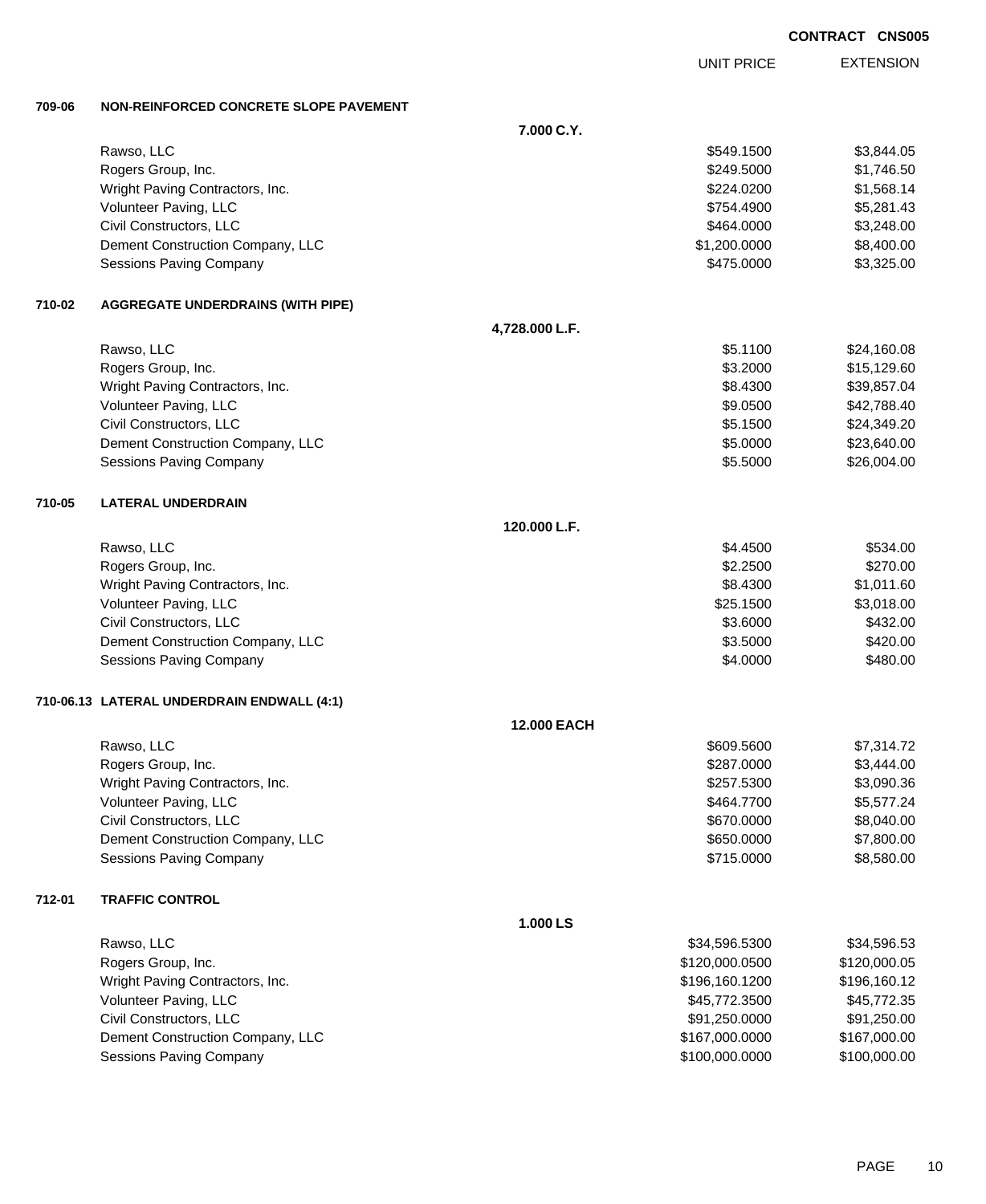EXTENSION UNIT PRICE

### **712-04.01 FLEXIBLE DRUMS (CHANNELIZING)**

|        |                                                                 | 313.000 EACH |            |             |
|--------|-----------------------------------------------------------------|--------------|------------|-------------|
|        | Rawso, LLC                                                      |              | \$38.4400  | \$12,031.72 |
|        | Rogers Group, Inc.                                              |              | \$36.5000  | \$11,424.50 |
|        | Wright Paving Contractors, Inc.                                 |              | \$32.0000  | \$10,016.00 |
|        | Volunteer Paving, LLC                                           |              | \$35.2100  | \$11,020.73 |
|        | Civil Constructors, LLC                                         |              | \$35.0000  | \$10,955.00 |
|        | Dement Construction Company, LLC                                |              | \$33.5000  | \$10,485.50 |
|        | <b>Sessions Paving Company</b>                                  |              | \$36.0000  | \$11,268.00 |
| 712-06 | <b>SIGNS (CONSTRUCTION)</b>                                     |              |            |             |
|        |                                                                 | 372.000 S.F. |            |             |
|        | Rawso, LLC                                                      |              | \$7.6900   | \$2,860.68  |
|        | Rogers Group, Inc.                                              |              | \$7.5000   | \$2,790.00  |
|        | Wright Paving Contractors, Inc.                                 |              | \$8.5000   | \$3,162.00  |
|        | Volunteer Paving, LLC                                           |              | \$7.0400   | \$2,618.88  |
|        | Civil Constructors, LLC                                         |              | \$7.0000   | \$2,604.00  |
|        | Dement Construction Company, LLC                                |              | \$6.7500   | \$2,511.00  |
|        | <b>Sessions Paving Company</b>                                  |              | \$8.0000   | \$2,976.00  |
|        | 713-01.01 CLASS A CONCRETE (FOUNDATION FOR SIGN SUPPORTS)       |              |            |             |
|        |                                                                 | 1.000 C.Y.   |            |             |
|        | Rawso, LLC                                                      |              | \$933.5600 | \$933.56    |
|        | Rogers Group, Inc.                                              |              | \$900.0000 | \$900.00    |
|        | Wright Paving Contractors, Inc.                                 |              | \$537.6000 | \$537.60    |
|        | Volunteer Paving, LLC                                           |              | \$855.0900 | \$855.09    |
|        | Civil Constructors, LLC                                         |              | \$528.0000 | \$528.00    |
|        | Dement Construction Company, LLC                                |              | \$512.0000 | \$512.00    |
|        | <b>Sessions Paving Company</b>                                  |              | \$935.0000 | \$935.00    |
|        | 713-01.02 STEEL BAR REINFORCEMENT(FOUNDATION FOR SIGN SUPPORTS) |              |            |             |
|        |                                                                 | 101.000 LB.  |            |             |
|        | Rawso, LLC                                                      |              | \$4.5600   | \$460.56    |
|        | Rogers Group, Inc.                                              |              | \$4.4000   | \$444.40    |
|        | Wright Paving Contractors, Inc.                                 |              | \$1.7100   | \$172.71    |
|        | Volunteer Paving, LLC                                           |              | \$4.1700   | \$421.17    |
|        | Civil Constructors, LLC                                         |              | \$1.7000   | \$171.70    |
|        | Dement Construction Company, LLC                                |              | \$1.6300   | \$164.63    |
|        | <b>Sessions Paving Company</b>                                  |              | \$5.0000   | \$505.00    |
| 713-06 | STEEL I-BEAMS & WF-BEAMS(BREAKAWAY) SIGN SUPPORT                |              |            |             |
|        |                                                                 | 280.000 LB.  |            |             |
|        | Rawso, LLC                                                      |              | \$5.3300   | \$1,492.40  |
|        | Rogers Group, Inc.                                              |              | \$5.1500   | \$1,442.00  |
|        | Wright Paving Contractors, Inc.                                 |              | \$3.7700   | \$1,055.60  |
|        | Volunteer Paving, LLC                                           |              | \$4.8800   | \$1,366.40  |
|        | Civil Constructors, LLC                                         |              | \$3.7000   | \$1,036.00  |
|        | Dement Construction Company, LLC                                |              | \$3.5900   | \$1,005.20  |
|        | <b>Sessions Paving Company</b>                                  |              | \$5.3500   | \$1,498.00  |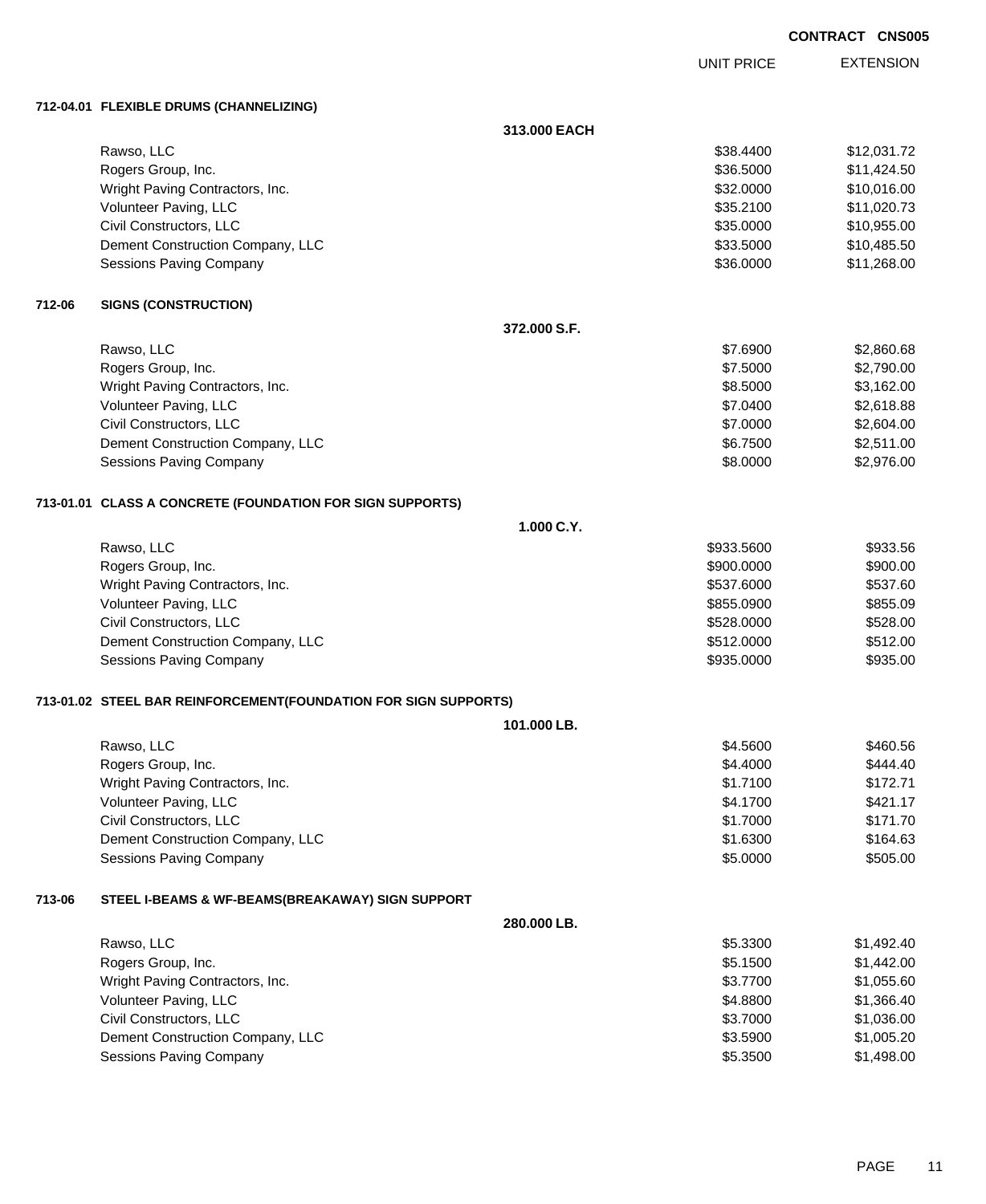EXTENSION UNIT PRICE

#### **713-11.01 "U" SECTION STEEL POSTS**

|        |                                                    | 292.000 LB.   |           |            |
|--------|----------------------------------------------------|---------------|-----------|------------|
|        | Rawso, LLC                                         |               | \$4.3900  | \$1,281.88 |
|        | Rogers Group, Inc.                                 |               | \$4.0000  | \$1,168.00 |
|        | Wright Paving Contractors, Inc.                    |               | \$2.0600  | \$601.52   |
|        | Volunteer Paving, LLC                              |               | \$4.0200  | \$1,173.84 |
|        | Civil Constructors, LLC                            |               | \$2.0000  | \$584.00   |
|        | Dement Construction Company, LLC                   |               | \$1.9600  | \$572.32   |
|        | Sessions Paving Company                            |               | \$4.2000  | \$1,226.40 |
|        | 713-11.02 PERFORATED/KNOCKOUT SQUARE TUBE POST     |               |           |            |
|        |                                                    | 1,106.000 LB. |           |            |
|        | Rawso, LLC                                         |               | \$5.4900  | \$6,071.94 |
|        | Rogers Group, Inc.                                 |               | \$3.7000  | \$4,092.20 |
|        | Wright Paving Contractors, Inc.                    |               | \$2.4400  | \$2,698.64 |
|        | Volunteer Paving, LLC                              |               | \$5.0300  | \$5,563.18 |
|        | Civil Constructors, LLC                            |               | \$2.4000  | \$2,654.40 |
|        | Dement Construction Company, LLC                   |               | \$2.3200  | \$2,565.92 |
|        | Sessions Paving Company                            |               | \$3.8500  | \$4,258.10 |
|        | 713-13.02 FLAT SHEET ALUMINUM SIGNS (0.080" THICK) |               |           |            |
|        |                                                    | 221.000 S.F.  |           |            |
|        | Rawso, LLC                                         |               | \$14.8300 | \$3,277.43 |
|        | Rogers Group, Inc.                                 |               | \$13.7500 | \$3,038.75 |
|        | Wright Paving Contractors, Inc.                    |               | \$8.5300  | \$1,885.13 |
|        | Volunteer Paving, LLC                              |               | \$13.5800 | \$3,001.18 |
|        | Civil Constructors, LLC                            |               | \$8.3500  | \$1,845.35 |
|        | Dement Construction Company, LLC                   |               | \$8.1200  | \$1,794.52 |
|        | Sessions Paving Company                            |               | \$15.0000 | \$3,315.00 |
|        | 713-13.03 FLAT SHEET ALUMINUM SIGNS (0.100" THICK) |               |           |            |
|        |                                                    | 75.000 S.F.   |           |            |
|        | Rawso, LLC                                         |               | \$15.9300 | \$1,194.75 |
|        | Rogers Group, Inc.                                 |               | \$14.8000 | \$1,110.00 |
|        | Wright Paving Contractors, Inc.                    |               | \$8.8900  | \$666.75   |
|        | Volunteer Paving, LLC                              |               | \$14.5900 | \$1,094.25 |
|        | Civil Constructors, LLC                            |               | \$8.7500  | \$656.25   |
|        | Dement Construction Company, LLC                   |               | \$8.4700  | \$635.25   |
|        | <b>Sessions Paving Company</b>                     |               | \$16.0000 | \$1,200.00 |
| 713-14 | <b>EXTRUDED ALUMINUM PANEL SIGNS</b>               |               |           |            |
|        |                                                    | 55.000 S.F.   |           |            |
|        | Rawso, LLC                                         |               | \$34.0500 | \$1,872.75 |
|        | Rogers Group, Inc.                                 |               | \$32.7500 | \$1,801.25 |
|        | Wright Paving Contractors, Inc.                    |               | \$24.2400 | \$1,333.20 |
|        | Volunteer Paving, LLC                              |               | \$31.1900 | \$1,715.45 |
|        | Civil Constructors, LLC                            |               | \$23.8000 | \$1,309.00 |
|        | Dement Construction Company, LLC                   |               | \$23.0900 | \$1,269.95 |
|        | Sessions Paving Company                            |               | \$35.0000 | \$1,925.00 |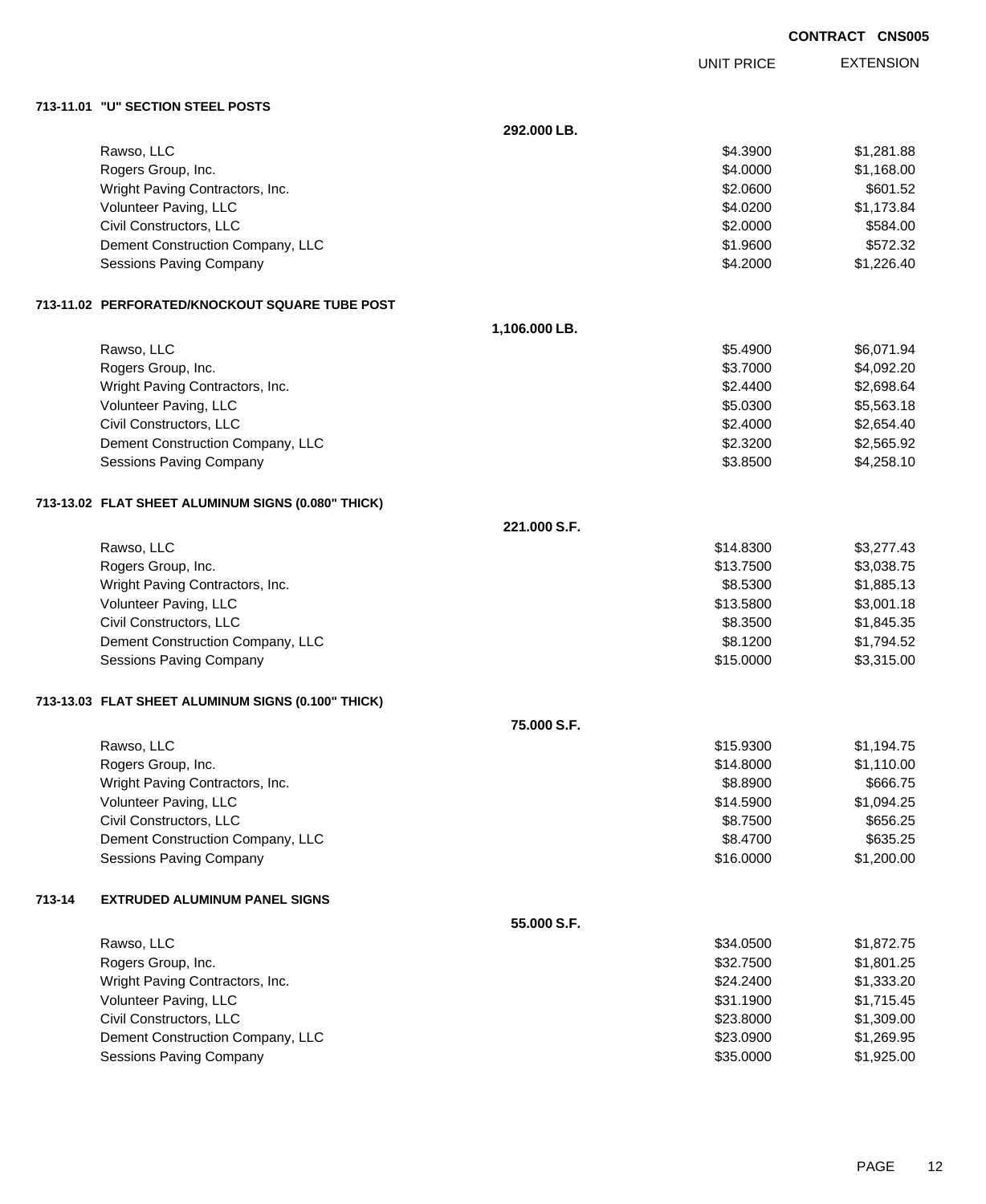EXTENSION UNIT PRICE

### **713-15 REMOVAL OF SIGNS, POSTS AND FOOTINGS**

|                                                             | 1.000 LS     |            |            |
|-------------------------------------------------------------|--------------|------------|------------|
| Rawso, LLC                                                  |              | \$549.1500 | \$549.15   |
| Rogers Group, Inc.                                          |              | \$528.0000 | \$528.00   |
| Wright Paving Contractors, Inc.                             |              | \$630.0000 | \$630.00   |
| Volunteer Paving, LLC                                       |              | \$502.9900 | \$502.99   |
| Civil Constructors, LLC                                     |              | \$618.0000 | \$618.00   |
| Dement Construction Company, LLC                            |              | \$600.0000 | \$600.00   |
| Sessions Paving Company                                     |              | \$750.0000 | \$750.00   |
| 716-01.21 Snwplwble Pvmt Mrkrs (Bi-Dir)(1 Color)            |              |            |            |
|                                                             | 219.000 EACH |            |            |
| Rawso, LLC                                                  |              | \$32.9500  | \$7,216.05 |
| Rogers Group, Inc.                                          |              | \$31.7500  | \$6,953.25 |
| Wright Paving Contractors, Inc.                             |              | \$31.5000  | \$6,898.50 |
| Volunteer Paving, LLC                                       |              | \$30.0000  | \$6,570.00 |
| Civil Constructors, LLC                                     |              | \$31.0000  | \$6,789.00 |
| Dement Construction Company, LLC                            |              | \$30.0000  | \$6,570.00 |
| Sessions Paving Company                                     |              | \$30.0000  | \$6,570.00 |
| 716-01.22 Snwplwble Pvmt Mrkrs (Mono-Dir)(1 Color)          |              |            |            |
|                                                             | 57.000 EACH  |            |            |
| Rawso, LLC                                                  |              | \$32.9500  | \$1,878.15 |
| Rogers Group, Inc.                                          |              | \$31.7500  | \$1,809.75 |
| Wright Paving Contractors, Inc.                             |              | \$31.5000  | \$1,795.50 |
| Volunteer Paving, LLC                                       |              | \$30.0000  | \$1,710.00 |
| Civil Constructors, LLC                                     |              | \$31.0000  | \$1,767.00 |
| Dement Construction Company, LLC                            |              | \$30.0000  | \$1,710.00 |
| Sessions Paving Company                                     |              | \$30.0000  | \$1,710.00 |
| 716-02.04 PLASTIC PAVEMENT MARKING(CHANNELIZATION STRIPING) |              |            |            |
|                                                             | 61.000 S.Y.  |            |            |
| Rawso, LLC                                                  |              | \$32.9500  | \$2,009.95 |
| Rogers Group, Inc.                                          |              | \$21.1500  | \$1,290.15 |
| Wright Paving Contractors, Inc.                             |              | \$31.5000  | \$1,921.50 |
| Volunteer Paving, LLC                                       |              | \$20.0000  | \$1,220.00 |
| Civil Constructors, LLC                                     |              | \$31.0000  | \$1,891.00 |
| Dement Construction Company, LLC                            |              | \$30.0000  | \$1,830.00 |
| <b>Sessions Paving Company</b>                              |              | \$30.0000  | \$1,830.00 |
| 716-02.05 PLASTIC PAVEMENT MARKING (STOP LINE)              |              |            |            |
|                                                             | 99.000 L.F.  |            |            |
| Rawso, LLC                                                  |              | \$16.4700  | \$1,630.53 |
| Rogers Group, Inc.                                          |              | \$15.8500  | \$1,569.15 |
| Wright Paving Contractors, Inc.                             |              | \$15.7500  | \$1,559.25 |
| Volunteer Paving, LLC                                       |              | \$15.0000  | \$1,485.00 |
| Civil Constructors, LLC                                     |              | \$15.4500  | \$1,529.55 |
| Dement Construction Company, LLC                            |              | \$15.0000  | \$1,485.00 |
| Sessions Paving Company                                     |              | \$15.0000  | \$1,485.00 |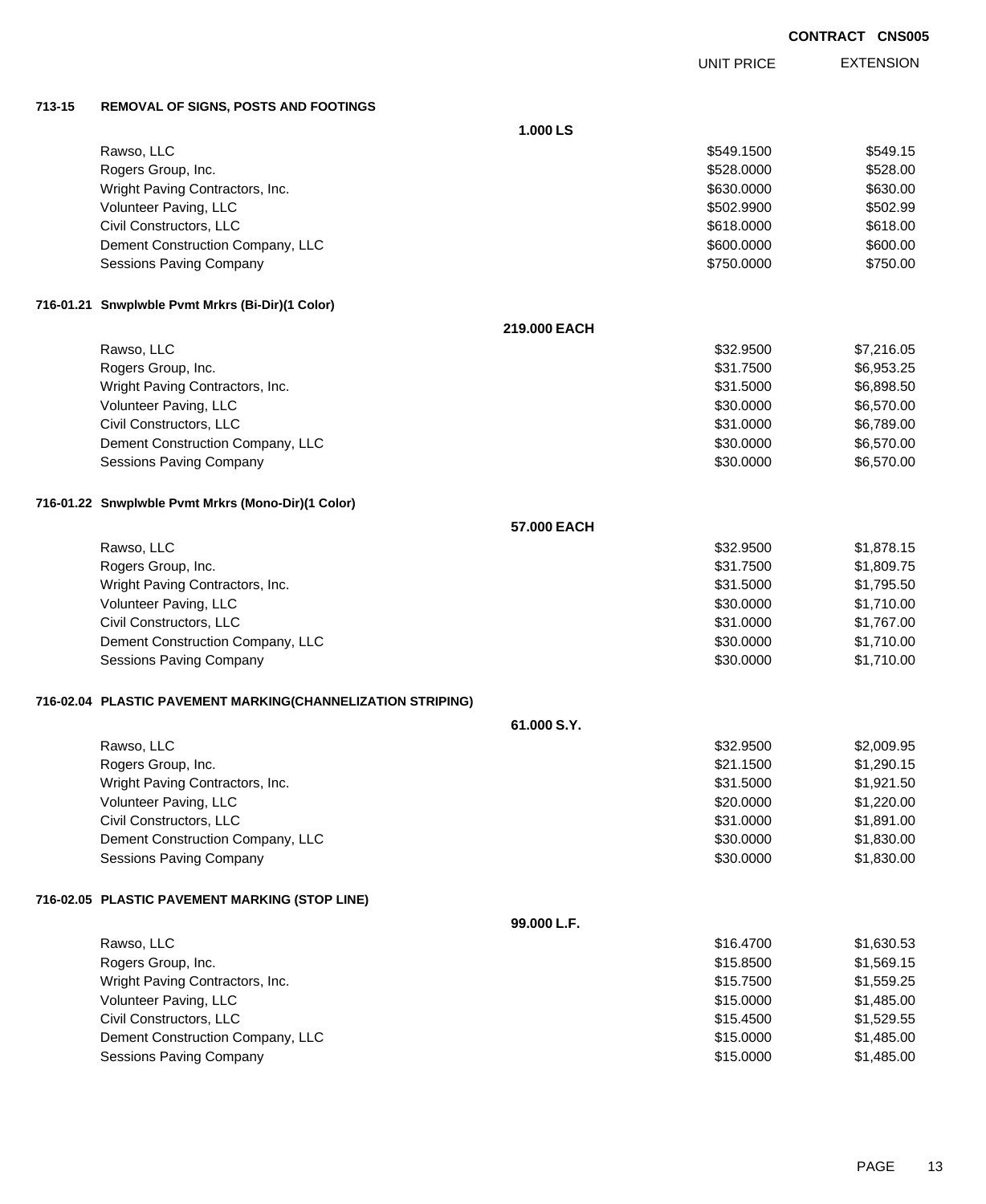EXTENSION UNIT PRICE

### **716-02.06 PLASTIC PAVEMENT MARKING (TURN LANE ARROW)**

|                                                      | 14.000 EACH     |            |             |
|------------------------------------------------------|-----------------|------------|-------------|
| Rawso, LLC                                           |                 | \$164.7500 | \$2,306.50  |
| Rogers Group, Inc.                                   |                 | \$158.5000 | \$2,219.00  |
| Wright Paving Contractors, Inc.                      |                 | \$157.5000 | \$2,205.00  |
| Volunteer Paving, LLC                                |                 | \$150.0000 | \$2,100.00  |
| Civil Constructors, LLC                              |                 | \$155.0000 | \$2,170.00  |
| Dement Construction Company, LLC                     |                 | \$150.0000 | \$2,100.00  |
| Sessions Paving Company                              |                 | \$150.0000 | \$2,100.00  |
| 716-02.08 PLASTIC PAVEMENT MARKING (8" DOTTED LINE)  |                 |            |             |
|                                                      | 435.000 L.F.    |            |             |
| Rawso, LLC                                           |                 | \$4.3900   | \$1,909.65  |
| Rogers Group, Inc.                                   |                 | \$3.2500   | \$1,413.75  |
| Wright Paving Contractors, Inc.                      |                 | \$4.2000   | \$1,827.00  |
| Volunteer Paving, LLC                                |                 | \$3.0000   | \$1,305.00  |
| Civil Constructors, LLC                              |                 | \$4.1500   | \$1,805.25  |
| Dement Construction Company, LLC                     |                 | \$4.0000   | \$1,740.00  |
| Sessions Paving Company                              |                 | \$4.0000   | \$1,740.00  |
| 716-04.05 PLASTIC PAVEMENT MARKING (STRAIGHT ARROW)  |                 |            |             |
|                                                      | 3.000 EACH      |            |             |
| Rawso, LLC                                           |                 | \$164.7500 | \$494.25    |
| Rogers Group, Inc.                                   |                 | \$142.5000 | \$427.50    |
| Wright Paving Contractors, Inc.                      |                 | \$105.0000 | \$315.00    |
| Volunteer Paving, LLC                                |                 | \$135.0000 | \$405.00    |
| Civil Constructors, LLC                              |                 | \$155.0000 | \$465.00    |
| Dement Construction Company, LLC                     |                 | \$150.0000 | \$450.00    |
| Sessions Paving Company                              |                 | \$150.0000 | \$450.00    |
| 716-05.02 PAINTED PAVEMENT MARKING (8" BARRIER LINE) |                 |            |             |
|                                                      | 30,385.000 L.F. |            |             |
| Rawso, LLC                                           |                 | \$0.5500   | \$16,711.75 |
| Rogers Group, Inc.                                   |                 | \$0.5500   | \$16,711.75 |
| Wright Paving Contractors, Inc.                      |                 | \$0.5300   | \$16,104.05 |
| Volunteer Paving, LLC                                |                 | \$0.5000   | \$15,192.50 |
| Civil Constructors, LLC                              |                 | \$0.5000   | \$15,192.50 |
| Dement Construction Company, LLC                     |                 | \$0.5000   | \$15,192.50 |
| Sessions Paving Company                              |                 | \$0.5000   | \$15,192.50 |
| 716-05.05 PAINTED PAVEMENT MARKING (STOP LINE)       |                 |            |             |
|                                                      | 159.000 L.F.    |            |             |
| Rawso, LLC                                           |                 | \$10.9800  | \$1,745.82  |
| Rogers Group, Inc.                                   |                 | \$8.5000   | \$1,351.50  |
| Wright Paving Contractors, Inc.                      |                 | \$10.5000  | \$1,669.50  |
| Volunteer Paving, LLC                                |                 | \$8.0000   | \$1,272.00  |
| Civil Constructors, LLC                              |                 | \$10.3000  | \$1,637.70  |
| Dement Construction Company, LLC                     |                 | \$10.0000  | \$1,590.00  |
| Sessions Paving Company                              |                 | \$10.0000  | \$1,590.00  |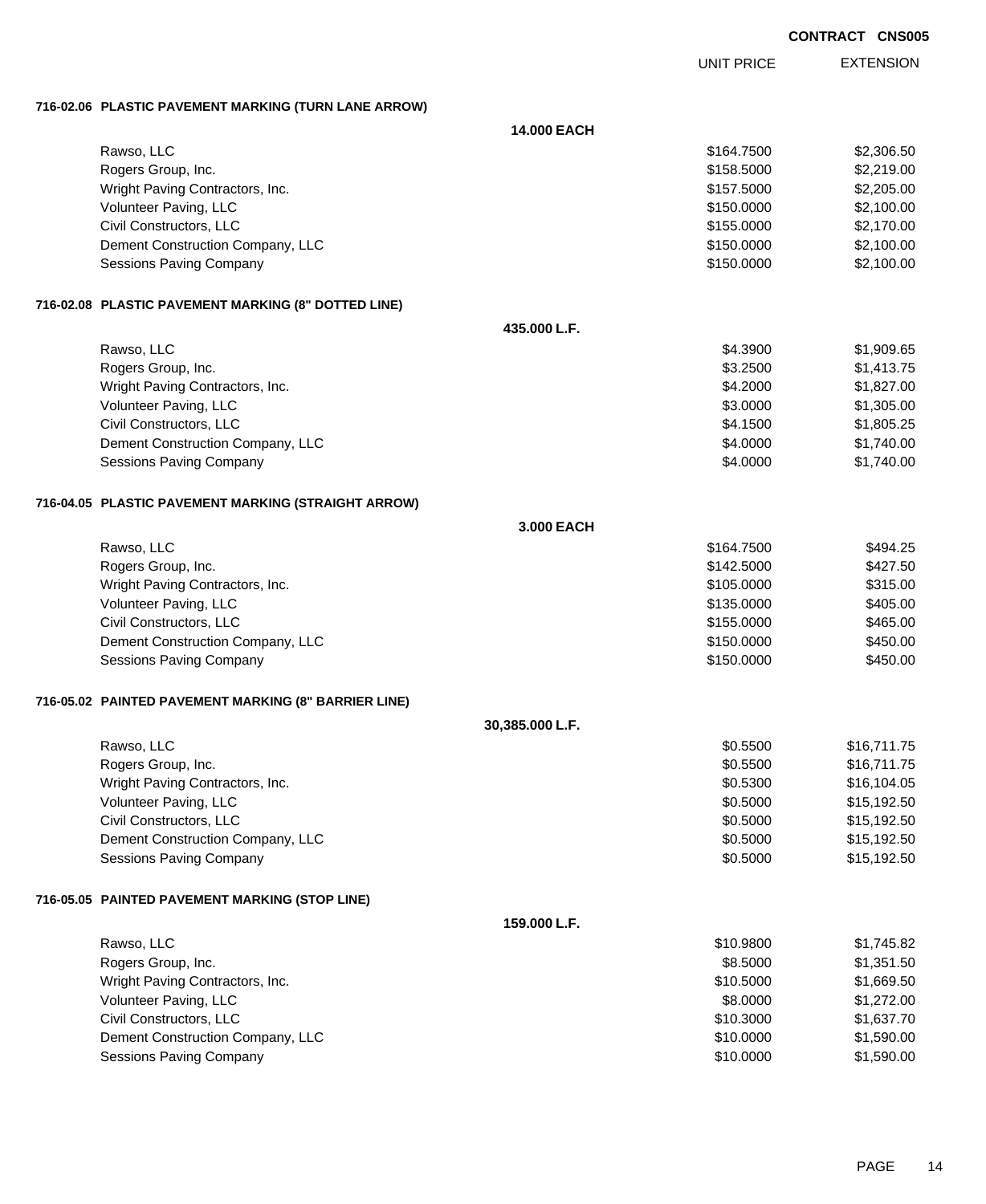UNIT PRICE EXTENSION

### **716-05.06 PAINTED PAVEMENT MARKING (TURN LANE ARROW)**

|                                                         | 7.000 EACH        |            |            |
|---------------------------------------------------------|-------------------|------------|------------|
| Rawso, LLC                                              |                   | \$109.8300 | \$768.81   |
| Rogers Group, Inc.                                      |                   | \$52.8000  | \$369.60   |
| Wright Paving Contractors, Inc.                         |                   | \$105.0000 | \$735.00   |
| Volunteer Paving, LLC                                   |                   | \$50.0000  | \$350.00   |
| Civil Constructors, LLC                                 |                   | \$103.0000 | \$721.00   |
| Dement Construction Company, LLC                        |                   | \$100.0000 | \$700.00   |
| Sessions Paving Company                                 |                   | \$100.0000 | \$700.00   |
| 716-05.11 PAINTED PAVEMENT MARKING(STRAIGHT ARROW)      |                   |            |            |
|                                                         | <b>4.000 EACH</b> |            |            |
| Rawso, LLC                                              |                   | \$109.8300 | \$439.32   |
| Rogers Group, Inc.                                      |                   | \$52.8000  | \$211.20   |
| Wright Paving Contractors, Inc.                         |                   | \$105.0000 | \$420.00   |
| Volunteer Paving, LLC                                   |                   | \$50.0000  | \$200.00   |
| Civil Constructors, LLC                                 |                   | \$103.0000 | \$412.00   |
| Dement Construction Company, LLC                        |                   | \$100.0000 | \$400.00   |
| Sessions Paving Company                                 |                   | \$100.0000 | \$400.00   |
| 716-08.01 REMOVAL OF PAVEMENT MARKING (LINE)            |                   |            |            |
|                                                         | 3,966.000 L.F.    |            |            |
| Rawso, LLC                                              |                   | \$1.1000   | \$4,362.60 |
| Rogers Group, Inc.                                      |                   | \$0.8000   | \$3,172.80 |
| Wright Paving Contractors, Inc.                         |                   | \$1.0500   | \$4,164.30 |
| Volunteer Paving, LLC                                   |                   | \$0.7500   | \$2,974.50 |
| Civil Constructors, LLC                                 |                   | \$1.0500   | \$4,164.30 |
| Dement Construction Company, LLC                        |                   | \$1.0000   | \$3,966.00 |
| Sessions Paving Company                                 |                   | \$1.0000   | \$3,966.00 |
| 716-08.06 REMOVAL OF PAVEMENT MARKING (TURN LANE ARROW) |                   |            |            |
|                                                         | <b>2.000 EACH</b> |            |            |
| Rawso, LLC                                              |                   | \$82.3800  | \$164.76   |
| Rogers Group, Inc.                                      |                   | \$26.5000  | \$53.00    |
| Wright Paving Contractors, Inc.                         |                   | \$78.7500  | \$157.50   |
| Volunteer Paving, LLC                                   |                   | \$25.0000  | \$50.00    |
| Civil Constructors, LLC                                 |                   | \$77.3000  | \$154.60   |
| Dement Construction Company, LLC                        |                   | \$75.0000  | \$150.00   |
| <b>Sessions Paving Company</b>                          |                   | \$75.0000  | \$150.00   |
| 716-08.11 REMOVAL OF WORD PAVEMENT MARKING (STOP AHEAD) |                   |            |            |
|                                                         | <b>4.000 EACH</b> |            |            |
| Rawso, LLC                                              |                   | \$329.4900 | \$1,317.96 |
| Rogers Group, Inc.                                      |                   | \$211.2500 | \$845.00   |
| Wright Paving Contractors, Inc.                         |                   | \$315.0000 | \$1,260.00 |
| Volunteer Paving, LLC                                   |                   | \$200.0000 | \$800.00   |
| Civil Constructors, LLC                                 |                   | \$309.0000 | \$1,236.00 |
| Dement Construction Company, LLC                        |                   | \$300.0000 | \$1,200.00 |
| <b>Sessions Paving Company</b>                          |                   | \$300.0000 | \$1,200.00 |
|                                                         |                   |            |            |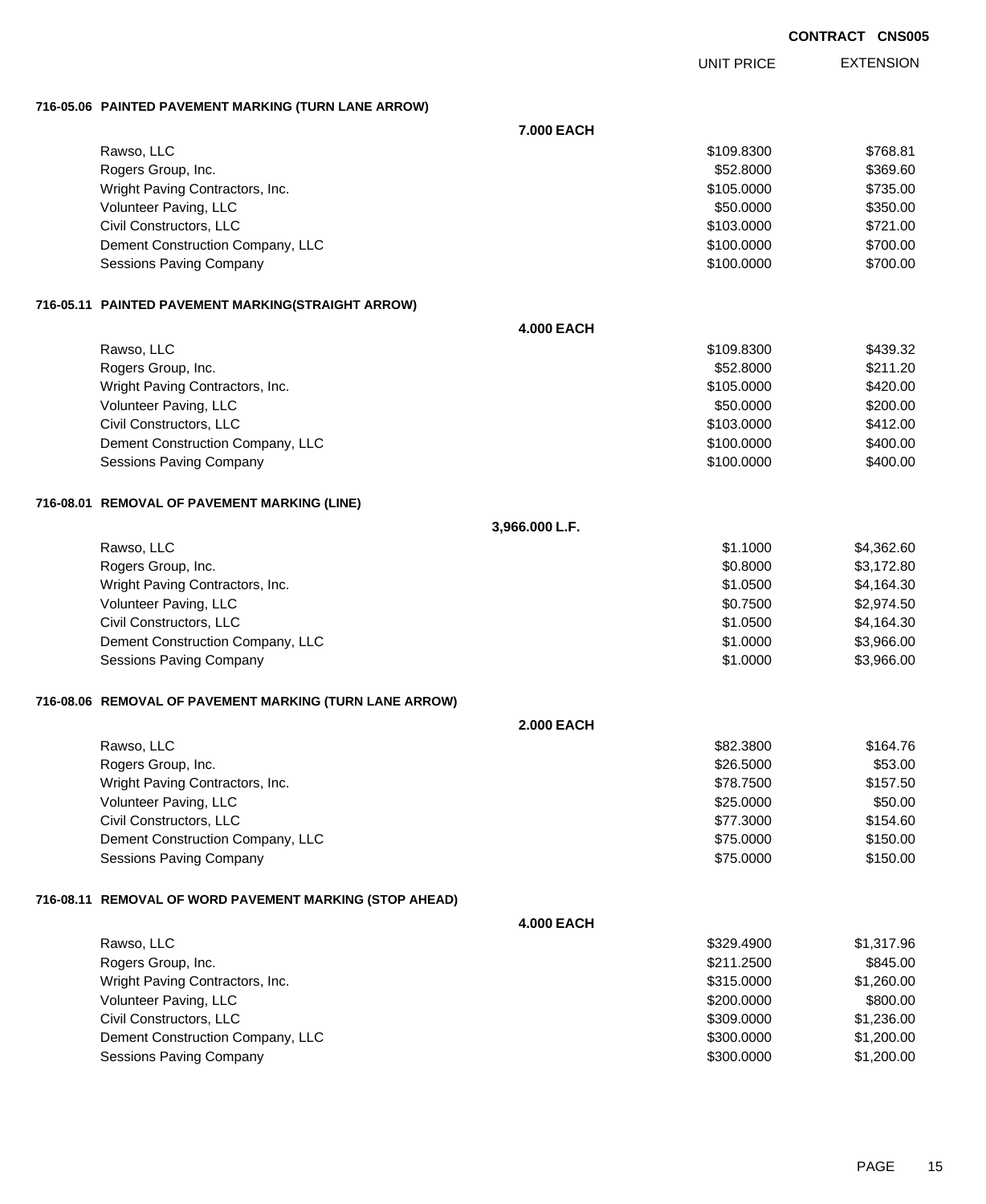UNIT PRICE

EXTENSION

**716-12.02 ENHANCED FLATLINE THERMO PVMT MRKNG (6IN LINE)**

|        | <b>ENTRINGED LEATERS THERWOLF FWILL MISSING (VIR</b>  |                   |                |              |
|--------|-------------------------------------------------------|-------------------|----------------|--------------|
|        |                                                       | 1.800 L.M.        |                |              |
|        | Rawso, LLC                                            |                   | \$5,799.0400   | \$10,438.27  |
|        | Rogers Group, Inc.                                    |                   | \$7,918.0000   | \$14,252.40  |
|        | Wright Paving Contractors, Inc.                       |                   | \$5,544.0000   | \$9,979.20   |
|        | Volunteer Paving, LLC                                 |                   | \$7,500.0000   | \$13,500.00  |
|        | Civil Constructors, LLC                               |                   | \$5,440.0000   | \$9,792.00   |
|        | Dement Construction Company, LLC                      |                   | \$5,280.0000   | \$9,504.00   |
|        | Sessions Paving Company                               |                   | \$5,280.0000   | \$9,504.00   |
|        | 716-13.02 SPRAY THERMO PVMT MRKNG (60 mil) (6IN LINE) |                   |                |              |
|        |                                                       | 0.900 L.M.        |                |              |
|        | Rawso, LLC                                            |                   | \$4,393.2100   | \$3,953.89   |
|        | Rogers Group, Inc.                                    |                   | \$4,750.0000   | \$4,275.00   |
|        | Wright Paving Contractors, Inc.                       |                   | \$4,200.0000   | \$3,780.00   |
|        | Volunteer Paving, LLC                                 |                   | \$4,500.0000   | \$4,050.00   |
|        | Civil Constructors, LLC                               |                   | \$4,120.0000   | \$3,708.00   |
|        | Dement Construction Company, LLC                      |                   | \$4,000.0000   | \$3,600.00   |
|        | Sessions Paving Company                               |                   | \$4,000.0000   | \$3,600.00   |
| 717-01 | <b>MOBILIZATION</b>                                   |                   |                |              |
|        |                                                       | 1.000 LS          |                |              |
|        | Rawso, LLC                                            |                   | \$107,194.3300 | \$107,194.33 |
|        | Rogers Group, Inc.                                    |                   | \$120,000.0000 | \$120,000.00 |
|        | Wright Paving Contractors, Inc.                       |                   | \$191,839.1000 | \$191,839.10 |
|        | Volunteer Paving, LLC                                 |                   | \$103,447.5100 | \$103,447.51 |
|        | Civil Constructors, LLC                               |                   | \$135,325.0000 | \$135,325.00 |
|        | Dement Construction Company, LLC                      |                   | \$130,000.0000 | \$130,000.00 |
|        | Sessions Paving Company                               |                   | \$40,000.0000  | \$40,000.00  |
|        | 730-01.02 REMOVAL OF SIGNAL EQUIPMENT                 |                   |                |              |
|        |                                                       | <b>1.000 EACH</b> |                |              |
|        | Rawso, LLC                                            |                   | \$1,098.3000   | \$1,098.30   |
|        | Rogers Group, Inc.                                    |                   | \$1,165.0000   | \$1,165.00   |
|        | Wright Paving Contractors, Inc.                       |                   | \$1,050.0000   | \$1,050.00   |
|        | Volunteer Paving, LLC                                 |                   | \$1,362.0000   | \$1,362.00   |
|        | Civil Constructors, LLC                               |                   | \$1,030.0000   | \$1,030.00   |
|        | Dement Construction Company, LLC                      |                   | \$1,000.0000   | \$1,000.00   |
|        | Sessions Paving Company                               |                   | \$1,000.0000   | \$1,000.00   |
|        | 730-02.09 SIGNAL HEAD ASSEMBLY (130 WITH BACKPLATE)   |                   |                |              |
|        |                                                       | 3.000 EACH        |                |              |
|        | Rawso, LLC                                            |                   | \$655.6900     | \$1,967.07   |
|        | Rogers Group, Inc.                                    |                   | \$700.0000     | \$2,100.00   |
|        | Wright Paving Contractors, Inc.                       |                   | \$626.8500     | \$1,880.55   |
|        | Volunteer Paving, LLC                                 |                   | \$717.0000     | \$2,151.00   |
|        | Civil Constructors, LLC                               |                   | \$615.0000     | \$1,845.00   |
|        | Dement Construction Company, LLC                      |                   | \$597.0000     | \$1,791.00   |
|        | Sessions Paving Company                               |                   | \$597.0000     | \$1,791.00   |
|        |                                                       |                   |                |              |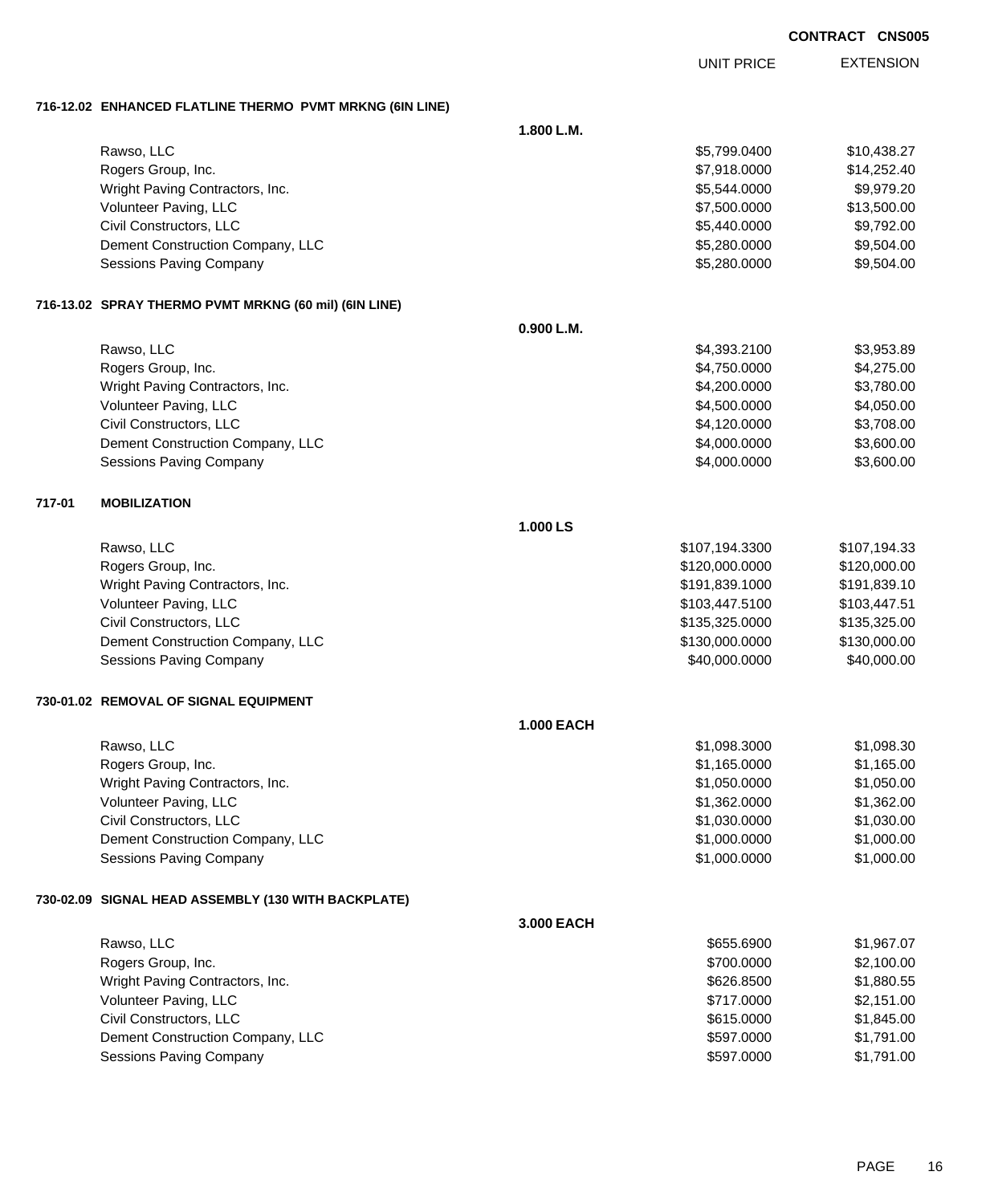EXTENSION UNIT PRICE

### **730-02.17 SIGNAL HEAD ASSEMBLY (150 A2H WITH BACKPLATE)**

|                                                           | <b>5.000 EACH</b> |              |            |
|-----------------------------------------------------------|-------------------|--------------|------------|
| Rawso, LLC                                                |                   | \$1,183.9700 | \$5,919.85 |
| Rogers Group, Inc.                                        |                   | \$1,255.0000 | \$6,275.00 |
| Wright Paving Contractors, Inc.                           |                   | \$1,131.9000 | \$5,659.50 |
| Volunteer Paving, LLC                                     |                   | \$1,191.0000 | \$5,955.00 |
| Civil Constructors, LLC                                   |                   | \$1,110.0000 | \$5,550.00 |
| Dement Construction Company, LLC                          |                   | \$1,078.0000 | \$5,390.00 |
| Sessions Paving Company                                   |                   | \$1,078.0000 | \$5,390.00 |
| 730-03.21 INSTALL PULL BOX (TYPE B)                       |                   |              |            |
|                                                           | 17.000 EACH       |              |            |
| Rawso, LLC                                                |                   | \$384.4100   | \$6,534.97 |
| Rogers Group, Inc.                                        |                   | \$407.0000   | \$6,919.00 |
| Wright Paving Contractors, Inc.                           |                   | \$367.5000   | \$6,247.50 |
| Volunteer Paving, LLC                                     |                   | \$439.0000   | \$7,463.00 |
| Civil Constructors, LLC                                   |                   | \$360.0000   | \$6,120.00 |
| Dement Construction Company, LLC                          |                   | \$350.0000   | \$5,950.00 |
| Sessions Paving Company                                   |                   | \$350.0000   | \$5,950.00 |
| 730-05.01 ELECTRICAL SERVICE CONNECTION                   |                   |              |            |
|                                                           | <b>1.000 EACH</b> |              |            |
| Rawso, LLC                                                |                   | \$2,745.7600 | \$2,745.76 |
| Rogers Group, Inc.                                        |                   | \$3,000.0000 | \$3,000.00 |
| Wright Paving Contractors, Inc.                           |                   | \$2,625.0000 | \$2,625.00 |
| Volunteer Paving, LLC                                     |                   | \$1,320.0000 | \$1,320.00 |
| Civil Constructors, LLC                                   |                   | \$2,575.0000 | \$2,575.00 |
| Dement Construction Company, LLC                          |                   | \$2,500.0000 | \$2,500.00 |
| Sessions Paving Company                                   |                   | \$2,500.0000 | \$2,500.00 |
| 730-08.03 SIGNAL CABLE - 7 CONDUCTOR                      |                   |              |            |
|                                                           | 629.000 L.F.      |              |            |
| Rawso, LLC                                                |                   | \$1.9200     | \$1,207.68 |
| Rogers Group, Inc.                                        |                   | \$2.0500     | \$1,289.45 |
| Wright Paving Contractors, Inc.                           |                   | \$1.8400     | \$1,157.36 |
| Volunteer Paving, LLC                                     |                   | \$1.3000     | \$817.70   |
| Civil Constructors, LLC                                   |                   | \$1.8000     | \$1,132.20 |
| Dement Construction Company, LLC                          |                   | \$1.7500     | \$1,100.75 |
| <b>Sessions Paving Company</b>                            |                   | \$1.7500     | \$1,100.75 |
| 730-09.01 SPAN WIRE ASSEMBLY(15,873 LBS.MIN.BRK STRENGTH) |                   |              |            |
|                                                           | 385.000 L.F.      |              |            |
| Rawso, LLC                                                |                   | \$2.2000     | \$847.00   |
| Rogers Group, Inc.                                        |                   | \$2.3500     | \$904.75   |
| Wright Paving Contractors, Inc.                           |                   | \$2.1000     | \$808.50   |
| Volunteer Paving, LLC                                     |                   | \$3.4000     | \$1,309.00 |
| Civil Constructors, LLC                                   |                   | \$2.0500     | \$789.25   |
| Dement Construction Company, LLC                          |                   | \$2.0000     | \$770.00   |
| <b>Sessions Paving Company</b>                            |                   | \$2.0000     | \$770.00   |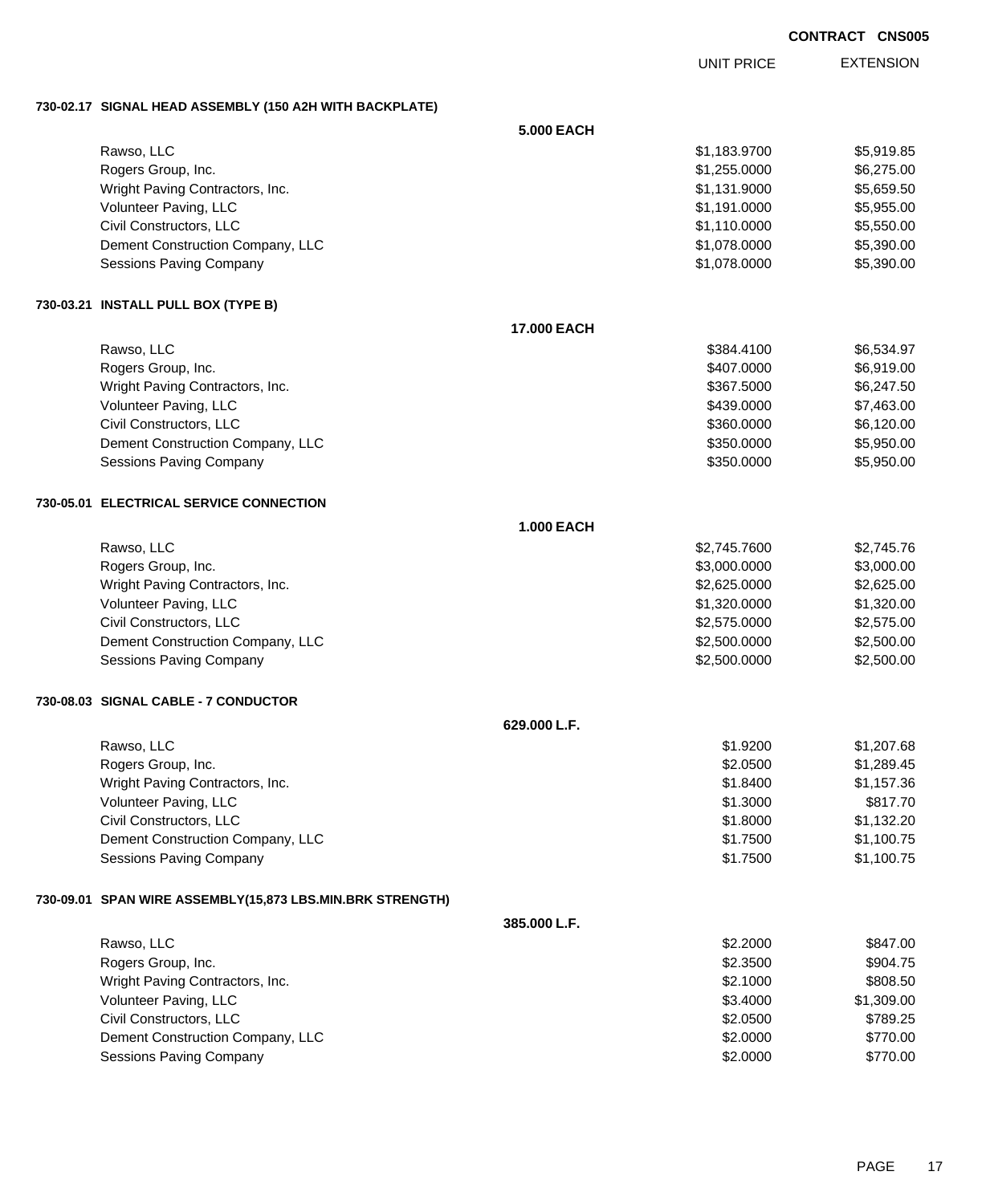EXTENSION UNIT PRICE

#### **730-10.01 TETHER WIRE ASSEMBLY - 1/4" DIAMETER**

|                                                      | 385.000 L.F.      |            |             |
|------------------------------------------------------|-------------------|------------|-------------|
| Rawso, LLC                                           |                   | \$2.2000   | \$847.00    |
| Rogers Group, Inc.                                   |                   | \$2.3500   | \$904.75    |
| Wright Paving Contractors, Inc.                      |                   | \$2.1000   | \$808.50    |
| Volunteer Paving, LLC                                |                   | \$2.8000   | \$1,078.00  |
| Civil Constructors, LLC                              |                   | \$2.0500   | \$789.25    |
| Dement Construction Company, LLC                     |                   | \$2.0000   | \$770.00    |
| Sessions Paving Company                              |                   | \$2.0000   | \$770.00    |
| 730-12.01 CONDUIT 1" DIAMETER (PVC)                  |                   |            |             |
|                                                      | 1,455.000 L.F.    |            |             |
| Rawso, LLC                                           |                   | \$6.5900   | \$9,588.45  |
| Rogers Group, Inc.                                   |                   | \$7.0000   | \$10,185.00 |
| Wright Paving Contractors, Inc.                      |                   | \$6.3000   | \$9,166.50  |
| Volunteer Paving, LLC                                |                   | \$5.1000   | \$7,420.50  |
| Civil Constructors, LLC                              |                   | \$6.2000   | \$9,021.00  |
| Dement Construction Company, LLC                     |                   | \$6.0000   | \$8,730.00  |
| Sessions Paving Company                              |                   | \$6.0000   | \$8,730.00  |
| 730-12.02 CONDUIT 2" DIAMETER (PVC)                  |                   |            |             |
|                                                      | 119.000 L.F.      |            |             |
| Rawso, LLC                                           |                   | \$8.7900   | \$1,046.01  |
| Rogers Group, Inc.                                   |                   | \$9.3500   | \$1,112.65  |
| Wright Paving Contractors, Inc.                      |                   | \$8.4000   | \$999.60    |
| Volunteer Paving, LLC                                |                   | \$10.0000  | \$1,190.00  |
| Civil Constructors, LLC                              |                   | \$8.2500   | \$981.75    |
| Dement Construction Company, LLC                     |                   | \$8.0000   | \$952.00    |
| Sessions Paving Company                              |                   | \$8.0000   | \$952.00    |
| 730-12.07 CONDUIT 1" DIAMETER (RGS)                  |                   |            |             |
|                                                      | 155.000 L.F.      |            |             |
| Rawso, LLC                                           |                   | \$13.1800  | \$2,042.90  |
| Rogers Group, Inc.                                   |                   | \$14.0000  | \$2,170.00  |
| Wright Paving Contractors, Inc.                      |                   | \$12.6000  | \$1,953.00  |
| Volunteer Paving, LLC                                |                   | \$19.5000  | \$3,022.50  |
| Civil Constructors, LLC                              |                   | \$12.3500  | \$1,914.25  |
| Dement Construction Company, LLC                     |                   | \$12.0000  | \$1,860.00  |
| Sessions Paving Company                              |                   | \$12.0000  | \$1,860.00  |
| 730-13.03 VEHICLE DETECTOR (4 - CHANNEL, RACK MOUNT) |                   |            |             |
|                                                      | <b>4.000 EACH</b> |            |             |
| Rawso, LLC                                           |                   | \$257.0000 | \$1,028.00  |
| Rogers Group, Inc.                                   |                   | \$275.0000 | \$1,100.00  |
| Wright Paving Contractors, Inc.                      |                   | \$245.7000 | \$982.80    |
| Volunteer Paving, LLC                                |                   | \$329.0000 | \$1,316.00  |
| Civil Constructors, LLC                              |                   | \$241.0000 | \$964.00    |
| Dement Construction Company, LLC                     |                   | \$234.0000 | \$936.00    |
| Sessions Paving Company                              |                   | \$234.0000 | \$936.00    |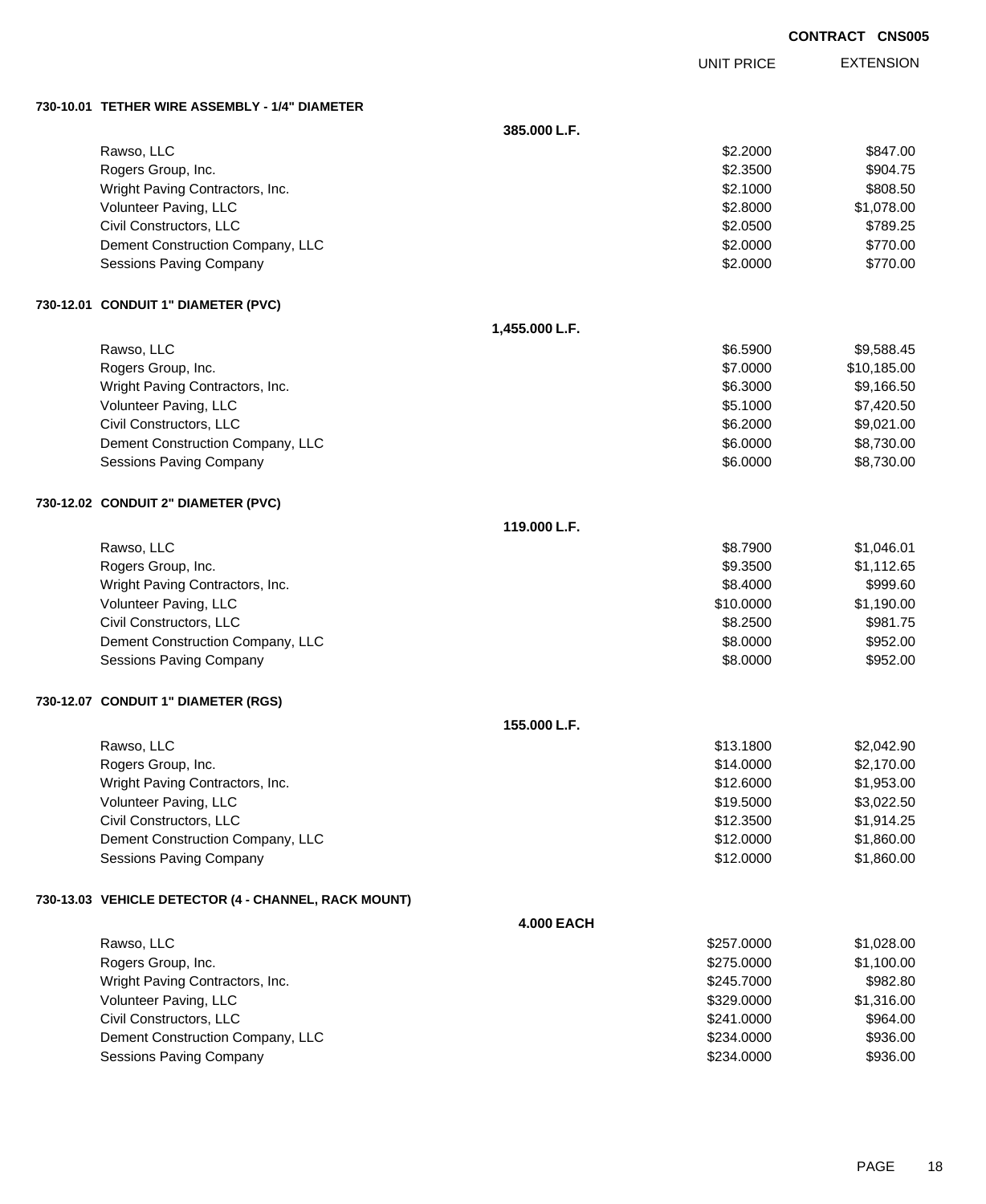|  | <b>CONTRACT CNS005</b> |
|--|------------------------|
|  |                        |

EXTENSION UNIT PRICE

#### **730-14.0**

| 730-14.01 SHIELDED DETECTOR CABLE            |                   |               |             |
|----------------------------------------------|-------------------|---------------|-------------|
|                                              | 3,662.000 L.F.    |               |             |
| Rawso, LLC                                   |                   | \$1.1000      | \$4,028.20  |
| Rogers Group, Inc.                           |                   | \$1.1500      | \$4,211.30  |
| Wright Paving Contractors, Inc.              |                   | \$1.0500      | \$3,845.10  |
| Volunteer Paving, LLC                        |                   | \$1.0000      | \$3,662.00  |
| Civil Constructors, LLC                      |                   | \$1.0000      | \$3,662.00  |
| Dement Construction Company, LLC             |                   | \$1.0000      | \$3,662.00  |
| <b>Sessions Paving Company</b>               |                   | \$1.0000      | \$3,662.00  |
| 730-14.02 SAW SLOT                           |                   |               |             |
|                                              | 1,210.000 L.F.    |               |             |
| Rawso, LLC                                   |                   | \$3.8400      | \$4,646.40  |
| Rogers Group, Inc.                           |                   | \$4.1000      | \$4,961.00  |
| Wright Paving Contractors, Inc.              |                   | \$3.6800      | \$4,452.80  |
| Volunteer Paving, LLC                        |                   | \$4.2000      | \$5,082.00  |
| Civil Constructors, LLC                      |                   | \$3.5000      | \$4,235.00  |
| Dement Construction Company, LLC             |                   | \$3.5000      | \$4,235.00  |
| <b>Sessions Paving Company</b>               |                   | \$3.5000      | \$4,235.00  |
| 730-14.03 LOOP WIRE                          |                   |               |             |
|                                              | 3,060.000 L.F.    |               |             |
| Rawso, LLC                                   |                   | \$0.5500      | \$1,683.00  |
| Rogers Group, Inc.                           |                   | \$0.5800      | \$1,774.80  |
| Wright Paving Contractors, Inc.              |                   | \$0.5300      | \$1,621.80  |
| Volunteer Paving, LLC                        |                   | \$0.7000      | \$2,142.00  |
| Civil Constructors, LLC                      |                   | \$0.5500      | \$1,683.00  |
| Dement Construction Company, LLC             |                   | \$0.5000      | \$1,530.00  |
| Sessions Paving Company                      |                   | \$0.5000      | \$1,530.00  |
| 730-15.32 CABINET (EIGHT PHASE BASE MOUNTED) |                   |               |             |
|                                              | <b>1.000 EACH</b> |               |             |
| Rawso, LLC                                   |                   | \$14,090.1300 | \$14,090.13 |
| Rogers Group, Inc.                           |                   | \$15,000.0000 | \$15,000.00 |
| Wright Paving Contractors, Inc.              |                   | \$13,470.4500 | \$13,470.45 |
| Volunteer Paving, LLC                        |                   | \$13,332.0000 | \$13,332.00 |
| Civil Constructors, LLC                      |                   | \$13,215.0000 | \$13,215.00 |
| Dement Construction Company, LLC             |                   | \$12,829.0000 | \$12,829.00 |

### **730-16.02 EIGHT PHASE ACTUATED CONTROLLER**

|                                  | <b>1.000 EACH</b> |            |
|----------------------------------|-------------------|------------|
| Rawso, LLC                       | \$3.313.5800      | \$3,313,58 |
| Rogers Group, Inc.               | \$3,500.0000      | \$3,500.00 |
| Wright Paving Contractors, Inc.  | \$3,167.8500      | \$3,167.85 |
| Volunteer Paving, LLC            | \$3.429.0000      | \$3,429.00 |
| Civil Constructors, LLC          | \$3,110.0000      | \$3,110.00 |
| Dement Construction Company, LLC | \$3,017.0000      | \$3,017.00 |
| <b>Sessions Paving Company</b>   | \$3.017.0000      | \$3,017,00 |

Sessions Paving Company **\$12,829.000** \$12,829.000 \$12,829.000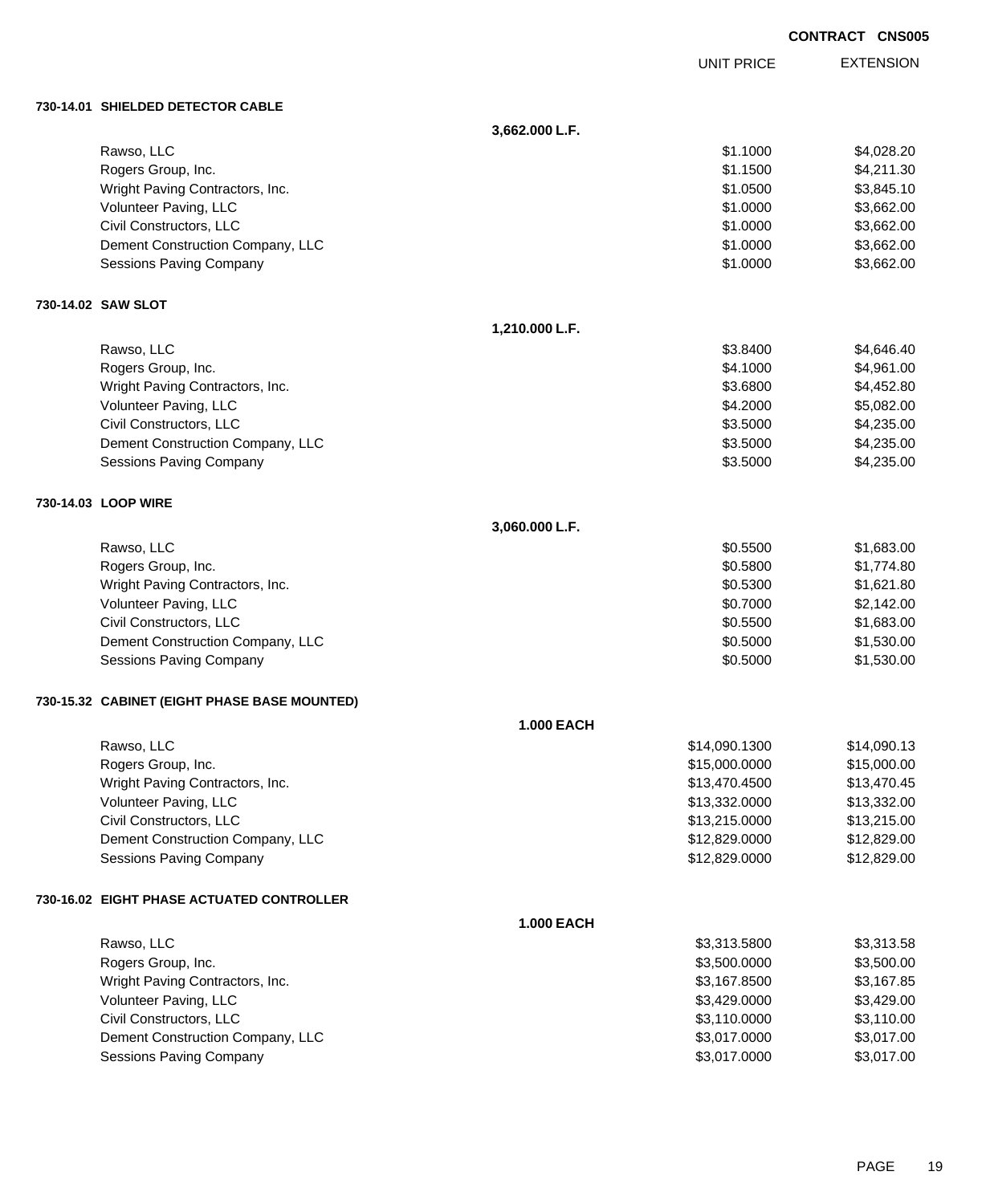UNIT PRICE

EXTENSION

**730-23.01 STEEL STRAIN POLE (SIGNAL SUPPORT)**

|                                                  | <b>4.000 EACH</b> |               |             |
|--------------------------------------------------|-------------------|---------------|-------------|
| Rawso, LLC                                       |                   | \$13,732.0800 | \$54,928.32 |
| Rogers Group, Inc.                               |                   | \$14,600.0000 | \$58,400.00 |
| Wright Paving Contractors, Inc.                  |                   | \$13,128.1500 | \$52,512.60 |
| Volunteer Paving, LLC                            |                   | \$12,287.0000 | \$49,148.00 |
| Civil Constructors, LLC                          |                   | \$12,880.0000 | \$51,520.00 |
| Dement Construction Company, LLC                 |                   | \$12,503.0000 | \$50,012.00 |
| Sessions Paving Company                          |                   | \$12,503.0000 | \$50,012.00 |
| 730-35.06 BATTERY BACK-UP AND POWER CONDITIONER  |                   |               |             |
|                                                  | <b>1.000 EACH</b> |               |             |
| Rawso, LLC                                       |                   | \$8,022.0000  | \$8,022.00  |
| Rogers Group, Inc.                               |                   | \$8,500.0000  | \$8,500.00  |
| Wright Paving Contractors, Inc.                  |                   | \$7,669.2000  | \$7,669.20  |
| Volunteer Paving, LLC                            |                   | \$8,841.0000  | \$8,841.00  |
| Civil Constructors, LLC                          |                   | \$7,525.0000  | \$7,525.00  |
| Dement Construction Company, LLC                 |                   | \$7,304.0000  | \$7,304.00  |
| Sessions Paving Company                          |                   | \$7,304.0000  | \$7,304.00  |
| 740-10.03 GEOTEXTILE (TYPE III)(EROSION CONTROL) |                   |               |             |
|                                                  | 882.000 S.Y.      |               |             |
| Rawso, LLC                                       |                   | \$3.7800      | \$3,333.96  |
| Rogers Group, Inc.                               |                   | \$3.2500      | \$2,866.50  |
| Wright Paving Contractors, Inc.                  |                   | \$2.8800      | \$2,540.16  |
| Volunteer Paving, LLC                            |                   | \$4.0200      | \$3,545.64  |
| Civil Constructors, LLC                          |                   | \$3.5000      | \$3,087.00  |
| Dement Construction Company, LLC                 |                   | \$3.0000      | \$2,646.00  |
| <b>Sessions Paving Company</b>                   |                   | \$6.1000      | \$5,380.20  |
| 740-11.02 TEMPORARY SEDIMENT TUBE 12IN           |                   |               |             |
|                                                  | 2,026.000 L.F.    |               |             |
| Rawso, LLC                                       |                   | \$2.6400      | \$5,348.64  |
| Rogers Group, Inc.                               |                   | \$5.0000      | \$10,130.00 |
| Wright Paving Contractors, Inc.                  |                   | \$4.3200      | \$8,752.32  |
| Volunteer Paving, LLC                            |                   | \$4.1700      | \$8,448.42  |
| Civil Constructors, LLC                          |                   | \$2.5000      | \$5,065.00  |
| Dement Construction Company, LLC                 |                   | \$2.5000      | \$5,065.00  |
| Sessions Paving Company                          |                   | \$11.7500     | \$23,805.50 |
| 801-01.07 TEMPORARY SEEDING (WITH MULCH)         |                   |               |             |
|                                                  | 30.000 UNIT       |               |             |
| Rawso, LLC                                       |                   | \$28.5600     | \$856.80    |
| Rogers Group, Inc.                               |                   | \$23.2000     | \$696.00    |
| Wright Paving Contractors, Inc.                  |                   | \$20.6100     | \$618.30    |
| Volunteer Paving, LLC                            |                   | \$36.0500     | \$1,081.50  |
| Civil Constructors, LLC                          |                   | \$103.0000    | \$3,090.00  |
| Dement Construction Company, LLC                 |                   | \$20.0000     | \$600.00    |
| Sessions Paving Company                          |                   | \$40.0000     | \$1,200.00  |
|                                                  |                   |               |             |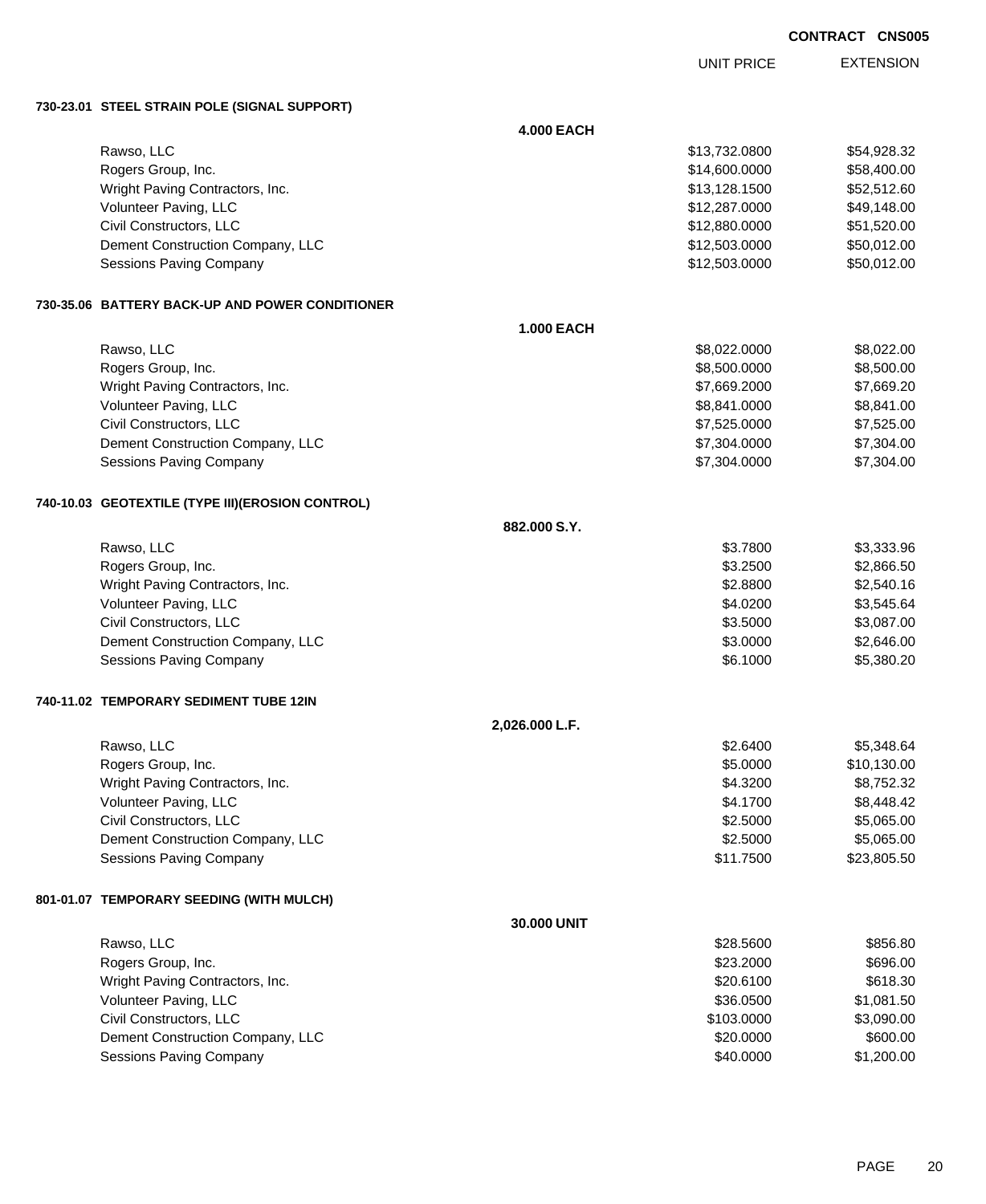EXTENSION UNIT PRICE

### **801-03 WATER (SEEDING & SODDING)**

|        |                                  | 59.000 M.G.       |              |             |
|--------|----------------------------------|-------------------|--------------|-------------|
|        | Rawso, LLC                       |                   | \$31,8500    | \$1,879.15  |
|        | Rogers Group, Inc.               |                   | \$6,7000     | \$395.30    |
|        | Wright Paving Contractors, Inc.  |                   | \$167,9000   | \$9,906.10  |
|        | Volunteer Paving, LLC            |                   | \$30.0400    | \$1,772.36  |
|        | Civil Constructors, LLC          |                   | \$77.3000    | \$4,560.70  |
|        | Dement Construction Company, LLC |                   | \$10.0000    | \$590.00    |
|        | <b>Sessions Paving Company</b>   |                   | \$10.0000    | \$590.00    |
| 803-01 | <b>SODDING (NEW SOD)</b>         |                   |              |             |
|        |                                  | 5,551.000 S.Y.    |              |             |
|        | Rawso, LLC                       |                   | \$3.5100     | \$19,484.01 |
|        | Rogers Group, Inc.               |                   | \$2.5000     | \$13,877.50 |
|        | Wright Paving Contractors, Inc.  |                   | \$2.2200     | \$12,323.22 |
|        | Volunteer Paving, LLC            |                   | \$4.4200     | \$24,535.42 |
|        | Civil Constructors, LLC          |                   | \$4.1500     | \$23,036.65 |
|        | Dement Construction Company, LLC |                   | \$3.5000     | \$19,428.50 |
|        | <b>Sessions Paving Company</b>   |                   | \$4.0000     | \$22,204.00 |
|        | 806-02.03 PROJECT MOWING         |                   |              |             |
|        |                                  | <b>2.000 CYCL</b> |              |             |
|        | Rawso, LLC                       |                   | \$1,647.4600 | \$3,294.92  |
|        | Rogers Group, Inc.               |                   | \$6,550.0000 | \$13,100.00 |
|        | Wright Paving Contractors, Inc.  |                   | \$5,820.3600 | \$11,640.72 |
|        | Volunteer Paving, LLC            |                   | \$3,894.2300 | \$7,788.46  |
|        | Civil Constructors, LLC          |                   | \$2,575.0000 | \$5,150.00  |
|        | Dement Construction Company, LLC |                   | \$1,500.0000 | \$3,000.00  |
|        | <b>Sessions Paving Company</b>   |                   | \$3,000.0000 | \$6,000.00  |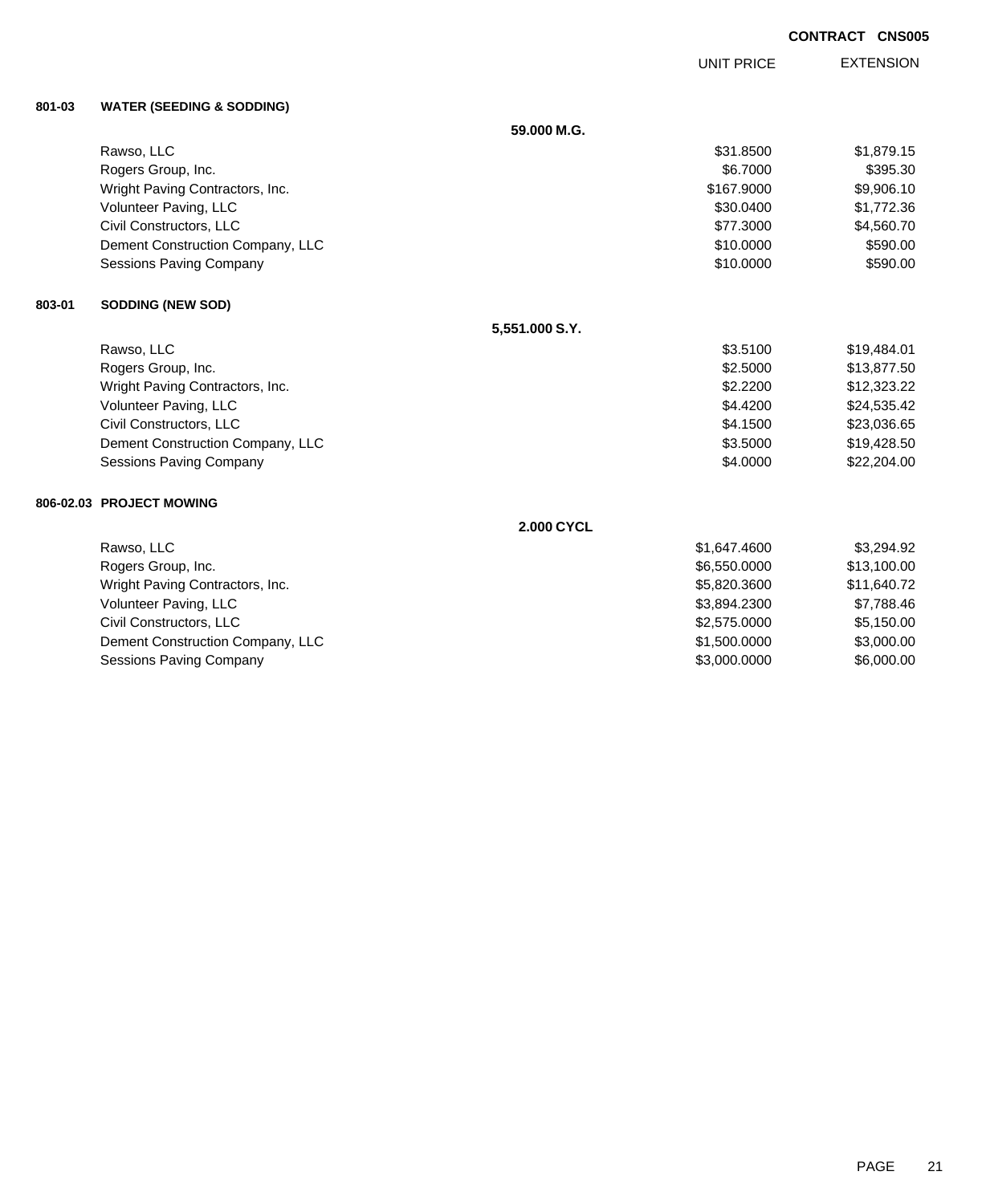| <b>UTILITY CATEGORY</b>                                            |                |                          |                              |
|--------------------------------------------------------------------|----------------|--------------------------|------------------------------|
| 795-01.03 6IN DIP RESTRAINED JOINT WATER LINE                      |                |                          |                              |
|                                                                    | 70.000 L.F.    |                          |                              |
| Rawso, LLC                                                         |                | \$88.9600                | \$6,227.20                   |
| Rogers Group, Inc.                                                 |                | \$95.5000                | \$6,685.00                   |
| Wright Paving Contractors, Inc.                                    |                | \$84.6200                | \$5,923.40                   |
| Volunteer Paving, LLC                                              |                | \$89.5000                | \$6,265.00                   |
| Civil Constructors, LLC                                            |                | \$92.0000                | \$6,440.00                   |
| Dement Construction Company, LLC                                   |                | \$81.0000                | \$5,670.00                   |
| Sessions Paving Company                                            |                | \$80.0000                | \$5,600.00                   |
| 795-01.09 12IN DIP RESTRAINED JOINT WATER LINE                     |                |                          |                              |
|                                                                    | 1,055.000 L.F. |                          |                              |
| Rawso, LLC                                                         |                | \$130.7000               | \$137,888.50                 |
| Rogers Group, Inc.                                                 |                | \$113.0000               | \$119,215.00                 |
| Wright Paving Contractors, Inc.                                    |                | \$100.0400               | \$105,542.20                 |
| Volunteer Paving, LLC                                              |                | \$79.7200                | \$84,104.60                  |
| Civil Constructors, LLC                                            |                | \$110.0000               | \$116,050.00                 |
| Dement Construction Company, LLC<br><b>Sessions Paving Company</b> |                | \$119.0000<br>\$95.0000  | \$125,545.00                 |
|                                                                    |                |                          | \$100,225.00                 |
| 795-01.13 16IN DIP RESTRAINED JOINT WATER LINE                     |                |                          |                              |
|                                                                    | 1,175.000 L.F. |                          |                              |
| Rawso, LLC                                                         |                | \$158.1600               | \$185,838.00                 |
| Rogers Group, Inc.                                                 |                | \$157.5000               | \$185,062.50                 |
| Wright Paving Contractors, Inc.                                    |                | \$139.6900               | \$164,135.75                 |
| Volunteer Paving, LLC<br>Civil Constructors, LLC                   |                | \$177.5600               | \$208,633.00                 |
| Dement Construction Company, LLC                                   |                | \$155.0000<br>\$144.0000 | \$182,125.00<br>\$169,200.00 |
| <b>Sessions Paving Company</b>                                     |                | \$180.0000               | \$211,500.00                 |
| 795-06.23 TIE TO 3IN MAIN, INCL. VALVE & FITTINGS                  |                |                          |                              |
|                                                                    | 1.000 EACH     |                          |                              |
| Rawso, LLC                                                         |                | \$4,975.3100             | \$4,975.31                   |
| Rogers Group, Inc.                                                 |                | \$6,070.0000             | \$6,070.00                   |
| Wright Paving Contractors, Inc.                                    |                | \$5,389.4300             | \$5,389.43                   |
| Volunteer Paving, LLC                                              |                | \$2,857.0000             | \$2,857.00                   |
| Civil Constructors, LLC                                            |                | \$4,230.0000             | \$4,230.00                   |
| Dement Construction Company, LLC                                   |                | \$4,530.0000             | \$4,530.00                   |
| <b>Sessions Paving Company</b>                                     |                | \$2,500.0000             | \$2,500.00                   |
| 795-06.25 TIE TO 6IN MAIN INCL VALVE & FITTINGS                    |                |                          |                              |
|                                                                    | 3.000 EACH     |                          |                              |
| Rawso, LLC                                                         |                | \$6,600.8000             | \$19,802.40                  |
| Rogers Group, Inc.                                                 |                | \$4,100.0000             | \$12,300.00                  |
| Wright Paving Contractors, Inc.                                    |                | \$3,626.5300             | \$10,879.59                  |
| Volunteer Paving, LLC                                              |                | \$3,098.4400             | \$9,295.32                   |
| Civil Constructors, LLC                                            |                | \$4,640.0000             | \$13,920.00                  |
| Dement Construction Company, LLC                                   |                | \$6,010.0000             | \$18,030.00                  |
| Sessions Paving Company                                            |                | \$3,500.0000             | \$10,500.00                  |

EXTENSION UNIT PRICE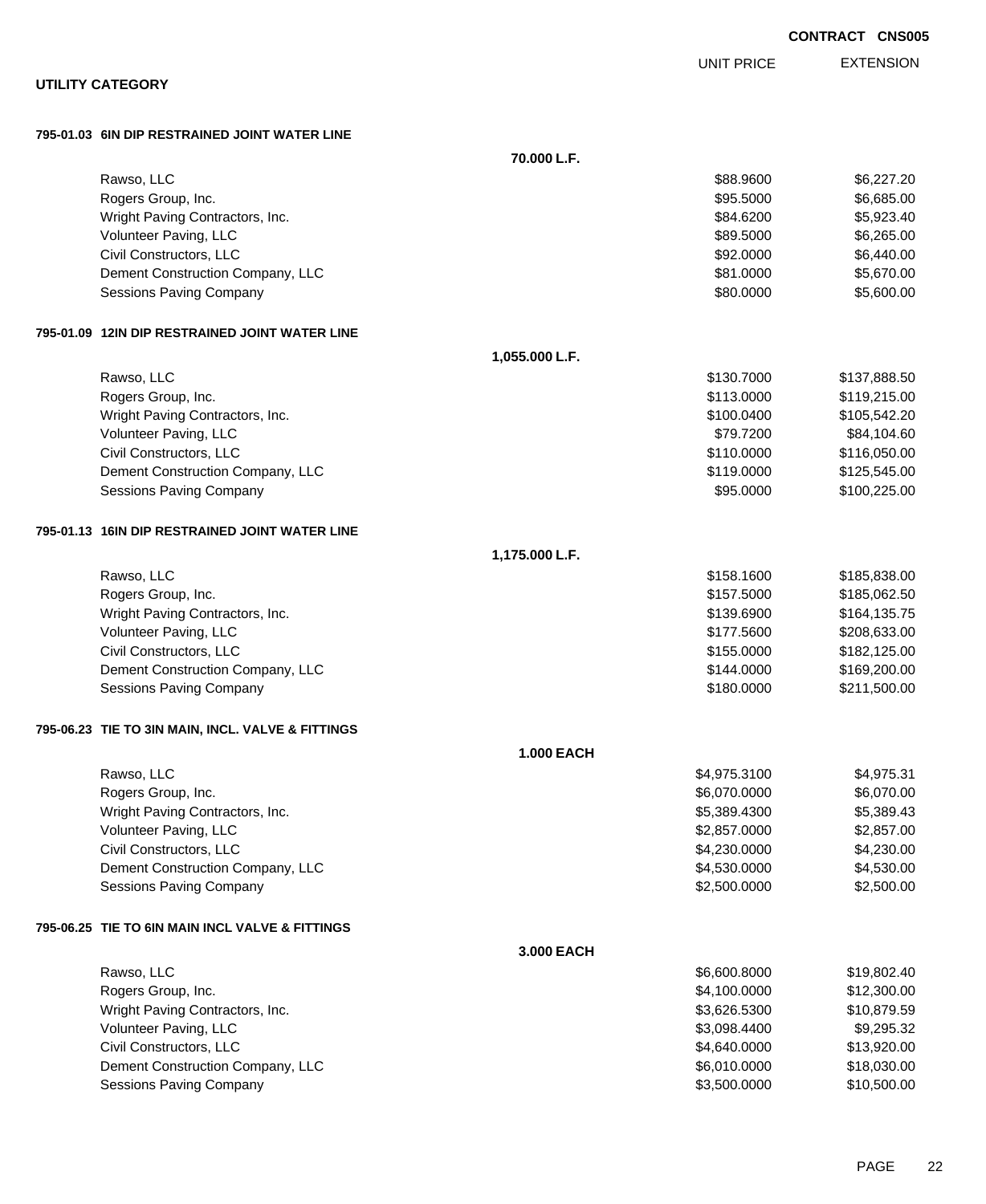UNIT PRICE

EXTENSION

**795-08.08 12IN BUTTERFLY VALVE ASSEMBLY**

|                                                     | <b>2.000 EACH</b> |               |             |
|-----------------------------------------------------|-------------------|---------------|-------------|
| Rawso, LLC                                          |                   | \$8,116.4600  | \$16,232.92 |
| Rogers Group, Inc.                                  |                   | \$3,550.0000  | \$7,100.00  |
| Wright Paving Contractors, Inc.                     |                   | \$3,050.0900  | \$6,100.18  |
| Volunteer Paving, LLC                               |                   | \$4,283.4900  | \$8,566.98  |
| Civil Constructors, LLC                             |                   | \$3,930.0000  | \$7,860.00  |
| Dement Construction Company, LLC                    |                   | \$7,390.0000  | \$14,780.00 |
| Sessions Paving Company                             |                   | \$5,500.0000  | \$11,000.00 |
| 795-08.13 16IN BUTTERFLY VALVE ASSEMBLY             |                   |               |             |
|                                                     | <b>4.000 EACH</b> |               |             |
| Rawso, LLC                                          |                   | \$10,093.4000 | \$40,373.60 |
| Rogers Group, Inc.                                  |                   | \$3,975.0000  | \$15,900.00 |
| Wright Paving Contractors, Inc.                     |                   | \$3,525.8000  | \$14,103.20 |
| Volunteer Paving, LLC                               |                   | \$7,635.4300  | \$30,541.72 |
| Civil Constructors, LLC                             |                   | \$7,310.0000  | \$29,240.00 |
| Dement Construction Company, LLC                    |                   | \$9,190.0000  | \$36,760.00 |
| Sessions Paving Company                             |                   | \$7,050.0000  | \$28,200.00 |
| 795-09.01   3/4IN WATER SERVICE METER ASSEMBLY      |                   |               |             |
|                                                     | 10.000 EACH       |               |             |
| Rawso, LLC                                          |                   | \$1,625.4900  | \$16,254.90 |
| Rogers Group, Inc.                                  |                   | \$1,311.0000  | \$13,110.00 |
| Wright Paving Contractors, Inc.                     |                   | \$1,164.0700  | \$11,640.70 |
| Volunteer Paving, LLC                               |                   | \$1,005.9900  | \$10,059.90 |
| Civil Constructors, LLC                             |                   | \$845.0000    | \$8,450.00  |
| Dement Construction Company, LLC                    |                   | \$1,480.0000  | \$14,800.00 |
| Sessions Paving Company                             |                   | \$1,000.0000  | \$10,000.00 |
| 795-09.10 SAMPLE TAP                                |                   |               |             |
|                                                     | <b>4.000 EACH</b> |               |             |
| Rawso, LLC                                          |                   | \$1,515.6600  | \$6,062.64  |
| Rogers Group, Inc.                                  |                   | \$1,705.0000  | \$6,820.00  |
| Wright Paving Contractors, Inc.                     |                   | \$1,511.0600  | \$6,044.24  |
| Volunteer Paving, LLC                               |                   | \$1,142.8000  | \$4,571.20  |
| Civil Constructors, LLC                             |                   | \$992.0000    | \$3,968.00  |
| Dement Construction Company, LLC                    |                   | \$1,380.0000  | \$5,520.00  |
| Sessions Paving Company                             |                   | \$250.0000    | \$1,000.00  |
| 795-09.30 3/4IN PEXa SERVICE PIPE IN 2" PEXa CASING |                   |               |             |
|                                                     | 450.000 L.F.      |               |             |
| Rawso, LLC                                          |                   | \$200.9900    | \$90,445.50 |
| Rogers Group, Inc.                                  |                   | \$66.2500     | \$29,812.50 |
| Wright Paving Contractors, Inc.                     |                   | \$58.7600     | \$26,442.00 |
| Volunteer Paving, LLC                               |                   | \$45.2700     | \$20,371.50 |
| Civil Constructors, LLC                             |                   | \$131.0000    | \$58,950.00 |
| Dement Construction Company, LLC                    |                   | \$183.0000    | \$82,350.00 |
| Sessions Paving Company                             |                   | \$25.0000     | \$11,250.00 |
|                                                     |                   |               |             |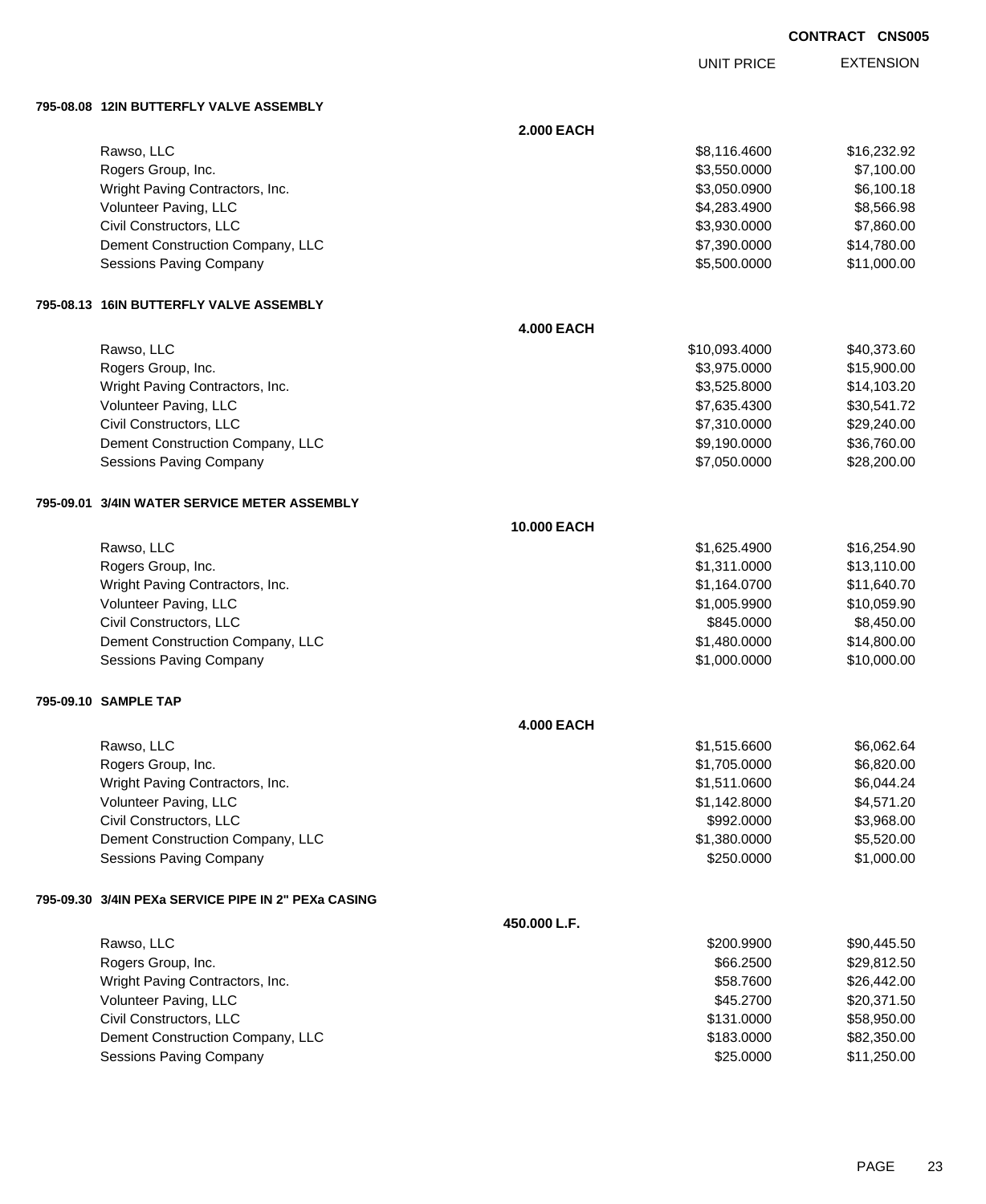| <b>CONTRACT</b> | <b>CNS005</b> |
|-----------------|---------------|
|-----------------|---------------|

EXTENSION UNIT PRICE

## **795-09.60 3/4IN PEXa SERVICE PIPE**

| 790-09.00 S/4IN FEAR SERVIGE FIFE                |                   |              |             |
|--------------------------------------------------|-------------------|--------------|-------------|
|                                                  | 55.000 L.F.       |              |             |
| Rawso, LLC                                       |                   | \$68.0900    | \$3,744.95  |
| Rogers Group, Inc.                               |                   | \$59.7500    | \$3,286.25  |
| Wright Paving Contractors, Inc.                  |                   | \$52.8900    | \$2,908.95  |
| Volunteer Paving, LLC                            |                   | \$28.1700    | \$1,549.35  |
| Civil Constructors, LLC                          |                   | \$49.0000    | \$2,695.00  |
| Dement Construction Company, LLC                 |                   | \$62.0000    | \$3,410.00  |
| <b>Sessions Paving Company</b>                   |                   | \$15.0000    | \$825.00    |
| 795-11.02 FIRE HYDRANT ASSEMBLY                  |                   |              |             |
|                                                  | <b>1.000 EACH</b> |              |             |
| Rawso, LLC                                       |                   | \$4,585.4200 | \$4,585.42  |
| Rogers Group, Inc.                               |                   | \$5,300.0000 | \$5,300.00  |
| Wright Paving Contractors, Inc.                  |                   | \$4,701.0600 | \$4,701.06  |
| Volunteer Paving, LLC                            |                   | \$5,029.9300 | \$5,029.93  |
| Civil Constructors, LLC                          |                   | \$7,250.0000 | \$7,250.00  |
| Dement Construction Company, LLC                 |                   | \$4,175.0000 | \$4,175.00  |
| <b>Sessions Paving Company</b>                   |                   | \$4,500.0000 | \$4,500.00  |
| 795-13.01 DI FITTINGS                            |                   |              |             |
|                                                  | 1,500.000 LB.     |              |             |
| Rawso, LLC                                       |                   | \$17.5700    | \$26,355.00 |
| Rogers Group, Inc.                               |                   | \$13.6500    | \$20,475.00 |
| Wright Paving Contractors, Inc.                  |                   | \$12.0900    | \$18,135.00 |
| Volunteer Paving, LLC                            |                   | \$5.2800     | \$7,920.00  |
| Civil Constructors, LLC                          |                   | \$17.0000    | \$25,500.00 |
| Dement Construction Company, LLC                 |                   | \$16.0000    | \$24,000.00 |
| <b>Sessions Paving Company</b>                   |                   | \$7.5000     | \$11,250.00 |
| 795-14.02 CLASS B CONCRETE                       |                   |              |             |
|                                                  | 10.000 C.Y.       |              |             |
| Rawso, LLC                                       |                   | \$188.9100   | \$1,889.10  |
| Rogers Group, Inc.                               |                   | \$270.0000   | \$2,700.00  |
| Wright Paving Contractors, Inc.                  |                   | \$239.5300   | \$2,395.30  |
| Volunteer Paving, LLC                            |                   | \$231.3800   | \$2,313.80  |
| Civil Constructors, LLC                          |                   | \$209.0000   | \$2,090.00  |
| Dement Construction Company, LLC                 |                   | \$172.0000   | \$1,720.00  |
| <b>Sessions Paving Company</b>                   |                   | \$300.0000   | \$3,000.00  |
| 795-15.02 12IN STEEL CASING PIPE OPEN CUT METHOD |                   |              |             |
|                                                  | 50.000 L.F.       |              |             |
| Rawso, LLC                                       |                   | \$464.5800   | \$23,229.00 |
| Rogers Group, Inc.                               |                   | \$545.0000   | \$27,250.00 |
| Wright Paving Contractors, Inc.                  |                   | \$483.5400   | \$24,177.00 |
| Volunteer Paving, LLC                            |                   | \$221.3200   | \$11,066.00 |
| Civil Constructors, LLC                          |                   | \$314.0000   | \$15,700.00 |
| Dement Construction Company, LLC                 |                   | \$423.0000   | \$21,150.00 |
| <b>Sessions Paving Company</b>                   |                   | \$135.0000   | \$6,750.00  |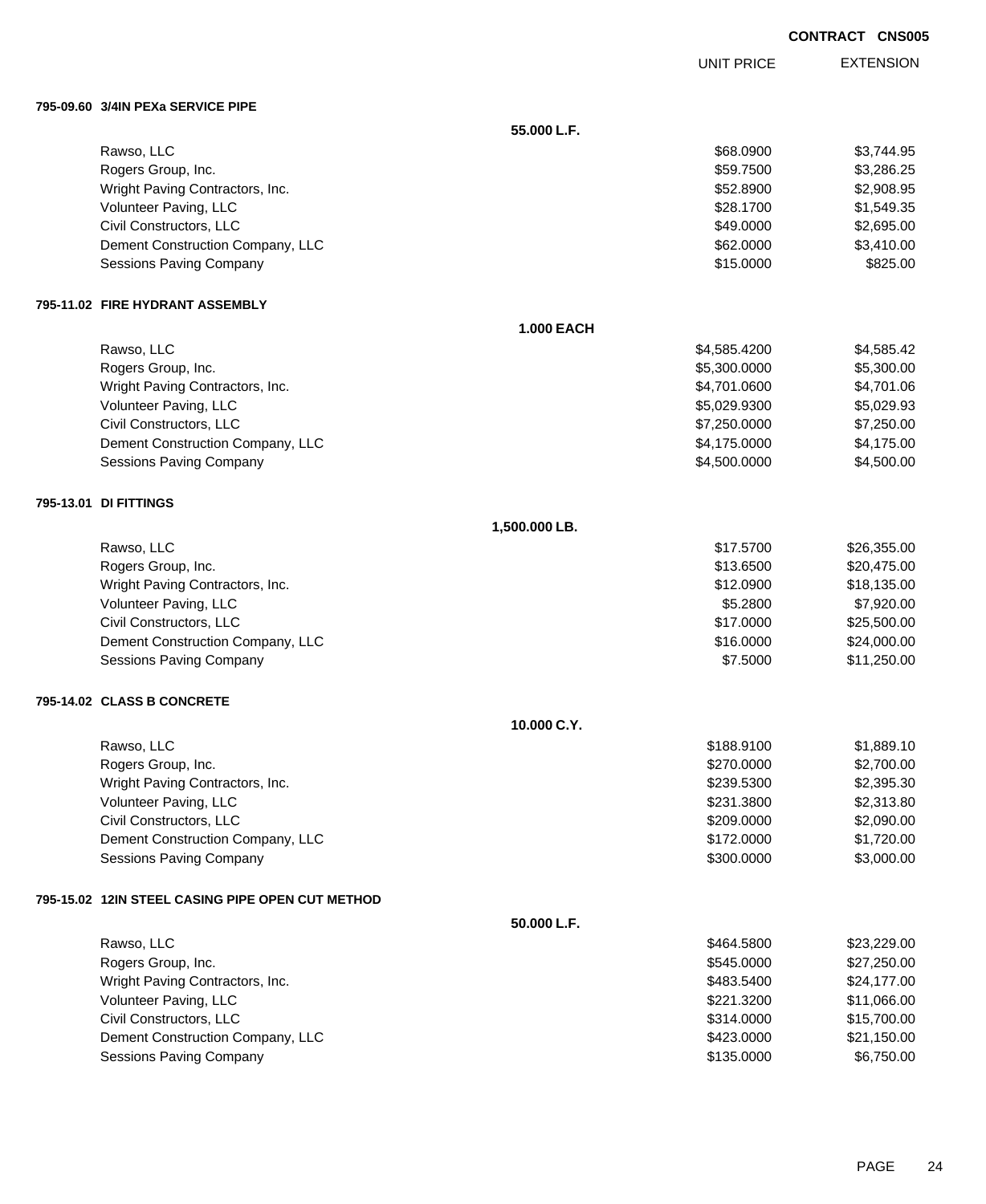UNIT PRICE

EXTENSION

**795-15.07 24IN STEEL CASING PIPE OPEN CUT METHOD**

|                                                   | 55.000 L.F.  |            |             |
|---------------------------------------------------|--------------|------------|-------------|
| Rawso, LLC                                        |              | \$519.5000 | \$28,572.50 |
| Rogers Group, Inc.                                |              | \$580,0000 | \$31,900.00 |
| Wright Paving Contractors, Inc.                   |              | \$513,7600 | \$28,256.80 |
| Volunteer Paving, LLC                             |              | \$324,9300 | \$17,871.15 |
| Civil Constructors, LLC                           |              | \$345,0000 | \$18,975.00 |
| Dement Construction Company, LLC                  |              | \$473,0000 | \$26,015.00 |
| <b>Sessions Paving Company</b>                    |              | \$181.5000 | \$9,982.50  |
| 795-15.10  30IN STEEL CASING PIPE OPEN CUT METHOD |              |            |             |
|                                                   | 140.000 L.F. |            |             |
| Rawso, LLC                                        |              | \$557,9400 | \$78,111.60 |
| Rogers Group, Inc.                                |              | \$615,0000 | \$86,100.00 |
| Wright Paving Contractors, Inc.                   |              | \$543,9800 | \$76,157.20 |
| Volunteer Paving, LLC                             |              | \$406.4200 | \$56,898.80 |
| Civil Constructors, LLC                           |              | \$342.0000 | \$47,880.00 |
| Dement Construction Company, LLC                  |              | \$508.0000 | \$71,120.00 |
| <b>Sessions Paving Company</b>                    |              | \$510.0000 | \$71,400.00 |
|                                                   |              |            |             |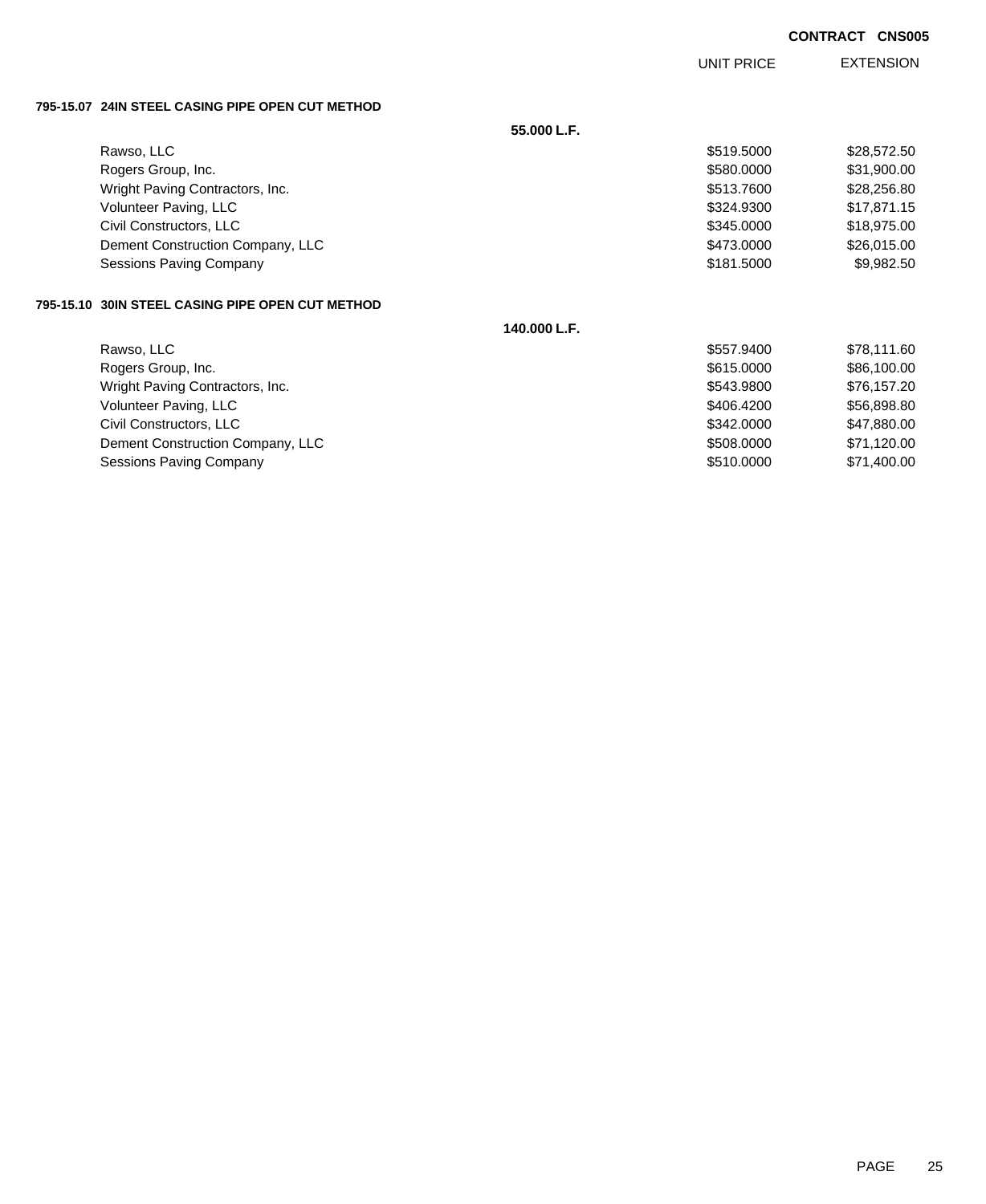# **SUB-TOTAL ROADWAY**

| Rawso, LLC                       | \$1,758,189.22 |
|----------------------------------|----------------|
| Rogers Group, Inc.               | \$1,873,457.75 |
| Wright Paving Contractors, Inc.  | \$1,983,243.93 |
| Volunteer Paving, LLC            | \$2,016,835.24 |
| Civil Constructors, LLC          | \$1,977,420.15 |
| Dement Construction Company, LLC | \$1.941.930.44 |
| <b>Sessions Paving Company</b>   | \$2,115,776.95 |

## **SUB-TOTAL UTILITY**

| Rawso, LLC                       | \$690,588.54 |
|----------------------------------|--------------|
| Rogers Group, Inc.               | \$579,086.25 |
| Wright Paving Contractors, Inc.  | \$512,932.00 |
| Volunteer Paving, LLC            | \$487,915.25 |
| Civil Constructors, LLC          | \$551,323.00 |
| Dement Construction Company, LLC | \$628,775.00 |
| <b>Sessions Paving Company</b>   | \$499,482.50 |

# **TOTAL CONTRACT**

| Rawso, LLC                       | \$2,448,777.76 |
|----------------------------------|----------------|
| Rogers Group, Inc.               | \$2,452,544.00 |
| Wright Paving Contractors, Inc.  | \$2,496,175.93 |
| Volunteer Paving, LLC            | \$2,504,750.49 |
| Civil Constructors, LLC          | \$2,528,743.15 |
| Dement Construction Company, LLC | \$2,570,705.44 |
| Sessions Paving Company          | \$2,615,259.45 |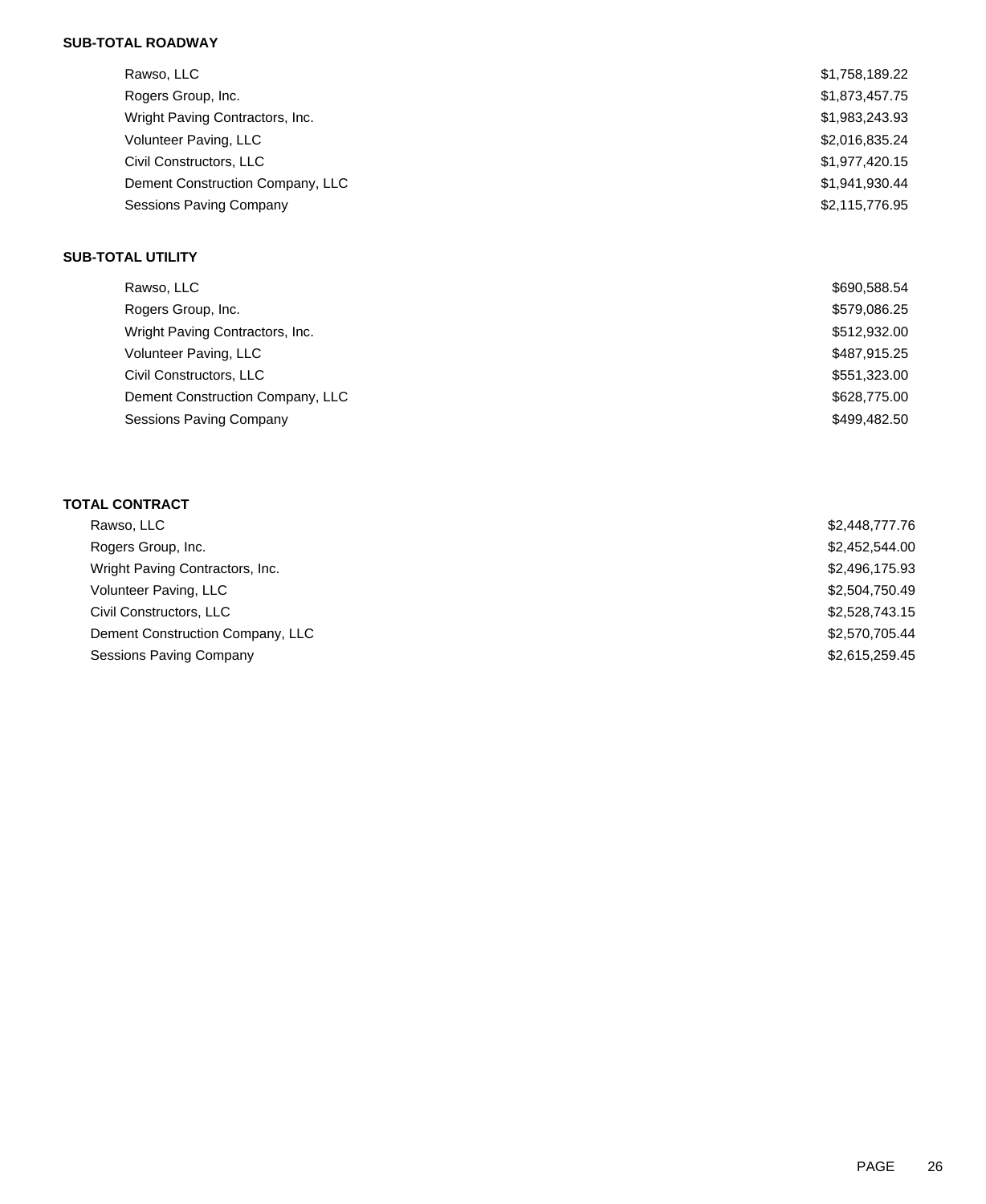# **DEPARTMENT OF TRANSPORTATION SUMMARY OF BIDS LETTING OF FEBRUARY 09, 2018 STATE OF TENNESSEE**

#### WILSON COUNTY (Contract No. CNS047 Call 087)

95014-4225-04

THE RESURFACING ON S.R. 141 FROM SUGAR FLAT ROAD (L.M. 14.59) TO THE SMITH COUNTY LINE (L.M. 21.14).

PROJECT LENGTH - 6.550 MILES

COMPLETION TIME - ON OR BEFORE JUNE 30, 2018

Vulcan Construction Materials, LLC \$627,923.50

TOTAL CONTRACT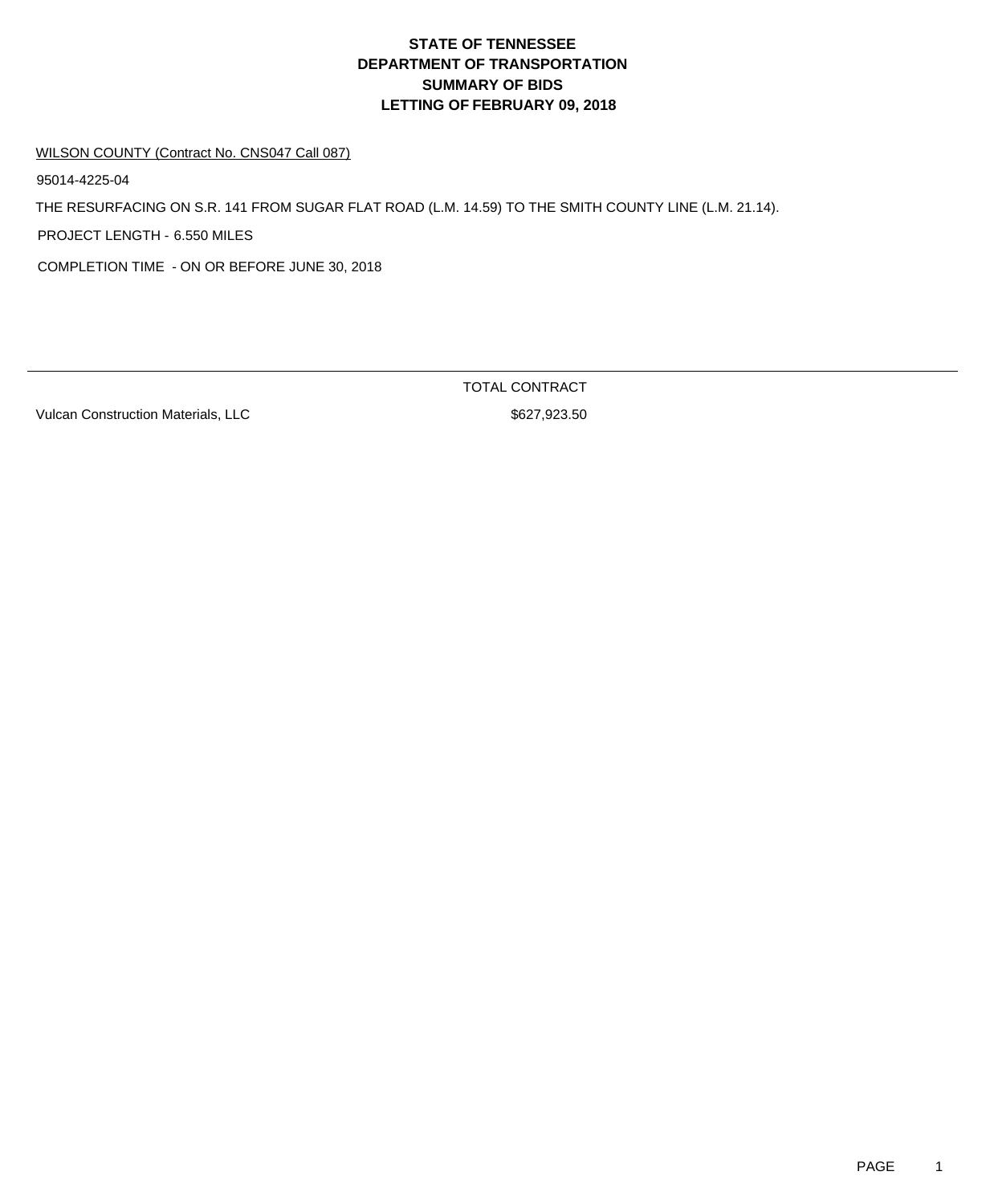|        |                                                                  |                    |                   | <b>CONTRACT CNS047</b> |
|--------|------------------------------------------------------------------|--------------------|-------------------|------------------------|
|        | <b>ROADWAY CATEGORY</b>                                          |                    | <b>UNIT PRICE</b> | <b>EXTENSION</b>       |
| 303-01 | MINERAL AGGREGATE, TYPE A BASE, GRADING D                        |                    |                   |                        |
|        | Vulcan Construction Materials, LLC                               | 543.000 TON        | \$27.5000         | \$14,932.50            |
|        | 307-01.08 ASPHALT CONCRETE MIX (PG64-22) (BPMB-HM) GRADING B-M2  | 448,000 TON        |                   |                        |
|        | Vulcan Construction Materials, LLC                               |                    | \$90.0000         | \$40,320.00            |
|        | 307-01.15 ASC MIX (PG64-22) (BPMLC-HM) GRADING CS                | 500.000 TON        |                   |                        |
|        | Vulcan Construction Materials, LLC                               |                    | \$90.0000         | \$45,000.00            |
| 403-01 | BITUMINOUS MATERIAL FOR TACK COAT (TC)                           | 26,000 TON         |                   |                        |
|        | Vulcan Construction Materials, LLC                               |                    | \$700.0000        | \$18,200.00            |
|        | 407-07.01 INTELLIGENT COMPACTION EQUIPMENT                       | 1.000 LS           |                   |                        |
|        | Vulcan Construction Materials, LLC                               |                    | \$45,000.0000     | \$45,000.00            |
|        | 411-03.12 ACS MIX(PG64-22) THIN LIFT D ASPHALT                   |                    |                   |                        |
|        | Vulcan Construction Materials, LLC                               | 3,434.000 TON      | \$90.0000         | \$309,060.00           |
|        | 411-12.04 SCORING FOR RUMBLE STRIPE (NON-CONTINUOUS) (4IN WIDTH) |                    |                   |                        |
|        | Vulcan Construction Materials, LLC                               | 10.500 L.M.        | \$500,0000        | \$5,250.00             |
|        | 415-01.02 COLD PLANING BITUMINOUS PAVEMENT                       |                    |                   |                        |
|        | Vulcan Construction Materials, LLC                               | 3,520.000 S.Y.     | \$5.0000          | \$17,600.00            |
| 712-01 | <b>TRAFFIC CONTROL</b>                                           |                    |                   |                        |
|        | Vulcan Construction Materials, LLC                               | 1.000 LS           | \$25,000.0000     | \$25,000.00            |
|        | 712-04.01 FLEXIBLE DRUMS (CHANNELIZING)                          |                    |                   |                        |
|        | Vulcan Construction Materials, LLC                               | <b>25,000 EACH</b> | \$10.0000         | \$250.00               |
|        | 712-05.01 WARNING LIGHTS (TYPE A)                                |                    |                   |                        |
|        | Vulcan Construction Materials, LLC                               | <b>2.000 EACH</b>  | \$5.0000          | \$10.00                |
| 712-06 | <b>SIGNS (CONSTRUCTION)</b>                                      |                    |                   |                        |
|        | Vulcan Construction Materials, LLC                               | 759.000 S.F.       | \$9.0000          | \$6,831.00             |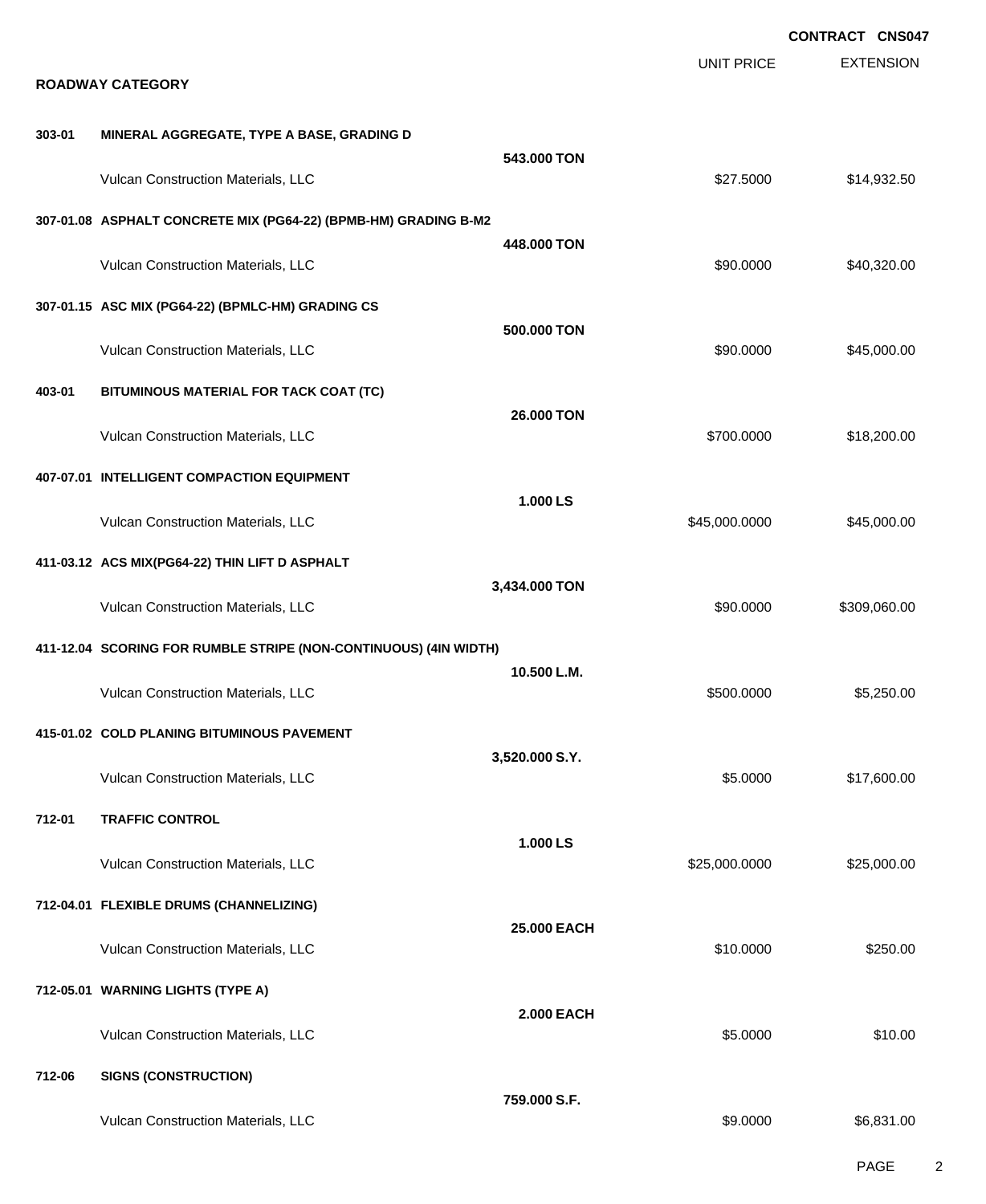|        |                                                       |              |                   | <b>CONTRACT CNS047</b> |
|--------|-------------------------------------------------------|--------------|-------------------|------------------------|
|        |                                                       |              | <b>UNIT PRICE</b> | <b>EXTENSION</b>       |
|        | 716-01.21 Snwplwble Pvmt Mrkrs (Bi-Dir)(1 Color)      |              |                   |                        |
|        | Vulcan Construction Materials, LLC                    | 443.000 EACH | \$30,0000         | \$13,290.00            |
|        | 716-01.30 REMOVAL OF SNOWPLOWABLE REFLECTIVE MARKER   |              |                   |                        |
|        | Vulcan Construction Materials, LLC                    | 443,000 EACH | \$10.0000         | \$4,430.00             |
|        | 716-02.05 PLASTIC PAVEMENT MARKING (STOP LINE)        |              |                   |                        |
|        | Vulcan Construction Materials, LLC                    | 60.000 L.F.  | \$20.0000         | \$1,200.00             |
|        | 716-05.01 PAINTED PAVEMENT MARKING (4" LINE)          |              |                   |                        |
|        | Vulcan Construction Materials, LLC                    | 1.800 L.M.   | \$850,0000        | \$1,530.00             |
|        | 716-13.01 SPRAY THERMO PVMT MRKNG (60 mil) (4IN LINE) |              |                   |                        |
|        | Vulcan Construction Materials, LLC                    | 26.200 L.M.  | \$2,100.0000      | \$55,020.00            |
| 717-01 | <b>MOBILIZATION</b>                                   |              |                   |                        |
|        | Vulcan Construction Materials, LLC                    | 1.000 LS     | \$25,000.0000     | \$25,000.00            |